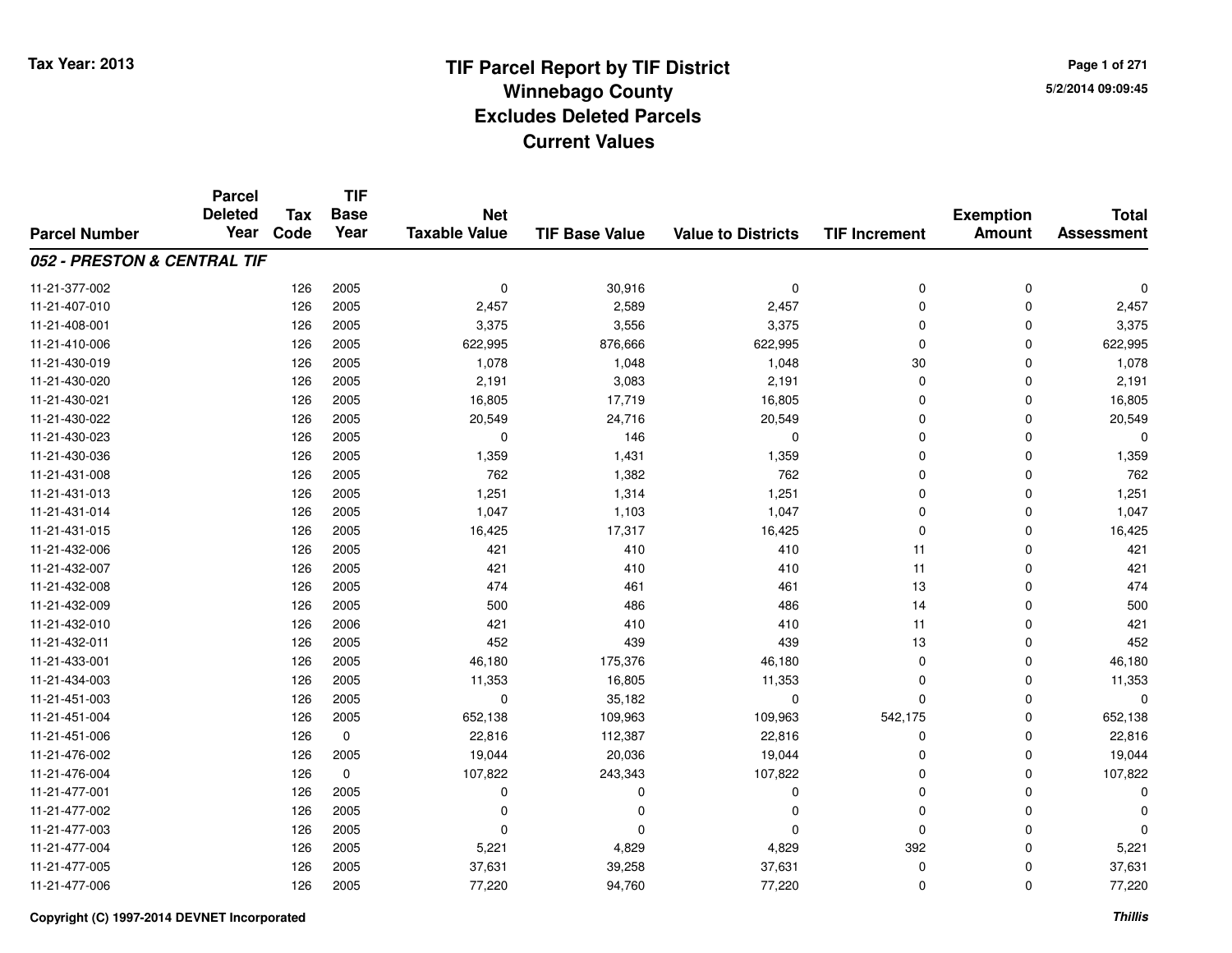**TIF**

**Parcel**

**Page 2 of 2715/2/2014 09:09:45**

#### **TIF Base ValueParcel NumberTotal AssessmentExemption Amount Value to Districts TIF Increment Base YearTax Code Deleted YearNet Taxable Value052 - PRESTON & CENTRAL TIF**11-22-304-007 <sup>126</sup> <sup>702</sup> <sup>2005</sup> <sup>740</sup> <sup>702</sup> <sup>0</sup> <sup>0</sup> <sup>702</sup> 11-22-304-008 <sup>126</sup> 3,978 <sup>2005</sup> 4,194 3,978 <sup>0</sup> <sup>0</sup> 3,978 11-22-304-0099 126 2005 8,292 8,766 8,292 0 0 8,292 11-22-305-007 <sup>126</sup> 24,794 <sup>2005</sup> 42,941 24,794 <sup>0</sup> <sup>0</sup> 24,794 11-22-306-0099 126 2005 58,216 61,383 58,216 0 0 58,216 11-22-306-0100 126 2005 16,048 16,921 16,048 0 0 16,048 11-22-306-0111 126 2005 9,547 10,065 9,547 0 0 9,547 11-22-306-012 <sup>126</sup> 11,354 <sup>2005</sup> 11,971 11,354 <sup>0</sup> <sup>0</sup> 11,354 11-22-307-0022 126 2005 136,548 314,443 136,548 0 136,548 11-22-307-004 <sup>126</sup> 36,317 <sup>2005</sup> 38,289 36,317 <sup>0</sup> <sup>0</sup> 36,317 11-22-307-005 <sup>126</sup> <sup>566</sup> <sup>2005</sup> <sup>595</sup> <sup>566</sup> <sup>0</sup> <sup>0</sup> <sup>566</sup> 11-22-307-0066 126 2005 15,927 16,932 15,927 0 0 15,927 11-22-307-007 <sup>126</sup> 15,391 <sup>2005</sup> 16,397 15,391 <sup>0</sup> <sup>0</sup> 15,391 11-22-329-010 <sup>126</sup> <sup>942</sup> <sup>2005</sup> <sup>991</sup> <sup>942</sup> <sup>0</sup> <sup>0</sup> <sup>942</sup> 11-22-329-0111 126 2005 1,882 1,983 1,882 0 0 1,882 11-22-329-012 <sup>126</sup> <sup>942</sup> <sup>2005</sup> <sup>991</sup> <sup>942</sup> <sup>0</sup> <sup>0</sup> <sup>942</sup> 11-22-329-0133 126 2005 12,402 13,076 12,402 0 0 12,402 11-22-329-014 <sup>126</sup> <sup>990</sup> <sup>2005</sup> 1,043 <sup>990</sup> <sup>0</sup> <sup>0</sup> <sup>990</sup> 11-22-329-0155 126 2005 942 991 942 0 0 942 11-22-329-0166 126 2005 942 991 942 0 0 942 11-22-332-010 <sup>126</sup> <sup>0</sup> <sup>2005</sup> <sup>0</sup> <sup>0</sup> <sup>0</sup> <sup>0</sup> <sup>0</sup> 11-22-332-011 <sup>126</sup> <sup>0</sup> <sup>2005</sup> <sup>0</sup> <sup>0</sup> <sup>0</sup> <sup>0</sup> <sup>0</sup> 11-22-334-003 <sup>126</sup> <sup>0</sup> <sup>2005</sup> <sup>0</sup> <sup>0</sup> <sup>0</sup> <sup>0</sup> <sup>0</sup> 11-22-334-015 <sup>126</sup> 39,544 <sup>2005</sup> 43,681 39,544 <sup>0</sup> <sup>0</sup> 39,544 11-22-334-016 <sup>126</sup> 22,475 <sup>2005</sup> 23,697 22,475 <sup>0</sup> <sup>0</sup> 22,475 11-22-334-0266 126 2005 6,355 7,852 6,355 0 0 6,355 11-22-334-027 <sup>126</sup> 11,881 <sup>2005</sup> 18,487 11,881 <sup>0</sup> <sup>0</sup> 11,881 11-22-334-028 <sup>126</sup> 6,789 <sup>2005</sup> 8,714 6,789 <sup>0</sup> <sup>0</sup> 6,789 11-22-352-002 <sup>126</sup> <sup>0</sup> <sup>2005</sup> <sup>0</sup> <sup>0</sup> <sup>0</sup> <sup>0</sup> <sup>0</sup> 11-22-352-004 <sup>126</sup> <sup>744</sup> <sup>2005</sup> <sup>785</sup> <sup>744</sup> <sup>0</sup> <sup>0</sup> <sup>744</sup> 11-22-352-005 <sup>126</sup> <sup>381</sup> <sup>2005</sup> <sup>400</sup> <sup>381</sup> <sup>0</sup> <sup>0</sup> <sup>381</sup> 11-22-352-0066 126 0 2,469 2,599 2,469 0 0 2,469 11-22-352-0077 126 0 31,495 33,210 31,495 0 0 31,495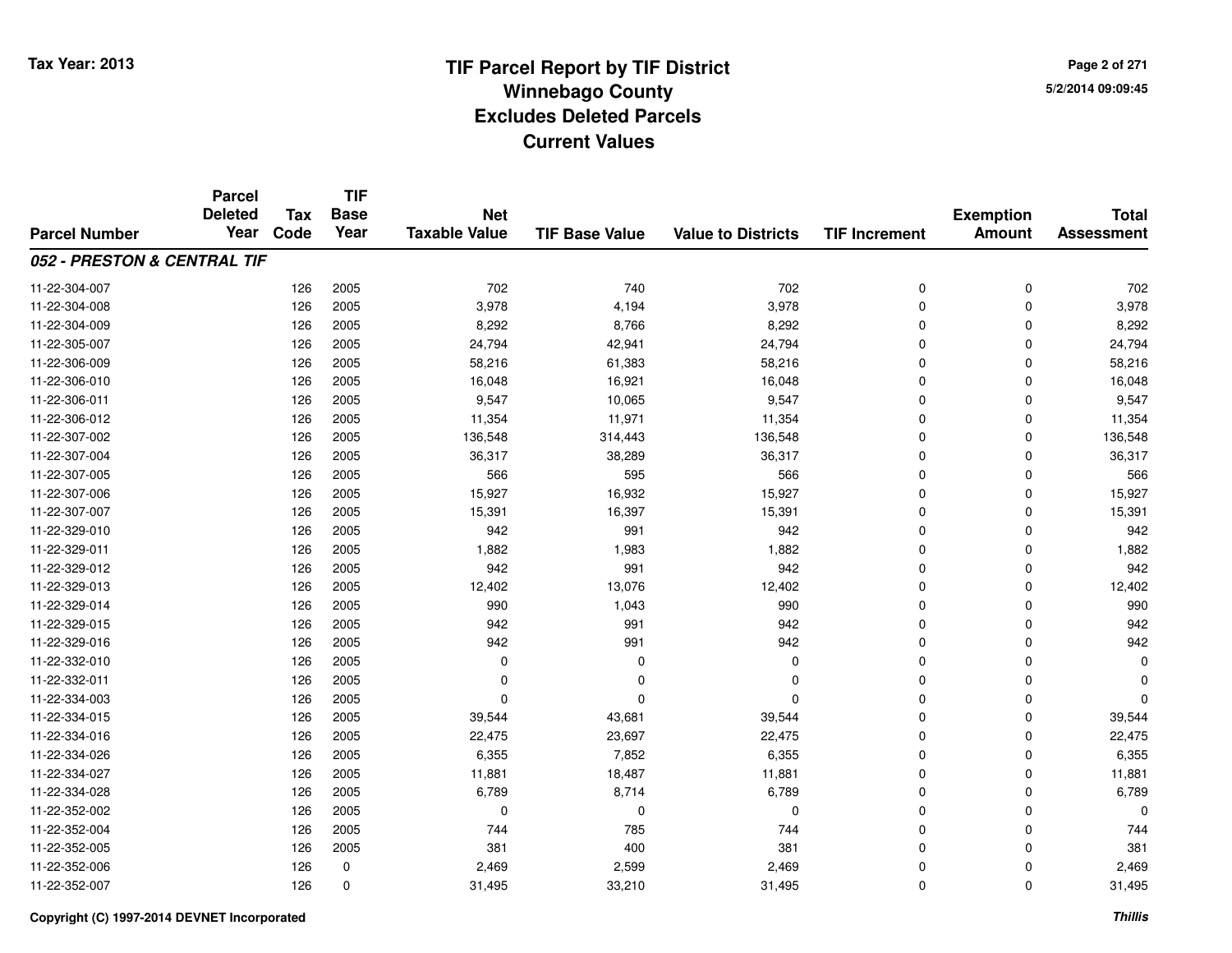**TIF**

**Parcel**

**Page 3 of 2715/2/2014 09:09:45**

#### **TIF Base ValueParcel NumberTotal AssessmentExemption Amount Value to Districts TIF Increment Base YearTax Code Deleted YearNet Taxable Value052 - PRESTON & CENTRAL TIF**11-22-376-0011 126 2005 11,677 12,308 11,677 0 0 11,677 11-22-376-0022 126 2005 1,991 5,020 1,991 0 0 1,991 11-22-376-0111 126 2005 14,781 15,584 14,781 0 0 14,781 11-28-127-001 <sup>126</sup> <sup>0</sup> <sup>2005</sup> <sup>0</sup> <sup>0</sup> <sup>0</sup> <sup>0</sup> <sup>0</sup> **Tax District Totals: Parcel Count: <sup>70</sup> 2,179,712 2,573,581 1,637,042 542,670 <sup>0</sup> 2,179,712 063 - WESTSIDE TIF #2**11-22-479-0022 2 082 2005 12,286 61,872 12,286 0 0 12,286 11-22-479-0033 2005 9,647 10,442 9,647 9,647 0 0 0 9,647 11-22-479-0099 082 2005 33,104 38,349 33,104 0 0 33,104 11-22-479-011 <sup>082</sup> <sup>0</sup> <sup>2005</sup> <sup>0</sup> <sup>0</sup> <sup>0</sup> <sup>0</sup> <sup>0</sup> 11-22-479-012 <sup>082</sup> <sup>0</sup> <sup>2005</sup> <sup>0</sup> <sup>0</sup> <sup>0</sup> <sup>0</sup> <sup>0</sup> 11-22-483-001 <sup>082</sup> <sup>0</sup> <sup>2005</sup> <sup>0</sup> <sup>0</sup> <sup>0</sup> <sup>0</sup> <sup>0</sup> 11-22-483-021 <sup>082</sup> 50,361 <sup>2005</sup> 48,874 48,874 1,487 <sup>0</sup> 50,361 11-22-483-0222 082 2005 54,880 79,220 54,880 0 0 54,880 11-22-484-0011 082 2005 849 12,983 849 0 0 849 11-22-484-002 <sup>082</sup> 53,861 <sup>2005</sup> 70,583 53,861 <sup>0</sup> <sup>0</sup> 53,861 11-22-485-0022 082 2005 13,869 14,660 13,869 0 0 13,869 11-22-485-0033 2,207 2,2005 2,207 2,325 2,207 2,207 2,207 0 0 2,207 11-22-486-0011 082 2005 18,792 19,796 18,792 0 0 18,792 11-22-486-0022 2014 082 2005 6,831 15,275 6,831 0 0 6,831 11-22-487-0011 082 2005 0 56,006 0 0 0 0 11-23-352-0011 082 2005 96,945 146,464 96,945 0 96,945 11-23-352-002 <sup>082</sup> 32,273 <sup>2005</sup> 29,898 29,898 2,375 <sup>0</sup> 32,273 11-23-352-0033 082 2005 47,226 43,761 43,761 3,465 0 47,226 11-23-353-003 <sup>082</sup> <sup>0</sup> <sup>2005</sup> <sup>0</sup> <sup>0</sup> <sup>0</sup> <sup>0</sup> <sup>0</sup> 11-23-353-004 <sup>082</sup> <sup>0</sup> <sup>0</sup> <sup>0</sup> <sup>0</sup> <sup>0</sup> <sup>0</sup> <sup>0</sup> 11-23-353-005 <sup>082</sup> 3,198 <sup>0</sup> <sup>0</sup> <sup>0</sup> 3,198 <sup>0</sup> 3,198 11-23-354-001 <sup>082</sup> <sup>0</sup> <sup>2005</sup> <sup>0</sup> <sup>0</sup> <sup>0</sup> <sup>0</sup> <sup>0</sup> 11-23-354-002 <sup>082</sup> <sup>0</sup> <sup>2005</sup> <sup>0</sup> <sup>0</sup> <sup>0</sup> <sup>0</sup> <sup>0</sup> 11-23-354-003 <sup>082</sup> <sup>0</sup> <sup>2005</sup> <sup>0</sup> <sup>0</sup> <sup>0</sup> <sup>0</sup> <sup>0</sup> 11-23-354-004 <sup>082</sup> <sup>0</sup> <sup>2005</sup> <sup>0</sup> <sup>0</sup> <sup>0</sup> <sup>0</sup> <sup>0</sup> 11-23-354-005 <sup>082</sup> <sup>0</sup> <sup>2005</sup> <sup>0</sup> <sup>0</sup> <sup>0</sup> <sup>0</sup> <sup>0</sup> 11-23-354-006<sup>082</sup> <sup>0</sup> <sup>2005</sup> <sup>0</sup> <sup>0</sup> <sup>0</sup> <sup>0</sup> <sup>0</sup>

### **Copyright (C) 1997-2014 DEVNET Incorporated**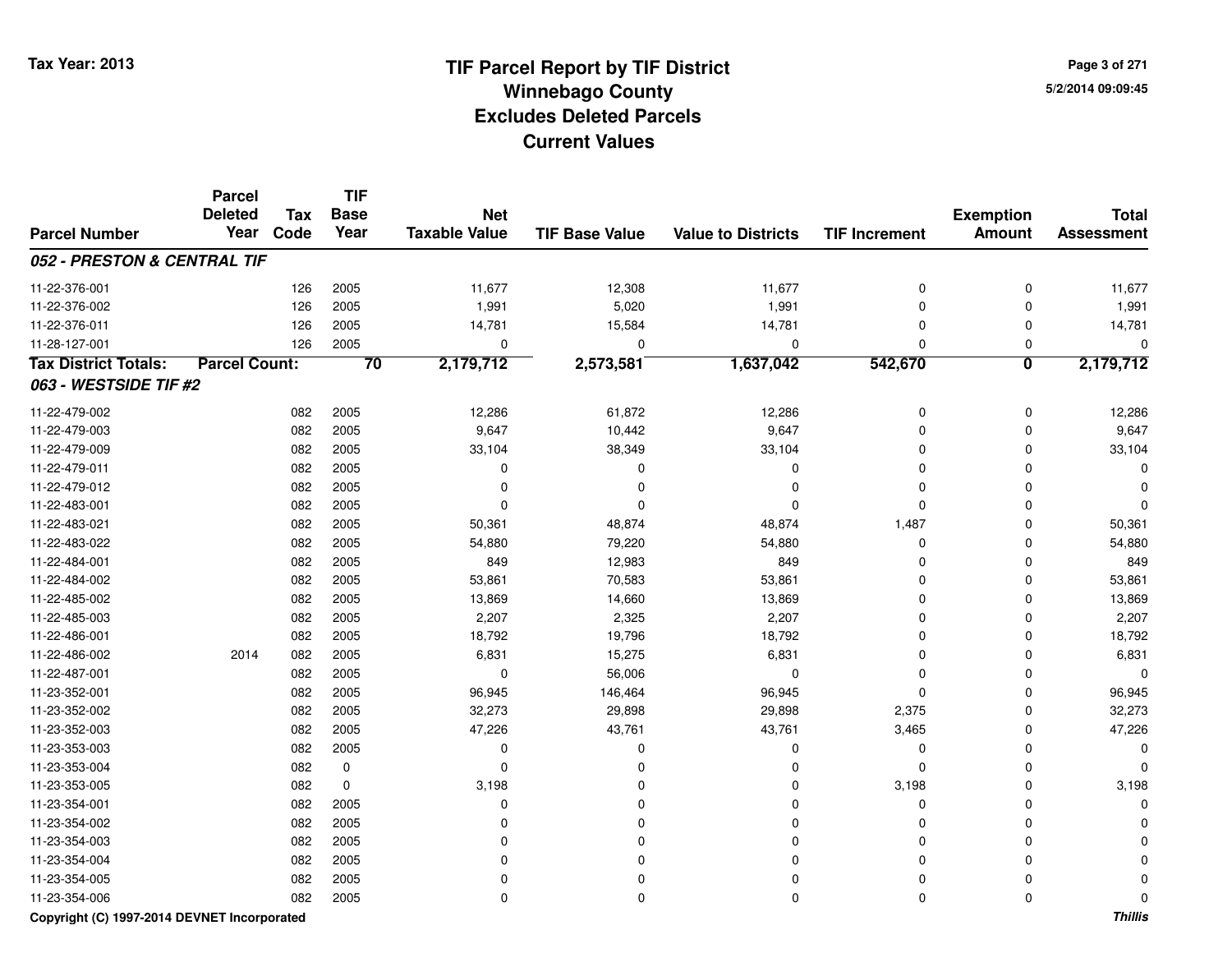**TIF**

**Parcel**

**Page 4 of 2715/2/2014 09:09:45**

#### **TIF Base ValueParcel NumberTotal AssessmentExemption Amount Value to Districts TIF Increment Base YearTax Code Deleted YearNet Taxable Value063 - WESTSIDE TIF #2**11-23-355-0011 082 2005 0 1,769 0 0 0 0 11-23-355-002 <sup>082</sup> <sup>0</sup> <sup>2005</sup> 90,396 <sup>0</sup> <sup>0</sup> <sup>0</sup> <sup>0</sup> 11-23-356-003 <sup>082</sup> <sup>0</sup> <sup>2005</sup> <sup>0</sup> <sup>0</sup> <sup>0</sup> <sup>0</sup> <sup>0</sup> 11-23-357-005 <sup>082</sup> <sup>0</sup> <sup>2005</sup> <sup>0</sup> <sup>0</sup> <sup>0</sup> <sup>0</sup> <sup>0</sup> **Tax District Totals: Parcel Count: <sup>31</sup> 436,329 742,673 425,804 10,525 <sup>0</sup> 436,329 066 - EAST STATE & ALPINE TIF**12-19-478-038 <sup>117</sup> <sup>0</sup> <sup>2005</sup> <sup>0</sup> <sup>0</sup> <sup>0</sup> <sup>0</sup> <sup>0</sup> 12-20-352-013 <sup>117</sup> <sup>0</sup> <sup>2005</sup> <sup>0</sup> <sup>0</sup> <sup>0</sup> <sup>0</sup> <sup>0</sup> 12-20-379-007 <sup>117</sup> 22,335 <sup>2005</sup> 23,910 22,335 <sup>0</sup> <sup>0</sup> 22,335 12-20-379-008 <sup>117</sup> 566,667 <sup>2005</sup> 22,504 22,504 544,163 <sup>0</sup> 566,667 12-29-101-0011 117 2005 466,533 739,371 466,533 0 0 466,533 12-29-101-0099 117 2005 142,391 151,272 142,391 0 0 142,391 12-29-101-0122 117 2005 258,018 292,379 258,018 0 0 258,018 12-29-101-013 <sup>117</sup> 41,053 <sup>2005</sup> 37,337 37,337 3,716 <sup>0</sup> 41,053 12-29-101-0144 117 2005 144,938 209,827 144,938 0 0 144,938 12-29-101-0155 117 0 57,015 77,465 57,015 0 0 57,015 12-29-101-0166 117 0 296,705 417,624 296,705 0 0 296,705 12-29-101-0177 117 0 102,818 200,475 102,818 0 0 102,818 12-29-101-0188 117 0 597,799 780,705 597,799 0 0 597,799 12-29-102-0011 117 2005 113,442 139,388 113,442 0 113,442 12-29-102-002 <sup>117</sup> 209,008 <sup>2005</sup> 152,190 152,190 56,818 <sup>0</sup> 209,008 12-29-102-0033 117 2005 643,815 911,849 643,815 0 0 643,815 12-29-102-0044 289,874 2005 289,874 352,858 289,874 352,858 352,858 352,858 352,858 352,854 352,854 362,874 362,874 362,874 12-29-102-006 <sup>117</sup> 251,440 <sup>2005</sup> 323,430 251,440 <sup>0</sup> <sup>0</sup> 251,440 12-29-102-007 <sup>117</sup> <sup>0</sup> <sup>2005</sup> <sup>0</sup> <sup>0</sup> <sup>0</sup> <sup>0</sup> <sup>0</sup> 12-29-102-0088 117 2005 88,622 152,520 88,622 0 0 88,622 12-29-102-0099 117 2005 561,876 464,001 464,001 97,875 0 561,876 12-29-102-0100 117 2005 66,514 68,977 66,514 0 0 66,514 12-29-128-0033 117 2005 236,655 379,069 236,655 0 236,655 12-29-128-004 <sup>117</sup> 219,113 <sup>2005</sup> 273,477 219,113 <sup>0</sup> <sup>0</sup> 219,113 12-29-128-005 <sup>117</sup> 749,191 <sup>2005</sup> 836,990 749,191 <sup>0</sup> <sup>0</sup> 749,191 12-29-128-006 <sup>117</sup> 59,482 <sup>2005</sup> 80,210 59,482 <sup>0</sup> <sup>0</sup> 59,482 12-29-128-007<sup>117</sup> 16,615 <sup>2005</sup> 18,121 16,615 <sup>0</sup> <sup>0</sup> 16,615

### **Copyright (C) 1997-2014 DEVNET Incorporated**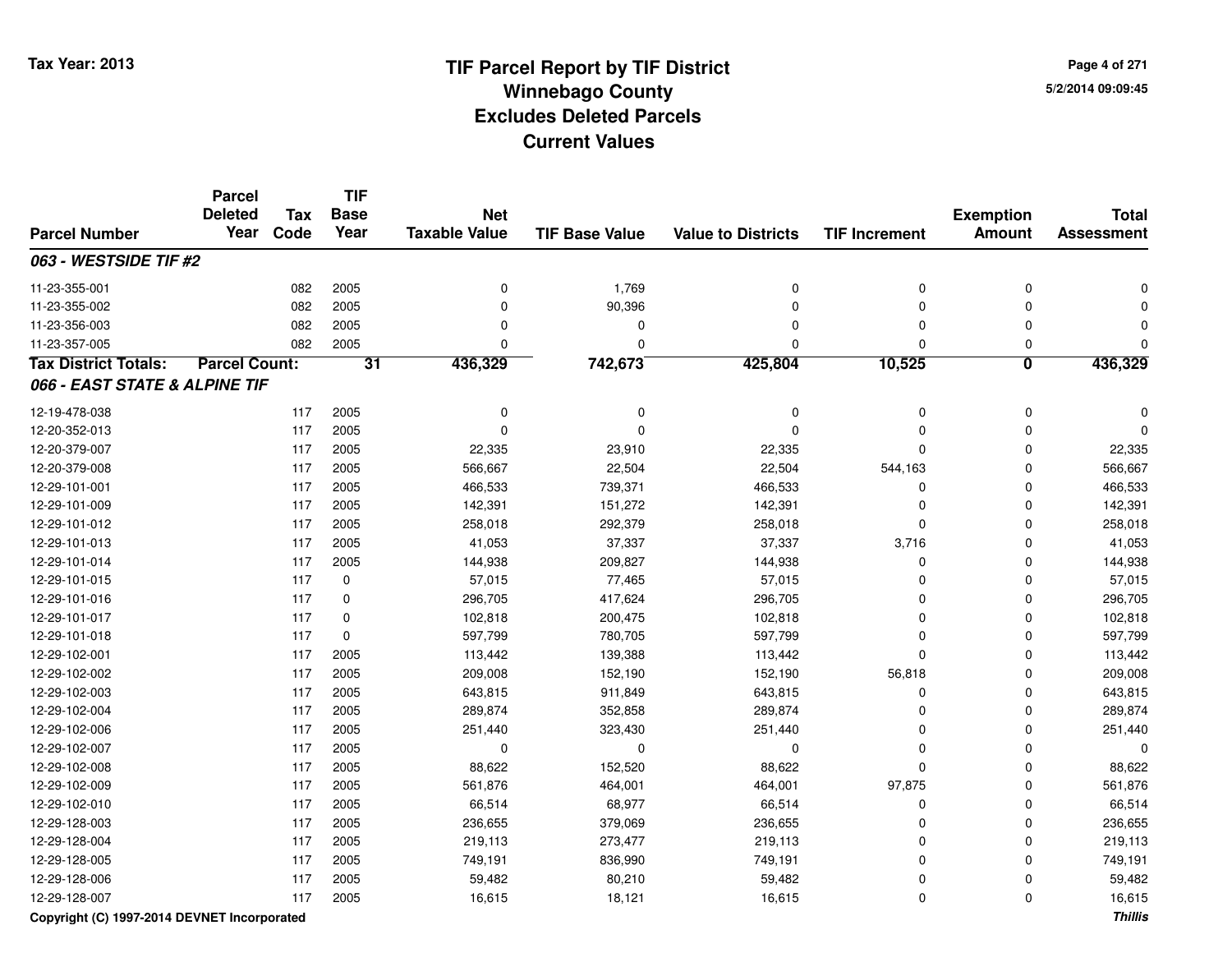**Page 5 of 2715/2/2014 09:09:45**

|                               | <b>Parcel</b>  |            | <b>TIF</b>  |                      |                       |                           |                      |                  |                   |
|-------------------------------|----------------|------------|-------------|----------------------|-----------------------|---------------------------|----------------------|------------------|-------------------|
|                               | <b>Deleted</b> | <b>Tax</b> | <b>Base</b> | <b>Net</b>           |                       |                           |                      | <b>Exemption</b> | <b>Total</b>      |
| <b>Parcel Number</b>          | Year           | Code       | Year        | <b>Taxable Value</b> | <b>TIF Base Value</b> | <b>Value to Districts</b> | <b>TIF Increment</b> | <b>Amount</b>    | <b>Assessment</b> |
| 066 - EAST STATE & ALPINE TIF |                |            |             |                      |                       |                           |                      |                  |                   |
| 12-29-128-008                 |                | 117        | 2005        | 66,781               | 127,584               | 66,781                    | 0                    | $\mathbf 0$      | 66,781            |
| 12-29-128-010                 |                | 117        | 2005        | 110,962              | 136,226               | 110,962                   | 0                    | 0                | 110,962           |
| 12-29-128-014                 |                | 117        | 2005        | 104,392              | 136,864               | 104,392                   | 0                    | $\mathbf 0$      | 104,392           |
| 12-29-128-017                 |                | 117        | 2005        | 317,538              | 488,780               | 317,538                   | 0                    | 0                | 317,538           |
| 12-29-128-018                 |                | 117        | 2005        | 99,575               | 130,426               | 99,575                    | 0                    | $\mathbf 0$      | 99,575            |
| 12-29-128-019                 |                | 117        | 2005        | 160,000              | 182,691               | 160,000                   | 0                    | 0                | 160,000           |
| 12-29-128-022                 |                | 117        | 2005        | 502,627              | 589,974               | 502,627                   | 0                    | $\mathbf 0$      | 502,627           |
| 12-29-129-003                 |                | 117        | 2005        | 123,044              | 131,855               | 123,044                   | 0                    | 0                | 123,044           |
| 12-29-129-006                 |                | 117        | 2005        | 183,333              | 216,665               | 183,333                   | 0                    | $\mathbf 0$      | 183,333           |
| 12-29-129-007                 |                | 117        | 2005        | 55,920               | 67,846                | 55,920                    | 0                    | $\mathbf 0$      | 55,920            |
| 12-29-129-008                 |                | 117        | 2005        | 344,698              | 356,598               | 344,698                   | 0                    | $\mathbf 0$      | 344,698           |
| 12-29-129-011                 |                | 117        | 2005        | 100,000              | 153,071               | 100,000                   | 0                    | 0                | 100,000           |
| 12-29-129-012                 |                | 117        | 2005        | 43,757               | 123,985               | 43,757                    | 0                    | $\mathbf 0$      | 43,757            |
| 12-29-129-013                 |                | 117        | 2005        | 252,178              | 387,645               | 252,178                   | 0                    | 0                | 252,178           |
| 12-29-129-014                 |                | 117        | 0           | 31,348               | 9,586                 | 9,586                     | 21,762               | 0                | 31,348            |
| 12-29-129-015                 |                | 117        | 0           | 102,333              | 302,009               | 102,333                   | 0                    | 0                | 102,333           |
| 12-29-204-001                 |                | 117        | 2005        | 51,893               | 105,536               | 51,893                    | 0                    | $\mathbf 0$      | 51,893            |
| 12-29-204-002                 |                | 117        | 2005        | 70,370               | 83,473                | 70,370                    | 0                    | 0                | 70,370            |
| 12-29-204-004                 |                | 117        | 2005        | 76,397               | 85,588                | 76,397                    | 0                    | $\mathbf 0$      | 76,397            |
| 12-29-204-005                 |                | 117        | 2005        | 0                    | 0                     | 0                         | 0                    | 0                | $\Omega$          |
| 12-29-204-014                 |                | 117        | 2005        | 7,995                | 17,859                | 7,995                     | 0                    | 0                | 7,995             |
| 12-29-204-015                 |                | 117        | 2005        | 14,040               | 13,329                | 13,329                    | 711                  | 0                | 14,040            |
| 12-29-204-016                 |                | 117        | 2005        | 20,041               | 23,267                | 20,041                    | 0                    | 0                | 20,041            |
| 12-29-204-017                 |                | 117        | 2005        | 53,329               | 69,822                | 53,329                    | 0                    | $\mathbf 0$      | 53,329            |
| 12-29-205-010                 |                | 117        | 2005        | 60,426               | 84,572                | 60,426                    | 0                    | $\mathbf 0$      | 60,426            |
| 12-29-205-011                 |                | 117        | 2005        | 39,601               | 44,583                | 39,601                    | 0                    | $\mathbf 0$      | 39,601            |
| 12-29-205-012                 |                | 117        | 2005        | 12,448               | 19,472                | 12,448                    | 0                    | $\Omega$         | 12,448            |
| 12-29-205-023                 |                | 117        | 2005        | 70,156               | 97,221                | 70,156                    | 0                    | 0                | 70,156            |
| 12-29-205-024                 |                | 117        | 2005        | 67,068               | 96,693                | 67,068                    | 0                    | $\Omega$         | 67,068            |
| 12-29-206-010                 |                | 117        | 2005        | 0                    | 0                     | 0                         | 0                    | 0                | $\Omega$          |
| 12-29-206-028                 |                | 117        | 2005        | 54,469               | 63,603                | 54,469                    | 0                    | $\Omega$         | 54,469            |
| 12-29-251-011                 |                | 117        | 2005        | 273,441              | 425,597               | 273,441                   | 0                    | 0                | 273,441           |
| 12-29-251-015                 |                | 117        | 2005        | 467,982              | 327,905               | 327,905                   | 140,077              | $\mathbf 0$      | 467,982           |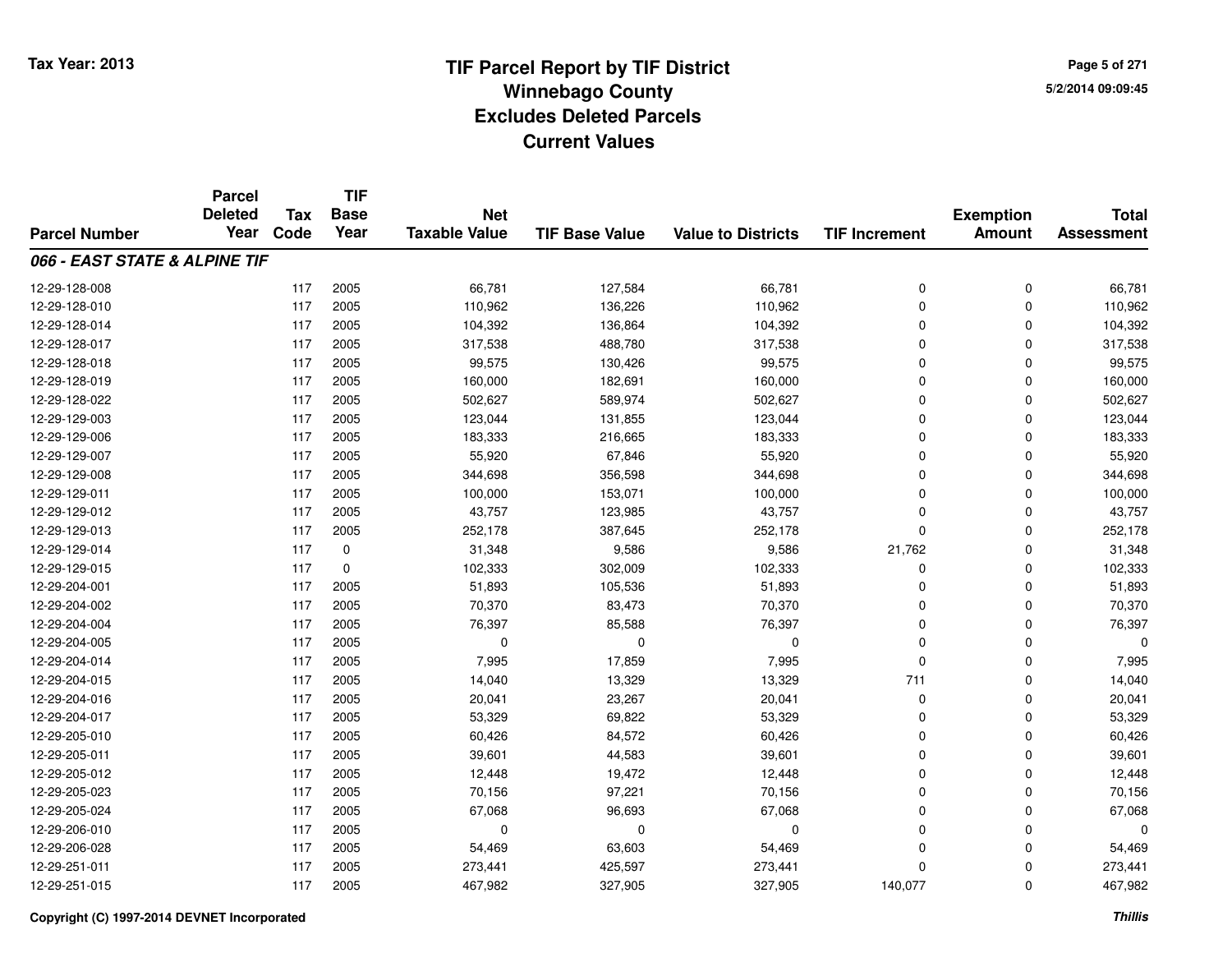**TIF**

**Parcel**

**Page 6 of 2715/2/2014 09:09:45**

#### **TIF Base ValueParcel NumberTotal AssessmentExemption Amount Value to Districts TIF Increment Base YearTax Code Deleted YearNet Taxable Value066 - EAST STATE & ALPINE TIF**12-30-204-0011 117 2005 89,666 102,718 89,666 0 0 89,666 12-30-207-0011 117 2005 2,037 2,174 2,037 0 0 2,037 12-30-207-0022 2 3 117 117 117,282 118,268 138,268 117,282 158 117,282 117,282 117,282 117,282 12-30-207-003 <sup>117</sup> 55,524 <sup>2005</sup> 71,312 55,524 <sup>0</sup> <sup>0</sup> 55,524 12-30-226-006 <sup>117</sup> 120,377 <sup>2005</sup> 149,865 120,377 <sup>0</sup> <sup>0</sup> 120,377 12-30-226-007 <sup>117</sup> 133,191 <sup>2005</sup> 143,819 133,191 <sup>0</sup> <sup>0</sup> 133,191 12-30-226-0088 117 2005 127,643 126,009 126,009 126,009 1,634 0 127,643 12-30-226-0099 117 2005 948,860 1,266,954 948,860 0 948,860 12-30-227-0011 117 2005 11,298 9,516 9,516 1,782 0 11,298 12-30-227-0022 117 2005 107,958 128,103 107,958 0 0 107,958 12-30-227-0033 117 2005 47,275 115,894 47,275 0 0 47,275 12-30-227-004 <sup>117</sup> 110,956 <sup>2005</sup> 157,473 110,956 <sup>0</sup> <sup>0</sup> 110,956 12-30-227-005 <sup>117</sup> 121,012 <sup>2005</sup> 157,525 121,012 <sup>0</sup> <sup>0</sup> 121,012 12-30-227-006 <sup>117</sup> 29,186 <sup>2005</sup> 37,736 29,186 <sup>0</sup> <sup>0</sup> 29,186 12-30-227-007 <sup>117</sup> 52,278 <sup>2005</sup> 74,370 52,278 <sup>0</sup> <sup>0</sup> 52,278 12-30-227-0088 117 2005 145,223 165,269 145,223 0 145,223 12-30-227-015 <sup>117</sup> <sup>0</sup> <sup>2005</sup> <sup>0</sup> <sup>0</sup> <sup>0</sup> <sup>0</sup> <sup>0</sup> **Tax District Totals: Parcel Count: <sup>77</sup> 12,359,827 15,053,279 11,491,289 868,538 <sup>0</sup> 12,359,827 067 - WEST STATE & CENTRAL TIF**11-15-355-024 $\frac{4}{14}$  085 2005 0 0  $\frac{14,388}{14,388}$  0 0 0 0 0 0 11-15-357-026 <sup>085</sup> <sup>424</sup> <sup>2005</sup> 9,032 <sup>424</sup> <sup>0</sup> <sup>0</sup> <sup>424</sup> 11-15-357-0277 085 2005 4,393 14,585 4,393 0 6,000 10,393 11-15-357-0288 085 2005 16,248 25,729 16,248 0 6,000 22,248 11-15-357-0299 085 2005 5,508 13,221 5,508 0 1,513 7,021 11-15-357-0300 085 2005 4,473 13,126 4,473 0 0 4,473 11-15-357-0311 085 2005 7,298 13,639 7,298 0 4,351 11,649 11-15-357-0322 085 2005 6,618 6,127 6,127 491 0 6,618 11-21-101-001 <sup>085</sup> <sup>0</sup> <sup>2005</sup> <sup>0</sup> <sup>0</sup> <sup>0</sup> <sup>0</sup> <sup>0</sup> 11-21-102-0011 085 2005 19,287 21,963 19,287 0 0 19,287 11-21-102-004 <sup>085</sup> <sup>472</sup> <sup>2005</sup> <sup>461</sup> <sup>461</sup> <sup>11</sup> <sup>0</sup> <sup>472</sup> 11-21-102-005 <sup>085</sup> 1,344 <sup>2005</sup> 1,208 1,208 <sup>136</sup> <sup>0</sup> 1,344 11-21-102-006 <sup>085</sup> 7,476 <sup>2005</sup> 9,200 7,476 <sup>0</sup> <sup>0</sup> 7,476 11-21-102-007<sup>085</sup> 5,810 <sup>2005</sup> 8,478 5,810 <sup>0</sup> 1,899 7,709

**Copyright (C) 1997-2014 DEVNET Incorporated**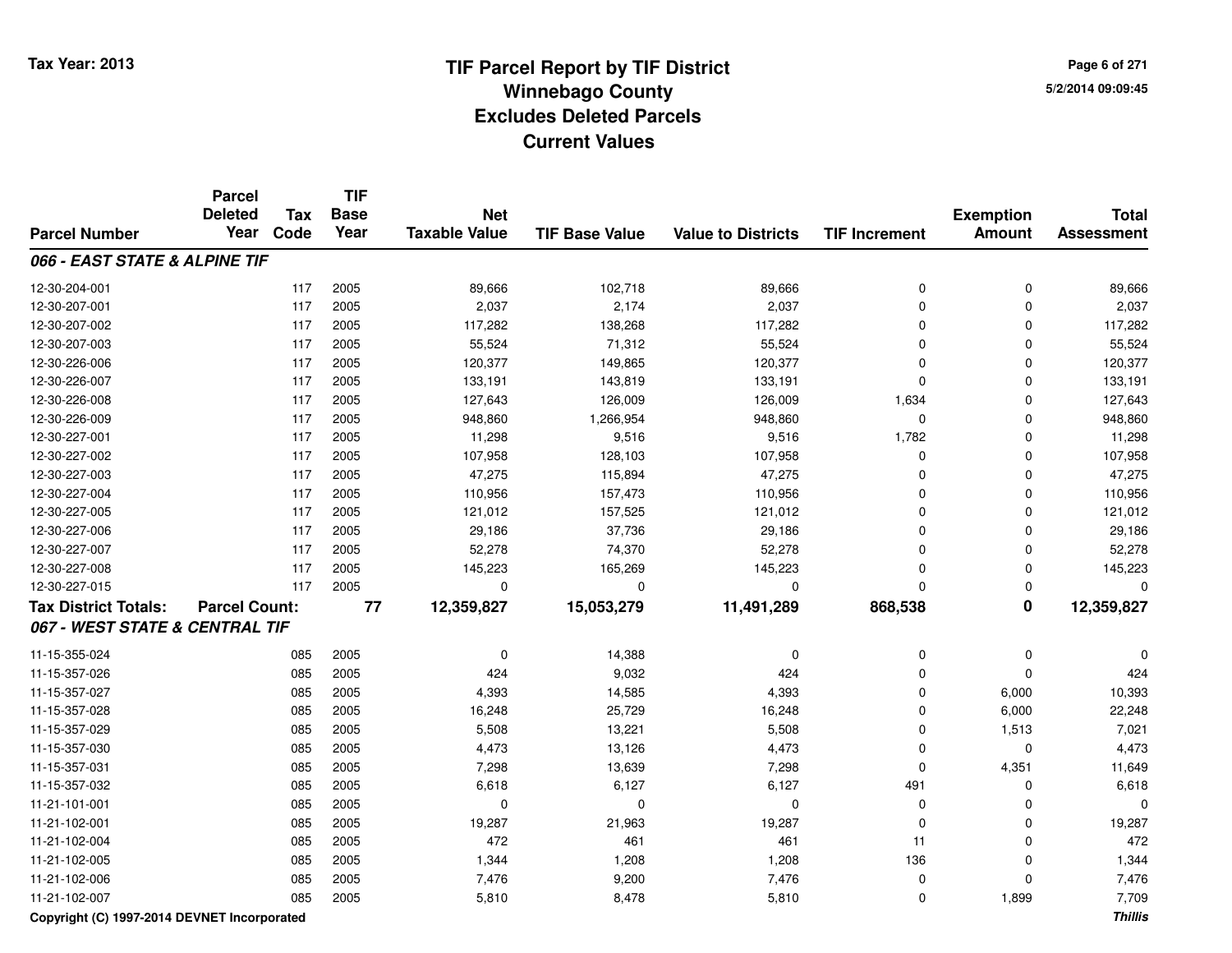**TIF**

**Parcel**

**Page 7 of 2715/2/2014 09:09:45**

#### **TIF Base ValueParcel NumberTotal AssessmentExemption Amount Value to Districts TIF Increment Base YearTax Code Deleted YearNet Taxable Value067 - WEST STATE & CENTRAL TIF**11-21-102-008 <sup>085</sup> <sup>520</sup> <sup>2005</sup> <sup>509</sup> <sup>509</sup> <sup>11</sup> <sup>0</sup> <sup>520</sup> 11-21-102-0099 085 2005 10,234 18,665 10,234 0 6,000 16,234 11-21-102-0100 085 2005 4,773 4,401 4,401 372 0 4,773 11-21-102-0111 085 2005 4,765 6,533 4,765 0 1,644 6,409 11-21-102-012 <sup>085</sup> <sup>520</sup> <sup>2005</sup> <sup>509</sup> <sup>509</sup> <sup>11</sup> <sup>0</sup> <sup>520</sup> 11-21-102-013 <sup>085</sup> 9,073 <sup>2005</sup> 9,334 9,073 <sup>0</sup> <sup>0</sup> 9,073 11-21-102-014 <sup>085</sup> <sup>520</sup> <sup>2005</sup> <sup>509</sup> <sup>509</sup> <sup>11</sup> <sup>0</sup> <sup>520</sup> 11-21-102-015 <sup>085</sup> 8,709 <sup>2005</sup> 15,407 8,709 <sup>0</sup> 6,000 14,709 11-21-102-0166 085 2005 6,894 7,334 6,894 0 0 6,894 11-21-103-0011 085 2005 14,123 15,073 14,123 0 0 14,123 11-21-103-002 <sup>085</sup> <sup>482</sup> <sup>2005</sup> <sup>471</sup> <sup>471</sup> <sup>11</sup> <sup>0</sup> <sup>482</sup> 11-21-103-0033 085 2005 1,373 10,161 1,373 0 6,000 7,373 11-21-103-004 <sup>085</sup> 2,194 <sup>2005</sup> 4,541 2,194 <sup>0</sup> <sup>0</sup> 2,194 11-21-103-005 <sup>085</sup> <sup>482</sup> <sup>2005</sup> <sup>471</sup> <sup>471</sup> <sup>11</sup> <sup>0</sup> <sup>482</sup> 11-21-103-006 <sup>085</sup> <sup>482</sup> <sup>2005</sup> <sup>471</sup> <sup>471</sup> <sup>11</sup> <sup>0</sup> <sup>482</sup> 11-21-103-0077 085 2005 2,511 8,590 2,511 0 6,000 8,511 11-21-103-0088 085 2005 635 627 627 8 0 635 11-21-103-0099 085 2005 520 509 509 11 0 520 11-21-103-0100 085 2005 6,884 8,397 6,884 0 0 6,884 11-21-103-0111 085 2005 2,732 2,772 2,732 0 0 2,732 11-21-103-0122 085 2005 5,438 3,563 3,563 1,875 6,000 11,438 11-21-103-0133 085 2005 3,660 6,075 3,660 0 3,240 6,900 11-21-103-014 <sup>085</sup> 11,804 <sup>2005</sup> 16,188 11,804 <sup>0</sup> 6,000 17,804 11-21-104-0011 085 2005 1,080 1,052 1,052 28 0 1,080 11-21-104-0022 2 085 2005 18,804 21,872 18,804 0 0 18,804 11-21-104-005 <sup>085</sup> 9,333 <sup>2005</sup> 9,396 9,333 <sup>0</sup> <sup>0</sup> 9,333 11-21-104-0066 085 2005 552 536 536 16 0 552 11-21-104-0077 085 2005 4,824 16,276 4,824 0 0 4,824 11-21-104-0088 085 2005 14,229 14,237 14,229 0 0 14,229 11-21-104-0099 085 2005 6,636 11,122 6,636 0 3,240 9,876 11-21-104-0100 085 2005 13,005 16,096 13,005 0 6,000 19,005 11-21-104-0111 085 2005 6,985 10,068 6,985 0 0 6,985 11-21-104-0122 3 085 2005 7,852 11,960 7,852 0 7,852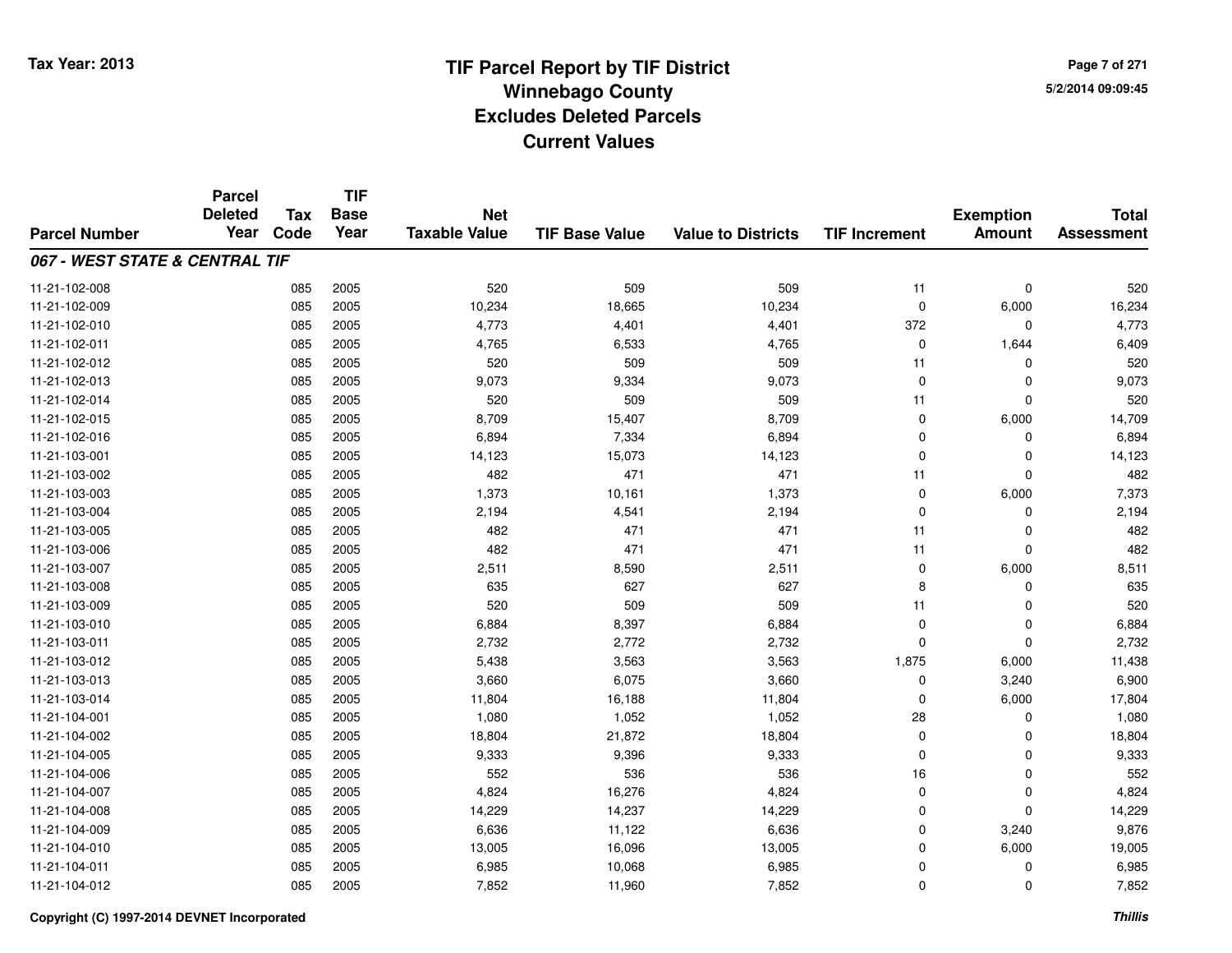**TIF**

**Parcel**

**Page 8 of 2715/2/2014 09:09:45**

#### **TIF Base ValueParcel NumberTotal AssessmentExemption Amount Value to Districts TIF Increment Base YearTax Code Deleted YearNet Taxable Value067 - WEST STATE & CENTRAL TIF**11-21-104-0133 085 2005 7,476 15,654 7,476 0 6,000 13,476 11-21-105-0011 085 2005 5,648 12,071 5,648 0 5,555 11,203 11-21-105-0022 085 2005 3,372 10,123 3,372 0 0 3,372 11-21-105-003 <sup>085</sup> 5,369 <sup>2005</sup> 4,879 4,879 <sup>490</sup> <sup>183</sup> 5,552 11-21-105-004 <sup>085</sup> 1,139 <sup>2005</sup> 6,846 1,139 <sup>0</sup> 6,000 7,139 11-21-105-0055 085 2005 2,624 6,743 2,624 0 0 2,624 11-21-105-006 <sup>085</sup> 6,339 <sup>2005</sup> 14,039 6,339 <sup>0</sup> 6,000 12,339 11-21-105-007 <sup>085</sup> 6,136 <sup>2005</sup> 11,152 6,136 <sup>0</sup> 2,983 9,119 11-21-105-008 <sup>085</sup> 6,136 <sup>2005</sup> 12,289 6,136 <sup>0</sup> 2,584 8,720 11-21-105-0099 085 2005 10,421 11,300 10,421 0 0 10,421 11-21-105-0100 085 2005 5,113 10,768 5,113 0 4,567 9,680 11-21-105-0122 085 2005 4,720 6,717 4,720 0 0 4,720 11-21-105-013 <sup>085</sup> 9,333 <sup>2005</sup> 9,331 9,331 <sup>2</sup> <sup>0</sup> 9,333 11-21-105-014 <sup>085</sup> 10,206 <sup>2005</sup> 11,622 10,206 <sup>0</sup> <sup>0</sup> 10,206 11-21-105-015 <sup>085</sup> <sup>501</sup> <sup>2005</sup> <sup>489</sup> <sup>489</sup> <sup>12</sup> <sup>0</sup> <sup>501</sup> 11-21-105-016 <sup>085</sup> 11,370 <sup>2005</sup> 20,442 11,370 <sup>0</sup> 6,000 17,370 11-21-105-017 <sup>085</sup> <sup>501</sup> <sup>2005</sup> <sup>489</sup> <sup>489</sup> <sup>12</sup> <sup>0</sup> <sup>501</sup> 11-21-105-018 <sup>085</sup> 9,672 <sup>2005</sup> 11,725 9,672 <sup>0</sup> <sup>0</sup> 9,672 11-21-105-0233 085 2005 13,796 15,487 13,796 0 0 13,796 11-21-105-025 <sup>085</sup> 8,656 <sup>2005</sup> 16,134 8,656 <sup>0</sup> 6,000 14,656 11-21-105-0266 085 0 2,946 11,431 2,946 0 6,000 8,946 11-21-106-001 <sup>085</sup> <sup>0</sup> <sup>2005</sup> <sup>0</sup> <sup>0</sup> <sup>0</sup> <sup>0</sup> <sup>0</sup> 11-21-106-0022 085 2005 10,451 10,532 10,451 0 10,451 11-21-106-003 <sup>085</sup> 9,457 <sup>2005</sup> 10,539 9,457 <sup>0</sup> <sup>0</sup> 9,457 11-21-106-004 <sup>085</sup> <sup>501</sup> <sup>2005</sup> <sup>489</sup> <sup>489</sup> <sup>12</sup> <sup>0</sup> <sup>501</sup> 11-21-106-005 <sup>085</sup> <sup>501</sup> <sup>2005</sup> <sup>489</sup> <sup>489</sup> <sup>12</sup> <sup>0</sup> <sup>501</sup> 11-21-106-006 <sup>085</sup> 9,428 <sup>2005</sup> 10,822 9,428 <sup>0</sup> <sup>0</sup> 9,428 11-21-106-007 <sup>085</sup> 3,487 <sup>2005</sup> 4,780 3,487 <sup>0</sup> 2,035 5,522 11-21-106-0088 085 2005 6,764 16,280 6,764 0 6,000 12,764 11-21-106-0099 085 2005 6,262 13,425 6,262 0 6,000 12,262 11-21-106-0100 085 2005 501 489 489 12 0 501 11-21-106-0111 085 2005 13,072 14,493 13,072 0 0 13,072 11-21-106-0122 085 2005 0 6,390 0 0 7,379 7,379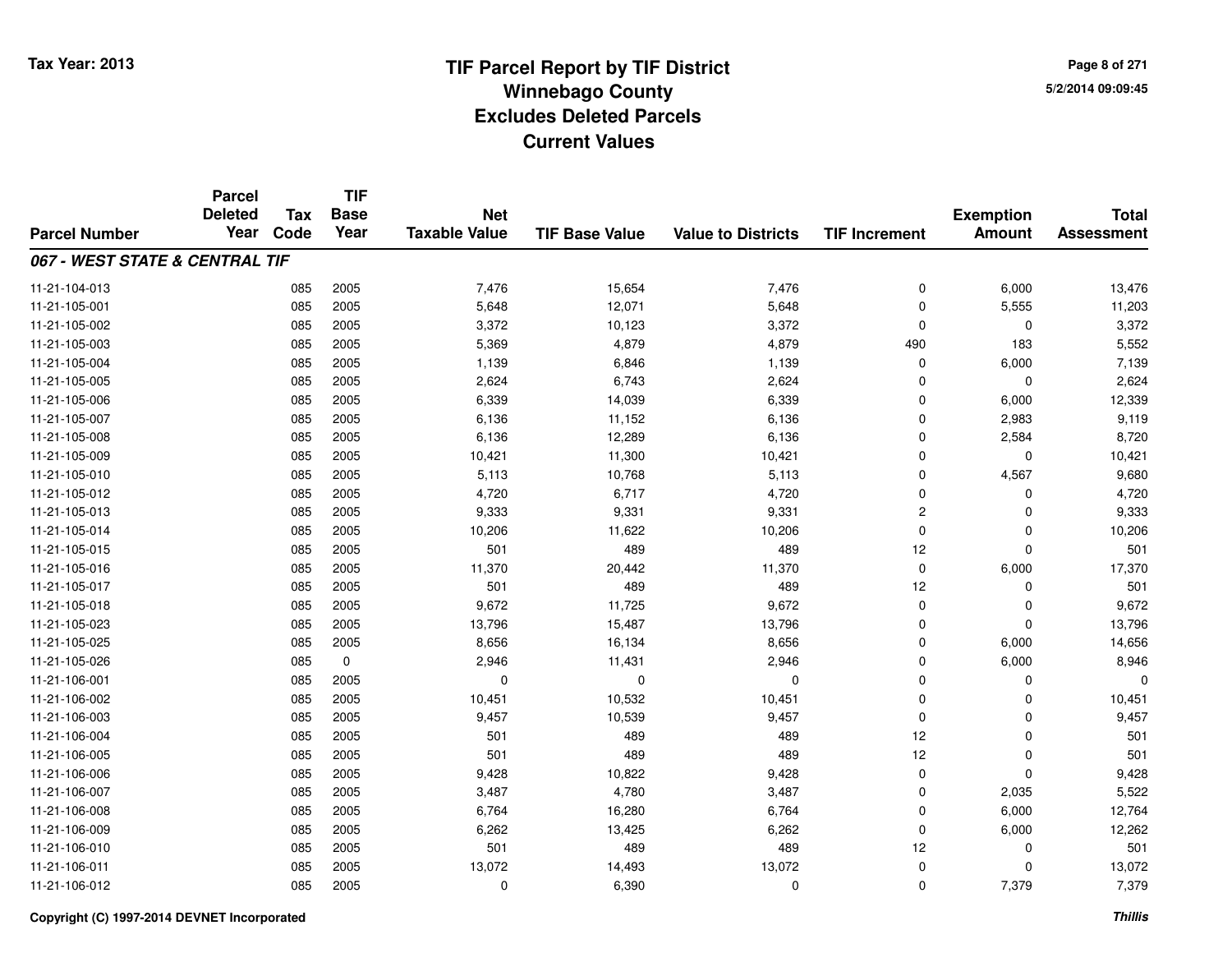**Page 9 of 2715/2/2014 09:09:45**

|                                | <b>Parcel</b><br><b>Deleted</b> | <b>Tax</b> | <b>TIF</b><br><b>Base</b> | <b>Net</b>           |                       |                           |                      |                                   |                                   |
|--------------------------------|---------------------------------|------------|---------------------------|----------------------|-----------------------|---------------------------|----------------------|-----------------------------------|-----------------------------------|
| <b>Parcel Number</b>           | Year                            | Code       | Year                      | <b>Taxable Value</b> | <b>TIF Base Value</b> | <b>Value to Districts</b> | <b>TIF Increment</b> | <b>Exemption</b><br><b>Amount</b> | <b>Total</b><br><b>Assessment</b> |
| 067 - WEST STATE & CENTRAL TIF |                                 |            |                           |                      |                       |                           |                      |                                   |                                   |
| 11-21-106-013                  |                                 | 085        | 2005                      | 6,018                | 13,150                | 6,018                     | $\mathbf 0$          | 6,000                             | 12,018                            |
| 11-21-106-014                  |                                 | 085        | 2005                      | 9,672                | 6,477                 | 6,477                     | 3,195                | $\Omega$                          | 9,672                             |
| 11-21-106-015                  |                                 | 085        | 2005                      | 501                  | 489                   | 489                       | 12                   | 0                                 | 501                               |
| 11-21-106-016                  |                                 | 085        | 2005                      | 8,987                | 12,604                | 8,987                     | $\mathbf 0$          | $\mathbf 0$                       | 8,987                             |
| 11-21-106-017                  |                                 | 085        | 2005                      | 501                  | 489                   | 489                       | 12                   | $\mathbf 0$                       | 501                               |
| 11-21-106-018                  |                                 | 085        | 2005                      | 7,439                | 7,836                 | 7,439                     | $\mathbf 0$          | $\mathbf 0$                       | 7,439                             |
| 11-21-106-019                  |                                 | 085        | 2005                      | 462                  | 11,588                | 462                       | $\mathbf 0$          | 9,613                             | 10,075                            |
| 11-21-106-022                  |                                 | 085        | 2005                      | 12,850               | 17,274                | 12,850                    | $\mathbf 0$          | $\mathbf 0$                       | 12,850                            |
| 11-21-106-023                  |                                 | 085        | 2005                      | 11,666               | 5,381                 | 5,381                     | 6,285                | $\mathbf 0$                       | 11,666                            |
| 11-21-106-024                  |                                 | 085        | 2005                      | 4,163                | 9,425                 | 4,163                     | 0                    | 6,000                             | 10,163                            |
| 11-21-107-001                  |                                 | 085        | 2005                      | 8,112                | 9,785                 | 8,112                     | $\mathbf 0$          | 2,678                             | 10,790                            |
| 11-21-107-002                  |                                 | 085        | 2005                      | 5,380                | 11,035                | 5,380                     | $\mathbf 0$          | 4,085                             | 9,465                             |
| 11-21-107-003                  |                                 | 085        | 2005                      | 501                  | 489                   | 489                       | 12                   | 0                                 | 501                               |
| 11-21-107-004                  |                                 | 085        | 2005                      | 2,424                | 12,201                | 2,424                     | $\mathbf 0$          | 0                                 | 2,424                             |
| 11-21-107-005                  |                                 | 085        | 2005                      | 501                  | 489                   | 489                       | 12                   | 0                                 | 501                               |
| 11-21-107-006                  |                                 | 085        | 2005                      | 725                  | 720                   | 720                       | 5                    | $\mathbf 0$                       | 725                               |
| 11-21-107-007                  |                                 | 085        | 2005                      | 501                  | 489                   | 489                       | 12                   | $\mathbf 0$                       | 501                               |
| 11-21-107-008                  |                                 | 085        | 2005                      | 4,649                | 10,200                | 4,649                     | $\pmb{0}$            | 4,293                             | 8,942                             |
| 11-21-107-009                  |                                 | 085        | 2005                      | 4,927                | 9,691                 | 4,927                     | $\mathbf 0$          | 2,350                             | 7,277                             |
| 11-21-107-010                  |                                 | 085        | 2005                      | 6,183                | 12,783                | 6,183                     | 0                    | 6,000                             | 12,183                            |
| 11-21-107-011                  |                                 | 085        | 2005                      | 6,183                | 14,701                | 6,183                     | 0                    | 6,000                             | 12,183                            |
| 11-21-107-012                  |                                 | 085        | 2005                      | 10,271               | 11,844                | 10,271                    | $\mathbf 0$          | $\mathbf 0$                       | 10,271                            |
| 11-21-107-013                  |                                 | 085        | 2005                      | 5,903                | 9,379                 | 5,903                     | $\mathbf 0$          | 2,302                             | 8,205                             |
| 11-21-107-014                  |                                 | 085        | 2005                      | 501                  | 489                   | 489                       | 12                   | $\mathbf 0$                       | 501                               |
| 11-21-107-015                  |                                 | 085        | 2005                      | 7,329                | 10,005                | 7,329                     | $\mathbf 0$          | $\mathbf 0$                       | 7,329                             |
| 11-21-107-016                  |                                 | 085        | 2005                      | 501                  | 489                   | 489                       | 12                   | $\Omega$                          | 501                               |
| 11-21-107-017                  |                                 | 085        | 2005                      | 4,870                | 12,020                | 4,870                     | $\pmb{0}$            | 6,000                             | 10,870                            |
| 11-21-107-018                  |                                 | 085        | 2005                      | 5,206                | 9,778                 | 5,206                     | $\mathbf 0$          | 2,948                             | 8,154                             |
| 11-21-107-019                  |                                 | 085        | 2005                      | 1,077                | 12,078                | 1,077                     | 0                    | 9,987                             | 11,064                            |
| 11-21-107-020                  |                                 | 085        | 2005                      | 3,158                | 12,327                | 3,158                     | $\mathbf 0$          | 7,681                             | 10,839                            |
| 11-21-107-021                  |                                 | 085        | 2005                      | 6,893                | 13,620                | 6,893                     | $\mathbf 0$          | 6,000                             | 12,893                            |
| 11-21-107-022                  |                                 | 085        | 2005                      | 12,600               | 13,819                | 12,600                    | $\mathbf 0$          | 0                                 | 12,600                            |
| 11-21-107-023                  |                                 | 085        | 2005                      | 13,034               | 13,731                | 13,034                    | $\Omega$             | $\mathbf 0$                       | 13,034                            |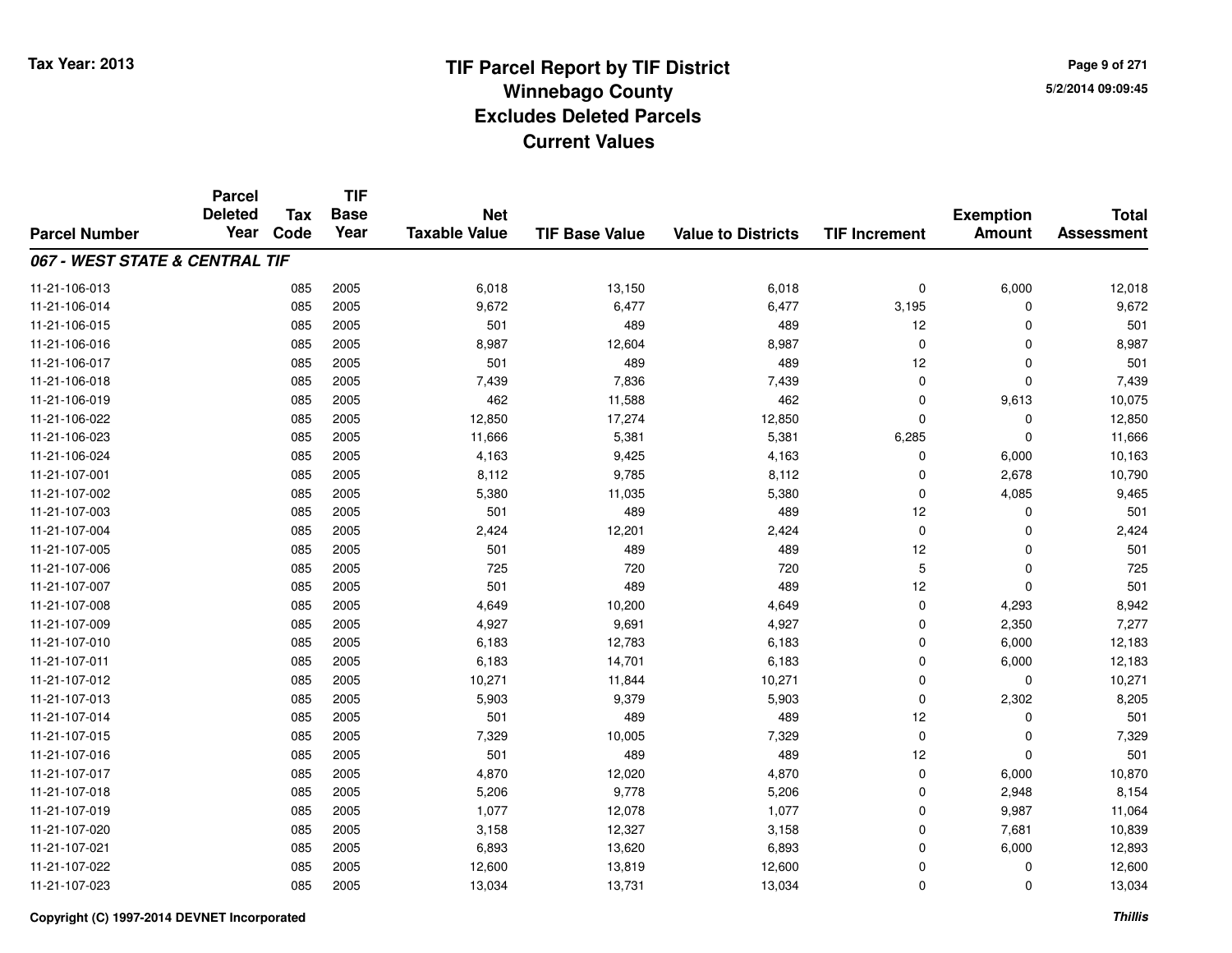**Page 10 of 2715/2/2014 09:09:45**

|                                | <b>Parcel</b><br><b>Deleted</b> | <b>Tax</b> | <b>TIF</b><br><b>Base</b> | <b>Net</b>           |                       |                           |                      | <b>Exemption</b> | <b>Total</b>      |
|--------------------------------|---------------------------------|------------|---------------------------|----------------------|-----------------------|---------------------------|----------------------|------------------|-------------------|
| <b>Parcel Number</b>           | Year                            | Code       | Year                      | <b>Taxable Value</b> | <b>TIF Base Value</b> | <b>Value to Districts</b> | <b>TIF Increment</b> | <b>Amount</b>    | <b>Assessment</b> |
| 067 - WEST STATE & CENTRAL TIF |                                 |            |                           |                      |                       |                           |                      |                  |                   |
| 11-21-107-024                  |                                 | 085        | 2005                      | 8,554                | 15,993                | 8,554                     | $\mathbf 0$          | 6,000            | 14,554            |
| 11-21-108-001                  |                                 | 085        | 2005                      | 12,577               | 11,930                | 11,930                    | 647                  | 0                | 12,577            |
| 11-21-108-002                  |                                 | 085        | 2005                      | 15,457               | 17,564                | 15,457                    | $\mathbf 0$          | $\mathbf 0$      | 15,457            |
| 11-21-108-003                  |                                 | 085        | 2005                      | 12,602               | 14,548                | 12,602                    | $\Omega$             | $\mathbf 0$      | 12,602            |
| 11-21-108-004                  |                                 | 085        | 2005                      | 4,893                | 4,925                 | 4,893                     | $\mathbf 0$          | 730              | 5,623             |
| 11-21-108-005                  |                                 | 085        | 2005                      | 3,528                | 11,618                | 3,528                     | 0                    | 11,000           | 14,528            |
| 11-21-108-006                  |                                 | 085        | 2005                      | 6,728                | 13,628                | 6,728                     | $\Omega$             | $\mathbf 0$      | 6,728             |
| 11-21-108-007                  |                                 | 085        | 2005                      | 6,449                | 12,506                | 6,449                     | $\mathbf 0$          | 4,058            | 10,507            |
| 11-21-108-008                  |                                 | 085        | 2005                      | 5,462                | 9,802                 | 5,462                     | $\Omega$             | 2,776            | 8,238             |
| 11-21-108-009                  |                                 | 085        | 2005                      | 7,440                | 14,746                | 7,440                     | $\Omega$             | 6,000            | 13,440            |
| 11-21-108-010                  |                                 | 085        | 2005                      | 12,983               | 18,552                | 12,983                    | $\Omega$             | $\mathbf 0$      | 12,983            |
| 11-21-108-011                  |                                 | 085        | 2005                      | 6,319                | 12,841                | 6,319                     | $\mathbf 0$          | 5,579            | 11,898            |
| 11-21-108-012                  |                                 | 085        | 2005                      | 12,856               | 7,069                 | 7,069                     | 5,787                | 6,000            | 18,856            |
| 11-21-108-013                  |                                 | 085        | 2005                      | 12,424               | 536                   | 536                       | 11,888               | 6,000            | 18,424            |
| 11-21-108-014                  |                                 | 085        | 2005                      | 12,424               | 4,221                 | 4,221                     | 8,203                | 6,000            | 18,424            |
| 11-21-108-015                  |                                 | 085        | 2005                      | 6,862                | 14,664                | 6,862                     | 0                    | 6,000            | 12,862            |
| 11-21-108-016                  |                                 | 085        | 2005                      | 6,194                | 12,574                | 6,194                     | $\Omega$             | 4,898            | 11,092            |
| 11-21-108-017                  |                                 | 085        | 2005                      | 5,773                | 12,902                | 5,773                     | 0                    | 6,000            | 11,773            |
| 11-21-108-018                  |                                 | 085        | 2005                      | 3,368                | 18,771                | 3,368                     | $\mathbf 0$          | 13,000           | 16,368            |
| 11-21-108-019                  |                                 | 085        | 2005                      | 6,136                | 16,197                | 6,136                     | $\mathbf 0$          | 4,207            | 10,343            |
| 11-21-108-020                  |                                 | 085        | 2005                      | 7,387                | 14,529                | 7,387                     | $\mathbf 0$          | 6,000            | 13,387            |
| 11-21-108-021                  |                                 | 085        | 2005                      | 9,214                | 10,888                | 9,214                     | 0                    | 0                | 9,214             |
| 11-21-108-022                  |                                 | 085        | 2005                      | 2,582                | 14,567                | 2,582                     | $\mathbf 0$          | 0                | 2,582             |
| 11-21-109-001                  |                                 | 085        | 2005                      | 594                  | 579                   | 579                       | 15                   | $\mathbf 0$      | 594               |
| 11-21-109-002                  |                                 | 085        | 2005                      | 6,090                | 5,017                 | 5,017                     | 1,073                | $\mathbf 0$      | 6,090             |
| 11-21-109-003                  |                                 | 085        | 2005                      | 4,055                | 13,285                | 4,055                     | $\mathbf 0$          | $\mathbf 0$      | 4,055             |
| 11-21-109-006                  |                                 | 085        | 2005                      | 0                    | 11,896                | $\mathbf 0$               | $\mathbf 0$          | 10,325           | 10,325            |
| 11-21-109-007                  |                                 | 085        | 2005                      | 0                    | 0                     | $\mathbf 0$               | 0                    | 0                | $\Omega$          |
| 11-21-109-008                  |                                 | 085        | 2005                      | $\mathbf 0$          | 23,098                | $\Omega$                  | $\Omega$             | 0                |                   |
| 11-21-109-009                  |                                 | 085        | 2005                      | 10,625               | 12,085                | 10,625                    | 0                    | $\mathbf 0$      | 10,625            |
| 11-21-110-001                  |                                 | 085        | 2005                      | 5,857                | 12,670                | 5,857                     | $\Omega$             | 5,219            | 11,076            |
| 11-21-110-002                  |                                 | 085        | 2005                      | 594                  | 579                   | 579                       | 15                   | 0                | 594               |
| 11-21-110-003                  |                                 | 085        | 2005                      | 5,853                | 4,655                 | 4,655                     | 1,198                | $\mathbf 0$      | 5,853             |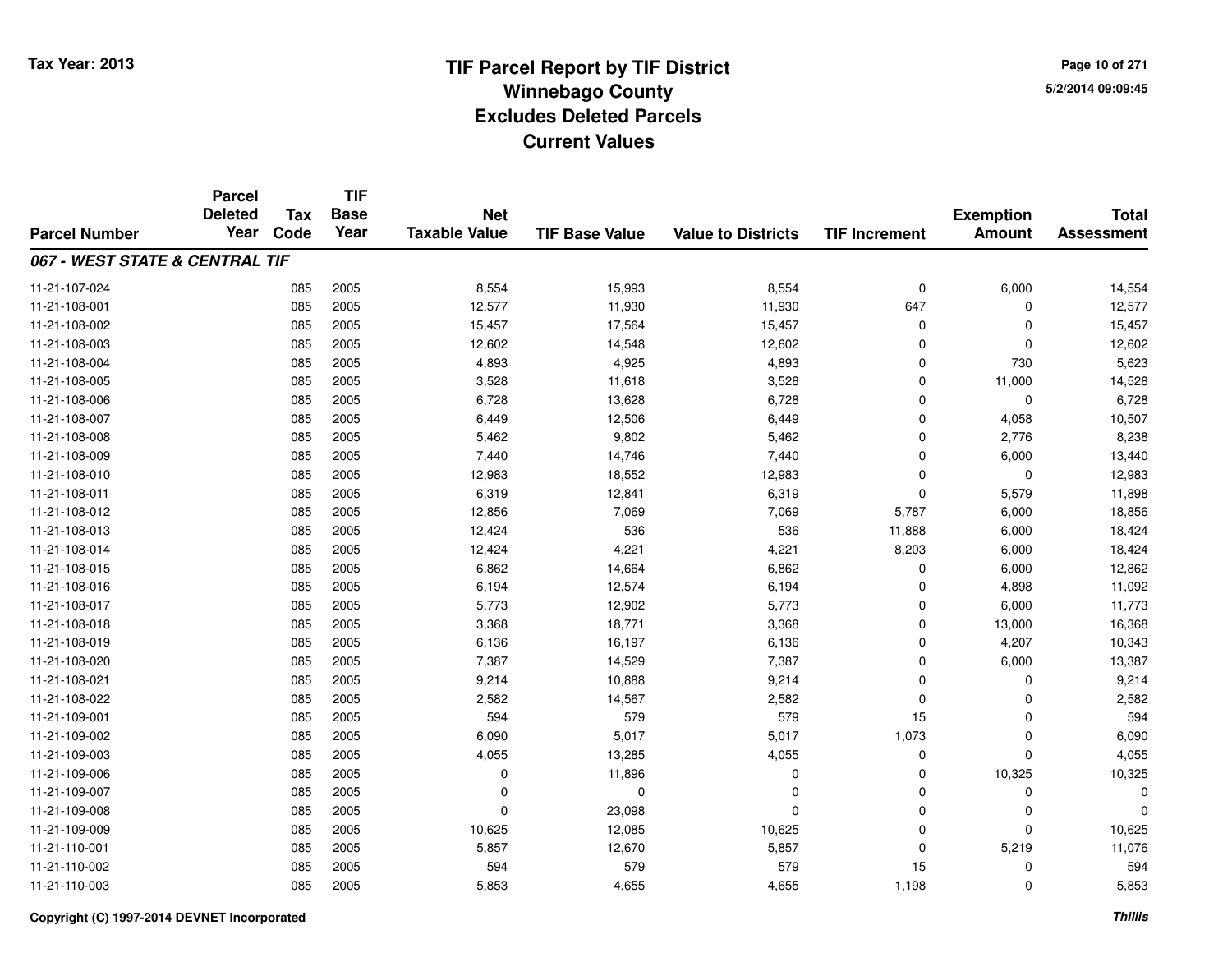**TIF**

**Parcel**

**Page 11 of 2715/2/2014 09:09:45**

#### **TIF Base ValueParcel NumberTotal AssessmentExemption Amount Value to Districts TIF Increment Base YearTax Code Deleted YearNet Taxable Value067 - WEST STATE & CENTRAL TIF**11-21-110-004 <sup>085</sup> 7,751 <sup>2005</sup> 17,403 7,751 <sup>0</sup> 6,000 13,751 11-21-110-005 <sup>085</sup> 5,113 <sup>2005</sup> 8,387 5,113 <sup>0</sup> 4,404 9,517 11-21-110-0066 085 2005 5,625 13,822 5,625 0 5,680 11,305 11-21-110-007 <sup>085</sup> <sup>562</sup> <sup>2005</sup> 5,838 <sup>562</sup> <sup>0</sup> <sup>0</sup> <sup>562</sup> 11-21-110-008 <sup>085</sup> 23,863 <sup>2005</sup> 23,251 23,251 <sup>612</sup> <sup>0</sup> 23,863 11-21-110-0099 085 2005 2,283 2,420 2,283 0 0 2,283 11-21-110-0100 085 2005 8,268 7,677 7,677 591 0 8,268 11-21-111-0011 085 2005 2,713 13,586 2,713 0 0 2,713 11-21-111-0022 085 2005 8,016 7,599 7,599 417 0 8,016 11-21-111-0033 085 2005 217 4,911 217 0 0 217 11-21-111-004 <sup>085</sup> 13,701 <sup>2005</sup> 15,451 13,701 <sup>0</sup> <sup>0</sup> 13,701 11-21-111-005 <sup>085</sup> 6,449 <sup>2005</sup> 12,846 6,449 <sup>0</sup> 4,878 11,327 11-21-111-006 <sup>085</sup> 8,187 <sup>2005</sup> 17,084 8,187 <sup>0</sup> 6,000 14,187 11-21-111-007 <sup>085</sup> 7,551 <sup>2005</sup> 11,855 7,551 <sup>0</sup> <sup>0</sup> 7,551 11-21-111-008 <sup>085</sup> 5,557 <sup>2005</sup> 4,570 4,570 <sup>987</sup> <sup>0</sup> 5,557 11-21-111-0099 085 2005 8,493 7,372 7,372 1,121 0 8,493 11-21-112-001 <sup>085</sup> 9,336 <sup>2005</sup> 20,086 9,336 <sup>0</sup> 6,000 15,336 11-21-112-0022 085 2005 2,937 13,790 2,937 0 9,785 12,722 11-21-112-0033 085 2005 10,604 14,806 10,604 0 6,000 16,604 11-21-112-0044 085 2005 8,946 12,200 8,946 0 0 8,946 11-21-112-005 <sup>085</sup> 7,065 <sup>2005</sup> 14,614 7,065 <sup>0</sup> 5,005 12,070 11-21-112-0066 085 2005 7,065 14,271 7,065 0 4,695 11,760 11-21-112-007 <sup>085</sup> 4,016 <sup>2005</sup> 14,092 4,016 <sup>0</sup> 10,190 14,206 11-21-112-0088 085 2005 4,687 19,067 4,687 0 11,000 15,687 11-21-112-0111 085 2005 21,941 21,939 21,941 11-21-126-0011 085 2005 5,810 10,091 5,810 0 3,376 9,186 11-21-126-002 <sup>085</sup> <sup>528</sup> <sup>2005</sup> <sup>514</sup> <sup>514</sup> <sup>14</sup> <sup>0</sup> <sup>528</sup> 11-21-126-0033 085 2005 2,988 15,707 2,988 0 6,000 8,988 11-21-126-0044 31,707 31,707 31,707 34,937 31,707 331,707 35 31,707 31,707 31,707 31,707 31,707 31,707 11-21-126-005 <sup>085</sup> 4,671 <sup>2005</sup> 7,505 4,671 <sup>0</sup> 2,523 7,194 11-21-126-0066 085 2005 7,112 11,659 7,112 0 3,542 10,654 11-21-126-007 <sup>085</sup> <sup>552</sup> <sup>2005</sup> <sup>536</sup> <sup>536</sup> <sup>16</sup> <sup>0</sup> <sup>552</sup> 11-21-126-0088 085 2005 6,588 13,707 6,588 0 4,110 10,698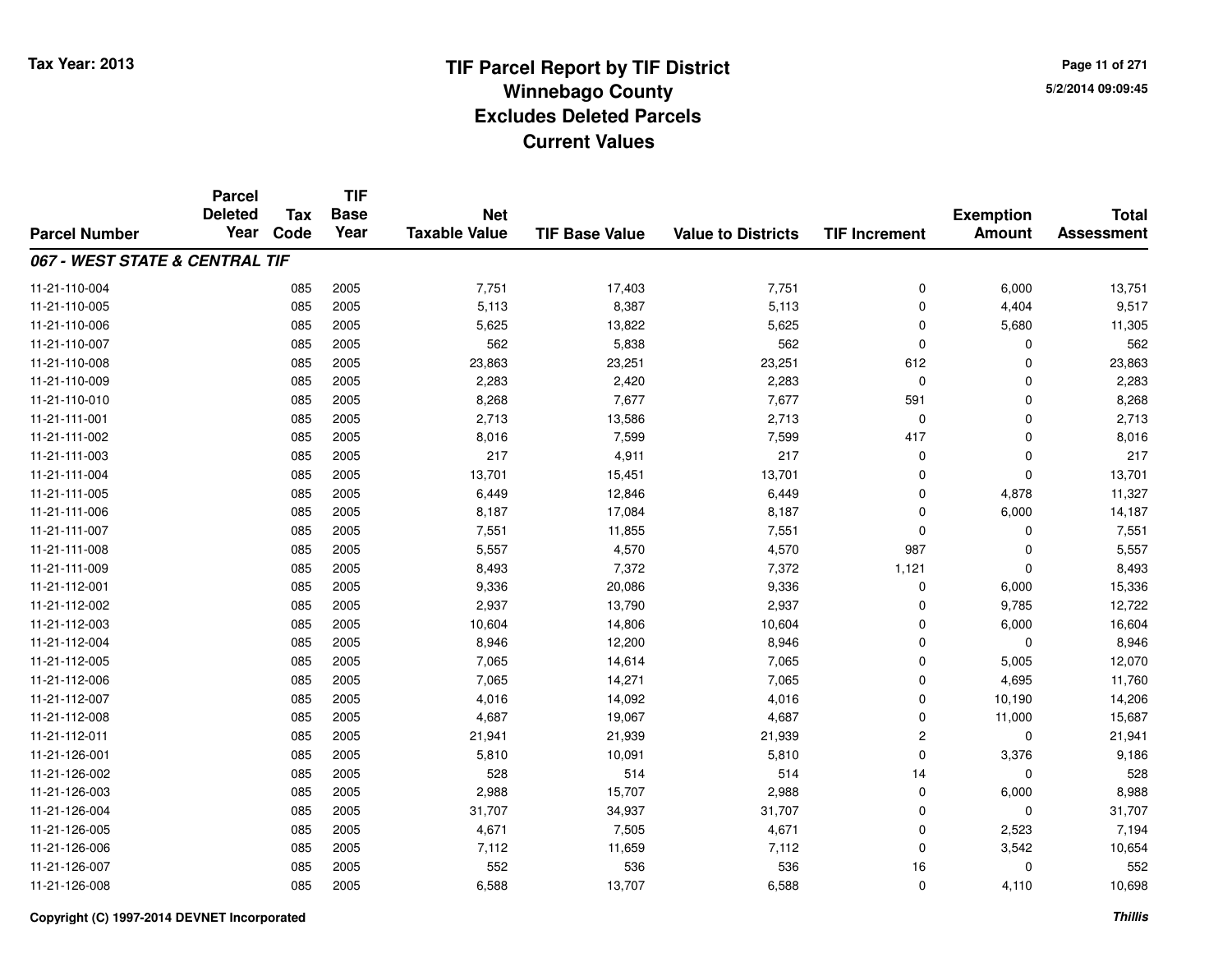**Page 12 of 2715/2/2014 09:09:45**

|                                | <b>Parcel</b><br><b>Deleted</b> | <b>Tax</b> | <b>TIF</b><br><b>Base</b> | <b>Net</b>           |                       |                           |                      | <b>Exemption</b> | <b>Total</b>      |
|--------------------------------|---------------------------------|------------|---------------------------|----------------------|-----------------------|---------------------------|----------------------|------------------|-------------------|
| <b>Parcel Number</b>           | Year                            | Code       | Year                      | <b>Taxable Value</b> | <b>TIF Base Value</b> | <b>Value to Districts</b> | <b>TIF Increment</b> | <b>Amount</b>    | <b>Assessment</b> |
| 067 - WEST STATE & CENTRAL TIF |                                 |            |                           |                      |                       |                           |                      |                  |                   |
| 11-21-126-010                  |                                 | 085        | 2005                      | 7,903                | 17,199                | 7,903                     | $\mathbf 0$          | 2,497            | 10,400            |
| 11-21-126-011                  |                                 | 085        | 2005                      | 9,259                | 16,922                | 9,259                     | $\mathbf 0$          | 6,000            | 15,259            |
| 11-21-126-012                  |                                 | 085        | 2005                      | 394                  | 292                   | 292                       | 102                  | $\mathbf 0$      | 394               |
| 11-21-126-013                  |                                 | 085        | 2005                      | 12,359               | 12,330                | 12,330                    | 29                   | 0                | 12,359            |
| 11-21-127-001                  |                                 | 085        | 2005                      | 7,519                | 11,071                | 7,519                     | $\Omega$             | $\mathbf 0$      | 7,519             |
| 11-21-127-002                  |                                 | 085        | 2005                      | 10,075               | 17,541                | 10,075                    | $\mathbf 0$          | 5,659            | 15,734            |
| 11-21-127-003                  |                                 | 085        | 2005                      | 9,609                | 17,436                | 9,609                     | $\mathbf 0$          | 6,000            | 15,609            |
| 11-21-127-004                  |                                 | 085        | 2005                      | 13,562               | 22,215                | 13,562                    | $\mathbf 0$          | 4,587            | 18,149            |
| 11-21-127-005                  |                                 | 085        | 2005                      | 10,736               | 20,000                | 10,736                    | $\mathbf 0$          | $\mathbf 0$      | 10,736            |
| 11-21-127-006                  |                                 | 085        | 2005                      | 11,244               | 19,615                | 11,244                    | $\mathbf 0$          | 6,000            | 17,244            |
| 11-21-127-007                  |                                 | 085        | 2005                      | 8,846                | 12,085                | 8,846                     | 0                    | 6,000            | 14,846            |
| 11-21-127-008                  |                                 | 085        | 2005                      | 9,783                | 16,023                | 9,783                     | 0                    | 6,000            | 15,783            |
| 11-21-127-009                  |                                 | 085        | 2005                      | 9,293                | 17,771                | 9,293                     | 0                    | 6,913            | 16,206            |
| 11-21-127-010                  |                                 | 085        | 2005                      | 6,774                | 20,176                | 6,774                     | 0                    | 11,000           | 17,774            |
| 11-21-127-011                  |                                 | 085        | 2005                      | 3,085                | 17,131                | 3,085                     | 0                    | 11,000           | 14,085            |
| 11-21-127-014                  |                                 | 085        | 2005                      | 12,005               | 22,452                | 12,005                    | $\mathbf 0$          | 6,000            | 18,005            |
| 11-21-128-001                  |                                 | 085        | 2005                      | 12,316               | 16,817                | 12,316                    | $\Omega$             | 6,000            | 18,316            |
| 11-21-128-002                  |                                 | 085        | 2005                      | 14,838               | 14,038                | 14,038                    | 800                  | 0                | 14,838            |
| 11-21-128-003                  |                                 | 085        | 2005                      | 7,205                | 10,070                | 7,205                     | $\mathbf 0$          | 4,322            | 11,527            |
| 11-21-128-004                  |                                 | 085        | 2005                      | 12,334               | 14,902                | 12,334                    | 0                    | 0                | 12,334            |
| 11-21-128-005                  |                                 | 085        | 2005                      | 15,049               | 15,978                | 15,049                    | $\mathbf 0$          | $\mathbf 0$      | 15,049            |
| 11-21-128-006                  |                                 | 085        | 2005                      | 12,744               | 21,332                | 12,744                    | $\mathbf 0$          | 6,000            | 18,744            |
| 11-21-128-007                  |                                 | 085        | 2005                      | 18,030               | 20,497                | 18,030                    | $\mathbf 0$          | $\mathbf 0$      | 18,030            |
| 11-21-128-008                  |                                 | 085        | 2005                      | 9,813                | 9,820                 | 9,813                     | $\mathbf 0$          | $\mathbf 0$      | 9,813             |
| 11-21-128-009                  |                                 | 085        | 2005                      | 3,994                | 15,156                | 3,994                     | $\mathbf 0$          | 9,403            | 13,397            |
| 11-21-128-010                  |                                 | 085        | 2005                      | 4,474                | 17,378                | 4,474                     | $\mathbf 0$          | 11,000           | 15,474            |
| 11-21-128-011                  |                                 | 085        | 2005                      | 11,194               | 10,809                | 10,809                    | 385                  | $\mathbf 0$      | 11,194            |
| 11-21-128-012                  |                                 | 085        | 2005                      | 537                  | 525                   | 525                       | 12                   | 0                | 537               |
| 11-21-128-013                  |                                 | 085        | 2005                      | 6,821                | 5,000                 | 5,000                     | 1,821                | $\mathbf 0$      | 6,821             |
| 11-21-128-014                  |                                 | 085        | 2005                      | 8,801                | 9,396                 | 8,801                     | 0                    | $\mathbf 0$      | 8,801             |
| 11-21-129-001                  |                                 | 085        | 2005                      | 8,890                | 11,698                | 8,890                     | $\mathbf 0$          | 1,803            | 10,693            |
| 11-21-129-002                  |                                 | 085        | 2005                      | 7,693                | 12,543                | 7,693                     | 0                    | 3,645            | 11,338            |
| 11-21-129-003                  |                                 | 085        | 2005                      | 14,640               | 16,467                | 14,640                    | $\Omega$             | $\mathbf 0$      | 14,640            |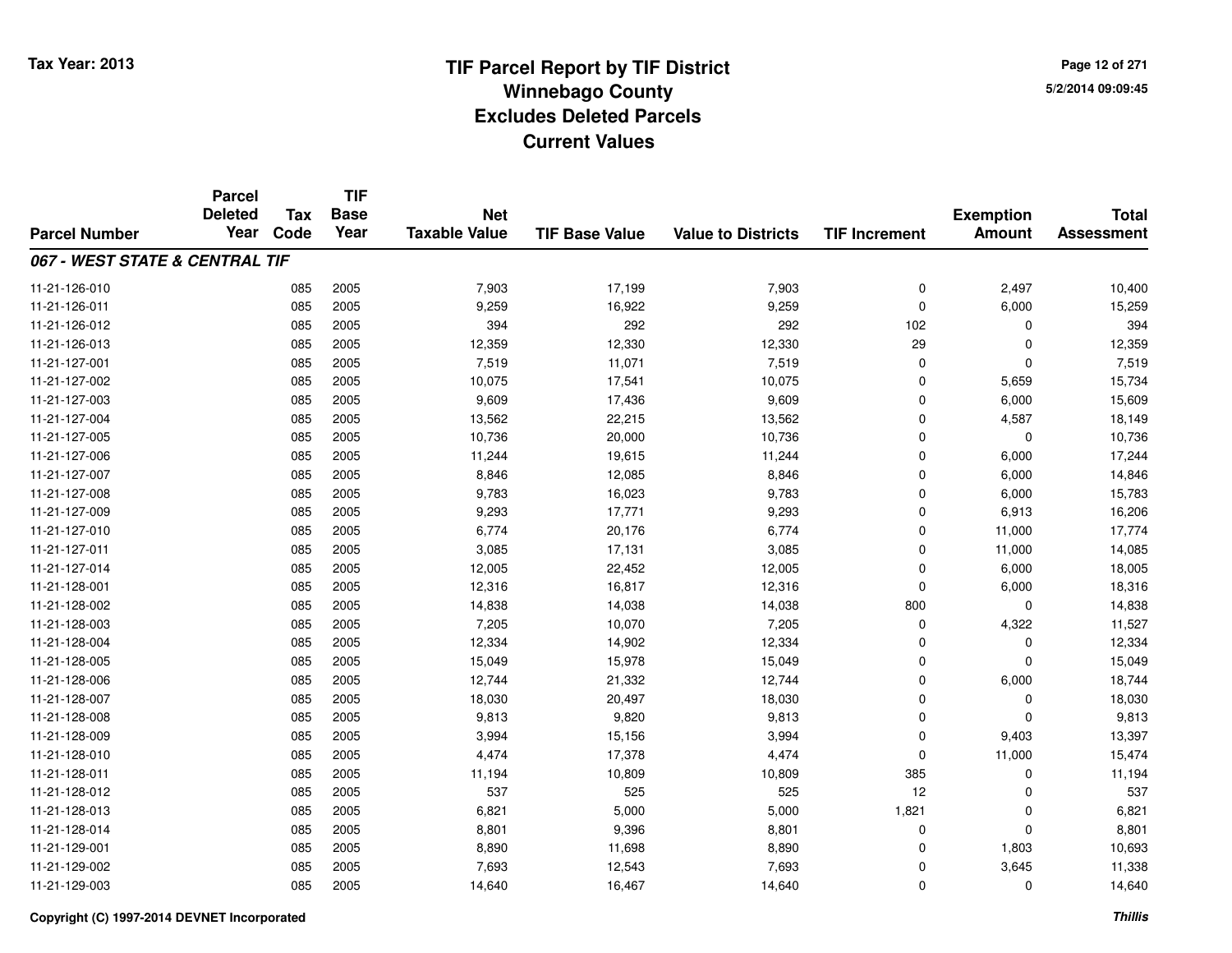**Page 13 of 2715/2/2014 09:09:45**

|                                | <b>Parcel</b><br><b>Deleted</b> | <b>Tax</b> | <b>TIF</b><br><b>Base</b> | <b>Net</b>           |                       |                           |                      | <b>Exemption</b> | <b>Total</b>      |
|--------------------------------|---------------------------------|------------|---------------------------|----------------------|-----------------------|---------------------------|----------------------|------------------|-------------------|
| <b>Parcel Number</b>           | Year                            | Code       | Year                      | <b>Taxable Value</b> | <b>TIF Base Value</b> | <b>Value to Districts</b> | <b>TIF Increment</b> | <b>Amount</b>    | <b>Assessment</b> |
| 067 - WEST STATE & CENTRAL TIF |                                 |            |                           |                      |                       |                           |                      |                  |                   |
| 11-21-129-004                  |                                 | 085        | 2005                      | 6,931                | 15,872                | 6,931                     | $\mathbf 0$          | 6,000            | 12,931            |
| 11-21-129-005                  |                                 | 085        | 2005                      | 13,637               | 16,683                | 13,637                    | $\mathbf 0$          | 0                | 13,637            |
| 11-21-129-006                  |                                 | 085        | 2005                      | 4,558                | 13,641                | 4,558                     | $\mathbf 0$          | $\mathbf 0$      | 4,558             |
| 11-21-129-007                  |                                 | 085        | 2005                      | 8,972                | 9,119                 | 8,972                     | $\mathbf 0$          | 94               | 9,066             |
| 11-21-129-008                  |                                 | 085        | 2005                      | 9,727                | 22,639                | 9,727                     | $\Omega$             | 3,834            | 13,561            |
| 11-21-129-009                  |                                 | 085        | 2005                      | 10,886               | 12,059                | 10,886                    | $\mathbf 0$          | 0                | 10,886            |
| 11-21-129-010                  |                                 | 085        | 2005                      | 8,994                | 14,757                | 8,994                     | $\Omega$             | 633              | 9,627             |
| 11-21-129-011                  |                                 | 085        | 2005                      | 6,822                | 12,332                | 6,822                     | $\mathbf 0$          | 4,105            | 10,927            |
| 11-21-129-012                  |                                 | 085        | 2005                      | 13,638               | 16,623                | 13,638                    | $\mathbf 0$          | $\mathbf 0$      | 13,638            |
| 11-21-129-013                  |                                 | 085        | 2005                      | 4,366                | 16,451                | 4,366                     | $\mathbf 0$          | 8,614            | 12,980            |
| 11-21-129-014                  |                                 | 085        | 2005                      | 9,167                | 19,365                | 9,167                     | $\Omega$             | $\Omega$         | 9,167             |
| 11-21-129-015                  |                                 | 085        | 2005                      | 11,271               | 12,331                | 11,271                    | $\mathbf 0$          | $\mathbf 0$      | 11,271            |
| 11-21-129-016                  |                                 | 085        | 2005                      | 12,920               | 13,993                | 12,920                    | $\Omega$             | $\mathbf 0$      | 12,920            |
| 11-21-130-001                  |                                 | 085        | 2005                      | 13,961               | 15,358                | 13,961                    | 0                    | $\mathbf 0$      | 13,961            |
| 11-21-130-002                  |                                 | 085        | 2005                      | 5,451                | 14,164                | 5,451                     | $\Omega$             | 6,000            | 11,451            |
| 11-21-130-003                  |                                 | 085        | 2005                      | 2,790                | 15,253                | 2,790                     | 0                    | 11,000           | 13,790            |
| 11-21-130-004                  |                                 | 085        | 2005                      | 12,377               | 17,710                | 12,377                    | $\mathbf 0$          | 3,465            | 15,842            |
| 11-21-130-005                  |                                 | 085        | 2005                      | 13,107               | 17,092                | 13,107                    | $\mathbf 0$          | 0                | 13,107            |
| 11-21-130-006                  |                                 | 085        | 2005                      | 2,601                | 13,684                | 2,601                     | $\mathbf 0$          | 9,711            | 12,312            |
| 11-21-130-007                  |                                 | 085        | 2005                      | 7,588                | 14,909                | 7,588                     | 0                    | 5,699            | 13,287            |
| 11-21-130-008                  |                                 | 085        | 2005                      | 7,925                | 14,403                | 7,925                     | $\mathbf 0$          | 5,017            | 12,942            |
| 11-21-130-009                  |                                 | 085        | 2005                      | 3,408                | 16,478                | 3,408                     | 0                    | 11,000           | 14,408            |
| 11-21-130-010                  |                                 | 085        | 2005                      | 6,186                | 13,087                | 6,186                     | $\mathbf 0$          | 6,000            | 12,186            |
| 11-21-130-011                  |                                 | 085        | 2005                      | 10,115               | 17,525                | 10,115                    | $\mathbf 0$          | 6,000            | 16,115            |
| 11-21-130-012                  |                                 | 085        | 2005                      | 0                    | 0                     | $\mathbf 0$               | $\mathbf 0$          | $\mathbf 0$      |                   |
| 11-21-130-013                  |                                 | 085        | 2005                      | 8,912                | 10,090                | 8,912                     | $\mathbf 0$          | 0                | 8,912             |
| 11-21-130-014                  |                                 | 085        | 2005                      | 12,082               | 14,616                | 12,082                    | $\mathbf 0$          | $\mathbf 0$      | 12,082            |
| 11-21-130-015                  |                                 | 085        | 2005                      | 4                    | 12,158                | 4                         | $\mathbf 0$          | 11,137           | 11,141            |
| 11-21-130-016                  |                                 | 085        | 2005                      | 7,217                | 14,102                | 7,217                     | $\Omega$             | 5,047            | 12,264            |
| 11-21-130-017                  |                                 | 085        | 2005                      | 6,426                | 12,984                | 6,426                     | 0                    | 5,635            | 12,061            |
| 11-21-130-018                  |                                 | 085        | 2005                      | 4,496                | 12,312                | 4,496                     | $\Omega$             | 4,895            | 9,391             |
| 11-21-130-019                  |                                 | 085        | 2005                      | 6,066                | 12,583                | 6,066                     | $\Omega$             | 5,643            | 11,709            |
| 11-21-130-020                  |                                 | 085        | 2005                      | 11,334               | 4,683                 | 4,683                     | 6,651                | $\mathbf 0$      | 11,334            |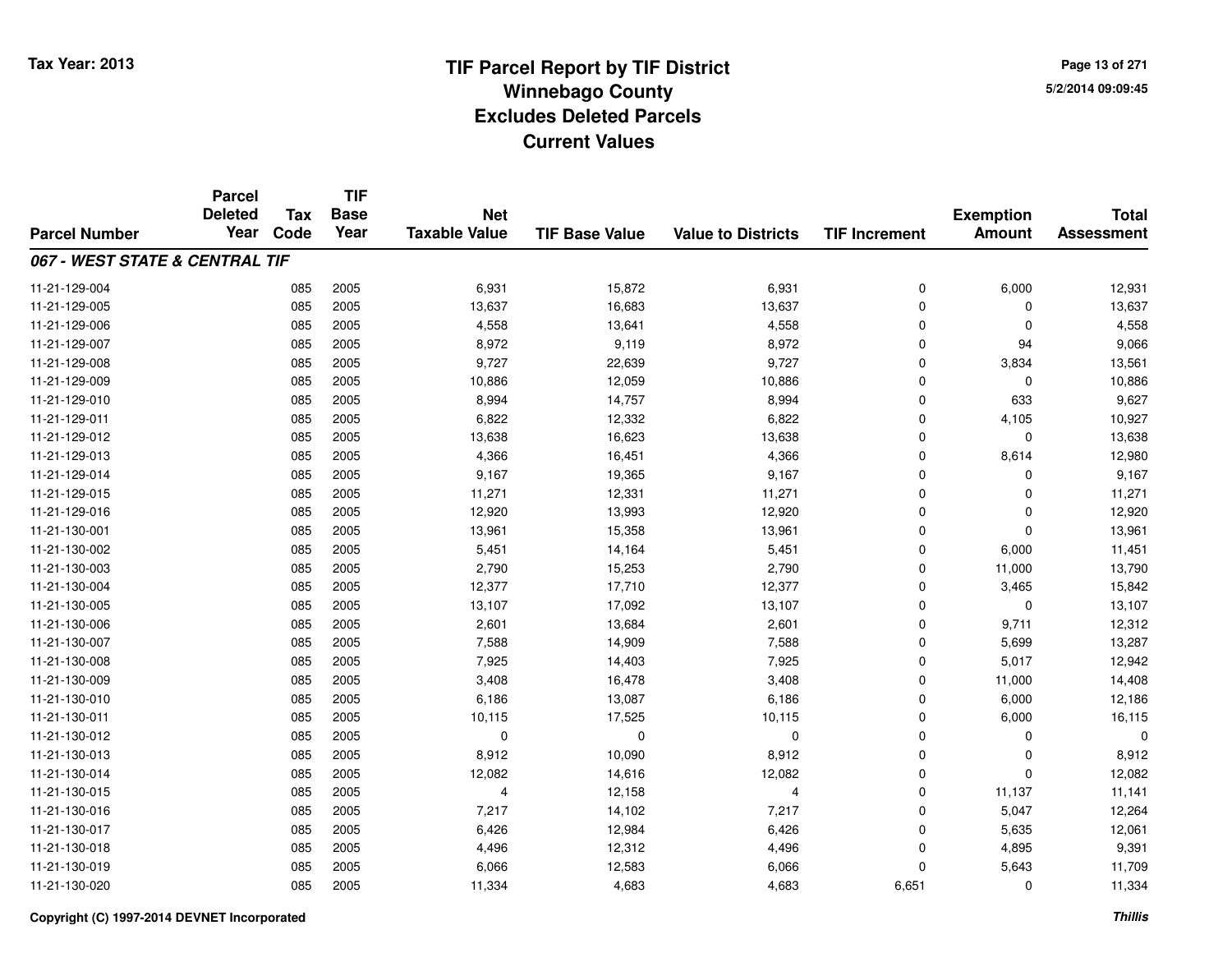**Page 14 of 2715/2/2014 09:09:45**

|                                | <b>Parcel</b><br><b>Deleted</b> | <b>Tax</b> | <b>TIF</b><br><b>Base</b> | <b>Net</b>           |                       |                           |                      | <b>Exemption</b> | <b>Total</b>      |
|--------------------------------|---------------------------------|------------|---------------------------|----------------------|-----------------------|---------------------------|----------------------|------------------|-------------------|
| <b>Parcel Number</b>           | Year                            | Code       | Year                      | <b>Taxable Value</b> | <b>TIF Base Value</b> | <b>Value to Districts</b> | <b>TIF Increment</b> | <b>Amount</b>    | <b>Assessment</b> |
| 067 - WEST STATE & CENTRAL TIF |                                 |            |                           |                      |                       |                           |                      |                  |                   |
| 11-21-130-021                  |                                 | 085        | 2005                      | 4,416                | 8,552                 | 4,416                     | $\mathbf 0$          | 58               | 4,474             |
| 11-21-130-022                  |                                 | 085        | 2005                      | 14,966               | 23,672                | 14,966                    | $\mathbf 0$          | 8,000            | 22,966            |
| 11-21-130-023                  |                                 | 085        | 2005                      | 7,545                | 8,650                 | 7,545                     | $\mathbf 0$          | $\mathbf 0$      | 7,545             |
| 11-21-130-024                  |                                 | 085        | 2005                      | 552                  | 13,390                | 552                       | $\mathbf 0$          | $\mathbf 0$      | 552               |
| 11-21-130-025                  |                                 | 085        | 2005                      | 10,484               | 9,399                 | 9,399                     | 1,085                | $\mathbf 0$      | 10,484            |
| 11-21-131-001                  |                                 | 085        | 2005                      | 10,124               | 12,300                | 10,124                    | 0                    | 0                | 10,124            |
| 11-21-131-002                  |                                 | 085        | 2005                      | 11,769               | 13,107                | 11,769                    | $\Omega$             | $\mathbf 0$      | 11,769            |
| 11-21-131-003                  |                                 | 085        | 2005                      | 5,412                | 11,395                | 5,412                     | $\mathbf 0$          | $\mathbf 0$      | 5,412             |
| 11-21-131-004                  |                                 | 085        | 2005                      | 10,912               | 12,152                | 10,912                    | $\Omega$             | $\mathbf 0$      | 10,912            |
| 11-21-131-005                  |                                 | 085        | 2005                      | 6,269                | 13,244                | 6,269                     | $\mathbf 0$          | 6,000            | 12,269            |
| 11-21-131-006                  |                                 | 085        | 2005                      | 6,285                | 14,177                | 6,285                     | $\Omega$             | 6,000            | 12,285            |
| 11-21-131-007                  |                                 | 085        | 2005                      | 4,765                | 11,915                | 4,765                     | $\mathbf 0$          | 5,632            | 10,397            |
| 11-21-131-008                  |                                 | 085        | 2005                      | 349                  | 341                   | 341                       | 8                    | $\mathbf 0$      | 349               |
| 11-21-131-009                  |                                 | 085        | 2005                      | 862                  | 17,584                | 862                       | 0                    | 14,270           | 15,132            |
| 11-21-131-010                  |                                 | 085        | 2005                      | 11,590               | 12,667                | 11,590                    | 0                    | 0                | 11,590            |
| 11-21-131-011                  |                                 | 085        | 2005                      | 12,338               | 13,269                | 12,338                    | 0                    | 0                | 12,338            |
| 11-21-131-012                  |                                 | 085        | 2005                      | 9,226                | 11,084                | 9,226                     | $\mathbf 0$          | $\mathbf 0$      | 9,226             |
| 11-21-131-013                  |                                 | 085        | 2005                      | 9,087                | 15,936                | 9,087                     | $\mathbf 0$          | 3,316            | 12,403            |
| 11-21-131-014                  |                                 | 085        | 2005                      | 5,694                | 9,625                 | 5,694                     | $\mathbf 0$          | 2,364            | 8,058             |
| 11-21-131-015                  |                                 | 085        | 2005                      | 4,254                | 8,767                 | 4,254                     | $\mathbf 0$          | 1,746            | 6,000             |
| 11-21-132-001                  |                                 | 085        | 2005                      | 538                  | 10,486                | 538                       | $\mathbf 0$          | $\mathbf 0$      | 538               |
| 11-21-132-002                  |                                 | 085        | 2005                      | 3,656                | 16,051                | 3,656                     | $\mathbf 0$          | 11,000           | 14,656            |
| 11-21-132-003                  |                                 | 085        | 2005                      | 14,855               | 16,379                | 14,855                    | $\Omega$             | $\mathbf 0$      | 14,855            |
| 11-21-132-004                  |                                 | 085        | 2005                      | 8,348                | 8,036                 | 8,036                     | 312                  | $\mathbf 0$      | 8,348             |
| 11-21-132-005                  |                                 | 085        | 2005                      | 12,853               | 14,776                | 12,853                    | $\mathbf 0$          | 1,802            | 14,655            |
| 11-21-132-006                  |                                 | 085        | 2005                      | 8,081                | 15,210                | 8,081                     | $\mathbf 0$          | 6,000            | 14,081            |
| 11-21-132-007                  |                                 | 085        | 2005                      | 13,943               | 15,081                | 13,943                    | $\mathbf 0$          | $\mathbf 0$      | 13,943            |
| 11-21-132-008                  |                                 | 085        | 2005                      | 4,926                | 13,494                | 4,926                     | $\mathbf 0$          | 6,997            | 11,923            |
| 11-21-132-009                  |                                 | 085        | 2005                      | 8,429                | 10,205                | 8,429                     | $\mathbf 0$          | $\mathbf 0$      | 8,429             |
| 11-21-132-010                  |                                 | 085        | 2005                      | 8,495                | 17,754                | 8,495                     | 0                    | 5,714            | 14,209            |
| 11-21-132-011                  |                                 | 085        | 2005                      | 9,309                | 16,805                | 9,309                     | $\Omega$             | 6,000            | 15,309            |
| 11-21-132-012                  |                                 | 085        | 2005                      | 14,914               | 17,175                | 14,914                    | 0                    | 0                | 14,914            |
| 11-21-132-013                  |                                 | 085        | 2005                      | 961                  | 14,653                | 961                       | $\Omega$             | 13,580           | 14,541            |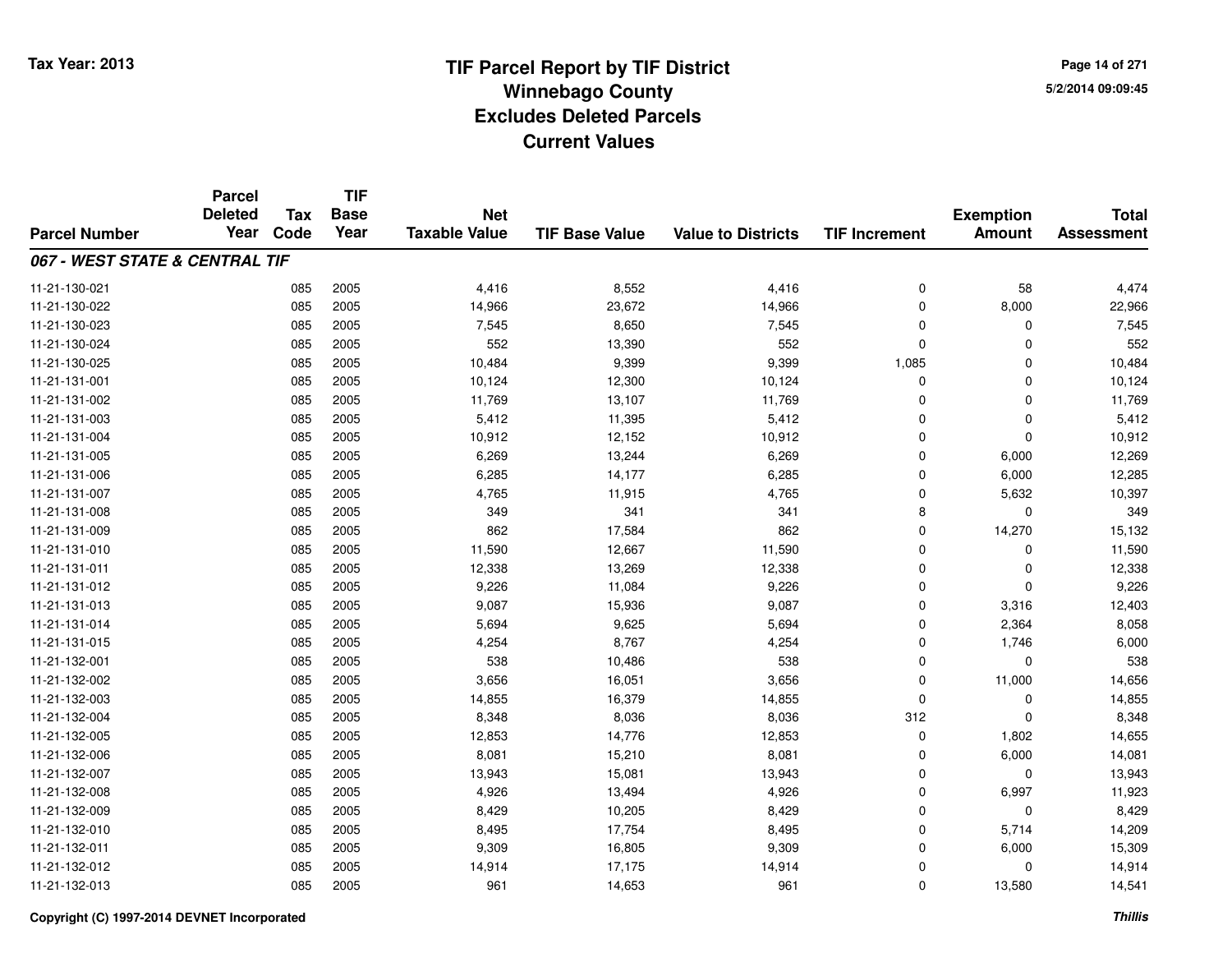**Page 15 of 2715/2/2014 09:09:45**

|                                | <b>Parcel</b><br><b>Deleted</b> | <b>Tax</b> | <b>TIF</b><br><b>Base</b> | <b>Net</b>           |                       |                           |                      | <b>Exemption</b> | <b>Total</b>      |
|--------------------------------|---------------------------------|------------|---------------------------|----------------------|-----------------------|---------------------------|----------------------|------------------|-------------------|
| <b>Parcel Number</b>           | Year                            | Code       | Year                      | <b>Taxable Value</b> | <b>TIF Base Value</b> | <b>Value to Districts</b> | <b>TIF Increment</b> | <b>Amount</b>    | <b>Assessment</b> |
| 067 - WEST STATE & CENTRAL TIF |                                 |            |                           |                      |                       |                           |                      |                  |                   |
| 11-21-132-014                  |                                 | 085        | 2005                      | 8,644                | 15,960                | 8,644                     | $\mathbf 0$          | 6,000            | 14,644            |
| 11-21-132-015                  |                                 | 085        | 2005                      | 538                  | 4,546                 | 538                       | $\mathbf 0$          | 0                | 538               |
| 11-21-133-001                  |                                 | 085        | 2005                      | 11,423               | 12,272                | 11,423                    | $\Omega$             | $\Omega$         | 11,423            |
| 11-21-133-002                  |                                 | 085        | 2005                      | 6,332                | 12,077                | 6,332                     | $\mathbf 0$          | 5,688            | 12,020            |
| 11-21-133-003                  |                                 | 085        | 2005                      | 4,939                | 6,405                 | 4,939                     | $\Omega$             | 1,803            | 6,742             |
| 11-21-133-004                  |                                 | 085        | 2005                      | 6,415                | 8,947                 | 6,415                     | 0                    | 2,198            | 8,613             |
| 11-21-133-005                  |                                 | 085        | 2005                      | 6,473                | 10,414                | 6,473                     | 0                    | 2,148            | 8,621             |
| 11-21-133-006                  |                                 | 085        | 2005                      | 6,322                | 12,111                | 6,322                     | $\mathbf 0$          | 36               | 6,358             |
| 11-21-133-007                  |                                 | 085        | 2005                      | 8,444                | 11,135                | 8,444                     | $\Omega$             | $\Omega$         | 8,444             |
| 11-21-133-008                  |                                 | 085        | 2005                      | 6,915                | 13,398                | 6,915                     | $\mathbf 0$          | 5,220            | 12,135            |
| 11-21-133-009                  |                                 | 085        | 2005                      | 6,121                | 13,583                | 6,121                     | $\mathbf 0$          | 6,000            | 12,121            |
| 11-21-133-010                  |                                 | 085        | 2005                      | 534                  | 519                   | 519                       | 15                   | 0                | 534               |
| 11-21-133-011                  |                                 | 085        | 2005                      | $\mathbf 0$          | 8,542                 | $\mathbf{0}$              | $\mathbf 0$          | 9,661            | 9,661             |
| 11-21-133-012                  |                                 | 085        | 2005                      | 10,935               | 11,341                | 10,935                    | 0                    | 0                | 10,935            |
| 11-21-133-013                  |                                 | 085        | 2005                      | 6,783                | 7,433                 | 6,783                     | $\Omega$             | 0                | 6,783             |
| 11-21-133-014                  |                                 | 085        | 2005                      | 3,827                | 12,169                | 3,827                     | $\mathbf 0$          | $\mathbf{0}$     | 3,827             |
| 11-21-133-015                  |                                 | 085        | 2005                      | 7,474                | 17,215                | 7,474                     | $\mathbf 0$          | 6,000            | 13,474            |
| 11-21-134-001                  |                                 | 085        | 2005                      | 8,495                | 13,757                | 8,495                     | $\mathbf 0$          | 3,365            | 11,860            |
| 11-21-134-002                  |                                 | 085        | 2005                      | 9,366                | 9,389                 | 9,366                     | $\mathbf 0$          | 3,212            | 12,578            |
| 11-21-134-003                  |                                 | 085        | 2005                      | 15,618               | 17,339                | 15,618                    | $\mathbf 0$          | $\mathbf 0$      | 15,618            |
| 11-21-134-004                  |                                 | 085        | 2005                      | 4,771                | 17,708                | 4,771                     | $\mathbf 0$          | 0                | 4,771             |
| 11-21-134-005                  |                                 | 085        | 2005                      | 5,643                | 9,510                 | 5,643                     | $\mathbf 0$          | 0                | 5,643             |
| 11-21-134-006                  |                                 | 085        | 2005                      | 531                  | 13,448                | 531                       | $\mathbf 0$          | 9,871            | 10,402            |
| 11-21-134-007                  |                                 | 085        | 2005                      | 5,266                | 12,267                | 5,266                     | 0                    | $\mathbf 0$      | 5,266             |
| 11-21-134-008                  |                                 | 085        | 2005                      | 1,937                | 11,455                | 1,937                     | $\mathbf 0$          | 7,939            | 9,876             |
| 11-21-135-001                  |                                 | 085        | 2005                      | 7,065                | 13,090                | 7,065                     | $\mathbf 0$          | 3,117            | 10,182            |
| 11-21-135-002                  |                                 | 085        | 2005                      | 6,972                | 14,064                | 6,972                     | $\Omega$             | 5,632            | 12,604            |
| 11-21-135-003                  |                                 | 085        | 2005                      | 6,566                | 8,640                 | 6,566                     | $\mathbf 0$          | 3,716            | 10,282            |
| 11-21-135-004                  |                                 | 085        | 2005                      | 6,822                | 13,836                | 6,822                     | $\Omega$             | 5,585            | 12,407            |
| 11-21-135-005                  |                                 | 085        | 2005                      | 7,344                | 10,357                | 7,344                     | $\Omega$             | 4,197            | 11,541            |
| 11-21-135-006                  |                                 | 085        | 2005                      | 414                  | 0                     | $\mathbf 0$               | 414                  | $\mathbf 0$      | 414               |
| 11-21-135-007                  |                                 | 085        | 2005                      | 3,280                | 18,461                | 3,280                     | 0                    | $\Omega$         | 3,280             |
| 11-21-135-008                  |                                 | 085        | 2005                      | 5,973                | 15,172                | 5,973                     | $\Omega$             | 6,000            | 11,973            |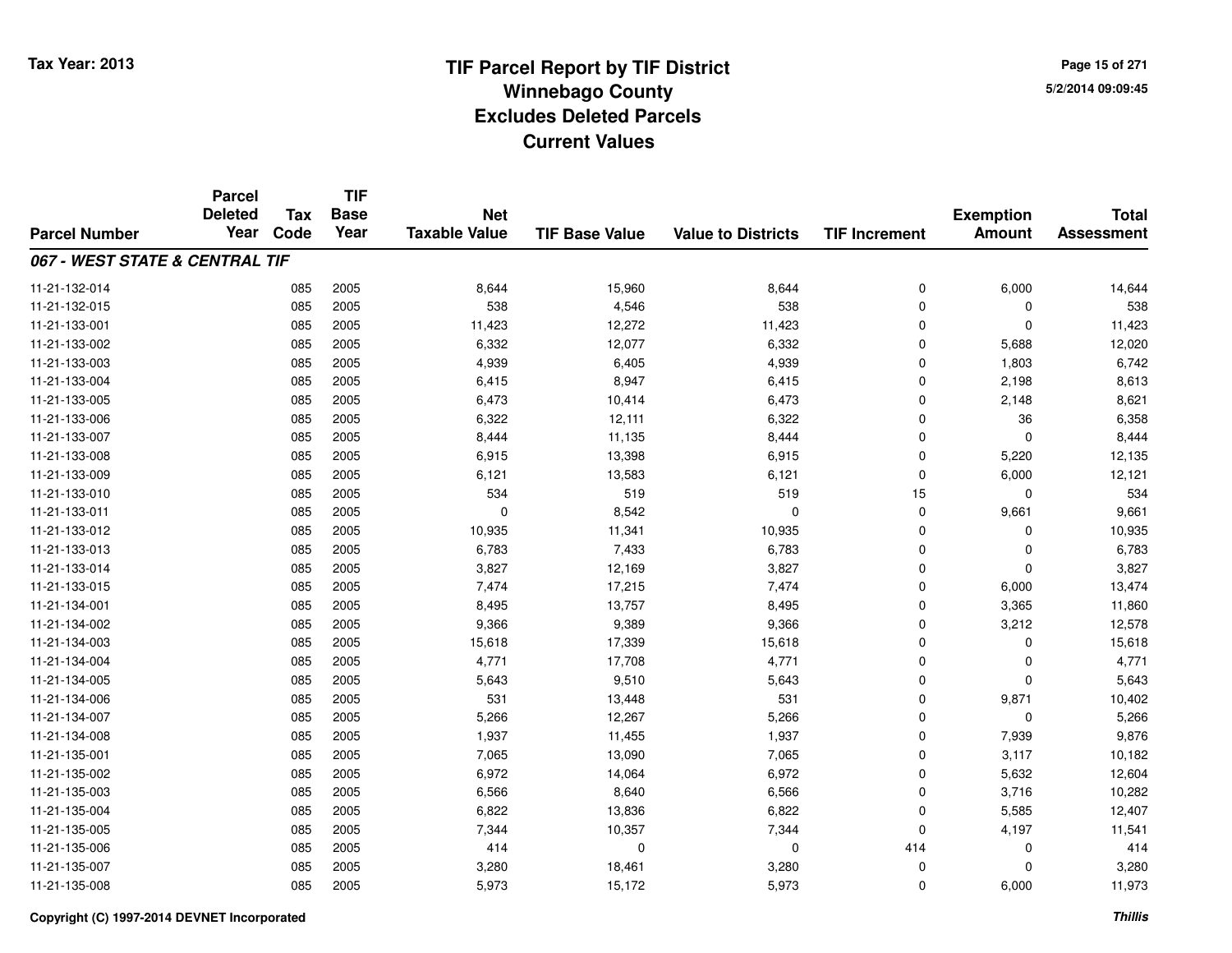**TIF**

**Parcel**

**Page 16 of 2715/2/2014 09:09:45**

#### **TIF Base ValueParcel NumberTotal AssessmentExemption Amount Value to Districts TIF Increment Base YearTax Code Deleted YearNet Taxable Value067 - WEST STATE & CENTRAL TIF**11-21-135-0099 085 2005 5,834 6,597 5,834 0 499 6,333 11-21-135-0100 085 2005 6,727 14,119 6,727 0 6,000 12,727 11-21-135-0111 085 2005 1,121 14,305 1,121 0 0 1,121 11-21-136-001 <sup>085</sup> <sup>0</sup> <sup>2005</sup> <sup>0</sup> <sup>0</sup> <sup>0</sup> <sup>0</sup> <sup>0</sup> 11-21-137-001 <sup>085</sup> <sup>0</sup> <sup>2005</sup> <sup>0</sup> <sup>0</sup> <sup>0</sup> <sup>0</sup> <sup>0</sup> 11-21-137-002 <sup>085</sup> 13,383 <sup>2005</sup> 16,242 13,383 <sup>0</sup> <sup>0</sup> 13,383 11-21-137-003 <sup>085</sup> <sup>770</sup> <sup>2005</sup> <sup>750</sup> <sup>750</sup> <sup>20</sup> <sup>0</sup> <sup>770</sup> 11-21-137-004 <sup>085</sup> 5,764 <sup>2005</sup> 11,064 5,764 <sup>0</sup> 3,828 9,592 11-21-137-006 <sup>085</sup> 5,998 <sup>2005</sup> 4,860 4,860 1,138 <sup>0</sup> 5,998 11-21-137-007 <sup>085</sup> 1,478 <sup>2005</sup> <sup>872</sup> <sup>872</sup> <sup>606</sup> <sup>0</sup> 1,478 11-21-137-008 <sup>085</sup> 7,962 <sup>2005</sup> 7,719 7,719 <sup>243</sup> <sup>0</sup> 7,962 11-21-138-0011 085 2005 6,449 13,524 6,449 0 5,850 12,299 11-21-138-002 <sup>085</sup> 5,753 <sup>2005</sup> 12,188 5,753 <sup>0</sup> 5,214 10,967 11-21-138-003 <sup>085</sup> 5,753 <sup>2005</sup> 10,149 5,753 <sup>0</sup> 1,421 7,174 11-21-138-004 <sup>085</sup> 7,182 <sup>2005</sup> 12,841 7,182 <sup>0</sup> 2,913 10,095 11-21-138-005 <sup>085</sup> 9,604 <sup>2005</sup> 11,565 9,604 <sup>0</sup> <sup>0</sup> 9,604 11-21-138-006 <sup>085</sup> 6,500 <sup>2005</sup> 6,556 6,500 <sup>0</sup> <sup>0</sup> 6,500 11-21-138-008 <sup>085</sup> 20,281 <sup>2005</sup> 20,235 20,235 <sup>46</sup> <sup>0</sup> 20,281 11-21-138-009 <sup>085</sup> <sup>0</sup> <sup>2005</sup> <sup>0</sup> <sup>0</sup> <sup>0</sup> <sup>0</sup> <sup>0</sup> 11-21-138-0111 085 2005 5,880 5,232 5,232 648 0 5,880 11-21-138-0122 085 2005 6,986 6,376 6,376 610 0 6,986 11-21-139-0011 085 2005 14,595 17,701 14,595 0 0 14,595 11-21-139-0022 085 2005 6,658 7,476 6,658 0 1,229 7,887 11-21-139-0033 085 2005 7,810 10,382 7,810 0 3,945 11,755 11-21-139-0044 2005 2005 2005 3,338 11,592 3,338 3,338 0 0 0 3,338 11-21-139-005 <sup>085</sup> <sup>0</sup> <sup>2005</sup> <sup>117</sup> <sup>0</sup> <sup>0</sup> <sup>0</sup> <sup>0</sup> 11-21-139-0066 085 2005 11,354 12,146 11,354 0 0 11,354 11-21-139-007 <sup>085</sup> 3,905 <sup>2005</sup> 8,891 3,905 <sup>0</sup> 4,196 8,101 11-21-139-0088 085 2005 0 13,117 0 0 0 0 11-21-139-009 <sup>085</sup> 9,047 <sup>2005</sup> 9,145 9,047 <sup>0</sup> <sup>0</sup> 9,047 11-21-139-0100 085 2005 414 8,836 414 0 0 414 11-21-139-0111 085 2005 6,892 13,322 6,892 0 3,685 10,577 11-21-139-012<sup>085</sup> <sup>751</sup> <sup>2005</sup> <sup>732</sup> <sup>732</sup> <sup>19</sup> <sup>0</sup> <sup>751</sup>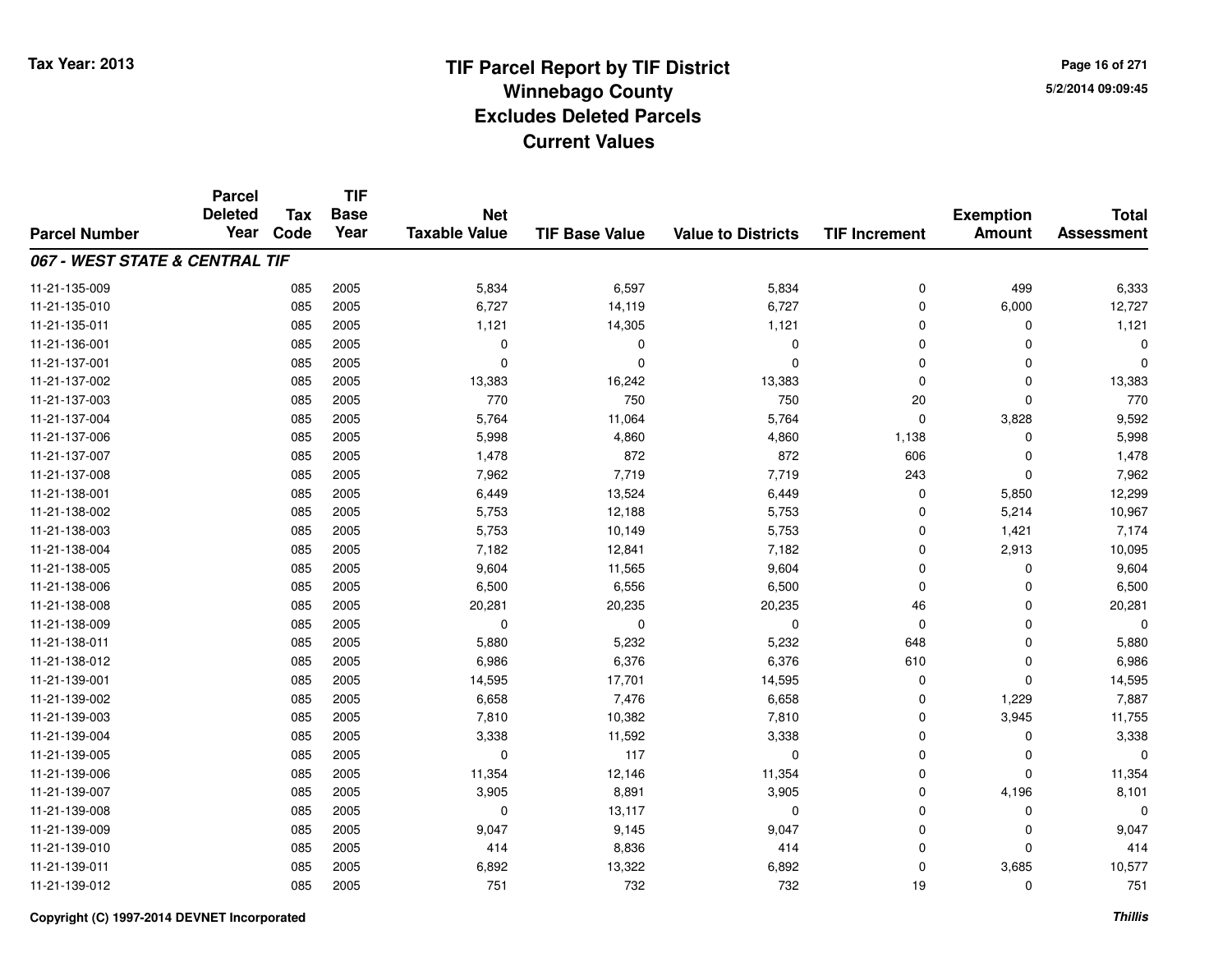**TIF**

**Parcel**

**Page 17 of 2715/2/2014 09:09:45**

#### **TIF Base ValueParcel NumberTotal AssessmentExemption Amount Value to Districts TIF Increment Base YearTax Code Deleted YearNet Taxable Value067 - WEST STATE & CENTRAL TIF**11-21-139-0133 085 2005 1,955 5,422 1,955 0 0 1,955 11-21-139-014 <sup>085</sup> <sup>0</sup> <sup>2005</sup> <sup>0</sup> <sup>0</sup> <sup>0</sup> <sup>0</sup> <sup>0</sup> 11-21-139-016 <sup>085</sup> 2,677 <sup>2005</sup> 10,016 2,677 <sup>0</sup> 6,000 8,677 11-21-139-017 $7$  085 2005 0 0 9,433 0 0 0 0 0 0 11-21-140-0011 085 2005 9,452 10,700 9,452 0 0 9,452 11-21-140-002 <sup>085</sup> 9,734 <sup>2005</sup> 11,814 9,734 <sup>0</sup> <sup>0</sup> 9,734 11-21-140-0033 085 2005 4,902 5,488 4,902 0 340 5,242 11-21-140-004 <sup>085</sup> <sup>204</sup> <sup>2005</sup> 12,207 <sup>204</sup> <sup>0</sup> 10,521 10,725 11-21-140-005 <sup>085</sup> 12,736 <sup>2005</sup> 9,018 9,018 3,718 <sup>0</sup> 12,736 11-21-140-006 <sup>085</sup> 2,422 <sup>2005</sup> 18,104 2,422 <sup>0</sup> 4,992 7,414 11-21-140-007 <sup>085</sup> 9,105 <sup>2005</sup> 1,839 1,839 7,266 <sup>0</sup> 9,105 11-21-140-0088 085 2005 2,810 13,431 2,810 0 7,654 10,464 11-21-140-0099 085 2005 528 515 515 13 0 528 11-21-140-0100 085 2005 11,336 12,733 11,336 0 0 11,336 11-21-140-011 <sup>085</sup> <sup>0</sup> <sup>2005</sup> <sup>0</sup> <sup>0</sup> <sup>0</sup> <sup>0</sup> <sup>0</sup> 11-21-140-0122 085 2005 8,466 4,537 4,537 3,929 0 8,466 11-21-140-0133 085 2005 1,396 8,936 1,396 0 0 1,396 11-21-151-0011 085 2005 34,374 36,238 34,374 0 0 34,374 11-21-151-0022 085 2005 2,921 4,286 2,921 0 0 2,921 11-21-151-003 <sup>085</sup> 10,187 <sup>2005</sup> 11,552 10,187 <sup>0</sup> <sup>0</sup> 10,187 11-21-151-005 <sup>085</sup> 10,171 <sup>2005</sup> 10,725 10,171 <sup>0</sup> <sup>0</sup> 10,171 11-21-151-006 <sup>085</sup> 41,933 <sup>2005</sup> 44,513 41,933 <sup>0</sup> <sup>0</sup> 41,933 11-21-151-007 <sup>085</sup> <sup>0</sup> <sup>2005</sup> <sup>0</sup> <sup>0</sup> <sup>0</sup> <sup>0</sup> <sup>0</sup> 11-21-151-0088 085 2005 4,360 10,307 4,360 0 0 4,360 11-21-152-0011 085 2005 6,782 8,408 6,782 0 0 6,782 11-21-152-0022 085 2005 3,415 5,002 3,415 0 0 3,415 11-21-152-0033 085 2005 7,056 7,269 7,056 0 7,056 11-21-152-0044 085 2005 3,245 3,381 3,245 0 3,245 11-21-152-005 <sup>085</sup> 8,105 <sup>2005</sup> 8,168 8,105 <sup>0</sup> <sup>0</sup> 8,105 11-21-152-006 <sup>085</sup> <sup>927</sup> <sup>2005</sup> <sup>482</sup> <sup>482</sup> <sup>445</sup> <sup>0</sup> <sup>927</sup> 11-21-152-007 <sup>085</sup> <sup>927</sup> <sup>2005</sup> <sup>482</sup> <sup>482</sup> <sup>445</sup> <sup>0</sup> <sup>927</sup> 11-21-152-008 <sup>085</sup> 10,357 <sup>2005</sup> 10,141 10,141 <sup>216</sup> <sup>0</sup> 10,357 11-21-152-009<sup>085</sup> 13,940 <sup>2005</sup> 1,057 1,057 12,883 <sup>0</sup> 13,940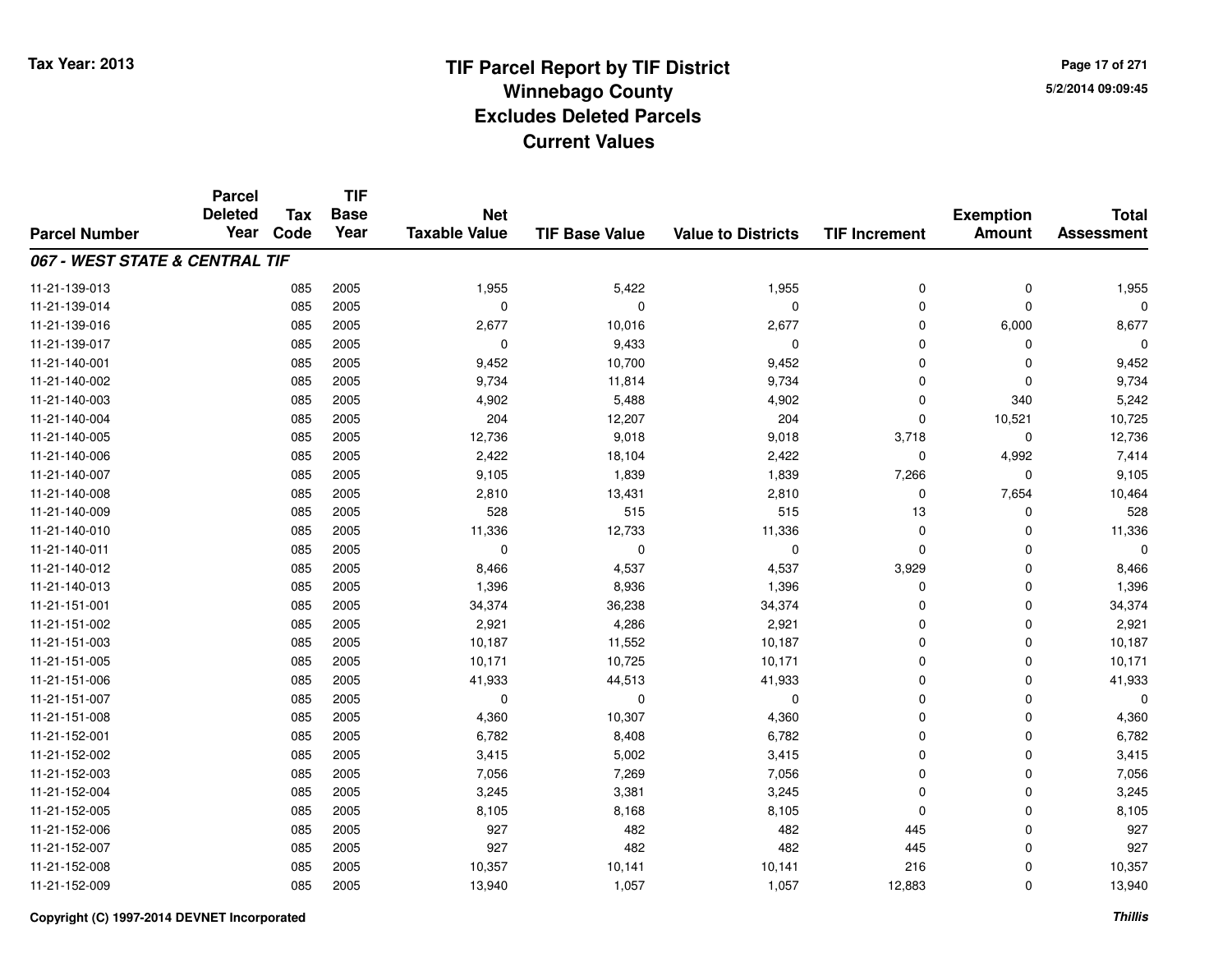**TIF**

**Parcel**

**Page 18 of 2715/2/2014 09:09:45**

#### **TIF Base ValueParcel NumberTotal AssessmentExemption Amount Value to Districts TIF Increment Base YearTax Code Deleted YearNet Taxable Value067 - WEST STATE & CENTRAL TIF**11-21-152-010 <sup>085</sup> <sup>975</sup> <sup>2005</sup> 16,573 <sup>975</sup> <sup>0</sup> <sup>0</sup> <sup>975</sup> 11-21-152-011 <sup>085</sup> <sup>975</sup> <sup>2005</sup> 1,441 <sup>975</sup> <sup>0</sup> <sup>0</sup> <sup>975</sup> 11-21-152-012 <sup>085</sup> <sup>877</sup> <sup>2005</sup> 1,325 <sup>877</sup> <sup>0</sup> <sup>0</sup> <sup>877</sup> 11-21-152-013 <sup>085</sup> <sup>877</sup> <sup>2005</sup> 1,325 <sup>877</sup> <sup>0</sup> <sup>0</sup> <sup>877</sup> 11-21-152-014 <sup>085</sup> <sup>877</sup> <sup>2005</sup> 1,515 <sup>877</sup> <sup>0</sup> <sup>0</sup> <sup>877</sup> 11-21-153-0011 085 2005 60,634 74,044 60,634 0 0 60,634 11-21-153-002 <sup>085</sup> 30,585 <sup>2005</sup> 29,722 29,722 <sup>863</sup> <sup>0</sup> 30,585 11-21-153-006 <sup>085</sup> <sup>0</sup> <sup>2005</sup> <sup>0</sup> <sup>0</sup> <sup>0</sup> <sup>0</sup> <sup>0</sup> 11-21-153-007 <sup>085</sup> 7,531 <sup>2005</sup> 9,407 7,531 <sup>0</sup> <sup>152</sup> 7,683 11-21-153-0088 085 2005 5,764 6,066 5,764 0 0 5,764 11-21-153-0099 085 2005 3,536 3,723 3,536 0 0 3,536 11-21-153-0111 085 2005 304 295 295 9 0 304 11-21-153-012 <sup>085</sup> <sup>304</sup> <sup>2005</sup> <sup>295</sup> <sup>295</sup> <sup>9</sup> <sup>0</sup> <sup>304</sup> 11-21-153-0133 085 2005 8,198 10,158 8,198 0 0 8,198 11-21-153-0144 085 2005 6,381 5,609 5,609 772 0 6,381 11-21-153-015 $5$  085 2005 0 0 6,497 0 0 0 0 0 0 0 0 11-21-154-004 <sup>085</sup> 1,074 <sup>2005</sup> 1,048 1,048 <sup>26</sup> <sup>0</sup> 1,074 11-21-154-005 <sup>085</sup> 7,356 <sup>2005</sup> 7,390 7,356 <sup>0</sup> <sup>0</sup> 7,356 11-21-154-006 <sup>085</sup> <sup>0</sup> <sup>2005</sup> <sup>0</sup> <sup>0</sup> <sup>0</sup> <sup>0</sup> <sup>0</sup> 11-21-157-0011 085 2005 270 489 270 0 0 270 11-21-157-002 <sup>085</sup> <sup>536</sup> <sup>2005</sup> <sup>976</sup> <sup>536</sup> <sup>0</sup> <sup>0</sup> <sup>536</sup> 11-21-157-006 <sup>085</sup> 10,784 <sup>2005</sup> 11,672 10,784 <sup>0</sup> <sup>0</sup> 10,784 11-21-176-0011 085 2005 6,740 7,393 6,740 0 6,000 12,740 11-21-176-002 $2$  085 2005 0 0  $1,196$  0 0 0 0 0 0 11-21-176-0033 085 2005 0 8,633 0 0 0 0 11-21-176-0077 085 2005 496 11,425 496 0 8,646 9,142 11-21-176-0088 085 2005 5,636 9,073 5,636 0 2,638 8,274 11-21-176-009 <sup>085</sup> 3,774 <sup>2005</sup> 14,993 3,774 <sup>0</sup> 6,000 9,774 11-21-176-0100 085 2005 291 284 284 7 0 291 11-21-176-0111 085 2005 4,858 8,375 4,858 0 4,614 9,472 11-21-176-0122 085 2005 4,976 4,306 4,306 670 0 4,976 11-21-176-0133 085 2005 5,877 9,629 5,877 0 2,282 8,159 11-21-176-014<sup>085</sup> 7,839 <sup>2005</sup> 13,071 7,839 <sup>0</sup> <sup>0</sup> 7,839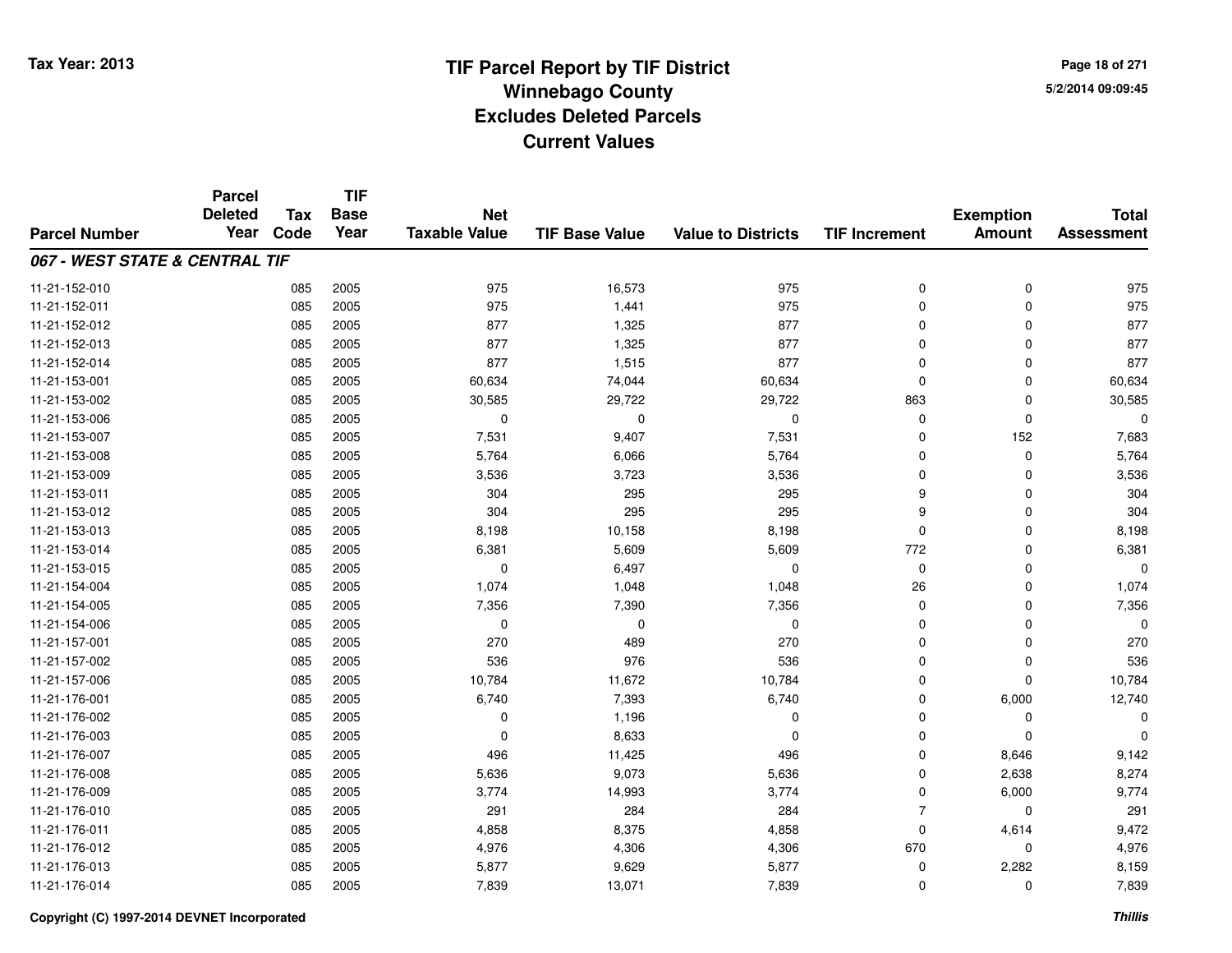**Page 19 of 2715/2/2014 09:09:45**

|                                | <b>Parcel</b><br><b>Deleted</b> | <b>Tax</b> | <b>TIF</b><br><b>Base</b> | <b>Net</b>           |                       |                           |                      | <b>Exemption</b> | <b>Total</b>      |
|--------------------------------|---------------------------------|------------|---------------------------|----------------------|-----------------------|---------------------------|----------------------|------------------|-------------------|
| <b>Parcel Number</b>           | Year                            | Code       | Year                      | <b>Taxable Value</b> | <b>TIF Base Value</b> | <b>Value to Districts</b> | <b>TIF Increment</b> | <b>Amount</b>    | <b>Assessment</b> |
| 067 - WEST STATE & CENTRAL TIF |                                 |            |                           |                      |                       |                           |                      |                  |                   |
| 11-21-176-015                  |                                 | 085        | 2005                      | 5,299                | 10,773                | 5,299                     | $\mathbf 0$          | 3,368            | 8,667             |
| 11-21-176-016                  |                                 | 085        | 2005                      | 5,973                | 9,834                 | 5,973                     | $\mathbf 0$          | 5,017            | 10,990            |
| 11-21-176-017                  |                                 | 085        | 2005                      | 11,031               | 11,327                | 11,031                    | $\Omega$             | $\mathbf 0$      | 11,031            |
| 11-21-177-001                  |                                 | 085        | 2005                      | 11,419               | 9,121                 | 9,121                     | 2,298                | $\mathbf 0$      | 11,419            |
| 11-21-177-002                  |                                 | 085        | 2005                      | 13,420               | 19,758                | 13,420                    | $\Omega$             | $\mathbf 0$      | 13,420            |
| 11-21-177-003                  |                                 | 085        | 2005                      | 10,823               | 13,224                | 10,823                    | $\Omega$             | $\mathbf 0$      | 10,823            |
| 11-21-177-004                  |                                 | 085        | 2005                      | 2,252                | 11,461                | 2,252                     | $\Omega$             | 7,303            | 9,555             |
| 11-21-177-005                  |                                 | 085        | 2005                      | 6,038                | 5,250                 | 5,250                     | 788                  | 0                | 6,038             |
| 11-21-177-006                  |                                 | 085        | 2005                      | 9,052                | 10,556                | 9,052                     | $\mathbf 0$          | $\mathbf 0$      | 9,052             |
| 11-21-177-007                  |                                 | 085        | 2005                      | 546                  | 5,581                 | 546                       | $\Omega$             | $\mathbf 0$      | 546               |
| 11-21-177-008                  |                                 | 085        | 2005                      | 1,182                | 10,348                | 1,182                     | $\Omega$             | 9,835            | 11,017            |
| 11-21-177-009                  |                                 | 085        | 2005                      | 4,427                | 10,996                | 4,427                     | $\Omega$             | 5,411            | 9,838             |
| 11-21-177-010                  |                                 | 085        | 2005                      | 6,903                | 18,726                | 6,903                     | $\Omega$             | 3,319            | 10,222            |
| 11-21-177-011                  |                                 | 085        | 2005                      | 12,855               | 14,184                | 12,855                    | $\Omega$             | 0                | 12,855            |
| 11-21-177-012                  |                                 | 085        | 2005                      | 5,500                | 4,793                 | 4,793                     | 707                  | $\mathbf 0$      | 5,500             |
| 11-21-177-013                  |                                 | 085        | 2005                      | 9,492                | 11,352                | 9,492                     | 0                    | 0                | 9,492             |
| 11-21-177-014                  |                                 | 085        | 2005                      | 6,159                | 15,232                | 6,159                     | $\Omega$             | 1,693            | 7,852             |
| 11-21-178-004                  |                                 | 085        | 2005                      | 8,830                | 10,236                | 8,830                     | 0                    | $\mathbf 0$      | 8,830             |
| 11-21-178-005                  |                                 | 085        | 2005                      | 1,298                | 12,386                | 1,298                     | $\mathbf 0$          | 8,848            | 10,146            |
| 11-21-178-006                  |                                 | 085        | 2005                      | 0                    | 1,494                 | $\mathbf 0$               | 0                    | 0                | ŋ                 |
| 11-21-178-007                  |                                 | 085        | 2005                      | 14,810               | 14,448                | 14,448                    | 362                  | 0                | 14,810            |
| 11-21-178-008                  |                                 | 085        | 2005                      | 0                    | 0                     | 0                         | $\mathbf 0$          | 0                | O                 |
| 11-21-179-006                  |                                 | 085        | 2005                      | 14,508               | 9,070                 | 9,070                     | 5,438                | $\mathbf 0$      | 14,508            |
| 11-21-179-007                  |                                 | 085        | 2005                      | 13,378               | 17,304                | 13,378                    | 0                    | $\mathbf 0$      | 13,378            |
| 11-21-179-008                  |                                 | 085        | 2005                      | 430                  | 418                   | 418                       | 12                   | $\mathbf 0$      | 430               |
| 11-21-179-009                  |                                 | 085        | 2005                      | 3,408                | 16,053                | 3,408                     | $\mathbf 0$          | 11,000           | 14,408            |
| 11-21-179-010                  |                                 | 085        | 2005                      | 430                  | 418                   | 418                       | 12                   | $\mathbf 0$      | 430               |
| 11-21-179-011                  |                                 | 085        | 2005                      | 430                  | 11,049                | 430                       | $\mathbf 0$          | 0                | 430               |
| 11-21-179-012                  |                                 | 085        | 2005                      | 430                  | 418                   | 418                       | 12                   | $\Omega$         | 430               |
| 11-21-180-001                  |                                 | 085        | 2005                      | 4,277                | 9,599                 | 4,277                     | 0                    | 1,654            | 5,931             |
| 11-21-180-002                  |                                 | 085        | 2005                      | 0                    | 10,724                | $\mathbf 0$               | $\mathbf 0$          | 8,558            | 8,558             |
| 11-21-180-003                  |                                 | 085        | 2005                      | 6,214                | 9,662                 | 6,214                     | 0                    | 0                | 6,214             |
| 11-21-180-004                  |                                 | 085        | 2005                      | 430                  | 418                   | 418                       | 12                   | $\mathbf 0$      | 430               |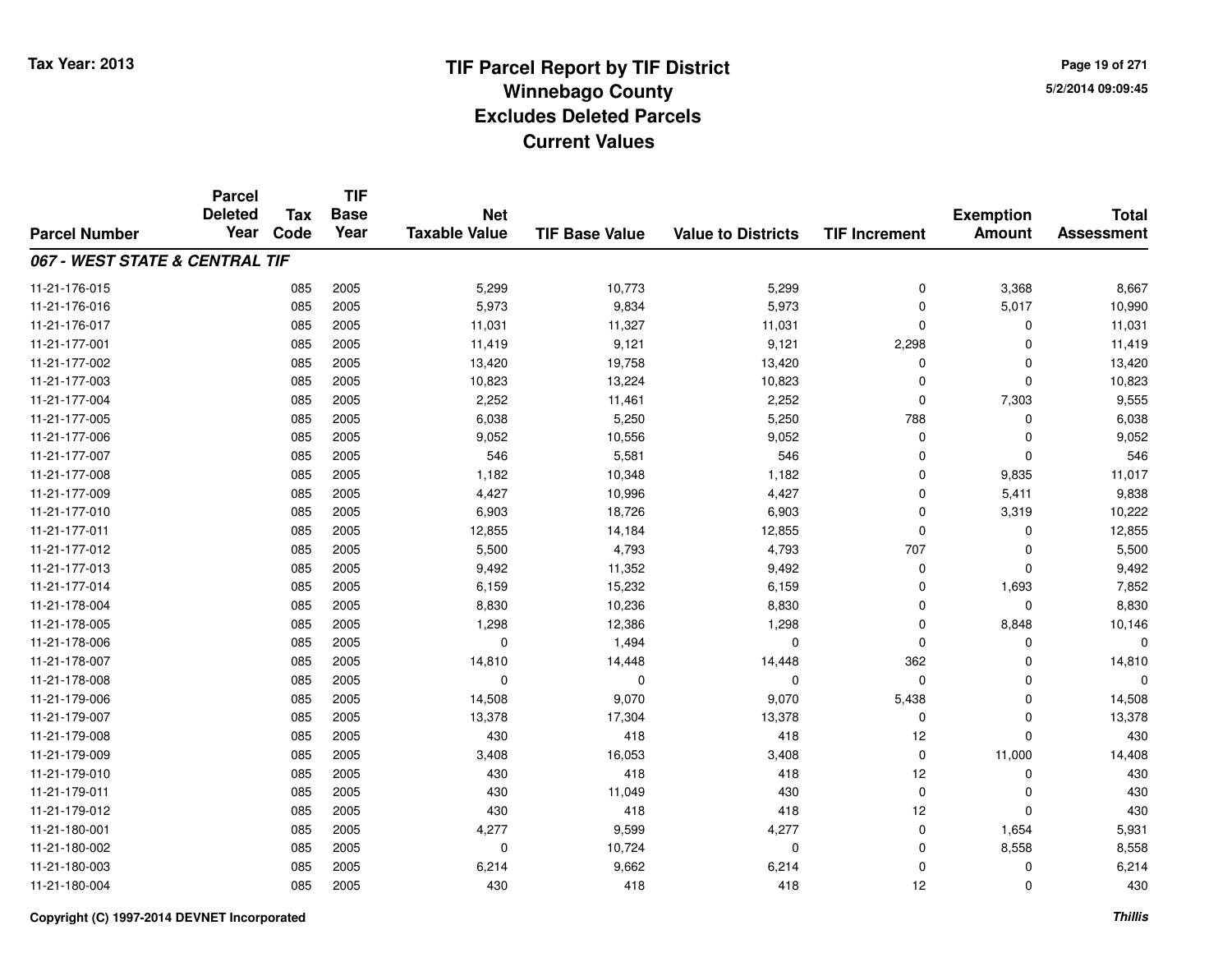# **TIF Parcel Report by TIF District Tax Year: 2013 Winnebago Countyy** 5/2/2014 09:09:45 **Excludes Deleted ParcelsCurrent Values**

**Page 20 of 2715/2/2014 09:09:45**

|                                | <b>Parcel</b><br><b>Deleted</b> | <b>Tax</b> | <b>TIF</b><br><b>Base</b> | <b>Net</b>           |                       |                           |                      | <b>Exemption</b> | <b>Total</b>      |
|--------------------------------|---------------------------------|------------|---------------------------|----------------------|-----------------------|---------------------------|----------------------|------------------|-------------------|
| <b>Parcel Number</b>           | Year                            | Code       | Year                      | <b>Taxable Value</b> | <b>TIF Base Value</b> | <b>Value to Districts</b> | <b>TIF Increment</b> | <b>Amount</b>    | <b>Assessment</b> |
| 067 - WEST STATE & CENTRAL TIF |                                 |            |                           |                      |                       |                           |                      |                  |                   |
| 11-21-180-005                  |                                 | 085        | 2005                      | 430                  | 418                   | 418                       | 12                   | $\mathbf 0$      | 430               |
| 11-21-180-006                  |                                 | 085        | 2005                      | 7,287                | 10,209                | 7,287                     | 0                    | 1,431            | 8,718             |
| 11-21-180-007                  |                                 | 085        | 2005                      | 430                  | 418                   | 418                       | 12                   | $\mathbf 0$      | 430               |
| 11-21-180-008                  |                                 | 085        | 2005                      | $\mathbf 0$          | $\mathbf 0$           | $\mathbf{0}$              | 0                    | $\mathbf 0$      | 0                 |
| 11-21-180-009                  |                                 | 085        | 2005                      | 7,353                | 15,056                | 7,353                     | $\mathbf 0$          | 6,000            | 13,353            |
| 11-21-180-010                  |                                 | 085        | 2005                      | 3,615                | 6,591                 | 3,615                     | 0                    | 2,593            | 6,208             |
| 11-21-180-011                  |                                 | 085        | 2005                      | 903                  | 6,099                 | 903                       | $\mathbf 0$          | 8,408            | 9,311             |
| 11-21-180-012                  |                                 | 085        | 2005                      | 3,786                | 9,319                 | 3,786                     | 0                    | 0                | 3,786             |
| 11-21-180-013                  |                                 | 085        | 2005                      | 5,764                | 18,011                | 5,764                     | $\mathbf 0$          | 5,802            | 11,566            |
| 11-21-181-001                  |                                 | 085        | 2005                      | 0                    | 0                     | $\mathbf 0$               | 0                    | 0                | 0                 |
| 11-21-181-002                  |                                 | 085        | 2005                      | 2,125                | 3,384                 | 2,125                     | $\mathbf 0$          | $\mathbf 0$      | 2,125             |
| 11-21-181-003                  |                                 | 085        | 2005                      | 797                  | 9,636                 | 797                       | 0                    | 7,373            | 8,170             |
| 11-21-181-004                  |                                 | 085        | 2005                      | 8,182                | 12,383                | 8,182                     | $\mathbf 0$          | 3,995            | 12,177            |
| 11-21-181-005                  |                                 | 085        | 2005                      | 434                  | 14,835                | 434                       | 0                    | 0                | 434               |
| 11-21-181-006                  |                                 | 085        | 2005                      | 11,164               | 13,430                | 11,164                    | $\mathbf 0$          | $\Omega$         | 11,164            |
| 11-21-181-007                  |                                 | 085        | 2005                      | 314                  | 304                   | 304                       | 10                   | 0                | 314               |
| 11-21-181-008                  |                                 | 085        | 2005                      | 13,315               | 13,512                | 13,315                    | $\mathbf 0$          | $\Omega$         | 13,315            |
| 11-21-181-009                  |                                 | 085        | 2005                      | 9,137                | 20,223                | 9,137                     | 0                    | 11,000           | 20,137            |
| 11-21-181-010                  |                                 | 085        | 2005                      | 5,299                | 11,907                | 5,299                     | 0                    | 3,647            | 8,946             |
| 11-21-181-011                  |                                 | 085        | 2005                      | 230                  | 225                   | 225                       | 5                    | 0                | 230               |
| 11-21-181-012                  |                                 | 085        | 2005                      | 314                  | 304                   | 304                       | 10                   | 0                | 314               |
| 11-21-181-013                  |                                 | 085        | 2005                      | 9,803                | 11,669                | 9,803                     | 0                    | 0                | 9,803             |
| 11-21-182-001                  |                                 | 085        | 2005                      | 3,828                | 4,029                 | 3,828                     | $\mathbf 0$          | $\mathbf 0$      | 3,828             |
| 11-21-182-002                  |                                 | 085        | 2005                      | 383                  | 374                   | 374                       | 9                    | $\mathbf 0$      | 383               |
| 11-21-182-003                  |                                 | 085        | 2005                      | 383                  | 374                   | 374                       | 9                    | $\Omega$         | 383               |
| 11-21-182-004                  |                                 | 085        | 2005                      | 2,615                | 8,233                 | 2,615                     | 0                    | 1,424            | 4,039             |
| 11-21-182-007                  |                                 | 085        | 2005                      | 4,090                | 15,614                | 4,090                     | $\mathbf 0$          | 2,381            | 6,471             |
| 11-21-182-008                  |                                 | 085        | 2005                      | 4,595                | 4,271                 | 4,271                     | 324                  | 0                | 4,595             |
| 11-21-182-009                  |                                 | 085        | 2005                      | 3,579                | 5,627                 | 3,579                     | 0                    | 1,085            | 4,664             |
| 11-21-182-010                  |                                 | 085        | 2005                      | 383                  | 374                   | 374                       | 9                    | 0                | 383               |
| 11-21-182-013                  |                                 | 085        | 2005                      | 219                  | 14,121                | 219                       | 0                    | 11,000           | 11,219            |
| 11-21-182-014                  |                                 | 085        | 2005                      | 9,702                | 12,881                | 9,702                     | 0                    | 0                | 9,702             |
| 11-21-183-001                  |                                 | 085        | 2005                      | 346                  | 12,999                | 346                       | $\mathbf 0$          | 10,217           | 10,563            |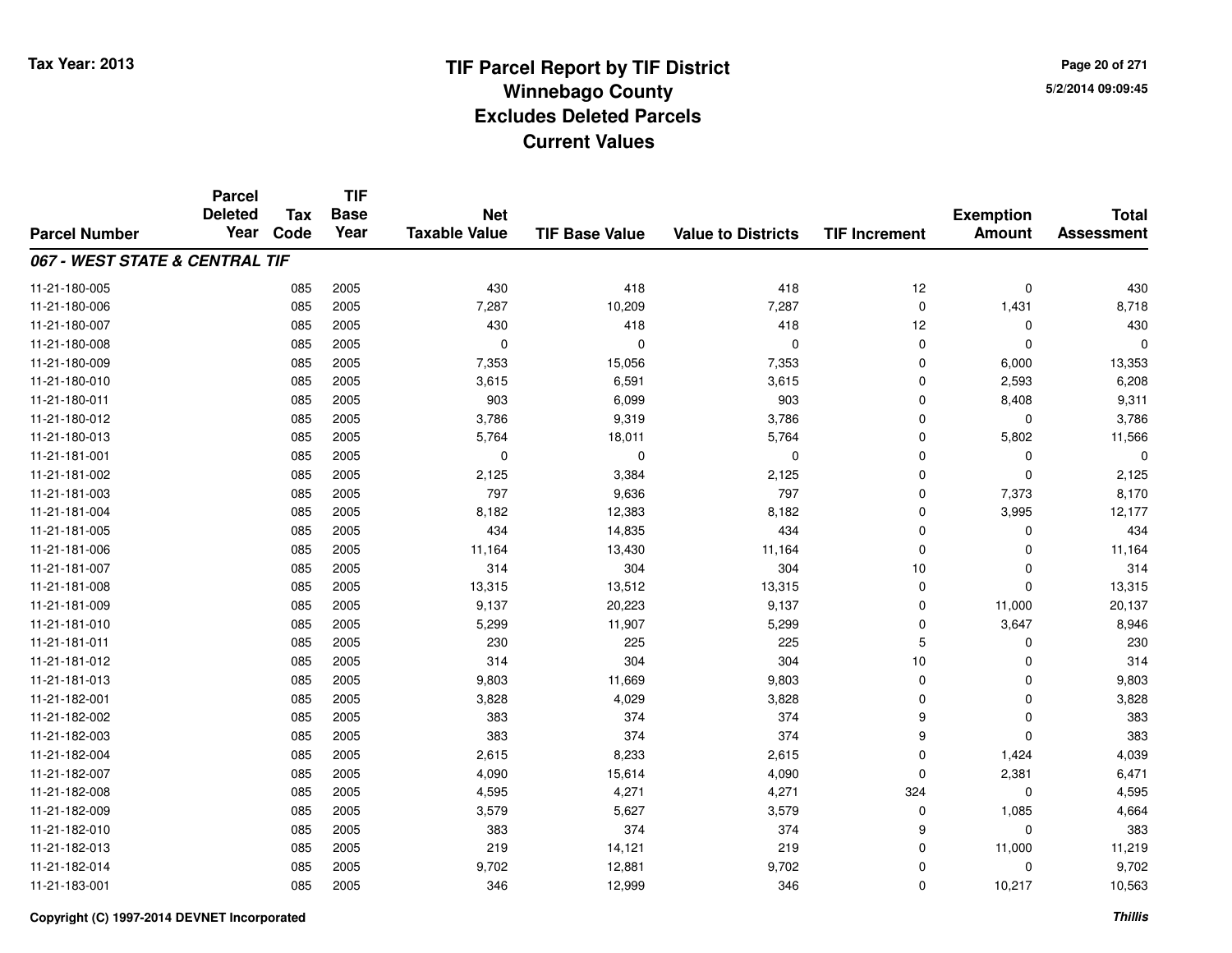**Page 21 of 2715/2/2014 09:09:45**

|                                | <b>Parcel</b><br><b>Deleted</b> | <b>Tax</b> | <b>TIF</b><br><b>Base</b> | <b>Net</b>           |                       |                           |                      | <b>Exemption</b> | <b>Total</b>      |
|--------------------------------|---------------------------------|------------|---------------------------|----------------------|-----------------------|---------------------------|----------------------|------------------|-------------------|
| <b>Parcel Number</b>           | Year                            | Code       | Year                      | <b>Taxable Value</b> | <b>TIF Base Value</b> | <b>Value to Districts</b> | <b>TIF Increment</b> | <b>Amount</b>    | <b>Assessment</b> |
| 067 - WEST STATE & CENTRAL TIF |                                 |            |                           |                      |                       |                           |                      |                  |                   |
| 11-21-183-002                  |                                 | 085        | 2005                      | 383                  | 374                   | 374                       | 9                    | 0                | 383               |
| 11-21-183-003                  |                                 | 085        | 2005                      | 11,677               | 25,940                | 11,677                    | $\mathbf 0$          | 6,000            | 17,677            |
| 11-21-183-004                  |                                 | 085        | 2005                      | 11,336               | 25,415                | 11,336                    | 0                    | 6,000            | 17,336            |
| 11-21-183-005                  |                                 | 085        | 2005                      | 383                  | 374                   | 374                       | 9                    | 0                | 383               |
| 11-21-183-007                  |                                 | 085        | 2005                      | 5,246                | 8,429                 | 5,246                     | 0                    | $\mathbf 0$      | 5,246             |
| 11-21-183-008                  |                                 | 085        | 2005                      | 1,648                | 6,584                 | 1,648                     | 0                    | 5,000            | 6,648             |
| 11-21-183-009                  |                                 | 085        | 2005                      | 7,252                | 6,848                 | 6,848                     | 404                  | 2,360            | 9,612             |
| 11-21-183-010                  |                                 | 085        | 2005                      | 7,461                | 6,097                 | 6,097                     | 1,364                | 2,623            | 10,084            |
| 11-21-183-011                  |                                 | 085        | 2005                      | 4,695                | 9,023                 | 4,695                     | 0                    | 2,517            | 7,212             |
| 11-21-183-012                  |                                 | 085        | 2005                      | 295                  | 286                   | 286                       | 9                    | 0                | 295               |
| 11-21-183-013                  |                                 | 085        | 2005                      | 4,834                | 9,279                 | 4,834                     | 0                    | 2,920            | 7,754             |
| 11-21-183-014                  |                                 | 085        | 2005                      | 570                  | 555                   | 555                       | 15                   | $\mathbf 0$      | 570               |
| 11-21-184-001                  |                                 | 085        | 2005                      | 6,647                | 11,456                | 6,647                     | 0                    | 3,084            | 9,731             |
| 11-21-184-002                  |                                 | 085        | 2005                      | 346                  | 6,304                 | 346                       | 0                    | 5,559            | 5,905             |
| 11-21-184-003                  |                                 | 085        | 2005                      | 8,447                | 8,992                 | 8,447                     | 0                    | $\mathbf 0$      | 8,447             |
| 11-21-184-004                  |                                 | 085        | 2005                      | 4,970                | 15,877                | 4,970                     | 0                    | 1,906            | 6,876             |
| 11-21-184-005                  |                                 | 085        | 2005                      | 8,169                | 9,366                 | 8,169                     | 0                    | 0                | 8,169             |
| 11-21-184-006                  |                                 | 085        | 2005                      | 11,698               | 12,707                | 11,698                    | 0                    | $\mathbf 0$      | 11,698            |
| 11-21-184-007                  |                                 | 085        | 2005                      | 0                    | 5,657                 | 0                         | 0                    | 4,769            | 4,769             |
| 11-21-184-008                  |                                 | 085        | 2005                      | 285                  | 278                   | 278                       | $\overline{7}$       | $\mathbf 0$      | 285               |
| 11-21-184-009                  |                                 | 085        | 2005                      | 12,066               | 15,308                | 12,066                    | 0                    | 0                | 12,066            |
| 11-21-184-010                  |                                 | 085        | 2005                      | 9,886                | 9,783                 | 9,783                     | 103                  | $\Omega$         | 9,886             |
| 11-21-184-011                  |                                 | 085        | 2005                      | 2,464                | 15,401                | 2,464                     | 0                    | 11,000           | 13,464            |
| 11-21-184-012                  |                                 | 085        | 2005                      | 10,037               | 12,086                | 10,037                    | 0                    | $\mathbf 0$      | 10,037            |
| 11-21-184-013                  |                                 | 085        | 2005                      | 9,910                | 11,679                | 9,910                     | 0                    | 0                | 9,910             |
| 11-21-184-014                  |                                 | 085        | 2005                      | 7,868                | 9,683                 | 7,868                     | 0                    | $\mathbf 0$      | 7,868             |
| 11-21-201-001                  |                                 | 085        | 2005                      | 11,335               | 14,571                | 11,335                    | 0                    | $\mathbf 0$      | 11,335            |
| 11-21-201-002                  |                                 | 085        | 2005                      | 7,612                | 10,703                | 7,612                     | 0                    | 360              | 7,972             |
| 11-21-201-003                  |                                 | 085        | 2005                      | 7,469                | 16,550                | 7,469                     | 0                    | 6,000            | 13,469            |
| 11-21-201-004                  |                                 | 085        | 2005                      | 11,545               | 16,890                | 11,545                    | 0                    | 0                | 11,545            |
| 11-21-201-005                  |                                 | 085        | 2005                      | 8,547                | 19,207                | 8,547                     | 0                    | 6,000            | 14,547            |
| 11-21-201-006                  |                                 | 085        | 2005                      | 7,052                | 18,207                | 7,052                     | 0                    | 6,000            | 13,052            |
| 11-21-201-007                  |                                 | 085        | 2005                      | 11,467               | 12,576                | 11,467                    | 0                    | $\Omega$         | 11,467            |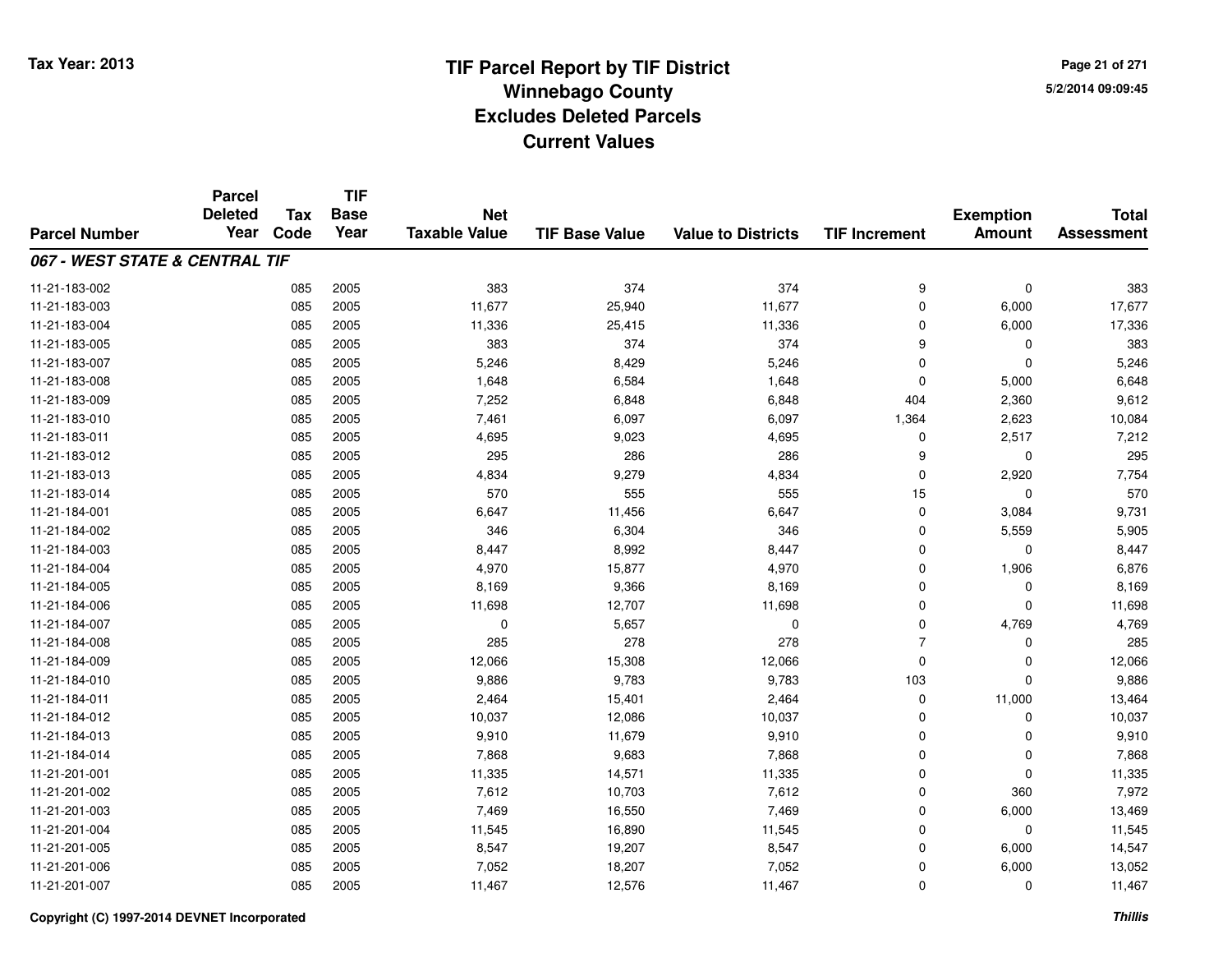**Page 22 of 2715/2/2014 09:09:45**

|                                | <b>Parcel</b>          |                    | <b>TIF</b>          |                                    |                       |                           |                      |                  |                   |
|--------------------------------|------------------------|--------------------|---------------------|------------------------------------|-----------------------|---------------------------|----------------------|------------------|-------------------|
|                                | <b>Deleted</b><br>Year | <b>Tax</b><br>Code | <b>Base</b><br>Year | <b>Net</b><br><b>Taxable Value</b> |                       |                           |                      | <b>Exemption</b> | <b>Total</b>      |
| <b>Parcel Number</b>           |                        |                    |                     |                                    | <b>TIF Base Value</b> | <b>Value to Districts</b> | <b>TIF Increment</b> | <b>Amount</b>    | <b>Assessment</b> |
| 067 - WEST STATE & CENTRAL TIF |                        |                    |                     |                                    |                       |                           |                      |                  |                   |
| 11-21-201-008                  |                        | 085                | 2005                | 7,163                              | 9,624                 | 7,163                     | 0                    | $\mathbf 0$      | 7,163             |
| 11-21-201-009                  |                        | 085                | 2005                | 6,715                              | 14,023                | 6,715                     | $\mathbf 0$          | 6,000            | 12,715            |
| 11-21-201-010                  |                        | 085                | 2005                | 4,926                              | 10,595                | 4,926                     | 0                    | 3,786            | 8,712             |
| 11-21-201-011                  |                        | 085                | 2005                | 2,278                              | 12,339                | 2,278                     | 0                    | $\Omega$         | 2,278             |
| 11-21-201-012                  |                        | 085                | 2005                | 2,602                              | 15,761                | 2,602                     | 0                    | 10,346           | 12,948            |
| 11-21-201-013                  |                        | 085                | 2005                | 9,634                              | 19,165                | 9,634                     | 0                    | 5,444            | 15,078            |
| 11-21-201-014                  |                        | 085                | 2005                | 0                                  | 54                    | $\mathbf 0$               | 0                    | $\Omega$         | 0                 |
| 11-21-201-015                  |                        | 085                | 2005                | 5,971                              | 12,225                | 5,971                     | $\mathbf 0$          | $\Omega$         | 5,971             |
| 11-21-201-016                  |                        | 085                | 2005                | 3,073                              | 11,297                | 3,073                     | 0                    | $\mathbf 0$      | 3,073             |
| 11-21-201-017                  |                        | 085                | 2005                | 9,751                              | 10,713                | 9,751                     | 0                    | $\Omega$         | 9,751             |
| 11-21-202-001                  |                        | 085                | 2005                | 9,240                              | 15,419                | 9,240                     | 0                    | 4,917            | 14,157            |
| 11-21-202-002                  |                        | 085                | 2005                | 8,693                              | 17,256                | 8,693                     | 0                    | 5,156            | 13,849            |
| 11-21-202-003                  |                        | 085                | 2005                | 8,483                              | 16,976                | 8,483                     | 0                    | 5,104            | 13,587            |
| 11-21-202-004                  |                        | 085                | 2005                | 11,228                             | 19,686                | 11,228                    | 0                    | 6,000            | 17,228            |
| 11-21-202-005                  |                        | 085                | 2005                | 11,900                             | 13,212                | 11,900                    | 0                    | 0                | 11,900            |
| 11-21-202-006                  |                        | 085                | 2005                | 10,676                             | 9,379                 | 9,379                     | 1,297                | 0                | 10,676            |
| 11-21-202-007                  |                        | 085                | 2005                | 11,346                             | 12,476                | 11,346                    | 0                    | 0                | 11,346            |
| 11-21-202-008                  |                        | 085                | 2005                | 7,880                              | 11,476                | 7,880                     | 0                    | 2,482            | 10,362            |
| 11-21-202-009                  |                        | 085                | 2005                | 2,982                              | 7,424                 | 2,982                     | 0                    | $\mathbf 0$      | 2,982             |
| 11-21-202-010                  |                        | 085                | 2005                | 7,461                              | 11,108                | 7,461                     | 0                    | 2,503            | 9,964             |
| 11-21-202-011                  |                        | 085                | 2005                | 7,751                              | 11,599                | 7,751                     | 0                    | 4,730            | 12,481            |
| 11-21-202-012                  |                        | 085                | 2005                | 8,278                              | 3,764                 | 3,764                     | 4,514                | 0                | 8,278             |
| 11-21-202-013                  |                        | 085                | 2005                | 12,978                             | 14,320                | 12,978                    | 0                    | $\mathbf 0$      | 12,978            |
| 11-21-202-014                  |                        | 085                | 2005                | 10,122                             | 14,053                | 10,122                    | 0                    | 2,497            | 12,619            |
| 11-21-202-015                  |                        | 085                | 2005                | 8,201                              | 13,907                | 8,201                     | 0                    | 0                | 8,201             |
| 11-21-202-016                  |                        | 085                | 2005                | 11,796                             | 13,360                | 11,796                    | 0                    | $\mathbf 0$      | 11,796            |
| 11-21-202-017                  |                        | 085                | 2005                | 4,473                              | 11,795                | 4,473                     | 0                    | $\Omega$         | 4,473             |
| 11-21-203-001                  |                        | 085                | 2005                | 7,295                              | 13,561                | 7,295                     | 0                    | 5,394            | 12,689            |
| 11-21-203-002                  |                        | 085                | 2005                | 10,304                             | 13,099                | 10,304                    | 0                    | 0                | 10,304            |
| 11-21-203-003                  |                        | 085                | 2005                | 495                                | 481                   | 481                       | 14                   | 0                | 495               |
| 11-21-203-004                  |                        | 085                | 2005                | 6,286                              | 13,311                | 6,286                     | 0                    | $\Omega$         | 6,286             |
| 11-21-203-005                  |                        | 085                | 2005                | 550                                | 543                   | 543                       | $\overline{7}$       | 0                | 550               |
| 11-21-203-006                  |                        | 085                | 2005                | 11,170                             | 13,142                | 11,170                    | 0                    | $\Omega$         | 11,170            |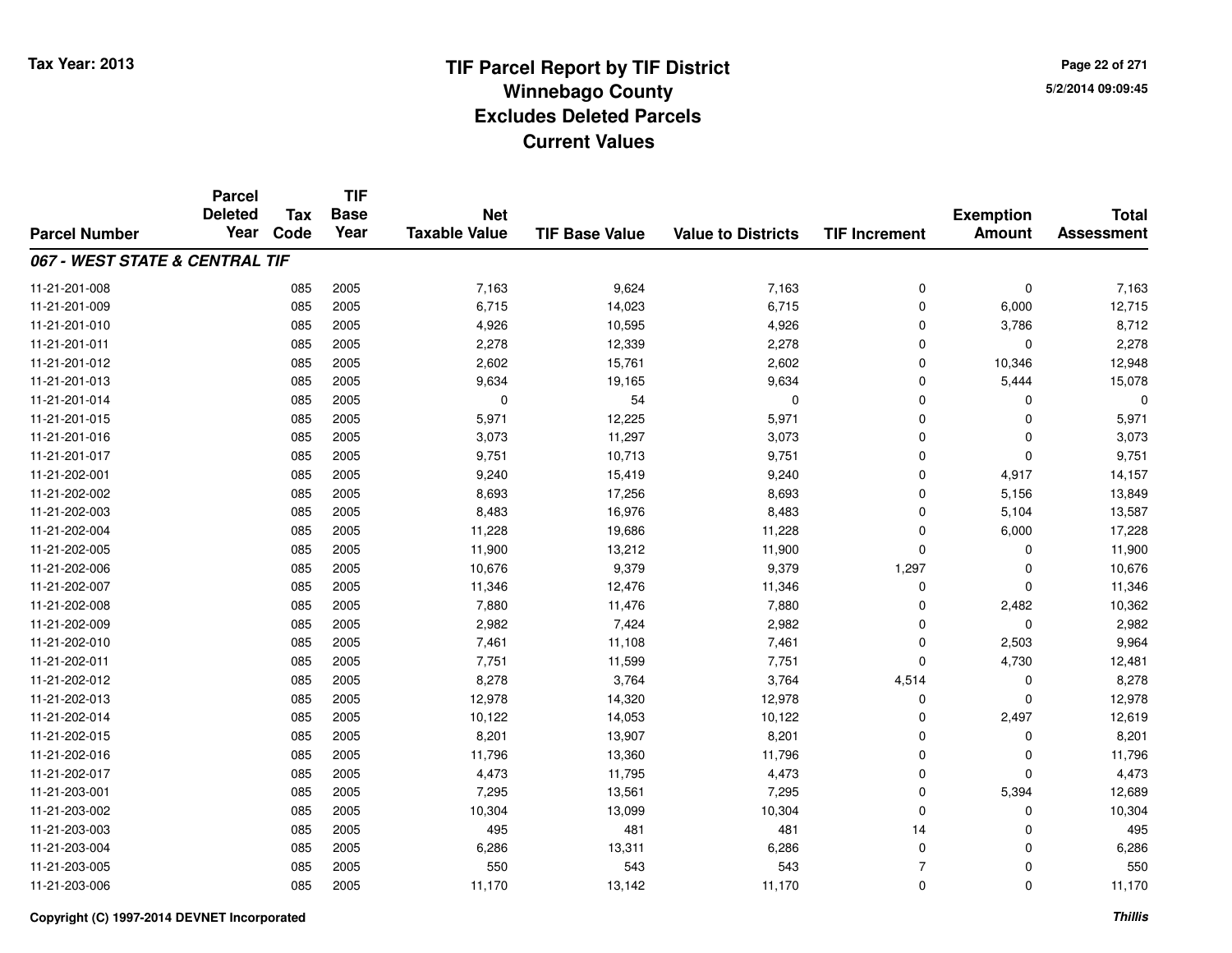**Page 23 of 2715/2/2014 09:09:45**

|                                | <b>Parcel</b>          |                    | <b>TIF</b>          |                                    |                       |                           |                      |                                   |                                   |
|--------------------------------|------------------------|--------------------|---------------------|------------------------------------|-----------------------|---------------------------|----------------------|-----------------------------------|-----------------------------------|
| <b>Parcel Number</b>           | <b>Deleted</b><br>Year | <b>Tax</b><br>Code | <b>Base</b><br>Year | <b>Net</b><br><b>Taxable Value</b> | <b>TIF Base Value</b> | <b>Value to Districts</b> | <b>TIF Increment</b> | <b>Exemption</b><br><b>Amount</b> | <b>Total</b><br><b>Assessment</b> |
|                                |                        |                    |                     |                                    |                       |                           |                      |                                   |                                   |
| 067 - WEST STATE & CENTRAL TIF |                        |                    |                     |                                    |                       |                           |                      |                                   |                                   |
| 11-21-203-007                  |                        | 085                | 2005                | 6,833                              | 12,922                | 6,833                     | 0                    | 4,948                             | 11,781                            |
| 11-21-203-008                  |                        | 085                | 2005                | 10,500                             | 11,821                | 10,500                    | 0                    | 0                                 | 10,500                            |
| 11-21-203-009                  |                        | 085                | 2005                | 10,491                             | 12,825                | 10,491                    | 0                    | $\Omega$                          | 10,491                            |
| 11-21-203-010                  |                        | 085                | 2005                | 8,975                              | 12,729                | 8,975                     | 0                    | 0                                 | 8,975                             |
| 11-21-203-011                  |                        | 085                | 2005                | 9,049                              | 10,466                | 9,049                     | $\mathbf 0$          | $\Omega$                          | 9,049                             |
| 11-21-203-012                  |                        | 085                | 2005                | 8,146                              | 14,200                | 8,146                     | 0                    | 4,817                             | 12,963                            |
| 11-21-203-013                  |                        | 085                | 2005                | 12,969                             | 16,886                | 12,969                    | 0                    | $\Omega$                          | 12,969                            |
| 11-21-203-014                  |                        | 085                | 2005                | 6,645                              | 15,249                | 6,645                     | 0                    | 5,302                             | 11,947                            |
| 11-21-203-015                  |                        | 085                | 2005                | 1,771                              | 8,862                 | 1,771                     | 0                    | $\Omega$                          | 1,771                             |
| 11-21-203-016                  |                        | 085                | 2005                | 2,944                              | 12,956                | 2,944                     | 0                    | $\Omega$                          | 2,944                             |
| 11-21-204-001                  |                        | 085                | 2005                | 7,995                              | 18,481                | 7,995                     | $\mathbf 0$          | 5,285                             | 13,280                            |
| 11-21-204-002                  |                        | 085                | 2005                | 6,902                              | 16,270                | 6,902                     | 0                    | 6,000                             | 12,902                            |
| 11-21-204-003                  |                        | 085                | 2005                | 6,647                              | 14,252                | 6,647                     | $\mathbf 0$          | 3,007                             | 9,654                             |
| 11-21-204-004                  |                        | 085                | 2005                | 6,243                              | 9,446                 | 6,243                     | 0                    | 0                                 | 6,243                             |
| 11-21-204-005                  |                        | 085                | 2005                | 4,474                              | 14,286                | 4,474                     | 0                    | 0                                 | 4,474                             |
| 11-21-204-006                  |                        | 085                | 2005                | 8,292                              | 9,936                 | 8,292                     | 0                    | 0                                 | 8,292                             |
| 11-21-204-007                  |                        | 085                | 2005                | 7,670                              | 9,748                 | 7,670                     | 0                    | 3,177                             | 10,847                            |
| 11-21-204-008                  |                        | 085                | 2005                | 10,148                             | 13,151                | 10,148                    | 0                    | 0                                 | 10,148                            |
| 11-21-204-009                  |                        | 085                | 2005                | 14,099                             | 17,168                | 14,099                    | 0                    | $\Omega$                          | 14,099                            |
| 11-21-204-010                  |                        | 085                | 2005                | 0                                  | 14,918                | 0                         | 0                    | 11,334                            | 11,334                            |
| 11-21-204-011                  |                        | 085                | 2005                | 7,740                              | 15,502                | 7,740                     | 0                    | 4,455                             | 12,195                            |
| 11-21-204-012                  |                        | 085                | 2005                | 8,134                              | 15,933                | 8,134                     | 0                    | 4,106                             | 12,240                            |
| 11-21-204-013                  |                        | 085                | 2005                | 8,201                              | 15,538                | 8,201                     | 0                    | 0                                 | 8,201                             |
| 11-21-204-014                  |                        | 085                | 2005                | 528                                | 16,777                | 528                       | 0                    | 0                                 | 528                               |
| 11-21-204-015                  |                        | 085                | 2005                | 5,642                              | 8,229                 | 5,642                     | 0                    | $\Omega$                          | 5,642                             |
| 11-21-204-016                  |                        | 085                | 2005                | 7,612                              | 14,563                | 7,612                     | 0                    | 32                                | 7,644                             |
| 11-21-204-017                  |                        | 085                | 2005                | 4,000                              | 14,733                | 4,000                     | 0                    | $\mathbf 0$                       | 4,000                             |
| 11-21-205-001                  |                        | 085                | 2005                | 8,326                              | 11,073                | 8,326                     | 0                    | $\Omega$                          | 8,326                             |
| 11-21-205-002                  |                        | 085                | 2005                | 7,179                              | 14,627                | 7,179                     | 0                    | 3,947                             | 11,126                            |
| 11-21-205-003                  |                        | 085                | 2005                | 38                                 | 11,740                | 38                        | 0                    | 9,627                             | 9,665                             |
| 11-21-205-004                  |                        | 085                | 2005                | 3,116                              | 15,876                | 3,116                     | 0                    | 0                                 | 3,116                             |
| 11-21-205-005                  |                        | 085                | 2005                | 12,264                             | 14,052                | 12,264                    | 0                    | 0                                 | 12,264                            |
| 11-21-205-006                  |                        | 085                | 2005                | 0                                  | 0                     | $\Omega$                  | 0                    | $\Omega$                          | 0                                 |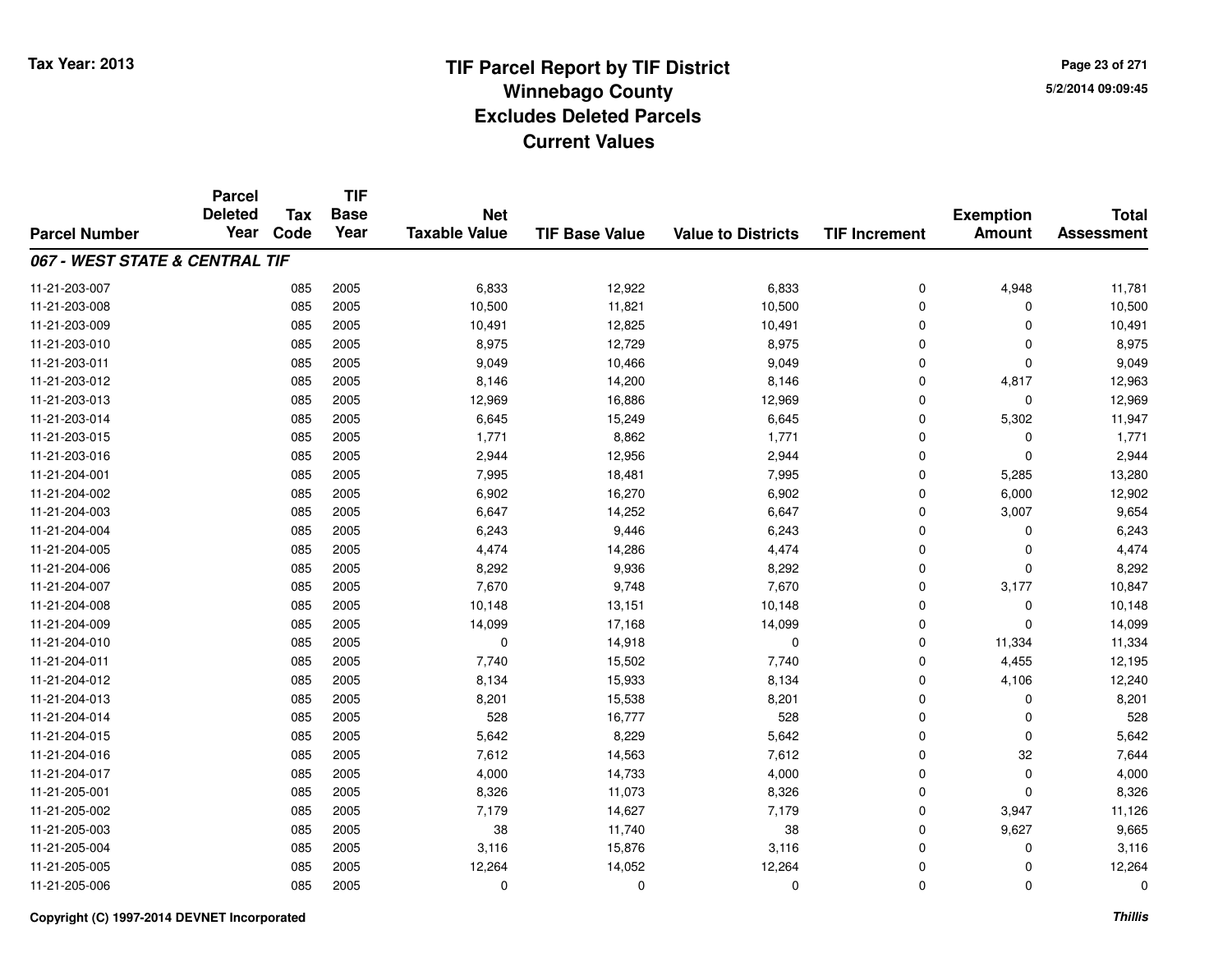**Page 24 of 2715/2/2014 09:09:45**

|                                | <b>Parcel</b> | <b>Tax</b> | <b>TIF</b><br><b>Deleted</b><br><b>Base</b><br><b>Net</b> |                      | <b>Exemption</b>      | <b>Total</b>              |                      |               |                   |
|--------------------------------|---------------|------------|-----------------------------------------------------------|----------------------|-----------------------|---------------------------|----------------------|---------------|-------------------|
| <b>Parcel Number</b>           | Year          | Code       | Year                                                      | <b>Taxable Value</b> | <b>TIF Base Value</b> | <b>Value to Districts</b> | <b>TIF Increment</b> | <b>Amount</b> | <b>Assessment</b> |
| 067 - WEST STATE & CENTRAL TIF |               |            |                                                           |                      |                       |                           |                      |               |                   |
| 11-21-205-007                  |               | 085        | 2005                                                      | 5,834                | 12,734                | 5,834                     | $\mathbf 0$          | 5,918         | 11,752            |
| 11-21-205-008                  |               | 085        | 2005                                                      | $\mathbf 0$          | 11,076                | $\mathbf 0$               | $\mathbf 0$          | 9,622         | 9,622             |
| 11-21-205-009                  |               | 085        | 2005                                                      | 7,324                | 9,395                 | 7,324                     | $\Omega$             | 0             | 7,324             |
| 11-21-205-010                  |               | 085        | 2005                                                      | 8,148                | 15,009                | 8,148                     | $\mathbf 0$          | $\Omega$      | 8,148             |
| 11-21-205-011                  |               | 085        | 2005                                                      | 3,696                | 16,218                | 3,696                     | $\Omega$             | 11,000        | 14,696            |
| 11-21-205-012                  |               | 085        | 2005                                                      | 2,043                | 13,225                | 2,043                     | $\mathbf 0$          | 0             | 2,043             |
| 11-21-205-013                  |               | 085        | 2005                                                      | 8,809                | 10,537                | 8,809                     | $\mathbf 0$          | $\Omega$      | 8,809             |
| 11-21-205-014                  |               | 085        | 2005                                                      | 2,065                | 13,805                | 2,065                     | $\mathbf 0$          | 10,054        | 12,119            |
| 11-21-205-015                  |               | 085        | 2005                                                      | 5,843                | 18,395                | 5,843                     | $\mathbf 0$          | 11,000        | 16,843            |
| 11-21-205-016                  |               | 085        | 2005                                                      | 9,554                | 17,468                | 9,554                     | $\mathbf 0$          | 8,000         | 17,554            |
| 11-21-206-003                  |               | 085        | 2005                                                      | 3,333                | 9,187                 | 3,333                     | $\Omega$             | $\mathbf{0}$  | 3,333             |
| 11-21-206-004                  |               | 085        | 2005                                                      | 4,475                | 4,830                 | 4,475                     | $\mathbf 0$          | 3,690         | 8,165             |
| 11-21-206-005                  |               | 085        | 2005                                                      | 8,866                | 11,392                | 8,866                     | $\Omega$             | $\Omega$      | 8,866             |
| 11-21-206-006                  |               | 085        | 2005                                                      | 5,826                | 6,838                 | 5,826                     | 0                    | 0             | 5,826             |
| 11-21-206-007                  |               | 085        | 2005                                                      | 5,593                | 12,705                | 5,593                     | $\mathbf 0$          | 6,000         | 11,593            |
| 11-21-206-008                  |               | 085        | 2005                                                      | 8,084                | 9,767                 | 8,084                     | 0                    | 0             | 8,084             |
| 11-21-206-009                  |               | 085        | 2005                                                      | 8,017                | 7,640                 | 7,640                     | 377                  | $\Omega$      | 8,017             |
| 11-21-206-010                  |               | 085        | 2005                                                      | 3,936                | 9,618                 | 3,936                     | 0                    | 5,869         | 9,805             |
| 11-21-206-011                  |               | 085        | 2005                                                      | 2,655                | 6,402                 | 2,655                     | $\mathbf 0$          | $\Omega$      | 2,655             |
| 11-21-206-012                  |               | 085        | 2005                                                      | 8,064                | 10,552                | 8,064                     | 0                    | 0             | 8,064             |
| 11-21-206-013                  |               | 085        | 2005                                                      | 6,770                | 13,383                | 6,770                     | $\mathbf 0$          | 6,000         | 12,770            |
| 11-21-206-014                  |               | 085        | 2005                                                      | 4,939                | 11,326                | 4,939                     | 0                    | 4,534         | 9,473             |
| 11-21-206-015                  |               | 085        | 2005                                                      | 11,272               | 12,766                | 11,272                    | $\mathbf 0$          | $\mathbf 0$   | 11,272            |
| 11-21-206-016                  |               | 085        | 2005                                                      | 7,901                | 6,980                 | 6,980                     | 921                  | $\mathbf 0$   | 7,901             |
| 11-21-206-017                  |               | 085        | 2005                                                      | 9,596                | 11,032                | 9,596                     | $\mathbf 0$          | $\mathbf 0$   | 9,596             |
| 11-21-207-001                  |               | 085        | 2005                                                      | 6,000                | 15,631                | 6,000                     | $\mathbf 0$          | $\mathbf 0$   | 6,000             |
| 11-21-207-002                  |               | 085        | 2005                                                      | 607                  | 592                   | 592                       | 15                   | $\Omega$      | 607               |
| 11-21-207-003                  |               | 085        | 2005                                                      | 6,915                | 14,838                | 6,915                     | $\mathbf 0$          | 4,803         | 11,718            |
| 11-21-207-004                  |               | 085        | 2005                                                      | 7,309                | 14,326                | 7,309                     | $\mathbf 0$          | 5,364         | 12,673            |
| 11-21-207-005                  |               | 085        | 2005                                                      | 10,908               | 12,253                | 10,908                    | 0                    | $\mathbf 0$   | 10,908            |
| 11-21-207-006                  |               | 085        | 2005                                                      | 9,210                | 17,406                | 9,210                     | $\mathbf 0$          | 6,000         | 15,210            |
| 11-21-207-007                  |               | 085        | 2005                                                      | 11,146               | 12,721                | 11,146                    | $\mathbf 0$          | $\Omega$      | 11,146            |
| 11-21-207-008                  |               | 085        | 2005                                                      | 7,158                | 10,281                | 7,158                     | $\Omega$             | 1,238         | 8,396             |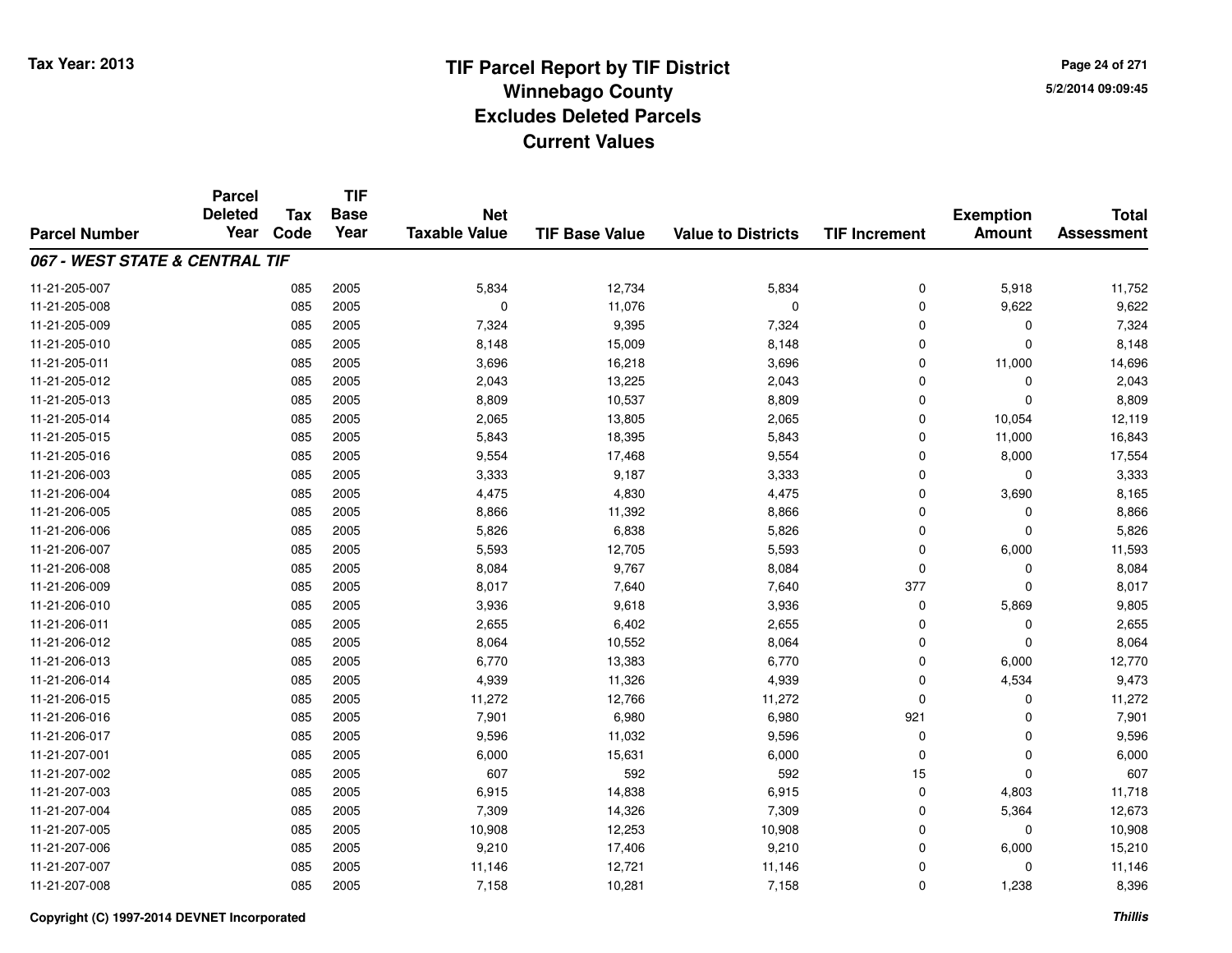**Page 25 of 2715/2/2014 09:09:45**

|                                | <b>Parcel</b><br><b>Deleted</b> | <b>Tax</b> | <b>TIF</b><br><b>Base</b> | <b>Net</b>           |                       |                           |                      | <b>Exemption</b> | <b>Total</b>      |
|--------------------------------|---------------------------------|------------|---------------------------|----------------------|-----------------------|---------------------------|----------------------|------------------|-------------------|
| <b>Parcel Number</b>           | Year                            | Code       | Year                      | <b>Taxable Value</b> | <b>TIF Base Value</b> | <b>Value to Districts</b> | <b>TIF Increment</b> | <b>Amount</b>    | <b>Assessment</b> |
| 067 - WEST STATE & CENTRAL TIF |                                 |            |                           |                      |                       |                           |                      |                  |                   |
| 11-21-207-009                  |                                 | 085        | 2005                      | 8,197                | 11,234                | 8,197                     | 0                    | $\mathbf 0$      | 8,197             |
| 11-21-207-010                  |                                 | 085        | 2005                      | 13,127               | 17,567                | 13,127                    | 0                    | $\mathbf 0$      | 13,127            |
| 11-21-207-011                  |                                 | 085        | 2005                      | 1,903                | 10,831                | 1,903                     | 0                    | 7,879            | 9,782             |
| 11-21-207-012                  |                                 | 085        | 2005                      | 8,343                | 17,204                | 8,343                     | 0                    | 5,066            | 13,409            |
| 11-21-207-013                  |                                 | 085        | 2005                      | 6,519                | 10,268                | 6,519                     | $\mathbf 0$          | 2,095            | 8,614             |
| 11-21-207-014                  |                                 | 085        | 2005                      | 5,753                | 11,466                | 5,753                     | 0                    | 480              | 6,233             |
| 11-21-207-015                  |                                 | 085        | 2005                      | 13,837               | 16,331                | 13,837                    | 0                    | $\mathbf{0}$     | 13,837            |
| 11-21-208-001                  |                                 | 085        | 2005                      | 6,611                | 11,972                | 6,611                     | 0                    | 2,702            | 9,313             |
| 11-21-208-002                  |                                 | 085        | 2005                      | 6,333                | 12,895                | 6,333                     | 0                    | $\Omega$         | 6,333             |
| 11-21-208-003                  |                                 | 085        | 2005                      | 7,344                | 15,428                | 7,344                     | 0                    | 4,518            | 11,862            |
| 11-21-208-004                  |                                 | 085        | 2005                      | 3,093                | 16,144                | 3,093                     | $\mathbf 0$          | 11,000           | 14,093            |
| 11-21-208-005                  |                                 | 085        | 2005                      | 1,162                | 19,278                | 1,162                     | 0                    | 15,205           | 16,367            |
| 11-21-208-006                  |                                 | 085        | 2005                      | 7,158                | 11,465                | 7,158                     | 0                    | 2,439            | 9,597             |
| 11-21-208-007                  |                                 | 085        | 2005                      | 8,927                | 14,149                | 8,927                     | 0                    | 0                | 8,927             |
| 11-21-208-008                  |                                 | 085        | 2005                      | 0                    | 13,783                | 0                         | 0                    | 10,907           | 10,907            |
| 11-21-208-009                  |                                 | 085        | 2005                      | 9,183                | 13,235                | 9,183                     | 0                    | 0                | 9,183             |
| 11-21-208-010                  |                                 | 085        | 2005                      | 528                  | 514                   | 514                       | 14                   | $\Omega$         | 528               |
| 11-21-208-011                  |                                 | 085        | 2005                      | 4,608                | 15,066                | 4,608                     | 0                    | 0                | 4,608             |
| 11-21-208-012                  |                                 | 085        | 2005                      | $\mathbf 0$          | $\mathbf 0$           | $\mathbf 0$               | $\mathbf 0$          | $\mathbf 0$      | $\Omega$          |
| 11-21-208-013                  |                                 | 085        | 2005                      | 14,059               | 15,396                | 14,059                    | 0                    | 0                | 14,059            |
| 11-21-208-014                  |                                 | 085        | 2005                      | 14,357               | 10,597                | 10,597                    | 3,760                | 0                | 14,357            |
| 11-21-209-001                  |                                 | 085        | 2005                      | 8,288                | 12,875                | 8,288                     | 0                    | 0                | 8,288             |
| 11-21-209-002                  |                                 | 085        | 2005                      | 4,413                | 9,569                 | 4,413                     | 0                    | $\mathbf 0$      | 4,413             |
| 11-21-209-003                  |                                 | 085        | 2005                      | 5,927                | 12,279                | 5,927                     | 0                    | 5,197            | 11,124            |
| 11-21-209-004                  |                                 | 085        | 2005                      | 1,654                | 4,499                 | 1,654                     | 0                    | 5,000            | 6,654             |
| 11-21-209-005                  |                                 | 085        | 2005                      | 0                    | 0                     | 0                         | 0                    | 0                | 0                 |
| 11-21-209-006                  |                                 | 085        | 2005                      | 12,704               | 14,314                | 12,704                    | 0                    | $\Omega$         | 12,704            |
| 11-21-209-007                  |                                 | 085        | 2005                      | 7,094                | 14,443                | 7,094                     | 0                    | 6,000            | 13,094            |
| 11-21-209-008                  |                                 | 085        | 2005                      | 6,508                | 13,137                | 6,508                     | 0                    | 3,847            | 10,355            |
| 11-21-209-009                  |                                 | 085        | 2005                      | 11,157               | 12,588                | 11,157                    | 0                    | $\mathbf 0$      | 11,157            |
| 11-21-209-010                  |                                 | 085        | 2005                      | 6,519                | 13,193                | 6,519                     | 0                    | 5,108            | 11,627            |
| 11-21-209-011                  |                                 | 085        | 2005                      | 0                    | 6,635                 | 0                         | 0                    | 7,027            | 7,027             |
| 11-21-209-012                  |                                 | 085        | 2005                      | 2,612                | 12,100                | 2,612                     | 0                    | 7,277            | 9,889             |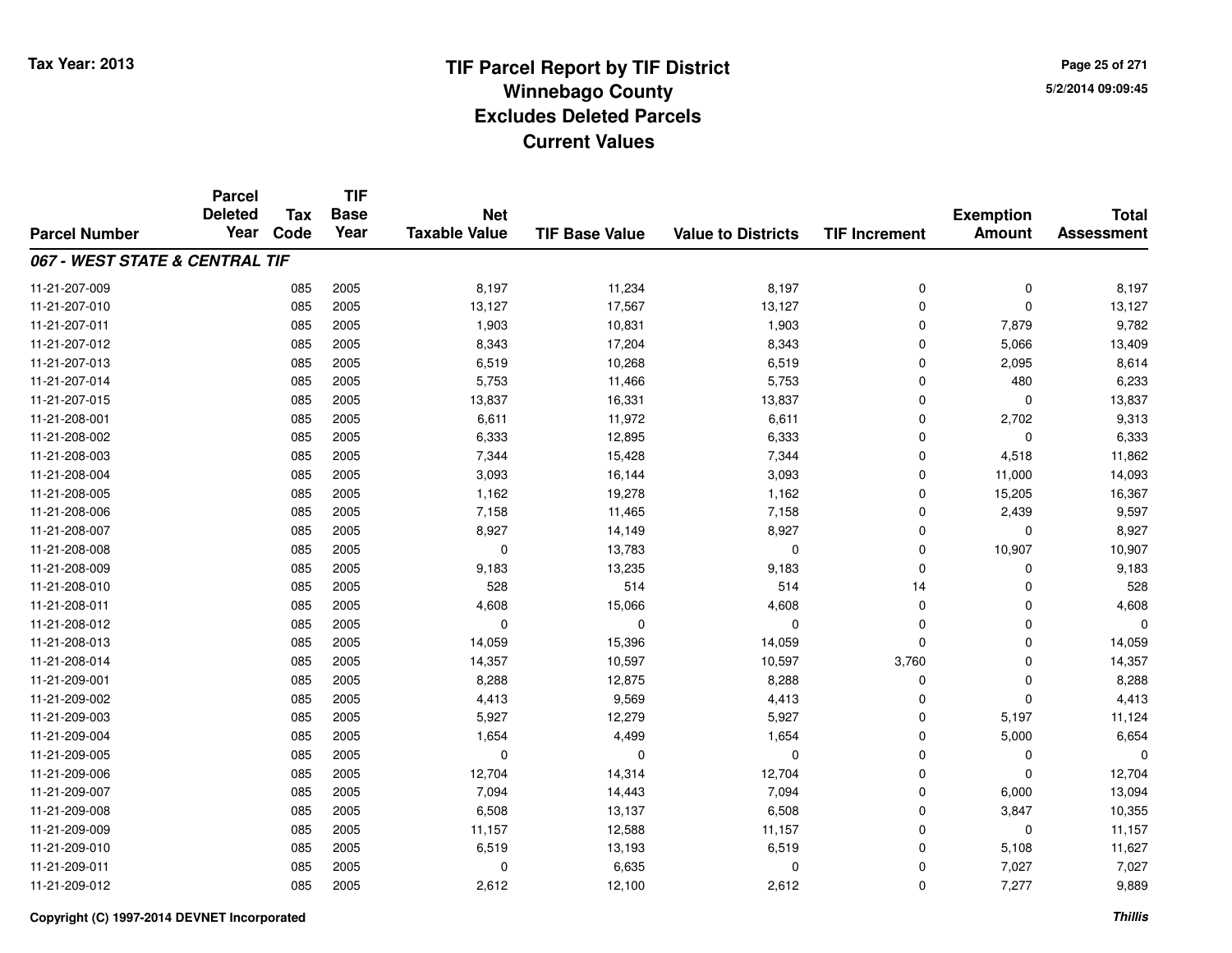**Page 26 of 2715/2/2014 09:09:45**

|                                | <b>Parcel</b><br><b>Deleted</b> | <b>Tax</b> | <b>TIF</b><br><b>Base</b> | <b>Net</b>           |                       |                           |                      | <b>Exemption</b> | <b>Total</b>      |
|--------------------------------|---------------------------------|------------|---------------------------|----------------------|-----------------------|---------------------------|----------------------|------------------|-------------------|
| <b>Parcel Number</b>           | Year                            | Code       | Year                      | <b>Taxable Value</b> | <b>TIF Base Value</b> | <b>Value to Districts</b> | <b>TIF Increment</b> | <b>Amount</b>    | <b>Assessment</b> |
| 067 - WEST STATE & CENTRAL TIF |                                 |            |                           |                      |                       |                           |                      |                  |                   |
| 11-21-209-013                  |                                 | 085        | 2005                      | 5,880                | 11,045                | 5,880                     | $\mathbf 0$          | 5,052            | 10,932            |
| 11-21-209-014                  |                                 | 085        | 2005                      | 8,400                | 3,494                 | 3,494                     | 4,906                | $\mathbf 0$      | 8,400             |
| 11-21-210-001                  |                                 | 085        | 2005                      | 7,612                | 12,901                | 7,612                     | 0                    | 2,155            | 9,767             |
| 11-21-210-002                  |                                 | 085        | 2005                      | 7,809                | 16,852                | 7,809                     | 0                    | 6,000            | 13,809            |
| 11-21-210-003                  |                                 | 085        | 2005                      | 11,467               | 10,265                | 10,265                    | 1,202                | $\mathbf 0$      | 11,467            |
| 11-21-210-004                  |                                 | 085        | 2005                      | 11,909               | 14,579                | 11,909                    | 0                    | $\mathbf 0$      | 11,909            |
| 11-21-210-008                  |                                 | 085        | 2005                      | 8,427                | 10,099                | 8,427                     | $\mathbf 0$          | $\mathbf 0$      | 8,427             |
| 11-21-210-009                  |                                 | 085        | 2005                      | 10,808               | 9,945                 | 9,945                     | 863                  | $\mathbf 0$      | 10,808            |
| 11-21-210-010                  |                                 | 085        | 2005                      | 13,883               | 12,915                | 12,915                    | 968                  | $\mathbf 0$      | 13,883            |
| 11-21-210-011                  |                                 | 085        | 2005                      | 5,307                | 10,264                | 5,307                     | $\mathbf 0$          | $\mathbf 0$      | 5,307             |
| 11-21-210-012                  |                                 | 085        | 2005                      | 10,507               | 15,039                | 10,507                    | $\Omega$             | 6,000            | 16,507            |
| 11-21-210-013                  |                                 | 085        | 2005                      | 6,170                | 11,859                | 6,170                     | $\mathbf 0$          | 4,565            | 10,735            |
| 11-21-210-014                  |                                 | 085        | 2005                      | 3,143                | 11,742                | 3,143                     | $\Omega$             | $\mathbf 0$      | 3,143             |
| 11-21-210-015                  |                                 | 085        | 2005                      | 7,612                | 10,103                | 7,612                     | 0                    | 740              | 8,352             |
| 11-21-210-016                  |                                 | 085        | 2005                      | 1,886                | 10,422                | 1,886                     | $\mathbf 0$          | 0                | 1,886             |
| 11-21-210-017                  |                                 | 085        | 2005                      | 6,915                | 6,669                 | 6,669                     | 246                  | 548              | 7,463             |
| 11-21-210-018                  |                                 | 085        | 2005                      | 9,126                | 8,711                 | 8,711                     | 415                  | $\mathbf 0$      | 9,126             |
| 11-21-210-019                  |                                 | 085        | 2005                      | 0                    | 15,115                | 0                         | $\mathbf 0$          | 4,993            | 4,993             |
| 11-21-210-020                  |                                 | 085        | 2005                      | 444                  | 433                   | 433                       | 11                   | $\mathbf 0$      | 444               |
| 11-21-211-001                  |                                 | 085        | 2005                      | 13,794               | 12,727                | 12,727                    | 1,067                | 0                | 13,794            |
| 11-21-211-002                  |                                 | 085        | 2005                      | 11,081               | 12,341                | 11,081                    | $\mathbf 0$          | $\mathbf 0$      | 11,081            |
| 11-21-211-003                  |                                 | 085        | 2005                      | 2,386                | 10,233                | 2,386                     | 0                    | 0                | 2,386             |
| 11-21-211-004                  |                                 | 085        | 2005                      | 3,757                | 16,980                | 3,757                     | $\mathbf 0$          | $\mathbf 0$      | 3,757             |
| 11-21-211-005                  |                                 | 085        | 2005                      | 15,155               | 17,181                | 15,155                    | $\mathbf 0$          | $\mathbf 0$      | 15,155            |
| 11-21-211-006                  |                                 | 085        | 2005                      | 7,705                | 15,426                | 7,705                     | $\Omega$             | 6,000            | 13,705            |
| 11-21-211-007                  |                                 | 085        | 2005                      | 5,926                | 4,898                 | 4,898                     | 1,028                | $\mathbf 0$      | 5,926             |
| 11-21-211-008                  |                                 | 085        | 2005                      | 8,992                | 10,841                | 8,992                     | $\mathbf 0$          | $\mathbf 0$      | 8,992             |
| 11-21-211-009                  |                                 | 085        | 2005                      | 9,249                | 15,030                | 9,249                     | 0                    | 6,000            | 15,249            |
| 11-21-211-010                  |                                 | 085        | 2005                      | 6,118                | 10,549                | 6,118                     | $\Omega$             | 4,757            | 10,875            |
| 11-21-211-011                  |                                 | 085        | 2005                      | 927                  | 9,470                 | 927                       | 0                    | 5,935            | 6,862             |
| 11-21-211-012                  |                                 | 085        | 2005                      | 10,401               | 15,352                | 10,401                    | $\Omega$             | 6,000            | 16,401            |
| 11-21-211-013                  |                                 | 085        | 2005                      | 7,633                | 6,146                 | 6,146                     | 1,487                | 0                | 7,633             |
| 11-21-211-014                  |                                 | 085        | 2005                      | 3,367                | 6,128                 | 3,367                     | $\Omega$             | 6,132            | 9,499             |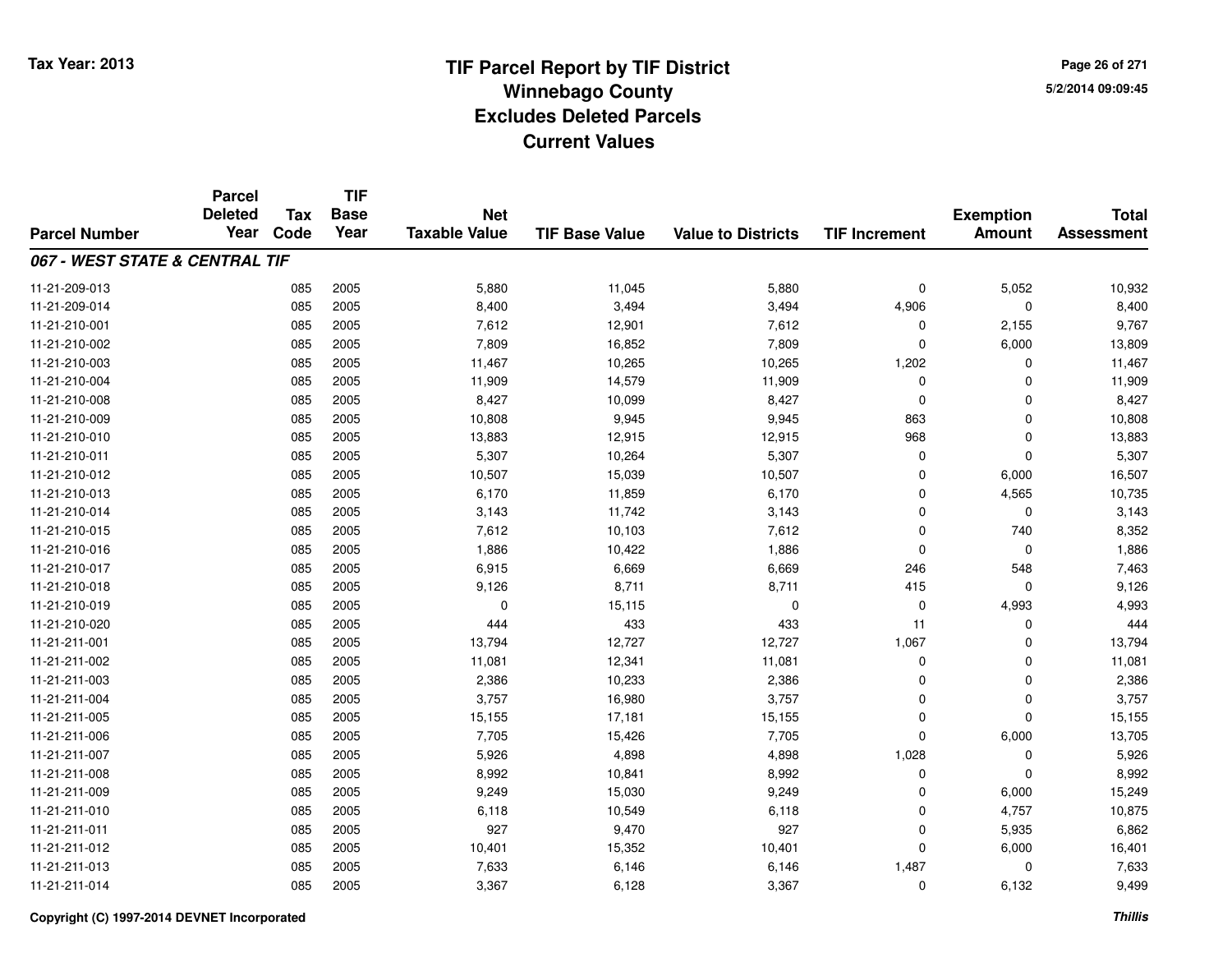**Page 27 of 2715/2/2014 09:09:45**

|                                | <b>Parcel</b><br><b>Deleted</b> | <b>Tax</b> | <b>TIF</b><br><b>Base</b> | <b>Net</b>           |                       |                           |                      |                                   | <b>Total</b>      |
|--------------------------------|---------------------------------|------------|---------------------------|----------------------|-----------------------|---------------------------|----------------------|-----------------------------------|-------------------|
| <b>Parcel Number</b>           | Year                            | Code       | Year                      | <b>Taxable Value</b> | <b>TIF Base Value</b> | <b>Value to Districts</b> | <b>TIF Increment</b> | <b>Exemption</b><br><b>Amount</b> | <b>Assessment</b> |
| 067 - WEST STATE & CENTRAL TIF |                                 |            |                           |                      |                       |                           |                      |                                   |                   |
| 11-21-211-015                  |                                 | 085        | 2005                      | 8,146                | 17,196                | 8,146                     | 0                    | 4,402                             | 12,548            |
| 11-21-212-001                  |                                 | 085        | 2005                      | 4,960                | 16,655                | 4,960                     | 0                    | 7,114                             | 12,074            |
| 11-21-212-002                  |                                 | 085        | 2005                      | 5,525                | 12,005                | 5,525                     | 0                    | 0                                 | 5,525             |
| 11-21-212-003                  |                                 | 085        | 2005                      | 2,829                | 11,726                | 2,829                     | 0                    | $\Omega$                          | 2,829             |
| 11-21-212-004                  |                                 | 085        | 2005                      | 9,351                | 13,003                | 9,351                     | 0                    | $\Omega$                          | 9,351             |
| 11-21-212-005                  |                                 | 085        | 2005                      | 7,914                | 16,413                | 7,914                     | 0                    | 6,000                             | 13,914            |
| 11-21-212-006                  |                                 | 085        | 2005                      | 8,802                | 5,807                 | 5,807                     | 2,995                | $\Omega$                          | 8,802             |
| 11-21-212-007                  |                                 | 085        | 2005                      | 9,523                | 12,906                | 9,523                     | $\mathbf 0$          | $\Omega$                          | 9,523             |
| 11-21-212-008                  |                                 | 085        | 2005                      | 12,042               | 15,621                | 12,042                    | $\mathbf 0$          | $\mathbf 0$                       | 12,042            |
| 11-21-212-009                  |                                 | 085        | 2005                      | 339                  | 7,284                 | 339                       | $\mathbf 0$          | $\Omega$                          | 339               |
| 11-21-212-010                  |                                 | 085        | 2005                      | 6,856                | 11,331                | 6,856                     | 0                    | 1,050                             | 7,906             |
| 11-21-212-011                  |                                 | 085        | 2005                      | 7,065                | 18,010                | 7,065                     | 0                    | 1,083                             | 8,148             |
| 11-21-212-012                  |                                 | 085        | 2005                      | 5,492                | 11,972                | 5,492                     | $\mathbf 0$          | $\Omega$                          | 5,492             |
| 11-21-212-013                  |                                 | 085        | 2005                      | 6,869                | 8,289                 | 6,869                     | 0                    | $\mathbf 0$                       | 6,869             |
| 11-21-212-014                  |                                 | 085        | 2005                      | 3,903                | 11,699                | 3,903                     | 0                    | 5,377                             | 9,280             |
| 11-21-212-015                  |                                 | 085        | 2005                      | 7,263                | 12,791                | 7,263                     | 0                    | 2,766                             | 10,029            |
| 11-21-212-016                  |                                 | 085        | 2005                      | 5,439                | 10,450                | 5,439                     | 0                    | 2,264                             | 7,703             |
| 11-21-212-017                  |                                 | 085        | 2005                      | 9,243                | 8,872                 | 8,872                     | 371                  | $\mathbf 0$                       | 9,243             |
| 11-21-226-001                  |                                 | 085        | 2005                      | 6,706                | 5,569                 | 5,569                     | 1,137                | 2,305                             | 9,011             |
| 11-21-226-002                  |                                 | 085        | 2005                      | 6,972                | 12,566                | 6,972                     | 0                    | 2,347                             | 9,319             |
| 11-21-226-003                  |                                 | 085        | 2005                      | 495                  | 13,512                | 495                       | 0                    | 0                                 | 495               |
| 11-21-226-004                  |                                 | 085        | 2005                      | 11,418               | 14,492                | 11,418                    | 0                    | $\mathbf 0$                       | 11,418            |
| 11-21-226-005                  |                                 | 085        | 2005                      | 5,917                | 14,147                | 5,917                     | 0                    | $\mathbf 0$                       | 5,917             |
| 11-21-226-006                  |                                 | 085        | 2005                      | 8,658                | 12,008                | 8,658                     | 0                    | 5,876                             | 14,534            |
| 11-21-226-007                  |                                 | 085        | 2005                      | 7,743                | 21,876                | 7,743                     | 0                    | 2,000                             | 9,743             |
| 11-21-226-008                  |                                 | 085        | 2005                      | 12,537               | 15,665                | 12,537                    | 0                    | $\mathbf 0$                       | 12,537            |
| 11-21-226-009                  |                                 | 085        | 2005                      | 11,854               | 17,327                | 11,854                    | 0                    | $\mathbf 0$                       | 11,854            |
| 11-21-226-010                  |                                 | 085        | 2005                      | 7,158                | 14,027                | 7,158                     | 0                    | 0                                 | 7,158             |
| 11-21-226-011                  |                                 | 085        | 2005                      | 0                    | 5,863                 | $\mathbf 0$               | 0                    | $\mathbf 0$                       | 0                 |
| 11-21-226-012                  |                                 | 085        | 2005                      | 528                  | 514                   | 514                       | 14                   | 0                                 | 528               |
| 11-21-226-013                  |                                 | 085        | 2005                      | 9,502                | 10,329                | 9,502                     | 0                    | $\Omega$                          | 9,502             |
| 11-21-226-014                  |                                 | 085        | 2005                      | 10,451               | 13,226                | 10,451                    | 0                    | $\Omega$                          | 10,451            |
| 11-21-226-015                  |                                 | 085        | 2005                      | 9,809                | 14,169                | 9,809                     | 0                    | $\Omega$                          | 9,809             |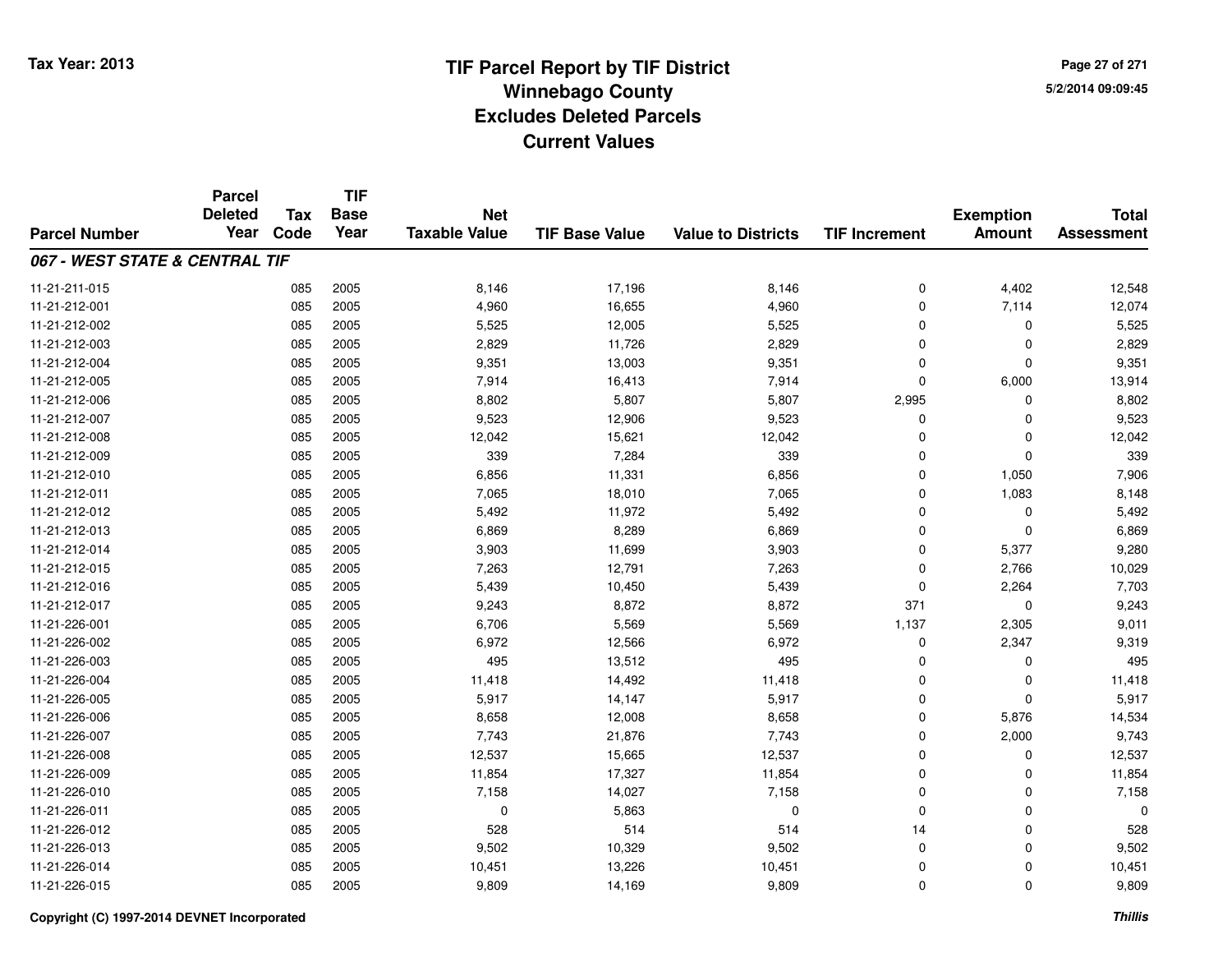**Page 28 of 2715/2/2014 09:09:45**

|                                | <b>Parcel</b><br><b>Deleted</b> | <b>Tax</b> | <b>TIF</b><br><b>Base</b> | <b>Net</b>           |                       |                           |                      |                                   | <b>Total</b>      |
|--------------------------------|---------------------------------|------------|---------------------------|----------------------|-----------------------|---------------------------|----------------------|-----------------------------------|-------------------|
| <b>Parcel Number</b>           | Year                            | Code       | Year                      | <b>Taxable Value</b> | <b>TIF Base Value</b> | <b>Value to Districts</b> | <b>TIF Increment</b> | <b>Exemption</b><br><b>Amount</b> | <b>Assessment</b> |
| 067 - WEST STATE & CENTRAL TIF |                                 |            |                           |                      |                       |                           |                      |                                   |                   |
| 11-21-227-001                  |                                 | 085        | 2005                      | 6,100                | 12,039                | 6,100                     | $\mathbf 0$          | 150                               | 6,250             |
| 11-21-227-002                  |                                 | 085        | 2005                      | 5,100                | 12,479                | 5,100                     | $\mathbf 0$          | $\mathbf 0$                       | 5,100             |
| 11-21-227-003                  |                                 | 085        | 2005                      | 4,875                | 12,459                | 4,875                     | $\Omega$             | $\Omega$                          | 4,875             |
| 11-21-227-004                  |                                 | 085        | 2005                      | 6,379                | 17,861                | 6,379                     | $\Omega$             | 943                               | 7,322             |
| 11-21-227-005                  |                                 | 085        | 2005                      | 6,893                | 14,539                | 6,893                     | $\Omega$             | $\Omega$                          | 6,893             |
| 11-21-227-006                  |                                 | 085        | 2005                      | 7,274                | 16,741                | 7,274                     | 0                    | 4,555                             | 11,829            |
| 11-21-227-007                  |                                 | 085        | 2005                      | 6,000                | 14,855                | 6,000                     | $\Omega$             | $\mathbf 0$                       | 6,000             |
| 11-21-227-008                  |                                 | 085        | 2005                      | 6,588                | 13,035                | 6,588                     | $\mathbf 0$          | 3,733                             | 10,321            |
| 11-21-227-009                  |                                 | 085        | 2005                      | 2,042                | 13,311                | 2,042                     | $\Omega$             | 8,976                             | 11,018            |
| 11-21-227-010                  |                                 | 085        | 2005                      | 3,953                | 10,249                | 3,953                     | $\mathbf 0$          | $\Omega$                          | 3,953             |
| 11-21-227-011                  |                                 | 085        | 2005                      | 405                  | 395                   | 395                       | 10                   | $\Omega$                          | 405               |
| 11-21-227-012                  |                                 | 085        | 2005                      | 4,446                | 3,869                 | 3,869                     | 577                  | 0                                 | 4,446             |
| 11-21-227-013                  |                                 | 085        | 2005                      | 6,182                | 6,072                 | 6,072                     | 110                  | 1,001                             | 7,183             |
| 11-21-227-014                  |                                 | 085        | 2005                      | 9,316                | 5,995                 | 5,995                     | 3,321                | 0                                 | 9,316             |
| 11-21-227-015                  |                                 | 085        | 2005                      | 6,280                | 15,819                | 6,280                     | 0                    | 6,000                             | 12,280            |
| 11-21-227-016                  |                                 | 085        | 2005                      | 7,977                | 15,213                | 7,977                     | 0                    | 6,000                             | 13,977            |
| 11-21-227-017                  |                                 | 085        | 2005                      | 6,892                | 10,109                | 6,892                     | $\Omega$             | 2,491                             | 9,383             |
| 11-21-228-001                  |                                 | 085        | 2005                      | 1,434                | 1,509                 | 1,434                     | $\mathbf 0$          | 0                                 | 1,434             |
| 11-21-228-002                  |                                 | 085        | 2005                      | 5,993                | 5,276                 | 5,276                     | 717                  | $\Omega$                          | 5,993             |
| 11-21-228-003                  |                                 | 085        | 2005                      | 3,415                | 16,348                | 3,415                     | 0                    | 7,081                             | 10,496            |
| 11-21-228-004                  |                                 | 085        | 2005                      | 14,653               | 16,155                | 14,653                    | 0                    | 0                                 | 14,653            |
| 11-21-228-005                  |                                 | 085        | 2005                      | 6,170                | 9,618                 | 6,170                     | $\mathbf 0$          | 2,683                             | 8,853             |
| 11-21-228-006                  |                                 | 085        | 2005                      | 5,626                | 4,950                 | 4,950                     | 676                  | 0                                 | 5,626             |
| 11-21-228-007                  |                                 | 085        | 2005                      | 0                    | 12,776                | 0                         | 0                    | 10,594                            | 10,594            |
| 11-21-228-008                  |                                 | 085        | 2005                      | 0                    | $\mathbf 0$           | $\mathbf 0$               | $\mathbf 0$          | $\mathbf 0$                       |                   |
| 11-21-228-009                  |                                 | 085        | 2005                      | 517                  | 503                   | 503                       | 14                   | $\Omega$                          | 517               |
| 11-21-228-010                  |                                 | 085        | 2005                      | 13,136               | 17,317                | 13,136                    | $\mathbf 0$          | $\Omega$                          | 13,136            |
| 11-21-228-011                  |                                 | 085        | 2005                      | 2,087                | 18,541                | 2,087                     | 0                    | $\Omega$                          | 2,087             |
| 11-21-228-012                  |                                 | 085        | 2005                      | 12,176               | 18,863                | 12,176                    | $\Omega$             | 0                                 | 12,176            |
| 11-21-228-013                  |                                 | 085        | 2005                      | 14,941               | 18,056                | 14,941                    | $\mathbf 0$          | 0                                 | 14,941            |
| 11-21-228-014                  |                                 | 085        | 2005                      | 12,965               | 19,711                | 12,965                    | $\Omega$             | 0                                 | 12,965            |
| 11-21-228-015                  |                                 | 085        | 2005                      | 9,766                | 14,650                | 9,766                     | $\mathbf 0$          | $\Omega$                          | 9,766             |
| 11-21-229-001                  |                                 | 085        | 2005                      | 6,391                | 13,625                | 6,391                     | $\Omega$             | 4,463                             | 10,854            |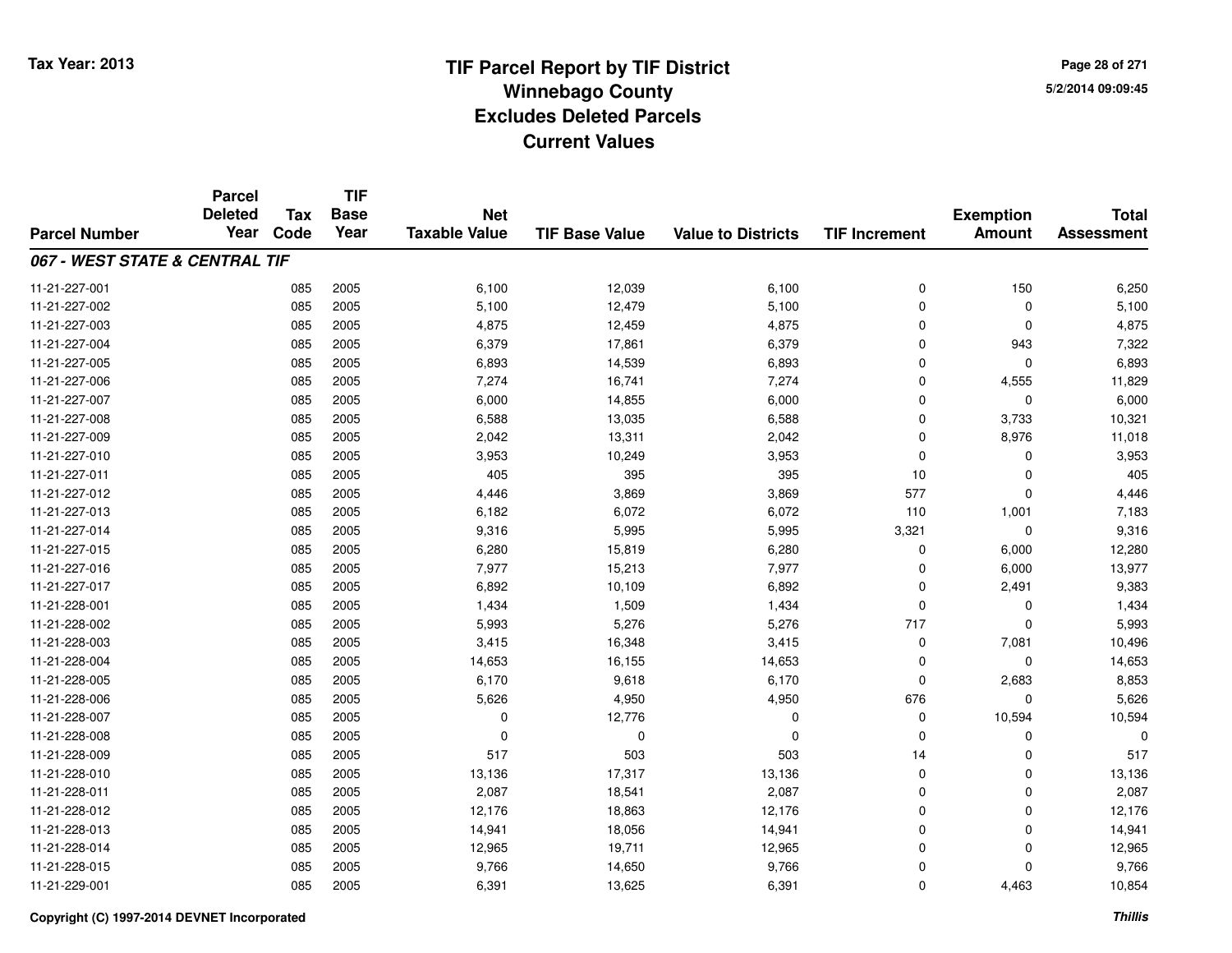**Page 29 of 2715/2/2014 09:09:45**

|                                | <b>Parcel</b><br><b>Deleted</b> | <b>Tax</b> | <b>TIF</b><br><b>Base</b> | <b>Net</b>           |                       |                           |                      | <b>Exemption</b> | <b>Total</b><br><b>Assessment</b> |
|--------------------------------|---------------------------------|------------|---------------------------|----------------------|-----------------------|---------------------------|----------------------|------------------|-----------------------------------|
| <b>Parcel Number</b>           | Year                            | Code       | Year                      | <b>Taxable Value</b> | <b>TIF Base Value</b> | <b>Value to Districts</b> | <b>TIF Increment</b> | <b>Amount</b>    |                                   |
| 067 - WEST STATE & CENTRAL TIF |                                 |            |                           |                      |                       |                           |                      |                  |                                   |
| 11-21-229-002                  |                                 | 085        | 2005                      | 6,000                | 12,284                | 6,000                     | $\mathbf 0$          | $\mathbf 0$      | 6,000                             |
| 11-21-229-003                  |                                 | 085        | 2005                      | 7,260                | 12,266                | 7,260                     | $\mathbf 0$          | 6,000            | 13,260                            |
| 11-21-229-004                  |                                 | 085        | 2005                      | 10,550               | 9,750                 | 9,750                     | 800                  | 0                | 10,550                            |
| 11-21-229-005                  |                                 | 085        | 2005                      | 8,924                | 13,180                | 8,924                     | 0                    | $\Omega$         | 8,924                             |
| 11-21-229-006                  |                                 | 085        | 2005                      | $\mathbf 0$          | 11,766                | $\mathbf 0$               | $\Omega$             | 8,909            | 8,909                             |
| 11-21-229-007                  |                                 | 085        | 2005                      | 7,112                | 16,037                | 7,112                     | 0                    | 3,720            | 10,832                            |
| 11-21-229-008                  |                                 | 085        | 2005                      | $\mathbf 0$          | 5,907                 | $\mathbf 0$               | $\Omega$             | 0                | $\Omega$                          |
| 11-21-229-009                  |                                 | 085        | 2005                      | 1,183                | 9,527                 | 1,183                     | $\mathbf 0$          | 8,195            | 9,378                             |
| 11-21-229-010                  |                                 | 085        | 2005                      | 13,829               | 15,541                | 13,829                    | $\Omega$             | 0                | 13,829                            |
| 11-21-229-011                  |                                 | 085        | 2005                      | 6,403                | 4,998                 | 4,998                     | 1,405                | $\mathbf 0$      | 6,403                             |
| 11-21-229-012                  |                                 | 085        | 2005                      | 7,426                | 17,304                | 7,426                     | $\Omega$             | 6,000            | 13,426                            |
| 11-21-229-013                  |                                 | 085        | 2005                      | 2,472                | 15,536                | 2,472                     | $\Omega$             | 9,491            | 11,963                            |
| 11-21-229-014                  |                                 | 085        | 2005                      | 11,257               | 14,987                | 11,257                    | $\Omega$             | 0                | 11,257                            |
| 11-21-229-015                  |                                 | 085        | 2005                      | 9,553                | 6,830                 | 6,830                     | 2,723                | 0                | 9,553                             |
| 11-21-230-001                  |                                 | 085        | 2005                      | 520                  | 10,795                | 520                       | 0                    | 5,813            | 6,333                             |
| 11-21-230-002                  |                                 | 085        | 2005                      | 13,013               | 12,473                | 12,473                    | 540                  | 0                | 13,013                            |
| 11-21-230-003                  |                                 | 085        | 2005                      | 5,164                | 9,443                 | 5,164                     | 0                    | 0                | 5,164                             |
| 11-21-230-004                  |                                 | 085        | 2005                      | 3,333                | 17,378                | 3,333                     | 0                    | 0                | 3,333                             |
| 11-21-230-005                  |                                 | 085        | 2005                      | 4,649                | 8,527                 | 4,649                     | $\mathbf 0$          | 165              | 4,814                             |
| 11-21-230-006                  |                                 | 085        | 2005                      | 6,370                | 6,637                 | 6,370                     | 0                    | $\mathbf 0$      | 6,370                             |
| 11-21-230-007                  |                                 | 085        | 2005                      | 2,279                | 12,048                | 2,279                     | $\mathbf 0$          | $\mathbf 0$      | 2,279                             |
| 11-21-230-008                  |                                 | 085        | 2005                      | 6,972                | 12,479                | 6,972                     | $\mathbf 0$          | 2,696            | 9,668                             |
| 11-21-230-009                  |                                 | 085        | 2005                      | 6,391                | 15,120                | 6,391                     | $\mathbf 0$          | 5,498            | 11,889                            |
| 11-21-230-010                  |                                 | 085        | 2005                      | 8,351                | 9,926                 | 8,351                     | $\mathbf 0$          | $\mathbf 0$      | 8,351                             |
| 11-21-230-011                  |                                 | 085        | 2005                      | 6,822                | 12,549                | 6,822                     | $\mathbf 0$          | 2,250            | 9,072                             |
| 11-21-230-012                  |                                 | 085        | 2005                      | 11,297               | 14,359                | 11,297                    | $\mathbf 0$          | $\mathbf 0$      | 11,297                            |
| 11-21-230-013                  |                                 | 085        | 2005                      | 7,461                | 10,530                | 7,461                     | $\mathbf 0$          | 1,297            | 8,758                             |
| 11-21-230-014                  |                                 | 085        | 2005                      | 9,221                | 11,107                | 9,221                     | $\mathbf 0$          | $\mathbf 0$      | 9,221                             |
| 11-21-230-015                  |                                 | 085        | 2005                      | 8,946                | 14,122                | 8,946                     | $\mathbf 0$          | 0                | 8,946                             |
| 11-21-231-001                  |                                 | 085        | 2005                      | 6,136                | 6,598                 | 6,136                     | $\Omega$             | 0                | 6,136                             |
| 11-21-231-002                  |                                 | 085        | 2005                      | 5,159                | 3,892                 | 3,892                     | 1,267                | $\Omega$         | 5,159                             |
| 11-21-231-003                  |                                 | 085        | 2005                      | 323                  | 3,590                 | 323                       | 0                    | 5,000            | 5,323                             |
| 11-21-231-004                  |                                 | 085        | 2005                      | 9,478                | 12,086                | 9,478                     | $\Omega$             | $\Omega$         | 9,478                             |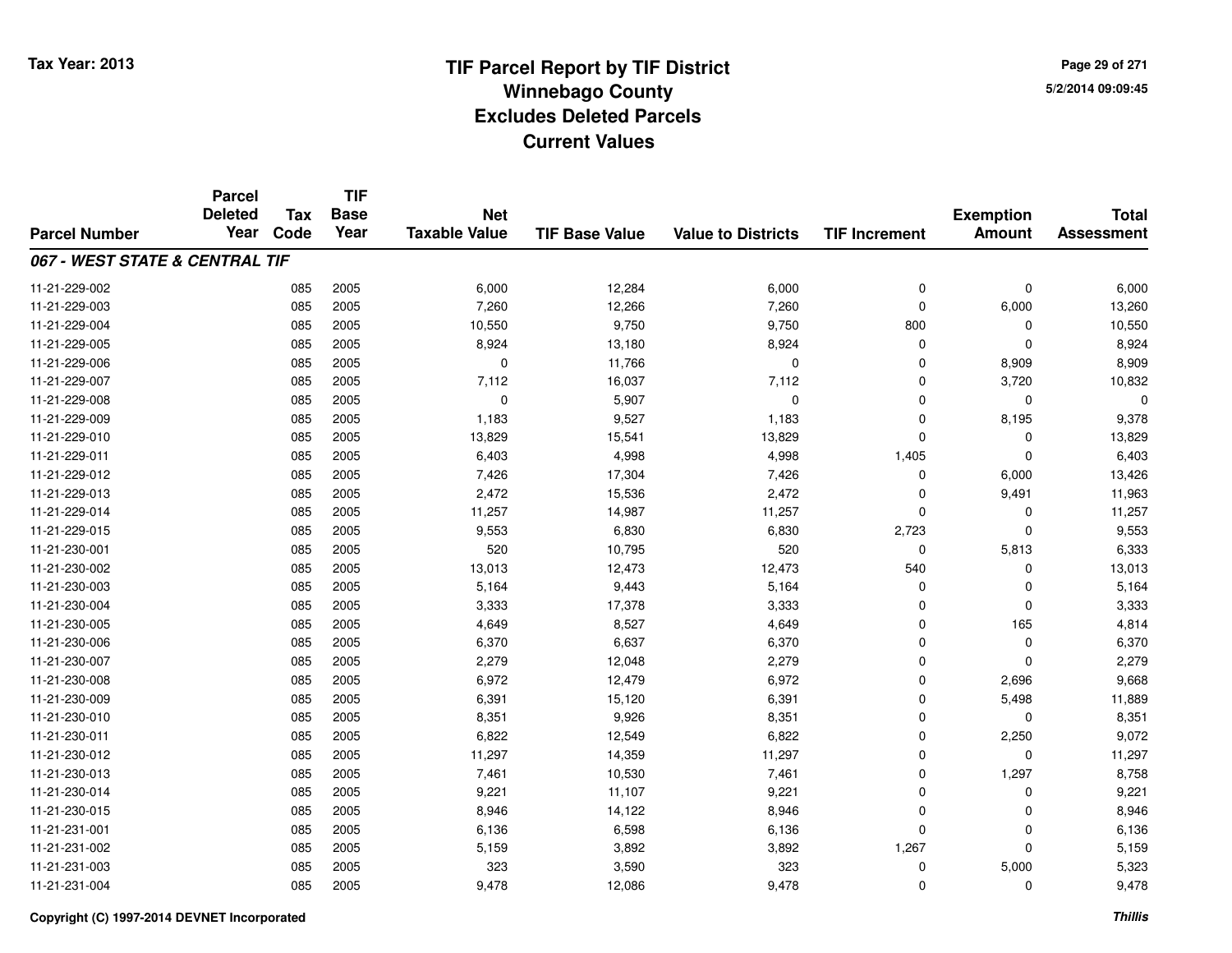**Page 30 of 2715/2/2014 09:09:45**

|                                | <b>Parcel</b><br><b>Deleted</b> | <b>Tax</b> | <b>TIF</b><br><b>Base</b> | <b>Net</b>           |                       |                           |                      | <b>Exemption</b> | <b>Total</b>      |
|--------------------------------|---------------------------------|------------|---------------------------|----------------------|-----------------------|---------------------------|----------------------|------------------|-------------------|
| <b>Parcel Number</b>           | Year                            | Code       | Year                      | <b>Taxable Value</b> | <b>TIF Base Value</b> | <b>Value to Districts</b> | <b>TIF Increment</b> | <b>Amount</b>    | <b>Assessment</b> |
| 067 - WEST STATE & CENTRAL TIF |                                 |            |                           |                      |                       |                           |                      |                  |                   |
| 11-21-231-005                  |                                 | 085        | 2005                      | 5,113                | 4,685                 | 4,685                     | 428                  | 275              | 5,388             |
| 11-21-231-006                  |                                 | 085        | 2005                      | 6,217                | 10,209                | 6,217                     | $\mathbf 0$          | 2,562            | 8,779             |
| 11-21-231-007                  |                                 | 085        | 2005                      | 11,472               | 12,005                | 11,472                    | 0                    | 0                | 11,472            |
| 11-21-231-008                  |                                 | 085        | 2005                      | 6,473                | 11,059                | 6,473                     | $\Omega$             | 2,743            | 9,216             |
| 11-21-231-009                  |                                 | 085        | 2005                      | 5,786                | 10,235                | 5,786                     | $\mathbf 0$          | 3,065            | 8,851             |
| 11-21-231-010                  |                                 | 085        | 2005                      | 10,060               | 12,510                | 10,060                    | $\Omega$             | $\mathbf 0$      | 10,060            |
| 11-21-231-011                  |                                 | 085        | 2005                      | 1,159                | 11,643                | 1,159                     | $\mathbf 0$          | 8,323            | 9,482             |
| 11-21-231-012                  |                                 | 085        | 2005                      | 7,712                | 11,376                | 7,712                     | $\Omega$             | $\mathbf 0$      | 7,712             |
| 11-21-231-013                  |                                 | 085        | 2005                      | 12,557               | 16,005                | 12,557                    | $\mathbf 0$          | $\mathbf 0$      | 12,557            |
| 11-21-231-014                  |                                 | 085        | 2005                      | 17,144               | 18,999                | 17,144                    | $\Omega$             | $\mathbf 0$      | 17,144            |
| 11-21-231-015                  |                                 | 085        | 2005                      | 9,827                | 2,028                 | 2,028                     | 7,799                | $\mathbf 0$      | 9,827             |
| 11-21-231-016                  |                                 | 085        | 2005                      | 7,786                | 12,427                | 7,786                     | 0                    | 2,420            | 10,206            |
| 11-21-231-017                  |                                 | 085        | 2005                      | 7,553                | 9,624                 | 7,553                     | $\Omega$             | 3,507            | 11,060            |
| 11-21-232-001                  |                                 | 085        | 2005                      | 0                    | 11,944                | 0                         | 0                    | 8,846            | 8,846             |
| 11-21-232-002                  |                                 | 085        | 2005                      | 3,966                | 14,896                | 3,966                     | $\mathbf 0$          | 0                | 3,966             |
| 11-21-232-003                  |                                 | 085        | 2005                      | 0                    | 5,352                 | 0                         | $\mathbf 0$          | 6,077            | 6,077             |
| 11-21-232-004                  |                                 | 085        | 2005                      | 10,055               | 12,183                | 10,055                    | $\mathbf 0$          | $\mathbf 0$      | 10,055            |
| 11-21-232-005                  |                                 | 085        | 2005                      | $\mathbf 0$          | 5,443                 | $\pmb{0}$                 | $\mathbf 0$          | 6,202            | 6,202             |
| 11-21-232-006                  |                                 | 085        | 2005                      | 3,105                | 3,166                 | 3,105                     | $\mathbf 0$          | 0                | 3,105             |
| 11-21-232-007                  |                                 | 085        | 2005                      | 8,388                | 11,532                | 8,388                     | $\mathbf 0$          | $\mathbf 0$      | 8,388             |
| 11-21-232-008                  |                                 | 085        | 2005                      | 517                  | 503                   | 503                       | 14                   | 0                | 517               |
| 11-21-232-009                  |                                 | 085        | 2005                      | 7,213                | 5,182                 | 5,182                     | 2,031                | $\mathbf 0$      | 7,213             |
| 11-21-232-010                  |                                 | 085        | 2005                      | 9,421                | 11,383                | 9,421                     | 0                    | $\mathbf 0$      | 9,421             |
| 11-21-232-011                  |                                 | 085        | 2005                      | 9,585                | 11,501                | 9,585                     | $\Omega$             | $\mathbf 0$      | 9,585             |
| 11-21-232-012                  |                                 | 085        | 2005                      | 7,868                | 7,249                 | 7,249                     | 619                  | $\mathbf 0$      | 7,868             |
| 11-21-232-013                  |                                 | 085        | 2005                      | $\mathbf 0$          | 11,338                | $\mathbf 0$               | $\mathbf 0$          | 9,367            | 9,367             |
| 11-21-232-014                  |                                 | 085        | 2005                      | 460                  | 14,832                | 460                       | $\mathbf 0$          | $\mathbf 0$      | 460               |
| 11-21-232-015                  |                                 | 085        | 2005                      | 11,786               | 21,964                | 11,786                    | 0                    | 0                | 11,786            |
| 11-21-233-001                  |                                 | 085        | 2005                      | $\mathbf 0$          | 12,659                | $\mathbf 0$               | $\mathbf 0$          | $\mathbf 0$      | 0                 |
| 11-21-233-002                  |                                 | 085        | 2005                      | 5,987                | 12,777                | 5,987                     | $\mathbf 0$          | 6,000            | 11,987            |
| 11-21-233-003                  |                                 | 085        | 2005                      | 8,675                | 11,904                | 8,675                     | $\Omega$             | $\mathbf 0$      | 8,675             |
| 11-21-233-004                  |                                 | 085        | 2005                      | 1,892                | 12,940                | 1,892                     | $\Omega$             | 7,636            | 9,528             |
| 11-21-233-005                  |                                 | 085        | 2005                      | 1,624                | 11,010                | 1,624                     | $\Omega$             | 6,662            | 8,286             |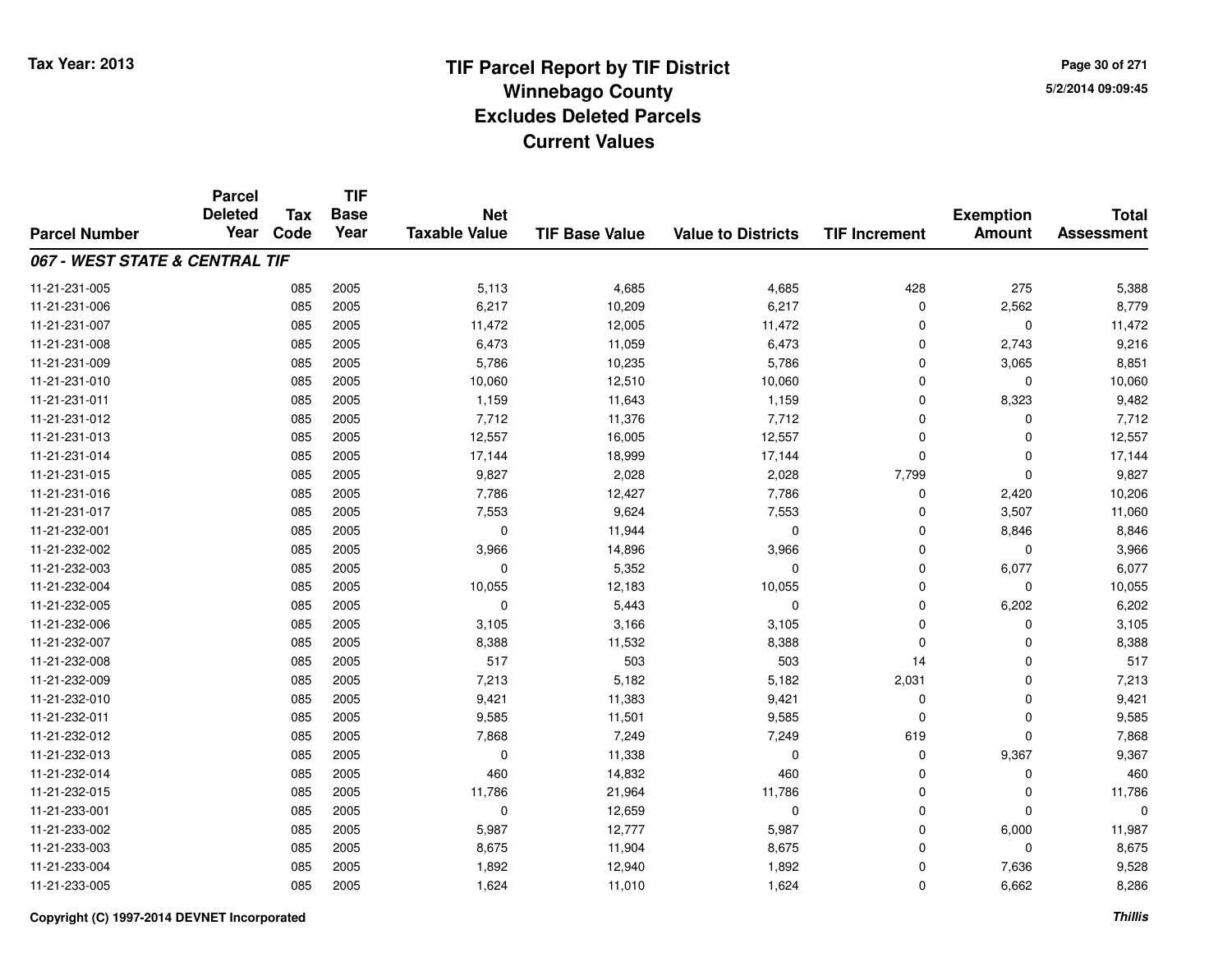**Page 31 of 2715/2/2014 09:09:45**

|                                | <b>Parcel</b><br><b>Deleted</b> | <b>Tax</b> | <b>TIF</b><br><b>Base</b> | <b>Net</b>           |                       |                           |                      |                                   | <b>Total</b>      |
|--------------------------------|---------------------------------|------------|---------------------------|----------------------|-----------------------|---------------------------|----------------------|-----------------------------------|-------------------|
| <b>Parcel Number</b>           | Year                            | Code       | Year                      | <b>Taxable Value</b> | <b>TIF Base Value</b> | <b>Value to Districts</b> | <b>TIF Increment</b> | <b>Exemption</b><br><b>Amount</b> | <b>Assessment</b> |
| 067 - WEST STATE & CENTRAL TIF |                                 |            |                           |                      |                       |                           |                      |                                   |                   |
| 11-21-233-006                  |                                 | 085        | 2005                      | 9,533                | 16,291                | 9,533                     | $\mathbf 0$          | $\mathbf 0$                       | 9,533             |
| 11-21-233-007                  |                                 | 085        | 2005                      | 8,278                | 6,743                 | 6,743                     | 1,535                | 0                                 | 8,278             |
| 11-21-233-008                  |                                 | 085        | 2005                      | 11,975               | 15,163                | 11,975                    | 0                    | $\Omega$                          | 11,975            |
| 11-21-233-009                  |                                 | 085        | 2005                      | 8,335                | 10,791                | 8,335                     | $\Omega$             | $\Omega$                          | 8,335             |
| 11-21-233-010                  |                                 | 085        | 2005                      | 9,485                | 16,961                | 9,485                     | $\Omega$             | 6,000                             | 15,485            |
| 11-21-233-011                  |                                 | 085        | 2005                      | 4,068                | 8,199                 | 4,068                     | $\mathbf 0$          | 2,747                             | 6,815             |
| 11-21-233-012                  |                                 | 085        | 2005                      | 14,051               | 11,738                | 11,738                    | 2,313                | 0                                 | 14,051            |
| 11-21-233-013                  |                                 | 085        | 2005                      | 8,024                | 16,745                | 8,024                     | 0                    | 0                                 | 8,024             |
| 11-21-233-014                  |                                 | 085        | 2005                      | 2,797                | 9,805                 | 2,797                     | $\Omega$             | $\Omega$                          | 2,797             |
| 11-21-233-015                  |                                 | 085        | 2005                      | 8,134                | 14,939                | 8,134                     | $\mathbf 0$          | 4,950                             | 13,084            |
| 11-21-233-016                  |                                 | 085        | 2005                      | 10,119               | 7,243                 | 7,243                     | 2,876                | $\Omega$                          | 10,119            |
| 11-21-234-001                  |                                 | 085        | 2005                      | 10,178               | 8,355                 | 8,355                     | 1,823                | 0                                 | 10,178            |
| 11-21-234-002                  |                                 | 085        | 2005                      | 7,169                | 13,796                | 7,169                     | $\mathbf 0$          | 1,873                             | 9,042             |
| 11-21-234-003                  |                                 | 085        | 2005                      | 11,579               | 7,422                 | 7,422                     | 4,157                | 0                                 | 11,579            |
| 11-21-234-004                  |                                 | 085        | 2005                      | 11,333               | 5,148                 | 5,148                     | 6,185                | 0                                 | 11,333            |
| 11-21-234-005                  |                                 | 085        | 2005                      | 7,253                | 11,495                | 7,253                     | 0                    | 0                                 | 7,253             |
| 11-21-234-006                  |                                 | 085        | 2005                      | 9,650                | 6,495                 | 6,495                     | 3,155                | 0                                 | 9,650             |
| 11-21-234-007                  |                                 | 085        | 2005                      | 3,766                | 2,619                 | 2,619                     | 1,147                | $\mathbf 0$                       | 3,766             |
| 11-21-234-008                  |                                 | 085        | 2005                      | 2,239                | 14,766                | 2,239                     | $\mathbf 0$          | $\Omega$                          | 2,239             |
| 11-21-234-009                  |                                 | 085        | 2005                      | 6,972                | 15,991                | 6,972                     | 0                    | 5,099                             | 12,071            |
| 11-21-234-010                  |                                 | 085        | 2005                      | 9,634                | 11,015                | 9,634                     | $\mathbf 0$          | 0                                 | 9,634             |
| 11-21-234-011                  |                                 | 085        | 2005                      | 528                  | 514                   | 514                       | 14                   | 0                                 | 528               |
| 11-21-234-012                  |                                 | 085        | 2005                      | 10,697               | 12,897                | 10,697                    | $\mathbf 0$          | 0                                 | 10,697            |
| 11-21-234-013                  |                                 | 085        | 2005                      | 8,644                | 18,721                | 8,644                     | $\mathbf 0$          | $\mathbf 0$                       | 8,644             |
| 11-21-234-014                  |                                 | 085        | 2005                      | 2,500                | 15,467                | 2,500                     | $\Omega$             | $\mathbf 0$                       | 2,500             |
| 11-21-234-015                  |                                 | 085        | 2005                      | 3,287                | 11,463                | 3,287                     | $\mathbf 0$          | 5,304                             | 8,591             |
| 11-21-234-016                  |                                 | 085        | 2005                      | 8,738                | 8,249                 | 8,249                     | 489                  | 1,642                             | 10,380            |
| 11-21-234-017                  |                                 | 085        | 2005                      | 8,620                | 4,691                 | 4,691                     | 3,929                | $\mathbf 0$                       | 8,620             |
| 11-21-235-001                  |                                 | 085        | 2005                      | 0                    | $\Omega$              | 0                         | 0                    | $\Omega$                          |                   |
| 11-21-235-002                  |                                 | 085        | 2005                      | 0                    | 0                     | $\Omega$                  | 0                    | $\Omega$                          |                   |
| 11-21-235-003                  |                                 | 085        | 2005                      | 0                    | $\Omega$              | $\Omega$                  | $\Omega$             | $\Omega$                          |                   |
| 11-21-235-004                  |                                 | 085        | 2005                      | 0                    | 0                     | $\Omega$                  | 0                    | $\Omega$                          |                   |
| 11-21-235-005                  |                                 | 085        | 2005                      | $\mathbf 0$          | $\mathbf 0$           | $\Omega$                  | $\Omega$             | $\mathbf{0}$                      | 0                 |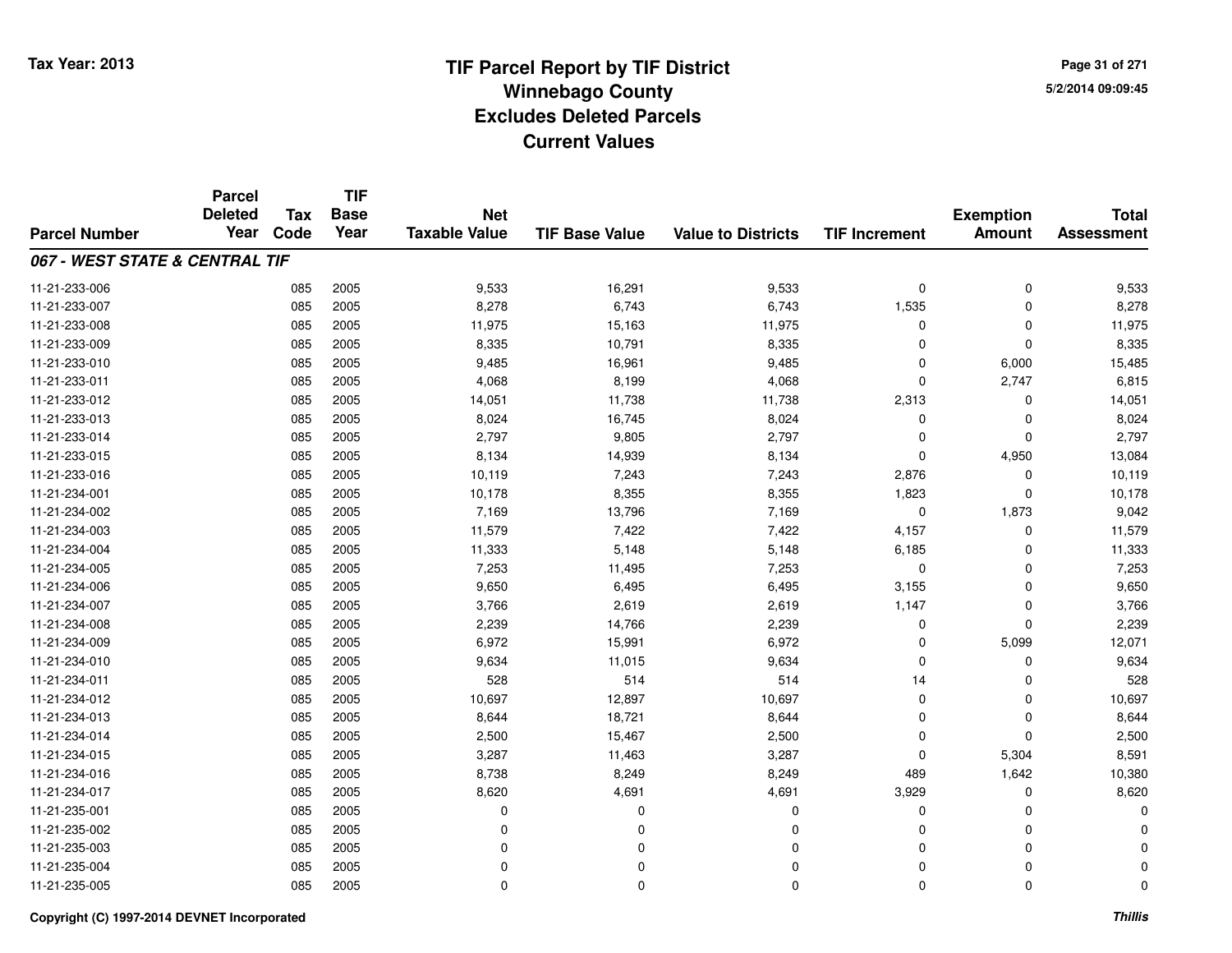# **TIF Parcel Report by TIF District Tax Year: 2013 Winnebago Countyy** 5/2/2014 09:09:45 **Excludes Deleted ParcelsCurrent Values**

**Page 32 of 2715/2/2014 09:09:45**

|                                | <b>Parcel</b>          |      | <b>TIF</b><br><b>Base</b><br><b>Tax</b><br><b>Net</b> |                      |                       | <b>Total</b>              |                      |                                   |                   |
|--------------------------------|------------------------|------|-------------------------------------------------------|----------------------|-----------------------|---------------------------|----------------------|-----------------------------------|-------------------|
| <b>Parcel Number</b>           | <b>Deleted</b><br>Year | Code | Year                                                  | <b>Taxable Value</b> | <b>TIF Base Value</b> | <b>Value to Districts</b> | <b>TIF Increment</b> | <b>Exemption</b><br><b>Amount</b> | <b>Assessment</b> |
| 067 - WEST STATE & CENTRAL TIF |                        |      |                                                       |                      |                       |                           |                      |                                   |                   |
| 11-21-235-006                  |                        | 085  | 2005                                                  | 0                    | $\pmb{0}$             | 0                         | 0                    | $\mathbf 0$                       | ŋ                 |
| 11-21-235-007                  |                        | 085  | 2005                                                  | $\Omega$             | $\Omega$              | $\Omega$                  | 0                    | $\mathbf 0$                       |                   |
| 11-21-235-008                  |                        | 085  | 2005                                                  | $\Omega$             | $\Omega$              | $\Omega$                  | $\mathbf 0$          | $\Omega$                          | $\Omega$          |
| 11-21-236-001                  |                        | 085  | 2005                                                  | 10,196               | 13,692                | 10,196                    | 0                    | $\Omega$                          | 10,196            |
| 11-21-236-002                  |                        | 085  | 2005                                                  | $\mathbf 0$          | $\Omega$              | $\mathbf 0$               | 0                    | $\Omega$                          | $\Omega$          |
| 11-21-236-003                  |                        | 085  | 2005                                                  | 3,609                | 5,323                 | 3,609                     | 0                    | $\mathbf 0$                       | 3,609             |
| 11-21-236-004                  |                        | 085  | 2005                                                  | 6,159                | 7,892                 | 6,159                     | $\mathbf 0$          | 349                               | 6,508             |
| 11-21-236-005                  |                        | 085  | 2005                                                  | 6,356                | 14,728                | 6,356                     | 0                    | 213                               | 6,569             |
| 11-21-236-008                  |                        | 085  | 2005                                                  | 8,107                | 4,523                 | 4,523                     | 3,584                | $\Omega$                          | 8,107             |
| 11-21-236-009                  |                        | 085  | 2005                                                  | 12,323               | 5,377                 | 5,377                     | 6,946                | $\Omega$                          | 12,323            |
| 11-21-236-010                  |                        | 085  | 2005                                                  | 10,208               | 13,902                | 10,208                    | $\mathbf 0$          | $\Omega$                          | 10,208            |
| 11-21-236-011                  |                        | 085  | 2005                                                  | 10,690               | 10,609                | 10,609                    | 81                   | $\Omega$                          | 10,690            |
| 11-21-236-016                  |                        | 085  | 2005                                                  | 6,667                | 11,238                | 6,667                     | $\mathbf 0$          | $\Omega$                          | 6,667             |
| 11-21-236-017                  |                        | 085  | 2005                                                  | 12,580               | 15,961                | 12,580                    | 0                    | 0                                 | 12,580            |
| 11-21-236-018                  |                        | 085  | 2005                                                  | 517                  | 9,845                 | 517                       | 0                    | $\Omega$                          | 517               |
| 11-21-236-019                  |                        | 085  | 2005                                                  | 321                  | 9,846                 | 321                       | 0                    | 0                                 | 321               |
| 11-21-236-020                  |                        | 085  | 2005                                                  | 465                  | 9,845                 | 465                       | $\mathbf 0$          | $\mathbf 0$                       | 465               |
| 11-21-236-023                  |                        | 085  | 2005                                                  | 0                    | 6,196                 | 0                         | 0                    | 5,000                             | 5,000             |
| 11-21-236-024                  |                        | 085  | 2005                                                  | 4,301                | 13,860                | 4,301                     | 0                    | 6,000                             | 10,301            |
| 11-21-236-025                  |                        | 085  | 2005                                                  | 1,952                | 2,213                 | 1,952                     | 0                    | 0                                 | 1,952             |
| 11-21-236-026                  |                        | 085  | 2005                                                  | 1,985                | 12,143                | 1,985                     | 0                    | $\mathbf{0}$                      | 1,985             |
| 11-21-236-027                  |                        | 085  | 2005                                                  | 7,650                | 16,804                | 7,650                     | 0                    | 6,212                             | 13,862            |
| 11-21-251-002                  |                        | 085  | 2005                                                  | 10,092               | 2,620                 | 2,620                     | 7,472                | $\mathbf 0$                       | 10,092            |
| 11-21-251-003                  |                        | 085  | 2005                                                  | 7,762                | 6,531                 | 6,531                     | 1,231                | 0                                 | 7,762             |
| 11-21-251-004                  |                        | 085  | 2005                                                  | 57,357               | 57,503                | 57,357                    | 0                    | $\mathbf 0$                       | 57,357            |
| 11-21-251-005                  |                        | 085  | 2005                                                  | 7,246                | 8,993                 | 7,246                     | 0                    | $\mathbf{0}$                      | 7,246             |
| 11-21-251-006                  |                        | 085  | 2005                                                  | 6,061                | 13,319                | 6,061                     | 0                    | 6,000                             | 12,061            |
| 11-21-251-007                  |                        | 085  | 2005                                                  | 5,740                | 12,583                | 5,740                     | 0                    | 5,275                             | 11,015            |
| 11-21-251-008                  |                        | 085  | 2005                                                  | 11,217               | 13,485                | 11,217                    | 0                    | $\mathbf 0$                       | 11,217            |
| 11-21-251-009                  |                        | 085  | 2005                                                  | 8,614                | 16,207                | 8,614                     | 0                    | 6,000                             | 14,614            |
| 11-21-251-010                  |                        | 085  | 2005                                                  | 0                    | 84                    | 0                         | $\mathbf 0$          | 0                                 | $\Omega$          |
| 11-21-251-011                  |                        | 085  | 2005                                                  | 6,337                | 13,622                | 6,337                     | 0                    | 6,000                             | 12,337            |
| 11-21-251-012                  |                        | 085  | 2005                                                  | $\Omega$             | 102                   | $\Omega$                  | 0                    | $\Omega$                          | $\mathbf 0$       |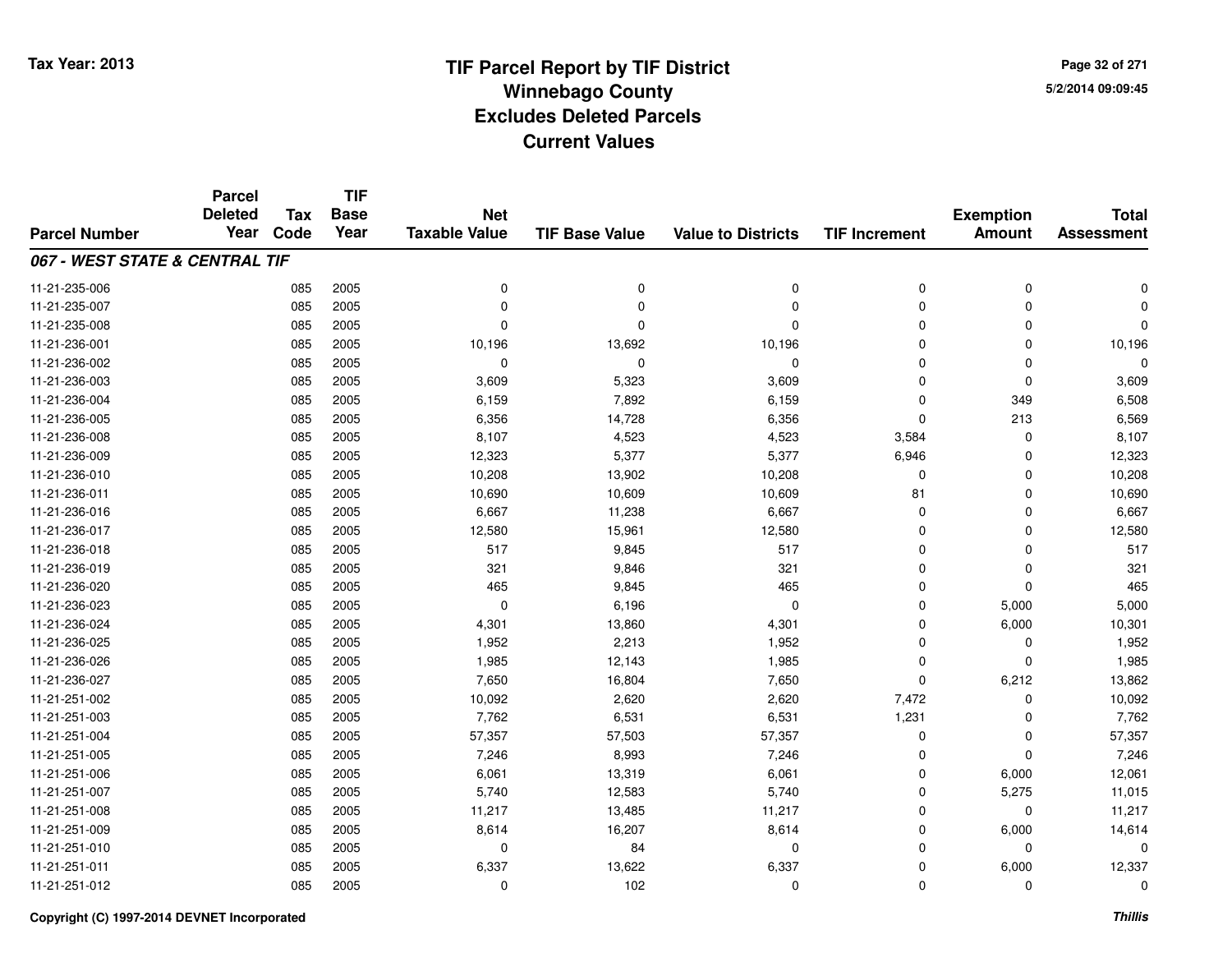**TIF**

**Parcel**

**Page 33 of 2715/2/2014 09:09:45**

#### **TIF Base ValueParcel NumberTotal AssessmentExemption Amount Value to Districts TIF Increment Base YearTax Code Deleted YearNet Taxable Value067 - WEST STATE & CENTRAL TIF**11-21-251-0133 085 2005 7,455 17,585 7,455 0 0 7,455 11-21-251-014 <sup>085</sup> 9,329 <sup>2005</sup> 12,754 9,329 <sup>0</sup> <sup>0</sup> 9,329 11-21-251-015 <sup>085</sup> 6,055 <sup>2005</sup> 4,923 4,923 1,132 <sup>232</sup> 6,287 11-21-251-016 <sup>085</sup> 9,196 <sup>2005</sup> 11,147 9,196 <sup>0</sup> <sup>0</sup> 9,196 11-21-251-017 <sup>085</sup> 6,672 <sup>2005</sup> 5,927 5,927 <sup>745</sup> <sup>0</sup> 6,672 11-21-251-018 <sup>085</sup> 8,553 <sup>2005</sup> 15,154 8,553 <sup>0</sup> <sup>0</sup> 8,553 11-21-251-019 <sup>085</sup> 9,809 <sup>2005</sup> 7,022 7,022 2,787 <sup>0</sup> 9,809 11-21-251-020 <sup>085</sup> 7,612 <sup>2005</sup> 11,757 7,612 <sup>0</sup> 2,167 9,779 11-21-251-0211 085 2005 6,786 14,239 6,786 0 4,943 11,729 11-21-251-022 <sup>085</sup> 5,078 <sup>2005</sup> 5,384 5,078 <sup>0</sup> <sup>811</sup> 5,889 11-21-251-0233 085 2005 1,515 916 916 599 0 1,515 11-21-251-025 <sup>085</sup> 2,533 <sup>2005</sup> 2,389 2,389 <sup>144</sup> <sup>0</sup> 2,533 11-21-251-0266 085 2005 19,765 20,393 19,765 0 0 19,765 11-21-251-027 <sup>085</sup> 2,220 <sup>2005</sup> 1,333 1,333 <sup>887</sup> <sup>0</sup> 2,220 11-21-251-0288 085 2005 5,492 9,313 5,492 0 0 5,492 11-21-251-0299 085 2005 6,146 5,232 5,232 914 0 6,146 11-21-251-032 <sup>085</sup> <sup>0</sup> <sup>2005</sup> <sup>0</sup> <sup>0</sup> <sup>0</sup> <sup>0</sup> <sup>0</sup> 11-21-251-033 <sup>085</sup> <sup>0</sup> <sup>2005</sup> <sup>0</sup> <sup>0</sup> <sup>0</sup> <sup>0</sup> <sup>0</sup> 11-21-251-0344 085 2005 6,607 10,117 6,607 0 0 6,607 11-21-251-035 <sup>085</sup> <sup>0</sup> <sup>2005</sup> 8,487 <sup>0</sup> <sup>0</sup> <sup>0</sup> <sup>0</sup> 11-21-251-036 <sup>085</sup> 7,371 <sup>2005</sup> 9,567 7,371 <sup>0</sup> <sup>0</sup> 7,371 11-21-251-0377 085 2005 4,515 6,242 4,515 0 6,000 10,515 11-21-251-0388 085 2005 464 453 453 11 0 464 11-21-251-039 <sup>085</sup> <sup>0</sup> <sup>2005</sup> <sup>0</sup> <sup>0</sup> <sup>0</sup> <sup>0</sup> <sup>0</sup> 11-21-251-0400 085 2005 517 4,884 517 0 0 517 11-21-251-0411 085 2005 6,892 11,305 6,892 0 2,652 9,544 11-21-251-042 <sup>085</sup> 7,794 <sup>2005</sup> 5,740 5,740 2,054 <sup>0</sup> 7,794 11-21-251-043 <sup>085</sup> <sup>0</sup> <sup>2005</sup> <sup>0</sup> <sup>0</sup> <sup>0</sup> <sup>0</sup> <sup>0</sup> 11-21-251-044 <sup>085</sup> <sup>0</sup> <sup>2005</sup> <sup>0</sup> <sup>0</sup> <sup>0</sup> <sup>0</sup> <sup>0</sup> 11-21-251-045 <sup>085</sup> <sup>0</sup> <sup>2005</sup> <sup>0</sup> <sup>0</sup> <sup>0</sup> <sup>0</sup> <sup>0</sup> 11-21-251-046 <sup>085</sup> <sup>0</sup> <sup>2005</sup> 11,675 <sup>0</sup> <sup>0</sup> 9,679 9,679 11-21-251-047 <sup>085</sup> 3,515 <sup>2005</sup> 11,472 3,515 <sup>0</sup> 6,000 9,515 11-21-252-0011 085 2005 6,378 15,616 6,378 0 5,191 11,569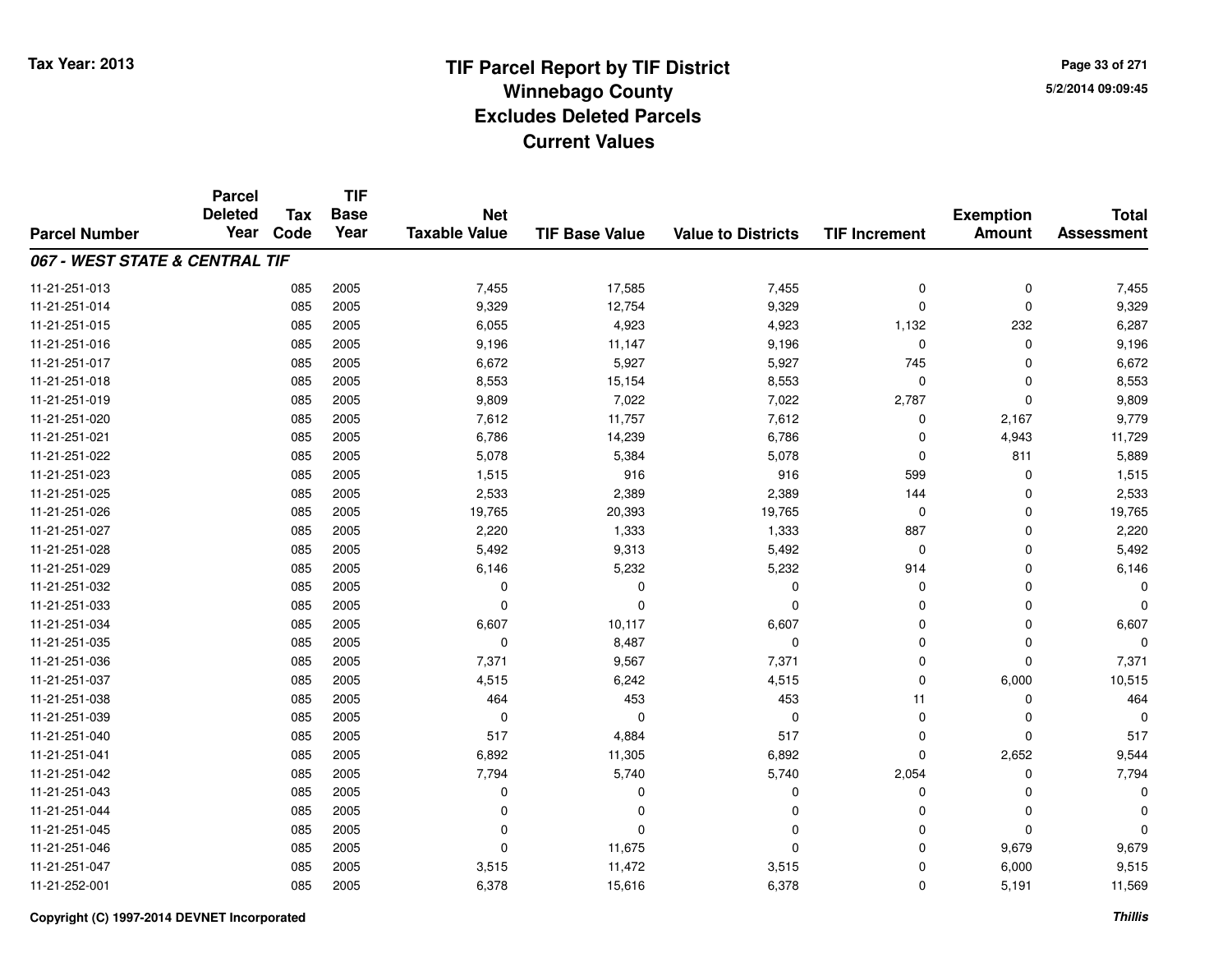**Page 34 of 2715/2/2014 09:09:45**

#### **TIF Base ValueParcel NumberTotal AssessmentExemption Amount Value to Districts TIF IncrementTIF Base YearTax CodeParcel Deleted YearNet Taxable Value067 - WEST STATE & CENTRAL TIF**11-21-252-0022 085 2005 8,067 18,019 8,067 0 6,000 14,067 11-21-252-0033 085 2005 10,488 14,241 10,488 0 0 10,488 11-21-252-004 <sup>085</sup> <sup>426</sup> <sup>2005</sup> <sup>416</sup> <sup>416</sup> <sup>10</sup> <sup>0</sup> <sup>426</sup> 11-21-252-005 <sup>085</sup> <sup>0</sup> <sup>2005</sup> 1,001 <sup>0</sup> <sup>0</sup> <sup>0</sup> <sup>0</sup> 11-21-252-006 <sup>085</sup> 6,000 <sup>2005</sup> 16,727 6,000 <sup>0</sup> <sup>0</sup> 6,000 11-21-252-007 <sup>085</sup> 6,000 <sup>2005</sup> 15,771 6,000 <sup>0</sup> <sup>0</sup> 6,000 11-21-252-008 <sup>085</sup> <sup>740</sup> <sup>2005</sup> 11,741 <sup>740</sup> <sup>0</sup> 9,003 9,743 11-21-252-0099 085 2005 6,197 8,324 6,197 0 2,925 9,122 11-21-252-0100 085 2005 7,542 7,176 7,176 366 0 7,542 11-21-252-011 <sup>085</sup> 9,240 <sup>2005</sup> 14,489 9,240 <sup>0</sup> 1,880 11,120 11-21-252-0122 085 2005 2,078 9,362 2,078 0 0 2,078 11-21-253-0011 085 2005 8,836 8,910 8,836 0 8,836 11-21-253-002 $2$  085 2005 0 0  $1,942$  0 0 0 0 0 11-21-253-0033 085 2005 0 12,344 0 0 0 0 11-21-253-004 <sup>085</sup> <sup>0</sup> <sup>2005</sup> 19,501 <sup>0</sup> <sup>0</sup> <sup>0</sup> <sup>0</sup> 11-21-253-005 <sup>085</sup> 3,577 <sup>2005</sup> 4,842 3,577 <sup>0</sup> <sup>0</sup> 3,577 11-21-253-006 <sup>2014</sup> <sup>085</sup> <sup>2005</sup> 7,430 5,405 5,405 2,025 <sup>0</sup> 7,430 11-21-253-007 $7$  085 2005 0 0 9,190 0 0 0 0 0 0 0 11-21-253-0088 085 2005 4,882 4,318 4,318 564 0 4,882 11-21-253-0099 085 2005 5,160 8,652 5,160 0 1,478 6,638 11-21-253-0100 085 2005 4,106 3,569 3,569 537 0 4,106 11-21-253-0111 085 2005 2,982 4,527 2,982 0 0 2,982 11-21-253-012 <sup>085</sup> 6,892 <sup>2005</sup> 4,537 4,537 2,355 <sup>0</sup> 6,892 11-21-253-0133 085 2005 1,020 3,867 1,020 0 5,893 6,913 11-21-253-0144 085 2005 6,333 12,068 6,333 0 6,333 11-21-253-015 <sup>085</sup> 16,402 <sup>2005</sup> 13,151 13,151 3,251 <sup>0</sup> 16,402 11-21-253-0166 085 2005 16,596 13,101 13,101 3,495 0 16,596 11-21-254-0011 085 2005 0 9,905 0 0 0 0 11-21-254-002 <sup>085</sup> 6,255 <sup>2005</sup> 5,362 5,362 <sup>893</sup> <sup>0</sup> 6,255 11-21-254-0033 085 2005 17,444 16,767 16,767 677 0 17,444 11-21-254-004 <sup>085</sup> <sup>340</sup> <sup>2005</sup> <sup>331</sup> <sup>331</sup> <sup>9</sup> <sup>0</sup> <sup>340</sup> 11-21-254-005 <sup>085</sup> 6,972 <sup>2005</sup> 12,263 6,972 <sup>0</sup> 4,761 11,733 11-21-254-006<sup>085</sup> <sup>333</sup> <sup>2005</sup> <sup>324</sup> <sup>324</sup> <sup>9</sup> <sup>0</sup> <sup>333</sup>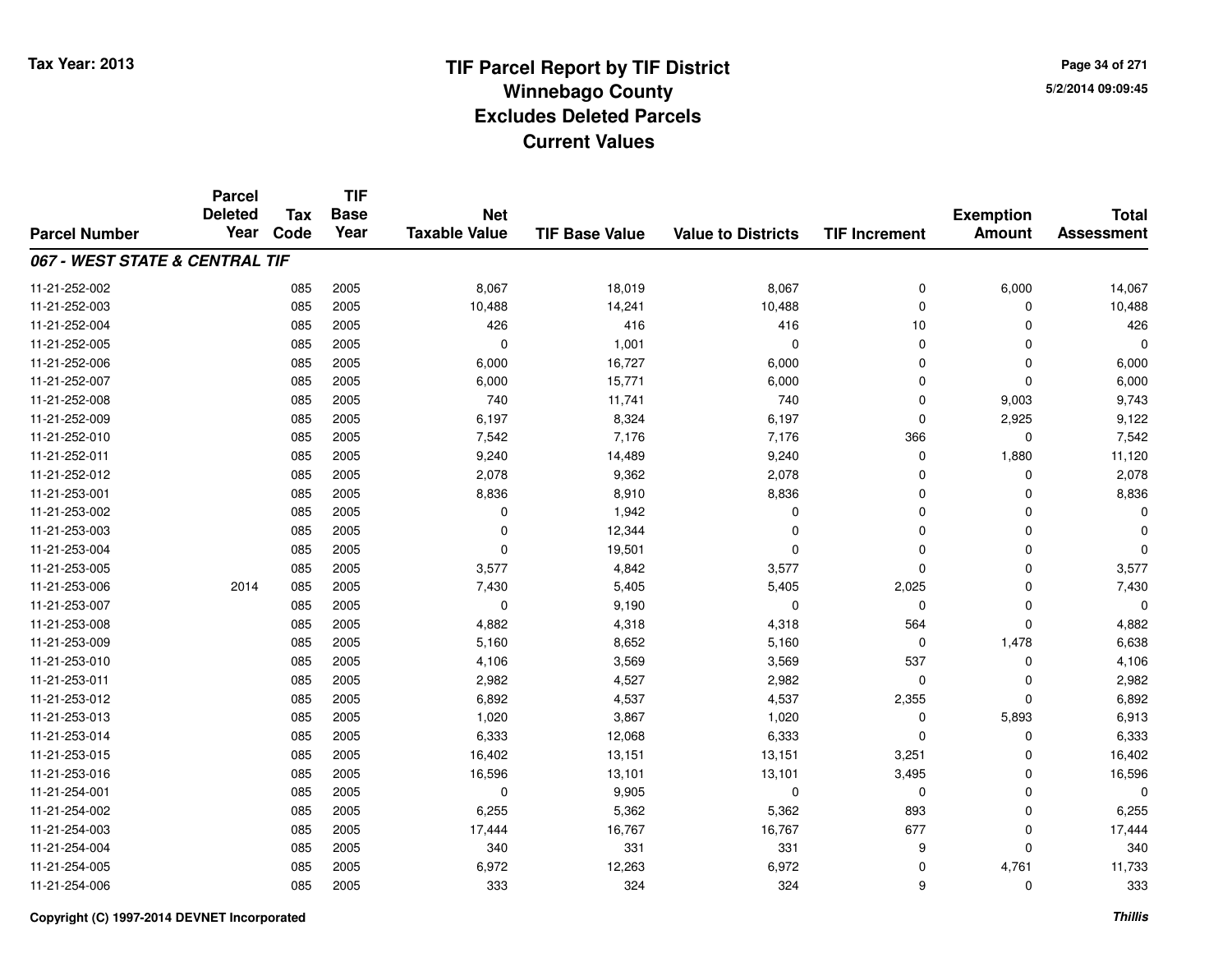**TIF**

**Parcel**

**Page 35 of 2715/2/2014 09:09:45**

#### **TIF Base ValueParcel NumberTotal AssessmentExemption Amount Value to Districts TIF Increment Base YearTax Code Deleted YearNet Taxable Value067 - WEST STATE & CENTRAL TIF**11-21-254-007 <sup>085</sup> <sup>0</sup> <sup>2005</sup> 10,488 <sup>0</sup> <sup>0</sup> <sup>0</sup> <sup>0</sup> 11-21-254-0088 085 2005 11,864 18,596 11,864 0 0 11,864 11-21-254-0099 085 2005 1,072 1,082 1,072 0 0 1,072 11-21-254-0100 085 2005 310 302 8 0 310 11-21-254-011 <sup>085</sup> 6,368 <sup>2005</sup> 5,039 5,039 1,329 <sup>632</sup> 7,000 11-21-254-0122 085 2005 6,500 10,957 6,500 0 0 6,500 11-21-254-0133 085 2005 12,636 13,845 12,636 0 12,636 11-21-254-0144 085 2005 3,638 13,694 3,638 0 11,000 14,638 11-21-255-001 <sup>085</sup> <sup>0</sup> <sup>2005</sup> <sup>0</sup> <sup>0</sup> <sup>0</sup> <sup>0</sup> <sup>0</sup> 11-21-255-002 <sup>085</sup> <sup>357</sup> <sup>2005</sup> <sup>363</sup> <sup>357</sup> <sup>0</sup> <sup>0</sup> <sup>357</sup> 11-21-255-0033 085 2005 6,217 10,155 6,217 0 5,347 11,564 11-21-255-004 <sup>085</sup> 5,148 <sup>2005</sup> 9,159 5,148 <sup>0</sup> 4,899 10,047 11-21-255-005 <sup>085</sup> <sup>0</sup> <sup>2005</sup> <sup>274</sup> <sup>0</sup> <sup>0</sup> <sup>0</sup> <sup>0</sup> 11-21-255-006 <sup>085</sup> <sup>0</sup> <sup>2005</sup> <sup>0</sup> <sup>0</sup> <sup>0</sup> <sup>0</sup> <sup>0</sup> 11-21-255-007 <sup>085</sup> 8,376 <sup>2005</sup> 10,248 8,376 <sup>0</sup> <sup>0</sup> 8,376 11-21-255-0088 085 2005 1,204 13,587 1,204 0 11,000 12,204 11-21-255-0099 085 2005 11,761 13,172 11,761 0 0 11,761 11-21-255-0100 085 2005 12,046 13,491 12,046 0 0 12,046 11-21-255-011 <sup>085</sup> 9,760 <sup>2005</sup> 12,104 9,760 <sup>0</sup> <sup>0</sup> 9,760 11-21-255-012 <sup>085</sup> 11,187 <sup>2005</sup> 12,873 11,187 <sup>0</sup> <sup>0</sup> 11,187 11-21-255-0133 085 2005 903 8,762 903 0 10,663 11,566 11-21-255-0144 2005 2005 2005 5,697 2007 8,977 5,697 5,697 0 0 0 5,697 11-21-255-015 <sup>085</sup> 3,352 <sup>2005</sup> 9,110 3,352 <sup>0</sup> <sup>0</sup> 3,352 11-21-256-0011 085 2005 7,577 13,554 7,577 0 3,905 11,482 11-21-256-0022 085 2005 8,631 10,508 8,631 0 8,631 11-21-256-003 <sup>085</sup> <sup>383</sup> <sup>2005</sup> <sup>372</sup> <sup>372</sup> <sup>11</sup> <sup>0</sup> <sup>383</sup> 11-21-256-004 <sup>085</sup> 8,965 <sup>2005</sup> 15,226 8,965 <sup>0</sup> 6,000 14,965 11-21-256-0055 085 2005 6,833 10,668 6,833 0 0 6,833 11-21-256-006 <sup>085</sup> <sup>383</sup> <sup>2005</sup> <sup>372</sup> <sup>372</sup> <sup>11</sup> <sup>0</sup> <sup>383</sup> 11-21-256-007 <sup>085</sup> 9,856 <sup>2005</sup> 10,256 9,856 <sup>0</sup> <sup>0</sup> 9,856 11-21-256-008 <sup>085</sup> <sup>383</sup> <sup>2005</sup> <sup>372</sup> <sup>372</sup> <sup>11</sup> <sup>0</sup> <sup>383</sup> 11-21-256-0099 085 2005 10,530 11,905 10,530 0 0 10,530 11-21-256-0100 085 2005 0 16,112 0 13,817 13,817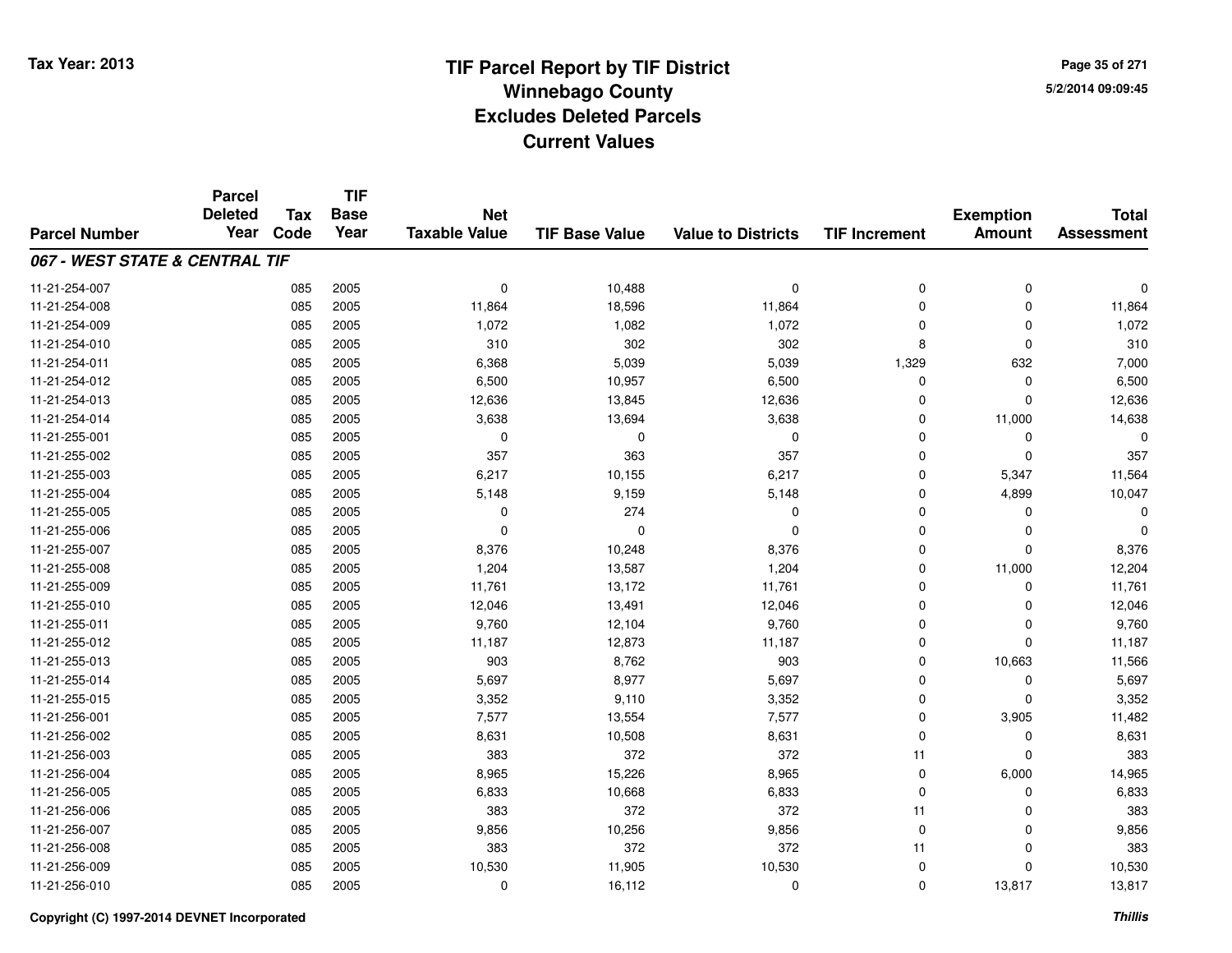**Page 36 of 2715/2/2014 09:09:45**

|                                | <b>Parcel</b> | <b>TIF</b><br><b>Deleted</b><br><b>Tax</b><br><b>Base</b><br><b>Net</b> |      |                      | <b>Exemption</b>      | <b>Total</b>              |                      |               |                   |
|--------------------------------|---------------|-------------------------------------------------------------------------|------|----------------------|-----------------------|---------------------------|----------------------|---------------|-------------------|
| <b>Parcel Number</b>           | Year          | Code                                                                    | Year | <b>Taxable Value</b> | <b>TIF Base Value</b> | <b>Value to Districts</b> | <b>TIF Increment</b> | <b>Amount</b> | <b>Assessment</b> |
| 067 - WEST STATE & CENTRAL TIF |               |                                                                         |      |                      |                       |                           |                      |               |                   |
| 11-21-256-011                  |               | 085                                                                     | 2005 | 55                   | 6,957                 | 55                        | 0                    | 6,379         | 6,434             |
| 11-21-256-012                  |               | 085                                                                     | 2005 | 10,052               | 12,293                | 10,052                    | $\mathbf 0$          | $\Omega$      | 10,052            |
| 11-21-256-013                  |               | 085                                                                     | 2005 | 13,566               | 13,486                | 13,486                    | 80                   | 0             | 13,566            |
| 11-21-256-014                  |               | 085                                                                     | 2005 | 5,555                | 6,863                 | 5,555                     | $\mathbf 0$          | 1,222         | 6,777             |
| 11-21-256-015                  |               | 085                                                                     | 2005 | 7,112                | 12,382                | 7,112                     | $\mathbf 0$          | 5,714         | 12,826            |
| 11-21-256-016                  |               | 085                                                                     | 2005 | 11,047               | 10,550                | 10,550                    | 497                  | $\mathbf 0$   | 11,047            |
| 11-21-256-017                  |               | 085                                                                     | 2005 | 5,055                | 8,461                 | 5,055                     | $\mathbf 0$          | 3,207         | 8,262             |
| 11-21-256-018                  |               | 085                                                                     | 2005 | 3,833                | 6,520                 | 3,833                     | $\mathbf 0$          | $\Omega$      | 3,833             |
| 11-21-256-019                  |               | 085                                                                     | 2005 | 10,194               | 10,165                | 10,165                    | 29                   | $\mathbf 0$   | 10,194            |
| 11-21-256-020                  |               | 085                                                                     | 2005 | 5,300                | 9,043                 | 5,300                     | $\mathbf 0$          | 0             | 5,300             |
| 11-21-257-001                  |               | 085                                                                     | 2005 | 6,720                | 10,773                | 6,720                     | $\mathbf 0$          | 6,000         | 12,720            |
| 11-21-257-002                  |               | 085                                                                     | 2005 | 1,322                | 10,007                | 1,322                     | 0                    | 7,790         | 9,112             |
| 11-21-257-003                  |               | 085                                                                     | 2005 | $\mathbf 0$          | 12,014                | $\mathbf 0$               | $\Omega$             | 10,716        | 10,716            |
| 11-21-257-004                  |               | 085                                                                     | 2005 | 8,894                | 10,421                | 8,894                     | $\mathbf 0$          | $\mathbf 0$   | 8,894             |
| 11-21-257-005                  |               | 085                                                                     | 2005 | $\mathbf 0$          | 10,398                | 0                         | $\mathbf 0$          | 9,487         | 9,487             |
| 11-21-257-006                  |               | 085                                                                     | 2005 | 0                    | 9,285                 | 0                         | $\mathbf 0$          | $\Omega$      |                   |
| 11-21-257-007                  |               | 085                                                                     | 2005 | 6,881                | 13,317                | 6,881                     | $\mathbf 0$          | $\Omega$      | 6,881             |
| 11-21-257-008                  |               | 085                                                                     | 2005 | 13,328               | 17,854                | 13,328                    | $\mathbf 0$          | $\Omega$      | 13,328            |
| 11-21-257-009                  |               | 085                                                                     | 2005 | 16,958               | 16,452                | 16,452                    | 506                  | 0             | 16,958            |
| 11-21-257-010                  |               | 085                                                                     | 2005 | 371                  | 360                   | 360                       | 11                   | $\mathbf 0$   | 371               |
| 11-21-257-011                  |               | 085                                                                     | 2005 | 8,670                | 13,989                | 8,670                     | $\mathbf 0$          | $\mathbf 0$   | 8,670             |
| 11-21-257-012                  |               | 085                                                                     | 2005 | 8,000                | 13,648                | 8,000                     | $\mathbf 0$          | $\mathbf 0$   | 8,000             |
| 11-21-257-013                  |               | 085                                                                     | 2005 | 222                  | 215                   | 215                       | $\overline{7}$       | $\mathbf{0}$  | 222               |
| 11-21-257-014                  |               | 085                                                                     | 2005 | 7,392                | 13,604                | 7,392                     | $\mathbf 0$          | 4,550         | 11,942            |
| 11-21-258-001                  |               | 085                                                                     | 2005 | 15,109               | 14,542                | 14,542                    | 567                  | $\mathbf 0$   | 15,109            |
| 11-21-258-002                  |               | 085                                                                     | 2005 | 5,815                | 16,191                | 5,815                     | $\mathbf 0$          | $\Omega$      | 5,815             |
| 11-21-258-003                  |               | 085                                                                     | 2005 | 12,474               | 14,832                | 12,474                    | $\mathbf 0$          | $\mathbf 0$   | 12,474            |
| 11-21-258-004                  |               | 085                                                                     | 2005 | 12,049               | 14,675                | 12,049                    | $\mathbf 0$          | 0             | 12,049            |
| 11-21-258-005                  |               | 085                                                                     | 2005 | 9,354                | 11,020                | 9,354                     | $\mathbf 0$          | $\mathbf{0}$  | 9,354             |
| 11-21-258-006                  |               | 085                                                                     | 2005 | 9,757                | 17,659                | 9,757                     | $\mathbf 0$          | 6,000         | 15,757            |
| 11-21-258-007                  |               | 085                                                                     | 2005 | 4,044                | 8,067                 | 4,044                     | $\Omega$             | 2,511         | 6,555             |
| 11-21-258-008                  |               | 085                                                                     | 2005 | 9,858                | 10,601                | 9,858                     | $\mathbf 0$          | $\Omega$      | 9,858             |
| 11-21-258-009                  |               | 085                                                                     | 2005 | 10,433               | 18,625                | 10,433                    | $\Omega$             | 6,000         | 16,433            |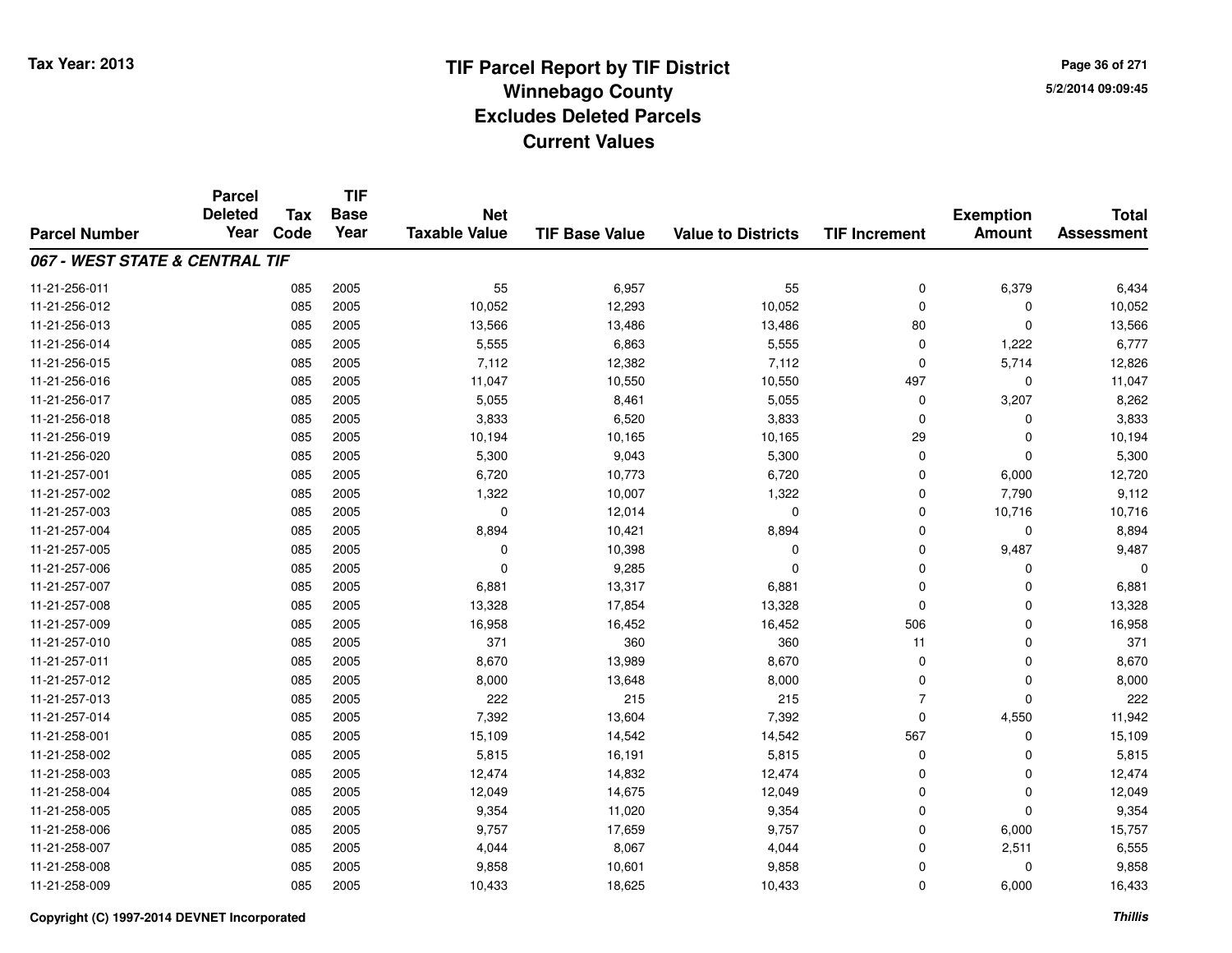**TIF**

**Parcel**

**Page 37 of 2715/2/2014 09:09:45**

#### **TIF Base ValueParcel NumberTotal AssessmentExemption Amount Value to Districts TIF Increment Base YearTax Code Deleted YearNet Taxable Value067 - WEST STATE & CENTRAL TIF**11-21-258-0100 085 2005 0 11,160 0 0 9,557 9,557 11-21-258-0111 085 2005 7,508 11,473 7,508 0 7,508 11-21-258-012 <sup>085</sup> <sup>371</sup> <sup>2005</sup> <sup>360</sup> <sup>360</sup> <sup>11</sup> <sup>0</sup> <sup>371</sup> 11-21-258-0133 085 2005 7,993 9,445 7,993 0 7,993 11-21-258-014 <sup>085</sup> 13,683 <sup>2005</sup> 12,382 12,382 1,301 <sup>0</sup> 13,683 11-21-258-015 <sup>085</sup> <sup>371</sup> <sup>2005</sup> <sup>360</sup> <sup>360</sup> <sup>11</sup> <sup>0</sup> <sup>371</sup> 11-21-258-0166 085 2005 11,534 14,293 11,534 0 0 11,534 11-21-258-017 <sup>085</sup> 6,461 <sup>2005</sup> 13,753 6,461 <sup>0</sup> 4,996 11,457 11-21-258-018 <sup>085</sup> 8,933 <sup>2005</sup> 10,425 8,933 <sup>0</sup> <sup>0</sup> 8,933 11-21-259-0011 085 2005 10,771 7,224 7,224 3,547 0 10,771 11-21-259-0022 085 2005 6,845 11,080 6,845 0 3,731 10,576 11-21-259-0033 085 2005 1,892 8,812 1,892 0 6,258 8,150 11-21-259-0044 085 2005 7,069 8,731 7,069 0 7,069 11-21-259-005 <sup>085</sup> 1,745 <sup>2005</sup> 10,946 1,745 <sup>0</sup> 7,399 9,144 11-21-259-006 <sup>085</sup> 9,087 <sup>2005</sup> 14,370 9,087 <sup>0</sup> 3,589 12,676 11-21-259-007 <sup>085</sup> 4,052 <sup>2005</sup> 15,170 4,052 <sup>0</sup> 11,000 15,052 11-21-259-0088 085 2005 10,457 16,557 10,457 0 6,000 16,457 11-21-259-0099 085 2005 2,671 12,024 2,671 0 0 2,671 11-21-259-010 <sup>085</sup> 9,507 <sup>2005</sup> 8,878 8,878 <sup>629</sup> <sup>0</sup> 9,507 11-21-259-0111 085 2005 4,398 4,388 10 0 4,398 11-21-259-0122 085 2005 4,715 10,183 4,715 0 0 4,715 11-21-259-0133 085 2005 0 10,845 0 0 8,910 8,910 11-21-259-014 <sup>085</sup> 9,377 <sup>2005</sup> 10,777 9,377 <sup>0</sup> <sup>0</sup> 9,377 11-21-259-015 <sup>085</sup> 7,541 <sup>2005</sup> 6,215 6,215 1,326 <sup>0</sup> 7,541 11-21-259-0166 085 2005 8,566 8,813 8,566 0 0 8,566 11-21-259-017 <sup>085</sup> 11,399 <sup>2005</sup> 15,575 11,399 <sup>0</sup> <sup>0</sup> 11,399 11-21-259-0188 085 2005 0 10,944 0 0 10,496 10,496 11-21-259-0199 085 2005 305 7,427 305 0 0 305 11-21-260-0011 085 2005 12,147 14,569 12,147 0 0 12,147 11-21-260-0022 085 2005 15,728 19,500 15,728 0 0 15,728 11-21-260-0033 085 2005 2,983 12,873 2,983 0 0 2,983 11-21-260-004 <sup>085</sup> 7,239 <sup>2005</sup> 10,443 7,239 <sup>0</sup> 1,429 8,668 11-21-260-005<sup>085</sup> 1,800 <sup>2005</sup> 10,765 1,800 <sup>0</sup> <sup>0</sup> 1,800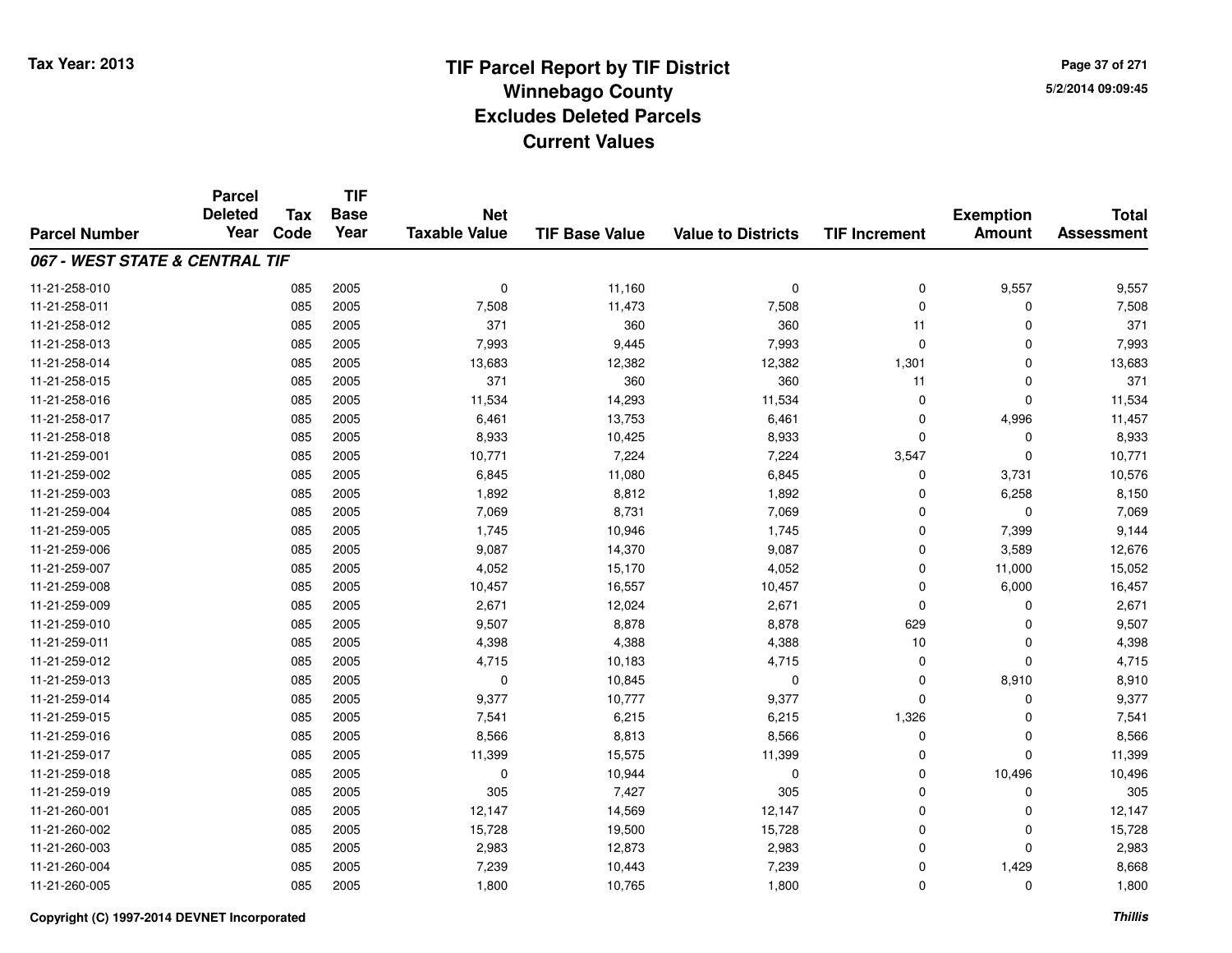**Page 38 of 2715/2/2014 09:09:45**

|                                | <b>Parcel</b>          |                    | <b>TIF</b>          |                                    |                       |                           |                      |                                   |                                   |
|--------------------------------|------------------------|--------------------|---------------------|------------------------------------|-----------------------|---------------------------|----------------------|-----------------------------------|-----------------------------------|
| <b>Parcel Number</b>           | <b>Deleted</b><br>Year | <b>Tax</b><br>Code | <b>Base</b><br>Year | <b>Net</b><br><b>Taxable Value</b> | <b>TIF Base Value</b> | <b>Value to Districts</b> | <b>TIF Increment</b> | <b>Exemption</b><br><b>Amount</b> | <b>Total</b><br><b>Assessment</b> |
|                                |                        |                    |                     |                                    |                       |                           |                      |                                   |                                   |
| 067 - WEST STATE & CENTRAL TIF |                        |                    |                     |                                    |                       |                           |                      |                                   |                                   |
| 11-21-260-006                  |                        | 085                | 2005                | 7,380                              | 8,887                 | 7,380                     | 0                    | $\mathbf 0$                       | 7,380                             |
| 11-21-260-007                  |                        | 085                | 2005                | 5,055                              | 9,336                 | 5,055                     | 0                    | 2,613                             | 7,668                             |
| 11-21-260-008                  |                        | 085                | 2005                | 4,776                              | 10,353                | 4,776                     | 0                    | 4,090                             | 8,866                             |
| 11-21-260-009                  |                        | 085                | 2005                | 6,566                              | 12,330                | 6,566                     | 0                    | 4,734                             | 11,300                            |
| 11-21-260-010                  |                        | 085                | 2005                | 1,415                              | 14,769                | 1,415                     | $\mathbf 0$          | 0                                 | 1,415                             |
| 11-21-260-011                  |                        | 085                | 2005                | 6,663                              | 8,089                 | 6,663                     | 0                    | $\Omega$                          | 6,663                             |
| 11-21-260-012                  |                        | 085                | 2005                | $\mathbf 0$                        | 10,470                | $\mathbf 0$               | 0                    | 8,312                             | 8,312                             |
| 11-21-260-013                  |                        | 085                | 2005                | 6,658                              | 13,206                | 6,658                     | 0                    | 3,932                             | 10,590                            |
| 11-21-260-014                  |                        | 085                | 2005                | 7,731                              | 16,201                | 7,731                     | 0                    | 6,000                             | 13,731                            |
| 11-21-260-015                  |                        | 085                | 2005                | 10,252                             | 11,199                | 10,252                    | 0                    | 0                                 | 10,252                            |
| 11-21-261-001                  |                        | 085                | 2005                | 414                                | 404                   | 404                       | 10                   | $\Omega$                          | 414                               |
| 11-21-261-002                  |                        | 085                | 2005                | 371                                | 360                   | 360                       | 11                   | 0                                 | 371                               |
| 11-21-261-003                  |                        | 085                | 2005                | 9,223                              | 16,467                | 9,223                     | 0                    | 6,000                             | 15,223                            |
| 11-21-261-006                  |                        | 085                | 2005                | 0                                  | 9,598                 | 0                         | 0                    | 11,615                            | 11,615                            |
| 11-21-261-007                  |                        | 085                | 2005                | 6,860                              | 10,900                | 6,860                     | $\mathbf 0$          | 0                                 | 6,860                             |
| 11-21-261-008                  |                        | 085                | 2005                | 10,452                             | 9,825                 | 9,825                     | 627                  | 0                                 | 10,452                            |
| 11-21-261-009                  |                        | 085                | 2005                | 371                                | 360                   | 360                       | 11                   | $\Omega$                          | 371                               |
| 11-21-261-010                  |                        | 085                | 2005                | 5,555                              | 8,184                 | 5,555                     | 0                    | 2,362                             | 7,917                             |
| 11-21-261-011                  |                        | 085                | 2005                | 7,070                              | 7,056                 | 7,056                     | 14                   | $\mathbf 0$                       | 7,070                             |
| 11-21-261-012                  |                        | 085                | 2005                | 607                                | 591                   | 591                       | 16                   | 0                                 | 607                               |
| 11-21-261-013                  |                        | 085                | 2005                | 323                                | 7,728                 | 323                       | 0                    | 0                                 | 323                               |
| 11-21-261-014                  |                        | 085                | 2005                | 7,948                              | 4,946                 | 4,946                     | 3,002                | 0                                 | 7,948                             |
| 11-21-261-015                  |                        | 085                | 2005                | 317                                | 309                   | 309                       | 8                    | 0                                 | 317                               |
| 11-21-261-016                  |                        | 085                | 2005                | 6,062                              | 5,369                 | 5,369                     | 693                  | $\mathbf 0$                       | 6,062                             |
| 11-21-276-001                  |                        | 085                | 2005                | 7,484                              | 11,801                | 7,484                     | 0                    | 2,104                             | 9,588                             |
| 11-21-276-002                  |                        | 085                | 2005                | 10,163                             | 11,562                | 10,163                    | 0                    | 0                                 | 10,163                            |
| 11-21-276-005                  |                        | 085                | 2005                | 12,067                             | 15,507                | 12,067                    | 0                    | $\Omega$                          | 12,067                            |
| 11-21-276-006                  |                        | 085                | 2005                | 1,856                              | 11,669                | 1,856                     | 0                    | 6,989                             | 8,845                             |
| 11-21-276-007                  |                        | 085                | 2005                | 639                                | 13,408                | 639                       | $\mathbf 0$          | 0                                 | 639                               |
| 11-21-276-008                  |                        | 085                | 2005                | 1,392                              | 1,358                 | 1,358                     | 34                   | 0                                 | 1,392                             |
| 11-21-276-009                  |                        | 085                | 2005                | 0                                  | 22,205                | 0                         | 0                    | $\Omega$                          | 0                                 |
| 11-21-276-010                  |                        | 085                | 2005                | $\Omega$                           | 865                   | $\Omega$                  | 0                    | 0                                 | $\Omega$                          |
| 11-21-276-011                  |                        | 085                | 2005                | 18,413                             | 27,585                | 18,413                    | 0                    | $\Omega$                          | 18,413                            |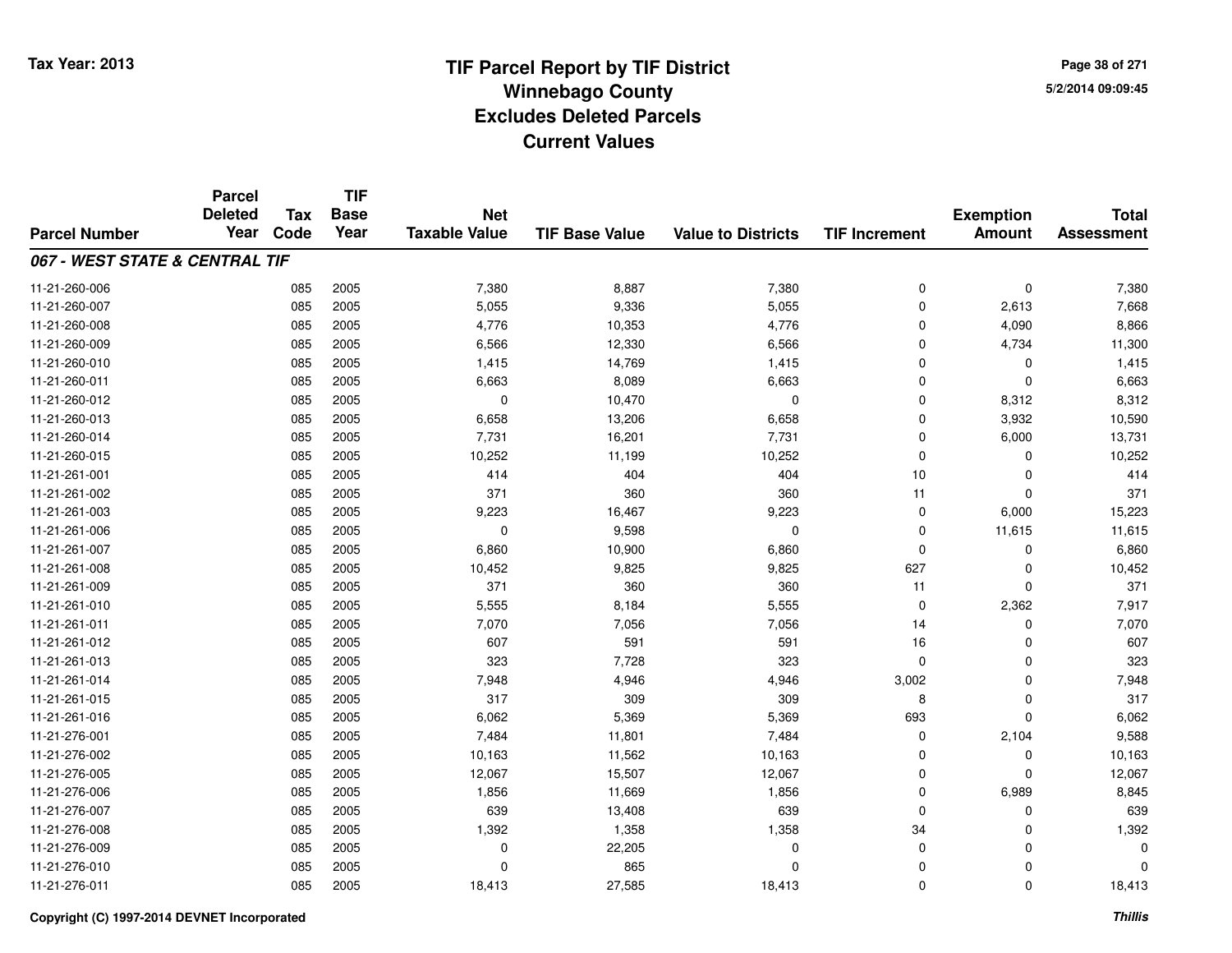**Page 39 of 2715/2/2014 09:09:45**

|                                | <b>Parcel</b><br><b>Deleted</b> | <b>Tax</b> | <b>TIF</b><br><b>Base</b> | <b>Net</b>           |                       |                           |                      |                                   | <b>Total</b>      |
|--------------------------------|---------------------------------|------------|---------------------------|----------------------|-----------------------|---------------------------|----------------------|-----------------------------------|-------------------|
| <b>Parcel Number</b>           | Year                            | Code       | Year                      | <b>Taxable Value</b> | <b>TIF Base Value</b> | <b>Value to Districts</b> | <b>TIF Increment</b> | <b>Exemption</b><br><b>Amount</b> | <b>Assessment</b> |
| 067 - WEST STATE & CENTRAL TIF |                                 |            |                           |                      |                       |                           |                      |                                   |                   |
| 11-21-276-012                  |                                 | 085        | 2005                      | 8,671                | 2,813                 | 2,813                     | 5,858                | $\mathbf 0$                       | 8,671             |
| 11-21-277-001                  |                                 | 085        | 2005                      | 9,004                | 11,509                | 9,004                     | 0                    | $\mathbf 0$                       | 9,004             |
| 11-21-277-002                  |                                 | 085        | 2005                      | 7,228                | 16,813                | 7,228                     | $\Omega$             | 6,000                             | 13,228            |
| 11-21-277-003                  |                                 | 085        | 2005                      | 7,437                | 15,325                | 7,437                     | $\Omega$             | 4,619                             | 12,056            |
| 11-21-277-004                  |                                 | 085        | 2005                      | 4,682                | 10,293                | 4,682                     | $\Omega$             | 5,948                             | 10,630            |
| 11-21-277-005                  |                                 | 085        | 2005                      | 5,468                | 14,276                | 5,468                     | $\Omega$             | 0                                 | 5,468             |
| 11-21-277-006                  |                                 | 085        | 2005                      | 1,976                | 1,952                 | 1,952                     | 24                   | $\mathbf 0$                       | 1,976             |
| 11-21-277-007                  |                                 | 085        | 2005                      | 630                  | $\mathbf 0$           | $\mathbf 0$               | 630                  | $\mathbf 0$                       | 630               |
| 11-21-277-008                  |                                 | 085        | 2005                      | 5,961                | 13,011                | 5,961                     | $\mathbf 0$          | 4,199                             | 10,160            |
| 11-21-277-009                  |                                 | 085        | 2005                      | 10,977               | 13,352                | 10,977                    | $\Omega$             | $\mathbf 0$                       | 10,977            |
| 11-21-277-010                  |                                 | 085        | 2005                      | 0                    | 8,501                 | $\mathbf 0$               | $\Omega$             | $\Omega$                          |                   |
| 11-21-277-011                  |                                 | 085        | 2005                      | 9,073                | 8,878                 | 8,878                     | 195                  | $\mathbf 0$                       | 9,073             |
| 11-21-277-012                  |                                 | 085        | 2005                      | $\mathbf 0$          | 0                     | $\mathbf 0$               | $\mathbf 0$          | $\Omega$                          |                   |
| 11-21-278-001                  |                                 | 085        | 2005                      | 620                  | 605                   | 605                       | 15                   | $\mathbf 0$                       | 620               |
| 11-21-278-002                  |                                 | 085        | 2005                      | 6,167                | 11,596                | 6,167                     | $\mathbf 0$          | $\mathbf 0$                       | 6,167             |
| 11-21-278-003                  |                                 | 085        | 2005                      | 620                  | 605                   | 605                       | 15                   | 0                                 | 620               |
| 11-21-278-004                  |                                 | 085        | 2005                      | 9,560                | 5,801                 | 5,801                     | 3,759                | $\mathbf 0$                       | 9,560             |
| 11-21-278-005                  |                                 | 085        | 2005                      | 943                  | 11,904                | 943                       | 0                    | 0                                 | 943               |
| 11-21-278-006                  |                                 | 085        | 2005                      | 431                  | 420                   | 420                       | 11                   | $\mathbf 0$                       | 431               |
| 11-21-278-007                  |                                 | 085        | 2005                      | 2,683                | 15,969                | 2,683                     | 0                    | $\mathbf 0$                       | 2,683             |
| 11-21-278-008                  |                                 | 085        | 2005                      | 1,409                | 13,310                | 1,409                     | $\mathbf 0$          | $\mathbf 0$                       | 1,409             |
| 11-21-278-009                  |                                 | 085        | 2005                      | 4,716                | 4,124                 | 4,124                     | 592                  | 0                                 | 4,716             |
| 11-21-278-010                  |                                 | 085        | 2005                      | 0                    | 4,983                 | $\mathbf 0$               | $\mathbf 0$          | $\mathbf 0$                       |                   |
| 11-21-278-011                  |                                 | 085        | 2005                      | 0                    | 391                   | $\mathbf 0$               | 0                    | $\mathbf 0$                       |                   |
| 11-21-278-012                  |                                 | 085        | 2005                      | 0                    | 13,608                | $\mathbf{0}$              | $\Omega$             | $\mathbf 0$                       |                   |
| 11-21-278-013                  |                                 | 085        | 2005                      | 0                    | 5,831                 | $\mathbf 0$               | $\mathbf 0$          | $\mathbf 0$                       |                   |
| 11-21-278-014                  |                                 | 085        | 2005                      | $\mathbf 0$          | 9,060                 | $\mathbf{0}$              | $\Omega$             | $\mathbf 0$                       |                   |
| 11-21-279-001                  |                                 | 085        | 2005                      | 9,420                | 11,319                | 9,420                     | $\Omega$             | $\mathbf 0$                       | 9,420             |
| 11-21-279-002                  |                                 | 085        | 2005                      | 6,937                | 6,622                 | 6,622                     | 315                  | 3,253                             | 10,190            |
| 11-21-279-003                  |                                 | 085        | 2005                      | 13,177               | 16,630                | 13,177                    | 0                    | 0                                 | 13,177            |
| 11-21-279-004                  |                                 | 085        | 2005                      | 0                    | 12,518                | $\mathbf 0$               | $\Omega$             | $\mathbf 0$                       |                   |
| 11-21-279-005                  |                                 | 085        | 2005                      | 0                    | 11,463                | $\mathbf 0$               | 0                    | $\Omega$                          |                   |
| 11-21-279-006                  |                                 | 085        | 2005                      | $\mathbf 0$          | 9,788                 | $\mathbf{0}$              | $\Omega$             | $\mathbf 0$                       | $\Omega$          |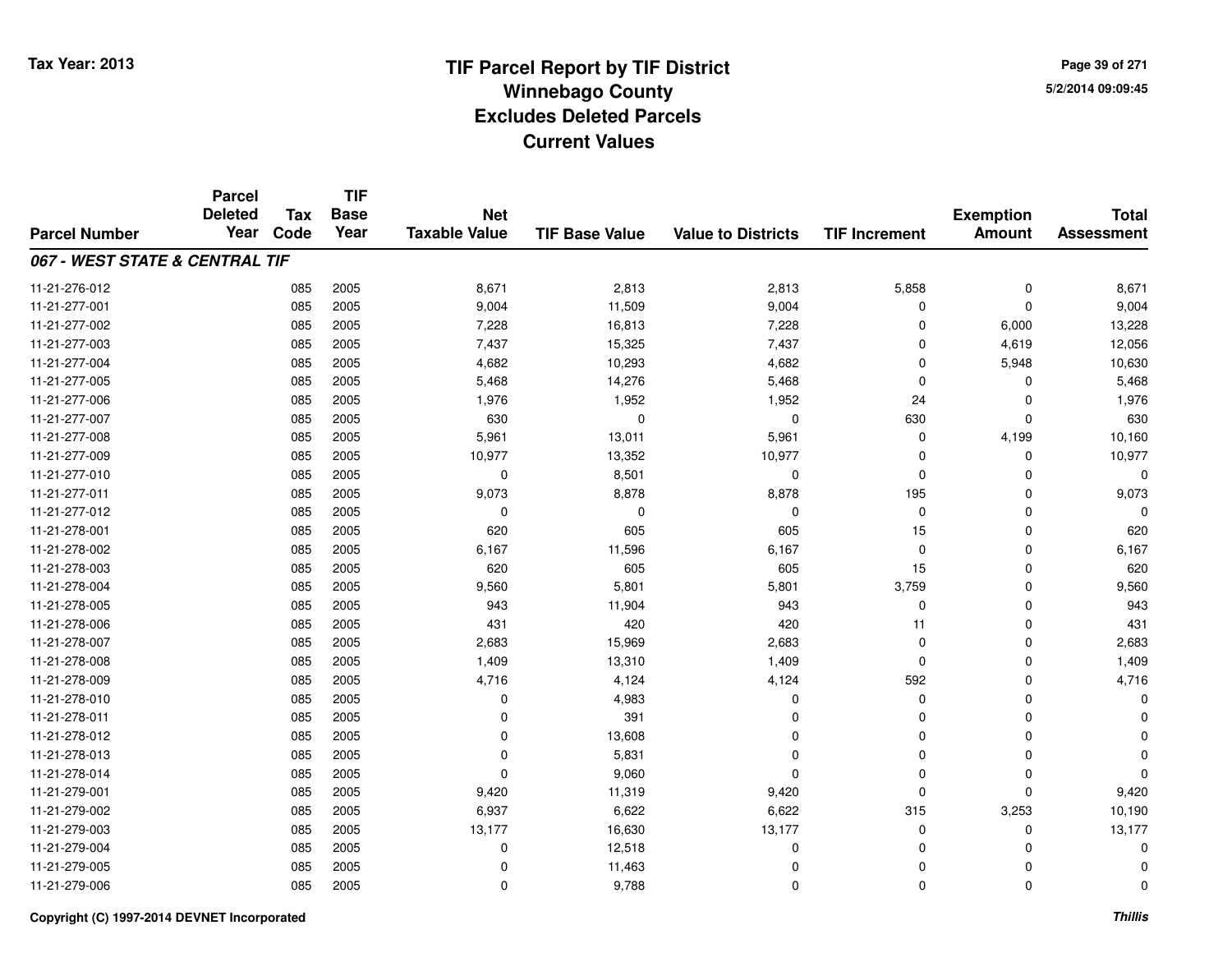**TIF**

**Parcel**

**Page 40 of 2715/2/2014 09:09:45**

#### **TIF Base ValueParcel NumberTotal AssessmentExemption Amount Value to Districts TIF Increment Base YearTax Code Deleted YearNet Taxable Value067 - WEST STATE & CENTRAL TIF**11-21-279-0099 085 2005 0 9,293 0 0 0 0 11-21-280-0011 085 2005 3,928 10,607 3,928 0 0 3,928 11-21-280-0022 085 2005 10,304 11,433 10,304 10,304 0 0 0 10,304 11-21-280-0033 085 2005 475 462 462 13 0 475 11-21-280-0044 085 2005 0 16,985 0 0 15,105 15,105 11-21-280-005 <sup>085</sup> <sup>0</sup> <sup>2005</sup> <sup>0</sup> <sup>0</sup> <sup>0</sup> <sup>0</sup> <sup>0</sup> 11-21-280-006 <sup>085</sup> <sup>437</sup> <sup>2005</sup> 14,142 <sup>437</sup> <sup>0</sup> <sup>0</sup> <sup>437</sup> 11-21-280-007 <sup>085</sup> 5,048 <sup>2005</sup> 17,095 5,048 <sup>0</sup> 13,205 18,253 11-21-280-008 <sup>085</sup> <sup>0</sup> <sup>2005</sup> 14,118 <sup>0</sup> <sup>0</sup> 11,398 11,398 11-21-280-009 <sup>085</sup> 9,044 <sup>2005</sup> 10,952 9,044 <sup>0</sup> <sup>0</sup> 9,044 11-21-280-010 <sup>085</sup> 10,704 <sup>2005</sup> 10,114 10,114 <sup>590</sup> <sup>0</sup> 10,704 11-21-280-0111 085 2005 7,205 16,070 7,205 0 4,101 11,306 11-21-281-0011 085 2005 1,484 11,975 1,484 0 9,211 10,695 11-21-281-0022 085 2005 13,267 14,982 13,267 0 0 13,267 11-21-281-0033 085 2005 0 1,859 0 0 0 0 11-21-281-004 <sup>085</sup> 5,977 <sup>2005</sup> 11,124 5,977 <sup>0</sup> <sup>0</sup> 5,977 11-21-281-008 <sup>085</sup> <sup>0</sup> <sup>2005</sup> <sup>0</sup> <sup>0</sup> <sup>0</sup> <sup>0</sup> <sup>0</sup> 11-21-281-009 <sup>085</sup> <sup>0</sup> <sup>2005</sup> <sup>0</sup> <sup>0</sup> <sup>0</sup> <sup>0</sup> <sup>0</sup> 11-21-281-010 <sup>085</sup> 11,295 <sup>2005</sup> 19,176 11,295 <sup>0</sup> 6,000 17,295 11-21-281-0111 085 2005 5,040 21,569 5,040 0 0 5,040 11-21-281-0122 085 2005 18,151 10,681 10,681 7,470 0 18,151 11-21-281-013 <sup>085</sup> 11,970 <sup>2005</sup> 13,001 11,970 <sup>0</sup> 1,732 13,702 11-21-281-014 <sup>085</sup> 9,646 <sup>2005</sup> 9,342 9,342 <sup>304</sup> <sup>0</sup> 9,646 11-21-281-015 <sup>085</sup> 8,894 <sup>2005</sup> 19,167 8,894 <sup>0</sup> 6,000 14,894 11-21-281-0166 085 2005 9,351 23,302 9,351 0 0 9,351 11-21-281-017 <sup>085</sup> <sup>203</sup> <sup>2005</sup> <sup>197</sup> <sup>197</sup> <sup>6</sup> <sup>0</sup> <sup>203</sup> 11-21-281-018 <sup>085</sup> <sup>0</sup> <sup>2005</sup> <sup>0</sup> <sup>0</sup> <sup>0</sup> <sup>0</sup> <sup>0</sup> 11-21-281-019 <sup>085</sup> <sup>0</sup> <sup>2005</sup> <sup>0</sup> <sup>0</sup> <sup>0</sup> <sup>0</sup> <sup>0</sup> 11-21-281-0211 085 0 4,766 17,735 4,766 0 11,000 15,766 11-21-281-0222 085 0 7,088 7,593 7,088 0 0 7,088 11-21-282-005 <sup>085</sup> <sup>475</sup> <sup>2005</sup> 13,131 <sup>475</sup> <sup>0</sup> 16,184 16,659 11-21-282-006 <sup>085</sup> 8,053 <sup>2005</sup> 16,278 8,053 <sup>0</sup> 2,711 10,764 11-21-282-007<sup>085</sup> 5,535 <sup>2005</sup> 11,715 5,535 <sup>0</sup> 6,000 11,535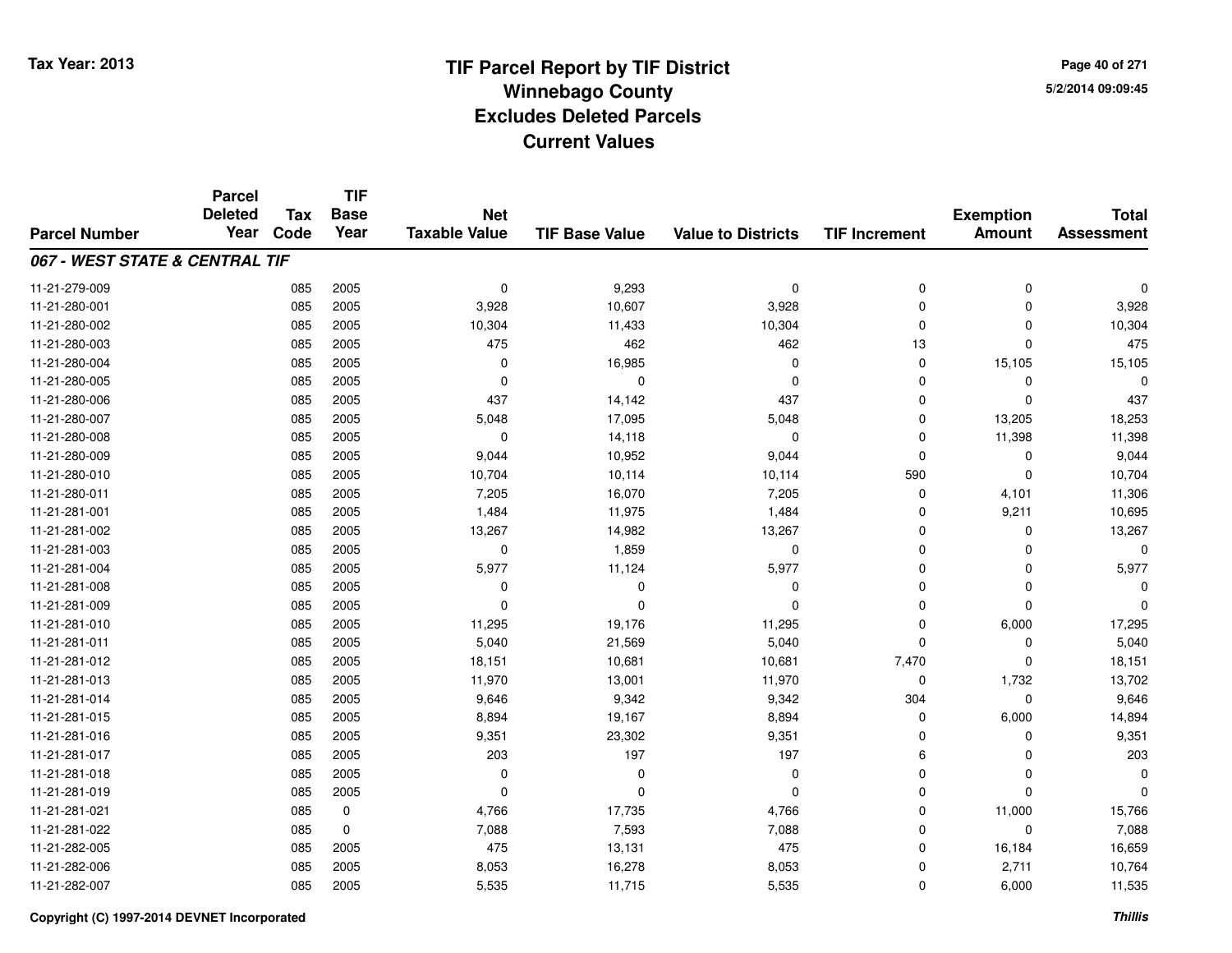**TIF**

**Parcel**

**Page 41 of 2715/2/2014 09:09:45**

#### **TIF Base ValueParcel NumberTotal AssessmentExemption Amount Value to Districts TIF Increment Base YearTax Code Deleted YearNet Taxable Value067 - WEST STATE & CENTRAL TIF**11-21-282-008 <sup>085</sup> 5,117 <sup>2005</sup> 4,316 4,316 <sup>801</sup> <sup>0</sup> 5,117 11-21-282-0099 085 2005 13,932 24,209 13,932 0 0 13,932 11-21-282-014 <sup>085</sup> 9,971 <sup>2005</sup> 12,231 9,971 <sup>0</sup> <sup>0</sup> 9,971 11-21-282-0177 085 0 11,898 0 0 11,898 0 11,898 11-21-282-018 <sup>085</sup> 11,574 <sup>0</sup> <sup>0</sup> <sup>0</sup> 11,574 <sup>0</sup> 11,574 11-21-282-0199 085 0 13,598 13,860 13,598 0 13,598 11-21-282-0200 085 0 11,984 12,234 11,984 0 0 11,984 11-21-282-0211 085 0 11,978 12,231 11,978 0 11,978 11-21-282-022 <sup>085</sup> 15,894 <sup>0</sup> <sup>0</sup> <sup>0</sup> 15,894 <sup>0</sup> 15,894 11-21-283-0011 085 2005 7,609 9,349 7,609 0 7,609 11-21-283-002 <sup>085</sup> <sup>196</sup> <sup>2005</sup> <sup>191</sup> <sup>191</sup> <sup>5</sup> <sup>0</sup> <sup>196</sup> 11-21-283-0033 085 2005 1,903 13,021 1,903 0 9,244 11,147 11-21-283-0044 085 2005 15,563 18,066 15,563 0 15,563 11-21-283-005 <sup>085</sup> 9,164 <sup>2005</sup> 17,429 9,164 <sup>0</sup> 6,000 15,164 11-21-283-006 <sup>085</sup> <sup>981</sup> <sup>2005</sup> 13,142 <sup>981</sup> <sup>0</sup> 11,000 11,981 11-21-283-007 <sup>085</sup> 4,927 <sup>2005</sup> 9,237 4,927 <sup>0</sup> 4,285 9,212 11-21-283-008 <sup>085</sup> 9,110 <sup>2005</sup> 12,081 9,110 <sup>0</sup> <sup>0</sup> 9,110 11-21-283-0099 085 2005 8,596 15,339 8,596 0 0 8,596 11-21-283-010 <sup>085</sup> 9,914 <sup>2005</sup> 11,175 9,914 <sup>0</sup> <sup>0</sup> 9,914 11-21-283-0111 085 2005 4,927 8,667 4,927 0 2,907 7,834 11-21-283-0122 085 2005 5,369 10,296 5,369 0 1,595 6,964 11-21-283-0133 085 2005 363 14,774 363 0 0 363 11-21-284-001 <sup>085</sup> <sup>0</sup> <sup>2005</sup> <sup>0</sup> <sup>0</sup> <sup>0</sup> <sup>0</sup> <sup>0</sup> 11-21-284-0022 085 2005 6,731 7,979 6,731 0 0 6,731 11-21-284-003 <sup>085</sup> 8,118 <sup>2005</sup> 9,513 8,118 <sup>0</sup> <sup>0</sup> 8,118 11-21-284-004 <sup>085</sup> 3,556 <sup>2005</sup> 3,731 3,556 <sup>0</sup> <sup>0</sup> 3,556 11-21-284-005 <sup>085</sup> 4,263 <sup>2005</sup> 4,240 4,240 <sup>23</sup> <sup>0</sup> 4,263 11-21-284-0066 085 2005 6,612 10,559 6,612 0 1,388 8,000 11-21-284-0077 085 2005 1,927 13,248 1,927 0 0 1,927 11-21-284-008 <sup>085</sup> 4,000 <sup>2005</sup> 1,544 1,544 2,456 <sup>0</sup> 4,000 11-21-284-0099 085 2005 2,953 16,843 2,953 0 2,953 11-21-284-0100 085 2005 18,266 19,947 18,266 0 0 18,266 11-21-284-0111 085 2005 6,845 6,637 6,637 208 5,695 12,540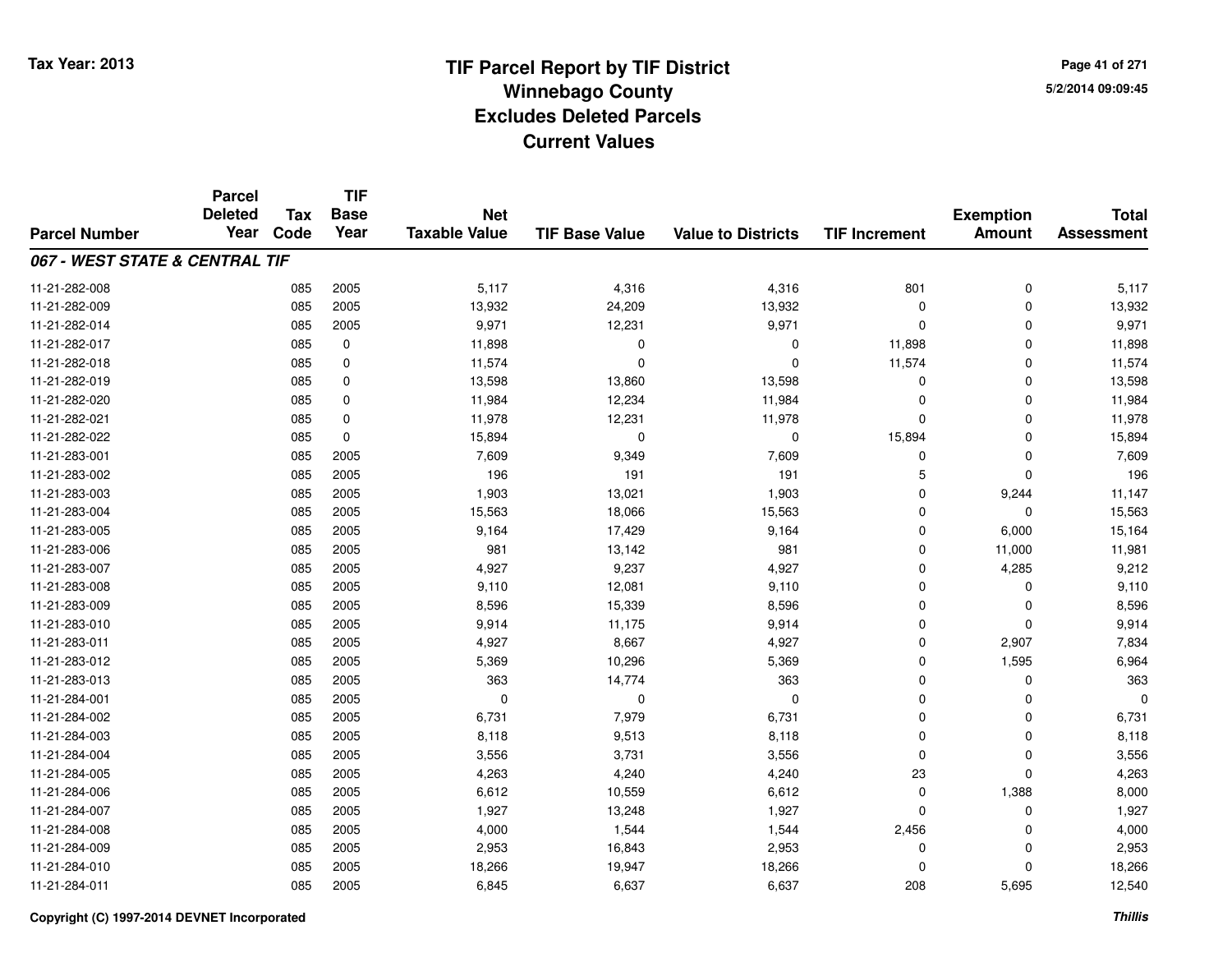**Page 42 of 2715/2/2014 09:09:45**

|                                | <b>Parcel</b><br><b>Deleted</b> | <b>Tax</b> | <b>TIF</b><br><b>Base</b> | <b>Net</b>           |                       |                           |                      | <b>Exemption</b> | <b>Total</b>      |
|--------------------------------|---------------------------------|------------|---------------------------|----------------------|-----------------------|---------------------------|----------------------|------------------|-------------------|
| <b>Parcel Number</b>           | Year                            | Code       | Year                      | <b>Taxable Value</b> | <b>TIF Base Value</b> | <b>Value to Districts</b> | <b>TIF Increment</b> | <b>Amount</b>    | <b>Assessment</b> |
| 067 - WEST STATE & CENTRAL TIF |                                 |            |                           |                      |                       |                           |                      |                  |                   |
| 11-21-284-012                  |                                 | 085        | 2005                      | 2,087                | 10,824                | 2,087                     | $\mathbf 0$          | $\mathbf 0$      | 2,087             |
| 11-21-284-013                  |                                 | 085        | 2005                      | 5,299                | 10,786                | 5,299                     | $\mathbf 0$          | 5,151            | 10,450            |
| 11-21-284-014                  |                                 | 085        | 2005                      | 319                  | 310                   | 310                       | 9                    | $\mathbf 0$      | 319               |
| 11-21-284-017                  |                                 | 085        | 2005                      | 7,600                | 16,433                | 7,600                     | 0                    | 6,000            | 13,600            |
| 11-21-284-018                  |                                 | 085        | 2005                      | 6,229                | 13,586                | 6,229                     | $\Omega$             | 5,852            | 12,081            |
| 11-21-284-019                  |                                 | 085        | 2005                      | 7,322                | 14,330                | 7,322                     | $\mathbf 0$          | 5,670            | 12,992            |
| 11-21-284-020                  |                                 | 085        | 2005                      | 5,682                | 21,361                | 5,682                     | $\Omega$             | $\mathbf 0$      | 5,682             |
| 11-21-284-021                  |                                 | 085        | 2005                      | 5,467                | 12,509                | 5,467                     | $\Omega$             | $\mathbf 0$      | 5,467             |
| 11-21-284-022                  |                                 | 085        | 2005                      | 411                  | 13,306                | 411                       | $\Omega$             | $\mathbf 0$      | 411               |
| 11-21-284-023                  |                                 | 085        | 2005                      | 3,280                | 11,698                | 3,280                     | $\Omega$             | $\mathbf 0$      | 3,280             |
| 11-21-284-024                  |                                 | 085        | 2005                      | 412                  | 400                   | 400                       | 12                   | $\Omega$         | 412               |
| 11-21-284-025                  |                                 | 085        | 2005                      | 10,963               | 18,964                | 10,963                    | $\mathbf 0$          | 6,000            | 16,963            |
| 11-21-284-026                  |                                 | 085        | 2005                      | 9,365                | $\Omega$              | $\mathbf 0$               | 9,365                | 6,000            | 15,365            |
| 11-21-285-004                  |                                 | 085        | 2005                      | 0                    | 0                     | 0                         | 0                    | 0                | O                 |
| 11-21-285-005                  |                                 | 085        | 2005                      | 5,469                | 10,707                | 5,469                     | $\Omega$             | $\mathbf 0$      | 5,469             |
| 11-21-285-006                  |                                 | 085        | 2005                      | 5,468                | 10,639                | 5,468                     | 0                    | $\mathbf 0$      | 5,468             |
| 11-21-285-007                  |                                 | 085        | 2005                      | 2,554                | 7,426                 | 2,554                     | $\Omega$             | 6,000            | 8,554             |
| 11-21-285-008                  |                                 | 085        | 2005                      | 4,927                | 9,359                 | 4,927                     | $\mathbf 0$          | 4,074            | 9,001             |
| 11-21-285-009                  |                                 | 085        | 2005                      | $\mathbf 0$          | $\mathbf 0$           | $\mathbf 0$               | $\Omega$             | 0                |                   |
| 11-21-285-010                  |                                 | 085        | 2005                      | 527                  | 513                   | 513                       | 14                   | 0                | 527               |
| 11-21-285-011                  |                                 | 085        | 2005                      | 11,303               | 12,460                | 11,303                    | $\mathbf 0$          | $\mathbf 0$      | 11,303            |
| 11-21-285-015                  |                                 | 085        | 2005                      | 0                    | 12,159                | 0                         | 0                    | 10,743           | 10,743            |
| 11-21-285-016                  |                                 | 085        | 2005                      | 12,188               | 13,530                | 12,188                    | $\Omega$             | $\mathbf 0$      | 12,188            |
| 11-21-285-017                  |                                 | 085        | 2005                      | 5,350                | 5,270                 | 5,270                     | 80                   | 0                | 5,350             |
| 11-21-285-018                  |                                 | 085        | 2005                      | 300                  | 292                   | 292                       | 8                    | $\mathbf 0$      | 300               |
| 11-21-285-019                  |                                 | 085        | 2005                      | 11,774               | 25,971                | 11,774                    | $\mathbf 0$          | 6,000            | 17,774            |
| 11-21-285-020                  |                                 | 085        | 2005                      | 11,573               | 25,675                | 11,573                    | $\Omega$             | 6,000            | 17,573            |
| 11-21-286-001                  |                                 | 085        | 2005                      | 5,000                | 16,832                | 5,000                     | 0                    | 0                | 5,000             |
| 11-21-286-002                  |                                 | 085        | 2005                      | 0                    | 9,348                 | $\mathbf 0$               | $\Omega$             | 9,289            | 9,289             |
| 11-21-286-003                  |                                 | 085        | 2005                      | 7,333                | 4,455                 | 4,455                     | 2,878                | 0                | 7,333             |
| 11-21-286-004                  |                                 | 085        | 2005                      | 10,076               | 10,967                | 10,076                    | 0                    | $\mathbf 0$      | 10,076            |
| 11-21-286-005                  |                                 | 085        | 2005                      | 3,236                | 12,800                | 3,236                     | $\Omega$             | 9,607            | 12,843            |
| 11-21-286-006                  |                                 | 085        | 2005                      | 363                  | 353                   | 353                       | 10                   | $\mathbf 0$      | 363               |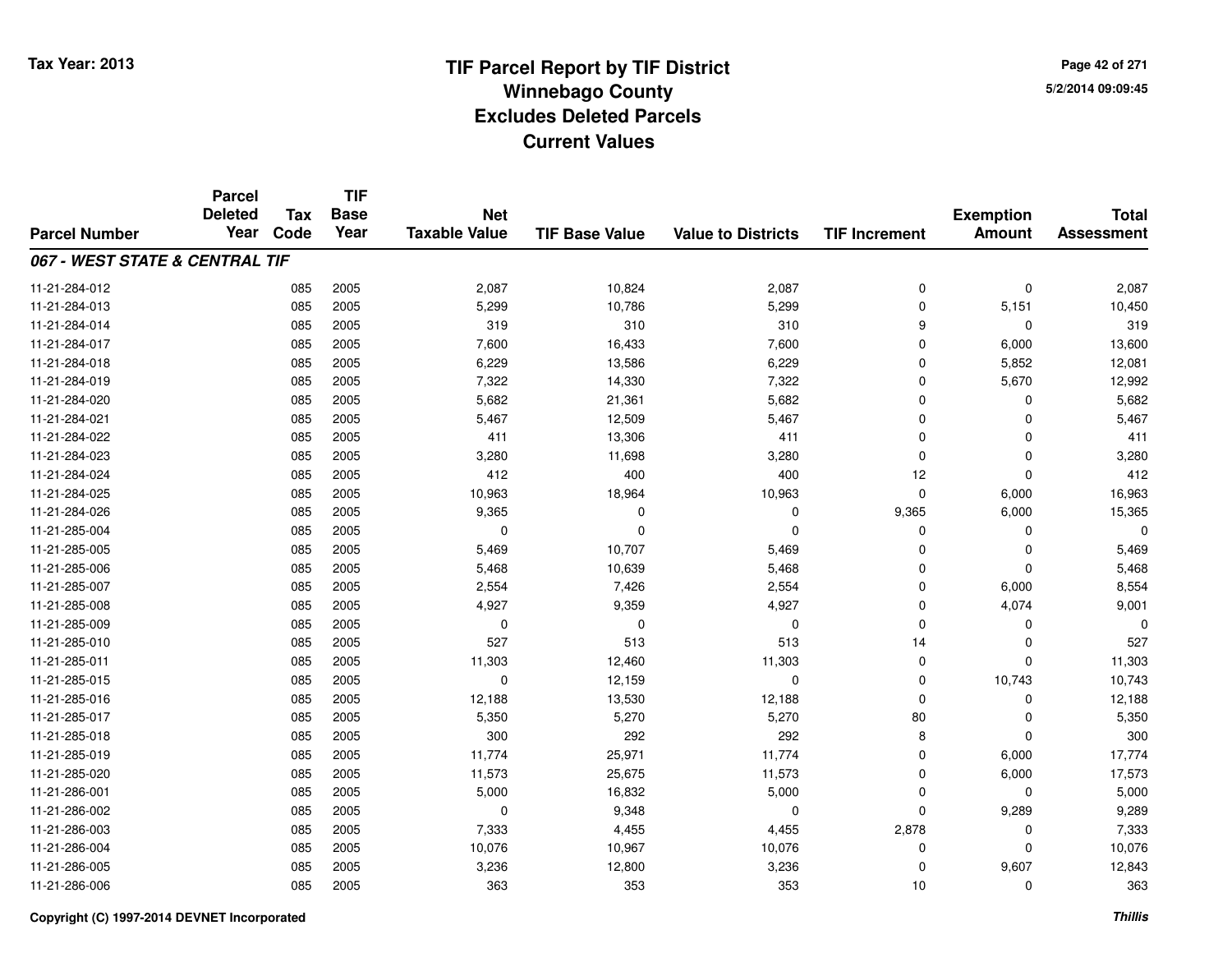**TIF**

**Parcel**

**Page 43 of 2715/2/2014 09:09:45**

#### **TIF Base ValueParcel NumberTotal AssessmentExemption Amount Value to Districts TIF Increment Base YearTax Code Deleted YearNet Taxable Value067 - WEST STATE & CENTRAL TIF**11-21-286-007 <sup>085</sup> <sup>0</sup> <sup>2005</sup> 11,104 <sup>0</sup> <sup>0</sup> 9,559 9,559 11-21-286-008 <sup>085</sup> 9,194 <sup>2005</sup> 9,226 9,194 <sup>0</sup> <sup>0</sup> 9,194 11-21-287-0011 085 2005 7,664 9,327 7,664 0 7,664 11-21-287-0022 085 2005 0 10,050 0 7,641 7,641 11-21-287-003 <sup>085</sup> <sup>336</sup> <sup>2005</sup> <sup>326</sup> <sup>326</sup> <sup>10</sup> <sup>0</sup> <sup>336</sup> 11-21-287-004 <sup>085</sup> 10,059 <sup>2005</sup> 6,237 6,237 3,822 <sup>0</sup> 10,059 11-21-287-005 <sup>085</sup> 12,896 <sup>2005</sup> 10,348 10,348 2,548 <sup>0</sup> 12,896 11-21-287-006 <sup>085</sup> 5,798 <sup>2005</sup> 14,367 5,798 <sup>0</sup> 5,493 11,291 11-21-287-0077 085 2005 0 5,161 0 0 10,122 10,122 11-21-287-0111 085 2005 412 400 400 12 0 412 11-21-287-012 <sup>085</sup> 11,800 <sup>2005</sup> 23,173 11,800 <sup>0</sup> 6,000 17,800 11-21-287-0133 085 2005 0 7,513 0 7,184 7,184 11-21-287-014 <sup>085</sup> 14,643 <sup>2005</sup> <sup>0</sup> <sup>0</sup> 14,643 6,000 20,643 11-21-288-0011 085 2005 14,422 508 508 13,914 6,000 20,422 11-21-288-0022 085 2005 520 16,959 520 0 0 520 11-21-288-0033 085 2005 8,354 15,862 8,354 0 6,000 14,354 11-21-288-0044 085 2005 4,927 7,140 4,927 0 2,494 7,421 11-21-288-0055 085 2005 103 18,681 103 0 12,958 13,061 11-21-288-006 <sup>085</sup> 6,401 <sup>2005</sup> 18,586 6,401 <sup>0</sup> 6,000 12,401 11-21-327-0200 085 2005 538 525 525 13 0 538 11-21-426-0011 085 2005 12,609 13,674 12,609 0 0 12,609 11-21-426-002 <sup>085</sup> <sup>0</sup> <sup>2005</sup> <sup>0</sup> <sup>0</sup> <sup>0</sup> <sup>0</sup> <sup>0</sup> 11-21-426-0033 085 2005 16,423 12,849 1,849 3,574 0 16,423 11-21-426-004 <sup>085</sup> 10,748 <sup>2005</sup> 12,183 10,748 <sup>0</sup> <sup>0</sup> 10,748 11-21-426-0055 085 2005 5,215 9,394 5,215 0 0 5,215 11-21-426-0066 085 2005 14,936 15,645 14,936 0 0 14,936 11-21-427-0011 085 2005 2,288 10,436 2,288 0 6,324 8,612 11-21-427-002 <sup>085</sup> <sup>352</sup> <sup>2005</sup> <sup>341</sup> <sup>341</sup> <sup>11</sup> <sup>0</sup> <sup>352</sup> 11-21-427-003 <sup>085</sup> <sup>420</sup> <sup>2005</sup> <sup>409</sup> <sup>409</sup> <sup>11</sup> <sup>0</sup> <sup>420</sup> 11-21-427-0044 085 2005 4,693 4,888 4,693 0 4,693 11-21-427-005 <sup>085</sup> <sup>0</sup> <sup>2005</sup> <sup>0</sup> <sup>0</sup> <sup>0</sup> <sup>0</sup> <sup>0</sup> 11-21-427-006 <sup>085</sup> <sup>0</sup> <sup>2005</sup> <sup>0</sup> <sup>0</sup> <sup>0</sup> <sup>0</sup> <sup>0</sup> 11-21-427-007<sup>085</sup> <sup>0</sup> <sup>2005</sup> <sup>0</sup> <sup>0</sup> <sup>0</sup> <sup>0</sup> <sup>0</sup>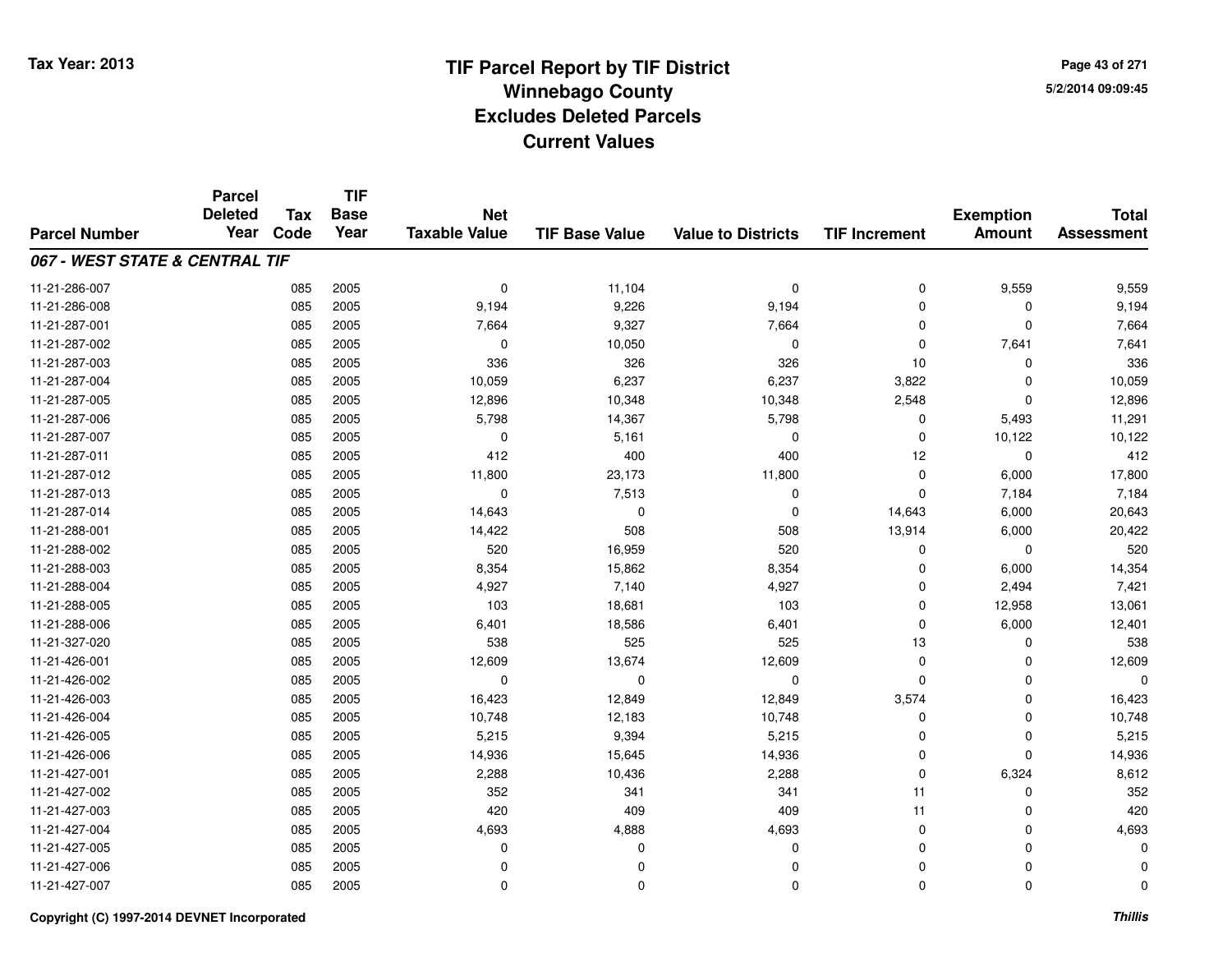**Page 44 of 2715/2/2014 09:09:45**

|                                | <b>Parcel</b><br><b>Deleted</b> | <b>Tax</b> | <b>TIF</b><br><b>Base</b> | <b>Net</b>           |                       |                           |                      | <b>Exemption</b> | <b>Total</b>      |
|--------------------------------|---------------------------------|------------|---------------------------|----------------------|-----------------------|---------------------------|----------------------|------------------|-------------------|
| <b>Parcel Number</b>           | Year                            | Code       | Year                      | <b>Taxable Value</b> | <b>TIF Base Value</b> | <b>Value to Districts</b> | <b>TIF Increment</b> | <b>Amount</b>    | <b>Assessment</b> |
| 067 - WEST STATE & CENTRAL TIF |                                 |            |                           |                      |                       |                           |                      |                  |                   |
| 11-21-427-008                  |                                 | 085        | 2005                      | 6,566                | 11,994                | 6,566                     | $\mathbf 0$          | 2,660            | 9,226             |
| 11-21-427-009                  |                                 | 085        | 2005                      | $\mathbf 0$          | 9,199                 | $\pmb{0}$                 | $\mathbf 0$          | 8,554            | 8,554             |
| 11-21-427-010                  |                                 | 085        | 2005                      | 5,927                | 5,397                 | 5,397                     | 530                  | 431              | 6,358             |
| 11-21-427-011                  |                                 | 085        | 2005                      | 5,055                | 14,347                | 5,055                     | 0                    | 2,910            | 7,965             |
| 11-21-428-001                  |                                 | 085        | 2005                      | 6,633                | 9,577                 | 6,633                     | $\Omega$             | $\mathbf 0$      | 6,633             |
| 11-21-428-002                  |                                 | 085        | 2005                      | 4,551                | 6,709                 | 4,551                     | 0                    | 4,940            | 9,491             |
| 11-21-428-003                  |                                 | 085        | 2005                      | 7,826                | 9,202                 | 7,826                     | $\Omega$             | $\mathbf 0$      | 7,826             |
| 11-21-428-004                  |                                 | 085        | 2005                      | 5,823                | 4,726                 | 4,726                     | 1,097                | 1,916            | 7,739             |
| 11-21-428-005                  |                                 | 085        | 2005                      | 7,083                | 9,760                 | 7,083                     | $\mathbf 0$          | $\mathbf 0$      | 7,083             |
| 11-21-428-006                  |                                 | 085        | 2005                      | 6,043                | 11,462                | 6,043                     | $\Omega$             | 4,036            | 10,079            |
| 11-21-428-007                  |                                 | 085        | 2005                      | 4,963                | 8,767                 | 4,963                     | $\Omega$             | 2,019            | 6,982             |
| 11-22-101-001                  |                                 | 085        | 2005                      | 5,977                | 11,387                | 5,977                     | $\mathbf 0$          | 0                | 5,977             |
| 11-22-101-002                  |                                 | 085        | 2005                      | 4,729                | 9,819                 | 4,729                     | $\mathbf 0$          | 4,823            | 9,552             |
| 11-22-101-003                  |                                 | 085        | 2005                      | 13,230               | 16,872                | 13,230                    | 0                    | 0                | 13,230            |
| 11-22-101-004                  |                                 | 085        | 2005                      | 11,979               | 13,007                | 11,979                    | $\Omega$             | $\mathbf 0$      | 11,979            |
| 11-22-101-005                  |                                 | 085        | 2005                      | 7,456                | 11,484                | 7,456                     | 0                    | 0                | 7,456             |
| 11-22-101-006                  |                                 | 085        | 2005                      | 15,098               | 19,021                | 15,098                    | $\Omega$             | $\mathbf 0$      | 15,098            |
| 11-22-101-007                  |                                 | 085        | 2005                      | 5,846                | 9,930                 | 5,846                     | $\mathbf 0$          | 4,267            | 10,113            |
| 11-22-101-008                  |                                 | 085        | 2005                      | 4,649                | 9,941                 | 4,649                     | $\mathbf 0$          | 4,802            | 9,451             |
| 11-22-101-009                  |                                 | 085        | 2005                      | 6,275                | 10,717                | 6,275                     | $\mathbf 0$          | 169              | 6,444             |
| 11-22-101-010                  |                                 | 085        | 2005                      | $\mathbf 0$          | 13,605                | 0                         | $\mathbf 0$          | 11,913           | 11,913            |
| 11-22-101-011                  |                                 | 085        | 2005                      | 6,966                | 10,945                | 6,966                     | $\mathbf 0$          | 0                | 6,966             |
| 11-22-101-012                  |                                 | 085        | 2005                      | 6,914                | 14,710                | 6,914                     | $\mathbf 0$          | $\mathbf 0$      | 6,914             |
| 11-22-101-013                  |                                 | 085        | 2005                      | 9,196                | 9,300                 | 9,196                     | $\mathbf 0$          | $\mathbf 0$      | 9,196             |
| 11-22-101-014                  |                                 | 085        | 2005                      | 14,891               | 12,737                | 12,737                    | 2,154                | $\mathbf 0$      | 14,891            |
| 11-22-101-015                  |                                 | 085        | 2005                      | 520                  | 508                   | 508                       | 12                   | $\mathbf 0$      | 520               |
| 11-22-101-016                  |                                 | 085        | 2005                      | 520                  | 508                   | 508                       | 12                   | $\mathbf 0$      | 520               |
| 11-22-101-017                  |                                 | 085        | 2005                      | 8,479                | 17,554                | 8,479                     | $\mathbf 0$          | $\mathbf 0$      | 8,479             |
| 11-22-101-018                  |                                 | 085        | 2005                      | 4,189                | 15,884                | 4,189                     | $\mathbf 0$          | 11,000           | 15,189            |
| 11-22-101-019                  |                                 | 085        | 2005                      | 10,427               | 11,333                | 10,427                    | 0                    | 0                | 10,427            |
| 11-22-101-020                  |                                 | 085        | 2005                      | 2,833                | 10,843                | 2,833                     | $\Omega$             | $\mathbf 0$      | 2,833             |
| 11-22-101-021                  |                                 | 085        | 2005                      | 520                  | 13,292                | 520                       | 0                    | $\mathbf 0$      | 520               |
| 11-22-101-022                  |                                 | 085        | 2005                      | 1,718                | 14,020                | 1,718                     | $\Omega$             | 11,000           | 12,718            |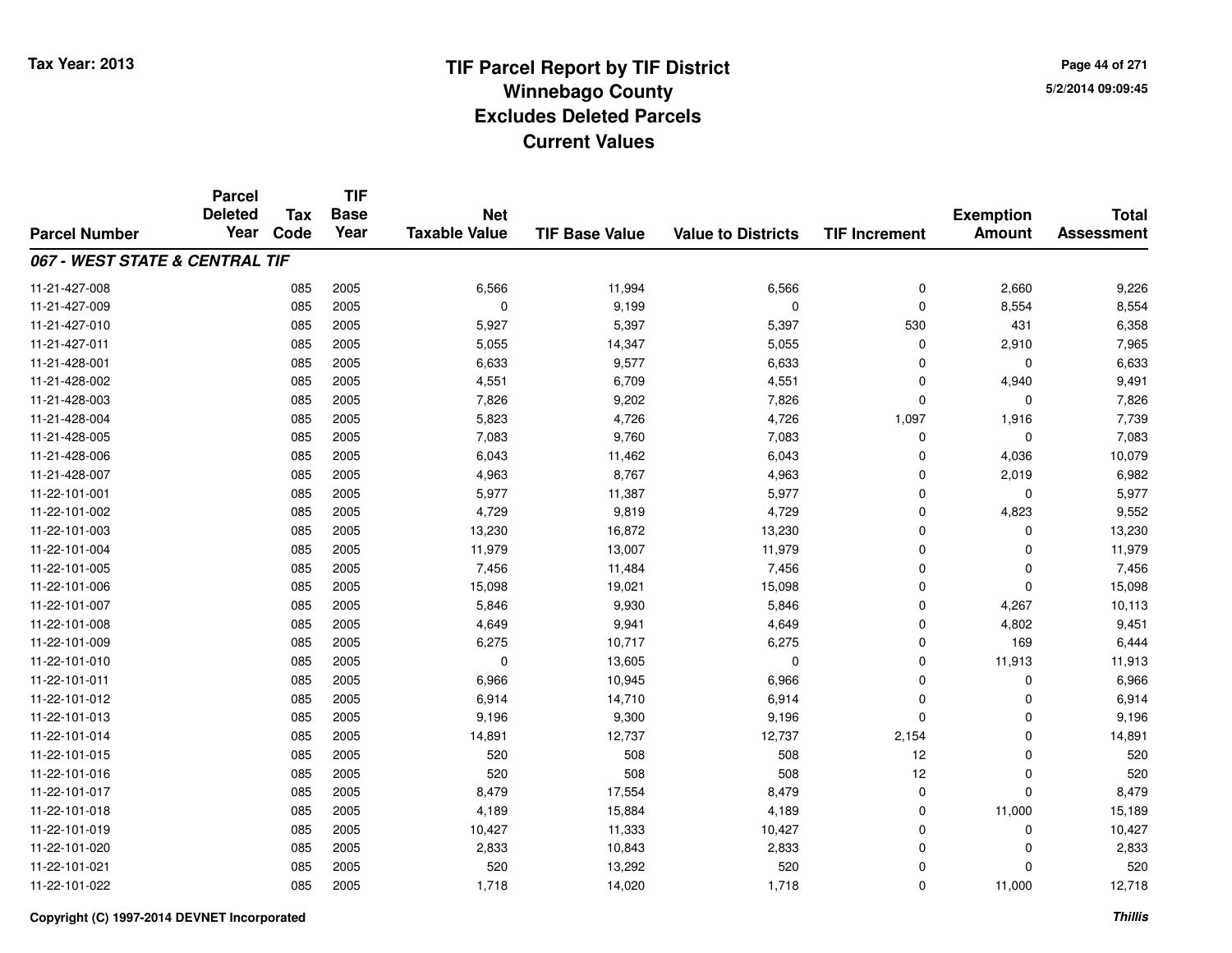**Page 45 of 2715/2/2014 09:09:45**

|                                | <b>Parcel</b><br><b>Deleted</b> | <b>Tax</b> | <b>TIF</b><br><b>Base</b> | <b>Net</b>           |                       |                           |                      | <b>Exemption</b> | <b>Total</b>      |
|--------------------------------|---------------------------------|------------|---------------------------|----------------------|-----------------------|---------------------------|----------------------|------------------|-------------------|
| <b>Parcel Number</b>           | Year                            | Code       | Year                      | <b>Taxable Value</b> | <b>TIF Base Value</b> | <b>Value to Districts</b> | <b>TIF Increment</b> | <b>Amount</b>    | <b>Assessment</b> |
| 067 - WEST STATE & CENTRAL TIF |                                 |            |                           |                      |                       |                           |                      |                  |                   |
| 11-22-101-023                  |                                 | 085        | 2005                      | 5,439                | 8,536                 | 5,439                     | $\mathbf 0$          | 2,888            | 8,327             |
| 11-22-101-024                  |                                 | 085        | 2005                      | 2,259                | 17,585                | 2,259                     | $\mathbf 0$          | 13,368           | 15,627            |
| 11-22-102-001                  |                                 | 085        | 2005                      | 10,913               | 13,830                | 10,913                    | $\mathbf 0$          | $\mathbf 0$      | 10,913            |
| 11-22-102-002                  |                                 | 085        | 2005                      | 9,889                | 12,781                | 9,889                     | $\mathbf 0$          | 1,455            | 11,344            |
| 11-22-102-003                  |                                 | 085        | 2005                      | 10,586               | 10,889                | 10,586                    | $\mathbf 0$          | $\mathbf 0$      | 10,586            |
| 11-22-102-004                  |                                 | 085        | 2005                      | 5,764                | 10,811                | 5,764                     | $\mathbf 0$          | 2,322            | 8,086             |
| 11-22-102-005                  |                                 | 085        | 2005                      | 14,712               | 16,620                | 14,712                    | $\Omega$             | $\mathbf 0$      | 14,712            |
| 11-22-102-006                  |                                 | 085        | 2005                      | $\mathbf 0$          | $\mathbf 0$           | $\mathbf 0$               | $\mathbf 0$          | 0                |                   |
| 11-22-102-007                  |                                 | 085        | 2005                      | 9,414                | 4,552                 | 4,552                     | 4,862                | $\mathbf 0$      | 9,414             |
| 11-22-102-008                  |                                 | 085        | 2005                      | 4,776                | 10,451                | 4,776                     | $\mathbf 0$          | 720              | 5,496             |
| 11-22-102-009                  |                                 | 085        | 2005                      | 5,634                | 6,189                 | 5,634                     | $\Omega$             | 6,000            | 11,634            |
| 11-22-102-010                  |                                 | 085        | 2005                      | 10,281               | 11,319                | 10,281                    | 0                    | 0                | 10,281            |
| 11-22-102-011                  |                                 | 085        | 2005                      | 13,858               | 14,684                | 13,858                    | $\Omega$             | $\mathbf 0$      | 13,858            |
| 11-22-102-012                  |                                 | 085        | 2005                      | 2,517                | 11,416                | 2,517                     | 0                    | $\mathbf 0$      | 2,517             |
| 11-22-102-013                  |                                 | 085        | 2005                      | 16,196               | 24,934                | 16,196                    | $\mathbf 0$          | 6,000            | 22,196            |
| 11-22-102-014                  |                                 | 085        | 2005                      | 6,752                | 13,090                | 6,752                     | $\mathbf 0$          | 5,156            | 11,908            |
| 11-22-102-015                  |                                 | 085        | 2005                      | 4,799                | 18,438                | 4,799                     | $\Omega$             | 4,050            | 8,849             |
| 11-22-102-016                  |                                 | 085        | 2005                      | 14,046               | 14,916                | 14,046                    | $\mathbf 0$          | 0                | 14,046            |
| 11-22-102-017                  |                                 | 085        | 2005                      | 2,829                | 10,546                | 2,829                     | $\Omega$             | $\mathbf 0$      | 2,829             |
| 11-22-102-018                  |                                 | 085        | 2005                      | 520                  | 508                   | 508                       | 12                   | $\mathbf 0$      | 520               |
| 11-22-102-019                  |                                 | 085        | 2005                      | 5,141                | 11,428                | 5,141                     | $\mathbf 0$          | 6,000            | 11,141            |
| 11-22-102-020                  |                                 | 085        | 2005                      | 16,196               | 15,088                | 15,088                    | 1,108                | 6,000            | 22,196            |
| 11-22-102-023                  |                                 | 085        | 2005                      | $\mathbf 0$          | 378                   | $\mathbf 0$               | $\mathbf 0$          | $\mathbf 0$      | $\Omega$          |
| 11-22-102-024                  |                                 | 085        | 2005                      | 5,016                | 12,434                | 5,016                     | $\mathbf 0$          | 6,000            | 11,016            |
| 11-22-102-025                  |                                 | 085        | 2005                      | 11,091               | 14,455                | 11,091                    | $\mathbf 0$          | $\mathbf 0$      | 11,091            |
| 11-22-102-026                  |                                 | 085        | 2005                      | 223                  | 4,161                 | 223                       | $\mathbf 0$          | $\mathbf 0$      | 223               |
| 11-22-102-027                  |                                 | 085        | 2005                      | 11,592               | 14,790                | 11,592                    | $\mathbf 0$          | $\mathbf 0$      | 11,592            |
| 11-22-102-029                  |                                 | 085        | 2005                      | 16,196               | 24,934                | 16,196                    | $\mathbf 0$          | 6,000            | 22,196            |
| 11-22-102-030                  |                                 | 085        | 2005                      | 16,029               | 24,245                | 16,029                    | $\mathbf 0$          | 6,000            | 22,029            |
| 11-22-103-001                  |                                 | 085        | 2005                      | 3,101                | 14,553                | 3,101                     | 0                    | 0                | 3,101             |
| 11-22-103-002                  |                                 | 085        | 2005                      | 5,636                | 6,888                 | 5,636                     | $\Omega$             | 1,600            | 7,236             |
| 11-22-103-003                  |                                 | 085        | 2005                      | 6,240                | 10,278                | 6,240                     | 0                    | 3,607            | 9,847             |
| 11-22-103-004                  |                                 | 085        | 2005                      | 7,900                | 21,675                | 7,900                     | $\Omega$             | 11,003           | 18,903            |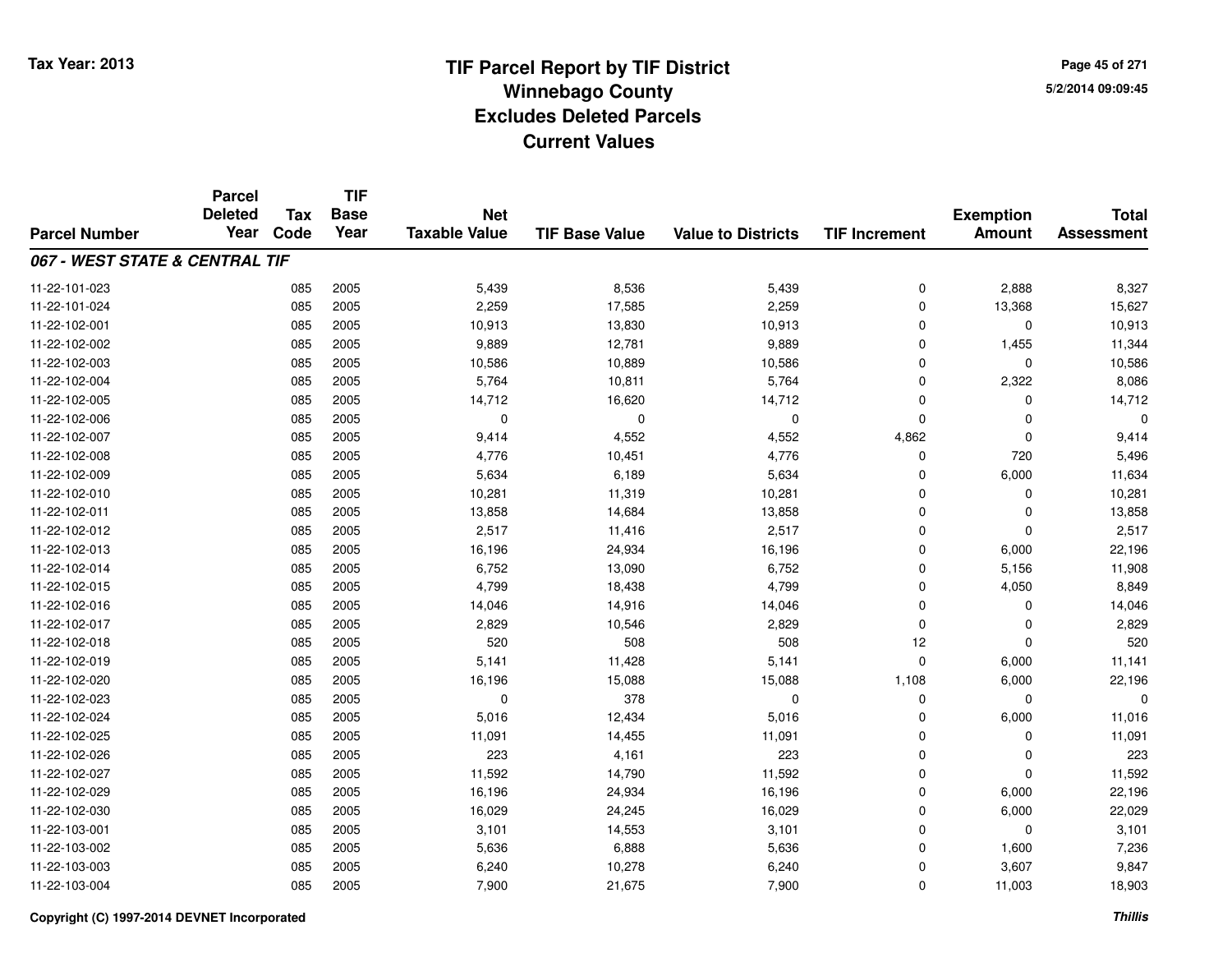**Page 46 of 2715/2/2014 09:09:45**

|                                | <b>Parcel</b><br><b>Deleted</b> | <b>Tax</b> | <b>TIF</b><br><b>Base</b> | <b>Net</b>           |                       |                           |                      | <b>Exemption</b> | <b>Total</b>      |
|--------------------------------|---------------------------------|------------|---------------------------|----------------------|-----------------------|---------------------------|----------------------|------------------|-------------------|
| <b>Parcel Number</b>           | Year                            | Code       | Year                      | <b>Taxable Value</b> | <b>TIF Base Value</b> | <b>Value to Districts</b> | <b>TIF Increment</b> | <b>Amount</b>    | <b>Assessment</b> |
| 067 - WEST STATE & CENTRAL TIF |                                 |            |                           |                      |                       |                           |                      |                  |                   |
| 11-22-103-005                  |                                 | 085        | 2005                      | 2,054                | 11,924                | 2,054                     | $\mathbf 0$          | 8,832            | 10,886            |
| 11-22-103-006                  |                                 | 085        | 2005                      | 10,547               | 10,398                | 10,398                    | 149                  | $\mathbf 0$      | 10,547            |
| 11-22-103-007                  |                                 | 085        | 2005                      | 6,727                | 14,539                | 6,727                     | $\mathbf 0$          | 6,000            | 12,727            |
| 11-22-103-008                  |                                 | 085        | 2005                      | 10,816               | 6,718                 | 6,718                     | 4,098                | 0                | 10,816            |
| 11-22-103-009                  |                                 | 085        | 2005                      | 5,160                | 11,590                | 5,160                     | 0                    | 5,957            | 11,117            |
| 11-22-103-010                  |                                 | 085        | 2005                      | 4,847                | 11,390                | 4,847                     | 0                    | $\mathbf 0$      | 4,847             |
| 11-22-103-011                  |                                 | 085        | 2005                      | 9,648                | 16,374                | 9,648                     | $\Omega$             | 6,000            | 15,648            |
| 11-22-103-012                  |                                 | 085        | 2005                      | 8,016                | 8,332                 | 8,016                     | $\mathbf 0$          | 0                | 8,016             |
| 11-22-103-013                  |                                 | 085        | 2005                      | 11,182               | 11,998                | 11,182                    | $\Omega$             | $\mathbf 0$      | 11,182            |
| 11-22-103-014                  |                                 | 085        | 2005                      | 10,979               | 15,231                | 10,979                    | $\Omega$             | 6,000            | 16,979            |
| 11-22-103-015                  |                                 | 085        | 2005                      | 6,449                | 14,058                | 6,449                     | $\Omega$             | 5,964            | 12,413            |
| 11-22-103-016                  |                                 | 085        | 2005                      | 6,449                | 17,401                | 6,449                     | $\Omega$             | 4,926            | 11,375            |
| 11-22-103-017                  |                                 | 085        | 2005                      | 15,590               | 12,976                | 12,976                    | 2,614                | $\mathbf 0$      | 15,590            |
| 11-22-103-018                  |                                 | 085        | 2005                      | 6,456                | 14,052                | 6,456                     | 0                    | 6,000            | 12,456            |
| 11-22-103-019                  |                                 | 085        | 2005                      | 0                    | $\mathbf 0$           | 0                         | $\Omega$             | $\mathbf 0$      | O                 |
| 11-22-103-020                  |                                 | 085        | 2005                      | 16,163               | 18,377                | 16,163                    | 0                    | 0                | 16,163            |
| 11-22-103-021                  |                                 | 085        | 2005                      | 6,738                | 14,571                | 6,738                     | $\Omega$             | 6,000            | 12,738            |
| 11-22-103-022                  |                                 | 085        | 2005                      | 13,166               | 13,887                | 13,166                    | $\mathbf 0$          | $\mathbf 0$      | 13,166            |
| 11-22-103-023                  |                                 | 085        | 2005                      | 6,275                | 13,620                | 6,275                     | $\mathbf 0$          | 5,191            | 11,466            |
| 11-22-103-024                  |                                 | 085        | 2005                      | 6,020                | 5,965                 | 5,965                     | 55                   | 1,170            | 7,190             |
| 11-22-103-025                  |                                 | 085        | 2005                      | 373                  | 5,961                 | 373                       | $\mathbf 0$          | $\mathbf 0$      | 373               |
| 11-22-103-026                  |                                 | 085        | 2005                      | 11,280               | 11,774                | 11,280                    | 0                    | 0                | 11,280            |
| 11-22-103-027                  |                                 | 085        | 2005                      | 15,870               | 12,622                | 12,622                    | 3,248                | $\mathbf 0$      | 15,870            |
| 11-22-103-028                  |                                 | 085        | 2005                      | 10,578               | 17,795                | 10,578                    | 0                    | 6,000            | 16,578            |
| 11-22-103-029                  |                                 | 085        | 2005                      | 14,983               | 15,748                | 14,983                    | $\mathbf 0$          | $\mathbf 0$      | 14,983            |
| 11-22-103-030                  |                                 | 085        | 2005                      | 9,404                | 10,246                | 9,404                     | $\mathbf 0$          | $\mathbf 0$      | 9,404             |
| 11-22-103-031                  |                                 | 085        | 2005                      | 6,500                | 11,124                | 6,500                     | $\mathbf 0$          | $\mathbf 0$      | 6,500             |
| 11-22-103-032                  |                                 | 085        | 2005                      | 11,902               | 12,445                | 11,902                    | $\mathbf 0$          | $\mathbf 0$      | 11,902            |
| 11-22-103-033                  |                                 | 085        | 2005                      | 10,425               | 11,045                | 10,425                    | $\Omega$             | $\mathbf 0$      | 10,425            |
| 11-22-103-034                  |                                 | 085        | 2005                      | 11,171               | 10,730                | 10,730                    | 441                  | 0                | 11,171            |
| 11-22-103-035                  |                                 | 085        | 2005                      | 15,033               | 15,908                | 15,033                    | 0                    | $\mathbf 0$      | 15,033            |
| 11-22-103-036                  |                                 | 085        | 2005                      | 13,830               | 24,458                | 13,830                    | 0                    | 6,000            | 19,830            |
| 11-22-103-037                  |                                 | 085        | 2005                      | 4,715                | 14,518                | 4,715                     | $\Omega$             | $\mathbf 0$      | 4,715             |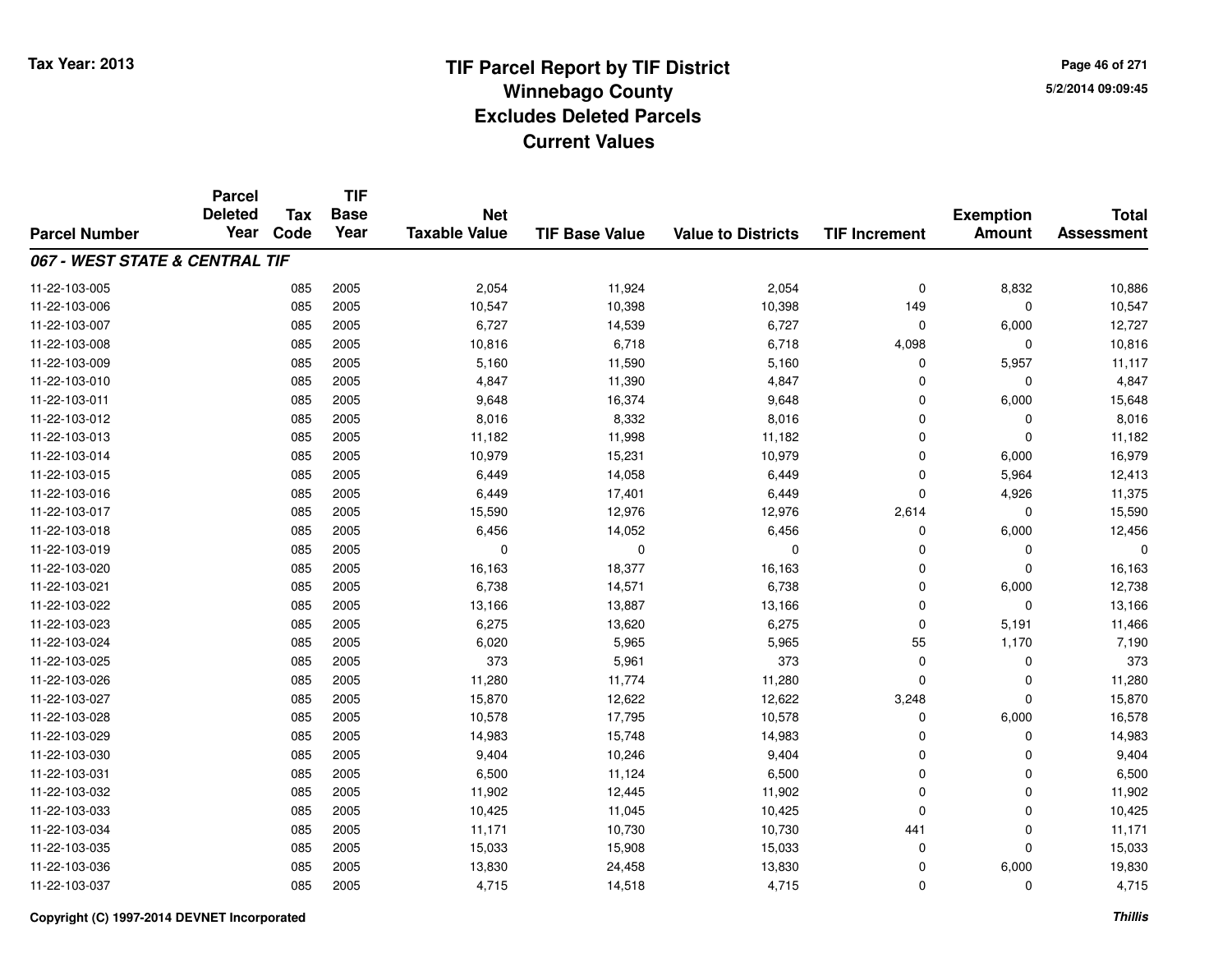**TIF**

**Parcel**

**Page 47 of 2715/2/2014 09:09:45**

#### **TIF Base ValueParcel NumberTotal AssessmentExemption Amount Value to Districts TIF Increment Base YearTax Code Deleted YearNet Taxable Value067 - WEST STATE & CENTRAL TIF**11-22-103-0388 15,471 16,220 15,471 16,220 15,471 0 0 0 15,471 15,471 15,471 15,471 0 0 0 15,471 15,471 0 0 15,471 15,471 1 11-22-103-0399 085 2005 506 494 494 12 0 506 11-22-103-0400 085 2005 11,509 8,849 8,849 2,660 0 11,509 11-22-103-0411 085 2005 5,256 11,730 5,256 0 6,000 11,256 11-22-103-042 <sup>085</sup> <sup>506</sup> <sup>2005</sup> <sup>494</sup> <sup>494</sup> <sup>12</sup> <sup>0</sup> <sup>506</sup> 11-22-103-0433 085 2005 9,506 9,976 9,506 0 0 9,506 11-22-103-0444 085 2005 11,025 11,821 11,025 0 11,025 11-22-103-045 <sup>085</sup> 11,327 <sup>2005</sup> 11,706 11,327 <sup>0</sup> <sup>0</sup> 11,327 11-22-103-046 <sup>085</sup> <sup>0</sup> <sup>2005</sup> 4,339 <sup>0</sup> <sup>0</sup> 5,638 5,638 11-22-103-047 <sup>085</sup> 6,260 <sup>2005</sup> 5,324 5,324 <sup>936</sup> <sup>0</sup> 6,260 11-22-104-0011 085 2005 360 7,606 360 0 0 360 11-22-104-0022 085 2005 10,666 13,087 10,666 0 0 10,666 11-22-104-0033 085 2005 6,775 13,788 6,775 0 5,214 11,989 11-22-104-004 <sup>085</sup> 7,135 <sup>2005</sup> 6,227 6,227 <sup>908</sup> 3,640 10,775 11-22-104-005 <sup>085</sup> 10,914 <sup>2005</sup> 15,666 10,914 <sup>0</sup> <sup>0</sup> 10,914 11-22-104-0066 085 2005 11,221 13,193 11,221 0 0 11,221 11-22-104-007 <sup>085</sup> 3,671 <sup>2005</sup> 15,467 3,671 <sup>0</sup> 11,290 14,961 11-22-104-0088 085 2005 7,152 13,787 7,152 0 6,000 13,152 11-22-104-009 <sup>085</sup> 9,439 <sup>2005</sup> 10,309 9,439 <sup>0</sup> <sup>0</sup> 9,439 11-22-104-0100 085 2005 4,937 9,854 4,937 0 4,544 9,481 11-22-104-0111 085 2005 12,094 12,662 12,094 0 0 12,094 11-22-104-0122 085 2005 6,368 13,373 6,368 0 5,689 12,057 11-22-104-0133 085 2005 6,020 11,547 6,020 0 5,285 11,305 11-22-104-014 <sup>085</sup> 10,492 <sup>2005</sup> 11,579 10,492 <sup>0</sup> <sup>0</sup> 10,492 11-22-104-015 <sup>085</sup> <sup>428</sup> <sup>2005</sup> <sup>416</sup> <sup>416</sup> <sup>12</sup> <sup>0</sup> <sup>428</sup> 11-22-105-0011 085 2005 10,169 11,267 10,169 0 0 10,169 11-22-105-002 <sup>085</sup> 9,322 <sup>2005</sup> 15,857 9,322 <sup>0</sup> 6,000 15,322 11-22-105-0033 085 2005 4,729 8,719 4,729 0 420 5,149 11-22-105-004 <sup>085</sup> 3,508 <sup>2005</sup> 11,657 3,508 <sup>0</sup> 6,659 10,167 11-22-105-005 <sup>085</sup> 6,345 <sup>2005</sup> 11,779 6,345 <sup>0</sup> 3,794 10,139 11-22-105-0066 085 2005 6,371 7,629 6,371 0 6,000 12,371 11-22-105-007 <sup>085</sup> 5,462 <sup>2005</sup> 13,791 5,462 <sup>0</sup> 5,770 11,232 11-22-105-008<sup>085</sup> 11,284 <sup>2005</sup> 11,696 11,284 <sup>0</sup> <sup>0</sup> 11,284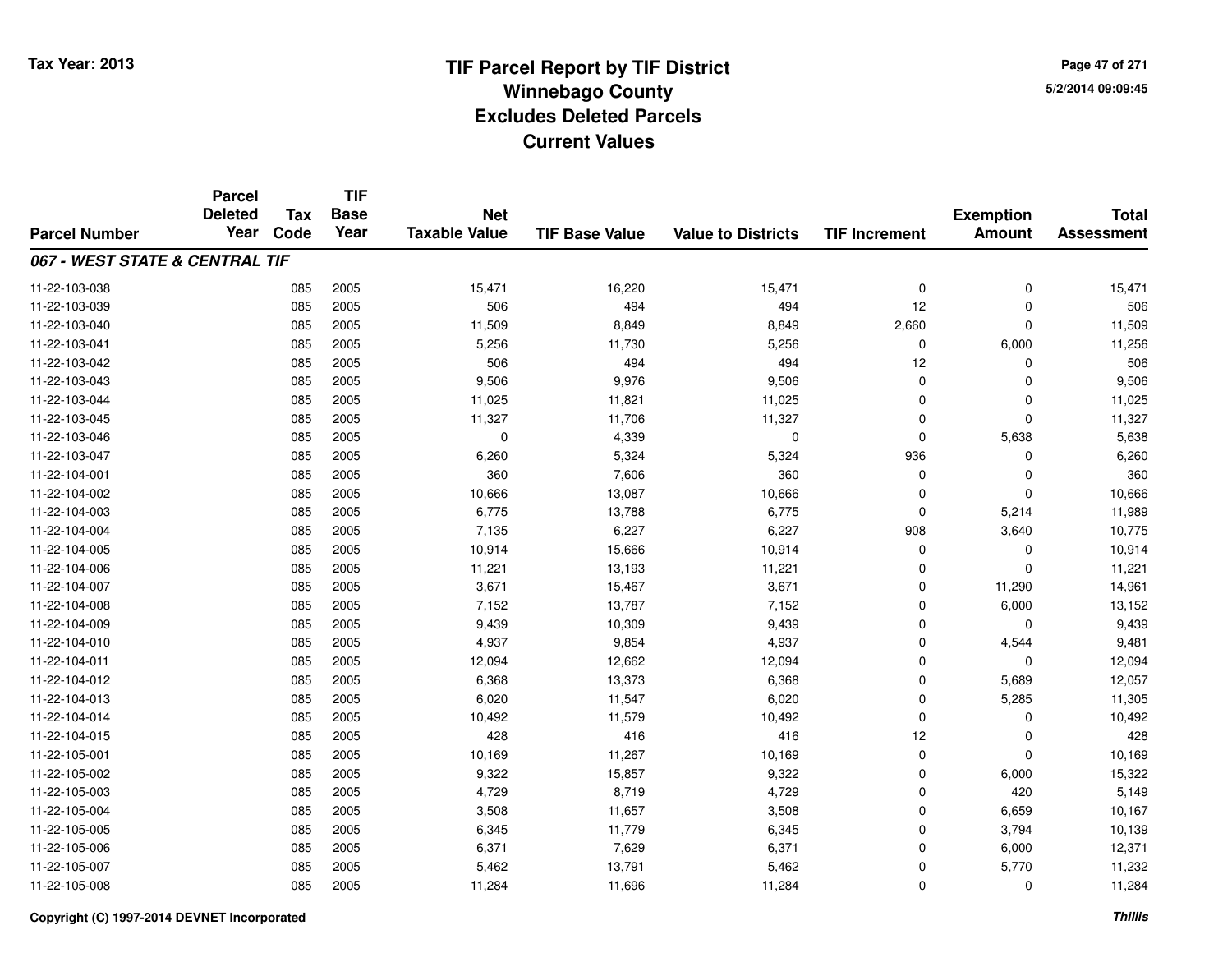**Page 48 of 2715/2/2014 09:09:45**

|                                | <b>Parcel</b><br><b>Deleted</b> | Tax  | <b>TIF</b><br><b>Base</b> | <b>Net</b>           |                       |                           |                      |                                   | <b>Total</b>      |
|--------------------------------|---------------------------------|------|---------------------------|----------------------|-----------------------|---------------------------|----------------------|-----------------------------------|-------------------|
| <b>Parcel Number</b>           | Year                            | Code | Year                      | <b>Taxable Value</b> | <b>TIF Base Value</b> | <b>Value to Districts</b> | <b>TIF Increment</b> | <b>Exemption</b><br><b>Amount</b> | <b>Assessment</b> |
| 067 - WEST STATE & CENTRAL TIF |                                 |      |                           |                      |                       |                           |                      |                                   |                   |
| 11-22-105-009                  |                                 | 085  | 2005                      | 16,048               | 16,891                | 16,048                    | 0                    | 0                                 | 16,048            |
| 11-22-105-010                  |                                 | 085  | 2005                      | 3,931                | 12,255                | 3,931                     | 0                    | $\mathbf 0$                       | 3,931             |
| 11-22-105-011                  |                                 | 085  | 2005                      | 10,338               | 12,252                | 10,338                    | 0                    | $\mathbf 0$                       | 10,338            |
| 11-22-105-012                  |                                 | 085  | 2005                      | 13,074               | 15,365                | 13,074                    | 0                    | 0                                 | 13,074            |
| 11-22-105-013                  |                                 | 085  | 2005                      | 11,808               | 12,316                | 11,808                    | 0                    | $\Omega$                          | 11,808            |
| 11-22-105-014                  |                                 | 085  | 2005                      | 10,042               | 10,997                | 10,042                    | 0                    | 0                                 | 10,042            |
| 11-22-105-015                  |                                 | 085  | 2005                      | 9,355                | 10,956                | 9,355                     | 0                    | $\mathbf 0$                       | 9,355             |
| 11-22-105-016                  |                                 | 085  | 2005                      | 9,053                | 10,540                | 9,053                     | 0                    | $\Omega$                          | 9,053             |
| 11-22-105-017                  |                                 | 085  | 2005                      | 6,020                | 13,212                | 6,020                     | 0                    | 5,592                             | 11,612            |
| 11-22-106-003                  |                                 | 085  | 2005                      | 6,020                | 11,667                | 6,020                     | 0                    | 3,967                             | 9,987             |
| 11-22-106-004                  |                                 | 085  | 2005                      | 2,054                | 9,877                 | 2,054                     | 0                    | 7,493                             | 9,547             |
| 11-22-106-005                  |                                 | 085  | 2005                      | 6,322                | 13,030                | 6,322                     | 0                    | 5,714                             | 12,036            |
| 11-22-106-006                  |                                 | 085  | 2005                      | 10,176               | 11,350                | 10,176                    | 0                    | 0                                 | 10,176            |
| 11-22-106-007                  |                                 | 085  | 2005                      | 4,872                | 4,494                 | 4,494                     | 378                  | $\mathbf 0$                       | 4,872             |
| 11-22-106-008                  |                                 | 085  | 2005                      | 6,937                | 6,101                 | 6,101                     | 836                  | 396                               | 7,333             |
| 11-22-106-009                  |                                 | 085  | 2005                      | 0                    | 5,603                 | $\Omega$                  | 0                    | 8,885                             | 8,885             |
| 11-22-106-010                  |                                 | 085  | 2005                      | 14,671               | 16,312                | 14,671                    | 0                    | 0                                 | 14,671            |
| 11-22-106-013                  |                                 | 085  | 2005                      | 5,368                | 12,043                | 5,368                     | 0                    | 0                                 | 5,368             |
| 11-22-106-014                  |                                 | 085  | 2005                      | 7,400                | 9,644                 | 7,400                     | 0                    | $\mathbf 0$                       | 7,400             |
| 11-22-106-015                  |                                 | 085  | 2005                      | 11,000               | 12,188                | 11,000                    | 0                    | $\mathbf 0$                       | 11,000            |
| 11-22-106-016                  |                                 | 085  | 2005                      | 0                    | 9,354                 | 0                         | 0                    | 8,510                             | 8,510             |
| 11-22-106-017                  |                                 | 085  | 2005                      | 7,991                | 15,875                | 7,991                     | 0                    | 6,000                             | 13,991            |
| 11-22-106-018                  |                                 | 085  | 2005                      | 527                  | 10,977                | 527                       | 0                    | $\mathbf 0$                       | 527               |
| 11-22-106-019                  |                                 | 085  | 2005                      | 5,263                | 12,363                | 5,263                     | 0                    | 6,697                             | 11,960            |
| 11-22-106-020                  |                                 | 085  | 2005                      | 6,563                | 6,928                 | 6,563                     | 0                    | $\mathbf 0$                       | 6,563             |
| 11-22-106-021                  |                                 | 085  | 2005                      | 1,680                | 2,755                 | 1,680                     | 0                    | $\mathbf 0$                       | 1,680             |
| 11-22-106-022                  |                                 | 085  | 2005                      | 5,123                | 6,854                 | 5,123                     | 0                    | $\Omega$                          | 5,123             |
| 11-22-106-023                  |                                 | 085  | 2005                      | 5,566                | 4,552                 | 4,552                     | 1,014                | 0                                 | 5,566             |
| 11-22-106-024                  |                                 | 085  | 2005                      | 0                    | $\mathbf 0$           | 0                         | 0                    | $\mathbf 0$                       | $\Omega$          |
| 11-22-106-025                  |                                 | 085  | 2005                      | 0                    | 0                     | $\Omega$                  | 0                    | 0                                 | $\Omega$          |
| 11-22-106-026                  |                                 | 085  | 2005                      | 9,281                | 9,666                 | 9,281                     | 0                    | $\Omega$                          | 9,281             |
| 11-22-106-027                  |                                 | 085  | 2005                      | 6,340                | 18,984                | 6,340                     | 0                    | 6,000                             | 12,340            |
| 11-22-106-028                  |                                 | 085  | 2005                      | 11,799               | 12,348                | 11,799                    | 0                    | $\Omega$                          | 11,799            |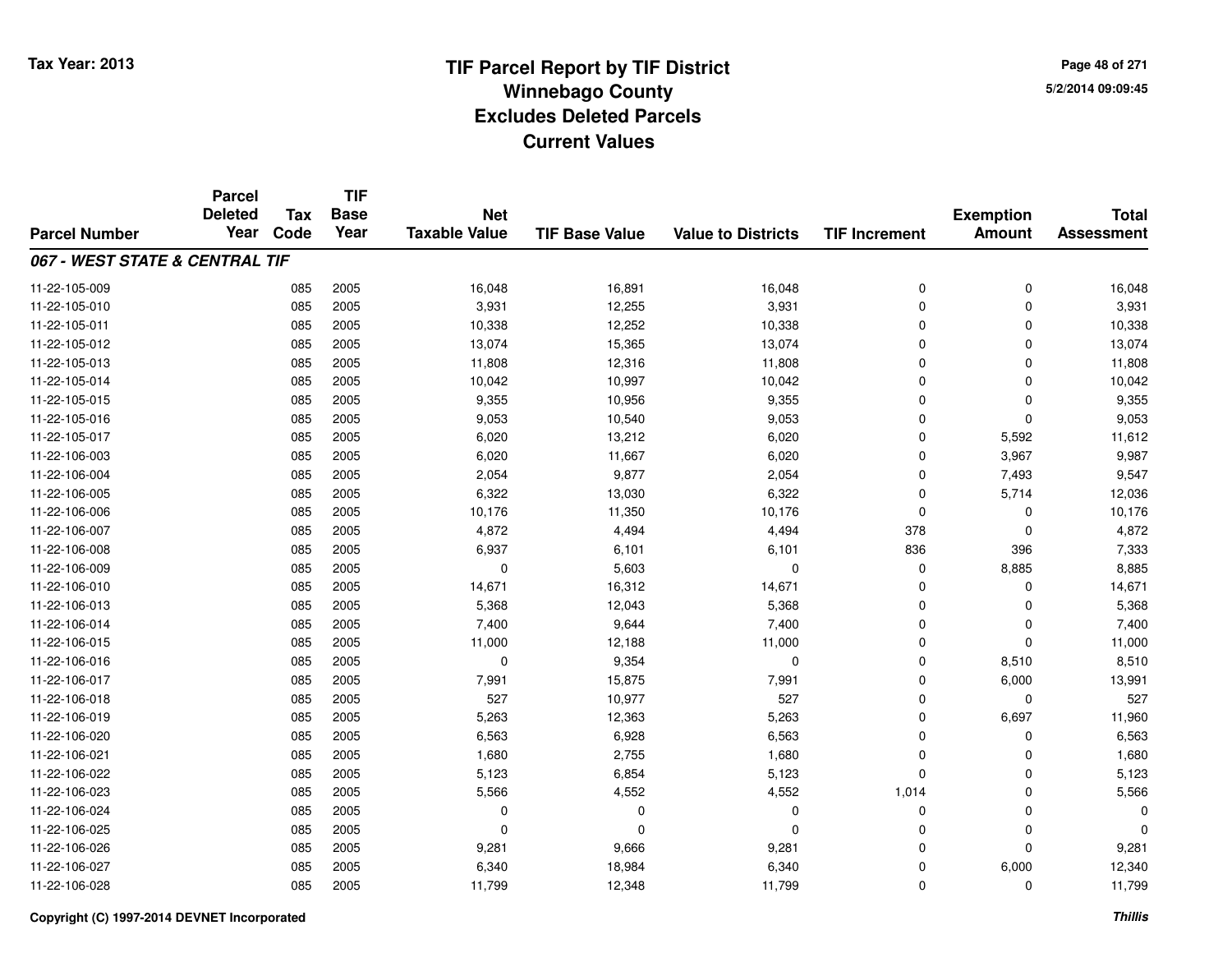**TIF**

**Parcel**

**Page 49 of 2715/2/2014 09:09:45**

#### **TIF Base ValueParcel NumberTotal AssessmentExemption Amount Value to Districts TIF Increment Base YearTax Code Deleted YearNet Taxable Value067 - WEST STATE & CENTRAL TIF**11-22-106-0299 085 2005 4,617 4,869 4,617 0 0 4,617 11-22-106-0300 085 2005 487 475 475 12 0 487 11-22-106-0311 085 2005 2,404 12,010 2,404 0 0 2,404 11-22-106-032 <sup>085</sup> <sup>0</sup> <sup>2005</sup> <sup>0</sup> <sup>0</sup> <sup>0</sup> <sup>0</sup> <sup>0</sup> 11-22-106-0344 085 0 670 642 642 28 0 670 11-22-106-0355 085 0 4,166 12,206 4,166 0 0 4,166 11-22-106-036 <sup>085</sup> 9,230 <sup>0</sup> 15,879 9,230 <sup>0</sup> 6,000 15,230 11-22-107-0011 085 2005 284 301 284 0 0 284 11-22-107-0022 085 2005 2,000 8,740 2,000 0 2,000 11-22-107-0033 085 2005 10,369 12,772 10,369 0 0 10,369 11-22-107-006 <sup>085</sup> 10,807 <sup>2005</sup> 11,266 10,807 <sup>0</sup> <sup>0</sup> 10,807 11-22-107-007 <sup>085</sup> <sup>468</sup> <sup>2005</sup> <sup>455</sup> <sup>455</sup> <sup>13</sup> <sup>0</sup> <sup>468</sup> 11-22-107-008 <sup>085</sup> 7,087 <sup>2005</sup> 13,867 7,087 <sup>0</sup> <sup>0</sup> 7,087 11-22-107-0099 085 2005 4,729 10,139 4,729 0 5,016 9,745 11-22-107-0100 085 2005 2,520 9,679 2,520 0 6,180 8,700 11-22-107-0122 085 2005 12,265 12,678 12,265 0 0 12,265 11-22-107-0133 085 2005 468 455 455 13 0 468 11-22-107-014 <sup>085</sup> <sup>468</sup> <sup>2005</sup> <sup>455</sup> <sup>455</sup> <sup>13</sup> <sup>0</sup> <sup>468</sup> 11-22-107-015 <sup>085</sup> 5,266 <sup>2005</sup> 4,278 4,278 <sup>988</sup> <sup>0</sup> 5,266 11-22-107-0166 085 2005 5,436 12,990 5,436 0 6,000 11,436 11-22-107-0177 085 2005 4,802 12,736 4,802 0 6,000 10,802 11-22-107-018 <sup>085</sup> 10,790 <sup>2005</sup> 12,680 10,790 <sup>0</sup> <sup>0</sup> 10,790 11-22-107-020 <sup>085</sup> <sup>177</sup> <sup>2005</sup> <sup>173</sup> <sup>173</sup> <sup>4</sup> <sup>0</sup> <sup>177</sup> 11-22-107-0233 085 2005 501 488 488 13 0 501 11-22-107-0244 085 0 7,817 7,007 7,007 810 0 7,817 11-22-108-0011 085 2005 5,368 12,831 5,368 0 5,368 11-22-108-0022 085 2005 13,128 15,395 13,128 0 0 13,128 11-22-108-003 <sup>085</sup> <sup>456</sup> <sup>2005</sup> <sup>446</sup> <sup>446</sup> <sup>10</sup> <sup>0</sup> <sup>456</sup> 11-22-108-004 <sup>085</sup> 9,747 <sup>2005</sup> 9,039 9,039 <sup>708</sup> <sup>0</sup> 9,747 11-22-108-005 <sup>085</sup> 6,147 <sup>2005</sup> 12,315 6,147 <sup>0</sup> 4,954 11,101 11-22-108-006 <sup>085</sup> <sup>342</sup> <sup>2005</sup> <sup>334</sup> <sup>334</sup> <sup>8</sup> <sup>0</sup> <sup>342</sup> 11-22-108-007 <sup>085</sup> 5,430 <sup>2005</sup> 4,737 4,737 <sup>693</sup> <sup>0</sup> 5,430 11-22-108-008<sup>085</sup> 9,005 <sup>2005</sup> 4,256 4,256 4,749 <sup>0</sup> 9,005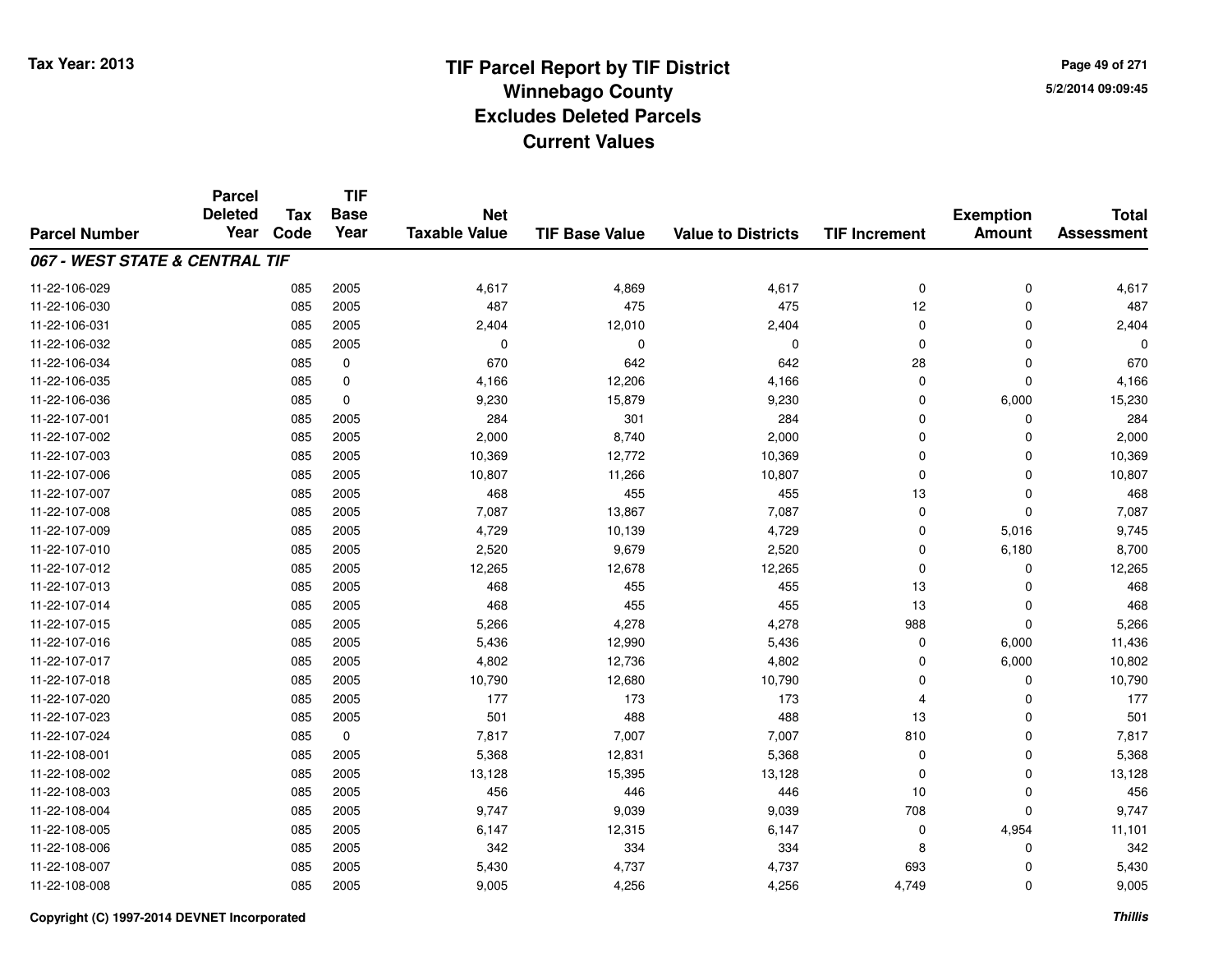**Page 50 of 2715/2/2014 09:09:45**

|                                | <b>Parcel</b>  |            | <b>TIF</b>  |                      |                       |                           |                      |                  |                   |
|--------------------------------|----------------|------------|-------------|----------------------|-----------------------|---------------------------|----------------------|------------------|-------------------|
|                                | <b>Deleted</b> | <b>Tax</b> | <b>Base</b> | <b>Net</b>           |                       |                           |                      | <b>Exemption</b> | <b>Total</b>      |
| <b>Parcel Number</b>           | Year           | Code       | Year        | <b>Taxable Value</b> | <b>TIF Base Value</b> | <b>Value to Districts</b> | <b>TIF Increment</b> | <b>Amount</b>    | <b>Assessment</b> |
| 067 - WEST STATE & CENTRAL TIF |                |            |             |                      |                       |                           |                      |                  |                   |
| 11-22-108-009                  |                | 085        | 2005        | 11,638               | 13,212                | 11,638                    | 0                    | 0                | 11,638            |
| 11-22-108-010                  |                | 085        | 2005        | $\mathbf 0$          | $\Omega$              | $\mathbf 0$               | $\mathbf 0$          | $\Omega$         | $\Omega$          |
| 11-22-108-011                  |                | 085        | 2005        | 367                  | 12,356                | 367                       | 0                    | $\Omega$         | 367               |
| 11-22-108-012                  |                | 085        | 2005        | 11,429               | 13,965                | 11,429                    | $\mathbf 0$          | $\Omega$         | 11,429            |
| 11-22-108-013                  |                | 085        | 2005        | 10,675               | 11,227                | 10,675                    | 0                    | $\Omega$         | 10,675            |
| 11-22-108-014                  |                | 085        | 2005        | $\mathbf 0$          | 11,965                | $\mathbf 0$               | $\mathbf 0$          | 11,218           | 11,218            |
| 11-22-108-015                  |                | 085        | 2005        | 12,641               | 13,207                | 12,641                    | $\mathbf 0$          | $\mathbf 0$      | 12,641            |
| 11-22-108-016                  |                | 085        | 2005        | 6,938                | 13,600                | 6,938                     | $\mathbf 0$          | 6,000            | 12,938            |
| 11-22-108-017                  |                | 085        | 2005        | 4,281                | 11,943                | 4,281                     | 0                    | 0                | 4,281             |
| 11-22-109-001                  |                | 085        | 2005        | 6,376                | 8,967                 | 6,376                     | $\mathbf 0$          | $\Omega$         | 6,376             |
| 11-22-109-002                  |                | 085        | 2005        | 432                  | 421                   | 421                       | 11                   | $\Omega$         | 432               |
| 11-22-109-003                  |                | 085        | 2005        | 11,237               | 13,009                | 11,237                    | 0                    | 0                | 11,237            |
| 11-22-109-004                  |                | 085        | 2005        | 4,520                | 11,518                | 4,520                     | $\mathbf 0$          | 4,865            | 9,385             |
| 11-22-109-005                  |                | 085        | 2005        | 5,160                | 10,610                | 5,160                     | 0                    | 0                | 5,160             |
| 11-22-109-006                  |                | 085        | 2005        | 2,920                | 6,344                 | 2,920                     | 0                    | $\Omega$         | 2,920             |
| 11-22-109-007                  |                | 085        | 2005        | 9,814                | 13,560                | 9,814                     | $\mathbf 0$          | 0                | 9,814             |
| 11-22-109-008                  |                | 085        | 2005        | 697                  | 0                     | $\mathbf 0$               | 697                  | $\mathbf 0$      | 697               |
| 11-22-109-009                  |                | 085        | 2005        | 372                  | 363                   | 363                       | 9                    | $\mathbf 0$      | 372               |
| 11-22-109-010                  |                | 085        | 2005        | 248                  | 242                   | 242                       | 6                    | 0                | 248               |
| 11-22-109-011                  |                | 085        | 2005        | 10,497               | 12,608                | 10,497                    | $\mathbf 0$          | $\mathbf 0$      | 10,497            |
| 11-22-109-012                  |                | 085        | 2005        | 6,555                | 5,124                 | 5,124                     | 1,431                | 0                | 6,555             |
| 11-22-109-013                  |                | 085        | 2005        | 11,572               | 12,647                | 11,572                    | $\mathbf 0$          | $\Omega$         | 11,572            |
| 11-22-109-014                  |                | 085        | 2005        | 7,226                | 11,105                | 7,226                     | 0                    | 6,000            | 13,226            |
| 11-22-109-015                  |                | 085        | 2005        | 2,577                | 13,610                | 2,577                     | $\mathbf 0$          | $\mathbf 0$      | 2,577             |
| 11-22-109-016                  |                | 085        | 2005        | 0                    | $\mathbf 0$           | $\mathbf 0$               | 0                    | 0                | $\Omega$          |
| 11-22-109-017                  |                | 085        | 2005        | 486                  | 3,993                 | 486                       | 0                    | $\Omega$         | 486               |
| 11-22-109-018                  |                | 085        | 2005        | 5,287                | 11,376                | 5,287                     | $\mathbf 0$          | 1,069            | 6,356             |
| 11-22-109-019                  |                | 085        | 2005        | 10,842               | 11,909                | 10,842                    | 0                    | $\mathbf 0$      | 10,842            |
| 11-22-109-020                  |                | 085        | 2005        | 5,694                | 10,937                | 5,694                     | 0                    | 76               | 5,770             |
| 11-22-109-021                  |                | 085        | 2005        | 8,158                | 16,994                | 8,158                     | 0                    | 6,000            | 14,158            |
| 11-22-109-022                  |                | 085        | 2005        | 6,368                | 5,092                 | 5,092                     | 1,276                | 0                | 6,368             |
| 11-22-109-023                  |                | 085        | 2005        | 5,792                | 10,956                | 5,792                     | 0                    | $\Omega$         | 5,792             |
| 11-22-109-024                  |                | 085        | 2005        | 6,100                | 12,704                | 6,100                     | $\mathbf 0$          | 5,336            | 11,436            |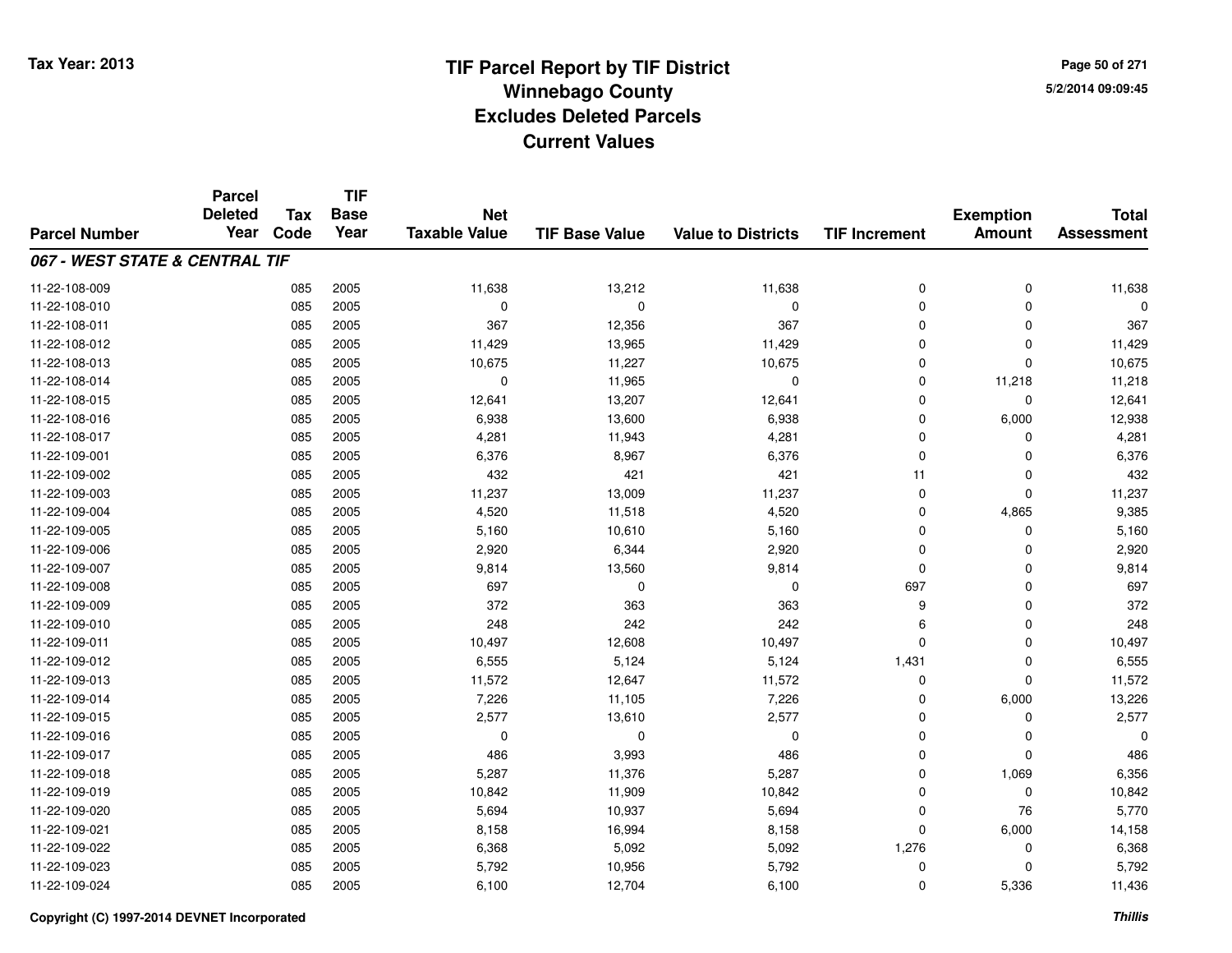**TIF**

**Parcel**

**Page 51 of 2715/2/2014 09:09:45**

#### **TIF Base ValueParcel NumberTotal AssessmentExemption Amount Value to Districts TIF Increment Base YearTax Code Deleted YearNet Taxable Value067 - WEST STATE & CENTRAL TIF**11-22-109-025 <sup>085</sup> <sup>435</sup> <sup>2005</sup> <sup>423</sup> <sup>423</sup> <sup>12</sup> <sup>0</sup> <sup>435</sup> 11-22-109-026 <sup>085</sup> <sup>0</sup> <sup>2005</sup> <sup>0</sup> <sup>0</sup> <sup>0</sup> <sup>0</sup> <sup>0</sup> 11-22-109-027 <sup>085</sup> 5,493 <sup>2005</sup> 11,707 5,493 <sup>0</sup> 6,000 11,493 11-22-109-0288 085 2005 2,927 7,979 2,927 0 4,687 7,614 11-22-109-0299 085 2005 5,935 4,712 4,712 1,223 0 5,935 11-22-109-030 <sup>085</sup> <sup>393</sup> <sup>2005</sup> <sup>383</sup> <sup>383</sup> <sup>10</sup> <sup>0</sup> <sup>393</sup> 11-22-109-0311 085 2005 393 5,185 393 0 0 393 11-22-109-032 <sup>085</sup> <sup>0</sup> <sup>2005</sup> <sup>0</sup> <sup>0</sup> <sup>0</sup> <sup>0</sup> <sup>0</sup> 11-22-109-033 <sup>085</sup> 9,934 <sup>2005</sup> 10,297 9,934 <sup>0</sup> <sup>0</sup> 9,934 11-22-109-0344 085 2005 4,068 8,887 4,068 0 4,478 8,546 11-22-109-035 <sup>085</sup> 5,723 <sup>2005</sup> 14,305 5,723 <sup>0</sup> 6,000 11,723 11-22-126-0011 085 2005 4,084 15,945 4,084 0 11,000 15,084 11-22-126-002 <sup>085</sup> <sup>0</sup> <sup>2005</sup> <sup>53</sup> <sup>0</sup> <sup>0</sup> <sup>0</sup> <sup>0</sup> 11-22-126-0033 085 2005 0 13,126 0 0 13,358 13,358 11-22-126-004 <sup>085</sup> 9,467 <sup>2005</sup> 16,397 9,467 <sup>0</sup> 6,000 15,467 11-22-126-005 <sup>085</sup> 14,375 <sup>2005</sup> 10,806 10,806 3,569 <sup>0</sup> 14,375 11-22-126-0066 085 2005 4,055 8,640 4,055 0 0 4,055 11-22-126-0077 085 2005 7,221 9,644 7,221 0 7,221 11-22-126-0088 085 2005 1,145 12,755 1,145 0 11,000 12,145 11-22-126-0099 085 2005 7,823 6,362 6,362 1,461 0 7,823 11-22-126-0100 085 2005 5,217 5,819 5,217 0 2,115 7,332 11-22-126-0111 085 2005 2,298 11,199 2,298 0 0 2,298 11-22-126-0122 085 2005 11,561 12,019 11,561 0 11,561 11-22-126-0133 085 2005 7,359 6,485 6,485 874 0 7,359 11-22-126-014 <sup>085</sup> 6,532 <sup>2005</sup> 10,284 6,532 <sup>0</sup> 5,005 11,537 11-22-126-0155 085 2005 16,054 16,905 16,054 0 0 16,054 11-22-126-016 <sup>085</sup> 9,235 <sup>2005</sup> 15,513 9,235 <sup>0</sup> 6,000 15,235 11-22-126-017 <sup>085</sup> 12,426 <sup>2005</sup> 12,873 12,426 <sup>0</sup> <sup>0</sup> 12,426 11-22-126-018 <sup>085</sup> 16,166 <sup>2005</sup> 13,710 13,710 2,456 <sup>0</sup> 16,166 11-22-126-0199 085 2005 12,824 13,219 12,824 0 0 12,824 11-22-126-0200 085 2005 7,970 14,602 7,970 0 0 7,970 11-22-126-0211 085 2005 5,011 11,448 5,011 0 0 5,011 11-22-126-0222 085 2005 410 4,011 410 0 0 410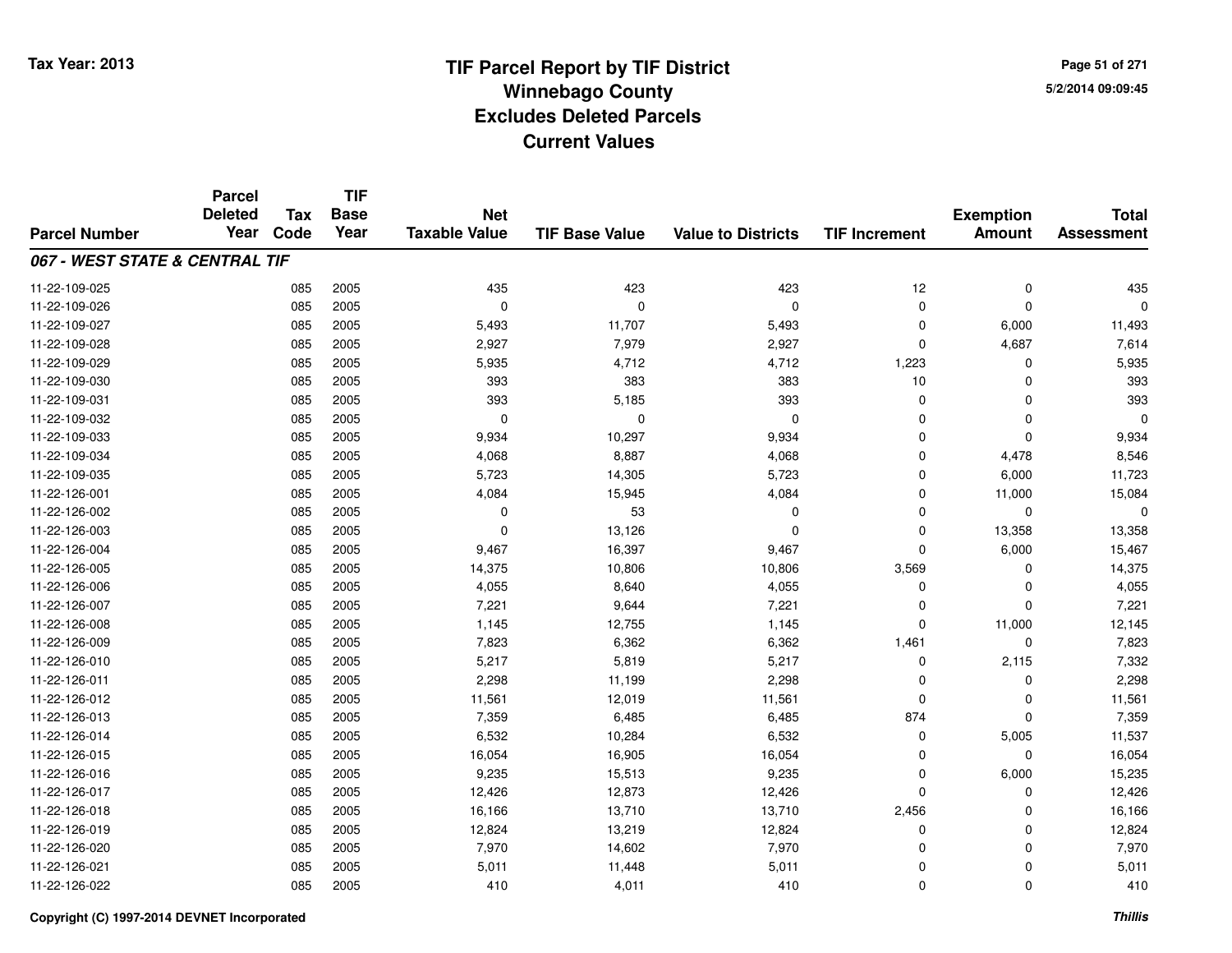**TIF**

**Parcel**

**Page 52 of 2715/2/2014 09:09:45**

#### **TIF Base ValueParcel NumberTotal AssessmentExemption Amount Value to Districts TIF Increment Base YearTax Code Deleted YearNet Taxable Value067 - WEST STATE & CENTRAL TIF**11-22-126-0233 085 2005 5,544 11,554 5,544 0 4,066 9,610 11-22-126-0244 085 2005 608 11,460 608 0 0 608 11-22-126-025 <sup>085</sup> <sup>340</sup> <sup>2005</sup> 12,021 <sup>340</sup> <sup>0</sup> <sup>0</sup> <sup>340</sup> 11-22-126-026 <sup>085</sup> 3,138 <sup>2005</sup> 7,124 3,138 <sup>0</sup> 2,307 5,445 11-22-126-027 <sup>085</sup> 8,709 <sup>2005</sup> 10,703 8,709 <sup>0</sup> <sup>0</sup> 8,709 11-22-126-028 <sup>085</sup> 5,331 <sup>2005</sup> 11,687 5,331 <sup>0</sup> 6,000 11,331 11-22-126-0299 085 2005 11,813 14,901 11,813 0 0 11,813 11-22-126-0344 085 2005 6,819 9,506 6,819 0 0 6,819 11-22-126-035 <sup>085</sup> 7,492 <sup>2005</sup> 9,682 7,492 <sup>0</sup> <sup>0</sup> 7,492 11-22-126-0366 085 2005 12,815 19,436 12,815 0 6,000 18,815 11-22-126-037 <sup>085</sup> 14,397 <sup>2005</sup> 22,410 14,397 <sup>0</sup> 6,000 20,397 11-22-126-0388 085 2005 12,141 10,493 10,493 1,648 0 12,141 11-22-127-0011 085 2005 423 10,042 423 0 6,000 6,423 11-22-127-0022 085 2005 7,034 13,037 7,034 0 6,000 13,034 11-22-127-003 <sup>085</sup> 5,439 <sup>2005</sup> 11,533 5,439 <sup>0</sup> <sup>978</sup> 6,417 11-22-127-004 <sup>085</sup> 8,700 <sup>2005</sup> 14,010 8,700 <sup>0</sup> 6,000 14,700 11-22-127-005 <sup>085</sup> 12,439 <sup>2005</sup> 13,170 12,439 <sup>0</sup> <sup>0</sup> 12,439 11-22-127-0066 085 2005 9,589 10,575 9,589 0 0 9,589 11-22-127-007 <sup>085</sup> 8,785 <sup>2005</sup> 9,387 8,785 <sup>0</sup> <sup>0</sup> 8,785 11-22-127-008 <sup>085</sup> 5,764 <sup>2005</sup> 10,852 5,764 <sup>0</sup> 4,657 10,421 11-22-127-0099 085 2005 6,666 13,194 6,666 0 0 6,666 11-22-127-010 <sup>085</sup> <sup>403</sup> <sup>2005</sup> <sup>394</sup> <sup>394</sup> <sup>9</sup> <sup>0</sup> <sup>403</sup> 11-22-127-0111 085 2005 7,112 13,864 7,112 0 6,000 13,112 11-22-127-0122 085 2005 7,910 17,172 7,910 0 8,301 16,211 11-22-127-013 <sup>085</sup> <sup>590</sup> <sup>2005</sup> <sup>576</sup> <sup>576</sup> <sup>14</sup> <sup>0</sup> <sup>590</sup> 11-22-127-014 <sup>085</sup> 9,176 <sup>2005</sup> 12,463 9,176 <sup>0</sup> <sup>0</sup> 9,176 11-22-127-015 <sup>085</sup> <sup>0</sup> <sup>2005</sup> 9,380 <sup>0</sup> <sup>0</sup> 7,908 7,908 11-22-127-016 <sup>085</sup> 6,391 <sup>2005</sup> 20,016 6,391 <sup>0</sup> 4,341 10,732 11-22-127-017 <sup>085</sup> <sup>0</sup> <sup>2005</sup> 5,267 <sup>0</sup> <sup>0</sup> 11,506 11,506 11-22-127-0188 085 2005 670 5,177 670 0 5,810 6,480 11-22-127-0199 085 2005 400 390 390 10 0 400 11-22-127-0200 085 2005 8,921 10,206 8,921 0 0 8,921 11-22-127-0211 085 2005 4,867 8,910 4,867 0 0 4,867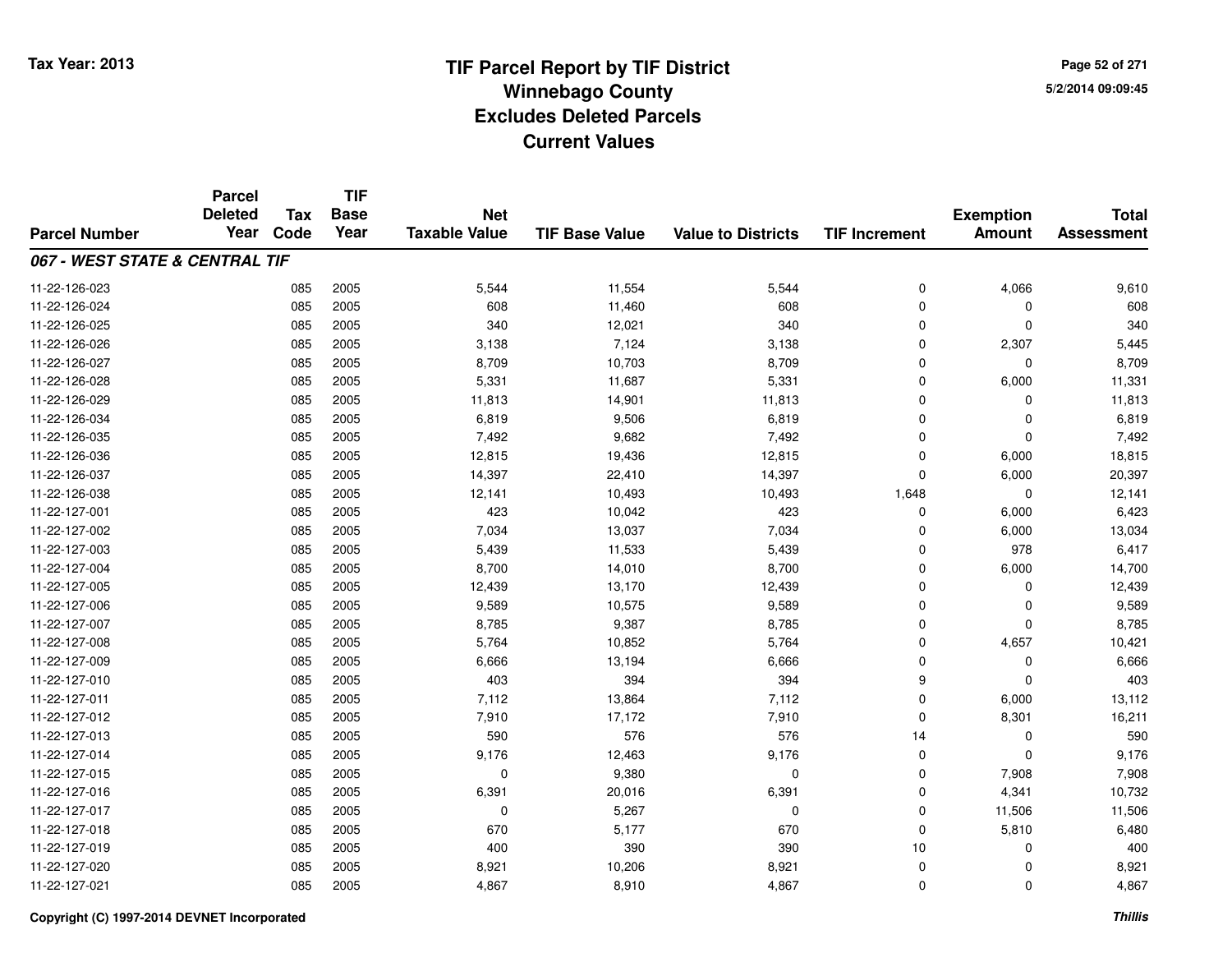**TIF**

**Parcel**

**Page 53 of 2715/2/2014 09:09:45**

#### **TIF Base ValueParcel NumberTotal AssessmentExemption Amount Value to Districts TIF Increment Base YearTax Code Deleted YearNet Taxable Value067 - WEST STATE & CENTRAL TIF**11-22-127-0222 085 2005 5,947 12,983 5,947 0 6,000 11,947 11-22-127-0233 085 2005 11,082 14,966 11,082 0 11,082 11-22-127-0244 2005 2005 150 150 377 150 150 0 0 0 150 11-22-127-0255 085 2005 150 761 150 0 0 150 11-22-127-026 <sup>085</sup> 12,862 <sup>2005</sup> 20,734 12,862 <sup>0</sup> 6,000 18,862 11-22-127-027 <sup>085</sup> 4,500 <sup>2005</sup> 4,239 4,239 <sup>261</sup> <sup>0</sup> 4,500 11-22-127-028 <sup>085</sup> 9,011 <sup>2005</sup> 13,210 9,011 <sup>0</sup> <sup>0</sup> 9,011 11-22-127-0299 085 2005 477 12,686 477 0 0 477 11-22-127-0300 085 2005 13,237 15,192 13,237 0 0 13,237 11-22-127-0311 085 2005 3,400 9,972 3,400 0 0 3,400 11-22-127-0322 085 2005 7,965 8,400 7,965 0 7,965 11-22-127-035 <sup>085</sup> 5,733 <sup>2005</sup> 13,522 5,733 <sup>0</sup> 6,000 11,733 11-22-127-036 <sup>085</sup> 2,540 <sup>2005</sup> 15,309 2,540 <sup>0</sup> 11,000 13,540 11-22-128-0011 085 2005 4,044 8,920 4,044 0 4,522 8,566 11-22-128-0022 085 2005 0 9,521 0 0 9,322 9,322 11-22-128-0033 085 2005 6,349 8,171 6,349 0 0 6,349 11-22-128-004 <sup>085</sup> 5,206 <sup>2005</sup> 9,551 5,206 <sup>0</sup> 4,046 9,252 11-22-128-005 <sup>085</sup> 5,589 <sup>2005</sup> 5,565 5,565 <sup>24</sup> 5,412 11,001 11-22-128-0088 085 2005 4,227 12,854 4,227 0 8,000 12,227 11-22-128-0099 085 2005 14,409 17,624 14,409 0 0 14,409 11-22-128-0100 085 2005 5,883 18,515 5,883 0 6,000 11,883 11-22-128-0111 085 2005 2,828 16,280 2,828 0 0 2,828 11-22-128-0122 085 2005 3,333 16,810 3,333 0 3,333 11-22-128-014 <sup>085</sup> <sup>0</sup> <sup>2005</sup> <sup>0</sup> <sup>0</sup> <sup>0</sup> <sup>0</sup> <sup>0</sup> 11-22-128-016 <sup>085</sup> <sup>434</sup> <sup>2005</sup> <sup>422</sup> <sup>422</sup> <sup>12</sup> <sup>0</sup> <sup>434</sup> 11-22-128-017 <sup>085</sup> <sup>0</sup> <sup>2005</sup> 2,843 <sup>0</sup> <sup>0</sup> <sup>0</sup> <sup>0</sup> 11-22-128-0188 085 2005 6,408 12,824 6,408 0 6,000 12,408 11-22-128-0199 085 2005 454 1,695 454 0 0 454 11-22-128-020 <sup>085</sup> 10,935 <sup>2005</sup> 11,706 10,935 <sup>0</sup> <sup>0</sup> 10,935 11-22-128-0211 085 2005 5,636 12,237 5,636 0 5,763 11,399 11-22-128-0222 085 2005 434 5,843 434 0 0 434 11-22-128-0233 085 2005 1,402 7,451 1,402 0 0 1,402 11-22-128-024<sup>085</sup> <sup>567</sup> <sup>2005</sup> 9,455 <sup>567</sup> <sup>0</sup> <sup>0</sup> <sup>567</sup>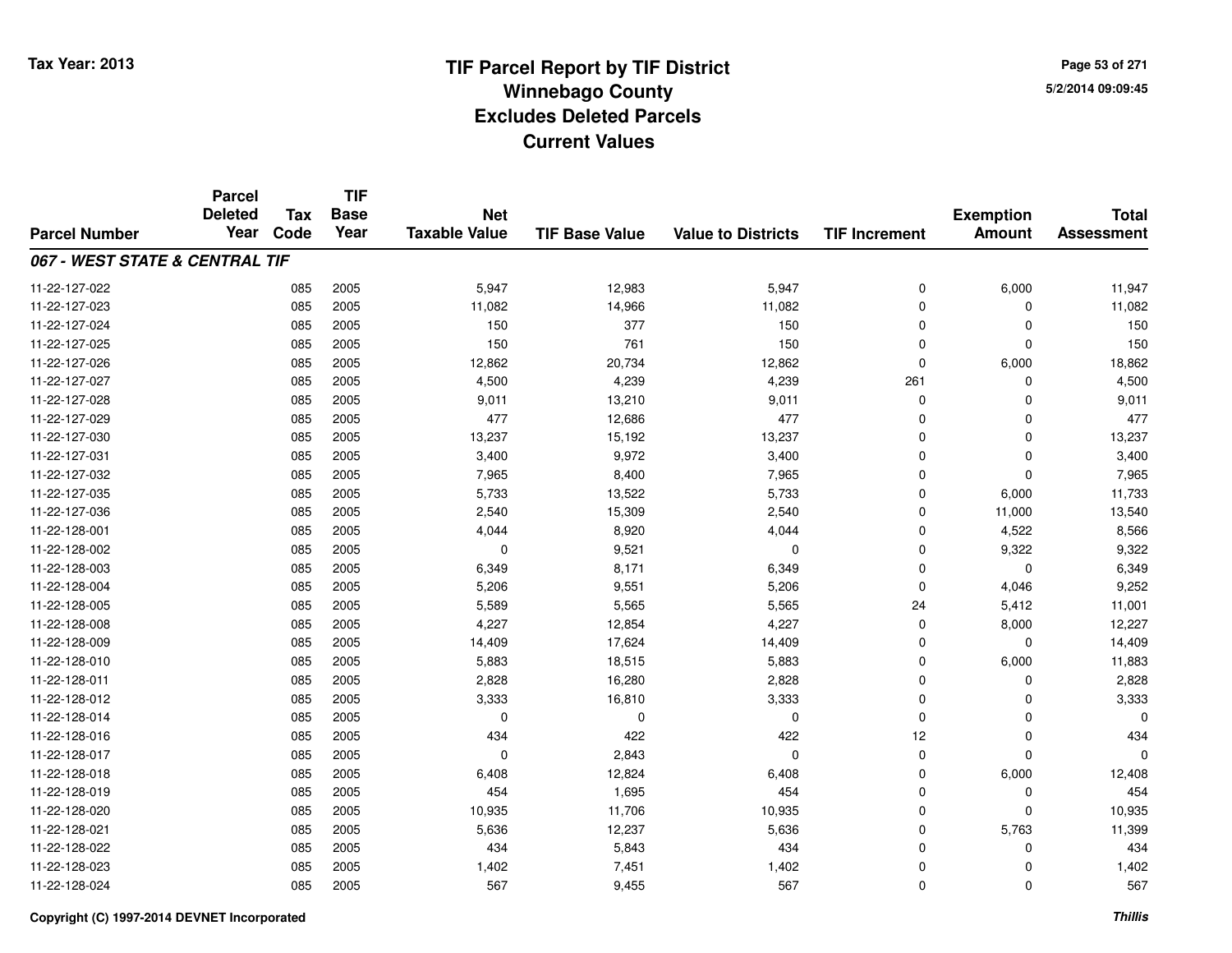**Page 54 of 2715/2/2014 09:09:45**

|                                | <b>Parcel</b><br><b>Deleted</b> | <b>Tax</b> | <b>TIF</b><br><b>Base</b> | <b>Net</b>           |                       |                           |                      | <b>Exemption</b> | <b>Total</b>      |
|--------------------------------|---------------------------------|------------|---------------------------|----------------------|-----------------------|---------------------------|----------------------|------------------|-------------------|
| <b>Parcel Number</b>           | Year                            | Code       | Year                      | <b>Taxable Value</b> | <b>TIF Base Value</b> | <b>Value to Districts</b> | <b>TIF Increment</b> | <b>Amount</b>    | <b>Assessment</b> |
| 067 - WEST STATE & CENTRAL TIF |                                 |            |                           |                      |                       |                           |                      |                  |                   |
| 11-22-128-025                  |                                 | 085        | 2005                      | 0                    | $\mathbf 0$           | 0                         | 0                    | 0                | $\Omega$          |
| 11-22-128-026                  |                                 | 085        | 2005                      | $\Omega$             | $\Omega$              | $\Omega$                  | 0                    | 0                | $\Omega$          |
| 11-22-128-027                  |                                 | 085        | 2005                      | 196                  | 191                   | 191                       | 5                    | 0                | 196               |
| 11-22-128-028                  |                                 | 085        | 2005                      | 7,553                | 10,150                | 7,553                     | 0                    | 0                | 7,553             |
| 11-22-128-029                  |                                 | 085        | 2005                      | 907                  | 952                   | 907                       | 0                    | $\Omega$         | 907               |
| 11-22-128-030                  |                                 | 085        | 2005                      | 889                  | 5,805                 | 889                       | 0                    | 6,000            | 6,889             |
| 11-22-129-001                  |                                 | 085        | 2005                      | 7,084                | 12,828                | 7,084                     | 0                    | $\mathbf 0$      | 7,084             |
| 11-22-129-002                  |                                 | 085        | 2005                      | 5,810                | 10,386                | 5,810                     | $\mathbf 0$          | 3,167            | 8,977             |
| 11-22-129-003                  |                                 | 085        | 2005                      | 10,787               | 11,184                | 10,787                    | 0                    | $\mathbf 0$      | 10,787            |
| 11-22-129-004                  |                                 | 085        | 2005                      | 1,774                | 12,774                | 1,774                     | $\mathbf 0$          | 11,144           | 12,918            |
| 11-22-129-007                  |                                 | 085        | 2005                      | 5,821                | 4,550                 | 4,550                     | 1,271                | $\Omega$         | 5,821             |
| 11-22-129-010                  |                                 | 085        | 2005                      | 487                  | 474                   | 474                       | 13                   | 0                | 487               |
| 11-22-129-011                  |                                 | 085        | 2005                      | 7,407                | 15,727                | 7,407                     | 0                    | 8,000            | 15,407            |
| 11-22-129-012                  |                                 | 085        | 2005                      | 8,053                | 16,589                | 8,053                     | 0                    | 0                | 8,053             |
| 11-22-129-013                  |                                 | 085        | 2005                      | 487                  | 475                   | 475                       | 12                   | $\Omega$         | 487               |
| 11-22-129-014                  |                                 | 085        | 2005                      | 487                  | 475                   | 475                       | 12                   | 0                | 487               |
| 11-22-129-015                  |                                 | 085        | 2005                      | 6,027                | 9,535                 | 6,027                     | 0                    | $\mathbf 0$      | 6,027             |
| 11-22-129-016                  |                                 | 085        | 2005                      | 487                  | 6,635                 | 487                       | 0                    | $\mathbf 0$      | 487               |
| 11-22-129-017                  |                                 | 085        | 2005                      | 4,921                | 11,259                | 4,921                     | 0                    | 6,000            | 10,921            |
| 11-22-129-018                  |                                 | 085        | 2005                      | 3,531                | 7,813                 | 3,531                     | 0                    | $\mathbf 0$      | 3,531             |
| 11-22-129-019                  |                                 | 085        | 2005                      | 9,505                | 9,840                 | 9,505                     | 0                    | $\mathbf 0$      | 9,505             |
| 11-22-129-020                  |                                 | 085        | 2005                      | 2,963                | 10,744                | 2,963                     | 0                    | 7,663            | 10,626            |
| 11-22-129-021                  |                                 | 085        | 2005                      | 9,758                | 10,122                | 9,758                     | 0                    | 0                | 9,758             |
| 11-22-129-022                  |                                 | 085        | 2005                      | 8,037                | 10,220                | 8,037                     | 0                    | $\mathbf 0$      | 8,037             |
| 11-22-129-023                  |                                 | 085        | 2005                      | 7,145                | 7,892                 | 7,145                     | 0                    | $\mathbf 0$      | 7,145             |
| 11-22-129-024                  |                                 | 085        | 2005                      | 6,308                | 8,101                 | 6,308                     | 0                    | $\Omega$         | 6,308             |
| 11-22-129-025                  |                                 | 085        | 2005                      | 2,124                | 4,841                 | 2,124                     | 0                    | 3,223            | 5,347             |
| 11-22-129-026                  |                                 | 085        | 2005                      | 5,369                | 6,306                 | 5,369                     | 0                    | 3,812            | 9,181             |
| 11-22-129-029                  |                                 | 085        | 2005                      | 8,985                | 9,353                 | 8,985                     | 0                    | $\mathbf 0$      | 8,985             |
| 11-22-129-030                  |                                 | 085        | 2005                      | 7,718                | 14,594                | 7,718                     | 0                    | 6,000            | 13,718            |
| 11-22-129-031                  |                                 | 085        | 2005                      | 4,119                | 9,339                 | 4,119                     | 0                    | 3,734            | 7,853             |
| 11-22-129-032                  |                                 | 085        | 2005                      | 4,277                | 6,257                 | 4,277                     | 0                    | 2,829            | 7,106             |
| 11-22-129-033                  |                                 | 085        | 2005                      | 6,156                | 9,861                 | 6,156                     | 0                    | $\Omega$         | 6,156             |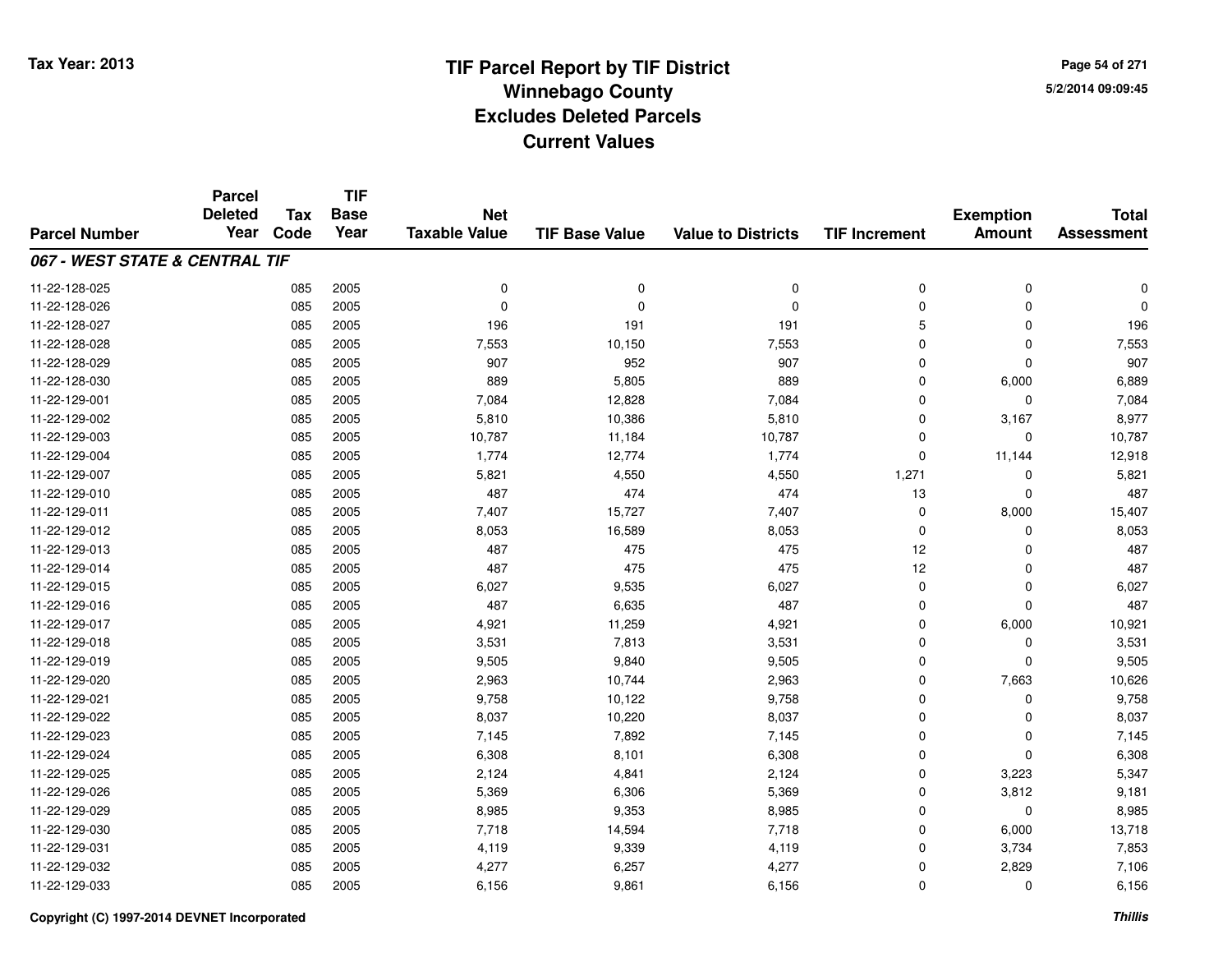**Page 55 of 2715/2/2014 09:09:45**

|                                | <b>Parcel</b><br><b>Deleted</b> | <b>Tax</b> | <b>TIF</b><br><b>Base</b> | <b>Net</b>           |                       |                           |                      | <b>Exemption</b> | <b>Total</b>      |
|--------------------------------|---------------------------------|------------|---------------------------|----------------------|-----------------------|---------------------------|----------------------|------------------|-------------------|
| <b>Parcel Number</b>           | Year                            | Code       | Year                      | <b>Taxable Value</b> | <b>TIF Base Value</b> | <b>Value to Districts</b> | <b>TIF Increment</b> | <b>Amount</b>    | <b>Assessment</b> |
| 067 - WEST STATE & CENTRAL TIF |                                 |            |                           |                      |                       |                           |                      |                  |                   |
| 11-22-129-034                  |                                 | 085        | 2005                      | 482                  | 12,104                | 482                       | $\mathbf 0$          | $\mathbf 0$      | 482               |
| 11-22-129-035                  |                                 | 085        | 2005                      | 9,561                | 11,303                | 9,561                     | $\mathbf 0$          | $\mathbf 0$      | 9,561             |
| 11-22-129-036                  |                                 | 085        | 2005                      | 3,337                | 8,952                 | 3,337                     | $\Omega$             | 6,000            | 9,337             |
| 11-22-129-037                  |                                 | 085        | 2005                      | 12,826               | 13,564                | 12,826                    | $\mathbf 0$          | $\mathbf 0$      | 12,826            |
| 11-22-130-001                  |                                 | 085        | 2005                      | 9,705                | 9,393                 | 9,393                     | 312                  | $\mathbf 0$      | 9,705             |
| 11-22-130-002                  |                                 | 085        | 2005                      | 10,096               | 11,872                | 10,096                    | $\mathbf 0$          | 0                | 10,096            |
| 11-22-130-003                  |                                 | 085        | 2005                      | 9,547                | 9,830                 | 9,547                     | $\Omega$             | $\mathbf 0$      | 9,547             |
| 11-22-130-004                  |                                 | 085        | 2005                      | 4,620                | 9,240                 | 4,620                     | $\mathbf 0$          | 6,000            | 10,620            |
| 11-22-130-005                  |                                 | 085        | 2005                      | 287                  | 4,349                 | 287                       | $\Omega$             | 5,404            | 5,691             |
| 11-22-130-006                  |                                 | 085        | 2005                      | 7,025                | 5,839                 | 5,839                     | 1,186                | 0                | 7,025             |
| 11-22-130-007                  |                                 | 085        | 2005                      | 4,826                | 6,079                 | 4,826                     | $\Omega$             | 2,416            | 7,242             |
| 11-22-130-008                  |                                 | 085        | 2005                      | 10,489               | 11,779                | 10,489                    | 0                    | $\mathbf 0$      | 10,489            |
| 11-22-130-009                  |                                 | 085        | 2005                      | 5,287                | 5,591                 | 5,287                     | $\Omega$             | 1,843            | 7,130             |
| 11-22-130-010                  |                                 | 085        | 2005                      | 5,089                | 10,457                | 5,089                     | 0                    | 5,089            | 10,178            |
| 11-22-130-011                  |                                 | 085        | 2005                      | 7,351                | 9,333                 | 7,351                     | 0                    | 0                | 7,351             |
| 11-22-130-012                  |                                 | 085        | 2005                      | 5,369                | 5,608                 | 5,369                     | $\mathbf 0$          | 1,062            | 6,431             |
| 11-22-130-013                  |                                 | 085        | 2005                      | 482                  | 470                   | 470                       | 12                   | $\mathbf 0$      | 482               |
| 11-22-130-014                  |                                 | 085        | 2005                      | 4,068                | 4,448                 | 4,068                     | $\mathbf 0$          | 1,444            | 5,512             |
| 11-22-130-015                  |                                 | 085        | 2005                      | 4,299                | 4,780                 | 4,299                     | $\mathbf 0$          | 1,576            | 5,875             |
| 11-22-130-016                  |                                 | 085        | 2005                      | 6,333                | 5,111                 | 5,111                     | 1,222                | 0                | 6,333             |
| 11-22-130-017                  |                                 | 085        | 2005                      | 241                  | 8,997                 | 241                       | $\mathbf 0$          | 0                | 241               |
| 11-22-130-018                  |                                 | 085        | 2005                      | 12,229               | 13,402                | 12,229                    | 0                    | 0                | 12,229            |
| 11-22-130-019                  |                                 | 085        | 2005                      | 12,116               | 6,270                 | 6,270                     | 5,846                | $\mathbf 0$      | 12,116            |
| 11-22-130-020                  |                                 | 085        | 2005                      | 2,586                | 7,677                 | 2,586                     | 0                    | 11,000           | 13,586            |
| 11-22-130-021                  |                                 | 085        | 2005                      | $\mathbf 0$          | 6,309                 | $\mathbf 0$               | $\mathbf 0$          | 7,838            | 7,838             |
| 11-22-130-022                  |                                 | 085        | 2005                      | 13,087               | 15,419                | 13,087                    | $\mathbf 0$          | $\mathbf 0$      | 13,087            |
| 11-22-130-023                  |                                 | 085        | 2005                      | 6,646                | 15,275                | 6,646                     | $\Omega$             | 6,000            | 12,646            |
| 11-22-130-024                  |                                 | 085        | 2005                      | 7,510                | 6,098                 | 6,098                     | 1,412                | 0                | 7,510             |
| 11-22-130-025                  |                                 | 085        | 2005                      | 4,497                | 5,674                 | 4,497                     | 0                    | $\mathbf 0$      | 4,497             |
| 11-22-130-026                  |                                 | 085        | 2005                      | 6,008                | 6,644                 | 6,008                     | 0                    | 2,003            | 8,011             |
| 11-22-130-027                  |                                 | 085        | 2005                      | 16,339               | 18,843                | 16,339                    | $\Omega$             | 0                | 16,339            |
| 11-22-130-028                  |                                 | 085        | 2005                      | 7,220                | 11,889                | 7,220                     | $\Omega$             | 0                | 7,220             |
| 11-22-130-029                  |                                 | 085        | 2005                      | 6,329                | 5,218                 | 5,218                     | 1,111                | $\mathbf 0$      | 6,329             |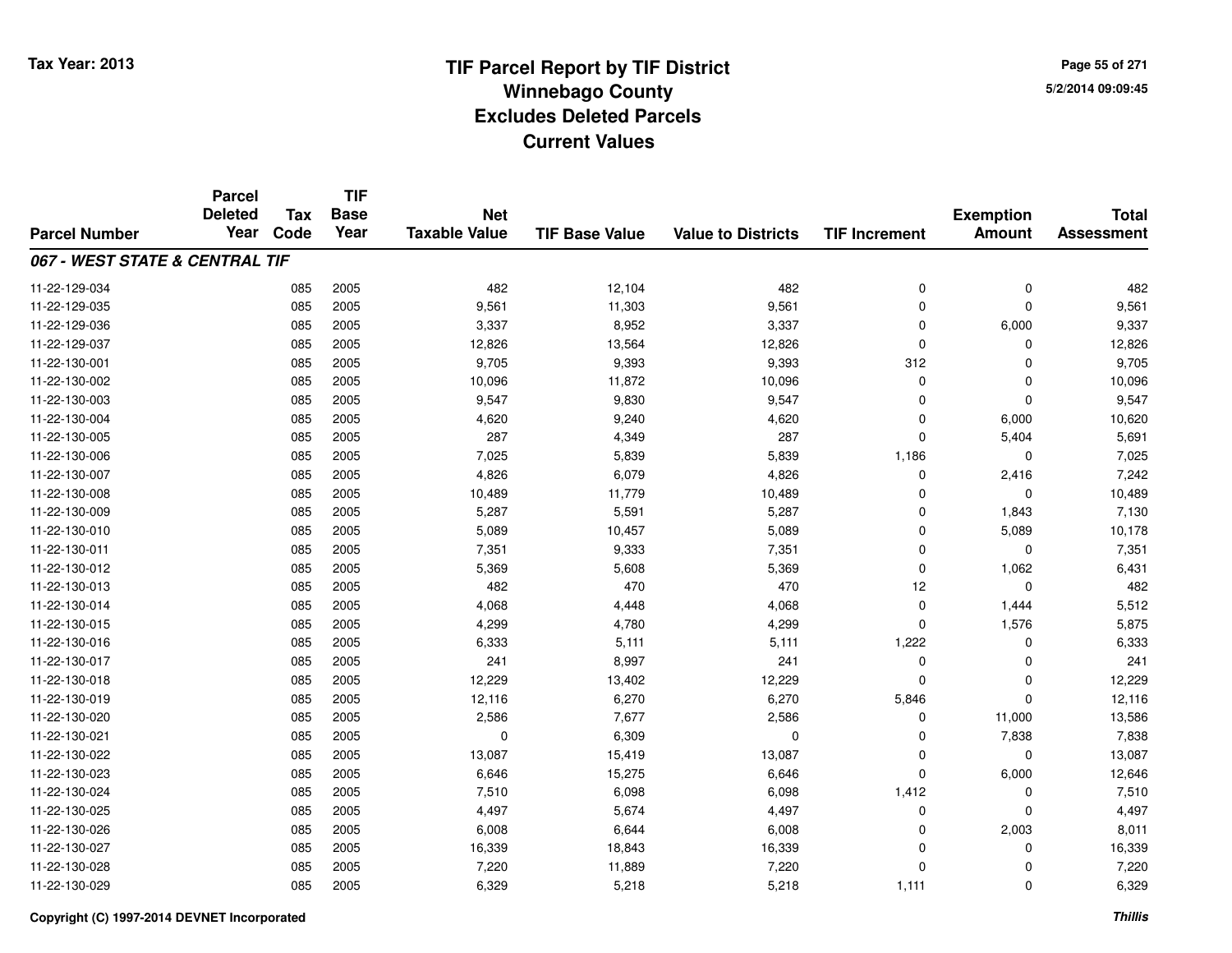**Page 56 of 2715/2/2014 09:09:45**

|                                | <b>Parcel</b><br><b>Deleted</b> | <b>Tax</b> | <b>TIF</b><br><b>Base</b> | <b>Net</b>           |                       |                           |                      | <b>Exemption</b> | <b>Total</b>      |
|--------------------------------|---------------------------------|------------|---------------------------|----------------------|-----------------------|---------------------------|----------------------|------------------|-------------------|
| <b>Parcel Number</b>           | Year                            | Code       | Year                      | <b>Taxable Value</b> | <b>TIF Base Value</b> | <b>Value to Districts</b> | <b>TIF Increment</b> | <b>Amount</b>    | <b>Assessment</b> |
| 067 - WEST STATE & CENTRAL TIF |                                 |            |                           |                      |                       |                           |                      |                  |                   |
| 11-22-130-030                  |                                 | 085        | 2005                      | 11,115               | 11,579                | 11,115                    | 0                    | $\mathbf 0$      | 11,115            |
| 11-22-130-031                  |                                 | 085        | 2005                      | 6,883                | 13,292                | 6,883                     | $\Omega$             | 6,000            | 12,883            |
| 11-22-130-032                  |                                 | 085        | 2005                      | 11,118               | 18,067                | 11,118                    | $\mathbf 0$          | 6,000            | 17,118            |
| 11-22-131-002                  |                                 | 085        | 2005                      | 12,605               | 12,295                | 12,295                    | 310                  | $\mathbf 0$      | 12,605            |
| 11-22-131-003                  |                                 | 085        | 2005                      | 890                  | 724                   | 724                       | 166                  | 0                | 890               |
| 11-22-131-004                  |                                 | 085        | 2005                      | 448                  | 437                   | 437                       | 11                   | $\mathbf 0$      | 448               |
| 11-22-131-005                  |                                 | 085        | 2005                      | 8,692                | 15,488                | 8,692                     | $\mathbf 0$          | 6,000            | 14,692            |
| 11-22-131-006                  |                                 | 085        | 2005                      | 8,314                | 7,577                 | 7,577                     | 737                  | $\mathbf 0$      | 8,314             |
| 11-22-131-007                  |                                 | 085        | 2005                      | 5,846                | 6,165                 | 5,846                     | $\mathbf 0$          | 1,567            | 7,413             |
| 11-22-131-009                  |                                 | 085        | 2005                      | 5,786                | 13,263                | 5,786                     | 0                    | $\mathbf 0$      | 5,786             |
| 11-22-131-010                  |                                 | 085        | 2005                      | $\mathbf 0$          | 5,969                 | $\mathbf 0$               | $\mathbf 0$          | $\Omega$         |                   |
| 11-22-131-011                  |                                 | 085        | 2005                      | 16,696               | 16,602                | 16,602                    | 94                   | $\mathbf 0$      | 16,696            |
| 11-22-131-012                  |                                 | 085        | 2005                      | 588                  | 574                   | 574                       | 14                   | $\mathbf 0$      | 588               |
| 11-22-131-013                  |                                 | 085        | 2005                      | 151                  | 148                   | 148                       | 3                    | 0                | 151               |
| 11-22-131-014                  |                                 | 085        | 2005                      | 11,481               | 13,387                | 11,481                    | $\mathbf 0$          | $\mathbf 0$      | 11,481            |
| 11-22-131-015                  |                                 | 085        | 2005                      | 113                  | 4,935                 | 113                       | $\mathbf 0$          | 6,286            | 6,399             |
| 11-22-131-016                  |                                 | 085        | 2005                      | 13,070               | 15,840                | 13,070                    | $\mathbf 0$          | $\mathbf 0$      | 13,070            |
| 11-22-131-017                  |                                 | 085        | 2005                      | 16,043               | 18,473                | 16,043                    | $\mathbf 0$          | $\mathbf 0$      | 16,043            |
| 11-22-131-018                  |                                 | 085        | 2005                      | 443                  | 432                   | 432                       | 11                   | $\mathbf 0$      | 443               |
| 11-22-131-019                  |                                 | 085        | 2005                      | 5,160                | 6,994                 | 5,160                     | $\mathbf 0$          | 3,284            | 8,444             |
| 11-22-131-020                  |                                 | 085        | 2005                      | $\mathbf 0$          | 19,372                | $\pmb{0}$                 | 0                    | 16,378           | 16,378            |
| 11-22-131-021                  |                                 | 085        | 2005                      | 7,101                | 12,456                | 7,101                     | $\Omega$             | 4,847            | 11,948            |
| 11-22-131-022                  |                                 | 085        | 2005                      | 5,854                | 4,716                 | 4,716                     | 1,138                | $\mathbf 0$      | 5,854             |
| 11-22-131-023                  |                                 | 085        | 2005                      | 846                  | 6,730                 | 846                       | $\mathbf 0$          | 7,117            | 7,963             |
| 11-22-131-024                  |                                 | 085        | 2005                      | $\mathbf 0$          | 4,173                 | $\mathbf 0$               | $\mathbf 0$          | $\mathbf 0$      | $\Omega$          |
| 11-22-131-025                  |                                 | 085        | 2005                      | 8,674                | 11,754                | 8,674                     | $\mathbf 0$          | $\mathbf 0$      | 8,674             |
| 11-22-131-028                  |                                 | 085        | 2005                      | 8,767                | 11,828                | 8,767                     | $\mathbf 0$          | $\mathbf 0$      | 8,767             |
| 11-22-131-029                  |                                 | 085        | 2005                      | 4,495                | 8,275                 | 4,495                     | $\mathbf 0$          | $\mathbf 0$      | 4,495             |
| 11-22-132-001                  |                                 | 085        | 2005                      | 311                  | 303                   | 303                       | 8                    | $\mathbf 0$      | 311               |
| 11-22-132-002                  |                                 | 085        | 2005                      | 9,269                | 9,735                 | 9,269                     | $\mathbf 0$          | $\mathbf 0$      | 9,269             |
| 11-22-132-003                  |                                 | 085        | 2005                      | 3,824                | 6,210                 | 3,824                     | $\Omega$             | 3,163            | 6,987             |
| 11-22-132-004                  |                                 | 085        | 2005                      | 8,613                | 10,959                | 8,613                     | $\Omega$             | $\mathbf 0$      | 8,613             |
| 11-22-132-005                  |                                 | 085        | 2005                      | 2,005                | 6,457                 | 2,005                     | $\Omega$             | 6,000            | 8,005             |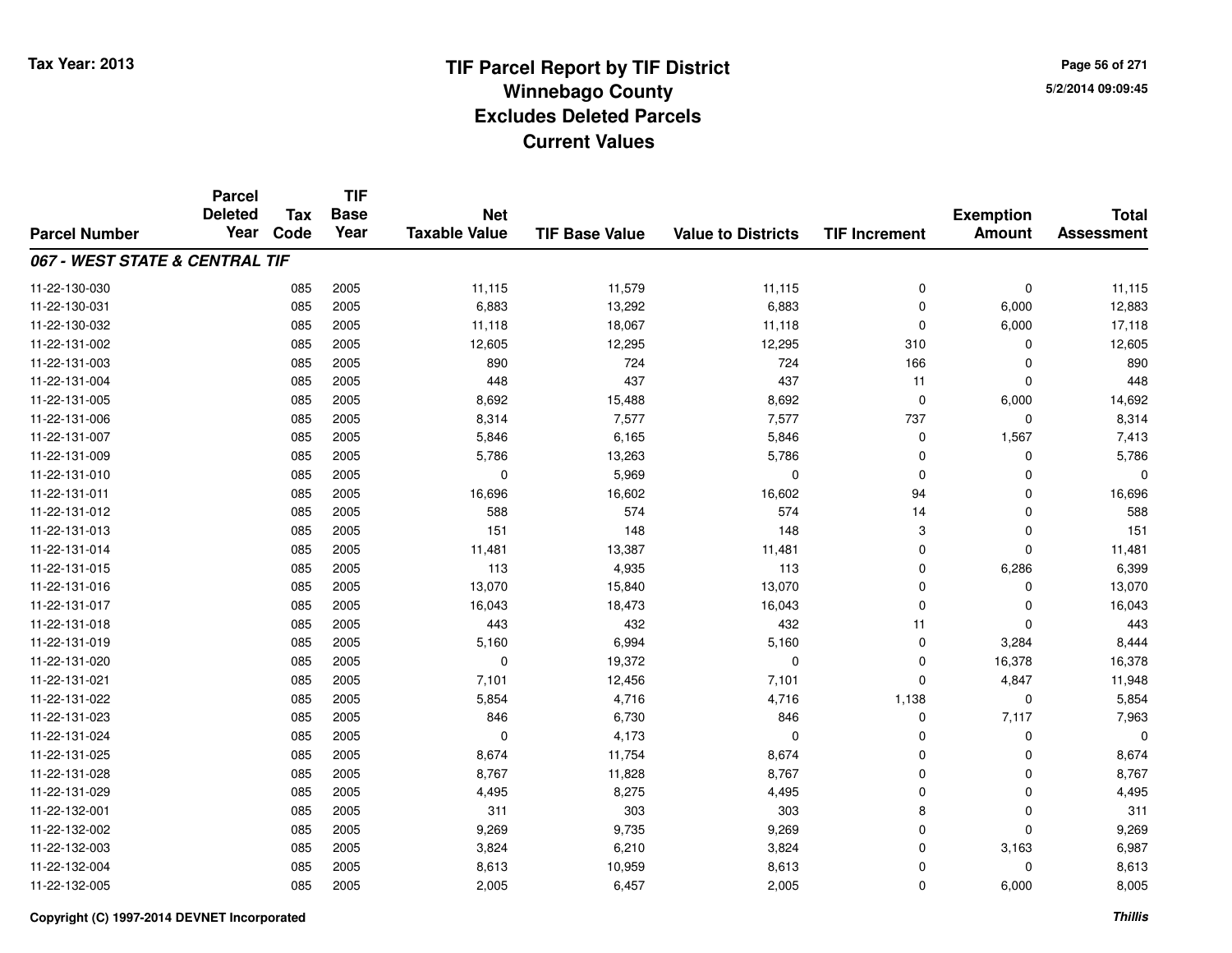**Page 57 of 2715/2/2014 09:09:45**

|                                | <b>Parcel</b><br><b>Deleted</b> | <b>Tax</b> | <b>TIF</b><br><b>Base</b> | <b>Net</b>           |                       |                           |                      | <b>Exemption</b> | <b>Total</b>      |
|--------------------------------|---------------------------------|------------|---------------------------|----------------------|-----------------------|---------------------------|----------------------|------------------|-------------------|
| <b>Parcel Number</b>           | Year                            | Code       | Year                      | <b>Taxable Value</b> | <b>TIF Base Value</b> | <b>Value to Districts</b> | <b>TIF Increment</b> | <b>Amount</b>    | <b>Assessment</b> |
| 067 - WEST STATE & CENTRAL TIF |                                 |            |                           |                      |                       |                           |                      |                  |                   |
| 11-22-132-006                  |                                 | 085        | 2005                      | 474                  | 462                   | 462                       | 12                   | $\mathbf 0$      | 474               |
| 11-22-132-007                  |                                 | 085        | 2005                      | 474                  | 462                   | 462                       | 12                   | $\mathbf 0$      | 474               |
| 11-22-132-008                  |                                 | 085        | 2005                      | 532                  | 5,766                 | 532                       | 0                    | 7,025            | 7,557             |
| 11-22-132-009                  |                                 | 085        | 2005                      | 3,321                | 12,645                | 3,321                     | $\mathbf 0$          | 5,849            | 9,170             |
| 11-22-132-010                  |                                 | 085        | 2005                      | 13,356               | 15,560                | 13,356                    | $\Omega$             | $\Omega$         | 13,356            |
| 11-22-132-011                  |                                 | 085        | 2005                      | 10,531               | 14,584                | 10,531                    | $\mathbf 0$          | 0                | 10,531            |
| 11-22-132-012                  |                                 | 085        | 2005                      | 447                  | 436                   | 436                       | 11                   | 0                | 447               |
| 11-22-132-013                  |                                 | 085        | 2005                      | 11,786               | 12,301                | 11,786                    | $\mathbf 0$          | $\mathbf 0$      | 11,786            |
| 11-22-132-014                  |                                 | 085        | 2005                      | 7,007                | 14,101                | 7,007                     | $\Omega$             | 3,191            | 10,198            |
| 11-22-132-015                  |                                 | 085        | 2005                      | 10,443               | 14,501                | 10,443                    | $\mathbf 0$          | 0                | 10,443            |
| 11-22-132-016                  |                                 | 085        | 2005                      | 7,190                | 6,418                 | 6,418                     | 772                  | $\Omega$         | 7,190             |
| 11-22-132-017                  |                                 | 085        | 2005                      | 6,201                | 5,212                 | 5,212                     | 989                  | 0                | 6,201             |
| 11-22-132-020                  |                                 | 085        | 2005                      | 275                  | 269                   | 269                       | 6                    | $\Omega$         | 275               |
| 11-22-132-021                  |                                 | 085        | 2005                      | 7,012                | 9,682                 | 7,012                     | 0                    | 0                | 7,012             |
| 11-22-132-022                  |                                 | 085        | 2005                      | 7,667                | 10,485                | 7,667                     | $\Omega$             | 0                | 7,667             |
| 11-22-132-023                  |                                 | 085        | 2005                      | 182                  | 176                   | 176                       | 6                    | 0                | 182               |
| 11-22-132-024                  |                                 | 085        | 2005                      | 360                  | 351                   | 351                       | 9                    | $\mathbf 0$      | 360               |
| 11-22-132-025                  |                                 | 085        | 2005                      | $\mathbf 0$          | 141                   | $\mathbf 0$               | $\mathbf 0$          | $\mathbf 0$      | ∩                 |
| 11-22-132-026                  |                                 | 085        | 2005                      | 322                  | 313                   | 313                       | 9                    | $\mathbf 0$      | 322               |
| 11-22-132-027                  |                                 | 085        | 2005                      | 6,632                | 6,002                 | 6,002                     | 630                  | 6,000            | 12,632            |
| 11-22-132-028                  |                                 | 085        | 2005                      | 777                  | 758                   | 758                       | 19                   | $\mathbf 0$      | 777               |
| 11-22-132-029                  |                                 | 085        | 2005                      | 2,257                | 14,777                | 2,257                     | 0                    | 11,360           | 13,617            |
| 11-22-132-030                  |                                 | 085        | 2005                      | 523                  | 5,196                 | 523                       | $\mathbf 0$          | $\mathbf 0$      | 523               |
| 11-22-132-031                  |                                 | 085        | 2005                      | 341                  | 333                   | 333                       | 8                    | $\mathbf 0$      | 341               |
| 11-22-132-032                  |                                 | 085        | 2005                      | $\mathbf 0$          | 103                   | $\mathbf 0$               | $\mathbf 0$          | $\mathbf 0$      | $\Omega$          |
| 11-22-132-035                  |                                 | 085        | 2005                      | 6,883                | 9,635                 | 6,883                     | $\mathbf 0$          | $\mathbf 0$      | 6,883             |
| 11-22-132-036                  |                                 | 085        | 2005                      | 18,653               | 19,679                | 18,653                    | $\Omega$             | $\Omega$         | 18,653            |
| 11-22-151-001                  |                                 | 085        | 2005                      | 6,461                | 11,294                | 6,461                     | $\Omega$             | 3,840            | 10,301            |
| 11-22-151-002                  |                                 | 085        | 2005                      | 11,106               | 9,438                 | 9,438                     | 1,668                | $\mathbf 0$      | 11,106            |
| 11-22-151-003                  |                                 | 085        | 2005                      | 1,879                | 11,316                | 1,879                     | 0                    | 8,501            | 10,380            |
| 11-22-151-004                  |                                 | 085        | 2005                      | 5,380                | 10,071                | 5,380                     | 0                    | 3,857            | 9,237             |
| 11-22-151-005                  |                                 | 085        | 2005                      | 2,146                | 7,091                 | 2,146                     | 0                    | 5,757            | 7,903             |
| 11-22-151-006                  |                                 | 085        | 2005                      | 9,114                | 10,059                | 9,114                     | $\Omega$             | 0                | 9,114             |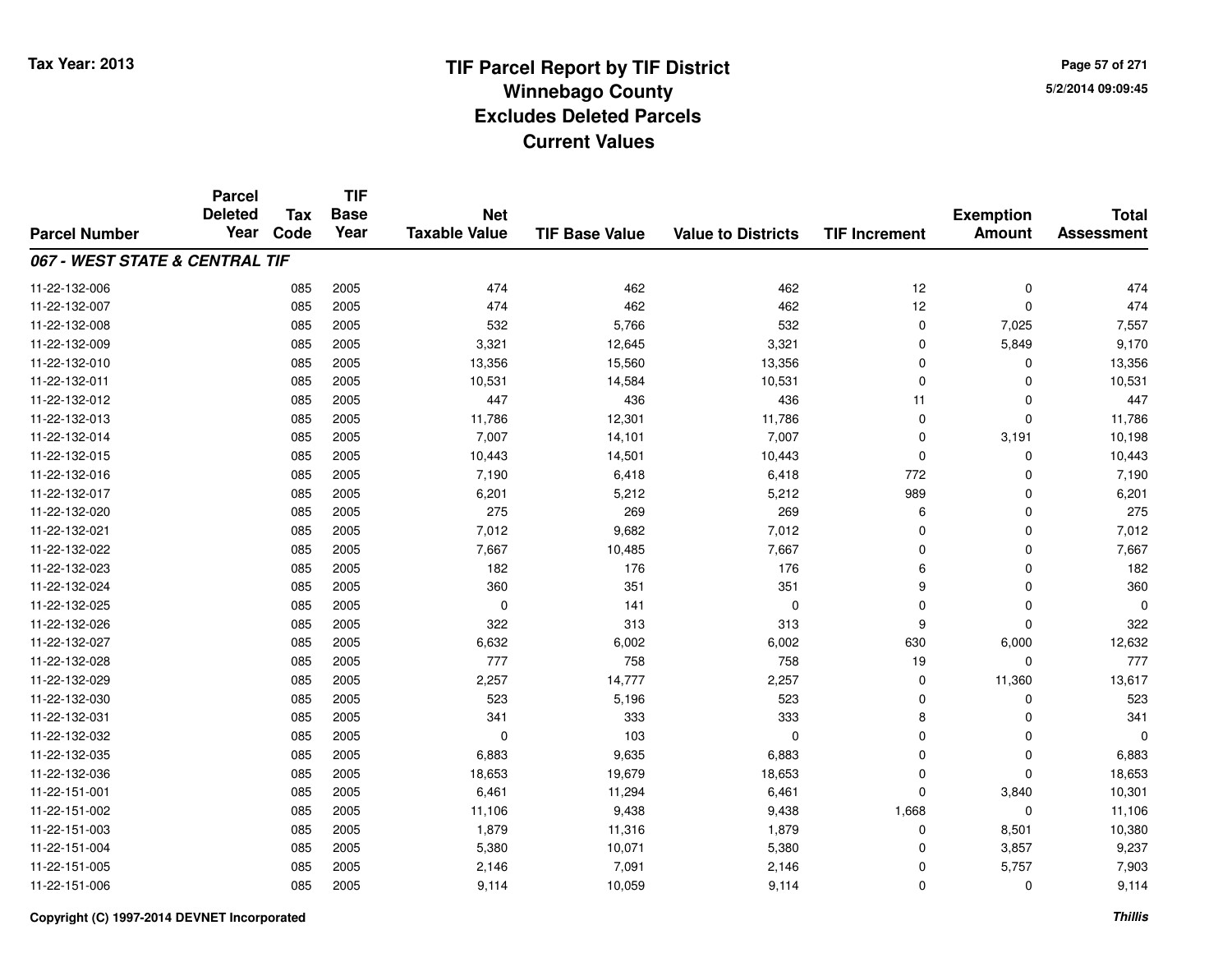**TIF**

**Parcel**

**Page 58 of 2715/2/2014 09:09:45**

#### **TIF Base ValueParcel NumberTotal AssessmentExemption Amount Value to Districts TIF Increment Base YearTax Code Deleted YearNet Taxable Value067 - WEST STATE & CENTRAL TIF**11-22-151-007 <sup>085</sup> 8,279 <sup>2005</sup> 10,734 8,279 <sup>0</sup> <sup>0</sup> 8,279 11-22-151-0088 085 2005 517 12,429 517 0 0 517 11-22-151-009 <sup>085</sup> <sup>0</sup> <sup>2005</sup> <sup>0</sup> <sup>0</sup> <sup>0</sup> <sup>0</sup> <sup>0</sup> 11-22-151-010 <sup>085</sup> <sup>0</sup> <sup>2005</sup> 17,991 <sup>0</sup> <sup>0</sup> <sup>0</sup> <sup>0</sup> 11-22-151-011 <sup>085</sup> <sup>0</sup> <sup>2005</sup> 2,400 <sup>0</sup> <sup>0</sup> <sup>0</sup> <sup>0</sup> 11-22-151-012 <sup>085</sup> <sup>0</sup> <sup>2005</sup> 2,400 <sup>0</sup> <sup>0</sup> <sup>0</sup> <sup>0</sup> 11-22-151-0133 085 2005 0 2,452 0 0 0 0 11-22-151-014 $\frac{4}{100}$   $\frac{6}{5}$   $\frac{1}{2005}$   $\frac{1}{200}$   $\frac{1}{200}$   $\frac{1}{200}$   $\frac{1}{200}$   $\frac{1}{200}$   $\frac{1}{200}$   $\frac{1}{200}$   $\frac{1}{200}$   $\frac{1}{200}$   $\frac{1}{200}$   $\frac{1}{200}$   $\frac{1}{200}$   $\frac{1}{200}$   $\frac{1}{200}$   $\frac{1}{200}$   $\frac{1}{$ 11-22-152-0011 085 2005 5,938 6,265 5,938 0 1,791 7,729 11-22-152-0022 085 2005 6,611 4,965 4,965 1,646 0 6,611 11-22-152-003 <sup>085</sup> 8,234 <sup>2005</sup> 10,445 8,234 <sup>0</sup> <sup>0</sup> 8,234 11-22-152-0044 2005 2005 10 2006 17 2017 2017 10 2018 17 2018 17 2018 17 2018 17 2018 17 2018 1 11-22-152-005 <sup>085</sup> <sup>0</sup> <sup>2005</sup> <sup>424</sup> <sup>0</sup> <sup>0</sup> <sup>0</sup> <sup>0</sup> 11-22-152-006 <sup>085</sup> <sup>0</sup> <sup>2005</sup> <sup>0</sup> <sup>0</sup> <sup>0</sup> <sup>0</sup> <sup>0</sup> 11-22-152-007 <sup>085</sup> 4,684 <sup>2005</sup> 9,821 4,684 <sup>0</sup> 5,117 9,801 11-22-152-008 <sup>085</sup> <sup>0</sup> <sup>2005</sup> <sup>0</sup> <sup>0</sup> <sup>0</sup> <sup>0</sup> <sup>0</sup> 11-22-152-0099 085 2005 4,520 13,137 4,520 0 4,909 9,429 11-22-152-010 <sup>085</sup> 9,775 <sup>2005</sup> 10,043 9,775 <sup>0</sup> <sup>0</sup> 9,775 11-22-152-0111 085 2005 0 18,296 0 0 0 0 11-22-152-012 <sup>085</sup> <sup>0</sup> <sup>2005</sup> <sup>0</sup> <sup>0</sup> <sup>0</sup> <sup>0</sup> <sup>0</sup> 11-22-152-013 <sup>085</sup> <sup>0</sup> <sup>2005</sup> <sup>0</sup> <sup>0</sup> <sup>0</sup> <sup>0</sup> <sup>0</sup> 11-22-152-014 <sup>085</sup> <sup>0</sup> <sup>2005</sup> <sup>0</sup> <sup>0</sup> <sup>0</sup> <sup>0</sup> <sup>0</sup> 11-22-153-0011 085 2005 0 809 0 0 0 0 11-22-153-002 <sup>085</sup> <sup>0</sup> <sup>2005</sup> 12,098 <sup>0</sup> <sup>0</sup> <sup>0</sup> <sup>0</sup> 11-22-153-0033 085 2005 12,550 13,126 12,550 0 12,550 11-22-153-004 <sup>085</sup> <sup>812</sup> <sup>2005</sup> <sup>483</sup> <sup>483</sup> <sup>329</sup> <sup>0</sup> <sup>812</sup> 11-22-153-005 <sup>085</sup> 9,901 <sup>2005</sup> 14,439 9,901 <sup>0</sup> <sup>0</sup> 9,901 11-22-153-0066 085 2005 6,066 12,845 6,066 0 4,801 10,867 11-22-153-007 <sup>085</sup> <sup>0</sup> <sup>2005</sup> <sup>51</sup> <sup>0</sup> <sup>0</sup> <sup>0</sup> <sup>0</sup> 11-22-153-008 <sup>085</sup> 5,160 <sup>2005</sup> 5,289 5,160 <sup>0</sup> 1,019 6,179 11-22-153-0099 085 2005 621 605 605 16 0 621 11-22-153-0100 085 2005 6,449 10,708 6,449 0 1,829 8,278 11-22-153-0111 085 2005 6,555 5,373 5,373 1,182 0 6,555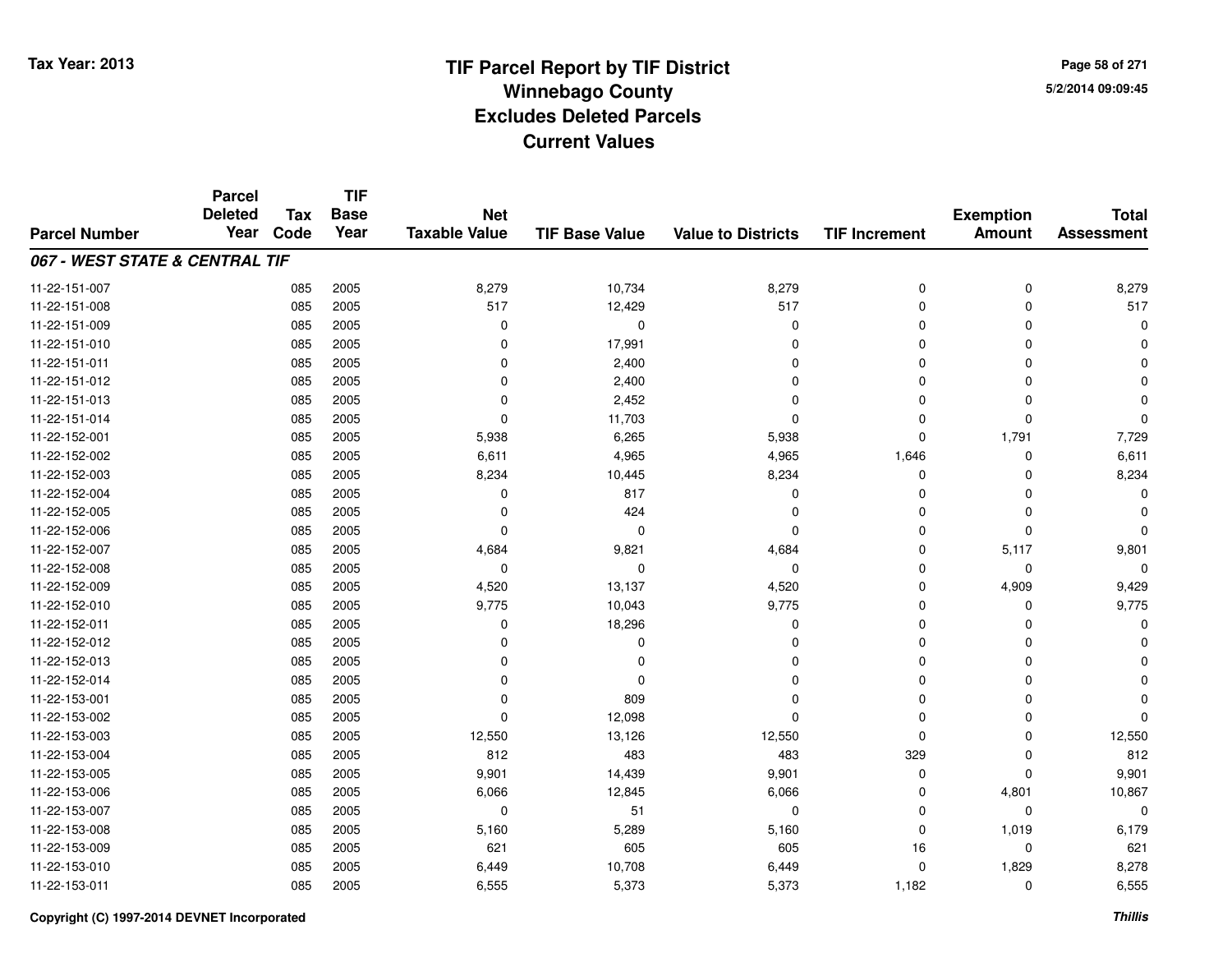**Page 59 of 2715/2/2014 09:09:45**

#### **TIF Base ValueParcel NumberTotal AssessmentExemption Amount Value to Districts TIF IncrementTIF Base YearTax CodeParcel Deleted YearNet Taxable Value067 - WEST STATE & CENTRAL TIF**11-22-153-012 <sup>085</sup> 4,475 <sup>2005</sup> 4,771 4,475 <sup>0</sup> <sup>893</sup> 5,368 11-22-153-013 <sup>085</sup> <sup>383</sup> <sup>2005</sup> <sup>372</sup> <sup>372</sup> <sup>11</sup> <sup>0</sup> <sup>383</sup> 11-22-153-014 <sup>085</sup> <sup>223</sup> <sup>2005</sup> 4,567 <sup>223</sup> <sup>0</sup> <sup>0</sup> <sup>223</sup> 11-22-153-015 <sup>085</sup> <sup>0</sup> <sup>2005</sup> 10,515 <sup>0</sup> <sup>0</sup> 8,174 8,174 11-22-153-017 <sup>085</sup> <sup>0</sup> <sup>2005</sup> <sup>0</sup> <sup>0</sup> <sup>0</sup> <sup>0</sup> <sup>0</sup> 11-22-153-018 <sup>085</sup> <sup>0</sup> <sup>2005</sup> <sup>0</sup> <sup>0</sup> <sup>0</sup> <sup>0</sup> <sup>0</sup> 11-22-153-019 <sup>085</sup> <sup>0</sup> <sup>2005</sup> <sup>0</sup> <sup>0</sup> <sup>0</sup> <sup>0</sup> <sup>0</sup> 11-22-153-0211 085 2005 25,876 27,929 25,876 0 25,876 11-22-153-022 <sup>085</sup> <sup>0</sup> <sup>2005</sup> <sup>0</sup> <sup>0</sup> <sup>0</sup> <sup>0</sup> <sup>0</sup> 11-22-153-023 <sup>085</sup> <sup>0</sup> <sup>0</sup> <sup>0</sup> <sup>0</sup> <sup>0</sup> <sup>0</sup> <sup>0</sup> 11-22-154-011 <sup>085</sup> <sup>0</sup> <sup>2005</sup> <sup>0</sup> <sup>0</sup> <sup>0</sup> <sup>0</sup> <sup>0</sup> 11-22-154-012 <sup>085</sup> <sup>0</sup> <sup>2005</sup> <sup>0</sup> <sup>0</sup> <sup>0</sup> <sup>0</sup> <sup>0</sup> 11-22-154-013 <sup>085</sup> <sup>0</sup> <sup>2005</sup> <sup>0</sup> <sup>0</sup> <sup>0</sup> <sup>0</sup> <sup>0</sup> 11-22-154-014 <sup>085</sup> <sup>0</sup> <sup>2005</sup> <sup>0</sup> <sup>0</sup> <sup>0</sup> <sup>0</sup> <sup>0</sup> 11-22-154-023 <sup>085</sup> <sup>0</sup> <sup>0</sup> <sup>0</sup> <sup>0</sup> <sup>0</sup> <sup>0</sup> <sup>0</sup> 11-22-154-024 <sup>085</sup> <sup>0</sup> <sup>0</sup> <sup>0</sup> <sup>0</sup> <sup>0</sup> <sup>0</sup> <sup>0</sup> 11-22-154-025 <sup>085</sup> <sup>0</sup> <sup>0</sup> <sup>0</sup> <sup>0</sup> <sup>0</sup> <sup>0</sup> <sup>0</sup> 11-22-154-026 <sup>085</sup> <sup>0</sup> <sup>0</sup> <sup>0</sup> <sup>0</sup> <sup>0</sup> <sup>0</sup> <sup>0</sup> 11-22-154-027 <sup>085</sup> <sup>0</sup> <sup>0</sup> <sup>0</sup> <sup>0</sup> <sup>0</sup> <sup>0</sup> <sup>0</sup> 11-22-154-028 <sup>085</sup> <sup>0</sup> <sup>0</sup> <sup>0</sup> <sup>0</sup> <sup>0</sup> <sup>0</sup> <sup>0</sup> 11-22-154-029 <sup>085</sup> <sup>0</sup> <sup>0</sup> <sup>0</sup> <sup>0</sup> <sup>0</sup> <sup>0</sup> <sup>0</sup> 11-22-154-030 <sup>085</sup> <sup>0</sup> <sup>0</sup> <sup>0</sup> <sup>0</sup> <sup>0</sup> <sup>0</sup> <sup>0</sup> 11-22-154-031 <sup>085</sup> <sup>0</sup> <sup>0</sup> <sup>0</sup> <sup>0</sup> <sup>0</sup> <sup>0</sup> <sup>0</sup> 11-22-154-032 <sup>085</sup> <sup>0</sup> <sup>0</sup> <sup>0</sup> <sup>0</sup> <sup>0</sup> <sup>0</sup> <sup>0</sup> 11-22-156-001 <sup>085</sup> <sup>0</sup> <sup>2005</sup> <sup>0</sup> <sup>0</sup> <sup>0</sup> <sup>0</sup> <sup>0</sup> 11-22-156-0022 085 2005 0 11,236 0 0 0 0 11-22-156-0033 085 2005 0 369 0 0 0 0 11-22-156-004 $\frac{4}{10}$  085 2005 0 0 5,248 0 0 0 0 0 0 0 11-22-156-005 <sup>085</sup> <sup>0</sup> <sup>2005</sup> <sup>0</sup> <sup>0</sup> <sup>0</sup> <sup>0</sup> <sup>0</sup> 11-22-156-006 <sup>085</sup> <sup>0</sup> <sup>2005</sup> <sup>0</sup> <sup>0</sup> <sup>0</sup> <sup>0</sup> <sup>0</sup> 11-22-156-0099 085 2005 11,587 13,323 11,587 0 0 11,587 11-22-156-0100 085 2005 0 12,788 0 11,528 11,528 11-22-156-0111 085 2005 7,158 15,895 7,158 0 6,000 13,158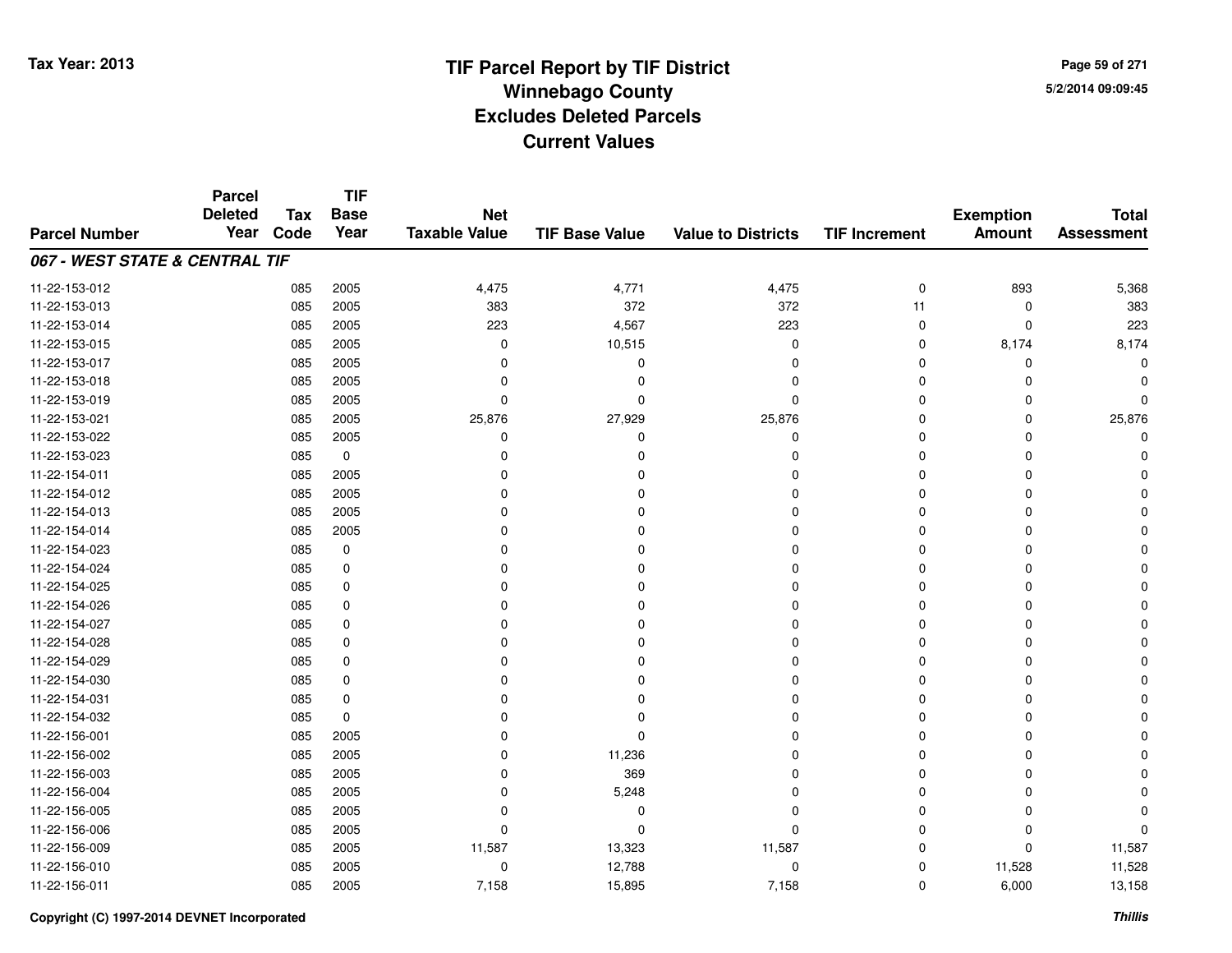**TIF**

**Parcel**

**Page 60 of 2715/2/2014 09:09:45**

#### **TIF Base ValueParcel NumberTotal AssessmentExemption Amount Value to Districts TIF Increment Base YearTax Code Deleted YearNet Taxable Value067 - WEST STATE & CENTRAL TIF**11-22-156-0122 085 2005 7,505 15,814 7,505 0 6,000 13,505 11-22-156-013 <sup>085</sup> 9,743 <sup>2005</sup> 15,646 9,743 <sup>0</sup> 11,000 20,743 11-22-156-014 <sup>085</sup> 18,493 <sup>2005</sup> <sup>369</sup> <sup>369</sup> 18,124 <sup>0</sup> 18,493 11-22-156-015 <sup>085</sup> 10,502 <sup>2005</sup> 11,547 10,502 <sup>0</sup> <sup>0</sup> 10,502 11-22-156-016 <sup>085</sup> 12,180 <sup>2005</sup> 14,828 12,180 <sup>0</sup> <sup>0</sup> 12,180 11-22-156-017 <sup>085</sup> 2,684 <sup>2005</sup> 12,021 2,684 <sup>0</sup> 7,183 9,867 11-22-156-018 <sup>085</sup> 12,121 <sup>2005</sup> 14,418 12,121 <sup>0</sup> <sup>0</sup> 12,121 11-22-157-009 <sup>085</sup> <sup>0</sup> <sup>2005</sup> <sup>0</sup> <sup>0</sup> <sup>0</sup> <sup>0</sup> <sup>0</sup> 11-22-157-010 <sup>085</sup> <sup>0</sup> <sup>2005</sup> <sup>0</sup> <sup>0</sup> <sup>0</sup> <sup>0</sup> <sup>0</sup> 11-22-158-004 <sup>085</sup> <sup>0</sup> <sup>2005</sup> <sup>0</sup> <sup>0</sup> <sup>0</sup> <sup>0</sup> <sup>0</sup> 11-22-158-005 <sup>085</sup> <sup>0</sup> <sup>2005</sup> <sup>0</sup> <sup>0</sup> <sup>0</sup> <sup>0</sup> <sup>0</sup> 11-22-159-0011 085 2005 9,581 17,678 9,581 0 7,245 16,826 11-22-159-002 <sup>085</sup> <sup>0</sup> <sup>2005</sup> 13,200 <sup>0</sup> <sup>0</sup> 11,044 11,044 11-22-159-003 <sup>085</sup> 5,823 <sup>2005</sup> 11,371 5,823 <sup>0</sup> <sup>57</sup> 5,880 11-22-159-004 <sup>085</sup> 4,629 <sup>2005</sup> 17,506 4,629 <sup>0</sup> 11,000 15,629 11-22-159-005 <sup>085</sup> <sup>412</sup> <sup>2005</sup> <sup>400</sup> <sup>400</sup> <sup>12</sup> <sup>0</sup> <sup>412</sup> 11-22-159-006 <sup>085</sup> 11,334 <sup>2005</sup> 15,588 11,334 <sup>0</sup> 6,000 17,334 11-22-159-007 <sup>085</sup> <sup>420</sup> <sup>2005</sup> 17,658 <sup>420</sup> <sup>0</sup> <sup>0</sup> <sup>420</sup> 11-22-159-0088 085 2005 7,254 16,299 7,254 0 6,000 13,254 11-22-159-0099 085 2005 5,008 8,237 5,008 0 2,859 7,867 11-22-159-0100 085 2005 277 14,327 277 0 11,000 11,277 11-22-159-0111 085 2005 270 263 263 7 0 270 11-22-159-0122 085 2005 5,369 11,437 5,369 0 5,602 10,971 11-22-159-0133 085 2005 6,180 11,719 6,180 0 0 6,180 11-22-159-0144 085 2005 5,253 6,829 5,253 0 2,446 7,699 11-22-159-015 <sup>085</sup> 7,350 <sup>2005</sup> 4,841 4,841 2,509 <sup>0</sup> 7,350 11-22-159-0166 085 2005 4,345 6,379 4,345 0 2,475 6,820 11-22-159-0177 085 2005 4,441 13,857 4,441 0 4,441 11-22-159-018 <sup>085</sup> 14,589 <sup>2005</sup> 13,347 13,347 1,242 <sup>0</sup> 14,589 11-22-159-0199 085 2005 230 224 224 6 0 230 11-22-159-0200 085 2005 8,408 10,031 8,408 0 0 8,408 11-22-159-0211 085 2005 253 12,532 253 0 10,172 10,425 11-22-159-0222 085 2005 2,671 12,408 2,671 0 2,671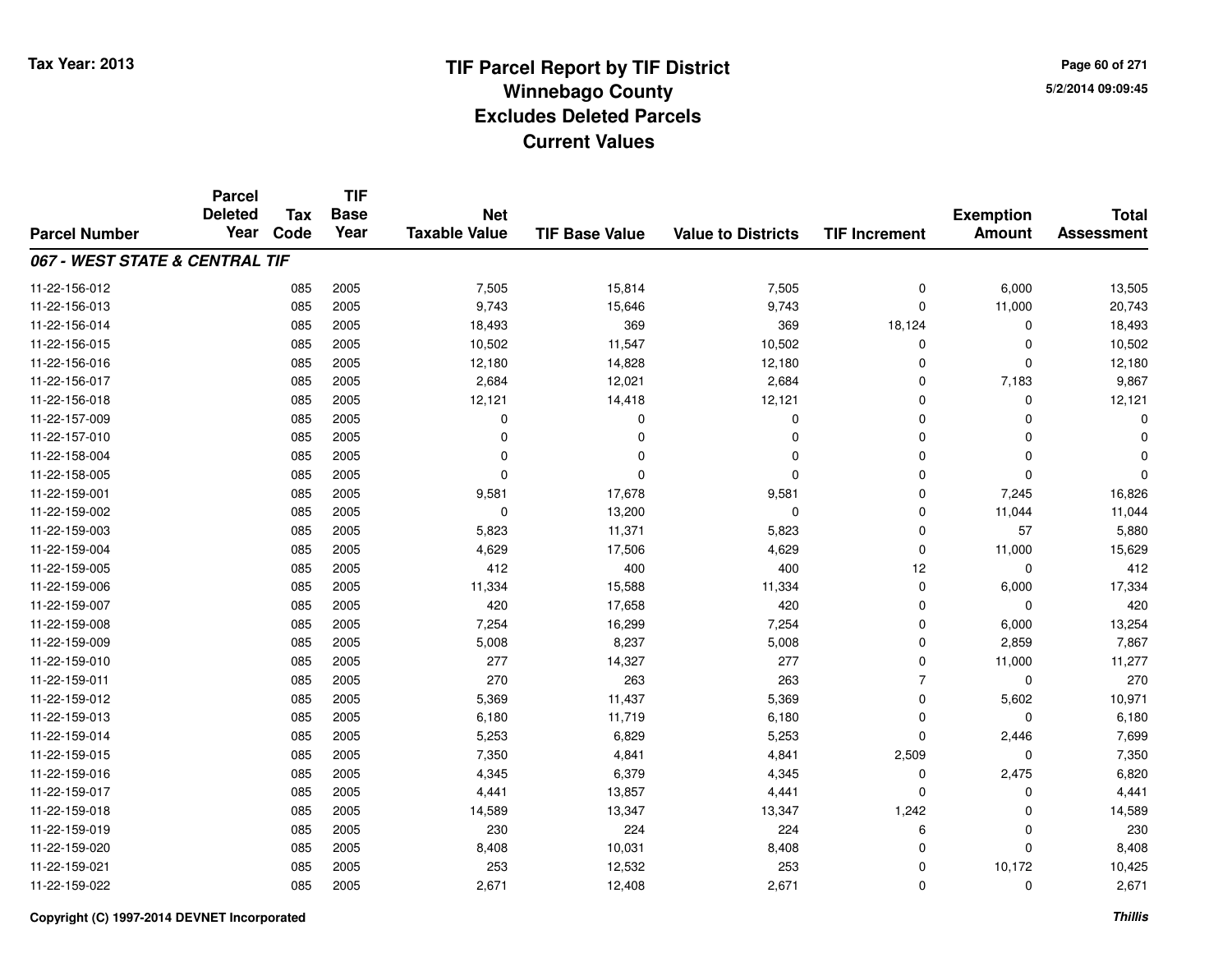**TIF**

**Parcel**

**Page 61 of 2715/2/2014 09:09:45**

#### **TIF Base ValueParcel NumberTotal AssessmentExemption Amount Value to Districts TIF Increment Base YearTax Code Deleted YearNet Taxable Value067 - WEST STATE & CENTRAL TIF**11-22-176-0011 085 2005 517 502 502 15 0 517 11-22-176-0022 085 2005 150 475 150 0 0 150 11-22-176-003 <sup>085</sup> <sup>0</sup> <sup>2005</sup> <sup>0</sup> <sup>0</sup> <sup>0</sup> <sup>0</sup> <sup>0</sup> 11-22-176-0044 085 2005 6,622 8,608 6,622 0 0 6,622 11-22-176-007 <sup>085</sup> <sup>0</sup> <sup>2005</sup> <sup>352</sup> <sup>0</sup> <sup>0</sup> <sup>0</sup> <sup>0</sup> 11-22-176-008 <sup>085</sup> <sup>0</sup> <sup>2005</sup> <sup>0</sup> <sup>0</sup> <sup>0</sup> <sup>0</sup> <sup>0</sup> 11-22-176-009 <sup>085</sup> <sup>0</sup> <sup>2005</sup> <sup>0</sup> <sup>0</sup> <sup>0</sup> <sup>0</sup> <sup>0</sup> 11-22-176-0100 085 2005 0 10,915 0 10,699 10,699 11-22-176-0111 085 2005 6,205 4,933 4,933 1,272 0 6,205 11-22-176-012 <sup>085</sup> <sup>530</sup> <sup>2005</sup> <sup>516</sup> <sup>516</sup> <sup>14</sup> <sup>0</sup> <sup>530</sup> 11-22-176-0133 085 2005 5,323 4,308 4,308 1,015 0 5,323 11-22-176-014 <sup>085</sup> <sup>0</sup> <sup>2005</sup> <sup>253</sup> <sup>0</sup> <sup>0</sup> <sup>0</sup> <sup>0</sup> 11-22-176-0155 085 2005 0 15,611 0 0 0 0 11-22-177-001 <sup>085</sup> <sup>482</sup> <sup>2005</sup> <sup>470</sup> <sup>470</sup> <sup>12</sup> <sup>0</sup> <sup>482</sup> 11-22-177-002 <sup>085</sup> <sup>0</sup> <sup>2005</sup> <sup>0</sup> <sup>0</sup> <sup>0</sup> <sup>0</sup> <sup>0</sup> 11-22-177-003 <sup>085</sup> <sup>482</sup> <sup>2005</sup> <sup>470</sup> <sup>470</sup> <sup>12</sup> <sup>0</sup> <sup>482</sup> 11-22-177-004 <sup>085</sup> <sup>0</sup> <sup>2005</sup> <sup>0</sup> <sup>0</sup> <sup>0</sup> <sup>0</sup> <sup>0</sup> 11-22-177-005 <sup>085</sup> <sup>0</sup> <sup>2005</sup> <sup>0</sup> <sup>0</sup> <sup>0</sup> <sup>0</sup> <sup>0</sup> 11-22-177-0066 085 2005 7,815 8,481 7,815 0 7,815 11-22-177-007 <sup>085</sup> <sup>431</sup> <sup>2005</sup> <sup>420</sup> <sup>420</sup> <sup>11</sup> <sup>0</sup> <sup>431</sup> 11-22-177-008 <sup>085</sup> <sup>474</sup> <sup>2005</sup> 11,950 <sup>474</sup> <sup>0</sup> <sup>0</sup> <sup>474</sup> 11-22-177-0099 085 2005 431 420 420 11 0 431 11-22-177-011 <sup>085</sup> <sup>0</sup> <sup>2005</sup> <sup>0</sup> <sup>0</sup> <sup>0</sup> <sup>0</sup> <sup>0</sup> 11-22-177-012 <sup>085</sup> <sup>0</sup> <sup>2005</sup> <sup>0</sup> <sup>0</sup> <sup>0</sup> <sup>0</sup> <sup>0</sup> 11-22-177-017 <sup>085</sup> <sup>0</sup> <sup>2005</sup> <sup>425</sup> <sup>0</sup> <sup>0</sup> <sup>0</sup> <sup>0</sup> 11-22-177-0188 085 2005 0 5,645 0 0 0 0 11-22-178-0011 085 2005 7,997 8,661 7,997 0 0 7,997 11-22-178-002 <sup>085</sup> <sup>431</sup> <sup>2005</sup> <sup>420</sup> <sup>420</sup> <sup>11</sup> <sup>0</sup> <sup>431</sup> 11-22-178-003 <sup>085</sup> 3,412 <sup>2005</sup> 2,800 2,800 <sup>612</sup> <sup>0</sup> 3,412 11-22-178-004 <sup>085</sup> 5,823 <sup>2005</sup> 17,838 5,823 <sup>0</sup> 2,928 8,751 11-22-178-0066 085 2005 6,232 4,730 4,730 1,502 0 6,232 11-22-178-007 <sup>085</sup> 6,559 <sup>2005</sup> 5,412 5,412 1,147 <sup>0</sup> 6,559 11-22-178-0088 085 2005 8,061 8,828 8,061 0 8,061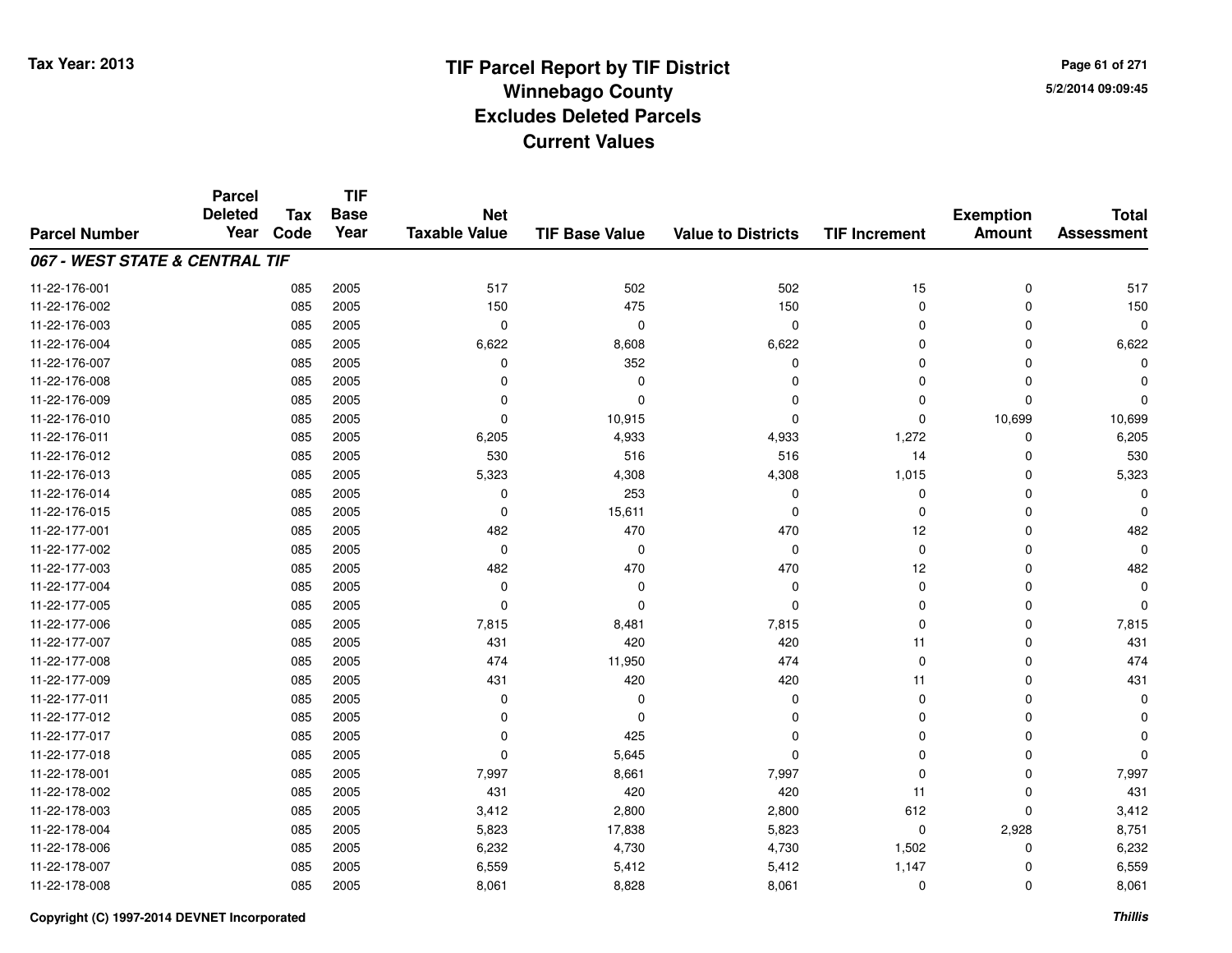**Page 62 of 2715/2/2014 09:09:45**

#### **TIF Base ValueParcel NumberTotal AssessmentExemption Amount Value to Districts TIF IncrementTIF Base YearTax CodeParcel Deleted YearNet Taxable Value067 - WEST STATE & CENTRAL TIF**11-22-178-0099 085 2005 665 648 648 17 0 665 11-22-178-013 <sup>085</sup> <sup>0</sup> <sup>2005</sup> <sup>0</sup> <sup>0</sup> <sup>0</sup> <sup>0</sup> <sup>0</sup> 11-22-179-001 <sup>085</sup> 5,694 <sup>2005</sup> 5,537 5,537 <sup>157</sup> 1,473 7,167 11-22-179-002 <sup>085</sup> 4,531 <sup>2005</sup> 4,189 4,189 <sup>342</sup> <sup>923</sup> 5,454 11-22-179-0033 085 2005 5,159 11,686 5,159 0 6,000 11,159 11-22-179-0044 085 2005 7,617 8,763 7,617 0 0 7,617 11-22-179-005 <sup>085</sup> <sup>241</sup> <sup>2005</sup> <sup>235</sup> <sup>235</sup> <sup>6</sup> <sup>0</sup> <sup>241</sup> 11-22-179-0066 085 2005 462 451 451 11 0 462 11-22-179-007 <sup>085</sup> <sup>366</sup> <sup>2005</sup> 8,989 <sup>366</sup> <sup>0</sup> <sup>0</sup> <sup>366</sup> 11-22-179-0088 085 2005 6,772 8,615 6,772 0 0 6,772 11-22-179-0099 085 2005 0 10,373 0 0 0 0 11-22-179-010 <sup>085</sup> <sup>0</sup> <sup>2005</sup> 3,092 <sup>0</sup> <sup>0</sup> <sup>0</sup> <sup>0</sup> 11-22-179-011 <sup>085</sup> <sup>0</sup> <sup>2005</sup> <sup>0</sup> <sup>0</sup> <sup>0</sup> <sup>0</sup> <sup>0</sup> 11-22-180-0011 085 2005 0 14,651 0 0 0 0 11-22-180-003 <sup>085</sup> <sup>0</sup> <sup>2005</sup> <sup>0</sup> <sup>0</sup> <sup>0</sup> <sup>0</sup> <sup>0</sup> 11-22-180-0066 085 2005 0 10,125 0 0 0 0 11-22-180-007 <sup>085</sup> <sup>0</sup> <sup>2005</sup> <sup>0</sup> <sup>0</sup> <sup>0</sup> <sup>0</sup> <sup>0</sup> 11-22-180-008 <sup>085</sup> <sup>0</sup> <sup>2005</sup> <sup>0</sup> <sup>0</sup> <sup>0</sup> <sup>0</sup> <sup>0</sup> 11-22-180-0099 085 2005 3,321 9,551 3,321 0 3,321 11-22-180-0100 085 2005 15,731 14,173 14,173 1,558 0 15,731 11-22-180-0111 085 2005 10,432 11,489 10,432 0 0 10,432 11-22-180-0122 085 2005 6,744 16,740 6,744 0 0 6,744 11-22-180-0133 085 2005 5,985 8,991 5,985 0 1,833 7,818 11-22-180-014 <sup>085</sup> 13,467 <sup>2005</sup> 14,876 13,467 <sup>0</sup> <sup>0</sup> 13,467 11-22-180-0155 085 2005 0 8,169 0 0 12,855 12,855 11-22-180-0166 085 2005 0 5,691 0 0 6,562 6,562 11-22-180-0177 085 2005 7,819 9,917 7,819 0 0 7,819 11-22-181-001 <sup>085</sup> <sup>0</sup> <sup>2005</sup> <sup>0</sup> <sup>0</sup> <sup>0</sup> <sup>0</sup> <sup>0</sup> 11-22-181-0022 085 2005 0 287 0 0 0 0 11-22-181-003 <sup>085</sup> <sup>0</sup> <sup>2005</sup> <sup>0</sup> <sup>0</sup> <sup>0</sup> <sup>0</sup> <sup>0</sup> 11-22-181-004 <sup>085</sup> <sup>0</sup> <sup>2005</sup> <sup>0</sup> <sup>0</sup> <sup>0</sup> <sup>0</sup> <sup>0</sup> 11-22-181-005 <sup>085</sup> <sup>0</sup> <sup>2005</sup> <sup>0</sup> <sup>0</sup> <sup>0</sup> <sup>0</sup> <sup>0</sup> 11-22-181-006<sup>085</sup> <sup>0</sup> <sup>2005</sup> <sup>0</sup> <sup>0</sup> <sup>0</sup> <sup>0</sup> <sup>0</sup>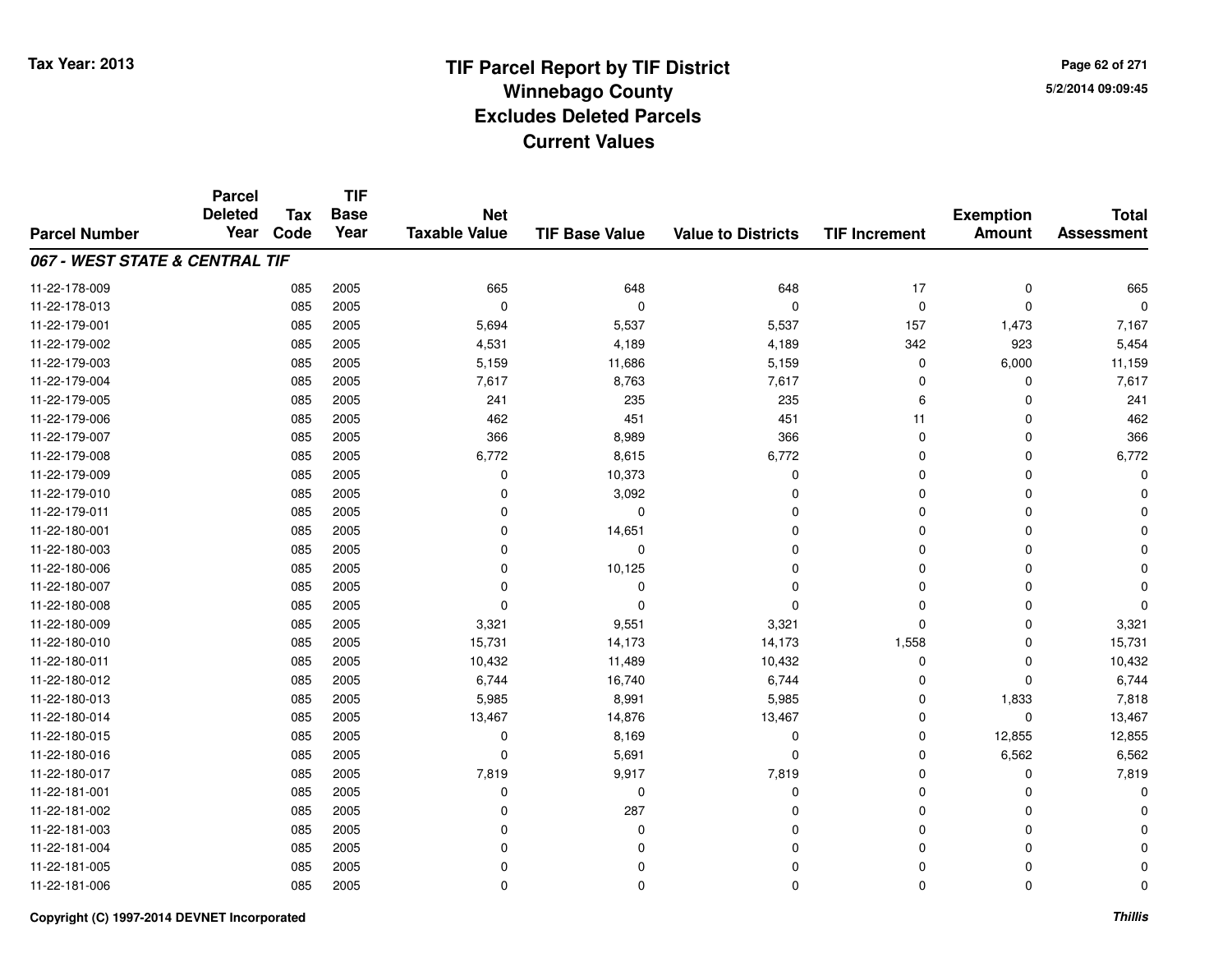**TIF**

**Parcel**

**Page 63 of 2715/2/2014 09:09:45**

| <b>Parcel Number</b>           | <b>Deleted</b><br>Year | <b>Tax</b><br>Code | <b>Base</b><br>Year | <b>Net</b><br><b>Taxable Value</b> | <b>TIF Base Value</b> | <b>Value to Districts</b> | <b>TIF Increment</b> | <b>Exemption</b><br><b>Amount</b> | <b>Total</b><br><b>Assessment</b> |
|--------------------------------|------------------------|--------------------|---------------------|------------------------------------|-----------------------|---------------------------|----------------------|-----------------------------------|-----------------------------------|
| 067 - WEST STATE & CENTRAL TIF |                        |                    |                     |                                    |                       |                           |                      |                                   |                                   |
| 11-22-181-007                  |                        | 085                | 2005                | $\mathbf 0$                        | 0                     | 0                         | 0                    | 0                                 |                                   |
| 11-22-181-008                  |                        | 085                | 2005                | $\Omega$                           | $\Omega$              | $\Omega$                  | 0                    | $\Omega$                          |                                   |
| 11-22-181-009                  |                        | 085                | 2005                | $\Omega$                           | O                     | $\Omega$                  | 0                    | $\Omega$                          |                                   |
| 11-22-181-010                  |                        | 085                | 2005                | $\Omega$                           | $\Omega$              | $\Omega$                  | 0                    | $\Omega$                          |                                   |
| 11-22-181-011                  |                        | 085                | 2005                | $\Omega$                           | $\Omega$              | $\Omega$                  | $\mathbf 0$          | $\mathbf 0$                       | $\Omega$                          |
| 11-22-181-012                  |                        | 085                | 2005                | 834                                | 14,841                | 834                       | $\mathbf 0$          | 11,000                            | 11,834                            |
| 11-22-181-013                  |                        | 085                | 2005                | 3,319                              | 9,958                 | 3,319                     | $\mathbf 0$          | 5,644                             | 8,963                             |
| 11-22-181-014                  |                        | 085                | 2005                | 0                                  | 0                     | $\Omega$                  | $\mathbf 0$          | $\Omega$                          | O                                 |
| 11-22-181-015                  |                        | 085                | 2005                | 0                                  | $\Omega$              | $\Omega$                  | $\mathbf 0$          | $\Omega$                          | $\Omega$                          |
| 11-22-181-016                  |                        | 085                | 2005                | 12,685                             | 9,429                 | 9,429                     | 3,256                | $\Omega$                          | 12,685                            |
| 11-22-181-017                  |                        | 085                | 2005                | 12,601                             | 16,803                | 12,601                    | 0                    | $\Omega$                          | 12,601                            |
| 11-22-181-018                  |                        | 085                | 2005                | 248                                | 241                   | 241                       | $\overline{7}$       | $\Omega$                          | 248                               |
| 11-22-182-001                  |                        | 085                | 2005                | 12,977                             | 6,616                 | 6,616                     | 6,361                | 0                                 | 12,977                            |
| 11-22-182-002                  |                        | 085                | 2005                | 2,770                              | 11,139                | 2,770                     | 0                    | $\mathbf 0$                       | 2,770                             |
| 11-22-182-003                  |                        | 085                | 2005                | 10,202                             | 11,264                | 10,202                    | 0                    | 0                                 | 10,202                            |
| 11-22-182-004                  |                        | 085                | 2005                | 6,133                              | 7,083                 | 6,133                     | 0                    | 2,000                             | 8,133                             |
| 11-22-182-005                  |                        | 085                | 2005                | 6,285                              | 13,522                | 6,285                     | 0                    | 6,000                             | 12,285                            |
| 11-22-182-006                  |                        | 085                | 2005                | 420                                | 409                   | 409                       | 11                   | 0                                 | 420                               |
| 11-22-182-007                  |                        | 085                | 2005                | 420                                | 409                   | 409                       | 11                   | $\Omega$                          | 420                               |
| 11-22-182-008                  |                        | 085                | 2005                | 17,301                             | 18,258                | 17,301                    | $\mathbf 0$          | $\Omega$                          | 17,301                            |
| 11-22-182-009                  |                        | 085                | 2005                | $\mathbf 0$                        | $\Omega$              | 0                         | 0                    | $\Omega$                          | 0                                 |
| 11-22-182-010                  |                        | 085                | 2005                | $\Omega$                           | $\Omega$              | $\Omega$                  | $\mathbf 0$          | $\Omega$                          | $\Omega$                          |
| 11-22-182-011                  |                        | 085                | 2005                | 5,602                              | 5,247                 | 5,247                     | 355                  | $\Omega$                          | 5,602                             |
| 11-22-182-012                  |                        | 085                | 2005                | 8,715                              | 10,599                | 8,715                     | 0                    | $\Omega$                          | 8,715                             |
| 11-22-182-013                  |                        | 085                | 2005                | 17,371                             | 20,552                | 17,371                    | 0                    | $\Omega$                          | 17,371                            |
| 11-22-182-014                  |                        | 085                | 2005                | 14,144                             | 15,166                | 14,144                    | 0                    | $\Omega$                          | 14,144                            |
| 11-22-182-015                  |                        | 085                | 2005                | 7,242                              | 21,150                | 7,242                     | $\mathbf 0$          | $\Omega$                          | 7,242                             |
| 11-22-182-016                  |                        | 085                | 2005                | 1,060                              | 1,066                 | 1,060                     | $\mathbf 0$          | $\Omega$                          | 1,060                             |
| 11-22-183-001                  |                        | 085                | 2005                | 381                                | 370                   | 370                       | 11                   | $\Omega$                          | 381                               |
| 11-22-183-002                  |                        | 085                | 2005                | 0                                  | 7,940                 | $\Omega$                  | 0                    | 0                                 | $\mathbf 0$                       |
| 11-22-183-003                  |                        | 085                | 2005                | 975                                | 1,099                 | 975                       | 0                    | $\Omega$                          | 975                               |
| 11-22-183-004                  |                        | 085                | 2005                | 553                                | 19,493                | 553                       | 0                    | $\Omega$                          | 553                               |
| 11-22-183-005                  |                        | 085                | 2005                | 5,297                              | 18,689                | 5,297                     | 0                    | 11,000                            | 16,297                            |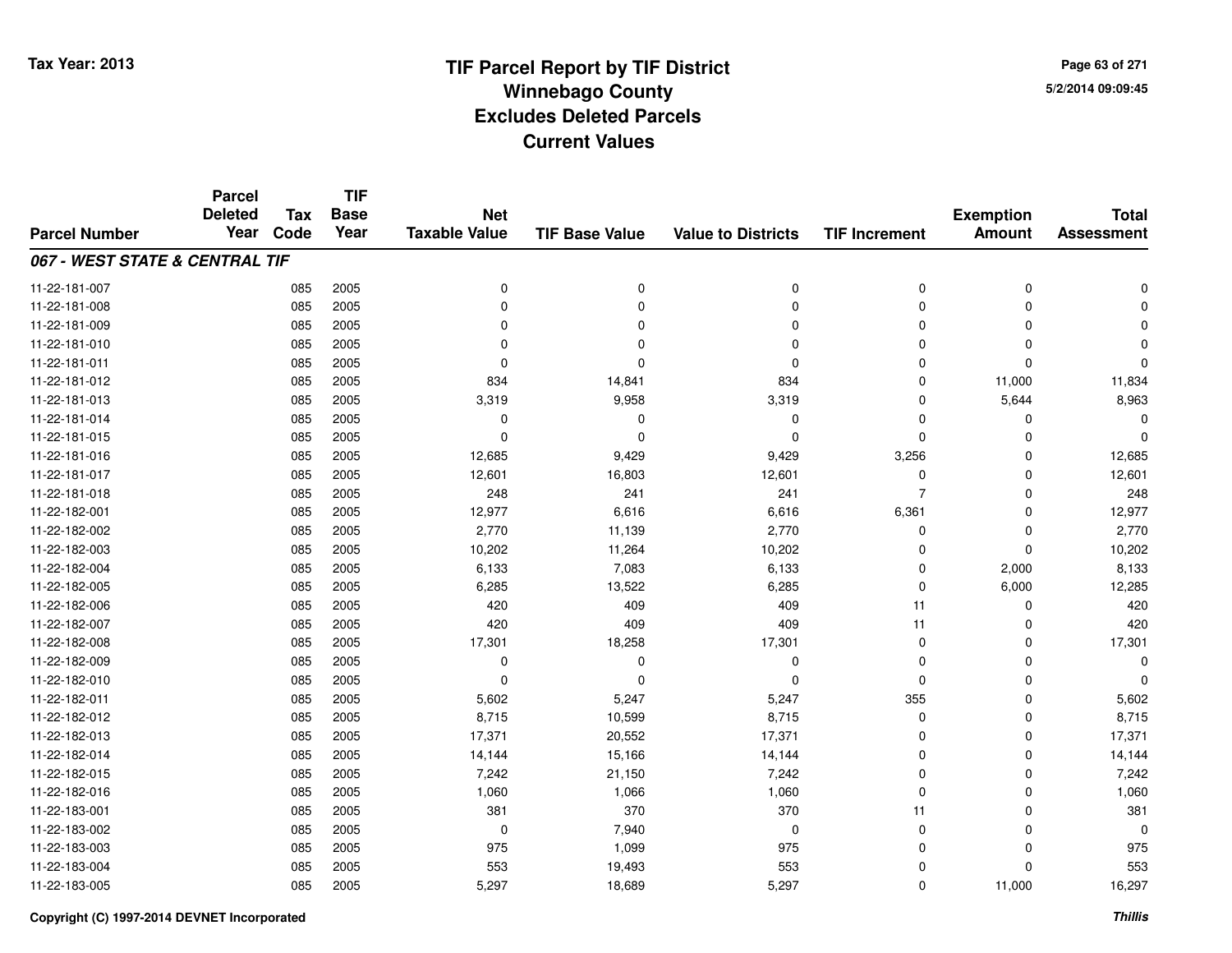**TIF**

**Parcel**

**Page 64 of 2715/2/2014 09:09:45**

#### **TIF Base ValueParcel NumberTotal AssessmentExemption Amount Value to Districts TIF Increment Base YearTax Code Deleted YearNet Taxable Value067 - WEST STATE & CENTRAL TIF**11-22-183-0066 085 2005 1,915 13,435 1,915 0 5,365 7,280 11-22-183-007 <sup>085</sup> 3,417 <sup>2005</sup> 9,395 3,417 <sup>0</sup> 5,447 8,864 11-22-183-0088 085 2005 8,618 10,807 8,618 0 0 8,618 11-22-183-0099 085 2005 0 12,929 0 5,495 5,495 11-22-183-0100 085 2005 8,039 14,751 8,039 0 6,000 14,039 11-22-183-0111 085 2005 14,965 14,412 14,412 553 0 14,965 11-22-183-0122 085 2005 4,833 4,163 4,163 670 0 4,833 11-22-183-0133 085 2005 3,138 8,803 3,138 0 4,680 7,818 11-22-183-014 <sup>085</sup> 5,667 <sup>2005</sup> 4,816 4,816 <sup>851</sup> <sup>0</sup> 5,667 11-22-183-015 <sup>085</sup> 7,533 <sup>2005</sup> 7,181 7,181 <sup>352</sup> <sup>0</sup> 7,533 11-22-184-0011 085 2005 386 4,650 386 0 0 386 11-22-184-0022 085 2005 4,033 4,190 4,033 0 812 4,845 11-22-184-003 <sup>085</sup> <sup>249</sup> <sup>2005</sup> <sup>242</sup> <sup>242</sup> <sup>7</sup> <sup>0</sup> <sup>249</sup> 11-22-184-004 <sup>085</sup> 11,060 <sup>2005</sup> 12,443 11,060 <sup>0</sup> <sup>0</sup> 11,060 11-22-184-005 <sup>085</sup> <sup>331</sup> <sup>2005</sup> <sup>322</sup> <sup>322</sup> <sup>9</sup> <sup>0</sup> <sup>331</sup> 11-22-184-006 <sup>085</sup> <sup>553</sup> <sup>2005</sup> <sup>539</sup> <sup>539</sup> <sup>14</sup> <sup>0</sup> <sup>553</sup> 11-22-184-007 <sup>085</sup> 12,572 <sup>2005</sup> 14,087 12,572 <sup>0</sup> <sup>0</sup> 12,572 11-22-184-008 <sup>085</sup> <sup>553</sup> <sup>2005</sup> <sup>539</sup> <sup>539</sup> <sup>14</sup> <sup>0</sup> <sup>553</sup> 11-22-184-009 <sup>085</sup> 9,002 <sup>2005</sup> 6,756 6,756 2,246 <sup>0</sup> 9,002 11-22-184-0100 085 2005 5,008 12,350 5,008 0 5,528 10,536 11-22-184-0111 085 2005 2,535 4,783 2,535 0 2,535 11-22-184-012 <sup>085</sup> 11,035 <sup>2005</sup> 17,214 11,035 <sup>0</sup> <sup>0</sup> 11,035 11-22-184-0133 085 2005 4,717 15,316 4,717 0 0 4,717 11-22-184-014 <sup>085</sup> 3,436 <sup>2005</sup> 2,970 2,970 <sup>466</sup> <sup>0</sup> 3,436 11-22-184-015 <sup>085</sup> <sup>415</sup> <sup>2005</sup> <sup>403</sup> <sup>403</sup> <sup>12</sup> <sup>0</sup> <sup>415</sup> 11-22-184-016 <sup>085</sup> <sup>0</sup> <sup>2005</sup> 12,754 <sup>0</sup> <sup>0</sup> 11,472 11,472 11-22-301-0011 085 2005 868 7<sub>,</sub>557 868 0 6,566 7,434 11-22-301-0022 085 2005 5,160 12,321 5,160 0 4,830 9,990 11-22-301-003 <sup>085</sup> 8,793 <sup>2005</sup> 11,140 8,793 <sup>0</sup> <sup>0</sup> 8,793 11-22-301-004 <sup>085</sup> 7,194 <sup>2005</sup> 12,408 7,194 <sup>0</sup> <sup>0</sup> 7,194 11-22-301-005 <sup>085</sup> 5,166 <sup>2005</sup> 5,177 5,166 <sup>0</sup> <sup>0</sup> 5,166 11-22-301-0066 085 2005 6,928 8,450 6,928 0 0 6,928 11-22-301-007<sup>085</sup> 4,475 <sup>2005</sup> 10,019 4,475 <sup>0</sup> 3,454 7,929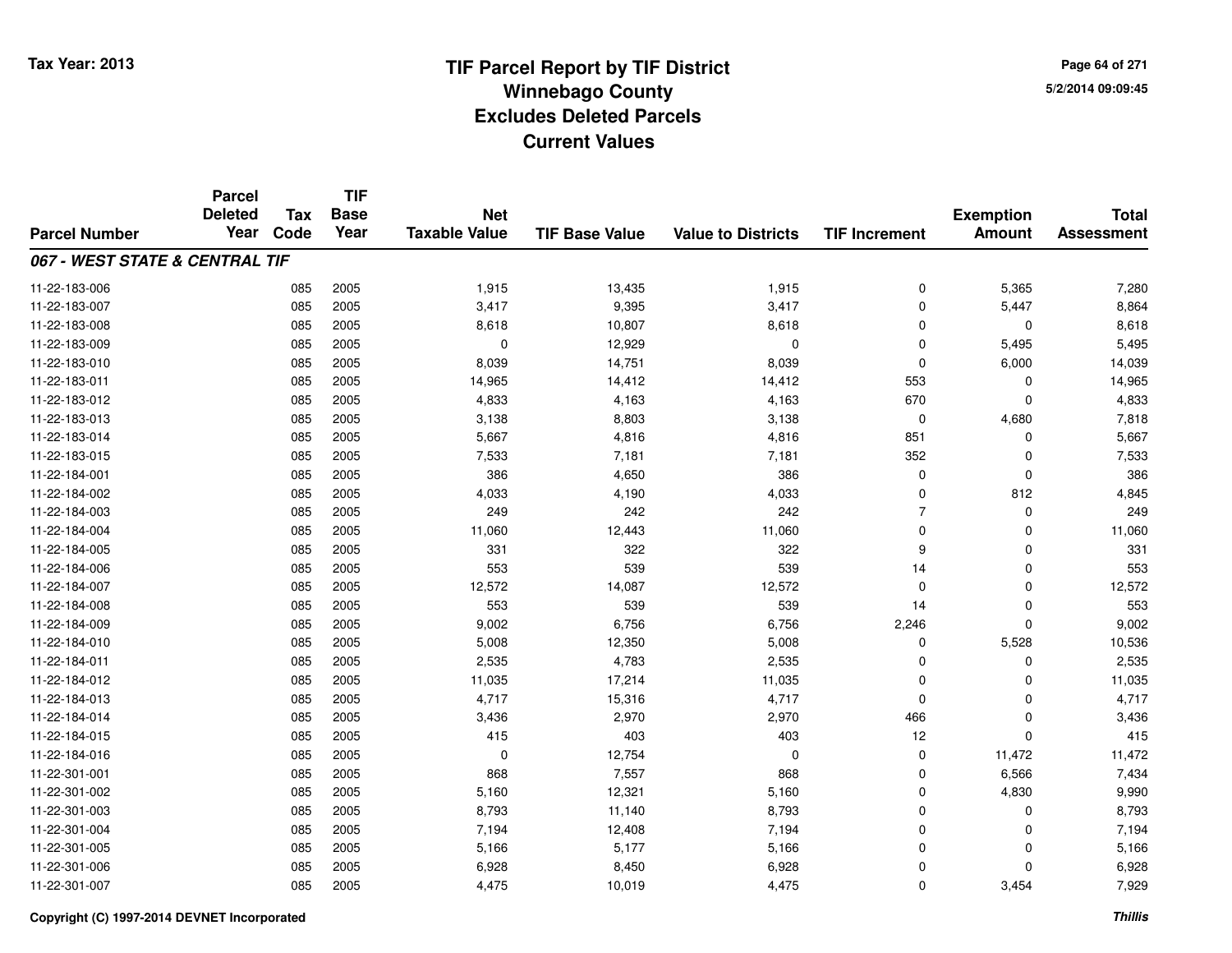**TIF**

**Parcel**

**Page 65 of 2715/2/2014 09:09:45**

#### **TIF Base ValueParcel NumberTotal AssessmentExemption Amount Value to Districts TIF Increment Base YearTax Code Deleted YearNet Taxable Value067 - WEST STATE & CENTRAL TIF**11-22-301-008 <sup>085</sup> <sup>412</sup> <sup>2005</sup> <sup>400</sup> <sup>400</sup> <sup>12</sup> <sup>0</sup> <sup>412</sup> 11-22-301-0099 085 2005 1,624 10,138 1,624 0 11,477 13,101 11-22-301-0100 085 2005 412 400 400 12 0 412 11-22-301-0111 085 2005 6,984 13,026 6,984 0 4,180 11,164 11-22-301-0122 085 2005 2,294 11,451 2,294 0 7,504 9,798 11-22-301-0133 085 2005 810 6,936 810 0 6,636 7,446 11-22-301-014 <sup>085</sup> <sup>617</sup> <sup>2005</sup> 14,613 <sup>617</sup> <sup>0</sup> 11,000 11,617 11-22-301-015 <sup>085</sup> 13,789 <sup>2005</sup> 20,185 13,789 <sup>0</sup> 6,000 19,789 11-22-301-016 <sup>085</sup> 5,476 <sup>2005</sup> 9,572 5,476 <sup>0</sup> 6,000 11,476 11-22-301-0177 085 2005 8,833 11,104 8,833 0 8,833 11-22-301-0188 085 2005 0 10,691 0 0 10,439 10,439 11-22-301-0199 085 2005 4,985 9,942 4,985 0 323 5,308 11-22-302-0011 085 2005 14,365 16,474 14,365 0 0 14,365 11-22-302-002 <sup>085</sup> 11,735 <sup>2005</sup> 14,187 11,735 <sup>0</sup> <sup>0</sup> 11,735 11-22-302-0033 085 2005 9,053 18,158 9,053 0 6,000 15,053 11-22-302-004 <sup>085</sup> <sup>0</sup> <sup>2005</sup> 5,531 <sup>0</sup> <sup>0</sup> 5,934 5,934 11-22-302-005 <sup>085</sup> 6,404 <sup>2005</sup> 7,414 6,404 <sup>0</sup> 1,927 8,331 11-22-302-006 <sup>085</sup> 7,880 <sup>2005</sup> 11,648 7,880 <sup>0</sup> 5,287 13,167 11-22-302-007 <sup>085</sup> 7,758 <sup>2005</sup> 19,344 7,758 <sup>0</sup> 8,000 15,758 11-22-302-0088 085 2005 149 8,918 149 0 6,863 7,012 11-22-302-0099 085 2005 3,660 14,661 3,660 0 2,112 5,772 11-22-302-0100 085 2005 461 2,942 461 0 0 461 11-22-302-0111 085 2005 3,544 10,154 3,544 0 4,850 8,394 11-22-302-0122 085 2005 6,020 8,241 6,020 0 850 6,870 11-22-302-0133 085 2005 6,020 6,408 6,020 0 51 6,071 11-22-302-014 <sup>085</sup> 7,332 <sup>2005</sup> 7,928 7,332 <sup>0</sup> <sup>0</sup> 7,332 11-22-302-015 <sup>085</sup> <sup>420</sup> <sup>2005</sup> <sup>409</sup> <sup>409</sup> <sup>11</sup> <sup>0</sup> <sup>420</sup> 11-22-302-016 <sup>085</sup> <sup>0</sup> <sup>2005</sup> 6,098 <sup>0</sup> <sup>0</sup> 9,042 9,042 11-22-302-017 <sup>085</sup> 4,729 <sup>2005</sup> 9,516 4,729 <sup>0</sup> 3,148 7,877 11-22-302-018 <sup>085</sup> 8,373 <sup>2005</sup> 9,576 8,373 <sup>0</sup> <sup>0</sup> 8,373 11-22-302-0199 085 2005 6,449 7,564 6,449 0 109 6,558 11-22-303-0011 085 2005 1,809 9,408 1,809 0 13,413 15,222 11-22-303-0022 085 2005 14,989 19,166 14,989 0 14,989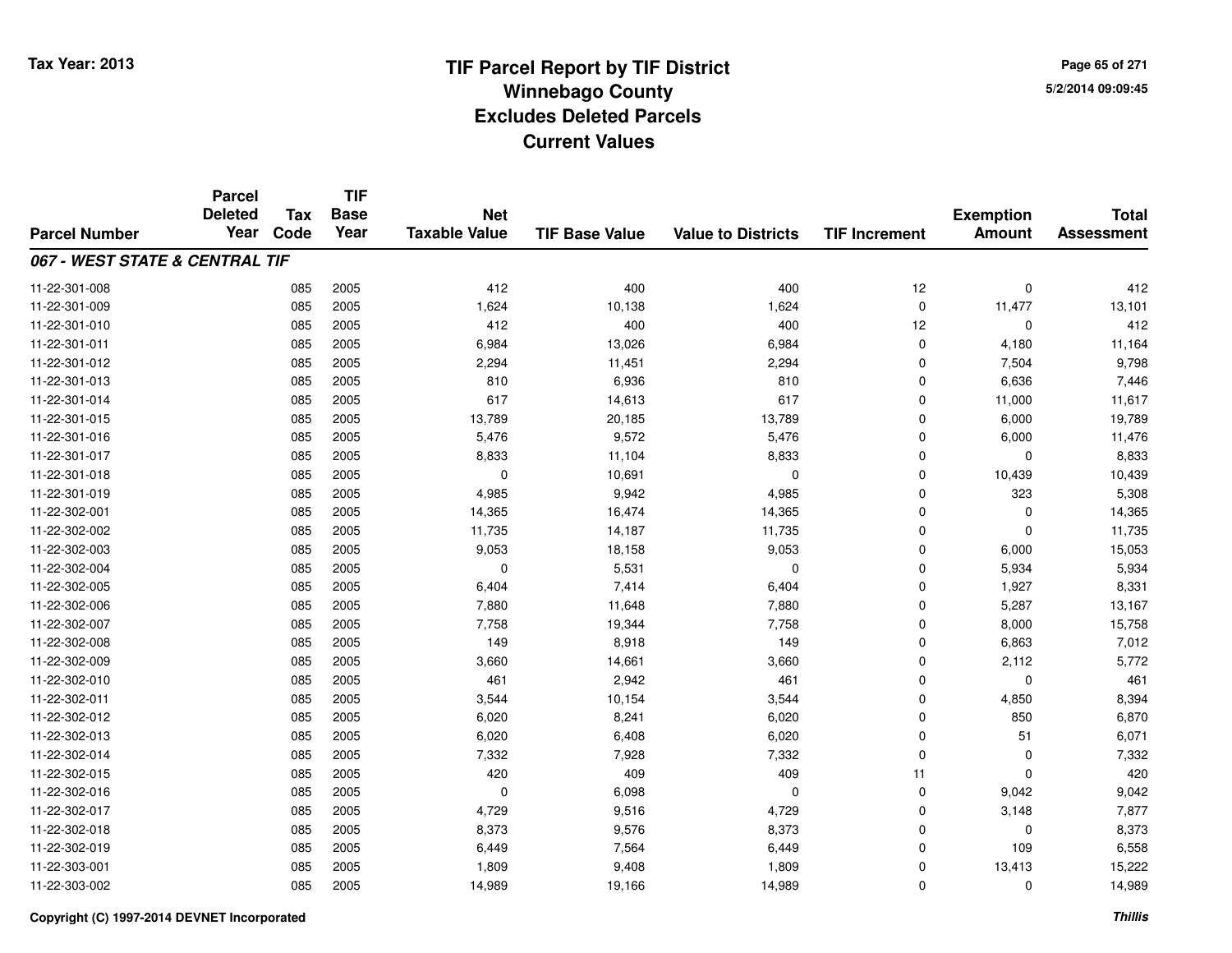**TIF**

**Parcel**

**Page 66 of 2715/2/2014 09:09:45**

#### **TIF Base ValueParcel NumberTotal AssessmentExemption Amount Value to Districts TIF Increment Base YearTax Code Deleted YearNet Taxable Value067 - WEST STATE & CENTRAL TIF**11-22-303-0033 085 2005 7,101 13,352 7,101 0 4,485 11,586 11-22-303-004 <sup>085</sup> <sup>420</sup> <sup>2005</sup> <sup>409</sup> <sup>409</sup> <sup>11</sup> <sup>0</sup> <sup>420</sup> 11-22-303-005 <sup>085</sup> 6,368 <sup>2005</sup> 13,552 6,368 <sup>0</sup> 4,497 10,865 11-22-303-006 <sup>085</sup> <sup>420</sup> <sup>2005</sup> 12,719 <sup>420</sup> <sup>0</sup> <sup>0</sup> <sup>420</sup> 11-22-303-007 <sup>085</sup> 10,740 <sup>2005</sup> 12,411 10,740 <sup>0</sup> <sup>0</sup> 10,740 11-22-303-0088 085 2005 11,612 16,733 11,612 0 6,000 17,612 11-22-303-0099 085 2005 1,879 9,316 1,879 0 6,037 7,916 11-22-303-0100 085 2005 5,160 8,964 5,160 0 1,215 6,375 11-22-303-0111 085 2005 10,121 4,940 4,940 5,181 0 10,121 11-22-303-0122 085 2005 12,691 14,304 12,691 0 12,691 11-22-303-0133 085 2005 6,025 6,061 6,025 0 6,025 11-22-303-014 <sup>085</sup> 19,207 <sup>2005</sup> 14,206 14,206 5,001 <sup>0</sup> 19,207 11-22-303-015 <sup>085</sup> 10,098 <sup>2005</sup> 11,813 10,098 <sup>0</sup> <sup>0</sup> 10,098 11-22-303-0166 085 2005 601 15,198 601 0 13,678 14,279 11-22-303-017 <sup>085</sup> 13,002 <sup>2005</sup> 7,984 7,984 5,018 <sup>0</sup> 13,002 11-22-326-0011 085 2005 10,684 12,018 10,684 0 0 10,684 11-22-326-0022 085 2005 6,046 5,620 5,620 426 0 6,046 11-22-326-003 <sup>085</sup> 9,138 <sup>2005</sup> 11,316 9,138 <sup>0</sup> <sup>0</sup> 9,138 11-22-326-004 $\frac{4}{100}$   $\frac{6}{100}$   $\frac{6}{172}$   $\frac{6}{172}$   $\frac{6}{172}$   $\frac{1}{100}$   $\frac{1}{100}$   $\frac{1}{100}$   $\frac{1}{100}$   $\frac{1}{100}$   $\frac{1}{100}$   $\frac{1}{100}$   $\frac{1}{100}$   $\frac{1}{100}$   $\frac{1}{100}$   $\frac{1}{100}$   $\frac{1}{100}$   $\frac{1}{100}$   $\frac{1$ 11-22-326-005 <sup>085</sup> <sup>0</sup> <sup>2005</sup> <sup>0</sup> <sup>0</sup> <sup>0</sup> <sup>0</sup> <sup>0</sup> 11-22-326-006 <sup>085</sup> <sup>0</sup> <sup>2005</sup> <sup>0</sup> <sup>0</sup> <sup>0</sup> <sup>0</sup> <sup>0</sup> 11-22-326-007 <sup>085</sup> <sup>0</sup> <sup>2005</sup> <sup>0</sup> <sup>0</sup> <sup>0</sup> <sup>0</sup> <sup>0</sup> 11-22-326-008 <sup>085</sup> 11,856 <sup>2005</sup> 13,039 11,856 <sup>0</sup> <sup>0</sup> 11,856 11-22-326-0099 085 2005 1,666 11,207 1,666 0 0 1,666 11-22-326-0100 085 2005 8,232 8,036 8,036 196 0 8,232 11-22-326-0111 085 2005 0 9,881 0 0 8,272 8,272 11-22-326-0122 085 2005 7,995 9,006 7,995 0 952 8,947 11-22-326-013 <sup>085</sup> 15,682 <sup>2005</sup> 15,552 15,552 <sup>130</sup> <sup>0</sup> 15,682 11-22-326-014 <sup>085</sup> 5,403 <sup>2005</sup> 12,820 5,403 <sup>0</sup> 5,467 10,870 11-22-326-015 <sup>085</sup> 7,587 <sup>2005</sup> 15,183 7,587 <sup>0</sup> 8,000 15,587 11-22-326-0166 085 2005 3,459 11,491 3,459 0 0 3,459 11-22-326-017 <sup>085</sup> 7,217 <sup>2005</sup> 8,737 7,217 <sup>0</sup> <sup>0</sup> 7,217 11-22-326-0188 085 2005 8,534 11,463 8,534 0 0 8,534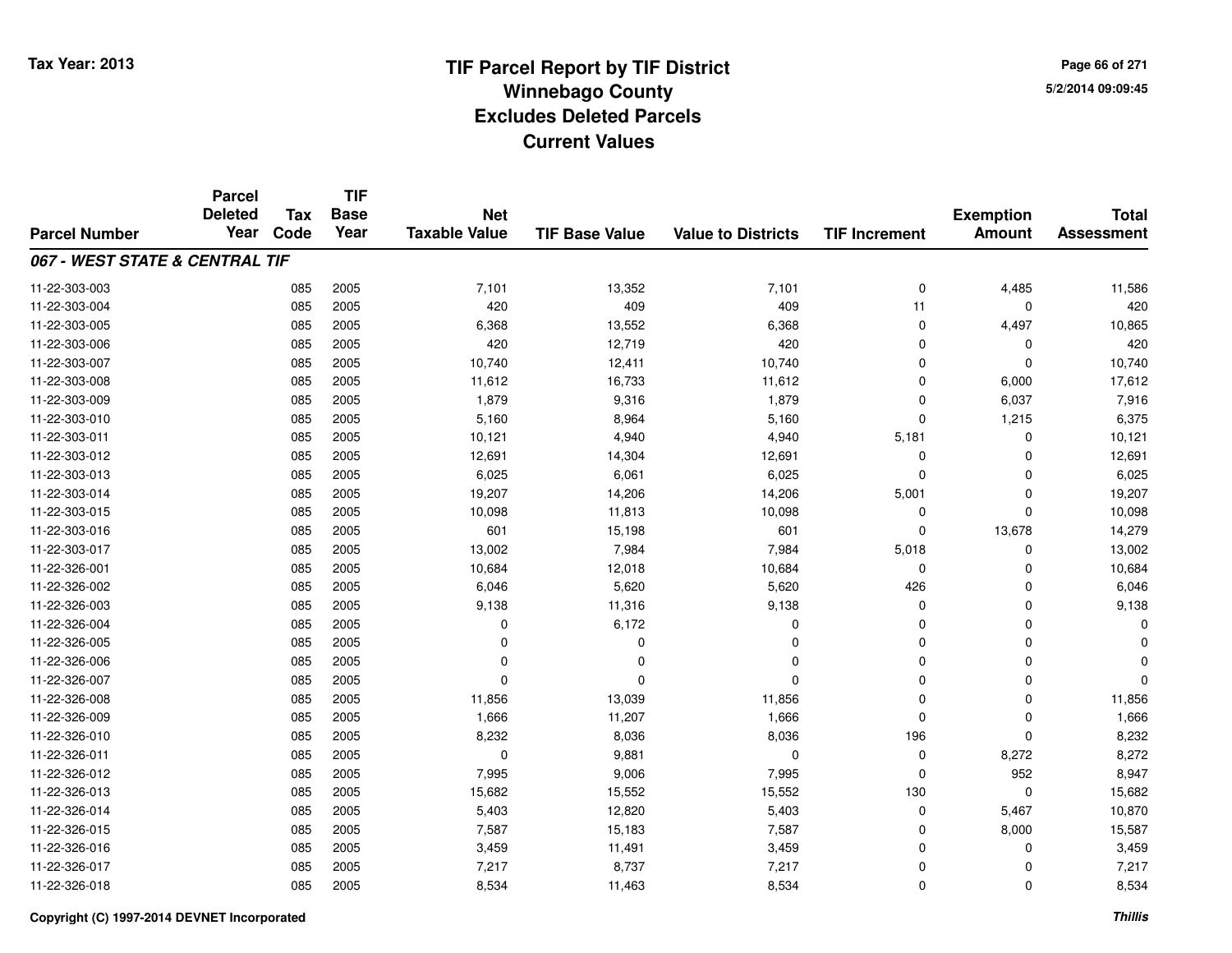**Page 67 of 2715/2/2014 09:09:45**

|                                | <b>Parcel</b><br><b>Deleted</b> | <b>Tax</b> | <b>TIF</b><br><b>Base</b> | <b>Net</b>           |                       |                           |                      | <b>Exemption</b> | <b>Total</b>      |
|--------------------------------|---------------------------------|------------|---------------------------|----------------------|-----------------------|---------------------------|----------------------|------------------|-------------------|
| <b>Parcel Number</b>           | Year                            | Code       | Year                      | <b>Taxable Value</b> | <b>TIF Base Value</b> | <b>Value to Districts</b> | <b>TIF Increment</b> | <b>Amount</b>    | <b>Assessment</b> |
| 067 - WEST STATE & CENTRAL TIF |                                 |            |                           |                      |                       |                           |                      |                  |                   |
| 11-22-327-001                  |                                 | 085        | 2005                      | 14,380               | 24,102                | 14,380                    | $\mathbf 0$          | 6,000            | 20,380            |
| 11-22-327-002                  |                                 | 085        | 2005                      | 553                  | 539                   | 539                       | 14                   | 0                | 553               |
| 11-22-327-003                  |                                 | 085        | 2005                      | 8,291                | 10,861                | 8,291                     | $\mathbf 0$          | 6,000            | 14,291            |
| 11-22-327-004                  |                                 | 085        | 2005                      | 11,170               | 19,420                | 11,170                    | $\mathbf 0$          | 6,000            | 17,170            |
| 11-22-327-005                  |                                 | 085        | 2005                      | 9,827                | 18,445                | 9,827                     | $\mathbf 0$          | 6,000            | 15,827            |
| 11-22-327-006                  |                                 | 085        | 2005                      | 223                  | 10,230                | 223                       | 0                    | 0                | 223               |
| 11-22-327-007                  |                                 | 085        | 2005                      | 7,602                | 7,867                 | 7,602                     | $\mathbf 0$          | 0                | 7,602             |
| 11-22-327-008                  |                                 | 085        | 2005                      | 553                  | 539                   | 539                       | 14                   | 0                | 553               |
| 11-22-327-009                  |                                 | 085        | 2005                      | 9,400                | 8,995                 | 8,995                     | 405                  | $\mathbf 0$      | 9,400             |
| 11-22-327-010                  |                                 | 085        | 2005                      | 610                  | 593                   | 593                       | 17                   | 0                | 610               |
| 11-22-327-011                  |                                 | 085        | 2005                      | 11,035               | 13,598                | 11,035                    | $\mathbf 0$          | 0                | 11,035            |
| 11-22-327-012                  |                                 | 085        | 2005                      | 6,587                | 5,731                 | 5,731                     | 856                  | 0                | 6,587             |
| 11-22-328-001                  |                                 | 085        | 2005                      | 411                  | 400                   | 400                       | 11                   | 0                | 411               |
| 11-22-328-002                  |                                 | 085        | 2005                      | 537                  | 522                   | 522                       | 15                   | 0                | 537               |
| 11-22-328-003                  |                                 | 085        | 2005                      | 7,051                | 11,998                | 7,051                     | $\mathbf 0$          | 6,000            | 13,051            |
| 11-22-328-004                  |                                 | 085        | 2005                      | 337                  | 328                   | 328                       | 9                    | $\mathbf 0$      | 337               |
| 11-22-328-005                  |                                 | 085        | 2005                      | 12,064               | 5,374                 | 5,374                     | 6,690                | 0                | 12,064            |
| 11-22-328-006                  |                                 | 085        | 2005                      | 6,088                | 14,493                | 6,088                     | 0                    | 6,000            | 12,088            |
| 11-22-328-007                  |                                 | 085        | 2005                      | 10,090               | 10,893                | 10,090                    | 0                    | 0                | 10,090            |
| 11-22-328-008                  |                                 | 085        | 2005                      | 2,824                | 2,749                 | 2,749                     | 75                   | $\Omega$         | 2,824             |
| <b>Tax District Totals:</b>    | <b>Parcel Count:</b>            |            | 2,014                     | 11,829,277           | 19,612,064            | 11,334,950                | 494,327              | 4,023,523        | 15,852,800        |
| 068 - WEST STATE & KILBURN TIF |                                 |            |                           |                      |                       |                           |                      |                  |                   |
| 11-22-252-001                  |                                 | 226        | 2005                      | 0                    | 0                     | 0                         | $\mathbf 0$          | $\mathbf 0$      |                   |
| 11-22-252-002                  |                                 | 226        | 2005                      | $\Omega$             | 0                     | $\Omega$                  | $\mathbf 0$          | $\Omega$         |                   |
| 11-22-252-003                  |                                 | 226        | 2005                      | $\Omega$             | 0                     | O                         | 0                    | $\Omega$         |                   |
| 11-22-252-004                  |                                 | 226        | 2005                      | 0                    | 0                     | 0                         | $\mathbf 0$          | 0                |                   |
| 11-22-252-005                  |                                 | 226        | 2005                      | $\mathbf 0$          | 0                     | 0                         | $\mathbf 0$          | 0                |                   |
| 11-22-252-006                  |                                 | 226        | 2005                      | 0                    | 4,433                 | 0                         | $\mathbf 0$          | 0                |                   |
| 11-22-252-007                  |                                 | 226        | 2005                      | $\mathbf 0$          | 515                   | 0                         | $\mathbf 0$          | 0                |                   |
| 11-22-252-015                  |                                 | 226        | 2005                      | $\mathbf 0$          | 0                     | $\mathbf 0$               | $\mathbf 0$          | $\mathbf 0$      |                   |
| 11-22-252-016                  |                                 | 226        | 2005                      | $\Omega$             | 7,183                 | $\mathbf 0$               | $\mathbf 0$          | $\Omega$         |                   |
| 11-22-252-018                  |                                 | 226        | 2005                      | $\Omega$             | 0                     | 0                         | $\mathbf 0$          | 0                |                   |
| 11-22-252-019                  |                                 | 226        | 2005                      | 0                    | 0                     | $\Omega$                  | $\mathbf 0$          | 0                | 0                 |

**Copyright (C) 1997-2014 DEVNET Incorporated**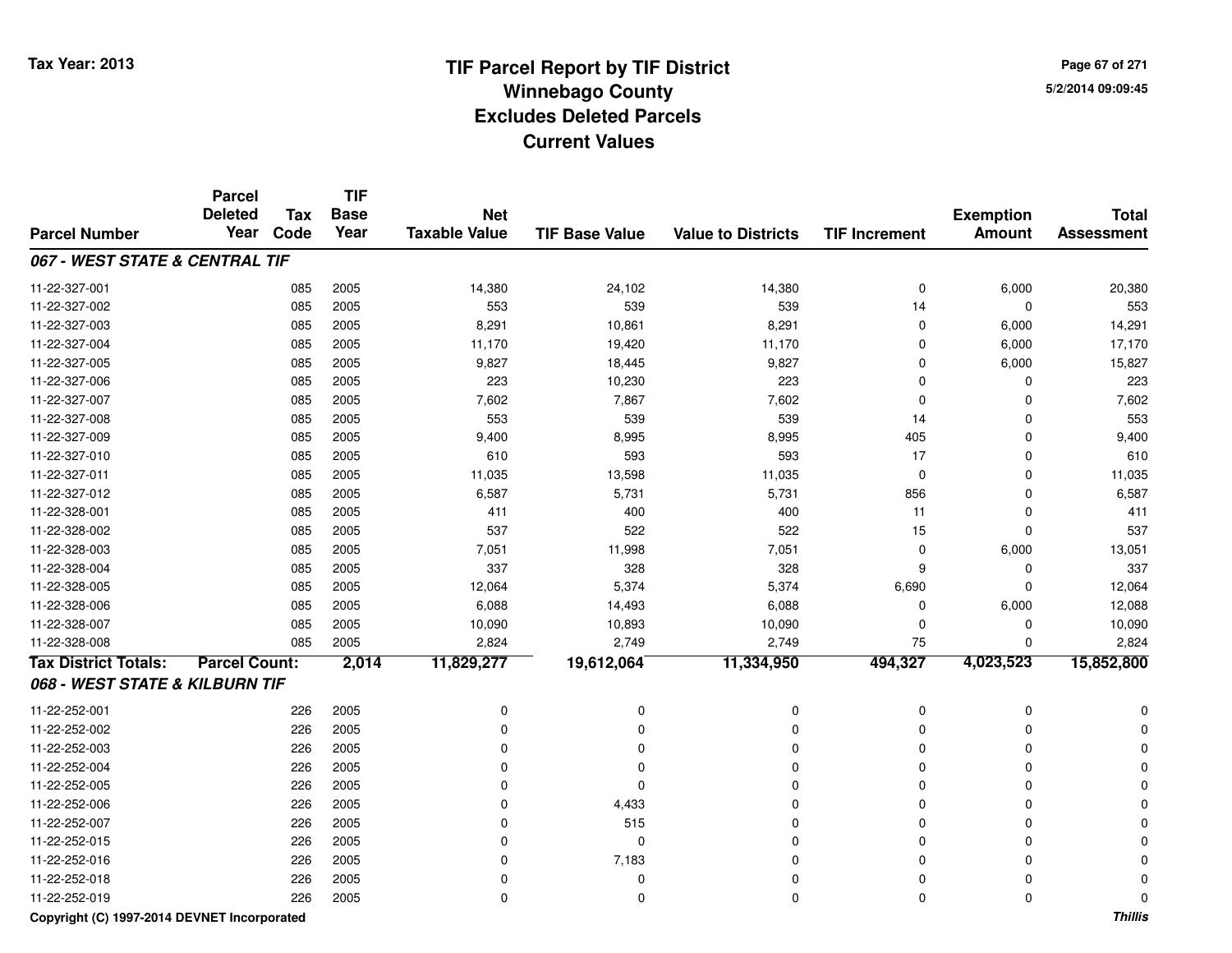**TIF**

**Parcel**

**Page 68 of 2715/2/2014 09:09:45**

#### **TIF Base ValueParcel NumberTotal AssessmentExemption Amount Value to Districts TIF Increment Base YearTax Code Deleted YearNet Taxable Value068 - WEST STATE & KILBURN TIF**11-22-252-020 <sup>226</sup> <sup>0</sup> <sup>2005</sup> <sup>0</sup> <sup>0</sup> <sup>0</sup> <sup>0</sup> <sup>0</sup> 11-22-252-023 <sup>226</sup> <sup>0</sup> <sup>2005</sup> <sup>0</sup> <sup>0</sup> <sup>0</sup> <sup>0</sup> <sup>0</sup> 11-22-252-0255 226 2005 1,212 511 511 701 0 1,212 11-22-252-026 <sup>226</sup> <sup>0</sup> <sup>2005</sup> 9,066 <sup>0</sup> <sup>0</sup> <sup>0</sup> <sup>0</sup> 11-22-252-029 <sup>226</sup> <sup>0</sup> <sup>2005</sup> <sup>0</sup> <sup>0</sup> <sup>0</sup> <sup>0</sup> <sup>0</sup> 11-22-252-030 <sup>226</sup> <sup>0</sup> <sup>2005</sup> <sup>0</sup> <sup>0</sup> <sup>0</sup> <sup>0</sup> <sup>0</sup> 11-22-253-001 <sup>226</sup> <sup>0</sup> <sup>2005</sup> 15,735 <sup>0</sup> <sup>0</sup> <sup>0</sup> <sup>0</sup> 11-22-253-002 <sup>226</sup> <sup>0</sup> <sup>2005</sup> <sup>0</sup> <sup>0</sup> <sup>0</sup> <sup>0</sup> <sup>0</sup> 11-22-253-005 <sup>226</sup> <sup>344</sup> <sup>2005</sup> <sup>935</sup> <sup>344</sup> <sup>0</sup> <sup>0</sup> <sup>344</sup> 11-22-253-006 <sup>226</sup> 1,760 <sup>2005</sup> 1,894 1,760 <sup>0</sup> <sup>0</sup> 1,760 11-22-253-0077 226 2005 8,940 11,340 8,940 0 0 8,940 11-22-253-0133 226 2005 5,494 16,631 5,494 0 6,000 11,494 11-22-253-0144 226 2005 22,631 26,397 20,831 26,397 20,831 0 0 0 20,831 11-22-253-015 <sup>226</sup> 11,745 <sup>2005</sup> 11,250 11,250 <sup>495</sup> <sup>0</sup> 11,745 11-22-253-0166 226 0 2,985 3,140 2,985 0 0 2,985 11-22-254-0011 226 2005 817 862 817 0 0 817 11-22-254-002 <sup>226</sup> 7,663 <sup>2005</sup> 15,499 7,663 <sup>0</sup> 6,000 13,663 11-22-254-012 <sup>226</sup> 16,537 <sup>2005</sup> 17,429 16,537 <sup>0</sup> <sup>0</sup> 16,537 11-22-254-0133 226 2005 17,756 18,721 17,756 0 0 17,756 11-22-255-002 <sup>226</sup> <sup>0</sup> <sup>2005</sup> <sup>0</sup> <sup>0</sup> <sup>0</sup> <sup>0</sup> <sup>0</sup> 11-22-255-003 <sup>226</sup> <sup>0</sup> <sup>2005</sup> <sup>0</sup> <sup>0</sup> <sup>0</sup> <sup>0</sup> <sup>0</sup> 11-22-255-004 <sup>226</sup> <sup>0</sup> <sup>2005</sup> <sup>0</sup> <sup>0</sup> <sup>0</sup> <sup>0</sup> <sup>0</sup> 11-22-256-002 <sup>226</sup> <sup>0</sup> <sup>2005</sup> <sup>0</sup> <sup>0</sup> <sup>0</sup> <sup>0</sup> <sup>0</sup> 11-22-256-004 <sup>226</sup> 5,674 <sup>2005</sup> <sup>558</sup> <sup>558</sup> 5,116 <sup>0</sup> 5,674 11-22-256-005 <sup>226</sup> <sup>150</sup> <sup>2005</sup> <sup>0</sup> <sup>0</sup> <sup>150</sup> <sup>0</sup> <sup>150</sup> 11-22-256-0088 226 2005 195 206 195 0 0 195 11-22-256-009 <sup>226</sup> <sup>0</sup> <sup>2005</sup> <sup>95</sup> <sup>0</sup> <sup>0</sup> <sup>0</sup> <sup>0</sup> 11-22-257-001 <sup>226</sup> <sup>0</sup> <sup>2005</sup> <sup>0</sup> <sup>0</sup> <sup>0</sup> <sup>0</sup> <sup>0</sup> 11-22-257-002 <sup>226</sup> <sup>0</sup> <sup>2005</sup> <sup>0</sup> <sup>0</sup> <sup>0</sup> <sup>0</sup> <sup>0</sup> 11-22-258-001 <sup>226</sup> <sup>0</sup> <sup>2005</sup> <sup>98</sup> <sup>0</sup> <sup>0</sup> <sup>0</sup> <sup>0</sup> 11-22-258-011 <sup>226</sup> <sup>0</sup> <sup>2005</sup> <sup>0</sup> <sup>0</sup> <sup>0</sup> <sup>0</sup> <sup>0</sup> 11-22-258-012 <sup>226</sup> <sup>0</sup> <sup>2005</sup> <sup>0</sup> <sup>0</sup> <sup>0</sup> <sup>0</sup> <sup>0</sup> 11-22-258-013<sup>226</sup> <sup>0</sup> <sup>2005</sup> <sup>0</sup> <sup>0</sup> <sup>0</sup> <sup>0</sup> <sup>0</sup>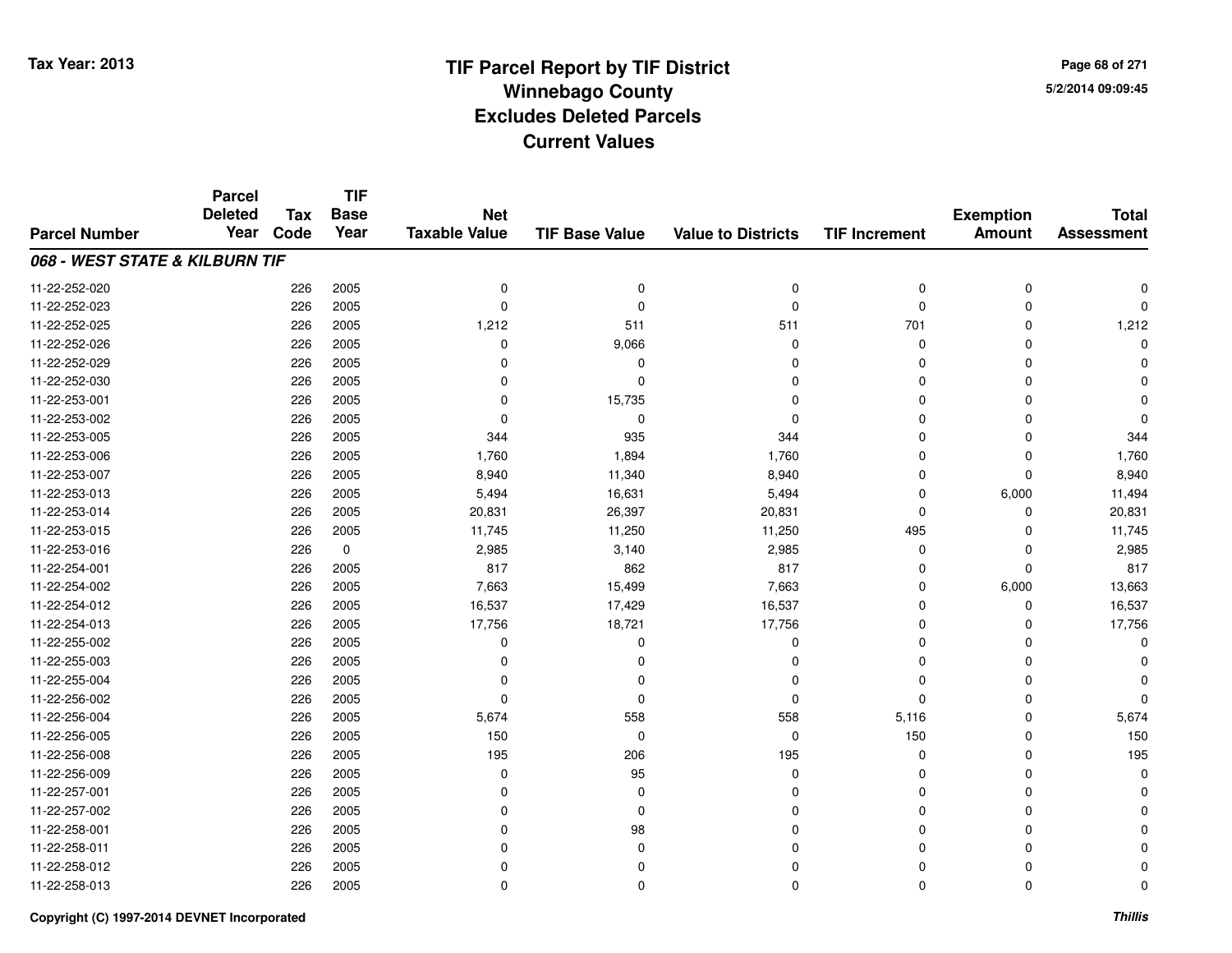**TIF**

**Parcel**

**Page 69 of 2715/2/2014 09:09:45**

#### **TIF Base ValueParcel NumberTotal AssessmentExemption Amount Value to Districts TIF Increment Base YearTax Code Deleted YearNet Taxable Value068 - WEST STATE & KILBURN TIF**11-22-258-0144 226 2005 4,927 10,209 4,927 4,927 1,100 9,027 11-22-258-015 <sup>226</sup> <sup>0</sup> <sup>2005</sup> <sup>0</sup> <sup>0</sup> <sup>0</sup> <sup>0</sup> <sup>0</sup> 11-22-258-016 <sup>226</sup> <sup>0</sup> <sup>2005</sup> <sup>0</sup> <sup>0</sup> <sup>0</sup> <sup>0</sup> <sup>0</sup> 11-22-258-0177 226 2005 0 9,683 0 0 0 0 11-22-258-018 <sup>226</sup> <sup>0</sup> <sup>0</sup> <sup>0</sup> <sup>0</sup> <sup>0</sup> <sup>0</sup> <sup>0</sup> 11-22-258-019 <sup>226</sup> <sup>0</sup> <sup>0</sup> <sup>0</sup> <sup>0</sup> <sup>0</sup> <sup>0</sup> <sup>0</sup> 11-22-258-020 <sup>226</sup> <sup>0</sup> <sup>0</sup> <sup>0</sup> <sup>0</sup> <sup>0</sup> <sup>0</sup> <sup>0</sup> 11-22-258-021 <sup>226</sup> <sup>0</sup> <sup>0</sup> <sup>0</sup> <sup>0</sup> <sup>0</sup> <sup>0</sup> <sup>0</sup> 11-22-258-022 <sup>226</sup> <sup>0</sup> <sup>0</sup> <sup>0</sup> <sup>0</sup> <sup>0</sup> <sup>0</sup> <sup>0</sup> 11-22-258-023 <sup>226</sup> <sup>0</sup> <sup>0</sup> <sup>0</sup> <sup>0</sup> <sup>0</sup> <sup>0</sup> <sup>0</sup> 11-22-258-0244 226 0 0 0 0 0 0 0 0 0 0 0 11-22-286-0011 and  $226$  2005 and  $226$  2005 between  $226$  2005 between  $226$  2005 between  $226$  2005 between  $226$  2005 between  $226$  2005 between  $226$  2005 between  $226$  2005 between  $226$  2012 between  $226$  2012 between  $226$  2012 11-22-286-0055 226 2005 0 9,591 0 0 0 0 11-22-286-006 <sup>226</sup> <sup>0</sup> <sup>2005</sup> 4,659 <sup>0</sup> <sup>0</sup> <sup>0</sup> <sup>0</sup> 11-22-286-0122 226 0 0 7,508 0 0 0 0 11-22-286-0133 226 0 0 7,555 0 0 0 0 11-22-286-0155 226 0 0 2,625 0 0 0 0 11-22-377-0011 226 2005 317 333 317 0 0 317 11-22-377-002 <sup>226</sup> 10,760 <sup>2005</sup> 10,674 10,674 <sup>86</sup> <sup>0</sup> 10,760 11-22-377-0033 226 2005 5,089 10,398 5,089 0 4,230 9,319 11-22-377-004 <sup>226</sup> 9,337 <sup>2005</sup> 9,034 9,034 <sup>303</sup> <sup>0</sup> 9,337 11-22-377-005 <sup>226</sup> 3,195 <sup>2005</sup> 3,530 3,195 <sup>0</sup> <sup>0</sup> 3,195 11-22-377-0066 226 2005 1,243 1,308 1,243 0 1,243 11-22-377-0077 226 2005 1,021 1,074 1,021 0 0 1,021 11-22-377-0088 226 2005 0 7,225 0 0 6,469 6,469 11-22-377-0099 226 2005 1,243 1,308 1,243 0 1,243 11-22-377-010 <sup>226</sup> 1,127 <sup>2005</sup> 1,138 1,127 <sup>0</sup> <sup>0</sup> 1,127 11-22-377-0111 226 2005 701 738 701 0 701 11-22-401-0011 226 2005 30,863 76,805 30,863 0 30,863 11-22-401-0022 26 2005 3,302 3,479 3,302 3,479 3,302 0 0 3,302 11-22-402-001 <sup>226</sup> <sup>0</sup> <sup>2005</sup> <sup>0</sup> <sup>0</sup> <sup>0</sup> <sup>0</sup> <sup>0</sup> 11-22-403-018 <sup>226</sup> <sup>0</sup> <sup>9999</sup> <sup>0</sup> <sup>0</sup> <sup>0</sup> <sup>0</sup> <sup>0</sup> 11-22-403-037<sup>226</sup> <sup>384</sup> <sup>2005</sup> <sup>142</sup> <sup>142</sup> <sup>242</sup> <sup>0</sup> <sup>384</sup>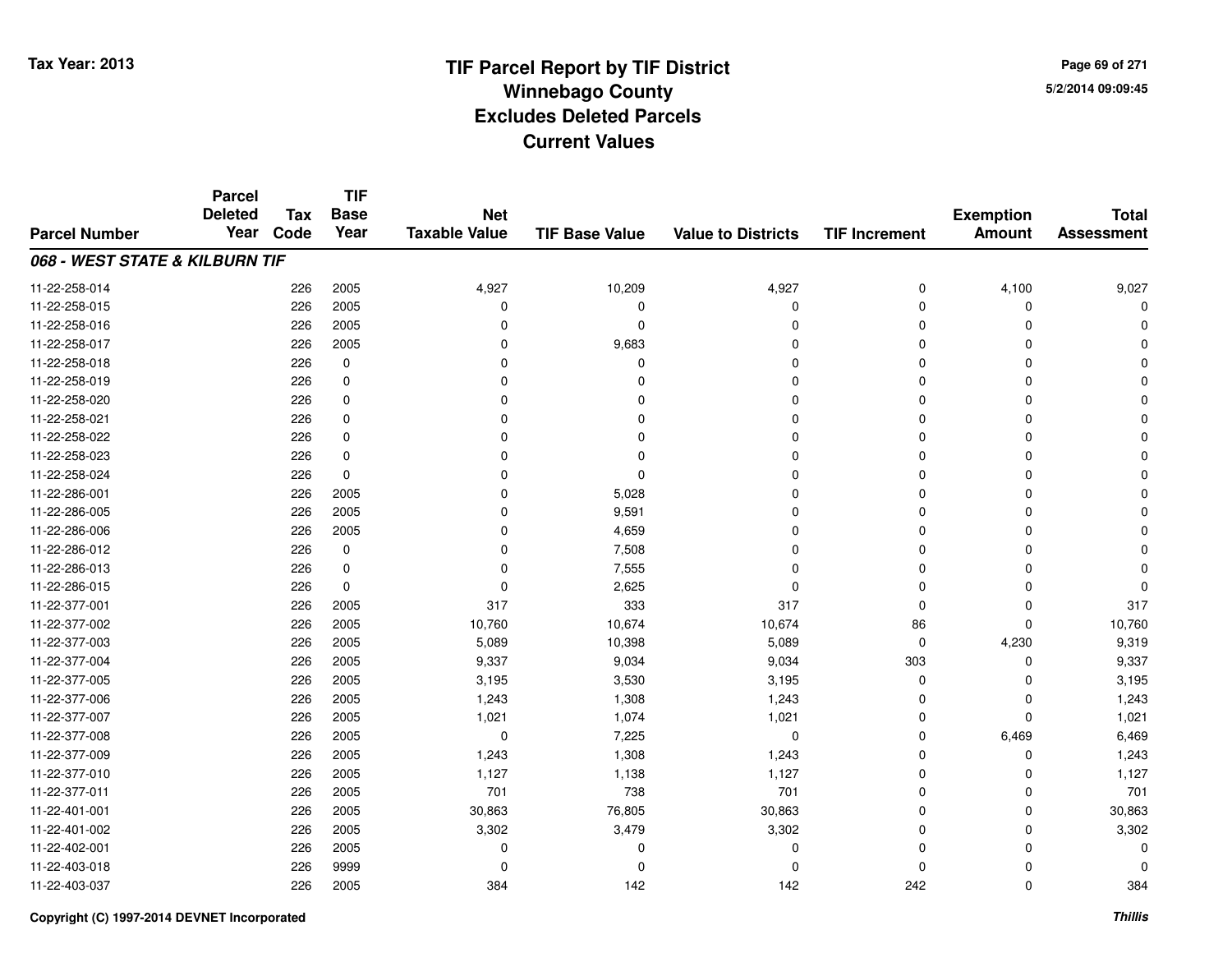**Page 70 of 2715/2/2014 09:09:45**

|                                | <b>Parcel</b><br><b>Deleted</b> | <b>Tax</b> | <b>TIF</b>          |                                    |                       |                           |                      |                                   |                                   |
|--------------------------------|---------------------------------|------------|---------------------|------------------------------------|-----------------------|---------------------------|----------------------|-----------------------------------|-----------------------------------|
| <b>Parcel Number</b>           | Year                            | Code       | <b>Base</b><br>Year | <b>Net</b><br><b>Taxable Value</b> | <b>TIF Base Value</b> | <b>Value to Districts</b> | <b>TIF Increment</b> | <b>Exemption</b><br><b>Amount</b> | <b>Total</b><br><b>Assessment</b> |
| 068 - WEST STATE & KILBURN TIF |                                 |            |                     |                                    |                       |                           |                      |                                   |                                   |
|                                |                                 |            |                     |                                    |                       |                           |                      |                                   |                                   |
| 11-22-403-038                  |                                 | 226        | 2005                | 2,895                              | 3,053                 | 2,895                     | 0                    | 0                                 | 2,895                             |
| 11-22-403-039                  |                                 | 226        | 2005                | 774                                | 931                   | 774                       | $\mathbf 0$          | $\mathbf 0$                       | 774                               |
| 11-22-403-040                  |                                 | 226        | 2005                | 3,402                              | 2,638                 | 2,638                     | 764                  | 0                                 | 3,402                             |
| 11-22-403-041                  |                                 | 226        | 2005                | 5,377                              | 4,389                 | 4,389                     | 988                  | $\mathbf 0$                       | 5,377                             |
| 11-22-403-042                  |                                 | 226        | 2005                | 2,147                              | 2,261                 | 2,147                     | 0                    | $\mathbf 0$                       | 2,147                             |
| 11-22-403-043                  |                                 | 226        | 2005                | 0                                  | 6,082                 | $\mathbf 0$               | $\Omega$             | 6,800                             | 6,800                             |
| 11-22-403-044                  |                                 | 226        | 2005                | 2,791                              | 2,940                 | 2,791                     | $\Omega$             | $\mathbf 0$                       | 2,791                             |
| 11-22-403-045                  |                                 | 226        | 2005                | 478                                | 502                   | 478                       | $\Omega$             | $\Omega$                          | 478                               |
| 11-22-403-046                  |                                 | 226        | 2005                | 955                                | 1,007                 | 955                       | $\Omega$             | $\mathbf 0$                       | 955                               |
| 11-22-403-047                  |                                 | 226        | 2005                | 1,196                              | 1,259                 | 1,196                     | $\Omega$             | 0                                 | 1,196                             |
| 11-22-403-050                  |                                 | 226        | 2007                | $\mathbf 0$                        | 0                     | $\mathbf 0$               | $\Omega$             | $\Omega$                          |                                   |
| 11-22-403-051                  |                                 | 226        | 2005                | 157                                | 272                   | 157                       | $\Omega$             | 0                                 | 157                               |
| 11-22-403-057                  |                                 | 226        | 2005                | 135,368                            | 114,078               | 114,078                   | 21,290               | 0                                 | 135,368                           |
| 11-22-403-058                  |                                 | 226        | 2005                | 952                                | 1,043                 | 952                       | 0                    | 0                                 | 952                               |
| 11-22-403-059                  |                                 | 226        | 2005                | 1,370                              | 363                   | 363                       | 1,007                | $\mathbf 0$                       | 1,370                             |
| 11-22-403-061                  |                                 | 226        | $\pmb{0}$           | 0                                  | 0                     | 0                         | 0                    | 0                                 |                                   |
| 11-22-403-062                  |                                 | 226        | 0                   | $\Omega$                           | 362                   | $\mathbf 0$               | 0                    | 0                                 |                                   |
| 11-22-403-063                  |                                 | 226        | 2005                | 1,035                              | 4,276                 | 1,035                     | 0                    | $\mathbf 0$                       | 1,035                             |
| 11-22-404-001                  |                                 | 226        | 2005                | 147,810                            | 155,887               | 147,810                   | 0                    | 0                                 | 147,810                           |
| 11-22-404-003                  |                                 | 226        | 2005                | 6,417                              | 6,806                 | 6,417                     | $\mathbf 0$          | $\mathbf 0$                       | 6,417                             |
| 11-22-405-001                  |                                 | 226        | 2005                | 8,635                              | 16,916                | 8,635                     | $\mathbf 0$          | 6,000                             | 14,635                            |
| 11-22-405-005                  |                                 | 226        | 2005                | 6,121                              | 5,500                 | 5,500                     | 621                  | $\mathbf 0$                       | 6,121                             |
| 11-22-405-006                  |                                 | 226        | 2005                | 287                                | 302                   | 287                       | 0                    | $\mathbf 0$                       | 287                               |
| 11-22-405-007                  |                                 | 226        | 2005                | 276                                | 269                   | 269                       | $\overline{7}$       | $\mathbf 0$                       | 276                               |
| 11-22-405-008                  |                                 | 226        | 2005                | 14,013                             | 2,213                 | 2,213                     | 11,800               | $\mathbf 0$                       | 14,013                            |
| 11-22-405-009                  |                                 | 226        | 2005                | 341                                | 361                   | 341                       | $\mathbf 0$          | $\mathbf 0$                       | 341                               |
| 11-22-405-010                  |                                 | 226        | 2005                | 341                                | 361                   | 341                       | $\mathbf 0$          | $\mathbf 0$                       | 341                               |
| 11-22-405-011                  |                                 | 226        | 2005                | 0                                  | 654                   | 0                         | $\Omega$             | $\mathbf 0$                       |                                   |
| 11-22-405-012                  |                                 | 226        | 2005                | 0                                  | 16,428                | 0                         | $\Omega$             | $\mathbf 0$                       |                                   |
| 11-22-405-013                  |                                 | 226        | 2005                | 0                                  | 436                   | 0                         | $\Omega$             | $\Omega$                          |                                   |
| 11-22-405-014                  |                                 | 226        | 2005                | 415                                | 1,382                 | 415                       | $\Omega$             | $\mathbf 0$                       | 415                               |
| 11-22-405-016                  |                                 | 226        | $\mathbf 0$         | 730                                | 13,169                | 730                       | $\Omega$             | $\mathbf 0$                       | 730                               |
| 11-22-405-017                  |                                 | 226        | $\mathbf 0$         | 402                                | 7,408                 | 402                       | $\Omega$             | $\mathbf 0$                       | 402                               |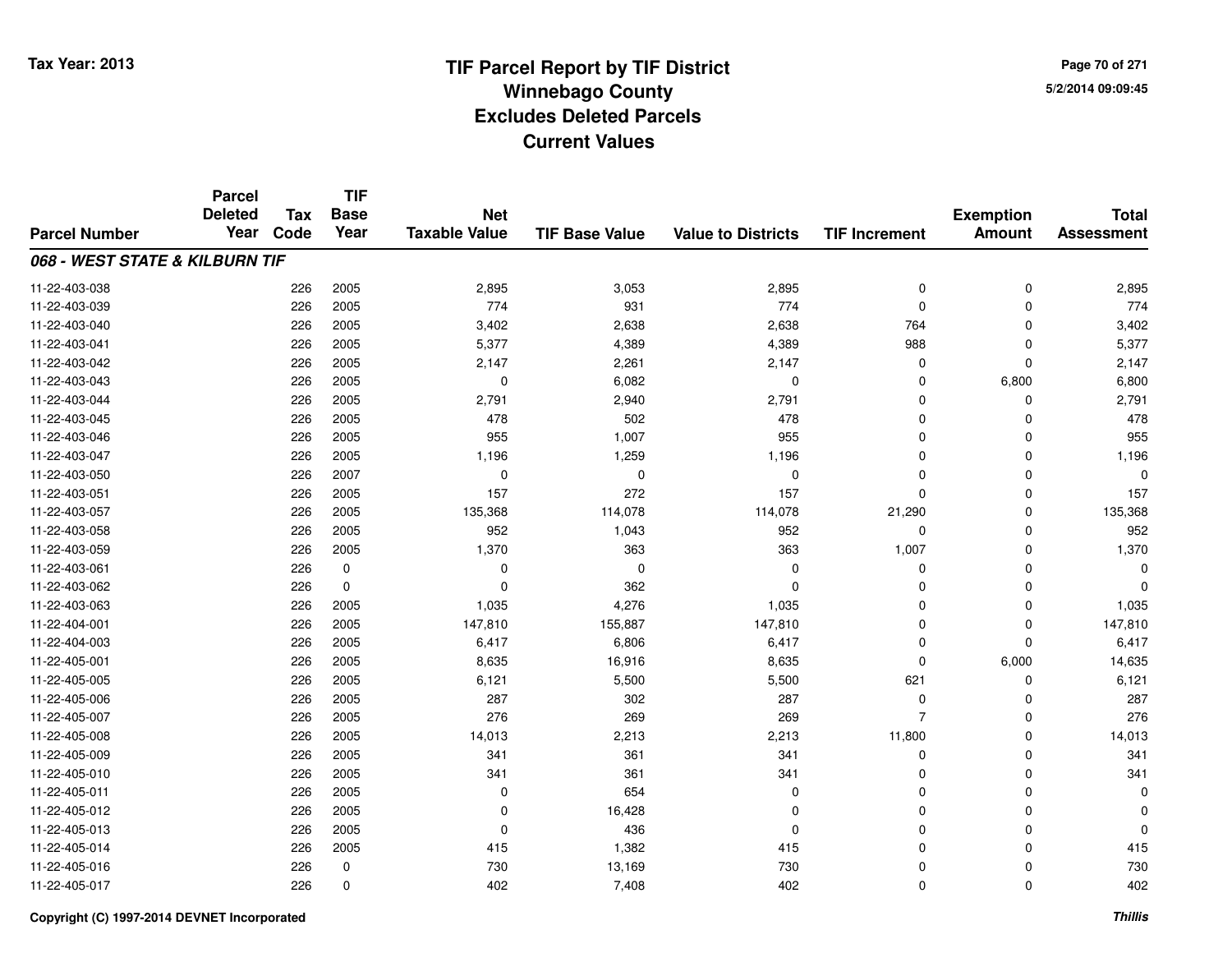**TIF**

**Parcel**

**Page 71 of 2715/2/2014 09:09:45**

#### **TIF Base ValueParcel NumberTotal AssessmentExemption Amount Value to Districts TIF Increment Base YearTax Code Deleted YearNet Taxable Value068 - WEST STATE & KILBURN TIF**11-22-405-018 <sup>226</sup> <sup>0</sup> <sup>0</sup> <sup>0</sup> <sup>0</sup> <sup>0</sup> <sup>0</sup> <sup>0</sup> 11-22-429-025 <sup>226</sup> <sup>0</sup> <sup>2005</sup> 10,328 <sup>0</sup> <sup>0</sup> <sup>0</sup> <sup>0</sup> 11-22-429-0266 226 2005 0 10,328 0 0 0 0 11-22-433-015 <sup>226</sup> <sup>0</sup> <sup>2005</sup> 33,091 <sup>0</sup> <sup>0</sup> <sup>0</sup> <sup>0</sup> 11-22-433-020 <sup>226</sup> <sup>0</sup> <sup>2005</sup> 35,454 <sup>0</sup> <sup>0</sup> <sup>0</sup> <sup>0</sup> 11-22-451-0011 226 2005 27,426 28,917 27,426 0 0 27,426 11-22-451-0033 226 2005 40,912 58,816 40,912 0 0 40,912 11-22-452-001 <sup>226</sup> <sup>0</sup> <sup>2005</sup> <sup>0</sup> <sup>0</sup> <sup>0</sup> <sup>0</sup> <sup>0</sup> 11-22-453-0022 226 2005 35,580 37,517 35,580 0 0 35,580 11-22-453-0044 226 2005 42,874 45,199 42,874 45,199 42,874 0 0 0 42,874 11-22-453-005 <sup>226</sup> 11,504 <sup>2005</sup> 12,125 11,504 <sup>0</sup> <sup>0</sup> 11,504 11-22-453-0066 226 2005 4,688 4,944 4,688 0 0 4,688 11-22-453-007 <sup>226</sup> 1,115 <sup>2005</sup> 1,173 1,115 <sup>0</sup> <sup>0</sup> 1,115 11-22-453-008 <sup>226</sup> <sup>557</sup> <sup>2005</sup> <sup>588</sup> <sup>557</sup> <sup>0</sup> <sup>0</sup> <sup>557</sup> 11-22-453-0122 226 2005 9,686 10,229 9,686 0 0 9,686 11-22-454-0011 226 2005 621 654 621 0 0 621 11-22-454-0022 226 2005 386 375 375 11 0 386 11-22-454-0033 226 2005 4,569 5,862 4,569 0 0 4,569 11-22-454-0055 226 2005 123,622 158,871 123,622 0 0 123,622 11-22-454-0066 226 2005 32,535 37,387 32,535 0 0 32,535 11-22-457-0011 226 2005 22,707 43,559 22,707 0 0 22,707 11-22-457-0022 226 2005 29,086 37,554 29,086 0 0 29,086 11-22-458-001 <sup>226</sup> <sup>0</sup> <sup>2005</sup> <sup>0</sup> <sup>0</sup> <sup>0</sup> <sup>0</sup> <sup>0</sup> 11-22-476-0011 226 2005 0 2,906 0 0 0 0 11-22-476-002 <sup>226</sup> <sup>0</sup> <sup>2005</sup> <sup>0</sup> <sup>0</sup> <sup>0</sup> <sup>0</sup> <sup>0</sup> 11-22-476-0033 226 2005 1,035 2,393 1,035 0 1,035 11-22-476-005 <sup>226</sup> <sup>0</sup> <sup>2005</sup> 1,308 <sup>0</sup> <sup>0</sup> <sup>0</sup> <sup>0</sup> 11-22-476-006 <sup>226</sup> <sup>0</sup> <sup>2005</sup> 5,854 <sup>0</sup> <sup>0</sup> <sup>0</sup> <sup>0</sup> 11-22-476-007 <sup>226</sup> <sup>621</sup> <sup>2005</sup> <sup>654</sup> <sup>621</sup> <sup>0</sup> <sup>0</sup> <sup>621</sup> 11-22-476-0088 226 2005 1,243 1,308 1,243 0 0 1,243 11-22-476-0099 226 2005 1,243 1,308 1,243 0 1,243 11-22-480-0011 226 2005 3,441 1,811 1,811 1,630 0 3,441 11-22-480-002<sup>226</sup> 1,303 <sup>2005</sup> 1,371 1,303 <sup>0</sup> <sup>0</sup> 1,303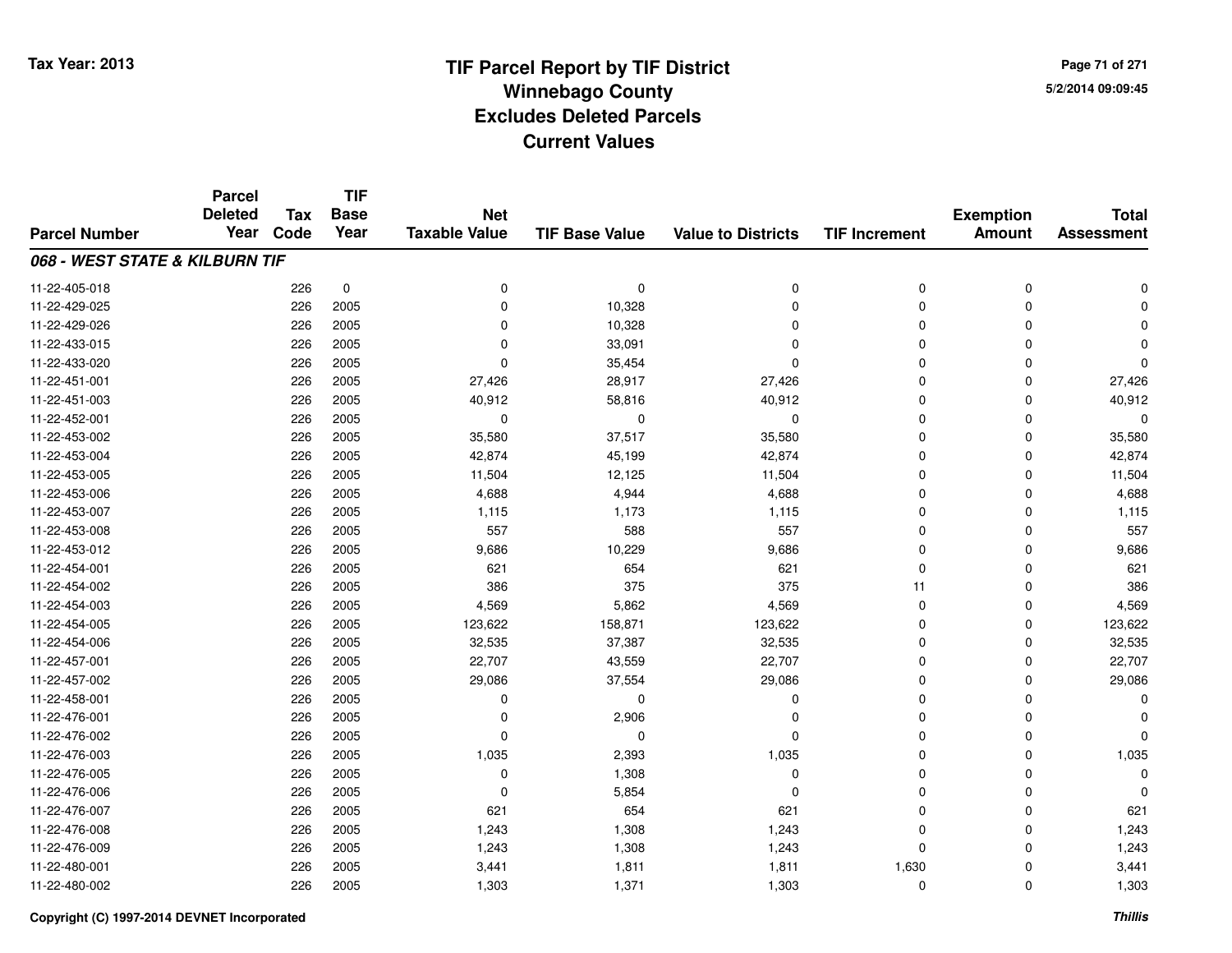**TIF**

**Parcel**

**Page 72 of 2715/2/2014 09:09:45**

#### **TIF Base ValueParcel NumberTotal AssessmentExemption Amount Value to Districts TIF Increment Base YearTax Code Deleted YearNet Taxable Value068 - WEST STATE & KILBURN TIF**11-22-480-0099 226 2005 16,638 9,524 9,524 7,114 0 16,638 11-22-480-0133 226 2005 12,732 17,217 12,732 0 0 12,732 **Tax District Totals: Parcel Count: <sup>145</sup> 946,421 1,338,715 894,096 52,325 39,599 986,020 088 - NORTH MAIN/AUBURN TIF**11-14-280-0088 086 2005 13,624 24,227 13,624 0 6,000 19,624 11-14-280-0099 086 2005 14,249 26,483 14,249 0 6,000 20,249 11-14-280-0100 086 2005 9,811 23,297 9,811 0 0 9,811 11-14-280-015 <sup>086</sup> 18,334 <sup>2005</sup> 25,078 18,334 <sup>0</sup> 6,000 24,334 11-14-281-006 <sup>086</sup> 15,320 <sup>2005</sup> 18,361 15,320 <sup>0</sup> <sup>0</sup> 15,320 11-14-281-007 <sup>086</sup> 22,232 <sup>2005</sup> 26,444 22,232 <sup>0</sup> <sup>0</sup> 22,232 11-14-281-0088 086 2005 2,263 2,389 2,263 0 2,263 11-14-281-0099 086 2005 4,753 6,321 4,753 0 0 4,753 11-14-281-0100 086 2005 2,640 2,580 2,580 60 0 2,640 11-14-281-014 <sup>086</sup> 3,221 <sup>2005</sup> 3,147 3,147 <sup>74</sup> <sup>0</sup> 3,221 11-14-281-0155 086 2005 2,640 2,580 2,580 60 0 2,640 11-14-281-016 <sup>086</sup> 3,773 <sup>2005</sup> 10,548 3,773 <sup>0</sup> <sup>0</sup> 3,773 11-14-282-0011 086 2005 20,288 25,530 20,288 0 20,288 11-14-282-0022 086 2005 16,420 20,327 16,420 0 0 16,420 11-14-282-0033 086 2005 19,230 21,861 19,230 0 0 19,230 11-14-282-0044 086 2005 3,220 24,667 3,220 0 0 3,220 11-14-282-0055 086 2005 2,263 6,990 2,263 0 0 2,263 11-14-282-0099 086 2005 24,249 17,155 17,155 7,094 0 24,249 11-14-282-0100 2014 086 2005 15,540 77,611 15,540 0 0 15,540 11-14-282-0111 2014 086 2005 13,376 78,632 13,376 0 0 13,376 11-14-404-010 <sup>086</sup> 30,000 <sup>2005</sup> 122,416 30,000 <sup>0</sup> <sup>0</sup> 30,000 11-14-404-0111 086 2005 11,545 23,796 11,545 0 6,000 17,545 11-14-404-0122 2 086 2005 16,842 22,740 16,842 0 0 16,842 11-14-404-013 <sup>086</sup> 9,337 <sup>2005</sup> 20,547 9,337 <sup>0</sup> 6,000 15,337 11-14-404-014 <sup>086</sup> 10,316 <sup>2005</sup> 21,737 10,316 <sup>0</sup> 6,000 16,316 11-14-404-015 <sup>086</sup> 11,997 <sup>2005</sup> 24,812 11,997 <sup>0</sup> 6,000 17,997 11-14-404-016 <sup>086</sup> 4,803 <sup>2005</sup> 22,538 4,803 <sup>0</sup> 11,000 15,803 11-14-404-017 <sup>086</sup> 8,646 <sup>2005</sup> 17,350 8,646 <sup>0</sup> 4,376 13,022 11-14-426-0011 086 2005 22,430 21,667 21,667 763 0 22,430

### **Copyright (C) 1997-2014 DEVNET Incorporated**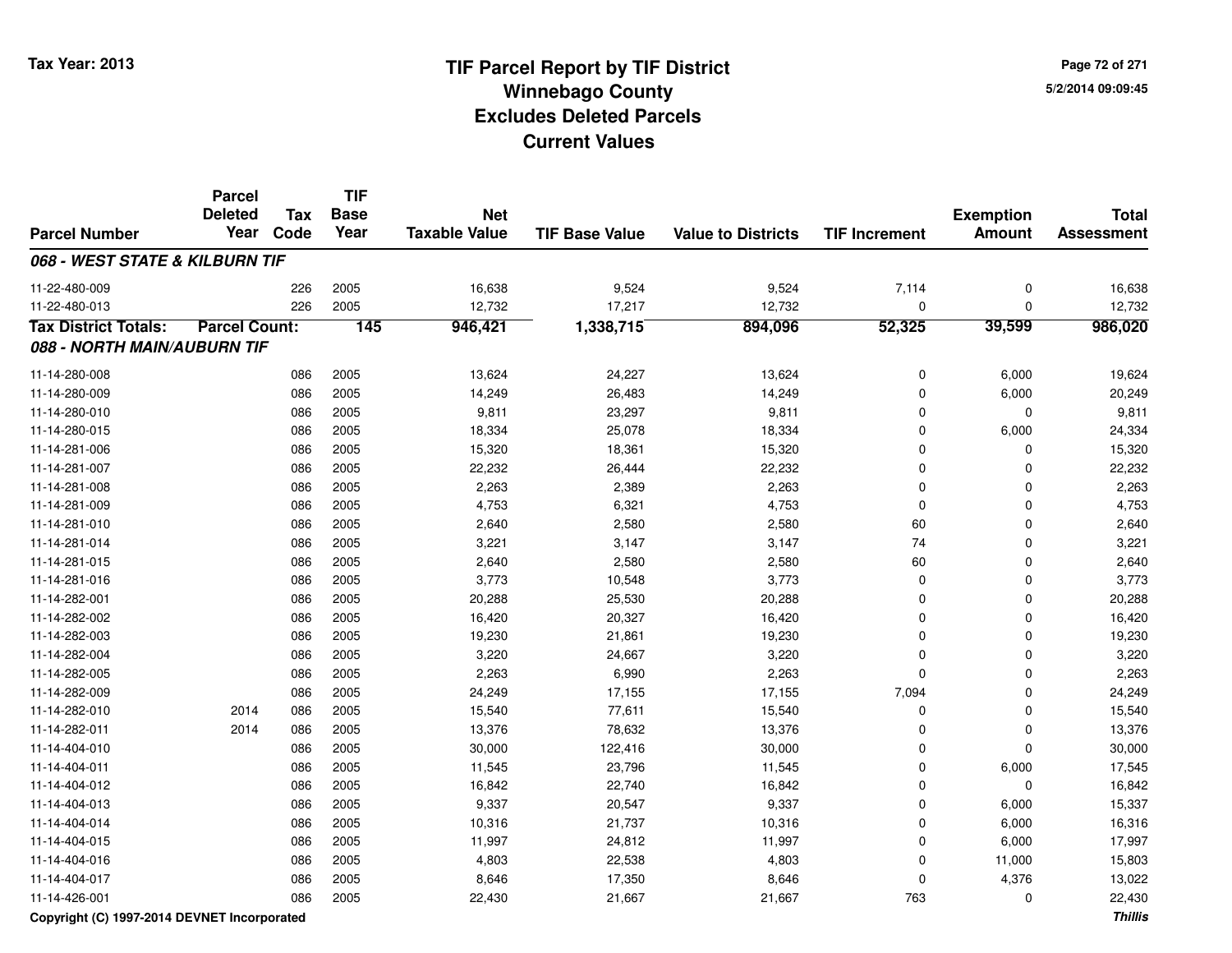**Page 73 of 2715/2/2014 09:09:45**

|                             | <b>Parcel</b>  |            | <b>TIF</b>  |                      |                       |                           |                      |                  |                   |
|-----------------------------|----------------|------------|-------------|----------------------|-----------------------|---------------------------|----------------------|------------------|-------------------|
|                             | <b>Deleted</b> | <b>Tax</b> | <b>Base</b> | <b>Net</b>           |                       |                           |                      | <b>Exemption</b> | <b>Total</b>      |
| <b>Parcel Number</b>        | Year           | Code       | Year        | <b>Taxable Value</b> | <b>TIF Base Value</b> | <b>Value to Districts</b> | <b>TIF Increment</b> | <b>Amount</b>    | <b>Assessment</b> |
| 088 - NORTH MAIN/AUBURN TIF |                |            |             |                      |                       |                           |                      |                  |                   |
| 11-14-426-002               |                | 086        | 2005        | 9,077                | 19,489                | 9,077                     | 0                    | 0                | 9,077             |
| 11-14-426-003               |                | 086        | 2005        | $\mathbf 0$          | $\Omega$              | 0                         | 0                    | $\mathbf 0$      | $\Omega$          |
| 11-14-426-004               |                | 086        | 2005        | 22,090               | 26,238                | 22,090                    | 0                    | 0                | 22,090            |
| 11-14-426-005               |                | 086        | 2005        | 0                    | $\Omega$              | 0                         | 0                    | $\mathbf 0$      | $\Omega$          |
| 11-14-426-006               |                | 086        | 2005        | 35,431               | 38,702                | 35,431                    | 0                    | 0                | 35,431            |
| 11-14-426-007               |                | 086        | 2005        | 24,132               | 26,061                | 24,132                    | 0                    | $\mathbf 0$      | 24,132            |
| 11-14-426-008               |                | 086        | 2005        | 27,581               | 29,724                | 27,581                    | 0                    | $\mathbf 0$      | 27,581            |
| 11-14-426-009               |                | 086        | 2005        | 32,337               | 32,736                | 32,337                    | 0                    | $\mathbf 0$      | 32,337            |
| 11-14-426-010               |                | 086        | 2005        | 20,216               | 22,467                | 20,216                    | 0                    | 0                | 20,216            |
| 11-14-426-011               |                | 086        | 2005        | 24,010               | 32,722                | 24,010                    | 0                    | $\mathbf 0$      | 24,010            |
| 11-14-426-012               |                | 086        | 2005        | 28,096               | 28,256                | 28,096                    | $\Omega$             | 0                | 28,096            |
| 11-14-426-013               |                | 086        | 2005        | 20,304               | 27,793                | 20,304                    | 0                    | 0                | 20,304            |
| 11-14-426-014               |                | 086        | 2005        | 27,528               | 29,912                | 27,528                    | 0                    | $\mathbf 0$      | 27,528            |
| 11-14-426-015               |                | 086        | 2005        | 60,046               | 64,302                | 60,046                    | 0                    | 0                | 60,046            |
| 11-14-427-003               |                | 086        | 2005        | 19,031               | 7,682                 | 7,682                     | 11,349               | $\mathbf 0$      | 19,031            |
| 11-14-427-009               |                | 086        | 2005        | 0                    | 0                     | 0                         | 0                    | 0                | $\Omega$          |
| 11-14-428-002               |                | 086        | 2005        | 32,136               | 52,308                | 32,136                    | 0                    | 0                | 32,136            |
| 11-14-428-003               |                | 086        | 2005        | 28,139               | 31,827                | 28,139                    | 0                    | 0                | 28,139            |
| 11-14-428-004               |                | 086        | 2005        | 32,094               | 36,496                | 32,094                    | 0                    | 0                | 32,094            |
| 11-14-428-005               |                | 086        | 2005        | 3,319                | 6,151                 | 3,319                     | 0                    | 0                | 3,319             |
| 11-14-428-006               |                | 086        | 2005        | 26,019               | 34,457                | 26,019                    | 0                    | 0                | 26,019            |
| 11-14-428-008               |                | 086        | 2005        | 42,710               | 45,032                | 42,710                    | 0                    | 0                | 42,710            |
| 11-14-428-009               |                | 086        | 2005        | 25,024               | 24,022                | 24,022                    | 1,002                | 0                | 25,024            |
| 11-14-428-010               |                | 086        | 2005        | 37,716               | 37,554                | 37,554                    | 162                  | $\mathbf 0$      | 37,716            |
| 11-14-428-011               |                | 086        | 2005        | 21,529               | 30,951                | 21,529                    | 0                    | 0                | 21,529            |
| 11-14-428-012               |                | 086        | 2005        | 29,446               | 24,217                | 24,217                    | 5,229                | 0                | 29,446            |
| 11-14-428-013               |                | 086        | 2005        | 14,937               | 20,778                | 14,937                    | 0                    | $\pmb{0}$        | 14,937            |
| 11-14-428-015               |                | 086        | 2005        | 21,525               | 22,709                | 21,525                    | 0                    | $\mathbf 0$      | 21,525            |
| 11-14-428-016               |                | 086        | 2005        | 4,333                | 23,413                | 4,333                     | 0                    | 11,000           | 15,333            |
| 11-14-428-017               |                | 086        | 2005        | 25,721               | 20,876                | 20,876                    | 4,845                | 0                | 25,721            |
| 11-14-428-018               |                | 086        | 2005        | 21,314               | 22,179                | 21,314                    | 0                    | 0                | 21,314            |
| 11-14-428-019               |                | 086        | 2005        | 205                  | 204                   | 204                       |                      | $\mathbf 0$      | 205               |
| 11-14-428-020               |                | 086        | 2005        | 15,843               | 20,292                | 15,843                    | 0                    | 6,000            | 21,843            |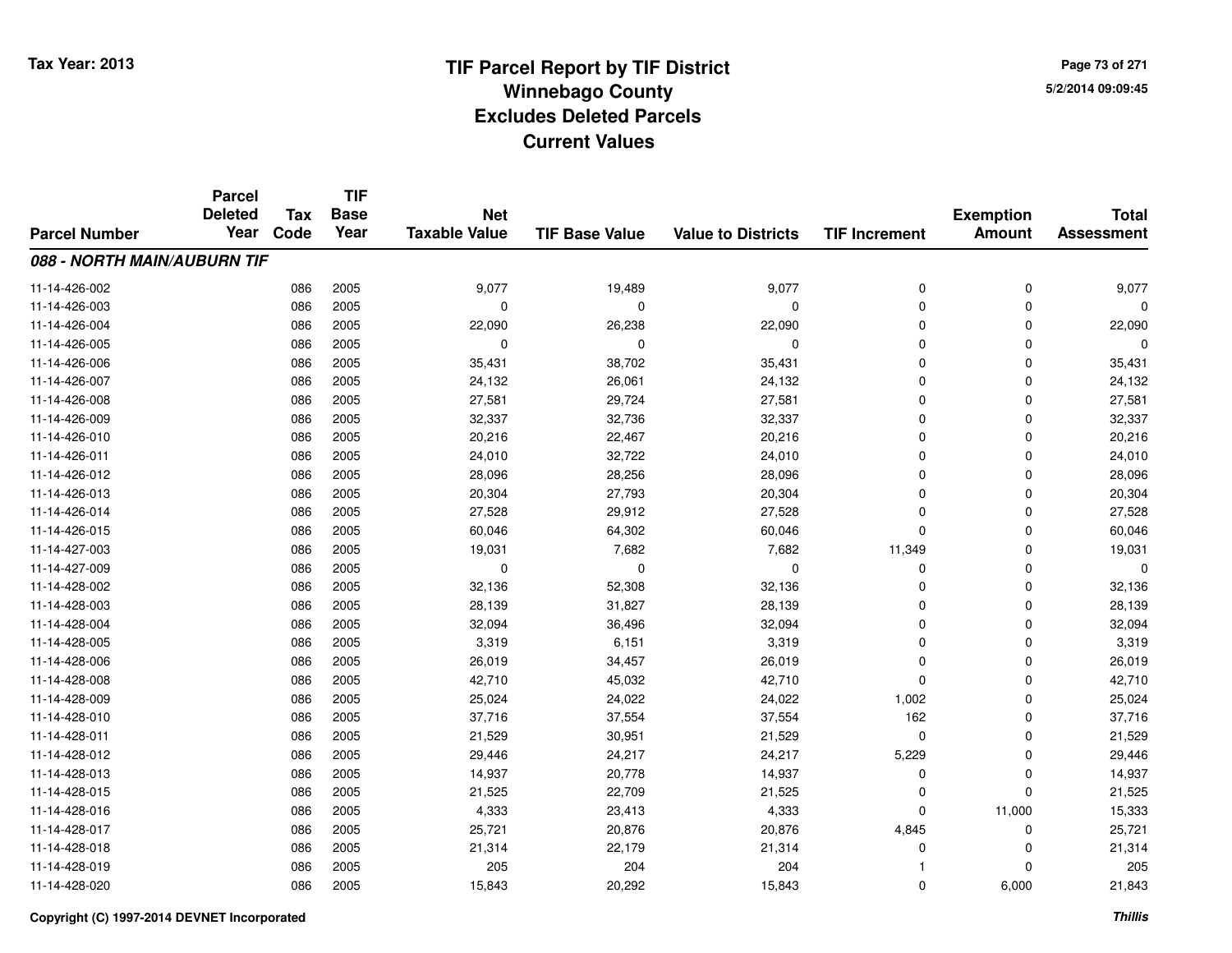**Page 74 of 2715/2/2014 09:09:45**

|                                             | <b>Parcel</b><br><b>Deleted</b> | <b>Tax</b> | <b>TIF</b><br><b>Base</b> | <b>Net</b>           |                       |                           |                      | <b>Exemption</b> | <b>Total</b>      |
|---------------------------------------------|---------------------------------|------------|---------------------------|----------------------|-----------------------|---------------------------|----------------------|------------------|-------------------|
| <b>Parcel Number</b>                        | Year                            | Code       | Year                      | <b>Taxable Value</b> | <b>TIF Base Value</b> | <b>Value to Districts</b> | <b>TIF Increment</b> | Amount           | <b>Assessment</b> |
| 088 - NORTH MAIN/AUBURN TIF                 |                                 |            |                           |                      |                       |                           |                      |                  |                   |
| 11-14-428-021                               |                                 | 086        | 2005                      | 25,522               | 26,737                | 25,522                    | $\pmb{0}$            | $\mathbf 0$      | 25,522            |
| 11-14-428-022                               |                                 | 086        | 2005                      | 21,062               | 28,310                | 21,062                    | $\mathbf 0$          | 6,000            | 27,062            |
| 11-14-428-024                               |                                 | 086        | 2005                      | 14,610               | 22,632                | 14,610                    | $\mathbf 0$          | 0                | 14,610            |
| 11-14-428-026                               |                                 | 086        | $\mathbf 0$               | 46,726               | 38,482                | 38,482                    | 8,244                | 0                | 46,726            |
| 11-14-430-003                               |                                 | 086        | 2005                      | 6,915                | 14,405                | 6,915                     | $\mathbf 0$          | 0                | 6,915             |
| 11-14-430-004                               |                                 | 086        | 2005                      | 40,640               | 45,645                | 40,640                    | $\mathbf 0$          | $\Omega$         | 40,640            |
| 11-14-430-005                               |                                 | 086        | 2005                      | 18,180               | 25,431                | 18,180                    | $\Omega$             | $\Omega$         | 18,180            |
| 11-14-430-033                               |                                 | 086        | 2005                      | 62,072               | 66,791                | 62,072                    | $\Omega$             | $\Omega$         | 62,072            |
| 11-14-430-034                               |                                 | 086        | 2005                      | 70,702               | 88,641                | 70,702                    | $\mathbf 0$          | 0                | 70,702            |
| 11-14-430-035                               |                                 | 086        | 2005                      | 66,805               | 88,882                | 66,805                    | $\mathbf 0$          | 0                | 66,805            |
| <b>Tax District Totals:</b>                 | <b>Parcel Count:</b>            |            | $\overline{72}$           | 1,458,485            | 2,027,337             | 1,419,602                 | 38,883               | 80,376           | 1,538,861         |
| 089 - JACKSON SCHOOL TIF                    |                                 |            |                           |                      |                       |                           |                      |                  |                   |
| 11-23-429-004                               |                                 | 223        | 2005                      | 23,887               | 31,896                | 23,887                    | $\boldsymbol{0}$     | 0                | 23,887            |
| 11-23-429-006                               |                                 | 223        | 2005                      | 26,971               | 34,403                | 26,971                    | $\pmb{0}$            | $\mathbf 0$      | 26,971            |
| 11-23-429-020                               |                                 | 223        | 2005                      | 164                  | 159                   | 159                       | 5                    | $\Omega$         | 164               |
| 11-23-429-021                               |                                 | 223        | 2005                      | 6,252                | 21,212                | 6,252                     | $\mathbf 0$          | 85               | 6,337             |
| 11-23-429-022                               |                                 | 223        | 2005                      | 21,653               | 22,781                | 21,653                    | $\mathbf 0$          | $\mathbf 0$      | 21,653            |
| 11-23-429-023                               |                                 | 223        | 2005                      | 18,337               | 21,627                | 18,337                    | $\Omega$             | $\Omega$         | 18,337            |
| 11-23-429-024                               |                                 | 223        | 2005                      | 17,157               | 22,767                | 17,157                    | $\mathbf 0$          | 6,000            | 23,157            |
| 11-23-429-025                               |                                 | 223        | 2005                      | 17,177               | 23,546                | 17,177                    | $\mathbf 0$          | 6,000            | 23,177            |
| 11-23-429-026                               |                                 | 223        | 2005                      | 12,095               | 15,020                | 12,095                    | $\mathbf 0$          | 6,000            | 18,095            |
| 11-23-429-029                               |                                 | 223        | 2005                      | 9,578                | 32,317                | 9,578                     | $\pmb{0}$            | 11,000           | 20,578            |
| 11-23-429-030                               |                                 | 223        | 2005                      | 15,334               | 20,877                | 15,334                    | $\mathbf 0$          | 6,000            | 21,334            |
| 11-23-429-031                               |                                 | 223        | 2005                      | 10,000               | 16,607                | 10,000                    | $\mathbf 0$          | 0                | 10,000            |
| 11-23-429-032                               |                                 | 223        | 2005                      | 16,056               | 30,143                | 16,056                    | $\mathbf 0$          | 14,821           | 30,877            |
| 11-23-429-033                               |                                 | 223        | 2005                      | 14,386               | 25,682                | 14,386                    | $\mathbf 0$          | 6,000            | 20,386            |
| 11-23-429-034                               |                                 | 223        | 2005                      | 20,386               | 25,682                | 20,386                    | $\mathbf 0$          | 0                | 20,386            |
| 11-23-429-035                               |                                 | 223        | 2005                      | 11,972               | 11,732                | 11,732                    | 240                  | 0                | 11,972            |
| 11-23-430-001                               |                                 | 223        | 2005                      | 27,457               | 27,776                | 27,457                    | $\mathbf 0$          | $\mathbf 0$      | 27,457            |
| 11-23-430-002                               |                                 | 223        | 2005                      | 0                    | 20,194                | 0                         | $\mathbf 0$          | 19,644           | 19,644            |
| 11-23-430-003                               |                                 | 223        | 2005                      | 5,272                | 19,245                | 5,272                     | $\mathbf 0$          | 6,000            | 11,272            |
| 11-23-430-004                               |                                 | 223        | 2005                      | 28,714               | 31,662                | 28,714                    | 0                    | 0                | 28,714            |
| 11-23-430-005                               |                                 | 223        | 2005                      | 28,009               | 30,887                | 28,009                    | $\mathbf 0$          | 0                | 28,009            |
| Copyright (C) 1997-2014 DEVNET Incorporated |                                 |            |                           |                      |                       |                           |                      |                  | <b>Thillis</b>    |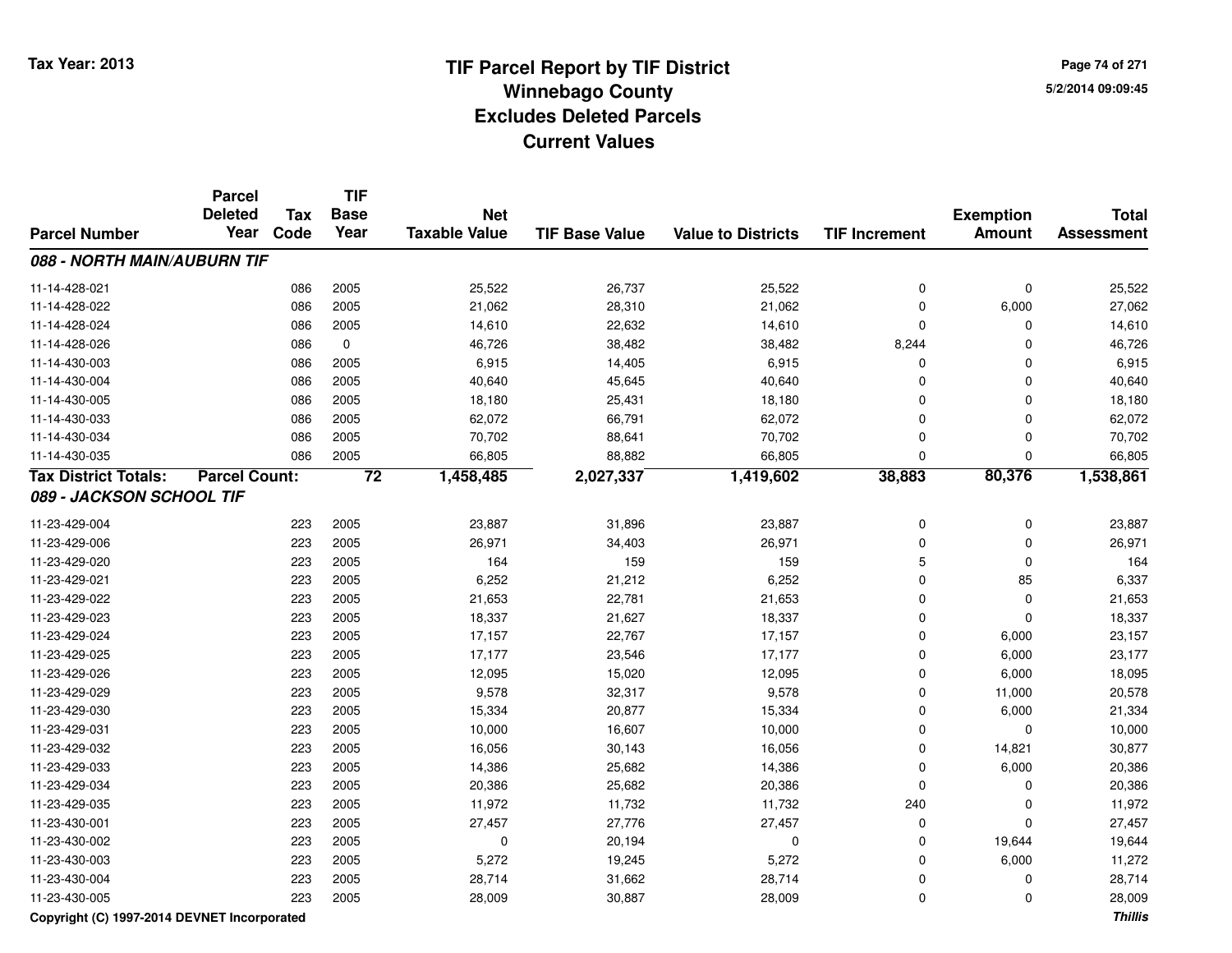**Page 75 of 2715/2/2014 09:09:45**

|                          | <b>Parcel</b><br><b>Deleted</b> | <b>Tax</b> | <b>TIF</b><br><b>Base</b> | <b>Net</b>           |                       |                           |                      | <b>Exemption</b> | <b>Total</b>      |
|--------------------------|---------------------------------|------------|---------------------------|----------------------|-----------------------|---------------------------|----------------------|------------------|-------------------|
| <b>Parcel Number</b>     | Year                            | Code       | Year                      | <b>Taxable Value</b> | <b>TIF Base Value</b> | <b>Value to Districts</b> | <b>TIF Increment</b> | <b>Amount</b>    | <b>Assessment</b> |
| 089 - JACKSON SCHOOL TIF |                                 |            |                           |                      |                       |                           |                      |                  |                   |
| 11-23-430-006            |                                 | 223        | 2005                      | 28,276               | 31,097                | 28,276                    | $\mathbf 0$          | $\mathbf 0$      | 28,276            |
| 11-23-430-007            |                                 | 223        | 2005                      | 17,786               | 22,989                | 17,786                    | $\mathbf 0$          | 6,000            | 23,786            |
| 11-23-430-008            |                                 | 223        | 2005                      | 22,333               | 34,507                | 22,333                    | $\Omega$             | $\Omega$         | 22,333            |
| 11-23-430-009            |                                 | 223        | 2005                      | 23,234               | 26,471                | 23,234                    | $\mathbf 0$          | 0                | 23,234            |
| 11-23-430-010            |                                 | 223        | 2005                      | 7,500                | 21,817                | 7,500                     | $\Omega$             | $\Omega$         | 7,500             |
| 11-23-430-011            |                                 | 223        | 2005                      | 6,159                | 23,641                | 6,159                     | $\mathbf 0$          | 1,341            | 7,500             |
| 11-23-430-012            |                                 | 223        | 2005                      | 16,572               | 22,227                | 16,572                    | $\mathbf 0$          | 6,000            | 22,572            |
| 11-23-430-015            |                                 | 223        | 2005                      | 15,771               | 30,857                | 15,771                    | $\mathbf 0$          | 6,000            | 21,771            |
| 11-23-430-016            |                                 | 223        | 2005                      | 11,666               | 28,221                | 11,666                    | $\Omega$             | 0                | 11,666            |
| 11-23-430-017            |                                 | 223        | 2005                      | 20,526               | 21,219                | 20,526                    | $\Omega$             | $\Omega$         | 20,526            |
| 11-23-430-018            |                                 | 223        | 2005                      | 14,315               | 19,840                | 14,315                    | $\Omega$             | $\Omega$         | 14,315            |
| 11-23-430-019            |                                 | 223        | 2005                      | 27,086               | 27,242                | 27,086                    | $\Omega$             | 0                | 27,086            |
| 11-23-430-020            |                                 | 223        | 2005                      | 4,473                | 11,561                | 4,473                     | $\Omega$             | $\mathbf 0$      | 4,473             |
| 11-23-430-021            |                                 | 223        | 2005                      | 4,997                | 16,861                | 4,997                     | 0                    | 170              | 5,167             |
| 11-23-430-022            |                                 | 223        | 2005                      | 9,740                | 18,395                | 9,740                     | $\mathbf 0$          | 6,000            | 15,740            |
| 11-23-430-023            |                                 | 223        | 2005                      | 22,245               | 16,097                | 16,097                    | 6,148                | 6,000            | 28,245            |
| 11-23-430-026            |                                 | 223        | 2005                      | 17,208               | 13,038                | 13,038                    | 4,170                | 0                | 17,208            |
| 11-23-430-027            |                                 | 223        | 2005                      | 3,300                | 10,244                | 3,300                     | 0                    | 4,548            | 7,848             |
| 11-23-430-028            |                                 | 223        | 2005                      | 10,372               | 13,407                | 10,372                    | $\mathbf 0$          | 0                | 10,372            |
| 11-23-430-029            |                                 | 223        | 2005                      | 5,442                | 15,072                | 5,442                     | 0                    | $\mathbf 0$      | 5,442             |
| 11-23-430-030            |                                 | 223        | 2005                      | 2,597                | 22,831                | 2,597                     | $\mathbf 0$          | $\mathbf{0}$     | 2,597             |
| 11-23-430-031            |                                 | 223        | 2005                      | 11,251               | 13,526                | 11,251                    | $\mathbf 0$          | 6,000            | 17,251            |
| 11-23-480-001            |                                 | 223        | 2005                      | 16,667               | 25,324                | 16,667                    | $\mathbf 0$          | $\mathbf 0$      | 16,667            |
| 11-23-480-002            |                                 | 223        | 2005                      | 19,582               | 18,493                | 18,493                    | 1,089                | $\mathbf 0$      | 19,582            |
| 11-23-480-003            |                                 | 223        | 2005                      | 19,420               | 18,317                | 18,317                    | 1,103                | $\mathbf 0$      | 19,420            |
| 11-23-480-004            |                                 | 223        | 2005                      | 24,945               | 36,337                | 24,945                    | 0                    | $\mathbf 0$      | 24,945            |
| 11-23-480-005            |                                 | 223        | 2005                      | 3,902                | 5,759                 | 3,902                     | $\Omega$             | $\mathbf{0}$     | 3,902             |
| 11-23-480-006            |                                 | 223        | 2005                      | 31,841               | 35,026                | 31,841                    | $\mathbf 0$          | 0                | 31,841            |
| 11-23-480-007            |                                 | 223        | 2005                      | 27,642               | 35,462                | 27,642                    | $\Omega$             | 0                | 27,642            |
| 11-23-480-008            |                                 | 223        | 2005                      | 16,840               | 14,897                | 14,897                    | 1,943                | 0                | 16,840            |
| 11-23-480-009            |                                 | 223        | 2005                      | 25,104               | 28,636                | 25,104                    | $\mathbf 0$          | $\Omega$         | 25,104            |
| 11-23-480-010            |                                 | 223        | 2005                      | 7,496                | 20,188                | 7,496                     | 0                    | 976              | 8,472             |
| 11-23-480-011            |                                 | 223        | 2005                      | 13,209               | 24,572                | 13,209                    | $\Omega$             | 11,000           | 24,209            |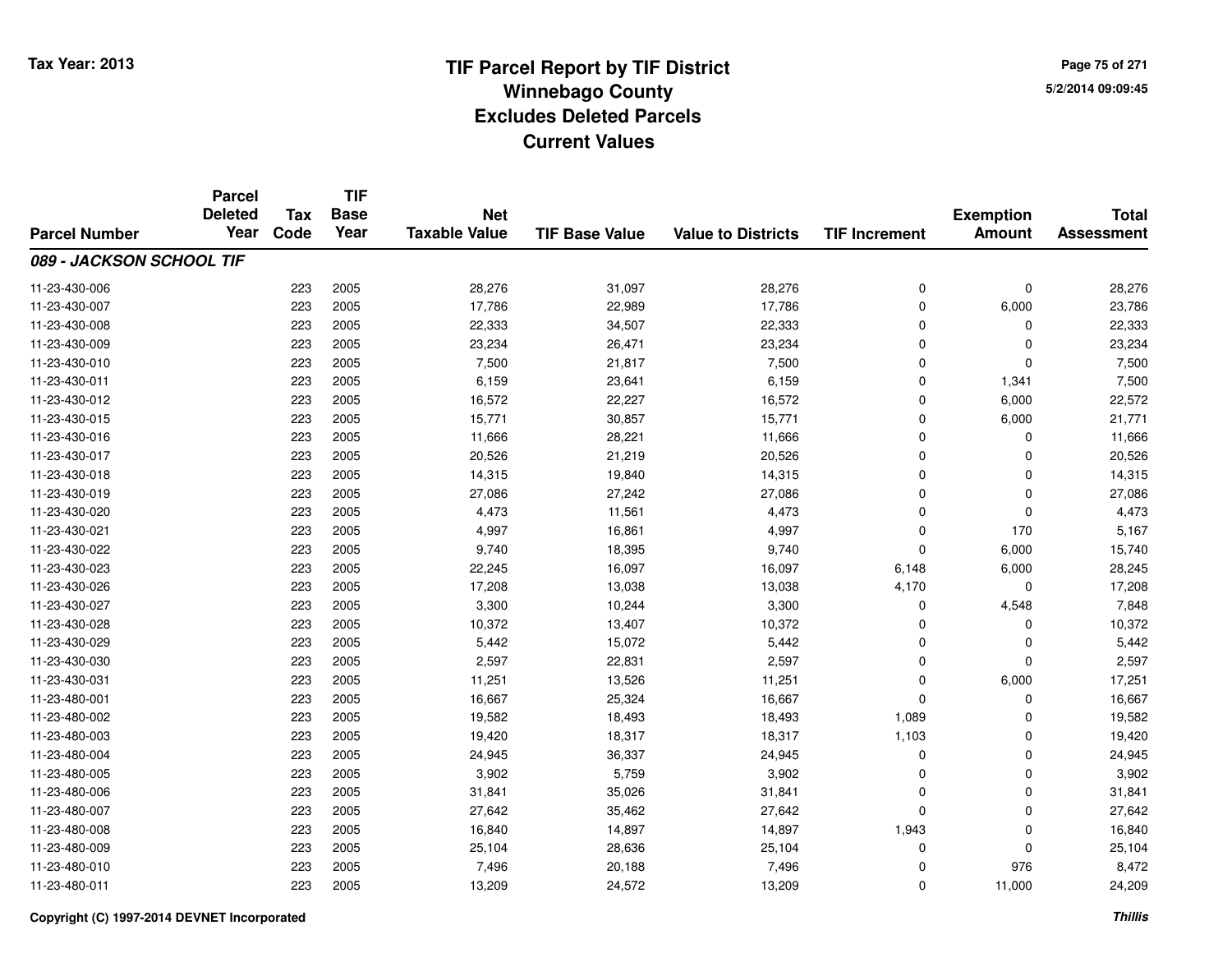**Page 76 of 2715/2/2014 09:09:45**

|                          | <b>Parcel</b><br><b>Deleted</b> | <b>Tax</b> | <b>TIF</b><br><b>Base</b> | <b>Net</b>           |                       |                           |                      | <b>Exemption</b> | <b>Total</b>      |
|--------------------------|---------------------------------|------------|---------------------------|----------------------|-----------------------|---------------------------|----------------------|------------------|-------------------|
| <b>Parcel Number</b>     | Year                            | Code       | Year                      | <b>Taxable Value</b> | <b>TIF Base Value</b> | <b>Value to Districts</b> | <b>TIF Increment</b> | <b>Amount</b>    | <b>Assessment</b> |
| 089 - JACKSON SCHOOL TIF |                                 |            |                           |                      |                       |                           |                      |                  |                   |
| 11-23-480-012            |                                 | 223        | 2005                      | $\mathbf 0$          | $\mathbf 0$           | $\mathbf 0$               | $\mathbf 0$          | $\mathbf 0$      | O                 |
| 11-23-480-013            |                                 | 223        | 2005                      | 14,241               | 12,529                | 12,529                    | 1,712                | 6,000            | 20,241            |
| 11-23-480-014            |                                 | 223        | 2005                      | 22,391               | 21,954                | 21,954                    | 437                  | 0                | 22,391            |
| 11-23-480-015            |                                 | 223        | 2005                      | 12,955               | 19,768                | 12,955                    | $\Omega$             | 6,000            | 18,955            |
| 11-23-480-016            |                                 | 223        | 2005                      | 16,095               | 16,603                | 16,095                    | $\Omega$             | 0                | 16,095            |
| 11-23-480-017            |                                 | 223        | 2005                      | 15,234               | 11,905                | 11,905                    | 3,329                | $\mathbf 0$      | 15,234            |
| 11-23-480-018            |                                 | 223        | 2005                      | 19,252               | 39,001                | 19,252                    | $\mathbf 0$          | 14,598           | 33,850            |
| 11-23-480-019            |                                 | 223        | 2005                      | 13,505               | 17,105                | 13,505                    | $\Omega$             | 6,000            | 19,505            |
| 11-23-480-020            |                                 | 223        | 2005                      | 11,441               | 17,363                | 11,441                    | $\mathbf 0$          | $\mathbf 0$      | 11,441            |
| 11-23-480-021            |                                 | 223        | 2005                      | 13,087               | 26,810                | 13,087                    | $\mathbf 0$          | 6,000            | 19,087            |
| 11-23-480-022            |                                 | 223        | 2005                      | 34,297               | 36,439                | 34,297                    | $\Omega$             | $\mathbf 0$      | 34,297            |
| 11-23-480-023            |                                 | 223        | 2005                      | 7,666                | 16,347                | 7,666                     | 0                    | $\mathbf 0$      | 7,666             |
| 11-23-480-024            |                                 | 223        | 2005                      | 10,275               | 18,003                | 10,275                    | $\Omega$             | 6,000            | 16,275            |
| 11-23-480-025            |                                 | 223        | 2005                      | 13,828               | 20,313                | 13,828                    | $\mathbf 0$          | 6,000            | 19,828            |
| 11-23-480-026            |                                 | 223        | 2005                      | 17,227               | 18,947                | 17,227                    | $\mathbf 0$          | 0                | 17,227            |
| 11-23-480-027            |                                 | 223        | 2005                      | 4,801                | 19,602                | 4,801                     | $\mathbf 0$          | $\mathbf 0$      | 4,801             |
| 11-23-480-028            |                                 | 223        | 2005                      | 17,678               | 25,162                | 17,678                    | $\mathbf 0$          | 6,000            | 23,678            |
| 11-23-481-001            |                                 | 223        | 2005                      | 41,534               | 40,863                | 40,863                    | 671                  | $\mathbf 0$      | 41,534            |
| 11-23-481-002            |                                 | 223        | 2005                      | 3,401                | 1,649                 | 1,649                     | 1,752                | 0                | 3,401             |
| 11-23-481-003            |                                 | 223        | 2005                      | 9,053                | 17,871                | 9,053                     | $\mathbf 0$          | $\mathbf 0$      | 9,053             |
| 11-23-481-004            |                                 | 223        | 2005                      | 3,644                | 1,767                 | 1,767                     | 1,877                | $\mathbf 0$      | 3,644             |
| 11-23-481-005            |                                 | 223        | 2005                      | $\mathbf 0$          | 87                    | $\pmb{0}$                 | $\mathbf 0$          | $\mathbf 0$      |                   |
| 11-23-481-006            |                                 | 223        | 2005                      | 328                  | 399                   | 328                       | 0                    | $\mathbf 0$      | 328               |
| 11-23-481-007            |                                 | 223        | 2005                      | 3,998                | 11,399                | 3,998                     | $\mathbf 0$          | 2,002            | 6,000             |
| 11-23-481-008            |                                 | 223        | 2005                      | 2,982                | 19,876                | 2,982                     | $\Omega$             | $\mathbf 0$      | 2,982             |
| 11-23-481-009            |                                 | 223        | 2005                      | 11,801               | 10,572                | 10,572                    | 1,229                | $\mathbf 0$      | 11,801            |
| 11-23-481-010            |                                 | 223        | 2005                      | 10,405               | 14,605                | 10,405                    | $\mathbf 0$          | 6,000            | 16,405            |
| 11-23-481-011            |                                 | 223        | 2005                      | 5,720                | 14,988                | 5,720                     | $\Omega$             | 15,551           | 21,271            |
| 11-23-481-012            |                                 | 223        | 2005                      | 15,962               | 14,754                | 14,754                    | 1,208                | $\mathbf 0$      | 15,962            |
| 11-23-481-013            |                                 | 223        | 2005                      | 16,098               | 21,646                | 16,098                    | 0                    | 6,000            | 22,098            |
| 11-23-481-014            |                                 | 223        | 2005                      | 4,927                | 20,489                | 4,927                     | $\Omega$             | 741              | 5,668             |
| 11-23-481-015            |                                 | 223        | 2005                      | 3,583                | 20,025                | 3,583                     | $\Omega$             | $\mathbf 0$      | 3,583             |
| 11-23-481-016            |                                 | 223        | 2005                      | 2,620                | 12,917                | 2,620                     | $\Omega$             | 11,000           | 13,620            |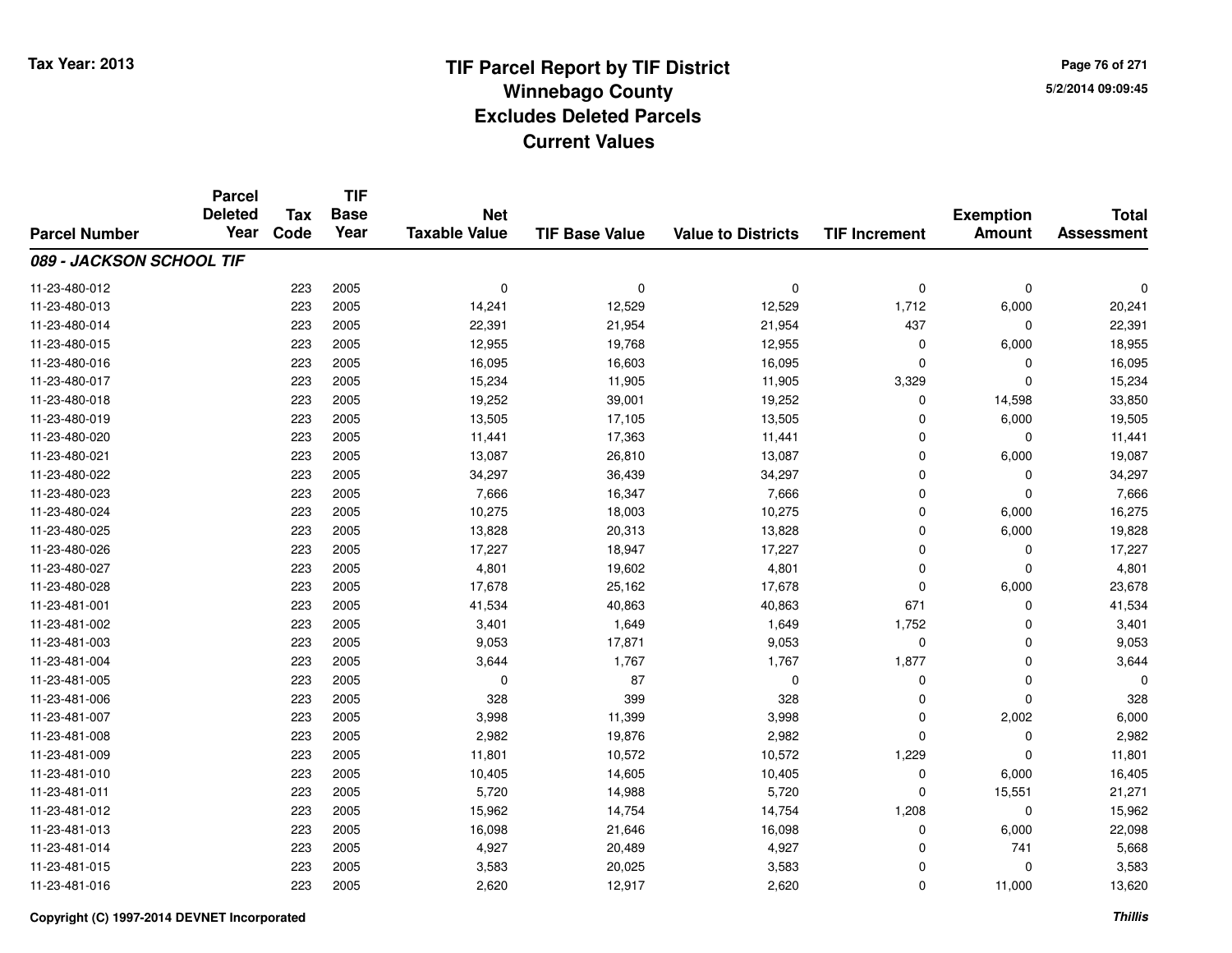**Page 77 of 2715/2/2014 09:09:45**

|                          | <b>Parcel</b><br><b>Deleted</b> | <b>Tax</b> | <b>TIF</b><br><b>Base</b> | <b>Net</b>           |                       |                           |                      | <b>Exemption</b> | <b>Total</b>      |
|--------------------------|---------------------------------|------------|---------------------------|----------------------|-----------------------|---------------------------|----------------------|------------------|-------------------|
| <b>Parcel Number</b>     | Year                            | Code       | Year                      | <b>Taxable Value</b> | <b>TIF Base Value</b> | <b>Value to Districts</b> | <b>TIF Increment</b> | <b>Amount</b>    | <b>Assessment</b> |
| 089 - JACKSON SCHOOL TIF |                                 |            |                           |                      |                       |                           |                      |                  |                   |
| 11-23-481-017            |                                 | 223        | 2005                      | 12,858               | 27,332                | 12,858                    | $\mathbf 0$          | 6,000            | 18,858            |
| 11-23-481-018            |                                 | 223        | 2005                      | 11,496               | 20,619                | 11,496                    | $\mathbf 0$          | 6,000            | 17,496            |
| 11-23-481-019            |                                 | 223        | 2005                      | 21,397               | 19,765                | 19,765                    | 1,632                | $\mathbf 0$      | 21,397            |
| 11-23-481-020            |                                 | 223        | 2005                      | 19,841               | 22,400                | 19,841                    | 0                    | $\mathbf 0$      | 19,841            |
| 11-23-481-021            |                                 | 223        | 2005                      | 12,075               | 19,951                | 12,075                    | $\Omega$             | 6,000            | 18,075            |
| 11-23-481-022            |                                 | 223        | 2005                      | 4,705                | 12,486                | 4,705                     | $\mathbf 0$          | 11,000           | 15,705            |
| 11-23-481-023            |                                 | 223        | 2005                      | 3,261                | 16,237                | 3,261                     | $\Omega$             | 15,371           | 18,632            |
| 11-23-481-024            |                                 | 223        | 2005                      | 18,407               | 20,340                | 18,407                    | $\mathbf 0$          | 0                | 18,407            |
| 11-23-481-025            |                                 | 223        | 2005                      | 14,420               | 20,885                | 14,420                    | $\Omega$             | 6,000            | 20,420            |
| 11-23-481-026            |                                 | 223        | 2005                      | 26,841               | 49,125                | 26,841                    | $\Omega$             | $\mathbf 0$      | 26,841            |
| 11-23-481-027            |                                 | 223        | 2005                      | 18,998               | 16,672                | 16,672                    | 2,326                | $\Omega$         | 18,998            |
| 11-23-481-028            |                                 | 223        | 2005                      | 10,456               | 16,152                | 10,456                    | 0                    | $\mathbf 0$      | 10,456            |
| 11-23-481-029            |                                 | 223        | 2005                      | 21,568               | 23,865                | 21,568                    | $\Omega$             | $\mathbf 0$      | 21,568            |
| 11-23-481-030            |                                 | 223        | 2005                      | 3,929                | 22,506                | 3,929                     | $\Omega$             | $\mathbf 0$      | 3,929             |
| 11-23-481-031            |                                 | 223        | 2005                      | 19,395               | 17,026                | 17,026                    | 2,369                | $\mathbf 0$      | 19,395            |
| 11-23-481-032            |                                 | 223        | 2005                      | 12,654               | 17,472                | 12,654                    | 0                    | 0                | 12,654            |
| 11-23-482-001            |                                 | 223        | 2005                      | 3,019                | 3,605                 | 3,019                     | $\Omega$             | $\mathbf 0$      | 3,019             |
| 11-23-482-002            |                                 | 223        | 2005                      | 15,000               | 23,393                | 15,000                    | $\mathbf 0$          | $\mathbf 0$      | 15,000            |
| 11-23-482-003            |                                 | 223        | 2005                      | 9,750                | 21,768                | 9,750                     | $\Omega$             | $\mathbf 0$      | 9,750             |
| 11-23-482-004            |                                 | 223        | 2005                      | 10,201               | 20,292                | 10,201                    | 0                    | $\mathbf 0$      | 10,201            |
| 11-23-482-005            |                                 | 223        | 2005                      | 12,413               | 25,578                | 12,413                    | $\mathbf 0$          | $\mathbf 0$      | 12,413            |
| 11-23-482-006            |                                 | 223        | 2005                      | 8,341                | 20,282                | 8,341                     | 0                    | 0                | 8,341             |
| 11-23-482-007            |                                 | 223        | 2005                      | 170,846              | 188,117               | 170,846                   | $\mathbf 0$          | $\mathbf 0$      | 170,846           |
| 11-23-482-008            |                                 | 223        | 2005                      | 12,292               | 22,652                | 12,292                    | $\mathbf 0$          | $\mathbf 0$      | 12,292            |
| 11-23-482-009            |                                 | 223        | 2005                      | 814                  | 2,565                 | 814                       | $\Omega$             | $\mathbf 0$      | 814               |
| 11-23-482-010            |                                 | 223        | 2005                      | 0                    | 407                   | $\mathbf 0$               | $\mathbf 0$          | $\mathbf 0$      |                   |
| 11-23-482-011            |                                 | 223        | 2005                      | 2,582                | 2,978                 | 2,582                     | $\mathbf 0$          | $\mathbf 0$      | 2,582             |
| 11-23-482-012            |                                 | 223        | 2005                      | 22,669               | 50,619                | 22,669                    | $\mathbf 0$          | 0                | 22,669            |
| 11-23-482-013            |                                 | 223        | 2005                      | 44,877               | 51,870                | 44,877                    | $\Omega$             | $\mathbf 0$      | 44,877            |
| 11-23-482-014            |                                 | 223        | 2005                      | 368,409              | 391,298               | 368,409                   | 0                    | 0                | 368,409           |
| 11-23-482-015            |                                 | 223        | 2005                      | 6,564                | 6,783                 | 6,564                     | $\Omega$             | $\mathbf 0$      | 6,564             |
| 11-23-482-016            |                                 | 223        | 2005                      | 146,879              | 170,838               | 146,879                   | 0                    | $\mathbf 0$      | 146,879           |
| 11-23-483-001            |                                 | 223        | 2005                      | 1,544                | 1,604                 | 1,544                     | $\Omega$             | $\mathbf 0$      | 1,544             |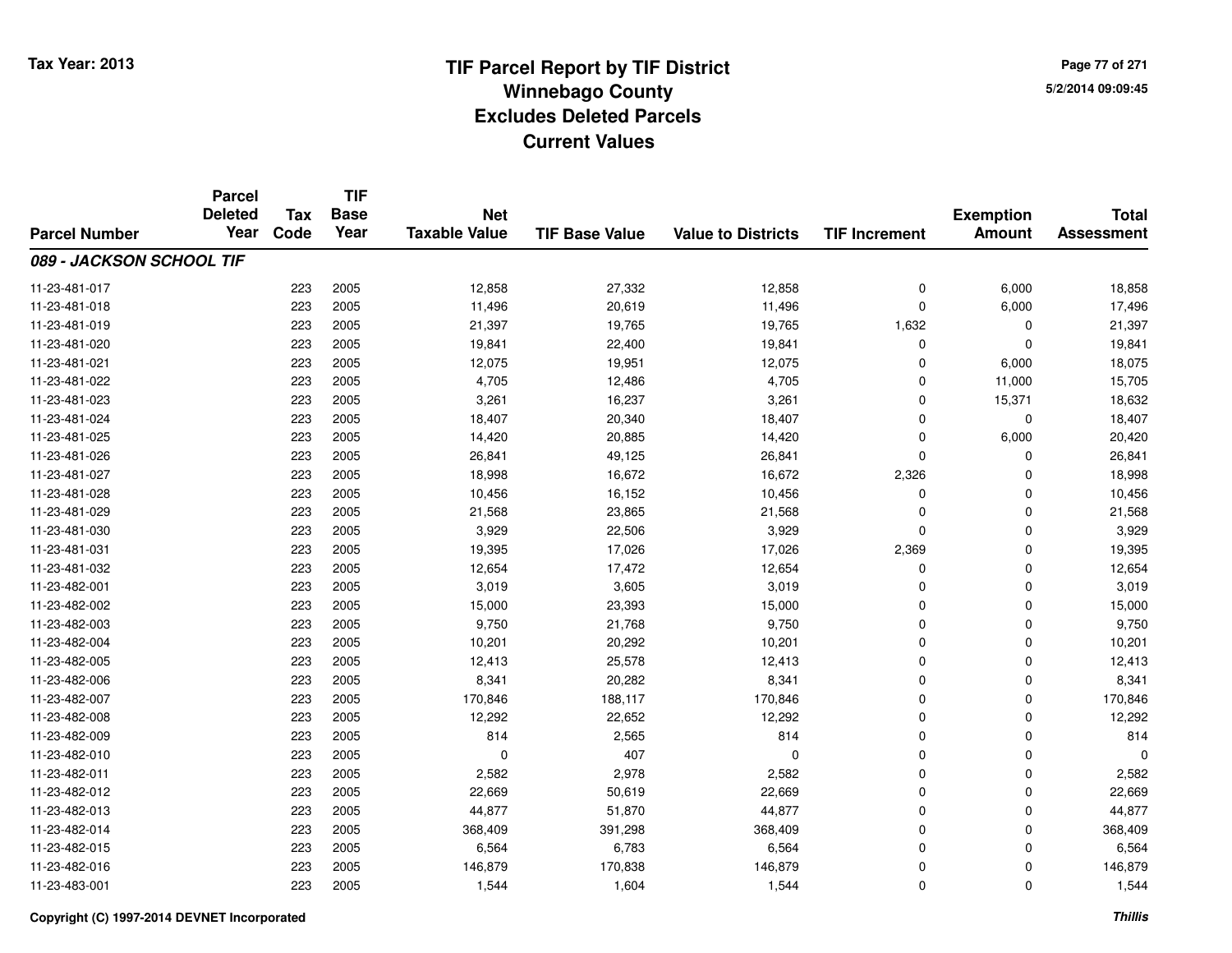**Page 78 of 2715/2/2014 09:09:45**

|                          | <b>Parcel</b><br><b>Deleted</b> | <b>Tax</b> | <b>TIF</b><br><b>Base</b> | <b>Net</b>           |                       |                           |                      | <b>Exemption</b> | <b>Total</b>      |
|--------------------------|---------------------------------|------------|---------------------------|----------------------|-----------------------|---------------------------|----------------------|------------------|-------------------|
| <b>Parcel Number</b>     | Year                            | Code       | Year                      | <b>Taxable Value</b> | <b>TIF Base Value</b> | <b>Value to Districts</b> | <b>TIF Increment</b> | <b>Amount</b>    | <b>Assessment</b> |
| 089 - JACKSON SCHOOL TIF |                                 |            |                           |                      |                       |                           |                      |                  |                   |
| 11-23-483-002            |                                 | 223        | 2005                      | 25,332               | 24,750                | 24,750                    | 582                  | $\mathbf 0$      | 25,332            |
| 11-23-484-001            |                                 | 223        | 2005                      | 29,966               | 35,430                | 29,966                    | $\mathbf 0$          | $\mathbf 0$      | 29,966            |
| 11-23-485-001            |                                 | 223        | 2005                      | 16,205               | 16,626                | 16,205                    | $\Omega$             | $\mathbf 0$      | 16,205            |
| 11-23-485-002            |                                 | 223        | 2005                      | 11,786               | 21,974                | 11,786                    | 0                    | 0                | 11,786            |
| 11-23-485-003            |                                 | 223        | 2005                      | 19,102               | 21,115                | 19,102                    | $\Omega$             | $\Omega$         | 19,102            |
| 11-23-485-004            |                                 | 223        | 2005                      | 7,968                | 13,154                | 7,968                     | $\Omega$             | 6,000            | 13,968            |
| 11-23-485-005            |                                 | 223        | 2005                      | 2,376                | 2,313                 | 2,313                     | 63                   | $\mathbf 0$      | 2,376             |
| 11-23-485-006            |                                 | 223        | 2005                      | 0                    | 96,177                | $\mathbf 0$               | $\mathbf 0$          | $\mathbf 0$      |                   |
| 11-24-305-009            |                                 | 223        | 2005                      | 12,937               | 19,461                | 12,937                    | $\Omega$             | 6,000            | 18,937            |
| 11-24-305-010            |                                 | 223        | 2005                      | 23,224               | 25,947                | 23,224                    | $\mathbf 0$          | 0                | 23,224            |
| 11-24-305-011            |                                 | 223        | 2005                      | 22,580               | 24,679                | 22,580                    | $\Omega$             | $\Omega$         | 22,580            |
| 11-24-305-012            |                                 | 223        | 2005                      | 13,386               | 22,476                | 13,386                    | $\Omega$             | 6,000            | 19,386            |
| 11-24-305-013            |                                 | 223        | 2005                      | 19,502               | 32,575                | 19,502                    | $\Omega$             | 6,000            | 25,502            |
| 11-24-305-014            |                                 | 223        | 2005                      | 20,289               | 26,054                | 20,289                    | 0                    | 6,000            | 26,289            |
| 11-24-305-015            |                                 | 223        | 2005                      | 20,174               | 27,388                | 20,174                    | $\mathbf 0$          | 6,000            | 26,174            |
| 11-24-306-003            |                                 | 223        | 2005                      | 5,740                | 24,964                | 5,740                     | $\mathbf 0$          | 4,260            | 10,000            |
| 11-24-306-004            |                                 | 223        | 2005                      | 11,630               | 23,592                | 11,630                    | $\Omega$             | 0                | 11,630            |
| 11-24-306-016            |                                 | 223        | 2005                      | 16,475               | 23,728                | 16,475                    | $\mathbf 0$          | 6,000            | 22,475            |
| 11-24-306-017            |                                 | 223        | 2005                      | 19,306               | 24,285                | 19,306                    | $\Omega$             | 6,000            | 25,306            |
| 11-24-306-018            |                                 | 223        | 2005                      | 19,628               | 16,897                | 16,897                    | 2,731                | 0                | 19,628            |
| 11-24-306-019            |                                 | 223        | 2005                      | 10,792               | 24,614                | 10,792                    | $\mathbf 0$          | 6,000            | 16,792            |
| 11-24-306-020            |                                 | 223        | 2005                      | 22,525               | 21,789                | 21,789                    | 736                  | 0                | 22,525            |
| 11-24-306-021            |                                 | 223        | 2005                      | 9,449                | 17,559                | 9,449                     | $\mathbf 0$          | 6,000            | 15,449            |
| 11-24-306-022            |                                 | 223        | 2005                      | 13,559               | 23,962                | 13,559                    | $\mathbf 0$          | 6,000            | 19,559            |
| 11-24-306-023            |                                 | 223        | 2005                      | 18,622               | 17,420                | 17,420                    | 1,202                | 6,000            | 24,622            |
| 11-24-306-024            |                                 | 223        | 2005                      | 14,291               | 21,227                | 14,291                    | $\mathbf 0$          | 6,000            | 20,291            |
| 11-24-306-025            |                                 | 223        | 2005                      | 5,333                | 19,948                | 5,333                     | $\mathbf 0$          | $\mathbf 0$      | 5,333             |
| 11-24-306-026            |                                 | 223        | 2005                      | 22,858               | 30,670                | 22,858                    | 0                    | 6,000            | 28,858            |
| 11-24-307-005            |                                 | 223        | 2005                      | 8,501                | 22,727                | 8,501                     | $\mathbf 0$          | 11,000           | 19,501            |
| 11-24-307-006            |                                 | 223        | 2005                      | 6,526                | 13,604                | 6,526                     | 0                    | 0                | 6,526             |
| 11-24-307-014            |                                 | 223        | 2005                      | 16,868               | 26,952                | 16,868                    | $\Omega$             | $\mathbf 0$      | 16,868            |
| 11-24-307-015            |                                 | 223        | 2005                      | 12,465               | 22,061                | 12,465                    | 0                    | 6,000            | 18,465            |
| 11-24-307-016            |                                 | 223        | 2005                      | 12,650               | 22,442                | 12,650                    | $\Omega$             | 6,000            | 18,650            |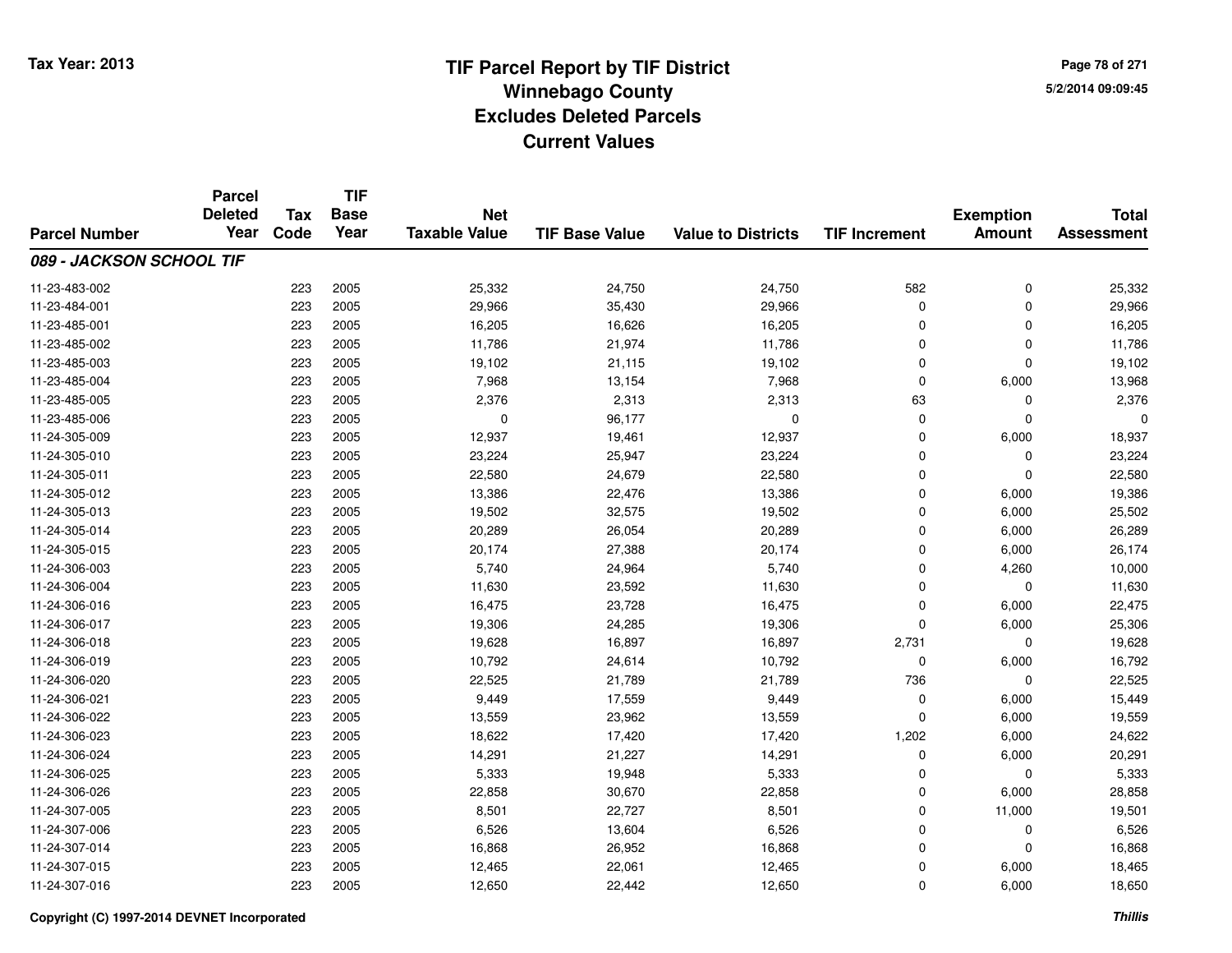**Page 79 of 2715/2/2014 09:09:45**

|                          | <b>Parcel</b><br><b>Deleted</b> | <b>Tax</b> | <b>TIF</b><br><b>Base</b> | <b>Net</b>           |                       |                           |                      | <b>Exemption</b> | <b>Total</b>      |
|--------------------------|---------------------------------|------------|---------------------------|----------------------|-----------------------|---------------------------|----------------------|------------------|-------------------|
| <b>Parcel Number</b>     | Year                            | Code       | Year                      | <b>Taxable Value</b> | <b>TIF Base Value</b> | <b>Value to Districts</b> | <b>TIF Increment</b> | <b>Amount</b>    | <b>Assessment</b> |
| 089 - JACKSON SCHOOL TIF |                                 |            |                           |                      |                       |                           |                      |                  |                   |
| 11-24-307-017            |                                 | 223        | 2005                      | 11,086               | 19,916                | 11,086                    | $\mathbf 0$          | 6,000            | 17,086            |
| 11-24-307-018            |                                 | 223        | 2005                      | 10,947               | 26,214                | 10,947                    | $\mathbf 0$          | 11,000           | 21,947            |
| 11-24-307-019            |                                 | 223        | 2005                      | 14,234               | 24,732                | 14,234                    | $\Omega$             | 11,000           | 25,234            |
| 11-24-307-020            |                                 | 223        | 2005                      | 9,840                | 24,145                | 9,840                     | $\mathbf 0$          | 11,000           | 20,840            |
| 11-24-307-021            |                                 | 223        | 2005                      | 23,354               | 31,177                | 23,354                    | $\mathbf 0$          | 6,000            | 29,354            |
| 11-24-307-024            |                                 | 223        | 2005                      | 7,200                | 18,166                | 7,200                     | $\mathbf 0$          | 6,000            | 13,200            |
| 11-24-307-025            |                                 | 223        | 2005                      | 7,182                | 17,667                | 7,182                     | 0                    | 1,711            | 8,893             |
| 11-24-308-001            |                                 | 223        | 2005                      | 26,560               | 28,541                | 26,560                    | $\mathbf 0$          | 0                | 26,560            |
| 11-24-308-002            |                                 | 223        | 2005                      | 26,560               | 28,541                | 26,560                    | $\Omega$             | $\mathbf 0$      | 26,560            |
| 11-24-308-003            |                                 | 223        | 2005                      | 20,383               | 24,656                | 20,383                    | $\mathbf 0$          | 6,000            | 26,383            |
| 11-24-308-004            |                                 | 223        | 2005                      | 19,294               | 28,295                | 19,294                    | 0                    | 6,000            | 25,294            |
| 11-24-308-005            |                                 | 223        | 2005                      | 19,408               | 24,220                | 19,408                    | 0                    | 6,000            | 25,408            |
| 11-24-308-006            |                                 | 223        | 2005                      | 19,639               | 22,823                | 19,639                    | $\mathbf 0$          | 6,000            | 25,639            |
| 11-24-308-007            |                                 | 223        | 2005                      | 1,917                | 1,865                 | 1,865                     | 52                   | 0                | 1,917             |
| 11-24-308-008            |                                 | 223        | 2005                      | 12,169               | 20,507                | 12,169                    | 0                    | 6,000            | 18,169            |
| 11-24-308-009            |                                 | 223        | 2005                      | 8,343                | 22,994                | 8,343                     | $\mathbf 0$          | 4,006            | 12,349            |
| 11-24-308-010            |                                 | 223        | 2005                      | 17,007               | 24,422                | 17,007                    | $\mathbf 0$          | 6,000            | 23,007            |
| 11-24-308-011            |                                 | 223        | 2000                      | 6,767                | 19,803                | 6,767                     | $\mathbf 0$          | 15,785           | 22,552            |
| 11-24-308-012            |                                 | 223        | 2005                      | 17,310               | 22,923                | 17,310                    | $\mathbf 0$          | 6,508            | 23,818            |
| 11-24-308-013            |                                 | 223        | 2005                      | 9,842                | 22,837                | 9,842                     | $\mathbf 0$          | 6,000            | 15,842            |
| 11-24-309-001            |                                 | 223        | 2005                      | 20,261               | 25,505                | 20,261                    | $\mathbf 0$          | 6,000            | 26,261            |
| 11-24-309-002            |                                 | 223        | 2005                      | 18,860               | 22,425                | 18,860                    | $\mathbf 0$          | 6,000            | 24,860            |
| 11-24-309-003            |                                 | 223        | 2005                      | 15,889               | 21,139                | 15,889                    | $\mathbf 0$          | 6,000            | 21,889            |
| 11-24-309-004            |                                 | 223        | 2005                      | 8,557                | 17,068                | 8,557                     | $\mathbf 0$          | 6,000            | 14,557            |
| 11-24-309-005            |                                 | 223        | 2005                      | 7,496                | 18,209                | 7,496                     | $\mathbf 0$          | 5,981            | 13,477            |
| 11-24-309-006            |                                 | 223        | 2005                      | 5,070                | 20,617                | 5,070                     | $\mathbf 0$          | 0                | 5,070             |
| 11-24-309-007            |                                 | 223        | 2005                      | 6,147                | 17,427                | 6,147                     | $\mathbf 0$          | 4,621            | 10,768            |
| 11-24-309-008            |                                 | 223        | 2005                      | 15,926               | 21,140                | 15,926                    | $\mathbf 0$          | 6,000            | 21,926            |
| 11-24-309-009            |                                 | 223        | 2005                      | 4,584                | 23,921                | 4,584                     | $\mathbf 0$          | 19,885           | 24,469            |
| 11-24-309-012            |                                 | 223        | 2005                      | 17,546               | 25,341                | 17,546                    | $\mathbf 0$          | 6,000            | 23,546            |
| 11-24-309-013            |                                 | 223        | 2005                      | 11,937               | 26,350                | 11,937                    | $\mathbf 0$          | 11,000           | 22,937            |
| 11-24-309-014            |                                 | 223        | 2005                      | 31,798               | 34,225                | 31,798                    | 0                    | 0                | 31,798            |
| 11-24-309-015            |                                 | 223        | 2005                      | 2,941                | 18,276                | 2,941                     | $\Omega$             | $\mathbf 0$      | 2,941             |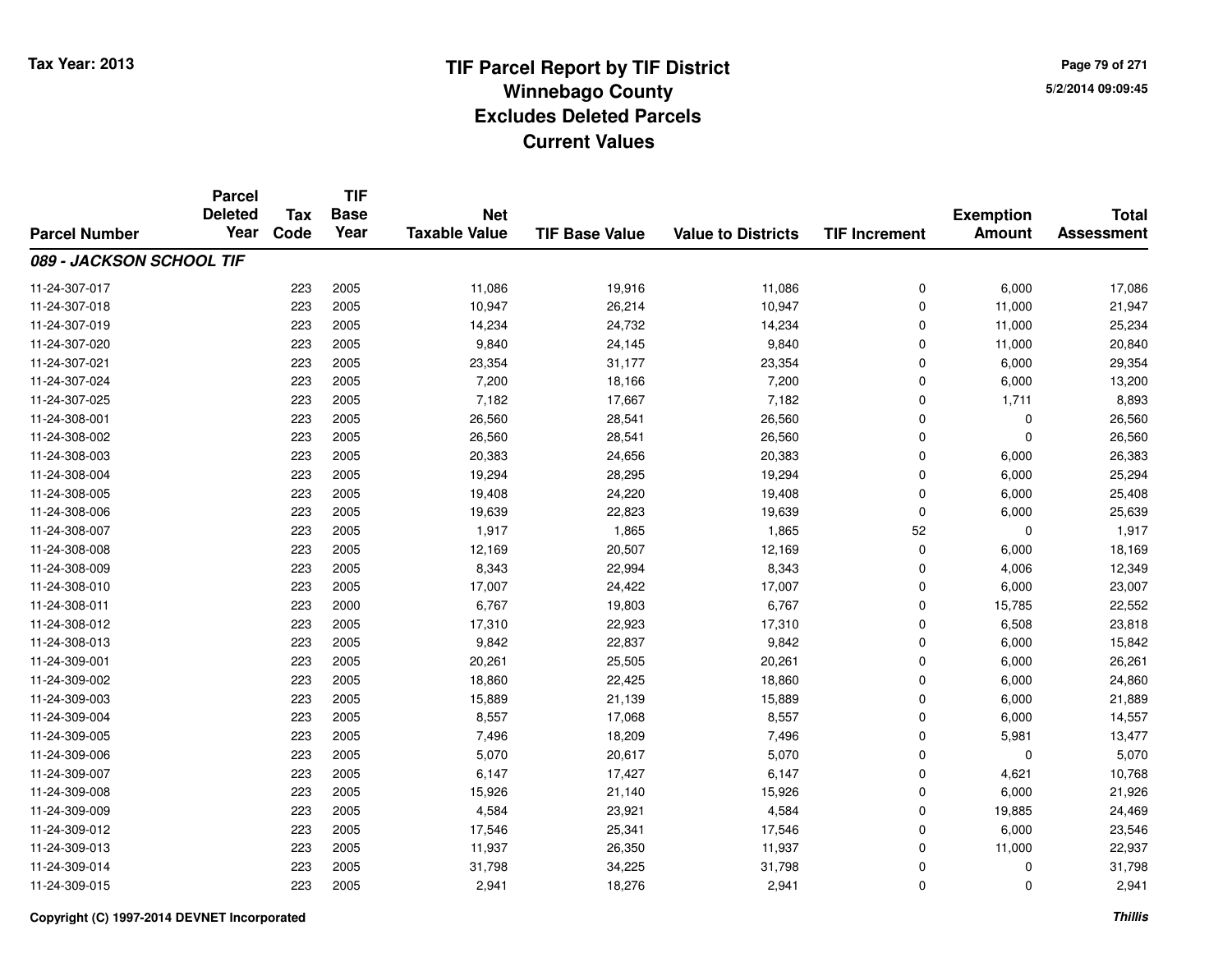**TIF**

**Parcel**

**Page 80 of 2715/2/2014 09:09:45**

#### **TIF Base ValueParcel NumberTotal AssessmentExemption Amount Value to Districts TIF Increment Base YearTax Code Deleted YearNet Taxable Value089 - JACKSON SCHOOL TIF**11-24-309-0166 223 2005 10,285 16,335 10,285 0 6,000 16,285 11-24-309-017 <sup>223</sup> 15,657 <sup>2005</sup> 23,259 15,657 <sup>0</sup> 6,000 21,657 11-24-309-018 <sup>223</sup> 8,071 <sup>2005</sup> 19,309 8,071 <sup>0</sup> 11,000 19,071 11-24-309-019 <sup>223</sup> 13,155 <sup>2005</sup> 20,173 13,155 <sup>0</sup> 6,000 19,155 11-24-309-0200 223 2005 9,693 16,971 9,693 0 6,000 15,693 11-24-309-0211 223 2005 10,965 13,340 10,965 0 6,000 16,965 11-24-309-022 <sup>223</sup> 11,914 <sup>2005</sup> 19,402 11,914 <sup>0</sup> 6,000 17,914 11-24-309-023 <sup>223</sup> 17,297 <sup>2005</sup> 20,003 17,297 <sup>0</sup> <sup>0</sup> 17,297 11-24-309-024 <sup>223</sup> 18,340 <sup>2005</sup> 25,821 18,340 <sup>0</sup> 6,000 24,340 11-24-309-025 <sup>223</sup> 14,421 <sup>2005</sup> 22,000 14,421 <sup>0</sup> 6,000 20,421 11-24-309-026 <sup>223</sup> 10,769 <sup>2005</sup> 16,710 10,769 <sup>0</sup> 6,000 16,769 11-24-309-027 <sup>223</sup> 14,636 <sup>2005</sup> 18,348 14,636 <sup>0</sup> <sup>0</sup> 14,636 11-24-309-028 <sup>223</sup> 20,193 <sup>2005</sup> 27,838 20,193 <sup>0</sup> 6,000 26,193 11-24-310-0011 223 2005 16,620 23,666 16,620 0 6,000 22,620 11-24-310-0044 223 2005 223,240 27,385 23,240 23,240 23,240 0 0 23,240 11-24-310-005 <sup>223</sup> 19,878 <sup>2005</sup> 34,053 19,878 <sup>0</sup> <sup>0</sup> 19,878 11-24-310-006 <sup>223</sup> 17,743 <sup>2005</sup> 27,855 17,743 <sup>0</sup> 6,000 23,743 11-24-310-007 <sup>223</sup> 23,174 <sup>2005</sup> 35,250 23,174 <sup>0</sup> <sup>0</sup> 23,174 11-24-310-0088 223 2005 16,378 24,051 16,378 0 6,000 22,378 11-24-310-0099 223 2005 14,605 22,104 14,605 0 6,000 20,605 11-24-310-0100 223 2005 11,669 21,293 11,669 0 6,000 17,669 11-24-310-0111 223 2005 12,667 27,434 12,667 0 11,000 23,667 11-24-310-0122 23 2005 223 2005 23,152 34,274 23,152 33,152 0 0 0 23,152 11-24-310-0133 223 2005 12,381 19,416 12,381 0 6,000 18,381 11-24-310-014 <sup>223</sup> 12,566 <sup>2005</sup> 21,444 12,566 <sup>0</sup> 6,000 18,566 11-24-310-0155 223 2005 16,294 19,002 16,294 0 6,000 22,294 11-24-310-0166 223 2005 932 19,583 932 0 16,049 16,981 11-24-310-017 <sup>223</sup> 16,783 <sup>2005</sup> 30,420 16,783 <sup>0</sup> 6,000 22,783 11-24-310-0188 223 2005 15,619 21,615 15,619 0 6,000 21,619 11-24-310-0199 223 2005 10,282 16,694 10,282 0 6,000 16,282 11-24-310-0200 223 2005 12,204 22,162 12,204 0 6,000 18,204 11-24-310-0211 223 2005 9,844 16,161 9,844 0 6,000 15,844 11-24-310-022<sup>223</sup> 7,000 <sup>2005</sup> 16,668 7,000 <sup>0</sup> <sup>0</sup> 7,000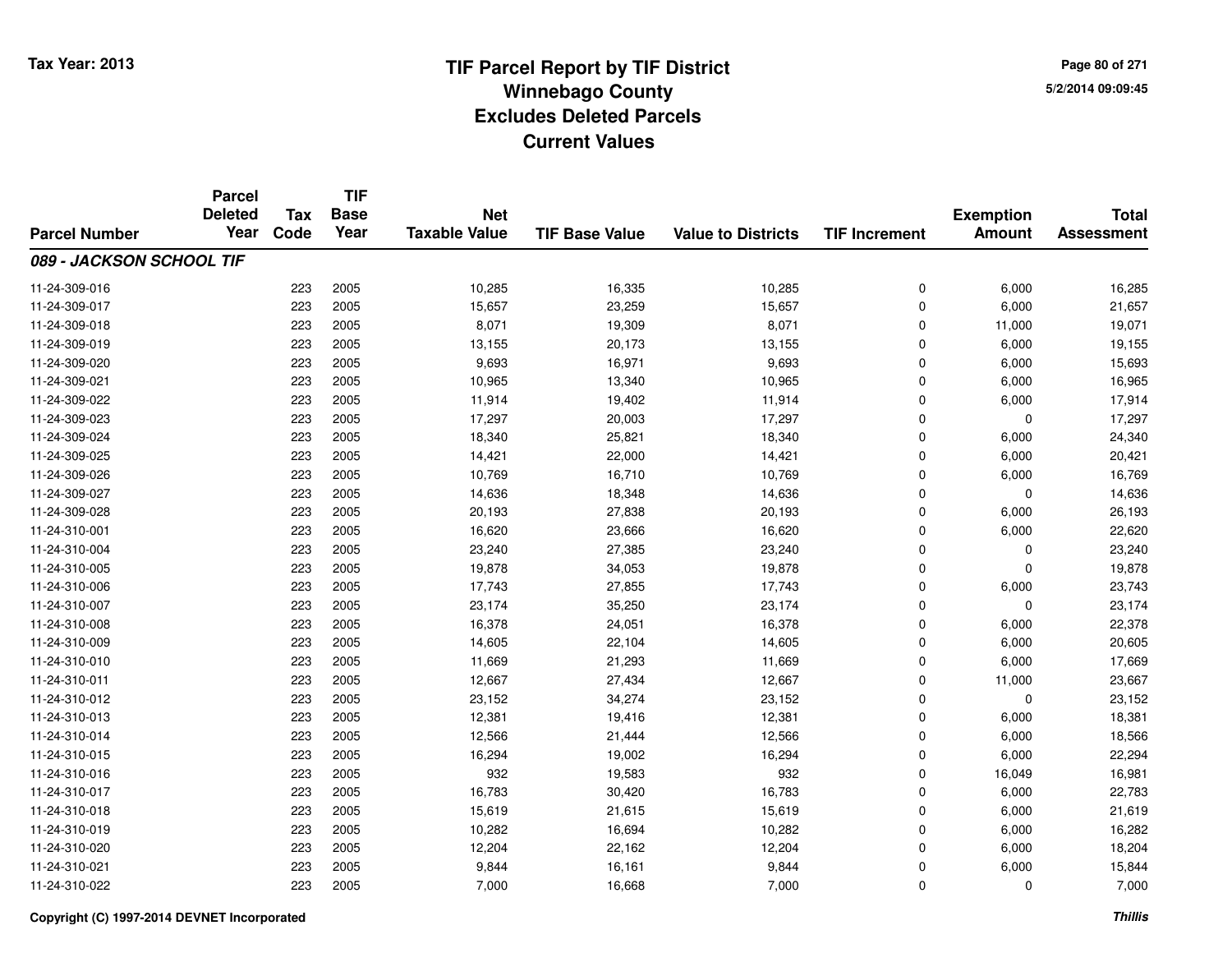**Page 81 of 2715/2/2014 09:09:45**

|                          | <b>Parcel</b><br><b>Deleted</b> | Tax  | <b>TIF</b><br><b>Base</b> | <b>Net</b>           |                       |                           |                      | <b>Exemption</b> | <b>Total</b>      |
|--------------------------|---------------------------------|------|---------------------------|----------------------|-----------------------|---------------------------|----------------------|------------------|-------------------|
| <b>Parcel Number</b>     | Year                            | Code | Year                      | <b>Taxable Value</b> | <b>TIF Base Value</b> | <b>Value to Districts</b> | <b>TIF Increment</b> | <b>Amount</b>    | <b>Assessment</b> |
| 089 - JACKSON SCHOOL TIF |                                 |      |                           |                      |                       |                           |                      |                  |                   |
| 11-24-310-024            |                                 | 223  | 2005                      | 20,774               | 6,434                 | 6,434                     | 14,340               | $\mathbf 0$      | 20,774            |
| 11-24-310-025            |                                 | 223  | 2005                      | 10,860               | 19,501                | 10,860                    | 0                    | 6,000            | 16,860            |
| 11-24-310-026            |                                 | 223  | 2005                      | 13,532               | 21,214                | 13,532                    | $\Omega$             | 6,000            | 19,532            |
| 11-24-310-027            |                                 | 223  | 2005                      | 21,619               | 21,688                | 21,619                    | 0                    | $\mathbf 0$      | 21,619            |
| 11-24-351-001            |                                 | 223  | 2005                      | 16,251               | 16,717                | 16,251                    | $\Omega$             | 6,000            | 22,251            |
| 11-24-351-002            |                                 | 223  | 2005                      | 8,957                | 20,358                | 8,957                     | $\mathbf 0$          | $\mathbf 0$      | 8,957             |
| 11-24-351-003            |                                 | 223  | 2005                      | 23,802               | 16,349                | 16,349                    | 7,453                | $\mathbf 0$      | 23,802            |
| 11-24-351-004            |                                 | 223  | 2005                      | 15,359               | 17,770                | 15,359                    | 0                    | $\mathbf 0$      | 15,359            |
| 11-24-351-005            |                                 | 223  | 2005                      | 21,056               | 21,891                | 21,056                    | $\Omega$             | $\mathbf 0$      | 21,056            |
| 11-24-351-006            |                                 | 223  | 2005                      | 18,601               | 26,034                | 18,601                    | $\Omega$             | $\mathbf 0$      | 18,601            |
| 11-24-351-007            |                                 | 223  | 2005                      | 15,810               | 29,569                | 15,810                    | $\Omega$             | 6,000            | 21,810            |
| 11-24-351-008            |                                 | 223  | 2005                      | 5,816                | 25,654                | 5,816                     | $\mathbf 0$          | $\mathbf 0$      | 5,816             |
| 11-24-351-009            |                                 | 223  | 2005                      | 1,892                | 14,112                | 1,892                     | $\Omega$             | 9,842            | 11,734            |
| 11-24-351-010            |                                 | 223  | 2005                      | 17,333               | 21,077                | 17,333                    | 0                    | $\mathbf 0$      | 17,333            |
| 11-24-351-011            |                                 | 223  | 2005                      | 12,522               | 22,117                | 12,522                    | $\mathbf 0$          | 6,000            | 18,522            |
| 11-24-351-012            |                                 | 223  | 2005                      | 14,167               | 20,281                | 14,167                    | $\mathbf 0$          | 0                | 14,167            |
| 11-24-351-013            |                                 | 223  | 2005                      | 14,139               | 20,714                | 14,139                    | $\mathbf 0$          | 6,000            | 20,139            |
| 11-24-352-003            |                                 | 223  | 2005                      | 15,483               | 16,389                | 15,483                    | $\mathbf 0$          | 0                | 15,483            |
| 11-24-352-004            |                                 | 223  | 2005                      | 7,034                | 20,033                | 7,034                     | $\mathbf 0$          | 6,000            | 13,034            |
| 11-24-352-005            |                                 | 223  | 2005                      | 14,806               | 19,679                | 14,806                    | $\mathbf 0$          | 6,000            | 20,806            |
| 11-24-352-006            |                                 | 223  | 2005                      | 26,533               | 26,635                | 26,533                    | $\Omega$             | $\mathbf 0$      | 26,533            |
| 11-24-352-007            |                                 | 223  | 2005                      | 13,766               | 13,247                | 13,247                    | 519                  | 6,000            | 19,766            |
| 11-24-352-008            |                                 | 223  | 2005                      | 6,711                | 20,215                | 6,711                     | $\mathbf 0$          | 0                | 6,711             |
| 11-24-352-009            |                                 | 223  | 2005                      | 6,816                | 19,350                | 6,816                     | $\mathbf 0$          | 11,000           | 17,816            |
| 11-24-352-010            |                                 | 223  | 2005                      | 14,657               | 19,671                | 14,657                    | $\Omega$             | 6,000            | 20,657            |
| 11-24-352-011            |                                 | 223  | 2005                      | 1,706                | 1,673                 | 1,673                     | 33                   | 0                | 1,706             |
| 11-24-352-012            |                                 | 223  | 2005                      | 7,413                | 11,244                | 7,413                     | $\mathbf 0$          | 6,000            | 13,413            |
| 11-24-352-013            |                                 | 223  | 2005                      | 18,065               | 24,333                | 18,065                    | $\mathbf 0$          | 6,000            | 24,065            |
| 11-24-352-014            |                                 | 223  | 2005                      | 19,258               | 26,305                | 19,258                    | $\mathbf 0$          | 6,000            | 25,258            |
| 11-24-352-015            |                                 | 223  | 2005                      | 10,679               | 18,171                | 10,679                    | $\mathbf 0$          | 6,000            | 16,679            |
| 11-24-352-016            |                                 | 223  | 2005                      | 21,072               | 27,284                | 21,072                    | $\Omega$             | 6,000            | 27,072            |
| 11-24-352-017            |                                 | 223  | 2005                      | 21,764               | 21,768                | 21,764                    | 0                    | 0                | 21,764            |
| 11-24-352-018            |                                 | 223  | 2005                      | 17,893               | 30,673                | 17,893                    | $\Omega$             | $\mathbf 0$      | 17,893            |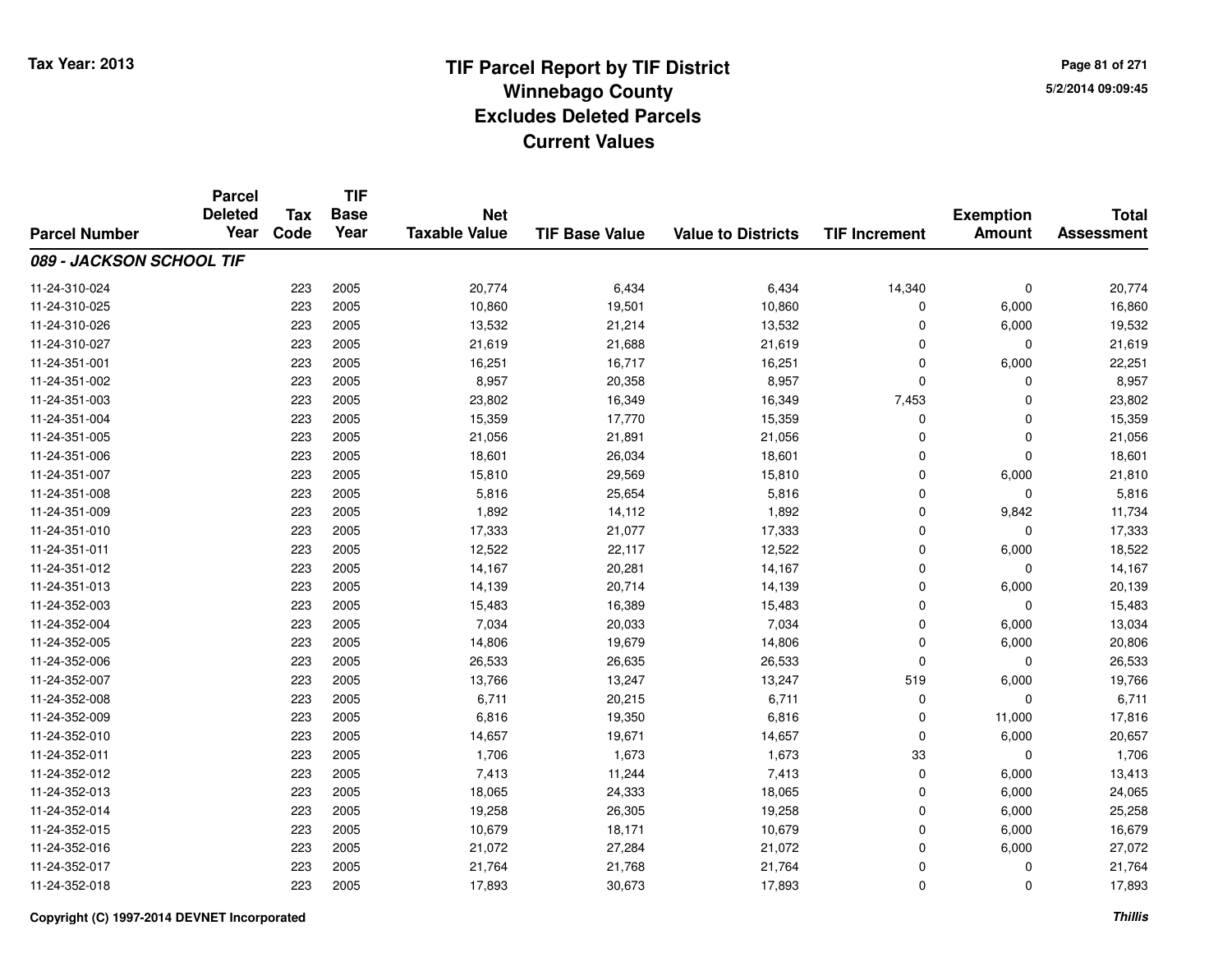**TIF**

**Parcel**

**Page 82 of 2715/2/2014 09:09:45**

#### **TIF Base ValueParcel NumberTotal AssessmentExemption Amount Value to Districts TIF Increment Base YearTax Code Deleted YearNet Taxable Value089 - JACKSON SCHOOL TIF**11-24-352-0199 223 2005 14,832 16,814 14,832 0 0 14,832 11-24-352-0200 223 2005 8,579 16,895 8,579 0 6,000 14,579 11-24-352-0211 223 2005 13,448 22,193 13,448 0 6,000 19,448 11-24-352-0222 223 2005 20,244 25,163 20,244 0 6,000 26,244 11-24-352-023 <sup>223</sup> 16,780 <sup>2005</sup> 23,909 16,780 <sup>0</sup> 6,000 22,780 11-24-352-0244 223 2005 225,710 26,448 25,710 26,448 25,710 0 0 25,710 11-24-352-025 <sup>223</sup> <sup>858</sup> <sup>2005</sup> 22,077 <sup>858</sup> <sup>0</sup> 20,333 21,191 11-24-352-0266 223 2005 14,579 17,957 14,579 0 0 14,579 11-24-352-027 <sup>223</sup> 12,509 <sup>2005</sup> 15,817 12,509 <sup>0</sup> 6,000 18,509 11-24-352-028 <sup>223</sup> 17,050 <sup>0</sup> 25,674 17,050 <sup>0</sup> <sup>0</sup> 17,050 11-24-353-001 <sup>223</sup> <sup>0</sup> <sup>2005</sup> <sup>0</sup> <sup>0</sup> <sup>0</sup> <sup>0</sup> <sup>0</sup> 11-24-353-002 <sup>223</sup> 17,618 <sup>2005</sup> 31,050 17,618 <sup>0</sup> 6,000 23,618 11-24-353-0033 223 2005 13,610 12,302 1<sub>2,</sub>302 1,308 0 13,610 11-24-353-006 <sup>223</sup> 20,380 <sup>2005</sup> 30,133 20,380 <sup>0</sup> <sup>0</sup> 20,380 11-24-353-007 <sup>223</sup> 15,440 <sup>2005</sup> 22,088 15,440 <sup>0</sup> 6,000 21,440 11-24-353-008 <sup>223</sup> 22,104 <sup>2005</sup> 32,734 22,104 <sup>0</sup> <sup>0</sup> 22,104 11-24-353-0099 223 2005 18,341 25,583 18,341 0 0 18,341 11-24-353-0100 223 2005 16,774 24,377 16,774 0 0 16,774 11-24-353-0111 223 2005 20,892 27,984 20,892 0 6,000 26,892 11-24-353-0122 223 2005 18,126 29,697 18,126 0 0 18,126 11-24-354-0011 223 2005 21,270 26,453 21,270 0 0 21,270 11-24-354-0022 23 2005 10,104 22,690 10,104 10,104 0 6,000 16,104 11-24-354-0033 223 2005 20,804 25,966 20,804 0 0 20,804 11-24-354-004 <sup>223</sup> 19,772 <sup>2005</sup> 38,374 19,772 <sup>0</sup> 6,000 25,772 11-24-354-005 <sup>223</sup> 14,175 <sup>2005</sup> 25,393 14,175 <sup>0</sup> 11,000 25,175 11-24-354-006 <sup>223</sup> 10,244 <sup>2005</sup> 16,721 10,244 <sup>0</sup> <sup>0</sup> 10,244 11-24-354-007 <sup>223</sup> 15,259 <sup>2005</sup> 18,777 15,259 <sup>0</sup> 6,000 21,259 11-24-354-008 <sup>223</sup> 9,539 <sup>2005</sup> 17,230 9,539 <sup>0</sup> 6,000 15,539 11-24-354-0099 223 2005 5,343 22,051 5,343 0 0 5,343 11-24-354-0100 223 2005 16,603 25,596 16,603 0 0 16,603 11-24-354-0111 223 2005 17,506 12,662 12,662 4,844 0 17,506 11-24-354-01223 2005 11,983 11,983 17,673 11,983 11,983 0 6,000 17,983 11-24-354-0133 223 2005 12,435 19,095 12,435 0 6,000 18,435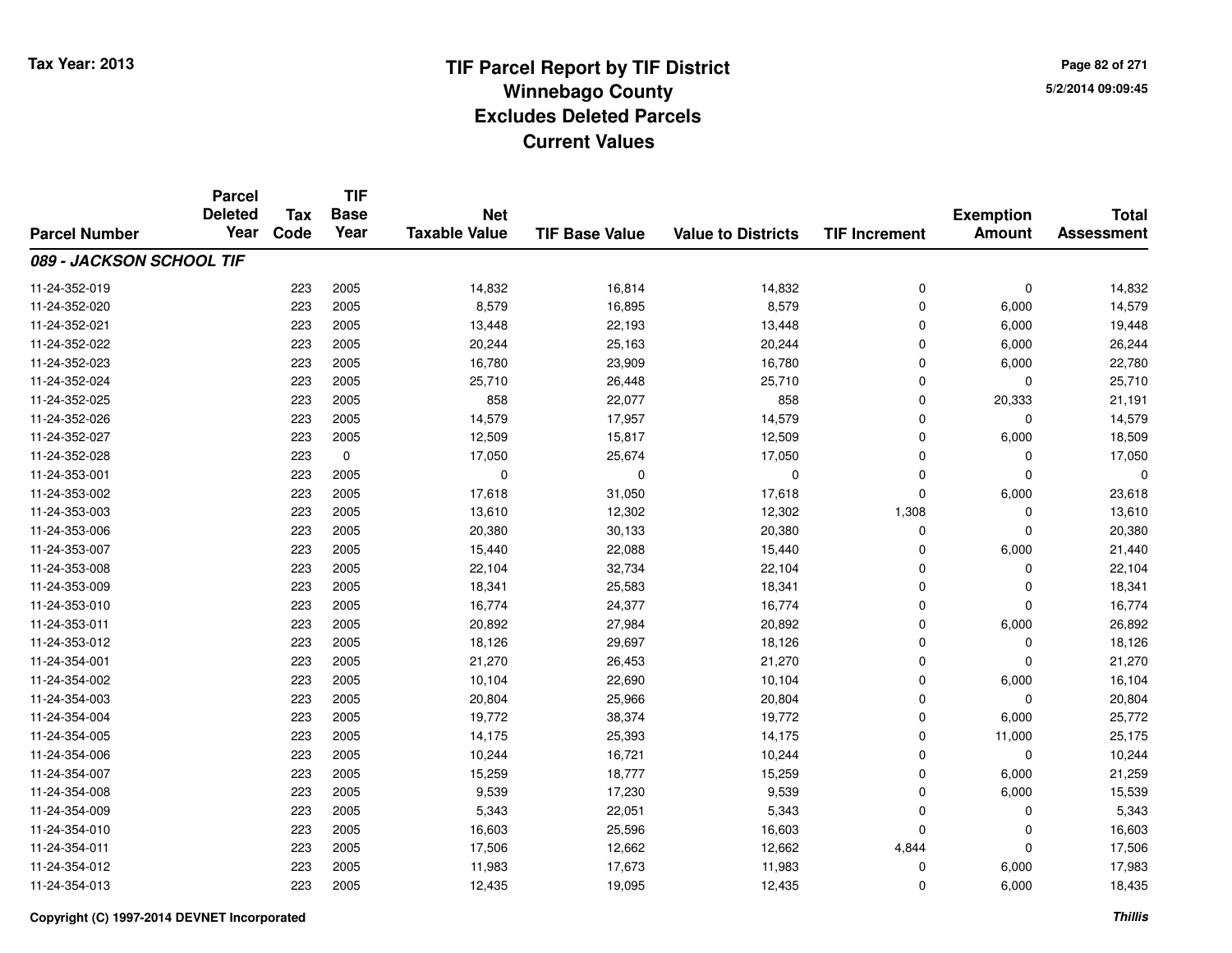**TIF**

**Parcel**

**Page 83 of 2715/2/2014 09:09:45**

#### **TIF Base ValueParcel NumberTotal AssessmentExemption Amount Value to Districts TIF Increment Base YearTax Code Deleted YearNet Taxable Value089 - JACKSON SCHOOL TIF**11-24-354-0144 223 2005 11,866 19,521 11,866 0 6,000 17,866 11-24-354-0155 223 2005 7,648 13,726 7,648 0 6,000 13,648 11-24-354-016 <sup>223</sup> 10,716 <sup>2005</sup> 16,343 10,716 <sup>0</sup> 6,000 16,716 11-24-354-017 <sup>223</sup> 11,850 <sup>2005</sup> 15,232 11,850 <sup>0</sup> 6,000 17,850 11-24-355-0011 223 2005 16,941 22,092 16,941 0 6,000 22,941 11-24-355-002 <sup>223</sup> 11,715 <sup>2005</sup> 18,102 11,715 <sup>0</sup> 6,000 17,715 11-24-355-003 <sup>223</sup> 15,000 <sup>2005</sup> 20,535 15,000 <sup>0</sup> <sup>0</sup> 15,000 11-24-355-004 <sup>223</sup> 5,496 <sup>2005</sup> 13,979 5,496 <sup>0</sup> 4,844 10,340 11-24-355-005 <sup>223</sup> 9,948 <sup>2005</sup> 15,579 9,948 <sup>0</sup> 6,000 15,948 11-24-355-006 <sup>223</sup> 15,330 <sup>2005</sup> 21,509 15,330 <sup>0</sup> 6,000 21,330 11-24-355-007 <sup>223</sup> 16,607 <sup>2005</sup> 25,874 16,607 <sup>0</sup> 6,000 22,607 11-24-355-008 <sup>223</sup> 9,304 <sup>2005</sup> 11,073 9,304 <sup>0</sup> <sup>0</sup> 9,304 11-24-355-009 <sup>223</sup> 23,096 <sup>2005</sup> 23,619 23,096 <sup>0</sup> <sup>0</sup> 23,096 11-24-355-0100 223 2005 8,784 18,518 8,784 0 0 8,784 11-24-355-0111 223 2005 22,021 29,647 22,021 0 0 22,021 11-24-355-0122 23 2005 11,226 16,908 11,226 16,908 16,908 11,226 0 6,000 17,226 11-24-355-013 <sup>223</sup> 7,070 <sup>2005</sup> 11,833 7,070 <sup>0</sup> <sup>0</sup> 7,070 11-24-355-0144 223 2005 2,445 14,559 2,445 0 0 2,445 11-24-355-015 <sup>223</sup> 8,122 <sup>2005</sup> 11,926 8,122 <sup>0</sup> <sup>0</sup> 8,122 11-24-355-016 <sup>223</sup> 10,874 <sup>2005</sup> 15,540 10,874 <sup>0</sup> 6,000 16,874 11-24-355-017 <sup>223</sup> 18,109 <sup>2005</sup> 13,509 13,509 4,600 <sup>0</sup> 18,109 11-24-355-018 <sup>223</sup> 15,019 <sup>2005</sup> 14,196 14,196 <sup>823</sup> <sup>0</sup> 15,019 11-24-355-0211 223 2005 13,427 10,931 10,931 2,496 0 13,427 11-24-355-0222 223 2005 8,497 20,819 8,497 0 6,000 14,497 11-24-355-0233 223 2005 19,845 18,930 18,930 915 0 19,845 11-24-355-024 <sup>223</sup> 15,363 <sup>2005</sup> 21,625 15,363 <sup>0</sup> 6,000 21,363 11-24-355-026 <sup>223</sup> 7,157 <sup>2005</sup> 23,766 7,157 <sup>0</sup> <sup>0</sup> 7,157 11-24-355-027 <sup>223</sup> 3,041 <sup>2005</sup> 18,471 3,041 <sup>0</sup> 16,421 19,462 11-24-355-028 <sup>223</sup> 19,484 <sup>2005</sup> 17,071 17,071 2,413 <sup>0</sup> 19,484 11-24-355-0299 223 2005 1,466 1,427 1,427 39 0 1,466 11-24-355-0300 223 2005 10,031 20,539 10,031 0 6,000 16,031 11-24-355-0311 223 2005 17,040 26,943 17,040 0 6,000 23,040 11-24-355-032<sup>223</sup> 20,324 <sup>2005</sup> 19,095 19,095 1,229 <sup>0</sup> 20,324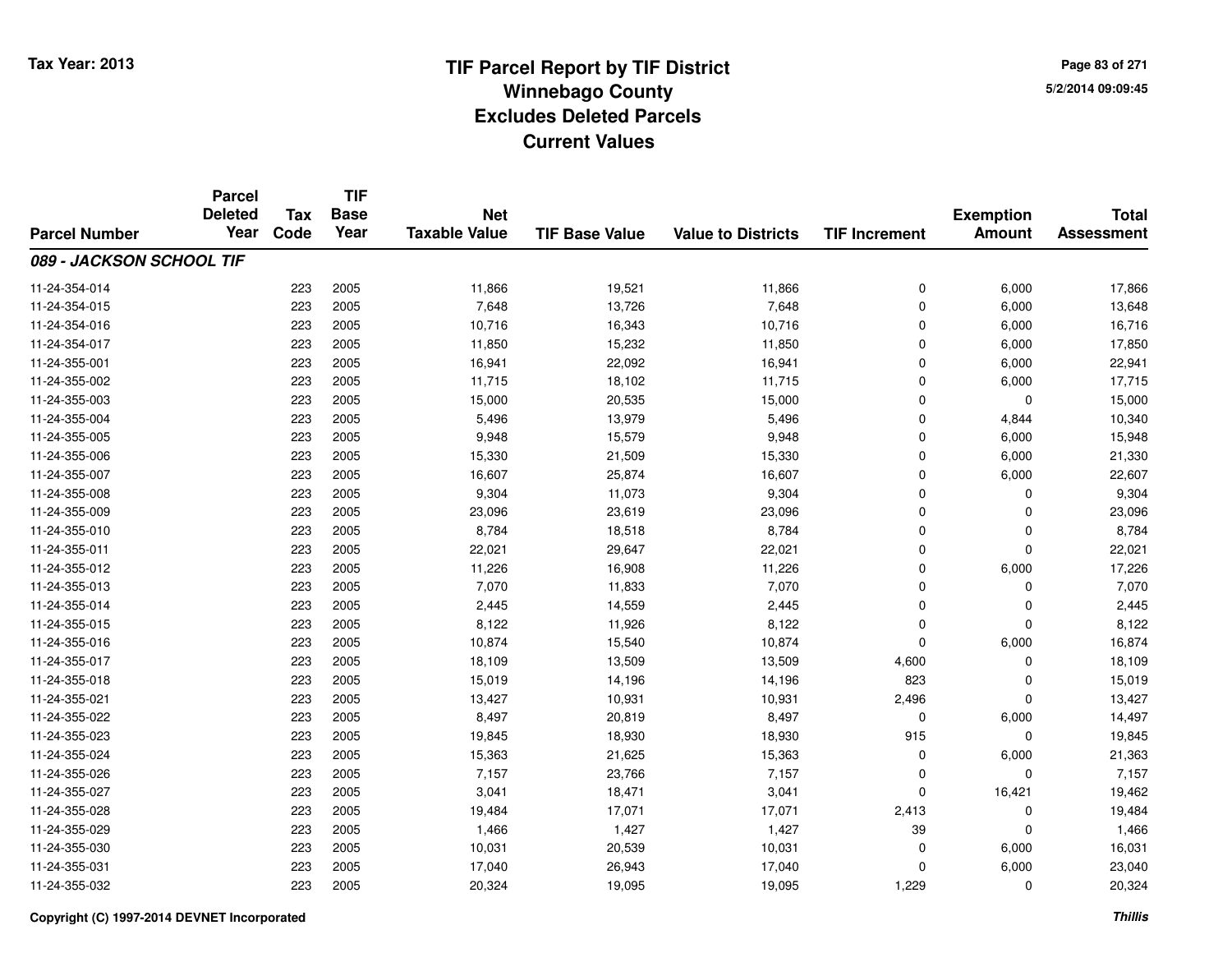**TIF**

**Parcel**

**Page 84 of 2715/2/2014 09:09:45**

#### **TIF Base ValueParcel NumberTotal AssessmentExemption Amount Value to Districts TIF Increment Base YearTax Code Deleted YearNet Taxable Value089 - JACKSON SCHOOL TIF**11-24-355-0333 223 2005 21,767 26,889 21,767 0 6,000 27,767 11-24-355-036 <sup>223</sup> 27,192 <sup>2005</sup> 33,980 27,192 <sup>0</sup> <sup>0</sup> 27,192 11-24-356-0011 223 2005 1,423 1,704 1,423 0 0 1,423 11-24-356-002 <sup>223</sup> 16,000 <sup>2005</sup> 21,986 16,000 <sup>0</sup> <sup>0</sup> 16,000 11-24-356-0033 223 2005 9,086 12,861 9,086 0 6,000 15,086 11-24-356-0044 223 2005 13,678 12,201 12,201 1,477 6,000 19,678 11-24-356-005 <sup>223</sup> 19,832 <sup>2005</sup> 14,703 14,703 5,129 <sup>0</sup> 19,832 11-24-356-006 <sup>223</sup> 8,272 <sup>2005</sup> 17,363 8,272 <sup>0</sup> <sup>0</sup> 8,272 11-24-356-007 <sup>223</sup> 11,872 <sup>2005</sup> 18,773 11,872 <sup>0</sup> 6,000 17,872 11-24-356-008 <sup>223</sup> 12,609 <sup>2005</sup> 11,678 11,678 <sup>931</sup> 6,000 18,609 11-24-356-0099 223 2005 17,267 35,059 17,267 0 0 17,267 11-24-356-0100 223 2005 20,647 24,714 20,647 0 0 20,647 11-24-356-0111 223 2005 11,125 17,966 11,125 0 6,000 17,125 11-24-356-0122 223 2005 6,500 34,800 6,500 0 0 6,500 11-24-356-013 <sup>223</sup> 81,718 <sup>2005</sup> 107,557 81,718 <sup>0</sup> <sup>0</sup> 81,718 11-24-356-014 <sup>223</sup> 49,209 <sup>2005</sup> 133,854 49,209 <sup>0</sup> <sup>0</sup> 49,209 11-24-356-015 <sup>223</sup> 8,093 <sup>2005</sup> 2,519 2,519 5,574 <sup>0</sup> 8,093 11-24-356-018 <sup>223</sup> 17,647 <sup>2005</sup> 20,366 17,647 <sup>0</sup> <sup>0</sup> 17,647 11-24-356-019 <sup>223</sup> <sup>0</sup> <sup>2005</sup> <sup>83</sup> <sup>0</sup> <sup>0</sup> <sup>0</sup> <sup>0</sup> 11-24-356-0200 223 2005 7,071 17,507 7,071 0 6,000 13,071 11-24-356-021 <sup>223</sup> <sup>0</sup> <sup>2005</sup> <sup>83</sup> <sup>0</sup> <sup>0</sup> <sup>0</sup> <sup>0</sup> 11-24-356-022 <sup>223</sup> 57,895 <sup>2005</sup> 51,686 51,686 6,209 <sup>0</sup> 57,895 11-24-356-024 <sup>223</sup> 16,666 <sup>2005</sup> 22,787 16,666 <sup>0</sup> <sup>0</sup> 16,666 11-24-356-025 <sup>223</sup> 25,725 <sup>2005</sup> 26,980 25,725 <sup>0</sup> <sup>0</sup> 25,725 11-24-356-0266 223 2005 7,921 22,828 7,921 0 0 7,921 11-24-356-0300 223 2005 38,515 39,195 38,515 0 0 38,515 11-24-356-033 <sup>223</sup> 45,000 <sup>2005</sup> 74,288 45,000 <sup>0</sup> <sup>0</sup> 45,000 11-24-356-034 <sup>223</sup> 24,163 <sup>2005</sup> 21,552 21,552 2,611 <sup>0</sup> 24,163 11-24-356-0355 223 2005 61,909 69,313 61,909 0 0 61,909 11-24-356-0366 223 2005 173,957 213,419 173,957 0 0 173,957 11-24-356-037 <sup>223</sup> 223,952 <sup>2005</sup> 41,925 41,925 182,027 <sup>0</sup> 223,952 11-24-356-038 <sup>223</sup> 28,679 <sup>2005</sup> 32,519 28,679 <sup>0</sup> <sup>0</sup> 28,679 11-24-357-0011 223 2005 1,141 14,423 1,141 0 11,000 12,141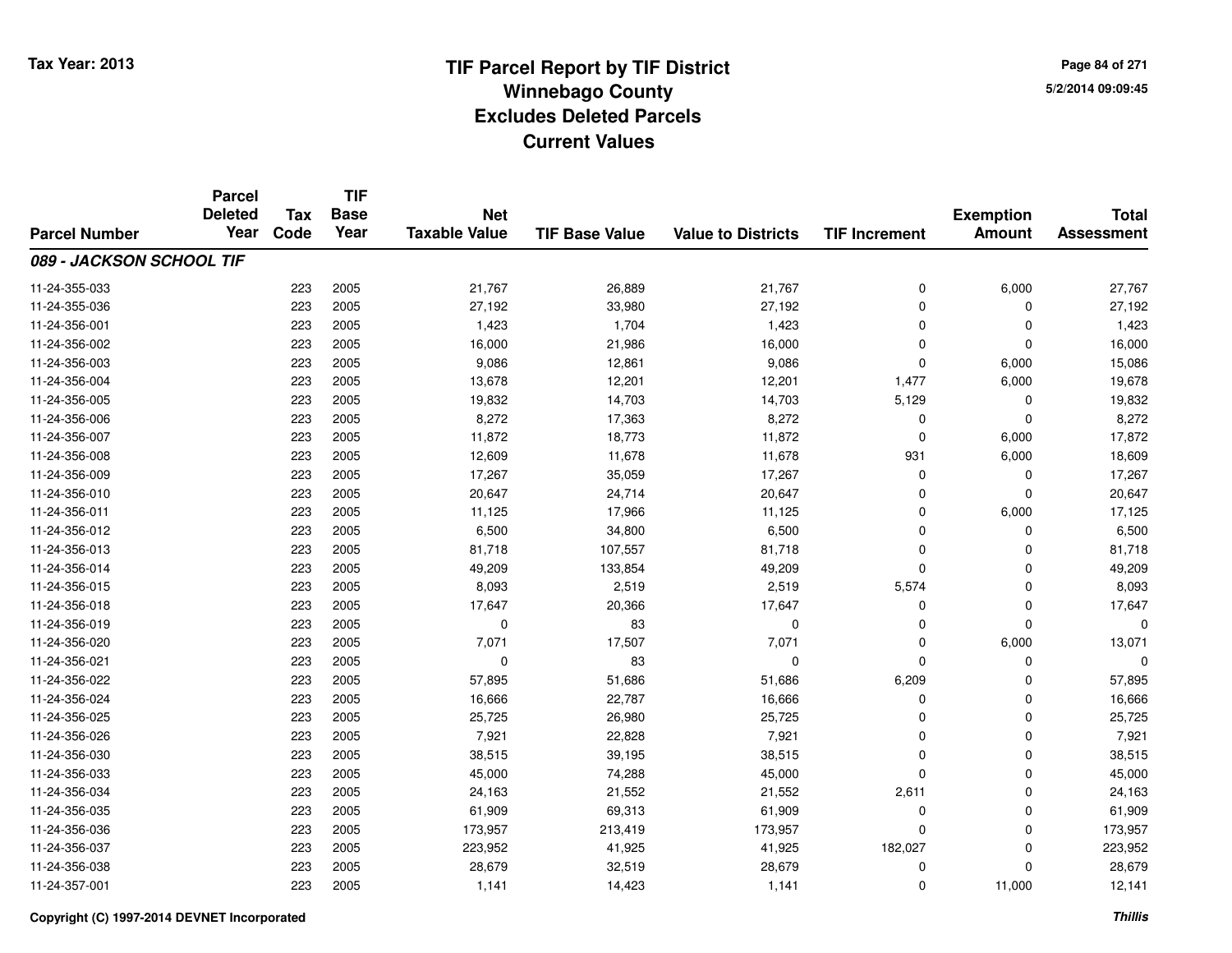**TIF**

**Parcel**

**Page 85 of 2715/2/2014 09:09:45**

#### **TIF Base ValueParcel NumberTotal AssessmentExemption Amount Value to Districts TIF Increment Base YearTax Code Deleted YearNet Taxable Value089 - JACKSON SCHOOL TIF**11-24-357-002 <sup>223</sup> 5,861 <sup>2005</sup> 14,086 5,861 <sup>0</sup> 6,000 11,861 11-24-357-003 <sup>223</sup> <sup>0</sup> <sup>2005</sup> 13,746 <sup>0</sup> <sup>0</sup> 7,072 7,072 11-24-357-004 <sup>223</sup> 6,093 <sup>2005</sup> 14,371 6,093 <sup>0</sup> 6,000 12,093 11-24-357-005 <sup>223</sup> 4,165 <sup>2005</sup> 12,003 4,165 <sup>0</sup> 6,000 10,165 11-24-357-006 <sup>223</sup> 4,311 <sup>2005</sup> 12,171 4,311 <sup>0</sup> 6,000 10,311 11-24-357-007 <sup>223</sup> 11,613 <sup>2005</sup> 13,770 11,613 <sup>0</sup> <sup>0</sup> 11,613 11-24-357-008 <sup>223</sup> 11,613 <sup>2005</sup> 13,770 11,613 <sup>0</sup> <sup>0</sup> 11,613 11-24-357-0099 223 2005 715 13,895 715 0 11,000 11,715 11-24-357-0100 223 2005 10,247 12,095 10,247 0 0 10,247 11-24-357-0111 223 2005 6,199 14,489 6,199 0 6,000 12,199 11-24-357-012 <sup>223</sup> 5,966 <sup>2005</sup> 14,204 5,966 <sup>0</sup> 6,000 11,966 11-24-357-0133 223 2005 697 13,864 697 0 11,000 11,697 11-24-357-014 <sup>223</sup> 5,184 <sup>2005</sup> 14,489 5,184 <sup>0</sup> 6,000 11,184 11-24-357-015 <sup>223</sup> 10,271 <sup>2005</sup> 12,121 10,271 <sup>0</sup> <sup>0</sup> 10,271 11-24-357-016 <sup>223</sup> <sup>0</sup> <sup>2005</sup> 12,399 <sup>0</sup> <sup>0</sup> 10,490 10,490 11-24-357-0177 223 2005 11,646 13,805 11,646 0 0 11,646 11-24-357-018 <sup>223</sup> 1,717 <sup>2005</sup> 13,805 1,717 <sup>0</sup> 6,000 7,717 11-24-357-0199 223 2005 5,719 13,895 5,719 0 6,000 11,719 11-24-357-0200 223 2005 10,243 12,085 10,243 0 0 10,243 11-24-358-0011 223 2005 18,196 25,785 18,196 0 0 18,196 11-24-358-002 <sup>223</sup> 10,778 <sup>2005</sup> 21,042 10,778 <sup>0</sup> 6,000 16,778 11-24-358-003 <sup>223</sup> 22,073 <sup>2005</sup> 25,971 22,073 <sup>0</sup> <sup>0</sup> 22,073 11-24-358-004 <sup>223</sup> 6,801 <sup>2005</sup> 27,225 6,801 <sup>0</sup> <sup>0</sup> 6,801 11-24-358-005 <sup>223</sup> 3,332 <sup>2005</sup> 13,586 3,332 <sup>0</sup> 9,458 12,790 11-24-358-006 <sup>223</sup> 12,637 <sup>2005</sup> 25,156 12,637 <sup>0</sup> 6,000 18,637 11-24-358-0088 223 2005 16,822 24,061 16,822 0 0 16,822 11-24-358-0100 223 2005 7,700 13,879 7,700 0 6,000 13,700 11-24-358-0111 223 2005 19,782 23,628 19,782 0 0 19,782 11-24-358-0122 223 2005 12,835 22,220 12,835 0 6,000 18,835 11-24-358-013 <sup>223</sup> 7,998 <sup>2005</sup> 20,188 7,998 <sup>0</sup> 6,000 13,998 11-24-358-014 <sup>223</sup> 13,711 <sup>2005</sup> 20,069 13,711 <sup>0</sup> 9,481 23,192 11-24-358-015 <sup>223</sup> 19,272 <sup>2005</sup> 25,078 19,272 <sup>0</sup> <sup>0</sup> 19,272 11-24-358-016<sup>223</sup> 23,750 <sup>2005</sup> 28,769 23,750 <sup>0</sup> <sup>0</sup> 23,750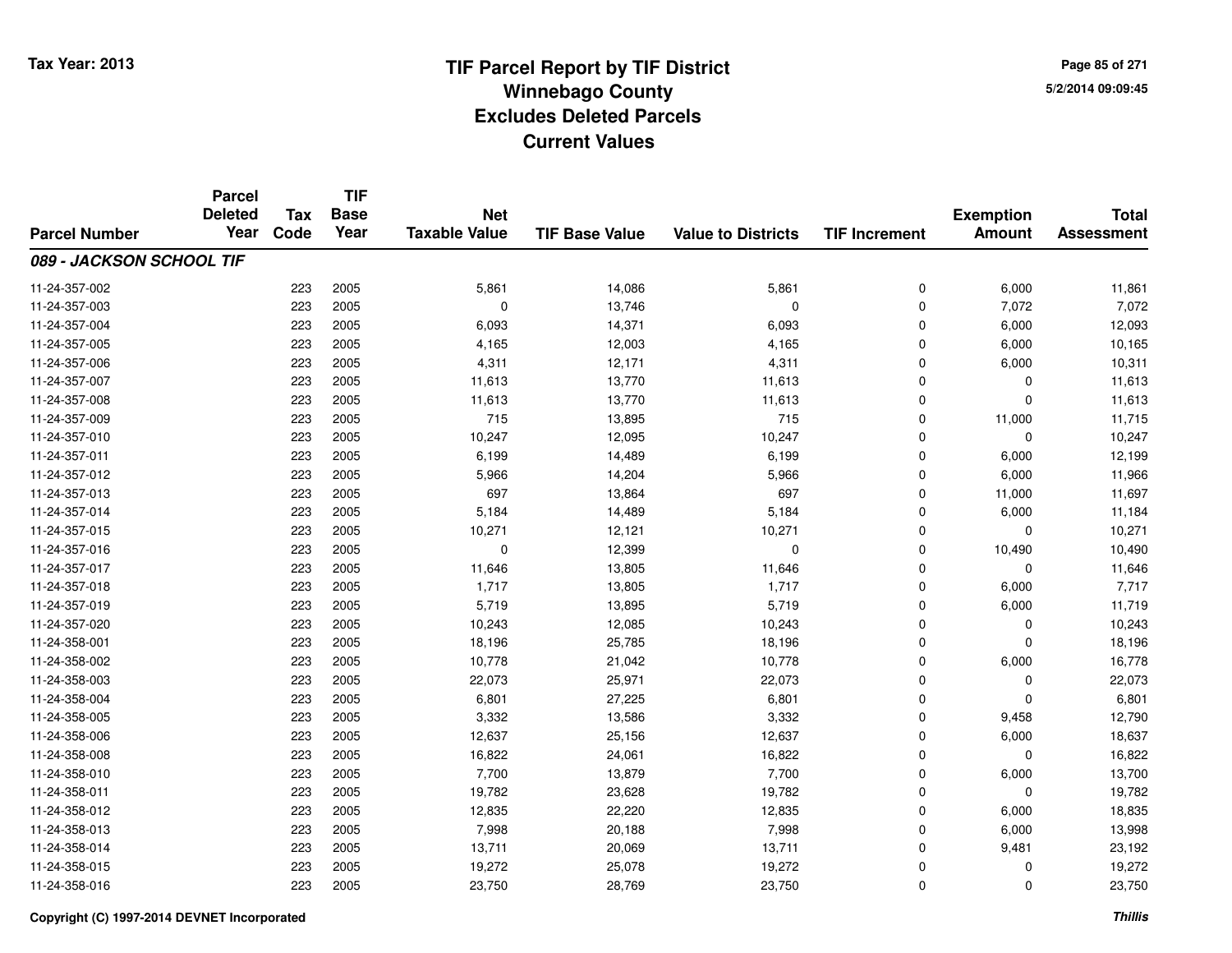**TIF**

**Parcel**

**Page 86 of 2715/2/2014 09:09:45**

#### **TIF Base ValueParcel NumberTotal AssessmentExemption Amount Value to Districts TIF Increment Base YearTax Code Deleted YearNet Taxable Value089 - JACKSON SCHOOL TIF**11-24-358-017 <sup>223</sup> 16,077 <sup>2005</sup> 26,107 16,077 <sup>0</sup> 6,000 22,077 11-24-358-018 <sup>223</sup> 25,819 <sup>2005</sup> 30,536 25,819 <sup>0</sup> <sup>0</sup> 25,819 11-24-358-019 <sup>223</sup> 2,137 <sup>2005</sup> 2,236 2,137 <sup>0</sup> <sup>0</sup> 2,137 11-24-358-0200 223 2005 12,003 28,598 12,003 0 6,000 18,003 11-24-358-0211 223 2005 22,898 24,108 22,898 0 22,898 11-24-358-0222 223 2005 13,835 29,461 13,835 0 6,000 19,835 11-24-358-0233 223 2005 21,038 41,594 21,038 0 6,000 27,038 11-24-358-024 <sup>223</sup> 6,136 <sup>2005</sup> 18,310 6,136 <sup>0</sup> 4,835 10,971 11-24-358-025 <sup>223</sup> 13,172 <sup>2005</sup> 21,406 13,172 <sup>0</sup> 6,000 19,172 11-24-358-0266 223 2005 16,302 25,816 16,302 0 6,563 22,865 11-24-358-027 <sup>223</sup> 16,777 <sup>2005</sup> 24,028 16,777 <sup>0</sup> 6,000 22,777 11-24-358-028 <sup>223</sup> 24,492 <sup>2005</sup> 35,761 24,492 <sup>0</sup> <sup>0</sup> 24,492 11-24-358-0299 223 2005 14,114 27,307 14,114 0 6,000 20,114 11-24-358-0300 223 2005 20,544 42,234 20,544 0 0 20,544 11-24-358-0311 223 2005 2,308 3,921 2,308 0 0 2,308 11-24-358-0322 223 2005 23,658 35,256 23,658 0 0 23,658 11-24-358-0333 223 2005 19,816 31,180 19,816 0 0 19,816 11-24-358-034 <sup>223</sup> 92,000 <sup>2005</sup> 135,349 92,000 <sup>0</sup> <sup>0</sup> 92,000 11-24-358-035 <sup>223</sup> 63,333 <sup>2005</sup> 96,353 63,333 <sup>0</sup> <sup>0</sup> 63,333 11-24-358-036 <sup>223</sup> 144,378 <sup>2005</sup> 131,340 131,340 13,038 <sup>0</sup> 144,378 11-24-358-037 <sup>223</sup> 1,593 <sup>2005</sup> 34,933 1,593 <sup>0</sup> <sup>0</sup> 1,593 11-24-358-038 <sup>223</sup> 13,105 <sup>2005</sup> 22,284 13,105 <sup>0</sup> 6,000 19,105 11-24-378-0011 223 2005 17,216 37,605 17,216 0 6,000 23,216 11-24-378-002 <sup>223</sup> 13,886 <sup>2005</sup> 23,309 13,886 <sup>0</sup> 6,000 19,886 11-24-378-003 $3$  223 2005 15,539 34,541 15,539 36,000 8,000 23,539 11-24-378-004 <sup>223</sup> 25,056 <sup>2005</sup> 32,612 25,056 <sup>0</sup> <sup>0</sup> 25,056 11-24-378-0055 223 2005 6,211 28,586 6,211 0 12,095 18,306 11-24-378-006 <sup>223</sup> 5,017 <sup>2005</sup> 20,900 5,017 <sup>0</sup> <sup>0</sup> 5,017 11-24-378-007 <sup>223</sup> 4,064 <sup>2005</sup> 21,258 4,064 <sup>0</sup> 11,000 15,064 11-24-378-008 <sup>223</sup> 7,726 <sup>2005</sup> 6,678 6,678 1,048 <sup>0</sup> 7,726 11-24-378-009 <sup>223</sup> 18,075 <sup>2005</sup> 28,608 18,075 <sup>0</sup> 11,000 29,075 11-24-378-0100 223 2005 7,903 26,038 7,903 0 7,903 11-24-378-0111 223 2005 21,780 25,360 21,780 0 0 21,780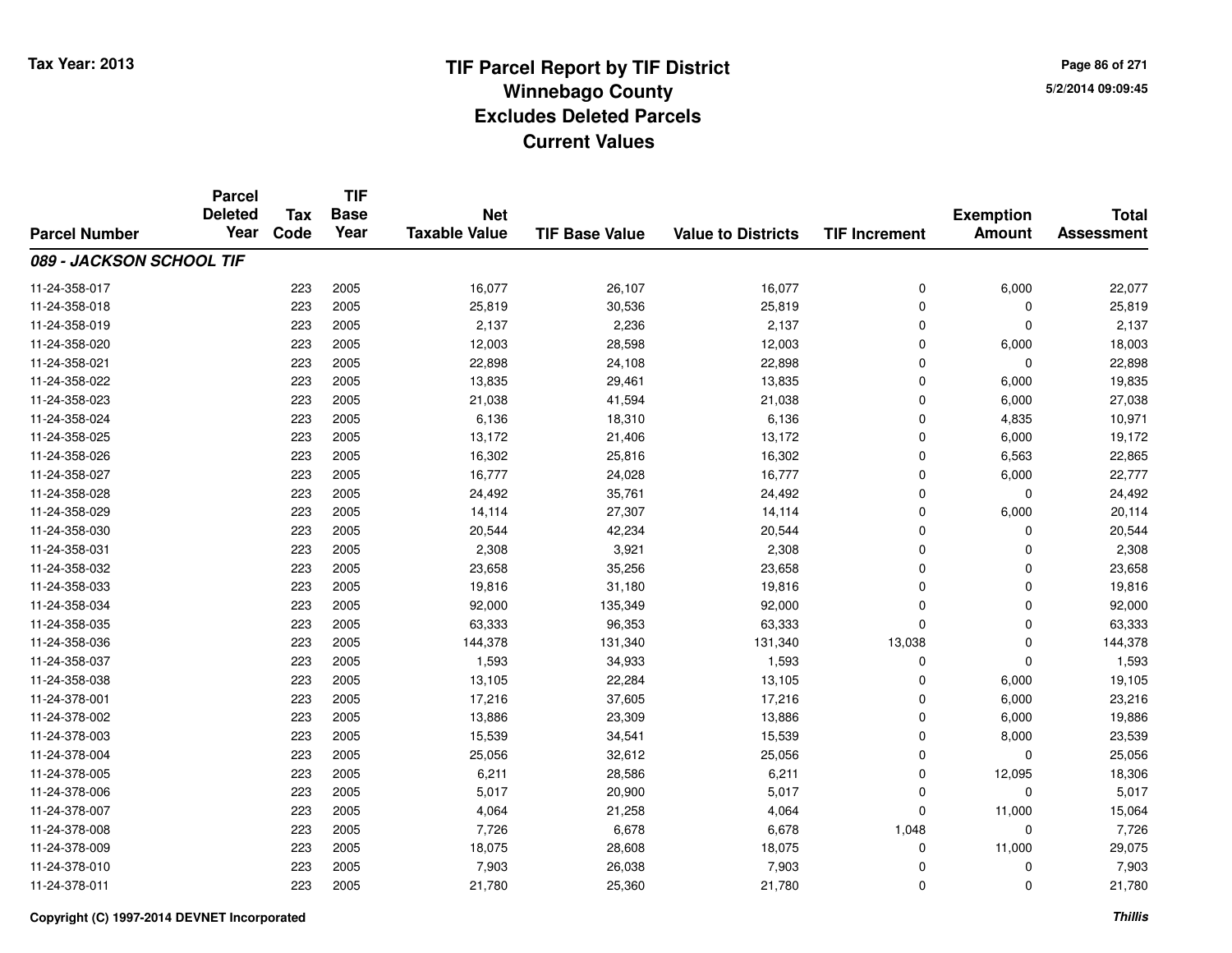**TIF**

**Parcel**

**Page 87 of 2715/2/2014 09:09:45**

#### **TIF Base ValueParcel NumberTotal AssessmentExemption Amount Value to Districts TIF Increment Base YearTax Code Deleted YearNet Taxable Value089 - JACKSON SCHOOL TIF**11-24-378-012 <sup>223</sup> 11,560 <sup>2005</sup> 24,924 11,560 <sup>0</sup> 6,000 17,560 11-24-378-013 $3$  223 2005 22,710 37,581 22,710 22,710  $29.710$  0 0 22,710 11-24-378-0144 223 2005 223,978 24,256 23,978 23,978 23,978 0 0 0 23,978 11-24-378-015 <sup>223</sup> 1,857 <sup>2005</sup> 20,426 1,857 <sup>0</sup> 13,000 14,857 11-24-378-016 <sup>223</sup> 13,377 <sup>2005</sup> 22,533 13,377 <sup>0</sup> 6,000 19,377 11-24-378-017 <sup>223</sup> 14,494 <sup>2005</sup> 21,527 14,494 <sup>0</sup> 6,000 20,494 11-24-378-0188 223 2005 19,083 26,659 19,083 0 6,000 25,083 11-24-378-019 <sup>223</sup> 11,740 <sup>2005</sup> 22,257 11,740 <sup>0</sup> 6,000 17,740 11-24-378-0200 223 2005 17,557 27,654 17,557 0 6,000 23,557 11-24-378-0211 223 2005 17,162 26,966 17,162 0 6,000 23,162 11-24-378-022 <sup>223</sup> 18,759 <sup>2005</sup> 26,070 18,759 <sup>0</sup> <sup>0</sup> 18,759 11-24-378-0233 223 2005 8,687 18,444 8,687 0 6,000 14,687 11-24-378-0244 223 2005 15,674 24,608 15,674 24,608 15,674 0 0 0 15,674 11-24-378-025 <sup>223</sup> 10,540 <sup>2005</sup> 18,950 10,540 <sup>0</sup> 6,000 16,540 11-24-378-0266 223 2005 2,141 12,780 2,141 0 0 2,141 11-24-378-0277 223 2005 10,833 15,100 10,833 0 6,000 16,833 11-24-378-0288 223 2005 6,546 21,910 6,546 0 11,000 17,546 11-24-379-0011 223 2005 62,117 83,859 62,117 0 0 62,117 11-24-379-0022 223 2005 14,640 21,955 14,640 0 0 14,640 11-24-379-0033 223 2005 16,000 28,412 16,000 0 0 16,000 11-24-379-0044 223 2005 18,644 26,196 18,644 26,196 18,644 0 6,000 24,644 11-24-379-005 <sup>223</sup> 10,996 <sup>2005</sup> 22,332 10,996 <sup>0</sup> 6,000 16,996 11-24-380-0011 223 2005 23,084 35,339 23,084 0 0 23,084 11-24-380-0022 23 2005 12,884 22,724 12,884 25 22,724 12,884 0 6,000 18,884 11-24-380-0033 223 2005 18,390 37,809 18,390 0 6,000 24,390 11-24-380-004 <sup>223</sup> 15,807 <sup>2005</sup> 23,079 15,807 <sup>0</sup> 6,000 21,807 11-24-380-005 <sup>223</sup> <sup>0</sup> <sup>2005</sup> <sup>0</sup> <sup>0</sup> <sup>0</sup> <sup>0</sup> <sup>0</sup> 11-24-380-0066 223 2005 41,615 43,897 41,615 0 0 41,615 11-24-380-007 <sup>223</sup> 6,859 <sup>2005</sup> 23,831 6,859 <sup>0</sup> <sup>0</sup> 6,859 11-24-380-008 <sup>223</sup> 8,069 <sup>2005</sup> 25,731 8,069 <sup>0</sup> 13,813 21,882 11-24-380-0099 223 2005 16,604 22,536 16,604 0 0 16,604 11-24-380-0100 223 2005 15,312 24,735 15,312 0 6,202 21,514 11-24-380-0111 223 2005 16,770 28,283 16,770 0 6,000 22,770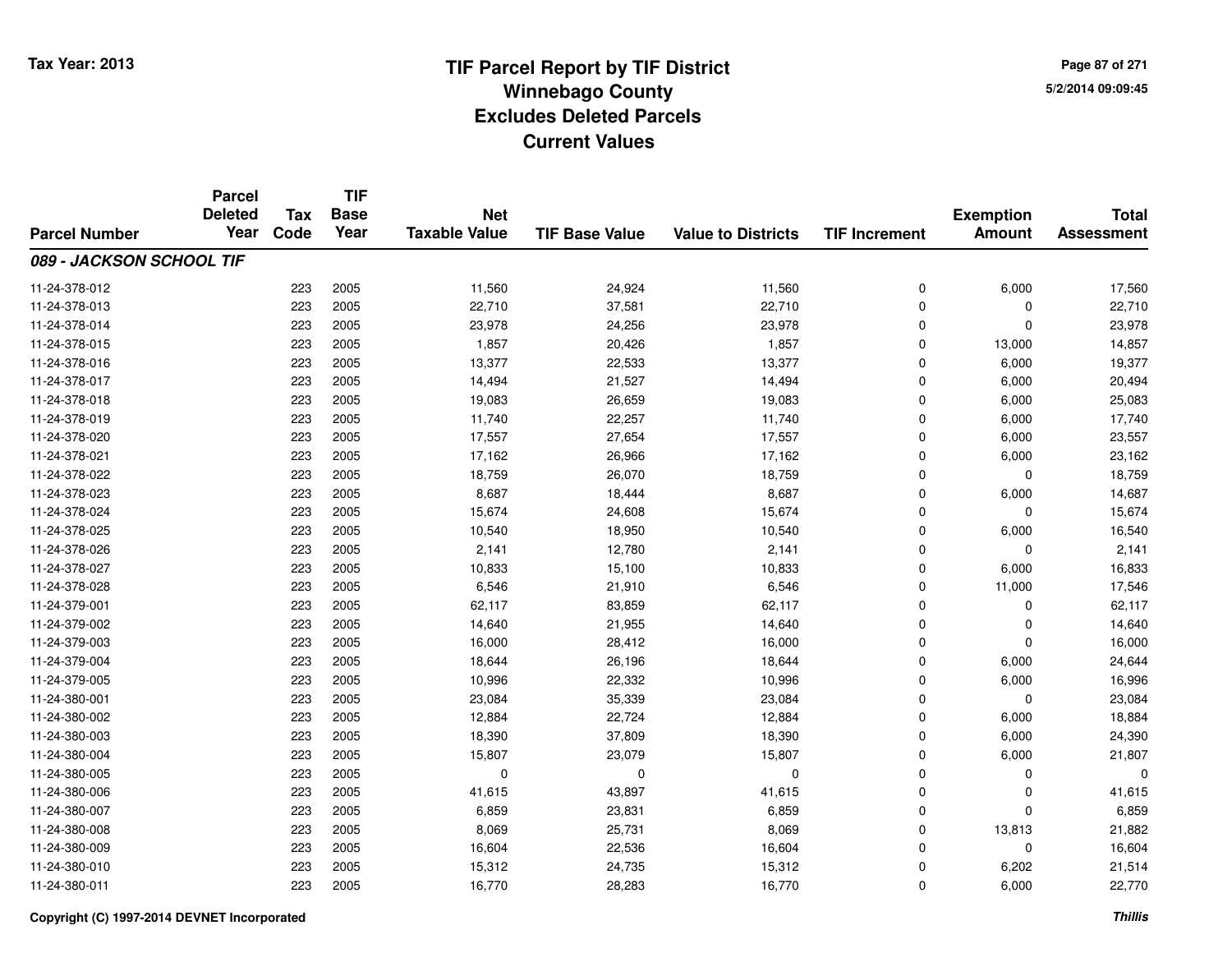**Page 88 of 2715/2/2014 09:09:45**

#### **TIF Base ValueParcel NumberTotal AssessmentExemption Amount Value to Districts TIF IncrementTIF Base YearTax CodeParcel Deleted YearNet Taxable Value089 - JACKSON SCHOOL TIF**11-24-380-0122 223 2005 17,047 26,924 17,047 0 6,000 23,047 11-24-380-013 <sup>223</sup> 13,075 <sup>2005</sup> 23,935 13,075 <sup>0</sup> 6,000 19,075 11-24-380-014 <sup>223</sup> 13,960 <sup>2005</sup> 23,053 13,960 <sup>0</sup> 6,000 19,960 11-24-380-015 <sup>223</sup> 22,563 <sup>2005</sup> 35,334 22,563 <sup>0</sup> <sup>0</sup> 22,563 11-24-380-0166 223 2005 37,556 38,969 37,556 0 0 37,556 11-24-380-017 <sup>223</sup> 8,543 <sup>2005</sup> 26,304 8,543 <sup>0</sup> 11,000 19,543 11-24-380-018 <sup>223</sup> 24,150 <sup>2005</sup> 37,338 24,150 <sup>0</sup> <sup>0</sup> 24,150 11-24-380-0199 223 2005 25,817 30,696 25,817 0 6,000 31,817 11-24-380-0200 223 2005 32,413 34,269 32,413 0 0 32,413 11-24-380-0211 223 2005 16,574 23,241 16,574 0 0 16,574 11-24-380-022 <sup>223</sup> <sup>0</sup> <sup>2005</sup> <sup>0</sup> <sup>0</sup> <sup>0</sup> <sup>0</sup> <sup>0</sup> 11-24-380-023 <sup>223</sup> <sup>0</sup> <sup>2005</sup> <sup>0</sup> <sup>0</sup> <sup>0</sup> <sup>0</sup> <sup>0</sup> 11-24-380-0244 223 2005 4,659 4,795 4,659 0 4,659 11-24-380-025 <sup>223</sup> 4,659 <sup>2005</sup> 4,795 4,659 <sup>0</sup> <sup>0</sup> 4,659 11-24-380-0266 223 2005 4,659 4,795 4,659 0 4,659 11-24-380-027 <sup>223</sup> 4,659 <sup>2005</sup> 4,795 4,659 <sup>0</sup> <sup>0</sup> 4,659 11-24-380-028 <sup>223</sup> 11,532 <sup>2005</sup> 21,434 11,532 <sup>0</sup> 6,000 17,532 11-24-380-029 <sup>223</sup> 9,376 <sup>2005</sup> 27,415 9,376 <sup>0</sup> 13,816 23,192 11-24-380-0300 223 2005 20,580 24,162 20,580 0 0 20,580 11-24-382-0011 223 2005 11,962 25,680 11,962 0 6,000 17,962 11-24-382-002 <sup>223</sup> 5,854 <sup>2005</sup> 19,870 5,854 <sup>0</sup> 11,000 16,854 11-24-382-003 <sup>223</sup> 19,774 <sup>2005</sup> 28,056 19,774 <sup>0</sup> <sup>0</sup> 19,774 11-24-382-004 <sup>223</sup> 16,128 <sup>2005</sup> 25,312 16,128 <sup>0</sup> <sup>0</sup> 16,128 11-24-382-005 <sup>223</sup> 22,199 <sup>2005</sup> 25,291 22,199 <sup>0</sup> <sup>0</sup> 22,199 11-24-382-006 <sup>223</sup> 16,930 <sup>2005</sup> 28,221 16,930 <sup>0</sup> <sup>0</sup> 16,930 11-24-382-0166 223 2005 79,664 94,469 79,664 0 0 79,664 **Tax District Totals: Parcel Count: <sup>476</sup> 8,150,637 11,818,885 7,852,975 297,662 1,627,919 9,778,556 090 - EASTSIDE TIF**11-23-329-0011 027 9999 54,109 16,766 16,766 37,343 0 54,109 11-23-329-0022 027 9999 0 20,351 0 0 0 0 11-23-358-002 <sup>027</sup> 575,089 <sup>1978</sup> 464,617 464,617 110,472 <sup>0</sup> 575,089 11-23-376-0022 and the contract of the contract of the contract of the contract of the contract of  $\sim$  0 contract of  $\sim$  0 contract of  $\sim$  0 contract of  $\sim$  0 contract of  $\sim$  0 contract of  $\sim$  0 contract of  $\sim$  0 contract of  $\$ 11-23-376-0033 027 0 345,729 58,814 58,814 286,915 0 345,729

**Copyright (C) 1997-2014 DEVNET Incorporated**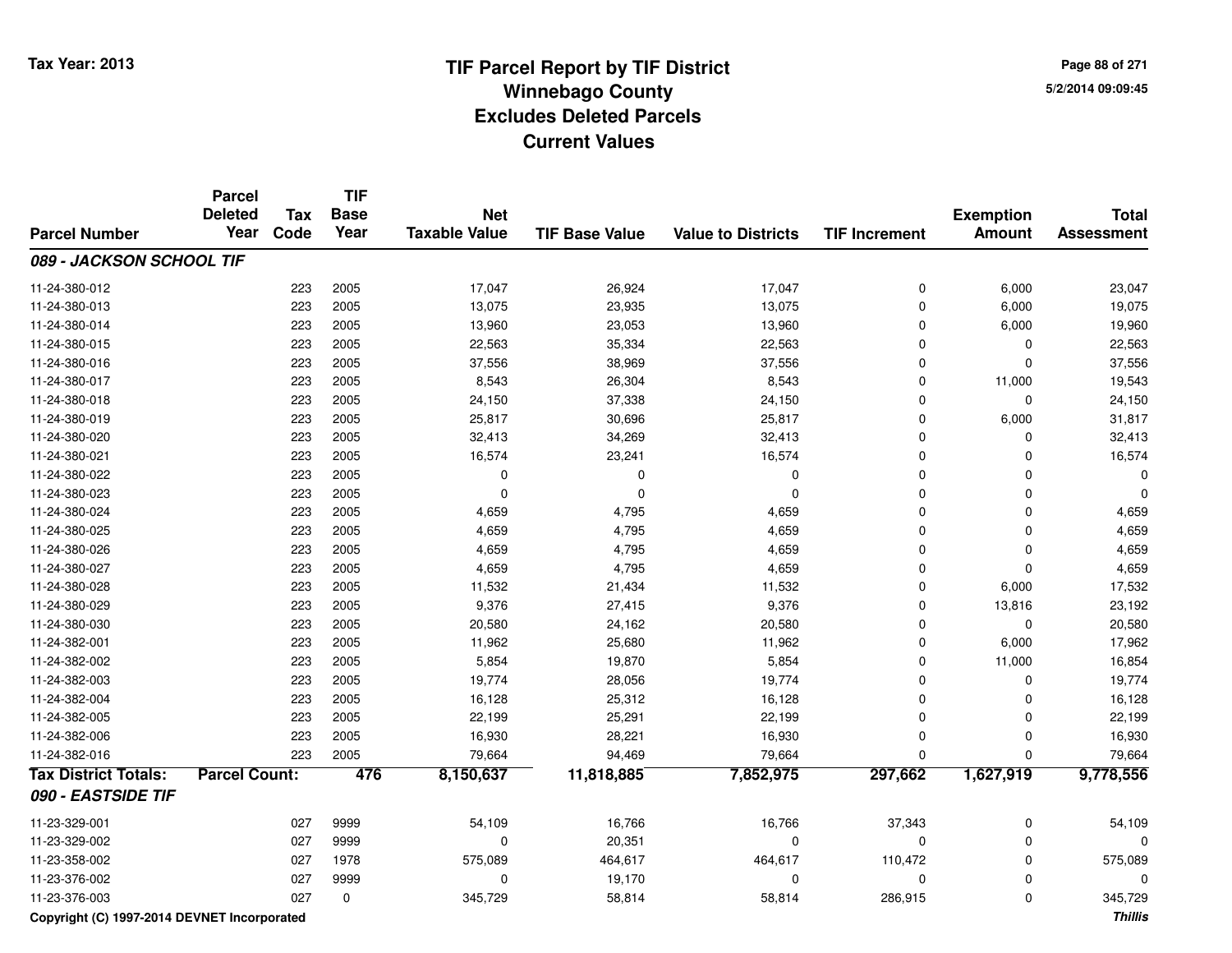**TIF**

**Parcel**

**Page 89 of 2715/2/2014 09:09:45**

#### **TIF Base ValueParcel NumberTotal AssessmentExemption Amount Value to Districts TIF Increment Base YearTax Code Deleted YearNet Taxable Value090 - EASTSIDE TIF**11-23-378-0033 027 1978 13,862 11,223 1,223 2,639 0 13,862 11-23-378-0044 15,140 103,835 1978 103,835 15,140 15,140 15,140 88,695 0 103,835 11-23-380-0011 027 9999 16,541 8,666 8,666 7,875 0 16,541 11-23-380-002 <sup>027</sup> 43,213 <sup>9999</sup> 7,141 7,141 36,072 <sup>0</sup> 43,213 11-23-380-003 <sup>027</sup> 24,135 <sup>9999</sup> 9,040 9,040 15,095 <sup>0</sup> 24,135 11-23-380-004 <sup>027</sup> 17,433 <sup>9999</sup> 9,040 9,040 8,393 <sup>0</sup> 17,433 11-23-380-0055 027 9999 24,504 15,211 15,211 9,293 0 24,504 11-23-383-001 <sup>027</sup> 135,200 <sup>9999</sup> 70,218 70,218 64,982 <sup>0</sup> 135,200 11-23-383-0099 027 9999 16,790 39,260 16,790 0 0 16,790 11-23-383-010 <sup>027</sup> 33,015 <sup>9999</sup> 9,272 9,272 23,743 <sup>0</sup> 33,015 11-23-383-0111 027 9999 67,727 38,322 38,322 29,405 0 67,727 11-23-385-001 <sup>027</sup> <sup>0</sup> <sup>9999</sup> <sup>0</sup> <sup>0</sup> <sup>0</sup> <sup>0</sup> <sup>0</sup> 11-23-385-002 $2$  027 9999 0 0 8,081 0 0 0 0 0 0 11-23-385-0066 027 0 149,699 0 0 149,699 0 149,699 11-23-386-006 <sup>027</sup> 9,010 <sup>9999</sup> 9,423 9,010 <sup>0</sup> 11,000 20,010 11-23-386-007 <sup>027</sup> 41,684 <sup>9999</sup> 16,777 16,777 24,907 <sup>0</sup> 41,684 11-23-386-008 <sup>027</sup> 77,450 <sup>9999</sup> 92,367 77,450 <sup>0</sup> <sup>0</sup> 77,450 11-23-386-0155 027 9999 45,000 16,898 16,898 28,102 0 45,000 11-23-386-0166 027 9999 58,338 12,332 12,332 46,006 0 58,338 11-23-386-019 <sup>027</sup> 80,011 <sup>9999</sup> 34,653 34,653 45,358 <sup>0</sup> 80,011 11-23-387-0011 027 9999 115,486 650,348 115,486 0 115,486 11-23-387-0022 027 9999 22,786 145,828 22,786 0 0 22,786 11-23-387-0033 027 9999 92,293 0 0 92,293 0 92,293 11-23-387-019 <sup>027</sup> <sup>0</sup> <sup>0</sup> <sup>0</sup> <sup>0</sup> <sup>0</sup> <sup>0</sup> <sup>0</sup> 11-23-387-020 $0$  027 0 0  $0$  53,683 0 0 0 0 0 0 0 11-23-388-001 <sup>027</sup> <sup>0</sup> <sup>9999</sup> <sup>0</sup> <sup>0</sup> <sup>0</sup> <sup>0</sup> <sup>0</sup> 11-23-388-002 <sup>027</sup> 57,263 <sup>9999</sup> 40,105 40,105 17,158 <sup>0</sup> 57,263 11-23-388-0033 027 9999 43,808 15,298 15,298 28,510 0 43,808 11-23-389-002 <sup>027</sup> <sup>0</sup> <sup>9999</sup> <sup>0</sup> <sup>0</sup> <sup>0</sup> <sup>0</sup> <sup>0</sup> 11-23-389-0033 027 9999 24,281 10,242 10,242 14,039 0 24,281 11-23-389-004 <sup>027</sup> 41,704 <sup>9999</sup> 12,363 12,363 29,341 <sup>0</sup> 41,704 11-23-389-006 <sup>027</sup> 27,084 <sup>2008</sup> 7,474 7,474 19,610 <sup>0</sup> 27,084 11-23-390-0011 027 9999 13,138 12,151 12,151 987 0 13,138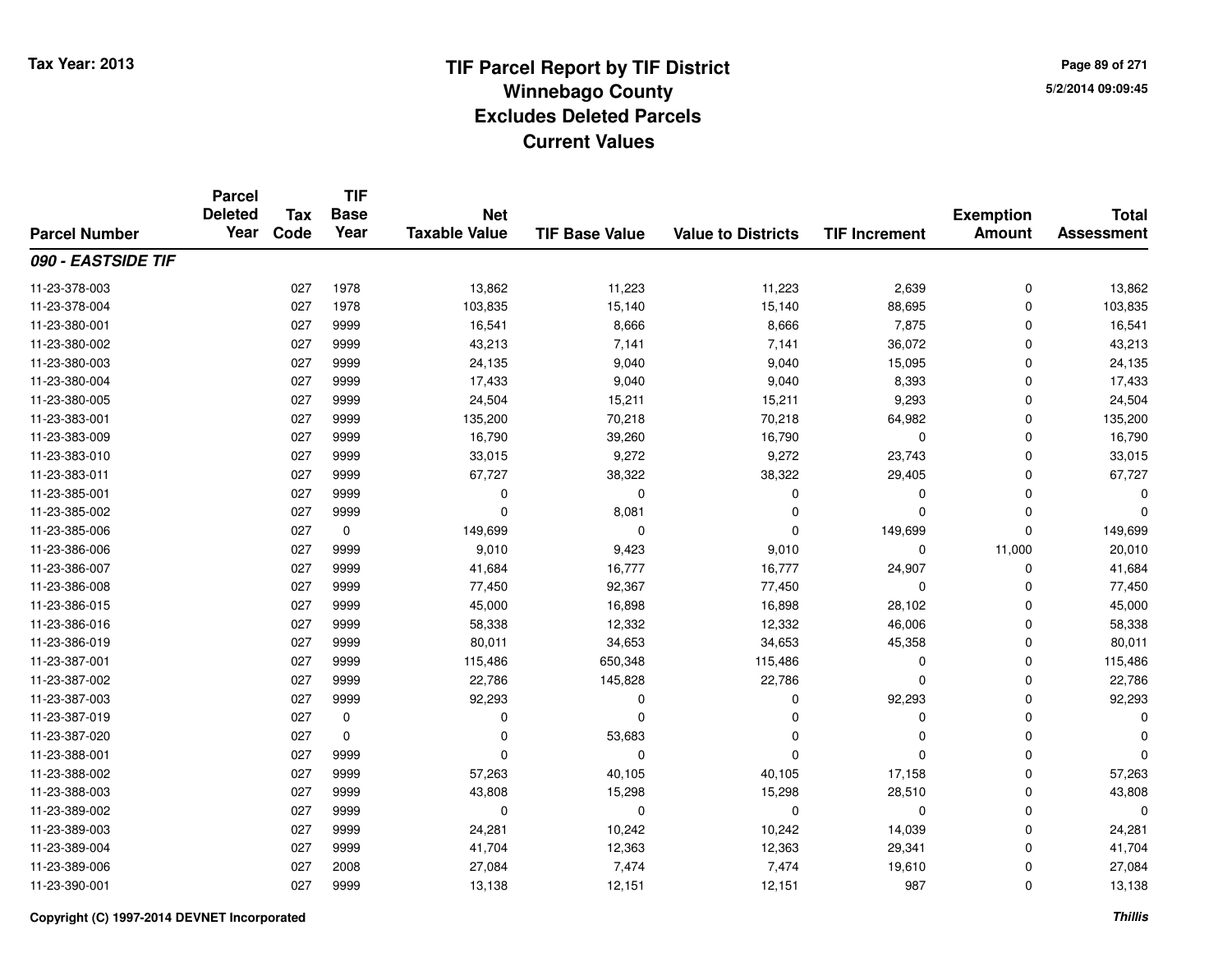**TIF**

**Parcel**

**Page 90 of 2715/2/2014 09:09:45**

#### **TIF Base ValueParcel NumberTotal AssessmentExemption Amount Value to Districts TIF Increment Base YearTax Code Deleted YearNet Taxable Value090 - EASTSIDE TIF**11-23-390-002 <sup>027</sup> 12,253 <sup>9999</sup> 8,879 8,879 3,374 <sup>0</sup> 12,253 11-23-390-003 <sup>027</sup> 17,072 <sup>9999</sup> 9,595 9,595 7,477 <sup>0</sup> 17,072 11-23-390-004 <sup>027</sup> 17,072 <sup>9999</sup> 9,595 9,595 7,477 <sup>0</sup> 17,072 11-23-390-005 <sup>027</sup> 37,136 <sup>9999</sup> 9,423 9,423 27,713 <sup>0</sup> 37,136 11-23-390-0066 027 9999 17,973 10,545 10,545 7,428 0 17,973 11-23-390-007 <sup>027</sup> 20,455 <sup>9999</sup> 11,111 11,111 9,344 <sup>0</sup> 20,455 11-23-390-0100 027 9999 39,780 15,829 15,829 23,951 0 39,780 11-23-390-0111 027 9999 23,823 12,302 12,302 11,521 0 23,823 11-23-390-015 <sup>027</sup> <sup>427</sup> <sup>9999</sup> <sup>293</sup> <sup>293</sup> <sup>134</sup> <sup>0</sup> <sup>427</sup> 11-23-390-0200 027 0 38,148 21,997 21,997 16,151 0 38,148 11-23-391-0011 027 0 14,085 3,419 3,419 10,666 6,000 20,085 11-23-391-0022 027 0 14,058 3,413 3,413 10,645 6,000 20,058 11-23-391-0033 027 0 12,557 3,159 3,159 9,398 6,000 18,557 11-23-391-004 <sup>027</sup> 12,557 <sup>0</sup> 3,159 3,159 9,398 6,000 18,557 11-23-452-0066 027 0 180,837 2,968 2,968 177,869 0 180,837 11-23-453-0011 027 9999 89,173 102,141 89,173 0 0 89,173 11-23-453-0022 027 9999 4,692 7,257 4,692 0 0 4,692 11-23-453-0033 027 9999 7,498 9,225 7,498 0 7,498 11-23-453-004 <sup>027</sup> 5,159 <sup>9999</sup> 5,756 5,159 <sup>0</sup> <sup>0</sup> 5,159 11-23-453-0055 027 9999 254,884 9,548 9,548 245,336 0 254,884 11-23-454-0022 027 9999 8,000 6,941 6,941 1,059 0 8,000 11-23-454-0033 027 9999 20,842 17,099 17,099 3,743 6,000 26,842 11-23-455-001 <sup>027</sup> 16,194 <sup>9999</sup> 9,909 9,909 6,285 6,000 22,194 11-23-455-0033 027 9999 1,321 5,030 1,321 0 0 1,321 11-23-455-0044 027 9999 1,943 1,737 1,737 206 0 1,943 11-23-455-005 <sup>027</sup> 5,787 <sup>9999</sup> 36,856 5,787 <sup>0</sup> <sup>0</sup> 5,787 11-23-455-006 <sup>027</sup> 92,455 <sup>9999</sup> 87,236 87,236 5,219 <sup>0</sup> 92,455 11-23-455-007 <sup>027</sup> 5,187 <sup>9999</sup> 5,738 5,187 <sup>0</sup> <sup>0</sup> 5,187 11-23-455-008 <sup>027</sup> 8,311 <sup>9999</sup> 8,283 8,283 <sup>28</sup> <sup>0</sup> 8,311 11-23-455-0099 027 9999 13,018 24,594 13,018 0 0 13,018 11-23-455-010 <sup>027</sup> 13,973 <sup>9999</sup> 57,683 13,973 <sup>0</sup> <sup>0</sup> 13,973 11-23-459-0066 027 9999 45,246 92,017 45,246 0 0 45,246 11-23-459-007<sup>027</sup> 56,373 <sup>9999</sup> 42,115 42,115 14,258 <sup>0</sup> 56,373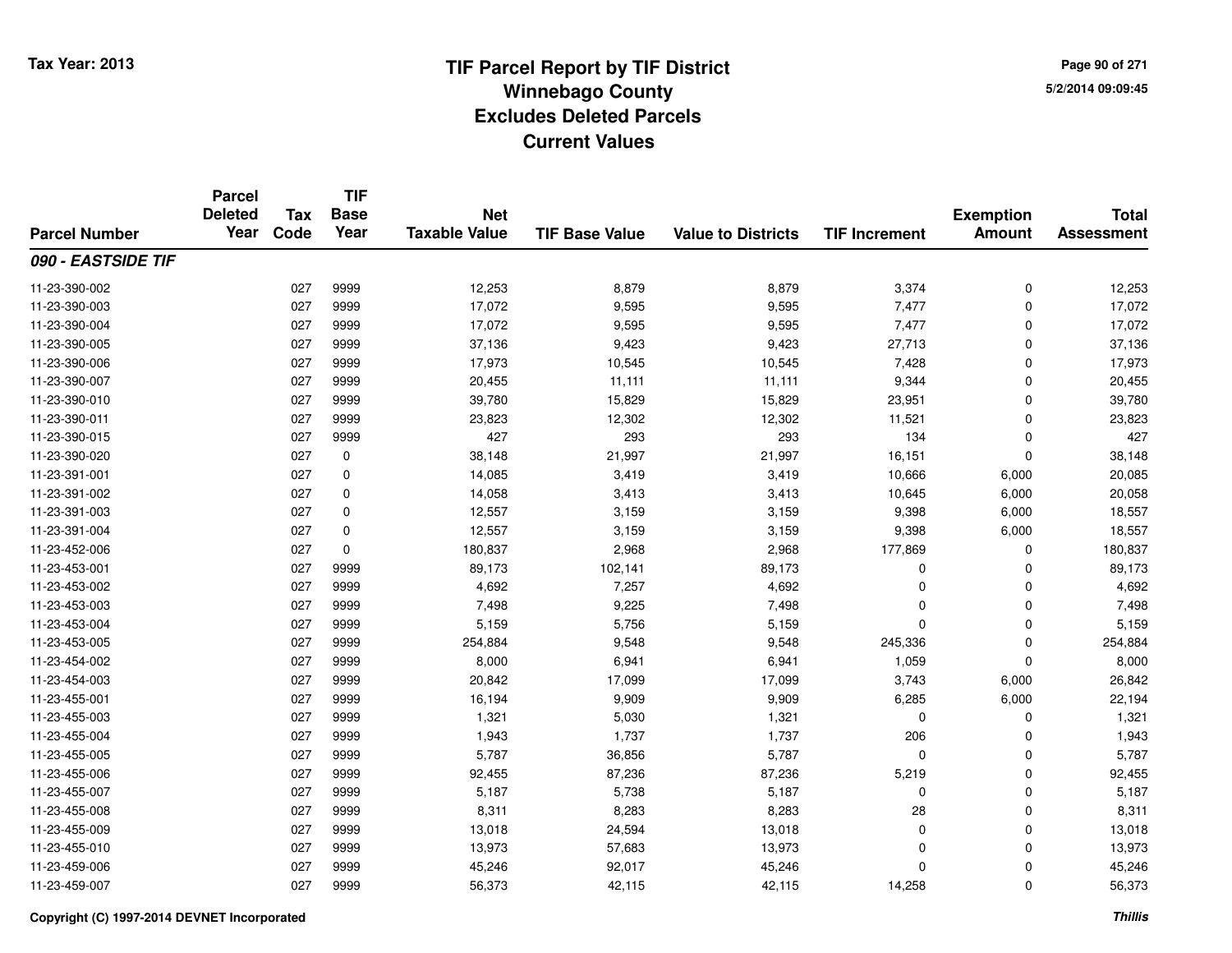**TIF**

**Parcel**

**Page 91 of 2715/2/2014 09:09:45**

#### **TIF Base ValueParcel NumberTotal AssessmentExemption Amount Value to Districts TIF Increment Base YearTax Code Deleted YearNet Taxable Value090 - EASTSIDE TIF**11-23-459-0155 027 9999 44,685 17,802 17,802 26,883 0 44,685 11-23-459-0199 027 0 585,465 255,755 255,755 329,710 0 585,465 11-23-459-0200 027 0 2,668 1,165 1,165 1,503 0 2,668 11-26-127-007 <sup>027</sup> <sup>0</sup> <sup>0</sup> <sup>0</sup> <sup>0</sup> <sup>0</sup> <sup>0</sup> <sup>0</sup> **Tax District Totals: Parcel Count: <sup>75</sup> 4,111,324 2,879,848 1,927,616 2,183,708 47,000 4,158,324 091 - WESTSIDE TIF**11-22-428-0211 038 0 0 176,772 0 0 11-22-431-0011 038 9999 0 145,108 0 0 0 0 11-22-431-003 <sup>038</sup> <sup>0</sup> <sup>9999</sup> <sup>0</sup> <sup>0</sup> <sup>0</sup> <sup>0</sup> <sup>0</sup> 11-22-432-001 <sup>028</sup> <sup>0</sup> <sup>9999</sup> <sup>0</sup> <sup>0</sup> <sup>0</sup> <sup>0</sup> <sup>0</sup> 11-22-433-008 <sup>038</sup> 15,163 <sup>9999</sup> 10,130 10,130 5,033 <sup>0</sup> 15,163 11-22-433-010 $0$  038 9999 0  $0$  4,369 0 0 0 0  $0$ 11-22-433-0111 and the contract of the contract of the contract of the contract of the contract of  $\sim$  0 contract of  $\sim$  0 contract of  $\sim$  0 contract of  $\sim$  0 contract of  $\sim$  0 contract of  $\sim$  0 contract of  $\sim$  0 contract of  $\$ 11-22-433-012 <sup>038</sup> <sup>0</sup> <sup>9999</sup> 37,854 <sup>0</sup> <sup>0</sup> <sup>0</sup> <sup>0</sup> 11-22-433-018 <sup>038</sup> <sup>0</sup> <sup>0</sup> <sup>0</sup> <sup>0</sup> <sup>0</sup> <sup>0</sup> <sup>0</sup> 11-22-433-019 <sup>038</sup> <sup>0</sup> <sup>0</sup> <sup>0</sup> <sup>0</sup> <sup>0</sup> <sup>0</sup> <sup>0</sup> 11-22-434-001 <sup>038</sup> <sup>0</sup> <sup>9999</sup> <sup>0</sup> <sup>0</sup> <sup>0</sup> <sup>0</sup> <sup>0</sup> 11-22-434-002 <sup>038</sup> <sup>0</sup> <sup>9999</sup> <sup>0</sup> <sup>0</sup> <sup>0</sup> <sup>0</sup> <sup>0</sup> 11-22-434-007 $7$  038 0 0 0 35,008 0 0 0 0 0 0 11-22-434-008 <sup>038</sup> <sup>0</sup> <sup>0</sup> <sup>0</sup> <sup>0</sup> <sup>0</sup> <sup>0</sup> <sup>0</sup> 11-22-434-009 <sup>038</sup> <sup>0</sup> <sup>0</sup> <sup>0</sup> <sup>0</sup> <sup>0</sup> <sup>0</sup> <sup>0</sup> 11-22-434-010 <sup>038</sup> 506,418 <sup>0</sup> 461,402 461,402 45,016 <sup>0</sup> 506,418 11-22-435-0011 028 9999 0 298,664 0 0 0 0 11-22-435-002 <sup>028</sup> <sup>0</sup> <sup>9999</sup> <sup>0</sup> <sup>0</sup> <sup>0</sup> <sup>0</sup> <sup>0</sup> 11-22-453-014 <sup>033</sup> <sup>542</sup> <sup>0</sup> 1,310 <sup>542</sup> <sup>0</sup> <sup>0</sup> <sup>542</sup> 11-22-476-004 <sup>038</sup> <sup>0</sup> <sup>9999</sup> 1,677 <sup>0</sup> <sup>0</sup> <sup>0</sup> <sup>0</sup> 11-22-476-0111 038 9999 0 9,991 0 0 0 0 11-22-476-012 <sup>038</sup> 36,869 <sup>9999</sup> 57,906 36,869 <sup>0</sup> <sup>0</sup> 36,869 11-22-476-0133 038 9999 39,891 36,430 36,430 3,461 0 39,891 11-22-477-0011 038 9999 64,914 46,709 46,709 18,205 0 64,914 11-22-477-002 <sup>038</sup> 38,817 <sup>9999</sup> 27,610 27,610 11,207 <sup>0</sup> 38,817 11-22-477-0033 038 9999 9,352 8,717 8,717 635 0 9,352 11-22-477-004<sup>038</sup> 38,387 <sup>9999</sup> 28,787 28,787 9,600 <sup>0</sup> 38,387

### **Copyright (C) 1997-2014 DEVNET Incorporated**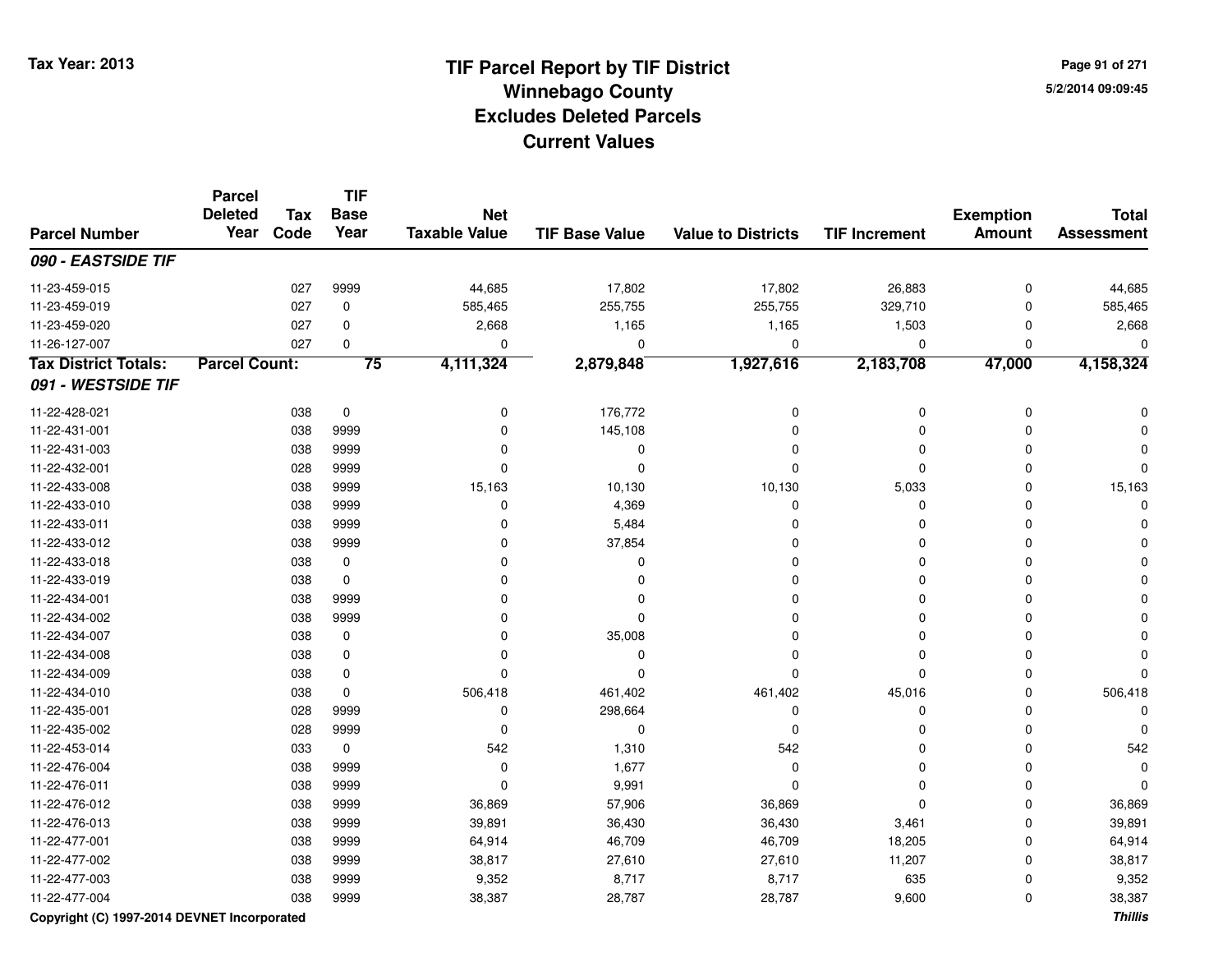**Page 92 of 2715/2/2014 09:09:45**

|                      | <b>Parcel</b><br><b>Deleted</b> | <b>Tax</b> | <b>TIF</b><br><b>Base</b> | <b>Net</b>           |                       |                           |                      | <b>Exemption</b> | <b>Total</b>      |
|----------------------|---------------------------------|------------|---------------------------|----------------------|-----------------------|---------------------------|----------------------|------------------|-------------------|
| <b>Parcel Number</b> | Year                            | Code       | Year                      | <b>Taxable Value</b> | <b>TIF Base Value</b> | <b>Value to Districts</b> | <b>TIF Increment</b> | <b>Amount</b>    | <b>Assessment</b> |
| 091 - WESTSIDE TIF   |                                 |            |                           |                      |                       |                           |                      |                  |                   |
| 11-22-477-005        |                                 | 038        | 9999                      | 22,323               | 14,379                | 14,379                    | 7,944                | 0                | 22,323            |
| 11-22-477-006        |                                 | 038        | 9999                      | 15,568               | 15,218                | 15,218                    | 350                  | $\Omega$         | 15,568            |
| 11-22-477-007        |                                 | 038        | 9999                      | 39,281               | 28,115                | 28,115                    | 11,166               | $\mathbf 0$      | 39,281            |
| 11-22-477-008        |                                 | 038        | 9999                      | 24,053               | 19,432                | 19,432                    | 4,621                | $\Omega$         | 24,053            |
| 11-22-478-011        |                                 | 038        | 0                         | 0                    | 310,128               | 0                         | 0                    | $\Omega$         |                   |
| 11-22-478-012        |                                 | 038        | $\mathbf 0$               | $\mathbf 0$          | 62,598                | $\mathbf 0$               | $\mathbf 0$          | $\Omega$         | U                 |
| 11-22-480-003        |                                 | 038        | 9999                      | 5,461                | 3,043                 | 3,043                     | 2,418                | $\Omega$         | 5,461             |
| 11-22-480-004        |                                 | 038        | 9999                      | 6,075                | 4,640                 | 4,640                     | 1,435                | $\Omega$         | 6,075             |
| 11-22-480-005        |                                 | 038        | 9999                      | 3,801                | 4,502                 | 3,801                     | $\mathbf 0$          | $\mathbf 0$      | 3,801             |
| 11-22-480-010        |                                 | 038        | 9999                      | 14,977               | 14,804                | 14,804                    | 173                  | $\Omega$         | 14,977            |
| 11-22-480-011        |                                 | 038        | 9999                      | 29,907               | 19,467                | 19,467                    | 10,440               | $\Omega$         | 29,907            |
| 11-22-480-014        |                                 | 038        | 9999                      | 56,210               | 18,560                | 18,560                    | 37,650               | $\mathbf 0$      | 56,210            |
| 11-22-481-002        |                                 | 038        | 0                         | 148,763              | 262,347               | 148,763                   | 0                    | $\mathbf 0$      | 148,763           |
| 11-23-161-001        |                                 | 038        | 9999                      | 0                    | 46,341                | 0                         | 0                    | $\Omega$         |                   |
| 11-23-161-008        |                                 | 038        | 9999                      | $\mathbf 0$          | 16,580                | $\Omega$                  | $\Omega$             | $\Omega$         |                   |
| 11-23-161-009        |                                 | 038        | 9999                      | 0                    | 17,773                | $\Omega$                  | 0                    | 0                |                   |
| 11-23-161-012        |                                 | 038        | 0                         | $\mathbf 0$          | 43,303                | $\Omega$                  | $\Omega$             | $\Omega$         |                   |
| 11-23-178-001        |                                 | 038        | 9999                      | 94,290               | 105,086               | 94,290                    | 0                    | $\Omega$         | 94,290            |
| 11-23-178-002        |                                 | 038        | 9999                      | 5,953                | 6,420                 | 5,953                     | $\mathbf 0$          | $\mathbf 0$      | 5,953             |
| 11-23-178-003        |                                 | 038        | 9999                      | 41,486               | 29,079                | 29,079                    | 12,407               | 0                | 41,486            |
| 11-23-302-001        |                                 | 028        | 9999                      | 42,252               | 59,136                | 42,252                    | $\mathbf 0$          | $\mathbf 0$      | 42,252            |
| 11-23-302-002        |                                 | 028        | 9999                      | $\mathbf 0$          | $\mathbf 0$           | 0                         | $\Omega$             | $\Omega$         |                   |
| 11-23-302-003        |                                 | 028        | 9999                      | 0                    | 9,052                 | 0                         | $\Omega$             | $\Omega$         |                   |
| 11-23-302-004        |                                 | 028        | 9999                      | $\mathbf 0$          | 106,904               | $\Omega$                  | $\Omega$             | $\Omega$         |                   |
| 11-23-302-005        |                                 | 028        | 9999                      | $\mathbf 0$          | 39,974                | $\mathbf 0$               | $\mathbf 0$          | $\Omega$         |                   |
| 11-23-302-006        |                                 | 028        | 9999                      | 86,602               | 73,584                | 73,584                    | 13,018               | $\Omega$         | 86,602            |
| 11-23-303-001        |                                 | 028        | 9999                      | 28,797               | 19,876                | 19,876                    | 8,921                | $\mathbf 0$      | 28,797            |
| 11-23-303-002        |                                 | 028        | 9999                      | 14,033               | 10,798                | 10,798                    | 3,235                | $\Omega$         | 14,033            |
| 11-23-303-003        |                                 | 028        | 9999                      | 9,792                | 8,779                 | 8,779                     | 1,013                | $\mathbf 0$      | 9,792             |
| 11-23-303-004        |                                 | 028        | 9999                      | 80,171               | 46,416                | 46,416                    | 33,755               | $\mathbf 0$      | 80,171            |
| 11-23-303-005        |                                 | 028        | 9999                      | 5,436                | 4,790                 | 4,790                     | 646                  | $\Omega$         | 5,436             |
| 11-23-303-006        |                                 | 028        | 9999                      | 7,414                | 6,925                 | 6,925                     | 489                  | $\Omega$         | 7,414             |
| 11-23-303-007        |                                 | 028        | 9999                      | 174,715              | 131,070               | 131,070                   | 43,645               | $\Omega$         | 174,715           |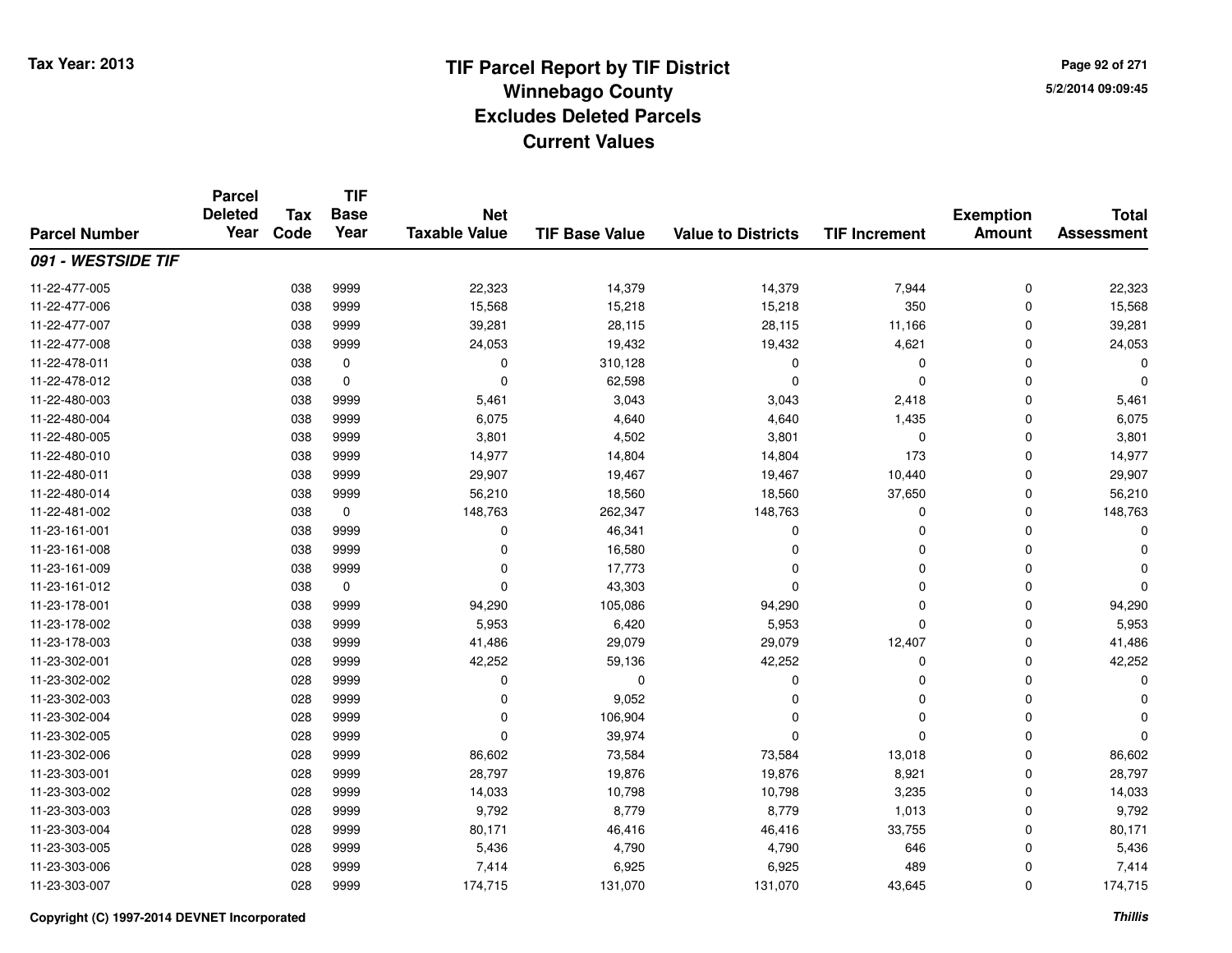**TIF**

**Parcel**

**Page 93 of 2715/2/2014 09:09:45**

#### **TIF Base ValueParcel NumberTotal AssessmentExemption Amount Value to Districts TIF Increment Base YearTax Code Deleted YearNet Taxable Value091 - WESTSIDE TIF**11-23-304-0011 028 9999 17,261 3,065 3,065 14,196 0 17,261 11-23-304-0022 028 9999 20,000 1,532 1,532 18,468 0 20,000 11-23-304-0033 028 9999 2,858 1,533 1,533 1,325 0 2,858 11-23-304-004 <sup>028</sup> 17,193 <sup>9999</sup> 3,065 3,065 14,128 <sup>0</sup> 17,193 11-23-304-0055 028 9999 16,250 3,065 3,065 13,185 0 16,250 11-23-304-008 <sup>028</sup> 17,277 <sup>9999</sup> 3,065 3,065 14,212 <sup>0</sup> 17,277 11-23-304-0099 028 9999 16,303 3,065 3,065 13,238 0 16,303 11-23-304-0100 028 9999 21,420 3,065 3,065 18,355 0 21,420 11-23-304-0111 028 9999 18,248 1,533 1,533 16,715 0 18,248 11-23-304-012 <sup>028</sup> 3,638 <sup>9999</sup> 1,532 1,532 2,106 <sup>0</sup> 3,638 11-23-304-0133 028 9999 13,469 3,065 3,065 10,404 0 13,469 11-23-304-014 <sup>028</sup> 12,735 <sup>9999</sup> 3,065 3,065 9,670 <sup>0</sup> 12,735 11-23-304-015 <sup>028</sup> 19,747 <sup>9999</sup> 3,065 3,065 16,682 <sup>0</sup> 19,747 11-23-304-017 <sup>028</sup> 17,484 <sup>9999</sup> 3,065 3,065 14,419 <sup>0</sup> 17,484 11-23-304-0188 028 9999 16,442 3,065 3,065 13,377 0 16,442 11-23-304-0199 028 9999 1,309 3,075 1,309 0 0 1,309 11-23-304-0200 028 9999 12,418 1,533 1,533 10,885 0 12,418 11-23-304-0211 028 9999 11,224 1,532 1,532 9,692 0 11,224 11-23-304-022 <sup>028</sup> 23,812 <sup>9999</sup> 3,065 3,065 20,747 <sup>0</sup> 23,812 11-23-304-0233 028 9999 19,318 3,065 3,065 16,253 0 19,318 11-23-305-0055 038 9999 0 169,147 0 0 0 0 11-23-306-0011 028 9999 35,000 23,952 23,952 11,048 0 35,000 11-23-306-002 <sup>028</sup> 56,082 <sup>9999</sup> 43,712 43,712 12,370 <sup>0</sup> 56,082 11-23-306-0033 028 9999 290,701 706,898 290,701 0 290,701 11-23-306-008 <sup>028</sup> 247,849 <sup>9999</sup> 435,675 247,849 <sup>0</sup> <sup>0</sup> 247,849 11-23-306-009 <sup>028</sup> 16,006 <sup>9999</sup> 5,714 5,714 10,292 <sup>0</sup> 16,006 11-23-306-0100 028 9999 12,983 5,714 5,714 7,269 0 12,983 11-23-306-0155 028 9999 7,606 9,658 7,606 0 7,606 11-23-307-007 <sup>028</sup> 664,023 <sup>9999</sup> 234,165 234,165 429,858 <sup>0</sup> 664,023 11-23-307-008 <sup>028</sup> 132,103 <sup>9999</sup> 133,599 132,103 <sup>0</sup> <sup>0</sup> 132,103 11-23-307-0099 028 9999 36,612 19,799 19,799 16,813 0 36,612 11-23-307-010 <sup>028</sup> <sup>0</sup> <sup>9999</sup> 71,771 <sup>0</sup> <sup>0</sup> <sup>0</sup> <sup>0</sup> 11-23-307-0111 028 9999 0 287,115 0 0 0 0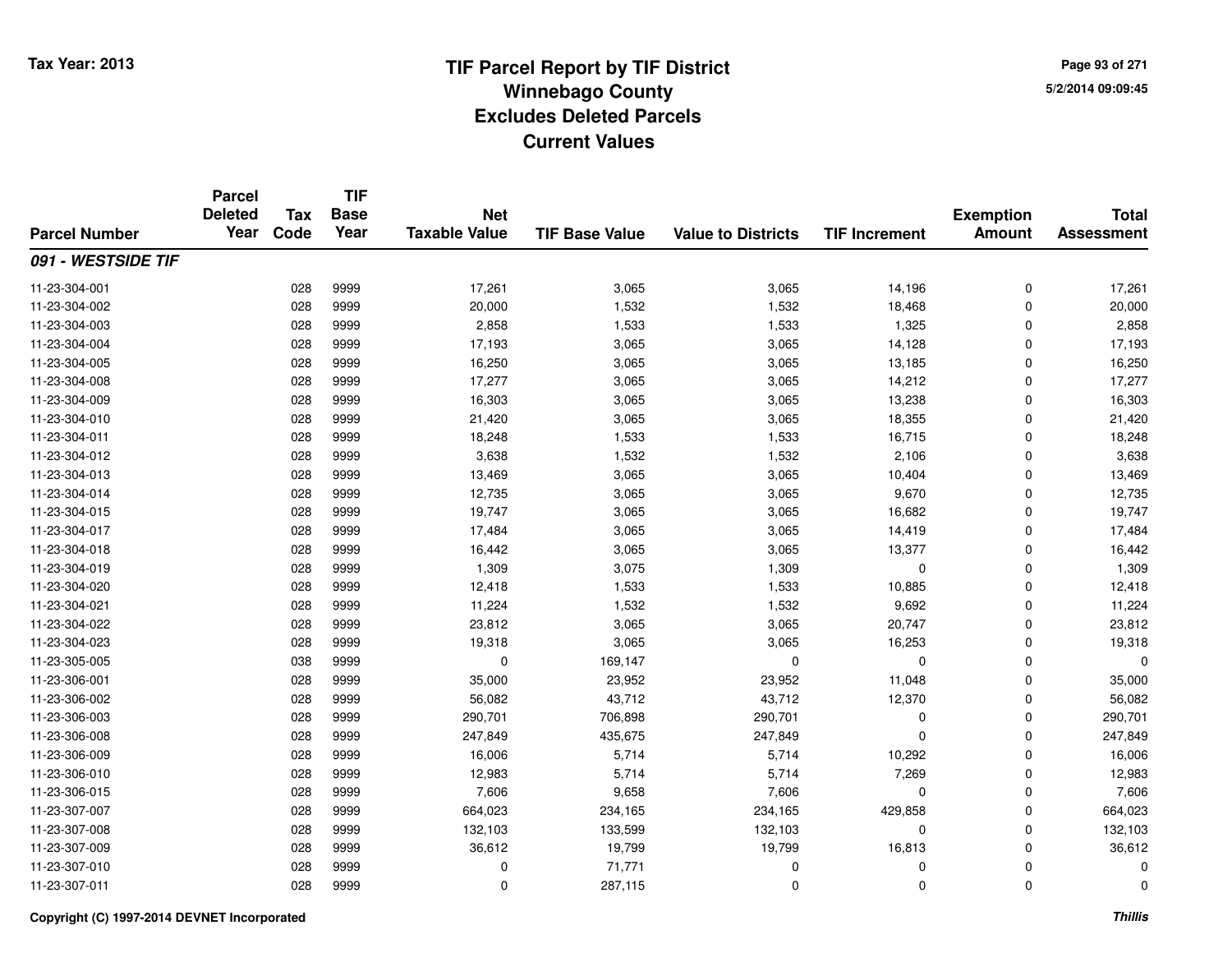**Page 94 of 2715/2/2014 09:09:45**

|                                             | <b>Parcel</b><br><b>Deleted</b><br>Year | <b>Tax</b> | <b>TIF</b><br><b>Base</b> | <b>Net</b>           |                       |                           |                      | <b>Exemption</b>        | <b>Total</b>      |
|---------------------------------------------|-----------------------------------------|------------|---------------------------|----------------------|-----------------------|---------------------------|----------------------|-------------------------|-------------------|
| <b>Parcel Number</b>                        |                                         | Code       | Year                      | <b>Taxable Value</b> | <b>TIF Base Value</b> | <b>Value to Districts</b> | <b>TIF Increment</b> | <b>Amount</b>           | <b>Assessment</b> |
| 091 - WESTSIDE TIF                          |                                         |            |                           |                      |                       |                           |                      |                         |                   |
| 11-23-308-016                               |                                         | 028        | 9999                      | 464,065              | 330,835               | 330,835                   | 133,230              | $\mathbf 0$             | 464,065           |
| 11-23-309-005                               |                                         | 038        | 9999                      | 901,565              | 259,686               | 259,686                   | 641,879              | $\mathbf 0$             | 901,565           |
| 11-23-309-006                               |                                         | 038        | $\mathbf 0$               | 0                    | 98,329                | $\mathbf 0$               | $\mathbf 0$          | $\mathbf 0$             | $\mathbf 0$       |
| 11-23-311-006                               |                                         | 028        | 9999                      | 68,772               | 11,667                | 11,667                    | 57,105               | 0                       | 68,772            |
| 11-23-311-007                               |                                         | 028        | 9999                      | 43,321               | 11,667                | 11,667                    | 31,654               | $\mathbf 0$             | 43,321            |
| 11-23-311-010                               |                                         | 028        | 1978                      | 95,883               | 6,828                 | 6,828                     | 89,055               | $\mathbf 0$             | 95,883            |
| 11-23-312-006                               |                                         | 028        | 9999                      | 356,105              | 251,523               | 251,523                   | 104,582              | 0                       | 356,105           |
| 11-23-313-006                               |                                         | 028        | 9999                      | 505,044              | 0                     | $\mathbf 0$               | 505,044              | $\Omega$                | 505,044           |
| 11-23-313-008                               |                                         | 028        | $\mathbf 0$               | 0                    | $\Omega$              | $\mathbf 0$               | $\mathbf 0$          | 0                       | $\Omega$          |
| 11-23-314-001                               |                                         | 028        | 9999                      | 48,717               | 120,068               | 48,717                    | $\Omega$             | $\Omega$                | 48,717            |
| 11-23-315-001                               |                                         | 028        | 9999                      | 136,882              | 105,195               | 105,195                   | 31,687               | 0                       | 136,882           |
| 11-23-315-002                               |                                         | 028        | 9999                      | $\mathbf 0$          | 598,506               | $\mathbf 0$               | 0                    | $\Omega$                | 0                 |
| 11-23-315-003                               |                                         | 028        | 9999                      | $\mathbf 0$          | 0                     | $\mathbf 0$               | $\mathbf 0$          | $\mathbf 0$             |                   |
| 11-23-351-001                               |                                         | 028        | 9999                      | $\mathbf 0$          | 48,025                | $\mathbf 0$               | $\Omega$             | 0                       | ŋ                 |
| 11-23-353-002                               |                                         | 028        | 9999                      | 427,762              | 121,980               | 121,980                   | 305,782              | 0                       | 427,762           |
| <b>Tax District Totals:</b>                 | <b>Parcel Count:</b>                    |            | 108                       | 6,553,200            | 7,116,390             | 3,630,992                 | 2,922,208            | $\overline{\mathbf{0}}$ | 6,553,200         |
| 092 - SEVENTH ST TIF                        |                                         |            |                           |                      |                       |                           |                      |                         |                   |
| 11-25-103-002                               |                                         | 034        | 2011                      | 2,068,870            | 253,573               | 253,573                   | 1,815,297            | 0                       | 2,068,870         |
| 11-25-103-004                               |                                         | 034        | 2011                      | 0                    | 84,525                | $\mathbf 0$               | $\Omega$             | 0                       | $\Omega$          |
| 11-25-103-005                               |                                         | 034        | 2011                      | $\mathbf 0$          | 84,525                | $\mathbf 0$               | $\Omega$             | $\Omega$                | $\Omega$          |
| 11-25-103-006                               |                                         | 034        | 2011                      | $\mathbf 0$          | 84,524                | $\mathbf 0$               | $\Omega$             | $\Omega$                | $\mathbf 0$       |
| 11-25-151-002                               |                                         | 034        | 2011                      | 21,102               | 17,097                | 17,097                    | 4,005                | 0                       | 21,102            |
| 11-25-151-003                               |                                         | 034        | 2011                      | 8,614                | 11,162                | 8,614                     | $\mathbf 0$          | $\mathbf 0$             | 8,614             |
| 11-25-151-004                               |                                         | 034        | 2011                      | 8,328                | 11,748                | 8,328                     | 0                    | $\mathbf 0$             | 8,328             |
| 11-25-151-007                               |                                         | 034        | 2011                      | 10,403               | 21,125                | 10,403                    | 0                    | 6,000                   | 16,403            |
| 11-25-151-008                               |                                         | 034        | 2011                      | 14,890               | 14,802                | 14,802                    | 88                   | 6,000                   | 20,890            |
| 11-25-151-009                               |                                         | 034        | 2011                      | 20,074               | 22,123                | 20,074                    | $\Omega$             | $\mathbf 0$             | 20,074            |
| 11-25-151-010                               |                                         | 034        | 2011                      | 7,471                | 5,523                 | 5,523                     | 1,948                | $\Omega$                | 7,471             |
| 11-25-151-011                               |                                         | 034        | 2011                      | 19,385               | 13,027                | 13,027                    | 6,358                | $\mathbf 0$             | 19,385            |
| 11-25-151-012                               |                                         | 034        | 2011                      | 15,673               | 12,823                | 12,823                    | 2,850                | $\mathbf 0$             | 15,673            |
| 11-25-151-013                               |                                         | 034        | 2011                      | 5,180                | 5,641                 | 5,180                     | $\mathbf 0$          | $\mathbf 0$             | 5,180             |
| 11-25-151-014                               |                                         | 034        | 2011                      | 25,072               | 11,413                | 11,413                    | 13,659               | $\mathbf 0$             | 25,072            |
| 11-25-151-016                               |                                         | 034        | 2011                      | 14,395               | 19,062                | 14,395                    | 0                    | 6,000                   | 20,395            |
| Copyright (C) 1997-2014 DEVNET Incorporated |                                         |            |                           |                      |                       |                           |                      |                         | <b>Thillis</b>    |

**Thillis**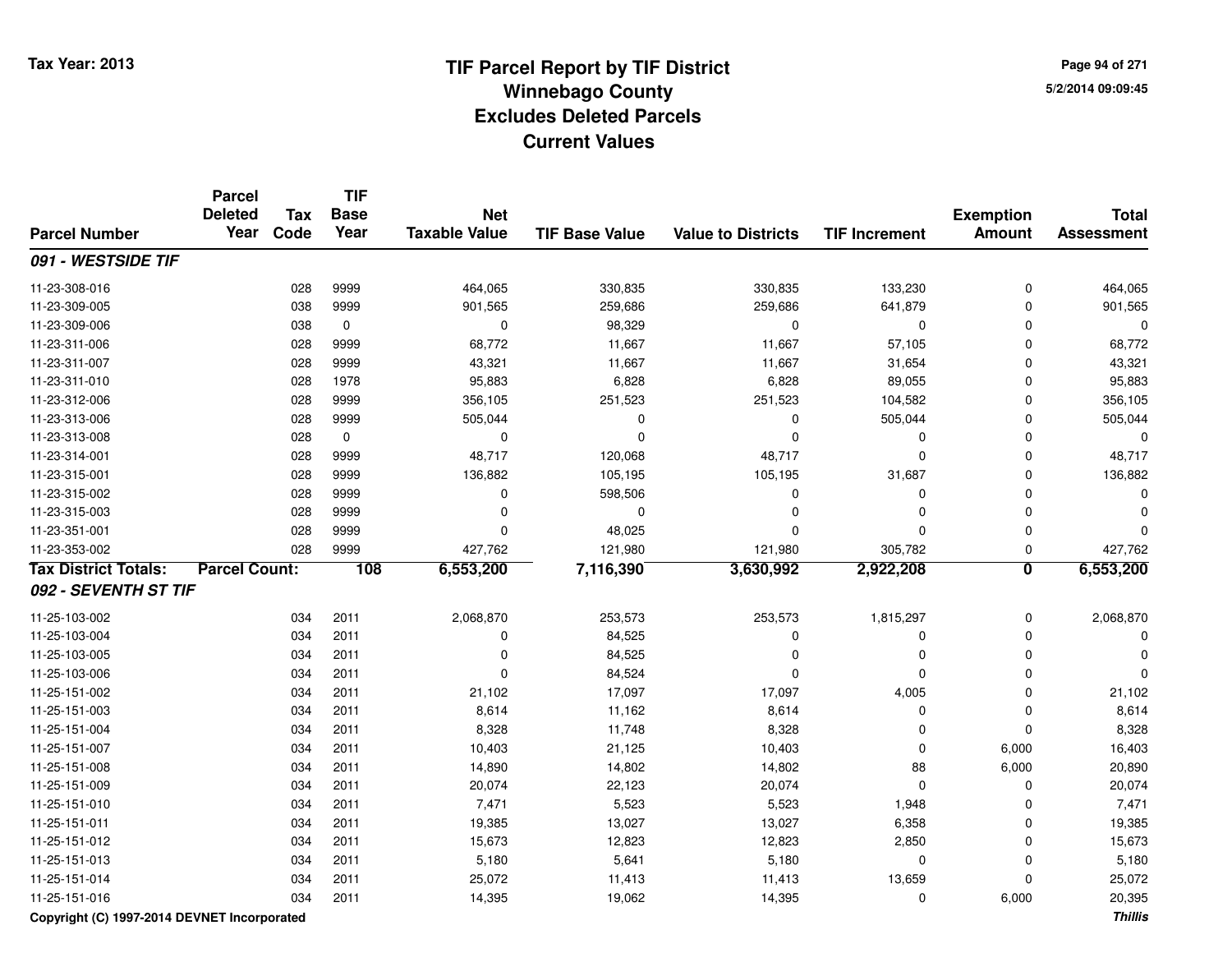**Page 95 of 2715/2/2014 09:09:45**

|                      | <b>Parcel</b><br><b>Deleted</b> | <b>Tax</b> | <b>TIF</b><br><b>Base</b> | <b>Net</b>           |                       |                           |                      | <b>Exemption</b> | <b>Total</b>      |
|----------------------|---------------------------------|------------|---------------------------|----------------------|-----------------------|---------------------------|----------------------|------------------|-------------------|
| <b>Parcel Number</b> | Year                            | Code       | Year                      | <b>Taxable Value</b> | <b>TIF Base Value</b> | <b>Value to Districts</b> | <b>TIF Increment</b> | <b>Amount</b>    | <b>Assessment</b> |
| 092 - SEVENTH ST TIF |                                 |            |                           |                      |                       |                           |                      |                  |                   |
| 11-25-151-017        |                                 | 034        | 2011                      | 14,258               | 15,500                | 14,258                    | 0                    | $\pmb{0}$        | 14,258            |
| 11-25-151-018        |                                 | 034        | 2011                      | 21,038               | 13,622                | 13,622                    | 7,416                | $\mathbf 0$      | 21,038            |
| 11-25-151-019        |                                 | 034        | 2011                      | 13,141               | 12,975                | 12,975                    | 166                  | 6,000            | 19,141            |
| 11-25-151-020        |                                 | 034        | 2011                      | 3,458                | 15,750                | 3,458                     | $\mathbf 0$          | $\mathbf 0$      | 3,458             |
| 11-25-151-021        |                                 | 034        | 2011                      | 91,341               | 66,670                | 66,670                    | 24,671               | $\mathbf 0$      | 91,341            |
| 11-25-151-022        |                                 | 034        | 2011                      | 23,263               | 18,792                | 18,792                    | 4,471                | $\mathbf 0$      | 23,263            |
| 11-25-151-023        |                                 | 034        | 2011                      | 69,016               | 56,539                | 56,539                    | 12,477               | $\mathbf 0$      | 69,016            |
| 11-25-151-024        |                                 | 034        | 2011                      | 8,833                | 13,332                | 8,833                     | $\mathbf 0$          | $\mathbf 0$      | 8,833             |
| 11-25-151-025        |                                 | 034        | 2011                      | 8,921                | 5,767                 | 5,767                     | 3,154                | 6,000            | 14,921            |
| 11-25-151-026        |                                 | 034        | 2011                      | $\mathbf 0$          | 58                    | $\mathbf 0$               | 0                    | $\mathbf 0$      | $\Omega$          |
| 11-25-152-001        |                                 | 034        | 2011                      | 6,624                | 13,188                | 6,624                     | $\Omega$             | 5,781            | 12,405            |
| 11-25-152-002        |                                 | 034        | 2011                      | 1,625                | $\mathbf 0$           | 0                         | 1,625                | 0                | 1,625             |
| 11-25-152-003        |                                 | 034        | 2011                      | 1,625                | 8,500                 | 1,625                     | $\mathbf 0$          | $\mathbf 0$      | 1,625             |
| 11-25-152-004        |                                 | 034        | 2011                      | 26,715               | 19,754                | 19,754                    | 6,961                | $\mathbf 0$      | 26,715            |
| 11-25-152-005        |                                 | 034        | 2011                      | 934                  | 13,826                | 934                       | 0                    | $\mathbf 0$      | 934               |
| 11-25-152-006        |                                 | 034        | 2011                      | 18,813               | 14,930                | 14,930                    | 3,883                | $\pmb{0}$        | 18,813            |
| 11-25-152-007        |                                 | 034        | 2011                      | 5,500                | 14,122                | 5,500                     | $\mathbf 0$          | $\mathbf 0$      | 5,500             |
| 11-25-152-008        |                                 | 034        | 2011                      | 14,223               | 9,150                 | 9,150                     | 5,073                | $\mathbf 0$      | 14,223            |
| 11-25-152-009        |                                 | 034        | 2011                      | 7,336                | 12,373                | 7,336                     | $\mathbf 0$          | 8,000            | 15,336            |
| 11-25-152-010        |                                 | 034        | 2011                      | 10,105               | 6,978                 | 6,978                     | 3,127                | 6,000            | 16,105            |
| 11-25-152-011        |                                 | 034        | 2011                      | 13,574               | 10,000                | 10,000                    | 3,574                | $\mathbf 0$      | 13,574            |
| 11-25-152-012        |                                 | 034        | 2011                      | 15,683               | 12,880                | 12,880                    | 2,803                | $\mathbf 0$      | 15,683            |
| 11-25-152-015        |                                 | 034        | 2011                      | 19,104               | 9,936                 | 9,936                     | 9,168                | $\mathbf 0$      | 19,104            |
| 11-25-152-016        |                                 | 034        | 2011                      | $\mathbf 0$          | 11,069                | $\mathbf 0$               | $\mathbf 0$          | $\mathbf 0$      | $\Omega$          |
| 11-25-152-017        |                                 | 034        | 2011                      | 11,168               | 15,038                | 11,168                    | $\mathbf 0$          | 11,000           | 22,168            |
| 11-25-152-018        |                                 | 034        | 2011                      | 13,141               | 8,566                 | 8,566                     | 4,575                | 6,000            | 19,141            |
| 11-25-152-019        |                                 | 034        | 2011                      | 15,536               | 16,995                | 15,536                    | $\mathbf 0$          | 6,000            | 21,536            |
| 11-25-152-020        |                                 | 034        | 2011                      | 13,141               | 7,402                 | 7,402                     | 5,739                | 6,000            | 19,141            |
| 11-25-152-021        |                                 | 034        | 2011                      | 6,000                | 13,246                | 6,000                     | $\mathbf 0$          | 6,000            | 12,000            |
| 11-25-152-022        |                                 | 034        | 2011                      | 11,707               | 14,410                | 11,707                    | $\Omega$             | 6,000            | 17,707            |
| 11-25-152-023        |                                 | 034        | 2011                      | 20,715               | 15,152                | 15,152                    | 5,563                | $\mathbf 0$      | 20,715            |
| 11-25-152-027        |                                 | 034        | 2011                      | 1,494                | 8,513                 | 1,494                     | 0                    | $\mathbf 0$      | 1,494             |
| 11-25-152-028        |                                 | 034        | 2011                      | 16,680               | 10,180                | 10,180                    | 6,500                | 6,000            | 22,680            |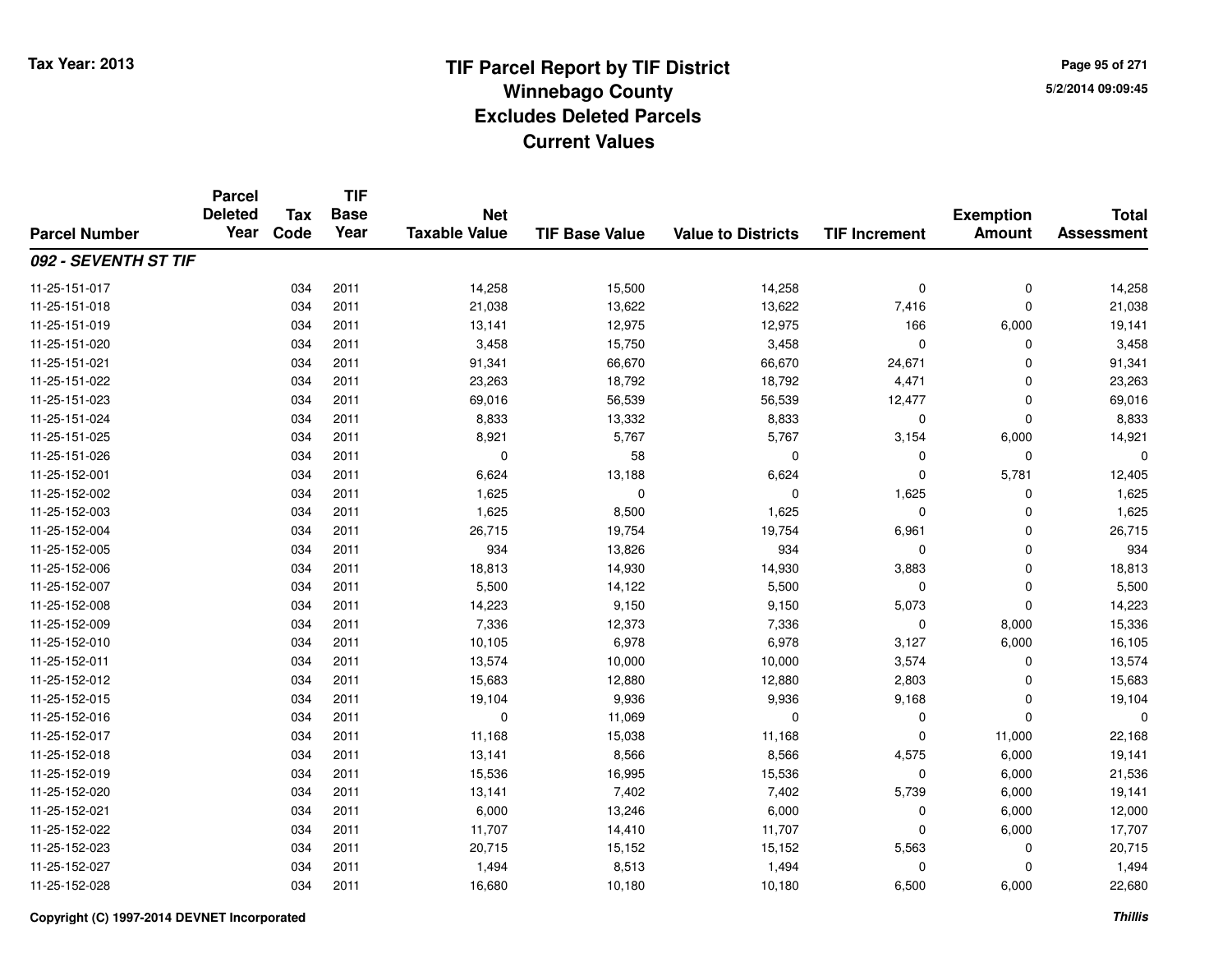**TIF**

**Parcel**

**Page 96 of 2715/2/2014 09:09:45**

| <b>Parcel Number</b> | <b>Deleted</b><br>Year | Tax<br>Code | <b>Base</b><br>Year | <b>Net</b><br><b>Taxable Value</b> | <b>TIF Base Value</b> | <b>Value to Districts</b> | <b>TIF Increment</b> | <b>Exemption</b><br><b>Amount</b> | <b>Total</b><br><b>Assessment</b> |
|----------------------|------------------------|-------------|---------------------|------------------------------------|-----------------------|---------------------------|----------------------|-----------------------------------|-----------------------------------|
| 092 - SEVENTH ST TIF |                        |             |                     |                                    |                       |                           |                      |                                   |                                   |
| 11-25-152-029        |                        | 034         | 2011                | 985                                | 7,826                 | 985                       | 0                    | $\pmb{0}$                         | 985                               |
| 11-25-152-031        |                        | 034         | 2011                | 3,764                              | 4,479                 | 3,764                     | 0                    | $\mathbf 0$                       | 3,764                             |
| 11-25-152-033        |                        | 034         | 2011                | 1,329                              | 5,376                 | 1,329                     | $\mathbf 0$          | $\mathbf 0$                       | 1,329                             |
| 11-25-152-034        |                        | 034         | 2011                | 12,918                             | 17,854                | 12,918                    | $\Omega$             | 6,000                             | 18,918                            |
| 11-25-153-001        |                        | 034         | 2011                | 8,769                              | 12,610                | 8,769                     | $\Omega$             | 6,000                             | 14,769                            |
| 11-25-153-002        |                        | 034         | 2011                | 11,971                             | 12,610                | 11,971                    | $\Omega$             | $\mathbf 0$                       | 11,971                            |
| 11-25-153-003        |                        | 034         | 2011                | 11,866                             | 12,935                | 11,866                    | $\Omega$             | 6,000                             | 17,866                            |
| 11-25-153-004        |                        | 034         | 2011                | 14,709                             | 13,444                | 13,444                    | 1,265                | 6,000                             | 20,709                            |
| 11-25-153-005        |                        | 034         | 2011                | 9,340                              | 7,531                 | 7,531                     | 1,809                | 6,000                             | 15,340                            |
| 11-25-153-006        |                        | 034         | 2011                | 22,239                             | 14,476                | 14,476                    | 7,763                | 0                                 | 22,239                            |
| 11-25-153-007        |                        | 034         | 2011                | 12,405                             | 13,590                | 12,405                    | 0                    | 6,000                             | 18,405                            |
| 11-25-153-008        |                        | 034         | 2011                | 15,049                             | 9,259                 | 9,259                     | 5,790                | 6,000                             | 21,049                            |
| 11-25-153-009        |                        | 034         | 2011                | 12,388                             | 7,649                 | 7,649                     | 4,739                | 6,000                             | 18,388                            |
| 11-25-153-010        |                        | 034         | 2011                | 20,310                             | 13,746                | 13,746                    | 6,564                | 0                                 | 20,310                            |
| 11-25-153-011        |                        | 034         | 2011                | 0                                  | 9,765                 | 0                         | 0                    | $\mathbf 0$                       |                                   |
| 11-25-153-012        |                        | 034         | 2011                | 6,758                              | 8,343                 | 6,758                     | 0                    | 0                                 | 6,758                             |
| 11-25-153-013        |                        | 034         | 2011                | 17,602                             | 17,117                | 17,117                    | 485                  | 0                                 | 17,602                            |
| 11-25-153-014        |                        | 034         | 2011                | 2,124                              | 11,528                | 2,124                     | $\mathbf 0$          | $\mathbf 0$                       | 2,124                             |
| 11-25-153-015        |                        | 034         | 2011                | 13,333                             | 11,413                | 11,413                    | 1,920                | $\Omega$                          | 13,333                            |
| 11-25-153-016        |                        | 034         | 2011                | 11,421                             | 15,067                | 11,421                    | $\Omega$             | 6,000                             | 17,421                            |
| 11-25-153-017        |                        | 034         | 2011                | 10,266                             | 14,908                | 10,266                    | $\Omega$             | 6,000                             | 16,266                            |
| 11-25-153-018        |                        | 034         | 2011                | 1,444                              | 7,995                 | 1,444                     | $\Omega$             | 13,500                            | 14,944                            |
| 11-25-153-019        |                        | 034         | 2011                | 13,602                             | 8,874                 | 8,874                     | 4,728                | 0                                 | 13,602                            |
| 11-25-153-020        |                        | 034         | 2011                | 16,534                             | 10,913                | 10,913                    | 5,621                | $\mathbf 0$                       | 16,534                            |
| 11-25-153-021        |                        | 034         | 2011                | 12,337                             | 3,196                 | 3,196                     | 9,141                | 6,000                             | 18,337                            |
| 11-25-153-022        |                        | 034         | 2011                | 12,674                             | 10,929                | 10,929                    | 1,745                | $\mathbf 0$                       | 12,674                            |
| 11-25-153-023        |                        | 034         | 2011                | 18,338                             | 10,637                | 10,637                    | 7,701                | $\Omega$                          | 18,338                            |
| 11-25-153-024        |                        | 034         | 2011                | 4,400                              | 22,411                | 4,400                     | 0                    | $\mathbf 0$                       | 4,400                             |
| 11-25-153-025        |                        | 034         | 2011                | $\mathbf 0$                        | 23,728                | 0                         | $\mathbf 0$          | $\mathbf 0$                       |                                   |
| 11-25-153-026        |                        | 034         | 2011                | $\Omega$                           | 7,674                 | $\mathbf 0$               | $\mathbf 0$          | $\mathbf 0$                       |                                   |
| 11-25-153-027        |                        | 034         | 2011                | 14,602                             | 14,966                | 14,602                    | $\mathbf 0$          | 6,000                             | 20,602                            |
| 11-25-153-028        |                        | 034         | 2011                | 8,125                              | 18,412                | 8,125                     | $\mathbf 0$          | $\mathbf 0$                       | 8,125                             |
| 11-25-154-006        |                        | 034         | 2011                | 3,200                              | 13,085                | 3,200                     | 0                    | 0                                 | 3,200                             |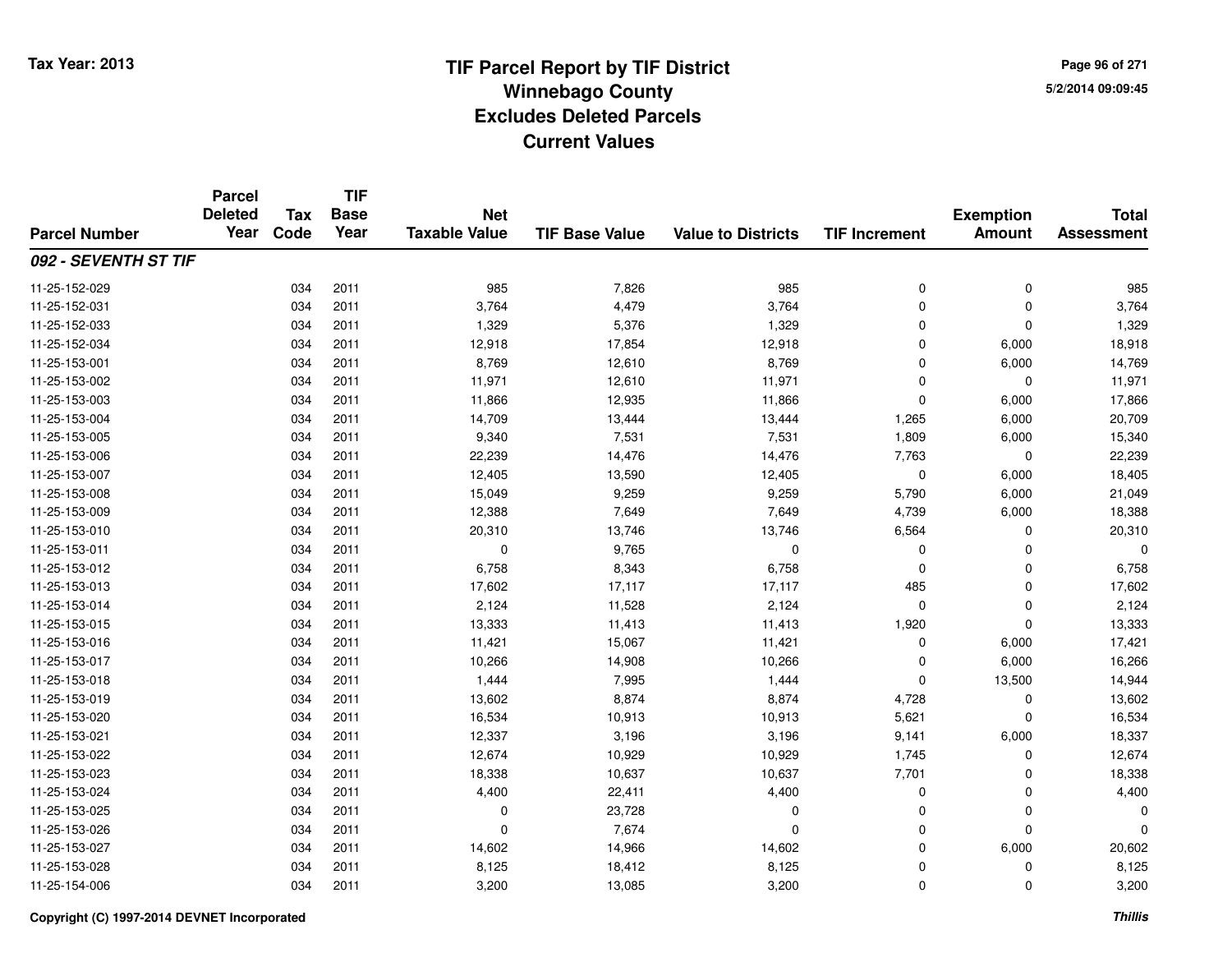**TIF**

**Parcel**

**Page 97 of 2715/2/2014 09:09:45**

| <b>Parcel Number</b> | <b>Deleted</b><br>Year | Tax<br>Code | <b>Base</b><br>Year | <b>Net</b><br><b>Taxable Value</b> | <b>TIF Base Value</b> | <b>Value to Districts</b> | <b>TIF Increment</b> | <b>Exemption</b><br><b>Amount</b> | <b>Total</b><br><b>Assessment</b> |
|----------------------|------------------------|-------------|---------------------|------------------------------------|-----------------------|---------------------------|----------------------|-----------------------------------|-----------------------------------|
| 092 - SEVENTH ST TIF |                        |             |                     |                                    |                       |                           |                      |                                   |                                   |
| 11-25-154-007        |                        | 034         | 2011                | 9,110                              | 7,504                 | 7,504                     | 1,606                | 6,000                             | 15,110                            |
| 11-25-154-008        |                        | 034         | 2011                | 12,270                             | 11,587                | 11,587                    | 683                  | 0                                 | 12,270                            |
| 11-25-154-009        |                        | 034         | 2011                | 18,870                             | 16,443                | 16,443                    | 2,427                | 0                                 | 18,870                            |
| 11-25-154-010        |                        | 034         | 2011                | 5,533                              | 12,189                | 5,533                     | 0                    | 8,000                             | 13,533                            |
| 11-25-154-011        |                        | 034         | 2011                | 12,386                             | 17,162                | 12,386                    | $\mathbf 0$          | 11,000                            | 23,386                            |
| 11-25-154-012        |                        | 034         | 2011                | 4,799                              | 4,799                 | 4,799                     | $\mathbf 0$          | 4,043                             | 8,842                             |
| 11-25-154-013        |                        | 034         | 2011                | 14,315                             | 10,234                | 10,234                    | 4,081                | $\mathbf 0$                       | 14,315                            |
| 11-25-154-014        |                        | 034         | 2011                | 5,404                              | 10,464                | 5,404                     | 0                    | 4,835                             | 10,239                            |
| 11-25-154-015        |                        | 034         | 2011                | 5,462                              | 10,791                | 5,462                     | 0                    | 5,700                             | 11,162                            |
| 11-25-154-016        |                        | 034         | 2011                | 10,299                             | 10,688                | 10,299                    | $\mathbf 0$          | 8,000                             | 18,299                            |
| 11-25-154-017        |                        | 034         | 2011                | 9,977                              | 9,533                 | 9,533                     | 444                  | 6,000                             | 15,977                            |
| 11-25-154-018        |                        | 034         | 2011                | 5,681                              | 7,597                 | 5,681                     | $\mathbf 0$          | 6,000                             | 11,681                            |
| 11-25-154-019        |                        | 034         | 2011                | 8,408                              | 9,427                 | 8,408                     | $\mathbf 0$          | 6,318                             | 14,726                            |
| 11-25-154-020        |                        | 034         | 2011                | 4,451                              | 11,390                | 4,451                     | $\mathbf 0$          | 5,326                             | 9,777                             |
| 11-25-154-021        |                        | 034         | 2011                | 11,660                             | 14,244                | 11,660                    | $\mathbf 0$          | 6,000                             | 17,660                            |
| 11-25-154-022        |                        | 034         | 2011                | 15,742                             | 15,949                | 15,742                    | $\mathbf 0$          | 6,000                             | 21,742                            |
| 11-25-154-023        |                        | 034         | 2011                | 5,566                              | 8,578                 | 5,566                     | 0                    | 5,287                             | 10,853                            |
| 11-25-154-024        |                        | 034         | 2011                | 1,466                              | 9,871                 | 1,466                     | 0                    | 13,000                            | 14,466                            |
| 11-25-154-025        |                        | 034         | 2011                | 15,222                             | 15,138                | 15,138                    | 84                   | $\mathbf 0$                       | 15,222                            |
| 11-25-154-026        |                        | 034         | 2011                | 17,747                             | 13,847                | 13,847                    | 3,900                | $\mathbf 0$                       | 17,747                            |
| 11-25-154-027        |                        | 034         | 2011                | 10,160                             | 9,263                 | 9,263                     | 897                  | $\mathbf 0$                       | 10,160                            |
| 11-25-154-028        |                        | 034         | 2011                | 11,915                             | 18,174                | 11,915                    | 0                    | 6,000                             | 17,915                            |
| 11-25-154-029        |                        | 034         | 2011                | 7,426                              | 14,175                | 7,426                     | 0                    | 6,000                             | 13,426                            |
| 11-25-154-031        |                        | 034         | 2011                | 15,686                             | 6,868                 | 6,868                     | 8,818                | 6,000                             | 21,686                            |
| 11-26-202-001        |                        | 039         | 9999                | 23,572                             | 30,503                | 23,572                    | 0                    | 0                                 | 23,572                            |
| 11-26-202-002        |                        | 039         | 9999                | 40,660                             | 27,621                | 27,621                    | 13,039               | $\Omega$                          | 40,660                            |
| 11-26-202-003        |                        | 039         | 9999                | 19,854                             | 19,753                | 19,753                    | 101                  | $\Omega$                          | 19,854                            |
| 11-26-202-004        |                        | 039         | 9999                | 43,453                             | 30,228                | 30,228                    | 13,225               | $\mathbf 0$                       | 43,453                            |
| 11-26-202-005        |                        | 039         | 9999                | 89,365                             | 66,968                | 66,968                    | 22,397               | $\mathbf 0$                       | 89,365                            |
| 11-26-202-006        |                        | 039         | 9999                | 7,607                              | 8,131                 | 7,607                     | $\mathbf 0$          | $\mathbf 0$                       | 7,607                             |
| 11-26-202-007        |                        | 039         | 9999                | 3,466                              | 2,677                 | 2,677                     | 789                  | $\mathbf 0$                       | 3,466                             |
| 11-26-202-008        |                        | 039         | 9999                | 4,206                              | 3,560                 | 3,560                     | 646                  | $\mathbf 0$                       | 4,206                             |
| 11-26-202-009        |                        | 034         | 9999                | 49,337                             | 50,563                | 49,337                    | $\mathbf 0$          | $\mathbf 0$                       | 49,337                            |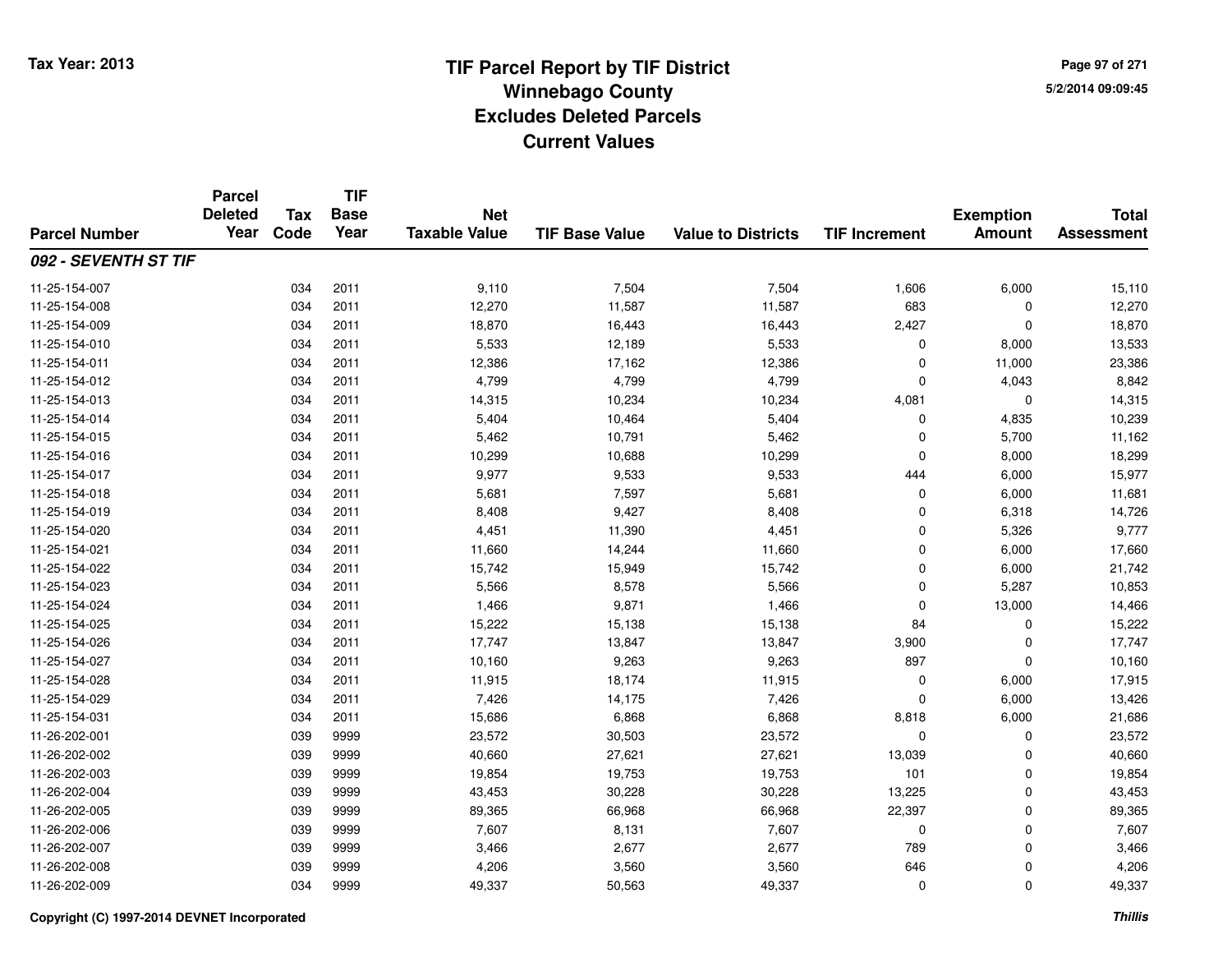**TIF**

**Parcel**

**Page 98 of 2715/2/2014 09:09:45**

#### **TIF Base ValueParcel NumberTotal AssessmentExemption Amount Value to Districts TIF Increment Base YearTax Code Deleted YearNet Taxable Value092 - SEVENTH ST TIF**11-26-202-0100 034 9999 41,549 49,609 41,549 0 0 41,549 11-26-202-0111 034 9999 666 6,202 666 0 0 666 11-26-202-012 <sup>034</sup> <sup>522</sup> <sup>9999</sup> 3,857 <sup>522</sup> <sup>0</sup> <sup>0</sup> <sup>522</sup> 11-26-202-0133 034 9999 1,138 9,877 1,138 0 0 1,138 11-26-204-0011 034 9999 2,792 13,782 2,792 0 0 2,792 11-26-204-0022 034 9999 1,756 1,776 0 1,756 11-26-204-0033 034 9999 4,348 2,790 2,790 1,558 0 4,348 11-26-204-004 <sup>034</sup> 8,160 <sup>9999</sup> 10,876 8,160 <sup>0</sup> <sup>0</sup> 8,160 11-26-204-005 <sup>034</sup> 45,970 <sup>9999</sup> 44,986 44,986 <sup>984</sup> <sup>0</sup> 45,970 11-26-204-007 <sup>034</sup> <sup>0</sup> <sup>9999</sup> 22,416 <sup>0</sup> <sup>0</sup> <sup>0</sup> <sup>0</sup> 11-26-204-008 <sup>034</sup> <sup>0</sup> <sup>9999</sup> 2,790 <sup>0</sup> <sup>0</sup> <sup>0</sup> <sup>0</sup> 11-26-204-009 <sup>034</sup> 11,781 <sup>9999</sup> 4,068 4,068 7,713 <sup>0</sup> 11,781 11-26-204-0100 034 9999 1,578 7,146 1,578 0 16,625 18,203 11-26-204-0133 034 9999 40,067 78,419 40,067 0 0 40,067 11-26-205-0011 034 9999 192,683 255,361 192,683 0 192,683 11-26-205-0033 034 9999 23,746 52,060 23,746 0 0 23,746 11-26-205-0044 034 9999 15,545 10,624 10,624 4,921 0 15,545 11-26-205-005 <sup>034</sup> 5,013 <sup>9999</sup> 3,881 3,881 1,132 <sup>0</sup> 5,013 11-26-205-006 <sup>034</sup> 32,530 <sup>9999</sup> 38,308 32,530 <sup>0</sup> <sup>0</sup> 32,530 11-26-206-002 <sup>034</sup> 8,512 <sup>9999</sup> 8,728 8,512 <sup>0</sup> 6,000 14,512 11-26-206-0033 034 9999 2,716 1,034 1,034 1,682 0 2,716 11-26-206-004 <sup>034</sup> 12,670 <sup>9999</sup> 8,273 8,273 4,397 <sup>0</sup> 12,670 11-26-206-005 <sup>034</sup> 10,737 <sup>9999</sup> 8,617 8,617 2,120 <sup>0</sup> 10,737 11-26-206-006 <sup>034</sup> 25,651 <sup>9999</sup> 5,327 5,327 20,324 <sup>0</sup> 25,651 11-26-206-007 <sup>034</sup> <sup>0</sup> <sup>9999</sup> <sup>92</sup> <sup>0</sup> <sup>0</sup> <sup>0</sup> <sup>0</sup> 11-26-206-008 <sup>034</sup> 4,426 <sup>9999</sup> 2,297 2,297 2,129 <sup>0</sup> 4,426 11-26-206-0100 034 9999 9,126 5,603 5,603 3,523 0 9,126 11-26-206-011 <sup>034</sup> 9,127 <sup>9999</sup> 5,438 5,438 3,689 <sup>0</sup> 9,127 11-26-206-012 <sup>034</sup> 1,095 <sup>9999</sup> 9,156 1,095 <sup>0</sup> <sup>0</sup> 1,095 11-26-206-013 <sup>034</sup> 5,589 <sup>9999</sup> 7,274 5,589 <sup>0</sup> <sup>0</sup> 5,589 11-26-206-014 <sup>034</sup> 4,377 <sup>9999</sup> 6,408 4,377 <sup>0</sup> <sup>0</sup> 4,377 11-26-206-0166 034 9999 17,329 6,018 6,018 11,311 0 17,329 11-26-206-017<sup>034</sup> <sup>0</sup> <sup>0</sup> <sup>0</sup> <sup>0</sup> <sup>0</sup> <sup>0</sup> <sup>0</sup>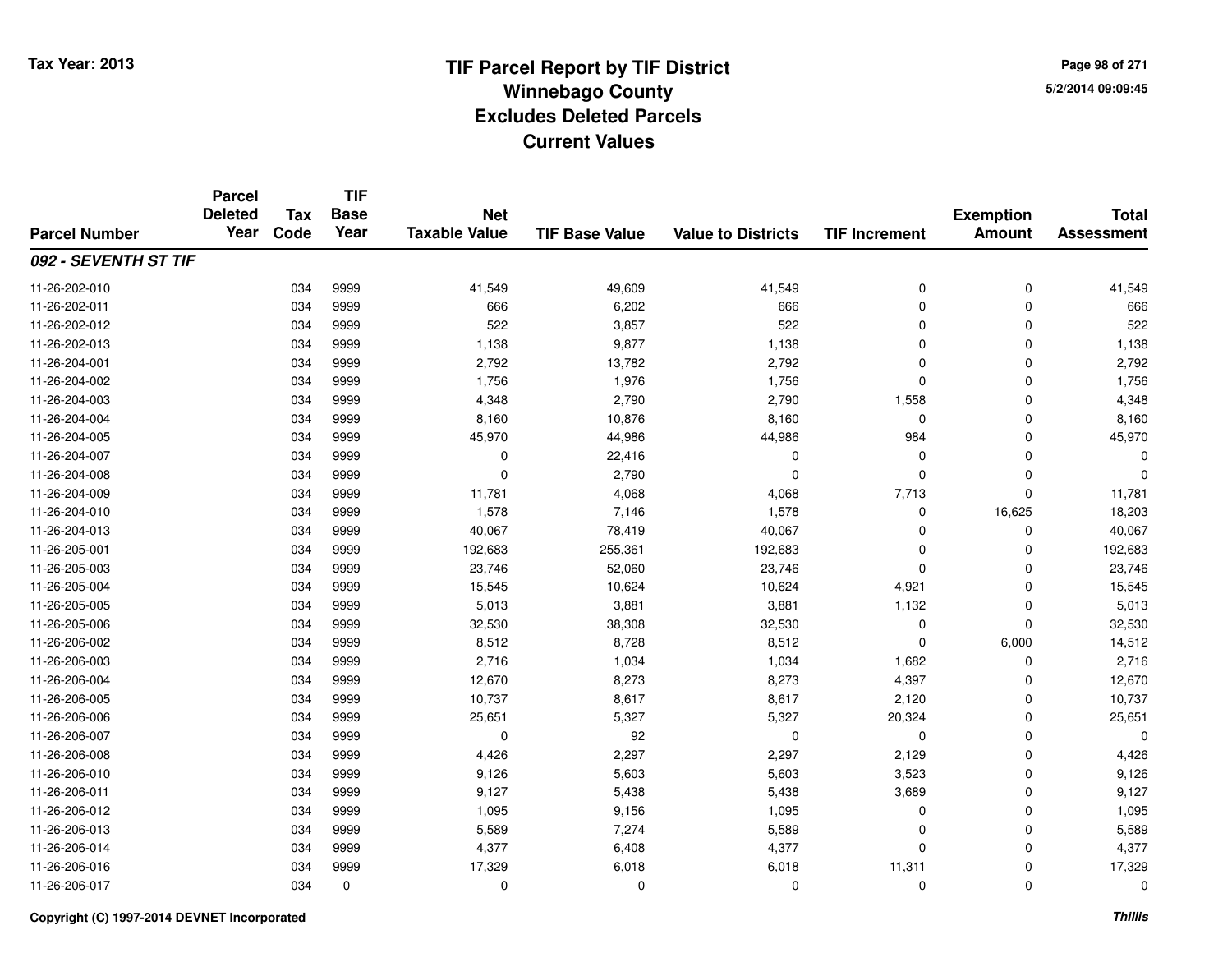**Page 99 of 2715/2/2014 09:09:45**

#### **TIF Base ValueParcel NumberTotal AssessmentExemption Amount Value to Districts TIF IncrementTIF Base YearTax CodeParcel Deleted YearNet Taxable Value092 - SEVENTH ST TIF**11-26-206-0188 034 0 8,000 6,253 6,253 1,747 0 8,000 11-26-207-0011 034 9999 1,330 2,559 1,330 0 0 1,330 11-26-207-002 <sup>034</sup> 9,000 <sup>9999</sup> 5,937 5,937 3,063 <sup>0</sup> 9,000 11-26-207-003 <sup>034</sup> 10,490 <sup>9999</sup> 9,543 9,543 <sup>947</sup> <sup>0</sup> 10,490 11-26-207-004 <sup>034</sup> 5,964 <sup>9999</sup> 12,367 5,964 <sup>0</sup> <sup>0</sup> 5,964 11-26-207-005 <sup>034</sup> <sup>0</sup> <sup>9999</sup> <sup>0</sup> <sup>0</sup> <sup>0</sup> <sup>0</sup> <sup>0</sup> 11-26-207-0066 034 9999 1,937 6,937 1,937 0 8,656 10,593 11-26-207-007 <sup>034</sup> 10,371 <sup>9999</sup> 10,336 10,336 <sup>35</sup> <sup>0</sup> 10,371 11-26-207-008 <sup>034</sup> 11,291 <sup>9999</sup> 7,179 7,179 4,112 <sup>0</sup> 11,291 11-26-207-010 <sup>034</sup> 11,989 <sup>9999</sup> 3,746 3,746 8,243 <sup>0</sup> 11,989 11-26-207-0111 034 9999 785 1,024 785 0 0 785 11-26-207-0122 034 9999 7,823 10,336 7,823 0 7,823 11-26-207-013 <sup>034</sup> 13,784 <sup>9999</sup> 4,275 4,275 9,509 6,000 19,784 11-26-207-014 $4$  034 9999 0 0 16,515 0 0 0 0 0 0 0 11-26-207-0155 034 9999 0 6,264 0 0 17,225 17,225 11-26-207-016 <sup>034</sup> 9,258 <sup>9999</sup> 4,588 4,588 4,670 6,000 15,258 11-26-207-017 <sup>034</sup> 6,532 <sup>9999</sup> 8,333 6,532 <sup>0</sup> 4,877 11,409 11-26-208-001 <sup>034</sup> 10,366 <sup>9999</sup> 5,593 5,593 4,773 <sup>0</sup> 10,366 11-26-208-0022 034 9999 3,826 3,636 3,636 190 0 3,826 11-26-208-0033 034 9999 0 7,518 0 0 0 0 11-26-208-004 <sup>034</sup> <sup>0</sup> <sup>9999</sup> 7,623 <sup>0</sup> <sup>0</sup> <sup>0</sup> <sup>0</sup> 11-26-208-005 <sup>034</sup> <sup>0</sup> <sup>9999</sup> <sup>0</sup> <sup>0</sup> <sup>0</sup> <sup>0</sup> <sup>0</sup> 11-26-208-006 <sup>034</sup> <sup>0</sup> <sup>9999</sup> <sup>0</sup> <sup>0</sup> <sup>0</sup> <sup>0</sup> <sup>0</sup> 11-26-208-007 <sup>034</sup> 8,947 <sup>9999</sup> 7,729 7,729 1,218 <sup>0</sup> 8,947 11-26-208-008 <sup>034</sup> <sup>0</sup> <sup>9999</sup> <sup>0</sup> <sup>0</sup> <sup>0</sup> <sup>0</sup> <sup>0</sup> 11-26-208-009 <sup>034</sup> <sup>0</sup> <sup>9999</sup> <sup>0</sup> <sup>0</sup> <sup>0</sup> <sup>0</sup> <sup>0</sup> 11-26-208-010 <sup>034</sup> <sup>0</sup> <sup>9999</sup> 11,742 <sup>0</sup> <sup>0</sup> <sup>0</sup> <sup>0</sup> 11-26-208-0111 034 9999 5,648 6,391 5,648 0 4,516 10,164 11-26-208-012 <sup>034</sup> <sup>0</sup> <sup>9999</sup> <sup>0</sup> <sup>0</sup> <sup>0</sup> <sup>0</sup> <sup>0</sup> 11-26-208-013 <sup>034</sup> <sup>0</sup> <sup>9999</sup> <sup>0</sup> <sup>0</sup> <sup>0</sup> <sup>0</sup> <sup>0</sup> 11-26-208-014 <sup>034</sup> <sup>0</sup> <sup>9999</sup> <sup>0</sup> <sup>0</sup> <sup>0</sup> <sup>0</sup> <sup>0</sup> 11-26-226-001 <sup>039</sup> 29,566 <sup>9999</sup> 24,003 24,003 5,563 <sup>0</sup> 29,566 11-26-226-002<sup>039</sup> 30,754 <sup>9999</sup> 19,524 19,524 11,230 <sup>0</sup> 30,754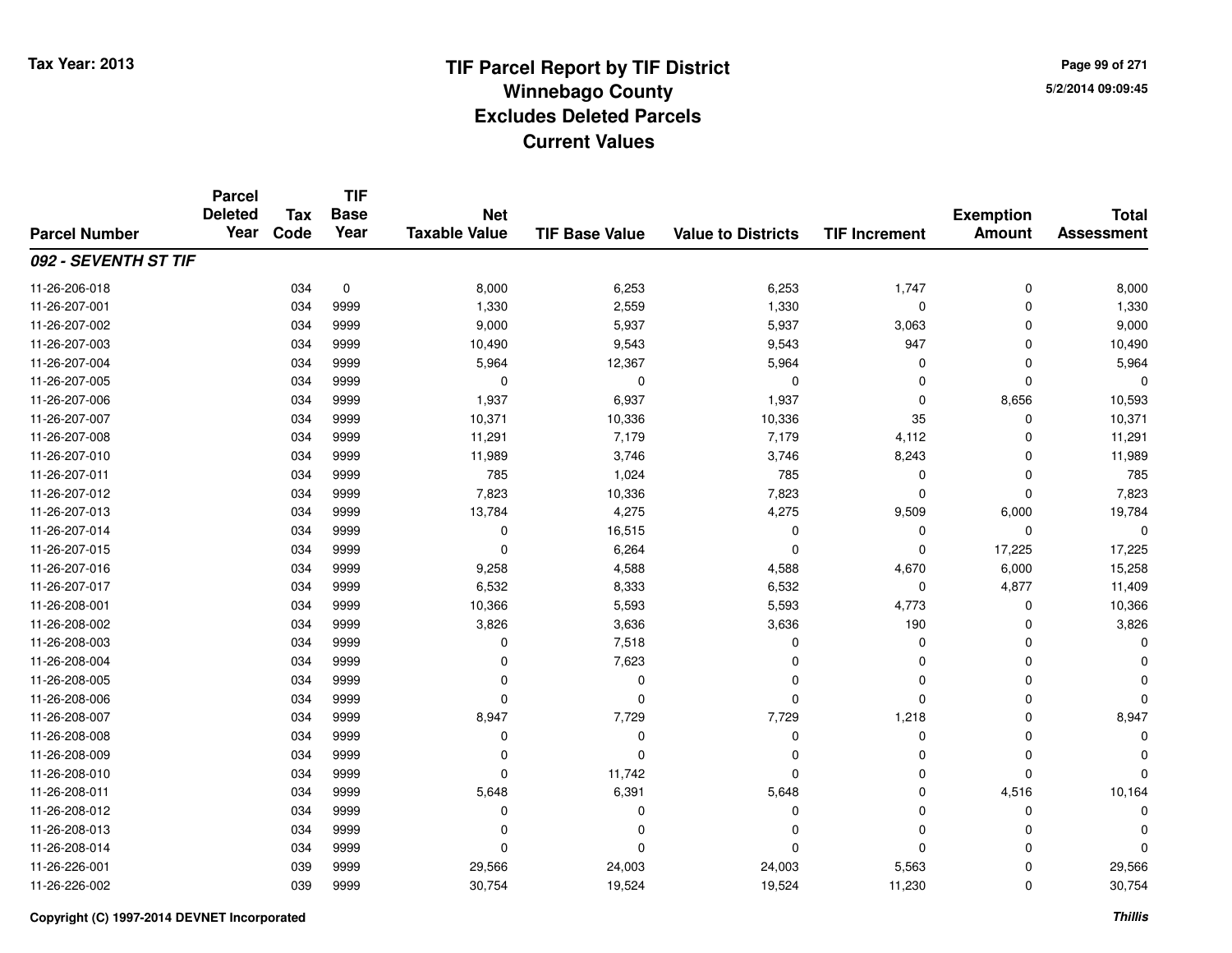**Page 100 of 2715/2/2014 09:09:45**

#### **TIF Base ValueParcel NumberTotal AssessmentExemption Amount Value to Districts TIF IncrementTIF Base YearTax CodeParcel Deleted YearNet Taxable Value092 - SEVENTH ST TIF**11-26-226-0033 039 9999 35,346 29,022 29,022 6,324 0 35,346 11-26-226-004 <sup>039</sup> 15,568 <sup>9999</sup> 24,888 15,568 <sup>0</sup> <sup>0</sup> 15,568 11-26-226-005 <sup>039</sup> 42,946 <sup>9999</sup> 41,621 41,621 1,325 <sup>0</sup> 42,946 11-26-227-0099 034 9999 129,735 0 0 129,735 0 129,735 11-26-227-010 <sup>039</sup> <sup>0</sup> <sup>0</sup> 60,276 <sup>0</sup> <sup>0</sup> <sup>0</sup> <sup>0</sup> 11-26-228-002 <sup>034</sup> <sup>0</sup> <sup>2011</sup> <sup>0</sup> <sup>0</sup> <sup>0</sup> <sup>0</sup> <sup>0</sup> 11-26-228-0133 034 2011 428,505 402,677 402,677 25,828 0 428,505 11-26-228-014 <sup>034</sup> <sup>0</sup> <sup>2011</sup> <sup>0</sup> <sup>0</sup> <sup>0</sup> <sup>0</sup> <sup>0</sup> 11-26-228-015 <sup>034</sup> 27,637 <sup>2011</sup> 53,136 27,637 <sup>0</sup> <sup>0</sup> 27,637 11-26-228-016 <sup>034</sup> 29,340 <sup>2011</sup> 33,088 29,340 <sup>0</sup> <sup>0</sup> 29,340 11-26-228-017 <sup>034</sup> 40,147 <sup>2011</sup> 32,874 32,874 7,273 <sup>0</sup> 40,147 11-26-229-004 <sup>034</sup> 455,923 <sup>2011</sup> 136,996 136,996 318,927 <sup>0</sup> 455,923 11-26-230-004 <sup>034</sup> 65,058 <sup>9999</sup> 42,946 42,946 22,112 <sup>0</sup> 65,058 11-26-230-009 <sup>034</sup> 88,602 <sup>9999</sup> 42,946 42,946 45,656 <sup>0</sup> 88,602 11-26-230-0111 034 9999 41,667 80,111 41,667 0 0 41,667 11-26-231-0011 034 2011 84,344 45,780 45,780 38,564 0 84,344 11-26-231-002 <sup>034</sup> 17,022 <sup>2011</sup> 8,300 8,300 8,722 <sup>0</sup> 17,022 11-26-231-0033 034 2011 14,303 6,500 6,500 7,803 0 14,303 11-26-231-004 <sup>034</sup> 6,784 <sup>2011</sup> 7,100 6,784 <sup>0</sup> 8,580 15,364 11-26-231-005 <sup>034</sup> <sup>0</sup> <sup>2011</sup> 18,640 <sup>0</sup> <sup>0</sup> <sup>0</sup> <sup>0</sup> 11-26-231-0066 034 2011 12,345 26,910 12,345 0 0 12,345 11-26-231-007 <sup>034</sup> 22,434 <sup>2011</sup> 6,500 6,500 15,934 <sup>0</sup> 22,434 11-26-231-009 <sup>034</sup> 39,586 <sup>2011</sup> 35,520 35,520 4,066 <sup>0</sup> 39,586 11-26-233-0099 034 2011 2,040 1,690 1,690 350 0 2,040 11-26-233-0100 034 2011 26,638 19,780 19,780 6,858 0 26,638 11-26-233-011 <sup>034</sup> 3,752 <sup>2011</sup> <sup>810</sup> <sup>810</sup> 2,942 <sup>0</sup> 3,752 11-26-233-012 <sup>034</sup> 12,158 <sup>2011</sup> 7,760 7,760 4,398 <sup>0</sup> 12,158 11-26-233-0133 29 2011 2,437 2010 2,437 2012 3,437 2,437 2,437 2,437 2,437 2,437 0 2,437 0 2,437 2,437 0 2,437 2,437 2,437 2,437 2,437 2,437 2,437 2,437 2,437 2,437 2,437 2,437 2,437 2,437 2,437 2,437 2,437 2,437 2,437 2,437 2,437 2,4 11-26-233-014 <sup>034</sup> 9,492 <sup>2011</sup> 19,430 9,492 <sup>0</sup> <sup>0</sup> 9,492 11-26-233-015 <sup>034</sup> 42,593 <sup>2011</sup> 22,500 22,500 20,093 <sup>0</sup> 42,593 11-26-233-017 <sup>034</sup> 6,057 <sup>2011</sup> 6,500 6,057 <sup>0</sup> <sup>0</sup> 6,057 11-26-233-018 <sup>034</sup> 12,263 <sup>2011</sup> 5,250 5,250 7,013 <sup>0</sup> 12,263 11-26-233-019<sup>034</sup> 20,130 <sup>2011</sup> 9,804 9,804 10,326 <sup>0</sup> 20,130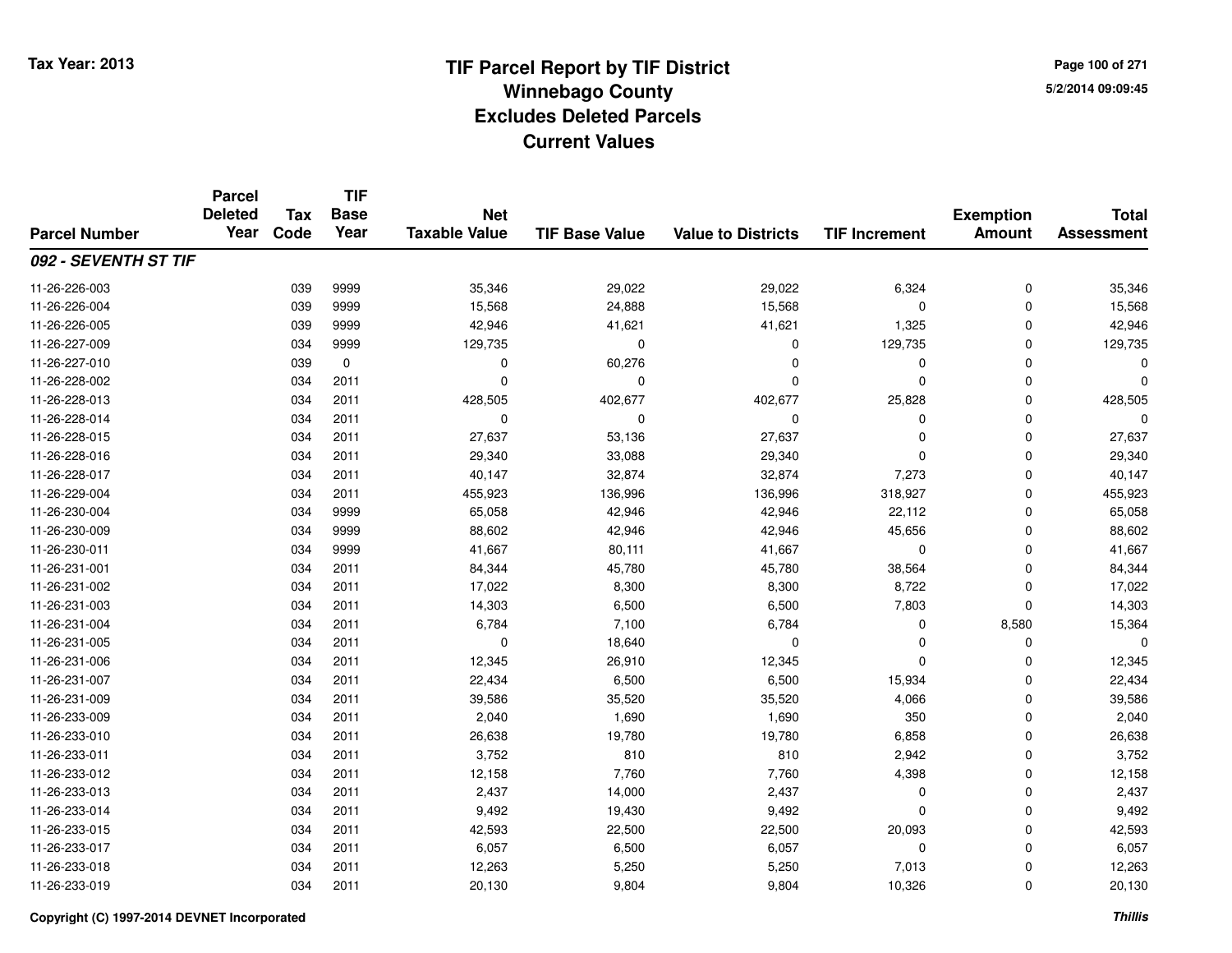**TIF**

**Parcel**

**Page 101 of 2715/2/2014 09:09:45**

#### **TIF Base ValueParcel NumberTotal AssessmentExemption Amount Value to Districts TIF Increment Base YearTax Code Deleted YearNet Taxable Value092 - SEVENTH ST TIF**11-26-233-0200 034 2011 1,464 6,240 1,464 0 0 1,464 11-26-233-0222 1,164 2011 1,164 10,870 1,164 1,164 0 0 0 1,164 11-26-233-0233 034 2011 366 910 366 0 0 366 11-26-233-024 <sup>034</sup> 13,589 <sup>2011</sup> 6,530 6,530 7,059 <sup>0</sup> 13,589 11-26-233-025 <sup>034</sup> 20,667 <sup>2011</sup> 11,860 11,860 8,807 <sup>0</sup> 20,667 11-26-233-026 <sup>034</sup> 5,923 <sup>2011</sup> 12,070 5,923 <sup>0</sup> <sup>0</sup> 5,923 11-26-234-023 <sup>034</sup> 921,733 <sup>0</sup> 147,259 147,259 774,474 <sup>0</sup> 921,733 11-26-235-0033 034 2011 26,425 21,960 21,960 4,465 0 26,425 11-26-235-013 <sup>034</sup> 84,035 <sup>2011</sup> 78,793 78,793 5,242 <sup>0</sup> 84,035 11-26-235-0200 034 2011 12,565 20,273 12,565 0 0 12,565 11-26-235-0211 034 2011 833 1,294 833 0 0 833 11-26-236-0011 034 2011 625,769 0 625,769 0 625,769 11-26-236-005 <sup>034</sup> 10,480 <sup>2011</sup> 5,450 5,450 5,030 <sup>0</sup> 10,480 11-26-236-006 <sup>034</sup> 89,071 <sup>2011</sup> 49,850 49,850 39,221 <sup>0</sup> 89,071 11-26-237-0244 50,424 50,424 50,424 50,424 50,568 50,424 50,424 0 0 50,424 11-26-238-0011 034 0 13,599 130,568 13,599 0 0 13,599 11-26-251-0011 034 9999 0 69,428 0 0 0 0 11-26-251-0066 034 9999 499 632 499 0 0 499 11-26-251-008 <sup>034</sup> 24,751 <sup>9999</sup> 13,374 13,374 11,377 <sup>0</sup> 24,751 11-26-251-0099 034 9999 0 12,761 0 0 0 0 11-26-251-010 <sup>034</sup> 9,793 <sup>9999</sup> 4,035 4,035 5,758 <sup>0</sup> 9,793 11-26-251-011 <sup>034</sup> 15,737 <sup>9999</sup> 6,345 6,345 9,392 <sup>0</sup> 15,737 11-26-251-0122 034 9999 3,448 6,448 3,448 0 5,715 9,163 11-26-251-013 <sup>034</sup> <sup>0</sup> <sup>9999</sup> <sup>0</sup> <sup>0</sup> <sup>0</sup> <sup>0</sup> <sup>0</sup> 11-26-251-014 <sup>034</sup> 12,054 <sup>9999</sup> 6,559 6,559 5,495 <sup>0</sup> 12,054 11-26-251-015 <sup>034</sup> 8,873 <sup>9999</sup> 9,991 8,873 <sup>0</sup> 6,000 14,873 11-26-251-0166 034 9999 10,333 9,337 9,337 996 0 10,333 11-26-251-017 <sup>034</sup> 1,970 <sup>9999</sup> 6,970 1,970 <sup>0</sup> 7,083 9,053 11-26-251-019 <sup>034</sup> 6,025 <sup>9999</sup> 4,498 4,498 1,527 <sup>0</sup> 6,025 11-26-251-020 <sup>034</sup> 7,007 <sup>9999</sup> 15,964 7,007 <sup>0</sup> <sup>0</sup> 7,007 11-26-252-0011 034 9999 11,334 7,873 7,873 3,461 0 11,334 11-26-252-0022 034 9999 25,443 11,250 11,250 14,193 0 25,443 11-26-252-0033 034 9999 11,721 8,472 8,472 3,249 0 11,721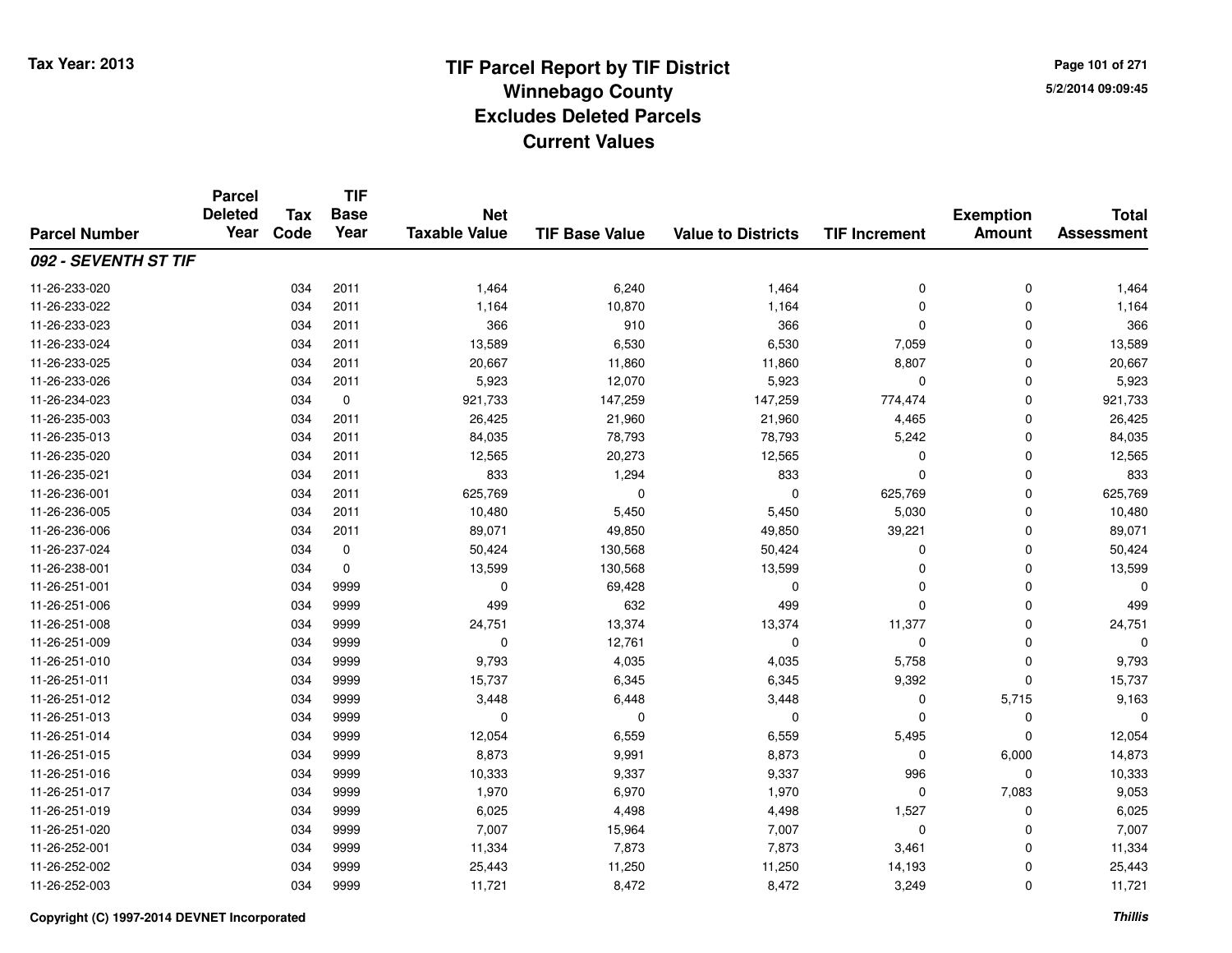**Page 102 of 2715/2/2014 09:09:45**

|                      | <b>Parcel</b><br><b>Deleted</b><br>Year | <b>Tax</b><br>Code | <b>TIF</b><br><b>Base</b><br>Year | <b>Net</b><br><b>Taxable Value</b> | <b>TIF Base Value</b> | <b>Value to Districts</b> | <b>TIF Increment</b> | <b>Exemption</b><br><b>Amount</b> | <b>Total</b><br><b>Assessment</b> |
|----------------------|-----------------------------------------|--------------------|-----------------------------------|------------------------------------|-----------------------|---------------------------|----------------------|-----------------------------------|-----------------------------------|
| <b>Parcel Number</b> |                                         |                    |                                   |                                    |                       |                           |                      |                                   |                                   |
| 092 - SEVENTH ST TIF |                                         |                    |                                   |                                    |                       |                           |                      |                                   |                                   |
| 11-26-252-004        |                                         | 034                | 9999                              | 26,659                             | 11,370                | 11,370                    | 15,289               | $\mathbf 0$                       | 26,659                            |
| 11-26-252-005        |                                         | 034                | 9999                              | 10,732                             | 10,147                | 10,147                    | 585                  | 6,000                             | 16,732                            |
| 11-26-252-007        |                                         | 034                | 9999                              | 16,205                             | 7,716                 | 7,716                     | 8,489                | 0                                 | 16,205                            |
| 11-26-252-008        |                                         | 034                | 9999                              | 14,834                             | 9,543                 | 9,543                     | 5,291                | $\Omega$                          | 14,834                            |
| 11-26-252-009        |                                         | 034                | 9999                              | 11,362                             | 6,275                 | 6,275                     | 5,087                | $\mathbf 0$                       | 11,362                            |
| 11-26-252-010        |                                         | 034                | 9999                              | 14,167                             | 12,024                | 12,024                    | 2,143                | $\mathbf 0$                       | 14,167                            |
| 11-26-252-011        |                                         | 034                | 9999                              | 1,322                              | 8,292                 | 1,322                     | $\Omega$             | $\mathbf 0$                       | 1,322                             |
| 11-26-252-012        |                                         | 034                | 9999                              | 3,368                              | 4,451                 | 3,368                     | $\Omega$             | $\Omega$                          | 3,368                             |
| 11-26-252-015        |                                         | 034                | 9999                              | 6,461                              | 6,730                 | 6,461                     | $\mathbf 0$          | 3,864                             | 10,325                            |
| 11-26-252-016        |                                         | 034                | 9999                              | 15,934                             | 13,093                | 13,093                    | 2,841                | $\Omega$                          | 15,934                            |
| 11-26-252-017        |                                         | 034                | 9999                              | 21,110                             | 21,442                | 21,110                    | $\Omega$             | $\Omega$                          | 21,110                            |
| 11-26-253-001        |                                         | 034                | 2011                              | 296,635                            | 3,447                 | 3,447                     | 293,188              | 0                                 | 296,635                           |
| 11-26-253-002        |                                         | 034                | 2011                              | 10,567                             | 12,780                | 10,567                    | $\mathbf 0$          | $\mathbf 0$                       | 10,567                            |
| 11-26-253-003        |                                         | 034                | 2011                              | 43,008                             | 26,490                | 26,490                    | 16,518               | $\mathbf 0$                       | 43,008                            |
| 11-26-253-004        |                                         | 034                | 2011                              | 3,136                              | 4,150                 | 3,136                     | $\mathbf 0$          | $\mathbf 0$                       | 3,136                             |
| 11-26-253-005        |                                         | 034                | 2011                              | 0                                  | 22,230                | $\mathbf 0$               | $\Omega$             | $\mathbf 0$                       |                                   |
| 11-26-253-006        |                                         | 034                | 2011                              | 32,025                             | 14,800                | 14,800                    | 17,225               | $\mathbf 0$                       | 32,025                            |
| 11-26-253-007        |                                         | 034                | 2011                              | 33,334                             | 2,113                 | 2,113                     | 31,221               | $\mathbf 0$                       | 33,334                            |
| 11-26-254-001        |                                         | 034                | 9999                              | $\mathbf 0$                        | 0                     | $\mathbf 0$               | $\mathbf 0$          | 0                                 | ∩                                 |
| 11-26-255-004        |                                         | 034                | 9999                              | 2,150                              | 4,763                 | 2,150                     | $\mathbf 0$          | 14,648                            | 16,798                            |
| 11-26-255-005        |                                         | 034                | 9999                              | 1,966                              | 2,033                 | 1,966                     | $\Omega$             | $\mathbf 0$                       | 1,966                             |
| 11-26-255-006        |                                         | 034                | 9999                              | $\mathbf 0$                        | $\mathbf 0$           | $\mathbf 0$               | $\Omega$             | $\mathbf 0$                       | $\Omega$                          |
| 11-26-255-007        |                                         | 034                | 9999                              | 7,845                              | 5,325                 | 5,325                     | 2,520                | 6,000                             | 13,845                            |
| 11-26-255-008        |                                         | 034                | 9999                              | 7,941                              | 6,270                 | 6,270                     | 1,671                | $\mathbf 0$                       | 7,941                             |
| 11-26-255-009        |                                         | 034                | 9999                              | 1,863                              | 6,856                 | 1,863                     | 0                    | $\mathbf 0$                       | 1,863                             |
| 11-26-255-010        |                                         | 034                | 9999                              | 10,147                             | 5,544                 | 5,544                     | 4,603                | $\mathbf 0$                       | 10,147                            |
| 11-26-255-011        |                                         | 034                | 9999                              | 930                                | 6,115                 | 930                       | $\mathbf 0$          | $\mathbf 0$                       | 930                               |
| 11-26-255-012        |                                         | 034                | 9999                              | 930                                | 6,275                 | 930                       | $\Omega$             | $\Omega$                          | 930                               |
| 11-26-255-013        |                                         | 034                | 9999                              | 10,614                             | 5,775                 | 5,775                     | 4,839                | 6,000                             | 16,614                            |
| 11-26-255-015        |                                         | 034                | 9999                              | 7,229                              | 8,820                 | 7,229                     | 0                    | 0                                 | 7,229                             |
| 11-26-255-016        |                                         | 034                | 9999                              | 6,489                              | 7,217                 | 6,489                     | $\Omega$             | 11,322                            | 17,811                            |
| 11-26-256-002        |                                         | 034                | 2011                              | 15,092                             | 8,670                 | 8,670                     | 6,422                | $\mathbf 0$                       | 15,092                            |
| 11-26-256-003        |                                         | 034                | 2011                              | 15,879                             | 7,670                 | 7,670                     | 8,209                | $\mathbf{0}$                      | 15,879                            |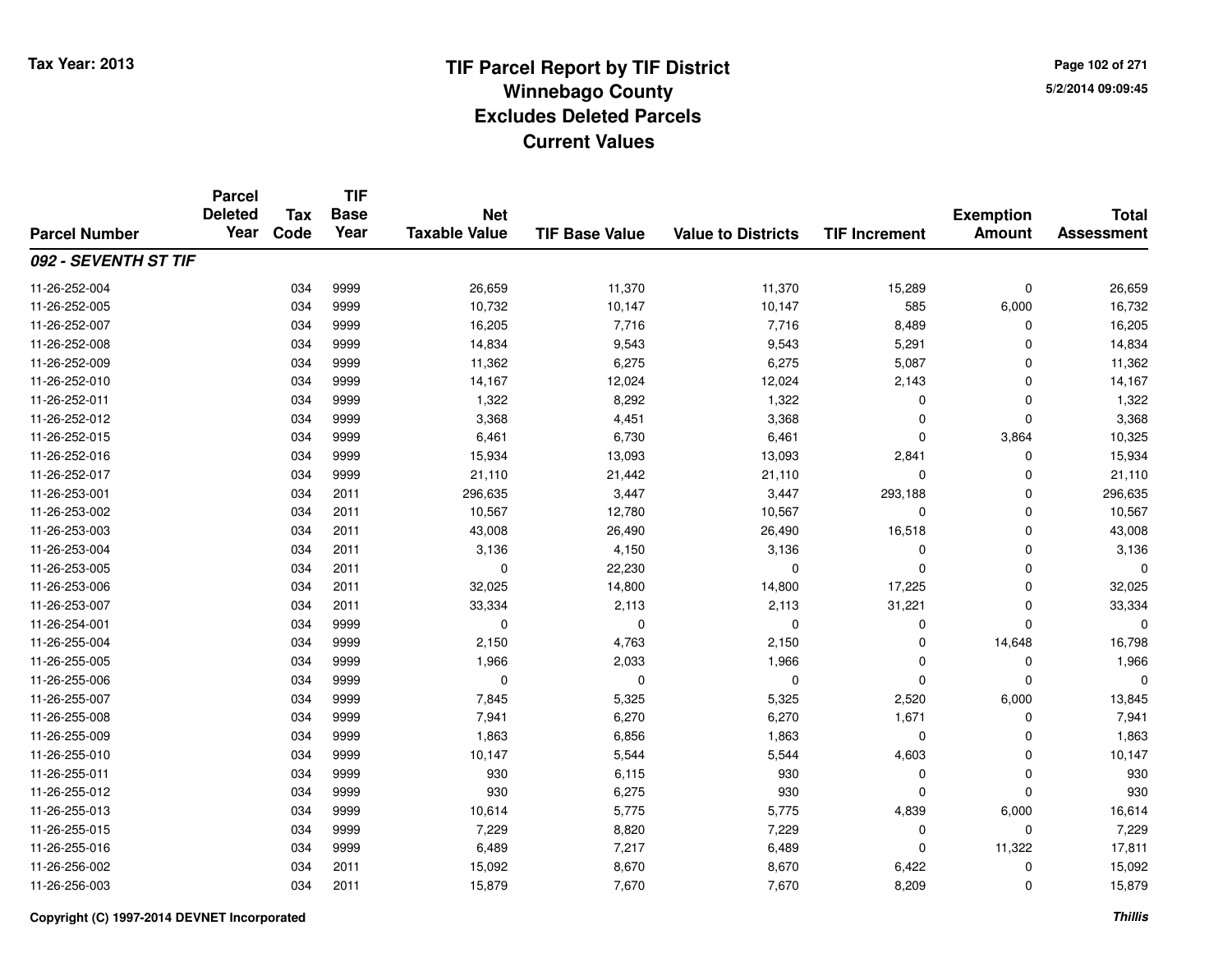**TIF**

**Parcel**

**Page 103 of 2715/2/2014 09:09:45**

#### **TIF Base ValueParcel NumberTotal AssessmentExemption Amount Value to Districts TIF Increment Base YearTax Code Deleted YearNet Taxable Value092 - SEVENTH ST TIF**11-26-256-0088 034 2011 0 37,530 0 0 0 0 11-26-256-009 <sup>034</sup> 34,297 <sup>2011</sup> 17,460 17,460 16,837 <sup>0</sup> 34,297 11-26-256-0100 034 2011 62,631 37,750 37,750 24,881 0 62,631 11-26-257-001 <sup>034</sup> <sup>0</sup> <sup>9999</sup> <sup>0</sup> <sup>0</sup> <sup>0</sup> <sup>0</sup> <sup>0</sup> 11-26-257-002 $2$  034 9999 0 0  $17,629$  0 0 0 0 0 11-26-258-0066 034 9999 810 7,754 810 0 0 810 11-26-258-015 <sup>034</sup> 6,094 <sup>9999</sup> 7,178 6,094 <sup>0</sup> <sup>0</sup> 6,094 11-26-258-0166 034 9999 2,716 7,178 2,716 0 0 2,716 11-26-260-0022 034 9999 105,418 49,545 49,545 55,873 0 105,418 11-26-260-004 <sup>034</sup> <sup>0</sup> <sup>9999</sup> <sup>0</sup> <sup>0</sup> <sup>0</sup> <sup>0</sup> <sup>0</sup> 11-26-260-006 <sup>034</sup> <sup>0</sup> <sup>9999</sup> <sup>0</sup> <sup>0</sup> <sup>0</sup> <sup>0</sup> <sup>0</sup> 11-26-260-007 <sup>034</sup> <sup>0</sup> <sup>9999</sup> <sup>0</sup> <sup>0</sup> <sup>0</sup> <sup>0</sup> <sup>0</sup> 11-26-260-0088 034 9999 11,276 8,269 8,269 3,007 0 11,276 11-26-260-0099 034 9999 4,666 6,569 4,666 0 0 4,666 11-26-260-010 <sup>034</sup> 9,133 <sup>9999</sup> 9,380 9,133 <sup>0</sup> <sup>0</sup> 9,133 11-26-260-0111 034 9999 14,258 9,647 9,647 4,611 6,000 20,258 11-26-260-012 <sup>034</sup> 16,706 <sup>1978</sup> 9,151 9,151 7,555 6,000 22,706 11-26-260-013 <sup>034</sup> 13,251 <sup>9999</sup> 5,753 5,753 7,498 6,000 19,251 11-26-260-014 <sup>034</sup> 12,111 <sup>9999</sup> 8,848 8,848 3,263 6,000 18,111 11-26-260-015 <sup>034</sup> 17,395 <sup>9999</sup> 12,237 12,237 5,158 <sup>0</sup> 17,395 11-26-261-0011 034 9999 1,508 9,773 1,508 0 0 1,508 11-26-261-0022 034 9999 7,496 8,731 7,496 0 6,000 13,496 11-26-261-017 <sup>034</sup> <sup>0</sup> <sup>0</sup> 77,936 <sup>0</sup> <sup>0</sup> <sup>0</sup> <sup>0</sup> 11-26-262-0011 and the contract of the contract of the contract of the contract of the contract of  $\alpha$  of  $\alpha$  of  $\alpha$  of  $\alpha$  of  $\alpha$  of  $\alpha$  of  $\alpha$  of  $\alpha$  of  $\alpha$  of  $\alpha$  of  $\alpha$  of  $\alpha$  of  $\alpha$  of  $\alpha$  of  $\alpha$  of  $\alpha$  of  $\alpha$  of 11-26-262-005 $5$  034 9999 0 0  $7,006$  0 0 0 0 0 11-26-262-006 <sup>034</sup> <sup>0</sup> <sup>0</sup> 13,377 <sup>0</sup> <sup>0</sup> <sup>0</sup> <sup>0</sup> 11-26-263-0033 034 9999 13,686 7,413 7,413 6,273 0 13,686 11-26-263-004 <sup>034</sup> 20,000 <sup>9999</sup> 15,174 15,174 4,826 <sup>0</sup> 20,000 11-26-263-0066 034 9999 7,814 7,136 7,136 678 0 7,814 11-26-263-007 <sup>034</sup> 1,099 <sup>9999</sup> 6,546 1,099 <sup>0</sup> <sup>0</sup> 1,099 11-26-263-0111 034 9999 29,243 13,292 13,292 15,951 0 29,243 11-26-263-0122 034 9999 6,333 9,494 6,333 0 0 6,333 11-26-263-0133 034 9999 13,823 9,768 9,768 4,055 0 13,823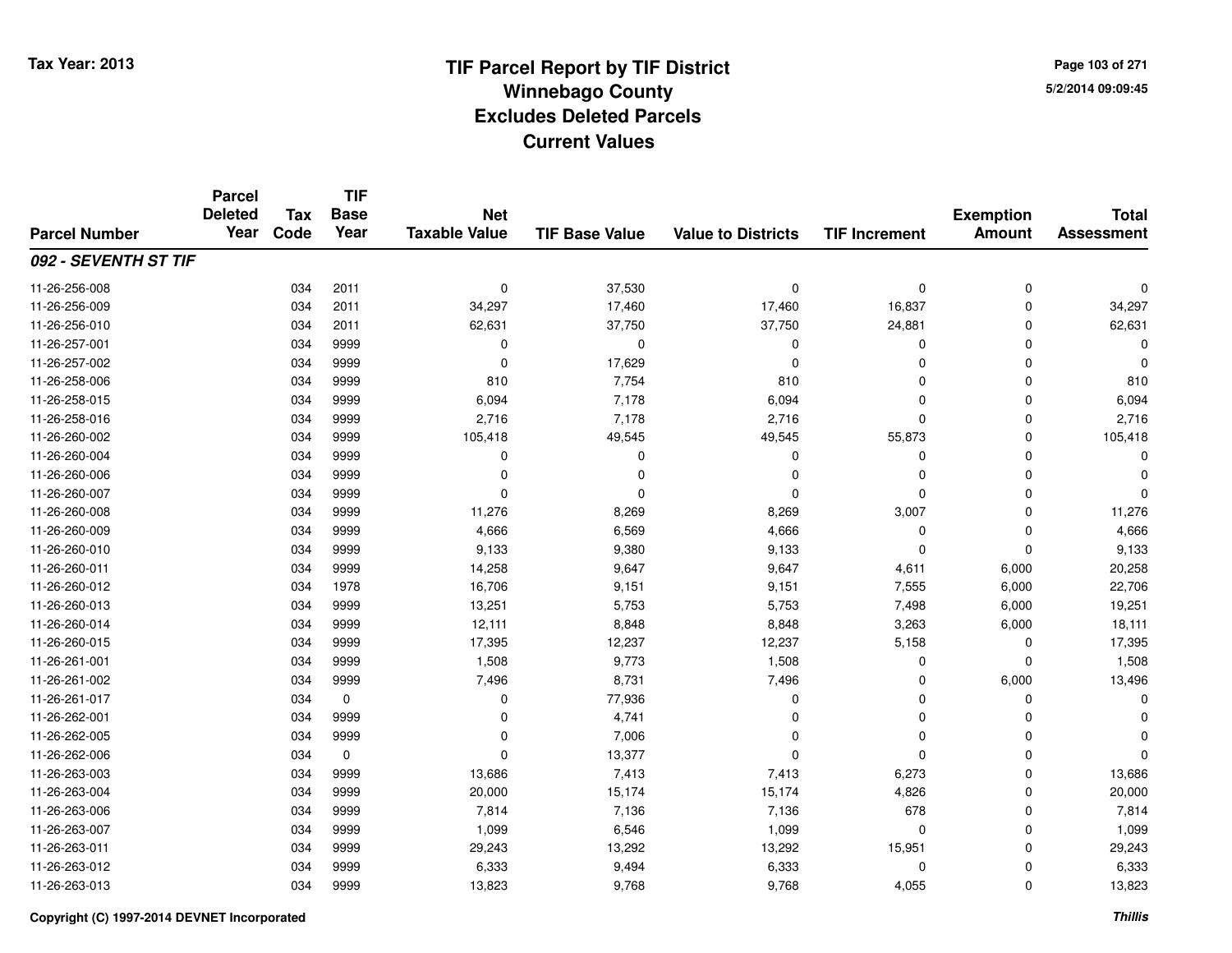**Page 104 of 2715/2/2014 09:09:45**

#### **TIF Base ValueParcel NumberTotal AssessmentExemption Amount Value to Districts TIF IncrementTIF Base YearTax CodeParcel Deleted YearNet Taxable Value092 - SEVENTH ST TIF**11-26-263-014 <sup>034</sup> 12,886 <sup>9999</sup> 6,609 6,609 6,277 <sup>0</sup> 12,886 11-26-263-015 <sup>034</sup> 16,273 <sup>9999</sup> 25,484 16,273 <sup>0</sup> <sup>0</sup> 16,273 11-26-263-016 <sup>034</sup> 15,170 <sup>9999</sup> 3,837 3,837 11,333 6,000 21,170 11-26-263-0177 034 0 1,842 3,542 1,842 0 12,460 14,302 11-26-264-0111 034 9999 26,149 27,079 26,149 0 26,149 11-26-264-012 <sup>034</sup> 38,352 <sup>9999</sup> 24,655 24,655 13,697 <sup>0</sup> 38,352 11-26-264-013 <sup>034</sup> 39,168 <sup>9999</sup> 24,655 24,655 14,513 <sup>0</sup> 39,168 11-26-264-015 $5$  034 0 0 0 94,202 0 0 0 0 0 11-26-265-001 <sup>034</sup> 57,262 <sup>9999</sup> 4,986 4,986 52,276 <sup>0</sup> 57,262 11-26-265-0022 034 9999 1,013 5,292 1,013 0 0 1,013 11-26-265-003 <sup>034</sup> 7,404 <sup>9999</sup> 5,600 5,600 1,804 6,000 13,404 11-26-265-004 <sup>034</sup> 9,323 <sup>9999</sup> 6,776 6,776 2,547 6,000 15,323 11-26-265-005 <sup>034</sup> 11,157 <sup>9999</sup> 4,334 4,334 6,823 <sup>0</sup> 11,157 11-26-265-006 <sup>034</sup> 11,447 <sup>9999</sup> 5,579 5,579 5,868 <sup>0</sup> 11,447 11-26-265-007 <sup>034</sup> 12,038 <sup>9999</sup> 6,784 6,784 5,254 <sup>0</sup> 12,038 11-26-265-0099 034 9999 8,067 4,880 4,880 3,187 0 8,067 11-26-265-010 <sup>034</sup> 9,630 <sup>9999</sup> 3,254 3,254 6,376 <sup>0</sup> 9,630 11-26-265-0111 034 9999 1,022 4,184 1,022 0 0 1,022 11-26-265-0122 034 9999 2,399 2,757 2,399 0 2,399 11-26-276-0177 034 2011 0 122,030 0 0 0 0 11-26-277-008 <sup>034</sup> 25,424 <sup>2011</sup> 60,000 25,424 <sup>0</sup> <sup>0</sup> 25,424 11-26-278-001 <sup>034</sup> <sup>0</sup> <sup>9999</sup> <sup>0</sup> <sup>0</sup> <sup>0</sup> <sup>0</sup> <sup>0</sup> 11-26-278-002 <sup>034</sup> <sup>0</sup> <sup>9999</sup> <sup>0</sup> <sup>0</sup> <sup>0</sup> <sup>0</sup> <sup>0</sup> 11-26-278-0033 034 9999 11,272 3,520 3,520 7,752 0 11,272 11-26-278-0044 10,264 10,264 10,264 10,264 10,264 210 210 6,000 16,474 11-26-278-005 <sup>034</sup> 14,073 <sup>9999</sup> 8,203 8,203 5,870 <sup>0</sup> 14,073 11-26-278-006 <sup>034</sup> <sup>0</sup> <sup>9999</sup> <sup>0</sup> <sup>0</sup> <sup>0</sup> <sup>0</sup> <sup>0</sup> 11-26-278-007 <sup>034</sup> 9,000 <sup>9999</sup> 8,343 8,343 <sup>657</sup> 6,000 15,000 11-26-278-008 <sup>034</sup> 41,315 <sup>9999</sup> 21,911 21,911 19,404 <sup>0</sup> 41,315 11-26-278-009 <sup>034</sup> 9,240 <sup>9999</sup> 7,240 7,240 2,000 3,093 12,333 11-26-278-010 <sup>034</sup> 9,395 <sup>9999</sup> 10,232 9,395 <sup>0</sup> 6,000 15,395 11-26-278-0111 034 9999 21,667 9,502 9,502 12,165 0 21,667 11-26-278-013<sup>034</sup> 10,253 <sup>9999</sup> 10,005 10,005 <sup>248</sup> 6,000 16,253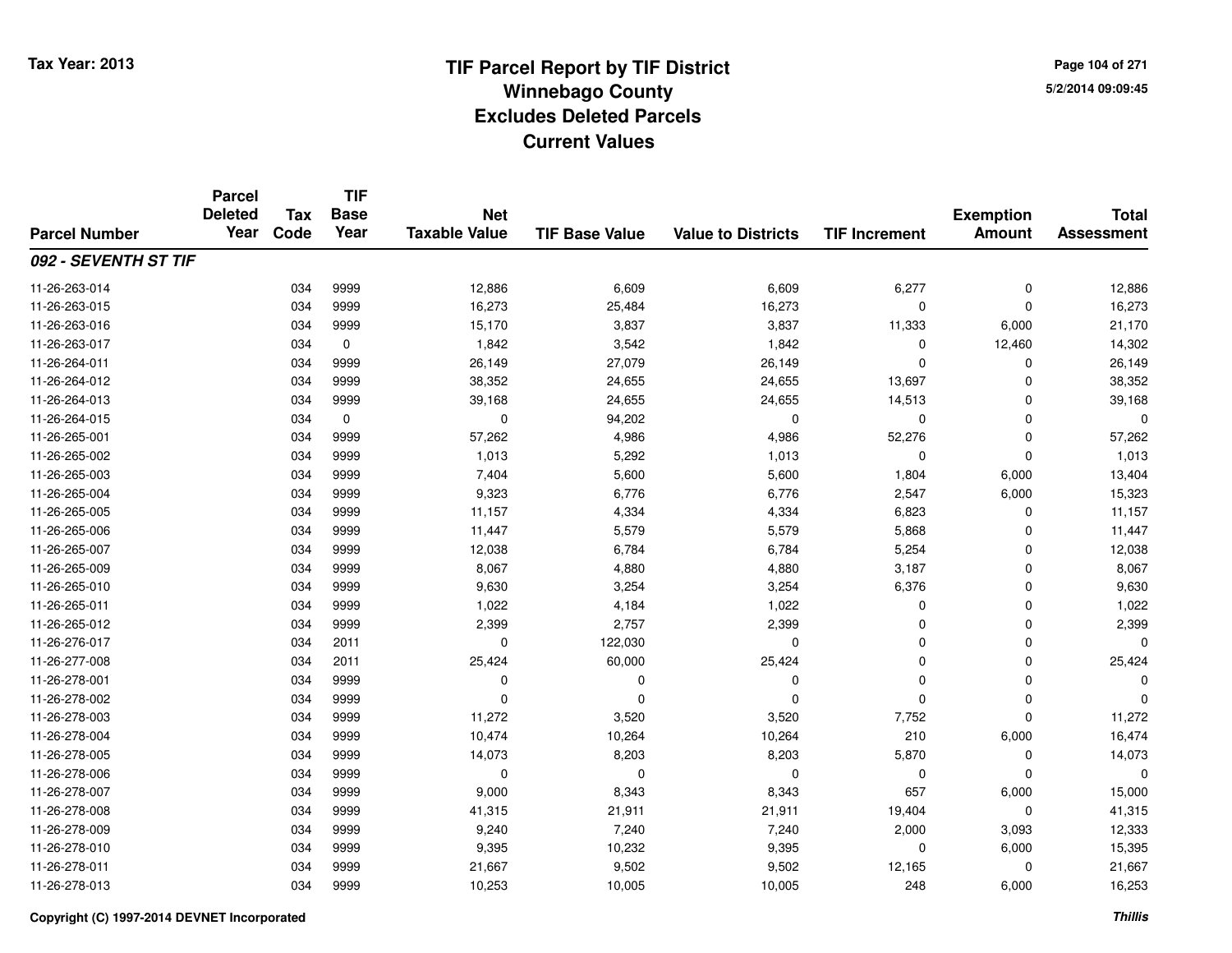**Page 105 of 2715/2/2014 09:09:45**

#### **TIF Base ValueParcel NumberTotal AssessmentExemption Amount Value to Districts TIF IncrementTIF Base YearTax CodeParcel Deleted YearNet Taxable Value092 - SEVENTH ST TIF**11-26-278-014 <sup>034</sup> 8,517 <sup>9999</sup> 8,517 8,517 <sup>0</sup> <sup>479</sup> 8,996 11-26-278-0155 034 9999 12,701 6,066 6,066 6,635 0 12,701 11-26-278-0166 034 9999 4,494 10,679 4,494 0 9,525 14,019 11-26-278-017 <sup>034</sup> 14,546 <sup>9999</sup> 11,574 11,574 2,972 6,000 20,546 11-26-278-0199 034 9999 8,258 8,264 8,258 0 0 8,258 11-26-278-0200 034 9999 1,379 6,379 1,379 0 9,449 10,828 11-26-278-0211 034 9999 13,292 10,659 10,659 2,633 0 13,292 11-26-278-022 <sup>034</sup> 10,445 <sup>9999</sup> 8,168 8,168 2,277 8,000 18,445 11-26-279-0011 034 2011 257,809 336,980 257,809 0 257,809 11-26-280-005 <sup>034</sup> 20,595 <sup>2011</sup> 7,540 7,540 13,055 <sup>0</sup> 20,595 11-26-280-007 <sup>034</sup> 35,789 <sup>2011</sup> 13,500 13,500 22,289 <sup>0</sup> 35,789 11-26-281-004 <sup>034</sup> 2,096 <sup>9999</sup> 6,100 2,096 <sup>0</sup> 11,000 13,096 11-26-281-0055 034 9999 15,246 7,258 7,258 7,988 0 15,246 11-26-281-006 <sup>034</sup> 7,496 <sup>9999</sup> 8,811 7,496 <sup>0</sup> 5,254 12,750 11-26-281-007 <sup>034</sup> 10,672 <sup>9999</sup> 11,808 10,672 <sup>0</sup> 6,000 16,672 11-26-281-008 <sup>034</sup> 6,915 <sup>9999</sup> 6,915 6,915 <sup>0</sup> 5,800 12,715 11-26-281-009 <sup>034</sup> 6,907 <sup>9999</sup> 5,764 5,764 1,143 6,000 12,907 11-26-281-0122 034 9999 636 9,505 636 0 0 636 11-26-281-015 <sup>034</sup> 1,008 <sup>9999</sup> 6,380 1,008 <sup>0</sup> 9,746 10,754 11-26-281-016 <sup>034</sup> 17,420 <sup>9999</sup> 7,104 7,104 10,316 <sup>0</sup> 17,420 11-26-281-017 <sup>034</sup> <sup>0</sup> <sup>9999</sup> <sup>0</sup> <sup>0</sup> <sup>0</sup> <sup>0</sup> <sup>0</sup> 11-26-281-018 <sup>034</sup> 12,325 <sup>9999</sup> 7,810 7,810 4,515 <sup>0</sup> 12,325 11-26-281-0199 034 9999 7,295 2,601 2,601 4,694 0 7,295 11-26-281-020034 9999 15,693 15,693 7,322 7,322 7,322 8,371 0 15,693 11-26-281-0211 034 9999 4,473 5,403 4,473 0 0 4,473 11-26-281-022 <sup>034</sup> 11,206 <sup>9999</sup> 7,647 7,647 3,559 <sup>0</sup> 11,206 11-26-281-0233 034 9999 9,524 6,637 6,637 2,887 6,000 15,524 11-26-281-024 <sup>034</sup> 6,318 <sup>9999</sup> 4,556 4,556 1,762 <sup>0</sup> 6,318 11-26-281-026 <sup>034</sup> 5,748 <sup>1979</sup> 11,708 5,748 <sup>0</sup> 6,000 11,748 11-26-281-027 <sup>034</sup> 11,716 <sup>1979</sup> 11,273 11,273 <sup>443</sup> 6,000 17,716 11-26-281-029 <sup>034</sup> 13,757 <sup>0</sup> 10,977 10,977 2,780 6,000 19,757 11-26-281-030 <sup>034</sup> 13,204 <sup>0</sup> 10,546 10,546 2,658 6,000 19,204 11-26-282-0011 034 9999 13,243 9,188 9,188 4,055 0 13,243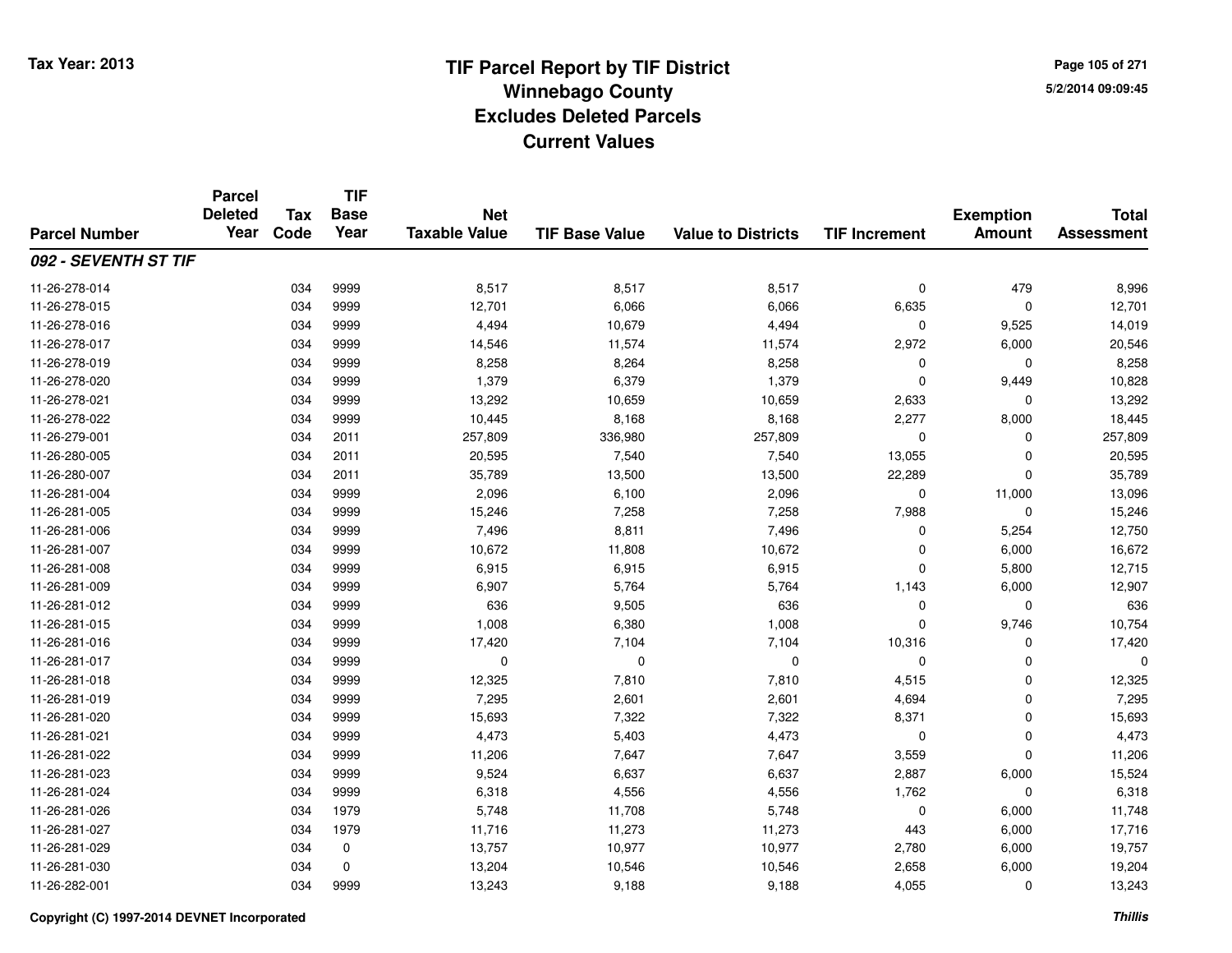**Page 106 of 2715/2/2014 09:09:45**

#### **TIF Base ValueParcel NumberTotal AssessmentExemption Amount Value to Districts TIF IncrementTIF Base YearTax CodeParcel Deleted YearNet Taxable Value092 - SEVENTH ST TIF**11-26-282-002 <sup>034</sup> 11,584 <sup>9999</sup> 4,307 4,307 7,277 <sup>0</sup> 11,584 11-26-282-003 <sup>034</sup> 11,807 <sup>9999</sup> 10,015 10,015 1,792 <sup>0</sup> 11,807 11-26-282-004 <sup>034</sup> 44,489 <sup>9999</sup> 32,329 32,329 12,160 <sup>0</sup> 44,489 11-26-282-006 <sup>034</sup> 20,637 <sup>9999</sup> 10,336 10,336 10,301 <sup>0</sup> 20,637 11-26-282-007 <sup>034</sup> 4,545 <sup>9999</sup> 1,838 1,838 2,707 <sup>0</sup> 4,545 11-26-284-0011 034 9999 11,188 6,532 6,532 4,656 6,000 17,188 11-26-284-002 <sup>034</sup> 10,698 <sup>9999</sup> 10,439 10,439 <sup>259</sup> 6,000 16,698 11-26-284-0033 034 9999 9,948 9,599 9,599 349 6,000 15,948 11-26-284-004 <sup>034</sup> 6,915 <sup>9999</sup> 7,786 6,915 <sup>0</sup> 2,388 9,303 11-26-284-005 <sup>034</sup> 9,563 <sup>9999</sup> 4,566 4,566 4,997 6,000 15,563 11-26-284-006 <sup>034</sup> 14,622 <sup>9999</sup> 10,485 10,485 4,137 <sup>0</sup> 14,622 11-26-284-0099 034 9999 5,265 4,358 4,358 907 6,000 11,265 11-26-284-010 <sup>034</sup> 11,198 <sup>9999</sup> 6,694 6,694 4,504 6,000 17,198 11-26-284-0111 034 9999 1,152 10,945 1,152 0 0 1,152 11-26-284-012 <sup>034</sup> <sup>961</sup> <sup>9999</sup> 4,582 <sup>961</sup> <sup>0</sup> <sup>0</sup> <sup>961</sup> 11-26-284-0133 034 9999 39,568 8,715 8,715 30,853 0 39,568 11-26-284-014 <sup>034</sup> 14,669 <sup>9999</sup> 2,393 2,393 12,276 <sup>0</sup> 14,669 11-26-284-015 <sup>034</sup> 11,328 <sup>9999</sup> 6,339 6,339 4,989 <sup>0</sup> 11,328 11-26-284-016 <sup>034</sup> 7,857 <sup>9999</sup> 3,172 3,172 4,685 <sup>0</sup> 7,857 11-26-284-017 <sup>034</sup> 5,658 <sup>9999</sup> 7,556 5,658 <sup>0</sup> <sup>0</sup> 5,658 11-26-284-018 <sup>034</sup> 19,000 <sup>9999</sup> 10,702 10,702 8,298 <sup>0</sup> 19,000 11-26-284-0199 034 9999 14,315 8,028 8,028 6,287 6,000 20,315 11-26-284-020 <sup>034</sup> 6,884 <sup>9999</sup> 7,497 6,884 <sup>0</sup> 6,000 12,884 11-26-284-0211 034 0 15,675 12,107 12,107 3,568 6,000 21,675 11-26-289-0011 034 9999 12,605 5,403 5,403 7,202 6,000 18,605 11-26-289-002 <sup>034</sup> 9,296 <sup>9999</sup> 9,996 9,296 <sup>0</sup> 4,343 13,639 11-26-289-003 <sup>034</sup> 12,379 <sup>9999</sup> 9,302 9,302 3,077 <sup>0</sup> 12,379 11-26-289-004 <sup>034</sup> 9,267 <sup>9999</sup> 8,446 8,446 <sup>821</sup> <sup>0</sup> 9,267 11-26-289-0066 034 9999 756 9,172 756 0 0 756 11-26-289-007 <sup>034</sup> 16,530 <sup>9999</sup> 11,374 11,374 5,156 <sup>0</sup> 16,530 11-26-289-008 <sup>034</sup> 10,959 <sup>9999</sup> 4,275 4,275 6,684 <sup>0</sup> 10,959 11-26-289-0099 034 9999 12,417 10,394 10,394 2,023 6,000 18,417 11-26-289-010<sup>034</sup> 8,050 <sup>9999</sup> 6,840 6,840 1,210 8,000 16,050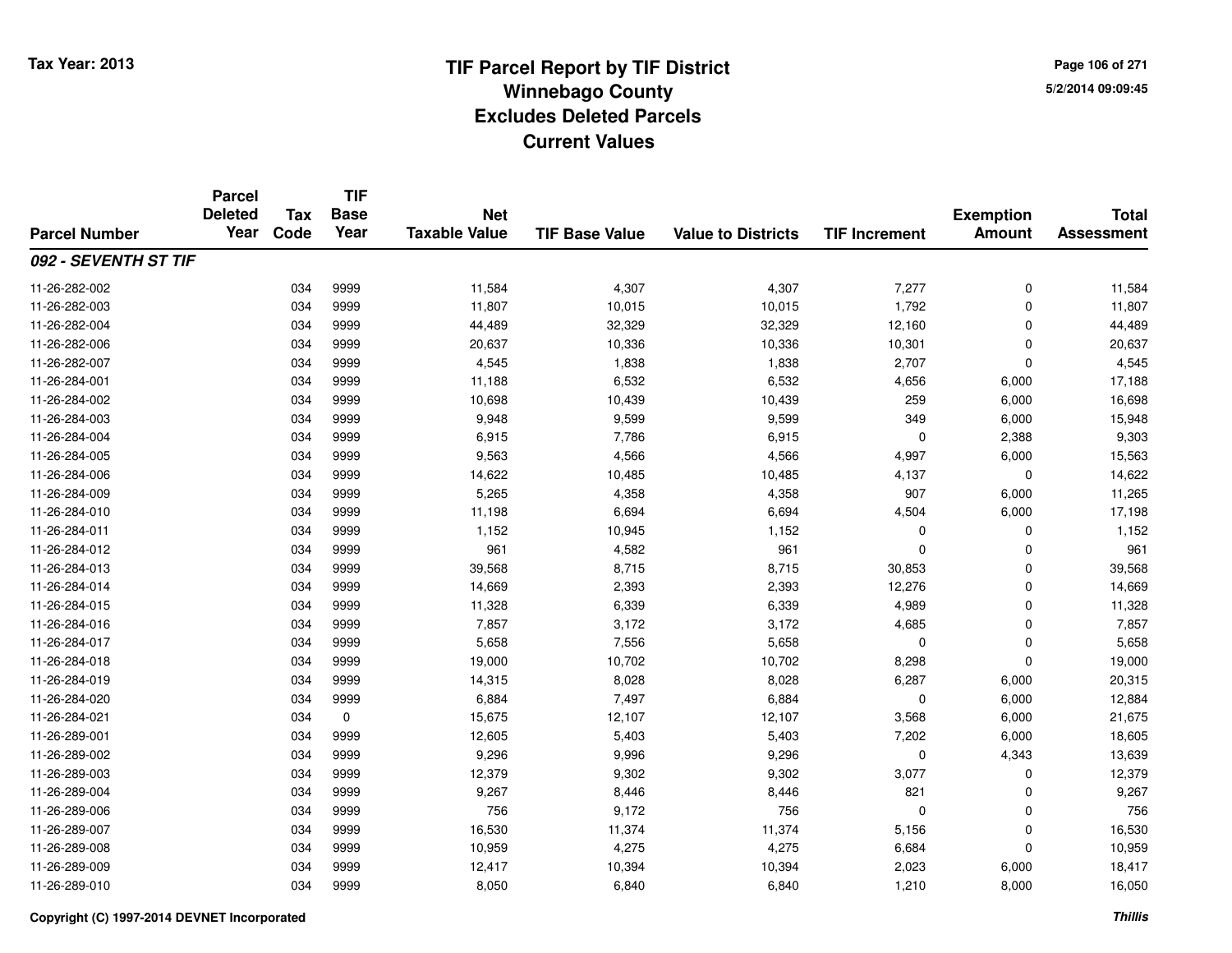**TIF**

**Parcel**

**Page 107 of 2715/2/2014 09:09:45**

#### **TIF Base ValueParcel NumberTotal AssessmentExemption Amount Value to Districts TIF Increment Base YearTax Code Deleted YearNet Taxable Value092 - SEVENTH ST TIF**11-26-289-0133 034 9999 9,817 6,798 6,798 3,019 0 9,817 11-26-289-015 <sup>034</sup> <sup>0</sup> <sup>9999</sup> <sup>92</sup> <sup>0</sup> <sup>0</sup> <sup>0</sup> <sup>0</sup> 11-26-289-016 <sup>034</sup> <sup>0</sup> <sup>9999</sup> <sup>11</sup> <sup>0</sup> <sup>0</sup> <sup>0</sup> <sup>0</sup> 11-26-289-017 <sup>034</sup> <sup>0</sup> <sup>9999</sup> <sup>115</sup> <sup>0</sup> <sup>0</sup> <sup>0</sup> <sup>0</sup> 11-26-289-018 <sup>034</sup> 7,000 <sup>9999</sup> 11,435 7,000 <sup>0</sup> <sup>0</sup> 7,000 11-26-289-0199 034 0 12,079 13,291 12,079 0 6,000 18,079 11-26-290-001 <sup>034</sup> 30,788 <sup>2011</sup> 5,921 5,921 24,867 <sup>0</sup> 30,788 11-26-290-002 <sup>034</sup> 18,897 <sup>2011</sup> 4,229 4,229 14,668 <sup>0</sup> 18,897 11-26-290-0033 034 2011 34,250 4,229 4,229 30,021 0 34,250 11-26-290-004 <sup>034</sup> 33,315 <sup>2011</sup> 3,806 3,806 29,509 <sup>0</sup> 33,315 11-26-290-005 <sup>034</sup> 27,029 <sup>2011</sup> 5,921 5,921 21,108 11,000 38,029 11-26-290-0066 034 2011 37,207 4,651 4,651 32,556 6,000 43,207 11-26-290-007 <sup>034</sup> 25,967 <sup>2011</sup> 4,229 4,229 21,738 11,000 36,967 11-26-290-0088 034 2011 34,045 3,806 3,806 30,239 0 34,045 11-26-290-009 <sup>034</sup> 40,405 <sup>2011</sup> 5,498 5,498 34,907 <sup>0</sup> 40,405 11-26-290-010 <sup>034</sup> <sup>954</sup> <sup>2011</sup> <sup>0</sup> <sup>0</sup> <sup>954</sup> <sup>0</sup> <sup>954</sup> 11-26-290-0111 034 2011 954 0 0 954 0 954 11-26-290-012 <sup>034</sup> <sup>954</sup> <sup>2011</sup> <sup>0</sup> <sup>0</sup> <sup>954</sup> <sup>0</sup> <sup>954</sup> 11-26-290-013 <sup>034</sup> <sup>954</sup> <sup>2011</sup> <sup>0</sup> <sup>0</sup> <sup>954</sup> <sup>0</sup> <sup>954</sup> 11-26-290-014 <sup>034</sup> <sup>954</sup> <sup>2011</sup> <sup>0</sup> <sup>0</sup> <sup>954</sup> <sup>0</sup> <sup>954</sup> 11-26-290-015 <sup>034</sup> <sup>954</sup> <sup>2011</sup> <sup>0</sup> <sup>0</sup> <sup>954</sup> <sup>0</sup> <sup>954</sup> 11-26-290-016 <sup>034</sup> <sup>954</sup> <sup>2011</sup> <sup>0</sup> <sup>0</sup> <sup>954</sup> <sup>0</sup> <sup>954</sup> 11-26-290-017 <sup>034</sup> <sup>954</sup> <sup>2011</sup> <sup>0</sup> <sup>0</sup> <sup>954</sup> <sup>0</sup> <sup>954</sup> 11-26-290-018 <sup>034</sup> <sup>954</sup> <sup>2011</sup> <sup>0</sup> <sup>0</sup> <sup>954</sup> <sup>0</sup> <sup>954</sup> 11-26-290-019 <sup>034</sup> <sup>954</sup> <sup>2011</sup> <sup>0</sup> <sup>0</sup> <sup>954</sup> <sup>0</sup> <sup>954</sup> 11-26-290-020 <sup>034</sup> <sup>954</sup> <sup>2011</sup> <sup>0</sup> <sup>0</sup> <sup>954</sup> <sup>0</sup> <sup>954</sup> 11-26-290-021 <sup>034</sup> <sup>954</sup> <sup>2011</sup> <sup>0</sup> <sup>0</sup> <sup>954</sup> <sup>0</sup> <sup>954</sup> 11-26-290-022 <sup>034</sup> <sup>954</sup> <sup>2011</sup> <sup>0</sup> <sup>0</sup> <sup>954</sup> <sup>0</sup> <sup>954</sup> 11-26-401-0011 034 9999 14,992 13,458 13,458 1,534 6,000 20,992 11-26-401-002 <sup>034</sup> <sup>882</sup> <sup>9999</sup> 3,975 <sup>882</sup> <sup>0</sup> 13,000 13,882 11-26-401-003 $3$  034 9999 0 0 5,593 0 0 0 0 0 0 11-26-401-0044 034 9999 2,514 4,009 2,514 0 0 2,514 11-26-403-001

1 034 9999 6,624 10,222 6,624 0 3,699 10,323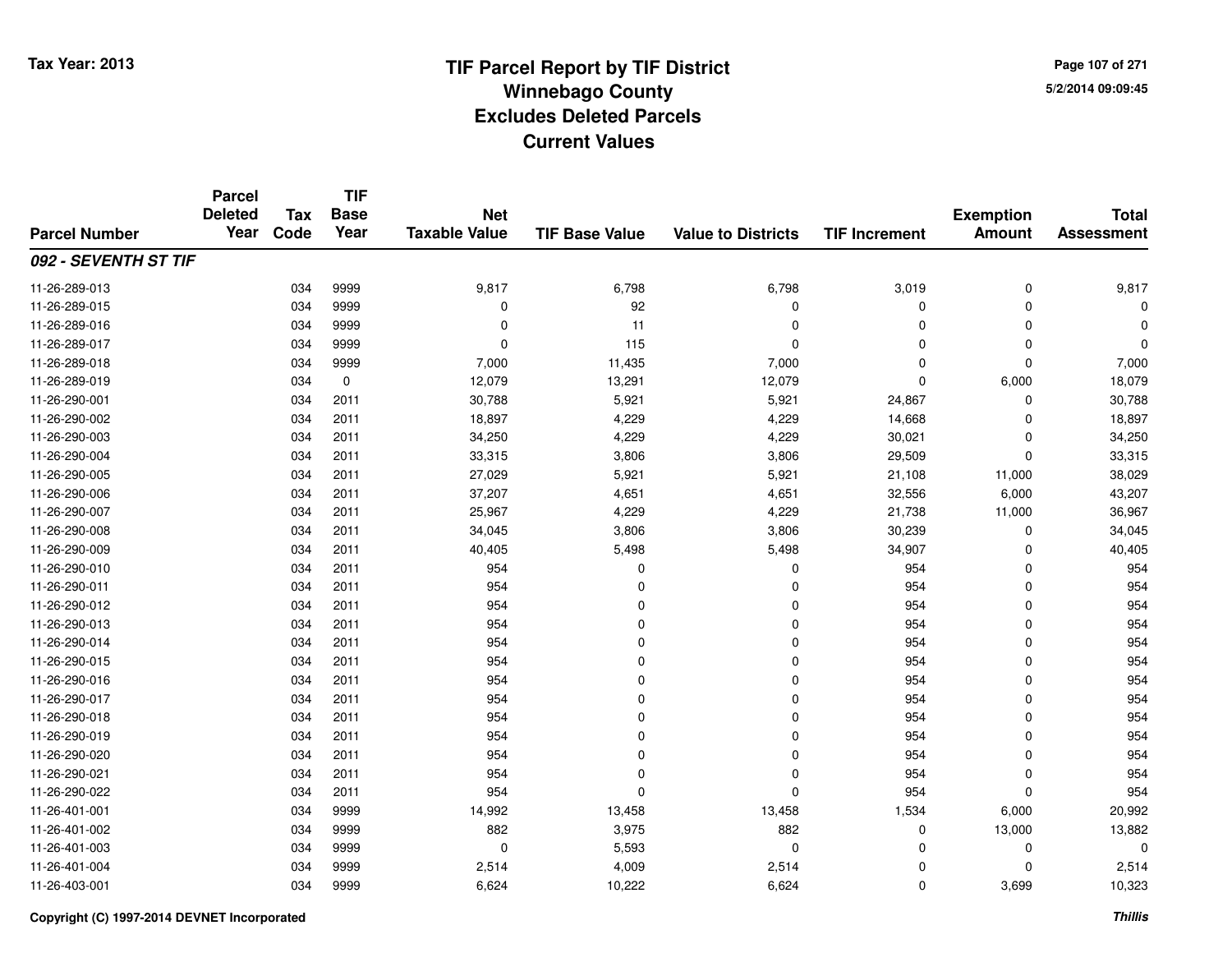**Page 108 of 2715/2/2014 09:09:45**

#### **TIF Base ValueParcel NumberTotal AssessmentExemption Amount Value to Districts TIF IncrementTIF Base YearTax CodeParcel Deleted YearNet Taxable Value092 - SEVENTH ST TIF**11-26-403-002 <sup>034</sup> 7,294 <sup>9999</sup> 4,729 4,729 2,565 6,000 13,294 11-26-427-0033 034 9999 38,344 46,712 38,344 0 0 38,344 11-26-430-013 <sup>034</sup> 94,063 <sup>9999</sup> 23,415 23,415 70,648 <sup>0</sup> 94,063 11-26-431-0011 034 9999 19,767 26,589 19,767 0 0 19,767 11-26-431-005 <sup>034</sup> 17,417 <sup>9999</sup> 8,843 8,843 8,574 <sup>0</sup> 17,417 11-26-431-0066 034 9999 15,715 13,069 13,069 2,646 0 15,715 11-26-431-007 <sup>034</sup> 13,500 <sup>9999</sup> 14,471 13,500 <sup>0</sup> <sup>0</sup> 13,500 11-26-431-008 <sup>034</sup> 10,058 <sup>9999</sup> 8,755 8,755 1,303 <sup>0</sup> 10,058 11-26-431-0099 034 9999 14,741 6,845 6,845 7,896 0 14,741 11-26-431-0100 034 9999 7,423 10,336 7,423 0 6,000 13,423 11-26-431-0111 034 9999 5,694 30,334 5,694 0 38,920 44,614 11-26-433-0011 034 9999 8,182 8,182 8,182 0 5,967 14,149 11-26-433-002 <sup>034</sup> 9,010 <sup>9999</sup> 6,763 6,763 2,247 6,000 15,010 11-26-433-003 <sup>034</sup> 8,859 <sup>9999</sup> 5,823 5,823 3,036 <sup>0</sup> 8,859 11-26-433-0044 3,370 334 3999 3,370 3,449 3,370 3,449 3,370 3,449 3,5370 3,5370 3,5370 3,5370 3,053 11-26-433-005 <sup>034</sup> <sup>0</sup> <sup>9999</sup> <sup>0</sup> <sup>0</sup> <sup>0</sup> <sup>0</sup> <sup>0</sup> 11-26-434-006 <sup>034</sup> 25,318 <sup>9999</sup> 42,199 25,318 <sup>0</sup> <sup>0</sup> 25,318 11-26-435-0033 034 9999 2,559 1,622 1,622 937 0 2,559 11-26-435-004 <sup>034</sup> <sup>597</sup> <sup>9999</sup> 2,071 <sup>597</sup> <sup>0</sup> <sup>0</sup> <sup>597</sup> 11-26-435-005 <sup>034</sup> 1,284 <sup>9999</sup> <sup>840</sup> <sup>840</sup> <sup>444</sup> <sup>0</sup> 1,284 11-26-436-0011 034 9999 1,882 939 939 943 0 1,882 11-26-437-0066 034 9999 10,549 6,972 6,972 3,577 6,000 16,549 11-26-437-007 <sup>034</sup> 11,631 <sup>9999</sup> 7,322 7,322 4,309 <sup>0</sup> 11,631 11-26-437-0088 034 9999 2,660 3,834 2,660 0 2,660 11-26-437-010 <sup>034</sup> 63,275 <sup>9999</sup> 173,575 63,275 <sup>0</sup> <sup>0</sup> 63,275 **Tax District Totals: Parcel Count: <sup>470</sup> 11,319,179 7,738,771 5,514,305 5,804,874 852,707 12,171,886 093 - NORTH MAIN TIF**11-11-427-002 <sup>391</sup> 32,581 <sup>9999</sup> 54,941 32,581 <sup>0</sup> <sup>0</sup> 32,581 11-11-427-003 <sup>391</sup> 133,667 <sup>9999</sup> 121,117 121,117 12,550 <sup>0</sup> 133,667 11-11-427-004 <sup>391</sup> 134,811 <sup>9999</sup> 117,646 117,646 17,165 <sup>0</sup> 134,811 11-11-427-008 <sup>391</sup> 39,378 <sup>9999</sup> 44,138 39,378 <sup>0</sup> <sup>0</sup> 39,378 11-11-479-011 <sup>391</sup> 33,934 <sup>9999</sup> 28,125 28,125 5,809 <sup>0</sup> 33,934 11-11-479-012 <sup>391</sup> 53,866 <sup>9999</sup> 57,496 53,866 <sup>0</sup> <sup>0</sup> 53,866 **Copyright (C) 1997-2014 DEVNET Incorporated**

**Thillis**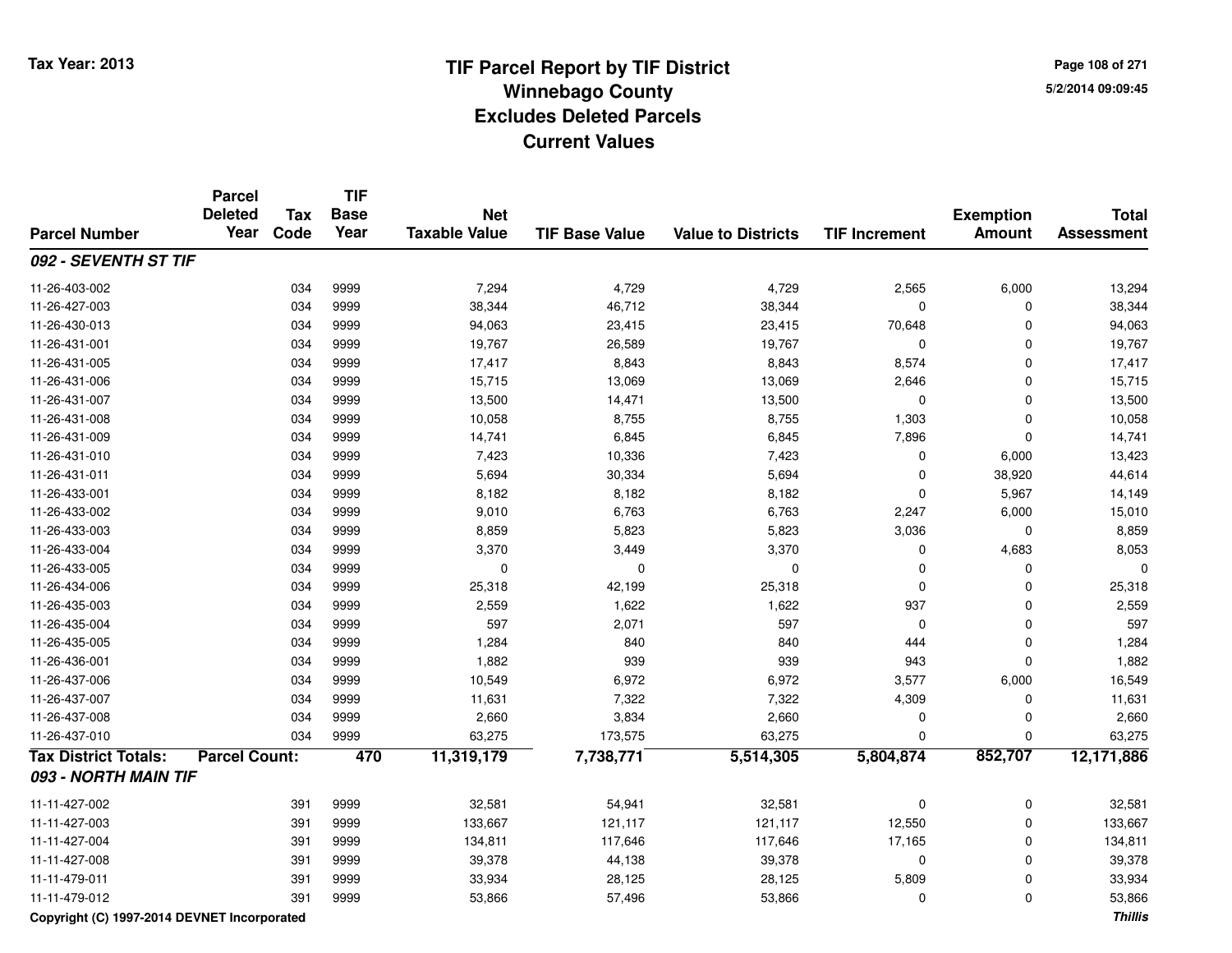**TIF**

**Parcel**

**Page 109 of 2715/2/2014 09:09:45**

#### **TIF Base ValueParcel NumberTotal AssessmentExemption Amount Value to Districts TIF Increment Base YearTax Code Deleted YearNet Taxable Value093 - NORTH MAIN TIF**11-11-479-013 <sup>391</sup> 7,457 <sup>9999</sup> 23,405 7,457 <sup>0</sup> <sup>0</sup> 7,457 11-11-479-014 <sup>391</sup> 7,978 <sup>9999</sup> 15,886 7,978 <sup>0</sup> <sup>0</sup> 7,978 11-11-479-015 <sup>391</sup> 7,996 <sup>9999</sup> 4,834 4,834 3,162 <sup>0</sup> 7,996 11-12-301-0100 391 9999 139,212 164,036 139,212 0 0 139,212 11-12-301-012 <sup>391</sup> 80,524 <sup>9999</sup> 151,291 80,524 <sup>0</sup> <sup>0</sup> 80,524 11-12-301-0311 391 2003 438 8,000 438 0 0 438 11-12-301-036 <sup>391</sup> 1,959 <sup>2003</sup> <sup>46</sup> <sup>46</sup> 1,913 <sup>0</sup> 1,959 11-12-303-002 <sup>391</sup> <sup>797</sup> <sup>0</sup> 133,333 <sup>797</sup> <sup>0</sup> <sup>0</sup> <sup>797</sup> 11-12-303-003 <sup>391</sup> 229,476 <sup>0</sup> 66,666 66,666 162,810 <sup>0</sup> 229,476 11-12-303-0044 391 0 11,299 66,667 11,299 0 0 11,299 11-12-304-0011 391 2003 13,816 14,666 13,816 0 6,000 19,816 11-12-304-0022 391 2003 24,433 14,666 14,666 9,767 6,000 30,433 11-12-304-003 <sup>391</sup> 24,320 <sup>2003</sup> 14,666 14,666 9,654 <sup>0</sup> 24,320 11-12-304-004 <sup>391</sup> 16,519 <sup>2003</sup> 14,666 14,666 1,853 6,000 22,519 11-12-304-005 <sup>391</sup> 28,266 <sup>2003</sup> 14,666 14,666 13,600 <sup>0</sup> 28,266 11-12-304-006 <sup>391</sup> 28,266 <sup>2003</sup> 14,666 14,666 13,600 <sup>0</sup> 28,266 11-12-304-007 <sup>391</sup> 19,425 <sup>2003</sup> 28,374 19,425 <sup>0</sup> <sup>0</sup> 19,425 11-12-304-008 <sup>391</sup> 18,410 <sup>2003</sup> 2,240 2,240 16,170 <sup>0</sup> 18,410 11-12-304-009 <sup>391</sup> 18,096 <sup>2003</sup> 1,075 1,075 17,021 6,000 24,096 11-12-304-0100 1,075 18,000 18,004 1,075 1,075 1,075 1,075 1,075 6,000 24,004 11-12-304-011 <sup>391</sup> 12,159 <sup>2003</sup> <sup>868</sup> <sup>868</sup> 11,291 6,000 18,159 11-12-304-012 <sup>391</sup> 12,447 <sup>2003</sup> <sup>868</sup> <sup>868</sup> 11,579 6,000 18,447 11-12-304-013 <sup>391</sup> 18,916 <sup>0</sup> <sup>808</sup> <sup>808</sup> 18,108 <sup>0</sup> 18,916 11-12-304-014 <sup>391</sup> 11,744 <sup>0</sup> <sup>809</sup> <sup>809</sup> 10,935 6,000 17,744 11-12-304-015 <sup>391</sup> 18,096 <sup>0</sup> <sup>530</sup> <sup>530</sup> 17,566 6,000 24,096 11-12-304-016 <sup>391</sup> 12,141 <sup>0</sup> <sup>641</sup> <sup>641</sup> 11,500 6,000 18,141 11-12-351-003 <sup>391</sup> 2,982 <sup>9999</sup> 7,572 2,982 <sup>0</sup> <sup>0</sup> 2,982 11-12-351-004 <sup>391</sup> 2,524 <sup>9999</sup> 7,148 2,524 <sup>0</sup> <sup>0</sup> 2,524 11-12-351-005 <sup>391</sup> 2,524 <sup>9999</sup> 7,148 2,524 <sup>0</sup> <sup>0</sup> 2,524 11-12-351-006 <sup>391</sup> 1,811 <sup>9999</sup> 5,130 1,811 <sup>0</sup> <sup>0</sup> 1,811 11-12-351-0111 391 9999 18,545 18,148 18,148 397 0 18,545 11-12-351-012 <sup>391</sup> <sup>905</sup> <sup>9999</sup> 1,710 <sup>905</sup> <sup>0</sup> <sup>0</sup> <sup>905</sup> 11-12-351-013<sup>391</sup> 1,448 <sup>9999</sup> 2,736 1,448 <sup>0</sup> <sup>0</sup> 1,448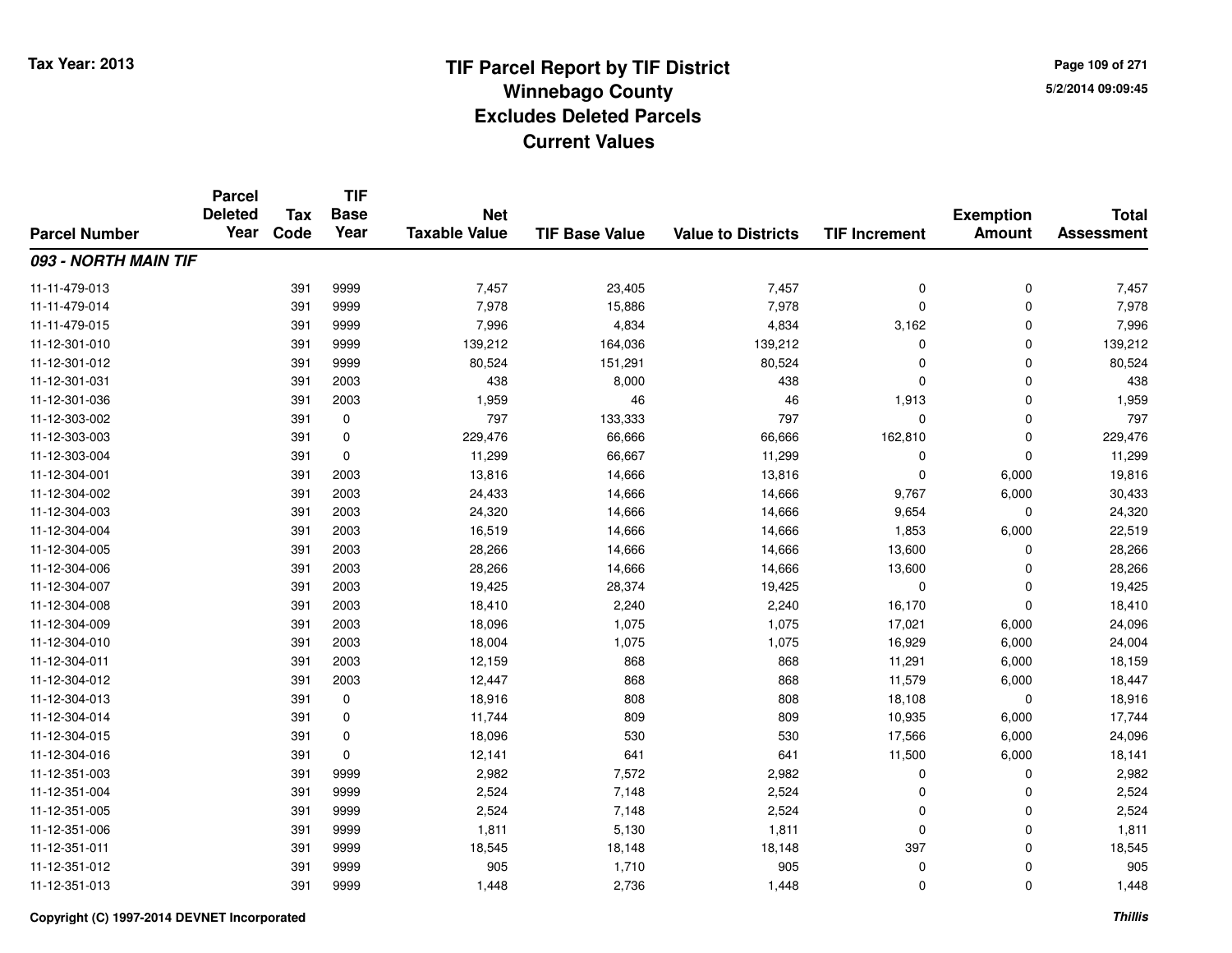**Page 110 of 2715/2/2014 09:09:45**

#### **TIF Base ValueParcel NumberTotal AssessmentExemption Amount Value to Districts TIF IncrementTIF Base YearTax CodeParcel Deleted YearNet Taxable Value093 - NORTH MAIN TIF**11-12-351-0188 391 0 14,576 45,570 14,576 0 0 14,576 **Tax District Totals: Parcel Count: <sup>40</sup> 1,255,746 1,278,073 872,367 383,379 60,000 1,315,746 094 - GLOBAL TRADE TIF #1**15-11-277-0011 392 2003 16,434 15,388 15,388 1,046 0 16,434 15-11-277-0022 392 2003 241,574 386,911 241,574 0 0 241,574 15-11-277-003 <sup>392</sup> 25,151 <sup>9999</sup> 27,748 25,151 <sup>0</sup> <sup>0</sup> 25,151 15-11-277-004 <sup>392</sup> 372,069 <sup>2003</sup> 440,441 372,069 <sup>0</sup> <sup>0</sup> 372,069 15-11-278-0044 392 2003 442,213 600,000 442,213 0 0 442,213 15-11-301-009 <sup>392</sup> <sup>0</sup> <sup>2003</sup> <sup>0</sup> <sup>0</sup> <sup>0</sup> <sup>0</sup> <sup>0</sup> 15-11-376-0011 392 2003 43,664 41,793 41,793 1,871 0 43,664 15-11-376-0022 392 2003 360,314 393,641 360,314 0 0 360,314 15-11-376-003 <sup>392</sup> 56,572 <sup>2003</sup> 89,374 56,572 <sup>0</sup> <sup>0</sup> 56,572 15-11-376-004 <sup>392</sup> 95,136 <sup>2003</sup> 84,995 84,995 10,141 <sup>0</sup> 95,136 15-11-376-0055 392 2003 164,287 180,680 164,287 0 0 164,287 15-11-426-0066 392 2003 1,532,826 1,856,650 1,532,826 1,532,826 15-11-426-007 <sup>392</sup> 25,056 <sup>2003</sup> 22,510 22,510 2,546 <sup>0</sup> 25,056 15-11-426-008 <sup>392</sup> 25,183 <sup>2003</sup> 22,650 22,650 2,533 <sup>0</sup> 25,183 15-11-426-009 <sup>392</sup> 539,610 <sup>2003</sup> 547,019 539,610 <sup>0</sup> <sup>0</sup> 539,610 15-11-426-0100 392 2003 21,988 17,668 17,668 4,320 0 21,988 15-11-426-0111 392 2003 15,118 10,012 10,012 5,106 0 15,118 15-11-427-003 <sup>392</sup> 1,359,015 <sup>2003</sup> 68,497 68,497 1,290,518 <sup>0</sup> 1,359,015 15-11-427-004 <sup>392</sup> 12,337 <sup>2003</sup> 19,071 12,337 <sup>0</sup> <sup>0</sup> 12,337 15-11-428-0066 392 2003 1,666,933 518,101 518,101 1,148,832 0 1,666,933 15-11-451-005 <sup>392</sup> 125,637 <sup>2003</sup> 140,000 125,637 <sup>0</sup> <sup>0</sup> 125,637 15-11-451-007 <sup>392</sup> 129,793 <sup>2003</sup> 171,599 129,793 <sup>0</sup> <sup>0</sup> 129,793 15-11-451-008 <sup>392</sup> <sup>0</sup> <sup>2003</sup> <sup>0</sup> <sup>0</sup> <sup>0</sup> <sup>0</sup> <sup>0</sup> 15-11-451-010 <sup>392</sup> <sup>0</sup> <sup>0</sup> <sup>0</sup> <sup>0</sup> <sup>0</sup> <sup>0</sup> <sup>0</sup> 15-11-451-0111 392 0 13,853 0 0 13,853 0 13,853 15-11-451-0122 392 0 16,951 0 0 16,951 0 16,951 15-11-451-013 <sup>392</sup> 19,839 <sup>0</sup> <sup>0</sup> <sup>0</sup> 19,839 <sup>0</sup> 19,839 15-11-452-001 <sup>392</sup> <sup>0</sup> <sup>2003</sup> <sup>0</sup> <sup>0</sup> <sup>0</sup> <sup>0</sup> <sup>0</sup> 15-11-476-0022 392 2003 144,211 164,781 144,211 0 0 144,211 15-11-476-005<sup>392</sup> 99,469 <sup>2003</sup> 73,094 73,094 26,375 <sup>0</sup> 99,469

**Copyright (C) 1997-2014 DEVNET Incorporated**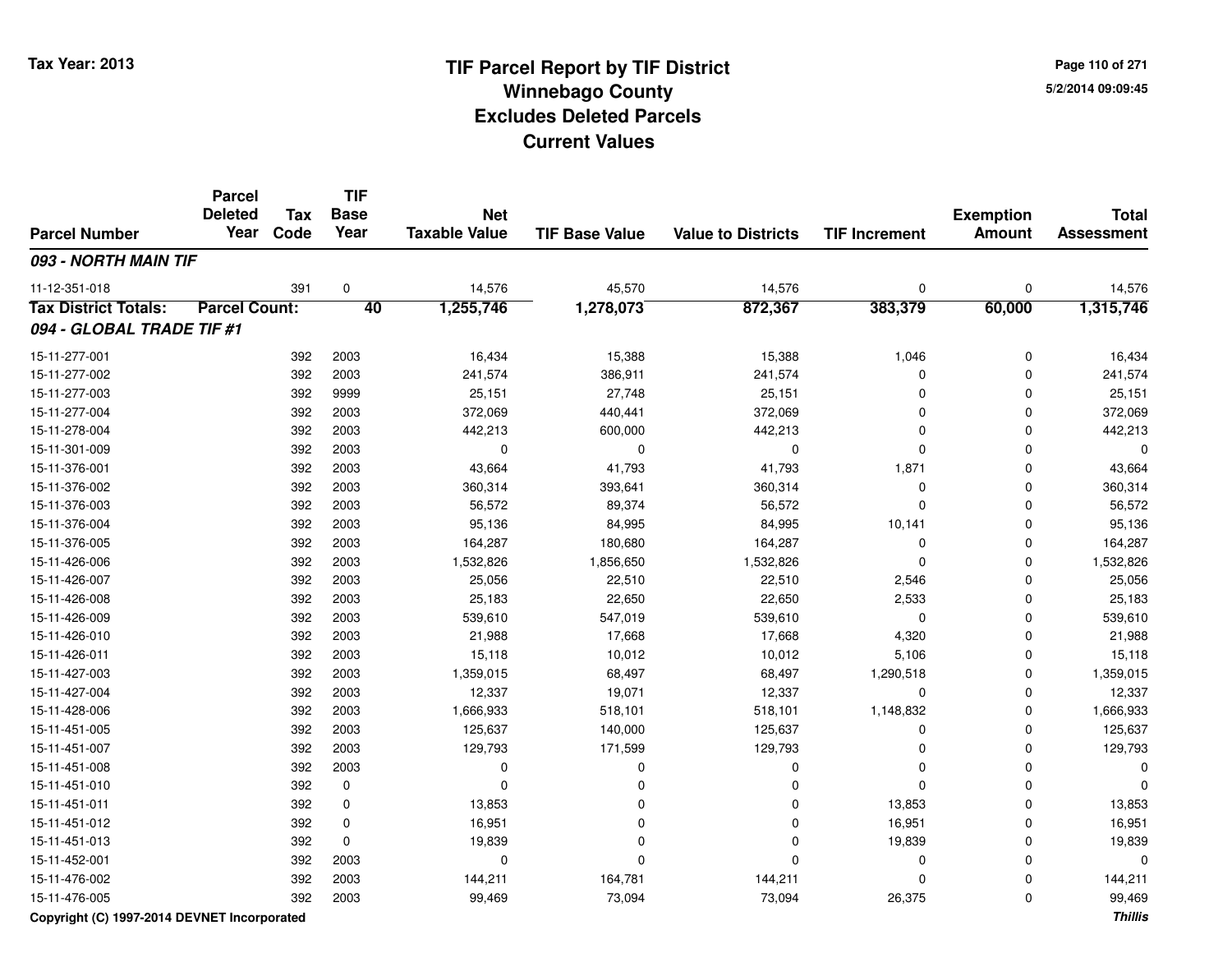**Page 111 of 2715/2/2014 09:09:45**

|                           | <b>Parcel</b>          |      | <b>TIF</b><br><b>Base</b><br><b>Tax</b><br>Year | <b>Net</b><br><b>Taxable Value</b><br><b>TIF Base Value</b><br><b>Value to Districts</b> |          |          |                      |                                   |                                   |
|---------------------------|------------------------|------|-------------------------------------------------|------------------------------------------------------------------------------------------|----------|----------|----------------------|-----------------------------------|-----------------------------------|
| <b>Parcel Number</b>      | <b>Deleted</b><br>Year | Code |                                                 |                                                                                          |          |          | <b>TIF Increment</b> | <b>Exemption</b><br><b>Amount</b> | <b>Total</b><br><b>Assessment</b> |
|                           |                        |      |                                                 |                                                                                          |          |          |                      |                                   |                                   |
| 094 - GLOBAL TRADE TIF #1 |                        |      |                                                 |                                                                                          |          |          |                      |                                   |                                   |
| 15-11-476-006             |                        | 392  | 2003                                            | 14,916                                                                                   | 11,096   | 11,096   | 3,820                | 0                                 | 14,916                            |
| 15-11-477-001             |                        | 392  | 2003                                            | $\Omega$                                                                                 | 14,985   | $\Omega$ | 0                    | 0                                 | O                                 |
| 15-11-490-001             |                        | 392  | 2003                                            | $\Omega$                                                                                 | 347      | $\Omega$ | 0                    | 0                                 | $\Omega$                          |
| 15-12-151-002             |                        | 392  | 2003                                            | 391,519                                                                                  | 498,306  | 391,519  | 0                    | $\Omega$                          | 391,519                           |
| 15-12-303-001             |                        | 392  | 2003                                            | 243,417                                                                                  | 280,000  | 243,417  | 0                    | $\Omega$                          | 243,417                           |
| 15-12-303-004             |                        | 392  | 2003                                            | $\Omega$                                                                                 | $\Omega$ | $\Omega$ | 0                    | $\Omega$                          | $\Omega$                          |
| 15-12-303-005             |                        | 392  | 2003                                            | 27,259                                                                                   | 25,867   | 25,867   | 1,392                | $\Omega$                          | 27,259                            |
| 15-12-352-004             | 2014                   | 392  | 2003                                            | 28,287                                                                                   | 273,331  | 28,287   | 0                    | $\Omega$                          | 28,287                            |
| 15-12-352-005             |                        | 392  | 2003                                            | 54,837                                                                                   | 61,841   | 54,837   | 0                    | $\Omega$                          | 54,837                            |
| 15-12-352-006             |                        | 392  | 2003                                            | 130,732                                                                                  | 189,332  | 130,732  | 0                    | $\Omega$                          | 130,732                           |
| 15-12-352-007             |                        | 392  | 2003                                            | 222,651                                                                                  | 253,341  | 222,651  | $\Omega$             | $\Omega$                          | 222,651                           |
| 15-12-352-008             |                        | 392  | 2003                                            | 10,255                                                                                   | 22,050   | 10,255   | 0                    | $\Omega$                          | 10,255                            |
| 15-12-352-009             |                        | 392  | 2003                                            | 172,704                                                                                  | 169,382  | 169,382  | 3,322                | $\Omega$                          | 172,704                           |
| 15-12-352-014             |                        | 392  | 2003                                            | 40,011                                                                                   | 12,111   | 12,111   | 27,900               | 0                                 | 40,011                            |
| 15-12-352-015             |                        | 392  | 2003                                            | 60,013                                                                                   | 73,419   | 60,013   | 0                    | $\Omega$                          | 60,013                            |
| 15-12-352-016             |                        | 392  | 2003                                            | 105,181                                                                                  | 188,821  | 105,181  | 0                    | 0                                 | 105,181                           |
| 15-12-352-017             |                        | 392  | 2003                                            | 128,168                                                                                  | 155,266  | 128,168  | 0                    | $\Omega$                          | 128,168                           |
| 15-12-352-018             |                        | 392  | 2003                                            | 91,667                                                                                   | 200,000  | 91,667   | 0                    | $\mathbf 0$                       | 91,667                            |
| 15-12-352-019             |                        | 392  | 2003                                            | 566,798                                                                                  | 794,142  | 566,798  | 0                    | 0                                 | 566,798                           |
| 15-13-101-001             |                        | 392  | 2003                                            | 10,672                                                                                   | 7,946    | 7,946    | 2,726                | 0                                 | 10,672                            |
| 15-13-101-002             |                        | 392  | 2003                                            | 19,155                                                                                   | 25,337   | 19,155   | 0                    | 0                                 | 19,155                            |
| 15-13-101-003             |                        | 392  | 2003                                            | 258,253                                                                                  | 346,373  | 258,253  | $\Omega$             | 0                                 | 258,253                           |
| 15-13-101-004             |                        | 392  | 2003                                            | 9,872                                                                                    | 5,562    | 5,562    | 4,310                | $\mathbf 0$                       | 9,872                             |
| 15-13-101-005             |                        | 392  | 2003                                            | 521,318                                                                                  | 608,373  | 521,318  | 0                    | $\mathbf 0$                       | 521,318                           |
| 15-13-151-002             |                        | 392  | 2003                                            | 163,436                                                                                  | 196,075  | 163,436  | 0                    | $\mathbf 0$                       | 163,436                           |
| 15-13-151-004             |                        | 392  | 2003                                            | 790,000                                                                                  | 300,000  | 300,000  | 490,000              | $\Omega$                          | 790,000                           |
| 15-13-151-005             |                        | 392  | 2003                                            | 618,016                                                                                  | 600,866  | 600,866  | 17,150               | $\mathbf 0$                       | 618,016                           |
| 15-13-151-006             |                        | 392  | 2003                                            | 526,766                                                                                  | 600,866  | 526,766  | 0                    | 0                                 | 526,766                           |
| 15-13-301-001             |                        | 392  | 2003                                            | 42,413                                                                                   | 33,076   | 33,076   | 9,337                | $\mathbf 0$                       | 42,413                            |
| 15-13-301-002             |                        | 392  | 2003                                            | 110,227                                                                                  | 100,536  | 100,536  | 9,691                | 0                                 | 110,227                           |
| 15-13-301-003             |                        | 392  | 2003                                            | 0                                                                                        | $\Omega$ | $\Omega$ | 0                    | $\Omega$                          | $\Omega$                          |
| 15-13-302-001             |                        | 392  | 2003                                            | 134,365                                                                                  | 121,098  | 121,098  | 13,267               | 0                                 | 134,365                           |
| 15-13-302-002             |                        | 392  | 2003                                            | 37,623                                                                                   | 25,206   | 25,206   | 12,417               | $\Omega$                          | 37,623                            |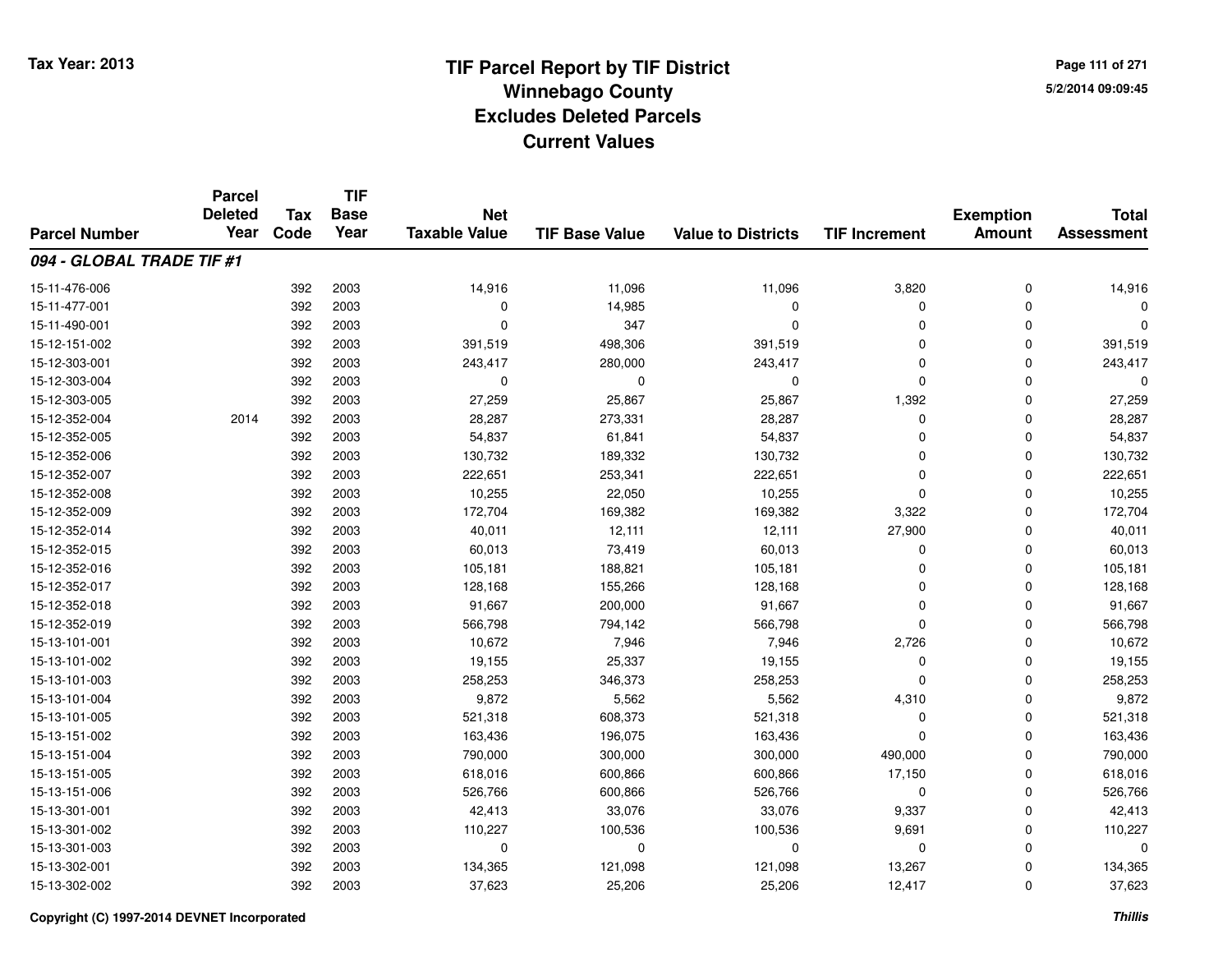**Page 112 of 2715/2/2014 09:09:45**

|                           | <b>Parcel</b><br><b>Deleted</b> | <b>Tax</b> | <b>TIF</b><br><b>Base</b> | <b>Net</b>           |                       |                           |                      | <b>Exemption</b> | <b>Total</b>      |
|---------------------------|---------------------------------|------------|---------------------------|----------------------|-----------------------|---------------------------|----------------------|------------------|-------------------|
| <b>Parcel Number</b>      | Year                            | Code       | Year                      | <b>Taxable Value</b> | <b>TIF Base Value</b> | <b>Value to Districts</b> | <b>TIF Increment</b> | <b>Amount</b>    | <b>Assessment</b> |
| 094 - GLOBAL TRADE TIF #1 |                                 |            |                           |                      |                       |                           |                      |                  |                   |
| 15-13-302-003             |                                 | 392        | 2003                      | 371,686              | 506,298               | 371,686                   | 0                    | 0                | 371,686           |
| 15-13-302-004             |                                 | 392        | 2003                      | 12,590               | 10,358                | 10,358                    | 2,232                | 0                | 12,590            |
| 15-13-302-005             |                                 | 392        | 2003                      | 28,438               | 47,304                | 28,438                    | 0                    | 0                | 28,438            |
| 15-13-302-006             |                                 | 392        | 2003                      | 68,485               | 92,330                | 68,485                    | 0                    | 0                | 68,485            |
| 15-13-351-004             |                                 | 392        | 2003                      | 44,029               | 23,838                | 23,838                    | 20,191               | $\Omega$         | 44,029            |
| 15-13-351-006             |                                 | 392        | 2003                      | 775,375              | 908,828               | 775,375                   | 0                    | 0                | 775,375           |
| 15-13-351-007             |                                 | 392        | $\mathbf 0$               | $\Omega$             | 498                   | 0                         | 0                    | $\Omega$         | $\Omega$          |
| 15-14-151-001             |                                 | 392        | 2003                      | $\Omega$             | $\Omega$              | $\Omega$                  | 0                    | $\Omega$         | 0                 |
| 15-14-151-002             |                                 | 392        | 2003                      | 65,509               | 62,461                | 62,461                    | 3,048                | $\Omega$         | 65,509            |
| 15-14-151-003             |                                 | 392        | 2003                      | $\mathbf 0$          | 2,246                 | $\Omega$                  | 0                    | $\Omega$         | $\Omega$          |
| 15-14-151-004             |                                 | 392        | 2003                      | 80,000               | 65,758                | 65,758                    | 14,242               | $\Omega$         | 80,000            |
| 15-14-151-005             |                                 | 392        | 2003                      | 39,054               | 37,091                | 37,091                    | 1,963                | $\Omega$         | 39,054            |
| 15-14-151-006             |                                 | 392        | 2003                      | 41,760               | 68,683                | 41,760                    | 0                    | $\Omega$         | 41,760            |
| 15-14-152-001             |                                 | 392        | 2003                      | 0                    | 44,035                | $\mathbf 0$               | 0                    | $\Omega$         | 0                 |
| 15-14-152-002             |                                 | 392        | 2003                      | 35,292               | 33,400                | 33,400                    | 1,892                | $\Omega$         | 35,292            |
| 15-14-152-003             |                                 | 392        | 2003                      | 29,087               | 38,668                | 29,087                    | 0                    | 0                | 29,087            |
| 15-14-152-004             |                                 | 392        | 2003                      | 217,668              | 314,764               | 217,668                   | 0                    | $\Omega$         | 217,668           |
| 15-14-152-006             |                                 | 392        | 2003                      | 227,680              | 288,933               | 227,680                   | 0                    | 0                | 227,680           |
| 15-14-152-008             |                                 | 392        | 2003                      | 961                  | 3,434                 | 961                       | 0                    | $\Omega$         | 961               |
| 15-14-152-009             |                                 | 392        | 2003                      | 0                    | 3,434                 | 0                         | 0                    | 0                | n                 |
| 15-14-152-010             |                                 | 392        | 2003                      | 961                  | 3,434                 | 961                       | 0                    | $\mathbf 0$      | 961               |
| 15-14-152-014             |                                 | 392        | 2003                      | 23,911               | 34,568                | 23,911                    | 0                    | 0                | 23,911            |
| 15-14-152-015             |                                 | 392        | 2003                      | $\mathbf 0$          | 26,966                | $\mathbf 0$               | 0                    | $\mathbf 0$      | $\Omega$          |
| 15-14-176-001             |                                 | 392        | 2003                      | 0                    | 0                     | 0                         | 0                    | $\mathbf 0$      |                   |
| 15-14-201-002             |                                 | 392        | 2003                      | $\Omega$             | 186,698               | $\Omega$                  | 0                    | $\Omega$         |                   |
| 15-14-201-003             |                                 | 392        | 2003                      | 45,532               | 6,001                 | 6,001                     | 39,531               | $\mathbf 0$      | 45,532            |
| 15-14-201-005             |                                 | 392        | 2003                      | 194,772              | 138,066               | 138,066                   | 56,706               | $\mathbf 0$      | 194,772           |
| 15-14-201-006             |                                 | 392        | 2003                      | 24,431               | 15,633                | 15,633                    | 8,798                | 0                | 24,431            |
| 15-14-201-007             |                                 | 392        | 2003                      | 19,263               | 18,602                | 18,602                    | 661                  | 0                | 19,263            |
| 15-14-201-008             |                                 | 392        | 2003                      | 45,989               | 47,501                | 45,989                    | 0                    | 0                | 45,989            |
| 15-14-201-009             |                                 | 392        | 2003                      | 33,210               | 42,831                | 33,210                    | 0                    | $\Omega$         | 33,210            |
| 15-14-201-010             |                                 | 392        | 2003                      | 29,091               | 36,634                | 29,091                    | 0                    | 0                | 29,091            |
| 15-14-201-012             |                                 | 392        | 2003                      | 62,499               | 88,568                | 62,499                    | 0                    | $\Omega$         | 62,499            |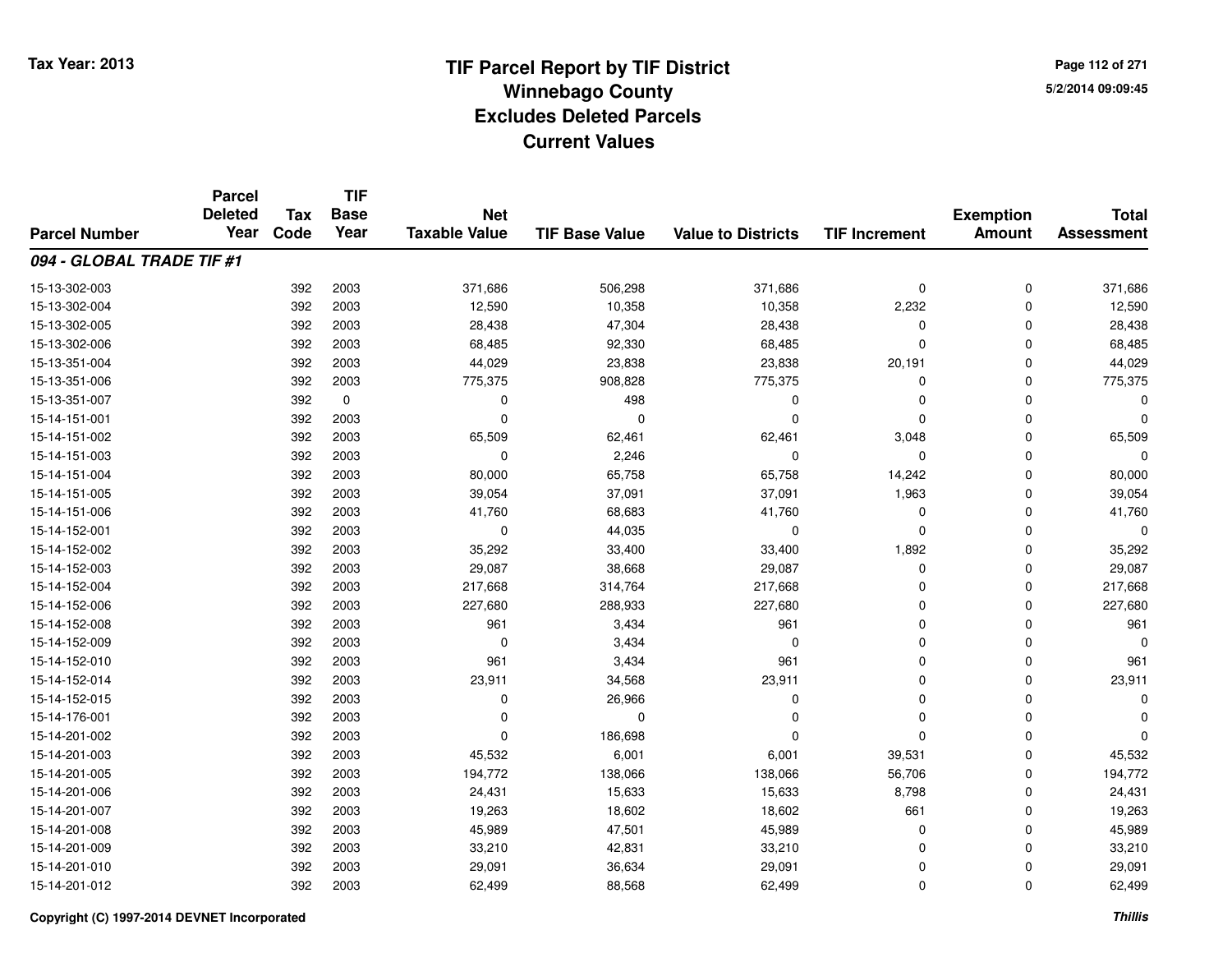**Page 113 of 2715/2/2014 09:09:45**

#### **TIF Base ValueParcel NumberTotal AssessmentExemption Amount Value to Districts TIF IncrementTIF Base YearTax CodeParcel Deleted YearNet Taxable Value094 - GLOBAL TRADE TIF #1**15-14-201-014 $\frac{4}{10}$  392 2003 0  $\frac{4}{350}$  4,350 0 0 0 0 0 0 15-14-201-0155 and the contract of the contract of the contract of the contract of the contract of  $\alpha$  of  $\alpha$  of  $\alpha$  of  $\alpha$  of  $\alpha$  of  $\alpha$  of  $\alpha$  of  $\alpha$  of  $\alpha$  of  $\alpha$  of  $\alpha$  of  $\alpha$  of  $\alpha$  of  $\alpha$  of  $\alpha$  of  $\alpha$  of  $\alpha$  of 15-14-202-002 <sup>392</sup> 15,404 <sup>2003</sup> 13,118 13,118 2,286 <sup>0</sup> 15,404 15-14-202-004 <sup>392</sup> 263,721 <sup>2003</sup> 293,484 263,721 <sup>0</sup> <sup>0</sup> 263,721 15-14-202-005 <sup>392</sup> 45,304 <sup>2003</sup> 59,615 45,304 <sup>0</sup> <sup>0</sup> 45,304 15-14-202-006 <sup>392</sup> <sup>0</sup> <sup>2003</sup> <sup>0</sup> <sup>0</sup> <sup>0</sup> <sup>0</sup> <sup>0</sup> 15-14-226-0011 392 2003 0 16,846 0 0 0 0 15-14-226-006 <sup>392</sup> 893,286 <sup>2003</sup> 1,219,908 893,286 <sup>0</sup> <sup>0</sup> 893,286 15-14-226-007 <sup>392</sup> <sup>0</sup> <sup>2003</sup> 64,206 <sup>0</sup> <sup>0</sup> <sup>0</sup> <sup>0</sup> 15-14-276-005 <sup>392</sup> 99,307 <sup>0</sup> 49,028 49,028 50,279 <sup>0</sup> 99,307 15-14-276-0066 392 0 0 6,686 0 0 0 0 15-14-301-001 <sup>392</sup> <sup>0</sup> <sup>2003</sup> <sup>0</sup> <sup>0</sup> <sup>0</sup> <sup>0</sup> <sup>0</sup> 15-14-351-0011 392 2003 11,493 10,735 10,735 758 0 11,493 15-14-401-001 <sup>392</sup> <sup>0</sup> <sup>2003</sup> <sup>0</sup> <sup>0</sup> <sup>0</sup> <sup>0</sup> <sup>0</sup> 15-14-401-002 <sup>392</sup> <sup>0</sup> <sup>2003</sup> <sup>0</sup> <sup>0</sup> <sup>0</sup> <sup>0</sup> <sup>0</sup> 15-14-401-003 <sup>392</sup> <sup>0</sup> <sup>2003</sup> 1,851 <sup>0</sup> <sup>0</sup> <sup>0</sup> <sup>0</sup> 15-14-402-0022 392 2003 60,229 87,957 60,229 0 0 60,229 15-14-402-003 <sup>392</sup> <sup>0</sup> <sup>2003</sup> 120,259 <sup>0</sup> <sup>0</sup> <sup>0</sup> <sup>0</sup> 15-14-402-004 <sup>392</sup> 272,146 <sup>2003</sup> 344,465 272,146 <sup>0</sup> <sup>0</sup> 272,146 15-14-402-005 <sup>392</sup> 263,126 <sup>2003</sup> 327,771 263,126 <sup>0</sup> <sup>0</sup> 263,126 15-14-402-0066 392 2003 638,824 1,048,353 638,824 0 0 638,824 15-14-402-007 <sup>392</sup> 914,414 <sup>2003</sup> 1,313,430 914,414 <sup>0</sup> <sup>0</sup> 914,414 15-14-402-008 <sup>392</sup> 22,795 <sup>2003</sup> 14,885 14,885 7,910 <sup>0</sup> 22,795 15-14-402-010 <sup>392</sup> <sup>0</sup> <sup>2003</sup> <sup>0</sup> <sup>0</sup> <sup>0</sup> <sup>0</sup> <sup>0</sup> 15-14-426-0011 392 2003 1,012,490 1,592,889 1,012,490 0 0 1,012,490 15-14-426-002 <sup>392</sup> 43,604 <sup>2003</sup> 41,191 41,191 2,413 <sup>0</sup> 43,604 15-14-426-003 <sup>392</sup> 39,217 <sup>2003</sup> 32,440 32,440 6,777 <sup>0</sup> 39,217 15-14-426-004 <sup>392</sup> 64,078 <sup>2003</sup> 53,005 53,005 11,073 <sup>0</sup> 64,078 15-14-426-005 <sup>392</sup> 35,490 <sup>2003</sup> 27,725 27,725 7,765 <sup>0</sup> 35,490 15-14-426-007 <sup>392</sup> <sup>0</sup> <sup>9999</sup> <sup>0</sup> <sup>0</sup> <sup>0</sup> <sup>0</sup> <sup>0</sup> 15-14-426-0088 392 0 1,169 1,661 1,169 0 0 1,169 15-14-426-0099 392 0 0 4,982 0 0 0 0 15-14-427-0011 392 2003 85,259 85,848 85,259 0 0 85,259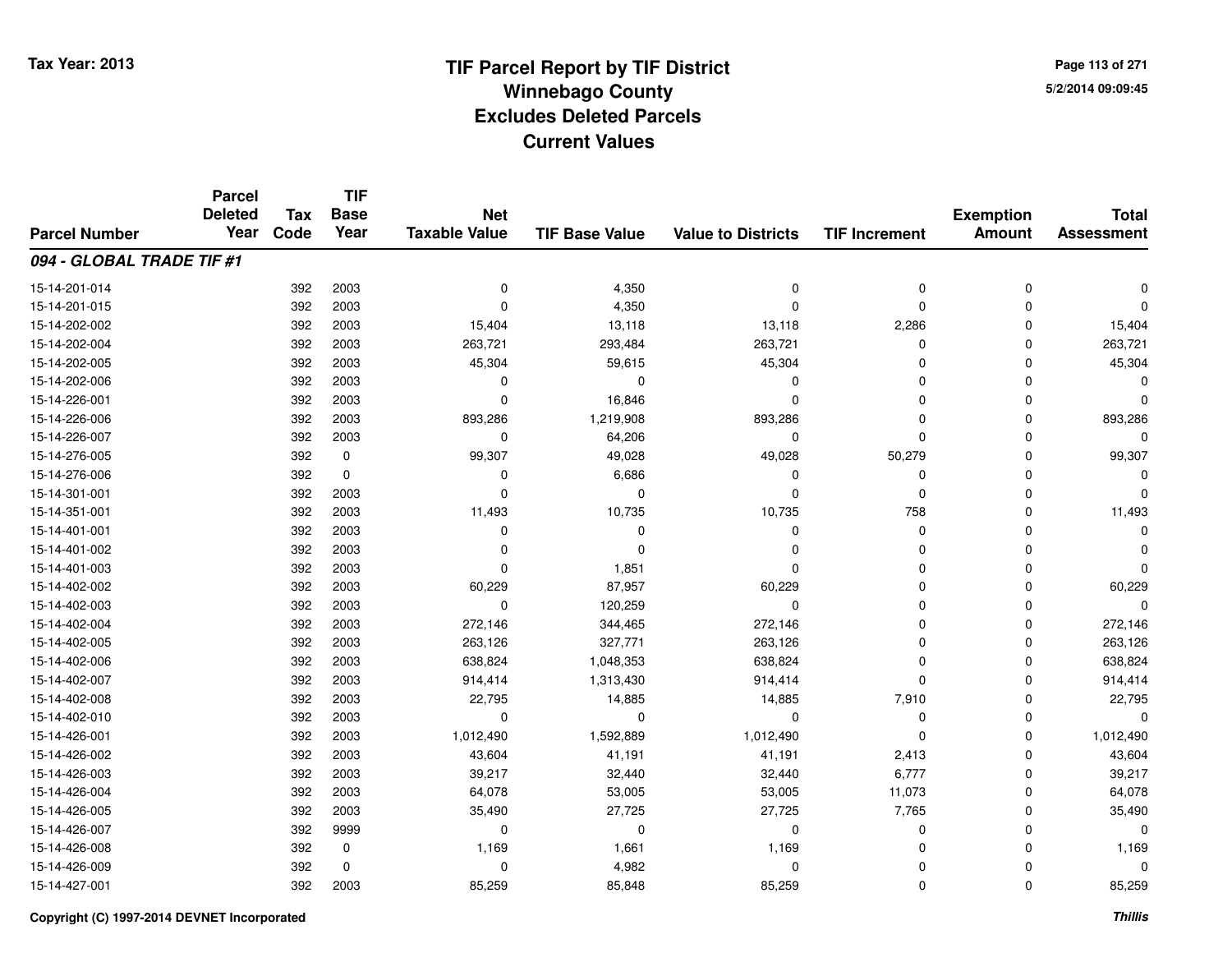**TIF**

**Parcel**

**Page 114 of 2715/2/2014 09:09:45**

| <b>Parcel Number</b>      | <b>Deleted</b><br>Year | <b>Tax</b><br>Code | .<br><b>Base</b><br>Year | <b>Net</b><br><b>Taxable Value</b> | <b>TIF Base Value</b> | <b>Value to Districts</b> | <b>TIF Increment</b> | <b>Exemption</b><br><b>Amount</b> | <b>Total</b><br><b>Assessment</b> |
|---------------------------|------------------------|--------------------|--------------------------|------------------------------------|-----------------------|---------------------------|----------------------|-----------------------------------|-----------------------------------|
| 094 - GLOBAL TRADE TIF #1 |                        |                    |                          |                                    |                       |                           |                      |                                   |                                   |
| 15-14-427-002             |                        | 392                | 2003                     | 123,239                            | 112,437               | 112,437                   | 10,802               | $\pmb{0}$                         | 123,239                           |
| 15-14-428-002             |                        | 392                | 2003                     | 24,614                             | 56,658                | 24,614                    | $\Omega$             | $\mathbf 0$                       | 24,614                            |
| 15-14-428-003             |                        | 392                | 2003                     | 7,358                              | 7,347                 | 7,347                     | 11                   | 0                                 | 7,358                             |
| 15-14-428-006             |                        | 392                | 2003                     | 25,000                             | 41,003                | 25,000                    | $\Omega$             | 0                                 | 25,000                            |
| 15-14-428-007             |                        | 392                | 0                        | 41,357                             | 98,265                | 41,357                    | $\Omega$             | $\Omega$                          | 41,357                            |
| 15-14-428-008             |                        | 392                | $\mathbf 0$              | 16,572                             | 7,680                 | 7,680                     | 8,892                | $\Omega$                          | 16,572                            |
| 15-14-476-006             |                        | 392                | 2003                     | 10,212                             | 15                    | 15                        | 10,197               | $\Omega$                          | 10,212                            |
| 15-14-477-003             |                        | 392                | 0                        | 0                                  | O                     | $\Omega$                  | $\mathbf 0$          | $\Omega$                          |                                   |
| 15-14-477-004             |                        | 392                | 0                        | 490,299                            | 0                     | $\Omega$                  | 490,299              | 0                                 | 490,299                           |
| 15-14-477-005             |                        | 392                | 0                        | 0                                  | $\Omega$              | $\Omega$                  | 0                    | $\Omega$                          |                                   |
| 15-14-477-006             |                        | 392                | 0                        | 369,742                            | $\Omega$              | $\mathbf 0$               | 369,742              | $\Omega$                          | 369,742                           |
| 15-15-176-003             |                        | 392                | 2003                     | 6,237                              | 10,234                | 6,237                     | $\Omega$             | $\Omega$                          | 6,237                             |
| 15-15-176-004             |                        | 392                | 2003                     | 0                                  | 7,798                 | $\mathbf 0$               | $\Omega$             | $\Omega$                          |                                   |
| 15-15-176-007             |                        | 392                | 2003                     | 684                                | 853                   | 684                       | $\Omega$             | $\Omega$                          | 684                               |
| 15-15-177-001             |                        | 392                | 2003                     | O                                  | O                     | $\Omega$                  | O                    | O                                 |                                   |
| 15-15-178-001             |                        | 392                | 2003                     | U                                  | O                     | n                         | $\Omega$             | $\Omega$                          |                                   |
| 15-15-179-001             |                        | 392                | 2003                     |                                    | n                     | O                         | $\Omega$             | $\Omega$                          |                                   |
| 15-15-277-001             |                        | 392                | 2003                     |                                    | O                     | n                         | $\Omega$             | $\Omega$                          |                                   |
| 15-15-278-001             |                        | 392                | 2003                     | ∩                                  |                       | $\Omega$                  | $\Omega$             | $\Omega$                          |                                   |
| 15-15-301-003             |                        | 392                | 2003                     | 202                                | 796                   | 202                       | $\Omega$             | $\Omega$                          | 202                               |
| 15-15-301-004             |                        | 392                | 2003                     | 3,270                              | 3,510                 | 3,270                     | $\Omega$             | $\Omega$                          | 3,270                             |
| 15-15-301-005             |                        | 392                | 2003                     | 580,818                            | 12,600                | 12,600                    | 568,218              | $\Omega$                          | 580,818                           |
| 15-15-351-003             |                        | 392                | 2003                     | 0                                  | 1,006                 | 0                         | $\Omega$             | $\Omega$                          |                                   |
| 15-15-376-007             |                        | 392                | 2003                     | 0                                  | 0                     | $\Omega$                  | $\Omega$             | $\Omega$                          |                                   |
| 15-15-401-001             |                        | 392                | 2003                     | O                                  | $\Omega$              | $\Omega$                  | $\Omega$             | $\Omega$                          |                                   |
| 15-15-401-002             |                        | 392                | 2003                     | 4,329,913                          | 5,075,100             | 4,329,913                 | $\Omega$             | $\Omega$                          | 4,329,913                         |
| 15-15-426-007             |                        | 392                | 2003                     | $\mathbf 0$                        | $\Omega$              | $\mathbf 0$               | $\Omega$             | $\Omega$                          |                                   |
| 15-16-400-006             |                        | 392                | 2003                     | 575                                | 2,012                 | 575                       | $\Omega$             | $\Omega$                          | 575                               |
| 15-16-400-008             |                        | 392                | 2003                     | $\Omega$                           | 222                   | $\mathbf 0$               | $\Omega$             | O                                 |                                   |
| 15-16-400-009             |                        | 392                | 2003                     | 489,096                            | 223                   | 223                       | 488,873              | $\Omega$                          | 489,096                           |
| 15-21-100-004             |                        | 392                | 2003                     | 606                                | 1,061                 | 606                       | 0                    | $\Omega$                          | 606                               |
| 15-21-204-001             |                        | 392                | 2003                     |                                    | $\Omega$              | $\Omega$                  | $\Omega$             | 0                                 |                                   |
| 15-21-204-002             |                        | 392                | 2003                     | 0                                  | 0                     | $\mathbf 0$               | $\Omega$             | $\mathbf 0$                       |                                   |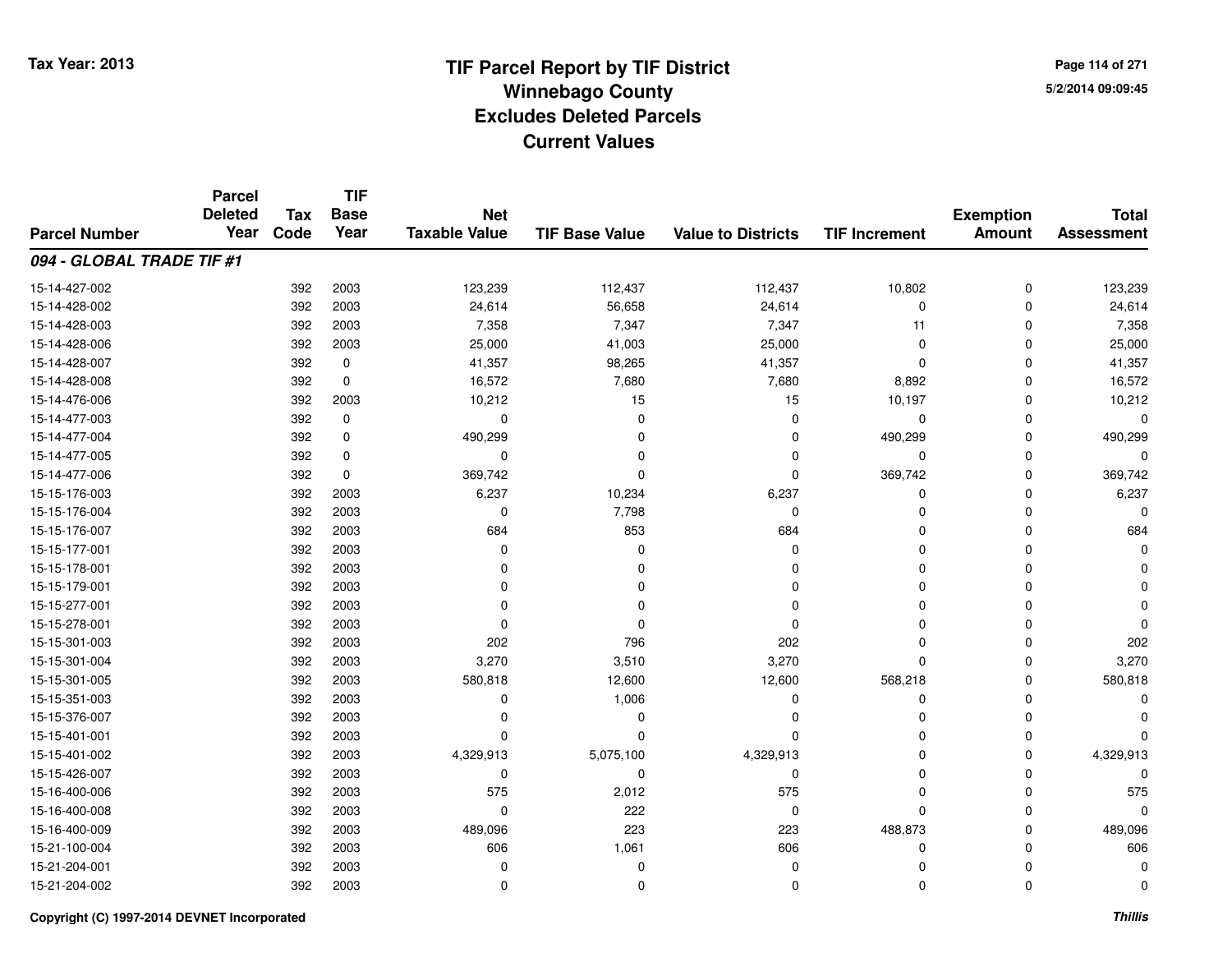**TIF**

**Parcel**

**Page 115 of 2715/2/2014 09:09:45**

| <b>Parcel Number</b>      | <b>Deleted</b><br>Year | <b>Tax</b><br>Code | <b>Base</b><br>Year | <b>Net</b><br><b>Taxable Value</b> | <b>TIF Base Value</b> | <b>Value to Districts</b> | <b>TIF Increment</b> | <b>Exemption</b><br><b>Amount</b> | <b>Total</b><br><b>Assessment</b> |
|---------------------------|------------------------|--------------------|---------------------|------------------------------------|-----------------------|---------------------------|----------------------|-----------------------------------|-----------------------------------|
| 094 - GLOBAL TRADE TIF #1 |                        |                    |                     |                                    |                       |                           |                      |                                   |                                   |
| 15-21-204-003             |                        | 392                | 2003                | 0                                  | 0                     | $\mathbf 0$               | $\mathbf 0$          | $\mathbf 0$                       |                                   |
| 15-21-226-004             |                        | 392                | 2003                | $\Omega$                           | O                     | 0                         | 0                    | 0                                 |                                   |
| 15-21-226-007             |                        | 392                | 2003                | 0                                  |                       |                           | $\Omega$             |                                   |                                   |
| 15-21-226-008             |                        | 392                | 2003                |                                    |                       | O                         | $\Omega$             |                                   |                                   |
| 15-21-227-001             |                        | 392                | 2003                | ŋ                                  |                       | O                         | $\Omega$             | n                                 |                                   |
| 15-21-251-010             |                        | 392                | 2003                |                                    |                       | O                         | $\Omega$             |                                   |                                   |
| 15-21-251-013             |                        | 392                | 2003                |                                    |                       | O                         | $\Omega$             |                                   |                                   |
| 15-21-276-004             |                        | 392                | 2003                | ŋ                                  | O                     | O                         | $\Omega$             | ∩                                 |                                   |
| 15-21-276-005             |                        | 392                | 0                   | $\Omega$                           | 93,751                | $\Omega$                  | $\mathbf 0$          | O                                 |                                   |
| 15-21-400-004             |                        | 392                | 0                   | 127,782                            | 93,750                | 93,750                    | 34,032               | $\Omega$                          | 127,782                           |
| 15-22-100-010             |                        | 392                | 2003                | 0                                  | $\Omega$              | $\mathbf 0$               | $\mathbf 0$          | O                                 |                                   |
| 15-22-100-020             |                        | 392                | 2003                | 0                                  | 424                   | 0                         | 0                    | n                                 |                                   |
| 15-22-100-021             |                        | 392                | 2003                | 0                                  | 0                     | $\mathbf 0$               | 0                    | n                                 |                                   |
| 15-22-100-023             |                        | 392                | 2003                | 9,213                              | 15,892                | 9,213                     | 0                    | 0                                 | 9,213                             |
| 15-22-100-024             |                        | 392                | 2003                | 0                                  | $\Omega$              | $\Omega$                  | $\Omega$             | n                                 |                                   |
| 15-22-100-025             |                        | 392                | $\mathbf 0$         | O                                  | 612                   | $\Omega$                  | $\Omega$             |                                   |                                   |
| 15-22-100-026             |                        | 392                | 2003                | $\Omega$                           | $\Omega$              | $\Omega$                  | $\Omega$             | ∩                                 |                                   |
| 15-22-203-001             |                        | 392                | 2003                | 3,592                              | 2,609                 | 2,609                     | 983                  | O                                 | 3,592                             |
| 15-22-203-002             |                        | 392                | 2003                | $\Omega$                           | $\Omega$              | $\mathbf 0$               | $\mathbf 0$          | O                                 |                                   |
| 15-22-203-003             |                        | 392                | 2003                | 0                                  | 0                     | $\Omega$                  | 0                    | O                                 |                                   |
| 15-22-226-004             |                        | 392                | 2003                | 22,205                             | 2,946                 | 2,946                     | 19,259               | 0                                 | 22,205                            |
| 15-22-226-005             |                        | 392                | 2003                | ŋ                                  | n                     | $\Omega$                  | 0                    | n                                 |                                   |
| 15-22-251-004             |                        | 392                | 2003                | ŋ                                  |                       | n                         | $\Omega$             |                                   |                                   |
| 15-22-251-005             |                        | 392                | 2003                |                                    |                       |                           | $\Omega$             |                                   |                                   |
| 15-22-251-006             |                        | 392                | $\mathbf 0$         | $\Omega$                           |                       | O                         | $\Omega$             |                                   |                                   |
| 15-22-300-004             |                        | 392                | 2003                | 260                                | ∩                     | $\Omega$                  | 260                  | $\Omega$                          | 260                               |
| 15-22-300-005             |                        | 392                | 0                   | 2,582                              | 5,597                 | 2,582                     | $\mathbf 0$          | O                                 | 2,582                             |
| 15-22-300-006             |                        | 392                | 0                   | 4,434                              | 13,813                | 4,434                     | $\mathbf 0$          | O                                 | 4,434                             |
| 15-22-401-003             |                        | 392                | 0                   | 13,203                             | 7,106                 | 7,106                     | 6,097                |                                   | 13,203                            |
| 15-22-402-001             |                        | 392                | $\mathbf 0$         | 535                                | 7,106                 | 535                       | 0                    | O                                 | 535                               |
| 15-22-426-003             |                        | 392                | 9999                | 809                                | 363                   | 363                       | 446                  | O                                 | 809                               |
| 15-23-101-003             |                        | 392                | 2003                | 8,869                              | 7,666                 | 7,666                     | 1,203                |                                   | 8,869                             |
| 15-23-101-004             |                        | 392                | 2003                | 50,879                             | 75,698                | 50,879                    | $\mathbf 0$          | $\mathbf 0$                       | 50,879                            |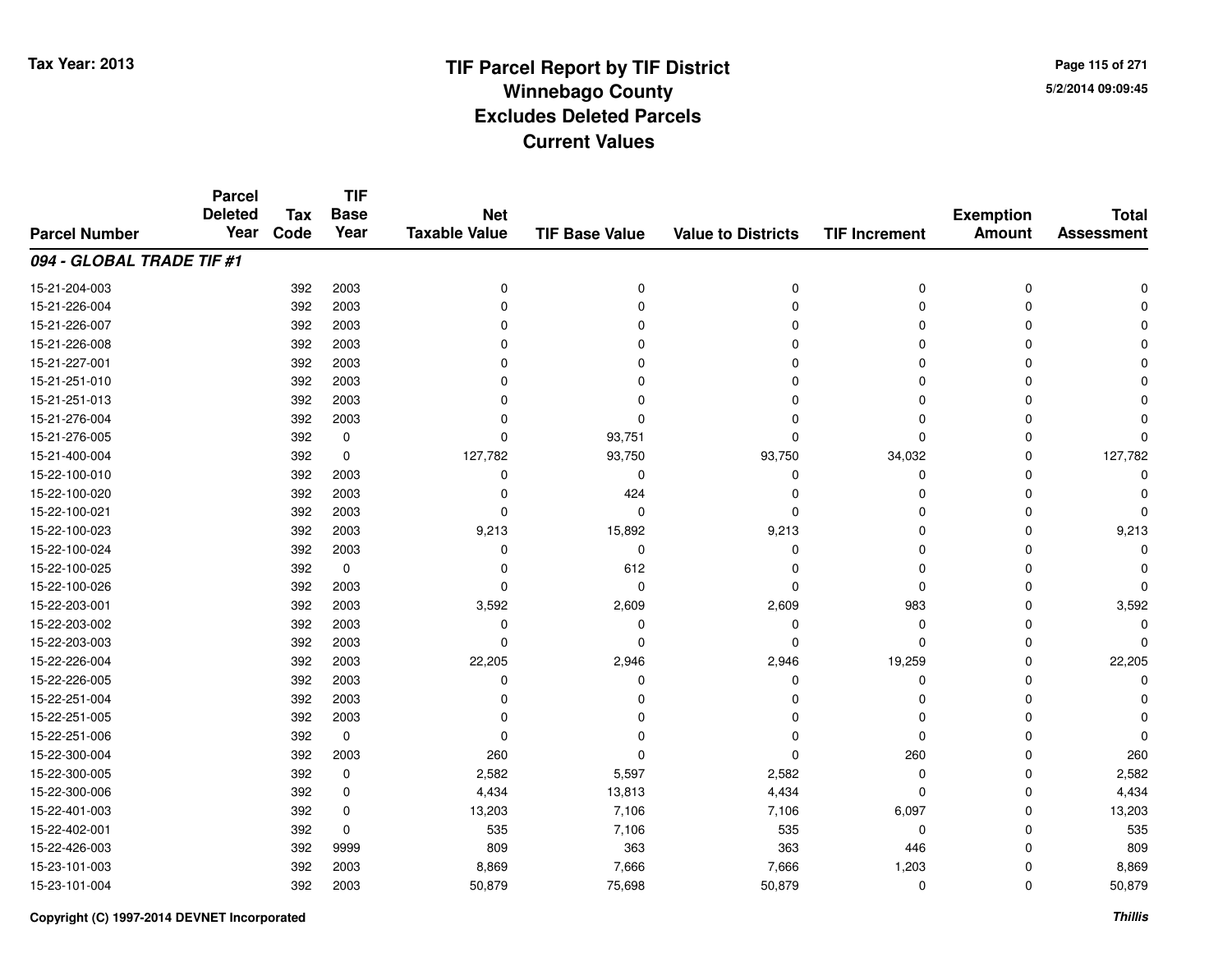**Page 116 of 2715/2/2014 09:09:45**

#### **TIF Base ValueParcel NumberTotal AssessmentExemption Amount Value to Districts TIF IncrementTIF Base YearTax CodeParcel Deleted YearNet Taxable Value094 - GLOBAL TRADE TIF #1**15-23-101-005 <sup>392</sup> 103,356 <sup>2003</sup> 121,735 103,356 <sup>0</sup> <sup>0</sup> 103,356 15-23-101-006 <sup>392</sup> <sup>0</sup> <sup>2003</sup> 176,533 <sup>0</sup> <sup>0</sup> <sup>0</sup> <sup>0</sup> 15-23-101-007 <sup>392</sup> <sup>0</sup> <sup>2003</sup> <sup>0</sup> <sup>0</sup> <sup>0</sup> <sup>0</sup> <sup>0</sup> 15-23-101-0088 392 2003 0 223,565 0 0 0 0 15-23-176-001 <sup>392</sup> <sup>0</sup> <sup>2003</sup> <sup>0</sup> <sup>0</sup> <sup>0</sup> <sup>0</sup> <sup>0</sup> 15-23-176-003 <sup>392</sup> 163,465 <sup>2003</sup> 304,993 163,465 <sup>0</sup> <sup>0</sup> 163,465 15-23-176-004 <sup>392</sup> 298,585 <sup>2003</sup> 452,085 298,585 <sup>0</sup> <sup>0</sup> 298,585 15-23-301-001 <sup>392</sup> <sup>0</sup> <sup>2003</sup> <sup>0</sup> <sup>0</sup> <sup>0</sup> <sup>0</sup> <sup>0</sup> 15-23-326-0011 392 2003 71,269 90,879 71,269 0 0 71,269 15-23-351-0011 392 2003 453 885 453 0 0 453 15-23-351-0022 2 2003 0 2003 0 2009 0 2009 0 2010 0 2020 0 2020 0 2020 0 2020 0 2020 0 2020 0 2020 0 2020 0 2020 0 2020 0 20 15-23-376-002 <sup>392</sup> 38,838 <sup>2003</sup> 39,878 38,838 <sup>0</sup> <sup>0</sup> 38,838 15-23-376-004 <sup>392</sup> <sup>0</sup> <sup>2003</sup> <sup>0</sup> <sup>0</sup> <sup>0</sup> <sup>0</sup> <sup>0</sup> 15-26-101-0011 392 2003 0 381 0 0 0 0 15-26-101-002 <sup>392</sup> <sup>0</sup> <sup>2003</sup> <sup>9</sup> <sup>0</sup> <sup>0</sup> <sup>0</sup> <sup>0</sup> 15-27-100-004 <sup>392</sup> 1,494 <sup>2003</sup> 4,293 1,494 <sup>0</sup> <sup>0</sup> 1,494 15-27-201-0022 2 392 2003 1,065 1,916 1,065 0 0 1,065 15-27-226-001 <sup>392</sup> <sup>584</sup> <sup>2003</sup> <sup>247</sup> <sup>247</sup> <sup>337</sup> <sup>0</sup> <sup>584</sup> **Tax District Totals: Parcel Count: <sup>213</sup> 27,837,659 29,310,191 22,450,220 5,387,439 <sup>0</sup> 27,837,659 098 - MACHESNEY PARK TIF**08-20-101-0011 141 9999 3,663 2,619 2,619 1,044 0 3,663 08-20-101-0022 141 9999 2,519 6,160 2,519 0 0 2,519 08-20-101-0033 141 9999 73,944 49,922 49,922 24,022 0 73,944 08-20-101-005 <sup>141</sup> 2,780 <sup>9999</sup> 1,989 1,989 <sup>791</sup> <sup>0</sup> 2,780 08-20-101-011 <sup>141</sup> 51,493 <sup>9999</sup> 14,977 14,977 36,516 <sup>0</sup> 51,493 08-20-101-012 <sup>141</sup> 5,598 <sup>9999</sup> 4,004 4,004 1,594 <sup>0</sup> 5,598 08-20-101-0144 141 0 81,516 62,793 62,793 18,723 0 81,516 08-20-101-015 <sup>141</sup> 2,387 <sup>0</sup> 10,099 2,387 <sup>0</sup> <sup>0</sup> 2,387 08-20-101-016 <sup>141</sup> 482,224 <sup>0</sup> 10,960 10,960 471,264 <sup>0</sup> 482,224 08-20-101-017 <sup>141</sup> 1,735 <sup>0</sup> 8,722 1,735 <sup>0</sup> <sup>0</sup> 1,735 08-20-101-0188 141 0 66,003 61,322 61,322 4,681 0 66,003 08-20-126-0044 118 9999 1,972,417 52,443 52,443 1,919,974 0 1,972,417 08-20-132-035<sup>118</sup> 191,080 <sup>9999</sup> <sup>438</sup> <sup>438</sup> 190,642 <sup>0</sup> 191,080

**Copyright (C) 1997-2014 DEVNET Incorporated**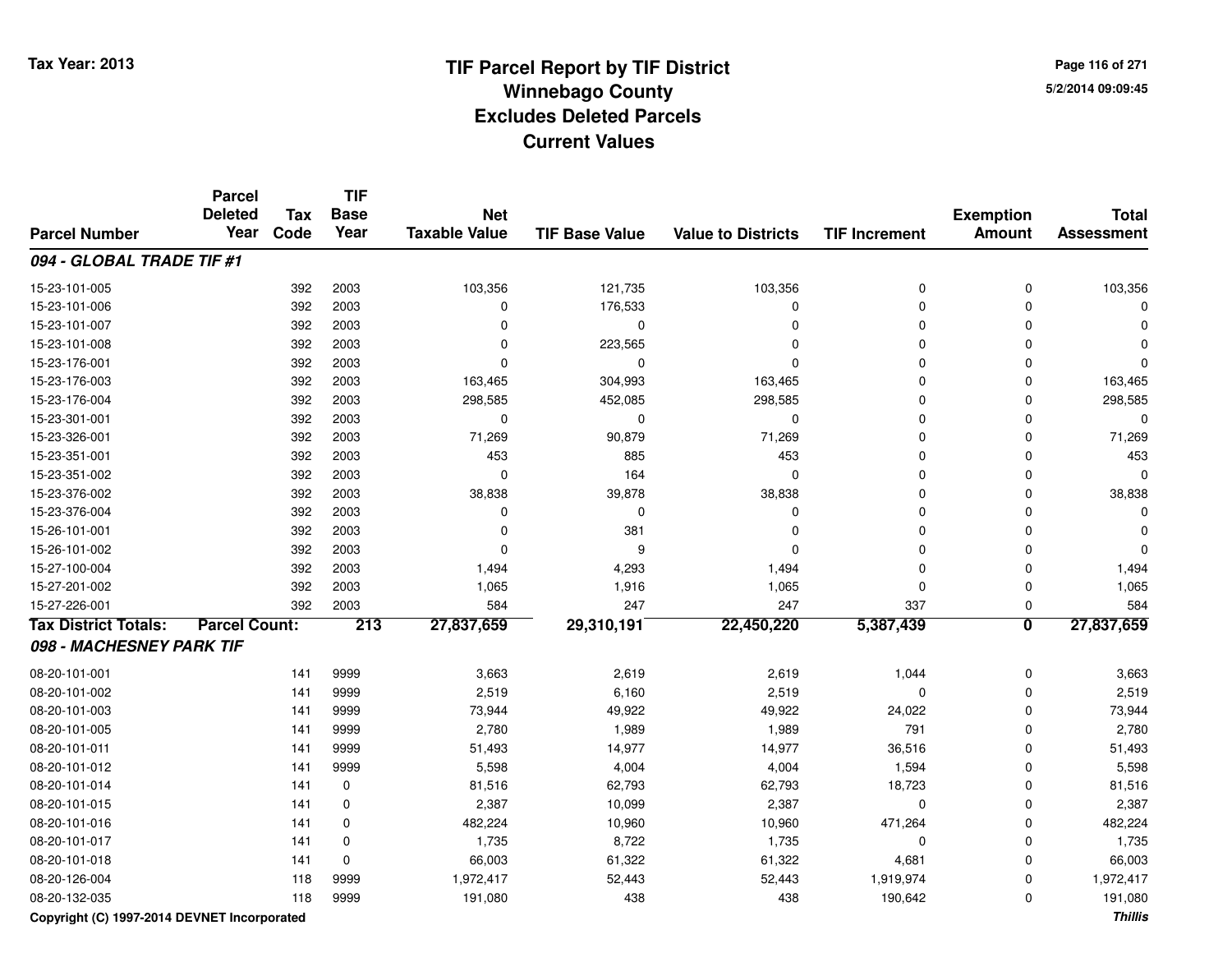**Page 117 of 2715/2/2014 09:09:45**

|                                 | <b>Parcel</b>        |            | <b>TIF</b>  |                      |                       |                           |                      |                         |                   |
|---------------------------------|----------------------|------------|-------------|----------------------|-----------------------|---------------------------|----------------------|-------------------------|-------------------|
|                                 | <b>Deleted</b>       | <b>Tax</b> | <b>Base</b> | <b>Net</b>           |                       |                           |                      | <b>Exemption</b>        | <b>Total</b>      |
| <b>Parcel Number</b>            | Year                 | Code       | Year        | <b>Taxable Value</b> | <b>TIF Base Value</b> | <b>Value to Districts</b> | <b>TIF Increment</b> | <b>Amount</b>           | <b>Assessment</b> |
| 098 - MACHESNEY PARK TIF        |                      |            |             |                      |                       |                           |                      |                         |                   |
| 08-20-132-036                   |                      | 118        | 9999        | 140,339              | 9,212                 | 9,212                     | 131,127              | $\mathbf 0$             | 140,339           |
| 08-20-132-037                   |                      | 118        | 9999        | 252,022              | 15,352                | 15,352                    | 236,670              | 0                       | 252,022           |
| 08-20-132-041                   |                      | 118        | $\mathbf 0$ | 140,433              | 8,331                 | 8,331                     | 132,102              | $\Omega$                | 140,433           |
| 08-20-132-042                   |                      | 118        | $\mathbf 0$ | 1,665                | 438                   | 438                       | 1,227                | $\Omega$                | 1,665             |
| 08-20-133-043                   |                      | 118        | $\mathbf 0$ | 1,609,896            | 55,794                | 55,794                    | 1,554,102            | 0                       | 1,609,896         |
| 08-20-176-023                   |                      | 118        | 9999        | 405,925              | 4,640                 | 4,640                     | 401,285              | 0                       | 405,925           |
| 08-20-176-026                   |                      | 118        | 0           | 194,798              | 19,407                | 19,407                    | 175,391              | $\Omega$                | 194,798           |
| 08-20-176-027                   |                      | 118        | 0           | 131,525              | 12,938                | 12,938                    | 118,587              | $\Omega$                | 131,525           |
| 08-20-180-023                   |                      | 118        | $\mathbf 0$ | 160,201              | 10,538                | 10,538                    | 149,663              | $\Omega$                | 160,201           |
| 08-20-180-024                   |                      | 118        | 0           | 135,066              | 4,768                 | 4,768                     | 130,298              | $\Omega$                | 135,066           |
| 08-20-180-025                   |                      | 118        | $\mathbf 0$ | 35,673               | 2,807                 | 2,807                     | 32,866               | $\mathbf 0$             | 35,673            |
| 08-20-180-026                   |                      | 118        | 0           | 35,738               | 4,699                 | 4,699                     | 31,039               | $\mathbf 0$             | 35,738            |
| 08-20-180-027                   |                      | 118        | 0           | 23,018               | 6,494                 | 6,494                     | 16,524               | $\mathbf 0$             | 23,018            |
| 08-20-180-028                   |                      | 118        | $\mathbf 0$ | 8,820                | 5,985                 | 5,985                     | 2,835                | $\mathbf 0$             | 8,820             |
| 08-20-181-026                   |                      | 118        | $\mathbf 0$ | 72,310               | 26,420                | 26,420                    | 45,890               | $\mathbf 0$             | 72,310            |
| 08-20-181-027                   |                      | 118        | $\Omega$    | 2,234,484            | 126,294               | 126,294                   | 2,108,190            | 0                       | 2,234,484         |
| <b>Tax District Totals:</b>     | <b>Parcel Count:</b> |            | 29          | 8,519,272            | 600,565               | 582,225                   | 7,937,047            | $\overline{\mathbf{0}}$ | 8,519,272         |
| <b>104 - SOUTH ROCKFORD TIF</b> |                      |            |             |                      |                       |                           |                      |                         |                   |
| 11-22-484-003                   |                      | 014        | 1998        | 1,394                | 3,639                 | 1,394                     | 0                    | $\mathbf 0$             | 1,394             |
| 11-22-484-004                   |                      | 014        | 1991        | $\mathbf 0$          | 166                   | 0                         | 0                    | $\Omega$                | O                 |
| 11-22-488-001                   |                      | 014        | 9999        | 31,886               | 27,385                | 27,385                    | 4,501                | $\Omega$                | 31,886            |
| 11-22-489-001                   |                      | 014        | 9999        | 0                    | $\Omega$              | $\Omega$                  | $\mathbf 0$          | $\Omega$                |                   |
| 11-22-489-002                   |                      | 014        | 1991        | $\mathbf 0$          | 2,999                 | $\Omega$                  | $\mathbf 0$          | $\Omega$                | O                 |
| 11-26-151-001                   |                      | 014        | 9999        | 9,213                | 10,549                | 9,213                     | $\mathbf 0$          | $\Omega$                | 9,213             |
| 11-26-152-001                   |                      | 014        | 9999        | 0                    | 19,358                | $\Omega$                  | 0                    | $\Omega$                |                   |
| 11-26-153-001                   |                      | 014        | 9999        | $\mathbf 0$          | 4,073                 | 0                         | 0                    | 0                       |                   |
| 11-26-153-002                   |                      | 014        | 9999        | 504                  | 1,164                 | 504                       | 0                    | 0                       | 504               |
| 11-26-153-004                   |                      | 014        | 9999        | 33,879               | 31,647                | 31,647                    | 2,232                | 0                       | 33,879            |
| 11-26-154-001                   |                      | 014        | 9999        | $\mathbf 0$          | 67,972                | 0                         | 0                    | $\mathbf 0$             | $\Omega$          |
| 11-26-155-003                   |                      | 014        | 1998        | 1,340                | 1,377                 | 1,340                     | 0                    | $\mathbf 0$             | 1,340             |
| 11-26-155-004                   |                      | 014        | 1998        | 28,823               | 31,504                | 28,823                    | 0                    | $\Omega$                | 28,823            |
| 11-26-156-001                   |                      | 014        | 9999        | 4,864                | 21,597                | 4,864                     | 0                    | $\Omega$                | 4,864             |
| 11-26-156-002                   |                      | 014        | 9999        | 15,289               | 11,229                | 11,229                    | 4,060                | $\Omega$                | 15,289            |

**Copyright (C) 1997-2014 DEVNET Incorporated**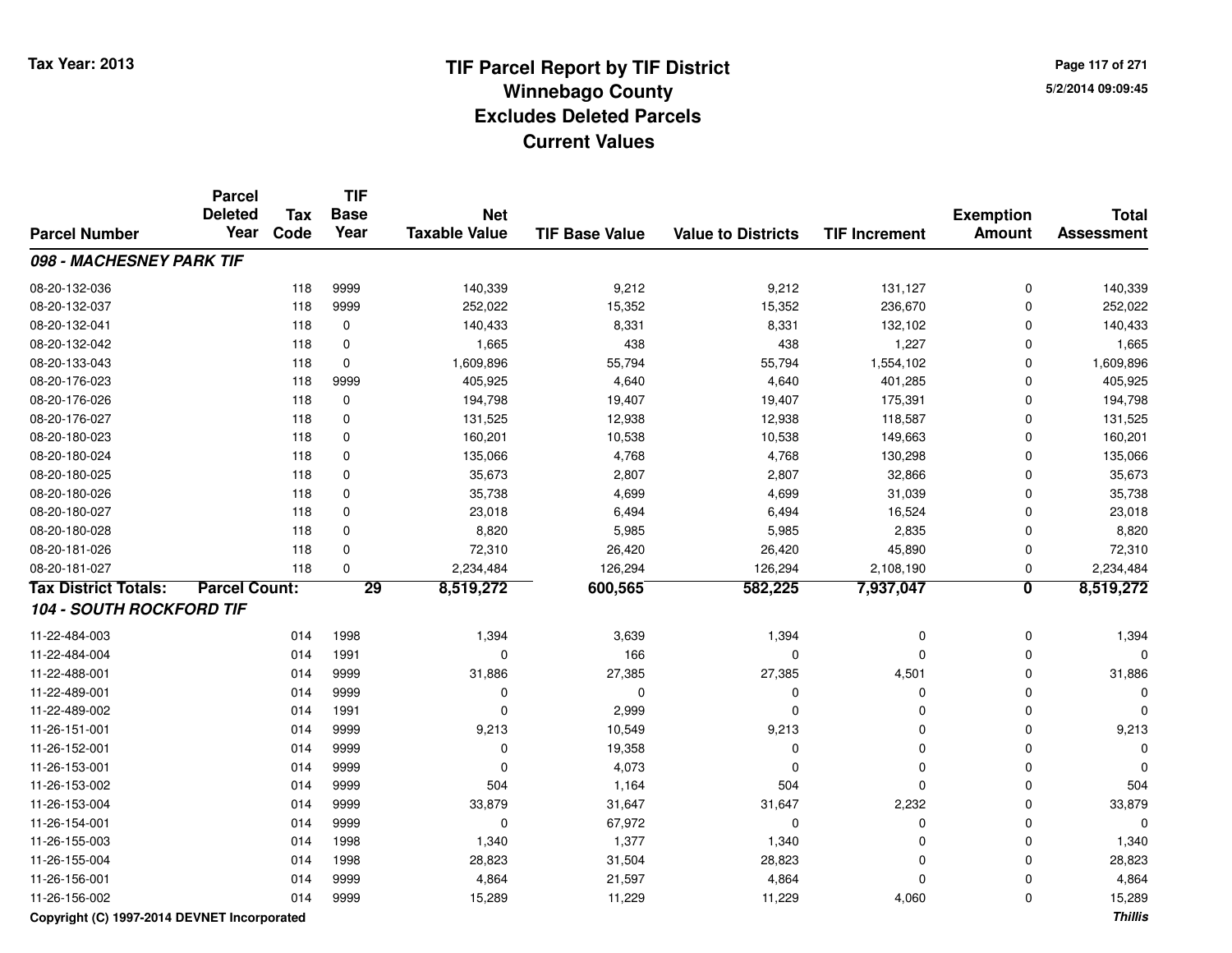**Page 118 of 2715/2/2014 09:09:45**

#### **TIF Base ValueParcel NumberTotal AssessmentExemption Amount Value to Districts TIF IncrementTIF Base YearTax CodeParcel Deleted YearNet Taxable Value104 - SOUTH ROCKFORD TIF**11-26-156-0033 014 9999 0 11,688 0 0 0 0 11-26-156-004 <sup>014</sup> 49,347 <sup>9999</sup> 45,155 45,155 4,192 <sup>0</sup> 49,347 11-26-156-005 <sup>014</sup> <sup>300</sup> <sup>9999</sup> <sup>713</sup> <sup>300</sup> <sup>0</sup> <sup>0</sup> <sup>300</sup> 11-26-156-006 <sup>014</sup> 2,093 <sup>9999</sup> 5,606 2,093 <sup>0</sup> <sup>0</sup> 2,093 11-26-301-0011 014 1991 31,701 35,300 31,701 0 0 31,701 11-27-206-0033 014 9999 611 2,789 611 0 0 611 11-27-211-002 <sup>014</sup> <sup>0</sup> <sup>9999</sup> <sup>0</sup> <sup>0</sup> <sup>0</sup> <sup>0</sup> <sup>0</sup> 11-27-211-003 <sup>014</sup> <sup>0</sup> <sup>9999</sup> <sup>0</sup> <sup>0</sup> <sup>0</sup> <sup>0</sup> <sup>0</sup> 11-27-211-004 <sup>014</sup> <sup>0</sup> <sup>9999</sup> <sup>0</sup> <sup>0</sup> <sup>0</sup> <sup>0</sup> <sup>0</sup> 11-27-211-006 <sup>014</sup> <sup>0</sup> <sup>9999</sup> <sup>0</sup> <sup>0</sup> <sup>0</sup> <sup>0</sup> <sup>0</sup> 11-27-211-008 <sup>014</sup> 10,233 <sup>9999</sup> 6,742 6,742 3,491 <sup>0</sup> 10,233 11-27-211-0099 014 9999 16,052 6,606 6,606 9,446 0 16,052 11-27-211-0100 014 9999 748 613 613 135 0 748 11-27-211-012 <sup>014</sup> <sup>0</sup> <sup>9999</sup> <sup>0</sup> <sup>0</sup> <sup>0</sup> <sup>0</sup> <sup>0</sup> 11-27-211-013 <sup>014</sup> <sup>0</sup> <sup>9999</sup> <sup>0</sup> <sup>0</sup> <sup>0</sup> <sup>0</sup> <sup>0</sup> 11-27-211-014 <sup>014</sup> <sup>0</sup> <sup>9999</sup> <sup>0</sup> <sup>0</sup> <sup>0</sup> <sup>0</sup> <sup>0</sup> 11-27-211-015 <sup>014</sup> <sup>0</sup> <sup>9999</sup> <sup>0</sup> <sup>0</sup> <sup>0</sup> <sup>0</sup> <sup>0</sup> 11-27-211-016 <sup>014</sup> <sup>0</sup> <sup>9999</sup> <sup>0</sup> <sup>0</sup> <sup>0</sup> <sup>0</sup> <sup>0</sup> 11-27-211-017 <sup>014</sup> 18,181 <sup>9999</sup> 28,006 18,181 <sup>0</sup> <sup>0</sup> 18,181 11-27-211-0199 014 9999 0 1,395 0 0 0 0 11-27-211-0200 014 9999 0 71,525 0 0 0 0 11-27-211-021 <sup>014</sup> <sup>0</sup> <sup>9999</sup> <sup>0</sup> <sup>0</sup> <sup>0</sup> <sup>0</sup> <sup>0</sup> 11-27-211-022 <sup>014</sup> <sup>0</sup> <sup>9999</sup> <sup>0</sup> <sup>0</sup> <sup>0</sup> <sup>0</sup> <sup>0</sup> 11-27-211-0233 014 9999 1,470 49,434 1,470 0 0 1,470 11-27-211-024 <sup>014</sup> <sup>0</sup> <sup>0</sup> <sup>0</sup> <sup>0</sup> <sup>0</sup> <sup>0</sup> <sup>0</sup> 11-27-226-001 <sup>014</sup> <sup>0</sup> <sup>9999</sup> <sup>0</sup> <sup>0</sup> <sup>0</sup> <sup>0</sup> <sup>0</sup> 11-27-226-010 <sup>014</sup> <sup>0</sup> <sup>9999</sup> <sup>0</sup> <sup>0</sup> <sup>0</sup> <sup>0</sup> <sup>0</sup> 11-27-226-0111 014 9999 6,473 3,555 3,555 2,918 0 6,473 11-27-226-012 <sup>014</sup> 5,269 <sup>9999</sup> 3,556 3,556 1,713 <sup>0</sup> 5,269 11-27-229-0011 014 9999 151 395 151 0 0 151 11-27-229-012 <sup>014</sup> <sup>0</sup> <sup>0</sup> <sup>0</sup> <sup>0</sup> <sup>0</sup> <sup>0</sup> <sup>0</sup> 11-27-230-0100 014 1998 51,318 45,252 45,252 6,066 0 51,318 11-27-230-016<sup>014</sup> <sup>395</sup> <sup>9999</sup> <sup>911</sup> <sup>395</sup> <sup>0</sup> <sup>0</sup> <sup>395</sup>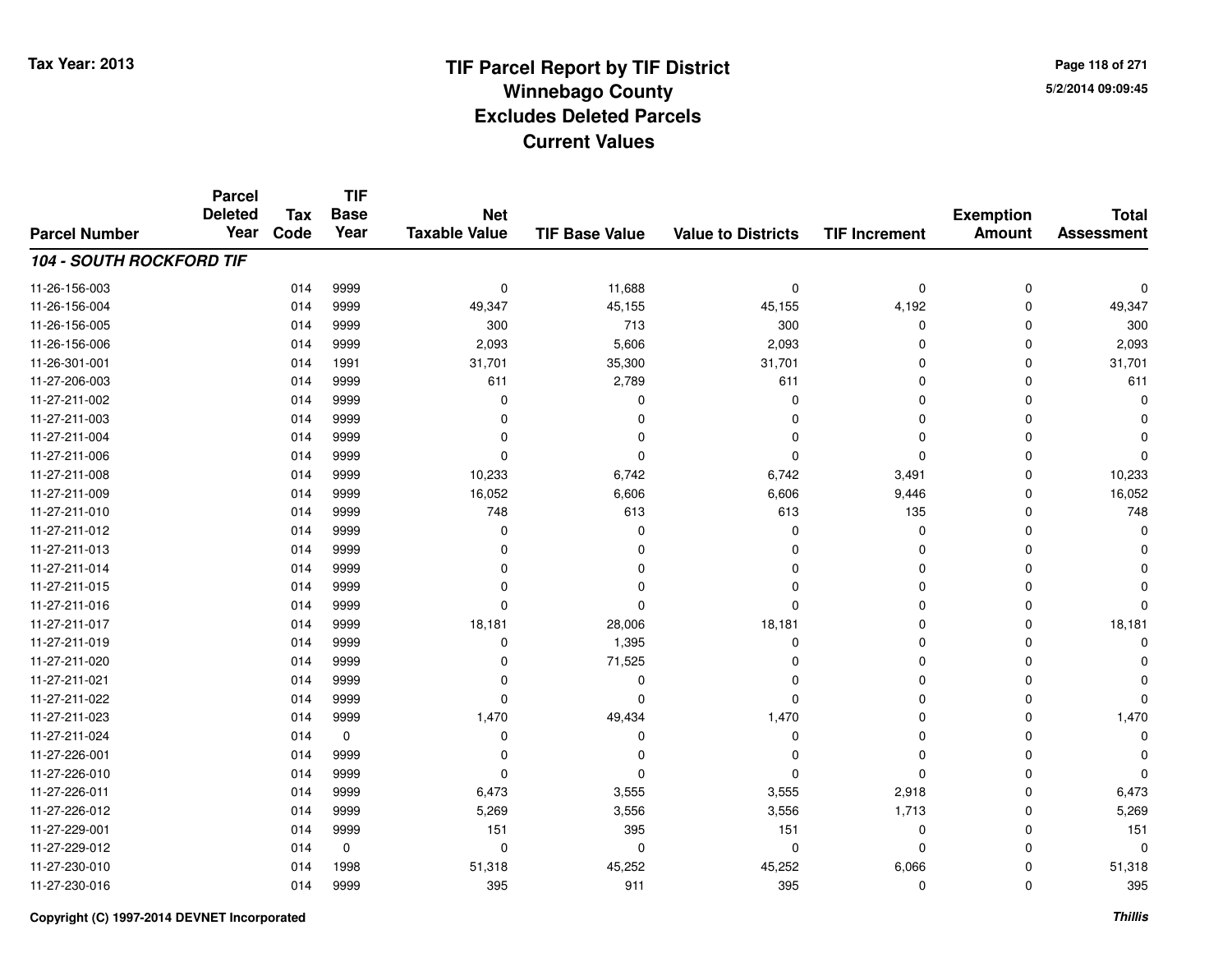**Page 119 of 2715/2/2014 09:09:45**

#### **TIF Base ValueParcel NumberTotal AssessmentExemption Amount Value to Districts TIF IncrementTIF Base YearTax CodeParcel Deleted YearNet Taxable Value104 - SOUTH ROCKFORD TIF**11-27-230-017 $7$  014 9999 0 0 4,247 0 0 0 0 0 0 11-27-230-0199 014 0 625,949 750,728 625,949 0 625,949 11-27-231-0022 014 9999 0 924 0 0 0 0 11-27-232-001 <sup>014</sup> 17,754 <sup>9999</sup> 17,192 17,192 <sup>562</sup> <sup>0</sup> 17,754 11-27-232-0022 014 9999 6,000 7,342 6,000 0 6,000 11-27-232-0033 014 9999 8,281 13,512 8,281 0 0 8,281 11-27-232-0044 17,770 20,412 17,770 20,412 17,770 0 0 0 17,770 11-27-232-005 <sup>014</sup> 28,679 <sup>9999</sup> 30,533 28,679 <sup>0</sup> <sup>0</sup> 28,679 11-27-232-006 <sup>014</sup> <sup>0</sup> <sup>9999</sup> <sup>344</sup> <sup>0</sup> <sup>0</sup> <sup>0</sup> <sup>0</sup> 11-27-232-007 <sup>014</sup> 19,797 <sup>9999</sup> 22,191 19,797 <sup>0</sup> <sup>0</sup> 19,797 11-27-232-008 <sup>014</sup> 73,609 <sup>9999</sup> 72,205 72,205 1,404 <sup>0</sup> 73,609 11-27-232-0099 014 9999 6,808 7,065 6,808 0 0 6,808 11-27-232-0100 014 9999 3,956 3,971 3,956 0 0 3,956 11-27-233-0022 014 9999 2,654 441 441 2,213 0 2,654 11-27-257-0011 014 9999 10,395 11,599 10,395 0 6,000 16,395 11-27-257-0022 014 9999 10,910 7,367 7,367 3,543 6,000 16,910 11-27-257-0033 014 9999 6,949 10,834 6,949 0 6,000 12,949 11-27-257-0044 014 9999 2,542 2,080 2,080 462 0 2,542 11-27-257-0055 014 9999 5,055 6,765 5,055 0 5,439 10,494 11-27-257-007 <sup>014</sup> 11,796 <sup>9999</sup> 3,297 3,297 8,499 <sup>0</sup> 11,796 11-27-257-0088 014 9999 3,156 7,266 3,156 0 6,000 9,156 11-27-257-0099 014 9999 10,311 12,942 10,311 0 6,000 16,311 11-27-257-0100 014 9999 11,527 11,582 11,527 0 6,000 17,527 11-27-257-0111 014 9999 6,116 7,221 6,116 0 6,000 12,116 11-27-257-012 <sup>014</sup> 12,766 <sup>9999</sup> <sup>100</sup> <sup>100</sup> 12,666 6,000 18,766 11-27-257-0133 014 9999 11,661 3,035 3,035 8,626 0 11,661 11-27-276-0011 014 9999 7,224 9,807 7,224 0 8,000 15,224 11-27-276-002 <sup>014</sup> 31,564 <sup>9999</sup> 21,076 21,076 10,488 <sup>0</sup> 31,564 11-27-276-003 <sup>014</sup> <sup>0</sup> <sup>9999</sup> <sup>0</sup> <sup>0</sup> <sup>0</sup> <sup>0</sup> <sup>0</sup> 11-27-276-0066 014 9999 4,866 5,001 4,866 0 4,866 11-27-276-0077 014 9999 1,095 100 100 995 0 1,095 11-27-276-008 <sup>014</sup> 5,977 <sup>9999</sup> 6,636 5,977 <sup>0</sup> <sup>0</sup> 5,977 11-27-276-0099 014 9999 7,049 5,589 5,589 1,460 0 7,049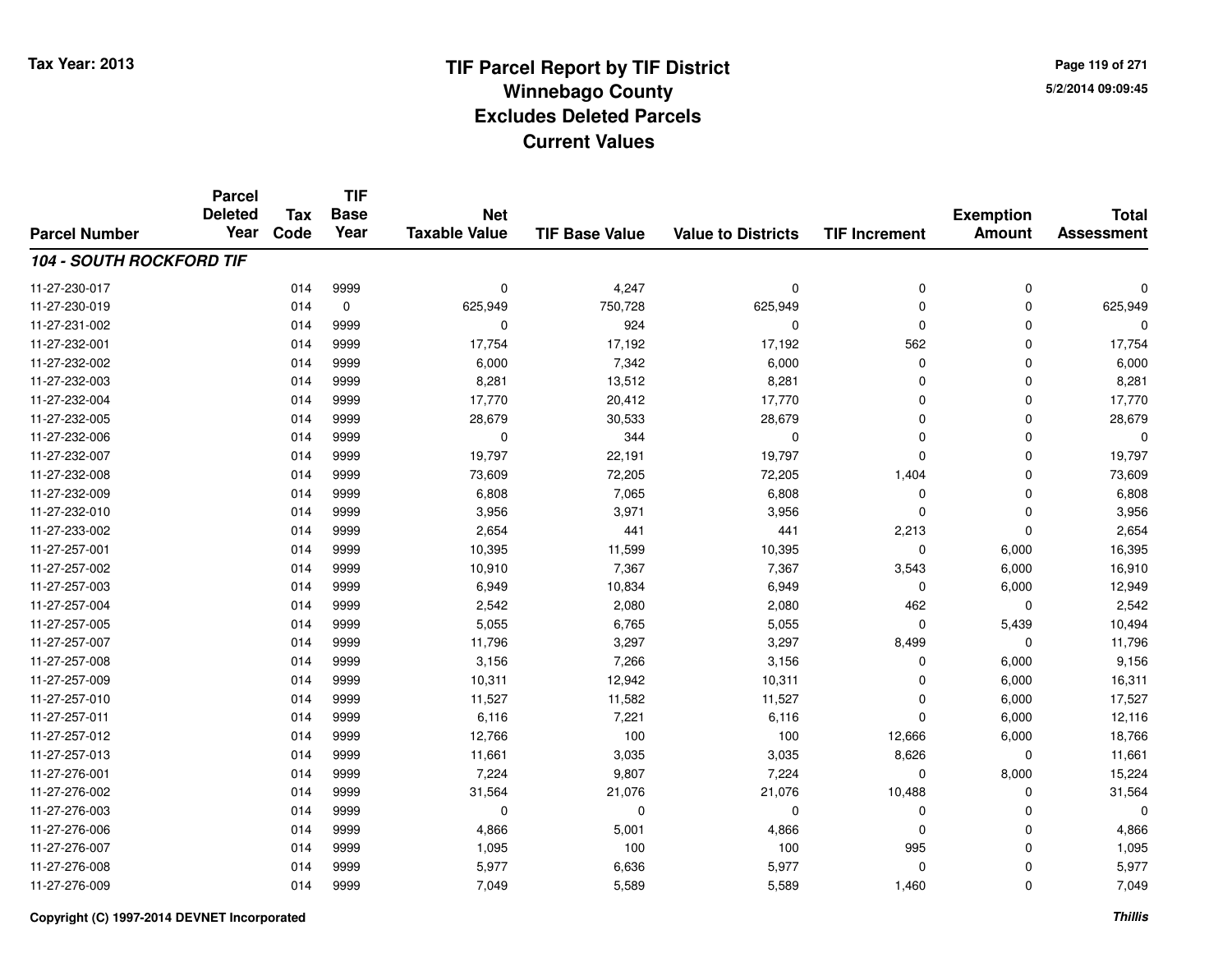**Page 120 of 2715/2/2014 09:09:45**

#### **TIF Base ValueParcel NumberTotal AssessmentExemption Amount Value to Districts TIF IncrementTIF Base YearTax CodeParcel Deleted YearNet Taxable Value104 - SOUTH ROCKFORD TIF**11-27-276-011 <sup>014</sup> 13,436 <sup>9999</sup> 11,713 11,713 1,723 <sup>0</sup> 13,436 11-27-276-0188 014 9999 719 626 626 93 0 719 11-27-276-0199 014 9999 15,644 15,902 15,644 0 0 15,644 11-27-276-0200 014 9999 15,644 17,711 15,644 0 0 15,644 11-27-276-0222 014 0 35,010 32,009 3,0009 3,001 0 35,010 11-27-276-023 <sup>014</sup> <sup>0</sup> <sup>0</sup> <sup>0</sup> <sup>0</sup> <sup>0</sup> <sup>0</sup> <sup>0</sup> 11-27-276-024 <sup>014</sup> 9,372 <sup>0</sup> 22,090 9,372 <sup>0</sup> <sup>0</sup> 9,372 11-27-276-0255 014 0 9,379 8,266 8,266 1,113 0 9,379 11-27-277-0011 014 9999 10,415 12,757 10,415 0 6,000 16,415 11-27-277-005 <sup>014</sup> 18,873 <sup>9999</sup> <sup>814</sup> <sup>814</sup> 18,059 6,000 24,873 11-27-277-006 <sup>014</sup> 18,894 <sup>9999</sup> <sup>814</sup> <sup>814</sup> 18,080 6,000 24,894 11-27-277-007 <sup>014</sup> 5,748 <sup>9999</sup> 8,650 5,748 <sup>0</sup> 6,000 11,748 11-27-277-008 <sup>2014</sup> <sup>014</sup> <sup>9999</sup> <sup>0</sup> 2,690 <sup>0</sup> <sup>0</sup> <sup>0</sup> <sup>0</sup> 11-27-277-0111 014 1998 20,878 0 0 20,878 0 20,878 11-27-277-0122 014 9999 2,485 0 2,485 0 2,485 11-27-277-013 <sup>2014</sup> <sup>014</sup> <sup>9999</sup> <sup>0</sup> <sup>0</sup> <sup>0</sup> <sup>0</sup> <sup>0</sup> <sup>0</sup> 11-27-277-0144 13,770 6,000 19,307 5,537 5,537 5,537 5,537 6,000 25,307 11-27-278-0011 014 9999 4,241 3,925 3,925 316 4,195 8,436 11-27-278-002 <sup>014</sup> <sup>934</sup> <sup>9999</sup> <sup>421</sup> <sup>421</sup> <sup>513</sup> <sup>0</sup> <sup>934</sup> 11-27-278-0033 014 9999 10,055 4,904 4,904 5,151 0 10,055 11-27-278-004 <sup>014</sup> 8,265 <sup>9999</sup> 6,685 6,685 1,580 <sup>0</sup> 8,265 11-27-278-0055 014 9999 6,860 9,191 6,860 0 8,000 14,860 11-27-278-006 <sup>014</sup> 7,894 <sup>9999</sup> 12,474 7,894 <sup>0</sup> 11,000 18,894 11-27-278-0077 014 9999 3,036 8,151 3,036 0 0 3,036 11-27-278-0100 014 9999 10,598 2,358 2,358 8,240 0 10,598 11-27-278-0122 014 9999 7,728 4,932 4,932 2,796 0 7,728 11-27-278-0177 014 0 2,198 5,283 2,198 0 6,000 8,198 11-27-278-0188 014 0 4,939 6,689 4,939 0 6,000 10,939 11-27-278-0199 014 0 13,961 11,052 11,052 2,909 0 13,961 11-27-278-0200 014 0 30,265 28,193 28,193 2,072 6,000 36,265 11-27-278-0211 014 0 70,204 1,628 1,628 68,576 0 70,204 11-27-279-006 <sup>2014</sup> <sup>014</sup> <sup>9999</sup> 17,205 15,000 15,000 2,205 <sup>0</sup> 17,205 11-27-279-0111 014 9999 1,401 1,218 1,218 183 0 1,401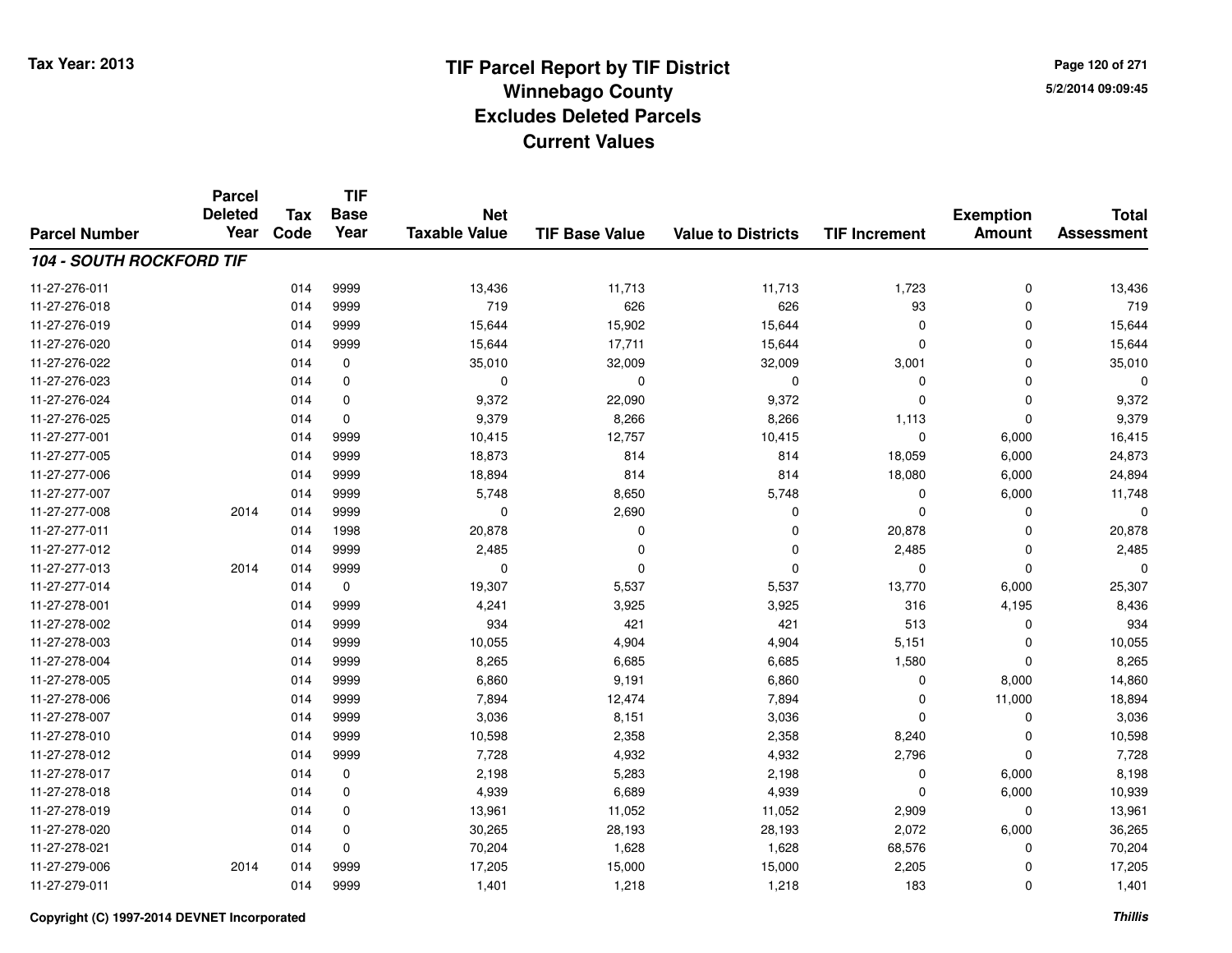**TIF**

**Parcel**

**Page 121 of 2715/2/2014 09:09:45**

#### **TIF Base ValueParcel NumberTotal AssessmentExemption Amount Value to Districts TIF Increment Base YearTax Code Deleted YearNet Taxable Value104 - SOUTH ROCKFORD TIF**11-27-279-0122 014 9999 17,836 22,602 17,836 0 0 17,836 11-27-279-0133 014 9999 14,534 15,726 14,534 0 0 14,534 11-27-279-014 <sup>2014</sup> <sup>014</sup> <sup>9999</sup> <sup>0</sup> 10,605 <sup>0</sup> <sup>0</sup> <sup>0</sup> <sup>0</sup> 11-27-279-015 <sup>2014</sup> <sup>014</sup> <sup>9999</sup> 13,083 10,606 10,606 2,477 6,000 19,083 11-27-279-018 <sup>014</sup> <sup>0</sup> <sup>0</sup> 17,749 <sup>0</sup> <sup>0</sup> <sup>0</sup> <sup>0</sup> 11-27-279-0199 014 0 11,781 18,643 11,781 0 0 11,781 11-27-279-020 <sup>014</sup> <sup>0</sup> <sup>0</sup> <sup>0</sup> <sup>0</sup> <sup>0</sup> <sup>0</sup> <sup>0</sup> 11-27-279-021 <sup>014</sup> <sup>0</sup> <sup>0</sup> <sup>0</sup> <sup>0</sup> <sup>0</sup> <sup>0</sup> <sup>0</sup> 11-27-279-022 <sup>014</sup> 10,355 <sup>0</sup> 8,266 8,266 2,089 <sup>0</sup> 10,355 11-27-279-0233 014 0 1,358 9,052 1,358 0 9,017 10,375 11-27-279-024 <sup>014</sup> <sup>0</sup> <sup>0</sup> <sup>0</sup> <sup>0</sup> <sup>0</sup> <sup>0</sup> <sup>0</sup> 11-27-279-025 <sup>014</sup> <sup>0</sup> <sup>0</sup> <sup>0</sup> <sup>0</sup> <sup>0</sup> <sup>0</sup> <sup>0</sup> 11-27-280-002 <sup>014</sup> 9,475 <sup>9999</sup> 8,258 8,258 1,217 <sup>0</sup> 9,475 11-27-280-0033 014 9999 28,114 24,510 24,510 3,604 0 28,114 11-27-280-004 <sup>014</sup> 19,179 <sup>9999</sup> 14,364 14,364 4,815 <sup>0</sup> 19,179 11-27-280-005 <sup>014</sup> 37,069 <sup>9999</sup> 21,539 21,539 15,530 <sup>0</sup> 37,069 11-27-280-0066 014 9999 13,399 6,338 6,338 7,061 0 13,399 11-27-280-007 <sup>014</sup> <sup>0</sup> <sup>9999</sup> <sup>0</sup> <sup>0</sup> <sup>0</sup> <sup>0</sup> <sup>0</sup> 11-27-280-008 <sup>014</sup> <sup>0</sup> <sup>9999</sup> <sup>609</sup> <sup>0</sup> <sup>0</sup> <sup>0</sup> <sup>0</sup> 11-27-280-0099 014 9999 524 7,233 524 0 0 524 11-27-280-0100 014 9999 664 3,517 664 0 0 664 11-27-280-0111 and the contract of the contract of the contract of the contract of the contract of  $\sim$  0 contract of  $\sim$  0 contract of  $\sim$  0 contract of  $\sim$  0 contract of  $\sim$  0 contract of  $\sim$  0 contract of  $\sim$  0 contract of  $\$ 11-27-280-0122 014 9999 13,977 14,902 13,977 0 0 13,977 11-27-280-0133 014 9999 1,241 386 386 855 0 1,241 11-27-280-0144 014 9999 1,400 664 664 736 0 1,400 11-27-280-0155 014 9999 2,643 1,862 1,862 781 0 2,643 11-27-280-0166 014 9999 17,918 20,711 17,918 0 0 17,918 11-27-280-0177 014 9999 2,882 2,273 2,273 609 0 2,882 11-27-280-018 <sup>014</sup> <sup>0</sup> <sup>0</sup> <sup>0</sup> <sup>0</sup> <sup>0</sup> <sup>0</sup> <sup>0</sup> 11-27-281-008 <sup>014</sup> <sup>0</sup> <sup>9999</sup> <sup>500</sup> <sup>0</sup> <sup>0</sup> <sup>0</sup> <sup>0</sup> 11-27-281-009 <sup>014</sup> <sup>0</sup> <sup>9999</sup> 18,555 <sup>0</sup> <sup>0</sup> <sup>0</sup> <sup>0</sup> 11-27-281-010 <sup>014</sup> <sup>0</sup> <sup>0</sup> <sup>0</sup> <sup>0</sup> <sup>0</sup> <sup>0</sup> <sup>0</sup> 11-27-281-011<sup>014</sup> <sup>0</sup> <sup>0</sup> 19,240 <sup>0</sup> <sup>0</sup> <sup>0</sup> <sup>0</sup>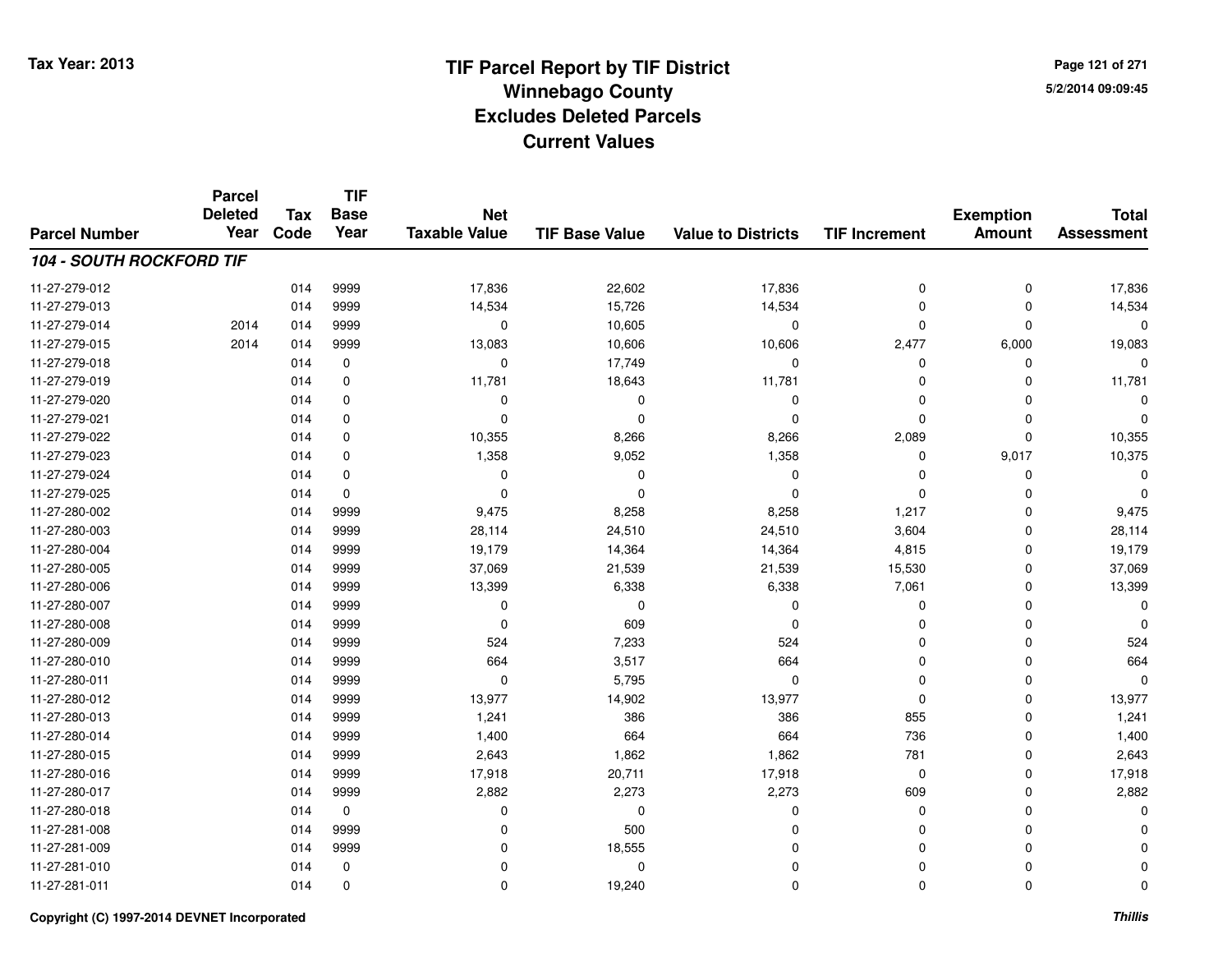**Page 122 of 2715/2/2014 09:09:45**

|                                 | <b>Parcel</b><br><b>Deleted</b> | <b>Tax</b> | <b>TIF</b><br><b>Base</b> | <b>Net</b>           |                       |                           |                      | <b>Exemption</b> | <b>Total</b>      |
|---------------------------------|---------------------------------|------------|---------------------------|----------------------|-----------------------|---------------------------|----------------------|------------------|-------------------|
| <b>Parcel Number</b>            | Year                            | Code       | Year                      | <b>Taxable Value</b> | <b>TIF Base Value</b> | <b>Value to Districts</b> | <b>TIF Increment</b> | <b>Amount</b>    | <b>Assessment</b> |
| <b>104 - SOUTH ROCKFORD TIF</b> |                                 |            |                           |                      |                       |                           |                      |                  |                   |
| 11-27-281-012                   |                                 | 014        | $\mathbf 0$               | 0                    | 3,244                 | 0                         | 0                    | $\mathbf 0$      | U                 |
| 11-27-281-013                   |                                 | 014        | 0                         | 0                    | 1,525                 | $\Omega$                  | 0                    | $\mathbf 0$      |                   |
| 11-27-281-014                   |                                 | 014        | $\mathbf 0$               | 0                    | 1,723                 | $\Omega$                  | $\mathbf 0$          | $\Omega$         |                   |
| 11-27-281-015                   |                                 | 014        | 0                         | 0                    | 3,244                 | $\Omega$                  | 0                    | $\Omega$         |                   |
| 11-27-281-016                   |                                 | 014        | $\mathbf 0$               | 0                    | 16,168                | $\Omega$                  | $\mathbf 0$          | $\Omega$         |                   |
| 11-27-282-002                   |                                 | 014        | 9999                      | 0                    | 0                     | $\Omega$                  | 0                    | $\Omega$         |                   |
| 11-27-282-003                   |                                 | 014        | 9999                      | 0                    | $\Omega$              | $\Omega$                  | $\mathbf 0$          | $\Omega$         |                   |
| 11-27-282-005                   |                                 | 014        | 9999                      | 0                    | 7,463                 | $\Omega$                  | 0                    | $\Omega$         |                   |
| 11-27-282-006                   |                                 | 014        | 9999                      | $\Omega$             | 14,491                | $\Omega$                  | 0                    | $\Omega$         | $\Omega$          |
| 11-27-282-007                   |                                 | 014        | 0                         | 1,952                | 1,988                 | 1,952                     | $\mathbf 0$          | $\Omega$         | 1,952             |
| 11-27-283-001                   |                                 | 014        | 9999                      | 0                    | 2,929                 | $\mathbf 0$               | $\Omega$             | $\Omega$         | $\Omega$          |
| 11-27-283-002                   |                                 | 014        | 9999                      | 0                    | 7,333                 | $\Omega$                  | 0                    | $\Omega$         |                   |
| 11-27-284-001                   |                                 | 014        | 9999                      | $\mathbf 0$          | 8,125                 | $\Omega$                  | $\Omega$             | $\Omega$         | $\Omega$          |
| 11-27-284-002                   |                                 | 014        | 9999                      | 11,168               | 11,211                | 11,168                    | 0                    | 0                | 11,168            |
| 11-27-284-003                   |                                 | 014        | 9999                      | 9,820                | 8,096                 | 8,096                     | 1,724                | $\Omega$         | 9,820             |
| 11-27-284-004                   |                                 | 014        | 9999                      | 1,245                | 814                   | 814                       | 431                  | 0                | 1,245             |
| 11-27-284-005                   |                                 | 014        | 9999                      | 10,641               | 24,553                | 10,641                    | 0                    | 0                | 10,641            |
| 11-27-284-006                   |                                 | 014        | 9999                      | 621                  | 1,429                 | 621                       | 0                    | 0                | 621               |
| 11-27-284-007                   |                                 | 014        | 9999                      | 621                  | 626                   | 621                       | 0                    | $\mathbf 0$      | 621               |
| 11-27-284-010                   |                                 | 014        | $\mathbf 0$               | 6,100                | 24,505                | 6,100                     | 0                    | 0                | 6,100             |
| 11-27-285-002                   |                                 | 014        | 9999                      | 0                    | 3,521                 | 0                         | 0                    | 0                | $\Omega$          |
| 11-27-285-003                   |                                 | 014        | 0                         | 0                    | 0                     | 0                         | 0                    | 0                | n                 |
| 11-27-286-002                   |                                 | 014        | 9999                      | 1,108                | 2,378                 | 1,108                     | $\mathbf 0$          | 0                | 1,108             |
| 11-27-286-003                   |                                 | 014        | 9999                      | 0                    | 1,980                 | 0                         | 0                    | 0                | $\Omega$          |
| 11-27-287-001                   |                                 | 014        | 9999                      | $\mathbf 0$          | 294                   | $\Omega$                  | 0                    | $\Omega$         |                   |
| 11-27-403-001                   |                                 | 014        | 9999                      | 523                  | 326                   | 326                       | 197                  | $\Omega$         | 523               |
| 11-27-403-002                   |                                 | 014        | 9999                      | 0                    | 2,789                 | $\Omega$                  | 0                    | 7,836            | 7,836             |
| 11-27-403-003                   |                                 | 014        | 9999                      | 8,391                | 5,204                 | 5,204                     | 3,187                | 6,000            | 14,391            |
| 11-27-403-004                   |                                 | 014        | 9999                      | 0                    | 5,481                 | 0                         | 0                    | 10,972           | 10,972            |
| 11-27-403-005                   |                                 | 014        | 9999                      | 3,165                | 3,045                 | 3,045                     | 120                  | 6,000            | 9,165             |
| 11-27-403-006                   |                                 | 014        | 9999                      | 8,947                | 11,011                | 8,947                     | 0                    | 0                | 8,947             |
| 11-27-403-007                   |                                 | 014        | 9999                      | 3,652                | 1,252                 | 1,252                     | 2,400                | 0                | 3,652             |
| 11-27-403-008                   |                                 | 014        | 9999                      | 2,104                | 794                   | 794                       | 1,310                | $\Omega$         | 2,104             |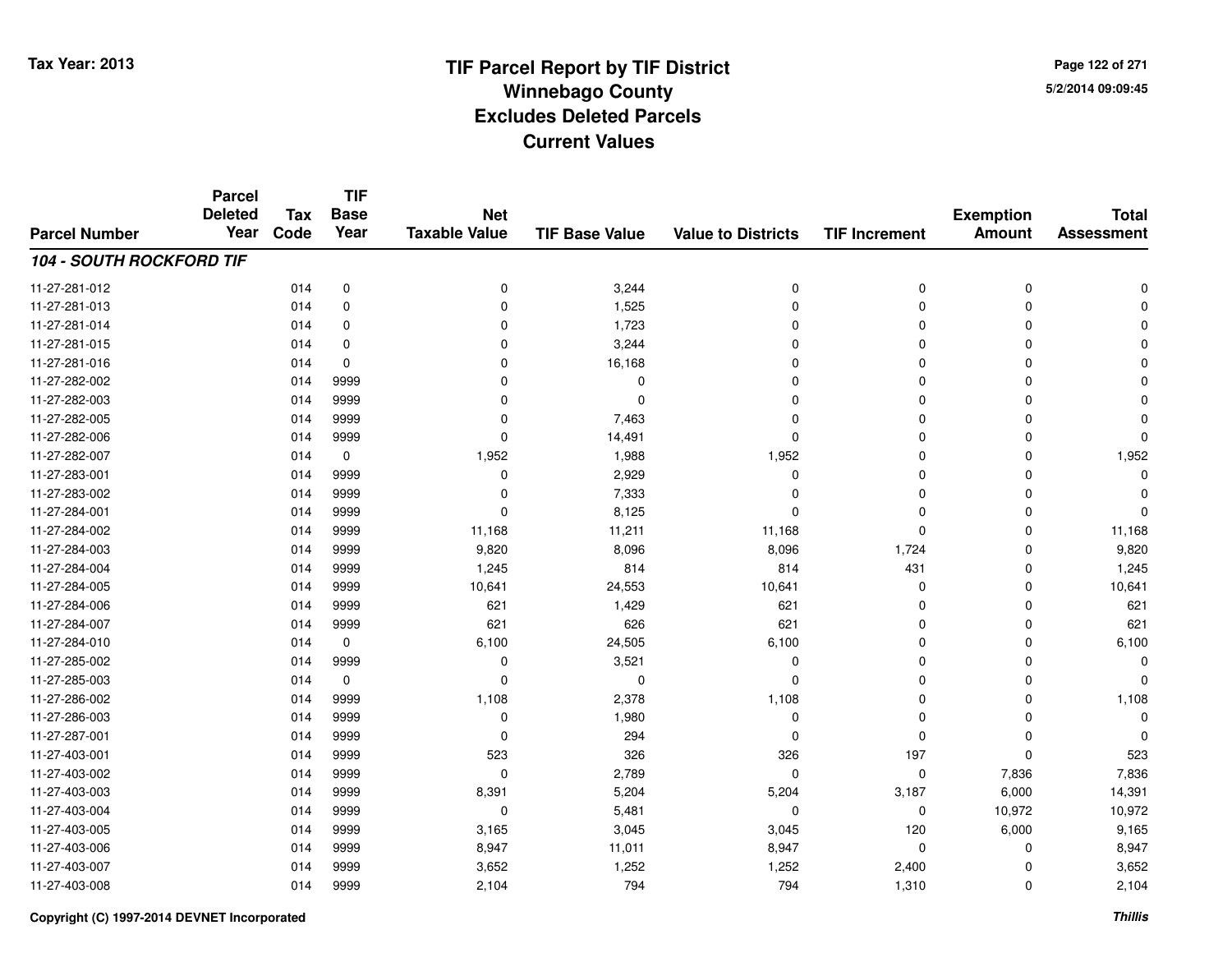**Page 123 of 2715/2/2014 09:09:45**

#### **TIF Base ValueParcel NumberTotal AssessmentExemption Amount Value to Districts TIF IncrementTIF Base YearTax CodeParcel Deleted YearNet Taxable Value104 - SOUTH ROCKFORD TIF**11-27-403-0099 014 9999 2,104 794 794 1,310 0 2,104 11-27-403-0111 2014 014 9999 34,885 28,218 28,218 6,667 0 34,885 11-27-403-0122 3,432 3,432 3,432 3,432 4,050 3,050 0 7,482 11-27-403-014 <sup>014</sup> 9,972 <sup>0</sup> 4,698 4,698 5,274 <sup>0</sup> 9,972 11-27-403-0155 014 0 18,904 14,986 14,986 3,918 0 18,904 11-27-426-0033 014 9999 0 7,467 0 0 0 0 11-27-426-009 <sup>014</sup> <sup>0</sup> <sup>9999</sup> 8,120 <sup>0</sup> <sup>0</sup> <sup>0</sup> <sup>0</sup> 11-27-426-010 <sup>014</sup> <sup>0</sup> <sup>9999</sup> 5,942 <sup>0</sup> <sup>0</sup> <sup>0</sup> <sup>0</sup> 11-27-426-0111 and the contract of the contract of the contract of the contract of the contract of  $\alpha$  of  $\alpha$  of  $\alpha$  of  $\alpha$  of  $\alpha$  of  $\alpha$  of  $\alpha$  of  $\alpha$  of  $\alpha$  of  $\alpha$  of  $\alpha$  of  $\alpha$  of  $\alpha$  of  $\alpha$  of  $\alpha$  of  $\alpha$  of  $\alpha$  of 11-27-426-0122 014 0 0 19,240 0 0 11-27-426-0133 014 0 0 0 546 0 0 0 0 0 0 11-27-426-014 <sup>014</sup> <sup>0</sup> <sup>0</sup> 2,845 <sup>0</sup> <sup>0</sup> <sup>0</sup> <sup>0</sup> 11-27-426-0155 014 0 0 28,793 0 0 0 0 11-27-426-0166 014 0 0 11,965 0 0 0 11-27-426-0177 014 0 0 7,751 0 0 11-27-426-018 <sup>014</sup> <sup>0</sup> <sup>0</sup> 9,936 <sup>0</sup> <sup>0</sup> <sup>0</sup> <sup>0</sup> 11-27-427-004 <sup>014</sup> <sup>0</sup> <sup>0</sup> <sup>0</sup> <sup>0</sup> <sup>0</sup> <sup>0</sup> <sup>0</sup> 11-27-427-005 <sup>014</sup> <sup>0</sup> <sup>0</sup> <sup>0</sup> <sup>0</sup> <sup>0</sup> <sup>0</sup> <sup>0</sup> 11-27-427-006 <sup>014</sup> <sup>0</sup> <sup>0</sup> <sup>0</sup> <sup>0</sup> <sup>0</sup> <sup>0</sup> <sup>0</sup> 11-27-428-020 <sup>014</sup> <sup>0</sup> <sup>0</sup> <sup>0</sup> <sup>0</sup> <sup>0</sup> <sup>0</sup> <sup>0</sup> 11-27-428-0211 014 0 219,279 16,205 16,205 203,074 0 219,279 11-27-428-024 <sup>014</sup> 46,367 <sup>0</sup> <sup>280</sup> <sup>280</sup> 46,087 <sup>0</sup> 46,367 11-27-428-0255 014 0 175,674 5,713 5,713 169,961 0 175,674 11-27-428-0266 014 0 6,686 22,197 6,686 0 0 6,686 11-27-429-002 <sup>014</sup> 8,933 <sup>9999</sup> 6,694 6,694 2,239 <sup>0</sup> 8,933 11-27-429-0033 014 9999 13,595 15,802 13,595 0 0 13,595 11-27-429-004 <sup>014</sup> 15,221 <sup>9999</sup> 7,997 7,997 7,224 <sup>0</sup> 15,221 11-27-429-0055 014 9999 7,290 2,491 2,491 4,799 0 7,290 11-27-429-006 <sup>014</sup> <sup>0</sup> <sup>9999</sup> 3,825 <sup>0</sup> <sup>0</sup> <sup>0</sup> <sup>0</sup> 11-27-429-007 $7$  014 9999 0 0 5,496 0 0 0 0 0 0 11-27-429-0088 014 9999 0 9,534 0 0 0 0 11-27-429-0099 014 9999 1,348 842 842 506 0 1,348 11-27-429-0133 014 0 11,350 2,487 2,487 8,863 6,000 17,350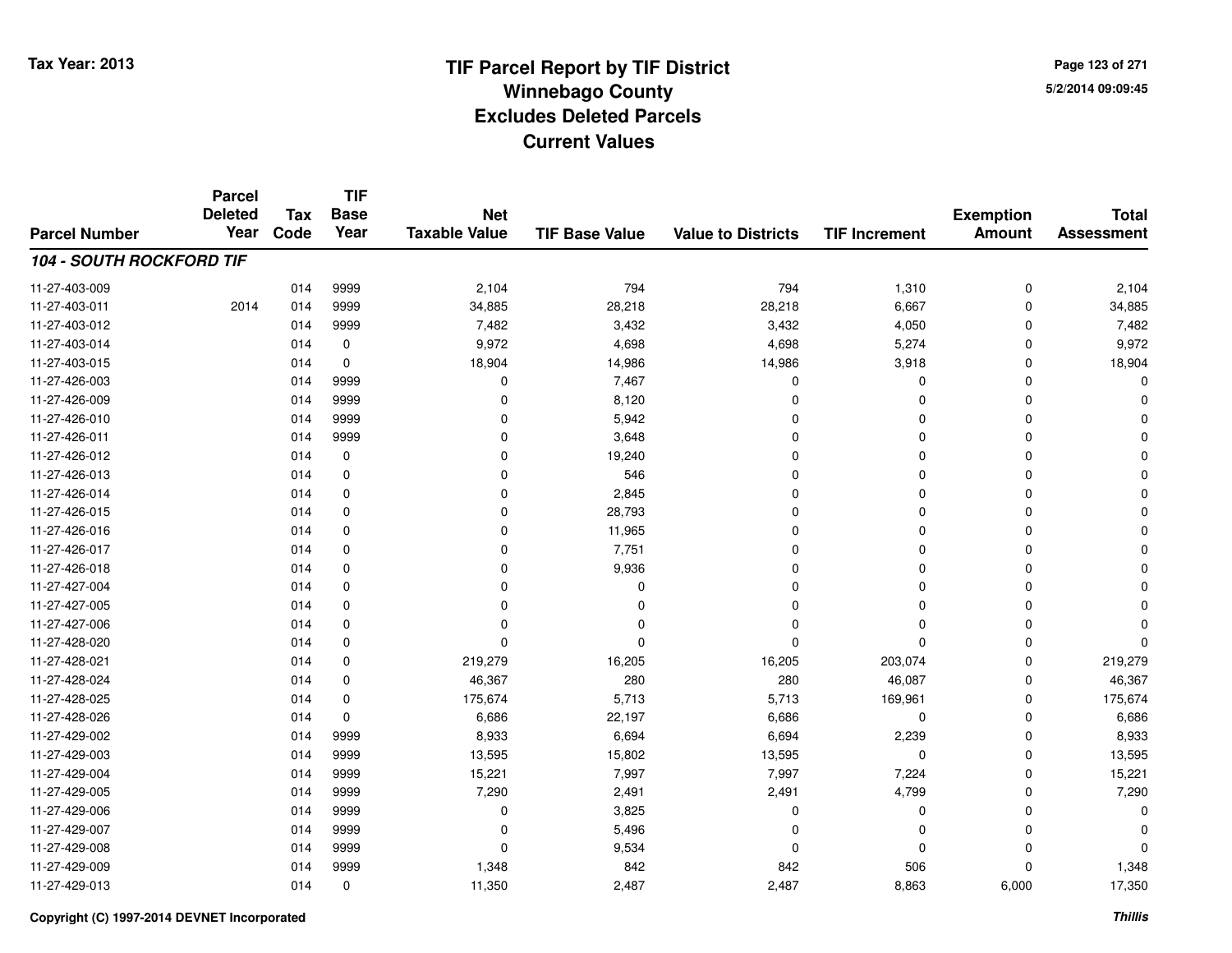**Page 124 of 2715/2/2014 09:09:45**

#### **TIF Base ValueParcel NumberTotal AssessmentExemption Amount Value to Districts TIF IncrementTIF Base YearTax CodeParcel Deleted YearNet Taxable Value104 - SOUTH ROCKFORD TIF**11-27-429-016 <sup>014</sup> <sup>0</sup> <sup>0</sup> <sup>0</sup> <sup>0</sup> <sup>0</sup> <sup>0</sup> <sup>0</sup> 11-27-429-017 <sup>014</sup> <sup>0</sup> <sup>0</sup> <sup>0</sup> <sup>0</sup> <sup>0</sup> <sup>0</sup> <sup>0</sup> **Tax District Totals: Parcel Count: <sup>215</sup> 2,555,918 2,618,978 1,779,388 776,530 184,459 2,740,377 105 - LINCOLNWOOD TIF**11-21-301-0022 047 9999 21,548 148 148 21,400 6,000 27,548 11-21-301-0033 047 9999 21,481 148 148 21,333 6,000 27,481 11-21-301-004 <sup>047</sup> 16,873 <sup>9999</sup> <sup>148</sup> <sup>148</sup> 16,725 6,000 22,873 11-21-301-005 <sup>047</sup> 20,109 <sup>9999</sup> <sup>148</sup> <sup>148</sup> 19,961 6,000 26,109 11-21-301-0066 047 9999 20,044 148 148 19,896 6,000 26,044 11-21-301-007 <sup>047</sup> 21,338 <sup>9999</sup> <sup>148</sup> <sup>148</sup> 21,190 6,000 27,338 11-21-301-008 <sup>047</sup> 16,257 <sup>9999</sup> <sup>148</sup> <sup>148</sup> 16,109 6,000 22,257 11-21-301-009 <sup>047</sup> 21,744 <sup>9999</sup> <sup>148</sup> <sup>148</sup> 21,596 6,000 27,744 11-21-301-010 <sup>047</sup> 15,292 <sup>9999</sup> <sup>148</sup> <sup>148</sup> 15,144 6,000 21,292 11-21-301-011 <sup>047</sup> 14,429 <sup>9999</sup> <sup>148</sup> <sup>148</sup> 14,281 6,000 20,429 11-21-302-023 <sup>047</sup> 20,992 <sup>9999</sup> <sup>148</sup> <sup>148</sup> 20,844 6,000 26,992 11-21-302-024 <sup>047</sup> 20,120 <sup>9999</sup> <sup>148</sup> <sup>148</sup> 19,972 6,000 26,120 11-21-302-025 <sup>047</sup> 15,319 <sup>9999</sup> <sup>148</sup> <sup>148</sup> 15,171 6,000 21,319 11-21-302-0266 047 9999 15,339 149 149 15,190 11,000 26,339 11-21-302-027 <sup>047</sup> 20,909 <sup>9999</sup> <sup>149</sup> <sup>149</sup> 20,760 6,000 26,909 11-21-302-028 <sup>047</sup> 16,669 <sup>9999</sup> <sup>149</sup> <sup>149</sup> 16,520 6,000 22,669 11-21-302-0299 047 9999 10,895 149 149 10,746 11,000 21,895 11-21-303-022 <sup>047</sup> 15,300 <sup>9999</sup> <sup>149</sup> <sup>149</sup> 15,151 6,000 21,300 11-21-303-0233 047 9999 15,746 149 149 15,597 6,000 21,746 11-21-303-024 <sup>047</sup> 19,541 <sup>9999</sup> <sup>149</sup> <sup>149</sup> 19,392 6,000 25,541 11-21-303-025 <sup>047</sup> 15,082 <sup>9999</sup> <sup>149</sup> <sup>149</sup> 14,933 6,000 21,082 11-21-303-026 <sup>047</sup> 19,674 <sup>9999</sup> <sup>149</sup> <sup>149</sup> 19,525 6,000 25,674 11-21-303-027 <sup>047</sup> 16,645 <sup>9999</sup> <sup>149</sup> <sup>149</sup> 16,496 6,000 22,645 11-21-303-028 <sup>047</sup> 16,329 <sup>9999</sup> <sup>149</sup> <sup>149</sup> 16,180 6,000 22,329 11-21-303-029 <sup>047</sup> 15,132 <sup>9999</sup> <sup>149</sup> <sup>149</sup> 14,983 6,000 21,132 11-21-303-030 <sup>047</sup> 18,438 <sup>9999</sup> <sup>149</sup> <sup>149</sup> 18,289 6,000 24,438 **Tax District Totals: Parcel Count: <sup>26</sup>461,245 3,861 3,861 457,384 166,000 627,245**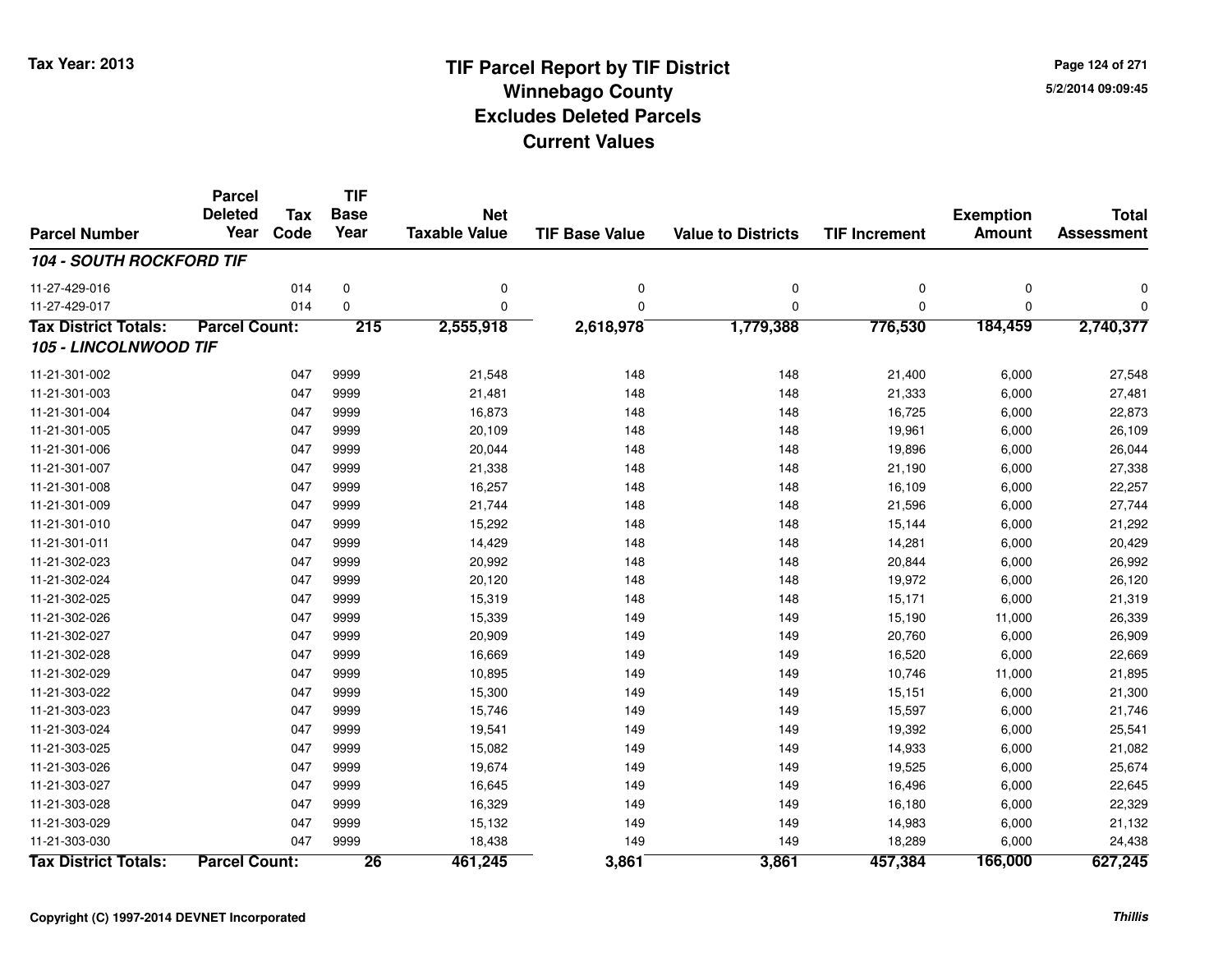**Page 125 of 2715/2/2014 09:09:45**

|                                 | <b>Parcel</b>          |            | <b>TIF</b>  | <b>Net</b><br><b>Taxable Value</b><br><b>TIF Base Value</b><br><b>Value to Districts</b> |          |             |                      |                  |                   |
|---------------------------------|------------------------|------------|-------------|------------------------------------------------------------------------------------------|----------|-------------|----------------------|------------------|-------------------|
|                                 | <b>Deleted</b><br>Year | <b>Tax</b> | <b>Base</b> |                                                                                          |          |             |                      | <b>Exemption</b> | <b>Total</b>      |
| <b>Parcel Number</b>            |                        | Code       | Year        |                                                                                          |          |             | <b>TIF Increment</b> | <b>Amount</b>    | <b>Assessment</b> |
| <b>106 - DURAND VILLAGE TIF</b> |                        |            |             |                                                                                          |          |             |                      |                  |                   |
| 05-10-332-004                   |                        | 228        | 9999        | 6,018                                                                                    | 4,834    | 4,834       | 1,184                | $\mathbf 0$      | 6,018             |
| 05-10-332-008                   |                        | 228        | 9999        | 54,137                                                                                   | 43,477   | 43,477      | 10,660               | $\mathbf 0$      | 54,137            |
| 05-10-378-002                   |                        | 228        | 9999        | 10,626                                                                                   | 8,534    | 8,534       | 2,092                | 0                | 10,626            |
| 05-10-378-003                   |                        | 228        | 9999        | 51,118                                                                                   | 41,053   | 41,053      | 10,065               | $\mathbf 0$      | 51,118            |
| 05-10-378-004                   |                        | 228        | 9999        | 26,107                                                                                   | 21,666   | 21,666      | 4,441                | $\mathbf 0$      | 26,107            |
| 05-10-378-005                   |                        | 228        | 9999        | 0                                                                                        | $\Omega$ | $\mathbf 0$ | $\Omega$             | $\mathbf 0$      |                   |
| 05-10-378-006                   |                        | 228        | 9999        | 0                                                                                        | $\Omega$ | $\mathbf 0$ | $\Omega$             | $\mathbf 0$      |                   |
| 05-10-378-007                   |                        | 228        | 9999        | 3,640                                                                                    | 24,266   | 3,640       | $\Omega$             | 26,575           | 30,215            |
| 05-10-378-008                   |                        | 228        | 9999        | 10,547                                                                                   | 8,469    | 8,469       | 2,078                | $\mathbf 0$      | 10,547            |
| 05-10-378-009                   |                        | 228        | 9999        | 13,068                                                                                   | 10,496   | 10,496      | 2,572                | 0                | 13,068            |
| 05-10-378-010                   |                        | 228        | 9999        | 12,372                                                                                   | 9,936    | 9,936       | 2,436                | $\mathbf 0$      | 12,372            |
| 05-10-378-011                   |                        | 228        | 9999        | 23,644                                                                                   | 18,990   | 18,990      | 4,654                | 0                | 23,644            |
| 05-10-378-012                   |                        | 228        | 9999        | 23,436                                                                                   | 27,654   | 23,436      | $\Omega$             | 11,000           | 34,436            |
| 05-10-378-013                   |                        | 228        | 9999        | 13,646                                                                                   | 25,113   | 13,646      | $\Omega$             | $\mathbf 0$      | 13,646            |
| 05-10-378-014                   |                        | 228        | 9999        | 15,486                                                                                   | 18,632   | 15,486      | $\Omega$             | $\mathbf 0$      | 15,486            |
| 05-10-382-001                   |                        | 228        | 9999        | 33,419                                                                                   | 27,845   | 27,845      | 5,574                | 6,000            | 39,419            |
| 05-10-382-002                   |                        | 228        | 9999        | 19,905                                                                                   | 20,805   | 19,905      | 0                    | 6,000            | 25,905            |
| 05-10-382-003                   |                        | 228        | 9999        | 18,914                                                                                   | 15,189   | 15,189      | 3,725                | $\mathbf 0$      | 18,914            |
| 05-10-382-004                   |                        | 228        | 9999        | 12,827                                                                                   | 15,119   | 12,827      | 0                    | 6,000            | 18,827            |
| 05-10-382-005                   |                        | 228        | 9999        | 50,000                                                                                   | 51,860   | 50,000      | $\mathbf 0$          | $\mathbf 0$      | 50,000            |
| 05-10-382-006                   |                        | 228        | 9999        | 2,887                                                                                    | 2,317    | 2,317       | 570                  | $\mathbf 0$      | 2,887             |
| 05-10-382-008                   |                        | 228        | 9999        | 4,461                                                                                    | 3,583    | 3,583       | 878                  | $\mathbf 0$      | 4,461             |
| 05-10-382-010                   |                        | 228        | 9999        | 492                                                                                      | 394      | 394         | 98                   | $\mathbf 0$      | 492               |
| 05-10-382-011                   |                        | 228        | 9999        | 775                                                                                      | 622      | 622         | 153                  | $\mathbf 0$      | 775               |
| 05-10-382-012                   |                        | 228        | 9999        | 1,548                                                                                    | 1,244    | 1,244       | 304                  | $\mathbf 0$      | 1,548             |
| 05-10-382-013                   |                        | 228        | 9999        | 1,717                                                                                    | 1,379    | 1,379       | 338                  | $\mathbf 0$      | 1,717             |
| 05-10-382-014                   |                        | 228        | 9999        | 1,716                                                                                    | 14,248   | 1,716       | $\mathbf 0$          | $\mathbf 0$      | 1,716             |
| 05-10-382-017                   |                        | 228        | 9999        | 33,459                                                                                   | 4,508    | 4,508       | 28,951               | 6,000            | 39,459            |
| 05-10-382-019                   |                        | 228        | $\mathbf 0$ | 69,513                                                                                   | 57,162   | 57,162      | 12,351               | $\mathbf 0$      | 69,513            |
| 05-10-384-001                   |                        | 228        | 9999        | 7,874                                                                                    | 6,324    | 6,324       | 1,550                | $\mathbf 0$      | 7,874             |
| 05-10-384-002                   |                        | 228        | 9999        | 3,273                                                                                    | 2,628    | 2,628       | 645                  | $\mathbf 0$      | 3,273             |
| 05-10-384-004                   |                        | 228        | 9999        | 12,777                                                                                   | 10,260   | 10,260      | 2,517                | $\mathbf 0$      | 12,777            |
| 05-10-384-006                   |                        | 228        | 9999        | 48,092                                                                                   | 20,847   | 20,847      | 27,245               | $\mathbf 0$      | 48,092            |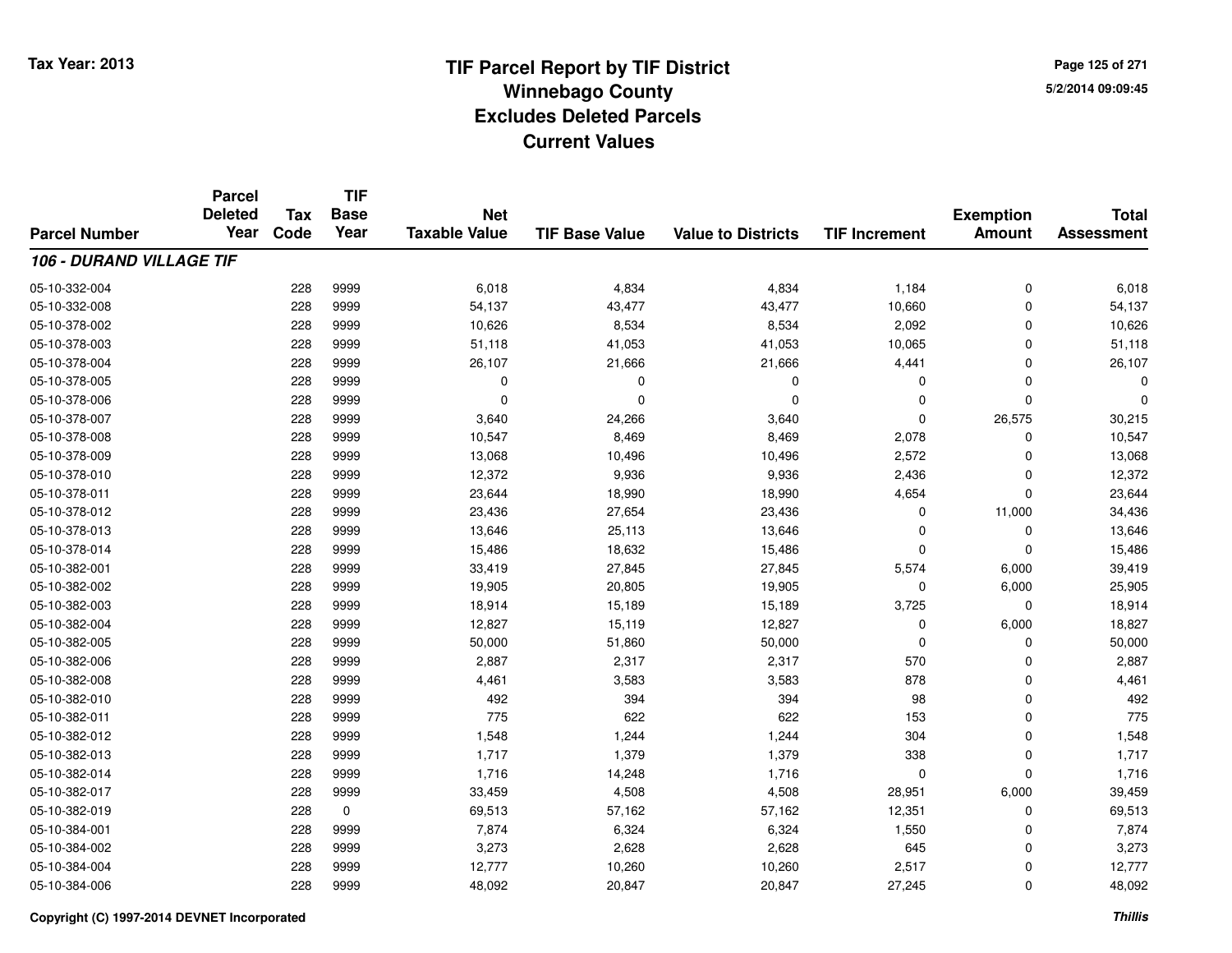**Page 126 of 2715/2/2014 09:09:45**

|                                 | <b>Parcel</b>          |                    | <b>TIF</b>          | <b>Net</b><br><b>Taxable Value</b> |                       |                           |                      |                                   | <b>Total</b>      |
|---------------------------------|------------------------|--------------------|---------------------|------------------------------------|-----------------------|---------------------------|----------------------|-----------------------------------|-------------------|
|                                 | <b>Deleted</b><br>Year | <b>Tax</b><br>Code | <b>Base</b><br>Year |                                    | <b>TIF Base Value</b> |                           |                      | <b>Exemption</b><br><b>Amount</b> |                   |
| <b>Parcel Number</b>            |                        |                    |                     |                                    |                       | <b>Value to Districts</b> | <b>TIF Increment</b> |                                   | <b>Assessment</b> |
| <b>106 - DURAND VILLAGE TIF</b> |                        |                    |                     |                                    |                       |                           |                      |                                   |                   |
| 05-10-385-002                   |                        | 228                | 9999                | 29,698                             | 21,318                | 21,318                    | 8,380                | 6,000                             | 35,698            |
| 05-10-385-003                   |                        | 228                | 9999                | 10,887                             | 8,742                 | 8,742                     | 2,145                | $\mathbf 0$                       | 10,887            |
| 05-10-385-004                   |                        | 228                | 9999                | 51,062                             | 41,007                | 41,007                    | 10,055               | 0                                 | 51,062            |
| 05-10-385-005                   |                        | 228                | 9999                | 1,947                              | 1,564                 | 1,564                     | 383                  | $\mathbf 0$                       | 1,947             |
| 05-10-385-006                   |                        | 228                | 9999                | 35,907                             | 26,595                | 26,595                    | 9,312                | $\mathbf 0$                       | 35,907            |
| 05-10-405-005                   |                        | 228                | 9999                | 0                                  | $\Omega$              | $\mathbf 0$               | $\Omega$             | $\mathbf 0$                       |                   |
| 05-10-405-006                   |                        | 228                | 9999                | $\mathbf 0$                        | 16,466                | $\mathbf 0$               | $\Omega$             | $\mathbf 0$                       |                   |
| 05-10-451-001                   |                        | 228                | 9999                | 28,971                             | 23,265                | 23,265                    | 5,706                | $\mathbf 0$                       | 28,971            |
| 05-10-451-002                   |                        | 228                | 9999                | 5,926                              | 10,439                | 5,926                     | $\mathbf 0$          | $\mathbf 0$                       | 5,926             |
| 05-10-451-003                   |                        | 228                | 9999                | 31,612                             | 25,386                | 25,386                    | 6,226                | $\mathbf 0$                       | 31,612            |
| 05-10-451-004                   |                        | 228                | 9999                | 1,246                              | 1,001                 | 1,001                     | 245                  | $\mathbf 0$                       | 1,246             |
| 05-10-451-005                   |                        | 228                | 9999                | 10,370                             | 9,792                 | 9,792                     | 578                  | 0                                 | 10,370            |
| 05-10-451-008                   |                        | 228                | 9999                | 12,516                             | 13,744                | 12,516                    | $\mathbf 0$          | $\mathbf 0$                       | 12,516            |
| 05-10-451-009                   |                        | 228                | 9999                | 13,629                             | 10,945                | 10,945                    | 2,684                | $\mathbf 0$                       | 13,629            |
| 05-10-451-010                   |                        | 228                | 9999                | 16,406                             | 13,175                | 13,175                    | 3,231                | $\mathbf 0$                       | 16,406            |
| 05-10-451-011                   |                        | 228                | 9999                | 15,380                             | 12,352                | 12,352                    | 3,028                | $\mathbf 0$                       | 15,380            |
| 05-10-451-012                   |                        | 228                | 9999                | 29,583                             | 30,378                | 29,583                    | 0                    | $\mathbf 0$                       | 29,583            |
| 05-10-451-013                   |                        | 228                | 9999                | 27,712                             | 22,254                | 22,254                    | 5,458                | $\mathbf 0$                       | 27,712            |
| 05-10-451-014                   |                        | 228                | 9999                | 4,883                              | 5,533                 | 4,883                     | 0                    | $\mathbf 0$                       | 4,883             |
| 05-10-451-015                   |                        | 228                | 9999                | 16,864                             | 16,104                | 16,104                    | 760                  | $\mathbf 0$                       | 16,864            |
| 05-10-451-016                   |                        | 228                | 9999                | 1,475                              | 1,185                 | 1,185                     | 290                  | $\mathbf 0$                       | 1,475             |
| 05-10-451-017                   |                        | 228                | 9999                | 633                                | 508                   | 508                       | 125                  | $\mathbf 0$                       | 633               |
| 05-10-451-018                   |                        | 228                | 9999                | 1,095                              | 880                   | 880                       | 215                  | $\mathbf 0$                       | 1,095             |
| 05-10-451-019                   |                        | 228                | 9999                | 3,652                              | 2,932                 | 2,932                     | 720                  | $\mathbf 0$                       | 3,652             |
| 05-10-451-020                   |                        | 228                | 9999                | 10,846                             | 8,710                 | 8,710                     | 2,136                | $\mathbf 0$                       | 10,846            |
| 05-10-451-021                   |                        | 228                | 9999                | 19,250                             | 14,821                | 14,821                    | 4,429                | $\mathbf 0$                       | 19,250            |
| 05-10-454-004                   |                        | 228                | 9999                | 13,868                             | 11,137                | 11,137                    | 2,731                | $\mathbf 0$                       | 13,868            |
| 05-10-454-005                   |                        | 228                | 9999                | 18,491                             | 14,849                | 14,849                    | 3,642                | $\mathbf 0$                       | 18,491            |
| 05-10-454-006                   |                        | 228                | 9999                | 4,055                              | 3,257                 | 3,257                     | 798                  | $\mathbf 0$                       | 4,055             |
| 05-10-454-008                   |                        | 228                | 9999                | 20,108                             | 20,967                | 20,108                    | 0                    | 6,000                             | 26,108            |
| 05-10-454-009                   |                        | 228                | 9999                | 17,685                             | 19,021                | 17,685                    | $\Omega$             | 6,000                             | 23,685            |
| 05-10-454-011                   |                        | 228                | 9999                | 3,652                              | 2,932                 | 2,932                     | 720                  | $\mathbf 0$                       | 3,652             |
| 05-10-454-014                   |                        | 228                | $\mathbf 0$         | 226,976                            | 171,243               | 171,243                   | 55,733               | $\mathbf 0$                       | 226,976           |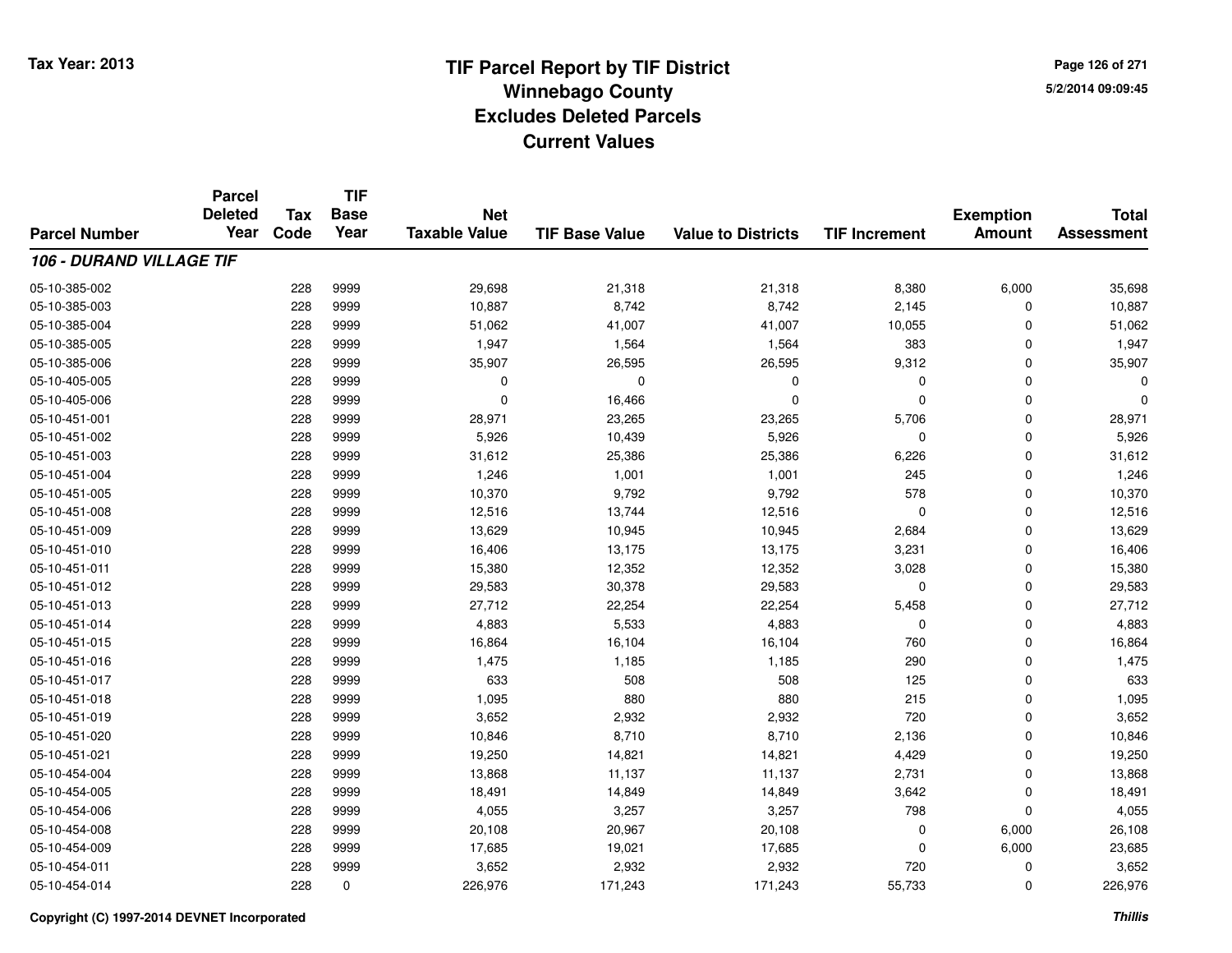**Page 127 of 2715/2/2014 09:09:45**

#### **TIF Base ValueParcel NumberTotal AssessmentExemption Amount Value to Districts TIF IncrementTIF Base YearTax CodeParcel Deleted YearNet Taxable Value106 - DURAND VILLAGE TIF**05-10-455-001 <sup>228</sup> <sup>0</sup> <sup>9999</sup> <sup>0</sup> <sup>0</sup> <sup>0</sup> <sup>0</sup> <sup>0</sup> 05-10-455-0022 228 9999 2,029 1,629 1,629 400 0 2,029 05-10-455-004 <sup>228</sup> 1,017 <sup>9999</sup> <sup>818</sup> <sup>818</sup> <sup>199</sup> <sup>0</sup> 1,017 05-10-455-007 <sup>228</sup> 1,621 <sup>9999</sup> 1,303 1,303 <sup>318</sup> <sup>0</sup> 1,621 05-10-455-008 <sup>228</sup> 1,414 <sup>9999</sup> 1,137 1,137 <sup>277</sup> <sup>0</sup> 1,414 05-10-455-0099 228 9999 3,041 2,443 2,443 598 0 3,041 05-10-455-013 <sup>228</sup> 18,706 <sup>9999</sup> 11,770 11,770 6,936 <sup>0</sup> 18,706 05-10-455-015 <sup>228</sup> 4,835 <sup>9999</sup> 3,882 3,882 <sup>953</sup> <sup>0</sup> 4,835 05-10-455-0166 228 9999 2,462 1,977 1,977 485 0 2,462 05-10-455-017 <sup>228</sup> 27,260 <sup>9999</sup> 21,893 21,893 5,367 <sup>0</sup> 27,260 05-10-456-0011 228 9999 7,042 5,655 5,655 1,387 0 7,042 05-10-456-002 <sup>228</sup> 4,417 <sup>9999</sup> 3,547 3,547 <sup>870</sup> <sup>0</sup> 4,417 05-10-456-0033 228 9999 1,560 1,254 1,254 306 0 1,560 05-10-456-0044 228 9999 1,539 1,236 1,236 303 0 1,539 05-10-456-0055 228 9999 2,398 2,567 2,398 0 0 2,398 05-10-457-001 <sup>228</sup> 26,823 <sup>9999</sup> 21,543 21,543 5,280 <sup>0</sup> 26,823 05-10-457-002 <sup>228</sup> 37,797 <sup>9999</sup> 32,457 32,457 5,340 <sup>0</sup> 37,797 05-10-457-003 <sup>228</sup> 26,611 <sup>9999</sup> 21,373 21,373 5,238 <sup>0</sup> 26,611 05-10-457-004 <sup>228</sup> 7,731 <sup>9999</sup> 15,043 7,731 <sup>0</sup> 11,000 18,731 05-10-457-005 <sup>228</sup> <sup>0</sup> <sup>9999</sup> <sup>0</sup> <sup>0</sup> <sup>0</sup> <sup>0</sup> <sup>0</sup> 05-10-459-0044 228 9999 1,786 1,434 1,434 352 0 1,786 05-10-459-005 <sup>228</sup> 16,872 <sup>9999</sup> 9,770 9,770 7,102 <sup>0</sup> 16,872 05-10-461-002 <sup>228</sup> 20,170 <sup>9999</sup> 16,199 16,199 3,971 <sup>0</sup> 20,170 05-10-461-012 <sup>228</sup> 37,401 <sup>9999</sup> 35,831 35,831 1,570 <sup>0</sup> 37,401 05-10-461-0155 228 9999 0 16,922 0 0 22,266 22,266 05-10-461-0166 228 0 39,859 72,319 39,859 0 0 39,859 05-15-201-0044 228 9999 1,872 1,504 1,504 368 0 1,872 05-15-201-007 <sup>228</sup> 55,391 <sup>2002</sup> 38,360 38,360 17,031 <sup>0</sup> 55,391 05-15-201-0088 228 2002 44,888 38,361 38,361 6,527 6,000 50,888 05-15-204-001 <sup>228</sup> <sup>0</sup> <sup>9999</sup> <sup>0</sup> <sup>0</sup> <sup>0</sup> <sup>0</sup> <sup>0</sup> **Tax District Totals: Parcel Count: <sup>96</sup> 1,670,421 1,484,183 1,344,432 325,989 118,841 1,789,262 107 - SPRINGFIELD CORNERS TIF**11-17-402-0011 048 0 16,755 193 193 16,562 11,000 27,755

**Copyright (C) 1997-2014 DEVNET Incorporated**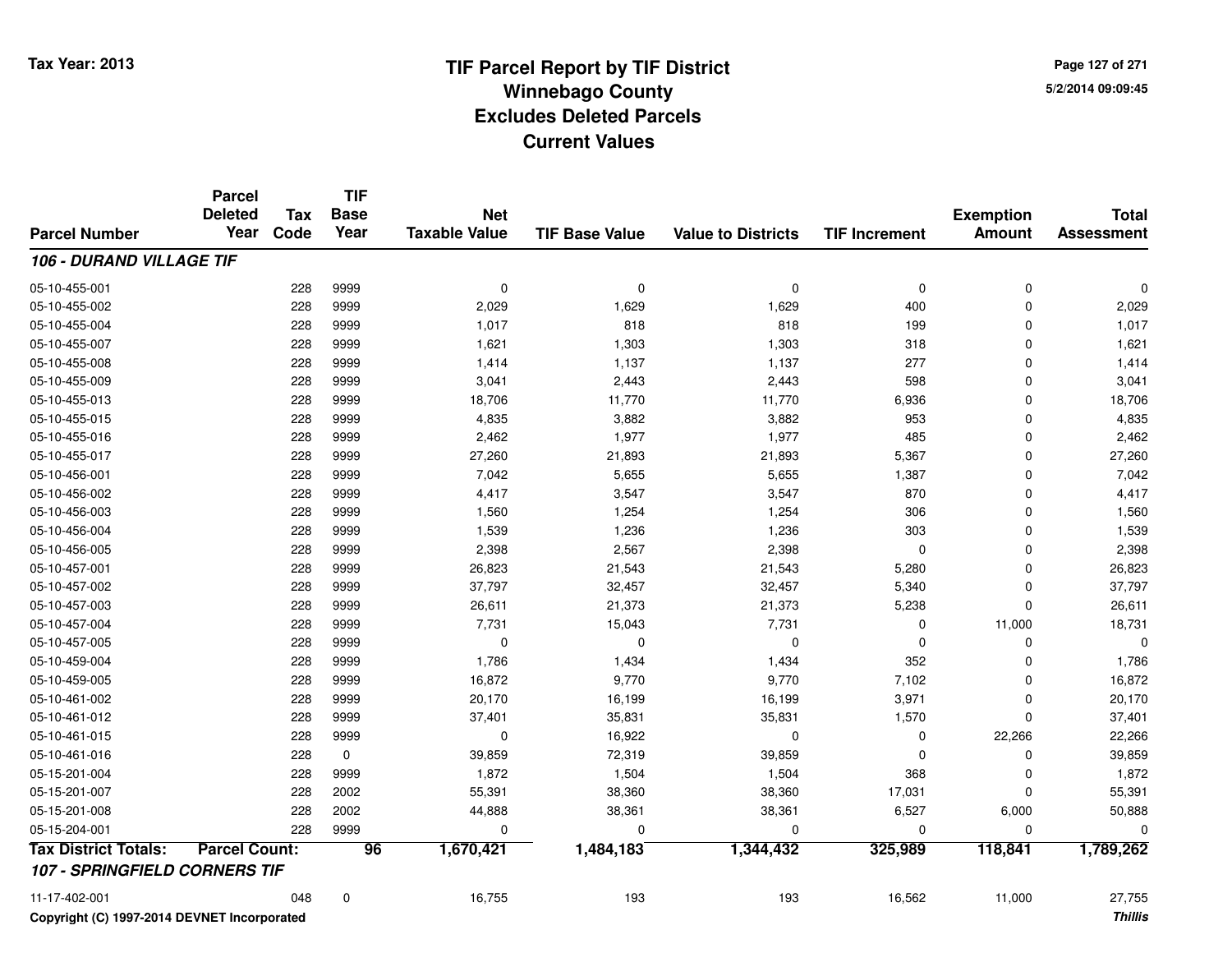**Page 128 of 2715/2/2014 09:09:45**

#### **TIF Base ValueParcel NumberTotal AssessmentExemption Amount Value to Districts TIF IncrementTIF Base YearTax CodeParcel Deleted YearNet Taxable Value107 - SPRINGFIELD CORNERS TIF**11-17-402-002 <sup>048</sup> 13,701 <sup>0</sup> <sup>193</sup> <sup>193</sup> 13,508 11,000 24,701 11-17-402-0033 048 0 403 5 5 398 0 403 11-17-402-0044 5 398 0 403 403 5 5 398 0 403 11-17-402-005 <sup>048</sup> 21,050 <sup>0</sup> <sup>5</sup> <sup>5</sup> 21,045 6,480 27,530 11-17-402-006 <sup>048</sup> <sup>403</sup> <sup>0</sup> <sup>5</sup> <sup>5</sup> <sup>398</sup> <sup>0</sup> <sup>403</sup> 11-17-402-007 <sup>048</sup> <sup>403</sup> <sup>0</sup> <sup>5</sup> <sup>5</sup> <sup>398</sup> <sup>0</sup> <sup>403</sup> 11-17-402-008 <sup>048</sup> <sup>403</sup> <sup>0</sup> <sup>5</sup> <sup>5</sup> <sup>398</sup> <sup>0</sup> <sup>403</sup> 11-17-402-009 <sup>048</sup> <sup>403</sup> <sup>0</sup> <sup>5</sup> <sup>5</sup> <sup>398</sup> <sup>0</sup> <sup>403</sup> 11-17-402-0100 048 0 403 5 5 398 0 403 11-17-403-0011 048 0 403 5 5 398 0 403 11-17-403-002 <sup>048</sup> <sup>403</sup> <sup>0</sup> <sup>5</sup> <sup>5</sup> <sup>398</sup> <sup>0</sup> <sup>403</sup> 11-17-403-0033 048 0 403 5 5 398 0 403 11-17-403-0044 5 398 0 403 403 5 5 398 0 403 11-17-403-005 <sup>048</sup> <sup>403</sup> <sup>0</sup> <sup>5</sup> <sup>5</sup> <sup>398</sup> <sup>0</sup> <sup>403</sup> 11-17-403-006 <sup>048</sup> <sup>403</sup> <sup>0</sup> <sup>5</sup> <sup>5</sup> <sup>398</sup> <sup>0</sup> <sup>403</sup> 11-17-403-007 <sup>048</sup> <sup>403</sup> <sup>0</sup> <sup>5</sup> <sup>5</sup> <sup>398</sup> <sup>0</sup> <sup>403</sup> 11-17-403-008 <sup>048</sup> <sup>403</sup> <sup>0</sup> <sup>5</sup> <sup>5</sup> <sup>398</sup> <sup>0</sup> <sup>403</sup> 11-17-404-0011 048 0 26,824 5 5 26,819 0 26,824 11-17-404-002 <sup>048</sup> <sup>403</sup> <sup>0</sup> <sup>5</sup> <sup>5</sup> <sup>398</sup> <sup>0</sup> <sup>403</sup> 11-17-404-0033 048 0 403 5 5 398 0 403 11-17-404-0044 25,972 5 25,972 5 25,972 5 25,972 5 25,972 5 25,972 5 25,972 5 25,972 6 25,972 11-17-404-005 <sup>048</sup> <sup>403</sup> <sup>0</sup> <sup>5</sup> <sup>5</sup> <sup>398</sup> <sup>0</sup> <sup>403</sup> 11-17-404-006 <sup>048</sup> 14,430 <sup>0</sup> <sup>5</sup> <sup>5</sup> 14,425 13,000 27,430 11-17-404-007 <sup>048</sup> 14,430 <sup>0</sup> <sup>5</sup> <sup>5</sup> 14,425 13,000 27,430 11-17-404-008 <sup>048</sup> <sup>403</sup> <sup>0</sup> <sup>5</sup> <sup>5</sup> <sup>398</sup> <sup>0</sup> <sup>403</sup> 11-17-404-0099 048 0 20,180 5 5 20,175 6,000 26,180 11-17-404-0100 048 0 403 5 5 398 0 403 11-17-404-0111 048 0 403 5 5 398 0 403 11-17-404-012 <sup>048</sup> <sup>403</sup> <sup>0</sup> <sup>5</sup> <sup>5</sup> <sup>398</sup> <sup>0</sup> <sup>403</sup> 11-17-404-013 $3$  6,000  $0^{48}$  0  $26,212$  5  $26,207$  6,000  $32,212$ 11-17-404-014 $\frac{4}{5}$  and  $\frac{6}{5}$  21,995 cm  $\frac{22,000}{5}$  5 cm  $\frac{21,995}{5}$  0 22,000 11-17-404-015 <sup>048</sup> <sup>403</sup> <sup>0</sup> <sup>5</sup> <sup>5</sup> <sup>398</sup> <sup>0</sup> <sup>403</sup> 11-17-404-016<sup>048</sup> <sup>403</sup> <sup>0</sup> <sup>5</sup> <sup>5</sup> <sup>398</sup> <sup>0</sup> <sup>403</sup>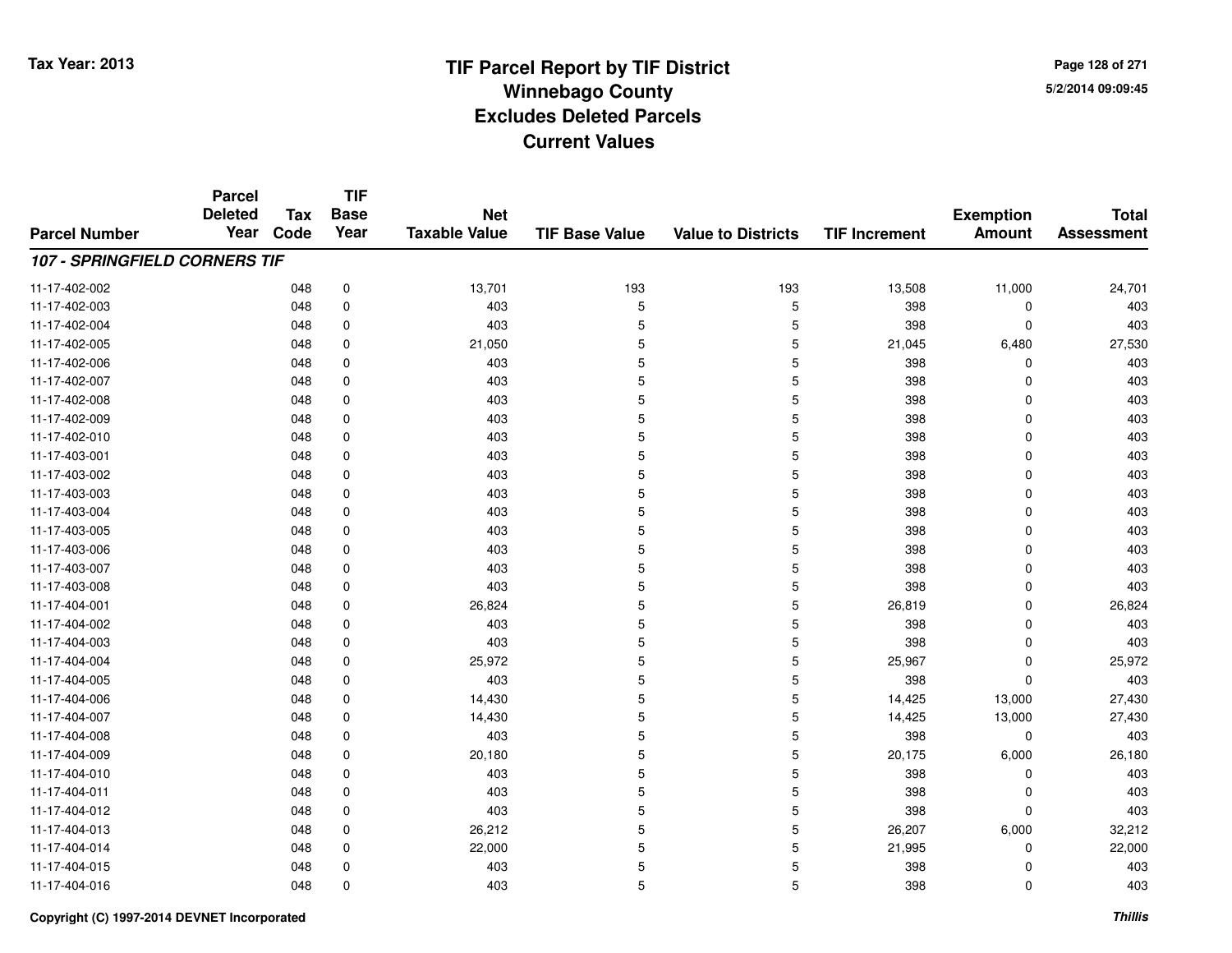**Page 129 of 2715/2/2014 09:09:45**

#### **TIF Base ValueParcel NumberTotal AssessmentExemption Amount Value to Districts TIF IncrementTIF Base YearTax CodeParcel Deleted YearNet Taxable Value107 - SPRINGFIELD CORNERS TIF**11-17-404-017 <sup>048</sup> <sup>403</sup> <sup>0</sup> <sup>5</sup> <sup>5</sup> <sup>398</sup> <sup>0</sup> <sup>403</sup> 11-17-451-0144 048 0 4,881 193 193 4,688 0 4,881 11-17-451-015 <sup>048</sup> 22,577 <sup>0</sup> <sup>193</sup> <sup>193</sup> 22,384 6,000 28,577 11-17-453-012 <sup>048</sup> 19,992 <sup>0</sup> <sup>193</sup> <sup>193</sup> 19,799 6,000 25,992 11-17-453-0133 048 0 21,262 193 193 21,069 6,000 27,262 11-17-453-0144 048 0 17,286 193 193 17,093 0 17,286 11-17-454-0011 048 0 25,071 193 193 24,878 6,000 31,071 11-17-454-0022 048 0 20,103 5 5 20,098 6,000 26,103 11-17-454-0033 048 0 26,104 5 5 26,099 0 26,104 11-17-455-0011 048 0 21,355 193 193 21,162 6,000 27,355 11-17-455-002 <sup>048</sup> 19,968 <sup>0</sup> <sup>193</sup> <sup>193</sup> 19,775 6,000 25,968 11-17-455-0033 048 0 23,236 193 193 23,043 6,000 29,236 11-17-455-0044 24,004 24,197 193 193 193 24,004 6,000 30,197 11-17-455-0055 048 0 23,779 193 193 23,586 6,000 29,779 11-17-455-006 <sup>048</sup> <sup>403</sup> <sup>0</sup> <sup>5</sup> <sup>5</sup> <sup>398</sup> <sup>0</sup> <sup>403</sup> 11-17-455-007 <sup>048</sup> <sup>403</sup> <sup>0</sup> <sup>5</sup> <sup>5</sup> <sup>398</sup> <sup>0</sup> <sup>403</sup> 11-17-455-008 <sup>048</sup> <sup>403</sup> <sup>0</sup> <sup>5</sup> <sup>5</sup> <sup>398</sup> <sup>0</sup> <sup>403</sup> 11-17-455-009 <sup>048</sup> <sup>403</sup> <sup>0</sup> <sup>5</sup> <sup>5</sup> <sup>398</sup> <sup>0</sup> <sup>403</sup> 11-17-455-0100 048 0 403 5 5 398 0 403 11-17-455-0111 048 0 26,306 5 5 26,301 0 26,306 11-17-456-0011 048 0 22,111 193 193 21,918 6,000 28,111 11-17-456-002 <sup>048</sup> 6,725 <sup>0</sup> <sup>193</sup> <sup>193</sup> 6,532 6,608 13,333 11-17-456-003 <sup>048</sup> 13,873 <sup>0</sup> <sup>193</sup> <sup>193</sup> 13,680 6,000 19,873 11-17-456-004 <sup>048</sup> 23,948 <sup>0</sup> <sup>194</sup> <sup>194</sup> 23,754 6,000 29,948 11-17-456-005 <sup>048</sup> 23,753 <sup>0</sup> <sup>194</sup> <sup>194</sup> 23,559 6,000 29,753 11-17-456-0066 048 0 17,533 194 194 17,339 11,000 28,533 11-17-456-007 <sup>048</sup> 18,413 <sup>0</sup> <sup>194</sup> <sup>194</sup> 18,219 6,000 24,413 11-17-456-0088 048 0 22,267 194 194 22,073 6,000 28,267 11-17-456-0099 048 0 16,041 194 194 15,847 11,703 27,744 11-17-456-0100 048 0 28,659 194 194 28,465 0 28,659 11-17-456-0111 048 0 24,245 194 194 24,051 6,000 30,245 11-17-456-012 <sup>048</sup> 17,690 <sup>0</sup> <sup>194</sup> <sup>194</sup> 17,496 11,000 28,690 11-17-456-013<sup>048</sup> 13,911 <sup>0</sup> <sup>194</sup> <sup>194</sup> 13,717 11,000 24,911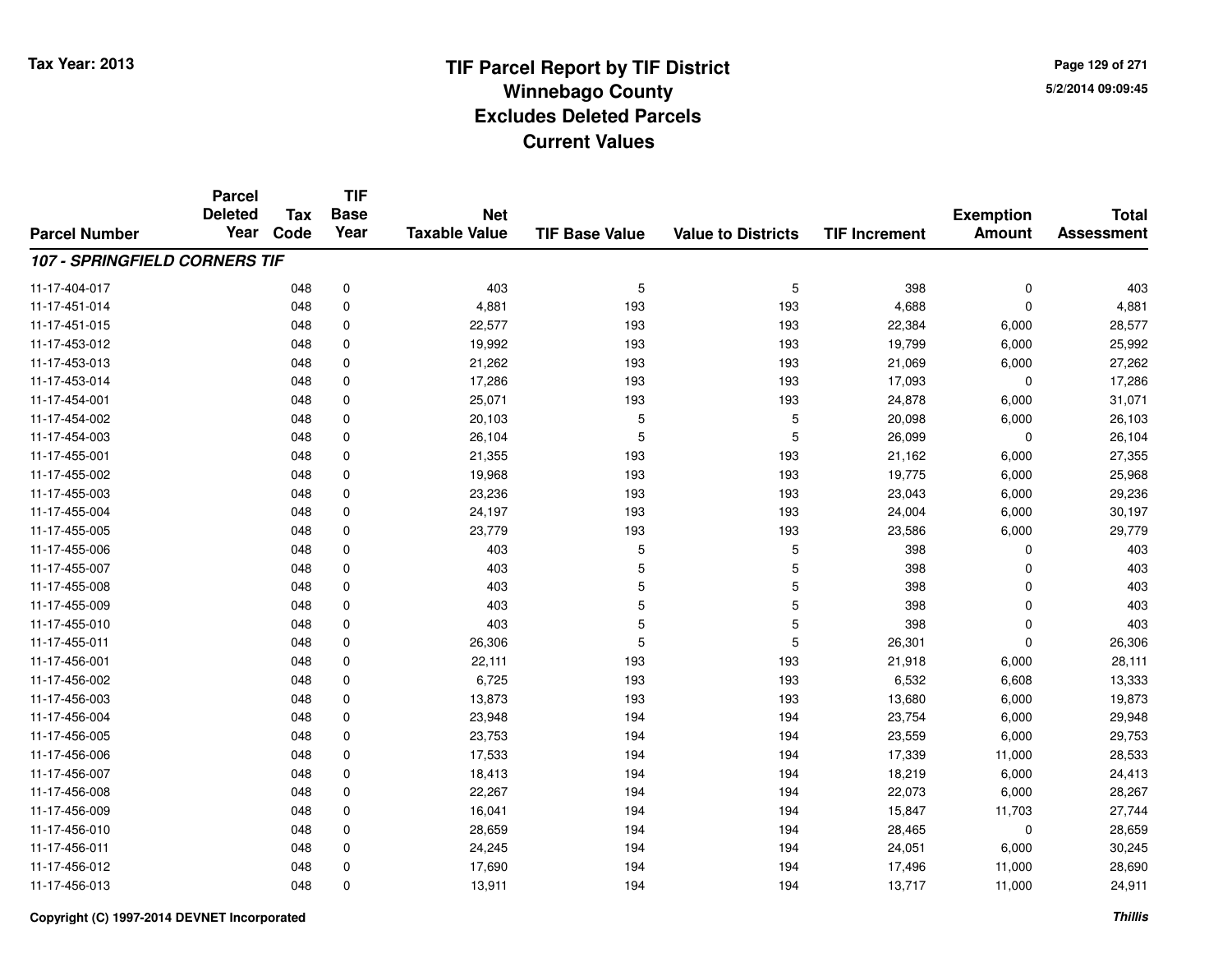**Page 130 of 2715/2/2014 09:09:45**

#### **TIF Base ValueParcel NumberTotal AssessmentExemption Amount Value to Districts TIF IncrementTIF Base YearTax CodeParcel Deleted YearNet Taxable Value107 - SPRINGFIELD CORNERS TIF**11-17-456-014 <sup>048</sup> 21,010 <sup>0</sup> <sup>194</sup> <sup>194</sup> 20,816 6,000 27,010 11-17-456-0155 048 0 25,213 194 194 25,019 6,000 31,213 11-17-456-017 <sup>048</sup> 5,605 <sup>0</sup> <sup>65</sup> <sup>65</sup> 5,540 <sup>0</sup> 5,605 11-17-456-0188 048 0 1,965 65 65 1,900 0 1,965 11-17-456-0199 048 0 181,452 65 65 181,387 0 181,452 11-17-457-0011 048 0 231,719 194 194 231,525 0 231,719 11-20-131-0011 048 9999 5,644 5,538 5,538 106 0 5,644 11-20-131-0022 048 9999 0 10,803 0 12,454 12,454 11-20-131-004 <sup>048</sup> 9,318 <sup>9999</sup> 10,476 9,318 <sup>0</sup> <sup>0</sup> 9,318 11-20-131-0111 048 0 0 8,211 0 0 13,495 13,495 11-20-131-0122 048 0 14,489 9,483 9,483 5,006 0 14,489 11-20-201-0088 048 0 18,760 3,369 3,369 15,391 0 18,760 11-20-202-0011 048 0 25,628 819 819 24,809 0 25,628 11-20-202-0022 048 0 25,341 819 819 24,522 0 25,341 11-20-203-0011 048 0 83,472 98,759 83,472 0 0 83,472 11-20-204-0011 048 0 18,825 596 596 18,229 0 18,825 11-20-226-0033 and the contract of the contract of the contract of the contract of the contract of  $\alpha$  of  $\alpha$  of  $\alpha$  of  $\alpha$  of  $\alpha$  of  $\alpha$  of  $\alpha$  of  $\alpha$  of  $\alpha$  of  $\alpha$  of  $\alpha$  of  $\alpha$  of  $\alpha$  of  $\alpha$  of  $\alpha$  of  $\alpha$  of  $\alpha$  of 11-20-226-004 <sup>048</sup> <sup>0</sup> <sup>9999</sup> 2,612 <sup>0</sup> <sup>0</sup> <sup>0</sup> <sup>0</sup> 11-20-226-005 <sup>048</sup> <sup>0</sup> <sup>9999</sup> <sup>0</sup> <sup>0</sup> <sup>0</sup> <sup>0</sup> <sup>0</sup> 11-20-226-0066 048 9999 1,658 604 604 1,054 0 1,658 11-20-226-008 <sup>048</sup> <sup>0</sup> <sup>9999</sup> <sup>798</sup> <sup>0</sup> <sup>0</sup> <sup>0</sup> <sup>0</sup> 11-20-226-009 <sup>048</sup> <sup>0</sup> <sup>9999</sup> <sup>423</sup> <sup>0</sup> <sup>0</sup> <sup>0</sup> <sup>0</sup> 11-20-226-0100 048 9999 0 29,725 0 0 0 0 11-20-226-0111 048 9999 0 1,588 0 0 0 0 11-20-226-012 <sup>048</sup> 9,234 <sup>9999</sup> 7,254 7,254 1,980 <sup>0</sup> 9,234 11-20-226-0133 048 0 12,765 373 373 12,392 0 12,765 11-20-226-0144 187,731 0 188,104 188,104 373 373 373 373 373 373 373 374 38,104 11-20-226-015 <sup>048</sup> 1,082 <sup>0</sup> <sup>74</sup> <sup>74</sup> 1,008 <sup>0</sup> 1,082 11-20-226-0166 048 0 718 42 42 676 0 718 11-20-227-0011 048 0 38,459 283,340 38,459 0 38,459 11-20-227-0022 048 0 21,756 1,389 1,389 20,367 0 21,756 11-20-277-0011 048 9999 3,268 1,196 1,196 2,072 0 3,268 11-20-277-0022 048 9999 0 485 0 0 0 0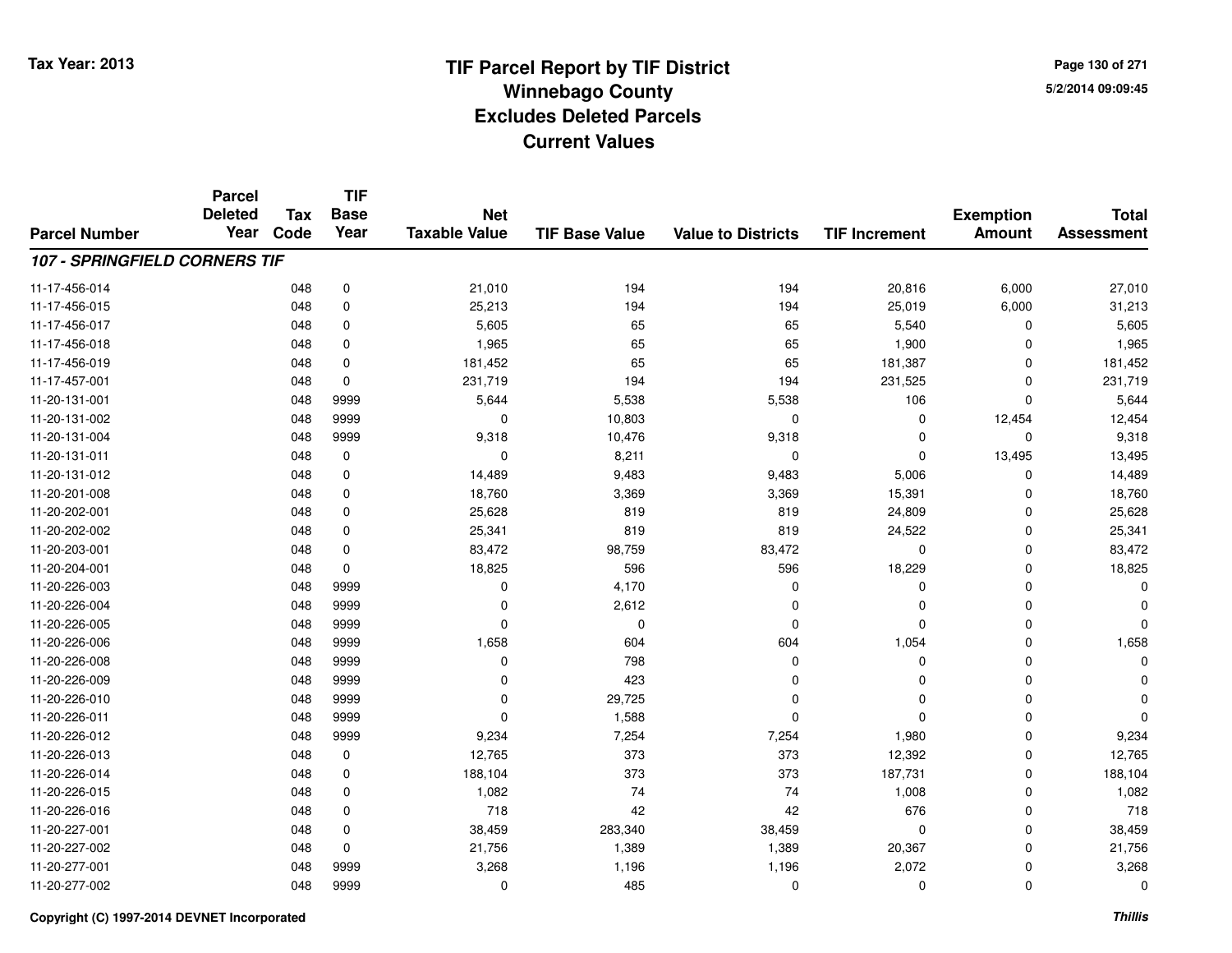**Page 131 of 2715/2/2014 09:09:45**

|                                      | <b>Parcel</b>        |            | <b>TIF</b>      |                      |                       |                           |                      |                         |                   |
|--------------------------------------|----------------------|------------|-----------------|----------------------|-----------------------|---------------------------|----------------------|-------------------------|-------------------|
|                                      | <b>Deleted</b>       | <b>Tax</b> | <b>Base</b>     | <b>Net</b>           |                       |                           |                      | <b>Exemption</b>        | <b>Total</b>      |
| <b>Parcel Number</b>                 | Year                 | Code       | Year            | <b>Taxable Value</b> | <b>TIF Base Value</b> | <b>Value to Districts</b> | <b>TIF Increment</b> | <b>Amount</b>           | <b>Assessment</b> |
| <b>107 - SPRINGFIELD CORNERS TIF</b> |                      |            |                 |                      |                       |                           |                      |                         |                   |
| 11-20-277-003                        |                      | 048        | 9999            | $\mathbf 0$          | 15,372                | $\mathbf 0$               | 0                    | 0                       | 0                 |
| 11-20-277-004                        |                      | 048        | 9999            | $\overline{0}$       | 509                   | $\mathbf 0$               | 0                    | $\Omega$                |                   |
| 11-20-277-005                        |                      | 048        | 9999            | $\Omega$             | 3,587                 | $\mathbf 0$               | 0                    | $\mathbf 0$             | $\Omega$          |
| 11-20-277-006                        |                      | 048        | 9999            | 3,685                | 6,906                 | 3,685                     | 0                    | $\Omega$                | 3,685             |
| 11-20-278-001                        |                      | 048        | 9999            | $\mathbf 0$          | 6,274                 | 0                         | 0                    | $\Omega$                | O                 |
| 11-20-278-002                        |                      | 048        | 9999            | $\Omega$             | 6,495                 | 0                         | 0                    | $\Omega$                |                   |
| 11-20-278-003                        |                      | 048        | 9999            | $\Omega$             | 728                   | $\Omega$                  | 0                    | $\Omega$                | $\Omega$          |
| 11-20-278-006                        |                      | 048        | 9999            | 8,789                | 7,007                 | 7,007                     | 1,782                | $\mathbf 0$             | 8,789             |
| 11-20-278-007                        |                      | 048        | 9999            | 8,485                | 6,756                 | 6,756                     | 1,729                | $\Omega$                | 8,485             |
| <b>Tax District Totals:</b>          | <b>Parcel Count:</b> |            | 109             | 1,725,374            | 542,963               | 186,636                   | 1,538,738            | 257,740                 | 1,983,114         |
| 125 - WAGON WHEEL TIF                |                      |            |                 |                      |                       |                           |                      |                         |                   |
| 03-23-476-004                        |                      | 402        | 2004            | 19,388               | 13,798                | 13,798                    | 5,590                | 0                       | 19,388            |
| 03-23-476-008                        |                      | 402        | 2004            | 59,086               | 61,633                | 59,086                    | 0                    | $\Omega$                | 59,086            |
| 03-23-476-011                        |                      | 402        | 2004            | 30,878               | 45,347                | 30,878                    | 0                    | $\Omega$                | 30,878            |
| 03-24-302-013                        |                      | 402        | 2004            | 55,507               | 50,370                | 50,370                    | 5,137                | $\Omega$                | 55,507            |
| 03-24-302-014                        |                      | 402        | 2004            | 75,308               | 73,189                | 73,189                    | 2,119                | 0                       | 75,308            |
| 03-24-302-015                        |                      | 402        | 2004            | 46,778               | 45,460                | 45,460                    | 1,318                | $\Omega$                | 46,778            |
| 03-24-302-016                        |                      | 402        | 2004            | 43,091               | 41,879                | 41,879                    | 1,212                | $\Omega$                | 43,091            |
| 03-24-302-017                        |                      | 402        | 2004            | 27,119               | 26,357                | 26,357                    | 762                  | $\Omega$                | 27,119            |
| 03-24-302-018                        |                      | 402        | 2004            | 1,621                | 1,575                 | 1,575                     | 46                   | $\Omega$                | 1,621             |
| 03-24-302-019                        |                      | 402        | 2004            | 26,486               | 25,740                | 25,740                    | 746                  | $\Omega$                | 26,486            |
| 03-24-302-020                        |                      | 402        | 2004            | 673                  | 654                   | 654                       | 19                   | $\Omega$                | 673               |
| 03-24-303-021                        |                      | 402        | 2004            | $\mathbf 0$          | $\mathbf 0$           | $\mathbf 0$               | 0                    | $\mathbf 0$             | $\Omega$          |
| 03-24-305-006                        |                      | 402        | 2004            | 179,442              | 438                   | 438                       | 179,004              | $\Omega$                | 179,442           |
| 03-24-305-007                        |                      | 402        | 2004            | 10,301               | 175                   | 175                       | 10,126               | $\Omega$                | 10,301            |
| 03-24-305-008                        |                      | 402        | 2004            | 14,970               | 263                   | 263                       | 14,707               | $\Omega$                | 14,970            |
| 03-24-351-004                        |                      | 402        | 2004            | 67,917               | 68,931                | 67,917                    | $\mathbf 0$          | 0                       | 67,917            |
| 03-24-351-008                        |                      | 402        | 0               | 258,732              | 29,072                | 29,072                    | 229,660              | 0                       | 258,732           |
| 03-24-351-009                        |                      | 402        | 0               | 40,933               | 209                   | 209                       | 40,724               | 0                       | 40,933            |
| 03-24-351-010                        |                      | 402        | $\Omega$        | 743,810              | 86,707                | 86,707                    | 657,103              | 0                       | 743,810           |
| <b>Tax District Totals:</b>          | <b>Parcel Count:</b> |            | $\overline{19}$ | 1,702,040            | 571,797               | 553,767                   | 1,148,273            | $\overline{\mathbf{0}}$ | 1,702,040         |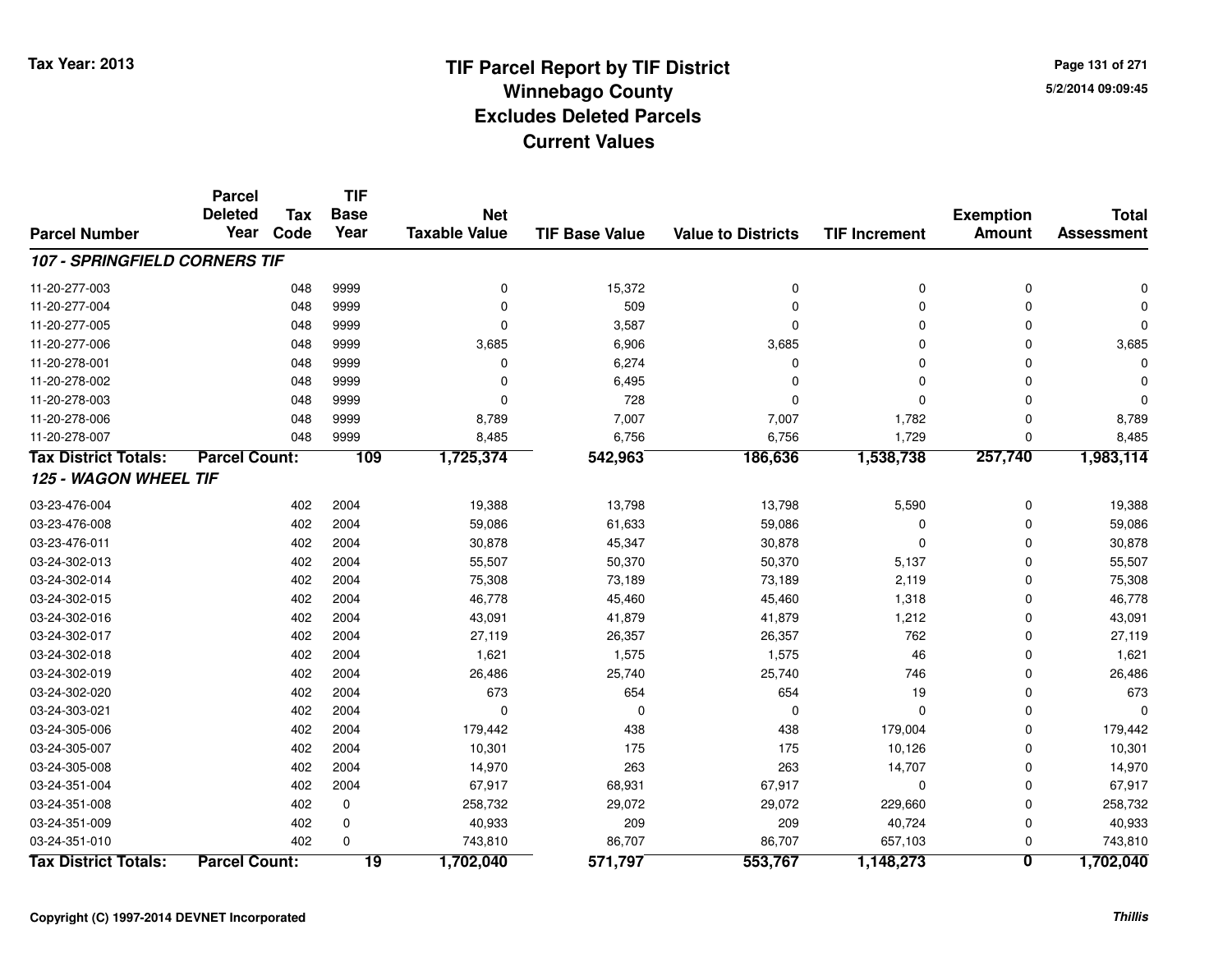**Page 132 of 2715/2/2014 09:09:45**

#### **TIF Base ValueParcel NumberTotal AssessmentExemption Amount Value to Districts TIF IncrementTIF Base YearTax CodeParcel Deleted YearNet Taxable Value126 - RIVER OAKS TIF**11-34-179-0033 403 2004 1,900 2,897 1,900 0 0 1,900 11-34-204-001 <sup>403</sup> <sup>0</sup> <sup>2004</sup> <sup>0</sup> <sup>0</sup> <sup>0</sup> <sup>0</sup> <sup>0</sup> 11-34-204-0033 11,239 19,077 13,077 11,239 11,239 1,838 6,000 19,077 11-34-204-0066 403 2004 454 724 454 0 0 454 11-34-205-0022 403 2004 1,310 2,173 1,310 0 0 1,310 11-34-206-0011 403 2004 9,333 5,069 5,069 4,264 11,000 20,333 11-34-206-002 <sup>403</sup> 18,333 <sup>2004</sup> 5,794 5,794 12,539 <sup>0</sup> 18,333 11-34-206-003 <sup>403</sup> 18,333 <sup>2004</sup> 5,794 5,794 12,539 <sup>0</sup> 18,333 11-34-206-004 <sup>403</sup> 18,333 <sup>2004</sup> 5,794 5,794 12,539 <sup>0</sup> 18,333 11-34-206-005 <sup>403</sup> 16,666 <sup>2004</sup> 5,069 5,069 11,597 <sup>0</sup> 16,666 11-34-206-0066 403 2004 15,667 3,621 3,621 12,046 6,000 21,667 11-34-206-007 <sup>403</sup> 16,666 <sup>2004</sup> 4,345 4,345 12,321 <sup>0</sup> 16,666 11-34-206-008 <sup>403</sup> 18,333 <sup>2004</sup> 4,345 4,345 13,988 <sup>0</sup> 18,333 11-34-206-009 <sup>403</sup> 19,350 <sup>2004</sup> 4,345 4,345 15,005 6,000 25,350 11-34-206-0100 403 2004 19,350 3,621 3,621 15,729 6,000 25,350 11-34-206-0111 403 2004 19,350 4,345 4,345 15,005 6,000 25,350 11-34-206-012 <sup>403</sup> 25,350 <sup>2004</sup> 2,897 2,897 22,453 <sup>0</sup> 25,350 11-34-206-013 <sup>403</sup> 18,333 <sup>2004</sup> 2,897 2,897 15,436 <sup>0</sup> 18,333 11-34-206-014 <sup>403</sup> 18,333 <sup>2004</sup> 2,897 2,897 15,436 <sup>0</sup> 18,333 11-34-206-015 <sup>403</sup> 8,016 <sup>2004</sup> 2,897 2,897 5,119 6,000 14,016 11-34-206-016 <sup>403</sup> 19,350 <sup>2004</sup> 2,897 2,897 16,453 6,000 25,350 **Tax District Totals: Parcel Count: <sup>21</sup> 295,837 83,660 81,530 214,307 53,000 348,837 127 - GARRISON SCHOOL TIF**11-14-380-0100 404 2004 9,195 19,462 9,195 0 6,000 15,195 11-14-380-0111 404 2004 34,363 33,990 3,990 373 0 34,363 11-14-380-0122 2 404 2004 13,212 17,062 13,212 0 0 13,212 11-14-380-0133 404 2004 15,791 22,636 15,791 0 15,791 11-14-380-014 <sup>404</sup> 11,367 <sup>2004</sup> 10,526 10,526 <sup>841</sup> <sup>0</sup> 11,367 11-14-380-015 <sup>404</sup> 12,012 <sup>2004</sup> 19,978 12,012 <sup>0</sup> 6,000 18,012 11-14-452-014 <sup>404</sup> 13,726 <sup>2004</sup> 17,253 13,726 <sup>0</sup> <sup>0</sup> 13,726 11-14-452-015 <sup>404</sup> 20,572 <sup>2004</sup> 22,387 20,572 <sup>0</sup> <sup>0</sup> 20,572 11-14-452-016 <sup>404</sup> 12,000 <sup>2004</sup> 27,776 12,000 <sup>0</sup> 6,000 18,000 11-14-452-017<sup>404</sup> 10,462 <sup>2004</sup> 31,258 10,462 <sup>0</sup> 13,000 23,462

**Copyright (C) 1997-2014 DEVNET Incorporated**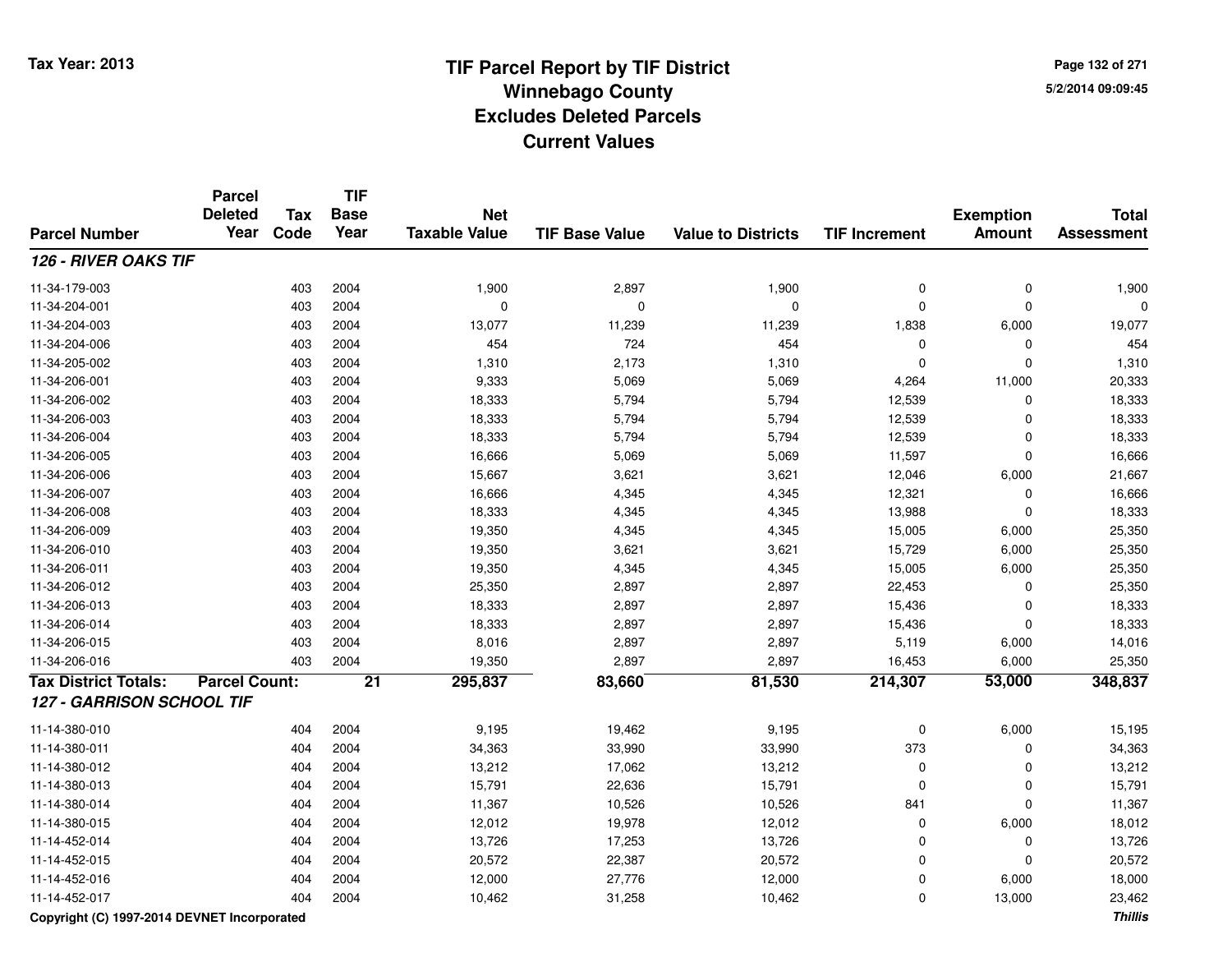**Page 133 of 2715/2/2014 09:09:45**

#### **TIF Base ValueParcel NumberTotal AssessmentExemption Amount Value to Districts TIF IncrementTIF Base YearTax CodeParcel Deleted YearNet Taxable Value127 - GARRISON SCHOOL TIF**11-14-452-0188 404 2004 7,857 25,295 7,857 0 6,000 13,857 11-14-452-0199 404 2004 18,231 21,851 18,231 0 0 18,231 11-14-452-0200 404 2004 11,760 15,844 11,760 0 6,000 17,760 11-14-452-021 <sup>404</sup> 11,000 <sup>2004</sup> 13,465 11,000 <sup>0</sup> <sup>0</sup> 11,000 11-14-452-0222 404 2004 12,573 22,221 12,573 0 6,000 18,573 11-14-452-023 <sup>404</sup> 7,404 <sup>2004</sup> 4,567 4,567 2,837 <sup>0</sup> 7,404 11-14-452-0244 15,667 15,667 15,667 16,687 18,617 15,667 15,667 0 0 0 15,667 11-14-452-025 <sup>404</sup> 13,290 <sup>2004</sup> 22,071 13,290 <sup>0</sup> 6,000 19,290 11-14-452-026 <sup>404</sup> 6,233 <sup>2004</sup> 11,772 6,233 <sup>0</sup> <sup>0</sup> 6,233 11-14-452-027 <sup>404</sup> 8,753 <sup>2004</sup> 13,813 8,753 <sup>0</sup> 6,000 14,753 11-14-452-028 <sup>404</sup> 12,303 <sup>2004</sup> 21,800 12,303 <sup>0</sup> 6,000 18,303 11-14-452-029 <sup>404</sup> 12,183 <sup>2004</sup> 15,932 12,183 <sup>0</sup> <sup>0</sup> 12,183 11-14-452-0300 404 2004 506 468 468 38 0 506 11-14-452-0311 1 404 2004 7,774 12,483 7,774 0 6,000 13,774 11-14-452-0322 404 2004 6,931 16,339 6,931 0 6,000 12,931 11-14-452-0333 404 2004 13,853 16,741 13,853 0 0 13,853 11-14-452-0344 404 2004 12,295 13,712 12,295 0 0 12,295 11-14-452-0355 26 26 26 27 27 28 2904 2004 2004 2004 10,953 2004 10,953 2004 10,953 2004 10,953 2004 10,953 2004 2004 10,953 11-14-453-001 <sup>404</sup> <sup>0</sup> <sup>2004</sup> <sup>0</sup> <sup>0</sup> <sup>0</sup> <sup>0</sup> <sup>0</sup> 11-14-453-019 <sup>404</sup> <sup>0</sup> <sup>0</sup> <sup>0</sup> <sup>0</sup> <sup>0</sup> <sup>0</sup> <sup>0</sup> 11-14-453-020 <sup>404</sup> <sup>0</sup> <sup>0</sup> <sup>0</sup> <sup>0</sup> <sup>0</sup> <sup>0</sup> <sup>0</sup> 11-14-453-021 <sup>404</sup> <sup>0</sup> <sup>0</sup> <sup>0</sup> <sup>0</sup> <sup>0</sup> <sup>0</sup> <sup>0</sup> 11-14-453-022 <sup>404</sup> <sup>0</sup> <sup>0</sup> <sup>0</sup> <sup>0</sup> <sup>0</sup> <sup>0</sup> <sup>0</sup> 11-14-453-023 <sup>404</sup> <sup>0</sup> <sup>0</sup> <sup>0</sup> <sup>0</sup> <sup>0</sup> <sup>0</sup> <sup>0</sup> 11-14-454-0100 404 2004 12,202 34,135 12,202 0 998 13,200 11-14-454-0111 and the contract of the contract of the contract of the contract of the contract of  $26.720$  and  $200$  of  $0$  of  $0$  of  $0$  of  $0$  of  $0$  of  $0$  of  $0$  of  $0$  of  $0$  of  $0$  of  $0$  of  $0$  of  $0$  of  $0$  of  $0$  of  $0$  of 11-14-454-041 <sup>404</sup> <sup>0</sup> <sup>2004</sup> <sup>0</sup> <sup>0</sup> <sup>0</sup> <sup>0</sup> <sup>0</sup> 11-14-454-0422 404 2004 24,621 24,210 24,210 411 0 24,621 11-14-454-0444 18,674 18,674 2004 18,674 20,587 18,674 18,674 0 0 0 18,674 11-14-454-0455 404 2004 16,946 18,366 16,946 0 0 16,946 11-14-454-046 <sup>404</sup> 30,602 <sup>2004</sup> 27,713 27,713 2,889 <sup>0</sup> 30,602 11-14-455-0011 404 2004 14,051 17,866 14,051 0 14,051 11-14-455-0022 404 2004 13,706 21,083 13,706 0 6,000 19,706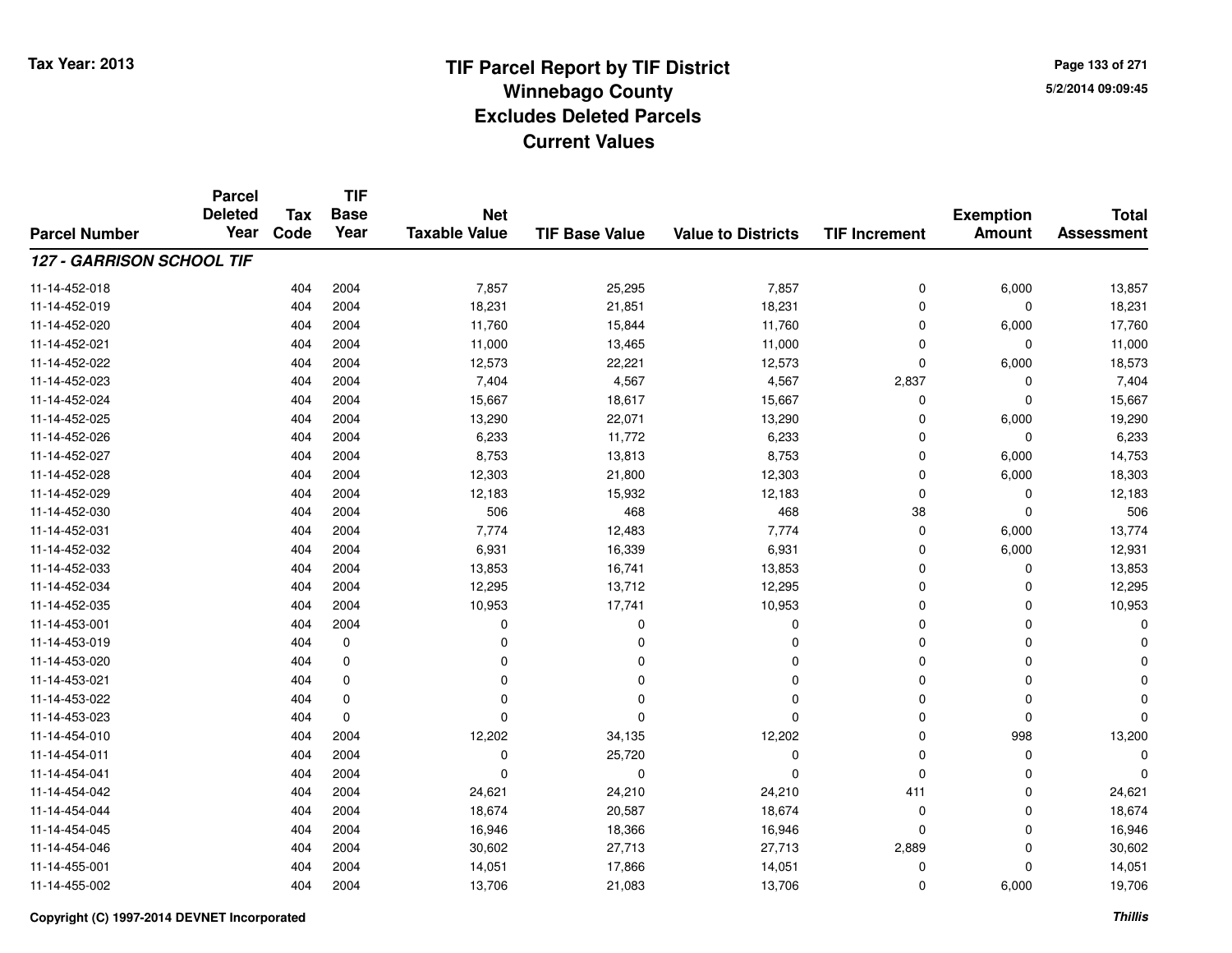**Page 134 of 2715/2/2014 09:09:45**

#### **TIF Base ValueParcel NumberTotal AssessmentExemption Amount Value to Districts TIF IncrementTIF Base YearTax CodeParcel Deleted YearNet Taxable Value127 - GARRISON SCHOOL TIF**11-14-455-004 <sup>404</sup> 1,864 <sup>2004</sup> 12,116 1,864 <sup>0</sup> <sup>0</sup> 1,864 11-14-455-005 <sup>404</sup> 22,994 <sup>2004</sup> 26,634 22,994 <sup>0</sup> <sup>0</sup> 22,994 11-14-455-0066 404 2004 23,421 17,532 17,532 5,889 0 23,421 11-14-455-007 <sup>404</sup> 27,748 <sup>2004</sup> 16,633 16,633 11,115 <sup>0</sup> 27,748 11-14-455-0177 404 0 19,959 28,265 19,959 0 6,000 25,959 11-14-455-018 <sup>404</sup> 191,669 <sup>0</sup> 24,403 24,403 167,266 <sup>0</sup> 191,669 11-14-455-0199 404 0 2,260 7,915 2,260 0 0 2,260 11-14-455-0200 404 0 17,835 3,957 3,957 13,878 0 17,835 11-14-455-0211 404 0 22,573 1,319 1,319 21,254 0 22,573 11-14-455-022 <sup>404</sup> 30,040 <sup>0</sup> 1,319 1,319 28,721 <sup>0</sup> 30,040 11-14-455-023 <sup>404</sup> 3,232 <sup>0</sup> 10,553 3,232 <sup>0</sup> <sup>0</sup> 3,232 11-14-455-0255 404 0 25,421 660 660 24,761 0 25,421 11-14-455-0266 404 0 14,828 1,979 1,979 12,849 0 14,828 11-14-455-027 <sup>404</sup> 14,998 <sup>0</sup> 1,979 1,979 13,019 <sup>0</sup> 14,998 11-14-455-0288 404 0 12,265 1,319 1,319 10,946 0 12,265 11-14-455-0299 404 0 18,756 659 659 18,097 0 18,756 11-14-455-0300 404 0 25,579 659 659 24,920 0 25,579 11-14-455-0311 404 0 26,526 1,979 1,979 24,547 0 26,526 11-14-455-032 <sup>404</sup> 21,773 <sup>0</sup> 5,276 5,276 16,497 <sup>0</sup> 21,773 11-14-455-0333 404 0 6,364 277 277 6,087 0 6,364 11-14-455-0344 1.702 1.702 1.702 1.702 1.702 1.7310 6,000 20,012 11-14-456-0011 404 2004 499 461 461 38 0 499 11-14-456-0022 404 2004 17,891 19,411 17,891 0 17,891 11-14-456-0033 404 2004 11,315 19,898 11,315 0 0 11,315 11-14-456-004 <sup>404</sup> 13,409 <sup>2004</sup> 13,218 13,218 <sup>191</sup> <sup>0</sup> 13,409 11-14-456-005 <sup>404</sup> 12,502 <sup>2004</sup> 20,640 12,502 <sup>0</sup> 6,000 18,502 11-14-456-006 <sup>404</sup> 15,709 <sup>2004</sup> 14,968 14,968 <sup>741</sup> <sup>0</sup> 15,709 11-14-456-007 <sup>404</sup> 18,388 <sup>2004</sup> 18,863 18,388 <sup>0</sup> <sup>0</sup> 18,388 11-14-456-0088 404 2004 9,866 16,412 9,866 0 5,753 15,619 11-14-456-009 <sup>404</sup> 17,851 <sup>2004</sup> 34,100 17,851 <sup>0</sup> <sup>0</sup> 17,851 11-14-456-0100 404 2004 14,143 22,204 14,143 0 0 14,143 11-14-456-011 <sup>404</sup> 20,307 <sup>2004</sup> 17,273 17,273 3,034 <sup>0</sup> 20,307 11-14-456-0133 404 2004 9,963 14,993 9,963 0 6,000 15,963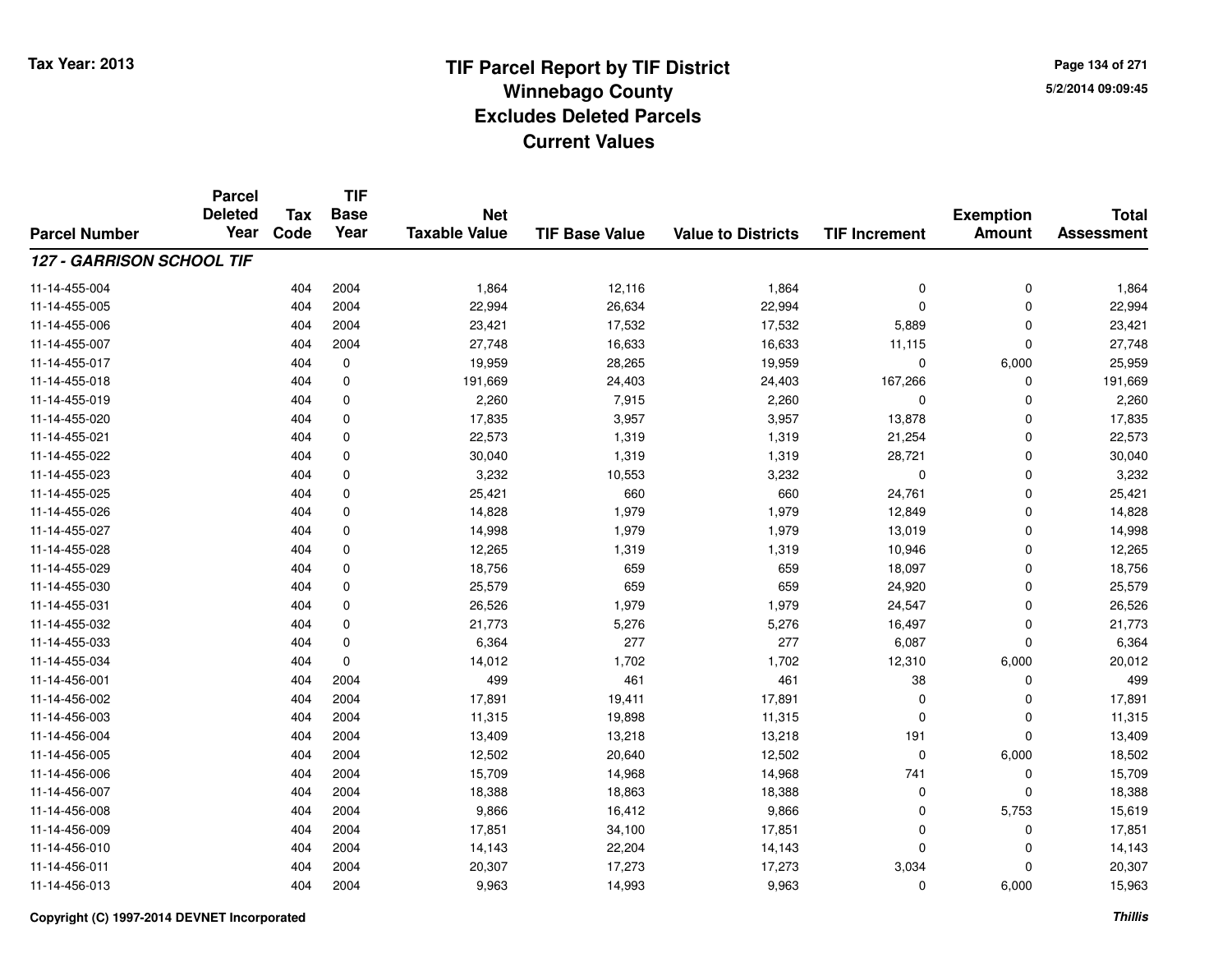**Page 135 of 2715/2/2014 09:09:45**

#### **TIF Base ValueParcel NumberTotal AssessmentExemption Amount Value to Districts TIF IncrementTIF Base YearTax CodeParcel Deleted YearNet Taxable Value127 - GARRISON SCHOOL TIF**11-14-456-014 <sup>404</sup> 3,579 <sup>2004</sup> 10,564 3,579 <sup>0</sup> 1,100 4,679 11-14-456-026 <sup>404</sup> 24,603 <sup>2004</sup> 25,492 24,603 <sup>0</sup> <sup>0</sup> 24,603 11-14-456-0322 404 2004 3,534 11,689 3,534 0 6,000 9,534 11-14-456-0344 11,814 2004 11,814 12,503 11,814 0 0 0 11,814 11-14-456-035 <sup>404</sup> 11,435 <sup>2004</sup> 12,106 11,435 <sup>0</sup> <sup>0</sup> 11,435 11-14-456-037 <sup>404</sup> <sup>0</sup> <sup>2004</sup> <sup>0</sup> <sup>0</sup> <sup>0</sup> <sup>0</sup> <sup>0</sup> 11-14-458-0011 404 2004 13,003 18,328 13,003 0 13,003 11-14-458-0022 2 404 2004 7,670 12,151 7,670 0 5,454 13,124 11-14-459-0011 404 2004 16,397 20,229 16,397 0 0 16,397 11-14-459-0022 404 2004 16,851 23,221 16,851 0 16,851 11-14-459-0033 404 2004 17,725 14,064 14,064 3,661 0 17,725 11-14-459-0044 11,314 11,314 2004 11,314 21,770 11,314 11,314 0 0 0 11,314 11-14-459-0055 404 2004 7,112 24,598 7,112 0 714 7,826 11-14-459-0066 404 2004 10,679 15,404 10,679 0 0 10,679 11-14-459-007 <sup>404</sup> 7,314 <sup>2004</sup> 12,590 7,314 <sup>0</sup> <sup>0</sup> 7,314 11-14-459-0088 404 2004 6,884 17,079 6,884 0 0 6,884 11-14-459-0099 404 2004 13,663 12,847 13,847 816 0 13,663 11-14-459-0100 404 2004 10,981 18,343 10,981 0 6,000 16,981 11-14-459-0111 404 2004 11,667 19,496 11,667 0 11,667 11-14-459-012 <sup>404</sup> 7,356 <sup>2004</sup> 17,778 7,356 <sup>0</sup> 5,383 12,739 11-14-459-0133 404 2004 637 1,009 637 0 0 637 11-14-459-0144 2004 2004 26,841 50,231 26,841 50,231 26,841 0 0 0 26,841 11-14-459-015 <sup>404</sup> <sup>638</sup> <sup>2004</sup> <sup>589</sup> <sup>589</sup> <sup>49</sup> <sup>0</sup> <sup>638</sup> 11-14-459-016 <sup>404</sup> 16,013 <sup>2004</sup> 20,550 16,013 <sup>0</sup> <sup>0</sup> 16,013 11-14-460-0022 3 15,692 15,692 22,140 9,692 22,140 9,692 2 5,000 15,692 11-14-460-0033 404 2004 8,681 17,049 8,681 0 161 8,842 11-14-460-0044 15,401 2004 15,401 19,945 15,401 19,945 15,401 0 0 0 15,401 11-14-460-0055 404 2004 17,649 12,637 12,637 5,012 0 17,649 11-14-460-0066 404 2004 9,564 18,184 9,564 0 5,456 15,020 11-14-460-007 <sup>404</sup> 27,584 <sup>2004</sup> 29,777 27,584 <sup>0</sup> 6,000 33,584 11-14-460-0088 404 2004 9,666 18,032 9,666 0 0 9,666 11-14-460-0099 404 2004 10,284 19,830 10,284 0 6,000 16,284 11-14-460-0100 404 2004 7,551 19,490 7,551 0 6,000 13,551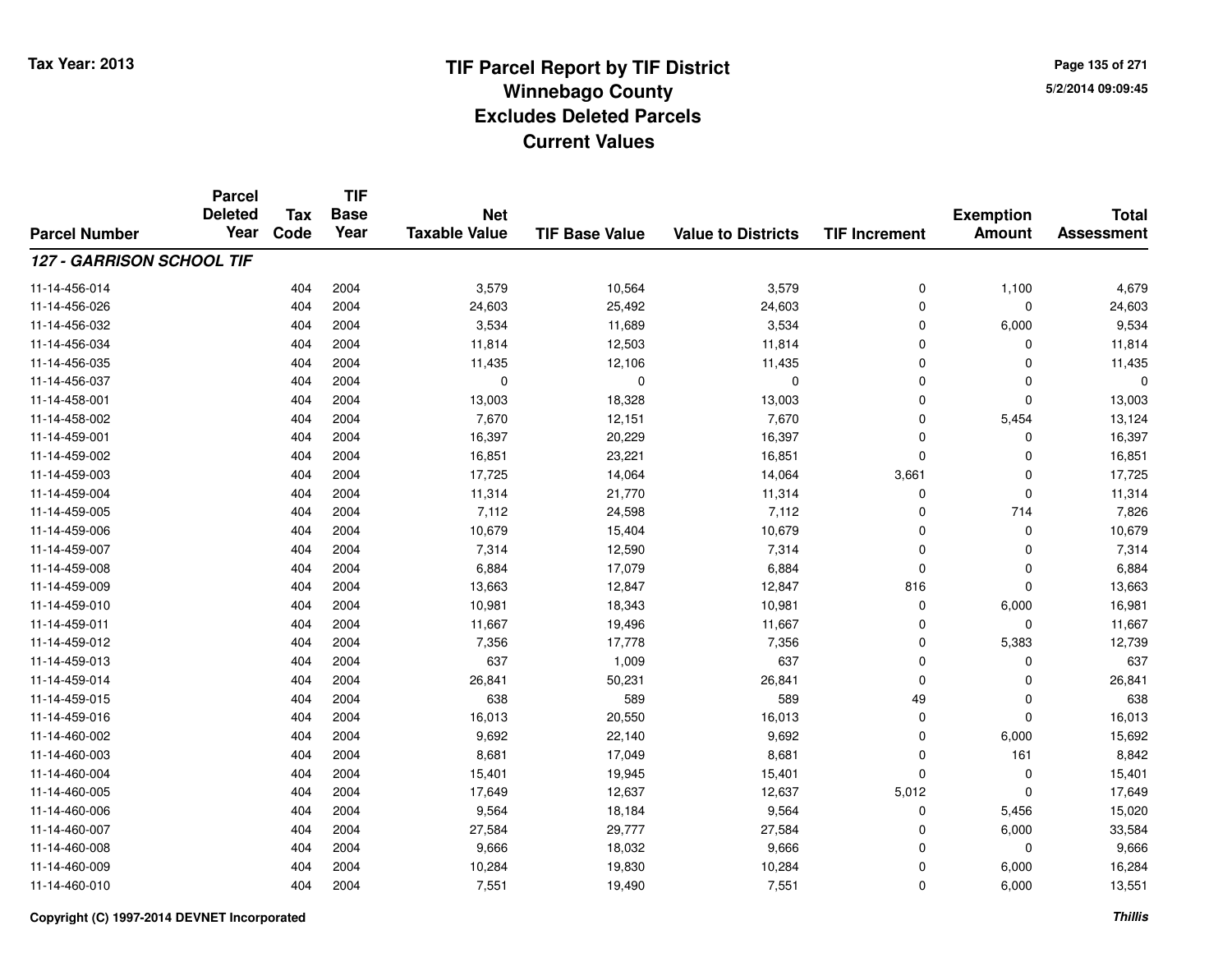**Page 136 of 2715/2/2014 09:09:45**

#### **TIF Base ValueParcel NumberTotal AssessmentExemption Amount Value to Districts TIF IncrementTIF Base YearTax CodeParcel Deleted YearNet Taxable Value127 - GARRISON SCHOOL TIF**11-14-460-0166 404 2004 16,761 17,776 16,761 0 0 16,761 11-14-460-0177 404 2004 8,943 19,296 8,943 0 6,000 14,943 **Tax District Totals: Parcel Count: <sup>111</sup> 1,578,514 1,683,103 1,145,427 433,087 176,019 1,754,533 128 - KISHWAUKEE/HARRISON TIF**11-35-376-0011 405 2004 5,888 5,875 5,875 13 0 5,888 11-35-376-0044 405 2004 18,515 22,488 18,515 0 0 18,515 11-35-376-005 <sup>405</sup> 18,501 <sup>2004</sup> 18,479 18,479 <sup>22</sup> <sup>0</sup> 18,501 11-35-377-0044 405 0 107,196 129,644 107,196 0 0 107,196 11-35-377-0055 405 0 2,118 3,862 2,118 0 0 2,118 11-35-377-0066 405 0 17,092 26,955 17,092 0 0 17,092 11-35-451-0022 405 2004 26,425 26,301 26,301 124 0 26,425 11-35-451-0033 405 2004 1,049 1,048 1,048 1 0 1,049 11-35-451-0044 405 2004 231,512 231,254 231,254 258 0 231,512 11-35-451-008 <sup>405</sup> 327,659 <sup>2004</sup> 328,370 327,659 <sup>0</sup> <sup>0</sup> 327,659 11-35-451-0100 405 2006 2,968 7,867 2,968 0 0 2,968 11-35-451-0111 405 0 38,307 34,780 34,780 3,527 0 38,307 11-35-451-0122 405 0 418,769 132,981 132,981 285,788 0 418,769 11-35-453-0111 405 2004 4,279 3,827 3,827 452 0 4,279 11-35-476-0011 405 2004 82,284 136,795 82,284 0 0 82,284 11-35-476-0022 405 2004 8,466 10,626 8,466 0 0 8,466 11-35-476-0033 405 2004 254,987 333,747 254,987 0 254,987 11-35-476-0044 405 2004 61,864 72,614 61,864 0 0 61,864 11-35-476-005 <sup>405</sup> 58,976 <sup>2004</sup> 67,031 58,976 <sup>0</sup> <sup>0</sup> 58,976 11-35-477-0011 405 2004 3,394 3,358 3,358 36 0 3,394 11-35-477-006 <sup>405</sup> 40,000 <sup>2004</sup> 216,668 40,000 <sup>0</sup> <sup>0</sup> 40,000 11-35-477-0077 405 2004 2,945 2,938 7 0 2,945 11-35-477-008 <sup>405</sup> 25,432 <sup>2004</sup> 24,256 24,256 1,176 <sup>0</sup> 25,432 11-35-477-009 <sup>405</sup> 21,974 <sup>2004</sup> 22,367 21,974 <sup>0</sup> <sup>0</sup> 21,974 **Tax District Totals: Parcel Count: <sup>24</sup> 1,780,600 1,864,131 1,489,196 291,404 <sup>0</sup> 1,780,600 129 - LINCOLNWOOD TIF #2**11-21-154-0200 406 0 17,855 586 586 17,269 6,000 23,855 11-21-154-0211 406 0 12,985 586 586 12,399 6,000 18,985

**Copyright (C) 1997-2014 DEVNET Incorporated**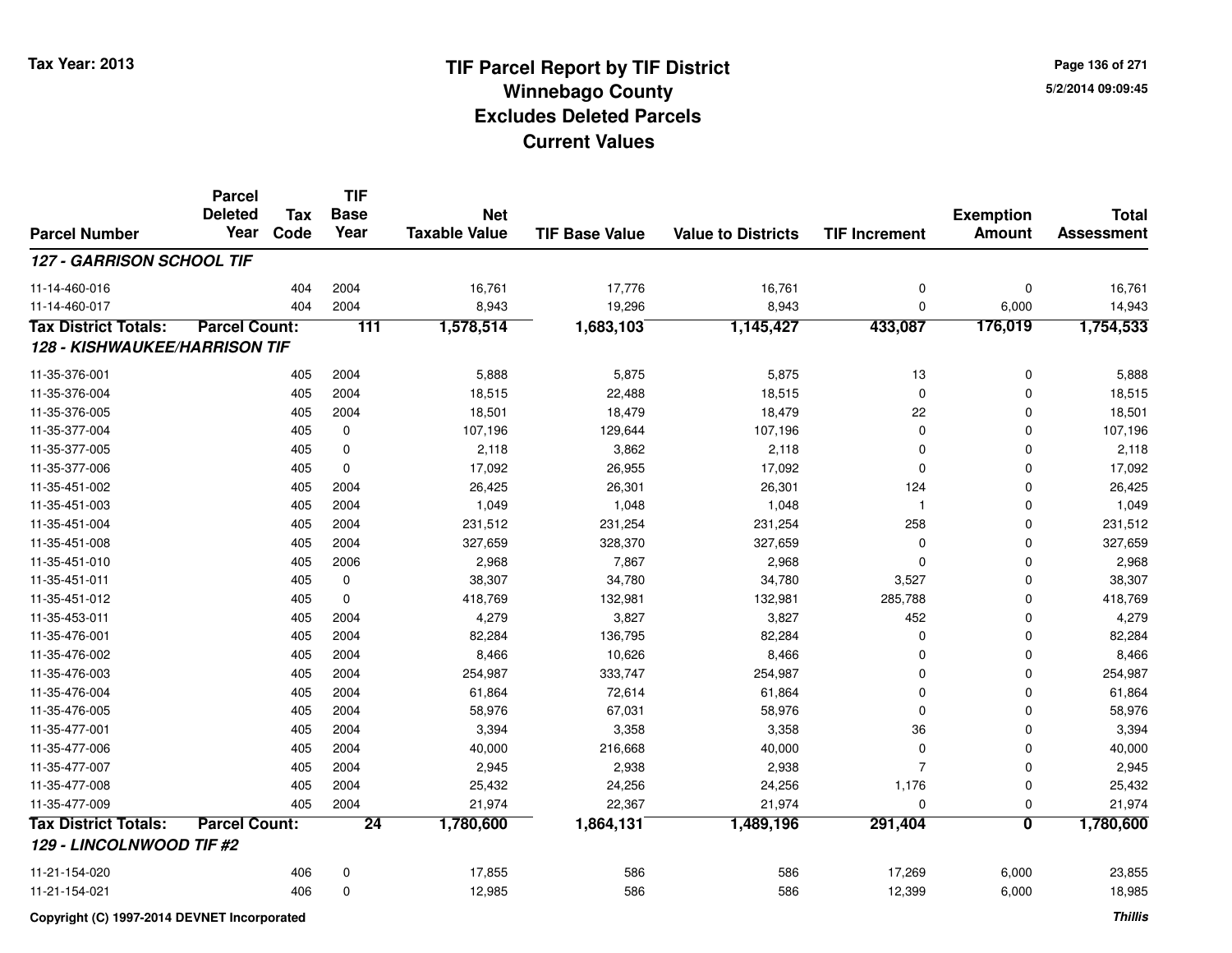**Page 137 of 2715/2/2014 09:09:45**

#### **TIF Base ValueParcel NumberTotal AssessmentExemption Amount Value to Districts TIF IncrementTIF Base YearTax CodeParcel Deleted YearNet Taxable Value129 - LINCOLNWOOD TIF #2**11-21-154-0222 406 0 17,581 586 586 16,995 6,000 23,581 11-21-154-0233 406 0 22,118 586 586 21,532 6,000 28,118 11-21-154-0244 406 0 17,345 586 586 16,759 6,000 23,345 11-21-154-025 <sup>406</sup> 22,434 <sup>0</sup> <sup>586</sup> <sup>586</sup> 21,848 6,000 28,434 11-21-154-0266 406 0 17,345 586 586 16,759 6,000 23,345 11-21-154-0277 406 0 9,401 586 586 8,815 6,000 15,401 11-21-154-028 <sup>406</sup> 22,629 <sup>0</sup> <sup>586</sup> <sup>586</sup> 22,043 6,000 28,629 11-21-158-0011 406 0 18,146 586 586 17,560 6,264 24,410 11-21-158-0022 406 0 2,087 586 586 1,501 0 2,087 11-21-158-0033 406 0 17,318 586 586 16,732 6,000 23,318 11-21-158-0044 21,571 6,000 28,157 586 586 586 21,571 6,000 28,157 11-21-158-0055 406 0 17,345 586 586 16,759 6,000 23,345 11-21-158-0066 406 0 22,852 586 586 22,266 6,000 28,852 11-21-158-0077 406 0 17,461 586 586 16,875 6,000 23,461 11-21-158-008 <sup>406</sup> 17,333 <sup>0</sup> <sup>586</sup> <sup>586</sup> 16,747 6,000 23,333 11-21-158-009 <sup>406</sup> 22,286 <sup>0</sup> <sup>586</sup> <sup>586</sup> 21,700 6,000 28,286 **Tax District Totals: Parcel Count: <sup>18</sup> 316,678 10,548 10,548 306,130 102,264 418,942 130 - HOPE VI TIF**11-20-255-0011 407 2004 8,736 7,736 7,736 1,000 0 8,736 11-20-255-0022 407 2004 0 8,043 0 0 6,431 6,431 11-20-255-0033 407 2004 11,476 13,631 11,476 0 0 11,476 11-20-255-004 <sup>407</sup> <sup>316</sup> <sup>2004</sup> <sup>293</sup> <sup>293</sup> <sup>23</sup> <sup>0</sup> <sup>316</sup> 11-20-255-007 <sup>407</sup> <sup>288</sup> <sup>2004</sup> <sup>266</sup> <sup>266</sup> <sup>22</sup> <sup>0</sup> <sup>288</sup> 11-20-255-008 <sup>407</sup> <sup>288</sup> <sup>2004</sup> <sup>266</sup> <sup>266</sup> <sup>22</sup> <sup>0</sup> <sup>288</sup> 11-20-255-0099 407 2004 215 266 215 0 0 215 11-20-255-0100 407 2004 215 266 215 0 0 215 11-20-255-0111 407 2004 6,464 439 439 6,025 0 6,464 11-20-402-002 <sup>407</sup> 15,629 <sup>2004</sup> 7,758 7,758 7,871 <sup>0</sup> 15,629 11-20-402-0088 407 2004 8,529 4,497 4,032 8,529 11-20-402-0099 407 2004 3,660 5,543 3,660 0 2,172 5,832 11-20-402-0100 407 2004 4,063 3,569 3,569 494 0 4,063 11-20-402-0133 407 2004 278 222 222 56 0 278 11-20-402-014<sup>407</sup> <sup>0</sup> <sup>2004</sup> 6,534 <sup>0</sup> <sup>0</sup> <sup>0</sup> <sup>0</sup>

### **Copyright (C) 1997-2014 DEVNET Incorporated**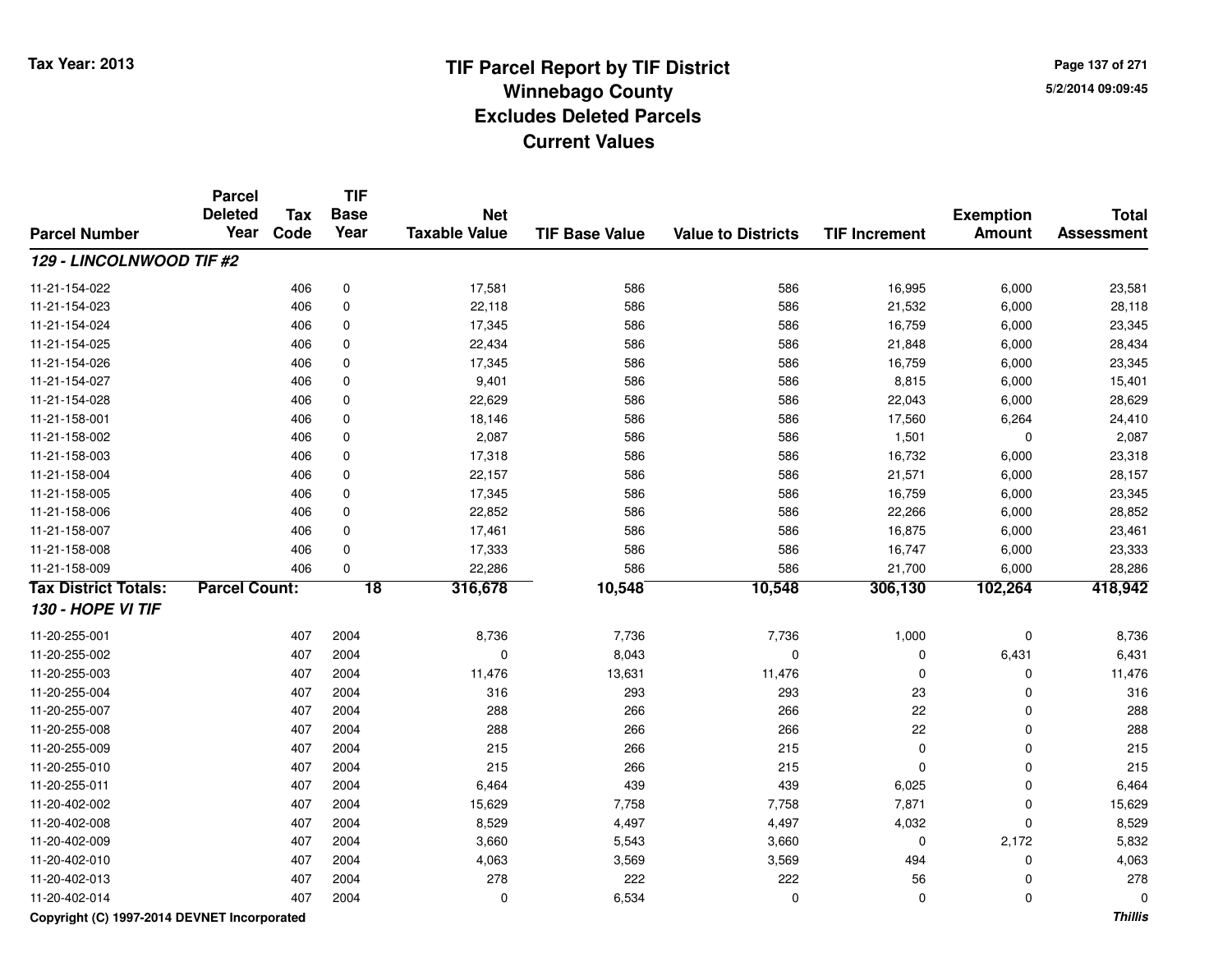**TIF**

**Parcel**

**Page 138 of 2715/2/2014 09:09:45**

#### **TIF Base ValueParcel NumberTotal AssessmentExemption Amount Value to Districts TIF Increment Base YearTax Code Deleted YearNet Taxable Value130 - HOPE VI TIF**11-20-402-0155 407 2004 215 266 215 0 0 215 11-20-402-0166 407 2004 215 266 215 0 0 215 11-20-402-0177 407 2004 215 266 215 0 0 215 11-20-402-0188 407 2004 215 266 215 0 0 215 11-20-402-0199 407 2004 215 266 215 0 0 215 11-20-402-0200 407 2004 215 266 215 0 0 215 11-20-402-0211 407 2004 0 5,278 0 0 5,960 5,960 11-20-402-0222 2 407 2004 7,289 8,021 7,289 0 7,289 11-20-402-0233 407 2004 202 186 186 16 0 202 11-20-402-024 <sup>407</sup> <sup>0</sup> <sup>2004</sup> 6,125 <sup>0</sup> <sup>0</sup> 6,764 6,764 11-20-402-0255 407 2004 0 3,317 0 0 3,936 3,936 11-20-402-026 <sup>407</sup> <sup>474</sup> <sup>2004</sup> 5,342 <sup>474</sup> <sup>0</sup> <sup>0</sup> <sup>474</sup> 11-20-402-027 <sup>407</sup> 9,469 <sup>2004</sup> 4,438 4,438 5,031 <sup>0</sup> 9,469 11-20-403-004 <sup>407</sup> <sup>0</sup> <sup>0</sup> <sup>0</sup> <sup>0</sup> <sup>0</sup> <sup>0</sup> <sup>0</sup> 11-20-404-007 <sup>407</sup> <sup>390</sup> <sup>2004</sup> <sup>361</sup> <sup>361</sup> <sup>29</sup> <sup>0</sup> <sup>390</sup> 11-20-404-0088 407 2004 0 5,640 0 0 6,257 6,257 11-20-404-0111 407 2004 3,509 569 569 2,940 3,480 6,989 11-20-404-017 <sup>407</sup> <sup>390</sup> <sup>2004</sup> <sup>810</sup> <sup>390</sup> <sup>0</sup> <sup>0</sup> <sup>390</sup> 11-20-404-018 <sup>407</sup> <sup>390</sup> <sup>2004</sup> <sup>361</sup> <sup>361</sup> <sup>29</sup> <sup>0</sup> <sup>390</sup> 11-20-404-0199 407 2004 390 361 361 29 0 390 11-20-404-0200 407 2004 3,730 6,329 3,730 0 2,318 6,048 11-20-404-0211 407 2004 259 6,334 259 0 0 259 11-20-404-0222 407 2004 4,563 6,204 4,563 0 0 4,563 11-20-404-025 <sup>407</sup> 4,296 <sup>2004</sup> <sup>546</sup> <sup>546</sup> 3,750 <sup>0</sup> 4,296 11-20-405-0011 407 2004 213 198 198 15 0 213 11-20-405-0022 407 2004 6,465 3,471 3,471 2,994 0 6,465 11-20-405-0033 407 2004 0 6,915 0 0 10,677 10,677 11-20-405-0044 407 2004 0 4,656 0 0 7,875 7,875 11-20-405-0055 407 2004 209 193 193 16 0 209 11-20-405-0066 407 2004 209 193 193 16 0 209 11-20-405-007 <sup>407</sup> <sup>209</sup> <sup>2004</sup> <sup>193</sup> <sup>193</sup> <sup>16</sup> <sup>0</sup> <sup>209</sup> 11-20-405-008 <sup>407</sup> <sup>209</sup> <sup>2004</sup> <sup>193</sup> <sup>193</sup> <sup>16</sup> <sup>0</sup> <sup>209</sup> 11-20-405-0099 407 2004 3,475 3,190 3,190 285 3,388 6,863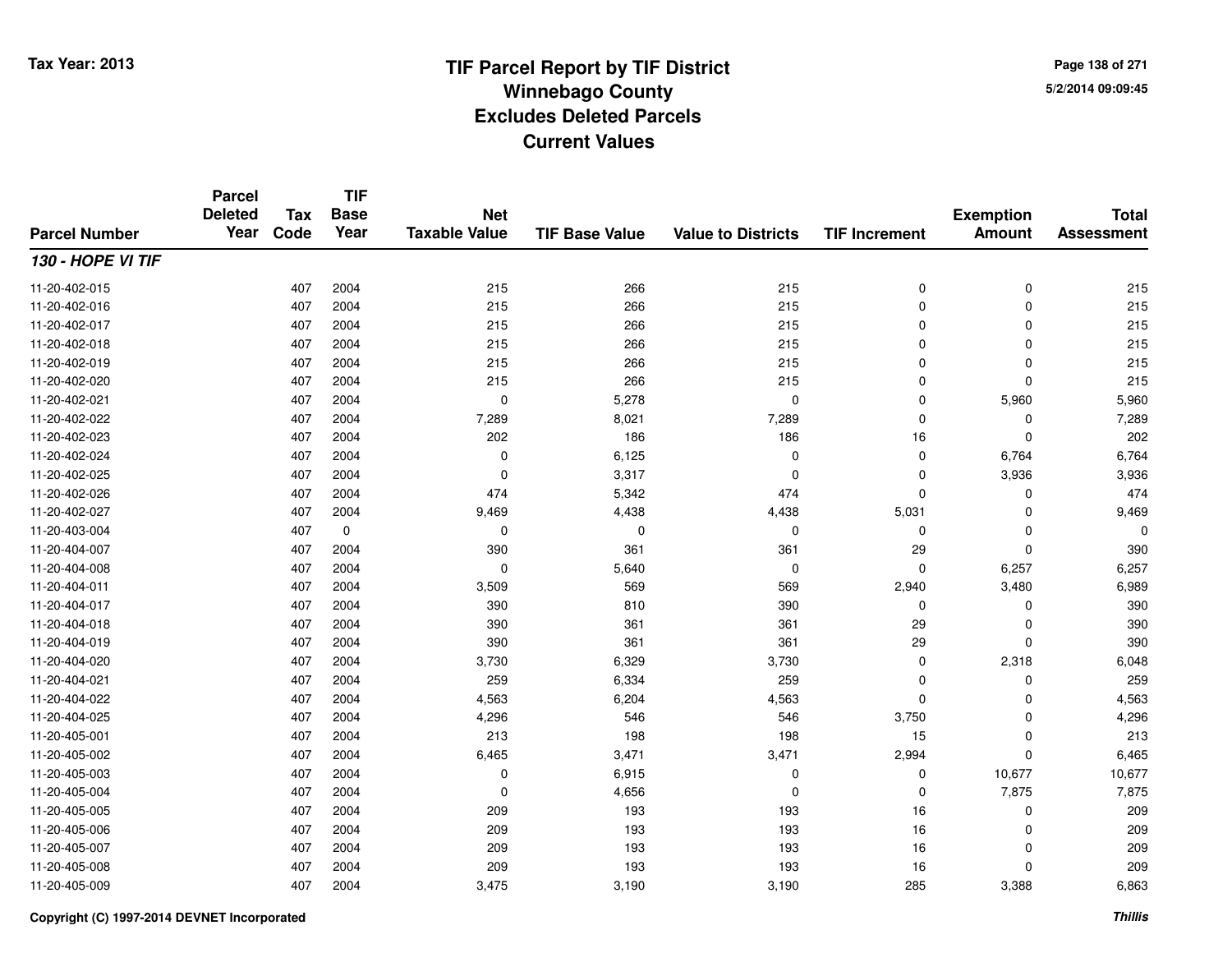**TIF**

**Parcel**

**Page 139 of 2715/2/2014 09:09:45**

#### **TIF Base ValueParcel NumberTotal AssessmentExemption Amount Value to Districts TIF Increment Base YearTax Code Deleted YearNet Taxable Value130 - HOPE VI TIF**11-20-405-0100 407 2004 7,143 8,919 7,143 0 0 7,143 11-20-405-0111 407 2004 209 193 193 16 0 209 11-20-405-0122 3,126 2004 3,126 3,126 3,533 3,126 3,126 3,126 2 4,671 7,797 11-20-405-015 <sup>407</sup> <sup>213</sup> <sup>2004</sup> <sup>198</sup> <sup>198</sup> <sup>15</sup> <sup>0</sup> <sup>213</sup> 11-20-405-0166 407 2004 213 198 198 15 0 213 11-20-405-017 <sup>407</sup> 4,523 <sup>2004</sup> 3,982 3,982 <sup>541</sup> <sup>0</sup> 4,523 11-20-405-018 <sup>407</sup> <sup>213</sup> <sup>2004</sup> <sup>198</sup> <sup>198</sup> <sup>15</sup> <sup>0</sup> <sup>213</sup> 11-20-405-021 <sup>407</sup> <sup>428</sup> <sup>2004</sup> <sup>395</sup> <sup>395</sup> <sup>33</sup> <sup>0</sup> <sup>428</sup> 11-20-405-0222 407 2004 4,297 387 387 3,910 0 4,297 11-20-406-0022 407 2004 213 198 198 15 0 213 11-20-406-0033 407 2004 7,230 7,745 7,230 0 7,230 11-20-406-007 <sup>407</sup> <sup>209</sup> <sup>2004</sup> <sup>193</sup> <sup>193</sup> <sup>16</sup> <sup>0</sup> <sup>209</sup> 11-20-406-008 <sup>407</sup> <sup>209</sup> <sup>2004</sup> <sup>193</sup> <sup>193</sup> <sup>16</sup> <sup>0</sup> <sup>209</sup> 11-20-406-014 <sup>407</sup> <sup>213</sup> <sup>2004</sup> 3,205 <sup>213</sup> <sup>0</sup> <sup>0</sup> <sup>213</sup> 11-20-406-015 <sup>407</sup> 3,743 <sup>2004</sup> 10,212 3,743 <sup>0</sup> 6,000 9,743 11-20-406-016 <sup>407</sup> <sup>213</sup> <sup>2004</sup> 5,354 <sup>213</sup> <sup>0</sup> <sup>0</sup> <sup>213</sup> 11-20-406-0177 407 2004 1,991 4,515 1,991 0 0 1,991 11-20-406-018 <sup>407</sup> 15,178 <sup>2004</sup> 11,723 11,723 3,455 <sup>0</sup> 15,178 11-20-406-0199 407 2004 0 9,243 0 0 11,196 11,196 11-20-406-0200 407 2004 0 8,242 0 0 12,341 12,341 11-20-406-0211 407 2004 6,466 290 290 6,176 0 6,466 11-20-406-0222 2 2 2 3 407 2004 290 290 290 290 290 290 4,009 0 4,299 4,299 11-20-428-0011 407 2004 208 192 192 16 0 208 11-20-428-0022 407 2004 213 198 198 15 0 213 11-20-428-003 <sup>407</sup> 9,099 <sup>2004</sup> 9,090 9,090 <sup>9</sup> <sup>0</sup> 9,099 11-20-428-0044 2,677 2004 2,677 3,024 2,677 3,024 2,677 0 0 0 2,677 11-20-428-0055 407 2004 208 192 192 16 0 208 11-20-428-006 <sup>407</sup> 8,810 <sup>2004</sup> 10,646 8,810 <sup>0</sup> <sup>0</sup> 8,810 11-20-428-0100 407 2004 281 7,852 281 0 0 281 11-20-428-0111 407 2004 236 219 219 17 0 236 11-20-428-012 <sup>407</sup> <sup>236</sup> <sup>2004</sup> <sup>219</sup> <sup>219</sup> <sup>17</sup> <sup>0</sup> <sup>236</sup> 11-20-428-0133 407 2004 236 219 219 17 0 236 11-20-428-014<sup>407</sup> <sup>236</sup> <sup>2004</sup> <sup>219</sup> <sup>219</sup> <sup>17</sup> <sup>0</sup> <sup>236</sup>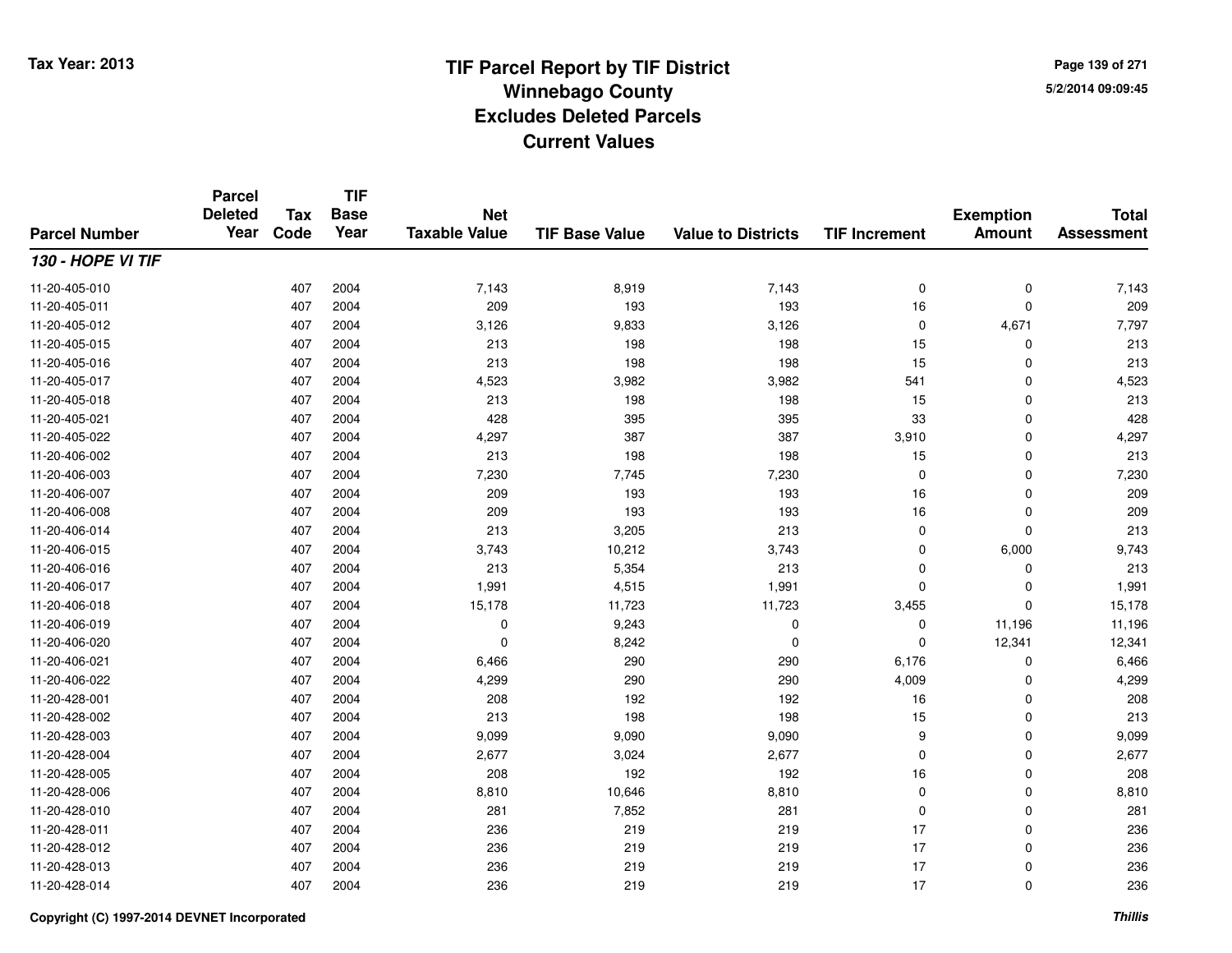**TIF**

**Parcel**

**Page 140 of 2715/2/2014 09:09:45**

#### **TIF Base ValueParcel NumberTotal AssessmentExemption Amount Value to Districts TIF Increment Base YearTax Code Deleted YearNet Taxable Value130 - HOPE VI TIF**11-20-428-0155 407 2004 236 1,353 236 0 0 236 11-20-428-0166 407 2004 5,893 5,351 5,351 542 0 5,893 11-20-428-0177 407 2004 6,316 6,660 6,316 0 0 6,316 11-20-428-018 <sup>407</sup> <sup>877</sup> <sup>2004</sup> <sup>843</sup> <sup>843</sup> <sup>34</sup> <sup>0</sup> <sup>877</sup> 11-20-428-0199 407 2004 5,335 5,415 5,335 0 0 5,335 11-20-428-0200 407 2004 3,914 5,117 3,914 0 6,000 9,914 11-20-428-0211 407 2004 8,831 14,589 8,831 0 6,000 14,831 11-20-428-022 <sup>407</sup> <sup>224</sup> <sup>2004</sup> <sup>207</sup> <sup>207</sup> <sup>17</sup> <sup>0</sup> <sup>224</sup> 11-20-428-023 <sup>407</sup> <sup>372</sup> <sup>2004</sup> <sup>344</sup> <sup>344</sup> <sup>28</sup> <sup>0</sup> <sup>372</sup> 11-20-428-024 <sup>407</sup> 6,465 <sup>2004</sup> <sup>299</sup> <sup>299</sup> 6,166 <sup>0</sup> 6,465 11-20-429-005 <sup>407</sup> <sup>224</sup> <sup>2004</sup> <sup>0</sup> <sup>0</sup> <sup>224</sup> <sup>0</sup> <sup>224</sup> 11-20-429-006 <sup>407</sup> <sup>224</sup> <sup>2004</sup> <sup>0</sup> <sup>0</sup> <sup>224</sup> <sup>0</sup> <sup>224</sup> 11-20-429-0077 407 2004 224 0 0 224 0 224 11-20-429-012 $2$  2004 0  $\frac{4}{317}$  0  $\frac{4}{317}$  0 0 0 0 0 0 11-20-429-015 <sup>407</sup> 8,322 <sup>2004</sup> <sup>319</sup> <sup>319</sup> 8,003 <sup>0</sup> 8,322 11-20-429-0188 407 2004 0 3,726 0 0 6,741 6,741 11-20-429-0199 407 2004 8,213 4,170 4,170 4,043 0 8,213 11-20-429-020 $\frac{1}{40}$  and  $\frac{1}{407}$  2004  $\frac{1}{42}$  9,742  $\frac{1}{40}$  9,742  $\frac{1}{42}$  9,742  $\frac{1}{40}$  0  $\frac{1}{40}$  9,742  $\frac{1}{40}$ 11-20-429-0211 407 2004 336 1,994 336 0 0 336 11-20-429-0222 2 2 3,335 3,335 3,335 3,335 3,335 3,335 3,335 3,335 3,335 4,922 3,335 3 4,922 4,922 4,922 3,257 4,922 4,922 3,257 11-20-429-0233 407 2004 224 5,972 224 0 0 224 11-20-429-0255 407 2004 6,465 414 414 6,051 0 6,465 11-20-429-026 <sup>407</sup> 6,464 <sup>2004</sup> <sup>319</sup> <sup>319</sup> 6,145 <sup>0</sup> 6,464 11-20-429-027 <sup>407</sup> 6,464 <sup>2004</sup> <sup>319</sup> <sup>319</sup> 6,145 <sup>0</sup> 6,464 11-20-429-0288 407 2004 6,464 426 426 6,038 0 6,464 11-20-429-0299 407 2004 6,464 319 319 6,145 0 6,464 11-20-429-0300 407 0 453 1,308 453 0 0 453 11-20-429-0311 407 0 2,676 1,308 1,308 1,368 0 2,676 11-20-430-0011 1 2004 5,057 3,967 3,967 3,967 3,967 3,967 3,967 3,967 3,967 5,057 3,967 5,057 3,967 5,057 3,090 1,090 5,057 11-20-430-0022 2 2 2 3,928 4,657 3,928 4,650 3,928 3,928 5 4,657 4,657 4,657 4,657 4,657 4,657 4,657 4,657 4,657 4,657 4,657 11-20-430-0033 407 2004 4,808 5,162 4,808 0 0 4,808 11-20-430-004 <sup>407</sup> <sup>171</sup> <sup>2004</sup> <sup>158</sup> <sup>158</sup> <sup>13</sup> <sup>0</sup> <sup>171</sup> 11-20-430-007<sup>407</sup> 6,465 <sup>2004</sup> <sup>453</sup> <sup>453</sup> 6,012 <sup>0</sup> 6,465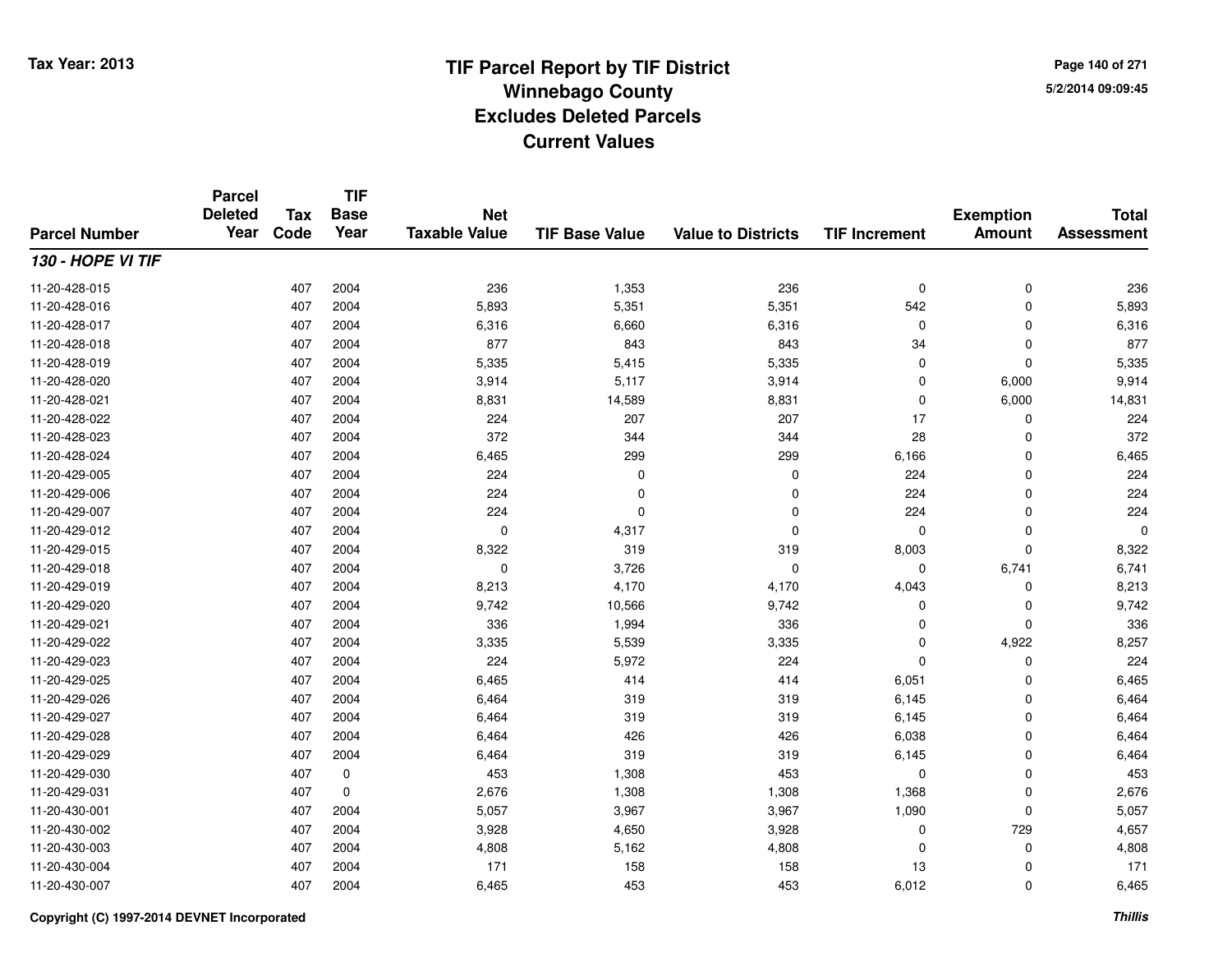**Page 141 of 2715/2/2014 09:09:45**

#### **TIF Base ValueParcel NumberTotal AssessmentExemption Amount Value to Districts TIF IncrementTIF Base YearTax CodeParcel Deleted YearNet Taxable Value130 - HOPE VI TIF**11-20-430-0088 407 2004 6,465 1,106 1,106 5,359 0 6,465 11-20-430-0099 407 2004 245 226 226 19 0 245 11-20-430-012 <sup>407</sup> 1,777 <sup>2004</sup> 4,187 1,777 <sup>0</sup> 6,105 7,882 11-20-430-015 <sup>407</sup> <sup>245</sup> <sup>2004</sup> <sup>226</sup> <sup>226</sup> <sup>19</sup> <sup>0</sup> <sup>245</sup> 11-20-430-0166 407 2004 245 226 226 19 0 245 11-20-430-017 <sup>407</sup> <sup>0</sup> <sup>2004</sup> <sup>111</sup> <sup>0</sup> <sup>0</sup> <sup>0</sup> <sup>0</sup> 11-20-430-0188 407 2004 1,430 4,265 1,430 0 0 1,430 11-20-430-0199 407 2004 4,684 3,195 3,195 1,489 0 4,684 11-20-430-0211 407 2004 6,465 453 453 6,012 0 6,465 11-20-430-022 <sup>407</sup> <sup>491</sup> <sup>2004</sup> <sup>478</sup> <sup>478</sup> <sup>13</sup> <sup>0</sup> <sup>491</sup> 11-20-430-0233 407 2004 26,291 453 453 25,838 6,000 32,291 11-20-431-0011 407 2004 2,116 3,700 2,116 0 1,446 3,562 11-20-431-004 <sup>407</sup> 6,967 <sup>2004</sup> 6,686 6,686 <sup>281</sup> <sup>0</sup> 6,967 11-20-431-005 <sup>407</sup> <sup>269</sup> <sup>2004</sup> <sup>248</sup> <sup>248</sup> <sup>21</sup> <sup>0</sup> <sup>269</sup> 11-20-431-0066 407 2004 3,115 3,524 3,115 0 800 3,915 11-20-431-007 <sup>407</sup> 2,160 <sup>2004</sup> 11,441 2,160 <sup>0</sup> 7,175 9,335 11-20-431-008 <sup>407</sup> <sup>453</sup> <sup>2004</sup> 1,337 <sup>453</sup> <sup>0</sup> <sup>0</sup> <sup>453</sup> 11-20-431-0099 407 2004 7,124 9,357 7,124 0 2,678 9,802 11-20-431-0100 407 2004 359 332 332 27 0 359 11-20-431-0111 407 2004 8,237 11,954 8,237 0 6,000 14,237 11-20-431-012 <sup>407</sup> <sup>239</sup> <sup>2004</sup> <sup>221</sup> <sup>221</sup> <sup>18</sup> <sup>0</sup> <sup>239</sup> 11-20-431-0155 407 2004 6,465 650 650 5,815 0 6,465 11-20-431-016 <sup>407</sup> <sup>0</sup> <sup>2004</sup> <sup>584</sup> <sup>0</sup> <sup>0</sup> <sup>0</sup> <sup>0</sup> 11-20-431-017 <sup>407</sup> 10,921 <sup>2004</sup> 11,426 10,921 <sup>0</sup> <sup>0</sup> 10,921 11-20-431-0188 407 2004 813 6,600 813 0 6,000 6,813 11-20-452-0011 407 2004 8,761 428 428 8,333 0 8,761 11-20-452-0022 407 2004 6,723 4,514 4,514 2,209 0 6,723 11-20-452-0033 407 2004 4,298 361 361 3,937 0 4,298 11-20-452-004 <sup>407</sup> <sup>239</sup> <sup>2004</sup> <sup>221</sup> <sup>221</sup> <sup>18</sup> <sup>0</sup> <sup>239</sup> 11-20-452-016 <sup>407</sup> 6,476 <sup>2004</sup> 4,660 4,660 1,816 <sup>0</sup> 6,476 11-20-452-017 <sup>407</sup> 5,000 <sup>2004</sup> 4,660 4,660 <sup>340</sup> <sup>0</sup> 5,000 11-20-452-0288 407 2004 6,465 294 294 6,171 0 6,465 11-20-452-029<sup>407</sup> 4,298 <sup>2004</sup> <sup>294</sup> <sup>294</sup> 4,004 <sup>0</sup> 4,298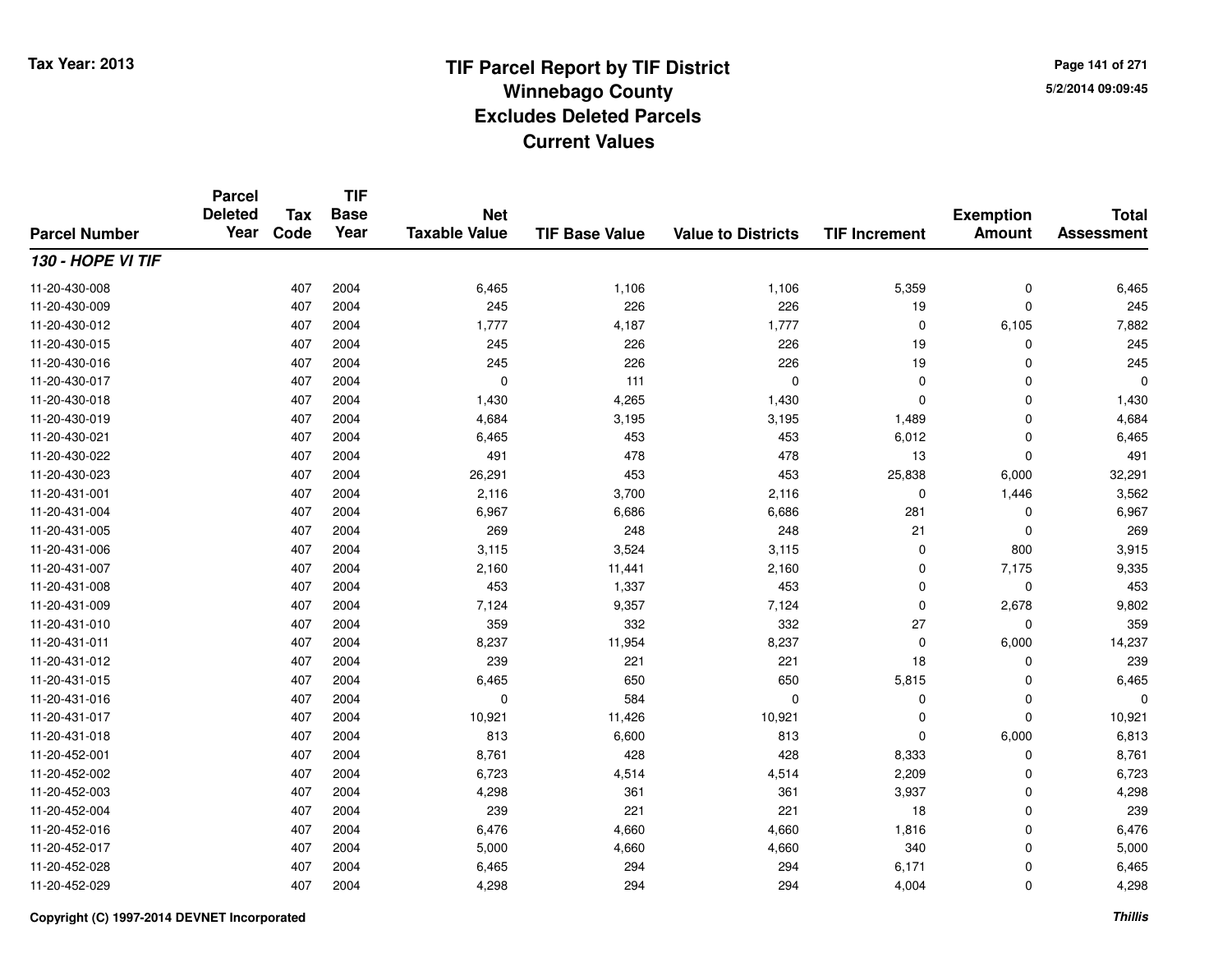**Page 142 of 2715/2/2014 09:09:45**

#### **TIF Base ValueParcel NumberTotal AssessmentExemption Amount Value to Districts TIF IncrementTIF Base YearTax CodeParcel Deleted YearNet Taxable Value130 - HOPE VI TIF**11-20-452-0311 407 2004 6,465 293 293 6,172 0 6,465 11-20-452-0322 2 2 2 3 407 2004 293 293 293 293 293 4,005 0 4,298 4,298 11-20-452-0333 407 2004 6,465 293 293 6,172 0 6,465 11-20-452-0344 293 2004 2004 2004 4,298 293 293 293 293 4,005 0 4,298 11-20-452-035 <sup>407</sup> 8,760 <sup>2004</sup> <sup>391</sup> <sup>391</sup> 8,369 <sup>0</sup> 8,760 11-20-452-036 <sup>407</sup> 6,464 <sup>2004</sup> <sup>391</sup> <sup>391</sup> 6,073 <sup>0</sup> 6,464 11-20-452-0377 407 2004 422 412 412 10 0 422 11-20-453-0011 407 2004 223 206 206 17 0 223 11-20-453-002 <sup>407</sup> <sup>0</sup> <sup>2004</sup> 4,004 <sup>0</sup> <sup>0</sup> 5,805 5,805 11-20-453-0033 407 2004 3,816 3,064 3,064 752 0 3,816 11-20-453-0099 407 2004 7,098 7,639 7,098 0 7,098 11-20-453-0100 407 2004 2,443 2,364 2,364 79 0 2,443 11-20-453-0133 407 2004 209 193 193 16 0 209 11-20-453-014 <sup>407</sup> <sup>209</sup> <sup>2004</sup> <sup>193</sup> <sup>193</sup> <sup>16</sup> <sup>0</sup> <sup>209</sup> 11-20-453-015 <sup>407</sup> 3,126 <sup>2004</sup> 10,215 3,126 <sup>0</sup> 5,577 8,703 11-20-453-0166 407 2004 209 193 193 16 0 209 11-20-453-017 <sup>407</sup> <sup>209</sup> <sup>2004</sup> <sup>193</sup> <sup>193</sup> <sup>16</sup> <sup>0</sup> <sup>209</sup> 11-20-453-0188 407 2004 4,851 5,441 4,851 0 4,851 11-20-453-0211 407 2004 418 5,452 418 0 0 418 11-20-453-0222 407 2004 0 3,690 0 0 6,872 6,872 11-20-453-0255 407 2004 209 193 193 16 0 209 11-20-453-0266 407 2004 209 193 193 16 0 209 11-20-453-027 <sup>407</sup> <sup>255</sup> <sup>2004</sup> <sup>237</sup> <sup>237</sup> <sup>18</sup> <sup>0</sup> <sup>255</sup> 11-20-453-0299 407 2004 6,465 387 387 6,078 0 6,465 11-20-453-0300 407 2004 6,464 377 377 6,087 0 6,464 11-20-453-0311 407 2004 6,465 309 309 6,156 0 6,465 11-20-453-0322 407 2004 4,298 309 309 3,989 0 4,298 11-20-453-0333 407 2004 8,760 387 387 8,373 0 8,760 11-20-453-034 <sup>407</sup> 6,465 <sup>2004</sup> 1,173 1,173 5,292 <sup>0</sup> 6,465 11-20-454-0033 407 2004 2,033 4,096 2,033 0 6,292 8,325 11-20-454-004 <sup>407</sup> 5,731 <sup>2004</sup> 13,362 5,731 <sup>0</sup> 6,000 11,731 11-20-454-0055 407 2004 2,869 5,154 2,869 0 6,197 9,066 11-20-454-006<sup>407</sup> <sup>0</sup> <sup>2004</sup> 7,056 <sup>0</sup> <sup>0</sup> <sup>0</sup> <sup>0</sup>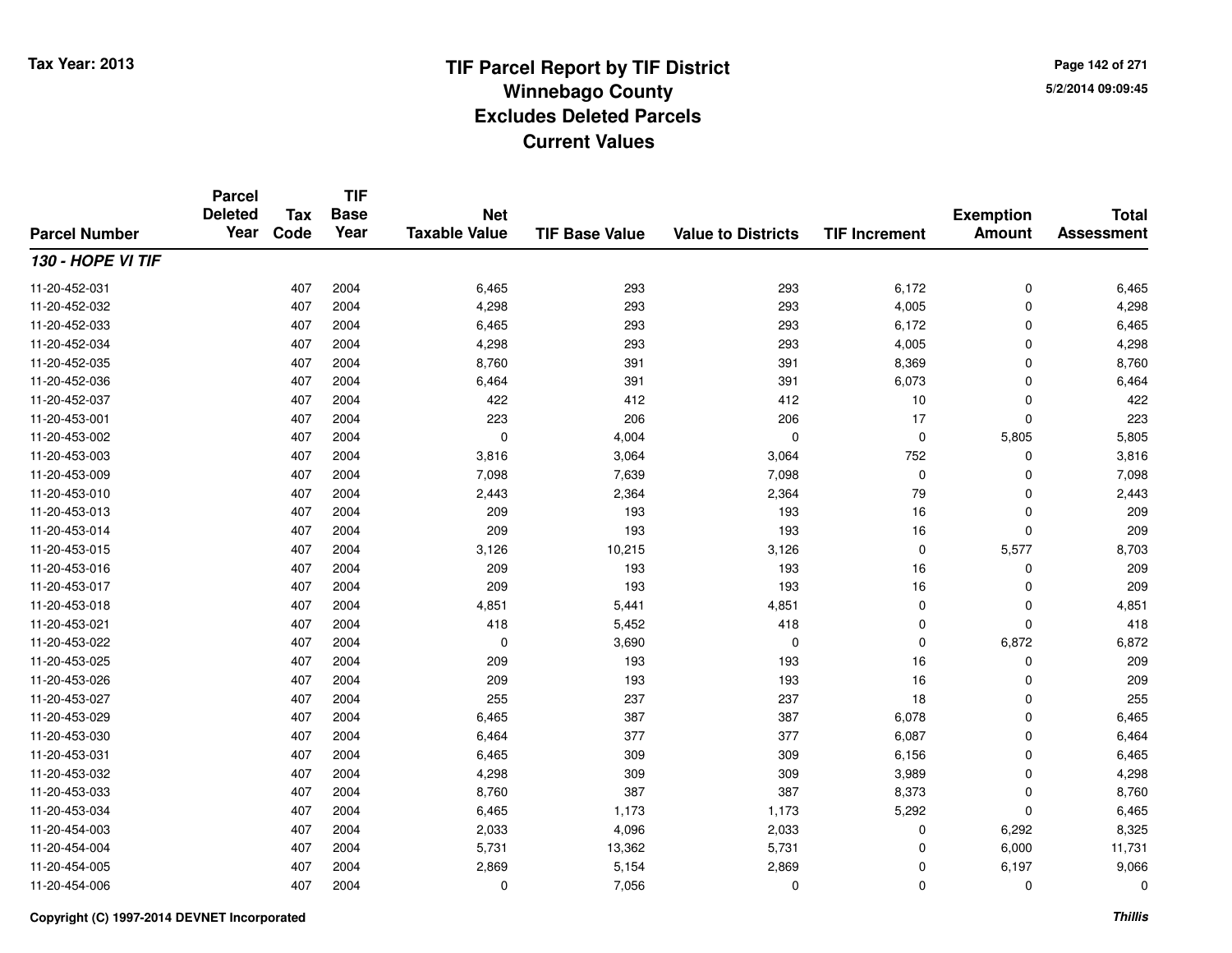**TIF**

**Parcel**

**Page 143 of 2715/2/2014 09:09:45**

#### **TIF Base ValueParcel NumberTotal AssessmentExemption Amount Value to Districts TIF Increment Base YearTax Code Deleted YearNet Taxable Value130 - HOPE VI TIF**11-20-454-0111 407 2004 209 193 193 16 0 209 11-20-454-014 <sup>407</sup> <sup>209</sup> <sup>2004</sup> <sup>193</sup> <sup>193</sup> <sup>16</sup> <sup>0</sup> <sup>209</sup> 11-20-454-015 <sup>407</sup> 6,065 <sup>2004</sup> 3,813 3,813 2,252 <sup>0</sup> 6,065 11-20-454-0166 407 2004 209 193 193 16 0 209 11-20-454-017 <sup>407</sup> <sup>209</sup> <sup>2004</sup> <sup>193</sup> <sup>193</sup> <sup>16</sup> <sup>0</sup> <sup>209</sup> 11-20-454-018 <sup>407</sup> <sup>209</sup> <sup>2004</sup> <sup>193</sup> <sup>193</sup> <sup>16</sup> <sup>0</sup> <sup>209</sup> 11-20-454-0199 407 2004 209 193 193 16 0 209 11-20-454-0200 407 2004 209 193 193 16 0 209 11-20-454-0211 407 2004 209 1,763 209 0 0 209 11-20-454-022 <sup>407</sup> <sup>209</sup> <sup>2004</sup> <sup>193</sup> <sup>193</sup> <sup>16</sup> <sup>0</sup> <sup>209</sup> 11-20-454-0233 407 2004 209 193 193 16 0 209 11-20-454-024 <sup>407</sup> <sup>209</sup> <sup>2004</sup> <sup>193</sup> <sup>193</sup> <sup>16</sup> <sup>0</sup> <sup>209</sup> 11-20-454-025 <sup>407</sup> <sup>209</sup> <sup>2004</sup> 1,531 <sup>209</sup> <sup>0</sup> <sup>0</sup> <sup>209</sup> 11-20-454-026 <sup>407</sup> <sup>209</sup> <sup>2004</sup> 3,990 <sup>209</sup> <sup>0</sup> <sup>0</sup> <sup>209</sup> 11-20-454-027 <sup>407</sup> <sup>0</sup> <sup>2004</sup> 5,811 <sup>0</sup> <sup>0</sup> 9,031 9,031 11-20-454-0288 407 2004 6,465 387 387 6,078 0 6,465 11-20-454-0299 407 2004 4,298 309 309 3,989 0 4,298 11-20-454-0300 407 2004 6,465 8,463 6,465 0 0 6,465 11-20-454-0311 407 2004 8,760 387 387 8,373 0 8,760 11-20-455-0033 407 2004 259 287 259 0 0 259 11-20-455-004 <sup>407</sup> 10,750 <sup>2004</sup> 13,477 10,750 <sup>0</sup> 2,407 13,157 11-20-455-005 <sup>407</sup> 13,102 <sup>2004</sup> 13,506 13,102 <sup>0</sup> <sup>0</sup> 13,102 11-20-455-006 <sup>407</sup> 11,277 <sup>2004</sup> 10,336 10,336 <sup>941</sup> <sup>0</sup> 11,277 11-20-455-0100 407 2004 9,483 9,126 9,126 357 2,702 12,185 11-20-455-0111 407 2004 7,470 13,030 7,470 0 8,889 16,359 11-20-455-017 <sup>407</sup> 11,938 <sup>2004</sup> <sup>343</sup> <sup>343</sup> 11,595 8,000 19,938 11-20-455-018 <sup>407</sup> 13,647 <sup>2004</sup> <sup>343</sup> <sup>343</sup> 13,304 6,000 19,647 11-20-455-019 <sup>407</sup> 13,938 <sup>2004</sup> <sup>343</sup> <sup>343</sup> 13,595 6,000 19,938 11-20-455-020 <sup>407</sup> <sup>0</sup> <sup>0</sup> <sup>0</sup> <sup>0</sup> <sup>0</sup> <sup>0</sup> <sup>0</sup> 11-20-455-021 <sup>407</sup> <sup>0</sup> <sup>0</sup> <sup>0</sup> <sup>0</sup> <sup>0</sup> <sup>0</sup> <sup>0</sup> 11-20-455-022 <sup>407</sup> 13,482 <sup>0</sup> <sup>362</sup> <sup>362</sup> 13,120 8,000 21,482 11-20-456-0011 407 2004 209 193 193 16 0 209 11-20-456-002<sup>407</sup> <sup>209</sup> <sup>2004</sup> <sup>193</sup> <sup>193</sup> <sup>16</sup> <sup>0</sup> <sup>209</sup>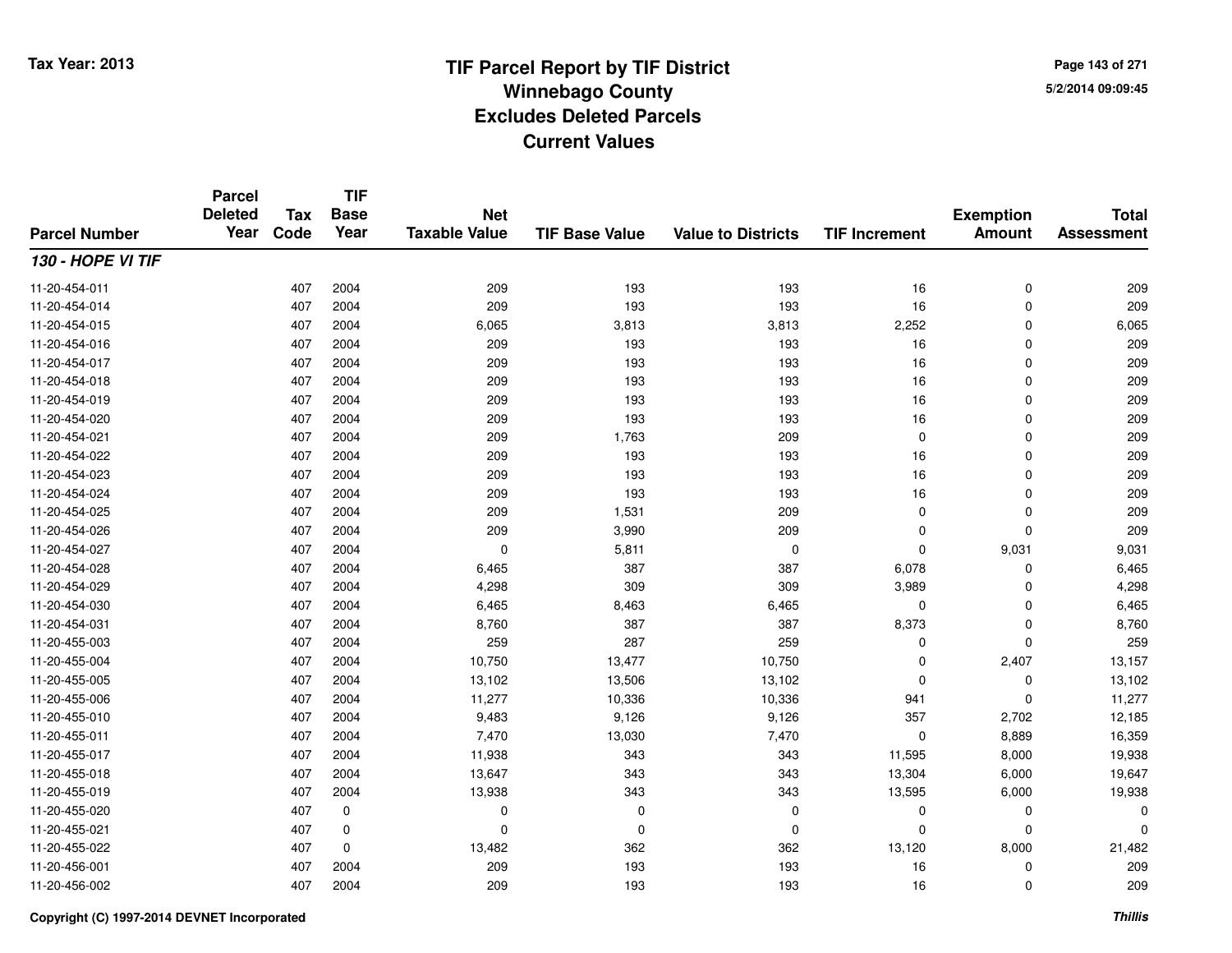**Page 144 of 2715/2/2014 09:09:45**

#### **TIF Base ValueParcel NumberTotal AssessmentExemption Amount Value to Districts TIF IncrementTIF Base YearTax CodeParcel Deleted YearNet Taxable Value130 - HOPE VI TIF**11-20-456-0033 407 2004 209 193 193 16 0 209 11-20-456-004 <sup>407</sup> <sup>209</sup> <sup>2004</sup> 3,474 <sup>209</sup> <sup>0</sup> <sup>0</sup> <sup>209</sup> 11-20-456-0099 407 2004 209 3,615 209 0 0 209 11-20-456-0100 407 2004 209 193 193 16 0 209 11-20-456-0111 407 2004 4,624 5,616 4,624 0 5,911 10,535 11-20-456-020 <sup>407</sup> <sup>0</sup> <sup>2004</sup> <sup>101</sup> <sup>0</sup> <sup>0</sup> <sup>0</sup> <sup>0</sup> 11-20-456-0255 407 2004 209 193 193 16 0 209 11-20-456-026 <sup>407</sup> 3,507 <sup>2004</sup> 3,710 3,507 <sup>0</sup> <sup>0</sup> 3,507 11-20-456-027 <sup>407</sup> 7,256 <sup>2004</sup> 3,500 3,500 3,756 <sup>0</sup> 7,256 11-20-456-0288 407 2004 5,110 4,438 4,438 672 0 5,110 11-20-456-0299 407 2004 209 1,541 209 0 0 209 11-20-456-0333 407 2004 209 193 193 16 0 209 11-20-456-037 <sup>407</sup> 11,920 <sup>2004</sup> <sup>290</sup> <sup>290</sup> 11,630 8,000 19,920 11-20-456-038 <sup>407</sup> <sup>0</sup> <sup>2004</sup> <sup>97</sup> <sup>0</sup> <sup>0</sup> <sup>0</sup> <sup>0</sup> 11-20-456-0399 407 2004 14,857 464 464 14,393 6,000 20,857 11-20-456-0400 407 2004 5,023 10,296 5,023 0 5,349 10,372 11-20-456-0422 407 2004 418 387 387 31 0 418 11-20-456-043 <sup>407</sup> 13,540 <sup>2004</sup> <sup>290</sup> <sup>290</sup> 13,250 6,000 19,540 11-20-456-045 <sup>407</sup> 13,628 <sup>2004</sup> <sup>290</sup> <sup>290</sup> 13,338 6,000 19,628 11-20-456-046 <sup>407</sup> 13,628 <sup>2004</sup> <sup>290</sup> <sup>290</sup> 13,338 6,000 19,628 11-20-456-047 <sup>407</sup> 13,633 <sup>2004</sup> <sup>387</sup> <sup>387</sup> 13,246 6,000 19,633 11-20-456-048 <sup>407</sup> 11,920 <sup>2004</sup> <sup>290</sup> <sup>290</sup> 11,630 8,000 19,920 11-20-456-049 <sup>407</sup> 13,628 <sup>2004</sup> <sup>290</sup> <sup>290</sup> 13,338 6,000 19,628 11-20-456-0500 407 2004 627 580 580 47 0 627 11-20-456-0522 407 2004 13,596 3,354 3,354 10,242 6,000 19,596 11-20-456-053 <sup>407</sup> 13,888 <sup>2004</sup> <sup>290</sup> <sup>290</sup> 13,598 6,000 19,888 11-20-456-0544 407 2004 166 145 145 21 0 166 11-20-456-0555 407 2004 0 4,586 0 0 7,665 7,665 11-20-457-004 <sup>407</sup> <sup>209</sup> <sup>2004</sup> <sup>193</sup> <sup>193</sup> <sup>16</sup> <sup>0</sup> <sup>209</sup> 11-20-457-0100 407 2004 209 193 193 16 0 209 11-20-457-0111 407 2004 209 4,676 209 0 0 209 11-20-457-018 <sup>407</sup> <sup>209</sup> <sup>2004</sup> 1,249 <sup>209</sup> <sup>0</sup> <sup>0</sup> <sup>209</sup> 11-20-457-028<sup>407</sup> <sup>209</sup> <sup>2004</sup> <sup>193</sup> <sup>193</sup> <sup>16</sup> <sup>0</sup> <sup>209</sup>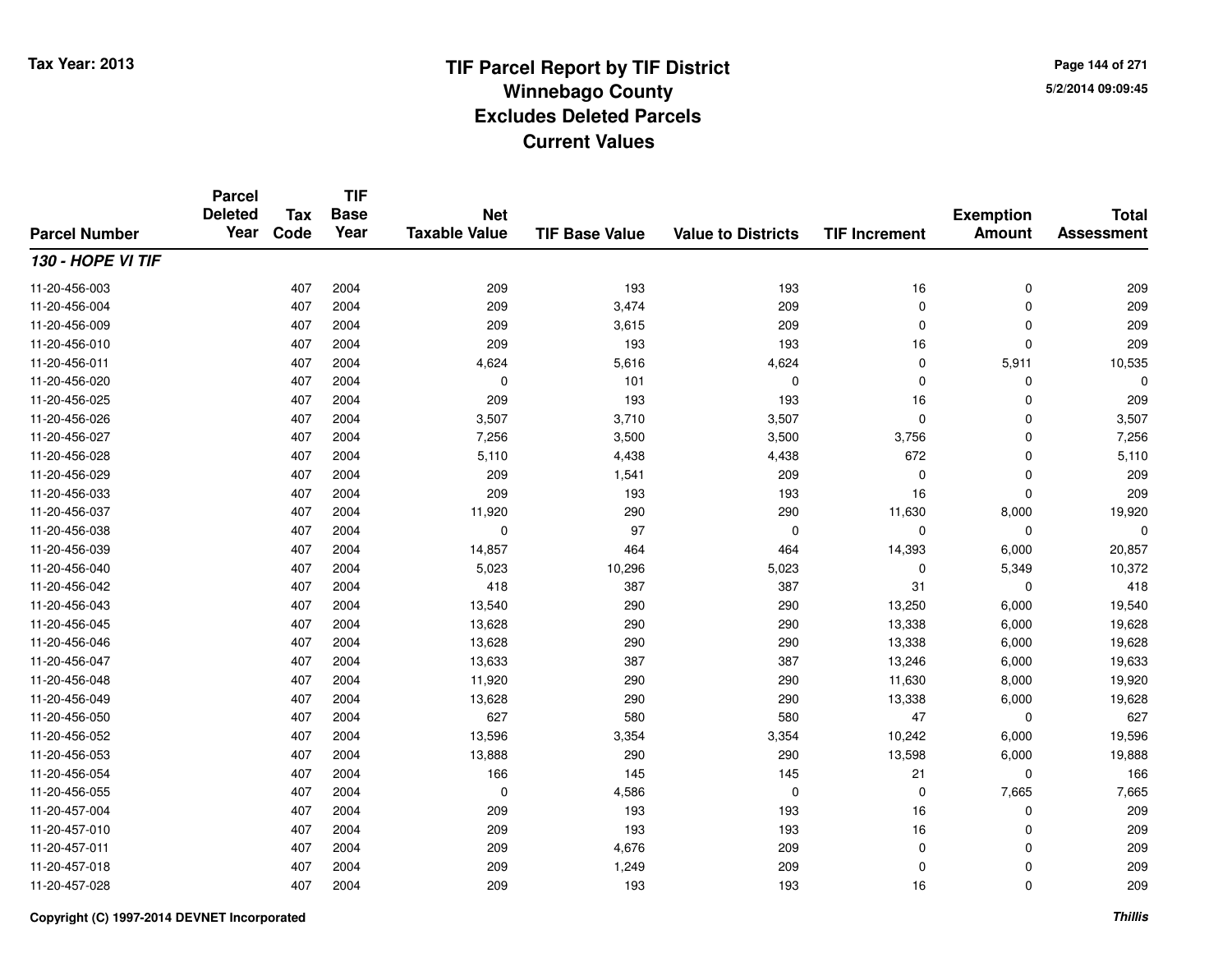**TIF**

**Parcel**

**Page 145 of 2715/2/2014 09:09:45**

### **TIF Base ValueParcel NumberTotal AssessmentExemption Amount Value to Districts TIF Increment Base YearTax Code Deleted YearNet Taxable Value130 - HOPE VI TIF**11-20-457-0299 407 2004 10,531 10,558 10,531 0 10,531 11-20-457-0300 407 2004 209 193 193 16 0 209 11-20-457-034 <sup>407</sup> <sup>209</sup> <sup>2004</sup> 1,308 <sup>209</sup> <sup>0</sup> <sup>0</sup> <sup>209</sup> 11-20-457-042 <sup>407</sup> <sup>0</sup> <sup>2004</sup> 11,138 <sup>0</sup> <sup>0</sup> 11,212 11,212 11-20-457-043 <sup>407</sup> 13,540 <sup>2004</sup> <sup>290</sup> <sup>290</sup> 13,250 6,000 19,540 11-20-457-044 <sup>407</sup> 13,540 <sup>2004</sup> <sup>290</sup> <sup>290</sup> 13,250 6,000 19,540 11-20-457-045 <sup>407</sup> 13,540 <sup>2004</sup> <sup>290</sup> <sup>290</sup> 13,250 6,000 19,540 11-20-457-046 <sup>407</sup> 11,828 <sup>2004</sup> <sup>290</sup> <sup>290</sup> 11,538 6,000 17,828 11-20-457-047 <sup>407</sup> 13,540 <sup>2004</sup> <sup>290</sup> <sup>290</sup> 13,250 6,000 19,540 11-20-457-048 <sup>407</sup> 13,933 <sup>2004</sup> <sup>338</sup> <sup>338</sup> 13,595 6,000 19,933 11-20-457-0499 407 2004 15,225 193 193 15,032 6,000 21,225 11-20-457-0500 407 2004 13,596 306 306 13,290 6,000 19,596 11-20-457-0511 407 2004 13,596 306 306 13,290 6,000 19,596 11-20-457-052 <sup>407</sup> 13,689 <sup>0</sup> <sup>386</sup> <sup>386</sup> 13,303 6,000 19,689 11-20-457-0533 407 0 13,981 386 386 13,595 6,000 19,981 11-20-457-0544 407 0 13,689 386 386 13,303 6,000 19,689 11-20-457-0555 407 0 13,981 386 386 13,595 6,000 19,981 11-20-457-0566 407 0 13,633 386 386 13,247 6,000 19,633 11-20-457-057 <sup>407</sup> 13,689 <sup>0</sup> <sup>386</sup> <sup>386</sup> 13,303 6,000 19,689 11-20-457-0588 407 2004 0 7,318 0 0 6,951 6,951 11-20-476-0022 407 2004 6,464 361 361 6,103 0 6,464 11-20-476-0033 407 2004 3,928 5,828 3,928 0 4,335 8,263 11-20-476-004 <sup>407</sup> 7,231 <sup>2004</sup> 6,894 6,894 <sup>337</sup> <sup>0</sup> 7,231 11-20-476-005 <sup>407</sup> <sup>227</sup> <sup>2004</sup> <sup>210</sup> <sup>210</sup> <sup>17</sup> <sup>0</sup> <sup>227</sup> 11-20-476-0066 407 2004 245 227 227 18 0 245 11-20-476-007 <sup>407</sup> <sup>230</sup> <sup>2004</sup> <sup>212</sup> <sup>212</sup> <sup>18</sup> <sup>0</sup> <sup>230</sup> 11-20-476-008 <sup>407</sup> <sup>230</sup> <sup>2004</sup> <sup>212</sup> <sup>212</sup> <sup>18</sup> <sup>0</sup> <sup>230</sup> 11-20-476-0099 407 2004 230 212 212 18 0 230 11-20-476-013 <sup>407</sup> <sup>0</sup> <sup>2004</sup> <sup>0</sup> <sup>0</sup> <sup>0</sup> <sup>0</sup> <sup>0</sup> 11-20-476-014 <sup>407</sup> <sup>0</sup> <sup>2004</sup> <sup>0</sup> <sup>0</sup> <sup>0</sup> <sup>0</sup> <sup>0</sup> 11-20-476-015 <sup>407</sup> <sup>650</sup> <sup>2004</sup> 3,970 <sup>650</sup> <sup>0</sup> <sup>0</sup> <sup>650</sup> 11-20-476-016 <sup>407</sup> <sup>230</sup> <sup>2004</sup> <sup>212</sup> <sup>212</sup> <sup>18</sup> <sup>0</sup> <sup>230</sup> 11-20-476-017<sup>407</sup> <sup>230</sup> <sup>2004</sup> 1,242 <sup>230</sup> <sup>0</sup> <sup>0</sup> <sup>230</sup>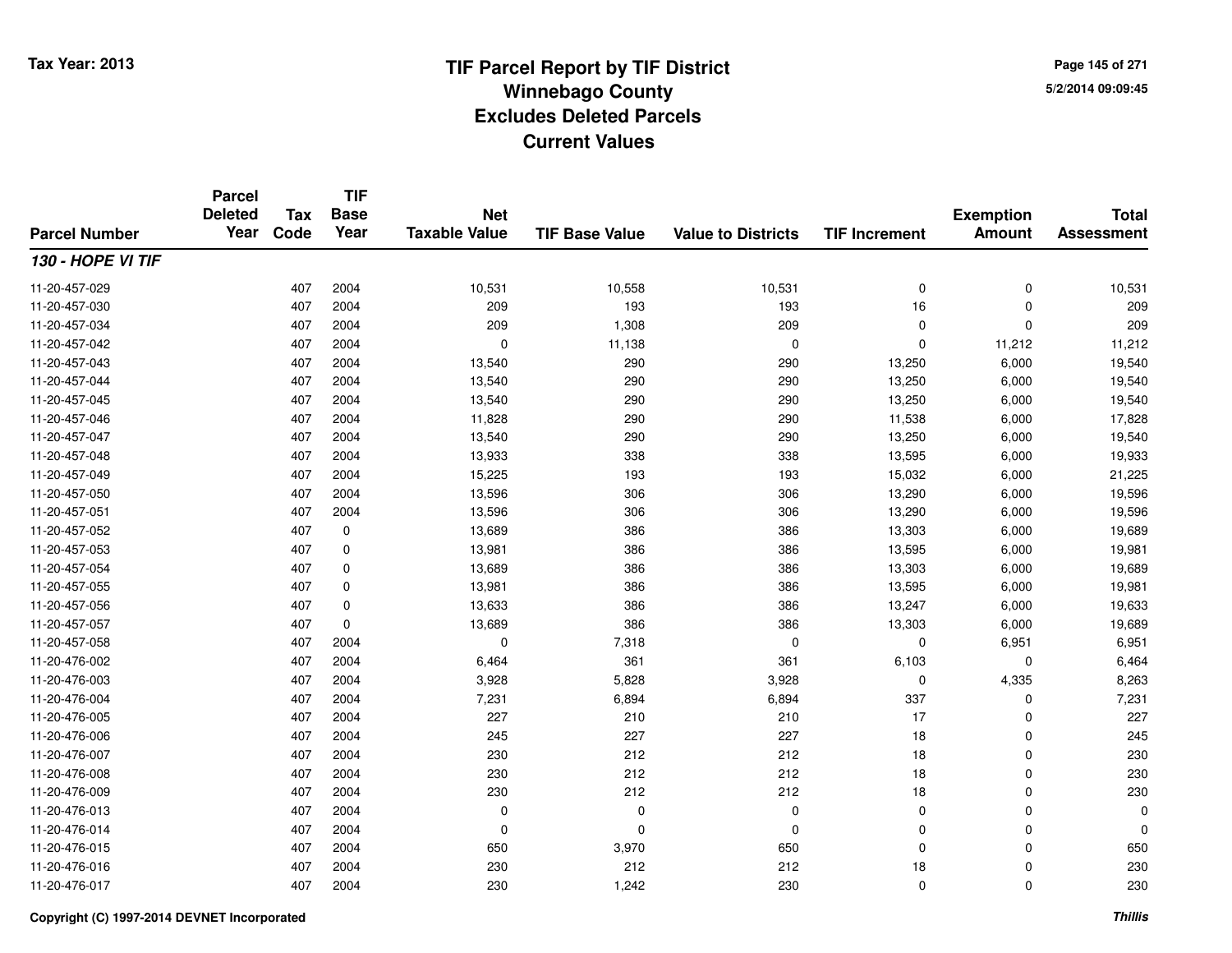**TIF**

**Parcel**

**Page 146 of 2715/2/2014 09:09:45**

### **TIF Base ValueParcel NumberTotal AssessmentExemption Amount Value to Districts TIF Increment Base YearTax Code Deleted YearNet Taxable Value130 - HOPE VI TIF**11-20-476-0200 407 2004 7,087 6,191 6,191 896 0 7,087 11-20-476-0211 407 2004 454 6,932 454 0 0 454 11-20-476-0222 407 2004 9,164 10,125 9,164 0 0 9,164 11-20-476-0233 407 2004 4,298 319 319 3,979 0 4,298 11-20-476-024 <sup>407</sup> 6,464 <sup>2004</sup> <sup>319</sup> <sup>319</sup> 6,145 <sup>0</sup> 6,464 11-20-476-025 <sup>407</sup> 8,760 <sup>2004</sup> <sup>425</sup> <sup>425</sup> 8,335 <sup>0</sup> 8,760 11-20-477-0011 1 2004 1 2004 0 5,664 0 5,004 6,004 6,004 6,004 11-20-477-007 <sup>407</sup> <sup>0</sup> <sup>2004</sup> 5,108 <sup>0</sup> <sup>0</sup> 7,797 7,797 11-20-477-0100 407 2004 7,894 6,849 6,849 1,045 0 7,894 11-20-477-013 <sup>407</sup> <sup>0</sup> <sup>2004</sup> 3,603 <sup>0</sup> <sup>0</sup> <sup>0</sup> <sup>0</sup> 11-20-477-0166 407 2004 2,812 4,678 2,812 0 2,117 4,929 11-20-477-0199 407 2004 4,298 319 319 3,979 0 4,298 11-20-477-020 <sup>407</sup> <sup>0</sup> <sup>2004</sup> <sup>106</sup> <sup>0</sup> <sup>0</sup> <sup>0</sup> <sup>0</sup> 11-20-477-0211 407 2004 230 212 212 18 0 230 11-20-477-0222 407 2004 7,250 10,863 7,250 0 7,250 11-20-477-0233 407 2004 0 9,700 0 0 10,748 10,748 11-20-477-024 <sup>407</sup> 10,417 <sup>2004</sup> <sup>426</sup> <sup>426</sup> 9,991 <sup>0</sup> 10,417 11-20-477-025 <sup>407</sup> 10,417 <sup>2004</sup> <sup>426</sup> <sup>426</sup> 9,991 <sup>0</sup> 10,417 11-20-477-026 <sup>407</sup> 8,760 <sup>2004</sup> <sup>426</sup> <sup>426</sup> 8,334 <sup>0</sup> 8,760 11-20-477-027 <sup>407</sup> 6,465 <sup>2004</sup> <sup>388</sup> <sup>388</sup> 6,077 <sup>0</sup> 6,465 11-20-477-0288 407 0 0 722 0 0 0 0 0 11-20-478-0011 407 2004 309 286 286 23 0 309 11-20-478-0022 407 2004 5,500 5,343 5,343 157 0 5,500 11-20-478-0111 407 2004 5,815 5,601 5,601 214 0 5,815 11-20-478-0122 407 2004 179 166 166 13 0 179 11-20-478-013 <sup>407</sup> 9,925 <sup>2004</sup> 8,107 8,107 1,818 <sup>779</sup> 10,704 11-20-478-0144 407 2004 179 166 166 13 0 179 11-20-478-015 <sup>407</sup> 10,124 <sup>2004</sup> 10,626 10,124 <sup>0</sup> <sup>0</sup> 10,124 11-20-478-0166 407 2004 12,252 12,719 12,252 0 0 12,252 11-20-478-017 <sup>407</sup> 19,188 <sup>2004</sup> 9,928 9,928 9,260 <sup>0</sup> 19,188 11-20-478-018 <sup>407</sup> <sup>359</sup> <sup>2004</sup> <sup>332</sup> <sup>332</sup> <sup>27</sup> <sup>0</sup> <sup>359</sup> 11-20-478-0199 407 2004 5,299 6,587 5,299 0 2,570 7,869 11-20-478-020<sup>407</sup> 3,487 <sup>2004</sup> 5,183 3,487 <sup>0</sup> 4,786 8,273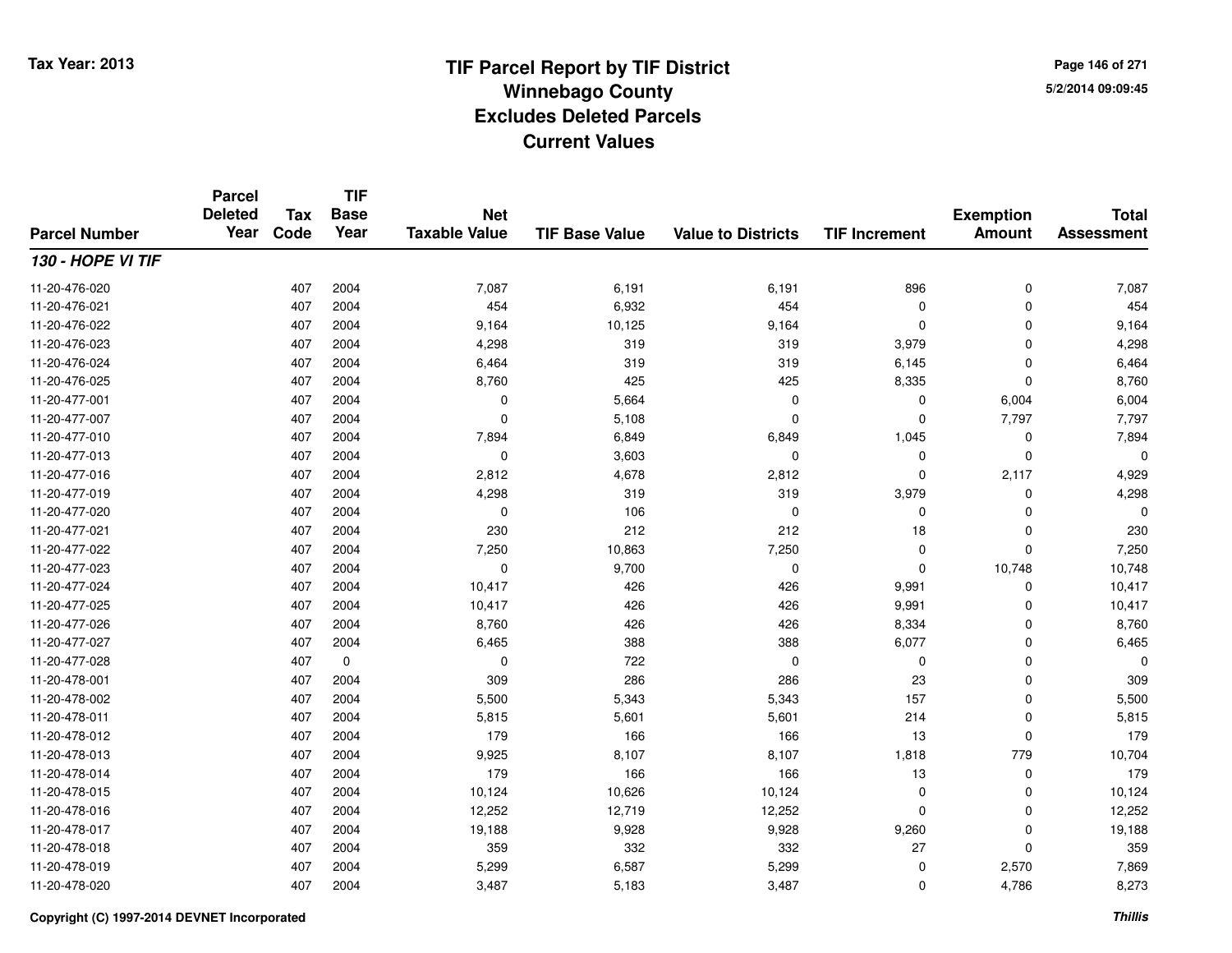**TIF**

**Parcel**

**Page 147 of 2715/2/2014 09:09:45**

### **TIF Base ValueParcel NumberTotal AssessmentExemption Amount Value to Districts TIF Increment Base YearTax Code Deleted YearNet Taxable Value130 - HOPE VI TIF**11-20-478-021 <sup>407</sup> <sup>909</sup> <sup>2004</sup> <sup>873</sup> <sup>873</sup> <sup>36</sup> <sup>0</sup> <sup>909</sup> 11-20-478-022 <sup>407</sup> <sup>239</sup> <sup>2004</sup> <sup>221</sup> <sup>221</sup> <sup>18</sup> <sup>0</sup> <sup>239</sup> 11-20-478-0233 407 2004 239 221 221 18 0 239 11-20-478-024 <sup>407</sup> 2,649 <sup>2004</sup> 4,191 2,649 <sup>0</sup> 2,132 4,781 11-20-478-025 <sup>407</sup> 2,638 <sup>2004</sup> 4,185 2,638 <sup>0</sup> 1,362 4,000 11-20-478-0266 407 2004 14,861 18,358 14,861 0 14,861 11-20-478-0288 407 2004 4,290 370 370 3,920 0 4,290 11-20-478-0300 407 2004 6,465 382 382 6,083 0 6,465 11-20-478-0311 407 2004 6,465 312 312 6,153 0 6,465 11-20-479-0011 1 2004 5,770 6,180 5,770 6,180 5,770 0 0 0 5,777 11-20-479-002 <sup>407</sup> <sup>298</sup> <sup>2004</sup> <sup>276</sup> <sup>276</sup> <sup>22</sup> <sup>0</sup> <sup>298</sup> 11-20-479-0033 407 2004 11,665 14,519 11,665 0 0 11,665 11-20-479-0088 407 2004 478 6,295 478 0 0 478 11-20-479-0099 407 2004 233 215 215 18 0 233 11-20-479-0100 407 2004 8,969 10,756 8,969 0 6,000 14,969 11-20-479-0111 407 2004 418 387 387 31 0 418 11-20-479-012 <sup>407</sup> <sup>239</sup> <sup>2004</sup> <sup>221</sup> <sup>221</sup> <sup>18</sup> <sup>0</sup> <sup>239</sup> 11-20-479-0133 407 2004 3,871 3,512 3,512 359 0 3,871 11-20-479-0144 407 2004 7,396 9,399 7,396 0 7,396 11-20-479-0155 407 2004 2,017 11,612 2,017 0 8,218 10,235 11-20-479-016 <sup>407</sup> 5,730 <sup>2004</sup> 7,896 5,730 <sup>0</sup> <sup>0</sup> 5,730 11-20-479-017 <sup>407</sup> 3,080 <sup>2004</sup> 7,772 3,080 <sup>0</sup> 4,217 7,297 11-20-479-0200 407 2004 4,768 7,797 4,768 0 0 4,768 11-20-479-0211 407 2004 4,915 11,399 4,915 0 5,176 10,091 11-20-479-022 <sup>407</sup> <sup>233</sup> <sup>2004</sup> <sup>215</sup> <sup>215</sup> <sup>18</sup> <sup>0</sup> <sup>233</sup> 11-20-479-0233 407 2004 718 664 664 54 0 718 11-20-479-025 <sup>407</sup> <sup>0</sup> <sup>2004</sup> 10,874 <sup>0</sup> <sup>0</sup> 8,763 8,763 11-20-479-0266 407 2004 6,465 442 442 6,023 0 6,465 11-20-479-0288 407 2004 4,298 332 332 3,966 0 4,298 11-20-479-0299 407 2004 6,465 332 332 6,133 0 6,465 11-20-480-001 <sup>407</sup> <sup>0</sup> <sup>2004</sup> <sup>0</sup> <sup>0</sup> <sup>0</sup> <sup>0</sup> <sup>0</sup> 11-20-480-002 <sup>407</sup> <sup>0</sup> <sup>2004</sup> <sup>0</sup> <sup>0</sup> <sup>0</sup> <sup>0</sup> <sup>0</sup> 11-20-480-003<sup>407</sup> 18,547 <sup>2004</sup> 13,175 13,175 5,372 <sup>0</sup> 18,547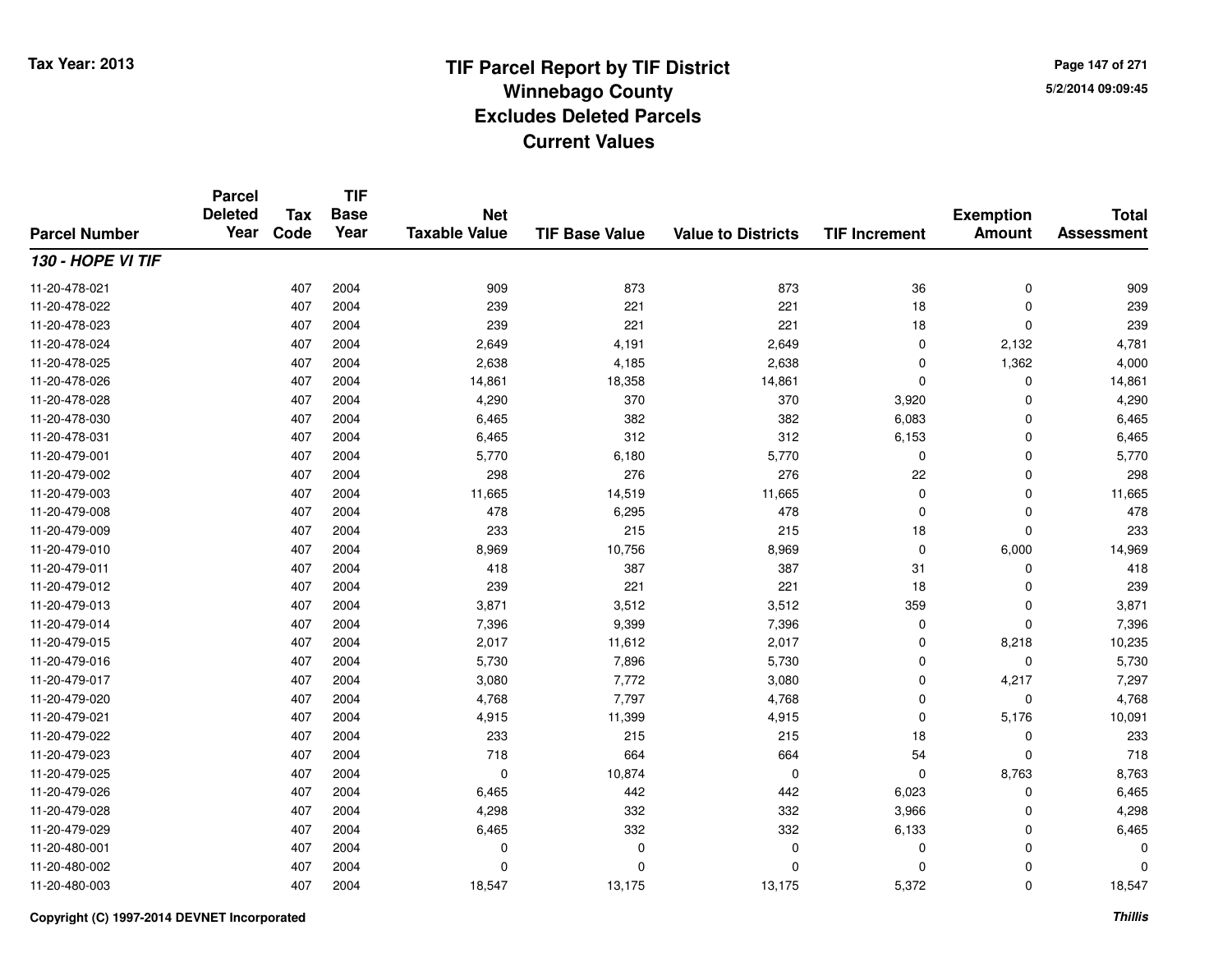**TIF**

**Parcel**

**Page 148 of 2715/2/2014 09:09:45**

### **TIF Base ValueParcel NumberTotal AssessmentExemption Amount Value to Districts TIF Increment Base YearTax Code Deleted YearNet Taxable Value130 - HOPE VI TIF**11-20-480-004 <sup>407</sup> <sup>230</sup> <sup>2004</sup> <sup>212</sup> <sup>212</sup> <sup>18</sup> <sup>0</sup> <sup>230</sup> 11-20-480-005 <sup>407</sup> <sup>230</sup> <sup>2004</sup> <sup>212</sup> <sup>212</sup> <sup>18</sup> <sup>0</sup> <sup>230</sup> 11-20-480-006 <sup>407</sup> <sup>230</sup> <sup>2004</sup> <sup>212</sup> <sup>212</sup> <sup>18</sup> <sup>0</sup> <sup>230</sup> 11-20-480-007 <sup>407</sup> <sup>230</sup> <sup>2004</sup> <sup>212</sup> <sup>212</sup> <sup>18</sup> <sup>0</sup> <sup>230</sup> 11-20-480-0088 407 2004 3,289 3,139 3,139 150 442 3,731 11-20-480-0099 407 2004 0 4,655 0 7,094 7,094 11-20-480-0100 407 2004 230 212 212 18 0 230 11-20-480-0111 407 2004 230 212 212 18 0 230 11-20-480-012 <sup>407</sup> <sup>230</sup> <sup>2004</sup> <sup>212</sup> <sup>212</sup> <sup>18</sup> <sup>0</sup> <sup>230</sup> 11-20-480-0133 407 2004 459 426 426 33 0 459 11-20-480-017 <sup>407</sup> 13,844 <sup>2004</sup> <sup>356</sup> <sup>356</sup> 13,488 8,000 21,844 11-20-480-018 <sup>407</sup> 5,989 <sup>2004</sup> 5,271 5,271 <sup>718</sup> <sup>0</sup> 5,989 11-20-480-0199 407 2004 306 284 284 22 0 306 11-20-480-0200 407 2004 166 154 154 12 0 166 11-20-480-0211 407 2004 13,567 319 319 13,248 6,000 19,567 11-20-480-027 <sup>407</sup> <sup>230</sup> <sup>2004</sup> <sup>212</sup> <sup>212</sup> <sup>18</sup> <sup>0</sup> <sup>230</sup> 11-20-480-0288 407 2004 4,858 3,828 3,828 1,030 0 4,858 11-20-480-038 <sup>407</sup> 20,735 <sup>2004</sup> <sup>319</sup> <sup>319</sup> 20,416 <sup>0</sup> 20,735 11-20-480-0399 407 2004 19,567 319 319 19,248 0 19,567 11-20-480-0400 407 2004 13,567 319 319 13,248 6,000 19,567 11-20-480-0411 407 2004 13,567 319 319 13,248 6,000 19,567 11-20-480-042 <sup>407</sup> 13,567 <sup>2004</sup> <sup>319</sup> <sup>319</sup> 13,248 6,000 19,567 11-20-480-0433 407 2004 14,825 436 436 14,389 6,000 20,825 11-20-480-044 <sup>407</sup> 15,919 <sup>2004</sup> <sup>426</sup> <sup>426</sup> 15,493 6,000 21,919 11-20-480-045 <sup>407</sup> 15,197 <sup>2004</sup> 5,826 5,826 9,371 6,000 21,197 11-20-480-048 <sup>407</sup> 15,078 <sup>2004</sup> <sup>638</sup> <sup>638</sup> 14,440 6,000 21,078 11-20-481-0011 407 2004 475 4,831 475 0 5,240 5,715 11-20-481-002 <sup>407</sup> <sup>396</sup> <sup>2004</sup> <sup>367</sup> <sup>367</sup> <sup>29</sup> <sup>0</sup> <sup>396</sup> 11-20-481-003 <sup>407</sup> <sup>343</sup> <sup>2004</sup> <sup>319</sup> <sup>319</sup> <sup>24</sup> <sup>0</sup> <sup>343</sup> 11-20-481-019 <sup>407</sup> <sup>0</sup> <sup>2004</sup> <sup>0</sup> <sup>0</sup> <sup>0</sup> <sup>0</sup> <sup>0</sup> 11-20-481-0200 407 2004 343 319 319 24 0 343 11-20-481-0233 407 2004 230 212 212 18 0 230 11-20-481-036<sup>407</sup> <sup>0</sup> <sup>2004</sup> <sup>0</sup> <sup>0</sup> <sup>0</sup> <sup>0</sup> <sup>0</sup>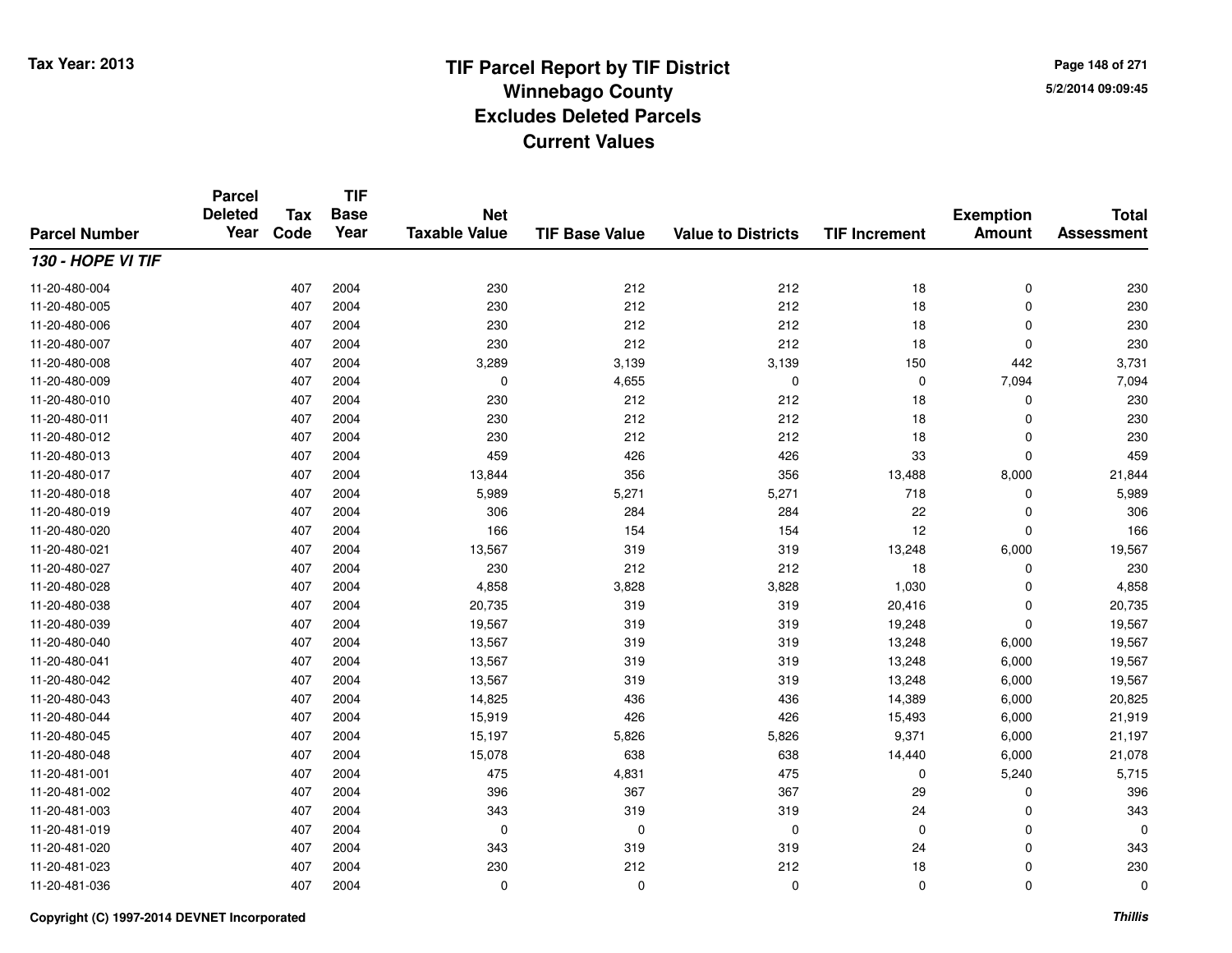**Page 149 of 2715/2/2014 09:09:45**

### **TIF Base ValueParcel NumberTotal AssessmentExemption Amount Value to Districts TIF IncrementTIF Base YearTax CodeParcel Deleted YearNet Taxable Value130 - HOPE VI TIF**11-20-481-038 <sup>407</sup> <sup>0</sup> <sup>2004</sup> <sup>0</sup> <sup>0</sup> <sup>0</sup> <sup>0</sup> <sup>0</sup> 11-20-481-0399 407 2004 574 532 532 42 0 574 11-20-481-0400 407 0 14,975 531 531 14,444 6,000 20,975 11-20-481-0411 407 0 6,742 424 424 6,318 13,000 19,742 11-20-481-0422 13,273 6,000 19,697 13,697 424 424 424 424 424 425 4273 6,000 19,697 11-20-481-0433 407 0 13,684 424 424 13,260 6,000 19,684 11-20-482-0033 407 2004 5,945 5,629 5,629 316 0 5,945 11-20-482-004 <sup>407</sup> 8,251 <sup>2004</sup> 11,230 8,251 <sup>0</sup> 5,444 13,695 11-20-482-005 <sup>407</sup> <sup>239</sup> <sup>2004</sup> 3,737 <sup>239</sup> <sup>0</sup> <sup>0</sup> <sup>239</sup> 11-20-482-0099 407 2004 239 221 221 18 0 239 11-20-482-0100 407 2004 3,034 11,504 3,034 0 10,129 13,163 11-20-482-0199 407 2004 257 238 238 19 0 257 11-20-482-0200 407 2004 3,696 4,568 3,696 0 3,795 7,491 11-20-482-0211 407 2004 10,599 8,640 8,640 1,959 3,482 14,081 11-20-482-022 <sup>407</sup> <sup>239</sup> <sup>2004</sup> <sup>221</sup> <sup>221</sup> <sup>18</sup> <sup>0</sup> <sup>239</sup> 11-20-482-023 <sup>407</sup> <sup>478</sup> <sup>2004</sup> <sup>443</sup> <sup>443</sup> <sup>35</sup> <sup>0</sup> <sup>478</sup> 11-20-482-024 <sup>407</sup> 4,137 <sup>2004</sup> 9,412 4,137 <sup>0</sup> 6,862 10,999 11-20-482-025 <sup>407</sup> <sup>239</sup> <sup>2004</sup> 3,597 <sup>239</sup> <sup>0</sup> <sup>0</sup> <sup>239</sup> 11-20-482-0266 407 2004 239 221 221 18 0 239 11-20-482-027 <sup>407</sup> 8,887 <sup>2004</sup> 7,840 7,840 1,047 <sup>0</sup> 8,887 11-20-482-028 <sup>407</sup> <sup>0</sup> <sup>2004</sup> <sup>111</sup> <sup>0</sup> <sup>0</sup> <sup>0</sup> <sup>0</sup> 11-20-482-0299 407 2004 7,169 8,605 7,169 0 2,000 9,169 11-20-482-0300 407 2004 239 221 221 18 0 239 11-20-482-037 <sup>407</sup> 19,593 <sup>2004</sup> <sup>332</sup> <sup>332</sup> 19,261 <sup>0</sup> 19,593 11-20-482-038 <sup>407</sup> 11,869 <sup>2004</sup> <sup>332</sup> <sup>332</sup> 11,537 6,000 17,869 11-20-482-042 <sup>407</sup> 14,052 <sup>2004</sup> <sup>238</sup> <sup>238</sup> 13,814 6,000 20,052 11-20-482-043 <sup>407</sup> 14,779 <sup>2004</sup> <sup>608</sup> <sup>608</sup> 14,171 6,000 20,779 11-20-482-0455 407 0 21,109 5,599 5,599 15,510 0 21,109 11-20-483-001 <sup>407</sup> <sup>257</sup> <sup>2004</sup> <sup>238</sup> <sup>238</sup> <sup>19</sup> <sup>0</sup> <sup>257</sup> 11-20-483-0022 407 2004 2,649 4,131 2,649 0 1,551 4,200 11-20-483-0033 407 2004 2,649 3,860 2,649 0 1,351 4,000 11-20-483-004 <sup>407</sup> <sup>239</sup> <sup>2004</sup> <sup>221</sup> <sup>221</sup> <sup>18</sup> <sup>0</sup> <sup>239</sup> 11-20-483-0055 407 2004 10,307 8,512 8,512 1,795 4,208 14,515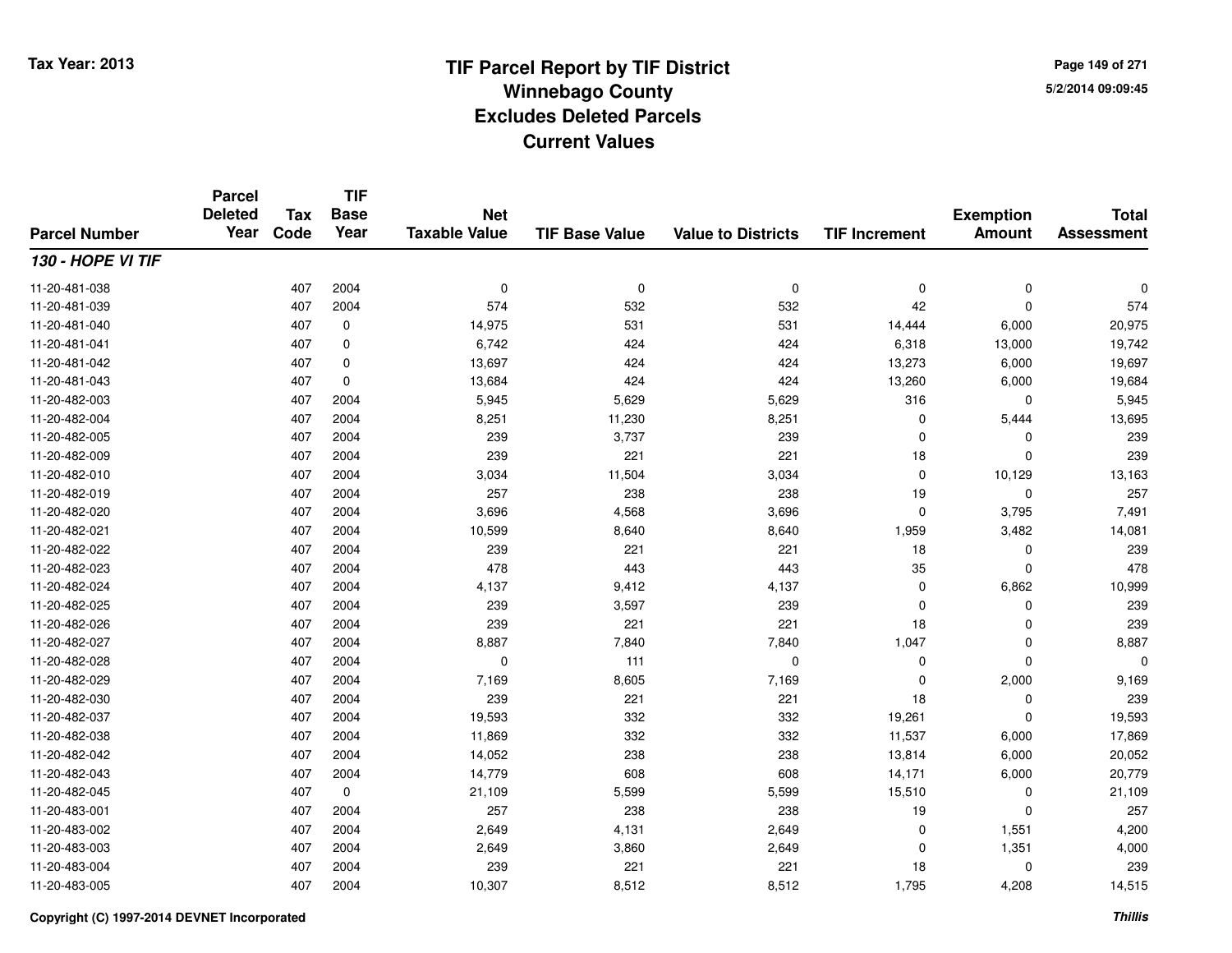**Page 150 of 2715/2/2014 09:09:45**

### **TIF Base ValueParcel NumberTotal AssessmentExemption Amount Value to Districts TIF IncrementTIF Base YearTax CodeParcel Deleted YearNet Taxable Value130 - HOPE VI TIF**11-20-483-006 <sup>407</sup> <sup>262</sup> <sup>2004</sup> <sup>242</sup> <sup>242</sup> <sup>20</sup> <sup>0</sup> <sup>262</sup> 11-20-483-007 <sup>407</sup> <sup>239</sup> <sup>2004</sup> <sup>221</sup> <sup>221</sup> <sup>18</sup> <sup>0</sup> <sup>239</sup> 11-20-483-008 <sup>407</sup> <sup>0</sup> <sup>2004</sup> <sup>111</sup> <sup>0</sup> <sup>0</sup> <sup>0</sup> <sup>0</sup> 11-20-483-0099 407 2004 10,505 9,590 9,590 915 180 10,685 11-20-483-012 <sup>407</sup> <sup>334</sup> <sup>2004</sup> <sup>309</sup> <sup>309</sup> <sup>25</sup> <sup>0</sup> <sup>334</sup> 11-20-483-0199 407 2004 7,294 5,738 5,738 1,556 0 7,294 11-20-483-024 <sup>407</sup> 13,651 <sup>2004</sup> 1,433 1,433 12,218 6,000 19,651 11-20-483-0255 407 2004 2,937 8,663 2,937 0 7,616 10,553 11-20-483-026 <sup>407</sup> <sup>359</sup> <sup>2004</sup> <sup>332</sup> <sup>332</sup> <sup>27</sup> <sup>0</sup> <sup>359</sup> 11-20-483-027 <sup>407</sup> <sup>0</sup> <sup>2004</sup> <sup>111</sup> <sup>0</sup> <sup>0</sup> <sup>0</sup> <sup>0</sup> 11-20-483-028 <sup>407</sup> <sup>0</sup> <sup>2004</sup> <sup>111</sup> <sup>0</sup> <sup>0</sup> <sup>0</sup> <sup>0</sup> 11-20-483-036 <sup>407</sup> 13,688 <sup>2004</sup> <sup>443</sup> <sup>443</sup> 13,245 6,000 19,688 11-20-483-037 <sup>407</sup> <sup>478</sup> <sup>2004</sup> <sup>443</sup> <sup>443</sup> <sup>35</sup> <sup>0</sup> <sup>478</sup> 11-20-483-0400 407 2004 19,643 221 221 19,422 6,000 25,643 11-20-483-0411 407 0 19,782 586 586 19,196 0 19,782 **Tax District Totals: Parcel Count: <sup>426</sup> 1,886,714 1,189,820 754,341 1,132,373 690,320 2,577,034 131 - QUARRY TIF**08-20-278-0100 408 2005 0 13,957 0 0 0 0 **Tax District Totals: Parcel Count: <sup>1</sup> <sup>0</sup> 13,957 <sup>0</sup> <sup>0</sup> <sup>0</sup> <sup>0</sup> 132 - NORTH 2ND TIF LOVES PARK**11-01-230-009 <sup>409</sup> <sup>0</sup> <sup>9999</sup> <sup>0</sup> <sup>0</sup> <sup>0</sup> <sup>0</sup> <sup>0</sup> 11-01-230-025 <sup>409</sup> <sup>0</sup> <sup>2006</sup> <sup>0</sup> <sup>0</sup> <sup>0</sup> <sup>0</sup> <sup>0</sup> 11-01-277-027 <sup>409</sup> 35,274 <sup>2006</sup> 76,681 35,274 <sup>0</sup> <sup>0</sup> 35,274 11-01-277-028 <sup>409</sup> 28,358 <sup>2006</sup> 31,070 28,358 <sup>0</sup> <sup>0</sup> 28,358 11-01-277-0300 409 2006 17,089 18,496 17,089 0 0 17,089 11-01-277-0311 409 2006 12,713 8,747 8,747 3,966 0 12,713 11-01-277-0322 409 2006 242,706 166,196 166,196 76,510 0 242,706 11-01-280-0333 409 2006 42,611 46,703 42,611 0 42,611 11-01-429-0011 409 2006 34,754 37,991 34,754 0 0 34,754 11-01-429-003 <sup>409</sup> 82,071 <sup>2006</sup> 91,178 82,071 <sup>0</sup> <sup>0</sup> 82,071 11-01-429-004 <sup>409</sup> 67,004 <sup>2006</sup> 75,572 67,004 <sup>0</sup> <sup>0</sup> 67,004 11-01-429-011<sup>409</sup> <sup>0</sup> <sup>2006</sup> <sup>0</sup> <sup>0</sup> <sup>0</sup> <sup>0</sup> <sup>0</sup>

**Copyright (C) 1997-2014 DEVNET Incorporated**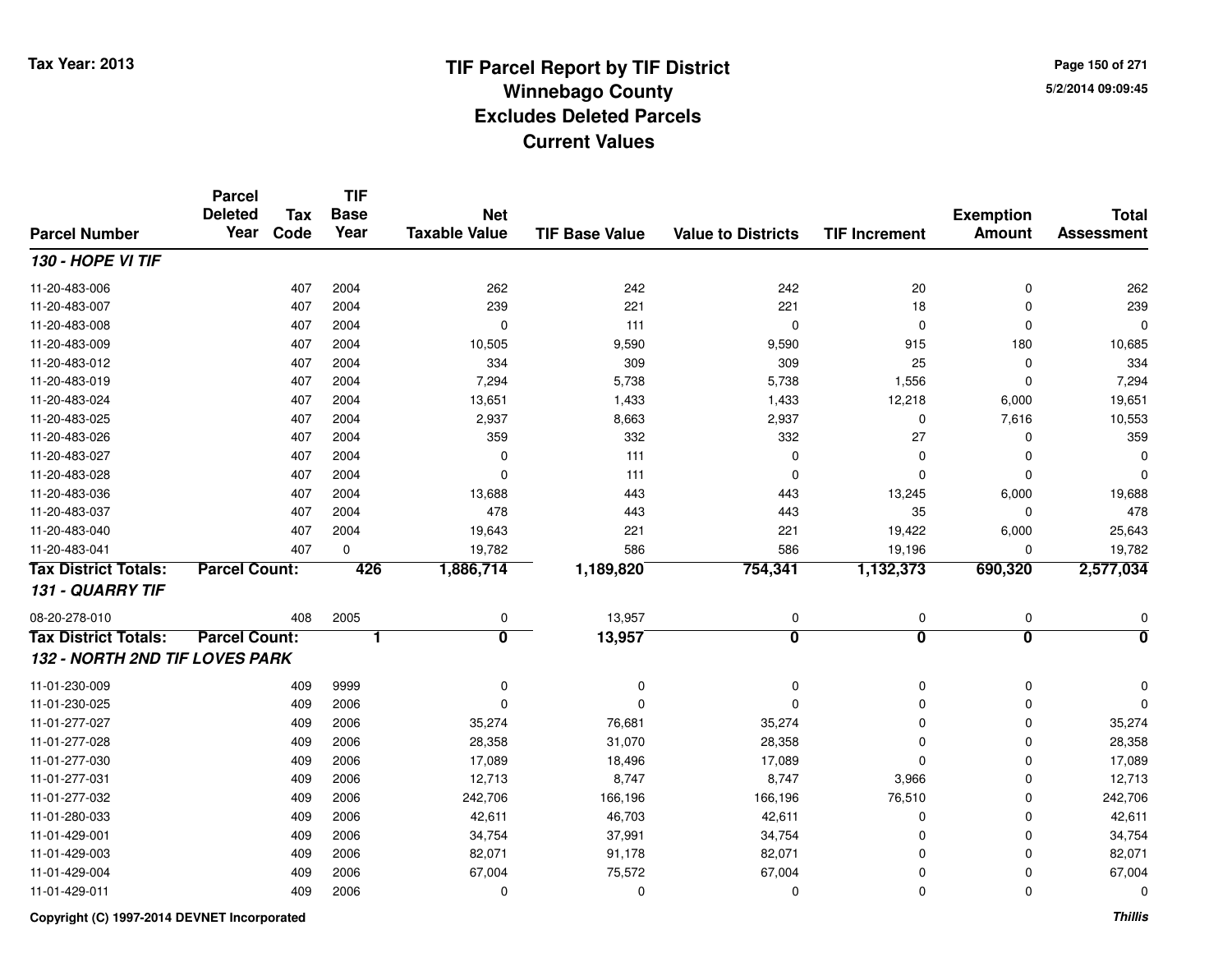**Page 151 of 2715/2/2014 09:09:45**

|                                       | <b>Parcel</b><br><b>Deleted</b> | <b>Tax</b> | <b>TIF</b><br><b>Base</b> | <b>Net</b>           |                       |                           |                      | <b>Exemption</b> | <b>Total</b>      |
|---------------------------------------|---------------------------------|------------|---------------------------|----------------------|-----------------------|---------------------------|----------------------|------------------|-------------------|
| <b>Parcel Number</b>                  | Year                            | Code       | Year                      | <b>Taxable Value</b> | <b>TIF Base Value</b> | <b>Value to Districts</b> | <b>TIF Increment</b> | <b>Amount</b>    | <b>Assessment</b> |
| <b>132 - NORTH 2ND TIF LOVES PARK</b> |                                 |            |                           |                      |                       |                           |                      |                  |                   |
| 11-01-429-012                         |                                 | 409        | 2006                      | 113,554              | 129,446               | 113,554                   | 0                    | 0                | 113,554           |
| 11-01-429-013                         |                                 | 409        | $\mathbf 0$               | 10,197               | 10,238                | 10,197                    | 0                    | $\mathbf 0$      | 10,197            |
| 11-01-431-012                         |                                 | 409        | 2006                      | 185,070              | 218,385               | 185,070                   | 0                    | 0                | 185,070           |
| 11-01-431-014                         |                                 | 409        | 2006                      | 13,110               | 14,291                | 13,110                    | 0                    | $\mathbf 0$      | 13,110            |
| 11-01-431-028                         |                                 | 409        | 2006                      | 21,075               | 23,037                | 21,075                    | 0                    | $\Omega$         | 21,075            |
| 11-01-452-046                         |                                 | 409        | 2006                      | 0                    | 0                     | 0                         | 0                    | $\Omega$         |                   |
| 11-01-476-011                         |                                 | 409        | 2006                      | $\Omega$             | $\Omega$              | $\Omega$                  | 0                    | $\mathbf 0$      |                   |
| 11-01-476-012                         |                                 | 409        | 2006                      | $\Omega$             | $\Omega$              | $\Omega$                  | 0                    | $\mathbf 0$      | ŋ                 |
| 11-01-476-013                         |                                 | 409        | 2006                      | 11,874               | 12,173                | 11,874                    | 0                    | 6,000            | 17,874            |
| 11-01-476-014                         |                                 | 409        | 2006                      | 9,020                | 27,982                | 9,020                     | 0                    | $\mathbf 0$      | 9,020             |
| 11-01-476-015                         |                                 | 409        | 2006                      | 2,638                | 2,695                 | 2,638                     | 0                    | 0                | 2,638             |
| 11-01-476-016                         |                                 | 409        | 2006                      | 3,484                | 3,604                 | 3,484                     | 0                    | $\mathbf 0$      | 3,484             |
| 11-01-476-017                         |                                 | 409        | 2006                      | 8,063                | 11,458                | 8,063                     | 0                    | 11,000           | 19,063            |
| 11-01-476-018                         |                                 | 409        | 2006                      | 87,949               | 99,852                | 87,949                    | 0                    | 0                | 87,949            |
| 11-01-476-019                         |                                 | 409        | 2006                      | 41,909               | 46,074                | 41,909                    | 0                    | $\Omega$         | 41,909            |
| 11-01-476-021                         |                                 | 409        | 2006                      | 34,124               | 37,474                | 34,124                    | 0                    | 0                | 34,124            |
| 11-01-477-001                         |                                 | 409        | 2006                      | $\mathbf 0$          | 0                     | 0                         | 0                    | 0                | $\Omega$          |
| 11-01-477-002                         |                                 | 409        | 2006                      | 17,803               | 13,751                | 13,751                    | 4,052                | $\mathbf 0$      | 17,803            |
| 11-01-477-003                         |                                 | 409        | 2006                      | 11,905               | 13,859                | 11,905                    | 0                    | 6,000            | 17,905            |
| 11-01-477-004                         |                                 | 409        | 2006                      | 10,480               | 12,384                | 10,480                    | 0                    | 6,000            | 16,480            |
| 11-01-477-005                         |                                 | 409        | 2006                      | 1,200                | 3,700                 | 1,200                     | 0                    | 14,849           | 16,049            |
| 11-01-477-006                         |                                 | 409        | 2006                      | 18,199               | 5,769                 | 5,769                     | 12,430               | $\mathbf 0$      | 18,199            |
| 11-01-477-007                         |                                 | 409        | 2006                      | 13,266               | 12,045                | 12,045                    | 1,221                | 0                | 13,266            |
| 11-01-477-008                         |                                 | 409        | 2006                      | 3,446                | 3,982                 | 3,446                     | 0                    | $\mathbf 0$      | 3,446             |
| 11-01-477-009                         |                                 | 409        | 2006                      | 26,433               | 25,957                | 25,957                    | 476                  | $\mathbf 0$      | 26,433            |
| 11-01-477-010                         |                                 | 409        | 2006                      | 19,002               | 21,796                | 19,002                    | 0                    | 6,000            | 25,002            |
| 11-01-477-011                         |                                 | 409        | 2006                      | 0                    | $\Omega$              | $\mathbf 0$               | 0                    | $\mathbf 0$      | $\Omega$          |
| 11-01-477-012                         |                                 | 409        | 2006                      | 0                    | $\Omega$              | $\Omega$                  | 0                    | 0                |                   |
| 11-01-477-013                         |                                 | 409        | 2006                      | 0                    | $\Omega$              | $\Omega$                  | 0                    | $\mathbf 0$      | $\Omega$          |
| 11-01-477-014                         |                                 | 409        | 2006                      | 4,321                | 6,107                 | 4,321                     | 0                    | $\mathbf 0$      | 4,321             |
| 11-01-477-015                         |                                 | 409        | 2006                      | 16,350               | 20,272                | 16,350                    | 0                    | 6,000            | 22,350            |
| 11-01-477-016                         |                                 | 409        | 2006                      | 4,562                | 2,990                 | 2,990                     | 1,572                | 0                | 4,562             |
| 11-01-477-017                         |                                 | 409        | 2006                      | 10,652               | 13,921                | 10,652                    | 0                    | $\Omega$         | 10,652            |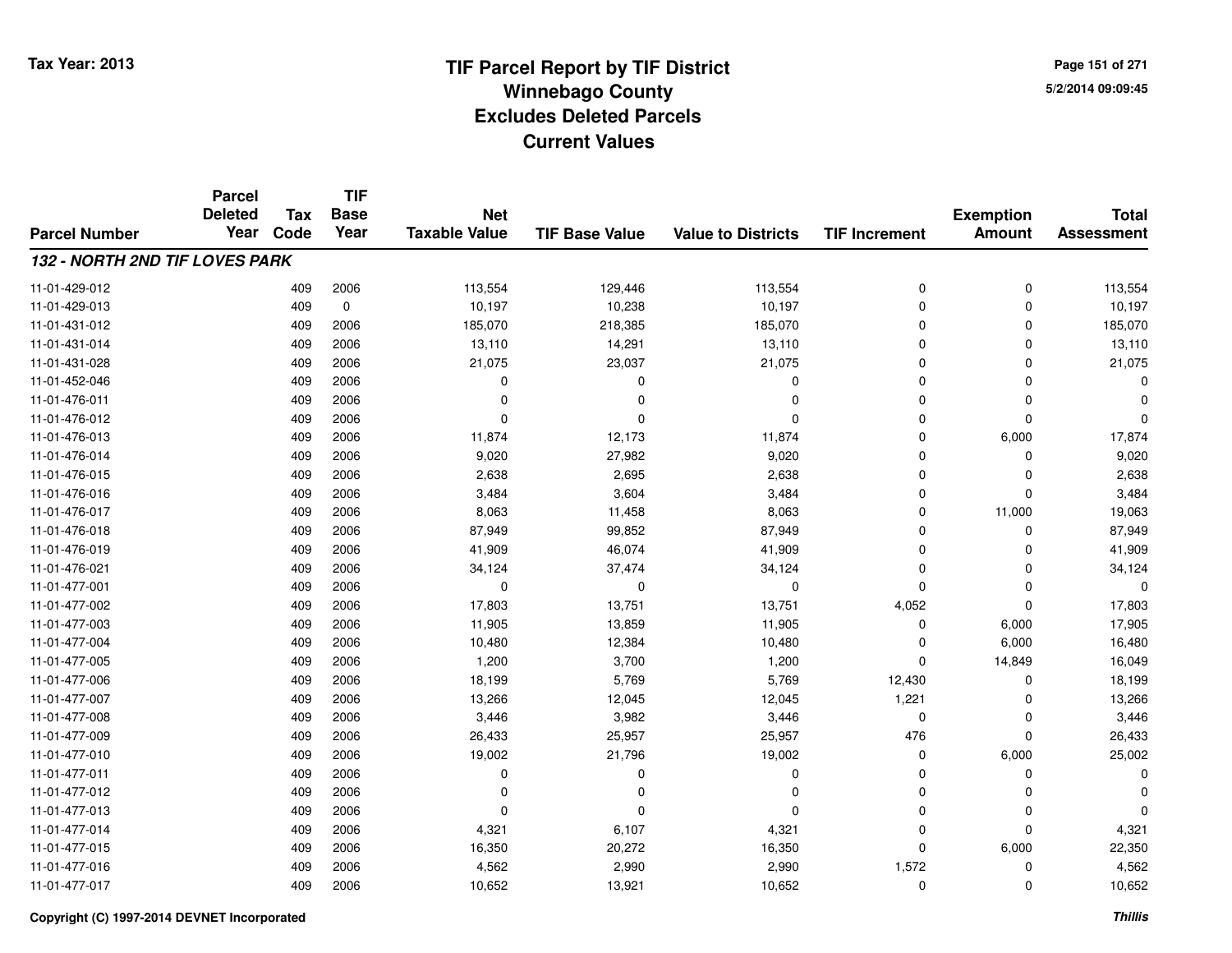**TIF**

**Parcel**

**Page 152 of 2715/2/2014 09:09:45**

### **TIF Base ValueParcel NumberTotal AssessmentExemption Amount Value to Districts TIF Increment Base YearTax Code Deleted YearNet Taxable Value132 - NORTH 2ND TIF LOVES PARK**11-01-477-018 <sup>409</sup> 23,805 <sup>2006</sup> 26,197 23,805 <sup>0</sup> <sup>0</sup> 23,805 11-01-477-0199 409 2006 16,667 18,337 16,667 0 0 16,667 11-01-477-0200 409 2006 23,805 26,197 23,805 0 0 23,805 11-01-478-007 <sup>409</sup> <sup>0</sup> <sup>2006</sup> <sup>0</sup> <sup>0</sup> <sup>0</sup> <sup>0</sup> <sup>0</sup> 11-01-478-016 <sup>409</sup> 5,377 <sup>2006</sup> 5,821 5,377 <sup>0</sup> <sup>0</sup> 5,377 11-01-478-017 <sup>409</sup> 46,961 <sup>2006</sup> 51,630 46,961 <sup>0</sup> <sup>0</sup> 46,961 11-01-479-014 <sup>409</sup> 95,244 <sup>2006</sup> 130,774 95,244 <sup>0</sup> <sup>0</sup> 95,244 11-01-479-025 <sup>409</sup> 21,332 <sup>2006</sup> 22,579 21,332 <sup>0</sup> <sup>0</sup> 21,332 11-01-479-026 <sup>409</sup> 20,007 <sup>2006</sup> 23,616 20,007 <sup>0</sup> <sup>0</sup> 20,007 11-01-479-027 $7$  0 2006 0 0 60,444 0 0 0 0 0 0 0 0 11-12-226-017 <sup>409</sup> <sup>0</sup> <sup>2006</sup> <sup>0</sup> <sup>0</sup> <sup>0</sup> <sup>0</sup> <sup>0</sup> 11-12-226-0199 409 2006 10,232 11,235 10,232 0 0 10,232 11-12-226-0211 409 2006 28,805 31,770 28,805 0 28,805 11-12-226-022 <sup>409</sup> <sup>0</sup> <sup>2006</sup> <sup>0</sup> <sup>0</sup> <sup>0</sup> <sup>0</sup> <sup>0</sup> 11-12-226-023 <sup>409</sup> <sup>0</sup> <sup>2006</sup> <sup>0</sup> <sup>0</sup> <sup>0</sup> <sup>0</sup> <sup>0</sup> 11-12-226-024 <sup>409</sup> 33,763 <sup>2006</sup> 41,467 33,763 <sup>0</sup> <sup>0</sup> 33,763 11-12-226-054 <sup>409</sup> 38,433 <sup>2006</sup> 40,295 38,433 <sup>0</sup> <sup>0</sup> 38,433 11-12-226-064 <sup>409</sup> 15,462 <sup>2006</sup> 16,991 15,462 <sup>0</sup> <sup>0</sup> 15,462 11-12-226-065 <sup>409</sup> 17,963 <sup>2006</sup> 19,774 17,963 <sup>0</sup> <sup>0</sup> 17,963 11-12-226-0666 409 2006 17,989 18,908 17,989 0 0 17,989 11-12-226-0677 409 2006 3,852 4,285 3,852 0 0 3,852 11-12-226-0688 409 2006 3,467 3,760 3,467 0 0 3,467 11-12-226-0699 409 2006 4,719 5,119 4,719 0 0 4,719 11-12-226-0700 409 2006 46,013 93,711 46,013 0 0 46,013 11-12-226-0722 2 2 2 38,352 2006 2006 24,530 24,530 24,530 38,352 0 38,352 3 38,352 24 38,352 24 4,530 24,530 24,530 24,530 11-12-226-0833 409 2006 95,785 114,705 95,785 0 0 95,785 11-12-226-0844 2006 409 2006 4,508 8,121 4,508 3 4,508 0 0 0 4,508 11-12-226-0855 409 2006 6,150 9,673 6,150 0 0 6,150 11-12-226-086 <sup>409</sup> <sup>0</sup> <sup>2006</sup> <sup>0</sup> <sup>0</sup> <sup>0</sup> <sup>0</sup> <sup>0</sup> 11-12-226-089 <sup>409</sup> <sup>0</sup> <sup>2006</sup> <sup>0</sup> <sup>0</sup> <sup>0</sup> <sup>0</sup> <sup>0</sup> 11-12-226-0911 409 2006 249,929 289,190 249,929 0 249,929 11-12-226-0999 409 0 2,923 2,350 2,350 573 0 2,923 11-12-226-1000 409 0 50,715 44,648 44,648 6,067 0 50,715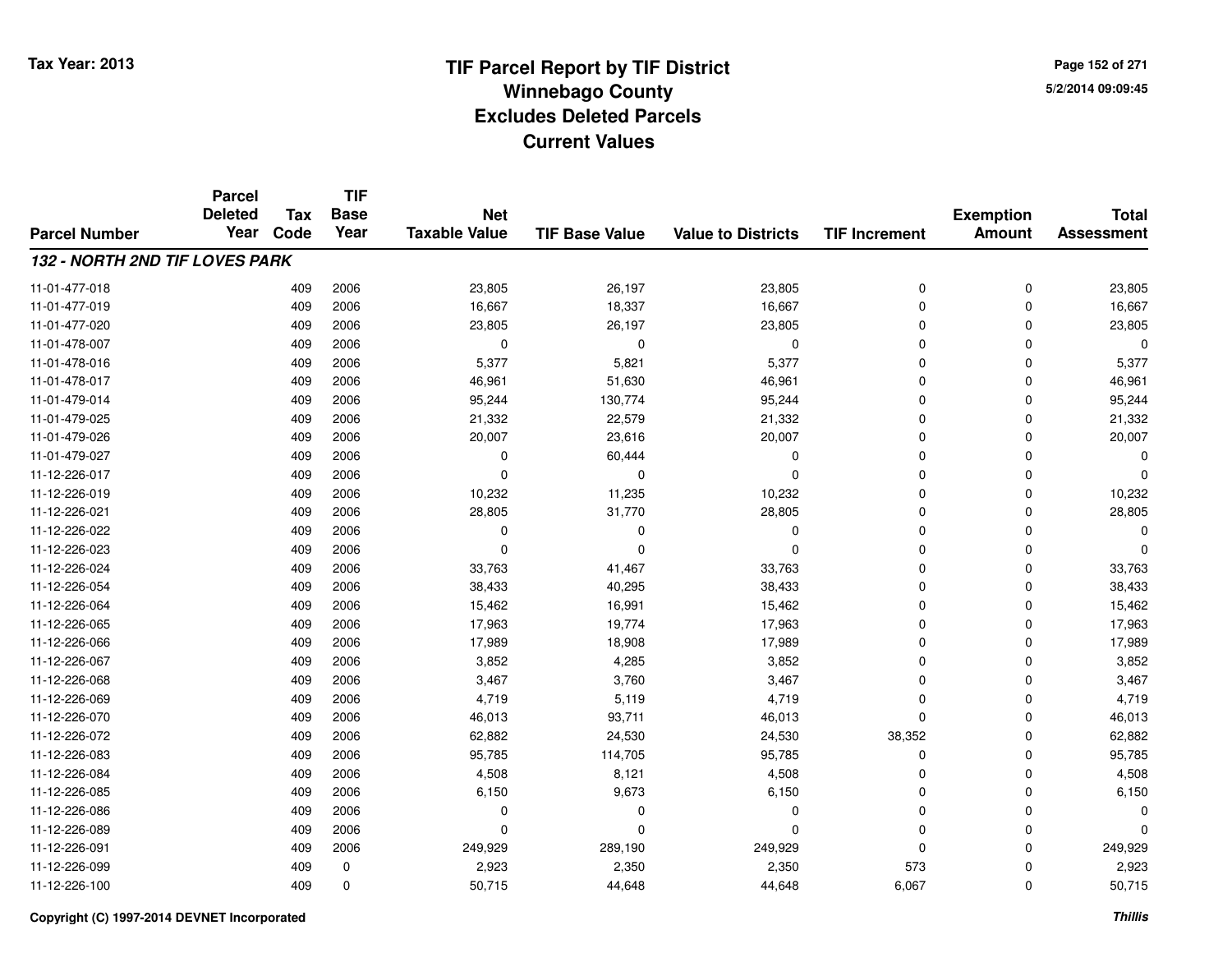**Page 153 of 2715/2/2014 09:09:45**

|                                | <b>Parcel</b><br><b>Deleted</b> | <b>Tax</b> | <b>TIF</b><br><b>Base</b> | <b>Net</b>           |                       |                           |                      | <b>Exemption</b> | <b>Total</b>      |
|--------------------------------|---------------------------------|------------|---------------------------|----------------------|-----------------------|---------------------------|----------------------|------------------|-------------------|
| <b>Parcel Number</b>           | Year                            | Code       | Year                      | <b>Taxable Value</b> | <b>TIF Base Value</b> | <b>Value to Districts</b> | <b>TIF Increment</b> | <b>Amount</b>    | <b>Assessment</b> |
| 132 - NORTH 2ND TIF LOVES PARK |                                 |            |                           |                      |                       |                           |                      |                  |                   |
| 11-12-278-014                  |                                 | 409        | 2006                      | 39,870               | 43,793                | 39,870                    | 0                    | 0                | 39,870            |
| 11-12-278-015                  |                                 | 409        | 2006                      | 68,333               | 88,164                | 68,333                    | 0                    | 0                | 68,333            |
| 11-12-278-016                  |                                 | 409        | 2006                      | 41,427               | 45,572                | 41,427                    | 0                    | $\mathbf 0$      | 41,427            |
| 11-12-278-017                  |                                 | 409        | 2006                      | 31,667               | 73,114                | 31,667                    | 0                    | 0                | 31,667            |
| 11-12-278-018                  |                                 | 409        | 2006                      | 23,912               | 26,223                | 23,912                    | $\mathbf 0$          | $\mathbf 0$      | 23,912            |
| 11-12-278-019                  |                                 | 409        | 2006                      | 37,315               | 42,603                | 37,315                    | 0                    | 0                | 37,315            |
| 11-12-278-020                  |                                 | 409        | 2006                      | 9,960                | 11,113                | 9,960                     | 0                    | $\mathbf 0$      | 9,960             |
| 11-12-278-021                  |                                 | 409        | 2006                      | 9,960                | 11,113                | 9,960                     | 0                    | $\Omega$         | 9,960             |
| 11-12-278-022                  |                                 | 409        | 2006                      | 14,310               | 15,617                | 14,310                    | 0                    | $\Omega$         | 14,310            |
| 11-12-281-013                  |                                 | 409        | 2006                      | 65,793               | 112,085               | 65,793                    | 0                    | $\Omega$         | 65,793            |
| 11-12-281-014                  |                                 | 409        | 2006                      | 33,786               | 38,801                | 33,786                    | $\mathbf 0$          | $\Omega$         | 33,786            |
| 11-12-281-015                  |                                 | 409        | 2006                      | 8,636                | 10,587                | 8,636                     | $\mathbf 0$          | $\Omega$         | 8,636             |
| 11-12-281-016                  |                                 | 409        | 2006                      | 31,117               | 34,183                | 31,117                    | $\mathbf 0$          | $\mathbf 0$      | 31,117            |
| 11-12-281-017                  |                                 | 409        | 2006                      | 27,783               | 42,309                | 27,783                    | 0                    | 0                | 27,783            |
| 11-12-281-018                  |                                 | 409        | 2006                      | 29,611               | 35,670                | 29,611                    | $\mathbf 0$          | $\Omega$         | 29,611            |
| 11-12-281-019                  |                                 | 409        | 2006                      | 35,451               | 38,970                | 35,451                    | 0                    | 0                | 35,451            |
| 11-12-281-020                  |                                 | 409        | 2006                      | 6,811                | 10,666                | 6,811                     | 0                    | 9,937            | 16,748            |
| 11-12-281-021                  |                                 | 409        | 2006                      | 27,185               | 26,463                | 26,463                    | 722                  | $\mathbf 0$      | 27,185            |
| 11-12-281-022                  |                                 | 409        | 2006                      | 9,106                | 11,606                | 9,106                     | 0                    | 22,639           | 31,745            |
| 11-12-428-013                  |                                 | 409        | 2006                      | 22,017               | 24,132                | 22,017                    | 0                    | 0                | 22,017            |
| 11-12-428-014                  |                                 | 409        | 2006                      | 9,354                | 10,103                | 9,354                     | 0                    | 0                | 9,354             |
| 11-12-428-015                  |                                 | 409        | 2006                      | 28,874               | 41,853                | 28,874                    | 0                    | 0                | 28,874            |
| 11-12-428-016                  |                                 | 409        | 2006                      | 28,874               | 41,853                | 28,874                    | 0                    | 0                | 28,874            |
| 11-12-428-018                  |                                 | 409        | 2006                      | 17,787               | 19,439                | 17,787                    | 0                    | $\mathbf 0$      | 17,787            |
| 11-12-428-019                  |                                 | 409        | 2006                      | 8,534                | 9,239                 | 8,534                     | 0                    | $\mathbf 0$      | 8,534             |
| 11-12-428-020                  |                                 | 409        | 2006                      | 19,573               | 21,432                | 19,573                    | 0                    | $\mathbf 0$      | 19,573            |
| 11-12-428-021                  |                                 | 409        | 2006                      | 31,715               | 34,651                | 31,715                    | 0                    | $\mathbf 0$      | 31,715            |
| 11-12-428-022                  |                                 | 409        | 2006                      | 49,457               | 54,442                | 49,457                    | 0                    | 0                | 49,457            |
| 11-12-428-023                  |                                 | 409        | 2006                      | 32,587               | 35,807                | 32,587                    | 0                    | $\Omega$         | 32,587            |
| 11-12-428-024                  |                                 | 409        | 2006                      | 23,184               | 27,059                | 23,184                    | 0                    | 0                | 23,184            |
| 11-12-431-015                  |                                 | 409        | 2006                      | 31,844               | 38,705                | 31,844                    | 0                    | $\Omega$         | 31,844            |
| 11-12-431-016                  |                                 | 409        | 2006                      | 22,548               | 27,820                | 22,548                    | 0                    | 0                | 22,548            |
| 11-12-431-017                  |                                 | 409        | 2006                      | 80,492               | 93,502                | 80,492                    | 0                    | $\Omega$         | 80,492            |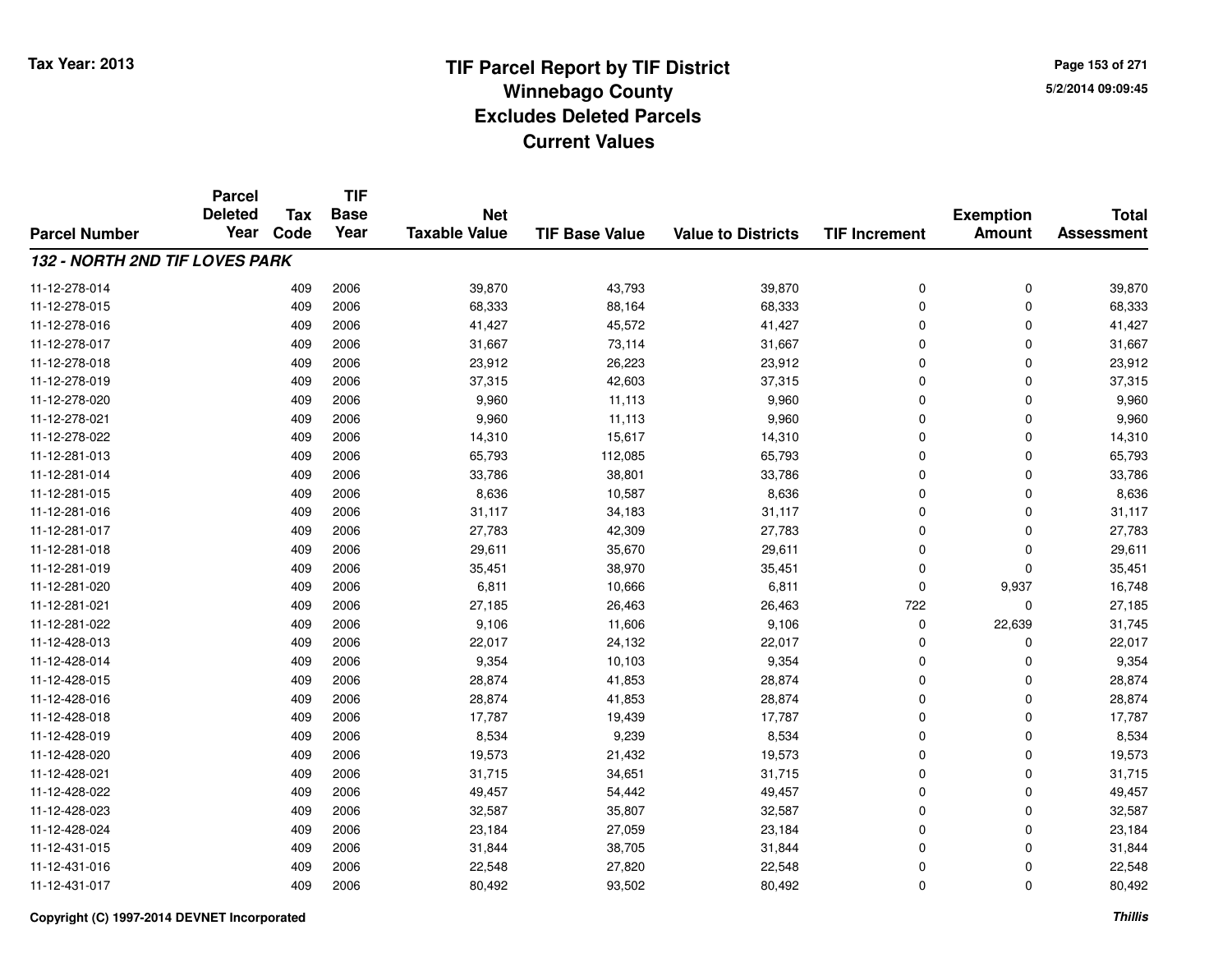**Page 154 of 2715/2/2014 09:09:45**

|                                       | <b>Parcel</b><br><b>Deleted</b> | <b>Tax</b> | <b>TIF</b><br><b>Base</b> | <b>Net</b>           |                       |                           |                      |                                   | <b>Total</b>      |
|---------------------------------------|---------------------------------|------------|---------------------------|----------------------|-----------------------|---------------------------|----------------------|-----------------------------------|-------------------|
| <b>Parcel Number</b>                  | Year                            | Code       | Year                      | <b>Taxable Value</b> | <b>TIF Base Value</b> | <b>Value to Districts</b> | <b>TIF Increment</b> | <b>Exemption</b><br><b>Amount</b> | <b>Assessment</b> |
| <b>132 - NORTH 2ND TIF LOVES PARK</b> |                                 |            |                           |                      |                       |                           |                      |                                   |                   |
| 11-12-431-018                         |                                 | 409        | 2006                      | 141,828              | 159,202               | 141,828                   | 0                    | 0                                 | 141,828           |
| 11-12-431-019                         |                                 | 409        | 2006                      | 8,534                | 9,239                 | 8,534                     | $\Omega$             | $\Omega$                          | 8,534             |
| 11-12-480-011                         |                                 | 409        | 2006                      | 57,359               | 67,201                | 57,359                    | 0                    | $\mathbf 0$                       | 57,359            |
| 11-12-480-012                         |                                 | 409        | 2006                      | 13,435               | 14,653                | 13,435                    | $\Omega$             | $\Omega$                          | 13,435            |
| 11-12-480-013                         |                                 | 409        | 2006                      | 21,022               | 25,611                | 21,022                    | 0                    | $\mathbf 0$                       | 21,022            |
| 11-12-480-014                         |                                 | 409        | 2006                      | 69,996               | 76,845                | 69,996                    | $\Omega$             | $\Omega$                          | 69,996            |
| 11-12-480-015                         |                                 | 409        | 2006                      | 38,761               | 42,469                | 38,761                    | $\Omega$             | $\mathbf 0$                       | 38,761            |
| 11-12-480-016                         |                                 | 409        | 2006                      | 78,015               | 86,279                | 78,015                    | $\Omega$             | $\Omega$                          | 78,015            |
| 11-12-484-009                         |                                 | 409        | 2006                      | 3,571                | 6,071                 | 3,571                     | $\mathbf 0$          | 11,028                            | 14,599            |
| 11-12-484-010                         |                                 | 409        | 2006                      | 21,380               | 28,960                | 21,380                    | $\Omega$             | $\Omega$                          | 21,380            |
| 11-12-484-012                         |                                 | 409        | 2006                      | 139,286              | 182,978               | 139,286                   | $\Omega$             | $\Omega$                          | 139,286           |
| 12-06-101-019                         |                                 | 409        | 2006                      | 108,627              | 179,352               | 108,627                   | 0                    | 0                                 | 108,627           |
| 12-06-101-020                         |                                 | 409        | 2006                      | 1,024,232            | 1,826,805             | 1,024,232                 | $\Omega$             | $\Omega$                          | 1,024,232         |
| 12-06-104-001                         |                                 | 409        | 2006                      | 0                    | $\mathbf 0$           | 0                         | 0                    | $\Omega$                          |                   |
| 12-06-151-001                         |                                 | 409        | 2006                      | $\mathbf 0$          | 2,762                 | $\Omega$                  | $\Omega$             | $\Omega$                          |                   |
| 12-06-151-002                         |                                 | 409        | 2006                      | 91,649               | 125,000               | 91,649                    | $\mathbf 0$          | 0                                 | 91,649            |
| 12-06-151-003                         |                                 | 409        | 2006                      | 176,050              | 196,004               | 176,050                   | $\Omega$             | $\Omega$                          | 176,050           |
| 12-06-151-004                         |                                 | 409        | 2006                      | 29,496               | 32,781                | 29,496                    | $\mathbf 0$          | $\Omega$                          | 29,496            |
| 12-06-152-001                         |                                 | 409        | 2006                      | 63,821               | 47,381                | 47,381                    | 16,440               | $\mathbf 0$                       | 63,821            |
| 12-06-152-002                         |                                 | 409        | 2006                      | 7,261                | 10,786                | 7,261                     | $\mathbf 0$          | 0                                 | 7,261             |
| 12-06-152-003                         |                                 | 409        | 2006                      | 129,447              | 150,413               | 129,447                   | 0                    | 0                                 | 129,447           |
| 12-06-153-001                         |                                 | 409        | 2006                      | 106,227              | 146,722               | 106,227                   | 0                    | $\mathbf 0$                       | 106,227           |
| 12-06-153-002                         |                                 | 409        | 2006                      | 65,319               | 78,878                | 65,319                    | 0                    | 0                                 | 65,319            |
| 12-06-153-005                         |                                 | 409        | 2006                      | 7,058                | 10,449                | 7,058                     | $\Omega$             | $\Omega$                          | 7,058             |
| 12-06-153-031                         |                                 | 409        | 2006                      | 14,081               | 15,239                | 14,081                    | 0                    | $\Omega$                          | 14,081            |
| 12-06-153-034                         |                                 | 409        | $\mathbf 0$               | 0                    | 142,763               | $\mathbf 0$               | $\Omega$             | $\Omega$                          | $\Omega$          |
| 12-06-301-001                         |                                 | 409        | 2006                      | 153,268              | 188,190               | 153,268                   | 0                    | $\mathbf 0$                       | 153,268           |
| 12-06-301-002                         |                                 | 409        | 2006                      | 12,537               | 13,569                | 12,537                    | $\Omega$             | $\Omega$                          | 12,537            |
| 12-06-301-003                         |                                 | 409        | 2006                      | 6,991                | 9,491                 | 6,991                     | 0                    | 19,586                            | 26,577            |
| 12-06-302-001                         |                                 | 409        | 2006                      | 30,276               | 33,166                | 30,276                    | 0                    | $\mathbf 0$                       | 30,276            |
| 12-06-302-009                         |                                 | 409        | 2006                      | 120,220              | 170,032               | 120,220                   | $\Omega$             | $\Omega$                          | 120,220           |
| 12-06-304-001                         |                                 | 409        | 2006                      | 196,212              | 216,388               | 196,212                   | 0                    | $\Omega$                          | 196,212           |
| 12-06-304-002                         |                                 | 409        | 2006                      | 83,103               | 85,937                | 83,103                    | $\mathbf 0$          | $\Omega$                          | 83,103            |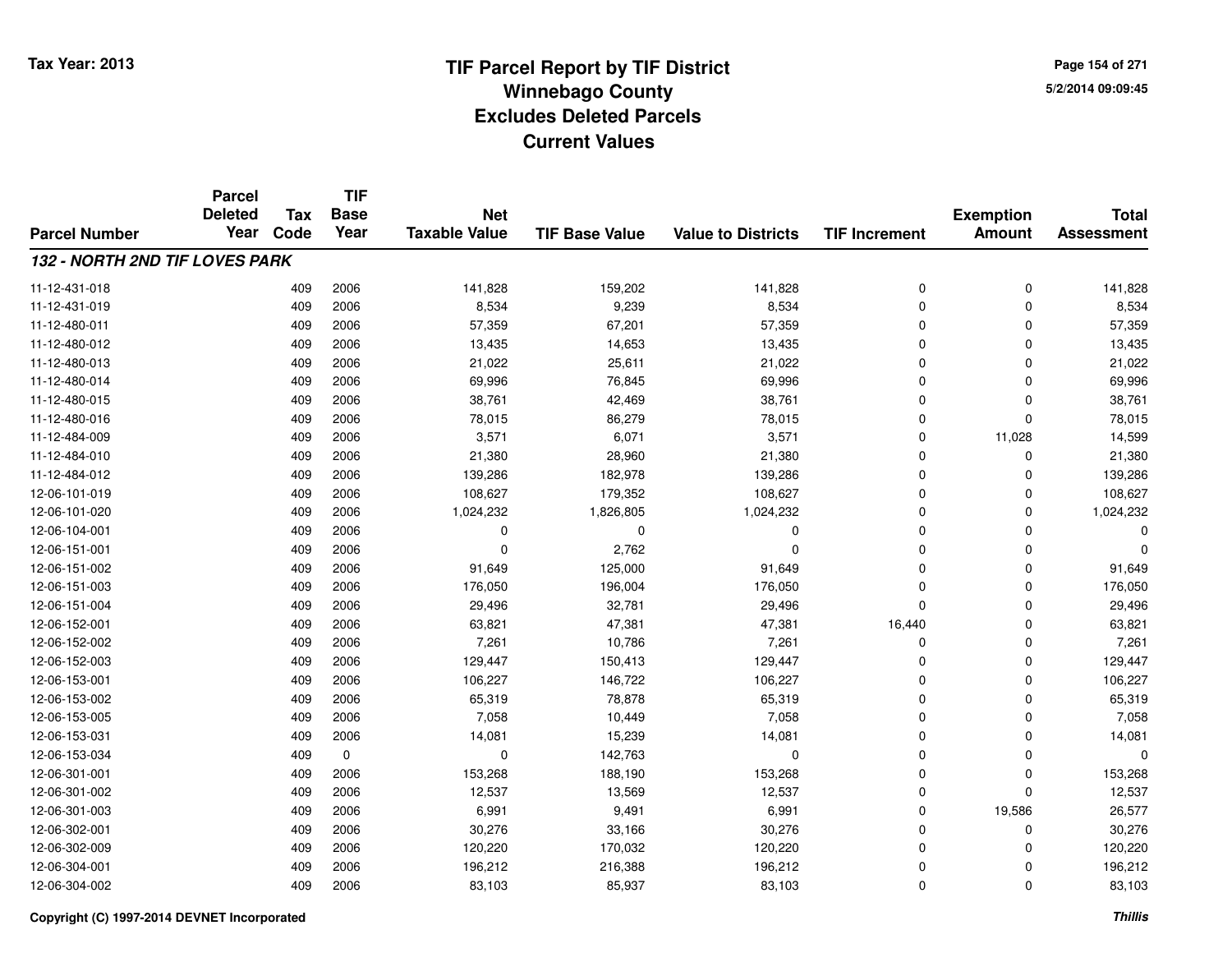**Page 155 of 2715/2/2014 09:09:45**

|                                | <b>Parcel</b><br><b>Deleted</b> | <b>Tax</b> | <b>TIF</b><br><b>Base</b> | <b>Net</b>           |                       |                           |                      | <b>Exemption</b> | <b>Total</b>      |
|--------------------------------|---------------------------------|------------|---------------------------|----------------------|-----------------------|---------------------------|----------------------|------------------|-------------------|
| <b>Parcel Number</b>           | Year                            | Code       | Year                      | <b>Taxable Value</b> | <b>TIF Base Value</b> | <b>Value to Districts</b> | <b>TIF Increment</b> | <b>Amount</b>    | <b>Assessment</b> |
| 132 - NORTH 2ND TIF LOVES PARK |                                 |            |                           |                      |                       |                           |                      |                  |                   |
| 12-06-304-003                  |                                 | 409        | 2006                      | 16,010               | 17,598                | 16,010                    | 0                    | 0                | 16,010            |
| 12-06-304-004                  |                                 | 409        | 2006                      | 28,313               | 31,175                | 28,313                    | 0                    | $\Omega$         | 28,313            |
| 12-06-304-005                  |                                 | 409        | 2006                      | 22,285               | 24,540                | 22,285                    | $\mathbf 0$          | $\Omega$         | 22,285            |
| 12-06-304-006                  |                                 | 409        | 2006                      | 31,908               | 35,177                | 31,908                    | 0                    | $\Omega$         | 31,908            |
| 12-06-304-007                  |                                 | 409        | 2006                      | 6,122                | 6,671                 | 6,122                     | $\mathbf 0$          | $\Omega$         | 6,122             |
| 12-06-304-008                  |                                 | 409        | 2006                      | 4,754                | 6,671                 | 4,754                     | 0                    | $\Omega$         | 4,754             |
| 12-06-304-009                  |                                 | 409        | 2006                      | 4,754                | 6,740                 | 4,754                     | 0                    | $\Omega$         | 4,754             |
| 12-06-304-010                  |                                 | 409        | 2006                      | 4,754                | 6,671                 | 4,754                     | 0                    | $\Omega$         | 4,754             |
| 12-06-304-011                  |                                 | 409        | 2006                      | 4,754                | 5,900                 | 4,754                     | 0                    | $\Omega$         | 4,754             |
| 12-06-304-012                  |                                 | 409        | 2006                      | 113,920              | 108,029               | 108,029                   | 5,891                | $\mathbf 0$      | 113,920           |
| 12-06-304-017                  |                                 | 409        | 2006                      | 125,022              | 138,396               | 125,022                   | $\mathbf 0$          | $\Omega$         | 125,022           |
| 12-06-304-019                  |                                 | 409        | 2006                      | 23,449               | 13,340                | 13,340                    | 10,109               | 0                | 23,449            |
| 12-06-304-020                  |                                 | 409        | 2006                      | 44,608               | 49,059                | 44,608                    | 0                    | $\Omega$         | 44,608            |
| 12-06-305-003                  |                                 | 409        | 2006                      | 39,246               | 43,734                | 39,246                    | 0                    | 0                | 39,246            |
| 12-06-305-004                  |                                 | 409        | 2006                      | 8,693                | 11,041                | 8,693                     | $\mathbf 0$          | 0                | 8,693             |
| 12-06-305-012                  |                                 | 409        | 2006                      | 146,933              | 166,501               | 146,933                   | 0                    | 0                | 146,933           |
| 12-06-351-001                  |                                 | 409        | 2006                      | 5,743                | 8,061                 | 5,743                     | 0                    | $\Omega$         | 5,743             |
| 12-06-351-002                  |                                 | 409        | 2006                      | 23,038               | 22,805                | 22,805                    | 233                  | $\Omega$         | 23,038            |
| 12-06-351-008                  |                                 | 409        | 2006                      | 13,874               | 15,448                | 13,874                    | 0                    | $\Omega$         | 13,874            |
| 12-06-351-010                  |                                 | 409        | 2006                      | 49,995               | 59,979                | 49,995                    | 0                    | $\Omega$         | 49,995            |
| 12-06-351-017                  |                                 | 409        | 2006                      | 40,894               | 31,686                | 31,686                    | 9,208                | $\Omega$         | 40,894            |
| 12-06-351-018                  |                                 | 409        | 2006                      | 24,926               | 22,894                | 22,894                    | 2,032                | 0                | 24,926            |
| 12-06-351-019                  |                                 | 409        | 2006                      | 112,518              | 128,992               | 112,518                   | 0                    | $\mathbf 0$      | 112,518           |
| 12-06-351-020                  |                                 | 409        | 2006                      | 0                    | 0                     | 0                         | 0                    | 0                | 0                 |
| 12-06-351-022                  |                                 | 409        | 2006                      | 50,223               | 55,002                | 50,223                    | 0                    | $\Omega$         | 50,223            |
| 12-06-351-023                  |                                 | 409        | 2006                      | 22,324               | 25,539                | 22,324                    | 0                    | $\mathbf 0$      | 22,324            |
| 12-06-352-001                  |                                 | 409        | 2006                      | 50,284               | 61,328                | 50,284                    | 0                    | $\Omega$         | 50,284            |
| 12-06-352-002                  |                                 | 409        | 2006                      | 15,137               | 16,652                | 15,137                    | 0                    | $\Omega$         | 15,137            |
| 12-06-352-003                  |                                 | 409        | 2006                      | 3,841                | 4,164                 | 3,841                     | 0                    | $\Omega$         | 3,841             |
| 12-06-352-004                  |                                 | 409        | 2006                      | 45,996               | 53,902                | 45,996                    | 0                    | $\Omega$         | 45,996            |
| 12-06-352-005                  |                                 | 409        | 2006                      | 20,855               | 24,263                | 20,855                    | 0                    | $\Omega$         | 20,855            |
| 12-06-352-006                  |                                 | 409        | 2006                      | 54,833               | 62,039                | 54,833                    | 0                    | $\Omega$         | 54,833            |
| 12-06-352-012                  |                                 | 409        | 2006                      | 31,925               | 38,703                | 31,925                    | 0                    | $\mathbf 0$      | 31,925            |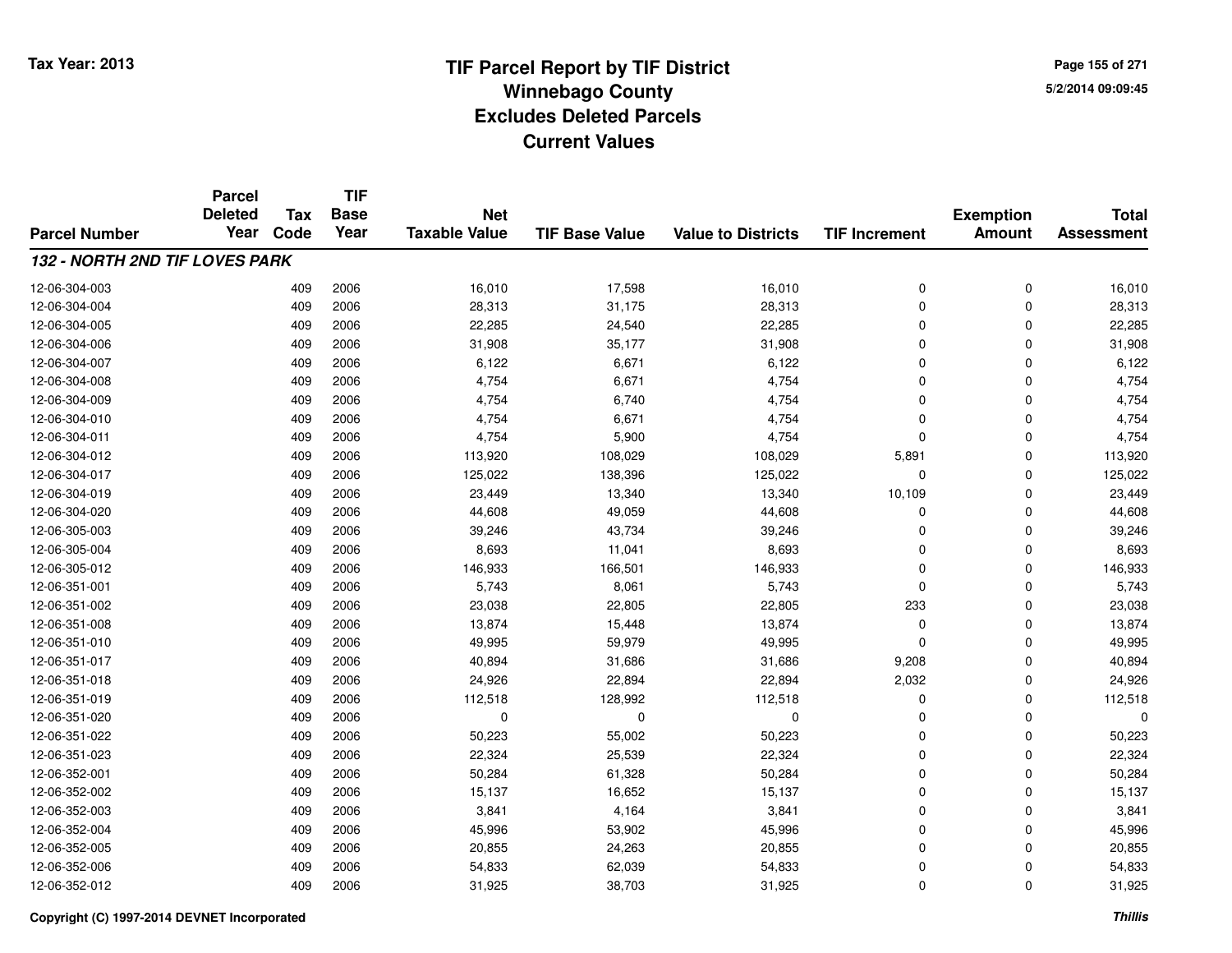**Page 156 of 2715/2/2014 09:09:45**

### **TIF Base ValueParcel NumberTotal AssessmentExemption Amount Value to Districts TIF IncrementTIF Base YearTax CodeParcel Deleted YearNet Taxable Value132 - NORTH 2ND TIF LOVES PARK**12-06-352-0133 409 2006 18,678 20,824 18,678 0 0 18,678 12-06-352-014 <sup>409</sup> 22,243 <sup>2006</sup> 26,764 22,243 <sup>0</sup> 6,000 28,243 12-06-352-015 <sup>409</sup> 14,877 <sup>2006</sup> 8,464 8,464 6,413 6,000 20,877 12-06-352-016 <sup>409</sup> 20,853 <sup>2006</sup> 7,057 7,057 13,796 <sup>0</sup> 20,853 12-06-352-018 <sup>409</sup> <sup>0</sup> <sup>2006</sup> <sup>0</sup> <sup>0</sup> <sup>0</sup> <sup>0</sup> <sup>0</sup> 12-06-352-0255 409 2006 9,615 23,161 9,615 0 13,500 23,115 12-06-353-0011 409 2006 38,504 42,265 38,504 0 0 38,504 12-06-353-0022 409 2006 31,197 34,303 31,197 0 0 31,197 12-06-353-0033 409 2006 15,088 14,909 14,909 179 0 15,088 12-06-353-004 <sup>409</sup> 14,123 <sup>2006</sup> 15,576 14,123 <sup>0</sup> <sup>0</sup> 14,123 12-06-353-005 <sup>409</sup> 38,492 <sup>2006</sup> 42,176 38,492 <sup>0</sup> <sup>0</sup> 38,492 12-06-353-006 <sup>409</sup> 19,705 <sup>2006</sup> 23,773 19,705 <sup>0</sup> <sup>0</sup> 19,705 12-06-353-030 <sup>409</sup> <sup>0</sup> <sup>2006</sup> <sup>0</sup> <sup>0</sup> <sup>0</sup> <sup>0</sup> <sup>0</sup> 12-06-353-0311 409 2006 12,592 2,518 2,518 10,074 6,000 18,592 12-06-353-0322 409 2006 40,856 55,139 40,856 0 40,856 12-06-354-0011 409 2006 30,683 30,721 30,683 0 30,683 12-06-354-004 <sup>409</sup> 15,032 <sup>2006</sup> 16,267 15,032 <sup>0</sup> <sup>0</sup> 15,032 12-06-354-0055 409 2006 33,668 42,607 33,668 0 33,668 12-06-354-006 <sup>409</sup> <sup>0</sup> <sup>2006</sup> <sup>0</sup> <sup>0</sup> <sup>0</sup> <sup>0</sup> <sup>0</sup> 12-06-354-019 <sup>409</sup> 7,757 <sup>2006</sup> 4,634 4,634 3,123 <sup>0</sup> 7,757 12-06-354-0200 409 2006 4,912 6,240 4,912 0 0 4,912 12-06-354-0211 409 2006 4,912 6,240 4,912 0 0 4,912 12-06-354-0311 409 2006 17,768 26,286 17,768 0 0 17,768 12-07-101-0011 409 2006 16,553 18,161 16,553 0 16,553 12-07-101-0022 409 2006 18,370 22,073 18,370 0 0 18,370 12-07-101-003 <sup>409</sup> <sup>0</sup> <sup>2006</sup> <sup>0</sup> <sup>0</sup> <sup>0</sup> <sup>0</sup> <sup>0</sup> 12-07-101-004 <sup>409</sup> <sup>0</sup> <sup>2006</sup> <sup>0</sup> <sup>0</sup> <sup>0</sup> <sup>0</sup> <sup>0</sup> 12-07-101-006 <sup>409</sup> 61,414 <sup>2006</sup> 68,487 61,414 <sup>0</sup> <sup>0</sup> 61,414 12-07-101-007 <sup>409</sup> <sup>0</sup> <sup>2006</sup> <sup>439</sup> <sup>0</sup> <sup>0</sup> <sup>0</sup> <sup>0</sup> 12-07-101-008 <sup>409</sup> <sup>734</sup> <sup>2006</sup> <sup>173</sup> <sup>173</sup> <sup>561</sup> <sup>0</sup> <sup>734</sup> 12-07-102-0033 409 2006 36,898 40,065 36,898 0 0 36,898 12-07-102-004 <sup>409</sup> 18,530 <sup>2006</sup> 22,276 18,530 <sup>0</sup> <sup>0</sup> 18,530 12-07-102-006<sup>409</sup> <sup>0</sup> <sup>2006</sup> <sup>0</sup> <sup>0</sup> <sup>0</sup> <sup>0</sup> <sup>0</sup>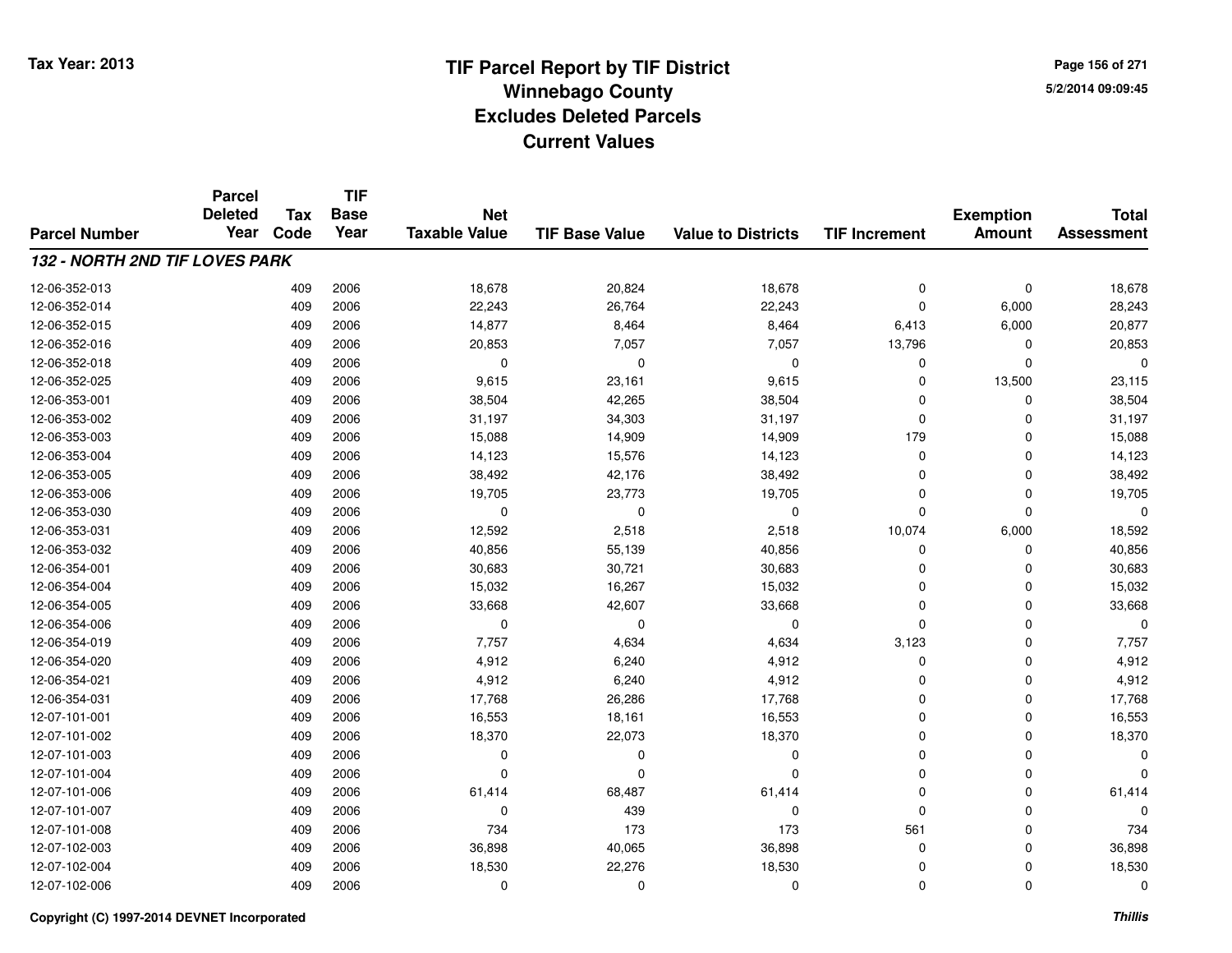**Page 157 of 2715/2/2014 09:09:45**

|                                       | <b>Parcel</b>          | <b>Tax</b> | <b>TIF</b><br><b>Base</b> | <b>Net</b>           |                       | <b>Exemption</b>          | <b>Total</b>         |               |                   |
|---------------------------------------|------------------------|------------|---------------------------|----------------------|-----------------------|---------------------------|----------------------|---------------|-------------------|
| <b>Parcel Number</b>                  | <b>Deleted</b><br>Year | Code       | Year                      | <b>Taxable Value</b> | <b>TIF Base Value</b> | <b>Value to Districts</b> | <b>TIF Increment</b> | <b>Amount</b> | <b>Assessment</b> |
| <b>132 - NORTH 2ND TIF LOVES PARK</b> |                        |            |                           |                      |                       |                           |                      |               |                   |
|                                       |                        |            |                           |                      |                       |                           |                      |               |                   |
| 12-07-102-007                         |                        | 409        | 2006                      | 0                    | 0                     | $\mathbf 0$               | 0                    | $\mathbf 0$   |                   |
| 12-07-102-008                         |                        | 409        | 2006                      | 25,916               | 28,268                | 25,916                    | $\Omega$             | $\mathbf 0$   | 25,916            |
| 12-07-102-009                         |                        | 409        | 2006                      | 3,737                | 3,774                 | 3,737                     | $\Omega$             | 0             | 3,737             |
| 12-07-102-013                         |                        | 409        | 2006                      | 17,956               | 24,680                | 17,956                    | $\Omega$             | $\mathbf 0$   | 17,956            |
| 12-07-102-039                         |                        | 409        | 2006                      | 25,651               | 28,067                | 25,651                    | $\Omega$             | $\mathbf 0$   | 25,651            |
| 12-07-102-040                         |                        | 409        | 2006                      | 17,062               | 22,356                | 17,062                    | $\Omega$             | 6,000         | 23,062            |
| 12-07-102-041                         |                        | 409        | 2006                      | 21,827               | 28,133                | 21,827                    | $\Omega$             | $\mathbf 0$   | 21,827            |
| 12-07-104-047                         |                        | 409        | 0                         | 22,917               | 21,749                | 21,749                    | 1,168                | 0             | 22,917            |
| 12-07-104-049                         |                        | 409        | 0                         | 234,190              | 167,011               | 167,011                   | 67,179               | 0             | 234,190           |
| 12-07-105-001                         |                        | 409        | 2006                      | 98,121               | 120,654               | 98,121                    | 0                    | 0             | 98,121            |
| 12-07-105-002                         |                        | 409        | 2006                      | 70,609               | 102,582               | 70,609                    | $\Omega$             | $\Omega$      | 70,609            |
| 12-07-154-001                         |                        | 409        | 2006                      | 1,417,454            | 966,666               | 966,666                   | 450,788              | 0             | 1,417,454         |
| 12-07-177-003                         |                        | 409        | 2006                      | 34,474               | 41,692                | 34,474                    | 0                    | 0             | 34,474            |
| 12-07-301-001                         |                        | 409        | 2006                      | 14,942               | 17,144                | 14,942                    | $\Omega$             | $\mathbf 0$   | 14,942            |
| 12-07-301-002                         |                        | 409        | 2006                      | 27,680               | 31,652                | 27,680                    | $\Omega$             | $\mathbf 0$   | 27,680            |
| 12-07-302-001                         |                        | 409        | 2006                      | 110,049              | 196,689               | 110,049                   | $\mathbf 0$          | $\mathbf 0$   | 110,049           |
| 12-07-303-001                         |                        | 409        | 2006                      | 36,628               | 53,808                | 36,628                    | $\Omega$             | 0             | 36,628            |
| 12-07-303-002                         |                        | 409        | 2006                      | 17,598               | 19,046                | 17,598                    | $\mathbf 0$          | $\mathbf 0$   | 17,598            |
| 12-07-303-003                         |                        | 409        | 2006                      | 20,796               | 21,216                | 20,796                    | 0                    | $\mathbf 0$   | 20,796            |
| 12-07-303-004                         |                        | 409        | 2006                      | 5,439                | 6,165                 | 5,439                     | $\mathbf 0$          | $\mathbf 0$   | 5,439             |
| 12-07-303-005                         |                        | 409        | 2006                      | 3,753                | 6,165                 | 3,753                     | $\mathbf 0$          | $\mathbf 0$   | 3,753             |
| 12-07-303-006                         |                        | 409        | 2006                      | 5,439                | 6,165                 | 5,439                     | $\mathbf 0$          | $\mathbf 0$   | 5,439             |
| 12-07-303-007                         |                        | 409        | 2006                      | 15,714               | 17,961                | 15,714                    | $\mathbf 0$          | $\mathbf 0$   | 15,714            |
| 12-07-303-008                         |                        | 409        | 2006                      | 35,976               | 64,312                | 35,976                    | $\Omega$             | $\mathbf 0$   | 35,976            |
| 12-07-303-009                         |                        | 409        | 2006                      | 11,128               | 13,628                | 11,128                    | $\mathbf 0$          | 11,066        | 22,194            |
| 12-07-303-010                         |                        | 409        | 2006                      | 10,746               | 12,915                | 10,746                    | $\mathbf 0$          | 6,000         | 16,746            |
| 12-07-303-011                         |                        | 409        | 2006                      | 14,070               | 26,590                | 14,070                    | $\mathbf 0$          | $\mathbf 0$   | 14,070            |
| 12-07-303-012                         |                        | 409        | 2006                      | 3,753                | 5,436                 | 3,753                     | $\mathbf 0$          | $\Omega$      | 3,753             |
| 12-07-303-013                         |                        | 409        | 2006                      | 3,753                | 5,436                 | 3,753                     | $\mathbf 0$          | $\Omega$      | 3,753             |
| 12-07-303-014                         |                        | 409        | 2006                      | 3,753                | 5,436                 | 3,753                     | $\mathbf 0$          | 0             | 3,753             |
| 12-07-303-015                         |                        | 409        | 2006                      | 52,005               | 56,968                | 52,005                    | $\Omega$             | $\mathbf 0$   | 52,005            |
| 12-07-304-001                         |                        | 409        | 2006                      | 4,403                | 4,766                 | 4,403                     | 0                    | $\mathbf 0$   | 4,403             |
| 12-07-304-002                         |                        | 409        | 2006                      | 33,086               | 38,378                | 33,086                    | $\Omega$             | $\mathbf 0$   | 33,086            |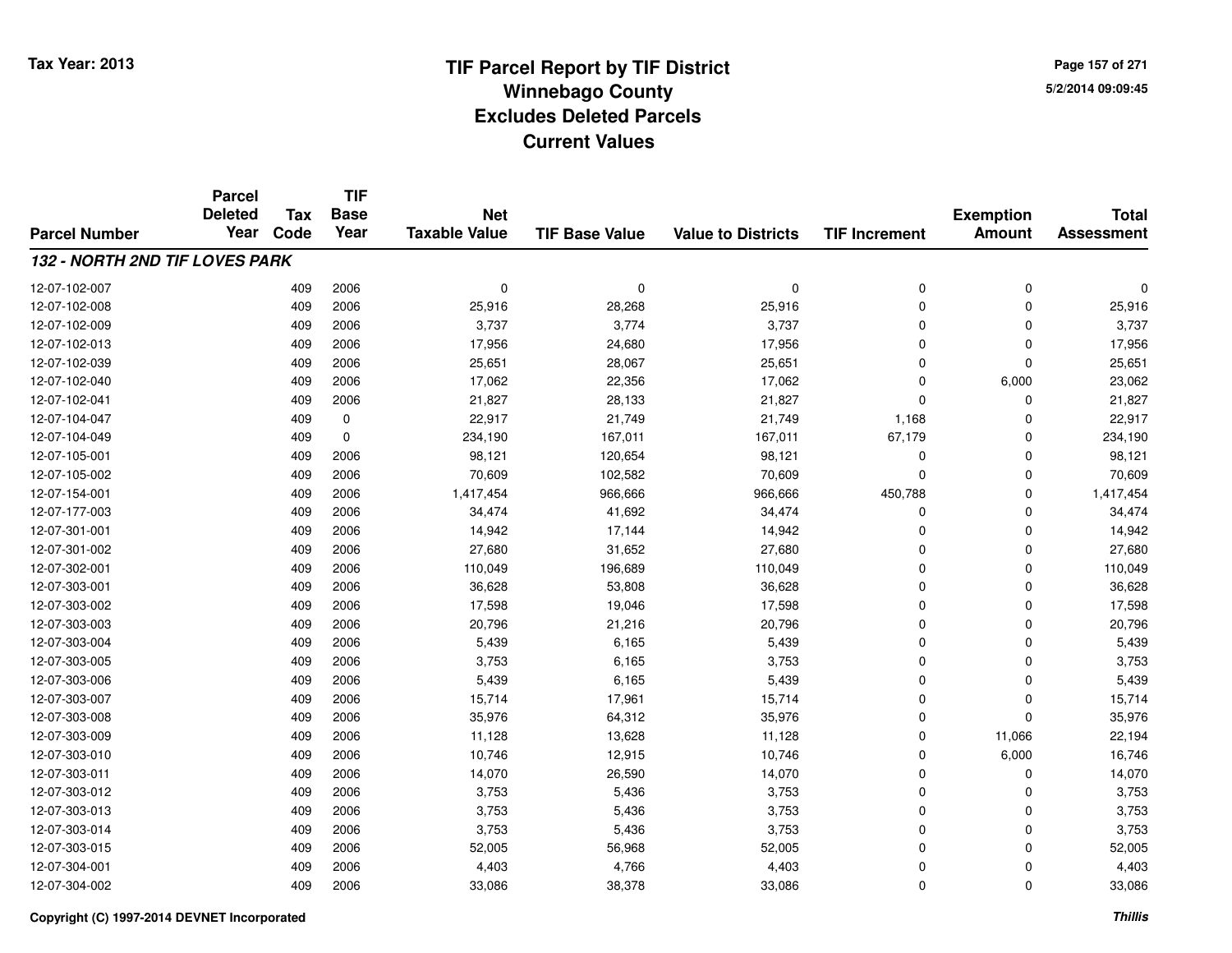**Page 158 of 2715/2/2014 09:09:45**

|                                | <b>Parcel</b>        |            | <b>TIF</b>  |                      |                       |                           |                      |                  |                   |
|--------------------------------|----------------------|------------|-------------|----------------------|-----------------------|---------------------------|----------------------|------------------|-------------------|
|                                | <b>Deleted</b>       | <b>Tax</b> | <b>Base</b> | <b>Net</b>           |                       |                           |                      | <b>Exemption</b> | <b>Total</b>      |
| <b>Parcel Number</b>           | Year                 | Code       | Year        | <b>Taxable Value</b> | <b>TIF Base Value</b> | <b>Value to Districts</b> | <b>TIF Increment</b> | <b>Amount</b>    | <b>Assessment</b> |
| 132 - NORTH 2ND TIF LOVES PARK |                      |            |             |                      |                       |                           |                      |                  |                   |
| 12-07-304-010                  |                      | 409        | 2006        | 21,278               | 23,780                | 21,278                    | 0                    | $\mathbf 0$      | 21,278            |
| 12-07-304-011                  |                      | 409        | 2006        | 44,888               | 55,854                | 44,888                    | 0                    | $\mathbf 0$      | 44,888            |
| 12-07-305-001                  |                      | 409        | 2006        | 18,255               | 20,000                | 18,255                    | 0                    | $\Omega$         | 18,255            |
| 12-07-305-002                  |                      | 409        | 2006        | 8,000                | 6,309                 | 6,309                     | 1,691                | $\Omega$         | 8,000             |
| 12-07-305-006                  |                      | 409        | 2006        | 8,252                | 8,951                 | 8,252                     | 0                    | $\Omega$         | 8,252             |
| 12-07-305-007                  |                      | 409        | 2006        | 21,816               | 23,934                | 21,816                    | 0                    | $\Omega$         | 21,816            |
| 12-07-307-001                  |                      | 409        | 2006        | 48,825               | 53,437                | 48,825                    | 0                    | $\Omega$         | 48,825            |
| 12-07-307-006                  |                      | 409        | 2006        | 7,214                | 7,828                 | 7,214                     | 0                    | $\mathbf 0$      | 7,214             |
| 12-07-307-007                  |                      | 409        | 2006        | 4,329                | 4,453                 | 4,329                     | 0                    | $\mathbf 0$      | 4,329             |
| 12-07-307-008                  |                      | 409        | 2006        | 3,433                | 3,461                 | 3,433                     | 0                    | $\Omega$         | 3,433             |
| 12-07-308-001                  |                      | 409        | 2006        | 5,684                | 6,489                 | 5,684                     | 0                    | $\Omega$         | 5,684             |
| 12-07-308-002                  |                      | 409        | 2006        | 4,638                | 6,047                 | 4,638                     | 0                    | $\mathbf 0$      | 4,638             |
| 12-07-308-003                  |                      | 409        | 2006        | 104,888              | 116,586               | 104,888                   | 0                    | $\mathbf 0$      | 104,888           |
| 12-07-308-004                  |                      | 409        | 2006        | 81,727               | 99,418                | 81,727                    | 0                    | $\Omega$         | 81,727            |
| 12-07-308-005                  |                      | 409        | 2006        | 3,279                | 3,858                 | 3,279                     | 0                    | $\mathbf 0$      | 3,279             |
| 12-07-308-006                  |                      | 409        | 2006        | 89,939               | 100,389               | 89,939                    | 0                    | $\mathbf 0$      | 89,939            |
| 12-07-326-001                  |                      | 409        | 2006        | 13,278               | 15,461                | 13,278                    | 0                    | $\mathbf 0$      | 13,278            |
| 12-07-326-002                  |                      | 409        | 2006        | 6,997                | 8,229                 | 6,997                     | 0                    | 0                | 6,997             |
| 12-07-326-003                  |                      | 409        | 2006        | 7,409                | 8,713                 | 7,409                     | 0                    | $\Omega$         | 7,409             |
| 12-07-326-004                  |                      | 409        | 2006        | 20,463               | 23,395                | 20,463                    | 0                    | $\Omega$         | 20,463            |
| 12-07-326-005                  |                      | 409        | 2006        | 5,437                | 6,395                 | 5,437                     | 0                    | $\mathbf 0$      | 5,437             |
| 12-07-326-006                  |                      | 409        | 2006        | 6,118                | 28,474                | 6,118                     | 0                    | 0                | 6,118             |
| 12-07-326-007                  |                      | 409        | 2006        | 46,996               | 52,203                | 46,996                    | 0                    | 0                | 46,996            |
| 12-07-326-010                  |                      | 409        | 2006        | 11,990               | 13,497                | 11,990                    | 0                    | $\Omega$         | 11,990            |
| 12-07-326-011                  |                      | 409        | 2006        | 11,915               | 13,392                | 11,915                    | 0                    | $\Omega$         | 11,915            |
| 12-07-326-012                  |                      | 409        | 2006        | 11,268               | 33,914                | 11,268                    | 0                    | $\Omega$         | 11,268            |
| 12-07-326-013                  |                      | 409        | 2006        | 11,210               | 12,600                | 11,210                    | 0                    | $\Omega$         | 11,210            |
| 12-07-326-014                  |                      | 409        | 2006        | 55,186               | 75,000                | 55,186                    | 0                    | $\Omega$         | 55,186            |
| 12-07-351-005                  |                      | 409        | 2006        | 10,883               | 18,944                | 10,883                    | 0                    | $\Omega$         | 10,883            |
| 12-07-351-006                  |                      | 409        | 2006        | 4,355                | 4,713                 | 4,355                     | 0                    | 0                | 4,355             |
| 12-07-351-007                  |                      | 409        | 2006        | 134,826              | 162,576               | 134,826                   | 0                    | $\Omega$         | 134,826           |
| <b>Tax District Totals:</b>    | <b>Parcel Count:</b> |            | 274         | 11,198,375           | 13,180,414            | 10,453,549                | 744,826              | 173,605          | 11,371,980        |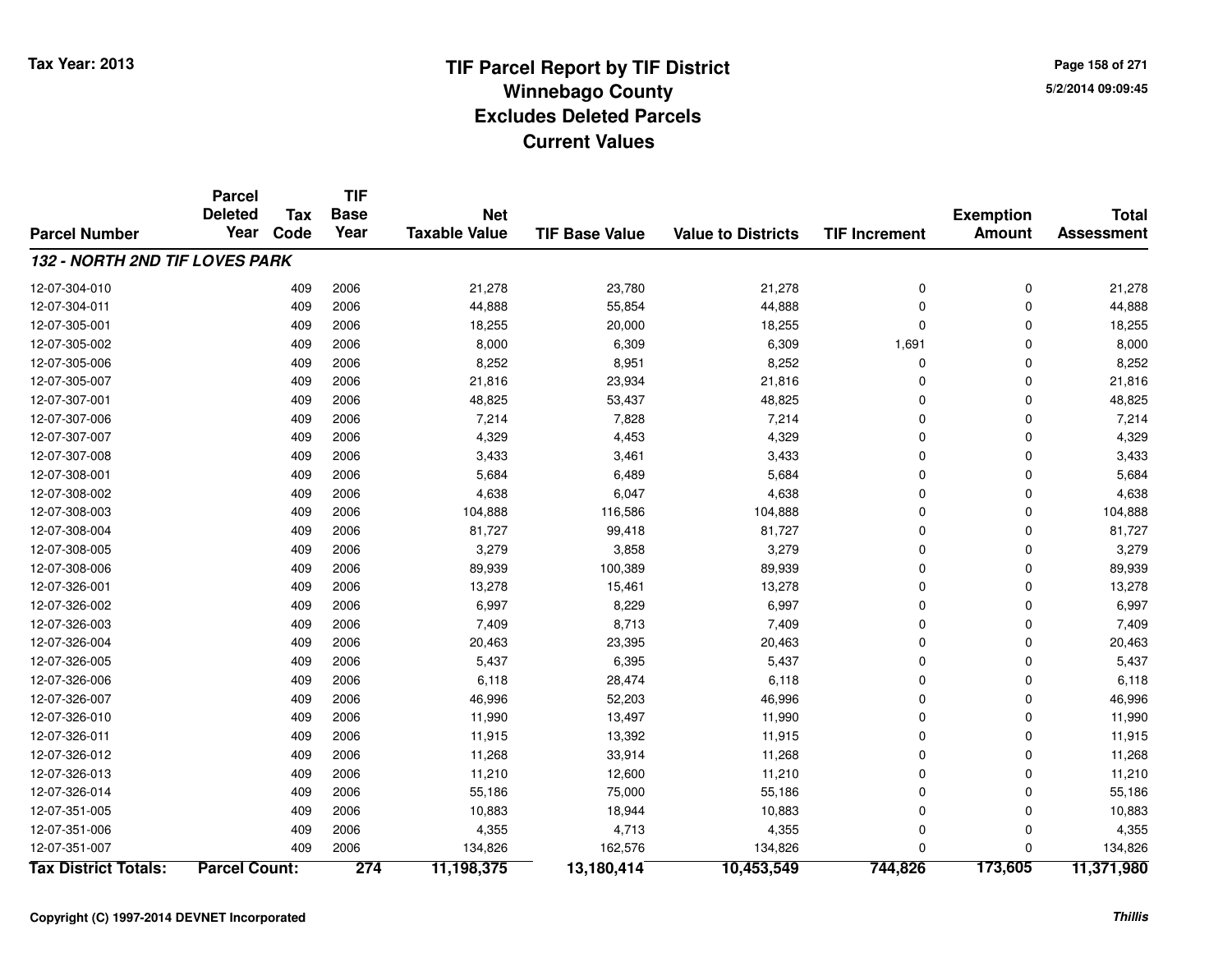**Page 159 of 2715/2/2014 09:09:45**

|                           | <b>Parcel</b><br><b>Deleted</b> | <b>Tax</b> | <b>TIF</b><br><b>Base</b> | <b>Net</b>           |                       |                           |                      | <b>Exemption</b> | <b>Total</b>      |
|---------------------------|---------------------------------|------------|---------------------------|----------------------|-----------------------|---------------------------|----------------------|------------------|-------------------|
| <b>Parcel Number</b>      | Year                            | Code       | Year                      | <b>Taxable Value</b> | <b>TIF Base Value</b> | <b>Value to Districts</b> | <b>TIF Increment</b> | <b>Amount</b>    | <b>Assessment</b> |
| 133 - GLOBAL TRADE TIF #2 |                                 |            |                           |                      |                       |                           |                      |                  |                   |
| 15-03-351-011             |                                 | 410        | 2006                      | 544,287              | 831,325               | 544,287                   | 0                    | $\mathbf 0$      | 544,287           |
| 15-03-351-012             |                                 | 410        | 2006                      | 894,718              | 1,356,782             | 894,718                   | $\Omega$             | $\Omega$         | 894,718           |
| 15-03-351-013             |                                 | 410        | 2006                      | 103,692              | 169,690               | 103,692                   | $\Omega$             | 0                | 103,692           |
| 15-03-351-014             |                                 | 410        | 2006                      | 119,814              | 143,390               | 119,814                   | $\Omega$             | $\Omega$         | 119,814           |
| 15-03-352-030             |                                 | 410        | 2006                      | 258,135              | 312,820               | 258,135                   | $\Omega$             | 0                | 258,135           |
| 15-03-352-032             |                                 | 410        | 2006                      | 152,333              | 240,881               | 152,333                   | $\Omega$             | $\Omega$         | 152,333           |
| 15-03-352-033             |                                 | 410        | 2006                      | 114,115              | 165,692               | 114,115                   | $\Omega$             | $\Omega$         | 114,115           |
| 15-03-352-041             |                                 | 410        | $\mathbf 0$               | $\mathbf 0$          | $\mathbf 0$           | $\mathbf 0$               | $\Omega$             | $\Omega$         | O                 |
| 15-03-352-042             |                                 | 410        | 2006                      | 534,268              | 651,981               | 534,268                   | $\Omega$             | $\mathbf 0$      | 534,268           |
| 15-03-353-009             |                                 | 410        | 2006                      | 14,948               | 17,275                | 14,948                    | $\Omega$             | 6,000            | 20,948            |
| 15-03-353-017             |                                 | 410        | 2006                      | 2,121                | 2,175                 | 2,121                     | $\Omega$             | $\Omega$         | 2,121             |
| 15-03-353-018             |                                 | 410        | 2006                      | 35,563               | 19,306                | 19,306                    | 16,257               | 0                | 35,563            |
| 15-03-353-019             |                                 | 410        | 2006                      | 1,416                | 1,450                 | 1,416                     | $\mathbf 0$          | $\Omega$         | 1,416             |
| 15-03-353-020             |                                 | 410        | 2006                      | 1,428                | 13,712                | 1,428                     | $\Omega$             | 0                | 1,428             |
| 15-03-353-021             |                                 | 410        | 2006                      | 189,317              | 276,732               | 189,317                   | $\Omega$             | $\mathbf 0$      | 189,317           |
| 15-03-354-001             |                                 | 410        | 2006                      | 11,993               | 23,681                | 11,993                    | $\Omega$             | 0                | 11,993            |
| 15-03-354-002             |                                 | 410        | 2006                      | 14,017               | 29,712                | 14,017                    | $\Omega$             | $\Omega$         | 14,017            |
| 15-03-377-001             |                                 | 410        | 2006                      | 92,557               | 102,202               | 92,557                    | $\mathbf 0$          | 0                | 92,557            |
| 15-03-451-009             |                                 | 410        | 2006                      | 80,397               | 190,460               | 80,397                    | $\Omega$             | 0                | 80,397            |
| 15-04-428-008             |                                 | 410        | 2006                      | 698,699              | 492,511               | 492,511                   | 206,188              | $\mathbf 0$      | 698,699           |
| 15-04-453-005             |                                 | 410        | 2006                      | 5,207                | 5,317                 | 5,207                     | $\mathbf 0$          | 0                | 5,207             |
| 15-04-453-006             |                                 | 410        | 2006                      | 65,055               | 73,862                | 65,055                    | $\Omega$             | $\mathbf 0$      | 65,055            |
| 15-04-453-007             |                                 | 410        | 2006                      | 1,607,888            | 2,128,626             | 1,607,888                 | $\mathbf 0$          | $\mathbf 0$      | 1,607,888         |
| 15-04-476-002             |                                 | 410        | 2006                      | 612,292              | 916,667               | 612,292                   | $\Omega$             | $\mathbf 0$      | 612,292           |
| 15-04-477-008             |                                 | 410        | 2006                      | 171,443              | 169,955               | 169,955                   | 1,488                | $\mathbf 0$      | 171,443           |
| 15-04-477-009             |                                 | 410        | 2006                      | 25,463               | 28,265                | 25,463                    | $\mathbf 0$          | 0                | 25,463            |
| 15-04-477-010             |                                 | 410        | 2006                      | 400,233              | 440,752               | 400,233                   | $\mathbf 0$          | $\mathbf 0$      | 400,233           |
| 15-04-477-011             |                                 | 410        | 2006                      | 248,001              | 341,711               | 248,001                   | $\Omega$             | $\Omega$         | 248,001           |
| 15-09-226-004             |                                 | 410        | 2006                      | 1,092,044            | 73,537                | 73,537                    | 1,018,507            | 0                | 1,092,044         |
| 15-09-226-005             |                                 | 410        | 2006                      | 0                    | 66                    | 0                         | $\mathbf 0$          | 0                |                   |
| 15-09-226-006             |                                 | 410        | $\mathbf 0$               | 65,296               | 148                   | 148                       | 65,148               | 0                | 65,296            |
| 15-09-426-001             |                                 | 411        | 2006                      | 331                  | 32,921                | 331                       | 0                    | $\Omega$         | 331               |
| 15-10-101-004             |                                 | 410        | 2006                      | 6,185                | 6,315                 | 6,185                     | $\Omega$             | $\mathbf 0$      | 6,185             |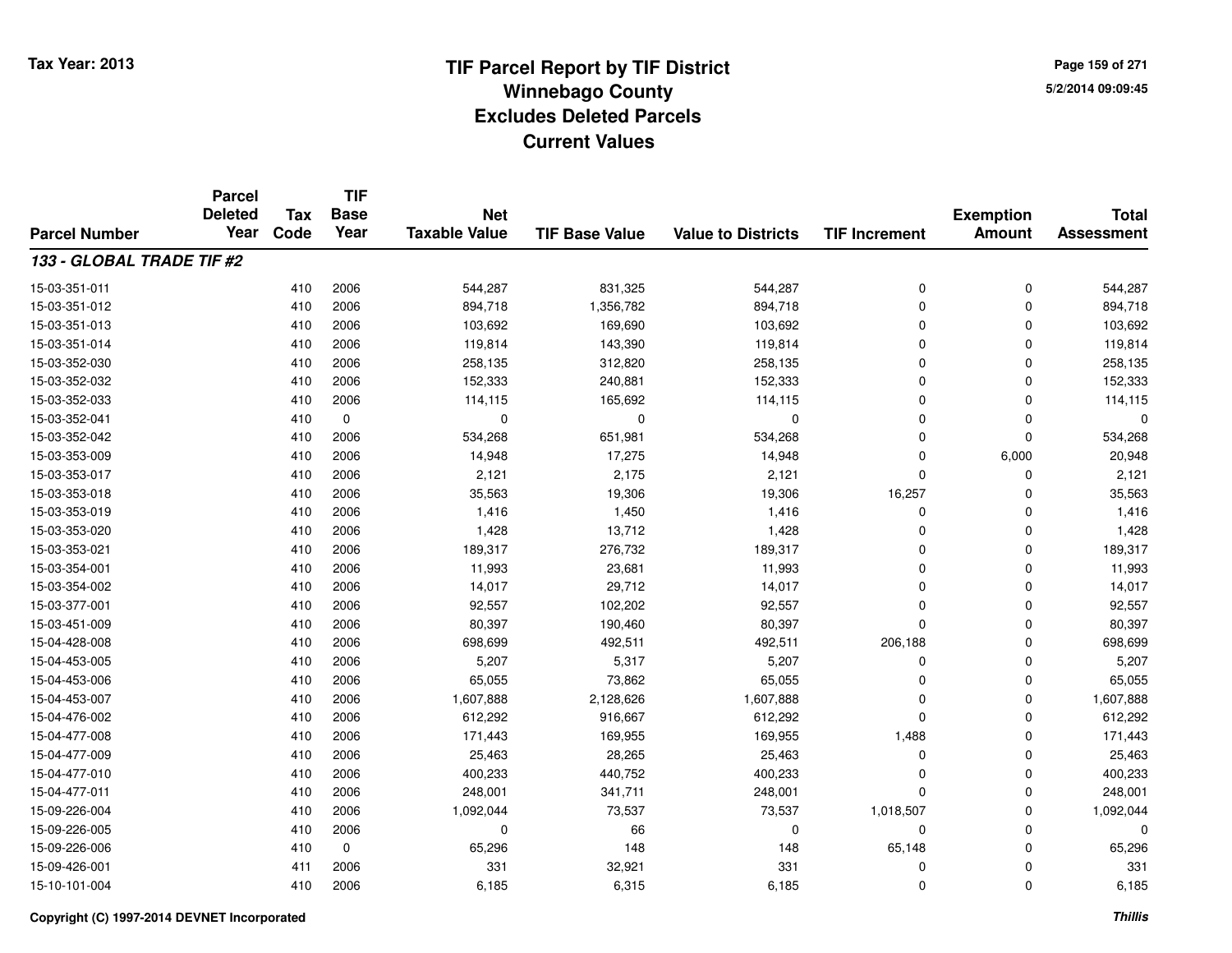**Page 160 of 2715/2/2014 09:09:45**

|                                                 | <b>Parcel</b><br><b>Deleted</b> | Tax  | <b>TIF</b><br><b>Base</b> | <b>Net</b>           |                       |                           |                         | <b>Exemption</b>        | <b>Total</b>      |
|-------------------------------------------------|---------------------------------|------|---------------------------|----------------------|-----------------------|---------------------------|-------------------------|-------------------------|-------------------|
| <b>Parcel Number</b>                            | Year                            | Code | Year                      | <b>Taxable Value</b> | <b>TIF Base Value</b> | <b>Value to Districts</b> | <b>TIF Increment</b>    | <b>Amount</b>           | <b>Assessment</b> |
| 133 - GLOBAL TRADE TIF #2                       |                                 |      |                           |                      |                       |                           |                         |                         |                   |
| 15-10-101-013                                   |                                 | 410  | 2006                      | 51,085               | 1,690,349             | 51,085                    | 0                       | $\mathbf 0$             | 51,085            |
| 15-10-101-015                                   |                                 | 410  | 2006                      | 17,779               | 31,009                | 17,779                    | $\mathbf 0$             | $\Omega$                | 17,779            |
| 15-10-101-016                                   |                                 | 410  | 2006                      | 8,273                | 5,208                 | 5,208                     | 3,065                   | $\Omega$                | 8,273             |
| 15-10-101-018                                   |                                 | 410  | $\mathbf 0$               | 439,985              | 17,146                | 17,146                    | 422,839                 | $\Omega$                | 439,985           |
| 15-10-251-001                                   |                                 | 410  | 2006                      | 2,438                | 1,379                 | 1,379                     | 1,059                   | $\Omega$                | 2,438             |
| 15-10-301-003                                   |                                 | 410  | 2006                      | 2,927                | 1,406                 | 1,406                     | 1,521                   | $\Omega$                | 2,927             |
| 15-10-301-004                                   |                                 | 410  | 2006                      | 10,429               | 5,920                 | 5,920                     | 4,509                   | $\Omega$                | 10,429            |
| 15-10-326-001                                   |                                 | 410  | 2006                      | 6,567                | 31,263                | 6,567                     | 0                       | $\Omega$                | 6,567             |
| 15-10-326-002                                   |                                 | 410  | 2006                      | 2,580                | 19,525                | 2,580                     | 0                       | $\Omega$                | 2,580             |
| 15-10-326-003                                   |                                 | 410  | 2006                      | 6,921                | 7,094                 | 6,921                     | 0                       | $\Omega$                | 6,921             |
| 15-10-326-011                                   |                                 | 410  | $\mathbf 0$               | $\Omega$             | 0                     | 0                         | $\mathbf 0$             | $\Omega$                | $\Omega$          |
| 15-10-401-009                                   |                                 | 410  | $\mathbf 0$               | 19,754               | 14,937                | 14,937                    | 4,817                   | $\mathbf 0$             | 19,754            |
| 15-10-476-002                                   |                                 | 410  | 2006                      | 11,629               | 6,076                 | 6,076                     | 5,553                   | 0                       | 11,629            |
| 15-15-226-001                                   |                                 | 410  | 2006                      | 1,148                | 187                   | 187                       | 961                     | 0                       | 1,148             |
| <b>Tax District Totals:</b>                     | <b>Parcel Count:</b>            |      | 47                        | 8,744,771            | 11,091,418            | 6,992,859                 | 1,751,912               | 6,000                   | 8,750,771         |
| <b>134 - ASSISTED LIVING/ RIVER HOUSING TIF</b> |                                 |      |                           |                      |                       |                           |                         |                         |                   |
| 15-03-126-017                                   |                                 | 412  | 2007                      | 1,255                | 7,383                 | 1,255                     | 0                       | $\mathbf 0$             | 1,255             |
| 15-03-126-021                                   |                                 | 412  | $\mathbf 0$               | 27,050               | 40,802                | 27,050                    | 0                       | $\mathbf 0$             | 27,050            |
| 15-03-126-022                                   |                                 | 412  | $\mathbf 0$               | 28,387               | 36,096                | 28,387                    | 0                       | $\Omega$                | 28,387            |
| 15-03-126-026                                   |                                 | 412  | $\mathbf 0$               | 6,371                | 8,133                 | 6,371                     | 0                       | $\Omega$                | 6,371             |
| 15-03-126-027                                   |                                 | 412  | $\mathbf 0$               | 1,031                | 7,116                 | 1,031                     | 0                       | $\overline{0}$          | 1,031             |
| 15-03-127-001                                   |                                 | 412  | 2007                      | 3,374                | 14,034                | 3,374                     | $\mathbf 0$             | $\overline{0}$          | 3,374             |
| 15-03-127-002                                   |                                 | 412  | 2007                      | 3,073                | 13,522                | 3,073                     | 0                       | $\mathbf 0$             | 3,073             |
| <b>Tax District Totals:</b>                     | <b>Parcel Count:</b>            |      | 7                         | 70,541               | 127,086               | 70,541                    | $\overline{\mathbf{0}}$ | $\overline{\mathbf{0}}$ | 70,541            |
| 135 - NORTH 2ND TIF MACHESNEY PARK              |                                 |      |                           |                      |                       |                           |                         |                         |                   |
| 08-19-228-017                                   |                                 | 413  | 2006                      | 31,386               | 35,898                | 31,386                    | 0                       | 6,000                   | 37,386            |
| 08-19-228-018                                   |                                 | 413  | 2006                      | 12,464               | 20,670                | 12,464                    | 0                       | 11,000                  | 23,464            |
| 08-19-228-019                                   |                                 | 413  | 2006                      | 13,016               | 20,802                | 13,016                    | 0                       | 6,000                   | 19,016            |
| 08-19-228-020                                   |                                 | 413  | 2006                      | 38,126               | 36,707                | 36,707                    | 1,419                   | $\mathbf 0$             | 38,126            |
| 08-19-228-022                                   |                                 | 413  | $\mathbf 0$               | 129,316              | 5,801                 | 5,801                     | 123,515                 | $\mathbf 0$             | 129,316           |
| 08-19-228-023                                   |                                 | 413  | $\Omega$                  | 96,201               | 110,697               | 96,201                    | 0                       | $\Omega$                | 96,201            |
| 08-19-277-012                                   |                                 | 413  | 2006                      | 51,409               | 56,238                | 51,409                    | $\mathbf 0$             | $\Omega$                | 51,409            |

**Copyright (C) 1997-2014 DEVNET Incorporated**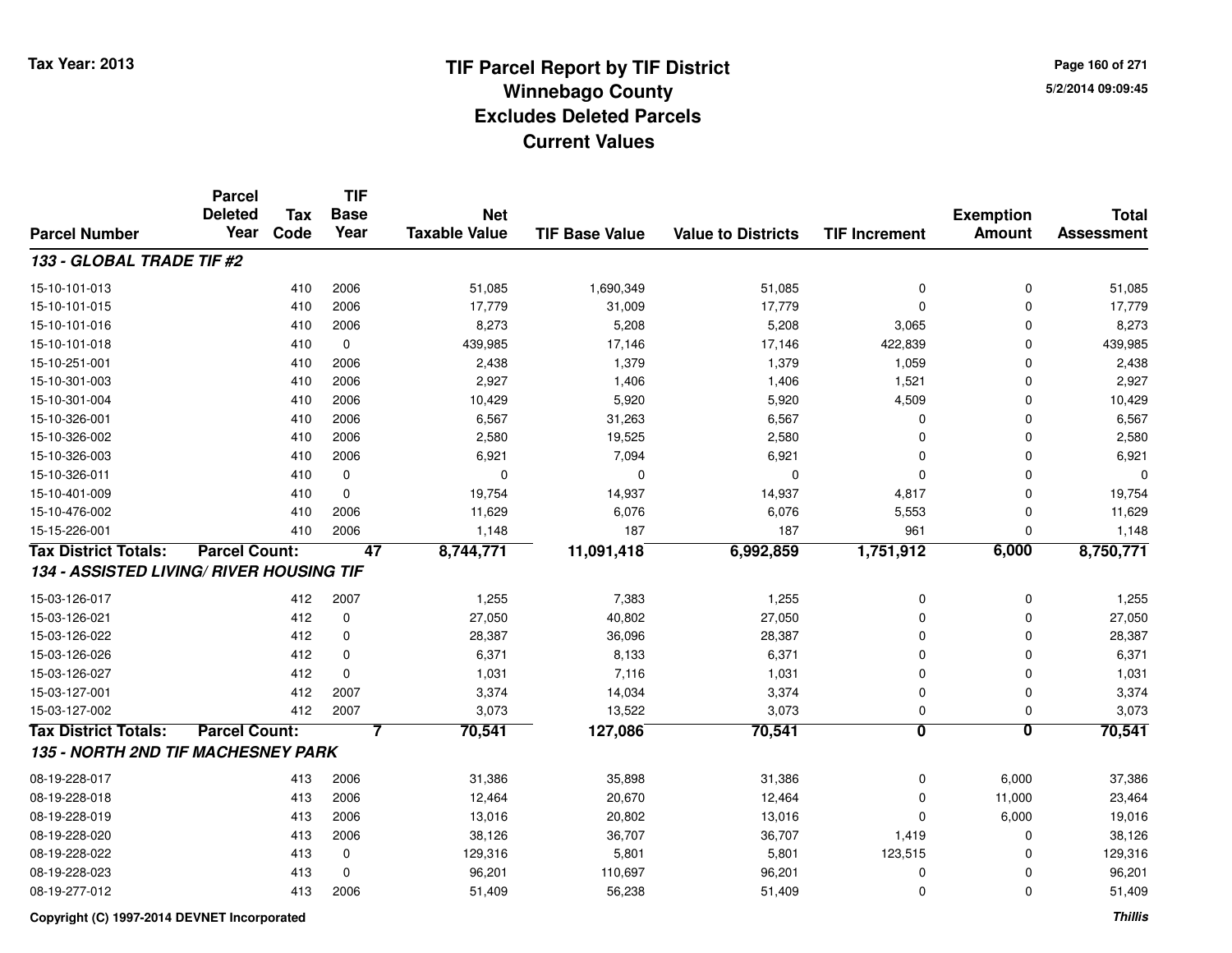**Page 161 of 2715/2/2014 09:09:45**

|                                    | <b>Parcel</b><br><b>Deleted</b> | <b>Tax</b> | <b>TIF</b><br><b>Base</b> | <b>Net</b>           |                       |                           |                      | <b>Exemption</b> | <b>Total</b>      |
|------------------------------------|---------------------------------|------------|---------------------------|----------------------|-----------------------|---------------------------|----------------------|------------------|-------------------|
| <b>Parcel Number</b>               | Year                            | Code       | Year                      | <b>Taxable Value</b> | <b>TIF Base Value</b> | <b>Value to Districts</b> | <b>TIF Increment</b> | <b>Amount</b>    | <b>Assessment</b> |
| 135 - NORTH 2ND TIF MACHESNEY PARK |                                 |            |                           |                      |                       |                           |                      |                  |                   |
| 08-19-277-013                      |                                 | 413        | 2006                      | 12,857               | 14,066                | 12,857                    | $\mathbf 0$          | $\mathbf 0$      | 12,857            |
| 08-19-277-014                      |                                 | 413        | 2006                      | 18,323               | 20,044                | 18,323                    | $\Omega$             | $\mathbf 0$      | 18,323            |
| 08-19-277-015                      |                                 | 413        | 2006                      | 50,438               | 33,868                | 33,868                    | 16,570               | $\mathbf{0}$     | 50,438            |
| 08-19-277-016                      |                                 | 413        | 2006                      | 71,276               | 78,706                | 71,276                    | 0                    | 0                | 71,276            |
| 08-19-326-001                      |                                 | 414        | 2006                      | 41,435               | 45,329                | 41,435                    | $\Omega$             | $\mathbf{0}$     | 41,435            |
| 08-19-426-001                      |                                 | 414        | 2006                      | 1,196                | 1,308                 | 1,196                     | $\Omega$             | 0                | 1,196             |
| 08-19-426-002                      |                                 | 414        | 2006                      | 1,196                | 1,308                 | 1,196                     | $\Omega$             | $\mathbf{0}$     | 1,196             |
| 08-19-426-003                      |                                 | 414        | 2006                      | 3,632                | 3,972                 | 3,632                     | $\Omega$             | $\mathbf{0}$     | 3,632             |
| 08-19-426-004                      |                                 | 414        | 2006                      | 13,959               | 18,803                | 13,959                    | $\Omega$             | 11,000           | 24,959            |
| 08-19-426-005                      |                                 | 414        | 2006                      | 16,632               | 19,757                | 16,632                    | $\Omega$             | 6,000            | 22,632            |
| 08-19-426-006                      |                                 | 414        | 2006                      | 3,632                | 3,972                 | 3,632                     | $\Omega$             | $\mathbf{0}$     | 3,632             |
| 08-19-426-007                      |                                 | 414        | 2006                      | 16,115               | 24,192                | 16,115                    | $\Omega$             | 6,000            | 22,115            |
| 08-19-426-010                      |                                 | 414        | 2006                      | 13,643               | 20,631                | 13,643                    | $\Omega$             | 6,000            | 19,643            |
| 08-19-426-011                      |                                 | 414        | 2006                      | 6,100                | 16,628                | 6,100                     | $\Omega$             | 6,000            | 12,100            |
| 08-19-426-013                      |                                 | 414        | 2006                      | 11,286               | 19,839                | 11,286                    | $\Omega$             | 6,000            | 17,286            |
| 08-19-426-014                      |                                 | 414        | 2006                      | 13,739               | 30,104                | 13,739                    | $\mathbf 0$          | 6,000            | 19,739            |
| 08-19-426-016                      |                                 | 414        | 2006                      | 14,625               | 17,564                | 14,625                    | $\Omega$             | 6,000            | 20,625            |
| 08-19-426-019                      |                                 | 414        | 2006                      | 1,227                | 3,972                 | 1,227                     | $\mathbf 0$          | 0                | 1,227             |
| 08-19-427-001                      |                                 | 413        | 2006                      | 784                  | 857                   | 784                       | $\Omega$             | 0                | 784               |
| 08-19-428-007                      |                                 | 414        | 2006                      | 28,035               | 30,668                | 28,035                    | 0                    | $\mathbf 0$      | 28,035            |
| 08-19-428-008                      |                                 | 414        | 2006                      | 69,384               | 75,900                | 69,384                    | $\Omega$             | $\mathbf 0$      | 69,384            |
| 08-19-428-009                      |                                 | 414        | 2006                      | 22,238               | 17,260                | 17,260                    | 4,978                | 6,000            | 28,238            |
| 08-19-428-010                      |                                 | 414        | 2006                      | 13,672               | 21,531                | 13,672                    | $\mathbf 0$          | 11,000           | 24,672            |
| 08-19-452-015                      |                                 | 414        | 2006                      | 23,936               | 27,749                | 23,936                    | $\mathbf 0$          | 6,000            | 29,936            |
| 08-19-453-013                      |                                 | 414        | 2006                      | 9,426                | 17,345                | 9,426                     | $\mathbf 0$          | 11,000           | 20,426            |
| 08-19-453-014                      |                                 | 414        | 2006                      | 62,161               | 67,998                | 62,161                    | $\mathbf 0$          | 0                | 62,161            |
| 08-19-454-001                      |                                 | 414        | 2006                      | 3,632                | 3,972                 | 3,632                     | $\Omega$             | $\mathbf 0$      | 3,632             |
| 08-19-454-002                      |                                 | 414        | 2006                      | 16,001               | 10,971                | 10,971                    | 5,030                | 6,000            | 22,001            |
| 08-19-454-003                      |                                 | 414        | 2006                      | 19,239               | 27,009                | 19,239                    | $\Omega$             | 6,000            | 25,239            |
| 08-19-454-004                      |                                 | 414        | 2006                      | 39,309               | 38,004                | 38,004                    | 1,305                | $\mathbf 0$      | 39,309            |
| 08-19-454-005                      |                                 | 414        | 2006                      | 3,496                | 5,543                 | 3,496                     | 0                    | 15,381           | 18,877            |
| 08-19-454-006                      |                                 | 414        | 2006                      | 16,857               | 18,450                | 16,857                    | 0                    | 13,355           | 30,212            |
| 08-19-454-007                      |                                 | 414        | 2006                      | 14,090               | 14,243                | 14,090                    | $\Omega$             | 8,819            | 22,909            |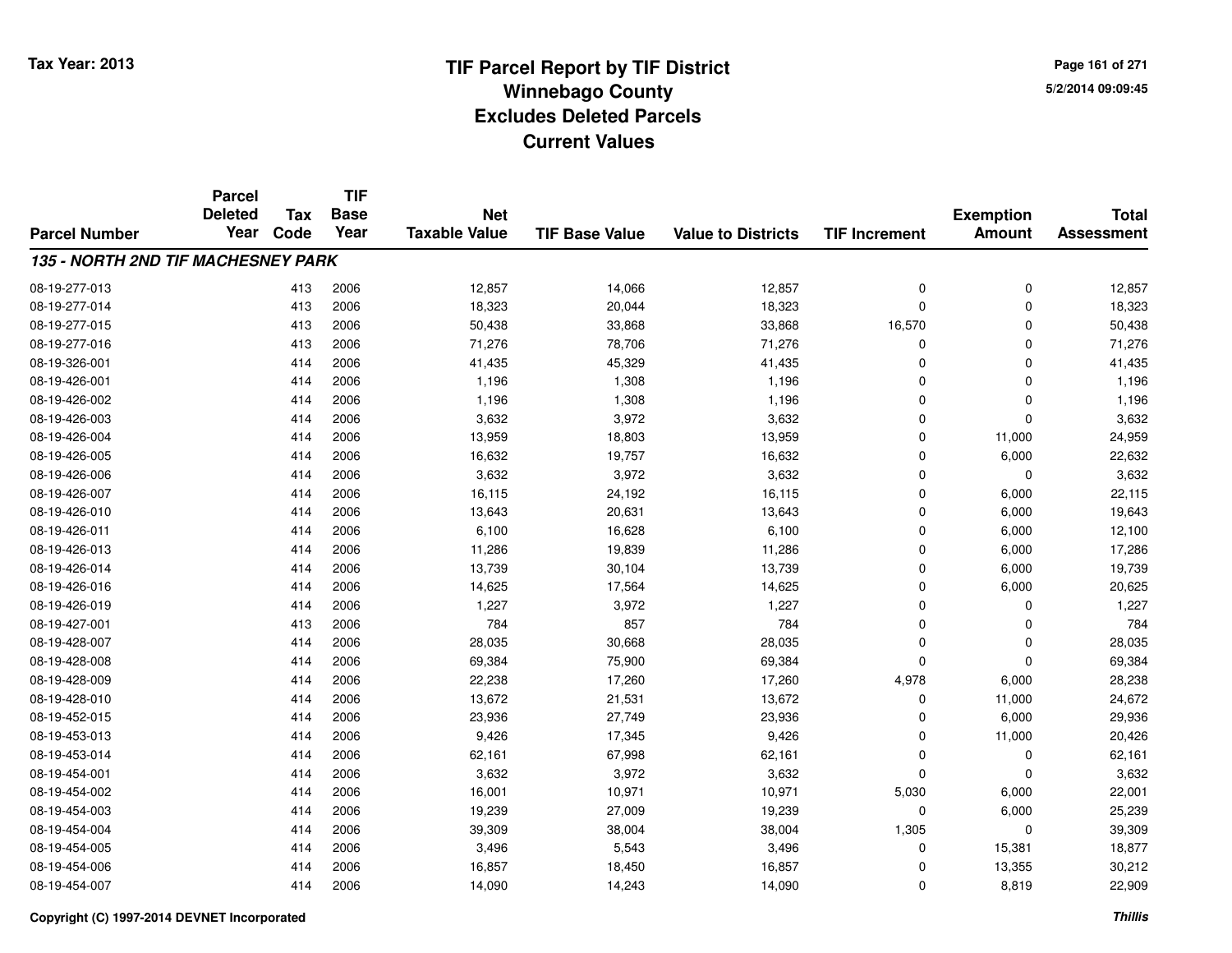**Page 162 of 2715/2/2014 09:09:45**

|                                    | <b>Parcel</b><br><b>Deleted</b> | <b>Tax</b> | <b>TIF</b><br><b>Base</b> | <b>Net</b>           |                       |                           |                      | <b>Exemption</b> | <b>Total</b>      |
|------------------------------------|---------------------------------|------------|---------------------------|----------------------|-----------------------|---------------------------|----------------------|------------------|-------------------|
| <b>Parcel Number</b>               | Year                            | Code       | Year                      | <b>Taxable Value</b> | <b>TIF Base Value</b> | <b>Value to Districts</b> | <b>TIF Increment</b> | <b>Amount</b>    | <b>Assessment</b> |
| 135 - NORTH 2ND TIF MACHESNEY PARK |                                 |            |                           |                      |                       |                           |                      |                  |                   |
| 08-19-454-008                      |                                 | 414        | 2006                      | 35,765               | 39,123                | 35,765                    | 0                    | 0                | 35,765            |
| 08-19-454-009                      |                                 | 414        | 2006                      | 67,421               | 73,754                | 67,421                    | 0                    | $\mathbf 0$      | 67,421            |
| 08-19-454-010                      |                                 | 414        | 2006                      | 24,244               | 26,522                | 24,244                    | $\mathbf 0$          | $\Omega$         | 24,244            |
| 08-19-454-011                      |                                 | 414        | 2006                      | 2,279                | 2,494                 | 2,279                     | 0                    | $\Omega$         | 2,279             |
| 08-19-454-012                      |                                 | 414        | 2006                      | 1,556                | 1,702                 | 1,556                     | 0                    | $\Omega$         | 1,556             |
| 08-19-454-013                      |                                 | 414        | 2006                      | 18,259               | 19,974                | 18,259                    | $\mathbf 0$          | 0                | 18,259            |
| 08-19-454-014                      |                                 | 414        | 2006                      | 64,505               | 56,204                | 56,204                    | 8,301                | $\Omega$         | 64,505            |
| 08-19-478-001                      |                                 | 413        | 2006                      | 8,176                | 8,943                 | 8,176                     | 0                    | $\Omega$         | 8,176             |
| 08-20-102-004                      |                                 | 413        | 2006                      | 3,062                | 3,348                 | 3,062                     | $\mathbf 0$          | $\Omega$         | 3,062             |
| 08-20-102-007                      |                                 | 414        | 0                         | 52,789               | 60,710                | 52,789                    | $\mathbf 0$          | $\Omega$         | 52,789            |
| 08-20-102-008                      |                                 | 413        | $\mathbf 0$               | 7,455                | 8,150                 | 7,455                     | 0                    | $\Omega$         | 7,455             |
| 08-20-102-009                      |                                 | 413        | 0                         | 14,724               | 11,126                | 11,126                    | 3,598                | $\Omega$         | 14,724            |
| 08-20-103-003                      |                                 | 414        | 2008                      | $\Omega$             | $\Omega$              | $\Omega$                  | $\mathbf 0$          | $\Omega$         | ŋ                 |
| 08-20-103-004                      |                                 | 414        | 2008                      | $\Omega$             | $\Omega$              | 0                         | 0                    | $\Omega$         |                   |
| 08-20-103-005                      |                                 | 414        | $\mathbf 0$               | O                    | n                     | $\Omega$                  | 0                    | $\Omega$         |                   |
| 08-20-103-006                      |                                 | 414        | 0                         | 0                    |                       | $\Omega$                  | 0                    | 0                | ŋ                 |
| 08-20-151-001                      |                                 | 414        | 2007                      | 10,833               | 11,851                | 10,833                    | $\mathbf 0$          | $\Omega$         | 10,833            |
| 08-20-151-002                      |                                 | 414        | 2007                      | 145,132              | 158,762               | 145,132                   | 0                    | 0                | 145,132           |
| 08-20-151-003                      |                                 | 414        | 2007                      | 128,166              | 140,204               | 128,166                   | $\mathbf 0$          | $\Omega$         | 128,166           |
| 08-20-151-004                      |                                 | 413        | 2006                      | 644                  | 703                   | 644                       | 0                    | 0                | 644               |
| 08-20-151-005                      |                                 | 413        | 2006                      | 33,213               | 36,333                | 33,213                    | 0                    | 0                | 33,213            |
| 08-20-151-006                      |                                 | 413        | 2006                      | 31,298               | 34,237                | 31,298                    | 0                    | 0                | 31,298            |
| 08-30-129-018                      |                                 | 416        | 2006                      | 29,059               | 32,828                | 29,059                    | 0                    | $\mathbf 0$      | 29,059            |
| 08-30-130-006                      |                                 | 416        | 2006                      | 25,510               | 28,818                | 25,510                    | 0                    | $\mathbf 0$      | 25,510            |
| 08-30-131-001                      |                                 | 416        | 2006                      | 5,348                | 5,850                 | 5,348                     | $\overline{0}$       | $\Omega$         | 5,348             |
| 08-30-131-002                      |                                 | 416        | 2006                      | 111,208              | 184,192               | 111,208                   | 0                    | $\mathbf 0$      | 111,208           |
| 08-30-152-002                      |                                 | 416        | 2006                      | 125,786              | 136,416               | 125,786                   | 0                    | $\Omega$         | 125,786           |
| 08-30-152-004                      |                                 | 416        | 2006                      | 684,275              | 940,892               | 684,275                   | $\mathbf 0$          | 0                | 684,275           |
| 08-30-152-005                      |                                 | 416        | 2006                      | 95,229               | 80,534                | 80,534                    | 14,695               | 0                | 95,229            |
| 08-30-152-006                      |                                 | 416        | 2006                      | 529,238              | 601,172               | 529,238                   | 0                    | 0                | 529,238           |
| 08-30-152-007                      |                                 | 416        | 2006                      | 626,310              | 380,376               | 380,376                   | 245,934              | $\Omega$         | 626,310           |
| 08-30-153-001                      |                                 | 416        | 2006                      | 14,449               | 15,806                | 14,449                    | 0                    | 0                | 14,449            |
| 08-30-176-002                      |                                 | 416        | 2006                      | 120,247              | 135,843               | 120,247                   | 0                    | $\Omega$         | 120,247           |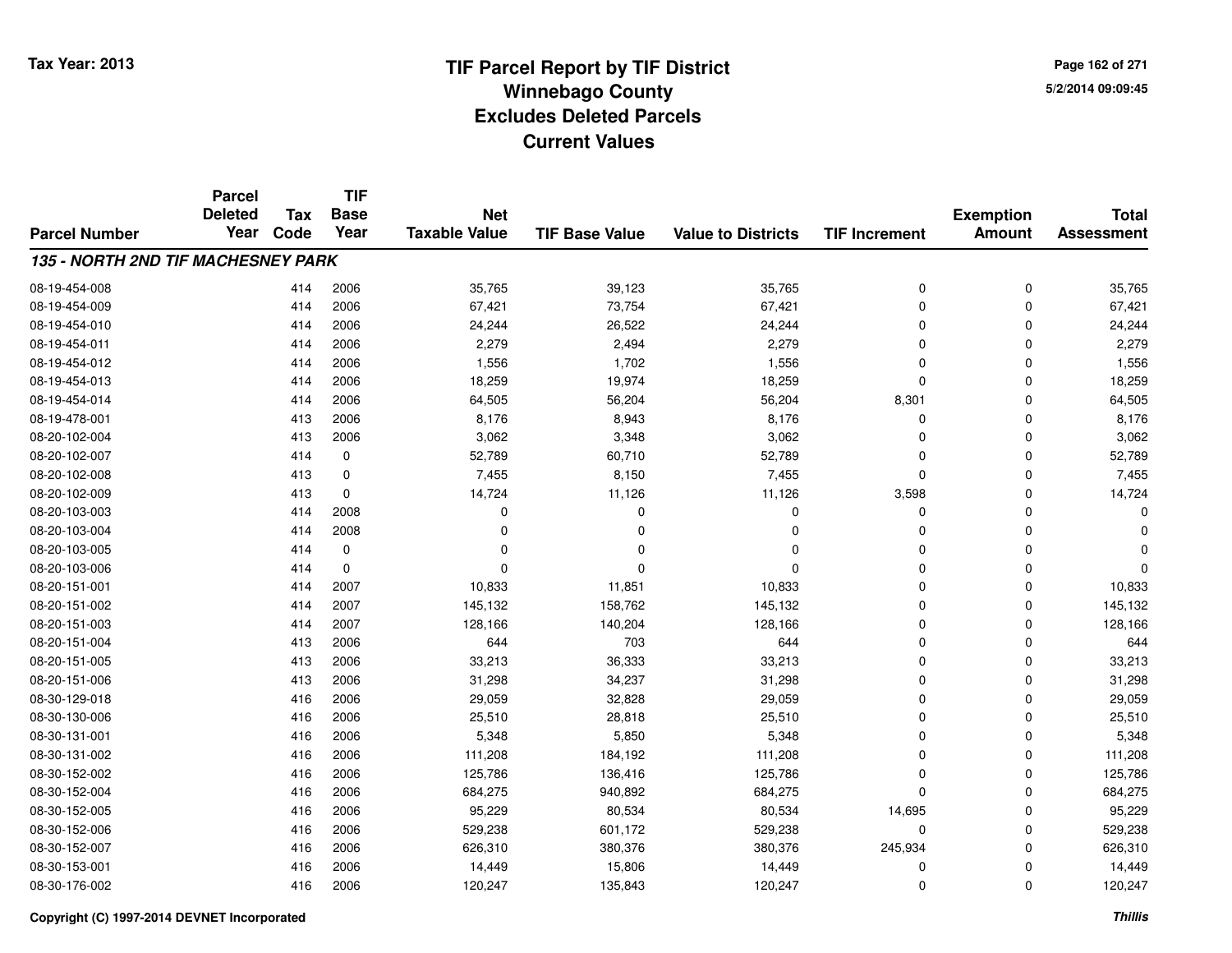**TIF**

**Parcel**

**Page 163 of 2715/2/2014 09:09:45**

| <b>Parcel Number</b>               | <b>Deleted</b><br>Year | Tax<br>Code | <b>Base</b><br>Year | <b>Net</b><br><b>Taxable Value</b> | <b>TIF Base Value</b> | <b>Value to Districts</b> | <b>TIF Increment</b> | <b>Exemption</b><br><b>Amount</b> | <b>Total</b><br><b>Assessment</b> |
|------------------------------------|------------------------|-------------|---------------------|------------------------------------|-----------------------|---------------------------|----------------------|-----------------------------------|-----------------------------------|
| 135 - NORTH 2ND TIF MACHESNEY PARK |                        |             |                     |                                    |                       |                           |                      |                                   |                                   |
| 08-30-176-005                      |                        | 416         | 0                   | 1,133                              | 32,775                | 1,133                     | 0                    | $\mathbf 0$                       | 1,133                             |
| 08-30-176-006                      |                        | 416         | 0                   | 122,270                            | 112,891               | 112,891                   | 9,379                | $\mathbf 0$                       | 122,270                           |
| 08-30-176-007                      |                        | 416         | 0                   | 21,137                             | 18,208                | 18,208                    | 2,929                | $\Omega$                          | 21,137                            |
| 08-30-176-008                      |                        | 416         | 0                   | 20,435                             | 18,208                | 18,208                    | 2,227                | $\Omega$                          | 20,435                            |
| 08-30-176-009                      |                        | 416         | $\mathbf 0$         | 19,964                             | 18,208                | 18,208                    | 1,756                | $\Omega$                          | 19,964                            |
| 08-30-177-001                      |                        | 416         | $\mathbf 0$         | 822                                | 25,492                | 822                       | $\mathbf 0$          | $\Omega$                          | 822                               |
| 08-30-177-002                      |                        | 416         | $\mathbf 0$         | 21,311                             | 18,208                | 18,208                    | 3,103                | $\mathbf 0$                       | 21,311                            |
| 08-30-177-003                      |                        | 416         | $\mathbf 0$         | 21,242                             | 18,208                | 18,208                    | 3,034                | $\mathbf 0$                       | 21,242                            |
| 08-30-177-004                      |                        | 416         | $\mathbf 0$         | 22,136                             | 21,850                | 21,850                    | 286                  | $\Omega$                          | 22,136                            |
| 08-30-177-005                      |                        | 416         | $\mathbf 0$         | 86,427                             | 80,116                | 80,116                    | 6,311                | $\Omega$                          | 86,427                            |
| 08-30-201-005                      |                        | 416         | 2006                | 33,547                             | 38,262                | 33,547                    | 0                    | 6,000                             | 39,547                            |
| 08-30-201-006                      |                        | 416         | 2006                | 60,617                             | 10,741                | 10,741                    | 49,876               | $\Omega$                          | 60,617                            |
| 08-30-202-013                      |                        | 416         | 2006                | 55,993                             | 42,946                | 42,946                    | 13,047               | $\Omega$                          | 55,993                            |
| 08-30-206-003                      |                        | 416         | 2006                | 270,107                            | 295,478               | 270,107                   | 0                    | $\Omega$                          | 270,107                           |
| 08-30-251-001                      |                        | 416         | 2006                | $\Omega$                           | $\Omega$              | 0                         | 0                    | $\Omega$                          |                                   |
| 08-30-251-002                      |                        | 416         | 2006                | O                                  | 0                     | $\Omega$                  | 0                    | $\Omega$                          |                                   |
| 08-30-251-003                      |                        | 416         | 2008                | ŋ                                  | O                     | $\Omega$                  | 0                    | $\Omega$                          |                                   |
| 08-30-251-004                      |                        | 416         | 2006                | ŋ                                  | O                     | $\Omega$                  | 0                    | 0                                 |                                   |
| 08-30-251-005                      |                        | 416         | 2006                | $\Omega$                           | $\Omega$              | $\Omega$                  | $\Omega$             | $\Omega$                          | O                                 |
| 08-30-326-001                      |                        | 416         | 2006                | 19,877                             | 14,717                | 14,717                    | 5,160                | $\Omega$                          | 19,877                            |
| 08-30-326-002                      |                        | 416         | 2006                | 21,408                             | 21,877                | 21,408                    | 0                    | 6,000                             | 27,408                            |
| 08-30-326-003                      |                        | 416         | 2006                | 2,379                              | 2,134                 | 2,134                     | 245                  | $\Omega$                          | 2,379                             |
| 08-30-326-004                      |                        | 416         | 2006                | 2,379                              | 2,134                 | 2,134                     | 245                  | $\Omega$                          | 2,379                             |
| 08-30-326-005                      |                        | 416         | 2006                | 5,000                              | 7,241                 | 5,000                     | 0                    | $\Omega$                          | 5,000                             |
| 08-30-326-006                      |                        | 416         | 2006                | 18,834                             | 18,671                | 18,671                    | 163                  | $\Omega$                          | 18,834                            |
| 08-30-326-007                      |                        | 416         | 2006                | 15,394                             | 17,894                | 15,394                    | 0                    | 13,233                            | 28,627                            |
| 08-30-326-008                      |                        | 416         | 2006                | 2,530                              | 2,325                 | 2,325                     | 205                  | $\Omega$                          | 2,530                             |
| 08-30-326-009                      |                        | 416         | 2006                | 12,105                             | 11,848                | 11,848                    | 257                  | $\Omega$                          | 12,105                            |
| 08-30-326-010                      |                        | 416         | 2006                | 16,484                             | 16,967                | 16,484                    | 0                    | 6,000                             | 22,484                            |
| 08-30-326-011                      |                        | 416         | 2006                | 16,143                             | 15,964                | 15,964                    | 179                  | $\Omega$                          | 16,143                            |
| 08-30-326-012                      |                        | 416         | 2006                | 7,518                              | 6,747                 | 6,747                     | 771                  | O                                 | 7,518                             |
| 08-30-326-013                      |                        | 416         | 2006                | 2,899                              | 3,172                 | 2,899                     | 0                    |                                   | 2,899                             |
| 08-30-326-014                      |                        | 416         | 2006                | 4,798                              | 5,249                 | 4,798                     | 0                    | $\mathbf 0$                       | 4,798                             |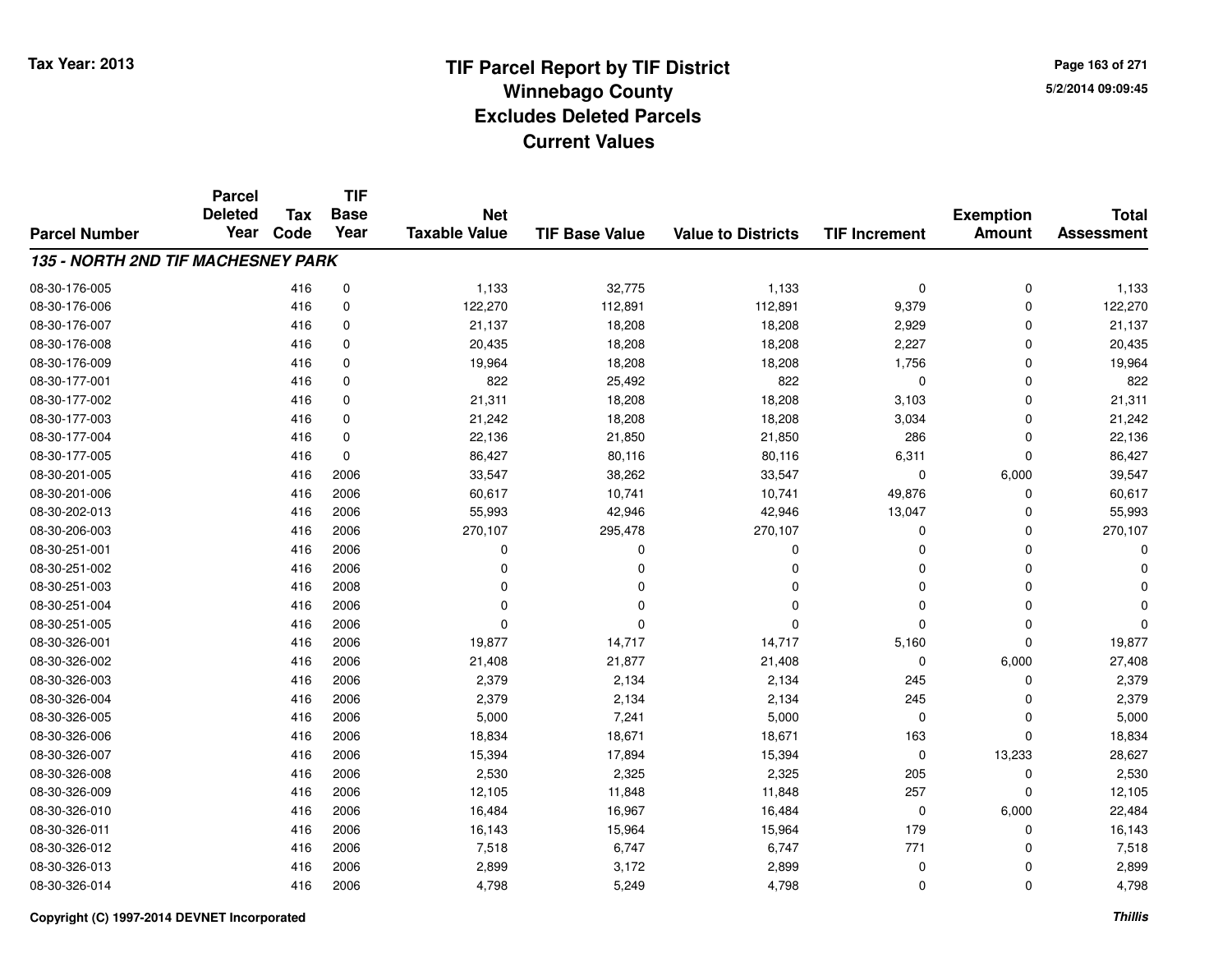**Page 164 of 2715/2/2014 09:09:45**

|                                           | <b>Parcel</b> | <b>Tax</b> | <b>TIF</b><br><b>Deleted</b><br><b>Base</b><br><b>Net</b> |                      |                       | <b>Total</b>              |                      |                                   |                   |
|-------------------------------------------|---------------|------------|-----------------------------------------------------------|----------------------|-----------------------|---------------------------|----------------------|-----------------------------------|-------------------|
| <b>Parcel Number</b>                      | Year          | Code       | Year                                                      | <b>Taxable Value</b> | <b>TIF Base Value</b> | <b>Value to Districts</b> | <b>TIF Increment</b> | <b>Exemption</b><br><b>Amount</b> | <b>Assessment</b> |
|                                           |               |            |                                                           |                      |                       |                           |                      |                                   |                   |
| <b>135 - NORTH 2ND TIF MACHESNEY PARK</b> |               |            |                                                           |                      |                       |                           |                      |                                   |                   |
| 08-30-326-015                             |               | 416        | 2006                                                      | 66,090               | 72,299                | 66,090                    | 0                    | $\mathbf 0$                       | 66,090            |
| 08-30-327-001                             |               | 416        | 2006                                                      | 12,045               | 14,143                | 12,045                    | $\Omega$             | 11,000                            | 23,045            |
| 08-30-327-002                             |               | 416        | 2006                                                      | 12,409               | 18,243                | 12,409                    | $\Omega$             | 6,000                             | 18,409            |
| 08-30-327-003                             |               | 416        | 2006                                                      | 7,825                | 6,988                 | 6,988                     | 837                  | $\mathbf{0}$                      | 7,825             |
| 08-30-327-004                             |               | 416        | 2006                                                      | 10,020               | 10,840                | 10,020                    | $\mathbf 0$          | 6,000                             | 16,020            |
| 08-30-327-005                             |               | 416        | 2006                                                      | 13,976               | 10,707                | 10,707                    | 3,269                | 6,000                             | 19,976            |
| 08-30-327-006                             |               | 416        | 2006                                                      | 9,289                | 14,517                | 9,289                     | $\mathbf 0$          | 6,000                             | 15,289            |
| 08-30-327-007                             |               | 416        | 2006                                                      | 7,714                | 10,214                | 7,714                     | $\Omega$             | 13,389                            | 21,103            |
| 08-30-327-008                             |               | 416        | 2006                                                      | 10,698               | 8,658                 | 8,658                     | 2,040                | 8,000                             | 18,698            |
| 08-30-327-009                             |               | 416        | 2006                                                      | 14,919               | 20,764                | 14,919                    | 0                    | 6,000                             | 20,919            |
| 08-30-327-010                             |               | 416        | 2006                                                      | 19,476               | 19,317                | 19,317                    | 159                  | $\mathbf 0$                       | 19,476            |
| 08-30-327-011                             |               | 416        | 2006                                                      | 14,591               | 9,407                 | 9,407                     | 5,184                | 0                                 | 14,591            |
| 08-30-327-012                             |               | 416        | 2006                                                      | 19,026               | 24,893                | 19,026                    | $\Omega$             | 6,000                             | 25,026            |
| 08-30-327-013                             |               | 416        | 2006                                                      | 2,379                | 2,134                 | 2,134                     | 245                  | 0                                 | 2,379             |
| 08-30-327-014                             |               | 416        | 2006                                                      | 8,321                | 10,267                | 8,321                     | $\mathbf 0$          | 11,000                            | 19,321            |
| 08-30-327-015                             |               | 416        | 2006                                                      | 18,538               | 18,297                | 18,297                    | 241                  | $\mathbf 0$                       | 18,538            |
| 08-30-327-018                             |               | 416        | 2006                                                      | 19,441               | 15,274                | 15,274                    | 4,167                | $\mathbf 0$                       | 19,441            |
| 08-30-327-019                             |               | 416        | 2006                                                      | 17,001               | 16,826                | 16,826                    | 175                  | $\mathbf 0$                       | 17,001            |
| 08-30-327-020                             |               | 416        | 2006                                                      | 12,821               | 13,658                | 12,821                    | 0                    | 6,091                             | 18,912            |
| 08-30-327-021                             |               | 416        | 2006                                                      | 12,207               | 12,565                | 12,207                    | $\mathbf 0$          | 6,000                             | 18,207            |
| 08-30-327-022                             |               | 416        | 2006                                                      | 18,070               | 18,932                | 18,070                    | $\mathbf 0$          | 6,000                             | 24,070            |
| 08-30-327-023                             |               | 416        | 2006                                                      | 17,081               | 17,938                | 17,081                    | $\Omega$             | 6,000                             | 23,081            |
| 08-30-327-024                             |               | 416        | 2006                                                      | 19,243               | 20,112                | 19,243                    | $\mathbf 0$          | 6,000                             | 25,243            |
| 08-30-327-025                             |               | 416        | 2006                                                      | 19,618               | 20,635                | 19,618                    | $\mathbf 0$          | 6,000                             | 25,618            |
| 08-30-327-026                             |               | 416        | 2006                                                      | 23,929               | 24,819                | 23,929                    | $\mathbf 0$          | 6,000                             | 29,929            |
| 08-30-327-027                             |               | 416        | 2006                                                      | 11,188               | 12,017                | 11,188                    | $\Omega$             | 6,000                             | 17,188            |
| 08-30-327-028                             |               | 416        | 2006                                                      | 22,339               | 27,669                | 22,339                    | $\mathbf 0$          | 11,000                            | 33,339            |
| 08-30-327-031                             |               | 416        | 2006                                                      | 5,119                | 4,594                 | 4,594                     | 525                  | $\mathbf 0$                       | 5,119             |
| 08-30-327-032                             |               | 416        | 2006                                                      | 19,524               | 19,070                | 19,070                    | 454                  | $\mathbf 0$                       | 19,524            |
| 08-30-327-033                             |               | 416        | 2006                                                      | 0                    | 0                     | $\mathbf 0$               | 0                    | 0                                 | $\Omega$          |
| 08-30-327-034                             |               | 416        | 2006                                                      | 13,303               | 14,552                | 13,303                    | $\Omega$             | $\Omega$                          | 13,303            |
| 08-30-327-035                             |               | 416        | 2006                                                      | 25,510               | 25,388                | 25,388                    | 122                  | 6,000                             | 31,510            |
| 08-30-328-001                             |               | 416        | 2006                                                      | 10,732               | 16,761                | 10,732                    | $\Omega$             | 6,000                             | 16,732            |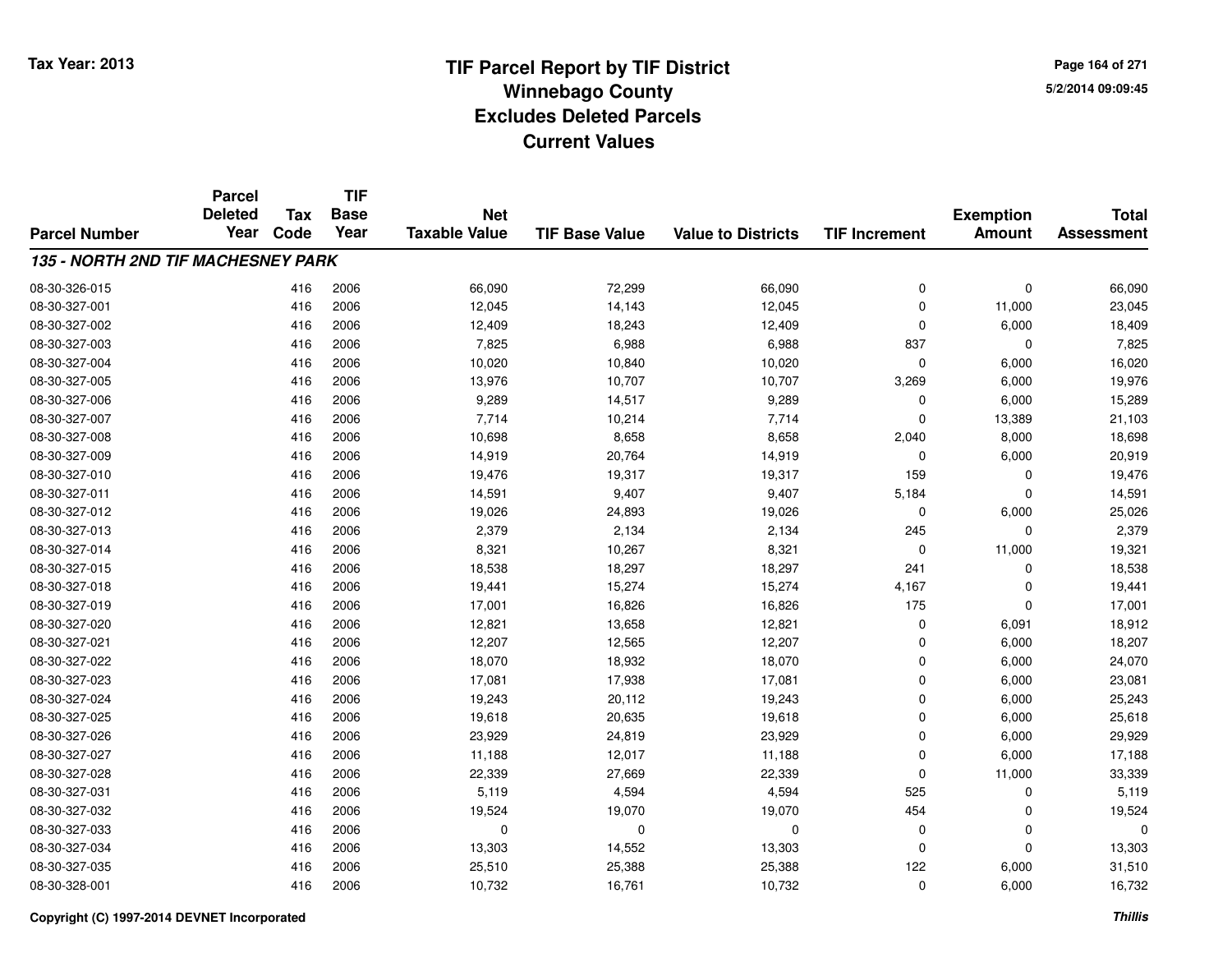**Page 165 of 2715/2/2014 09:09:45**

|                                           | <b>Parcel</b>          | <b>Tax</b><br>Code | <b>TIF</b>          | <b>Net</b><br><b>Taxable Value</b> |                       |                           | <b>TIF Increment</b> | <b>Exemption</b><br><b>Amount</b> | <b>Total</b><br><b>Assessment</b> |
|-------------------------------------------|------------------------|--------------------|---------------------|------------------------------------|-----------------------|---------------------------|----------------------|-----------------------------------|-----------------------------------|
| <b>Parcel Number</b>                      | <b>Deleted</b><br>Year |                    | <b>Base</b><br>Year |                                    | <b>TIF Base Value</b> | <b>Value to Districts</b> |                      |                                   |                                   |
|                                           |                        |                    |                     |                                    |                       |                           |                      |                                   |                                   |
| <b>135 - NORTH 2ND TIF MACHESNEY PARK</b> |                        |                    |                     |                                    |                       |                           |                      |                                   |                                   |
| 08-30-328-002                             |                        | 416                | 2006                | 26,622                             | 24,654                | 24,654                    | 1,968                | 6,000                             | 32,622                            |
| 08-30-328-003                             |                        | 416                | 2006                | 21,622                             | 27,526                | 21,622                    | $\mathbf 0$          | 11,000                            | 32,622                            |
| 08-30-328-004                             |                        | 416                | 2006                | 2,379                              | 2,134                 | 2,134                     | 245                  | 0                                 | 2,379                             |
| 08-30-328-005                             |                        | 416                | 2006                | 2,379                              | 2,134                 | 2,134                     | 245                  | $\Omega$                          | 2,379                             |
| 08-30-328-006                             |                        | 416                | 2006                | 12,319                             | 20,188                | 12,319                    | 0                    | 13,000                            | 25,319                            |
| 08-30-328-007                             |                        | 416                | 2006                | 2,379                              | 2,134                 | 2,134                     | 245                  | $\mathbf 0$                       | 2,379                             |
| 08-30-328-008                             |                        | 416                | 2006                | 23,294                             | 23,336                | 23,294                    | $\mathbf 0$          | $\Omega$                          | 23,294                            |
| 08-30-328-009                             |                        | 416                | 2006                | 13,671                             | 24,534                | 13,671                    | $\mathbf 0$          | 11,000                            | 24,671                            |
| 08-30-328-010                             |                        | 416                | 2006                | 17,501                             | 20,157                | 17,501                    | 0                    | 6,000                             | 23,501                            |
| 08-30-328-011                             |                        | 416                | 2006                | 21,998                             | 23,003                | 21,998                    | $\mathbf 0$          | 6,000                             | 27,998                            |
| 08-30-328-013                             |                        | 416                | 2006                | 20,051                             | 34,511                | 20,051                    | $\Omega$             | $\Omega$                          | 20,051                            |
| 08-30-328-014                             |                        | 416                | 2006                | 5,461                              | 4,409                 | 4,409                     | 1,052                | $\Omega$                          | 5,461                             |
| 08-30-328-015                             |                        | 416                | 2006                | 11,591                             | 14,091                | 11,591                    | $\mathbf 0$          | 14,724                            | 26,315                            |
| 08-30-328-016                             |                        | 416                | 2006                | 14,308                             | 14,121                | 14,121                    | 187                  | 0                                 | 14,308                            |
| 08-30-328-017                             |                        | 416                | 2006                | 15,353                             | 3,340                 | 3,340                     | 12,013               | 6,000                             | 21,353                            |
| 08-30-328-018                             |                        | 416                | 2006                | 18,587                             | 18,423                | 18,423                    | 164                  | 0                                 | 18,587                            |
| 08-30-328-019                             |                        | 416                | 2006                | 9,332                              | 17,365                | 9,332                     | 0                    | $\Omega$                          | 9,332                             |
| 08-30-328-020                             |                        | 416                | 2006                | 2,379                              | 2,134                 | 2,134                     | 245                  | $\Omega$                          | 2,379                             |
| 08-30-328-021                             |                        | 416                | 2006                | 20,837                             | 21,189                | 20,837                    | 0                    | 6,000                             | 26,837                            |
| 08-30-328-022                             |                        | 416                | 2006                | 1,585                              | 11,229                | 1,585                     | 0                    | 18,878                            | 20,463                            |
| 08-30-328-023                             |                        | 416                | 2006                | 12,457                             | 13,195                | 12,457                    | 0                    | 6,000                             | 18,457                            |
| 08-30-328-025                             |                        | 416                | 2006                | 16,902                             | 18,489                | 16,902                    | $\mathbf 0$          | $\Omega$                          | 16,902                            |
| 08-30-328-026                             |                        | 416                | 2006                | 4,998                              | 5,468                 | 4,998                     | $\mathbf 0$          | 0                                 | 4,998                             |
| 08-30-328-027                             |                        | 416                | 2006                | 14,263                             | 15,604                | 14,263                    | $\mathbf 0$          | $\Omega$                          | 14,263                            |
| 08-30-328-028                             |                        | 416                | 2006                | 25,315                             | 24,754                | 24,754                    | 561                  | $\mathbf 0$                       | 25,315                            |
| 08-30-328-029                             |                        | 416                | 2006                | 19,486                             | 19,065                | 19,065                    | 421                  | $\Omega$                          | 19,486                            |
| 08-30-328-030                             |                        | 416                | 2006                | 22,945                             | 26,666                | 22,945                    | 0                    | 6,000                             | 28,945                            |
| 08-30-328-031                             |                        | 416                | 2006                | 32,277                             | 36,291                | 32,277                    | 0                    | $\Omega$                          | 32,277                            |
| 08-30-328-032                             |                        | 416                | 2006                | 15,230                             | 21,277                | 15,230                    | 0                    | 6,000                             | 21,230                            |
| 08-30-329-001                             |                        | 416                | 2006                | 22,269                             | 22,122                | 22,122                    | 147                  | $\Omega$                          | 22,269                            |
| 08-30-329-002                             |                        | 416                | 2006                | 22,969                             | 17,825                | 17,825                    | 5,144                | $\Omega$                          | 22,969                            |
| 08-30-329-003                             |                        | 416                | 2006                | 10,447                             | 12,541                | 10,447                    | 0                    | 13,527                            | 23,974                            |
| 08-30-329-004                             |                        | 416                | 2006                | 14,223                             | 14,758                | 14,223                    | $\mathbf 0$          | 6,000                             | 20,223                            |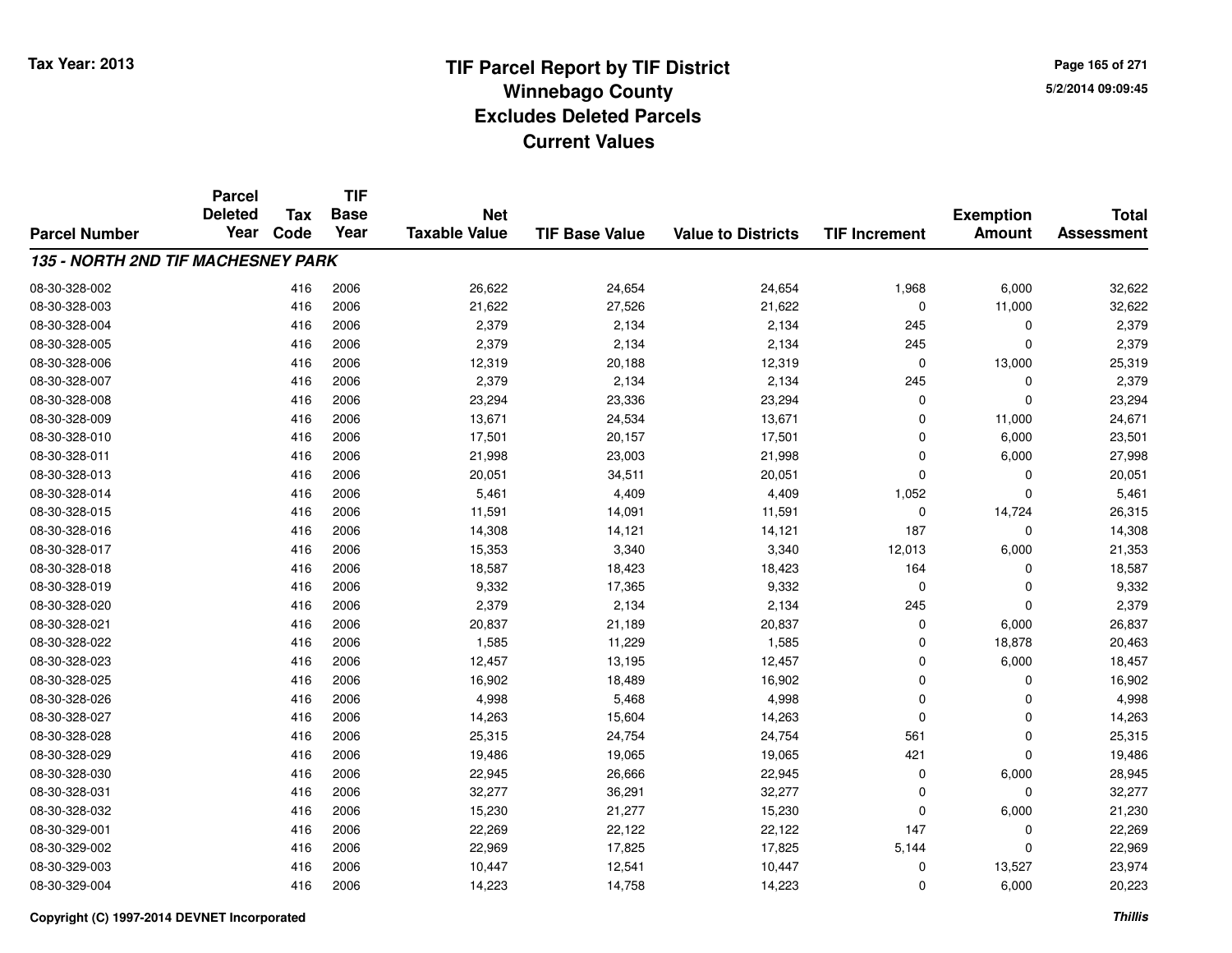**Page 166 of 2715/2/2014 09:09:45**

|                                           | <b>Parcel</b>          |                    | <b>TIF</b>          |                                    |                       |                           |                      |                                   |                                   |
|-------------------------------------------|------------------------|--------------------|---------------------|------------------------------------|-----------------------|---------------------------|----------------------|-----------------------------------|-----------------------------------|
| <b>Parcel Number</b>                      | <b>Deleted</b><br>Year | <b>Tax</b><br>Code | <b>Base</b><br>Year | <b>Net</b><br><b>Taxable Value</b> | <b>TIF Base Value</b> | <b>Value to Districts</b> | <b>TIF Increment</b> | <b>Exemption</b><br><b>Amount</b> | <b>Total</b><br><b>Assessment</b> |
|                                           |                        |                    |                     |                                    |                       |                           |                      |                                   |                                   |
| <b>135 - NORTH 2ND TIF MACHESNEY PARK</b> |                        |                    |                     |                                    |                       |                           |                      |                                   |                                   |
| 08-30-329-005                             |                        | 416                | 2006                | 16,516                             | 14,779                | 14,779                    | 1,737                | 6,000                             | 22,516                            |
| 08-30-329-006                             |                        | 416                | 2006                | 13,781                             | 16,148                | 13,781                    | $\Omega$             | 11,000                            | 24,781                            |
| 08-30-329-007                             |                        | 416                | 2006                | 20,439                             | 20,284                | 20,284                    | 155                  | $\mathbf 0$                       | 20,439                            |
| 08-30-329-008                             |                        | 416                | 2006                | 15,925                             | 21,798                | 15,925                    | $\mathbf 0$          | 11,000                            | 26,925                            |
| 08-30-329-009                             |                        | 416                | 2006                | 2,379                              | 2,134                 | 2,134                     | 245                  | 0                                 | 2,379                             |
| 08-30-329-010                             |                        | 416                | 2006                | 22,924                             | 28,810                | 22,924                    | $\Omega$             | 6,000                             | 28,924                            |
| 08-30-329-012                             |                        | 416                | 2006                | 24,674                             | 22,056                | 22,056                    | 2,618                | 6,000                             | 30,674                            |
| 08-30-329-013                             |                        | 416                | 2006                | 2,379                              | 2,134                 | 2,134                     | 245                  | 0                                 | 2,379                             |
| 08-30-329-016                             |                        | 416                | 2006                | 20,393                             | 15,238                | 15,238                    | 5,155                | $\mathbf 0$                       | 20,393                            |
| 08-30-329-017                             |                        | 416                | 2006                | 13,609                             | 14,449                | 13,609                    | $\Omega$             | 6,000                             | 19,609                            |
| 08-30-329-019                             |                        | 416                | 2006                | 27,509                             | 27,524                | 27,509                    | $\Omega$             | $\Omega$                          | 27,509                            |
| 08-30-329-022                             |                        | 416                | 2006                | 55,309                             | 64,843                | 55,309                    | $\Omega$             | 0                                 | 55,309                            |
| 08-30-329-028                             |                        | 416                | 2006                | 14,750                             | 22,570                | 14,750                    | $\Omega$             | 6,000                             | 20,750                            |
| 08-30-329-029                             |                        | 416                | 2006                | 40,427                             | 44,225                | 40,427                    | $\Omega$             | $\mathbf 0$                       | 40,427                            |
| 08-30-329-030                             |                        | 416                | 2006                | 15,445                             | 8,628                 | 8,628                     | 6,817                | 6,000                             | 21,445                            |
| 08-30-329-031                             |                        | 416                | 2006                | 36,996                             | 40,472                | 36,996                    | 0                    | $\mathbf 0$                       | 36,996                            |
| 08-30-329-032                             |                        | 416                | 2006                | 47,517                             | 51,981                | 47,517                    | $\mathbf 0$          | $\mathbf 0$                       | 47,517                            |
| 08-30-329-033                             |                        | 416                | 2006                | 5,083                              | 5,561                 | 5,083                     | $\mathbf 0$          | $\mathbf 0$                       | 5,083                             |
| 08-30-329-034                             |                        | 416                | 0                   | 1,189                              | 1,067                 | 1,067                     | 122                  | $\mathbf 0$                       | 1,189                             |
| 08-30-329-036                             |                        | 416                | 0                   | 18,108                             | 22,660                | 18,108                    | $\mathbf 0$          | 11,000                            | 29,108                            |
| 08-30-357-001                             |                        | 416                | 2006                | 25,026                             | 30,706                | 25,026                    | $\Omega$             | 11,530                            | 36,556                            |
| 08-30-357-002                             |                        | 416                | 2006                | 17,750                             | 12,589                | 12,589                    | 5,161                | $\mathbf 0$                       | 17,750                            |
| 08-30-357-003                             |                        | 416                | 2006                | 2,332                              | 2,069                 | 2,069                     | 263                  | $\mathbf 0$                       | 2,332                             |
| 08-30-357-004                             |                        | 416                | 2006                | 13,079                             | 15,579                | 13,079                    | $\mathbf 0$          | 27,148                            | 40,227                            |
| 08-30-357-007                             |                        | 416                | 2006                | 32,086                             | 31,839                | 31,839                    | 247                  | 8,773                             | 40,859                            |
| 08-30-357-008                             |                        | 416                | 2006                | 13,753                             | 19,372                | 13,753                    | $\mathbf 0$          | 6,000                             | 19,753                            |
| 08-30-357-009                             |                        | 416                | 2006                | 2,305                              | 2,069                 | 2,069                     | 236                  | $\mathbf 0$                       | 2,305                             |
| 08-30-357-010                             |                        | 416                | 2006                | 15,687                             | 15,516                | 15,516                    | 171                  | $\mathbf 0$                       | 15,687                            |
| 08-30-357-011                             |                        | 416                | 2006                | 2,305                              | 2,069                 | 2,069                     | 236                  | $\mathbf 0$                       | 2,305                             |
| 08-30-357-012                             |                        | 416                | 2006                | 21,330                             | 21,967                | 21,330                    | $\mathbf 0$          | 6,000                             | 27,330                            |
| 08-30-357-013                             |                        | 416                | 2006                | 2,305                              | 2,069                 | 2,069                     | 236                  | $\mathbf 0$                       | 2,305                             |
| 08-30-357-014                             |                        | 416                | 2006                | 20,300                             | 20,712                | 20,300                    | 0                    | 6,000                             | 26,300                            |
| 08-30-357-015                             |                        | 416                | 2006                | 27,273                             | 28,188                | 27,273                    | $\Omega$             | 6,000                             | 33,273                            |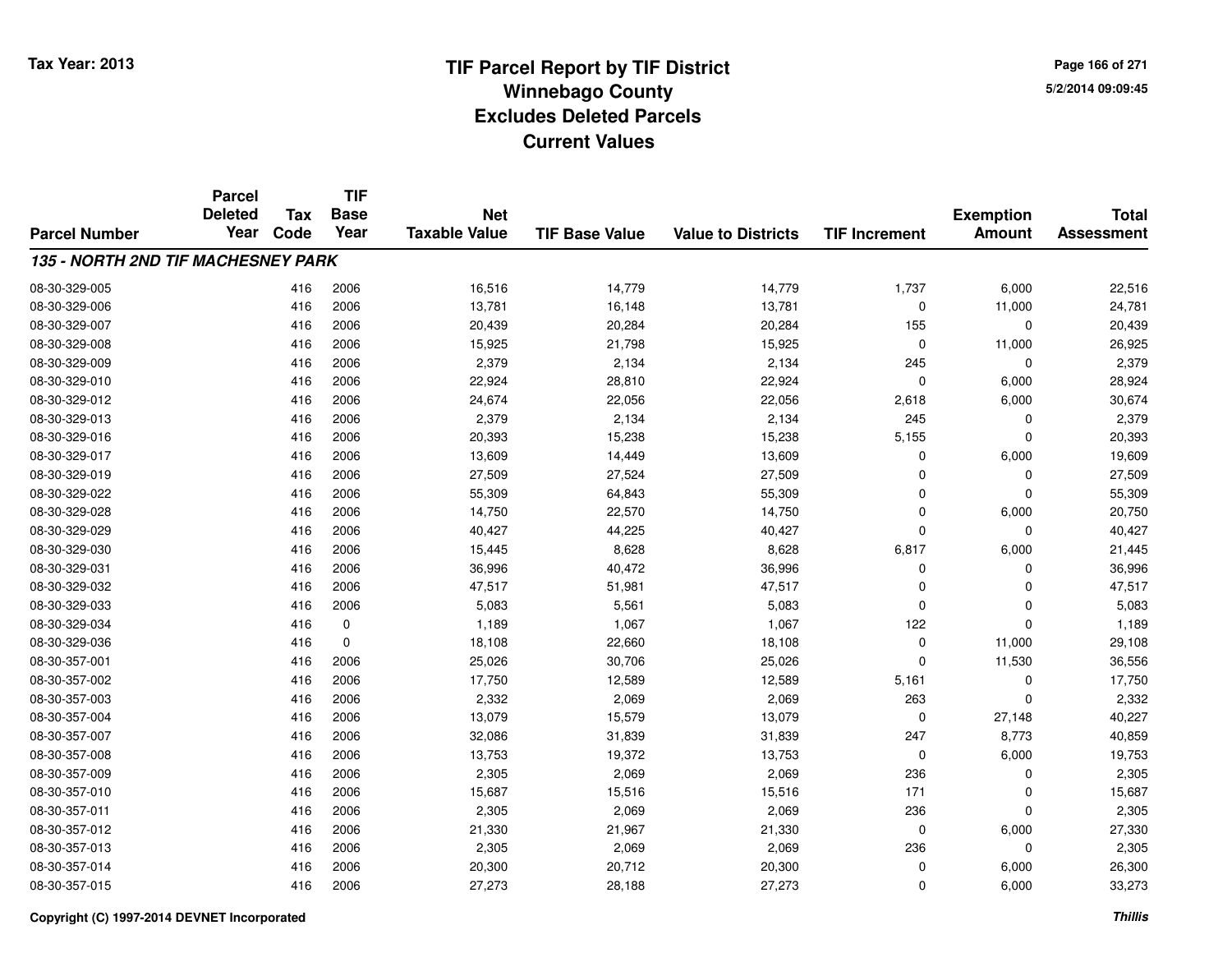**TIF**

**Parcel**

**Page 167 of 2715/2/2014 09:09:45**

| <b>Parcel Number</b>               | <b>Deleted</b><br>Year | Tax<br>Code | <b>Base</b><br>Year | <b>Net</b><br><b>Taxable Value</b> | <b>TIF Base Value</b> | <b>Value to Districts</b> | <b>TIF Increment</b> | <b>Exemption</b><br><b>Amount</b> | <b>Total</b><br><b>Assessment</b> |
|------------------------------------|------------------------|-------------|---------------------|------------------------------------|-----------------------|---------------------------|----------------------|-----------------------------------|-----------------------------------|
| 135 - NORTH 2ND TIF MACHESNEY PARK |                        |             |                     |                                    |                       |                           |                      |                                   |                                   |
| 08-30-357-016                      |                        | 416         | 0                   | 13,146                             | 13,597                | 13,146                    | $\mathbf 0$          | 7,648                             | 20,794                            |
| 08-30-358-001                      |                        | 416         | 2006                | 16,498                             | 17,361                | 16,498                    | $\mathbf 0$          | 6,000                             | 22,498                            |
| 08-30-358-002                      |                        | 416         | 2006                | 18,816                             | 13,102                | 13,102                    | 5,714                | 0                                 | 18,816                            |
| 08-30-358-003                      |                        | 416         | 2006                | 2,305                              | 2,069                 | 2,069                     | 236                  | $\mathbf 0$                       | 2,305                             |
| 08-30-358-004                      |                        | 416         | 2006                | 13,628                             | 14,480                | 13,628                    | $\Omega$             | 6,000                             | 19,628                            |
| 08-30-358-005                      |                        | 416         | 2006                | 20,890                             | 15,746                | 15,746                    | 5,144                | $\mathbf 0$                       | 20,890                            |
| 08-30-358-006                      |                        | 416         | 2006                | 19,894                             | 20,775                | 19,894                    | $\Omega$             | 6,000                             | 25,894                            |
| 08-30-358-007                      |                        | 416         | 2006                | 17,634                             | 17,474                | 17,474                    | 160                  | 0                                 | 17,634                            |
| 08-30-358-008                      |                        | 416         | 2006                | 13,893                             | 14,745                | 13,893                    | $\Omega$             | 6,000                             | 19,893                            |
| 08-30-358-011                      |                        | 416         | 2006                | 12,386                             | 15,974                | 12,386                    | $\Omega$             | 6,000                             | 18,386                            |
| 08-30-358-012                      |                        | 416         | 2006                | 5,797                              | 8,297                 | 5,797                     | $\Omega$             | 16,162                            | 21,959                            |
| 08-30-358-013                      |                        | 416         | 2006                | 20,038                             | 14,259                | 14,259                    | 5,779                | $\mathbf 0$                       | 20,038                            |
| 08-30-358-014                      |                        | 416         | 2006                | 16,716                             | 16,552                | 16,552                    | 164                  | $\mathbf 0$                       | 16,716                            |
| 08-30-358-015                      |                        | 416         | 2006                | 23,582                             | 27,932                | 23,582                    | $\Omega$             | $\mathbf 0$                       | 23,582                            |
| 08-30-358-016                      |                        | 416         | 2006                | 16,933                             | 17,120                | 16,933                    | $\Omega$             | 6,000                             | 22,933                            |
| 08-30-358-017                      |                        | 416         | 2006                | 11,500                             | 13,677                | 11,500                    | $\Omega$             | 6,000                             | 17,500                            |
| 08-30-358-018                      |                        | 416         | 2006                | 18,094                             | 18,966                | 18,094                    | $\Omega$             | 6,000                             | 24,094                            |
| 08-30-358-019                      |                        | 416         | 2006                | 2,960                              | 4,971                 | 2,960                     | 0                    | 22,725                            | 25,685                            |
| 08-30-358-020                      |                        | 416         | 2006                | 18,741                             | 18,348                | 18,348                    | 393                  | 6,000                             | 24,741                            |
| 08-30-359-001                      |                        | 416         | 2006                | 19,500                             | 19,348                | 19,348                    | 152                  | $\mathbf 0$                       | 19,500                            |
| 08-30-359-002                      |                        | 416         | 2006                | 17,664                             | 11,897                | 11,897                    | 5,767                | $\mathbf 0$                       | 17,664                            |
| 08-30-359-003                      |                        | 416         | 2006                | 15,844                             | 19,267                | 15,844                    | 0                    | 6,000                             | 21,844                            |
| 08-30-359-004                      |                        | 416         | 2006                | 14,099                             | 19,950                | 14,099                    | $\Omega$             | 6,000                             | 20,099                            |
| 08-30-359-005                      |                        | 416         | 2006                | 17,836                             | 12,676                | 12,676                    | 5,160                | $\mathbf 0$                       | 17,836                            |
| 08-30-359-006                      |                        | 416         | 2006                | 15,628                             | 16,487                | 15,628                    | 0                    | 6,000                             | 21,628                            |
| 08-30-359-007                      |                        | 416         | 2006                | 2,305                              | 2,069                 | 2,069                     | 236                  | $\mathbf 0$                       | 2,305                             |
| 08-30-359-008                      |                        | 416         | 2006                | 25,834                             | 15,953                | 15,953                    | 9,881                | 6,000                             | 31,834                            |
| 08-30-359-009                      |                        | 416         | 2006                | 13,130                             | 18,299                | 13,130                    | $\Omega$             | 6,000                             | 19,130                            |
| 08-30-359-010                      |                        | 416         | 2006                | 23,140                             | 23,006                | 23,006                    | 134                  | $\mathbf 0$                       | 23,140                            |
| 08-30-359-011                      |                        | 416         | 2006                | 18,351                             | 17,902                | 17,902                    | 449                  | $\mathbf 0$                       | 18,351                            |
| 08-30-359-012                      |                        | 416         | 2006                | 20,973                             | 20,830                | 20,830                    | 143                  | $\mathbf 0$                       | 20,973                            |
| 08-30-359-013                      |                        | 416         | 2006                | 11,218                             | 12,172                | 11,218                    | 0                    | 6,000                             | 17,218                            |
| 08-30-359-014                      |                        | 416         | 2006                | 12,362                             | 13,105                | 12,362                    | $\Omega$             | 6,000                             | 18,362                            |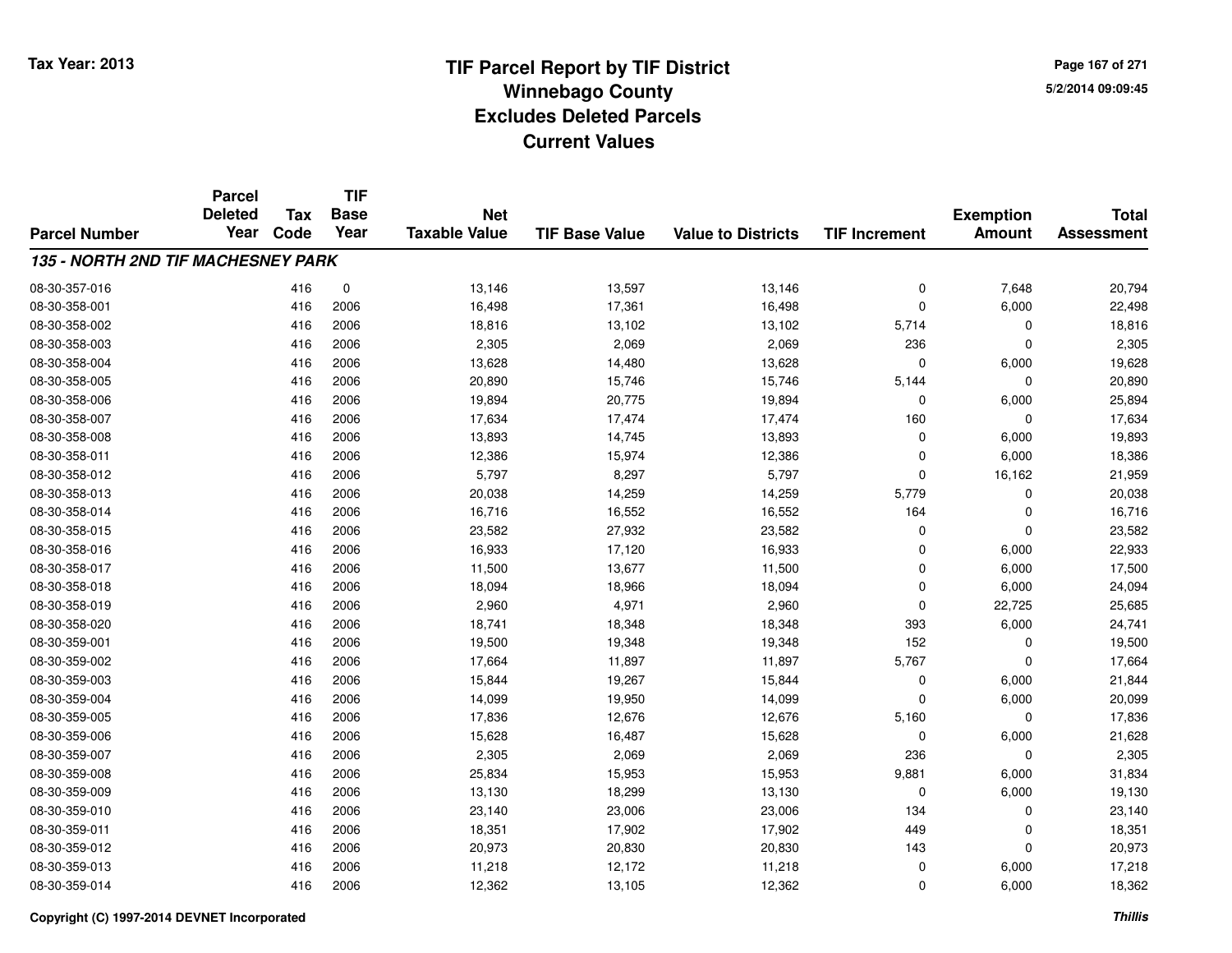**Page 168 of 2715/2/2014 09:09:45**

|                                           | <b>Parcel</b>          |                    | <b>TIF</b><br><b>Base</b><br>Year | <b>Net</b><br><b>Taxable Value</b> | <b>TIF Base Value</b> | <b>Value to Districts</b> | <b>TIF Increment</b> | <b>Exemption</b><br><b>Amount</b> | <b>Total</b><br><b>Assessment</b> |
|-------------------------------------------|------------------------|--------------------|-----------------------------------|------------------------------------|-----------------------|---------------------------|----------------------|-----------------------------------|-----------------------------------|
| <b>Parcel Number</b>                      | <b>Deleted</b><br>Year | <b>Tax</b><br>Code |                                   |                                    |                       |                           |                      |                                   |                                   |
|                                           |                        |                    |                                   |                                    |                       |                           |                      |                                   |                                   |
| <b>135 - NORTH 2ND TIF MACHESNEY PARK</b> |                        |                    |                                   |                                    |                       |                           |                      |                                   |                                   |
| 08-30-359-015                             |                        | 416                | 2006                              | 16,696                             | 16,533                | 16,533                    | 163                  | 0                                 | 16,696                            |
| 08-30-359-016                             |                        | 416                | 2006                              | 18,457                             | 24,329                | 18,457                    | 0                    | 6,000                             | 24,457                            |
| 08-30-360-001                             |                        | 416                | 2006                              | 13,514                             | 15,889                | 13,514                    | 0                    | 11,097                            | 24,611                            |
| 08-30-360-002                             |                        | 416                | 2006                              | 24,868                             | 19,743                | 19,743                    | 5,125                | 0                                 | 24,868                            |
| 08-30-360-003                             |                        | 416                | 2006                              | 21,053                             | 18,336                | 18,336                    | 2,717                | $\Omega$                          | 21,053                            |
| 08-30-360-004                             |                        | 416                | 2006                              | 10,324                             | 14,096                | 10,324                    | 0                    | 6,000                             | 16,324                            |
| 08-30-360-005                             |                        | 416                | 2006                              | 17,455                             | 17,241                | 17,241                    | 214                  | 6,000                             | 23,455                            |
| 08-30-360-006                             |                        | 416                | 2006                              | 12,434                             | 13,279                | 12,434                    | 0                    | 6,000                             | 18,434                            |
| 08-30-360-007                             |                        | 416                | 2006                              | 15,070                             | 15,453                | 15,070                    | $\mathbf 0$          | 6,000                             | 21,070                            |
| 08-30-360-008                             |                        | 416                | 2006                              | 13,912                             | 14,761                | 13,912                    | 0                    | 6,000                             | 19,912                            |
| 08-30-376-001                             |                        | 416                | 2006                              | 27,955                             | 27,821                | 27,821                    | 134                  | $\Omega$                          | 27,955                            |
| 08-30-376-002                             |                        | 416                | 2006                              | 18,572                             | 19,153                | 18,572                    | 0                    | 6,000                             | 24,572                            |
| 08-30-376-003                             |                        | 416                | 2006                              | 16,336                             | 17,174                | 16,336                    | $\mathbf 0$          | 6,000                             | 22,336                            |
| 08-30-376-004                             |                        | 416                | 2006                              | 23,906                             | 23,753                | 23,753                    | 153                  | $\Omega$                          | 23,906                            |
| 08-30-376-005                             |                        | 416                | 2006                              | 19,949                             | 18,510                | 18,510                    | 1,439                | 6,000                             | 25,949                            |
| 08-30-376-006                             |                        | 416                | 2006                              | 18,819                             | 20,757                | 18,819                    | 0                    | 6,000                             | 24,819                            |
| 08-30-376-007                             |                        | 416                | 2006                              | 24,493                             | 29,845                | 24,493                    | 0                    | 6,000                             | 30,493                            |
| 08-30-376-008                             |                        | 416                | 2006                              | 24,800                             | 25,583                | 24,800                    | 0                    | 6,000                             | 30,800                            |
| 08-30-376-009                             |                        | 416                | 2006                              | 17,880                             | 18,725                | 17,880                    | 0                    | 6,000                             | 23,880                            |
| 08-30-376-010                             |                        | 416                | 2006                              | 18,543                             | 27,861                | 18,543                    | 0                    | 11,000                            | 29,543                            |
| 08-30-376-011                             |                        | 416                | 2006                              | 13,611                             | 21,158                | 13,611                    | 0                    | 6,000                             | 19,611                            |
| 08-30-376-012                             |                        | 416                | 2006                              | 18,060                             | 18,091                | 18,060                    | 0                    | 6,000                             | 24,060                            |
| 08-30-376-013                             |                        | 416                | 2006                              | 19,147                             | 19,423                | 19,147                    | 0                    | 6,000                             | 25,147                            |
| 08-30-376-014                             |                        | 416                | 2006                              | 18,236                             | 18,497                | 18,236                    | 0                    | 6,000                             | 24,236                            |
| 08-30-376-015                             |                        | 416                | 2006                              | 20,670                             | 21,529                | 20,670                    | 0                    | 6,000                             | 26,670                            |
| 08-30-376-016                             |                        | 416                | 2006                              | 6,283                              | 6,874                 | 6,283                     | 0                    | $\Omega$                          | 6,283                             |
| 08-30-376-017                             |                        | 416                | 2006                              | 55,430                             | 60,636                | 55,430                    | 0                    | $\Omega$                          | 55,430                            |
| 08-30-376-018                             |                        | 416                | 2006                              | 27,689                             | 30,290                | 27,689                    | 0                    | $\Omega$                          | 27,689                            |
| 08-30-376-019                             |                        | 416                | 2006                              | 12,094                             | 13,230                | 12,094                    | 0                    | $\Omega$                          | 12,094                            |
| 08-30-376-020                             |                        | 416                | 2006                              | 159,796                            | 162,112               | 159,796                   | 0                    | $\Omega$                          | 159,796                           |
| 08-30-377-001                             |                        | 416                | 2006                              | 4,641                              | 5,077                 | 4,641                     | 0                    | $\Omega$                          | 4,641                             |
| 08-30-377-002                             |                        | 416                | 2006                              | 4,641                              | 5,077                 | 4,641                     | 0                    | $\Omega$                          | 4,641                             |
| 08-30-377-003                             |                        | 416                | 2006                              | 4,641                              | 5,077                 | 4,641                     | 0                    | $\Omega$                          | 4,641                             |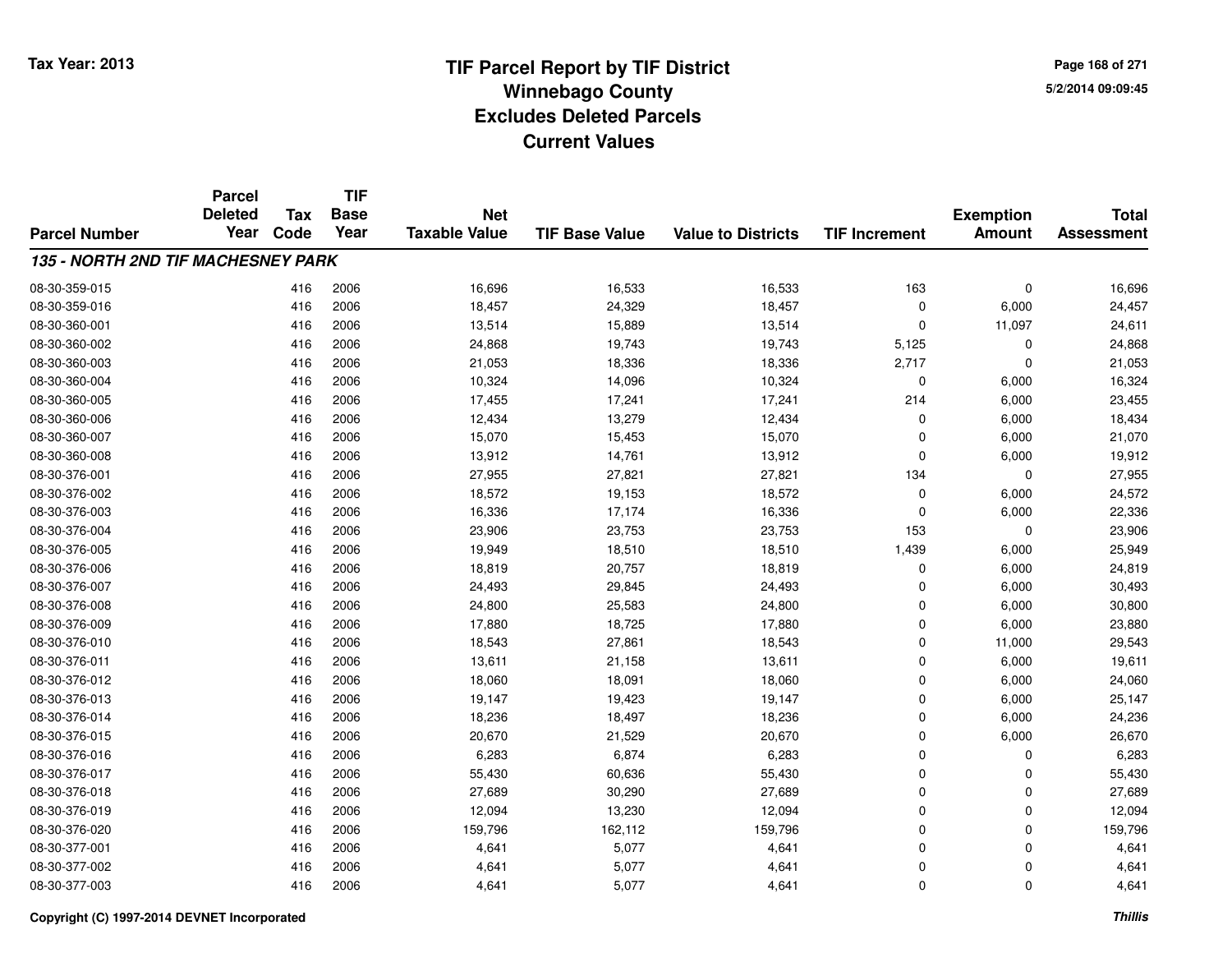**TIF**

**Parcel**

**Page 169 of 2715/2/2014 09:09:45**

| <b>Parcel Number</b>               | <b>Deleted</b><br>Year | <b>Tax</b><br>Code | <b>Base</b><br>Year | <b>Net</b><br><b>Taxable Value</b> | <b>TIF Base Value</b> | <b>Value to Districts</b> | <b>TIF Increment</b> | <b>Exemption</b><br>Amount | <b>Total</b><br><b>Assessment</b> |
|------------------------------------|------------------------|--------------------|---------------------|------------------------------------|-----------------------|---------------------------|----------------------|----------------------------|-----------------------------------|
| 135 - NORTH 2ND TIF MACHESNEY PARK |                        |                    |                     |                                    |                       |                           |                      |                            |                                   |
| 08-30-377-014                      |                        | 416                | 2006                | 23,114                             | 25,285                | 23,114                    | $\mathbf 0$          | 0                          | 23,114                            |
| 08-30-377-016                      |                        | 416                | $\mathbf 0$         | 206,821                            | 235,823               | 206,821                   | $\Omega$             | 0                          | 206,821                           |
| 08-30-378-005                      |                        | 416                | 2006                | 291,295                            | 318,657               | 291,295                   | $\Omega$             | $\mathbf 0$                | 291,295                           |
| 08-30-378-006                      |                        | 416                | 2006                | 33,489                             | 36,634                | 33,489                    | $\Omega$             | $\mathbf 0$                | 33,489                            |
| 08-30-378-009                      |                        | 416                | 2006                | 37,594                             | 41,124                | 37,594                    | $\mathbf 0$          | $\mathbf 0$                | 37,594                            |
| 08-30-378-012                      |                        | 416                | 2006                | 178,748                            | 195,538               | 178,748                   | $\mathbf 0$          | $\mathbf 0$                | 178,748                           |
| <b>Tax District Totals:</b>        | <b>Parcel Count:</b>   |                    | 277                 | 8,591,683                          | 9,084,424             | 7,954,009                 | 637,674              | 890,480                    | 9,482,163                         |
| 137 - MAIN/WHITMAN TIF             |                        |                    |                     |                                    |                       |                           |                      |                            |                                   |
| 11-23-179-001                      |                        | 417                | 2007                | 56,985                             | 88,351                | 56,985                    | 0                    | 11,000                     | 67,985                            |
| 11-23-206-011                      |                        | 417                | 2007                | 1,036,287                          | 845,661               | 845,661                   | 190,626              | 0                          | 1,036,287                         |
| <b>Tax District Totals:</b>        | <b>Parcel Count:</b>   |                    | $\overline{2}$      | 1,093,272                          | 934,012               | 902,646                   | 190,626              | 11,000                     | 1,104,272                         |
| 138 - MIDTOWN TIF                  |                        |                    |                     |                                    |                       |                           |                      |                            |                                   |
| 11-25-155-001                      |                        | 418                | 2007                | 7,082                              | 11,285                | 7,082                     | 0                    | 6,000                      | 13,082                            |
| 11-25-155-002                      |                        | 418                | 2007                | 10,520                             | 20,604                | 10,520                    | $\Omega$             | 6,000                      | 16,520                            |
| 11-25-155-003                      |                        | 418                | 2007                | 4,475                              | 1,639                 | 1,639                     | 2,836                | 5,795                      | 10,270                            |
| 11-25-155-004                      |                        | 418                | 2007                | 17,434                             | 16,559                | 16,559                    | 875                  | $\Omega$                   | 17,434                            |
| 11-25-155-005                      |                        | 418                | 2007                | 5,461                              | 11,102                | 5,461                     | 0                    | 6,000                      | 11,461                            |
| 11-25-155-006                      |                        | 418                | 2007                | 10,349                             | 15,312                | 10,349                    | $\Omega$             | 6,000                      | 16,349                            |
| 11-25-155-007                      |                        | 418                | 2007                | 11,503                             | 14,333                | 11,503                    | $\mathbf 0$          | 6,000                      | 17,503                            |
| 11-25-155-008                      |                        | 418                | 2007                | 4,411                              | 12,801                | 4,411                     | $\mathbf 0$          | 11,000                     | 15,411                            |
| 11-25-155-009                      |                        | 418                | 2007                | 8,972                              | 17,607                | 8,972                     | $\mathbf 0$          | 0                          | 8,972                             |
| 11-25-155-010                      |                        | 418                | 2007                | 7,670                              | 10,188                | 7,670                     | $\mathbf 0$          | 3,312                      | 10,982                            |
| 11-25-155-011                      |                        | 418                | 2007                | 1,743                              | 1,927                 | 1,743                     | $\Omega$             | $\mathbf 0$                | 1,743                             |
| 11-25-155-012                      |                        | 418                | 2007                | 2,948                              | 7,066                 | 2,948                     | $\mathbf 0$          | 10,472                     | 13,420                            |
| 11-25-155-013                      |                        | 418                | 2007                | 1,844                              | 19,947                | 1,844                     | $\mathbf 0$          | 0                          | 1,844                             |
| 11-25-155-014                      |                        | 418                | 2007                | 14,206                             | 11,535                | 11,535                    | 2,671                | 0                          | 14,206                            |
| 11-25-155-015                      |                        | 418                | 2007                | 10,266                             | 16,158                | 10,266                    | $\Omega$             | 0                          | 10,266                            |
| 11-25-155-016                      |                        | 418                | 2007                | 8,158                              | 15,356                | 8,158                     | $\Omega$             | 5,774                      | 13,932                            |
| 11-25-155-017                      |                        | 418                | 2007                | 13,042                             | 21,147                | 13,042                    | $\mathbf 0$          | 6,000                      | 19,042                            |
| 11-25-155-018                      |                        | 418                | 2007                | 2,833                              | 20,523                | 2,833                     | 0                    | 0                          | 2,833                             |
| 11-25-155-019                      |                        | 418                | 2007                | 7,028                              | 13,041                | 7,028                     | 0                    | 6,000                      | 13,028                            |
| 11-25-155-020                      |                        | 418                | 2007                | 10,404                             | 14,875                | 10,404                    | $\mathbf 0$          | 0                          | 10,404                            |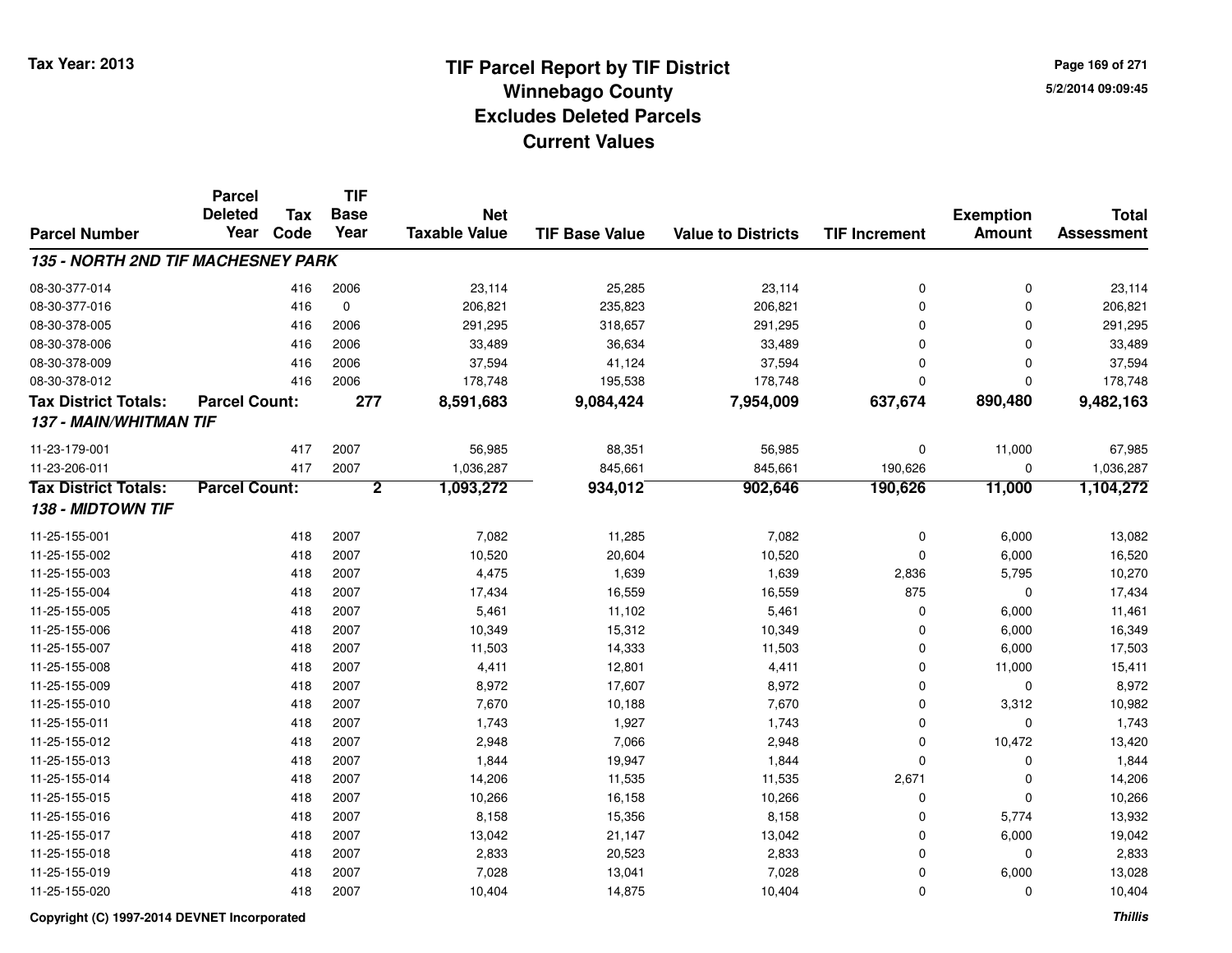**Page 170 of 2715/2/2014 09:09:45**

### **TIF Base ValueParcel NumberTotal AssessmentExemption Amount Value to Districts TIF IncrementTIF Base YearTax CodeParcel Deleted YearNet Taxable Value138 - MIDTOWN TIF**11-25-155-0211 418 2007 37,714 71,980 37,714 0 0 37,714 11-25-155-0222 418 2007 10,537 18,333 10,537 0 6,000 16,537 11-25-155-023 <sup>418</sup> 17,749 <sup>2007</sup> 19,557 17,749 <sup>0</sup> <sup>0</sup> 17,749 11-25-155-024 <sup>418</sup> 7,437 <sup>2007</sup> 18,368 7,437 <sup>0</sup> 4,499 11,936 11-25-155-025 <sup>418</sup> 1,497 <sup>2007</sup> 1,654 1,497 <sup>0</sup> <sup>0</sup> 1,497 11-25-155-026 <sup>418</sup> 5,760 <sup>2007</sup> 11,703 5,760 <sup>0</sup> 6,000 11,760 11-25-155-027 <sup>418</sup> 15,959 <sup>2007</sup> 21,597 15,959 <sup>0</sup> <sup>0</sup> 15,959 11-25-155-028 <sup>418</sup> 17,205 <sup>2007</sup> 23,184 17,205 <sup>0</sup> <sup>0</sup> 17,205 11-25-155-0299 418 2007 8,902 12,227 8,902 0 2,675 11,577 11-25-155-0300 418 2007 11,886 17,876 11,886 0 6,000 17,886 11-25-155-0311 418 2007 16,571 26,500 16,571 0 0 16,571 11-25-155-0322 418 2007 7,322 12,347 7,322 0 5,825 13,147 11-25-155-033 <sup>418</sup> 11,250 <sup>2007</sup> 15,130 11,250 <sup>0</sup> 6,000 17,250 11-25-156-0011 418 2007 4,714 13,890 4,714 0 0 4,714 11-25-156-002 <sup>418</sup> 11,952 <sup>2007</sup> 19,360 11,952 <sup>0</sup> 6,000 17,952 11-25-156-0033 418 2007 15,565 19,158 15,565 0 0 15,565 11-25-156-004 <sup>418</sup> 28,029 <sup>2007</sup> 34,310 28,029 <sup>0</sup> 6,000 34,029 11-25-156-005 <sup>418</sup> 12,544 <sup>2007</sup> 18,821 12,544 <sup>0</sup> <sup>0</sup> 12,544 11-25-156-006 <sup>418</sup> 11,056 <sup>2007</sup> 21,037 11,056 <sup>0</sup> 6,000 17,056 11-25-156-007 <sup>418</sup> 2,290 <sup>2007</sup> 4,790 2,290 <sup>0</sup> 12,260 14,550 11-25-156-008 <sup>418</sup> 5,253 <sup>2007</sup> 8,333 5,253 <sup>0</sup> 4,305 9,558 11-25-156-009 <sup>418</sup> 23,310 <sup>2007</sup> 26,228 23,310 <sup>0</sup> <sup>0</sup> 23,310 11-25-156-0100 418 2007 11,963 18,875 11,963 0 6,000 17,963 11-25-156-0111 418 2007 8,916 15,221 8,916 0 5,854 14,770 11-25-156-0122 418 2007 16,442 25,543 16,442 0 6,000 22,442 11-25-156-0133 418 2007 4,176 22,094 4,176 0 0 4,176 11-25-156-0144 2007 2007 2007 9,429 15,088 9,429 9,429 0 0 0 9,429 11-25-156-015 <sup>418</sup> 12,960 <sup>2007</sup> 23,048 12,960 <sup>0</sup> <sup>0</sup> 12,960 11-25-156-016 <sup>418</sup> <sup>0</sup> <sup>2007</sup> 17,814 <sup>0</sup> <sup>0</sup> <sup>0</sup> <sup>0</sup> 11-25-156-017 <sup>418</sup> 7,844 <sup>2007</sup> 12,863 7,844 <sup>0</sup> 2,963 10,807 11-25-156-0188 418 2007 4,939 9,686 4,939 0 5,784 10,723 11-25-156-0199 418 2007 4,614 9,104 4,614 0 5,655 10,269 11-25-156-0200 418 2007 8,651 24,102 8,651 0 6,000 14,651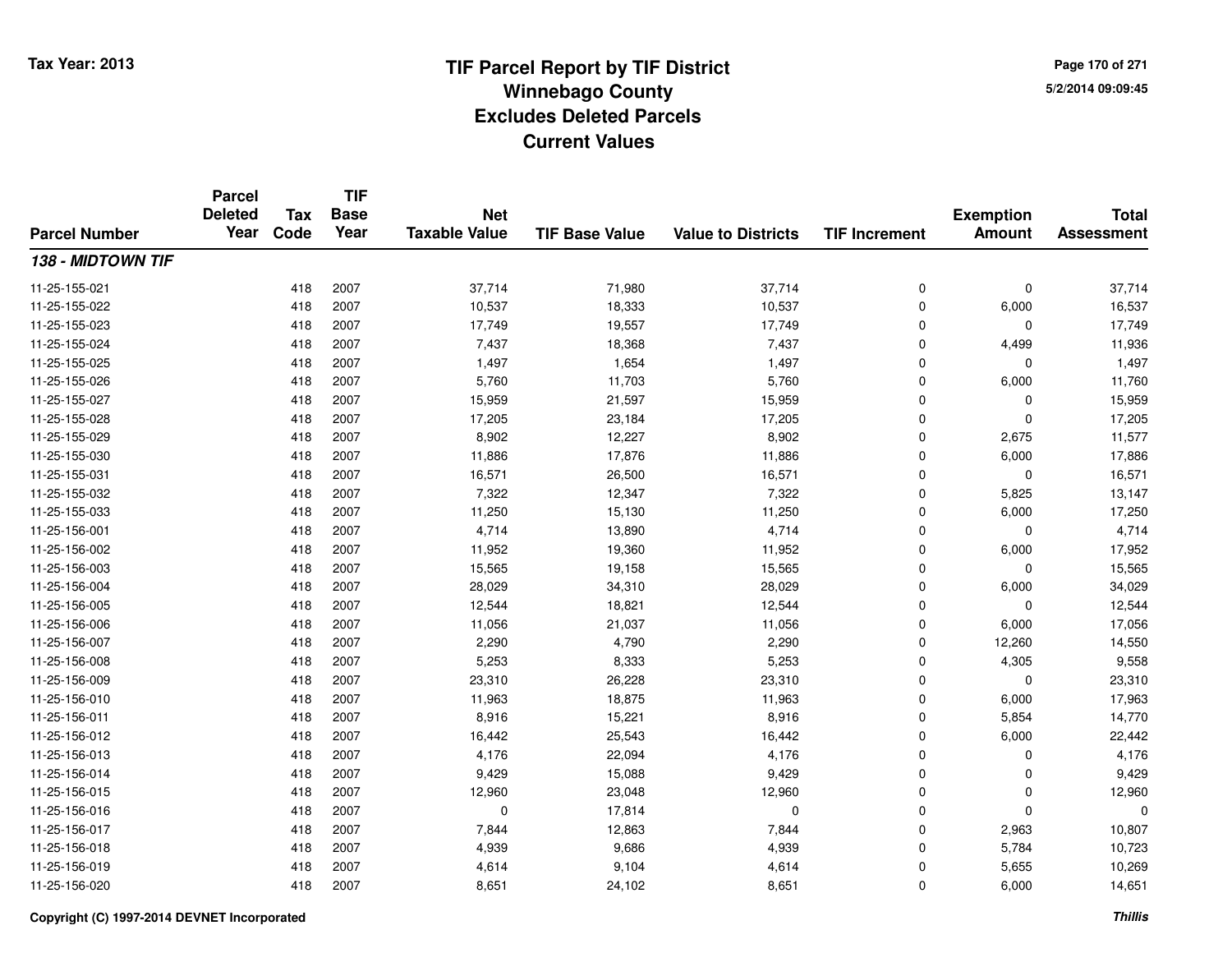**TIF**

**Parcel**

**Page 171 of 2715/2/2014 09:09:45**

### **TIF Base ValueParcel NumberTotal AssessmentExemption Amount Value to Districts TIF Increment Base YearTax Code Deleted YearNet Taxable Value138 - MIDTOWN TIF**11-25-156-0211 418 2007 5,261 10,407 5,261 0 5,261 11-25-156-022 <sup>418</sup> <sup>725</sup> <sup>2007</sup> 3,225 <sup>725</sup> <sup>0</sup> 12,960 13,685 11-25-156-0233 418 2007 26,785 34,147 26,785 0 0 26,785 11-25-157-0011 418 2007 2,495 11,801 2,495 0 0 2,495 11-25-157-002 <sup>418</sup> <sup>0</sup> <sup>2007</sup> 8,175 <sup>0</sup> <sup>0</sup> <sup>0</sup> <sup>0</sup> 11-25-157-0033 and the set of the contract of the contract of the contract of the contract of  $\sim$  0 cm  $\sim$  0 cm  $\sim$  0 cm  $\sim$  0 cm  $\sim$  0 cm  $\sim$  0 cm  $\sim$  0 cm  $\sim$  0 cm  $\sim$  0 cm  $\sim$  0 cm  $\sim$  0 cm  $\sim$  0 cm  $\sim$  0 cm  $\sim$  0 cm 11-25-157-004 <sup>418</sup> 2,495 <sup>2007</sup> 19,525 2,495 <sup>0</sup> <sup>0</sup> 2,495 11-25-157-0055 418 2007 2,495 16,865 2,495 0 0 2,495 11-25-157-006 <sup>418</sup> <sup>0</sup> <sup>2007</sup> 13,756 <sup>0</sup> <sup>0</sup> <sup>0</sup> <sup>0</sup> 11-25-157-007 $7$  2,110 2007 2,110 2,12,382 2,110 2,110 2,110 0 0 2,110 11-25-157-008 <sup>418</sup> 2,495 <sup>2007</sup> 4,081 2,495 <sup>0</sup> <sup>0</sup> 2,495 11-25-157-009 <sup>418</sup> <sup>0</sup> <sup>2007</sup> 20,822 <sup>0</sup> <sup>0</sup> <sup>0</sup> <sup>0</sup> 11-25-157-0100 2,495 2007 2,495 2007 2,495 2,495 2,495 2,495 2,495 2,495 0 2,495 0 2,495 0 2,495 0 2,495 0 2,495  $\mu$ 11-25-157-0111 418 2007 2,495 13,683 2,495 0 0 2,495 11-25-157-0122 418 2007 2,535 16,307 2,535 0 0 2,535 11-25-157-013 <sup>418</sup> <sup>0</sup> <sup>2007</sup> 11,946 <sup>0</sup> <sup>0</sup> <sup>0</sup> <sup>0</sup> 11-25-158-0011 and the contract of the contract of the contract of the contract of the contract of  $13,303$  contract of  $0$  contract of  $0$  contract of  $0$  contract of  $0$  contract of  $0$  contract of  $0$  contract of  $0$  contract of  $0$ 11-25-158-0022 418 2007 0 13,119 0 0 0 0 11-25-158-003 $3$  3 2007 2007 3,608 3,608 3,608 3,608 3,608 3,608 3,608 3,608 11-25-158-004 <sup>418</sup> <sup>0</sup> <sup>2007</sup> 19,992 <sup>0</sup> <sup>0</sup> <sup>0</sup> <sup>0</sup> 11-25-158-005 <sup>418</sup> 3,303 <sup>2007</sup> 3,648 3,303 <sup>0</sup> <sup>0</sup> 3,303 11-25-158-006 <sup>418</sup> <sup>0</sup> <sup>2007</sup> 16,250 <sup>0</sup> <sup>0</sup> <sup>0</sup> <sup>0</sup> 11-25-158-007 $7$  and  $418$  2007 and the contract of the contract of the contract of the contract of  $17,834$  and  $0$  and  $0$  and  $0$  and  $0$  and  $0$  and  $0$  and  $0$  and  $0$  and  $0$  and  $0$  and  $0$  and  $0$  and  $0$  and  $0$  and  $0$  and 11-25-158-0088 418 2007 0 12,442 0 0 0 0 11-25-158-0099 418 2007 3,788 7,350 3,788 0 0 3,788 11-25-158-0100 418 2007 4,187 11,282 4,187 0 0 4,187 11-25-158-0111 and the contract of the contract of the contract of the contract of the contract of  $10,760$  and  $0$  of  $0$  of  $0$  of  $0$  of  $0$  of  $0$  of  $0$  of  $0$  of  $0$  of  $0$  of  $0$  of  $0$  of  $0$  of  $0$  of  $0$  of  $0$  of  $0$  of  $0$ 11-25-158-012 <sup>418</sup> <sup>0</sup> <sup>2007</sup> 2,370 <sup>0</sup> <sup>0</sup> <sup>0</sup> <sup>0</sup> 11-25-159-0011 418 2007 1,558 1,720 1,558 0 0 1,558 11-25-159-002 <sup>418</sup> <sup>0</sup> <sup>2007</sup> 15,447 <sup>0</sup> <sup>0</sup> <sup>0</sup> <sup>0</sup> 11-25-159-003 <sup>418</sup> <sup>0</sup> <sup>2007</sup> 6,060 <sup>0</sup> <sup>0</sup> <sup>0</sup> <sup>0</sup> 11-25-159-004 <sup>418</sup> 3,270 <sup>2007</sup> 27,610 3,270 <sup>0</sup> <sup>0</sup> 3,270 11-25-159-005<sup>418</sup> <sup>0</sup> <sup>2007</sup> 27,962 <sup>0</sup> <sup>0</sup> <sup>0</sup> <sup>0</sup>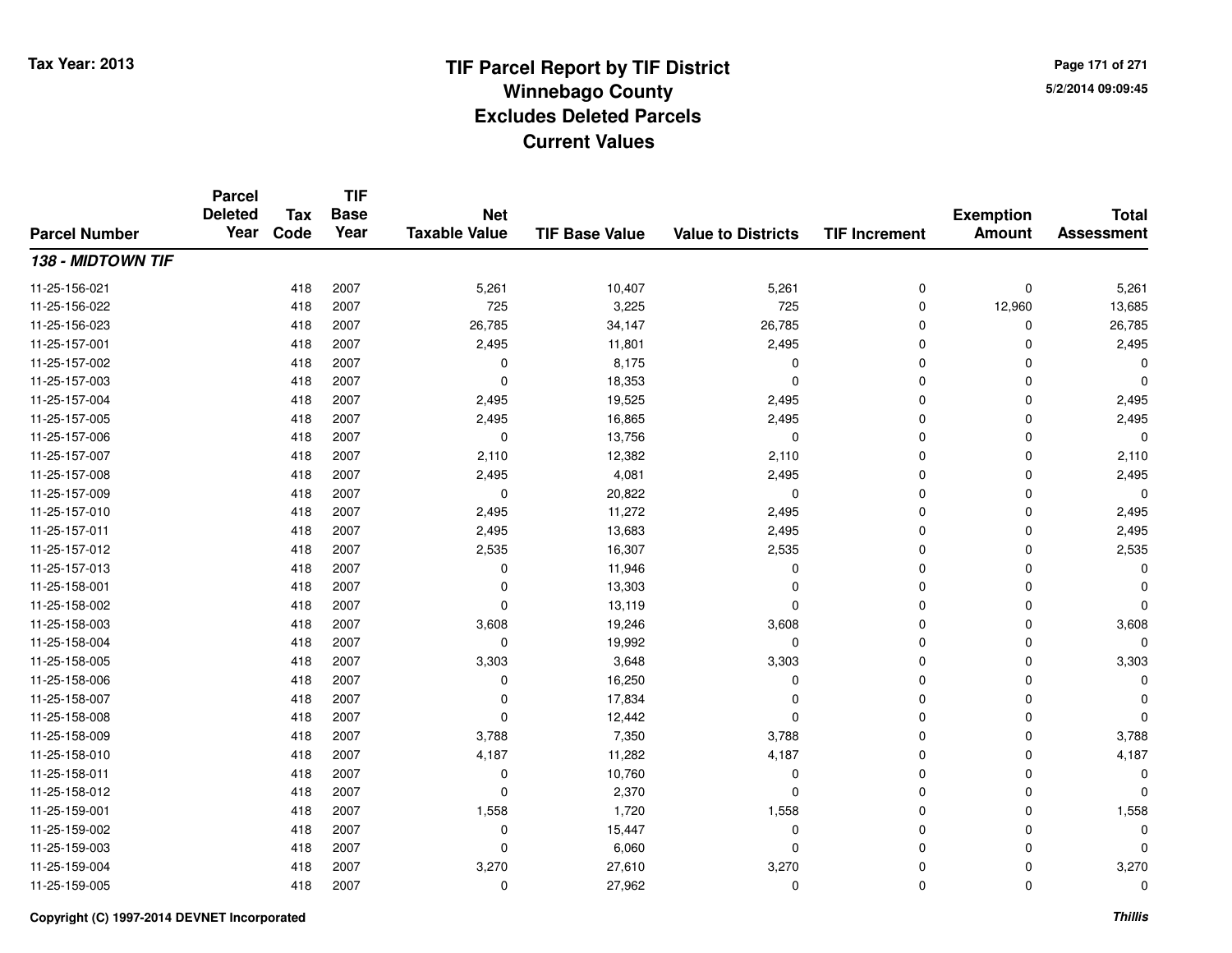**TIF**

**Parcel**

**Page 172 of 2715/2/2014 09:09:45**

### **TIF Base ValueParcel NumberTotal AssessmentExemption Amount Value to Districts TIF Increment Base YearTax Code Deleted YearNet Taxable Value138 - MIDTOWN TIF**11-25-159-006 <sup>418</sup> 1,728 <sup>2007</sup> 15,017 1,728 <sup>0</sup> <sup>0</sup> 1,728 11-25-159-007 <sup>418</sup> 1,728 <sup>2007</sup> 17,386 1,728 <sup>0</sup> <sup>0</sup> 1,728 11-25-159-0088 418 2007 2,217 4,753 2,217 0 12,098 14,315 11-25-159-0099 418 2007 3,118 14,486 3,118 0 0 3,118 11-25-159-0100 418 2007 3,458 16,003 3,458 0 0 3,458 11-25-159-0111 418 2007 1,728 15,417 1,728 0 0 1,728 11-25-159-0122 418 2007 2,073 18,535 2,073 0 0 2,073 11-25-159-013 $3$  2007 2007 4,460 21,715 4,460 21,716 4,460 21,715 4,460 21,4460 21,4460 21,4460 21,4460 21,4460 21,4460 21,4460 2007 4,460 21,715 4,460 2007 21,460 2007 21,460 21,450 21,450 21,450 21,450 21,450 21,450 21,450 21,450 21 11-25-159-0144 2007 16,213 2007 7,231 16,213 7,231 7,231 0 0 0 7,231 11-25-160-0011 418 2007 13,201 30,144 13,201 0 0 13,201 11-25-160-0022 418 2007 2,305 14,907 2,305 0 0 2,305 11-25-160-003 $3$  2007 2,585 2,585 2,585 2,585 2,585 2,585 2,585 2,585 2,585 2,585 2,585 2,585 2,585 2,585 2,585  $\,$ 11-25-160-0044 2007 2007 3,078 16,851 3,078 3,078 3,078 0 0 0 3,078 11-25-160-005 <sup>418</sup> 9,117 <sup>2007</sup> 15,009 9,117 <sup>0</sup> 6,000 15,117 11-25-160-0066 418 2007 4,244 7,007 4,244 0 4,244 11-25-160-007 <sup>418</sup> 7,123 <sup>2007</sup> 19,426 7,123 <sup>0</sup> 11,000 18,123 11-25-160-0088 418 2007 2,827 17,598 2,827 0 0 2,827 11-25-160-009 <sup>418</sup> <sup>0</sup> <sup>2007</sup> <sup>0</sup> <sup>0</sup> <sup>0</sup> <sup>0</sup> <sup>0</sup> 11-25-160-010 <sup>418</sup> <sup>0</sup> <sup>2007</sup> 40,835 <sup>0</sup> <sup>0</sup> <sup>0</sup> <sup>0</sup> 11-25-301-0011 418 2007 9,351 1,632 1,632 7,719 0 9,351 11-25-301-0022 418 2007 4,758 12,766 4,758 0 6,000 10,758 11-25-301-0033 418 2007 12,238 16,593 12,238 0 0 12,238 11-25-301-0044 18 2007 12,458 16,888 16,888 12,458 0 0 0 12,458 11-25-301-005 <sup>418</sup> 7,786 <sup>2007</sup> 12,966 7,786 <sup>0</sup> 5,632 13,418 11-25-301-006 <sup>418</sup> 13,875 <sup>2007</sup> 11,907 11,907 1,968 <sup>0</sup> 13,875 11-25-301-007 <sup>418</sup> 11,520 <sup>2007</sup> 18,705 11,520 <sup>0</sup> <sup>0</sup> 11,520 11-25-301-008 <sup>418</sup> 9,181 <sup>2007</sup> 19,532 9,181 <sup>0</sup> 3,890 13,071 11-25-301-0099 418 2007 12,489 16,911 12,489 0 0 12,489 11-25-301-0100 418 2007 14,018 21,243 14,018 0 0 14,018 11-25-301-0111 418 2007 11,691 14,884 11,691 0 0 11,691 11-25-301-0122 418 2007 14,254 22,831 14,254 0 6,000 20,254 11-25-301-013 <sup>418</sup> 14,197 <sup>2007</sup> 21,731 14,197 <sup>0</sup> <sup>0</sup> 14,197 11-25-301-014<sup>418</sup> 1,431 <sup>2007</sup> 1,582 1,431 <sup>0</sup> <sup>0</sup> 1,431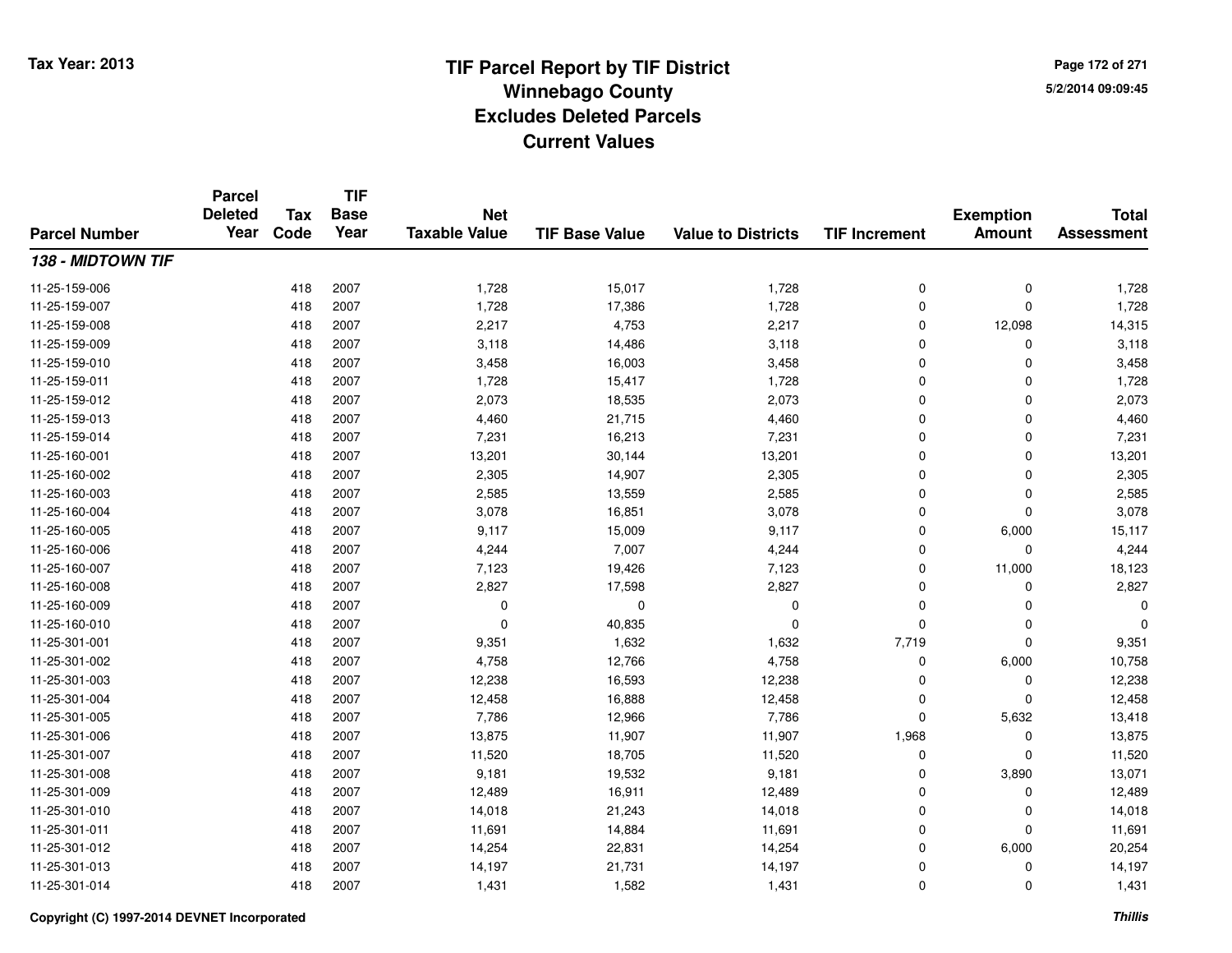**TIF**

**Parcel**

**Page 173 of 2715/2/2014 09:09:45**

### **TIF Base ValueParcel NumberTotal AssessmentExemption Amount Value to Districts TIF Increment Base YearTax Code Deleted YearNet Taxable Value138 - MIDTOWN TIF**11-25-301-015 <sup>418</sup> 20,083 <sup>2007</sup> 23,041 20,083 <sup>0</sup> <sup>0</sup> 20,083 11-25-301-0200 418 2007 14,911 23,049 14,911 0 0 14,911 11-25-301-0211 418 2007 10,439 15,173 10,439 0 0 10,439 11-25-301-0222 418 2007 9,807 20,839 9,807 0 0 9,807 11-25-301-0233 418 2007 15,649 14,305 14,305 1,344 0 15,649 11-25-301-024 <sup>418</sup> 9,672 <sup>2007</sup> 7,802 7,802 1,870 6,000 15,672 11-25-301-025 <sup>418</sup> 4,748 <sup>2007</sup> 19,297 4,748 <sup>0</sup> <sup>0</sup> 4,748 11-25-301-026 <sup>418</sup> 1,192 <sup>2007</sup> 1,316 1,192 <sup>0</sup> <sup>0</sup> 1,192 11-25-301-027 <sup>418</sup> 14,374 <sup>2007</sup> 17,872 14,374 <sup>0</sup> <sup>0</sup> 14,374 11-25-301-0288 418 2007 7,561 16,864 7,561 0 6,000 13,561 11-25-301-0299 418 2007 18,466 20,528 18,466 0 0 18,466 11-25-301-0300 418 2007 4,683 5,172 4,683 0 0 4,683 11-25-301-0311 418 2007 6,694 6,694 6,694 0 793 7,487 11-25-301-0333 418 2007 16,096 21,896 16,096 0 0 16,096 11-25-301-035 <sup>418</sup> 13,741 <sup>2007</sup> 18,139 13,741 <sup>0</sup> <sup>0</sup> 13,741 11-25-301-036 <sup>418</sup> 3,913 <sup>2007</sup> 8,767 3,913 <sup>0</sup> 6,000 9,913 11-25-301-037 <sup>418</sup> 3,539 <sup>2007</sup> 14,047 3,539 <sup>0</sup> 6,000 9,539 11-25-301-038 <sup>418</sup> 14,589 <sup>2007</sup> 18,119 14,589 <sup>0</sup> <sup>0</sup> 14,589 11-25-301-0399 418 2007 11,035 17,446 11,035 0 11,035 11-25-301-0400 418 2007 14,463 18,079 14,463 0 0 14,463 11-25-301-0411 418 2007 7,811 11,275 7,811 0 0 7,811 11-25-302-0011 418 2007 10,355 17,197 10,355 0 6,000 16,355 11-25-302-0022 418 2007 6,085 20,056 6,085 0 6,085 11-25-302-0033 418 2007 7,760 14,008 7,760 0 0 7,760 11-25-302-0044 2007 2007 2007 8,439 16,093 8,439 8,439 0 0 0 8,439 11-25-302-005 <sup>418</sup> 15,704 <sup>2007</sup> 21,252 15,704 <sup>0</sup> <sup>0</sup> 15,704 11-25-302-0066 418 2007 9,667 19,967 9,667 0 0 9,667 11-25-302-007 <sup>418</sup> 17,501 <sup>2007</sup> 23,719 17,501 <sup>0</sup> <sup>0</sup> 17,501 11-25-302-008 <sup>418</sup> 9,800 <sup>2007</sup> 16,533 9,800 <sup>0</sup> 6,000 15,800 11-25-302-009 <sup>418</sup> 3,733 <sup>2007</sup> 25,476 3,733 <sup>0</sup> <sup>0</sup> 3,733 11-25-302-0100 418 2007 14,642 19,791 14,642 0 0 14,642 11-25-302-0111 418 2007 9,164 16,511 9,164 0 6,000 15,164 11-25-302-0122 418 2007 33,968 41,555 33,968 0 0 33,968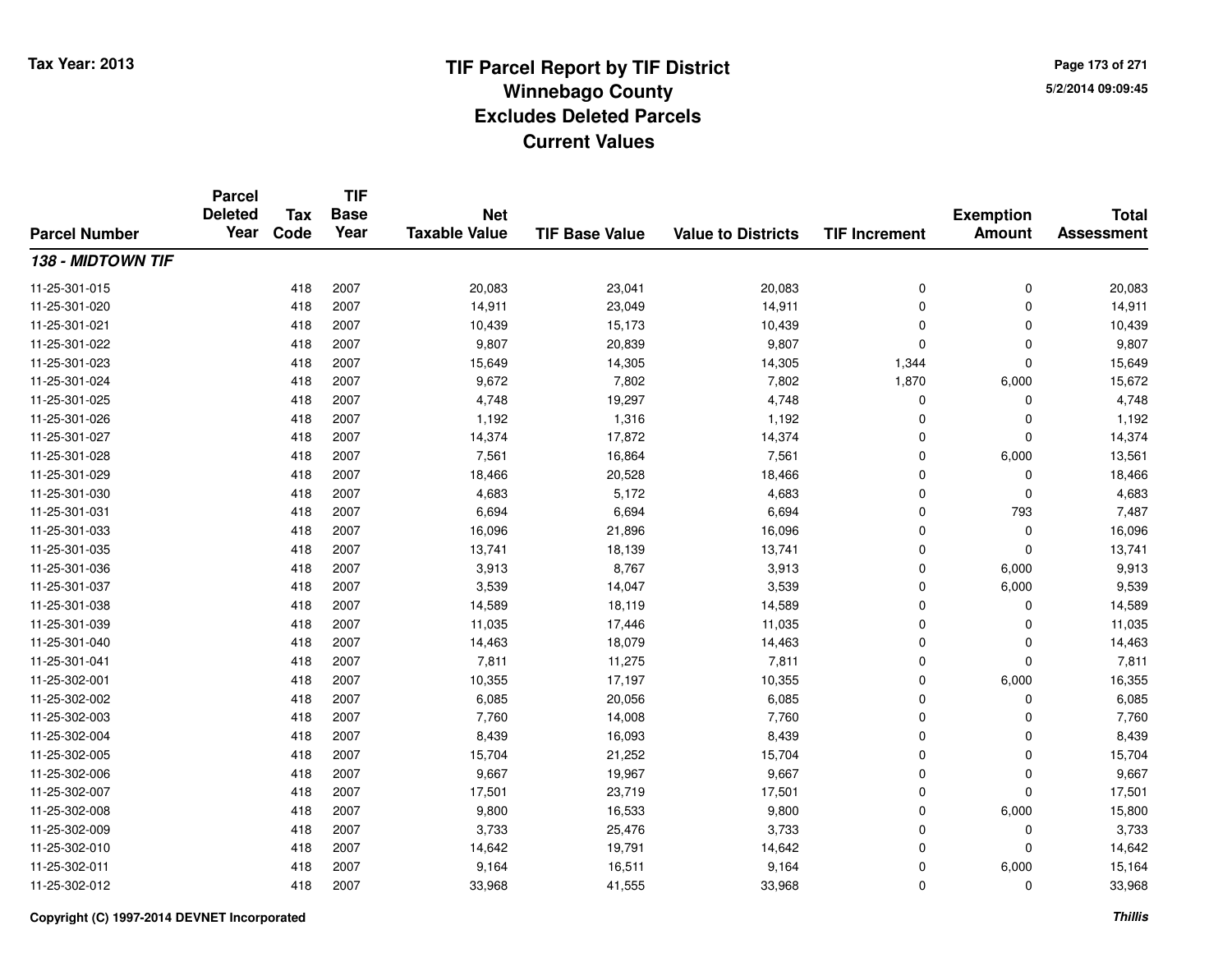**TIF**

**Parcel**

**Page 174 of 2715/2/2014 09:09:45**

### **TIF Base ValueParcel NumberTotal AssessmentExemption Amount Value to Districts TIF Increment Base YearTax Code Deleted YearNet Taxable Value138 - MIDTOWN TIF**11-25-302-0133 418 2007 15,813 14,028 14,028 1,785 0 15,813 11-25-302-0144 418 2007 14,014 17,285 14,014 0 0 14,014 11-25-302-0155 418 2007 9,867 16,651 9,867 0 6,000 15,867 11-25-302-016 <sup>418</sup> 17,634 <sup>2007</sup> 21,820 17,634 <sup>0</sup> <sup>0</sup> 17,634 11-25-302-017 <sup>418</sup> 8,083 <sup>2007</sup> 18,985 8,083 <sup>0</sup> <sup>0</sup> 8,083 11-25-302-018 <sup>418</sup> 9,363 <sup>2007</sup> 18,592 9,363 <sup>0</sup> 11,000 20,363 11-25-302-0199 418 2007 3,360 2,165 2,165 1,195 0 3,360 11-25-302-0200 418 2007 10,896 15,750 10,896 0 6,000 16,896 11-25-302-0211 418 2007 17,315 31,572 17,315 0 6,000 23,315 11-25-302-0222 418 2007 9,646 17,243 9,646 0 0 9,646 11-25-303-0011 418 2007 14,025 12,384 12,384 1,641 0 14,025 11-25-303-0022 418 2007 5,530 10,561 5,530 0 6,000 11,530 11-25-303-0033 418 2007 8,221 10,358 8,221 0 6,000 14,221 11-25-303-004 <sup>418</sup> 15,718 <sup>2007</sup> 19,274 15,718 <sup>0</sup> <sup>0</sup> 15,718 11-25-303-005 <sup>418</sup> 5,238 <sup>2007</sup> 15,208 5,238 <sup>0</sup> 11,000 16,238 11-25-303-006 <sup>418</sup> 17,039 <sup>2007</sup> 16,205 16,205 <sup>834</sup> <sup>0</sup> 17,039 11-25-303-007 <sup>418</sup> 13,160 <sup>2007</sup> 18,676 13,160 <sup>0</sup> 6,000 19,160 11-25-303-008 <sup>418</sup> 17,346 <sup>2007</sup> 19,965 17,346 <sup>0</sup> <sup>0</sup> 17,346 11-25-303-0099 418 2007 18,144 28,000 18,144 0 0 18,144 11-25-303-0100 418 2007 15,929 19,897 15,929 0 0 15,929 11-25-303-0111 418 2007 16,767 20,951 16,767 0 0 16,767 11-25-303-0122 418 2007 16,811 21,005 16,811 0 0 16,811 11-25-303-0133 418 2007 11,000 23,815 11,000 0 0 11,000 11-25-303-0144 23,030 23,030 23,030 23,030 28,625 23,030 23,030 0 0 23,030 11-25-303-015 <sup>418</sup> 7,457 <sup>2007</sup> 17,697 7,457 <sup>0</sup> <sup>0</sup> 7,457 11-25-303-016 <sup>418</sup> 9,429 <sup>2007</sup> 18,083 9,429 <sup>0</sup> <sup>0</sup> 9,429 11-25-303-017 <sup>418</sup> 10,112 <sup>2007</sup> 20,113 10,112 <sup>0</sup> 6,000 16,112 11-25-303-0188 418 2007 8,464 12,811 8,464 0 6,000 14,464 11-25-303-0211 418 2007 6,030 10,845 6,030 0 6,000 12,030 11-25-303-0222 418 2007 10,654 20,225 10,654 0 6,000 16,654 11-25-303-0233 418 2007 8,538 12,953 8,538 0 6,000 14,538 11-25-303-0244 418 2007 1,614 1,783 1,614 0 0 1,614 11-25-303-025<sup>418</sup> 12,061 <sup>2007</sup> 17,252 12,061 <sup>0</sup> 6,000 18,061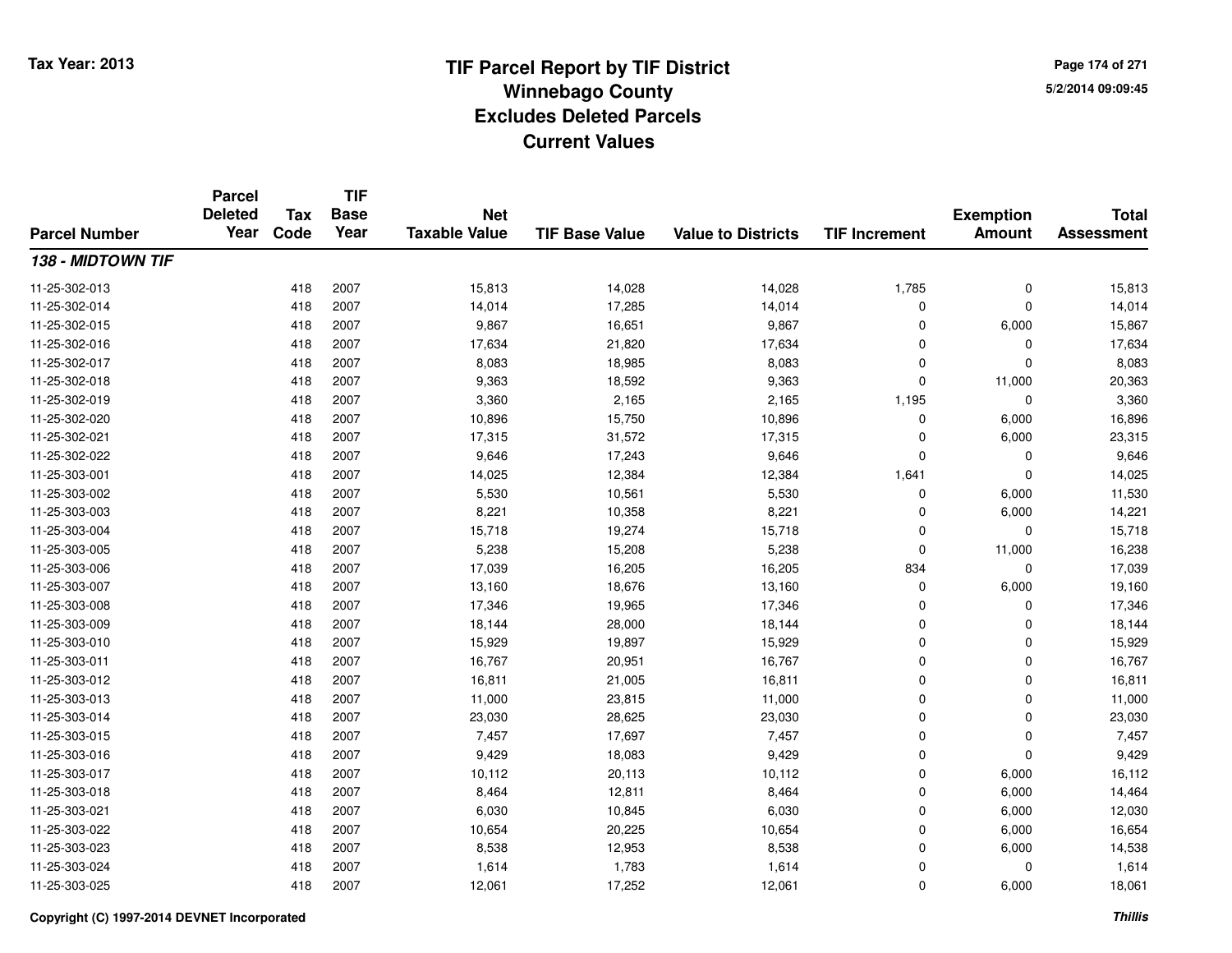**TIF**

**Parcel**

**Page 175 of 2715/2/2014 09:09:45**

### **TIF Base ValueParcel NumberTotal AssessmentExemption Amount Value to Districts TIF Increment Base YearTax Code Deleted YearNet Taxable Value138 - MIDTOWN TIF**11-25-303-026 <sup>418</sup> 14,429 <sup>2007</sup> 18,024 14,429 <sup>0</sup> <sup>0</sup> 14,429 11-25-303-027 <sup>418</sup> 13,355 <sup>2007</sup> 18,117 13,355 <sup>0</sup> <sup>0</sup> 13,355 11-25-303-0299 418 2007 9,666 15,664 9,666 0 6,000 15,666 11-25-303-0300 418 2007 13,525 18,089 13,525 0 6,000 19,525 11-25-304-0011 418 2007 1,584 1,750 1,584 0 0 1,584 11-25-305-0011 418 2007 1,677 1,854 1,677 0 0 1,677 11-25-305-0033 418 2007 179 1,963 179 0 0 179 11-25-306-0011 418 2007 1,371 1,516 1,371 0 0 1,371 11-25-307-0011 418 2007 1,485 1,641 1,485 0 0 1,485 11-25-308-0011 418 2007 1,083 1,197 1,083 0 0 1,083 11-25-309-0011 418 2007 20,351 22,480 20,351 0 0 20,351 11-25-309-007 <sup>418</sup> 58,374 <sup>2007</sup> 64,483 58,374 <sup>0</sup> <sup>0</sup> 58,374 11-25-309-008 <sup>418</sup> 1,454 <sup>2007</sup> 1,605 1,454 <sup>0</sup> <sup>0</sup> 1,454 11-25-309-0099 418 2007 35,522 39,239 35,522 0 0 35,522 11-25-309-0111 418 2007 48,361 53,420 48,361 0 0 48,361 11-25-309-0122 418 2007 36,556 49,335 36,556 0 0 36,556 11-25-310-004 <sup>418</sup> 13,200 <sup>2007</sup> 23,715 13,200 <sup>0</sup> <sup>0</sup> 13,200 11-25-310-006 <sup>418</sup> 24,998 <sup>2007</sup> 34,163 24,998 <sup>0</sup> <sup>0</sup> 24,998 11-25-310-007 <sup>418</sup> 38,187 <sup>2007</sup> 56,682 38,187 <sup>0</sup> <sup>0</sup> 38,187 11-25-310-0088 418 2007 105,494 116,531 105,494 0 105,494 11-25-351-0011 418 2007 2,051 2,293 2,051 0 2,051 11-25-351-002 <sup>418</sup> <sup>804</sup> <sup>2007</sup> <sup>893</sup> <sup>804</sup> <sup>0</sup> <sup>0</sup> <sup>804</sup> 11-25-351-0044 2007 2,847 2007 2,847 3,145 2,847 3,145 2,847 0 0 0 2,847 11-25-351-006 <sup>418</sup> <sup>804</sup> <sup>2007</sup> 1,056 <sup>804</sup> <sup>0</sup> <sup>0</sup> <sup>804</sup> 11-25-351-007 <sup>418</sup> 124,785 <sup>2007</sup> 164,246 124,785 <sup>0</sup> <sup>0</sup> 124,785 11-25-352-0011 418 2007 24,987 44,487 24,987 0 0 24,987 11-25-352-0033 418 2007 4,810 5,313 4,810 0 0 4,810 11-25-352-0044 418 2007 1,241 1,372 1,241 0 0 1,241 11-25-352-005 <sup>418</sup> 10,438 <sup>2007</sup> 11,531 10,438 <sup>0</sup> <sup>0</sup> 10,438 11-25-353-0011 418 2007 135,874 163,913 135,874 0 135,874 11-25-354-0011 418 2007 2,427 2,682 2,427 0 0 2,427 11-25-354-003 $3$  2007 2,040 2,040 3,486 2,040 2,040 0 0 2,040 11-25-354-0044 418 2007 2,043 2,257 2,043 0 0 2,043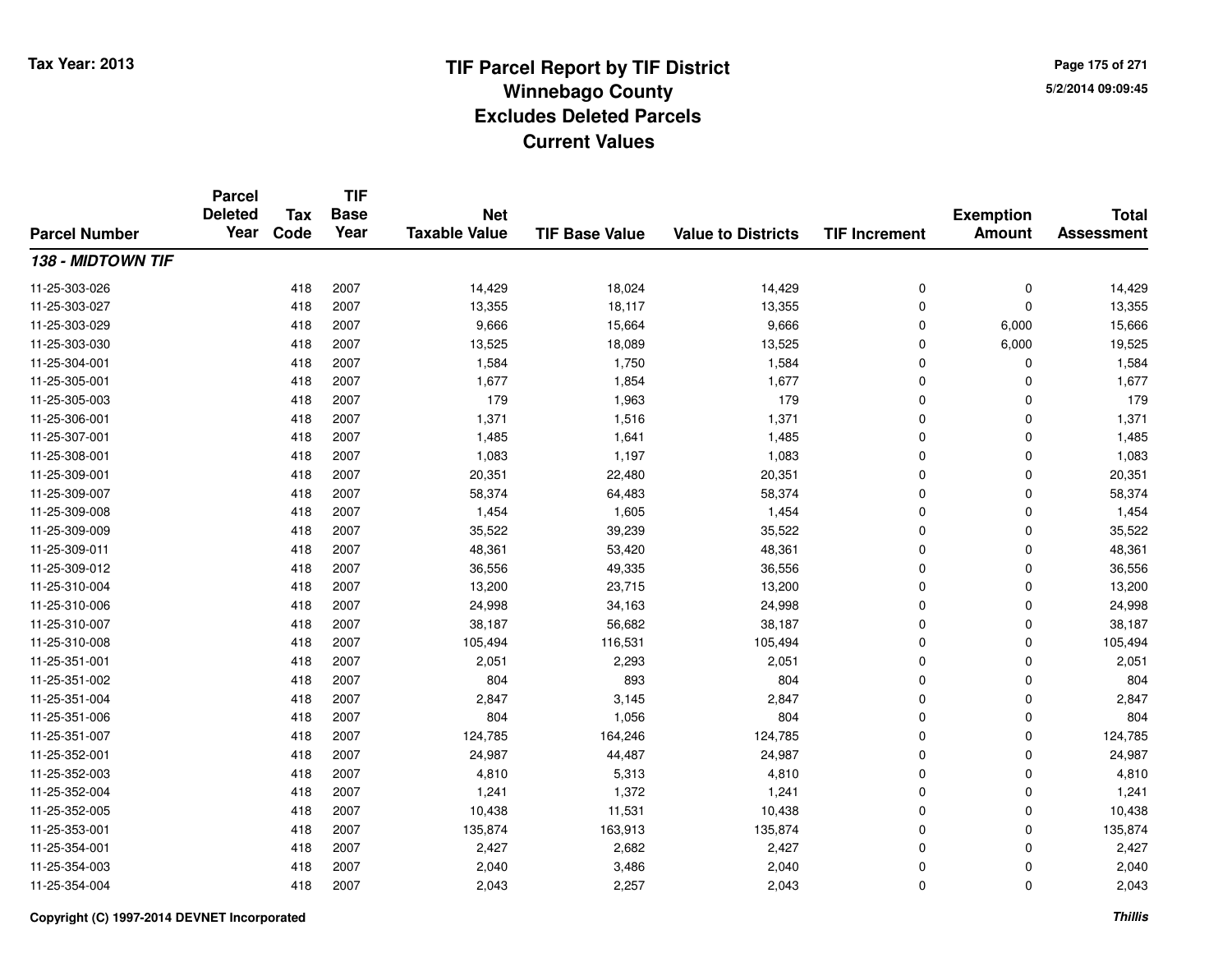**TIF**

**Parcel**

**Page 176 of 2715/2/2014 09:09:45**

### **TIF Base ValueParcel NumberTotal AssessmentExemption Amount Value to Districts TIF Increment Base YearTax Code Deleted YearNet Taxable Value138 - MIDTOWN TIF**11-25-354-005 <sup>418</sup> 2,121 <sup>2007</sup> 3,924 2,121 <sup>0</sup> <sup>0</sup> 2,121 11-25-354-006 <sup>418</sup> 2,000 <sup>2007</sup> 3,373 2,000 <sup>0</sup> <sup>0</sup> 2,000 11-25-355-0011 418 2007 22,735 22,836 22,735 0 22,735 11-25-355-0022 418 2007 8,179 9,033 8,179 0 0 8,179 11-25-355-0033 418 2007 6,217 24,522 6,217 0 4,658 10,875 11-25-355-004 <sup>418</sup> 1,395 <sup>2007</sup> 1,540 1,395 <sup>0</sup> <sup>0</sup> 1,395 11-25-356-0011 418 2007 80,231 93,041 80,231 0 0 80,231 11-25-356-0022 418 2007 4,594 5,074 4,594 0 0 4,594 11-25-356-0033 418 2007 30,807 34,266 30,807 0 0 30,807 11-25-356-004 <sup>418</sup> <sup>390</sup> <sup>2007</sup> <sup>627</sup> <sup>390</sup> <sup>0</sup> <sup>0</sup> <sup>390</sup> 11-25-356-0055 418 2007 2,259 2,495 2,259 0 0 2,259 11-26-230-0100 418 2007 7,098 9,634 7,098 0 7,098 11-26-231-0100 418 2007 11,284 12,586 11,284 0 0 11,284 11-26-231-0111 418 2007 21,529 48,688 21,529 0 0 21,529 11-26-231-013 <sup>418</sup> 25,768 <sup>2007</sup> 22,533 22,533 3,235 <sup>0</sup> 25,768 11-26-231-015 <sup>418</sup> 19,182 <sup>2007</sup> 21,351 19,182 <sup>0</sup> <sup>0</sup> 19,182 11-26-231-016 <sup>418</sup> 19,480 <sup>2007</sup> 29,933 19,480 <sup>0</sup> <sup>0</sup> 19,480 11-26-231-0199 418 2007 38,535 56,794 38,535 0 0 38,535 11-26-232-0011 418 2007 10,906 16,151 10,906 0 0 10,906 11-26-232-0022 11,612 2007 11,612 7,111 7,111 7,111 4,501 0 11,612 11-26-232-0033 418 2007 14,667 16,372 14,667 0 0 14,667 11-26-232-004 <sup>418</sup> 5,202 <sup>2007</sup> 6,013 5,202 <sup>0</sup> <sup>0</sup> 5,202 11-26-232-0055 418 2007 12,648 19,323 12,648 0 0 12,648 11-26-233-0011 418 2007 4,156 4,896 4,156 0 0 4,156 11-26-233-0022 418 2007 14,470 16,272 14,470 0 0 14,470 11-26-233-0033 418 2007 35,694 41,157 35,694 0 0 35,694 11-26-233-0044 24,418 2007 24,414 27,544 24,414 24,414 0 0 0 24,414 11-26-233-005 <sup>418</sup> 30,657 <sup>2007</sup> 34,152 30,657 <sup>0</sup> <sup>0</sup> 30,657 11-26-233-006 <sup>418</sup> 17,726 <sup>2007</sup> 30,644 17,726 <sup>0</sup> <sup>0</sup> 17,726 11-26-233-0088 418 2007 38,243 42,837 38,243 0 0 38,243 11-26-233-0288 418 2007 3,917 4,595 3,917 0 0 3,917 11-26-233-029 <sup>418</sup> 27,302 <sup>2007</sup> 30,448 27,302 <sup>0</sup> <sup>0</sup> 27,302 11-26-235-0044 28,200 28,200 28,200 31,453 28,200 3 28,200 0 0 28,200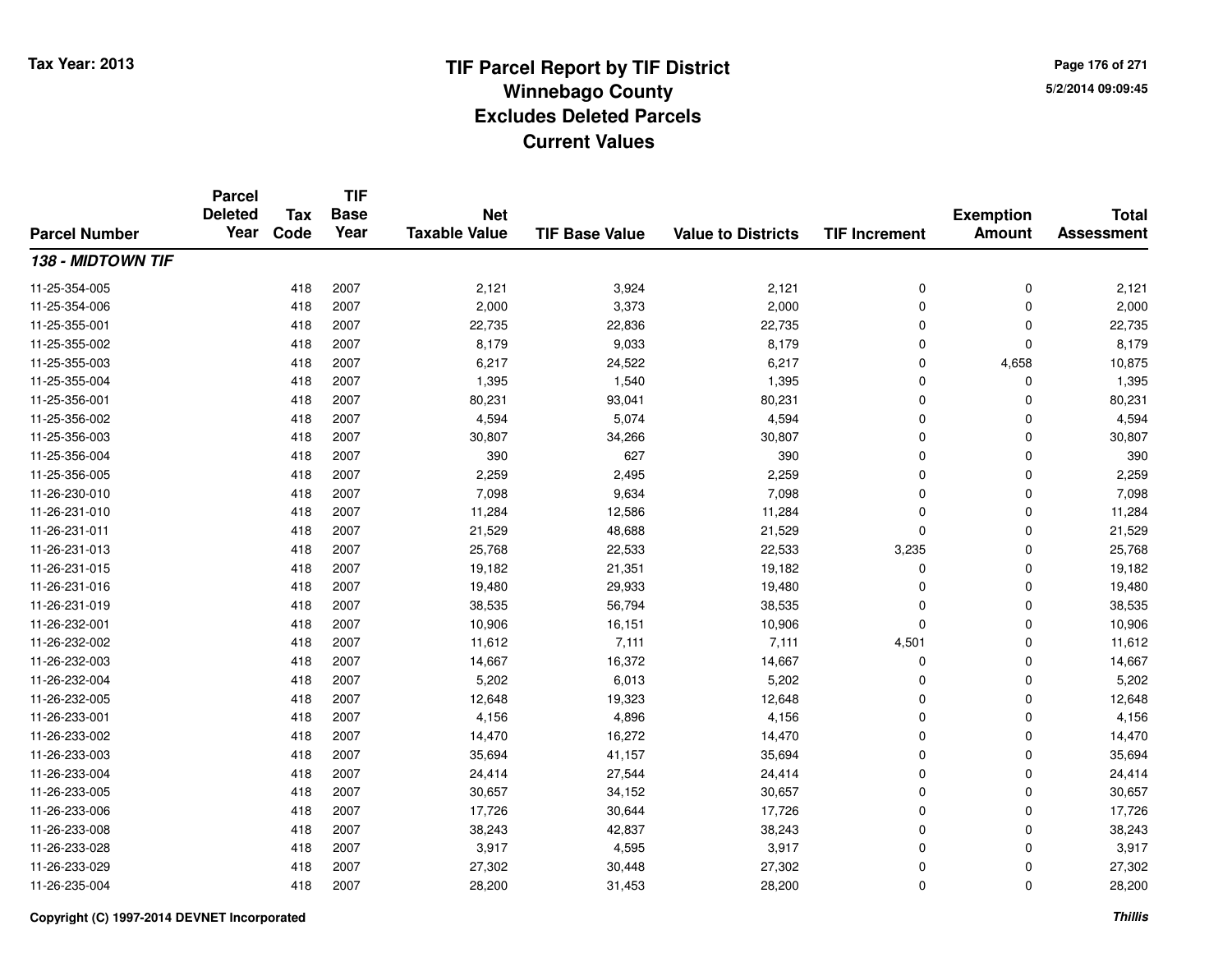**TIF**

**Parcel**

**Page 177 of 2715/2/2014 09:09:45**

### **TIF Base ValueParcel NumberTotal AssessmentExemption Amount Value to Districts TIF Increment Base YearTax Code Deleted YearNet Taxable Value138 - MIDTOWN TIF**11-26-235-0055 29,993 2007 2007 2007 9,993 2010 15,644 2010 9,993 2010 10 0 9,993 2011 15,993 2011 15,993 2011 15,993 2011 1 11-26-235-006 <sup>418</sup> 44,106 <sup>2007</sup> 60,450 44,106 <sup>0</sup> <sup>0</sup> 44,106 11-26-235-009 <sup>418</sup> 20,709 <sup>2007</sup> 23,077 20,709 <sup>0</sup> <sup>0</sup> 20,709 11-26-235-0100 418 2007 14,516 16,237 14,516 0 0 14,516 11-26-235-0111 418 2007 12,243 13,727 12,243 0 0 12,243 11-26-235-017 <sup>418</sup> 53,195 <sup>2007</sup> 60,163 53,195 <sup>0</sup> <sup>0</sup> 53,195 11-26-235-018 <sup>418</sup> 2,154 <sup>2007</sup> 2,378 2,154 <sup>0</sup> <sup>0</sup> 2,154 11-26-235-019 <sup>418</sup> <sup>0</sup> <sup>2007</sup> <sup>0</sup> <sup>0</sup> <sup>0</sup> <sup>0</sup> <sup>0</sup> 11-26-236-0022 2 2 2 30,605 27,378 30,605 27,378 0 27,378 0 27,378 11-26-236-0033 418 2007 20,501 24,581 20,501 0 6,000 26,501 11-26-236-004 <sup>418</sup> 9,709 <sup>2007</sup> 11,440 9,709 <sup>0</sup> <sup>0</sup> 9,709 11-26-236-007 <sup>418</sup> 12,973 <sup>2007</sup> 13,842 12,973 <sup>0</sup> <sup>0</sup> 12,973 11-26-236-0088 418 2007 4,132 7,871 4,132 0 0 4,132 11-26-236-0099 418 2007 5,338 6,448 5,338 0 0 5,338 11-26-236-0100 418 2007 5,338 6,448 5,338 0 0 5,338 11-26-236-0111 418 2007 11,264 18,096 11,264 0 0 11,264 11-26-236-0122 418 2007 3,017 3,333 3,017 0 0 3,017 11-26-236-0133 418 2007 13,724 15,160 13,724 0 0 13,724 11-26-236-014 <sup>418</sup> 14,613 <sup>2007</sup> 19,545 14,613 <sup>0</sup> <sup>0</sup> 14,613 11-26-276-005 <sup>418</sup> 23,697 <sup>2007</sup> 26,477 23,697 <sup>0</sup> <sup>0</sup> 23,697 11-26-276-006 <sup>418</sup> 15,620 <sup>2007</sup> 17,405 15,620 <sup>0</sup> <sup>0</sup> 15,620 11-26-276-007 <sup>418</sup> 15,132 <sup>2007</sup> 16,702 15,132 <sup>0</sup> <sup>0</sup> 15,132 11-26-276-0088 418 2007 14,982 16,702 14,982 0 0 14,982 11-26-276-0122 418 0 21,803 24,084 21,803 0 0 21,803 11-26-276-013 $3$  3 24,650  $24,650$  27,228  $24,650$   $24,650$   $24,650$ 11-26-276-014 <sup>418</sup> 15,673 <sup>0</sup> 17,314 15,673 <sup>0</sup> <sup>0</sup> 15,673 11-26-276-0155 418 0 42,665 47,153 42,665 0 42,665 11-26-276-0166 418 0 34,539 48,967 34,539 0 0 34,539 11-26-277-0011 418 2007 15,617 19,049 15,617 0 6,000 21,617 11-26-277-0022 418 2007 31,145 33,268 31,145 0 0 31,145 11-26-277-0033 418 2007 13,713 15,269 13,713 0 0 13,713 11-26-277-004 <sup>418</sup> 1,971 <sup>2007</sup> 2,559 1,971 <sup>0</sup> <sup>0</sup> 1,971 11-26-277-005<sup>418</sup> 1,763 <sup>2007</sup> 2,213 1,763 <sup>0</sup> <sup>0</sup> 1,763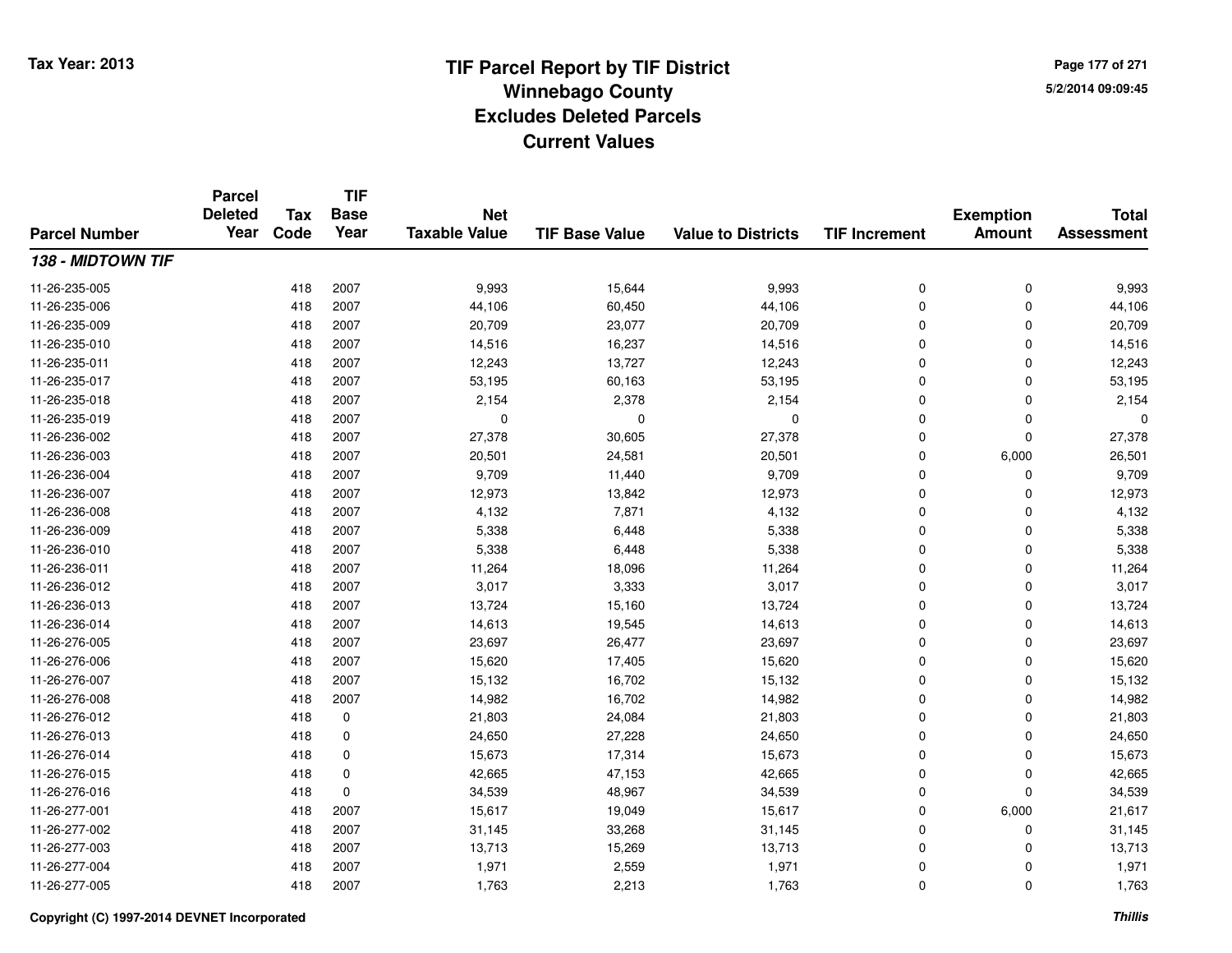**TIF**

**Parcel**

**Page 178 of 2715/2/2014 09:09:45**

### **TIF Base ValueParcel NumberTotal AssessmentExemption Amount Value to Districts TIF Increment Base YearTax Code Deleted YearNet Taxable Value138 - MIDTOWN TIF**11-26-277-006 <sup>418</sup> 18,513 <sup>2007</sup> 20,573 18,513 <sup>0</sup> <sup>0</sup> 18,513 11-26-277-007 <sup>418</sup> 33,959 <sup>2007</sup> 38,239 33,959 <sup>0</sup> <sup>0</sup> 33,959 11-26-277-0099 418 2007 4,981 23,608 4,981 0 4,981 11-26-277-0100 418 2007 6,729 12,948 6,729 0 0 6,729 11-26-277-0111 418 2007 6,729 10,745 6,729 0 0 6,729 11-26-277-0122 418 2007 12,236 18,233 12,236 0 6,000 18,236 11-26-277-013 <sup>418</sup> 18,817 <sup>2007</sup> 7,578 7,578 11,239 <sup>0</sup> 18,817 11-26-277-015 <sup>418</sup> 9,192 <sup>2007</sup> 15,188 9,192 <sup>0</sup> 3,411 12,603 11-26-277-017 <sup>418</sup> 6,729 <sup>2007</sup> 12,948 6,729 <sup>0</sup> <sup>0</sup> 6,729 11-26-277-018 <sup>418</sup> 50,000 <sup>2007</sup> 105,035 50,000 <sup>0</sup> <sup>0</sup> 50,000 11-26-277-0199 418 2007 10,081 14,578 10,081 0 0 10,081 11-26-277-0200 418 2007 42,185 46,442 42,185 0 0 42,185 11-26-277-0211 418 2007 6,032 14,081 6,032 0 5,813 11,845 11-26-277-0222 418 2007 11,746 16,381 11,746 0 6,000 17,746 11-26-280-0022 418 2007 12,972 15,296 12,972 0 0 12,972 11-26-280-0033 418 2007 36,312 40,037 36,312 0 0 36,312 11-26-280-004 <sup>418</sup> 8,797 <sup>2007</sup> 14,667 8,797 <sup>0</sup> 4,313 13,110 11-26-280-006 <sup>418</sup> 25,120 <sup>2007</sup> 19,600 19,600 5,520 <sup>0</sup> 25,120 11-26-280-009 <sup>418</sup> 30,362 <sup>2007</sup> 33,539 30,362 <sup>0</sup> <sup>0</sup> 30,362 11-26-280-0100 418 2007 19,823 23,801 19,823 0 0 19,823 11-26-280-0111 418 2007 7,666 8,468 7,666 0 7,666 11-26-280-0144 23,474 0 2007 14,600 14,600 14,600 14,600 11-26-280-015 <sup>418</sup> 47,711 <sup>2007</sup> 52,131 47,711 <sup>0</sup> <sup>0</sup> 47,711 11-26-280-016 <sup>418</sup> 8,504 <sup>2007</sup> 9,394 8,504 <sup>0</sup> <sup>0</sup> 8,504 11-26-280-017 <sup>418</sup> 1,041 <sup>2007</sup> 1,150 1,041 <sup>0</sup> <sup>0</sup> 1,041 11-26-280-018 <sup>418</sup> 19,082 <sup>2007</sup> 24,973 19,082 <sup>0</sup> <sup>0</sup> 19,082 11-26-280-019 <sup>418</sup> <sup>904</sup> <sup>2007</sup> <sup>999</sup> <sup>904</sup> <sup>0</sup> <sup>0</sup> <sup>904</sup> 11-26-280-020 <sup>418</sup> <sup>904</sup> <sup>2007</sup> <sup>999</sup> <sup>904</sup> <sup>0</sup> <sup>0</sup> <sup>904</sup> 11-26-280-0211 418 2007 11,057 18,345 11,057 0 0 11,057 11-26-280-0222 2 418 2007 16,272 20,846 16,272 0 0 16,272 11-26-280-0233 418 2007 8,774 14,802 8,774 0 3,265 12,039 11-26-280-024 <sup>418</sup> 5,178 <sup>2007</sup> 5,720 5,178 <sup>0</sup> <sup>0</sup> 5,178 11-26-282-005<sup>418</sup> 19,273 <sup>2007</sup> 35,135 19,273 <sup>0</sup> <sup>0</sup> 19,273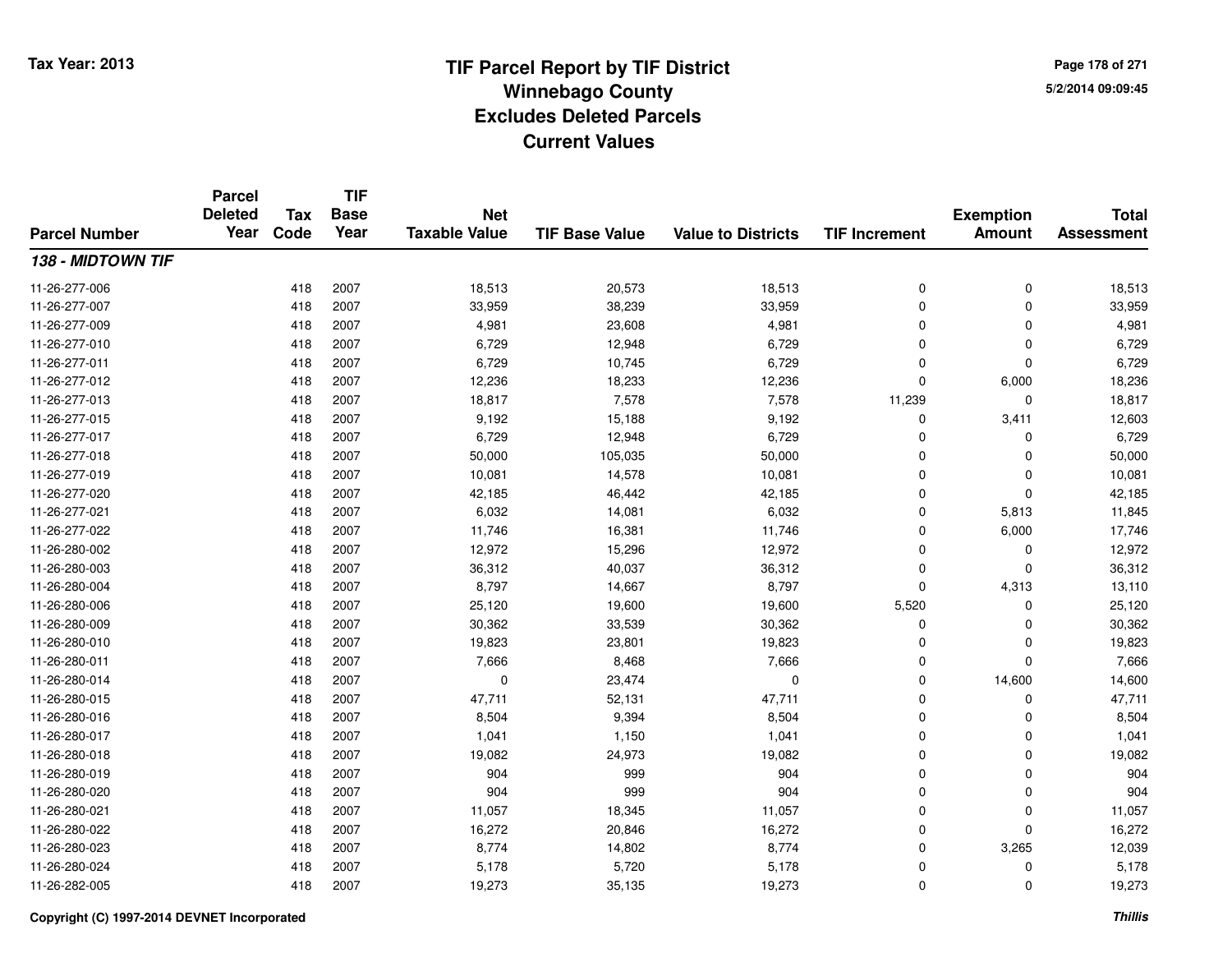**TIF**

**Parcel**

**Page 179 of 2715/2/2014 09:09:45**

### **TIF Base ValueParcel NumberTotal AssessmentExemption Amount Value to Districts TIF Increment Base YearTax Code Deleted YearNet Taxable Value138 - MIDTOWN TIF**11-26-282-008 <sup>418</sup> 7,576 <sup>2007</sup> 8,861 7,576 <sup>0</sup> <sup>0</sup> 7,576 11-26-282-0099 418 2007 1,643 2,072 1,643 0 0 1,643 11-26-282-0100 418 2007 15,367 41,549 15,367 0 0 15,367 11-26-282-0111 418 2007 5,584 20,885 5,584 0 0 5,584 11-26-282-0122 418 2007 32,582 82,028 32,582 0 0 32,582 11-26-283-0011 418 2007 12,547 14,165 12,547 0 0 12,547 11-26-283-002 <sup>418</sup> 13,965 <sup>2007</sup> 15,743 13,965 <sup>0</sup> <sup>0</sup> 13,965 11-26-283-0033 418 2007 16,563 18,715 16,563 0 0 16,563 11-26-283-0044 418 2007 11,946 15,038 11,946 0 0 11,946 11-26-283-0055 418 2007 14,142 93,183 14,142 0 70,216 84,358 11-26-283-006 <sup>418</sup> 31,916 <sup>2007</sup> 35,254 31,916 <sup>0</sup> <sup>0</sup> 31,916 11-26-283-007 <sup>418</sup> 7,164 <sup>2007</sup> 16,516 7,164 <sup>0</sup> 6,000 13,164 11-26-283-0088 418 2007 7,666 8,468 7,666 0 0 7,666 11-26-283-0099 418 2007 10,845 15,024 10,845 0 6,000 16,845 11-26-283-011 <sup>418</sup> 52,744 <sup>2007</sup> 50,050 50,050 2,694 <sup>0</sup> 52,744 11-26-283-0122 418 2007 8,330 9,201 8,330 0 0 8,330 11-26-283-0133 418 2007 8,341 9,214 8,341 0 0 8,341 11-26-283-0144 26,029 8,381 2007 8,381 25,029 8,381 8,381 25,029 8,381 26,029 8,381 2012 11-26-283-015 <sup>418</sup> 16,363 <sup>2007</sup> 25,573 16,363 <sup>0</sup> <sup>0</sup> 16,363 11-26-283-017 <sup>418</sup> 9,559 <sup>2007</sup> 18,387 9,559 <sup>0</sup> 6,000 15,559 11-26-285-0011 418 2007 53,287 58,863 53,287 0 0 53,287 11-26-285-0022 418 2007 6,504 7,523 6,504 0 0 6,504 11-26-285-0033 418 2007 7,996 8,833 7,996 0 7,996 11-26-285-0044 418 2007 14,325 25,616 14,325 0 0 14,325 11-26-286-0011 418 2007 12,658 13,983 12,658 0 0 12,658 11-26-287-001 <sup>418</sup> <sup>0</sup> <sup>2007</sup> <sup>0</sup> <sup>0</sup> <sup>0</sup> <sup>0</sup> <sup>0</sup> 11-26-287-002 <sup>418</sup> <sup>0</sup> <sup>2007</sup> <sup>0</sup> <sup>0</sup> <sup>0</sup> <sup>0</sup> <sup>0</sup> 11-26-288-0011 418 2007 21,190 23,046 21,190 0 0 21,190 11-26-288-002 <sup>418</sup> <sup>0</sup> <sup>2007</sup> <sup>0</sup> <sup>0</sup> <sup>0</sup> <sup>0</sup> <sup>0</sup> 11-26-288-003 <sup>418</sup> <sup>0</sup> <sup>2007</sup> <sup>0</sup> <sup>0</sup> <sup>0</sup> <sup>0</sup> <sup>0</sup> 11-26-288-004 <sup>418</sup> 16,411 <sup>2007</sup> 22,849 16,411 <sup>0</sup> <sup>0</sup> 16,411 11-26-288-005 <sup>418</sup> 27,458 <sup>2007</sup> 31,876 27,458 <sup>0</sup> <sup>0</sup> 27,458 11-26-288-006<sup>418</sup> 10,968 <sup>2007</sup> 17,777 10,968 <sup>0</sup> <sup>0</sup> 10,968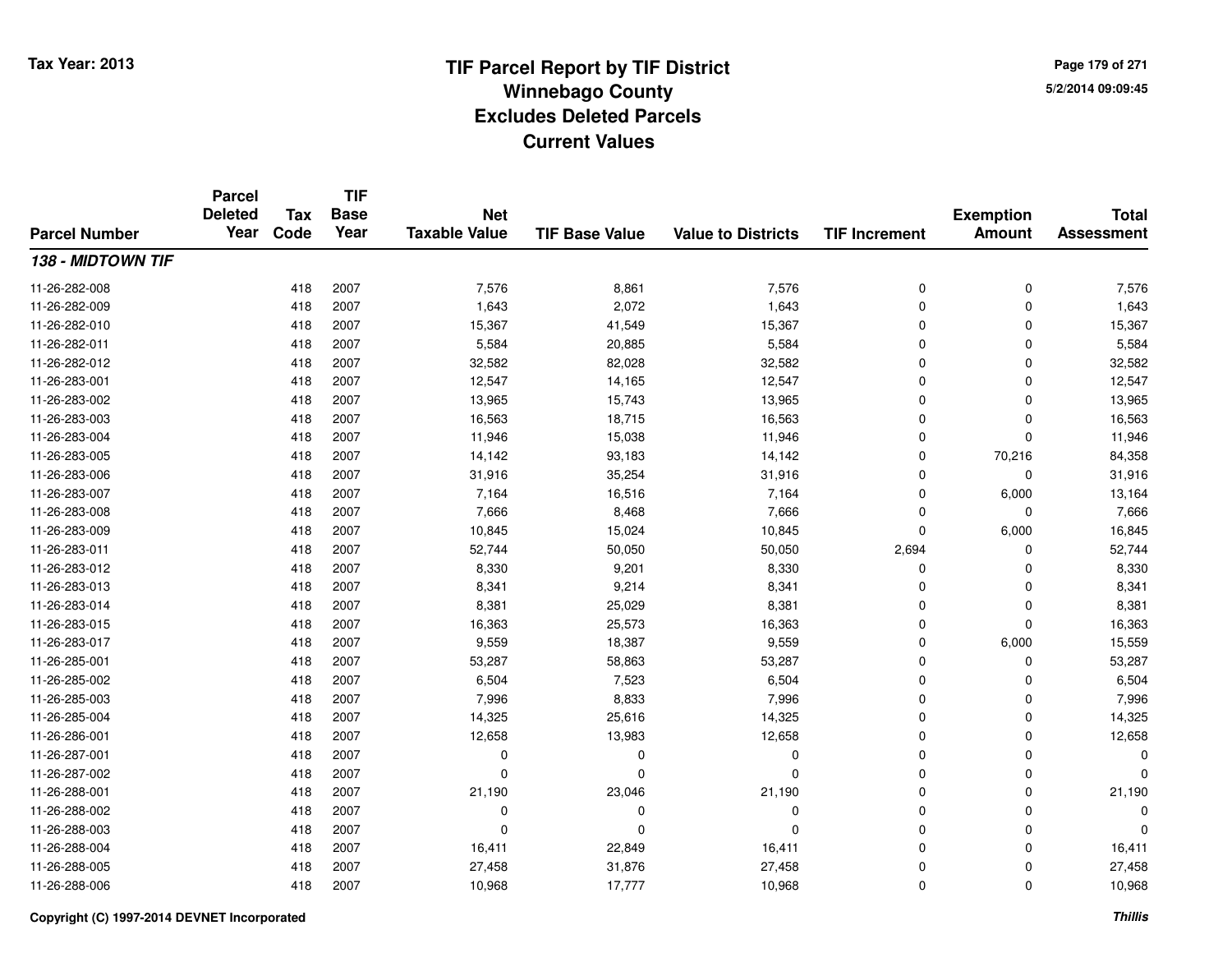**TIF**

**Parcel**

**Page 180 of 2715/2/2014 09:09:45**

### **TIF Base ValueParcel NumberTotal AssessmentExemption Amount Value to Districts TIF Increment Base YearTax Code Deleted YearNet Taxable Value138 - MIDTOWN TIF**11-26-288-007 <sup>418</sup> 21,252 <sup>2007</sup> 39,399 21,252 <sup>0</sup> <sup>0</sup> 21,252 11-26-288-008 <sup>418</sup> 7,960 <sup>2007</sup> 8,792 7,960 <sup>0</sup> <sup>0</sup> 7,960 11-26-288-0099 418 2007 14,912 27,559 14,912 0 0 14,912 11-26-288-0100 418 2007 1,693 1,963 1,693 0 0 1,693 11-26-288-0111 418 2007 10,271 16,925 10,271 0 0 10,271 11-26-288-0122 418 2007 23,507 16,148 16,148 7,359 0 23,507 11-26-404-0011 418 2007 27,390 30,255 27,390 0 0 27,390 11-26-404-002 <sup>418</sup> 7,670 <sup>2007</sup> 14,494 7,670 <sup>0</sup> 4,160 11,830 11-26-404-0033 418 2007 13,686 15,116 13,686 0 0 13,686 11-26-404-0044 418 2007 4,681 5,170 4,681 0 4,681 11-26-404-005 <sup>418</sup> 2,207 <sup>2007</sup> 2,437 2,207 <sup>0</sup> <sup>0</sup> 2,207 11-26-404-006 <sup>418</sup> <sup>0</sup> <sup>2007</sup> <sup>0</sup> <sup>0</sup> <sup>0</sup> <sup>0</sup> <sup>0</sup> 11-26-404-007 <sup>418</sup> 19,066 <sup>2007</sup> 23,807 19,066 <sup>0</sup> <sup>0</sup> 19,066 11-26-404-008 <sup>418</sup> 6,100 <sup>2007</sup> 17,001 6,100 <sup>0</sup> 3,839 9,939 11-26-404-0099 418 2007 10,068 14,460 10,068 0 6,000 16,068 11-26-404-0100 418 2007 1,233 1,362 1,233 0 0 1,233 11-26-404-0111 418 2007 3,905 4,796 3,905 0 2,095 6,000 11-26-404-0122 418 2007 4,439 8,326 4,439 0 6,000 10,439 11-26-404-0133 418 2007 4,291 4,967 4,291 0 0 4,291 11-26-404-014 <sup>418</sup> 1,277 <sup>2007</sup> 1,410 1,277 <sup>0</sup> <sup>0</sup> 1,277 11-26-404-015 <sup>418</sup> 7,095 <sup>2007</sup> 16,389 7,095 <sup>0</sup> 6,000 13,095 11-26-405-001 <sup>418</sup> <sup>0</sup> <sup>2007</sup> <sup>0</sup> <sup>0</sup> <sup>0</sup> <sup>0</sup> <sup>0</sup> 11-26-405-0022 418 2007 0 159 0 0 0 0 11-26-406-0011 418 2007 3,313 26,101 3,313 0 0 3,313 11-26-406-002 <sup>418</sup> <sup>0</sup> <sup>2007</sup> 1,095 <sup>0</sup> <sup>0</sup> <sup>0</sup> <sup>0</sup> 11-26-406-003 <sup>418</sup> 8,703 <sup>2007</sup> 13,194 8,703 <sup>0</sup> <sup>0</sup> 8,703 11-26-406-0044 418 2007 1,216 1,342 1,216 0 0 1,216 11-26-406-005 <sup>418</sup> 8,541 <sup>2007</sup> 16,984 8,541 <sup>0</sup> 2,006 10,547 11-26-406-006 <sup>418</sup> 2,794 <sup>2007</sup> 21,336 2,794 <sup>0</sup> <sup>0</sup> 2,794 11-26-406-007 <sup>418</sup> 9,394 <sup>2007</sup> 28,750 9,394 <sup>0</sup> <sup>0</sup> 9,394 11-26-406-0088 418 2007 6,667 40,704 6,667 0 0 6,667 11-26-406-0099 418 2007 10,649 17,574 10,649 0 0 10,649 11-26-407-002<sup>418</sup> <sup>0</sup> <sup>2007</sup> 8,843 <sup>0</sup> <sup>0</sup> <sup>0</sup> <sup>0</sup>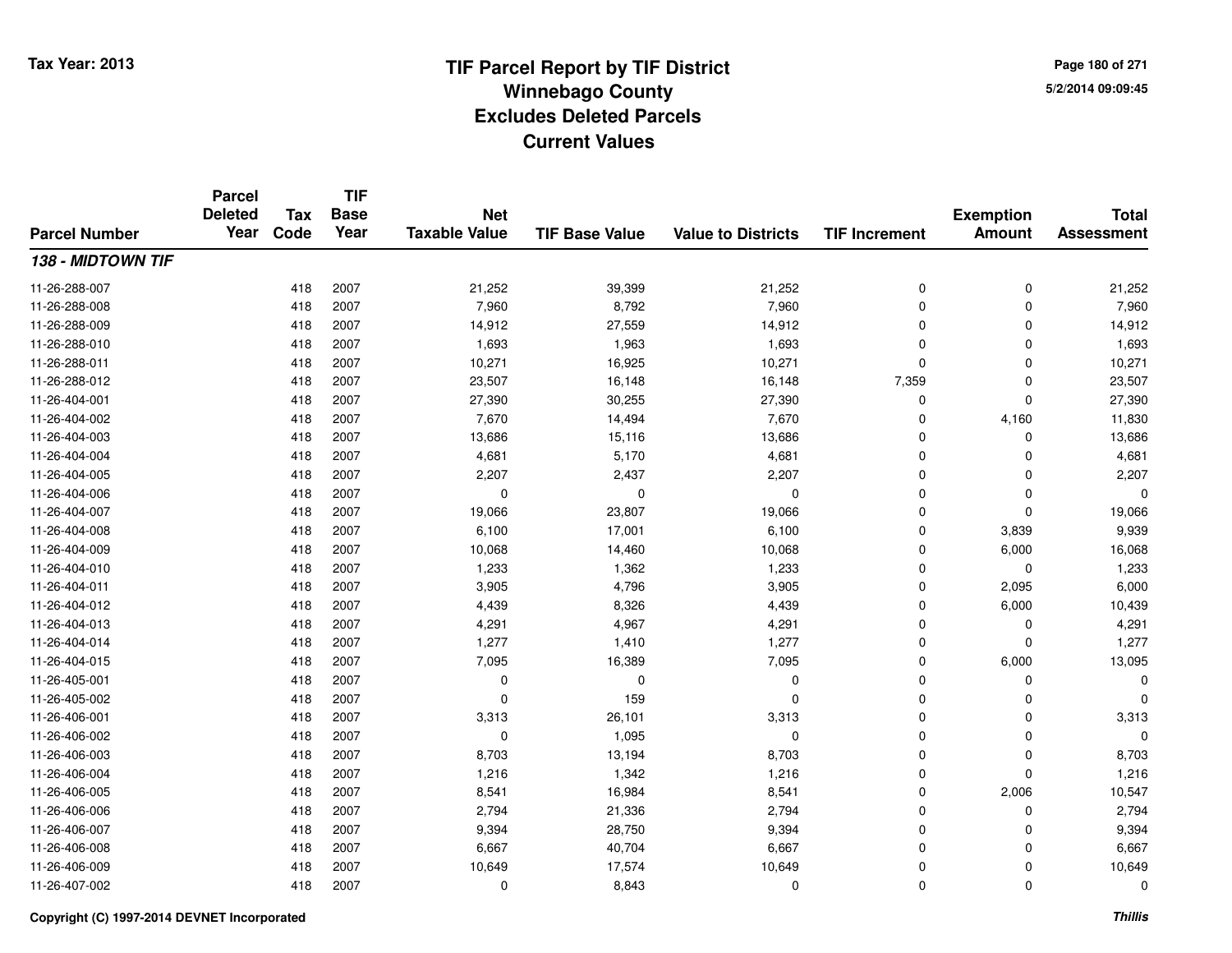**TIF**

**Parcel**

**Page 181 of 2715/2/2014 09:09:45**

#### **TIF Base ValueParcel NumberTotal AssessmentExemption Amount Value to Districts TIF Increment Base YearTax Code Deleted YearNet Taxable Value138 - MIDTOWN TIF**11-26-407-003 <sup>418</sup> <sup>0</sup> <sup>2007</sup> 1,960 <sup>0</sup> <sup>0</sup> <sup>0</sup> <sup>0</sup> 11-26-407-005 <sup>418</sup> <sup>0</sup> <sup>2007</sup> 1,453 <sup>0</sup> <sup>0</sup> <sup>0</sup> <sup>0</sup> 11-26-407-006 <sup>418</sup> 13,617 <sup>2007</sup> 20,778 13,617 <sup>0</sup> <sup>0</sup> 13,617 11-26-407-007 <sup>418</sup> 11,098 <sup>2007</sup> 15,754 11,098 <sup>0</sup> 6,000 17,098 11-26-407-008 <sup>418</sup> 5,657 <sup>2007</sup> 14,378 5,657 <sup>0</sup> <sup>0</sup> 5,657 11-26-407-009 <sup>418</sup> 7,356 <sup>2007</sup> 11,179 7,356 <sup>0</sup> 2,744 10,100 11-26-407-0100 418 2007 11,405 18,626 11,405 0 0 11,405 11-26-407-0111 418 2007 809 5,265 809 0 0 809 11-26-407-0122 418 2007 6,000 18,591 6,000 0 0 6,000 11-26-407-013 <sup>418</sup> <sup>0</sup> <sup>2007</sup> 4,693 <sup>0</sup> <sup>0</sup> <sup>0</sup> <sup>0</sup> 11-26-408-0011 418 2007 14,776 16,321 14,776 0 0 14,776 11-26-408-0022 418 2007 7,680 16,625 7,680 0 6,000 13,680 11-26-408-0033 418 2007 14,891 20,104 14,891 0 14,891 11-26-408-0044 418 2007 6,866 7,585 6,866 0 0 6,866 11-26-408-005 <sup>418</sup> 2,547 <sup>2007</sup> 20,394 2,547 <sup>0</sup> <sup>0</sup> 2,547 11-26-408-006 <sup>418</sup> 5,732 <sup>2007</sup> 6,333 5,732 <sup>0</sup> <sup>0</sup> 5,732 11-26-408-007 <sup>418</sup> 10,983 <sup>2007</sup> 21,380 10,983 <sup>0</sup> 11,000 21,983 11-26-408-008 <sup>418</sup> 11,408 <sup>2007</sup> 18,294 11,408 <sup>0</sup> <sup>0</sup> 11,408 11-26-408-009 <sup>418</sup> <sup>0</sup> <sup>2007</sup> <sup>0</sup> <sup>0</sup> <sup>0</sup> <sup>0</sup> <sup>0</sup> 11-26-408-0100 418 2007 12,243 20,098 12,243 0 0 12,243 11-26-408-0111 418 2007 320 14,775 320 0 8,835 9,155 11-26-408-0122 418 2007 8,801 14,107 8,801 0 8,801 11-26-408-0133 418 2007 10,009 11,302 10,009 0 0 10,009 11-26-408-0177 418 2007 2,207 17,151 2,207 0 0 2,207 11-26-408-0188 418 2007 0 1,197 0 0 0 0 11-26-409-0011 and the contract of the contract of the contract of the contract of the contract of  $1,396$  and  $0$  of  $0$  of  $0$  of  $0$  of  $0$  of  $0$  of  $0$  of  $0$  of  $0$  of  $0$  of  $0$  of  $0$  of  $0$  of  $0$  of  $0$  of  $0$  of  $0$  of  $0$  11-26-409-0022 418 2007 5,978 9,777 5,978 0 0 5,978 11-26-409-003 <sup>418</sup> 9,719 <sup>2007</sup> 5,000 5,000 4,719 <sup>0</sup> 9,719 11-26-409-004 <sup>418</sup> 4,110 <sup>2007</sup> 12,250 4,110 <sup>0</sup> 6,000 10,110 11-26-409-005 <sup>418</sup> 1,106 <sup>2007</sup> 13,532 1,106 <sup>0</sup> <sup>0</sup> 1,106 11-26-409-007 <sup>418</sup> 6,536 <sup>2007</sup> 10,800 6,536 <sup>0</sup> <sup>0</sup> 6,536 11-26-409-0088 418 2007 0 891 0 0 0 0 11-26-409-009<sup>418</sup> 8,799 <sup>2007</sup> 12,212 8,799 <sup>0</sup> <sup>0</sup> 8,799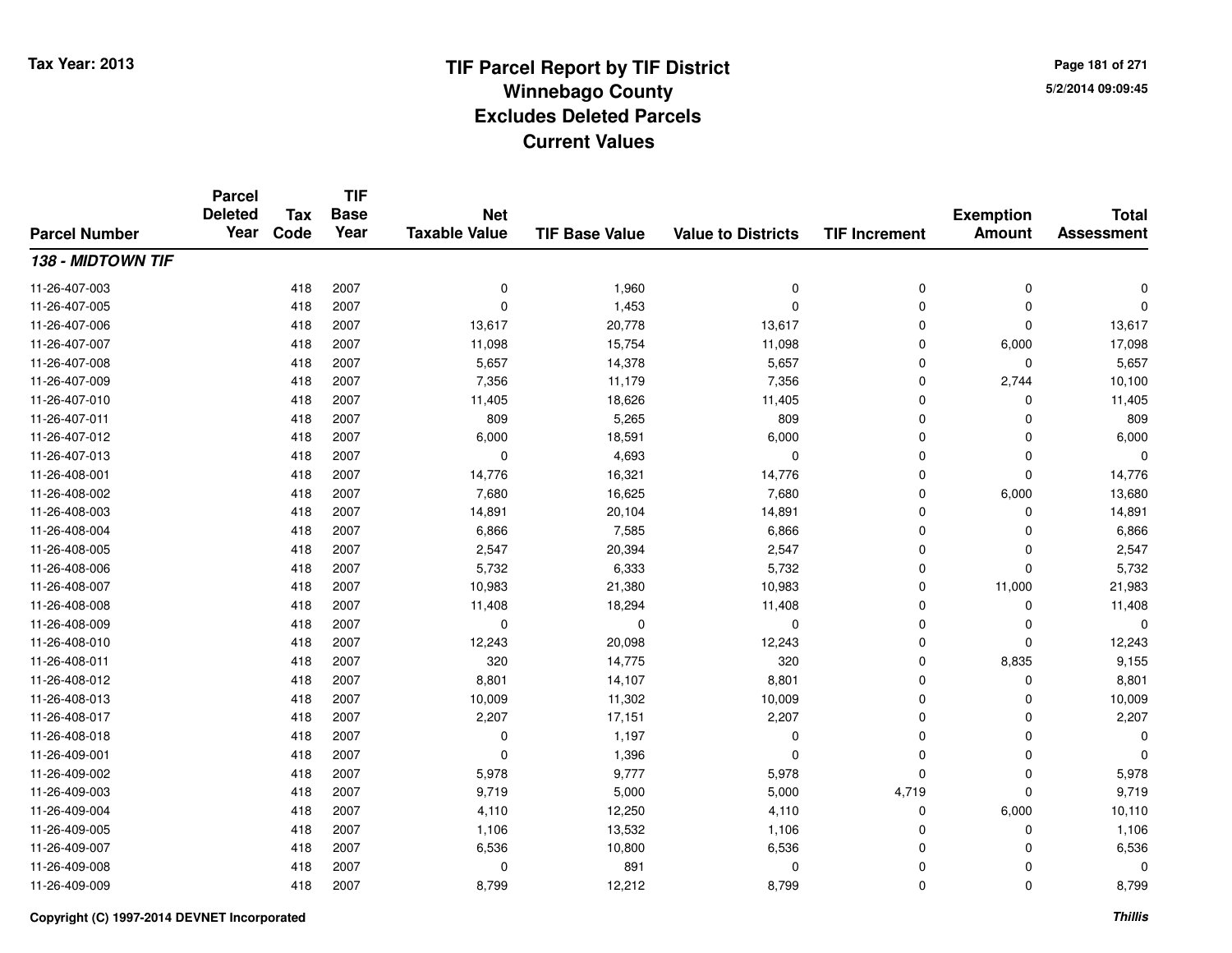**TIF**

**Parcel**

**Page 182 of 2715/2/2014 09:09:45**

#### **TIF Base ValueParcel NumberTotal AssessmentExemption Amount Value to Districts TIF Increment Base YearTax Code Deleted YearNet Taxable Value138 - MIDTOWN TIF**11-26-409-0122 418 2007 13,718 16,595 13,718 0 0 13,718 11-26-409-015 <sup>418</sup> <sup>0</sup> <sup>2007</sup> 1,877 <sup>0</sup> <sup>0</sup> 16,806 16,806 11-26-409-0166 418 2007 1,325 1,463 1,325 0 0 1,325 11-26-409-0177 418 2007 8,892 14,441 8,892 0 0 8,892 11-26-409-0188 418 2007 7,667 13,986 7,667 0 0 7,667 11-26-409-0199 418 2007 6,588 14,014 6,588 0 868 7,456 11-26-409-0200 418 2007 10,887 15,431 10,887 0 6,000 16,887 11-26-409-0211 418 2007 1,505 28,851 1,505 0 0 1,505 11-26-409-022 <sup>418</sup> 9,181 <sup>2007</sup> 18,062 9,181 <sup>0</sup> 5,301 14,482 11-26-409-023 <sup>418</sup> 17,472 <sup>2007</sup> 22,272 17,472 <sup>0</sup> <sup>0</sup> 17,472 11-26-409-024 <sup>418</sup> 16,102 <sup>2007</sup> 19,508 16,102 <sup>0</sup> <sup>0</sup> 16,102 11-26-409-027 <sup>418</sup> 8,619 <sup>2007</sup> 13,327 8,619 <sup>0</sup> 6,000 14,619 11-26-409-0288 418 2007 3,314 10,176 3,314 0 6,000 9,314 11-26-409-0299 418 2007 485 535 485 0 0 485 11-26-409-0300 418 2007 4,110 9,403 4,110 0 6,000 10,110 11-26-410-0011 418 2007 2,040 2,095 2,040 0 10,149 12,189 11-26-410-0022 418 2007 7,719 12,680 7,719 0 0 7,719 11-26-410-003 $3$  2007 2007 9,560 2007 3,560 3,560 9,560 2010 9,560 0 0 9,560 11-26-410-004 <sup>418</sup> 1,287 <sup>2007</sup> 1,423 1,287 <sup>0</sup> <sup>0</sup> 1,287 11-26-410-005 <sup>418</sup> 12,730 <sup>2007</sup> 20,681 12,730 <sup>0</sup> <sup>0</sup> 12,730 11-26-410-0066 418 2007 6,391 12,859 6,391 0 4,604 10,995 11-26-410-007 <sup>418</sup> 11,521 <sup>2007</sup> 19,035 11,521 <sup>0</sup> <sup>0</sup> 11,521 11-26-410-0088 418 2007 4,546 13,908 4,546 0 11,000 15,546 11-26-410-0099 418 2007 0 18,598 0 0 0 0 11-26-410-0100 418 2007 8,335 13,802 8,335 0 0 8,335 11-26-410-0111 418 2007 12,031 14,358 12,031 0 0 12,031 11-26-410-0122 418 2007 5,462 6,651 5,462 0 4,127 9,589 11-26-410-0133 418 2007 664 733 664 0 0 664 11-26-410-014 <sup>418</sup> 6,089 <sup>2007</sup> 13,174 6,089 <sup>0</sup> 4,899 10,988 11-26-410-015 <sup>418</sup> 7,577 <sup>2007</sup> 14,674 7,577 <sup>0</sup> 4,680 12,257 11-26-410-0166 418 2007 6,005 8,889 6,005 0 0 6,005 11-26-410-017 <sup>418</sup> 7,673 <sup>2007</sup> 11,661 7,673 <sup>0</sup> <sup>0</sup> 7,673 11-26-410-018<sup>418</sup> 12,175 <sup>2007</sup> 20,164 12,175 <sup>0</sup> <sup>0</sup> 12,175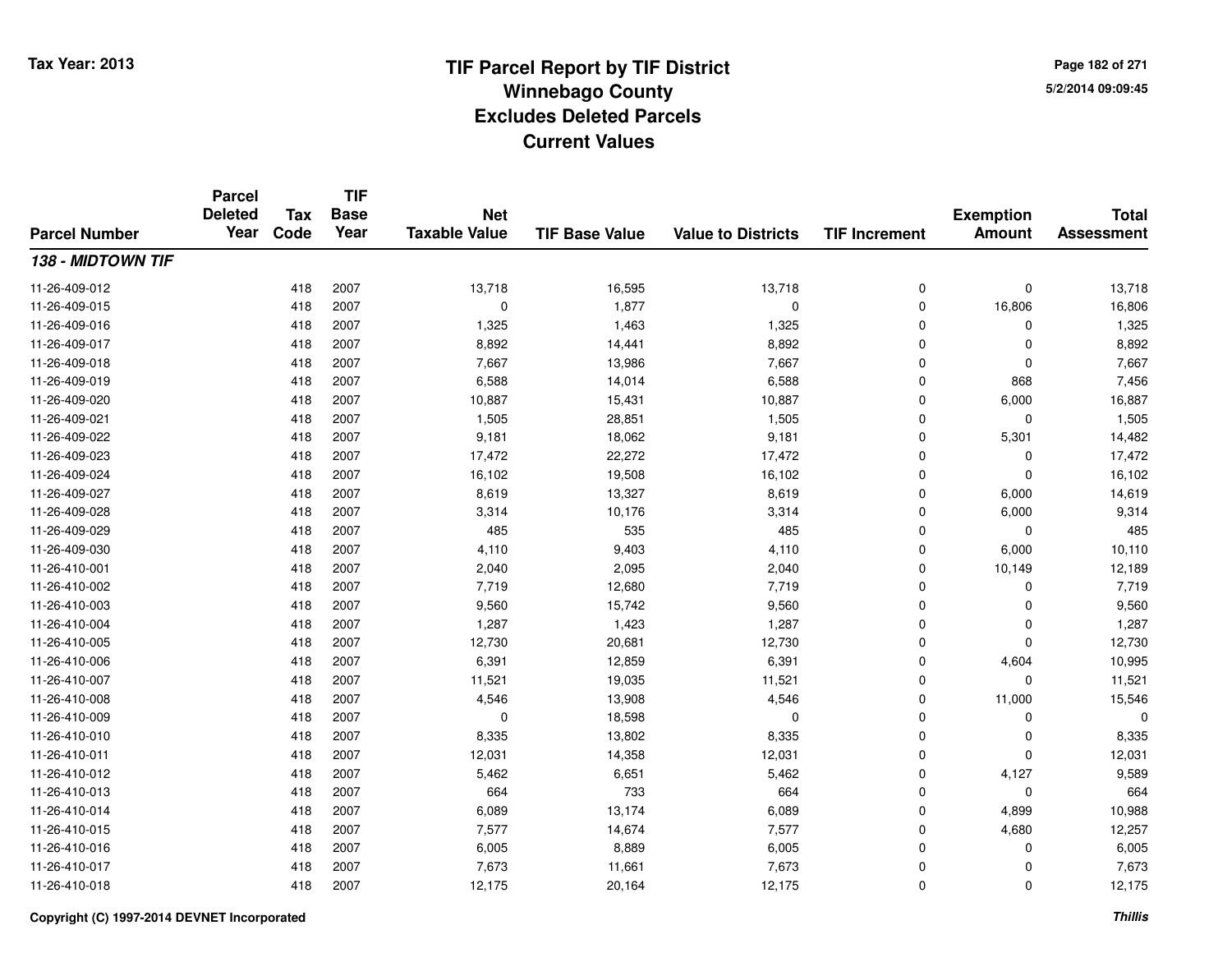**TIF**

**Parcel**

**Page 183 of 2715/2/2014 09:09:45**

#### **TIF Base ValueParcel NumberTotal AssessmentExemption Amount Value to Districts TIF Increment Base YearTax Code Deleted YearNet Taxable Value138 - MIDTOWN TIF**11-26-410-0199 418 2007 7,083 15,725 7,083 0 7,083 11-26-411-0044 418 2007 1,095 1,208 1,095 0 0 1,095 11-26-411-005 <sup>418</sup> 14,573 <sup>2007</sup> 17,670 14,573 <sup>0</sup> <sup>0</sup> 14,573 11-26-411-006 <sup>418</sup> 3,905 <sup>2007</sup> 12,670 3,905 <sup>0</sup> 5,184 9,089 11-26-411-007 <sup>418</sup> 15,717 <sup>2007</sup> 19,156 15,717 <sup>0</sup> <sup>0</sup> 15,717 11-26-411-0088 418 2007 8,297 11,195 8,297 0 1,631 9,928 11-26-411-0099 418 2007 10,610 12,854 10,610 0 0 10,610 11-26-411-0100 418 2007 15,995 20,502 15,995 0 0 15,995 11-26-411-0111 418 2007 2,385 27,026 2,385 0 2,385 11-26-411-013 <sup>418</sup> <sup>0</sup> <sup>2007</sup> <sup>0</sup> <sup>0</sup> <sup>0</sup> <sup>0</sup> <sup>0</sup> 11-26-411-014 <sup>418</sup> 8,617 <sup>2007</sup> 14,175 8,617 <sup>0</sup> <sup>0</sup> 8,617 11-26-411-0155 418 2007 20,599 23,912 20,599 0 0 20,599 11-26-411-0166 418 2007 3,683 18,381 3,683 0 3,683 11-26-412-0011 and the contract of the contract of the contract of the contract of the contract of  $1,360$  and  $0$  of  $0$  of  $0$  of  $0$  of  $0$  of  $0$  of  $0$  of  $0$  of  $0$  of  $0$  of  $0$  of  $0$  of  $0$  of  $0$  of  $0$  of  $0$  of  $0$  of  $0$  11-26-412-0022 418 2007 7,514 8,300 7,514 0 0 7,514 11-26-412-003 $3$  2007 2007 8,947 15,904 8,947 8,947 0 0 0 8,947 11-26-412-004 <sup>418</sup> <sup>0</sup> <sup>2007</sup> 1,482 <sup>0</sup> <sup>0</sup> <sup>0</sup> <sup>0</sup> 11-26-412-005 <sup>418</sup> <sup>0</sup> <sup>2007</sup> 2,273 <sup>0</sup> <sup>0</sup> <sup>0</sup> <sup>0</sup> 11-26-413-0011 418 2007 12,138 16,534 12,138 0 6,000 18,138 11-26-413-0022 418 2007 1,809 0 0 1,809 0 1,809 11-26-413-0033 418 2007 12,101 24,060 12,101 0 0 12,101 11-26-413-004 <sup>418</sup> 6,833 <sup>2007</sup> 3,948 3,948 2,885 1,668 8,501 11-26-413-005 <sup>418</sup> 3,929 <sup>2007</sup> 19,410 3,929 <sup>0</sup> <sup>0</sup> 3,929 11-26-413-006 <sup>418</sup> 4,817 <sup>2007</sup> 18,333 4,817 <sup>0</sup> <sup>0</sup> 4,817 11-26-413-007 <sup>418</sup> <sup>0</sup> <sup>2007</sup> <sup>0</sup> <sup>0</sup> <sup>0</sup> <sup>0</sup> <sup>0</sup> 11-26-413-0088 418 2007 6,667 12,490 6,667 0 0 6,667 11-26-413-0099 418 2007 16,429 15,088 15,088 1,341 0 16,429 11-26-413-0100 418 2007 10,491 14,934 10,491 0 6,000 16,491 11-26-413-0111 418 2007 14,160 22,757 14,160 0 0 14,160 11-26-413-0122 418 2007 14,563 23,454 14,563 0 0 14,563 11-26-413-0133 418 2007 6,624 11,174 6,624 0 4,389 11,013 11-26-413-014 <sup>418</sup> 6,543 <sup>2007</sup> 15,277 6,543 <sup>0</sup> 5,870 12,413 11-26-413-015<sup>418</sup> 12,479 <sup>2007</sup> 20,361 12,479 <sup>0</sup> <sup>0</sup> 12,479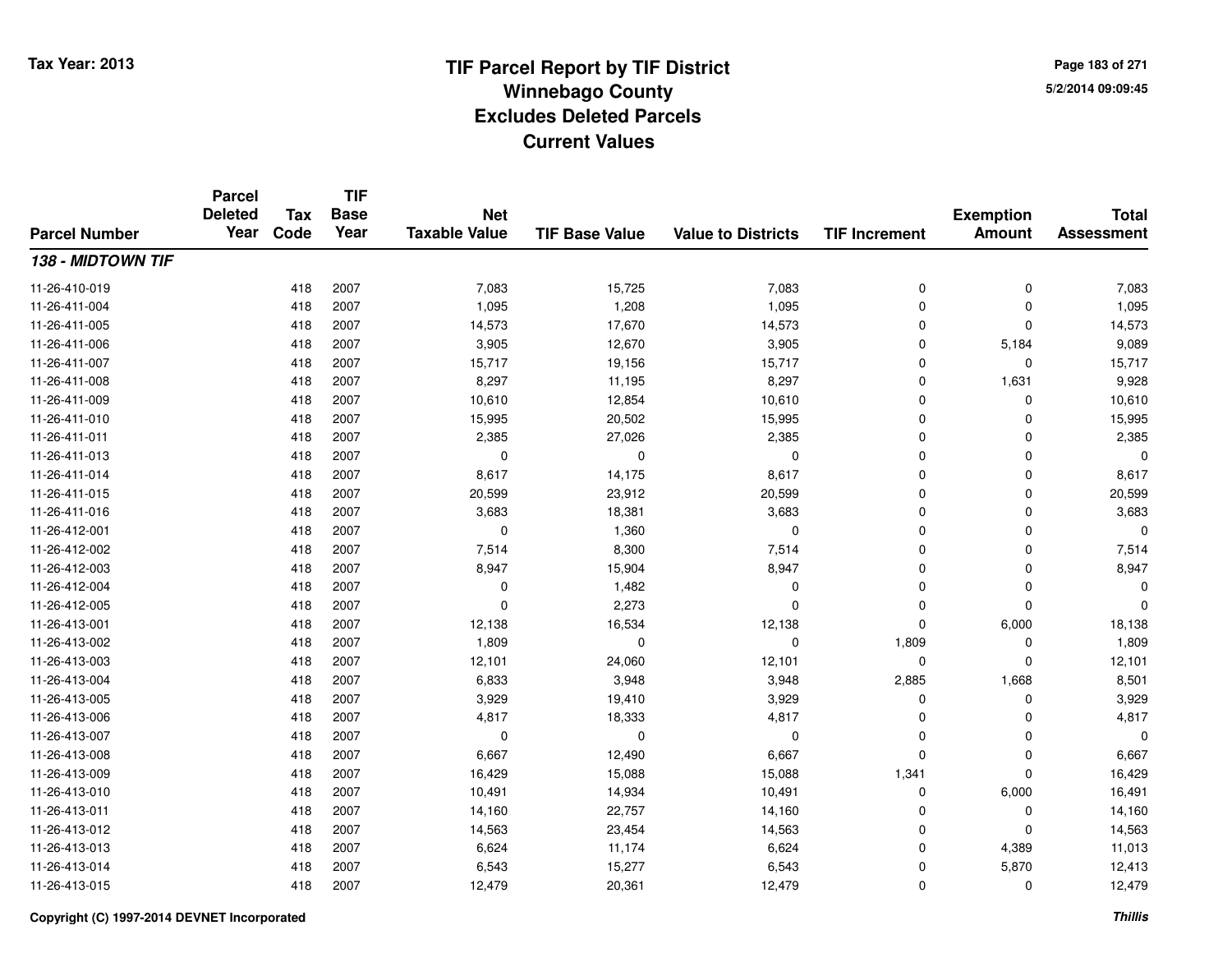**TIF**

**Parcel**

**Page 184 of 2715/2/2014 09:09:45**

#### **TIF Base ValueParcel NumberTotal AssessmentExemption Amount Value to Districts TIF Increment Base YearTax Code Deleted YearNet Taxable Value138 - MIDTOWN TIF**11-26-413-0166 418 2007 5,928 18,100 5,928 0 11,000 16,928 11-26-413-017 <sup>418</sup> 10,692 <sup>2007</sup> 5,916 5,916 4,776 <sup>0</sup> 10,692 11-26-413-0188 418 2007 3,579 16,000 3,579 0 0 3,579 11-26-426-0022 418 2007 40,520 79,966 40,520 0 0 40,520 11-26-426-006 <sup>418</sup> 15,487 <sup>2007</sup> 17,105 15,487 <sup>0</sup> <sup>0</sup> 15,487 11-26-426-0088 418 2007 3,576 3,949 3,576 0 0 3,576 11-26-426-0099 418 2007 7,096 7,840 7,096 0 7,096 11-26-426-0100 418 0 12,012 11,858 1,858 154 0 12,012 11-26-426-0111 418 0 2,056 2,093 2,056 0 0 2,056 11-26-427-0011 418 2007 17,571 19,410 17,571 0 0 17,571 11-26-428-0011 418 2007 10,000 22,899 10,000 0 0 10,000 11-26-428-0022 418 2007 8,095 13,287 8,095 0 0 8,095 11-26-428-0055 418 2007 16,199 17,894 16,199 0 0 16,199 11-26-428-0066 418 2007 6,972 11,815 6,972 0 3,536 10,508 11-26-428-007 <sup>418</sup> 1,809 <sup>2007</sup> 1,998 1,809 <sup>0</sup> <sup>0</sup> 1,809 11-26-428-0088 418 2007 1,809 1,998 1,809 0 0 1,809 11-26-428-0099 418 2007 1,809 1,998 1,809 0 0 1,809 11-26-428-0111 418 2007 9,903 26,381 9,903 0 6,000 15,903 11-26-428-013 <sup>418</sup> 17,100 <sup>2007</sup> 17,439 17,100 <sup>0</sup> <sup>0</sup> 17,100 11-26-428-014 <sup>418</sup> 7,275 <sup>2007</sup> 9,663 7,275 <sup>0</sup> 7,501 14,776 11-26-428-015 <sup>418</sup> 16,719 <sup>2007</sup> 22,425 16,719 <sup>0</sup> 6,000 22,719 11-26-429-0011 418 2007 11,490 16,130 11,490 0 6,000 17,490 11-26-429-0022 2 2 2 3 418 2007 13,398 16,720 16,720 13,398 0 6,000 19,398 11-26-429-0033 418 2007 1,405 9,868 1,405 0 11,000 12,405 11-26-429-004 <sup>418</sup> 11,304 <sup>2007</sup> 18,393 11,304 <sup>0</sup> <sup>0</sup> 11,304 11-26-429-005 <sup>418</sup> 11,013 <sup>2007</sup> 15,658 11,013 <sup>0</sup> 6,000 17,013 11-26-429-006 <sup>418</sup> 4,752 <sup>2007</sup> 10,488 4,752 <sup>0</sup> 11,000 15,752 11-26-429-007 <sup>418</sup> 10,496 <sup>2007</sup> 14,635 10,496 <sup>0</sup> 6,000 16,496 11-26-429-008 <sup>418</sup> 8,167 <sup>2007</sup> 17,274 8,167 <sup>0</sup> <sup>0</sup> 8,167 11-26-429-009 <sup>418</sup> 1,099 <sup>2007</sup> 1,216 1,099 <sup>0</sup> <sup>0</sup> 1,099 11-26-429-0100 418 2007 6,521 10,388 6,521 0 0 6,521 11-26-429-0111 418 2007 4,903 24,936 4,903 0 0 4,903 11-26-429-0122 418 2007 17,507 22,403 17,507 0 0 17,507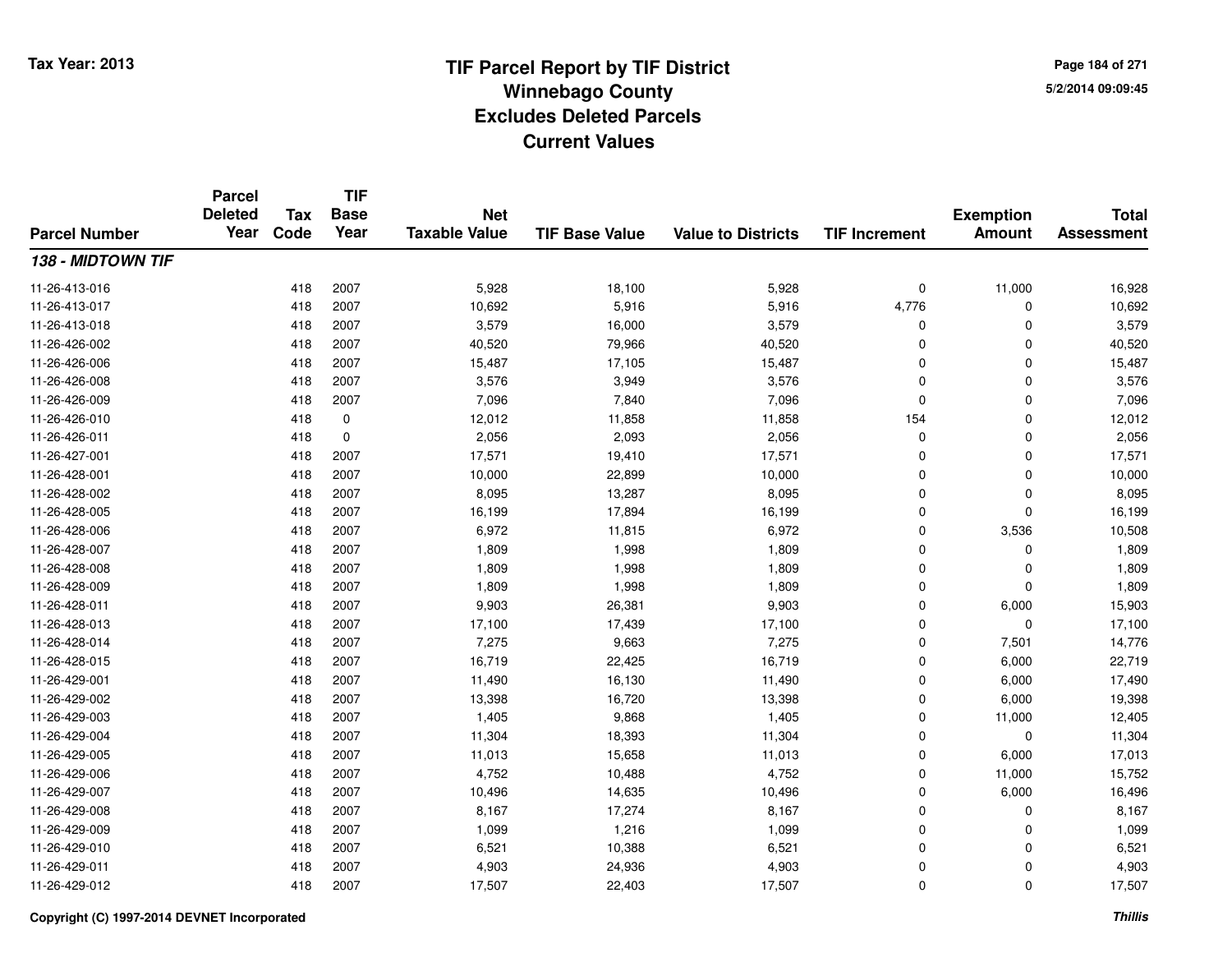**TIF**

**Parcel**

**Page 185 of 2715/2/2014 09:09:45**

#### **TIF Base ValueParcel NumberTotal AssessmentExemption Amount Value to Districts TIF Increment Base YearTax Code Deleted YearNet Taxable Value138 - MIDTOWN TIF**11-26-429-013 <sup>418</sup> 9,073 <sup>2007</sup> 15,778 9,073 <sup>0</sup> 11,000 20,073 11-26-429-014 <sup>418</sup> 14,557 <sup>2007</sup> 23,972 14,557 <sup>0</sup> <sup>0</sup> 14,557 11-26-429-015 <sup>418</sup> 9,809 <sup>2007</sup> 14,437 9,809 <sup>0</sup> <sup>0</sup> 9,809 11-26-430-0011 418 2007 17,451 19,275 17,451 0 0 17,451 11-26-430-0022 418 2007 30,531 33,726 30,531 0 0 30,531 11-26-430-0033 418 2007 1,425 1,574 1,425 0 0 1,425 11-26-430-004 <sup>418</sup> 15,745 <sup>2007</sup> 17,342 15,745 <sup>0</sup> <sup>0</sup> 15,745 11-26-430-007 <sup>418</sup> 36,139 <sup>2007</sup> 39,920 36,139 <sup>0</sup> <sup>0</sup> 36,139 11-26-430-0122 418 2007 35,012 38,675 35,012 0 0 35,012 11-26-432-0033 418 2007 12,575 19,532 12,575 0 0 12,575 11-26-432-004 <sup>418</sup> 17,114 <sup>2007</sup> 18,903 17,114 <sup>0</sup> <sup>0</sup> 17,114 11-26-432-005 <sup>418</sup> 10,419 <sup>2007</sup> <sup>0</sup> <sup>0</sup> 10,419 <sup>0</sup> 10,419 11-26-432-0066 418 2007 6,155 6,798 6,155 0 0 6,155 11-26-432-007 <sup>418</sup> 10,005 <sup>2007</sup> 11,053 10,005 <sup>0</sup> <sup>0</sup> 10,005 11-26-432-008 <sup>418</sup> 20,000 <sup>2007</sup> 36,380 20,000 <sup>0</sup> <sup>0</sup> 20,000 11-26-432-0099 418 2007 5,223 13,127 5,223 0 6,000 11,223 11-26-432-0100 418 2007 6,322 14,732 6,322 0 3,083 9,405 11-26-432-011 <sup>418</sup> 6,752 <sup>2007</sup> 14,773 6,752 <sup>0</sup> 5,418 12,170 11-26-432-0122 2 418 2007 9,204 18,786 9,204 0 6,000 15,204 11-26-432-0133 418 2007 8,947 13,045 8,947 0 6,000 14,947 11-26-432-014 <sup>418</sup> 1,241 <sup>2007</sup> 1,371 1,241 <sup>0</sup> <sup>0</sup> 1,241 11-26-432-015 <sup>418</sup> 15,610 <sup>2007</sup> 17,244 15,610 <sup>0</sup> <sup>0</sup> 15,610 11-26-432-0166 418 2007 14,513 18,860 14,513 0 0 14,513 11-26-432-017 <sup>418</sup> <sup>0</sup> <sup>2007</sup> <sup>0</sup> <sup>0</sup> <sup>0</sup> <sup>0</sup> <sup>0</sup> 11-26-435-0066 418 2007 1,298 1,433 1,298 0 1,298 11-26-438-0011 418 2007 3,292 18,599 3,292 0 11,000 14,292 11-26-438-002 <sup>418</sup> 1,101 <sup>2007</sup> 27,417 1,101 <sup>0</sup> <sup>0</sup> 1,101 11-26-438-0033 418 2007 7,456 22,486 7,456 0 0 7,456 11-26-438-004 <sup>418</sup> 11,783 <sup>2007</sup> 12,783 11,783 <sup>0</sup> <sup>0</sup> 11,783 11-26-438-005 <sup>418</sup> 9,753 <sup>2007</sup> 16,117 9,753 <sup>0</sup> <sup>0</sup> 9,753 11-26-438-006 <sup>418</sup> 8,157 <sup>2007</sup> 13,396 8,157 <sup>0</sup> 6,000 14,157 11-26-438-007 <sup>418</sup> 10,281 <sup>2007</sup> 17,469 10,281 <sup>0</sup> 6,000 16,281 11-26-438-0088 418 2007 7,184 10,666 7,184 0 6,000 13,184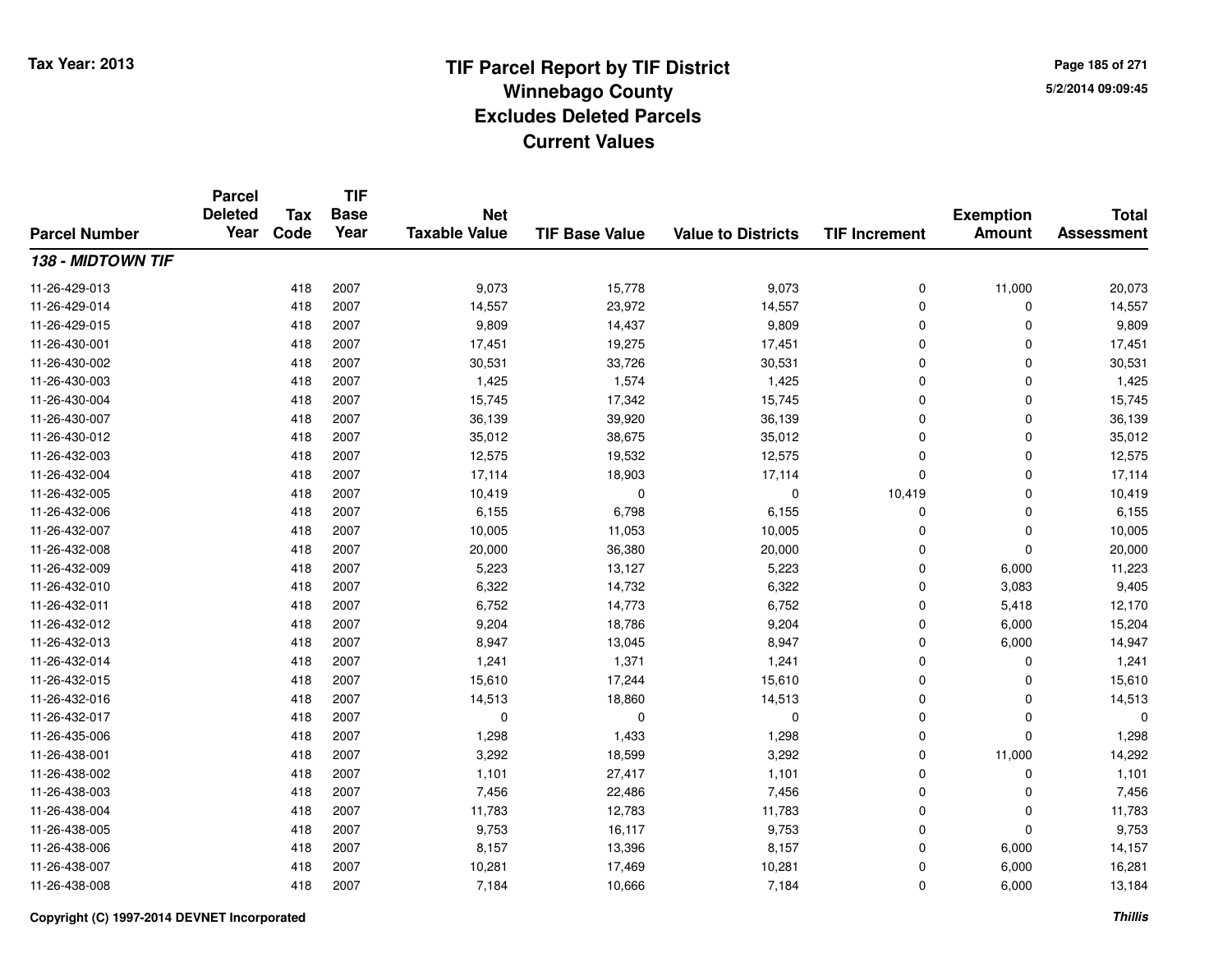**Page 186 of 2715/2/2014 09:09:45**

#### **TIF Base ValueParcel NumberTotal AssessmentExemption Amount Value to Districts TIF IncrementTIF Base YearTax CodeParcel Deleted YearNet Taxable Value138 - MIDTOWN TIF**11-26-438-0099 418 2007 6,406 9,350 6,406 0 6,000 12,406 11-26-438-0122 418 2007 6,466 10,061 6,466 0 6,000 12,466 11-26-438-0133 418 2007 11,945 4,695 4,695 7,250 0 11,945 11-26-438-0144 418 2007 11,235 13,830 11,235 0 0 11,235 11-26-438-015 <sup>418</sup> 7,000 <sup>2007</sup> 19,324 7,000 <sup>0</sup> <sup>0</sup> 7,000 11-26-438-016 <sup>418</sup> 8,333 <sup>2007</sup> 20,044 8,333 <sup>0</sup> <sup>0</sup> 8,333 11-26-438-017 <sup>418</sup> 14,608 <sup>2007</sup> 12,722 12,722 1,886 <sup>0</sup> 14,608 11-26-438-0188 418 2007 6,498 8,291 6,498 0 0 6,498 11-26-438-0211 418 2007 15,881 20,638 15,881 0 0 15,881 11-26-438-022 <sup>418</sup> 13,784 <sup>2007</sup> 8,158 8,158 5,626 <sup>0</sup> 13,784 11-26-438-0233 418 2007 6,326 14,034 6,326 0 6,000 12,326 11-26-438-024 <sup>418</sup> 14,437 <sup>0</sup> 17,159 14,437 <sup>0</sup> <sup>0</sup> 14,437 11-26-451-0099 418 2007 12,636 20,607 12,636 0 0 12,636 11-26-451-0100 418 2007 0 5,392 0 0 3,166 3,166 11-26-451-0111 and  $\frac{1}{418}$  2007 and  $\frac{1}{80}$  0 and  $\frac{1}{1753}$  control  $\frac{1}{80}$  0 control 0 control 0 control 0 control 0 control 0 control 0 control 0 control 0 control 0 control 0 control 0 control 0 control 0 control 0 con 11-26-451-012 <sup>418</sup> <sup>0</sup> <sup>2007</sup> <sup>0</sup> <sup>0</sup> <sup>0</sup> <sup>0</sup> <sup>0</sup> 11-26-451-014 <sup>418</sup> <sup>0</sup> <sup>2007</sup> <sup>0</sup> <sup>0</sup> <sup>0</sup> <sup>0</sup> <sup>0</sup> 11-26-451-015 <sup>418</sup> <sup>0</sup> <sup>2007</sup> <sup>0</sup> <sup>0</sup> <sup>0</sup> <sup>0</sup> <sup>0</sup> 11-26-451-016 <sup>418</sup> <sup>0</sup> <sup>2007</sup> <sup>0</sup> <sup>0</sup> <sup>0</sup> <sup>0</sup> <sup>0</sup> 11-26-451-017 <sup>418</sup> <sup>0</sup> <sup>2007</sup> <sup>0</sup> <sup>0</sup> <sup>0</sup> <sup>0</sup> <sup>0</sup> 11-26-451-018 <sup>418</sup> <sup>0</sup> <sup>2007</sup> <sup>0</sup> <sup>0</sup> <sup>0</sup> <sup>0</sup> <sup>0</sup> 11-26-451-019 <sup>418</sup> <sup>0</sup> <sup>2007</sup> <sup>0</sup> <sup>0</sup> <sup>0</sup> <sup>0</sup> <sup>0</sup> 11-26-451-020 <sup>418</sup> <sup>0</sup> <sup>2007</sup> 2,783 <sup>0</sup> <sup>0</sup> <sup>0</sup> <sup>0</sup> 11-26-452-001 <sup>418</sup> <sup>0</sup> <sup>2007</sup> <sup>0</sup> <sup>0</sup> <sup>0</sup> <sup>0</sup> <sup>0</sup> 11-26-452-002 <sup>418</sup> <sup>0</sup> <sup>2007</sup> <sup>0</sup> <sup>0</sup> <sup>0</sup> <sup>0</sup> <sup>0</sup> 11-26-452-003 <sup>418</sup> <sup>0</sup> <sup>2007</sup> <sup>0</sup> <sup>0</sup> <sup>0</sup> <sup>0</sup> <sup>0</sup> 11-26-452-004 <sup>418</sup> <sup>0</sup> <sup>2007</sup> <sup>0</sup> <sup>0</sup> <sup>0</sup> <sup>0</sup> <sup>0</sup> 11-26-452-005 <sup>418</sup> <sup>0</sup> <sup>2007</sup> <sup>0</sup> <sup>0</sup> <sup>0</sup> <sup>0</sup> <sup>0</sup> 11-26-452-006 <sup>418</sup> <sup>0</sup> <sup>2007</sup> <sup>0</sup> <sup>0</sup> <sup>0</sup> <sup>0</sup> <sup>0</sup> 11-26-453-001 <sup>418</sup> <sup>0</sup> <sup>2007</sup> <sup>0</sup> <sup>0</sup> <sup>0</sup> <sup>0</sup> <sup>0</sup> 11-26-453-0033 418 2007 367 810 367 0 0 367 11-26-453-0066 418 2007 3,166 18,156 3,166 0 0 3,166 11-26-453-007<sup>418</sup> 9,421 <sup>2007</sup> 10,476 9,421 <sup>0</sup> <sup>0</sup> 9,421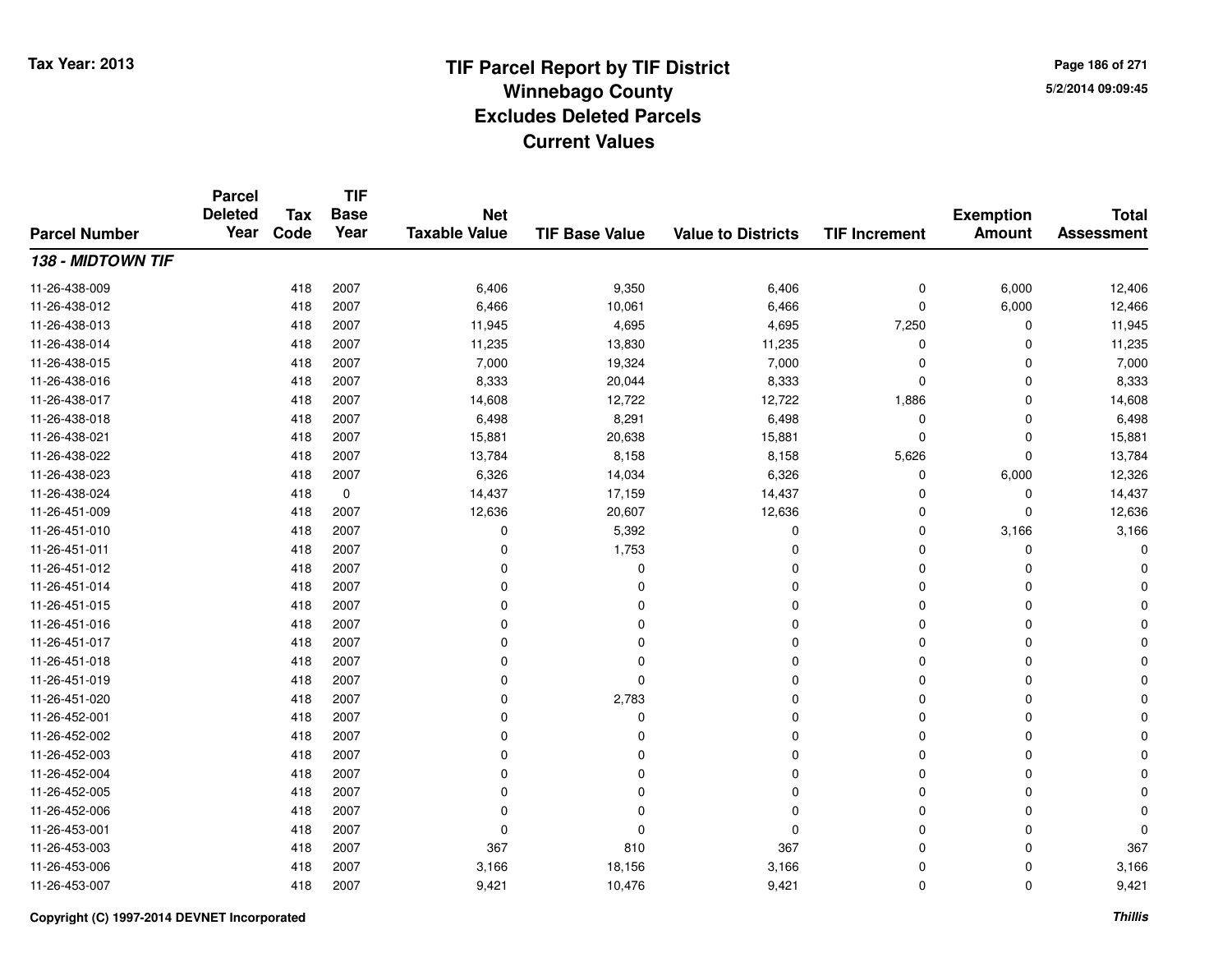**TIF**

**Parcel**

**Page 187 of 2715/2/2014 09:09:45**

#### **TIF Base ValueParcel NumberTotal AssessmentExemption Amount Value to Districts TIF Increment Base YearTax Code Deleted YearNet Taxable Value138 - MIDTOWN TIF**11-26-453-008 <sup>418</sup> 12,659 <sup>2007</sup> 15,380 12,659 <sup>0</sup> <sup>0</sup> 12,659 11-26-453-009 <sup>418</sup> 2,053 <sup>2007</sup> 19,388 2,053 <sup>0</sup> <sup>0</sup> 2,053 11-26-453-0100 418 2007 28,552 31,539 28,552 0 0 28,552 11-26-453-0111 418 2007 4,487 4,957 4,487 0 0 4,487 11-26-453-013 <sup>418</sup> 10,913 <sup>2007</sup> 17,974 10,913 <sup>0</sup> <sup>0</sup> 10,913 11-26-453-0144 418 2007 10,589 15,632 10,589 0 6,000 16,589 11-26-476-0011 418 2007 13,706 17,050 13,706 0 0 13,706 11-26-476-0022 418 2007 10,391 16,753 10,391 0 0 10,391 11-26-476-0033 418 2007 15,636 24,972 15,636 0 0 15,636 11-26-476-004 <sup>418</sup> 5,253 <sup>2007</sup> 6,002 5,253 <sup>0</sup> 5,871 11,124 11-26-476-005 <sup>418</sup> 10,188 <sup>2007</sup> 12,335 10,188 <sup>0</sup> <sup>0</sup> 10,188 11-26-476-006 <sup>418</sup> 24,078 <sup>2007</sup> 35,183 24,078 <sup>0</sup> <sup>0</sup> 24,078 11-26-476-0077 418 2007 0 163 0 0 0 0 11-26-476-0088 418 2007 6,345 7,008 6,345 0 0 6,345 11-26-476-0099 418 2007 4,070 4,496 4,070 0 0 4,070 11-26-480-0011 418 2007 13,869 15,319 13,869 0 0 13,869 11-26-480-0022 2 418 2007 10,887 13,397 10,887 0 0 10,887 11-26-480-0033 418 2007 8,014 11,965 8,014 0 6,000 14,014 11-26-480-0044 2007 0 10,650 10,650 10,650 11-26-480-0055 418 2007 7,057 9,967 7,057 0 8,904 15,961 11-26-480-0066 418 2007 14,232 23,059 14,232 0 0 14,232 11-26-480-0077 418 2007 11,618 14,002 11,618 0 0 11,618 11-26-485-0011 418 2007 7,588 14,434 7,588 0 4,470 12,058 11-26-485-0022 418 2007 12,877 14,036 12,877 0 0 12,877 11-26-485-003 <sup>418</sup> <sup>0</sup> <sup>2007</sup> <sup>0</sup> <sup>0</sup> <sup>0</sup> <sup>0</sup> <sup>0</sup> 11-26-485-004 <sup>418</sup> 4,349 <sup>2007</sup> 6,849 4,349 <sup>0</sup> 13,604 17,953 11-26-485-005 <sup>418</sup> 10,323 <sup>2007</sup> 14,796 10,323 <sup>0</sup> 8,517 18,840 11-26-485-0066 418 2007 16,249 20,649 16,249 0 0 16,249 11-26-485-007 <sup>418</sup> 6,396 <sup>2007</sup> 10,249 6,396 <sup>0</sup> <sup>0</sup> 6,396 11-26-486-0011 418 2007 15,809 19,128 15,809 0 0 15,809 11-26-486-0022 418 2007 12,142 18,893 12,142 0 0 12,142 11-26-486-003 $3$  3 2007 2007 3,366 2011,222 3,366 3 3,366 2011 3,366 3 3,366 2011, 3,366 3 3,366 3 418 11-26-486-004<sup>418</sup> 3,349 <sup>2007</sup> 9,355 3,349 <sup>0</sup> 11,000 14,349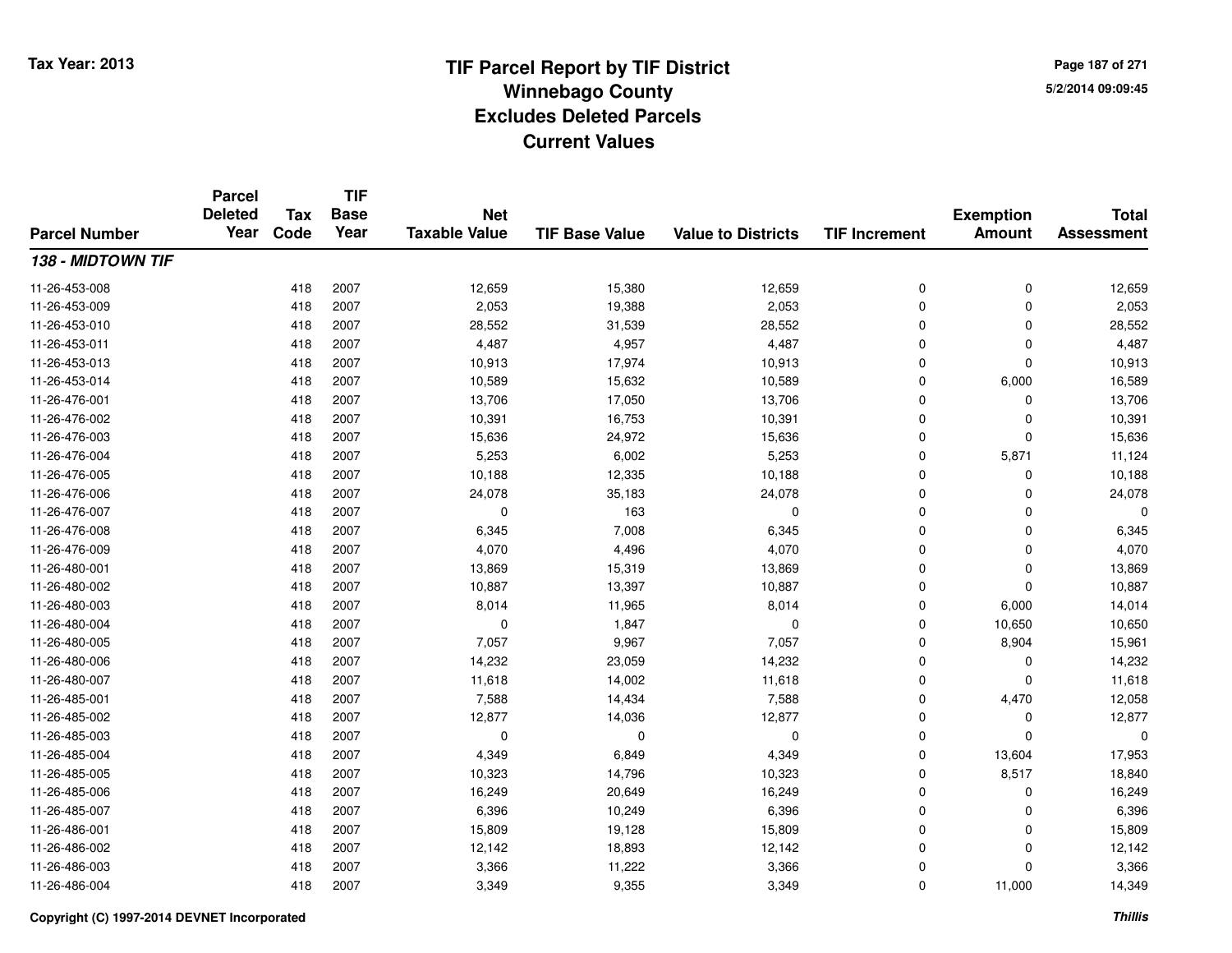**Page 188 of 2715/2/2014 09:09:45**

|                              | <b>Parcel</b>          |                    | <b>TIF</b>          |                                    |                       |                           |                         |                                   |                                   |
|------------------------------|------------------------|--------------------|---------------------|------------------------------------|-----------------------|---------------------------|-------------------------|-----------------------------------|-----------------------------------|
| <b>Parcel Number</b>         | <b>Deleted</b><br>Year | <b>Tax</b><br>Code | <b>Base</b><br>Year | <b>Net</b><br><b>Taxable Value</b> | <b>TIF Base Value</b> | <b>Value to Districts</b> | <b>TIF Increment</b>    | <b>Exemption</b><br><b>Amount</b> | <b>Total</b><br><b>Assessment</b> |
|                              |                        |                    |                     |                                    |                       |                           |                         |                                   |                                   |
| 138 - MIDTOWN TIF            |                        |                    |                     |                                    |                       |                           |                         |                                   |                                   |
| 11-26-486-005                |                        | 418                | 2007                | 12,464                             | 20,445                | 12,464                    | 0                       | $\mathbf 0$                       | 12,464                            |
| 11-26-486-006                |                        | 418                | 2007                | 4,236                              | 7,313                 | 4,236                     | 0                       | 6,000                             | 10,236                            |
| 11-26-486-007                |                        | 418                | 2007                | 10,964                             | 13,127                | 10,964                    | 0                       | 0                                 | 10,964                            |
| 11-26-486-008                |                        | 418                | 2007                | 13,939                             | 17,870                | 13,939                    | 0                       | $\Omega$                          | 13,939                            |
| 11-26-486-009                |                        | 418                | 2007                | 16,658                             | 21,457                | 16,658                    | 0                       | $\mathbf{0}$                      | 16,658                            |
| <b>Tax District Totals:</b>  | <b>Parcel Count:</b>   |                    | 619                 | 6,617,250                          | 10,329,770            | 6,517,099                 | 100,151                 | 985,397                           | 7,602,647                         |
| <b>139 - KISH/HAR TIF #2</b> |                        |                    |                     |                                    |                       |                           |                         |                                   |                                   |
| 11-36-451-001                |                        | 419                | 2007                | 26,447                             | 29,214                | 26,447                    | 0                       | 0                                 | 26,447                            |
| 11-36-451-002                |                        | 419                | 2007                | 382,617                            | 462,515               | 382,617                   | 0                       | $\mathbf 0$                       | 382,617                           |
| <b>Tax District Totals:</b>  | <b>Parcel Count:</b>   |                    | $\overline{2}$      | 409,064                            | 491,729               | 409,064                   | $\overline{\mathbf{0}}$ | $\overline{\mathbf{0}}$           | 409,064                           |
| 140 - FORMER BELOIT CORP TIF |                        |                    |                     |                                    |                       |                           |                         |                                   |                                   |
| 03-12-376-001                |                        | 420                | 2007                | 54,084                             | 56,148                | 54,084                    | 0                       | 0                                 | 54,084                            |
| 03-12-452-002                |                        | 420                | 2007                | 129,192                            | 73,384                | 73,384                    | 55,808                  | 0                                 | 129,192                           |
| 03-12-452-003                |                        | 420                | 2007                | 274,385                            | 284,859               | 274,385                   | 0                       | $\Omega$                          | 274,385                           |
| 03-12-476-001                |                        | 420                | 2007                | 54,779                             | 56,871                | 54,779                    | 0                       | 0                                 | 54,779                            |
| 03-13-126-001                |                        | 420                | 2007                | 234,497                            | 243,447               | 234,497                   | 0                       | 0                                 | 234,497                           |
| 03-13-176-004                |                        | 420                | 2007                | 25,035                             | 25,990                | 25,035                    | 0                       | 0                                 | 25,035                            |
| 03-13-201-002                |                        | 420                | 2007                | 3,012,756                          | 907,988               | 907,988                   | 2,104,768               | $\mathbf 0$                       | 3,012,756                         |
| 03-13-226-027                |                        | 420                | 2007                | 20,356                             | 21,134                | 20,356                    | 0                       | $\Omega$                          | 20,356                            |
| 03-13-226-029                |                        | 420                | 2007                | 24,908                             | 25,858                | 24,908                    | 0                       | 0                                 | 24,908                            |
| 03-13-226-035                |                        | 420                | 2007                | 3,547                              | 3,723                 | 3,547                     | 0                       | 0                                 | 3,547                             |
| 03-13-226-036                |                        | 420                | 0                   | 19,279                             | 19,899                | 19,279                    | 0                       | $\Omega$                          | 19,279                            |
| 03-13-226-037                |                        | 420                | $\mathbf 0$         | 22,602                             | 23,360                | 22,602                    | $\mathbf 0$             | $\Omega$                          | 22,602                            |
| 03-13-231-001                |                        | 420                | 2007                | 18,866                             | 19,548                | 18,866                    | $\Omega$                | $\Omega$                          | 18,866                            |
| 03-13-252-001                |                        | 420                | 2007                | 10,063                             | 5,360                 | 5,360                     | 4,703                   | $\Omega$                          | 10,063                            |
| 03-13-252-002                |                        | 420                | 2007                | 9,572                              | 8,229                 | 8,229                     | 1,343                   | $\mathbf 0$                       | 9,572                             |
| 04-07-351-001                |                        | 420                | 2007                | 1,354                              | 1,406                 | 1,354                     | $\mathbf 0$             | 0                                 | 1,354                             |
| <b>Tax District Totals:</b>  | <b>Parcel Count:</b>   |                    | $\overline{16}$     | 3,915,275                          | 1,777,204             | 1,748,653                 | 2,166,622               | 0                                 | 3,915,275                         |
| 141 - GLOBAL TRADE TIF #3    |                        |                    |                     |                                    |                       |                           |                         |                                   |                                   |
| 15-11-126-004                |                        | 421                | 2007                | 2,586                              | 5,750                 | 2,586                     | 0                       | $\mathbf 0$                       | 2,586                             |
| 15-11-126-005                |                        | 421                | 2007                | 72,884                             | 49,017                | 49,017                    | 23,867                  | $\mathbf 0$                       | 72,884                            |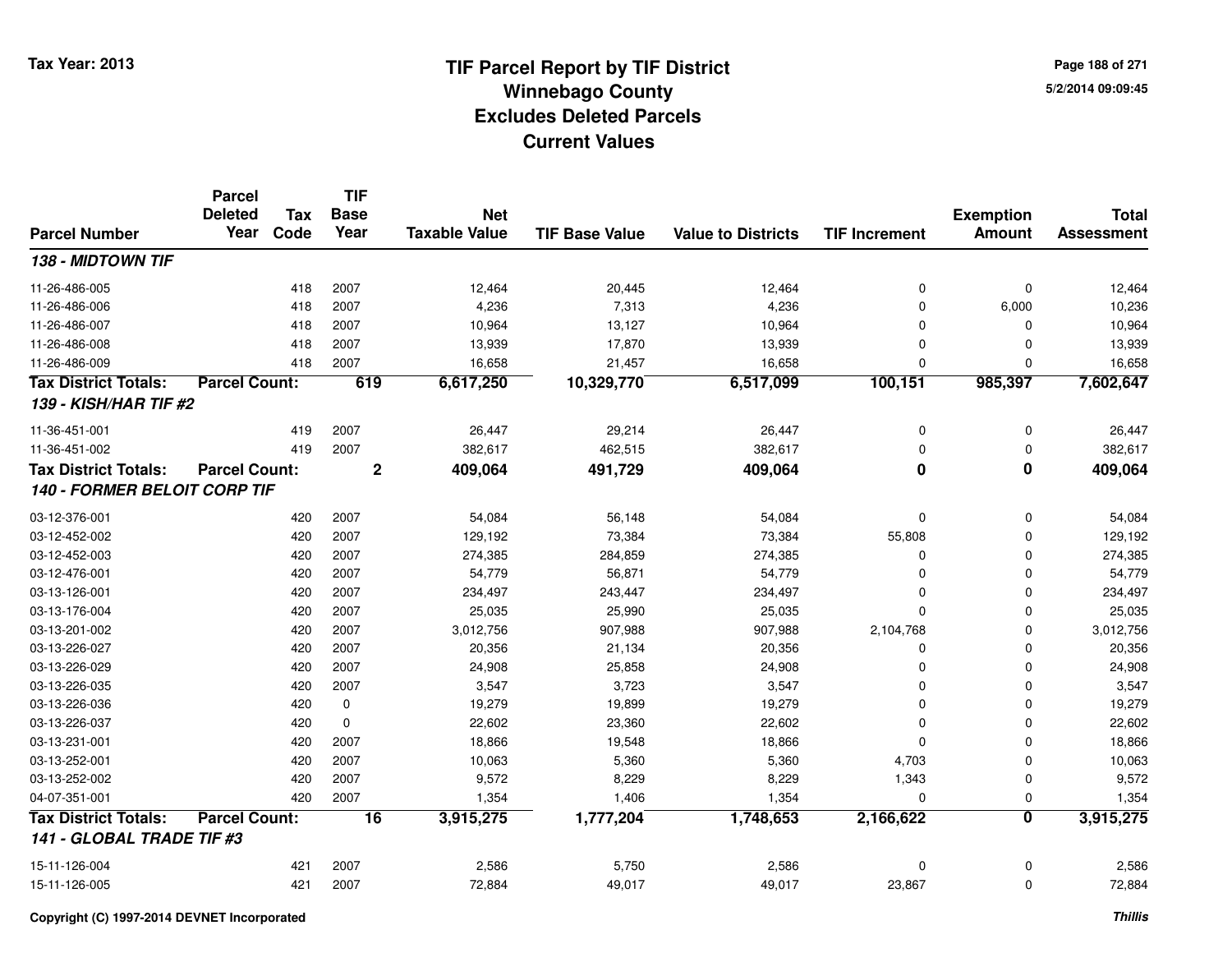**TIF**

**Parcel**

**Page 189 of 2715/2/2014 09:09:45**

#### **TIF Base ValueParcel NumberTotal AssessmentExemption Amount Value to Districts TIF Increment Base YearTax Code Deleted YearNet Taxable Value141 - GLOBAL TRADE TIF #3**15-11-126-006 <sup>421</sup> 7,705 <sup>2007</sup> 8,512 7,705 <sup>0</sup> <sup>0</sup> 7,705 15-11-126-007 <sup>421</sup> 93,656 <sup>2007</sup> 103,455 93,656 <sup>0</sup> <sup>0</sup> 93,656 15-11-126-0088 421 2007 0 86,823 0 0 0 0 15-11-127-003 <sup>421</sup> 247,371 <sup>2007</sup> 409,479 247,371 <sup>0</sup> <sup>0</sup> 247,371 15-11-127-004421 2007 46,754 57,574 46,754 57,674 57,574 57,574 57,574 57,574 57,54 57,54 57,54 57,54 57,54 57,54 57,54 57,54 57,54 57,54 57,54 57,574 57,54 57,54 57, 15-11-127-005 <sup>421</sup> 24,744 <sup>2007</sup> 30,667 24,744 <sup>0</sup> <sup>0</sup> 24,744 15-11-127-0066 421 2007 6,638 7,333 6,638 0 0 6,638 15-11-127-007 <sup>421</sup> 84,301 <sup>2007</sup> 93,123 84,301 <sup>0</sup> <sup>0</sup> 84,301 15-11-127-0100 421 2007 58,645 81,880 58,645 0 0 58,645 15-11-127-0111 421 2007 76,014 83,967 76,014 0 76,014 15-11-127-0122 421 2007 100,109 128,947 100,109 0 0 100,109 15-11-128-0011 421 2007 106,011 140,343 106,011 0 0 106,011 15-11-128-0022 421 2007 42,611 47,069 42,611 0 0 42,611 15-11-128-0033 421 2007 45,885 50,687 45,885 0 0 45,885 15-11-128-004 <sup>421</sup> 58,272 <sup>2007</sup> 64,370 58,272 <sup>0</sup> <sup>0</sup> 58,272 15-11-128-005 <sup>421</sup> 30,287 <sup>2007</sup> 33,457 30,287 <sup>0</sup> <sup>0</sup> 30,287 15-11-128-006 <sup>421</sup> 54,950 <sup>2007</sup> 60,700 54,950 <sup>0</sup> <sup>0</sup> 54,950 15-11-128-007 <sup>421</sup> 50,472 <sup>2007</sup> 55,753 50,472 <sup>0</sup> <sup>0</sup> 50,472 15-11-128-008 <sup>421</sup> 22,415 <sup>2007</sup> 28,260 22,415 <sup>0</sup> <sup>0</sup> 22,415 15-11-128-009 <sup>421</sup> 38,529 <sup>2007</sup> 42,560 38,529 <sup>0</sup> <sup>0</sup> 38,529 15-11-151-001 <sup>421</sup> 918,893 <sup>2007</sup> 1,160,469 918,893 <sup>0</sup> <sup>0</sup> 918,893 15-11-151-0022 421 2007 295,442 822,466 295,442 0 295,442 15-11-151-004 <sup>421</sup> 41,274 <sup>2007</sup> 45,592 41,274 <sup>0</sup> <sup>0</sup> 41,274 15-11-151-005 <sup>421</sup> 273,447 <sup>2007</sup> 398,551 273,447 <sup>0</sup> <sup>0</sup> 273,447 15-11-176-0022 421 2007 120,151 223,494 120,151 0 0 120,151 15-11-176-0033 421 2007 202,311 223,494 202,311 0 202,311 15-11-176-0100 421 2007 20,042 23,017 20,042 0 0 20,042 15-11-176-0111 421 2007 7,763 8,574 7,763 0 0 7,763 15-11-176-013 <sup>421</sup> <sup>0</sup> <sup>2007</sup> <sup>0</sup> <sup>0</sup> <sup>0</sup> <sup>0</sup> <sup>0</sup> 15-11-176-014 <sup>421</sup> <sup>0</sup> <sup>2007</sup> <sup>0</sup> <sup>0</sup> <sup>0</sup> <sup>0</sup> <sup>0</sup> 15-11-176-015 <sup>421</sup> 374,265 <sup>2007</sup> 413,425 374,265 <sup>0</sup> <sup>0</sup> 374,265 15-11-176-016 <sup>421</sup> 152,859 <sup>2007</sup> 231,831 152,859 <sup>0</sup> <sup>0</sup> 152,859 15-11-201-001<sup>421</sup> <sup>0</sup> <sup>2007</sup> <sup>0</sup> <sup>0</sup> <sup>0</sup> <sup>0</sup> <sup>0</sup>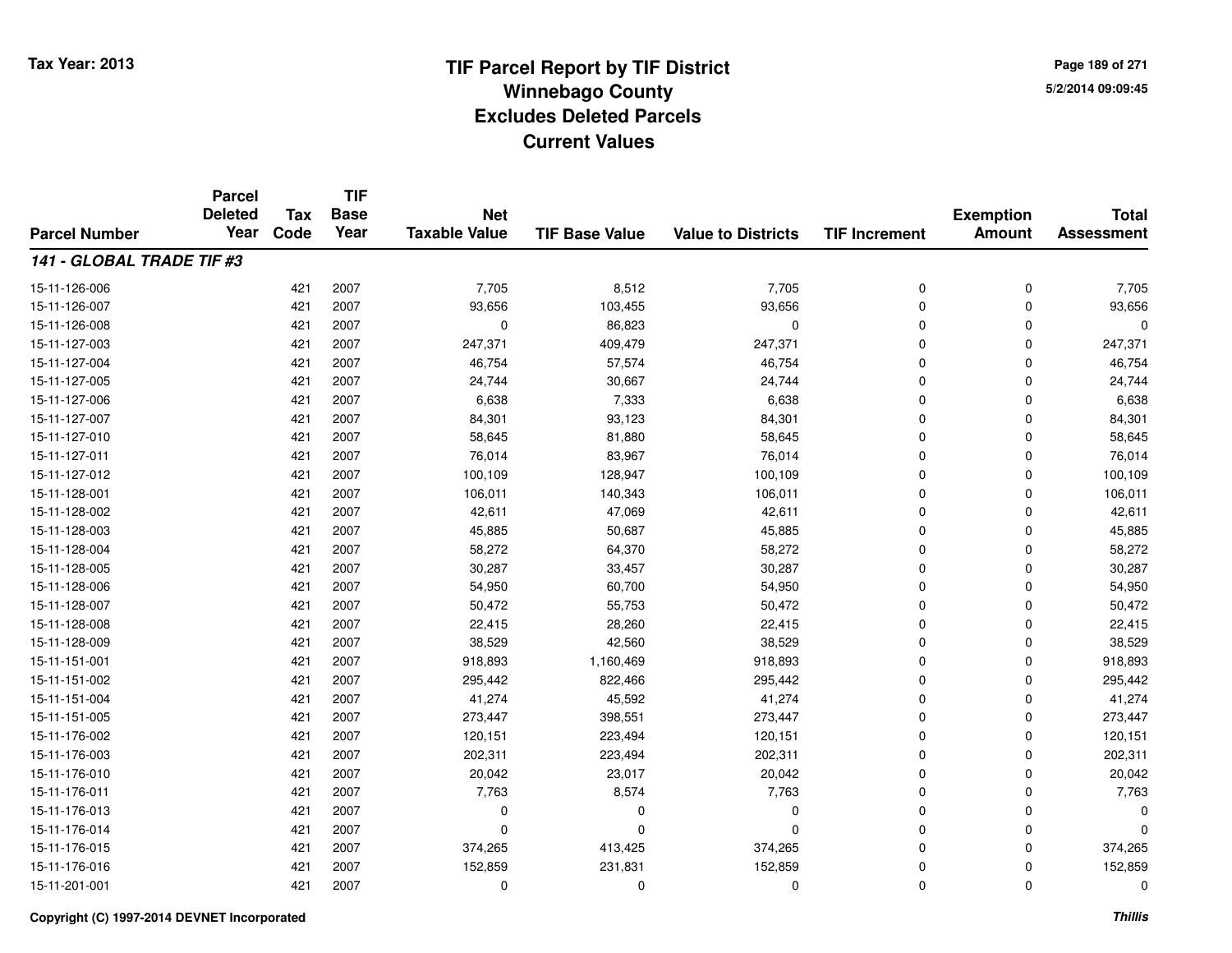**Page 190 of 2715/2/2014 09:09:45**

|                           | <b>Parcel</b><br><b>Deleted</b> |                    | <b>TIF</b><br><b>Base</b> |                                    |                       |                           |                      |                                   |                                   |
|---------------------------|---------------------------------|--------------------|---------------------------|------------------------------------|-----------------------|---------------------------|----------------------|-----------------------------------|-----------------------------------|
| <b>Parcel Number</b>      | Year                            | <b>Tax</b><br>Code | Year                      | <b>Net</b><br><b>Taxable Value</b> | <b>TIF Base Value</b> | <b>Value to Districts</b> | <b>TIF Increment</b> | <b>Exemption</b><br><b>Amount</b> | <b>Total</b><br><b>Assessment</b> |
| 141 - GLOBAL TRADE TIF #3 |                                 |                    |                           |                                    |                       |                           |                      |                                   |                                   |
|                           |                                 |                    |                           |                                    |                       |                           |                      |                                   |                                   |
| 15-11-201-002             |                                 | 421                | 2007                      | $\mathbf 0$                        | $\mathbf 0$           | 0                         | 0                    | $\mathbf 0$                       | C                                 |
| 15-11-226-003             |                                 | 421                | 2007                      | 163,691                            | 180,818               | 163,691                   | 0                    | 0                                 | 163,691                           |
| 15-11-226-004             |                                 | 421                | 2007                      | 185,047                            | 204,408               | 185,047                   | 0                    | $\mathbf 0$                       | 185,047                           |
| 15-11-226-006             |                                 | 421                | 2007                      | 178,035                            | 378,470               | 178,035                   | 0                    | $\Omega$                          | 178,035                           |
| 15-11-227-001             |                                 | 421                | 2007                      | 454,224                            | 1,007,571             | 454,224                   | $\Omega$             | $\Omega$                          | 454,224                           |
| 15-11-227-002             |                                 | 421                | 2007                      | 208,000                            | 425,569               | 208,000                   | 0                    | 0                                 | 208,000                           |
| 15-11-227-004             |                                 | 421                | 2007                      | 20,007                             | 22,099                | 20,007                    | 0                    | $\mathbf 0$                       | 20,007                            |
| 15-11-227-005             |                                 | 421                | 2007                      | 18,531                             | 20,470                | 18,531                    | 0                    | $\mathbf 0$                       | 18,531                            |
| 15-11-251-003             |                                 | 421                | 2007                      | 333,333                            | 488,439               | 333,333                   | 0                    | $\mathbf 0$                       | 333,333                           |
| 15-11-251-004             |                                 | 421                | 2007                      | 428,250                            | 473,057               | 428,250                   | 0                    | 0                                 | 428,250                           |
| 15-11-251-005             |                                 | 421                | 2007                      | 500,000                            | 837,186               | 500,000                   | 0                    | $\Omega$                          | 500,000                           |
| 15-11-252-002             |                                 | 421                | 2007                      | 27,806                             | 30,715                | 27,806                    | 0                    | 0                                 | 27,806                            |
| 15-11-252-003             |                                 | 421                | 2007                      | 30,580                             | 33,779                | 30,580                    | 0                    | 0                                 | 30,580                            |
| 15-11-252-004             |                                 | 421                | 2007                      | 209,907                            | 294,185               | 209,907                   | 0                    | 0                                 | 209,907                           |
| 15-11-276-001             |                                 | 421                | 2007                      | 0                                  | $\Omega$              | 0                         | 0                    | $\Omega$                          |                                   |
| 15-11-276-002             |                                 | 421                | 2007                      | O                                  | 7,167                 | $\Omega$                  | 0                    | 0                                 |                                   |
| 15-11-276-003             |                                 | 421                | 2007                      | O                                  | 3,941                 | $\Omega$                  | 0                    | $\Omega$                          |                                   |
| 15-11-276-004             |                                 | 421                | 2007                      | 33,216                             | 36,690                | 33,216                    | 0                    | 0                                 | 33,216                            |
| 15-11-276-005             |                                 | 421                | 2007                      | 486,875                            | 650,837               | 486,875                   | 0                    | $\Omega$                          | 486,875                           |
| 15-11-301-002             |                                 | 421                | 2007                      | 29,833                             | 32,954                | 29,833                    | 0                    | 0                                 | 29,833                            |
| 15-11-301-003             |                                 | 421                | 2007                      | 65,746                             | 72,626                | 65,746                    | 0                    | $\Omega$                          | 65,746                            |
| 15-11-301-004             |                                 | 421                | 2007                      | 168,483                            | 186,113               | 168,483                   | 0                    | 0                                 | 168,483                           |
| 15-11-301-005             |                                 | 421                | 2007                      | 285,620                            | 334,237               | 285,620                   | 0                    | $\Omega$                          | 285,620                           |
| 15-11-326-007             |                                 | 421                | 2007                      | 173,868                            | 192,059               | 173,868                   | 0                    | $\mathbf 0$                       | 173,868                           |
| 15-11-326-011             |                                 | 421                | 2007                      | 702,805                            | 862,598               | 702,805                   | 0                    | $\Omega$                          | 702,805                           |
| 15-11-326-012             |                                 | 421                | 2007                      | 0                                  | 0                     | 0                         | 0                    | $\Omega$                          | 0                                 |
| 15-11-326-013             |                                 | 421                | 2007                      | $\Omega$                           | $\Omega$              | $\Omega$                  | 0                    | $\Omega$                          |                                   |
| 15-11-401-001             |                                 | 421                | 2007                      | 1,327,925                          | 1,466,864             | 1,327,925                 | 0                    | 0                                 | 1,327,925                         |
| 15-12-101-001             |                                 | 421                | 2007                      | 60,826                             | 70,523                | 60,826                    | 0                    | $\Omega$                          | 60,826                            |
| 15-12-101-002             |                                 | 421                | 2007                      | 600,000                            | 1,280,505             | 600,000                   | 0                    | 0                                 | 600,000                           |
| 15-12-101-003             |                                 | 421                | 2007                      | 83,333                             | 126,708               | 83,333                    | 0                    | $\Omega$                          | 83,333                            |
| 15-12-101-004             |                                 | 421                | 2007                      | 105,202                            | 134,341               | 105,202                   | 0                    | 0                                 | 105,202                           |
| 15-12-101-005             |                                 | 421                | 2007                      | 76,979                             | 85,033                | 76,979                    | 0                    | $\mathbf 0$                       | 76,979                            |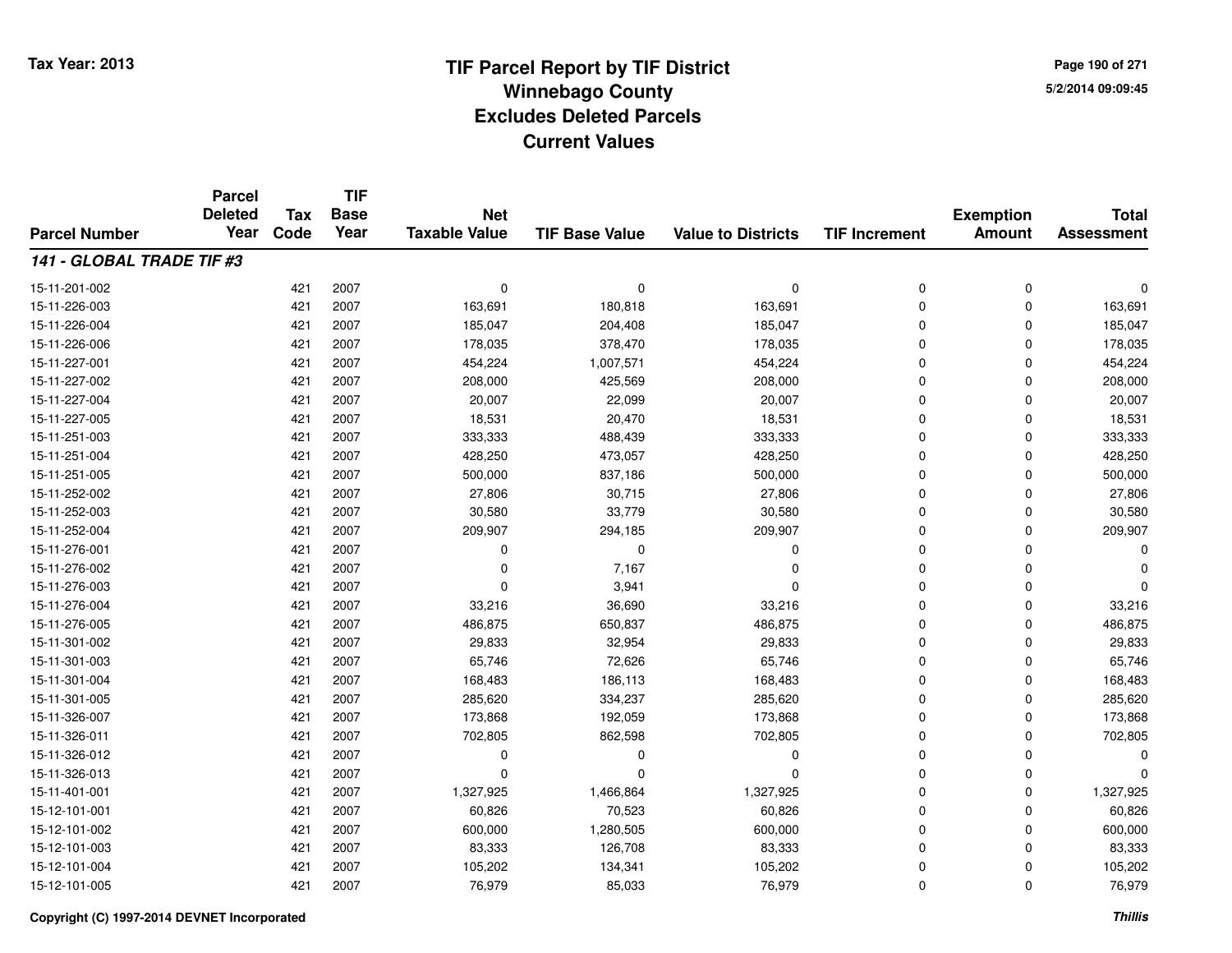**Page 191 of 2715/2/2014 09:09:45**

#### **TIF Base ValueParcel NumberTotal AssessmentExemption Amount Value to Districts TIF IncrementTIF Base YearTax CodeParcel Deleted YearNet Taxable Value141 - GLOBAL TRADE TIF #3**15-12-126-001 <sup>421</sup> 133,173 <sup>2007</sup> 147,105 133,173 <sup>0</sup> <sup>0</sup> 133,173 15-12-126-0022 421 2007 305,776 364,825 305,776 0 305,776 15-12-126-003 <sup>421</sup> 5,181 <sup>2007</sup> 5,723 5,181 <sup>0</sup> <sup>0</sup> 5,181 15-12-126-0044 421 2007 6,693 10,905 6,693 0 11,000 17,693 15-12-126-0055 421 2007 16,955 22,389 16,955 0 6,000 22,955 15-12-126-007 <sup>421</sup> <sup>0</sup> <sup>2007</sup> <sup>0</sup> <sup>0</sup> <sup>0</sup> <sup>0</sup> <sup>0</sup> 15-12-126-008 <sup>421</sup> 121,887 <sup>2007</sup> 134,641 121,887 <sup>0</sup> <sup>0</sup> 121,887 15-12-126-009 <sup>421</sup> 11,967 <sup>2007</sup> 18,467 11,967 <sup>0</sup> 6,000 17,967 15-12-126-0100 421 2007 9,507 19,431 9,507 0 11,000 20,507 15-12-126-0111 1 17,557 19,011 17,557 19,011 17,557 0 0 0 17,557 15-12-126-0122 421 2007 14,609 16,429 14,609 0 6,000 20,609 15-12-126-013 <sup>421</sup> 13,174 <sup>2007</sup> 17,840 13,174 <sup>0</sup> 6,377 19,551 15-12-126-014 <sup>421</sup> 10,333 <sup>2007</sup> 18,762 10,333 <sup>0</sup> <sup>0</sup> 10,333 15-12-126-015 <sup>421</sup> 5,585 <sup>2007</sup> 14,718 5,585 <sup>0</sup> 12,188 17,773 15-12-126-016 <sup>421</sup> 3,429 <sup>2007</sup> 11,818 3,429 <sup>0</sup> 6,000 9,429 15-12-126-017 <sup>421</sup> 3,011 <sup>2007</sup> 5,511 3,011 <sup>0</sup> 14,914 17,925 15-12-127-0011 421 2007 16,353 18,377 16,353 0 9,990 26,343 15-12-127-002 <sup>421</sup> 7,377 <sup>2007</sup> 9,877 7,377 <sup>0</sup> 14,894 22,271 15-12-127-0033 421 2007 3,357 9,969 3,357 0 11,000 14,357 15-12-127-004 <sup>421</sup> 19,155 <sup>2007</sup> 27,776 19,155 <sup>0</sup> 6,000 25,155 15-12-127-005 <sup>421</sup> 3,719 <sup>2007</sup> 5,022 3,719 <sup>0</sup> 13,363 17,082 15-12-127-006 <sup>421</sup> 5,914 <sup>2007</sup> 8,414 5,914 <sup>0</sup> 16,017 21,931 15-12-127-007 <sup>421</sup> 17,355 <sup>2007</sup> 23,262 17,355 <sup>0</sup> 6,000 23,355 15-12-127-0088 421 2007 16,659 21,587 16,659 0 6,000 22,659 15-12-127-0099 421 2007 6,667 23,621 6,667 0 0 6,667 15-12-127-0100 421 2007 6,491 5,130 5,130 1,361 12,535 19,026 15-12-127-011 <sup>421</sup> 44,025 <sup>2007</sup> 62,713 44,025 <sup>0</sup> 11,000 55,025 15-12-127-0122 421 2007 14,525 19,191 14,525 0 6,000 20,525 15-12-127-0133 421 2007 7,618 10,043 7,618 0 6,000 13,618 15-12-127-014 <sup>421</sup> 9,420 <sup>2007</sup> 12,034 9,420 <sup>0</sup> 6,000 15,420 15-12-127-015 <sup>421</sup> 2,488 <sup>2007</sup> 2,749 2,488 <sup>0</sup> <sup>0</sup> 2,488 15-12-127-0166 421 2007 2,828 3,123 2,828 0 0 2,828 15-12-127-017<sup>421</sup> 23,333 <sup>2007</sup> 30,418 23,333 <sup>0</sup> <sup>0</sup> 23,333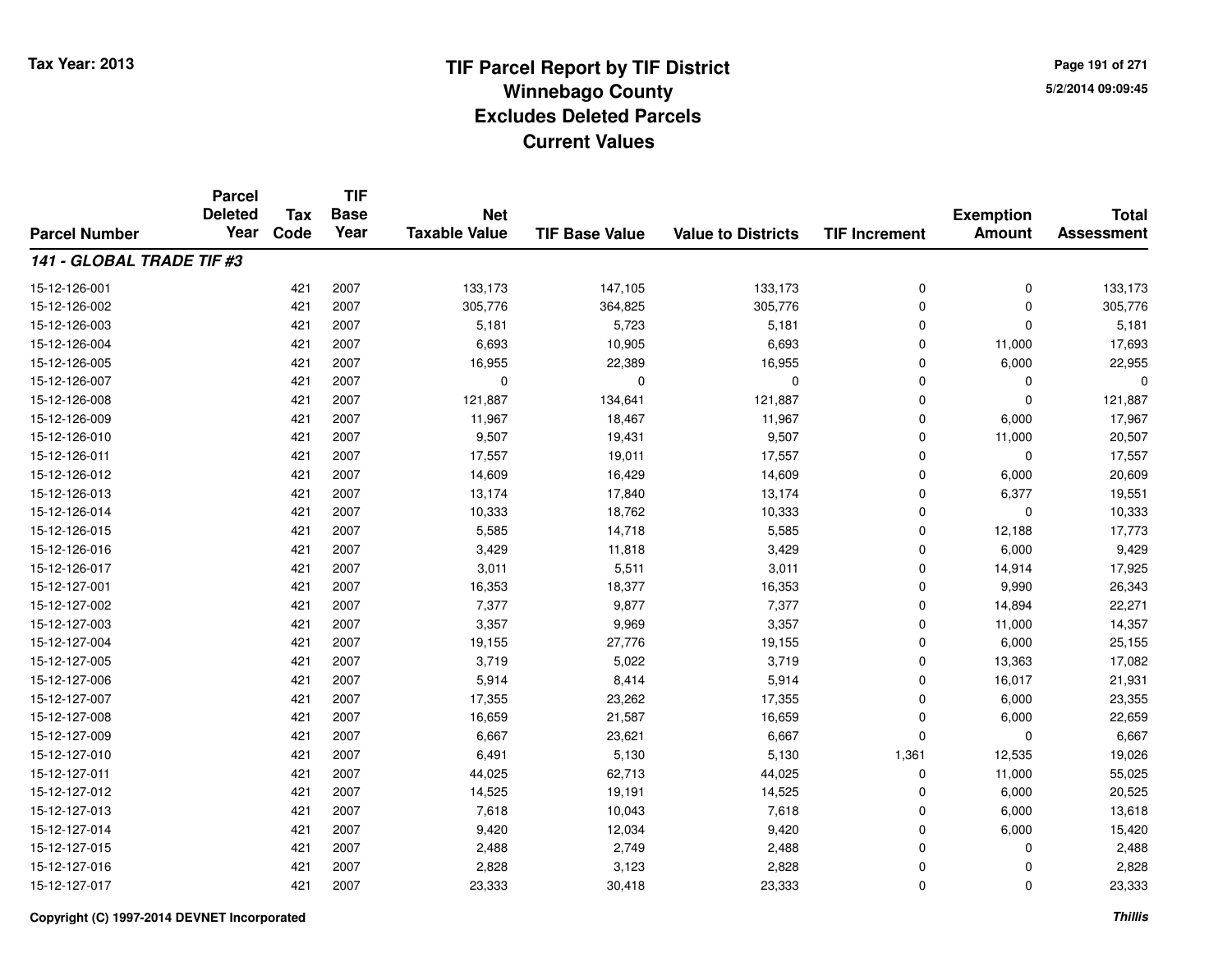**Page 192 of 2715/2/2014 09:09:45**

|                           | <b>Parcel</b><br><b>Deleted</b> | <b>Tax</b> | <b>TIF</b><br><b>Base</b> | <b>Net</b>           |                       |                           |                      | <b>Exemption</b> | <b>Total</b>      |
|---------------------------|---------------------------------|------------|---------------------------|----------------------|-----------------------|---------------------------|----------------------|------------------|-------------------|
| <b>Parcel Number</b>      | Year                            | Code       | Year                      | <b>Taxable Value</b> | <b>TIF Base Value</b> | <b>Value to Districts</b> | <b>TIF Increment</b> | <b>Amount</b>    | <b>Assessment</b> |
| 141 - GLOBAL TRADE TIF #3 |                                 |            |                           |                      |                       |                           |                      |                  |                   |
| 15-12-127-018             |                                 | 421        | 2007                      | 16,369               | 16,077                | 16,077                    | 292                  | $\mathbf 0$      | 16,369            |
| 15-12-127-019             |                                 | 421        | 2007                      | 34,077               | 31,454                | 31,454                    | 2,623                | $\mathbf 0$      | 34,077            |
| 15-12-128-001             |                                 | 421        | 2007                      | 12,550               | 15,492                | 12,550                    | 0                    | 6,000            | 18,550            |
| 15-12-128-002             |                                 | 421        | 2007                      | 5,150                | 21,096                | 5,150                     | 0                    | 0                | 5,150             |
| 15-12-128-005             |                                 | 421        | 2007                      | 14,000               | 22,054                | 14,000                    | 0                    | 6,000            | 20,000            |
| 15-12-128-006             |                                 | 421        | 2007                      | 15,882               | 21,195                | 15,882                    | 0                    | 6,000            | 21,882            |
| 15-12-128-007             |                                 | 421        | 2007                      | 1,761                | 4,261                 | 1,761                     | 0                    | 14,647           | 16,408            |
| 15-12-128-008             |                                 | 421        | 2007                      | 12,794               | 17,464                | 12,794                    | 0                    | 6,000            | 18,794            |
| 15-12-128-009             |                                 | 421        | 2007                      | 16,142               | 10,081                | 10,081                    | 6,061                | 6,000            | 22,142            |
| 15-12-128-010             |                                 | 421        | 2007                      | 9,768                | 12,268                | 9,768                     | 0                    | 12,847           | 22,615            |
| 15-12-128-011             |                                 | 421        | 2007                      | 1,872                | 2,067                 | 1,872                     | 0                    | 0                | 1,872             |
| 15-12-128-012             |                                 | 421        | 2007                      | 9,115                | 18,749                | 9,115                     | 0                    | 0                | 9,115             |
| 15-12-152-001             |                                 | 421        | 2007                      | 57,015               | 62,980                | 57,015                    | 0                    | $\Omega$         | 57,015            |
| 15-12-152-004             |                                 | 421        | 2007                      | 156,879              | 173,293               | 156,879                   | 0                    | 0                | 156,879           |
| 15-12-152-005             |                                 | 421        | 2007                      | 0                    | $\Omega$              | 0                         | 0                    | $\Omega$         | 0                 |
| 15-12-152-006             |                                 | 421        | 2007                      | 25,603               | 28,281                | 25,603                    | 0                    | 0                | 25,603            |
| 15-12-152-007             |                                 | 421        | 2007                      | 507,103              | 394,653               | 394,653                   | 112,450              | $\mathbf 0$      | 507,103           |
| 15-12-176-001             |                                 | 421        | 2007                      | 11,374               | 65,480                | 11,374                    | 0                    | $\mathbf 0$      | 11,374            |
| 15-12-176-005             |                                 | 421        | 2007                      | 10,993               | 54,793                | 10,993                    | 0                    | 0                | 10,993            |
| 15-12-176-006             |                                 | 421        | 2007                      | 100,756              | 172,106               | 100,756                   | 0                    | 0                | 100,756           |
| 15-12-176-007             |                                 | 421        | 2007                      | 128,423              | 141,860               | 128,423                   | 0                    | 0                | 128,423           |
| 15-12-302-001             |                                 | 421        | 2007                      | 29,963               | 33,097                | 29,963                    | 0                    | 0                | 29,963            |
| 15-12-302-004             |                                 | 421        | 2007                      | 6,460                | 7,136                 | 6,460                     | 0                    | 0                | 6,460             |
| 15-12-302-005             |                                 | 421        | 2007                      | 94,290               | 114,627               | 94,290                    | 0                    | $\mathbf 0$      | 94,290            |
| 15-12-302-006             |                                 | 421        | 2007                      | 14,333               | 14,333                | 14,333                    | 0                    | 98,471           | 112,804           |
| 15-12-303-002             |                                 | 421        | 2007                      | 119,152              | 146,243               | 119,152                   | 0                    | 0                | 119,152           |
| 15-12-303-003             |                                 | 421        | 2007                      | 394,337              | 568,335               | 394,337                   | 0                    | $\mathbf 0$      | 394,337           |
| 15-12-326-001             |                                 | 421        | 2007                      | 133,333              | 188,097               | 133,333                   | 0                    | 0                | 133,333           |
| 15-12-326-002             |                                 | 421        | 2007                      | 131,518              | 161,420               | 131,518                   | 0                    | 0                | 131,518           |
| 15-12-326-003             |                                 | 421        | 2007                      | 5,929                | 6,550                 | 5,929                     | 0                    | 0                | 5,929             |
| 15-12-327-004             |                                 | 421        | 2007                      | 44,777               | 49,368                | 44,777                    | 0                    | $\Omega$         | 44,777            |
| 15-12-327-020             |                                 | 421        | 2007                      | 71,360               | 67,545                | 67,545                    | 3,815                | 0                | 71,360            |
| 15-12-327-021             |                                 | 421        | 2007                      | 73,690               | 81,399                | 73,690                    | 0                    | $\Omega$         | 73,690            |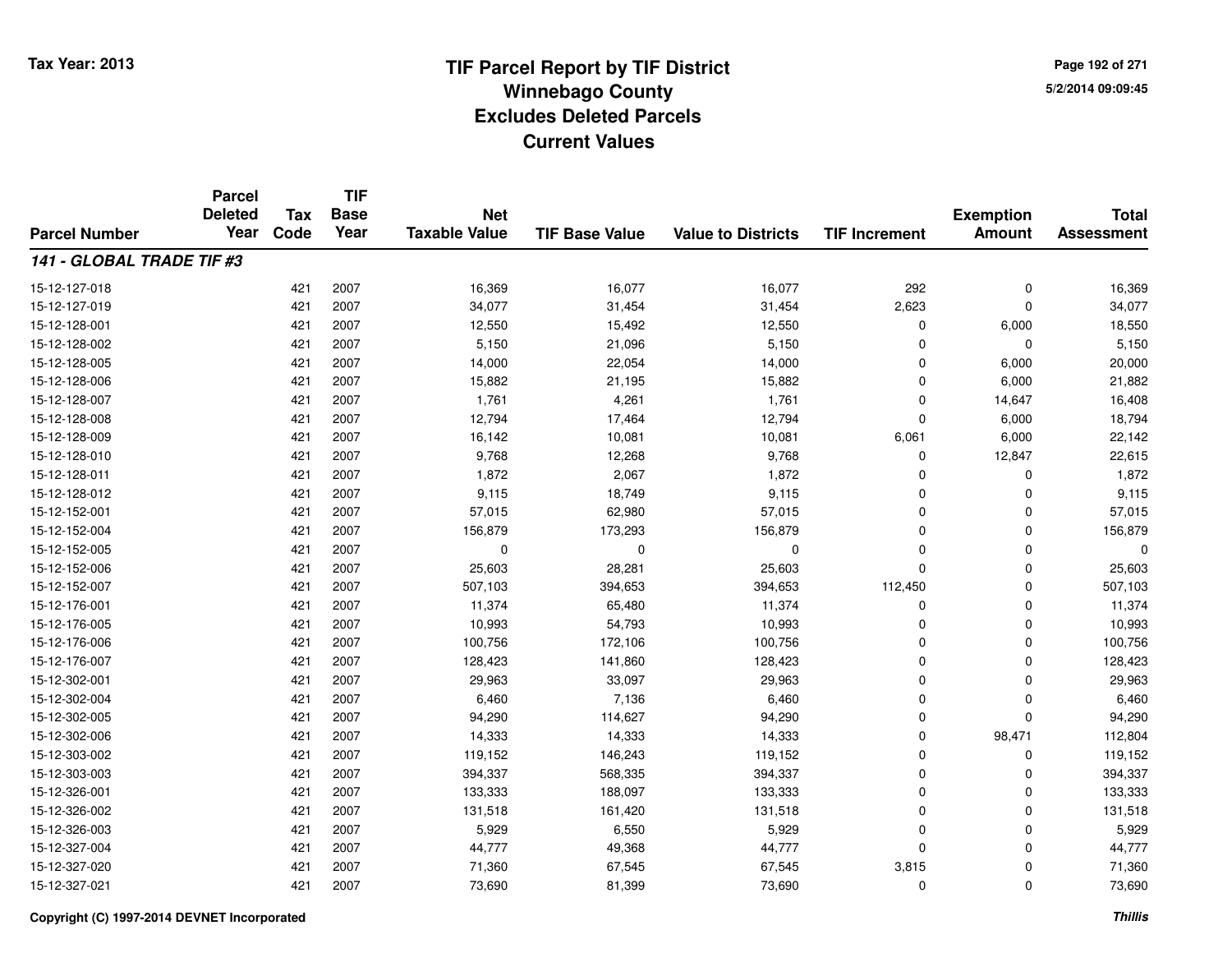**Page 193 of 2715/2/2014 09:09:45**

#### **TIF Base ValueParcel NumberTotal AssessmentExemption Amount Value to Districts TIF IncrementTIF Base YearTax CodeParcel Deleted YearNet Taxable Value141 - GLOBAL TRADE TIF #3**15-12-328-0177 421 2007 2,847 3,145 2,847 0 0 2,847 15-12-328-0188 421 2007 1,368 0 1,368 0 1,368 15-12-328-019 <sup>421</sup> 109,091 <sup>2007</sup> 202,984 109,091 <sup>0</sup> <sup>0</sup> 109,091 **Tax District Totals: Parcel Count: <sup>137</sup> 13,901,603 19,211,465 13,749,766 151,837 360,243 14,261,846 142 - RIVER DISTRICT NORTH TIF**11-14-359-0011 422 2007 6,304 12,009 6,304 0 0 6,304 11-14-359-002 <sup>422</sup> 9,093 <sup>2007</sup> 6,555 6,555 2,538 <sup>0</sup> 9,093 11-14-359-0033 422 2007 4,218 4,218 0 1,888 6,106 11-14-360-0044 422 2007 4,068 11,575 4,068 0 1,883 5,951 11-14-360-0055 422 2007 8,162 13,059 8,162 0 6,000 14,162 11-14-360-006 <sup>422</sup> 12,177 <sup>2007</sup> 17,675 12,177 <sup>0</sup> 6,000 18,177 11-14-360-007 <sup>422</sup> 8,399 <sup>2007</sup> 15,049 8,399 <sup>0</sup> <sup>0</sup> 8,399 11-14-360-0088 422 2007 13,552 20,017 13,552 0 6,000 19,552 11-14-360-0099 422 2007 11,034 14,878 11,034 0 6,000 17,034 11-14-360-0100 422 2007 12,443 18,617 12,443 0 6,000 18,443 11-14-361-0011 422 2007 2,833 14,405 2,833 0 0 2,833 11-14-361-002 <sup>422</sup> 13,815 <sup>2007</sup> 17,796 13,815 <sup>0</sup> <sup>0</sup> 13,815 11-14-361-0033 422 2007 9,023 18,846 9,023 0 6,000 15,023 11-14-361-0044 422 2007 14,162 16,401 14,162 0 0 14,162 11-14-361-005 <sup>422</sup> 3,631 <sup>2007</sup> 9,234 3,631 <sup>0</sup> <sup>0</sup> 3,631 11-22-281-0111 422 2007 63,333 84,545 63,333 0 0 63,333 11-22-281-0133 422 2007 17,061 18,847 17,061 0 0 17,061 11-22-281-0144 22 2007 32,234 99,855 32,234 99,234 99,234 99,234 0 0 0 32,234 11-22-281-0166 422 2007 19,958 22,046 19,958 0 0 19,958 11-22-284-004422 2007 25,596 28,275 26,596 26,596 28,275 25,596 26,596 25,596 25,596 25,596 25,596 26,282 2007 25,596 26,275 25,596 25,596 26,275 26,275 26,282 2007 25,596 26,282 2007 25,596 26,275 26,275 26,275 26,276 26,276 26,276 26 11-22-284-0055 422 2007 16,555 22,035 16,555 0 0 16,555 11-22-284-006 <sup>422</sup> 4,441 <sup>2007</sup> <sup>0</sup> <sup>0</sup> 4,441 <sup>0</sup> 4,441 11-22-284-007 <sup>422</sup> 4,763 <sup>2007</sup> 5,260 4,763 <sup>0</sup> <sup>0</sup> 4,763 11-22-284-0088 422 2007 0 4,636 0 0 0 0 11-22-284-0111 422 2007 83,637 126,703 83,637 0 0 83,637 11-22-284-012 <sup>422</sup> <sup>0</sup> <sup>2007</sup> <sup>0</sup> <sup>0</sup> <sup>0</sup> <sup>0</sup> <sup>0</sup> 11-22-285-0011 422 2007 80,182 88,572 80,182 0 0 80,182 11-22-285-002<sup>422</sup> <sup>0</sup> <sup>2007</sup> <sup>0</sup> <sup>0</sup> <sup>0</sup> <sup>0</sup> <sup>0</sup>

### **Copyright (C) 1997-2014 DEVNET Incorporated**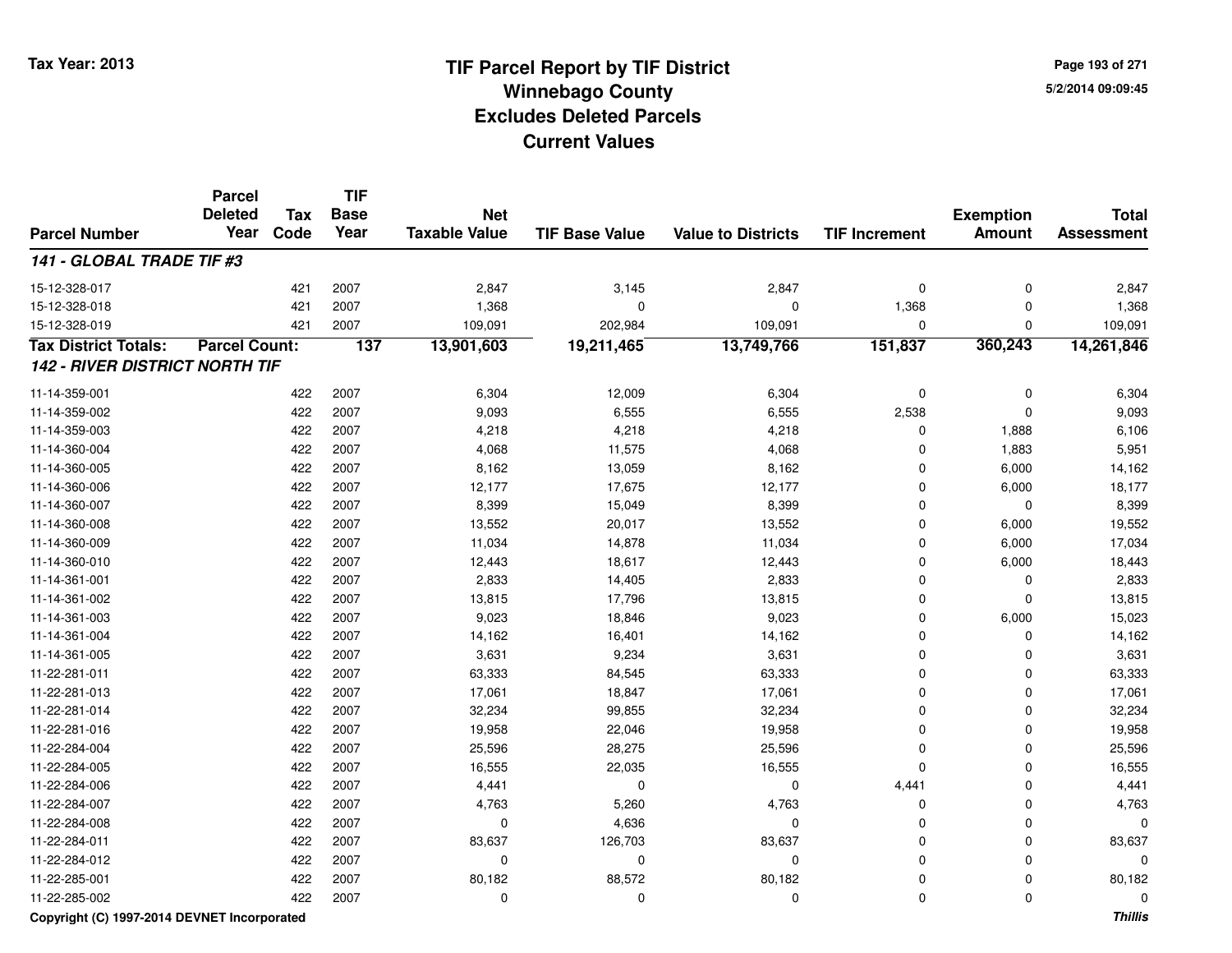**Page 194 of 2715/2/2014 09:09:45**

|                                       | <b>Parcel</b>  |            | <b>TIF</b>  |                      |                       |                           |                      |                  |                   |
|---------------------------------------|----------------|------------|-------------|----------------------|-----------------------|---------------------------|----------------------|------------------|-------------------|
|                                       | <b>Deleted</b> | <b>Tax</b> | <b>Base</b> | <b>Net</b>           |                       |                           |                      | <b>Exemption</b> | <b>Total</b>      |
| <b>Parcel Number</b>                  | Year           | Code       | Year        | <b>Taxable Value</b> | <b>TIF Base Value</b> | <b>Value to Districts</b> | <b>TIF Increment</b> | <b>Amount</b>    | <b>Assessment</b> |
| <b>142 - RIVER DISTRICT NORTH TIF</b> |                |            |             |                      |                       |                           |                      |                  |                   |
| 11-22-285-003                         |                | 422        | 2007        | 0                    | 0                     | 0                         | 0                    | 0                |                   |
| 11-22-426-001                         |                | 422        | 2007        | 0                    | $\Omega$              | $\Omega$                  | $\Omega$             | $\Omega$         |                   |
| 11-22-426-002                         |                | 422        | 2007        | 0                    | 0                     | $\Omega$                  | 0                    | $\Omega$         |                   |
| 11-22-426-003                         |                | 422        | 2007        | $\Omega$             |                       | $\Omega$                  | 0                    | $\Omega$         |                   |
| 11-22-426-004                         |                | 422        | 2007        | $\Omega$             | ∩                     | $\Omega$                  | 0                    | $\Omega$         | $\Omega$          |
| 11-22-427-002                         |                | 422        | 2007        | 663                  | 732                   | 663                       | 0                    | $\Omega$         | 663               |
| 11-22-427-003                         |                | 422        | 2007        | 0                    | $\Omega$              | $\Omega$                  | 0                    | $\Omega$         | $\Omega$          |
| 11-22-427-004                         |                | 422        | 2007        | $\Omega$             | $\Omega$              | $\Omega$                  | 0                    | $\Omega$         | $\Omega$          |
| 11-22-427-006                         |                | 422        | 2007        | 1,048                | 1,158                 | 1,048                     | 0                    | $\Omega$         | 1,048             |
| 11-22-427-007                         |                | 422        | 2007        | 1,213                | 1,339                 | 1,213                     | 0                    | $\Omega$         | 1,213             |
| 11-22-427-008                         |                | 422        | 2007        | 9,789                | 10,813                | 9,789                     | 0                    | 0                | 9,789             |
| 11-22-427-010                         |                | 422        | 2007        | 25,905               | 28,616                | 25,905                    | 0                    | $\mathbf 0$      | 25,905            |
| 11-22-427-011                         |                | 422        | 2007        | 7,537                | 8,325                 | 7,537                     | 0                    | $\Omega$         | 7,537             |
| 11-22-427-014                         |                | 422        | 2007        | 0                    | 0                     | 0                         | 0                    | $\Omega$         | $\Omega$          |
| 11-22-427-015                         |                | 422        | 2007        | 15,467               | 15,533                | 15,467                    | 0                    | $\Omega$         | 15,467            |
| 11-22-427-016                         |                | 422        | 2007        | 11,889               | 14,517                | 11,889                    | 0                    | 0                | 11,889            |
| 11-22-427-018                         |                | 422        | 2007        | 32,182               | 47,073                | 32,182                    | 0                    | $\Omega$         | 32,182            |
| 11-22-431-004                         |                | 422        | 2007        | 0                    | 0                     | 0                         | 0                    | $\Omega$         | O                 |
| 11-22-431-005                         |                | 422        | 2007        | $\Omega$             | 0                     | 0                         | 0                    | $\Omega$         |                   |
| 11-22-433-017                         |                | 422        | $\mathbf 0$ | 0                    | $\Omega$              | $\mathbf 0$               | 0                    | 0                |                   |
| 11-23-101-003                         |                | 422        | 2007        | 5,804                | 6,650                 | 5,804                     | 0                    | 0                | 5,804             |
| 11-23-101-004                         |                | 422        | 2007        | 354                  | 4,299                 | 354                       | 0                    | $\mathbf 0$      | 354               |
| 11-23-101-005                         |                | 422        | 2007        | 456                  | 6,691                 | 456                       | 0                    | $\mathbf 0$      | 456               |
| 11-23-101-006                         |                | 422        | 2007        | 4,834                | 15,409                | 4,834                     | 0                    | 4,588            | 9,422             |
| 11-23-102-002                         |                | 422        | 2007        | 14,186               | 14,352                | 14,186                    | 0                    | 0                | 14,186            |
| 11-23-102-003                         |                | 422        | 2007        | 13,042               | 16,860                | 13,042                    | 0                    | $\mathbf 0$      | 13,042            |
| 11-23-102-004                         |                | 422        | 2007        | 5,544                | 11,146                | 5,544                     | 0                    | 5,367            | 10,911            |
| 11-23-102-005                         |                | 422        | 2007        | 8,234                | 17,644                | 8,234                     | 0                    | 0                | 8,234             |
| 11-23-102-006                         |                | 422        | 2007        | 7,341                | 18,529                | 7,341                     | 0                    | $\mathbf 0$      | 7,341             |
| 11-23-102-007                         |                | 422        | 2007        | 709                  | 784                   | 709                       | 0                    | $\Omega$         | 709               |
| 11-23-102-008                         |                | 422        | 2007        | 12,543               | 16,629                | 12,543                    | 0                    | $\Omega$         | 12,543            |
| 11-23-102-009                         |                | 422        | 2007        | 12,924               | 17,215                | 12,924                    | 0                    | $\Omega$         | 12,924            |
| 11-23-102-010                         |                | 422        | 2007        | 318                  | 13,418                | 318                       | 0                    | $\Omega$         | 318               |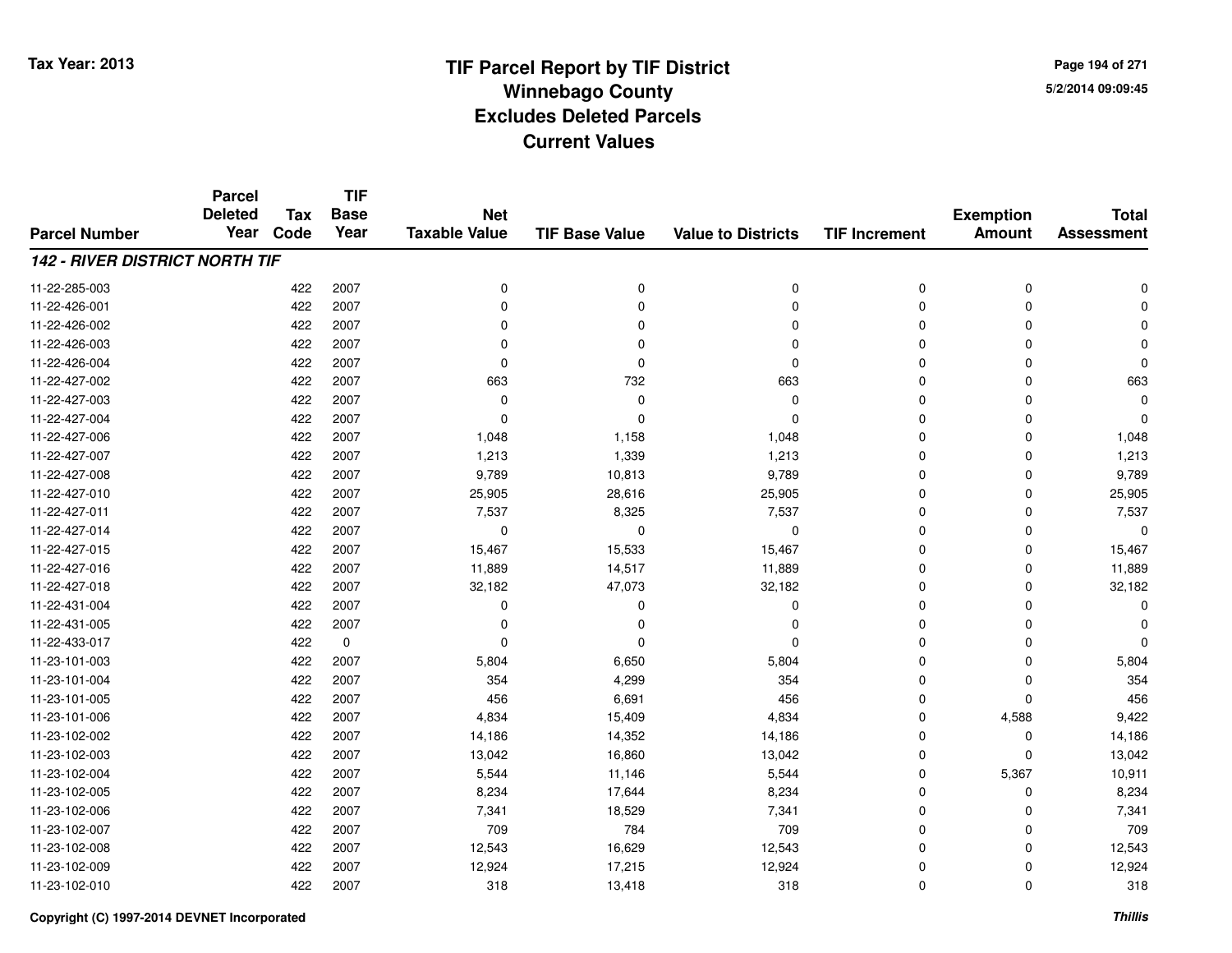**Page 195 of 2715/2/2014 09:09:45**

#### **TIF Base ValueParcel NumberTotal AssessmentExemption Amount Value to Districts TIF IncrementTIF Base YearTax CodeParcel Deleted YearNet Taxable Value142 - RIVER DISTRICT NORTH TIF**11-23-102-0111 422 2007 7,952 10,153 7,952 0 0 7,952 11-23-102-012 <sup>422</sup> 7,724 <sup>2007</sup> 20,017 7,724 <sup>0</sup> <sup>0</sup> 7,724 11-23-102-013 <sup>422</sup> 14,755 <sup>2007</sup> 13,834 13,834 <sup>921</sup> <sup>0</sup> 14,755 11-23-102-0144 422 2007 15,385 15,363 15,363 22 0 15,385 11-23-102-015 <sup>422</sup> 15,791 <sup>2007</sup> 20,935 15,791 <sup>0</sup> <sup>0</sup> 15,791 11-23-102-0166 422 2007 11,983 15,385 11,983 0 6,000 17,983 11-23-102-017 <sup>422</sup> 8,170 <sup>2007</sup> 18,412 8,170 <sup>0</sup> 1,975 10,145 11-23-102-018 <sup>422</sup> 15,811 <sup>2007</sup> 21,153 15,811 <sup>0</sup> <sup>0</sup> 15,811 11-23-102-0199 422 2007 16,797 22,359 16,797 0 0 16,797 11-23-102-0200 422 2007 718 792 718 0 0 718 11-23-102-0211 422 2007 3,458 5,598 3,458 0 0 3,458 11-23-102-022 <sup>422</sup> <sup>0</sup> <sup>2007</sup> 21,865 <sup>0</sup> <sup>0</sup> <sup>0</sup> <sup>0</sup> 11-23-102-0233 422 2007 10,638 14,416 10,638 0 6,000 16,638 11-23-104-006 <sup>422</sup> 5,255 <sup>2007</sup> 8,375 5,255 <sup>0</sup> <sup>0</sup> 5,255 11-23-104-014 <sup>422</sup> 9,207 <sup>2007</sup> 11,827 9,207 <sup>0</sup> <sup>0</sup> 9,207 11-23-104-017 <sup>422</sup> 5,427 <sup>2007</sup> 5,427 5,427 <sup>0</sup> <sup>412</sup> 5,839 11-23-104-0188 422 2007 4,829 10,895 4,829 0 0 4,829 11-23-104-0199 422 2007 12,795 16,810 12,795 0 0 12,795 11-23-104-0200 422 2007 11,818 14,045 11,818 0 0 11,818 11-23-104-022 <sup>422</sup> 12,461 <sup>2007</sup> 20,499 12,461 <sup>0</sup> 6,000 18,461 11-23-104-0233 422 2007 11,001 10,325 10,325 676 0 11,001 11-23-106-0133 422 2007 202 223 202 0 0 202 11-23-106-0144 422 2007 7,965 10,211 7,965 0 7,965 11-23-106-015 <sup>422</sup> <sup>0</sup> <sup>2007</sup> 17,580 <sup>0</sup> <sup>0</sup> 9,000 9,000 11-23-106-0166 422 2007 3,366 500 500 2,866 0 3,366 11-23-106-017 <sup>422</sup> 9,634 <sup>2007</sup> 10,155 9,634 <sup>0</sup> <sup>0</sup> 9,634 11-23-106-0188 422 2007 468 516 468 0 0 468 11-23-106-0199 422 2007 4,243 9,825 4,243 0 0 4,243 11-23-106-0200 422 2007 5,380 5,673 5,380 0 2,948 8,328 11-23-106-0211 422 2007 379 418 379 0 0 379 11-23-106-022 <sup>422</sup> <sup>674</sup> <sup>2007</sup> <sup>745</sup> <sup>674</sup> <sup>0</sup> <sup>0</sup> <sup>674</sup> 11-23-106-0233 422 2007 10,543 13,482 10,543 0 0 10,543 11-23-106-024<sup>422</sup> <sup>409</sup> <sup>2007</sup> <sup>451</sup> <sup>409</sup> <sup>0</sup> <sup>0</sup> <sup>409</sup>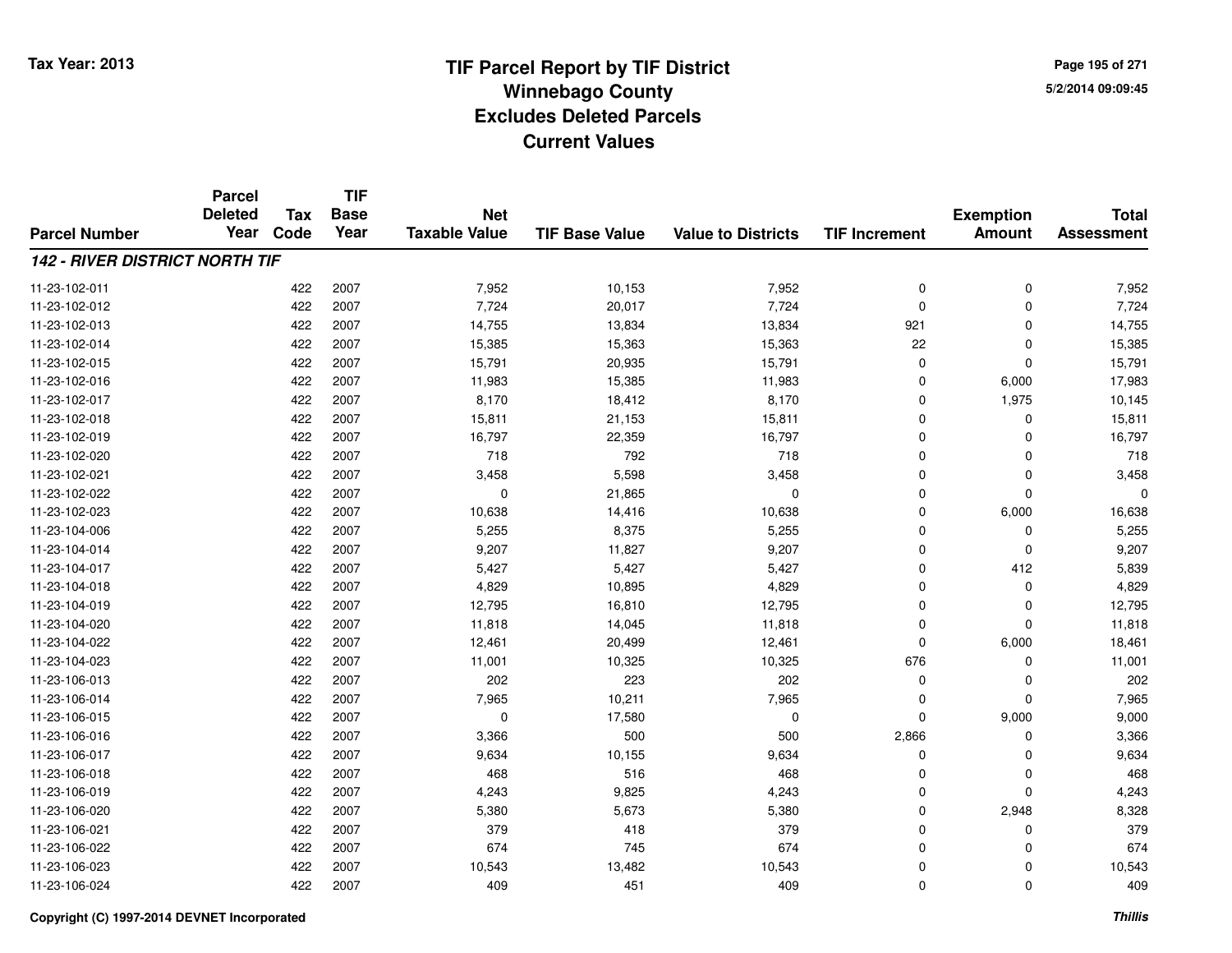**TIF**

**Parcel**

**Page 196 of 2715/2/2014 09:09:45**

#### **TIF Base ValueParcel NumberTotal AssessmentExemption Amount Value to Districts TIF Increment Base YearTax Code Deleted YearNet Taxable Value142 - RIVER DISTRICT NORTH TIF**11-23-106-0255 422 2007 4,718 8,189 4,718 0 5,446 10,164 11-23-107-0011 422 2007 6,207 7,377 6,207 0 0 6,207 11-23-107-002 <sup>422</sup> <sup>340</sup> <sup>2007</sup> <sup>376</sup> <sup>340</sup> <sup>0</sup> <sup>0</sup> <sup>340</sup> 11-23-107-0033 422 2007 12,208 6,761 6,761 5,447 0 12,208 11-23-107-0044 22 2007 8,124 9,790 8,124 0 0 0 8,124 8,124 11-23-107-0055 422 2007 16,861 22,240 16,861 0 16,861 11-23-107-0066 422 2007 452 529 452 0 0 452 11-23-107-007 $7$  and  $422$  2007 cm  $10$  20,705 cm  $10$  0 cm  $10$  0 cm  $10$  0 0 cm  $10$ 11-23-107-0088 422 2007 1,287 1,423 1,287 0 0 1,287 11-23-107-009 <sup>422</sup> 4,649 <sup>2007</sup> 4,649 4,649 <sup>0</sup> 2,684 7,333 11-23-107-0100 422 2007 6,136 10,392 6,136 0 5,589 11,725 11-23-107-0111 422 2007 6,845 9,753 6,845 0 4,788 11,633 11-23-107-012 <sup>422</sup> 5,343 <sup>2007</sup> 11,231 5,343 <sup>0</sup> <sup>0</sup> 5,343 11-23-107-013 <sup>422</sup> <sup>0</sup> <sup>2007</sup> 7,152 <sup>0</sup> <sup>0</sup> 9,523 9,523 11-23-107-0144 422 2007 13,928 4,342 4,342 9,586 0 13,928 11-23-107-015 <sup>422</sup> 5,257 <sup>2007</sup> 9,211 5,257 <sup>0</sup> 6,000 11,257 11-23-107-016 <sup>422</sup> 4,729 <sup>2007</sup> 4,729 4,729 <sup>0</sup> <sup>328</sup> 5,057 11-23-107-017 <sup>422</sup> <sup>437</sup> <sup>2007</sup> <sup>482</sup> <sup>437</sup> <sup>0</sup> <sup>0</sup> <sup>437</sup> 11-23-107-0188 422 2007 2,568 4,146 2,568 0 4,632 7,200 11-23-107-0211 422 2007 8,996 19,206 8,996 0 6,327 15,323 11-23-107-022 <sup>422</sup> 9,816 <sup>2007</sup> 13,972 9,816 <sup>0</sup> <sup>0</sup> 9,816 11-23-107-0233 422 2007 13,698 17,593 13,698 0 0 13,698 11-23-107-0244 422 2007 81,939 173,360 81,939 0 0 81,939 11-23-107-025 <sup>422</sup> 30,327 <sup>2007</sup> 38,443 30,327 <sup>0</sup> <sup>0</sup> 30,327 11-23-107-0266 422 2007 155,886 171,379 155,886 0 0 155,886 11-23-107-0277 422 2007 14,832 20,681 14,832 0 6,000 20,832 11-23-107-028 <sup>422</sup> 18,559 <sup>2007</sup> 25,084 18,559 <sup>0</sup> <sup>0</sup> 18,559 11-23-107-0300 422 2007 559 16,410 559 0 0 559 11-23-107-0311 422 2007 515 15,495 515 0 0 515 11-23-107-032 <sup>422</sup> 13,262 <sup>2008</sup> 17,634 13,262 <sup>0</sup> <sup>0</sup> 13,262 11-23-107-0333 422 2007 7,517 18,367 7,517 0 5,852 13,369 11-23-107-035 <sup>422</sup> <sup>355</sup> <sup>2007</sup> <sup>392</sup> <sup>355</sup> <sup>0</sup> <sup>0</sup> <sup>355</sup> 11-23-107-036<sup>422</sup> 13,201 <sup>2007</sup> 31,693 13,201 <sup>0</sup> <sup>0</sup> 13,201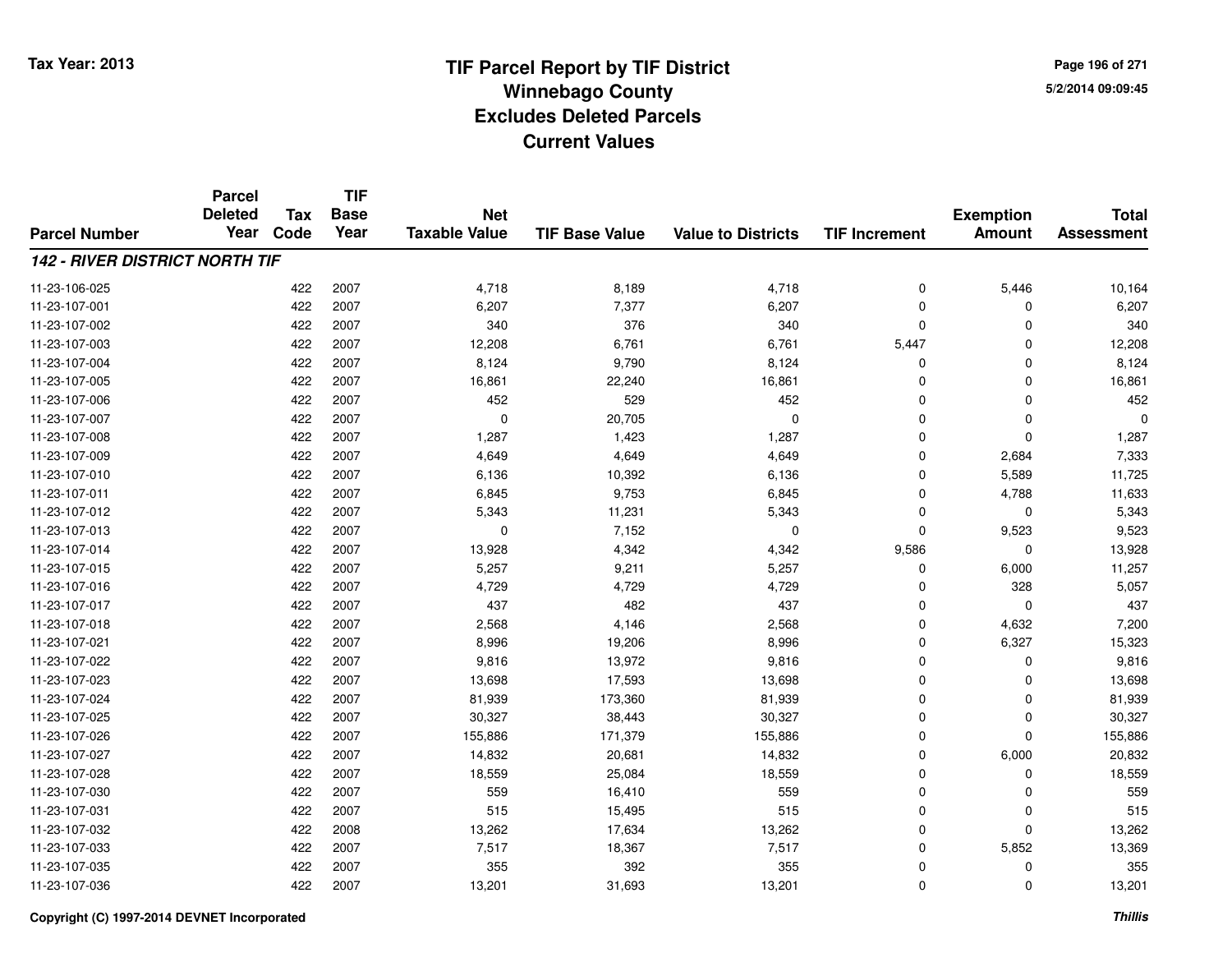**Page 197 of 2715/2/2014 09:09:45**

|                                       | <b>Parcel</b>          |                    | <b>TIF</b>          |                                    |                       |                           |                      |                                   |                                   |
|---------------------------------------|------------------------|--------------------|---------------------|------------------------------------|-----------------------|---------------------------|----------------------|-----------------------------------|-----------------------------------|
| <b>Parcel Number</b>                  | <b>Deleted</b><br>Year | <b>Tax</b><br>Code | <b>Base</b><br>Year | <b>Net</b><br><b>Taxable Value</b> | <b>TIF Base Value</b> | <b>Value to Districts</b> | <b>TIF Increment</b> | <b>Exemption</b><br><b>Amount</b> | <b>Total</b><br><b>Assessment</b> |
|                                       |                        |                    |                     |                                    |                       |                           |                      |                                   |                                   |
| <b>142 - RIVER DISTRICT NORTH TIF</b> |                        |                    |                     |                                    |                       |                           |                      |                                   |                                   |
| 11-23-107-037                         |                        | 422                | 2007                | 14,693                             | 16,734                | 14,693                    | $\mathbf 0$          | $\mathbf 0$                       | 14,693                            |
| 11-23-107-038                         |                        | 422                | 2007                | 16,328                             | 21,530                | 16,328                    | $\mathbf 0$          | $\mathbf 0$                       | 16,328                            |
| 11-23-107-039                         |                        | 422                | 2007                | 12,823                             | 19,151                | 12,823                    | $\mathbf 0$          | 6,000                             | 18,823                            |
| 11-23-107-040                         |                        | 422                | 2007                | 17,837                             | 18,508                | 17,837                    | $\Omega$             | $\mathbf 0$                       | 17,837                            |
| 11-23-107-041                         |                        | 422                | 2007                | 11,819                             | 18,335                | 11,819                    | $\Omega$             | 2,503                             | 14,322                            |
| 11-23-107-042                         |                        | 422                | 2007                | 16,777                             | 28,011                | 16,777                    | $\mathbf 0$          | 6,000                             | 22,777                            |
| 11-23-107-043                         |                        | 422                | 2007                | 6,875                              | 9,335                 | 6,875                     | $\mathbf 0$          | 11,040                            | 17,915                            |
| 11-23-126-001                         |                        | 422                | 2007                | 10,736                             | 20,772                | 10,736                    | $\Omega$             | 0                                 | 10,736                            |
| 11-23-126-004                         |                        | 422                | 2007                | 7,958                              | 5,385                 | 5,385                     | 2,573                | 6,000                             | 13,958                            |
| 11-23-126-005                         |                        | 422                | 2007                | 0                                  | $\mathbf 0$           | $\mathbf 0$               | 0                    | $\mathbf 0$                       | $\Omega$                          |
| 11-23-126-006                         |                        | 422                | 2007                | 9,472                              | 19,728                | 9,472                     | $\Omega$             | 6,000                             | 15,472                            |
| 11-23-126-007                         |                        | 422                | 2007                | 4,113                              | 6,553                 | 4,113                     | $\Omega$             | $\mathbf 0$                       | 4,113                             |
| 11-23-126-008                         |                        | 422                | 2007                | 355                                | 392                   | 355                       | $\Omega$             | $\mathbf 0$                       | 355                               |
| 11-23-126-009                         |                        | 422                | 2007                | 698                                | 771                   | 698                       | 0                    | $\mathbf 0$                       | 698                               |
| 11-23-126-010                         |                        | 422                | 2007                | 9,277                              | 14,254                | 9,277                     | $\mathbf 0$          | 6,000                             | 15,277                            |
| 11-23-126-011                         |                        | 422                | 2007                | 0                                  | 0                     | 0                         | 0                    | 12,510                            | 12,510                            |
| 11-23-126-012                         |                        | 422                | 2007                | 11,786                             | 21,789                | 11,786                    | $\Omega$             | $\mathbf 0$                       | 11,786                            |
| 11-23-126-013                         |                        | 422                | 2007                | 610                                | 674                   | 610                       | $\mathbf 0$          | 0                                 | 610                               |
| 11-23-126-014                         |                        | 422                | 2007                | 10,278                             | 13,038                | 10,278                    | $\Omega$             | $\mathbf 0$                       | 10,278                            |
| 11-23-126-015                         |                        | 422                | 2007                | 1,571                              | 8,730                 | 1,571                     | 0                    | 0                                 | 1,571                             |
| 11-23-126-016                         |                        | 422                | 2007                | 10,580                             | 11,743                | 10,580                    | $\Omega$             | $\mathbf 0$                       | 10,580                            |
| 11-23-126-017                         |                        | 422                | 2007                | 3,772                              | 7,444                 | 3,772                     | $\mathbf 0$          | $\mathbf 0$                       | 3,772                             |
| 11-23-126-018                         |                        | 422                | 2007                | 8,457                              | 5,810                 | 5,810                     | 2,647                | $\mathbf 0$                       | 8,457                             |
| 11-23-126-019                         |                        | 422                | 2007                | 9,814                              | 7,498                 | 7,498                     | 2,316                | $\mathbf 0$                       | 9,814                             |
| 11-23-126-020                         |                        | 422                | 2007                | 6,213                              | 10,835                | 6,213                     | $\mathbf 0$          | 6,000                             | 12,213                            |
| 11-23-126-021                         |                        | 422                | 2007                | 5,600                              | 10,416                | 5,600                     | $\mathbf 0$          | 2,718                             | 8,318                             |
| 11-23-126-022                         |                        | 422                | 2007                | 5,532                              | 5,532                 | 5,532                     | $\mathbf 0$          | 2,020                             | 7,552                             |
| 11-23-126-023                         |                        | 422                | 2007                | 578                                | 2,568                 | 578                       | 0                    | 6,275                             | 6,853                             |
| 11-23-126-024                         |                        | 422                | 2007                | 1,903                              | 14,772                | 1,903                     | $\Omega$             | 7,036                             | 8,939                             |
| 11-23-126-025                         |                        | 422                | 2007                | 2,514                              | 12,728                | 2,514                     | 0                    | 0                                 | 2,514                             |
| 11-23-126-026                         |                        | 422                | 2007                | 7,597                              | 10,512                | 7,597                     | $\mathbf 0$          | $\mathbf 0$                       | 7,597                             |
| 11-23-126-027                         |                        | 422                | 2007                | 1,468                              | 4,771                 | 1,468                     | 0                    | $\mathbf 0$                       | 1,468                             |
| 11-23-126-028                         |                        | 422                | 2007                | 5,447                              | 17,468                | 5,447                     | $\Omega$             | $\mathbf 0$                       | 5,447                             |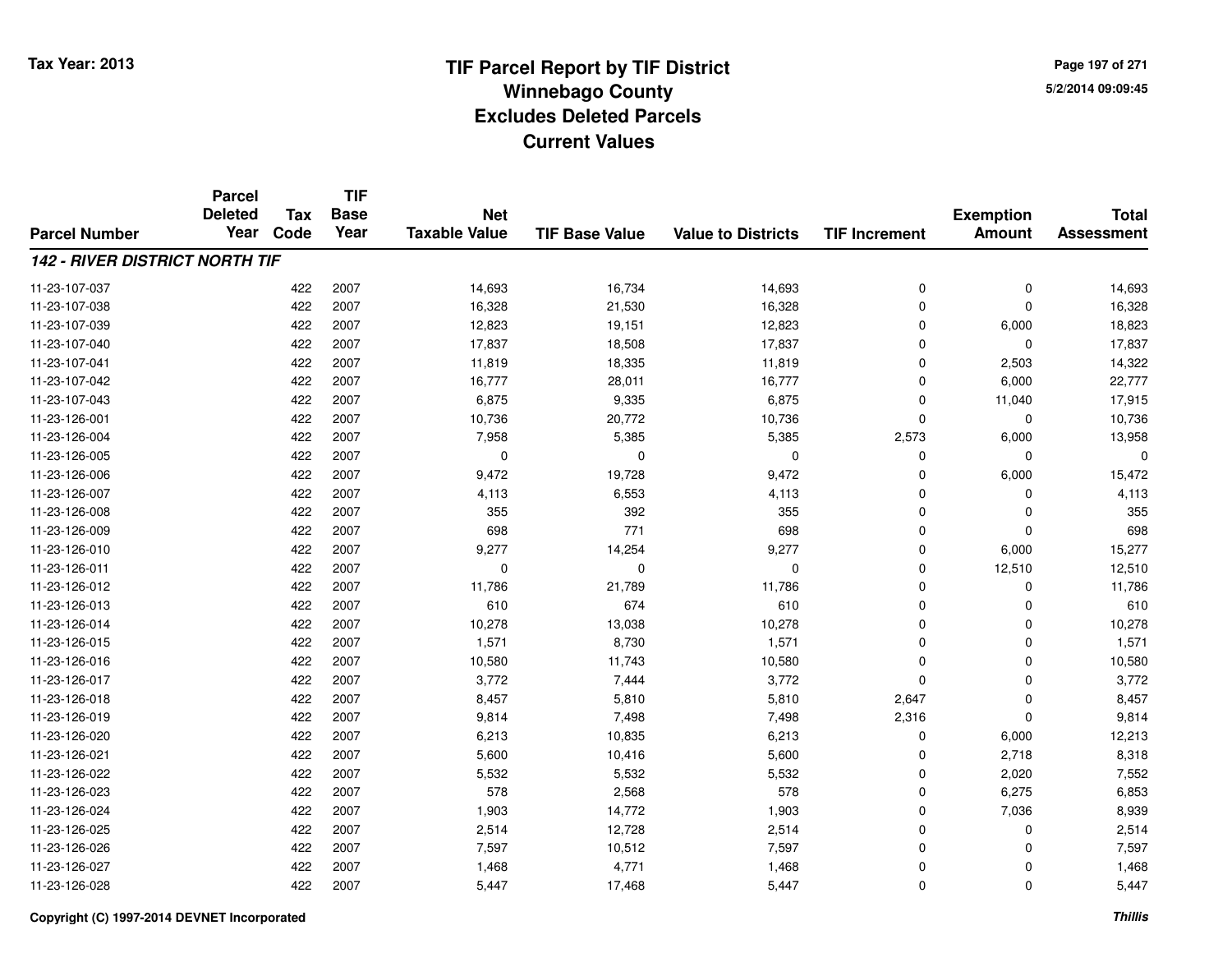**TIF**

**Parcel**

**Page 198 of 2715/2/2014 09:09:45**

#### **TIF Base ValueParcel NumberTotal AssessmentExemption Amount Value to Districts TIF Increment Base YearTax Code Deleted YearNet Taxable Value142 - RIVER DISTRICT NORTH TIF**11-23-126-029 <sup>422</sup> <sup>524</sup> <sup>2007</sup> 4,700 <sup>524</sup> <sup>0</sup> <sup>0</sup> <sup>524</sup> 11-23-126-0300 422 2007 17,667 27,584 17,667 0 0 17,667 11-23-126-0311 422 2007 19,142 23,476 19,142 0 0 19,142 11-23-126-032 <sup>422</sup> 8,000 <sup>2007</sup> 19,253 8,000 <sup>0</sup> <sup>0</sup> 8,000 11-23-126-0333 422 2007 5,792 21,291 5,792 0 11,000 16,792 11-23-126-0344 22 2007 1738 815 738 739 80 738 8 738 8 738 8 738 8 738 8 738 11-23-126-035 <sup>422</sup> 10,400 <sup>2007</sup> 21,523 10,400 <sup>0</sup> 6,000 16,400 11-23-126-036 <sup>422</sup> 10,226 <sup>2007</sup> <sup>0</sup> <sup>0</sup> 10,226 5,220 15,446 11-23-126-037 <sup>422</sup> 10,273 <sup>2007</sup> 16,537 10,273 <sup>0</sup> 6,000 16,273 11-23-126-0388 422 2007 0 37,929 0 0 0 0 11-23-126-0399 422 2007 71,578 102,964 71,578 0 0 71,578 11-23-126-0400 422 2007 27,802 34,124 27,802 0 0 27,802 11-23-126-0411 422 2007 26,031 34,403 26,031 0 6,000 32,031 11-23-126-042 <sup>422</sup> 183,407 <sup>2007</sup> 202,578 183,407 <sup>0</sup> <sup>0</sup> 183,407 11-23-126-0433 422 2007 9,439 14,565 9,439 0 6,000 15,439 11-23-129-0011 422 2007 311,061 343,607 311,061 0 311,061 11-23-129-002 <sup>422</sup> 89,576 <sup>2007</sup> 109,302 89,576 <sup>0</sup> <sup>0</sup> 89,576 11-23-129-0033 422 2007 744 822 744 0 0 744 11-23-129-004 <sup>422</sup> 9,462 <sup>2007</sup> 10,451 9,462 <sup>0</sup> <sup>0</sup> 9,462 11-23-129-0055 422 2007 13,466 16,004 13,466 0 0 13,466 11-23-129-007 <sup>422</sup> 1,199 <sup>2007</sup> 1,325 1,199 <sup>0</sup> <sup>0</sup> 1,199 11-23-129-008 <sup>422</sup> 137,190 <sup>2007</sup> 202,170 137,190 <sup>0</sup> <sup>0</sup> 137,190 11-23-129-0099 422 2007 1,599 1,767 1,599 0 0 1,599 11-23-129-0100 422 2007 122,594 135,423 122,594 0 0 122,594 11-23-129-0111 422 2007 16,080 29,793 16,080 0 0 16,080 11-23-129-012 <sup>422</sup> 20,131 <sup>2007</sup> 23,082 20,131 <sup>0</sup> <sup>0</sup> 20,131 11-23-129-0133 422 2007 90,859 100,364 90,859 0 0 90,859 11-23-130-0011 422 2007 19,833 24,259 19,833 0 0 19,833 11-23-130-002 <sup>422</sup> 4,751 <sup>2007</sup> 8,476 4,751 <sup>0</sup> 6,040 10,791 11-23-130-0033 422 2007 261,797 289,083 261,797 0 0 261,797 11-23-130-0044 422 2007 21,194 22,036 21,194 0 0 21,194 11-23-130-005 <sup>422</sup> 70,477 <sup>2007</sup> 83,694 70,477 <sup>0</sup> <sup>0</sup> 70,477 11-23-130-0066 422 2007 4,519 7,614 4,519 0 0 4,519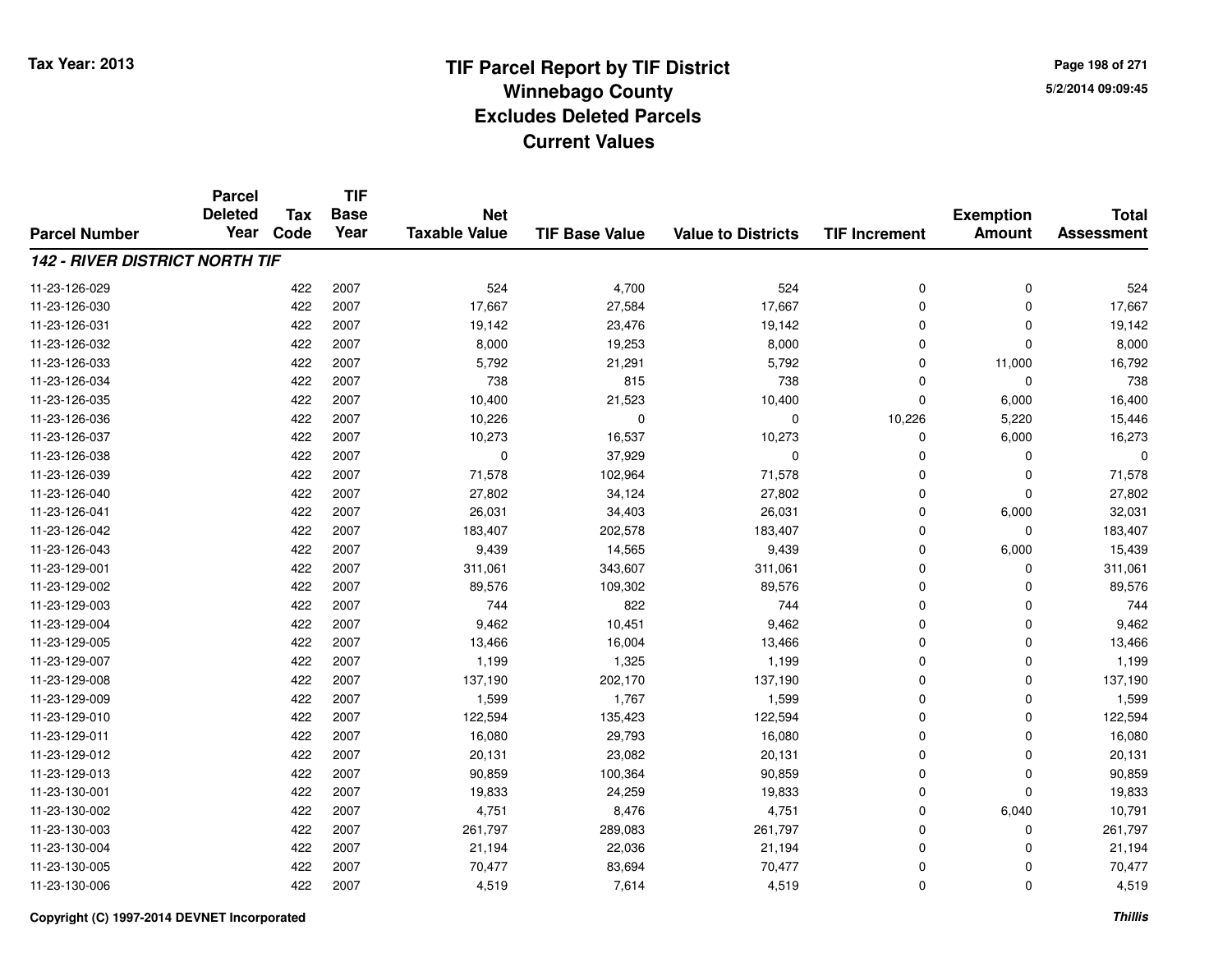**Page 199 of 2715/2/2014 09:09:45**

#### **TIF Base ValueParcel NumberTotal AssessmentExemption Amount Value to Districts TIF IncrementTIF Base YearTax CodeParcel Deleted YearNet Taxable Value142 - RIVER DISTRICT NORTH TIF**11-23-130-0077 422 2007 6,833 8,815 6,833 0 3,009 9,842 11-23-130-0088 422 2007 13,585 21,676 13,585 0 0 13,585 11-23-130-0099 422 2007 8,163 13,073 8,163 0 6,000 14,163 11-23-130-0100 422 2007 12,721 7,868 7,868 4,853 9,822 22,543 11-23-130-0111 422 2007 724 800 724 0 0 724 11-23-130-0122 422 2007 138,646 158,257 138,646 0 0 138,646 11-23-130-0133 422 2007 4,780 0 0 4,780 0 4,780 11-23-130-014 <sup>422</sup> 6,812 <sup>2007</sup> <sup>0</sup> <sup>0</sup> 6,812 <sup>0</sup> 6,812 11-23-130-015 <sup>422</sup> 13,554 <sup>2007</sup> <sup>0</sup> <sup>0</sup> 13,554 <sup>0</sup> 13,554 11-23-130-016 <sup>422</sup> 8,333 <sup>2007</sup> 24,229 8,333 <sup>0</sup> <sup>0</sup> 8,333 11-23-130-017 <sup>422</sup> 11,773 <sup>2007</sup> 13,687 11,773 <sup>0</sup> <sup>0</sup> 11,773 11-23-130-0188 422 2007 81,206 81,681 81,206 0 0 81,206 11-23-130-019 <sup>422</sup> 26,842 <sup>2007</sup> 40,213 26,842 <sup>0</sup> <sup>0</sup> 26,842 11-23-130-0200 422 2007 7,002 7,735 7,002 0 0 7,002 11-23-130-0211 422 2007 15,632 17,269 15,632 0 0 15,632 11-23-130-022 <sup>422</sup> <sup>0</sup> <sup>2007</sup> <sup>0</sup> <sup>0</sup> <sup>0</sup> <sup>0</sup> <sup>0</sup> 11-23-132-0011 27,497 2007 27,497 30,373 27,497 27,497 27,497 27,497 27,497 27,497 27,497 27,497 27,497 27,497 27,497 27,497 11-23-132-002 <sup>422</sup> 29,333 <sup>2007</sup> 38,196 29,333 <sup>0</sup> <sup>0</sup> 29,333 11-23-132-0033 422 2007 18,159 21,687 18,159 0 6,000 24,159 11-23-132-004 <sup>422</sup> <sup>0</sup> <sup>2007</sup> <sup>0</sup> <sup>0</sup> <sup>0</sup> <sup>0</sup> <sup>0</sup> 11-23-132-005 <sup>422</sup> 21,959 <sup>2007</sup> 31,107 21,959 <sup>0</sup> <sup>0</sup> 21,959 11-23-132-0066 422 2007 8,555 9,450 8,555 0 0 8,555 11-23-132-0077 422 2007 76,255 96,001 76,255 0 76,255 11-23-132-008 <sup>422</sup> 48,173 <sup>2007</sup> 53,214 48,173 <sup>0</sup> <sup>0</sup> 48,173 11-23-132-0099 422 2007 9,969 11,014 9,969 0 0 9,969 11-23-132-0100 422 2007 5,201 5,744 5,201 0 5,201 11-23-132-0111 422 2007 23,771 30,813 23,771 0 0 23,771 11-23-132-0122 422 2007 25,588 28,265 25,588 0 0 25,588 11-23-132-0133 422 2007 17,935 16,750 16,750 1,185 0 17,935 11-23-132-014 <sup>422</sup> <sup>0</sup> <sup>2007</sup> <sup>0</sup> <sup>0</sup> <sup>0</sup> <sup>0</sup> <sup>0</sup> 11-23-132-015 <sup>422</sup> <sup>0</sup> <sup>2007</sup> <sup>0</sup> <sup>0</sup> <sup>0</sup> <sup>0</sup> <sup>0</sup> 11-23-132-016 <sup>422</sup> <sup>0</sup> <sup>2007</sup> <sup>0</sup> <sup>0</sup> <sup>0</sup> <sup>0</sup> <sup>0</sup> 11-23-132-017<sup>422</sup> <sup>0</sup> <sup>2007</sup> <sup>0</sup> <sup>0</sup> <sup>0</sup> <sup>0</sup> <sup>0</sup>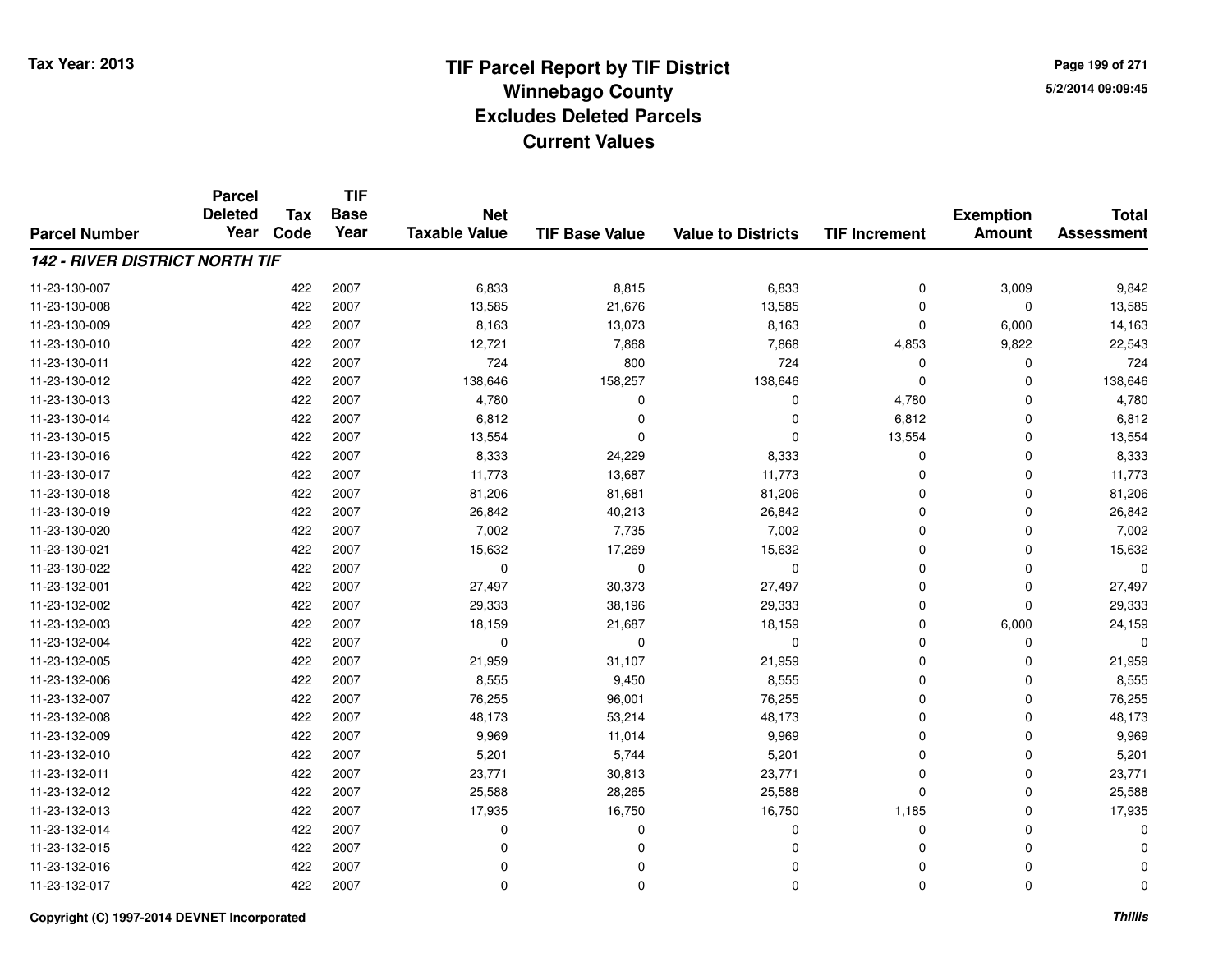**Page 200 of 2715/2/2014 09:09:45**

#### **TIF Base ValueParcel NumberTotal AssessmentExemption Amount Value to Districts TIF IncrementTIF Base YearTax CodeParcel Deleted YearNet Taxable Value142 - RIVER DISTRICT NORTH TIF**11-23-132-018 <sup>422</sup> <sup>0</sup> <sup>2007</sup> <sup>0</sup> <sup>0</sup> <sup>0</sup> <sup>0</sup> <sup>0</sup> 11-23-151-0044 22 2007 8,842 10,094 8,842 8,842 2007 8,842 0 0 8,842 8,842 0 11-23-151-005 <sup>422</sup> 9,395 <sup>2007</sup> 13,938 9,395 <sup>0</sup> <sup>0</sup> 9,395 11-23-151-0066 422 2007 11,487 14,663 11,487 0 0 11,487 11-23-151-007 <sup>422</sup> 9,209 <sup>2007</sup> 6,867 6,867 2,342 6,000 15,209 11-23-151-011 <sup>422</sup> <sup>0</sup> <sup>2007</sup> <sup>0</sup> <sup>0</sup> <sup>0</sup> <sup>0</sup> <sup>0</sup> 11-23-152-001 <sup>422</sup> <sup>777</sup> <sup>2007</sup> <sup>858</sup> <sup>777</sup> <sup>0</sup> <sup>0</sup> <sup>777</sup> 11-23-152-002 <sup>422</sup> 7,511 <sup>2007</sup> 3,491 3,491 4,020 <sup>0</sup> 7,511 11-23-152-0033 422 2007 11,260 24,249 11,260 0 0 11,260 11-23-153-0011 422 2007 865 955 865 0 0 865 11-23-153-002 <sup>422</sup> <sup>494</sup> <sup>2007</sup> <sup>545</sup> <sup>494</sup> <sup>0</sup> <sup>0</sup> <sup>494</sup> 11-23-153-003 <sup>422</sup> <sup>604</sup> <sup>2007</sup> <sup>666</sup> <sup>604</sup> <sup>0</sup> <sup>0</sup> <sup>604</sup> 11-23-153-004 <sup>422</sup> <sup>541</sup> <sup>2007</sup> <sup>598</sup> <sup>541</sup> <sup>0</sup> <sup>0</sup> <sup>541</sup> 11-23-153-0055 422 2007 4,649 12,552 4,649 0 1,989 6,638 11-23-153-006 <sup>422</sup> <sup>378</sup> <sup>2007</sup> <sup>417</sup> <sup>378</sup> <sup>0</sup> <sup>0</sup> <sup>378</sup> 11-23-153-007 <sup>422</sup> 7,100 <sup>2007</sup> 16,750 7,100 <sup>0</sup> <sup>0</sup> 7,100 11-23-154-0011 422 2007 33,081 36,543 33,081 0 0 33,081 11-23-154-002 <sup>422</sup> <sup>568</sup> <sup>2007</sup> <sup>627</sup> <sup>568</sup> <sup>0</sup> <sup>0</sup> <sup>568</sup> 11-23-154-0033 422 2007 519 0 519 0 519 11-23-154-0044 422 2007 2,510 3,215 2,510 0 0 2,510 11-23-154-005 <sup>422</sup> <sup>0</sup> <sup>2007</sup> 5,314 <sup>0</sup> <sup>0</sup> 7,985 7,985 11-23-154-006 <sup>422</sup> 10,416 <sup>2007</sup> 12,190 10,416 <sup>0</sup> <sup>0</sup> 10,416 11-23-154-007 <sup>422</sup> <sup>810</sup> <sup>2007</sup> <sup>895</sup> <sup>810</sup> <sup>0</sup> <sup>0</sup> <sup>810</sup> 11-23-154-0088 422 2007 41,179 48,938 41,179 0 0 41,179 11-23-154-0099 422 2007 11,667 23,449 11,667 0 0 11,667 11-23-154-0100 422 2007 422 4,230 422 0 0 422 11-23-154-0111 422 2007 4,705 6,030 4,705 0 0 4,705 11-23-154-012 <sup>422</sup> 8,457 <sup>2007</sup> 16,495 8,457 <sup>0</sup> 6,000 14,457 11-23-154-0133 422 2007 7,309 9,012 7,309 0 3,265 10,574 11-23-154-014422 2007 24,678 27,260 24,678 24,678 0 0 0 24,678 11-23-154-015 <sup>422</sup> 9,029 <sup>2007</sup> 9,029 9,029 <sup>0</sup> 2,164 11,193 11-23-155-001 <sup>422</sup> <sup>0</sup> <sup>2007</sup> <sup>0</sup> <sup>0</sup> <sup>0</sup> <sup>0</sup> <sup>0</sup> 11-23-155-002<sup>422</sup> 16,534 <sup>2007</sup> 23,776 16,534 <sup>0</sup> 6,000 22,534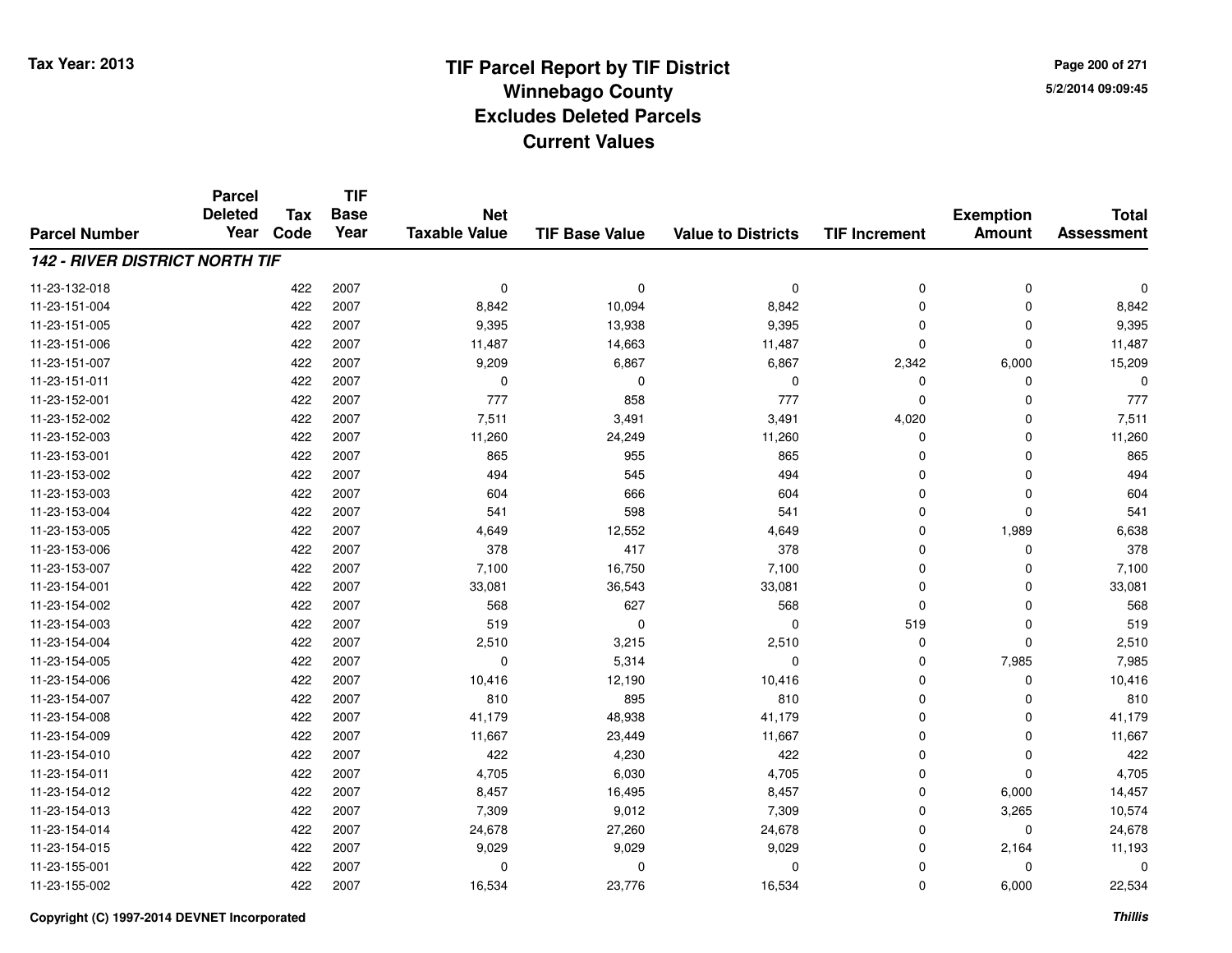**Page 201 of 2715/2/2014 09:09:45**

|                                       | <b>Parcel</b>          |                    | <b>TIF</b>          |                                    |                       |                           |                      |                                   |                   |
|---------------------------------------|------------------------|--------------------|---------------------|------------------------------------|-----------------------|---------------------------|----------------------|-----------------------------------|-------------------|
|                                       | <b>Deleted</b><br>Year | <b>Tax</b><br>Code | <b>Base</b><br>Year | <b>Net</b><br><b>Taxable Value</b> |                       |                           |                      | <b>Exemption</b><br><b>Amount</b> | <b>Total</b>      |
| <b>Parcel Number</b>                  |                        |                    |                     |                                    | <b>TIF Base Value</b> | <b>Value to Districts</b> | <b>TIF Increment</b> |                                   | <b>Assessment</b> |
| <b>142 - RIVER DISTRICT NORTH TIF</b> |                        |                    |                     |                                    |                       |                           |                      |                                   |                   |
| 11-23-155-003                         |                        | 422                | 2007                | 11,314                             | 12,964                | 11,314                    | 0                    | 0                                 | 11,314            |
| 11-23-155-004                         |                        | 422                | 2007                | 15,673                             | 17,850                | 15,673                    | 0                    | 0                                 | 15,673            |
| 11-23-156-001                         |                        | 422                | 2007                | 13,636                             | 15,530                | 13,636                    | $\mathbf 0$          | $\mathbf 0$                       | 13,636            |
| 11-23-156-002                         |                        | 422                | 2007                | 13,018                             | 3,576                 | 3,576                     | 9,442                | $\Omega$                          | 13,018            |
| 11-23-156-003                         |                        | 422                | 2007                | 6,398                              | 11,134                | 6,398                     | $\mathbf 0$          | $\mathbf 0$                       | 6,398             |
| 11-23-156-004                         |                        | 422                | 2007                | 1,194                              | 1,319                 | 1,194                     | 0                    | 0                                 | 1,194             |
| 11-23-156-005                         |                        | 422                | 2007                | 11,599                             | 13,785                | 11,599                    | $\mathbf 0$          | $\mathbf 0$                       | 11,599            |
| 11-23-156-006                         |                        | 422                | 2007                | 4,160                              | 11,680                | 4,160                     | 0                    | 4,974                             | 9,134             |
| 11-23-156-007                         |                        | 422                | 2007                | 597                                | 761                   | 597                       | 0                    | $\Omega$                          | 597               |
| 11-23-156-008                         |                        | 422                | 2007                | 12,858                             | 20,123                | 12,858                    | 0                    | 6,000                             | 18,858            |
| 11-23-156-009                         |                        | 422                | 2007                | 12,524                             | 16,088                | 12,524                    | $\mathbf 0$          | $\Omega$                          | 12,524            |
| 11-23-156-010                         |                        | 422                | 2007                | 9,911                              | 12,732                | 9,911                     | 0                    | $\Omega$                          | 9,911             |
| 11-23-156-011                         |                        | 422                | 2007                | 534                                | 590                   | 534                       | $\mathbf 0$          | $\Omega$                          | 534               |
| 11-23-156-012                         |                        | 422                | 2007                | 43,089                             | 49,238                | 43,089                    | 0                    | 0                                 | 43,089            |
| 11-23-156-013                         |                        | 422                | 2007                | 18,770                             | 22,122                | 18,770                    | $\mathbf 0$          | 6,000                             | 24,770            |
| 11-23-156-014                         |                        | 422                | 2007                | 61,778                             | 71,669                | 61,778                    | 0                    | 0                                 | 61,778            |
| 11-23-156-015                         |                        | 422                | 2007                | 13,163                             | 14,988                | 13,163                    | $\mathbf 0$          | $\Omega$                          | 13,163            |
| 11-23-157-001                         |                        | 422                | 2007                | 4,858                              | 5,366                 | 4,858                     | 0                    | 0                                 | 4,858             |
| 11-23-157-002                         |                        | 422                | 2007                | 13,333                             | 20,844                | 13,333                    | 0                    | $\mathbf 0$                       | 13,333            |
| 11-23-157-003                         |                        | 422                | 2007                | 13,333                             | 21,181                | 13,333                    | 0                    | 0                                 | 13,333            |
| 11-23-157-006                         |                        | 422                | 2007                | 3,411                              | 3,934                 | 3,411                     | 0                    | 0                                 | 3,411             |
| 11-23-157-007                         |                        | 422                | 2007                | 16,667                             | 20,486                | 16,667                    | 0                    | 0                                 | 16,667            |
| 11-23-157-008                         |                        | 422                | 2007                | 15,103                             | 16,952                | 15,103                    | 0                    | 0                                 | 15,103            |
| 11-23-157-010                         |                        | 422                | 2007                | 0                                  | 0                     | 0                         | 0                    | $\mathbf 0$                       | $\Omega$          |
| 11-23-157-011                         |                        | 422                | 2007                | 0                                  | 15,578                | $\Omega$                  | 0                    | $\mathbf 0$                       |                   |
| 11-23-157-012                         |                        | 422                | 2007                | 0                                  | 4,130                 | $\Omega$                  | 0                    | $\mathbf 0$                       |                   |
| 11-23-157-013                         |                        | 422                | 2007                | 5,436                              | 7,088                 | 5,436                     | 0                    | $\mathbf 0$                       | 5,436             |
| 11-23-157-014                         |                        | 422                | 2007                | 23,058                             | 37,273                | 23,058                    | 0                    | 0                                 | 23,058            |
| 11-23-157-015                         |                        | 422                | 2007                | 0                                  | 346                   | 0                         | 0                    | $\Omega$                          | $\Omega$          |
| 11-23-157-016                         |                        | 422                | 2007                | 0                                  | 0                     | $\Omega$                  | 0                    | 0                                 | $\Omega$          |
| 11-23-157-017                         |                        | 422                | 2007                | 8,045                              | 22,704                | 8,045                     | 0                    | $\Omega$                          | 8,045             |
| 11-23-158-001                         |                        | 422                | 2007                | 0                                  | $\Omega$              | $\Omega$                  | 0                    | $\Omega$                          | $\Omega$          |
| 11-23-158-002                         |                        | 422                | 2007                | 17,001                             | 8,888                 | 8,888                     | 8,113                | $\Omega$                          | 17,001            |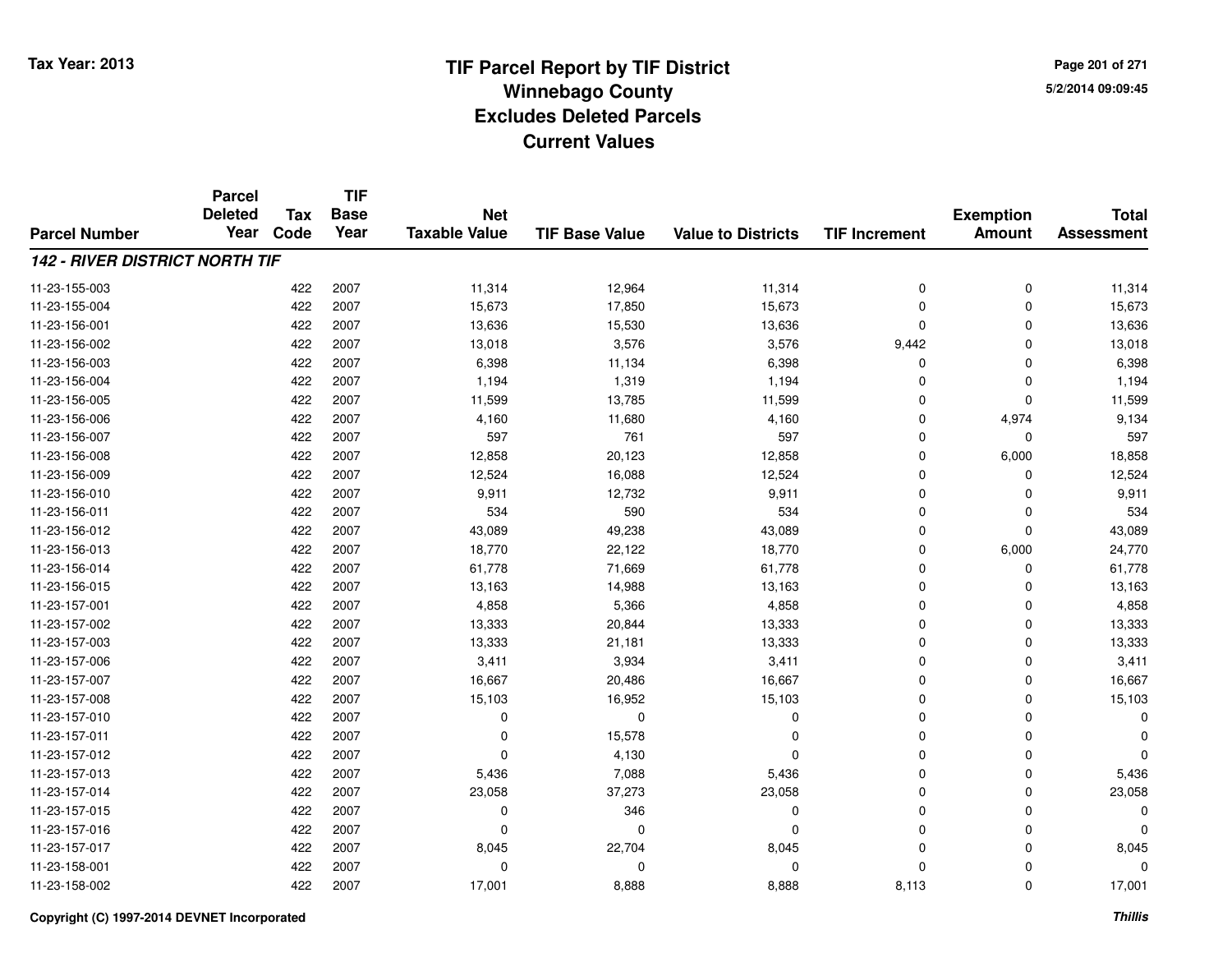**Page 202 of 2715/2/2014 09:09:45**

#### **TIF Base ValueParcel NumberTotal AssessmentExemption Amount Value to Districts TIF IncrementTIF Base YearTax CodeParcel Deleted YearNet Taxable Value142 - RIVER DISTRICT NORTH TIF**11-23-159-0011 422 2007 24,156 424,135 24,156 0 0 24,156 11-23-159-002 <sup>422</sup> 111,677 <sup>2007</sup> 123,360 111,677 <sup>0</sup> <sup>0</sup> 111,677 11-23-159-003 <sup>422</sup> <sup>0</sup> <sup>2007</sup> <sup>0</sup> <sup>0</sup> <sup>0</sup> <sup>0</sup> <sup>0</sup> 11-23-159-0044 422 2007 25,621 28,301 25,621 0 25,621 11-23-159-005 <sup>422</sup> 3,514 <sup>2007</sup> 4,538 3,514 <sup>0</sup> <sup>0</sup> 3,514 11-23-160-003 <sup>422</sup> <sup>0</sup> <sup>2007</sup> <sup>0</sup> <sup>0</sup> <sup>0</sup> <sup>0</sup> <sup>0</sup> 11-23-160-004 <sup>422</sup> <sup>0</sup> <sup>2007</sup> <sup>0</sup> <sup>0</sup> <sup>0</sup> <sup>0</sup> <sup>0</sup> 11-23-176-001 <sup>422</sup> <sup>0</sup> <sup>2007</sup> <sup>0</sup> <sup>0</sup> <sup>0</sup> <sup>0</sup> <sup>0</sup> 11-23-176-0033 422 2007 15,221 17,334 15,221 0 0 15,221 11-23-176-004 <sup>422</sup> 57,032 <sup>2007</sup> 63,000 57,032 <sup>0</sup> <sup>0</sup> 57,032 11-23-176-005 <sup>422</sup> <sup>0</sup> <sup>2007</sup> <sup>0</sup> <sup>0</sup> <sup>0</sup> <sup>0</sup> <sup>0</sup> 11-23-176-006 <sup>422</sup> <sup>0</sup> <sup>2007</sup> <sup>0</sup> <sup>0</sup> <sup>0</sup> <sup>0</sup> <sup>0</sup> 11-23-176-007 <sup>422</sup> <sup>0</sup> <sup>2007</sup> <sup>0</sup> <sup>0</sup> <sup>0</sup> <sup>0</sup> <sup>0</sup> 11-23-176-008 <sup>422</sup> 50,247 <sup>2007</sup> 53,837 50,247 <sup>0</sup> <sup>0</sup> 50,247 11-23-176-0099 422 2007 35,918 39,914 35,918 0 0 35,918 11-23-176-010 <sup>422</sup> <sup>0</sup> <sup>2007</sup> <sup>0</sup> <sup>0</sup> <sup>0</sup> <sup>0</sup> <sup>0</sup> 11-23-176-0111 422 2007 15,254 17,372 15,254 0 0 15,254 11-23-176-0122 422 2007 453,599 501,057 453,599 0 0 453,599 11-23-177-0011 422 2007 10,535 15,256 10,535 0 0 10,535 11-23-177-002 <sup>422</sup> 25,103 <sup>2007</sup> 27,731 25,103 <sup>0</sup> <sup>0</sup> 25,103 11-23-177-0033 422 2007 11,879 15,321 11,879 0 0 11,879 11-23-177-004 <sup>422</sup> <sup>0</sup> <sup>2007</sup> <sup>0</sup> <sup>0</sup> <sup>0</sup> <sup>0</sup> <sup>0</sup> 11-23-177-005 <sup>422</sup> 44,935 <sup>2007</sup> <sup>0</sup> <sup>0</sup> 44,935 <sup>0</sup> 44,935 11-23-177-006 <sup>422</sup> <sup>0</sup> <sup>2007</sup> <sup>0</sup> <sup>0</sup> <sup>0</sup> <sup>0</sup> <sup>0</sup> 11-23-177-007 <sup>422</sup> <sup>0</sup> <sup>2007</sup> <sup>0</sup> <sup>0</sup> <sup>0</sup> <sup>0</sup> <sup>0</sup> 11-23-177-008 <sup>422</sup> 93,072 <sup>2007</sup> 102,811 93,072 <sup>0</sup> <sup>0</sup> 93,072 11-23-177-009 <sup>422</sup> <sup>0</sup> <sup>2007</sup> <sup>0</sup> <sup>0</sup> <sup>0</sup> <sup>0</sup> <sup>0</sup> 11-23-177-010 <sup>422</sup> <sup>0</sup> <sup>2007</sup> <sup>0</sup> <sup>0</sup> <sup>0</sup> <sup>0</sup> <sup>0</sup> 11-23-177-0111 1 22 2007 174,437 0 2007 174,437 0 174,437 0 174,437 0 174,437 11-23-178-004 <sup>422</sup> <sup>0</sup> <sup>2007</sup> <sup>0</sup> <sup>0</sup> <sup>0</sup> <sup>0</sup> <sup>0</sup> 11-23-179-0022 422 2007 470,075 518,813 470,075 0 0 470,075 11-23-179-0033 422 2007 51,857 70,344 51,857 0 11,000 62,857 11-23-179-004422 2007 11,254 71,254 75,443 71,254 75,443 0 6,000 77,254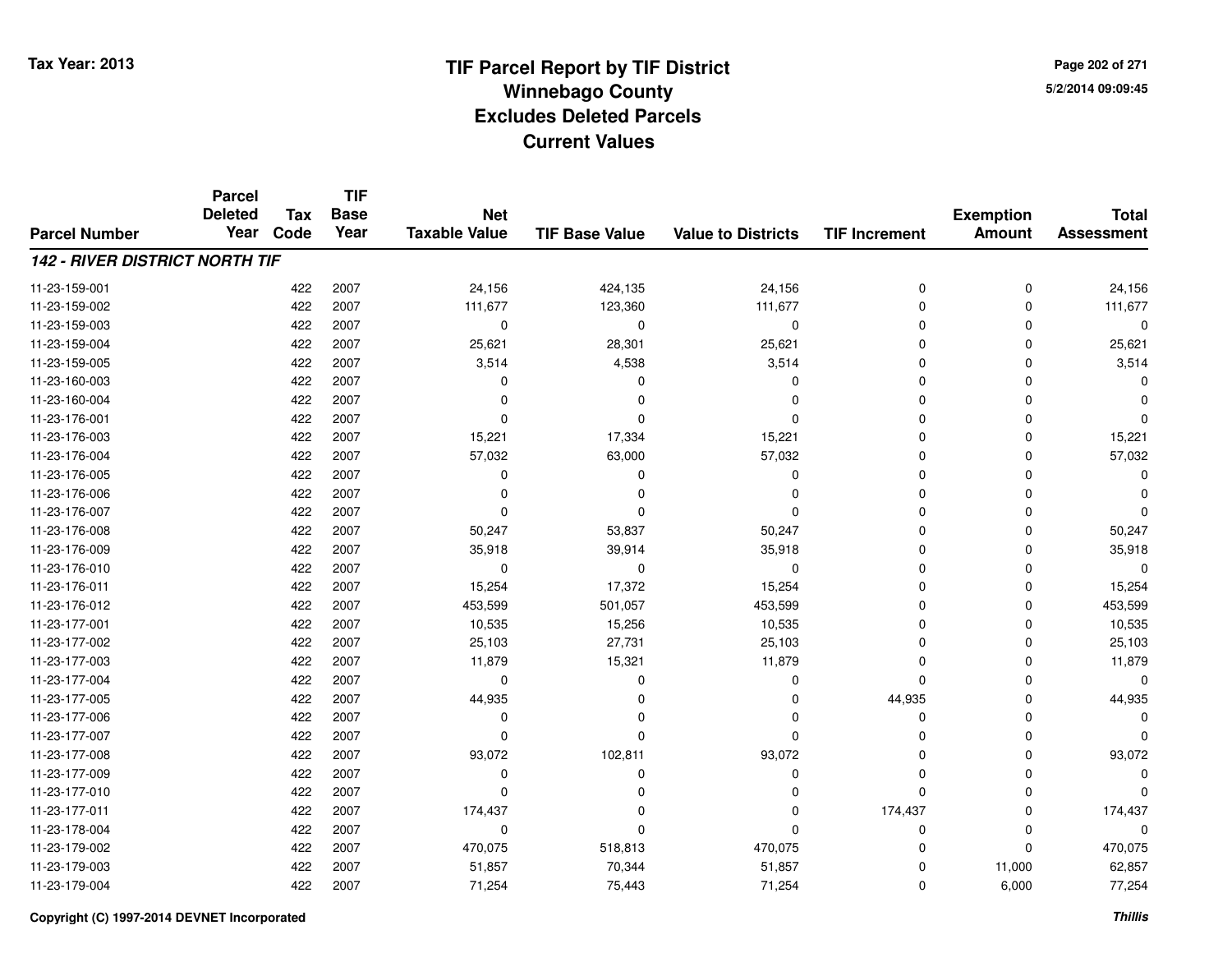**TIF**

**Parcel**

**Page 203 of 2715/2/2014 09:09:45**

| <b>Parcel Number</b>                  | <b>Deleted</b><br>Year | <b>Tax</b><br>Code | <b>Base</b><br>Year | <b>Net</b><br><b>Taxable Value</b> | <b>TIF Base Value</b> | <b>Value to Districts</b> | <b>TIF Increment</b> | <b>Exemption</b><br><b>Amount</b> | <b>Total</b><br><b>Assessment</b> |
|---------------------------------------|------------------------|--------------------|---------------------|------------------------------------|-----------------------|---------------------------|----------------------|-----------------------------------|-----------------------------------|
| <b>142 - RIVER DISTRICT NORTH TIF</b> |                        |                    |                     |                                    |                       |                           |                      |                                   |                                   |
| 11-23-179-005                         |                        | 422                | 2007                | 0                                  | $\Omega$              | 0                         | 0                    | 0                                 | $\Omega$                          |
| 11-23-179-006                         |                        | 422                | 2007                | $\Omega$                           | $\Omega$              | $\Omega$                  | 0                    | 0                                 | n                                 |
| 11-23-179-015                         |                        | 422                | 2007                | $\Omega$                           | $\Omega$              | $\Omega$                  | 0                    | 0                                 | 0                                 |
| 11-23-179-021                         |                        | 422                | 2007                | $\Omega$                           | $\Omega$              | $\Omega$                  | 0                    | 0                                 | $\mathbf 0$                       |
| 11-23-180-001                         |                        | 422                | 2007                | 75,800                             | 83,467                | 75,800                    | 0                    | 0                                 | 75,800                            |
| 11-23-180-002                         |                        | 422                | 2007                | 1,773                              | 1,958                 | 1,773                     | 0                    | 0                                 | 1,773                             |
| 11-23-181-013                         |                        | 422                | 2007                | $\mathbf 0$                        | $\Omega$              | $\mathbf 0$               | 0                    | 0                                 | $\Omega$                          |
| 11-23-182-001                         |                        | 422                | 2007                | 2,058                              | 21,547                | 2,058                     | 0                    | 0                                 | 2,058                             |
| 11-23-182-002                         |                        | 422                | 2007                | 15,037                             | 24,841                | 15,037                    | 0                    | 0                                 | 15,037                            |
| 11-23-182-003                         |                        | 422                | 2007                | 15,037                             | 24,841                | 15,037                    | 0                    | 0                                 | 15,037                            |
| 11-23-182-004                         |                        | 422                | 2007                | 15,037                             | 24,841                | 15,037                    | 0                    | 0                                 | 15,037                            |
| 11-23-182-005                         |                        | 422                | 2007                | 10,025                             | 16,478                | 10,025                    | 0                    | 0                                 | 10,025                            |
| 11-23-182-006                         |                        | 422                | 2007                | 15,037                             | 24,841                | 15,037                    | 0                    | 0                                 | 15,037                            |
| 11-23-182-007                         |                        | 422                | 2007                | 15,037                             | 24,841                | 15,037                    | 0                    | 0                                 | 15,037                            |
| 11-23-182-008                         |                        | 422                | 2007                | 15,037                             | 24,841                | 15,037                    | 0                    | 0                                 | 15,037                            |
| 11-23-182-009                         |                        | 422                | 2007                | 301                                | 332                   | 301                       | 0                    | 0                                 | 301                               |
| 11-23-182-010                         |                        | 422                | 2007                | 301                                | 332                   | 301                       | 0                    | 0                                 | 301                               |
| 11-23-182-011                         |                        | 422                | 2007                | 301                                | 332                   | 301                       | 0                    | 0                                 | 301                               |
| 11-23-182-012                         |                        | 422                | 2007                | 301                                | 332                   | 301                       | 0                    | 0                                 | 301                               |
| 11-23-182-013                         |                        | 422                | 2007                | 301                                | 332                   | 301                       | 0                    | 0                                 | 301                               |
| 11-23-301-001                         |                        | 422                | 2007                | 17,001                             | 33,953                | 17,001                    | 0                    | 0                                 | 17,001                            |
| 11-23-301-005                         |                        | 422                | 2007                | 0                                  | 0                     | 0                         | $\mathbf 0$          | 0                                 | $\Omega$                          |
| 11-23-305-001                         |                        | 422                | 2007                | 58,994                             | 42,627                | 42,627                    | 16,367               | 0                                 | 58,994                            |
| 11-23-305-002                         |                        | 422                | 2007                | 119,010                            | 37,781                | 37,781                    | 81,229               | 0                                 | 119,010                           |
| 11-23-305-004                         |                        | 422                | 2007                | 85,322                             | 117,265               | 85,322                    | 0                    | 0                                 | 85,322                            |
| 11-23-306-005                         |                        | 422                | 2007                | 25,503                             | 66,500                | 25,503                    | $\mathbf 0$          | 0                                 | 25,503                            |
| 11-23-306-013                         |                        | 422                | 2007                | 25,140                             | 23,660                | 23,660                    | 1,480                | 6,000                             | 31,140                            |
| 11-23-306-014                         |                        | 422                | 2007                | 52,438                             | 102,587               | 52,438                    | 0                    | 0                                 | 52,438                            |
| 11-23-306-016                         |                        | 422                | 2007                | 18,386                             | 23,175                | 18,386                    | 0                    | 0                                 | 18,386                            |
| 11-23-306-017                         |                        | 422                | 2007                | 8,897                              | 10,125                | 8,897                     | 0                    | 0                                 | 8,897                             |
| 11-23-306-018                         |                        | 422                | 0                   | 11,140                             | 17,950                | 11,140                    | 0                    | 0                                 | 11,140                            |
| 11-23-307-001                         |                        | 422                | 2007                | 15,947                             | 18,648                | 15,947                    | 0                    | 0                                 | 15,947                            |
| 11-23-307-002                         |                        | 422                | 2007                | 16,356                             | 20,778                | 16,356                    | 0                    | 0                                 | 16,356                            |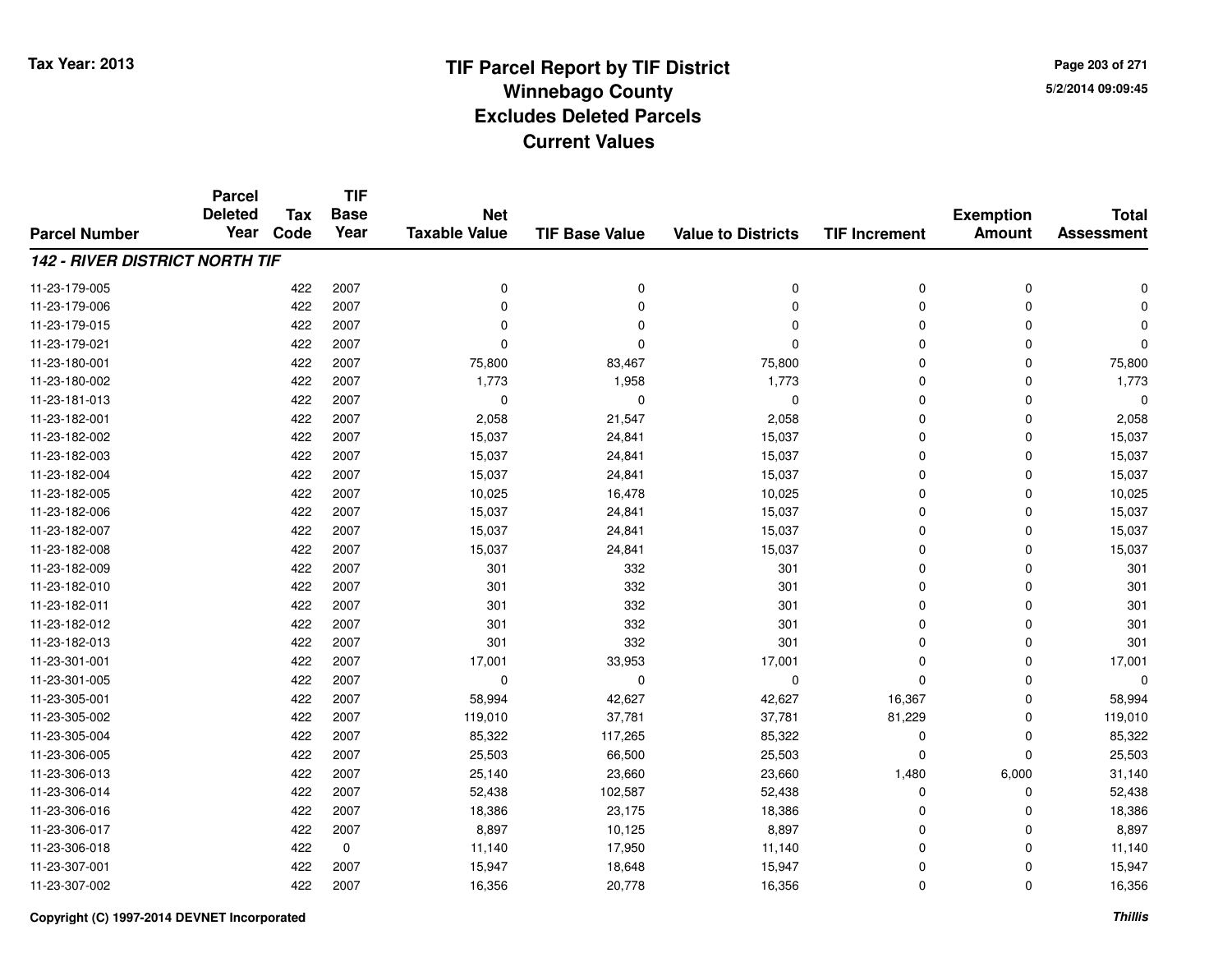**TIF**

**Parcel**

**Page 204 of 2715/2/2014 09:09:45**

#### **TIF Base ValueParcel NumberTotal AssessmentExemption Amount Value to Districts TIF Increment Base YearTax Code Deleted YearNet Taxable Value142 - RIVER DISTRICT NORTH TIF**11-23-307-0033 422 2007 82,243 121,075 82,243 0 0 82,243 11-23-307-004422 2007 53,475 59,578 53,475 59,578 53,475 0 0 0 53,475 11-23-307-0055 422 2007 16,918 18,951 16,918 0 0 16,918 11-23-307-0066 422 2007 16,918 18,951 16,918 0 0 16,918 11-23-308-001 <sup>422</sup> <sup>0</sup> <sup>2007</sup> <sup>0</sup> <sup>0</sup> <sup>0</sup> <sup>0</sup> <sup>0</sup> 11-23-308-002 <sup>422</sup> <sup>0</sup> <sup>2007</sup> <sup>0</sup> <sup>0</sup> <sup>0</sup> <sup>0</sup> <sup>0</sup> 11-23-308-003 <sup>422</sup> <sup>0</sup> <sup>2007</sup> <sup>0</sup> <sup>0</sup> <sup>0</sup> <sup>0</sup> <sup>0</sup> 11-23-308-004 <sup>422</sup> <sup>0</sup> <sup>2007</sup> <sup>0</sup> <sup>0</sup> <sup>0</sup> <sup>0</sup> <sup>0</sup> 11-23-308-005 <sup>422</sup> <sup>0</sup> <sup>2007</sup> <sup>0</sup> <sup>0</sup> <sup>0</sup> <sup>0</sup> <sup>0</sup> 11-23-308-006 <sup>422</sup> 22,133 <sup>2007</sup> 24,656 22,133 <sup>0</sup> <sup>0</sup> 22,133 11-23-308-008 <sup>422</sup> <sup>0</sup> <sup>2007</sup> <sup>0</sup> <sup>0</sup> <sup>0</sup> <sup>0</sup> <sup>0</sup> 11-23-308-009 <sup>422</sup> <sup>0</sup> <sup>2007</sup> <sup>0</sup> <sup>0</sup> <sup>0</sup> <sup>0</sup> <sup>0</sup> 11-23-308-010 <sup>422</sup> <sup>0</sup> <sup>2007</sup> <sup>0</sup> <sup>0</sup> <sup>0</sup> <sup>0</sup> <sup>0</sup> 11-23-308-011 <sup>422</sup> <sup>0</sup> <sup>2007</sup> <sup>0</sup> <sup>0</sup> <sup>0</sup> <sup>0</sup> <sup>0</sup> 11-23-308-014 <sup>422</sup> 18,031 <sup>2007</sup> 20,261 18,031 <sup>0</sup> <sup>0</sup> 18,031 11-23-308-015 <sup>422</sup> <sup>0</sup> <sup>2007</sup> <sup>0</sup> <sup>0</sup> <sup>0</sup> <sup>0</sup> <sup>0</sup> 11-23-310-0011 422 2007 10,737 33,160 10,737 0 0 10,737 11-23-310-0022 422 2007 15,549 17,369 15,549 0 0 15,549 11-23-310-0033 422 2007 2,685 6,012 2,685 0 0 2,685 11-23-310-004 <sup>422</sup> <sup>0</sup> <sup>2007</sup> <sup>0</sup> <sup>0</sup> <sup>0</sup> <sup>0</sup> <sup>0</sup> 11-23-310-005 <sup>422</sup> <sup>0</sup> <sup>2007</sup> <sup>0</sup> <sup>0</sup> <sup>0</sup> <sup>0</sup> <sup>0</sup> 11-23-311-003 $3$  2007 29,549 2007 23,549 31,149 23,549 23,549 0 6,000 29,549 11-23-311-004 <sup>422</sup> 20,100 <sup>2007</sup> 22,313 20,100 <sup>0</sup> <sup>0</sup> 20,100 11-23-311-005 <sup>422</sup> 60,960 <sup>2007</sup> 134,827 60,960 <sup>0</sup> <sup>0</sup> 60,960 11-23-311-009 <sup>422</sup> <sup>0</sup> <sup>2007</sup> <sup>0</sup> <sup>0</sup> <sup>0</sup> <sup>0</sup> <sup>0</sup> 11-23-312-005 <sup>422</sup> <sup>0</sup> <sup>2007</sup> <sup>0</sup> <sup>0</sup> <sup>0</sup> <sup>0</sup> <sup>0</sup> 11-23-312-008 <sup>422</sup> 20,792 <sup>2007</sup> 32,764 20,792 <sup>0</sup> <sup>0</sup> 20,792 11-23-312-0099 422 2007 6,610 0 6,610 0 6,610 11-23-312-010 <sup>422</sup> <sup>0</sup> <sup>2007</sup> <sup>0</sup> <sup>0</sup> <sup>0</sup> <sup>0</sup> <sup>0</sup> 11-23-312-0111 422 2007 9,958 29,228 9,958 0 0 9,958 11-23-313-005 <sup>422</sup> <sup>0</sup> <sup>2007</sup> <sup>0</sup> <sup>0</sup> <sup>0</sup> <sup>0</sup> <sup>0</sup> 11-23-314-002 <sup>422</sup> 1,077 <sup>2007</sup> 1,267 1,077 <sup>0</sup> <sup>0</sup> 1,077 11-23-314-003<sup>422</sup> <sup>0</sup> <sup>2007</sup> <sup>0</sup> <sup>0</sup> <sup>0</sup> <sup>0</sup> <sup>0</sup>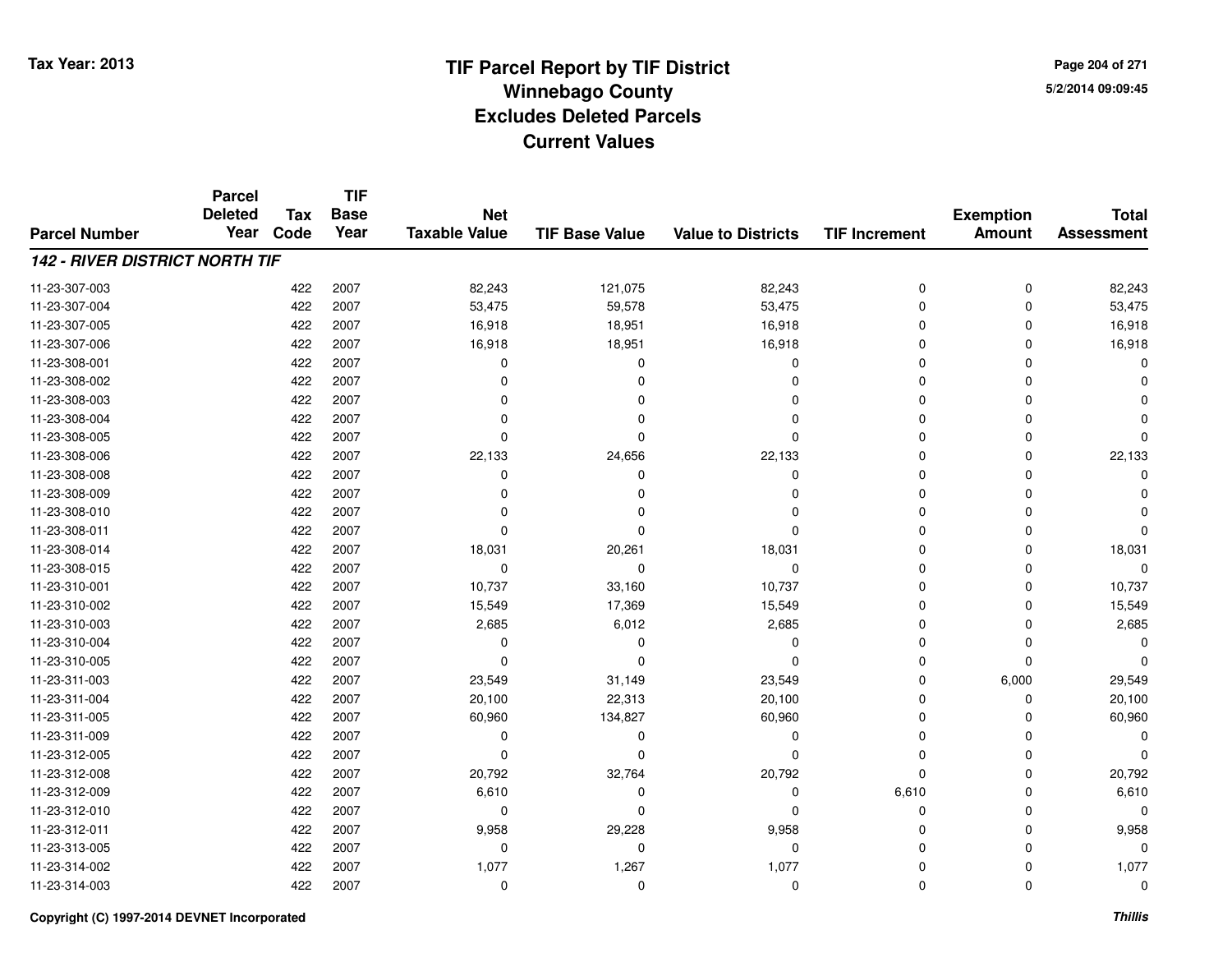**Page 205 of 2715/2/2014 09:09:45**

#### **TIF Base ValueParcel NumberTotal AssessmentExemption Amount Value to Districts TIF IncrementTIF Base YearTax CodeParcel Deleted YearNet Taxable Value142 - RIVER DISTRICT NORTH TIF**11-23-314-004 <sup>422</sup> <sup>0</sup> <sup>2007</sup> <sup>0</sup> <sup>0</sup> <sup>0</sup> <sup>0</sup> <sup>0</sup> 11-23-315-004 <sup>422</sup> <sup>0</sup> <sup>2007</sup> <sup>0</sup> <sup>0</sup> <sup>0</sup> <sup>0</sup> <sup>0</sup> 11-23-356-002 <sup>422</sup> <sup>0</sup> <sup>2007</sup> <sup>0</sup> <sup>0</sup> <sup>0</sup> <sup>0</sup> <sup>0</sup> 11-23-356-004422 2007 558,840 955,404 558,840 558,840 558,840 0 0 0 558,840 **Tax District Totals: Parcel Count: <sup>395</sup> 7,824,413 10,424,310 7,399,476 424,937 369,800 8,194,213 143 - BROADWAY TIF**11-25-357-0011 423 2008 2,586 23,810 2,586 0 0 2,586 11-25-357-002 <sup>423</sup> 13,137 <sup>2008</sup> 18,918 13,137 <sup>0</sup> <sup>0</sup> 13,137 11-25-357-003 <sup>423</sup> 20,437 <sup>2008</sup> 22,801 20,437 <sup>0</sup> <sup>0</sup> 20,437 11-25-357-0044 423 2008 3,161 3,659 3,161 0 3,161 11-25-357-005 <sup>423</sup> 17,578 <sup>2008</sup> 23,835 17,578 <sup>0</sup> <sup>0</sup> 17,578 11-25-357-0066 423 2008 7,883 10,017 7,883 0 7,883 11-25-357-007 <sup>423</sup> 1,603 <sup>2008</sup> 5,293 1,603 <sup>0</sup> 4,284 5,887 11-25-357-0088 423 2008 8,201 14,718 8,201 0 6,000 14,201 11-25-357-0099 423 2008 8,327 14,844 8,327 0 6,000 14,327 11-25-357-0100 423 2008 14,163 13,068 13,068 1,095 0 14,163 11-25-357-0111 423 2008 3,341 22,484 3,341 0 0 3,341 11-25-357-0122 423 2008 16,315 23,758 16,315 0 6,000 22,315 11-25-357-0133 423 2008 3,341 3,866 3,341 0 0 3,341 11-25-357-0144 423 2008 19,855 22,684 19,855 0 0 19,855 11-25-357-015 <sup>423</sup> 16,791 <sup>2008</sup> 23,696 16,791 <sup>0</sup> 6,000 22,791 11-25-358-0011 423 2008 13,203 12,813 1,813 390 0 13,203 11-25-358-0022 423 2008 12,846 18,807 12,846 0 6,000 18,846 11-25-358-003 <sup>423</sup> 6,498 <sup>2008</sup> 15,473 6,498 <sup>0</sup> 8,000 14,498 11-25-358-004 <sup>423</sup> 5,066 <sup>2008</sup> 19,374 5,066 <sup>0</sup> <sup>0</sup> 5,066 11-25-358-005 <sup>423</sup> 5,304 <sup>2008</sup> 13,951 5,304 <sup>0</sup> 13,108 18,412 11-25-358-006 <sup>423</sup> 9,429 <sup>2008</sup> 26,530 9,429 <sup>0</sup> <sup>0</sup> 9,429 11-25-358-007 <sup>423</sup> 8,425 <sup>2008</sup> 18,097 8,425 <sup>0</sup> 4,614 13,039 11-25-358-0088 423 2008 12,055 17,976 12,055 0 6,000 18,055 11-25-358-0099 423 2008 18,665 14,986 14,986 3,679 0 18,665 11-25-358-0100 423 2008 23,587 33,893 23,587 0 0 23,587 11-25-358-0111 423 2008 16,049 17,429 16,049 0 0 16,049 11-25-358-0122 2 2 3 3 3 423 2008 2 3 46,062 2 46,913 2,149 2,149 2,149 2 423 2,062

**Copyright (C) 1997-2014 DEVNET Incorporated**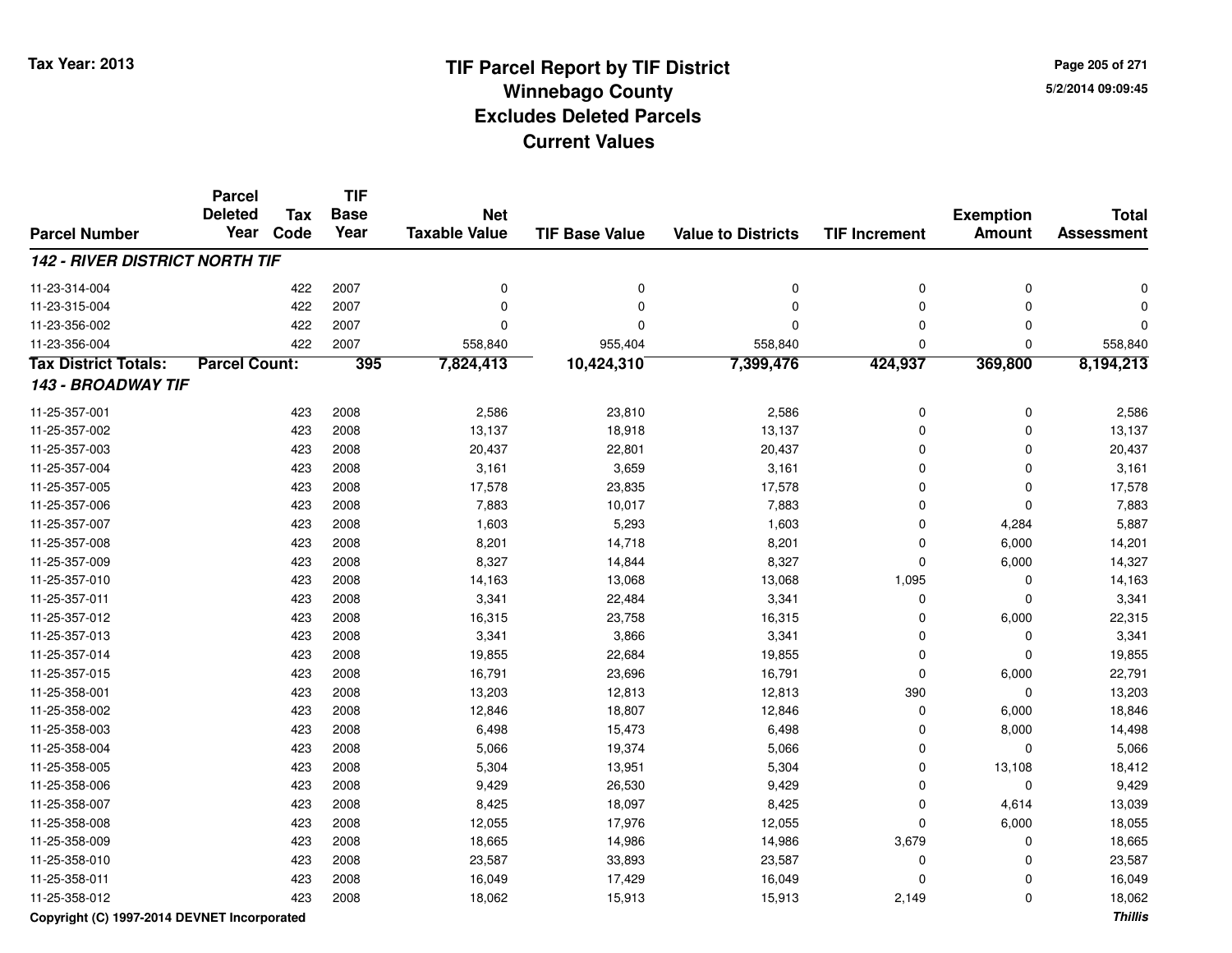**TIF**

**Parcel**

**Page 206 of 2715/2/2014 09:09:45**

#### **TIF Base ValueParcel NumberTotal AssessmentExemption Amount Value to Districts TIF Increment Base YearTax Code Deleted YearNet Taxable Value143 - BROADWAY TIF**11-25-358-0133 423 2008 23,292 30,183 23,292 0 0 23,292 11-25-358-014423 2008 10,769 15,494 10,769 15,494 10,769 0 0 0 10,769 11-25-358-0155 423 2008 8,915 13,982 8,915 0 6,000 14,915 11-25-358-016 <sup>423</sup> 16,344 <sup>2008</sup> 25,124 16,344 <sup>0</sup> <sup>0</sup> 16,344 11-25-359-0011 423 2008 2,695 3,118 2,695 0 0 2,695 11-25-359-002 <sup>423</sup> 6,449 <sup>2008</sup> 19,335 6,449 <sup>0</sup> 4,858 11,307 11-25-359-003 <sup>423</sup> 11,163 <sup>2008</sup> 18,385 11,163 <sup>0</sup> 6,000 17,163 11-25-359-004 <sup>423</sup> 12,847 <sup>2008</sup> 14,103 12,847 <sup>0</sup> <sup>0</sup> 12,847 11-25-359-005 <sup>423</sup> 23,858 <sup>2008</sup> 53,826 23,858 <sup>0</sup> <sup>0</sup> 23,858 11-25-359-006 <sup>423</sup> 36,330 <sup>2008</sup> 42,045 36,330 <sup>0</sup> <sup>0</sup> 36,330 11-25-359-007 $7$  and  $423$  2008 2,110 2,443 2,110 2,110 0 0 2,110 2,110 11-25-359-0088 423 2008 9,640 16,469 9,640 0 6,000 15,640 11-25-359-009 <sup>423</sup> 10,029 <sup>2008</sup> 21,626 10,029 <sup>0</sup> 6,000 16,029 11-25-359-0100 423 2008 15,805 27,445 15,805 0 0 15,805 11-25-359-0111 423 2008 7,300 13,714 7,300 0 6,000 13,300 11-25-359-0122 13,194 13,194 13,194 13,194 19,601 13,194 13,194 0 6,000 19,194 11-25-359-0133 423 2008 16,091 21,027 16,091 0 0 16,091 11-25-359-014 <sup>423</sup> 17,413 <sup>2008</sup> 29,491 17,413 <sup>0</sup> <sup>0</sup> 17,413 11-25-360-0011 423 2008 12,253 20,430 12,253 0 6,000 18,253 11-25-360-0022 423 2008 10,227 17,344 10,227 0 6,000 16,227 11-25-360-0033 423 2008 18,462 26,351 18,462 0 0 18,462 11-25-360-004 <sup>423</sup> 2,371 <sup>2008</sup> 2,744 2,371 <sup>0</sup> <sup>0</sup> 2,371 11-25-360-0055 423 2008 6,665 16,959 6,665 0 11,991 18,656 11-25-360-006 <sup>423</sup> 3,557 <sup>2008</sup> 4,116 3,557 <sup>0</sup> <sup>0</sup> 3,557 11-25-360-007 <sup>423</sup> 6,359 <sup>2008</sup> 13,900 6,359 <sup>0</sup> <sup>0</sup> 6,359 11-25-360-008 <sup>423</sup> 3,179 <sup>2008</sup> 4,456 3,179 <sup>0</sup> <sup>0</sup> 3,179 11-25-360-0099 423 2008 22,638 26,200 22,638 0 22,638 11-25-360-0100 423 2008 17,463 25,762 17,463 0 0 17,463 11-25-360-0111 423 2008 8,198 9,332 8,198 0 3,171 11,369 11-25-360-012 <sup>423</sup> 9,830 <sup>2008</sup> 11,588 9,830 <sup>0</sup> <sup>0</sup> 9,830 11-25-360-0133 423 2008 35,788 58,365 35,788 0 0 35,788 11-25-360-014 <sup>423</sup> 8,413 <sup>2008</sup> 15,354 8,413 <sup>0</sup> 6,000 14,413 11-25-360-0155 423 2008 14,658 22,719 14,658 0 0 14,658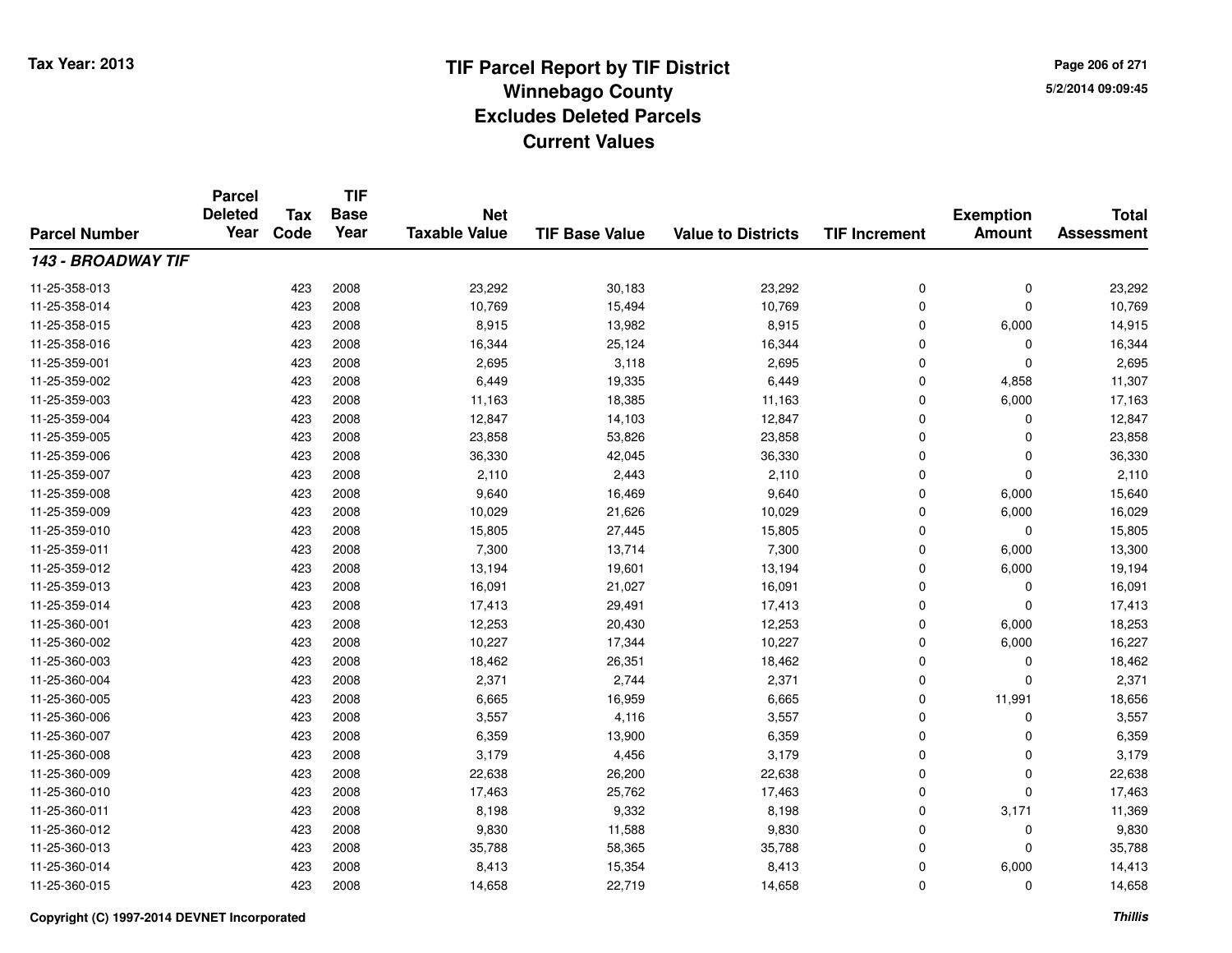**Page 207 of 2715/2/2014 09:09:45**

#### **TIF Base ValueParcel NumberTotal AssessmentExemption Amount Value to Districts TIF IncrementTIF Base YearTax CodeParcel Deleted YearNet Taxable Value143 - BROADWAY TIF**11-25-360-0166 423 2008 7,718 14,195 7,718 0 6,000 13,718 11-25-360-017 <sup>423</sup> 16,487 <sup>2008</sup> 21,358 16,487 <sup>0</sup> <sup>0</sup> 16,487 11-25-360-0188 423 2008 14,882 27,372 14,882 0 0 14,882 11-25-360-0199 423 2008 6,452 11,678 6,452 0 6,000 12,452 11-25-360-0200 423 2008 16,400 23,345 16,400 0 0 16,400 11-25-360-0211 423 2008 17,287 16,961 16,961 326 0 17,287 11-25-360-0222 6,980 10,124 18,124 18,124 11-25-360-0233 423 2008 10,522 26,083 10,522 0 6,000 16,522 11-25-360-025 <sup>423</sup> 28,242 <sup>2008</sup> 33,008 28,242 <sup>0</sup> <sup>0</sup> 28,242 11-25-360-027 <sup>423</sup> 7,900 <sup>2008</sup> 9,144 7,900 <sup>0</sup> <sup>0</sup> 7,900 11-25-360-028 <sup>423</sup> 25,733 <sup>2008</sup> 34,311 25,733 <sup>0</sup> <sup>0</sup> 25,733 11-25-361-0011 423 2008 27,197 32,592 27,197 0 0 27,197 11-25-361-002 <sup>423</sup> 11,233 <sup>2008</sup> 16,123 11,233 <sup>0</sup> <sup>0</sup> 11,233 11-25-361-0033 423 2008 7,205 13,187 7,205 0 5,718 12,923 11-25-361-004423 2008 18,759 12,759 18,690 12,759 12,759 0 6,000 18,759 11-25-361-005 <sup>423</sup> 10,399 <sup>2008</sup> 18,062 10,399 <sup>0</sup> 6,000 16,399 11-25-361-006 <sup>423</sup> 4,078 <sup>2008</sup> 21,279 4,078 <sup>0</sup> 5,000 9,078 11-25-361-007 <sup>423</sup> 10,491 <sup>2008</sup> 17,972 10,491 <sup>0</sup> 6,000 16,491 11-25-361-0088 423 2008 8,995 14,065 8,995 0 6,000 14,995 11-25-361-0099 423 2008 10,438 40,823 10,438 0 0 10,438 11-25-361-0100 423 2008 24,000 40,884 24,000 0 0 24,000 11-25-361-0111 423 2008 24,515 33,574 24,515 0 0 24,515 11-25-361-0122 423 2008 3,689 30,230 3,689 0 0 3,689 11-25-361-0133 423 2008 35,881 41,700 35,881 0 0 35,881 11-25-361-014423 2008 10,466 10,012 10,466 16,012 10,466 0 6,000 16,466 11-25-361-015 <sup>423</sup> 8,749 <sup>2008</sup> 15,531 8,749 <sup>0</sup> 6,000 14,749 11-25-361-0166 423 2008 6,769 19,507 6,769 0 11,000 17,769 11-25-361-017 <sup>423</sup> 47,081 <sup>2008</sup> 55,711 47,081 <sup>0</sup> <sup>0</sup> 47,081 11-25-361-0188 423 2008 28,668 33,179 28,668 0 0 28,668 11-25-361-0199 423 2008 6,640 8,618 6,640 0 0 6,640 11-25-361-0200 423 2008 14,884 20,137 14,884 0 0 14,884 11-25-362-0011 423 2008 8,620 15,504 8,620 0 6,000 14,620 11-25-362-002<sup>423</sup> 5,937 <sup>2008</sup> 14,937 5,937 <sup>0</sup> <sup>0</sup> 5,937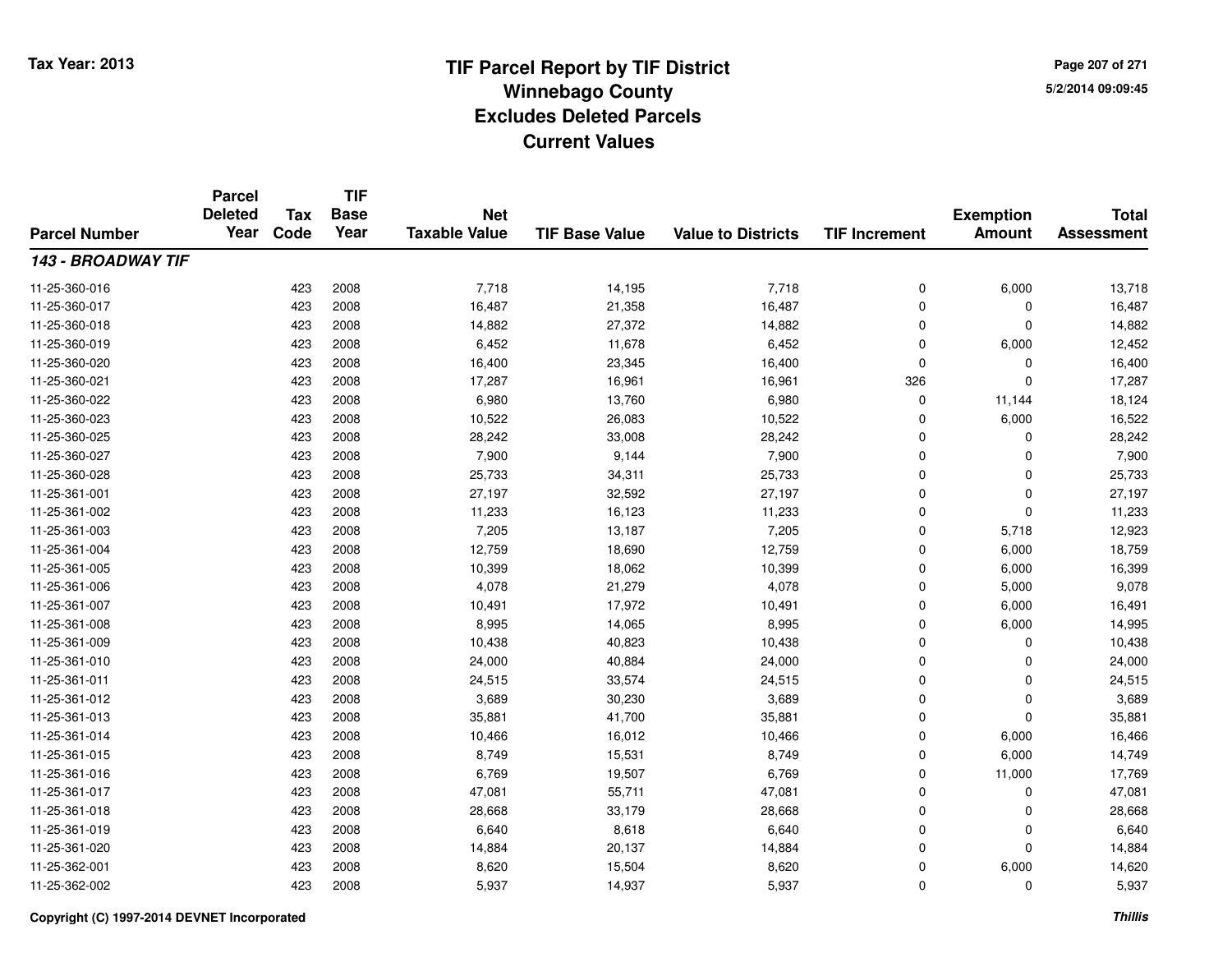**TIF**

**Parcel**

**Page 208 of 2715/2/2014 09:09:45**

#### **TIF Base ValueParcel NumberTotal AssessmentExemption Amount Value to Districts TIF Increment Base YearTax Code Deleted YearNet Taxable Value143 - BROADWAY TIF**11-25-362-0033 423 2008 8,398 20,662 8,398 0 6,000 14,398 11-25-362-004 <sup>423</sup> 9,743 <sup>2008</sup> 22,821 9,743 <sup>0</sup> <sup>0</sup> 9,743 11-25-362-005 <sup>423</sup> 9,744 <sup>2008</sup> 17,142 9,744 <sup>0</sup> 6,000 15,744 11-25-362-0066 423 2008 15,062 21,665 15,062 0 6,000 21,062 11-25-362-0077 423 2008 11,659 11,551 11,551 108 0 11,659 11-25-362-0088 423 2008 5,666 18,812 5,666 0 11,000 16,666 11-25-362-0099 423 2008 8,122 13,981 8,122 0 6,000 14,122 11-25-362-0100 423 2008 15,228 19,919 15,228 0 0 15,228 11-25-362-0111 423 2008 8,731 16,543 8,731 0 0 8,731 11-25-362-0122 1,054 1,054 1,054 1,054 1,054 1,054 1,054 0 0 0 1,054 11-25-362-0133 423 2008 29,229 43,214 29,229 0 0 29,229 11-25-362-014 <sup>423</sup> <sup>184</sup> <sup>2008</sup> <sup>213</sup> <sup>184</sup> <sup>0</sup> <sup>0</sup> <sup>184</sup> 11-25-362-015 <sup>423</sup> 30,882 <sup>2008</sup> 35,842 30,882 <sup>0</sup> <sup>0</sup> 30,882 11-25-362-0166 423 2008 9,563 14,645 9,563 0 6,000 15,563 11-25-362-017 <sup>423</sup> 14,606 <sup>2008</sup> 13,564 13,564 1,042 <sup>0</sup> 14,606 11-25-362-018 <sup>423</sup> 20,012 <sup>2008</sup> 22,864 20,012 <sup>0</sup> <sup>0</sup> 20,012 11-25-362-0199 423 2008 17,983 23,358 17,983 0 0 17,983 11-25-362-0200 423 2008 21,690 28,306 21,690 0 0 21,690 11-25-362-0211 423 2008 10,617 23,251 10,617 0 0 10,617 11-25-362-022 <sup>423</sup> 15,266 <sup>2008</sup> 21,666 15,266 <sup>0</sup> <sup>0</sup> 15,266 11-25-362-023 <sup>423</sup> 15,542 <sup>2008</sup> 20,115 15,542 <sup>0</sup> <sup>0</sup> 15,542 11-25-362-024 <sup>423</sup> 35,152 <sup>2008</sup> 41,561 35,152 <sup>0</sup> <sup>0</sup> 35,152 11-25-362-025 <sup>423</sup> 27,445 <sup>2008</sup> 36,101 27,445 <sup>0</sup> <sup>0</sup> 27,445 11-25-362-0266 423 2008 13,264 17,326 13,264 0 0 13,264 11-25-362-027 <sup>423</sup> 32,824 <sup>2008</sup> 52,823 32,824 <sup>0</sup> <sup>0</sup> 32,824 11-25-362-028 <sup>423</sup> 17,287 <sup>2008</sup> 41,246 17,287 <sup>0</sup> <sup>0</sup> 17,287 11-25-362-0299 423 2008 30,892 36,241 30,892 0 0 30,892 11-25-362-0300 423 2008 32,592 42,361 32,592 0 0 32,592 11-25-378-0022 423 2008 29,557 34,208 29,557 0 0 29,557 11-25-378-0066 423 2008 7,205 13,224 7,205 0 5,983 13,188 11-25-378-007 <sup>423</sup> 13,776 <sup>2008</sup> 20,709 13,776 <sup>0</sup> 6,000 19,776 11-25-378-008 <sup>423</sup> 9,801 <sup>2008</sup> 17,127 9,801 <sup>0</sup> 6,000 15,801 11-25-378-009<sup>423</sup> <sup>0</sup> <sup>2008</sup> <sup>0</sup> <sup>0</sup> <sup>0</sup> <sup>0</sup> <sup>0</sup>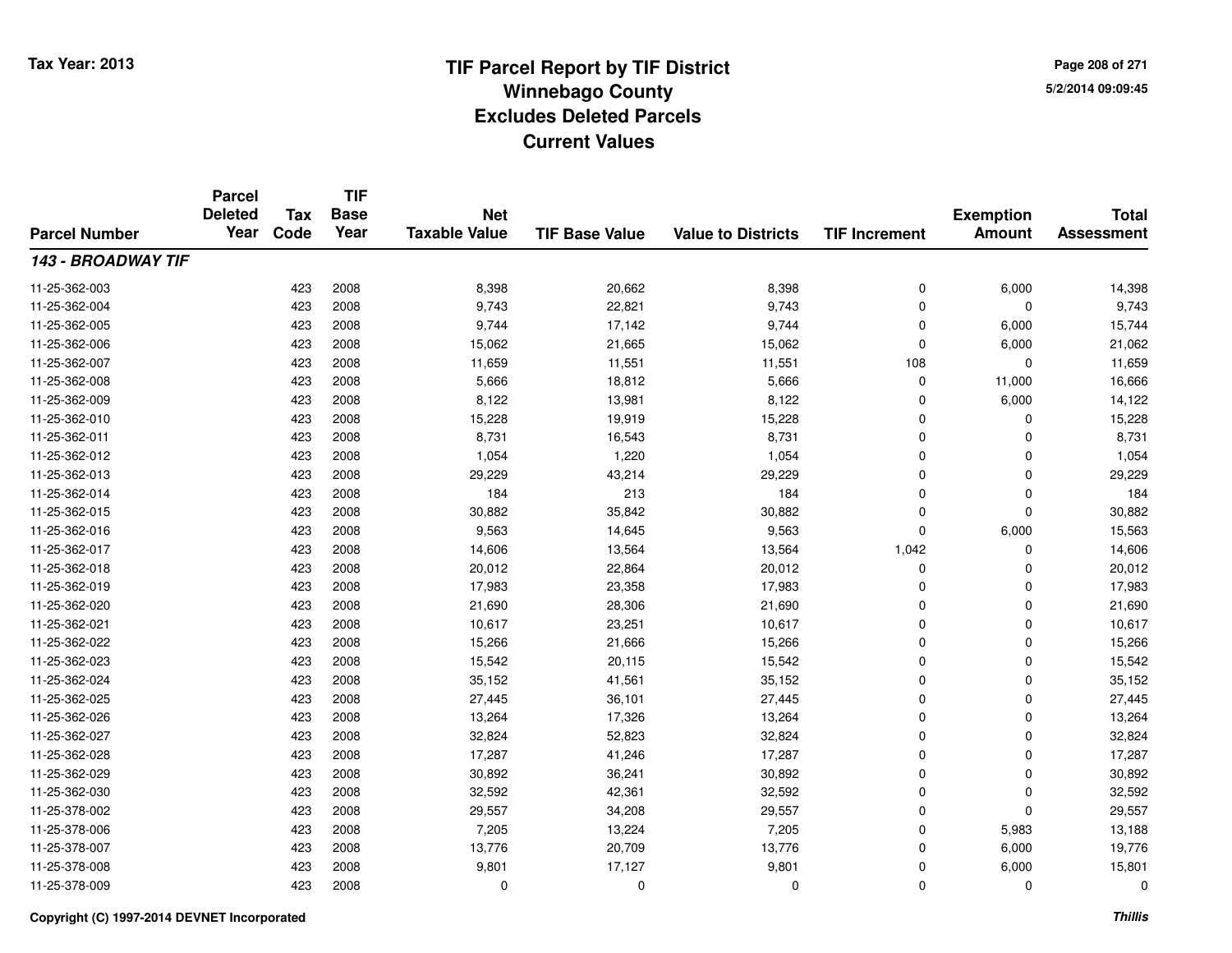**TIF**

**Parcel**

**Page 209 of 2715/2/2014 09:09:45**

#### **TIF Base ValueParcel NumberTotal AssessmentExemption Amount Value to Districts TIF Increment Base YearTax Code Deleted YearNet Taxable Value143 - BROADWAY TIF**11-25-378-0100 423 2008 34,872 68,468 34,872 0 0 34,872 11-25-378-0111 423 2008 21,184 27,939 21,184 0 0 21,184 11-25-379-0011 423 2008 270 312 270 0 0 270 11-25-379-0022 423 2008 1,463 1,695 1,463 0 0 1,463 11-25-379-003 $3$  2008 9,167 18,856 9,167 9,167 0 0 0 9,167 11-25-379-004 <sup>423</sup> 5,810 <sup>2008</sup> 16,373 5,810 <sup>0</sup> 5,599 11,409 11-25-379-005 <sup>423</sup> 12,838 <sup>2008</sup> 21,442 12,838 <sup>0</sup> <sup>0</sup> 12,838 11-25-379-0066 423 2008 11,821 18,018 11,821 0 11,821 11-25-379-007 <sup>423</sup> 58,933 <sup>2008</sup> 67,773 58,933 <sup>0</sup> <sup>0</sup> 58,933 11-25-380-0011 423 2008 6,831 7,907 6,831 0 0 6,831 11-25-380-0022 3 3 3 3 423 2008 2 5,825 3 423 5,840 5,825 5 5,840 5,825 5 6,000 6,000 6,000 5 14,825 11-25-380-0033 423 2008 15,163 16,625 15,163 0 0 15,163 11-25-380-004 <sup>423</sup> 15,355 <sup>2008</sup> 24,174 15,355 <sup>0</sup> <sup>0</sup> 15,355 11-25-380-005 <sup>423</sup> 14,497 <sup>2008</sup> 25,147 14,497 <sup>0</sup> <sup>0</sup> 14,497 11-25-380-006 <sup>423</sup> 10,712 <sup>2008</sup> 22,561 10,712 <sup>0</sup> 6,000 16,712 11-25-380-007 <sup>423</sup> 14,457 <sup>2008</sup> 17,105 14,457 <sup>0</sup> <sup>0</sup> 14,457 11-25-380-008 <sup>423</sup> 13,185 <sup>2008</sup> 18,882 13,185 <sup>0</sup> <sup>0</sup> 13,185 11-25-380-0099 423 2008 10,410 17,628 10,410 0 6,000 16,410 11-25-380-0100 423 2008 7,289 9,654 7,289 0 6,000 13,289 11-25-380-0111 423 2008 11,309 13,088 11,309 0 11,309 11-25-380-0122 423 2008 5,681 12,478 5,681 0 0 5,681 11-25-380-0133 423 2008 14,639 19,184 14,639 0 0 14,639 11-25-380-014 <sup>423</sup> 12,624 <sup>2008</sup> 19,018 12,624 <sup>0</sup> <sup>0</sup> 12,624 11-25-380-015 <sup>423</sup> 11,453 <sup>2008</sup> 18,013 11,453 <sup>0</sup> <sup>0</sup> 11,453 11-25-380-016 <sup>423</sup> 14,363 <sup>2008</sup> 13,170 13,170 1,193 <sup>0</sup> 14,363 11-25-380-017 <sup>423</sup> 12,312 <sup>2008</sup> 20,696 12,312 <sup>0</sup> <sup>0</sup> 12,312 11-25-380-0188 423 2008 7,543 16,371 7,543 0 0 7,543 11-25-380-0199 423 2008 9,348 16,446 9,348 0 6,000 15,348 11-25-380-0200 423 2008 7,805 14,228 7,805 0 6,000 13,805 11-25-380-0211 423 2008 9,658 16,989 9,658 0 6,000 15,658 11-25-380-0222 423 2008 26,423 38,792 26,423 0 0 26,423 11-25-381-0011 423 2008 28,333 41,560 28,333 0 0 28,333 11-25-381-002<sup>423</sup> <sup>905</sup> <sup>2008</sup> 1,100 <sup>905</sup> <sup>0</sup> <sup>0</sup> <sup>905</sup>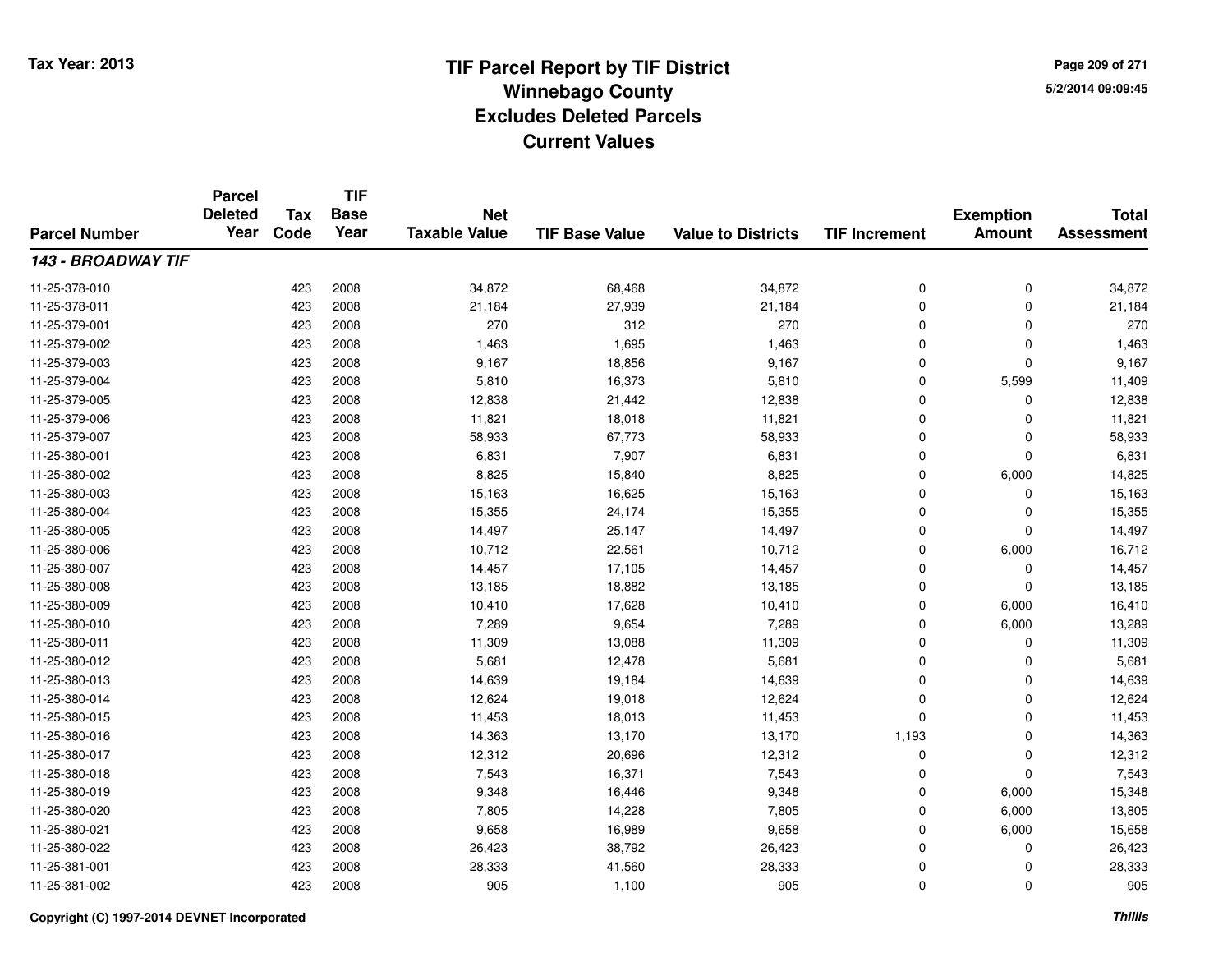**TIF**

**Parcel**

**Page 210 of 2715/2/2014 09:09:45**

#### **TIF Base ValueParcel NumberTotal AssessmentExemption Amount Value to Districts TIF Increment Base YearTax Code Deleted YearNet Taxable Value143 - BROADWAY TIF**11-25-381-0033 423 2008 9,484 14,851 9,484 0 0 9,484 11-25-381-0044 423 2008 5,685 13,684 5,685 0 11,000 16,685 11-25-381-005 <sup>423</sup> 6,588 <sup>2008</sup> 8,224 6,588 <sup>0</sup> <sup>420</sup> 7,008 11-25-381-006 <sup>423</sup> 14,013 <sup>2008</sup> 16,218 14,013 <sup>0</sup> <sup>0</sup> 14,013 11-25-381-007 <sup>423</sup> 21,667 <sup>2008</sup> 39,662 21,667 <sup>0</sup> <sup>0</sup> 21,667 11-25-381-0088 423 2008 14,358 20,486 14,358 0 0 14,358 11-25-381-0099 423 2008 14,581 19,004 14,581 0 0 14,581 11-25-381-0100 423 2008 13,184 19,440 13,184 0 0 13,184 11-25-381-0111 423 2008 11,032 18,233 11,032 0 6,000 17,032 11-25-381-0122 31,235 17,621 17,621 31,235 17,621 0 0 0 17,621 17,621 0 0 17,621 17,621 0 0 17,621 1 11-25-381-0133 423 2008 8,825 15,893 8,825 0 6,000 14,825 11-25-381-014 <sup>423</sup> 4,810 <sup>2008</sup> 8,821 4,810 <sup>0</sup> 5,193 10,003 11-25-382-0011 423 2008 10,292 17,947 10,292 0 7,666 17,958 11-25-382-0022 423 2008 2,673 3,094 2,673 0 0 2,673 11-25-382-0033 423 2008 7,065 12,669 7,065 0 5,890 12,955 11-25-382-0044 423 2008 11,588 13,472 11,588 0 11,588 11-25-382-006 <sup>423</sup> 8,520 <sup>2008</sup> 14,141 8,520 <sup>0</sup> 6,000 14,520 11-25-382-0077 423 2008 14,555 16,666 14,555 0 14,555 11-25-382-0088 423 2008 18,846 24,464 18,846 0 0 18,846 11-25-382-009 <sup>423</sup> 5,447 <sup>2008</sup> 17,657 5,447 <sup>0</sup> 11,000 16,447 11-25-382-0100 423 2008 8,124 14,732 8,124 0 6,000 14,124 11-25-382-0111 423 2008 9,937 12,111 9,937 0 0 9,937 11-25-382-0122 423 2008 7,969 9,835 7,969 0 0 7,969 11-25-382-0133 423 2008 7,969 9,835 7,969 0 0 7,969 11-25-382-014 <sup>423</sup> 12,741 <sup>2008</sup> 15,356 12,741 <sup>0</sup> <sup>0</sup> 12,741 11-25-382-015 <sup>423</sup> 8,071 <sup>2008</sup> 9,953 8,071 <sup>0</sup> <sup>0</sup> 8,071 11-25-382-016 <sup>423</sup> 22,118 <sup>2008</sup> 28,826 22,118 <sup>0</sup> <sup>0</sup> 22,118 11-25-382-017 <sup>423</sup> 28,821 <sup>2008</sup> 28,172 28,172 <sup>649</sup> <sup>0</sup> 28,821 11-25-382-0188 10,000 10,000 10,000 10,000 40,734 10,000 10,000 0 0 0 10,000 11-25-382-0199 423 2008 23,915 28,288 23,915 0 0 23,915 11-25-382-020 <sup>423</sup> <sup>968</sup> <sup>2008</sup> 1,120 <sup>968</sup> <sup>0</sup> <sup>0</sup> <sup>968</sup> 11-25-382-0211 423 2008 968 1,120 968 0 0 968 11-25-383-0011 423 2008 10,260 22,553 10,260 0 0 10,260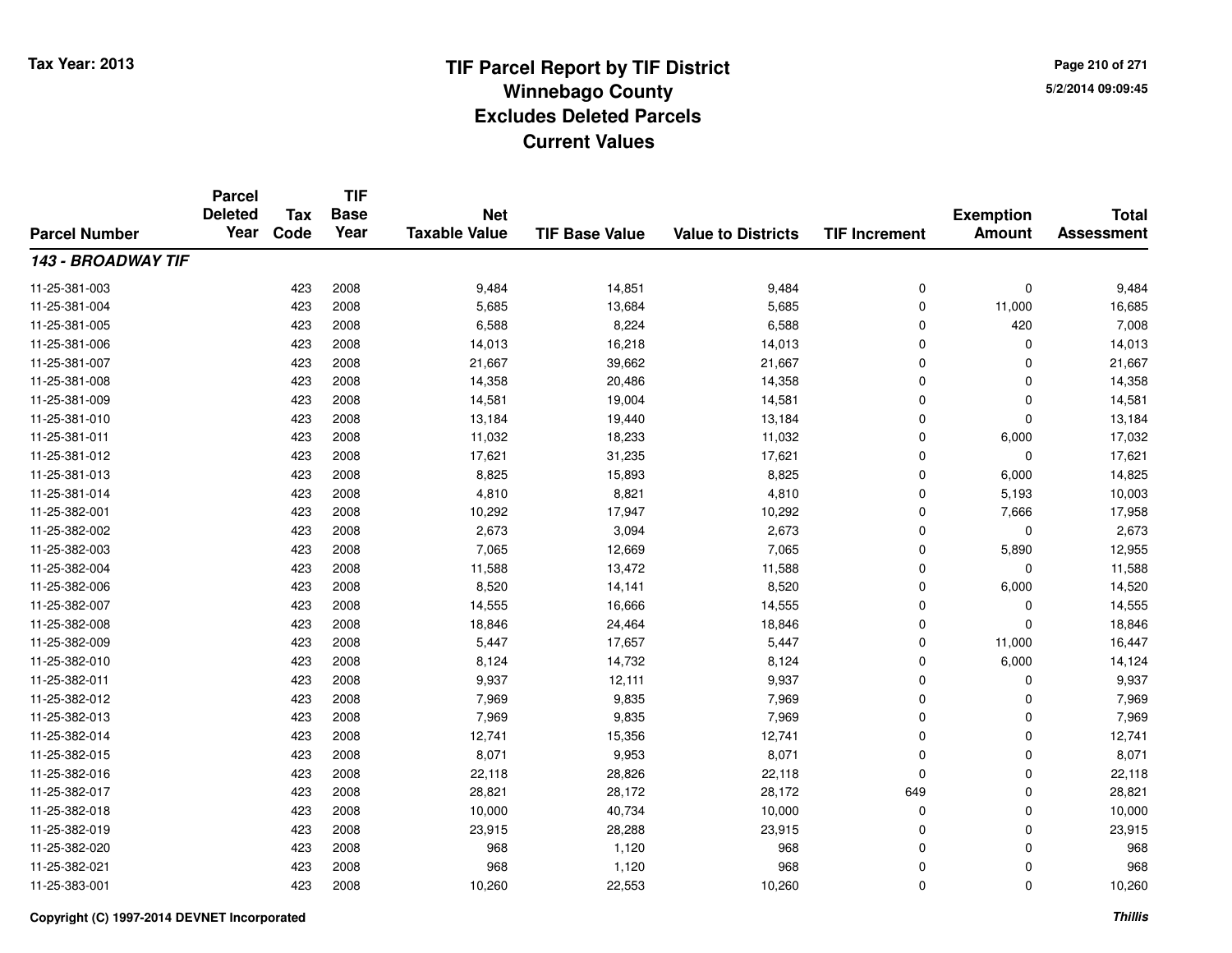**Page 211 of 2715/2/2014 09:09:45**

|                           | <b>Parcel</b><br><b>Deleted</b><br>Year | <b>TIF</b><br><b>Tax</b><br><b>Base</b><br><b>Net</b> |      |                      | <b>Exemption</b>      | <b>Total</b>              |                      |               |                   |
|---------------------------|-----------------------------------------|-------------------------------------------------------|------|----------------------|-----------------------|---------------------------|----------------------|---------------|-------------------|
| <b>Parcel Number</b>      |                                         | Code                                                  | Year | <b>Taxable Value</b> | <b>TIF Base Value</b> | <b>Value to Districts</b> | <b>TIF Increment</b> | <b>Amount</b> | <b>Assessment</b> |
| <b>143 - BROADWAY TIF</b> |                                         |                                                       |      |                      |                       |                           |                      |               |                   |
| 11-25-383-002             |                                         | 423                                                   | 2008 | 4,144                | 17,683                | 4,144                     | 0                    | 11,000        | 15,144            |
| 11-25-383-003             |                                         | 423                                                   | 2008 | 9,405                | 20,430                | 9,405                     | 0                    | 6,000         | 15,405            |
| 11-25-383-004             |                                         | 423                                                   | 2008 | 3,646                | 24,408                | 3,646                     | 0                    | 11,000        | 14,646            |
| 11-25-383-005             |                                         | 423                                                   | 2008 | 8,681                | 19,010                | 8,681                     | 0                    | 6,000         | 14,681            |
| 11-25-383-006             |                                         | 423                                                   | 2008 | 6,659                | 17,691                | 6,659                     | 0                    | 0             | 6,659             |
| 11-25-383-007             |                                         | 423                                                   | 2008 | 16,322               | 15,559                | 15,559                    | 763                  | $\Omega$      | 16,322            |
| 11-25-383-008             |                                         | 423                                                   | 2008 | 8,890                | 17,262                | 8,890                     | 0                    | 4,153         | 13,043            |
| 11-25-383-009             |                                         | 423                                                   | 2008 | 7,955                | 14,643                | 7,955                     | $\mathbf 0$          | 6,000         | 13,955            |
| 11-25-383-010             |                                         | 423                                                   | 2008 | 5,182                | 12,189                | 5,182                     | 0                    | 5,399         | 10,581            |
| 11-25-383-011             |                                         | 423                                                   | 2008 | 8,517                | 11,451                | 8,517                     | 0                    | $\Omega$      | 8,517             |
| 11-25-383-012             |                                         | 423                                                   | 2008 | 28,756               | 42,083                | 28,756                    | 0                    | $\Omega$      | 28,756            |
| 11-25-383-013             |                                         | 423                                                   | 2008 | 8,656                | 11,731                | 8,656                     | 0                    | 0             | 8,656             |
| 11-25-383-016             |                                         | 423                                                   | 2008 | 10,466               | 22,100                | 10,466                    | $\mathbf 0$          | $\Omega$      | 10,466            |
| 11-25-383-017             |                                         | 423                                                   | 2008 | 2,199                | 5,624                 | 2,199                     | 0                    | 2,000         | 4,199             |
| 11-25-383-018             |                                         | 423                                                   | 2008 | 15,740               | 22,607                | 15,740                    | 0                    | $\Omega$      | 15,740            |
| 11-25-383-019             |                                         | 423                                                   | 2008 | 12,161               | 23,571                | 12,161                    | 0                    | 11,000        | 23,161            |
| 11-25-384-004             |                                         | 423                                                   | 2008 | 59,152               | 68,458                | 59,152                    | 0                    | $\mathbf 0$   | 59,152            |
| 11-25-460-001             |                                         | 423                                                   | 2008 | 177,713              | 205,669               | 177,713                   | 0                    | $\mathbf 0$   | 177,713           |
| 11-25-460-002             |                                         | 423                                                   | 2008 | 5,117                | 10,937                | 5,117                     | 0                    | 0             | 5,117             |
| 11-26-351-001             |                                         | 423                                                   | 2008 | 268,415              | 363,061               | 268,415                   | 0                    | 0             | 268,415           |
| 11-26-351-002             |                                         | 423                                                   | 2008 | 284,236              | 438,856               | 284,236                   | 0                    | 0             | 284,236           |
| 11-26-352-001             |                                         | 423                                                   | 2008 | 46,263               | 53,541                | 46,263                    | 0                    | 0             | 46,263            |
| 11-26-352-002             |                                         | 423                                                   | 2008 | 2,934                | 3,396                 | 2,934                     | 0                    | $\mathbf 0$   | 2,934             |
| 11-26-352-003             |                                         | 423                                                   | 2008 | 2,400                | 2,777                 | 2,400                     | 0                    | $\mathbf 0$   | 2,400             |
| 11-26-352-004             |                                         | 423                                                   | 2008 | 172                  | 3,835                 | 172                       | 0                    | $\mathbf 0$   | 172               |
| 11-26-352-005             |                                         | 423                                                   | 2008 | 2,442                | 2,825                 | 2,442                     | 0                    | $\Omega$      | 2,442             |
| 11-26-352-006             |                                         | 423                                                   | 2008 | 6,990                | 17,024                | 6,990                     | 0                    | 6,000         | 12,990            |
| 11-26-352-007             |                                         | 423                                                   | 2008 | 2,717                | 3,145                 | 2,717                     | 0                    | 0             | 2,717             |
| 11-26-352-008             |                                         | 423                                                   | 2008 | 2,131                | 2,467                 | 2,131                     | 0                    | $\mathbf 0$   | 2,131             |
| 11-26-352-009             |                                         | 423                                                   | 2008 | 2,173                | 2,516                 | 2,173                     | 0                    | $\Omega$      | 2,173             |
| 11-26-352-010             |                                         | 423                                                   | 2008 | 5,369                | 10,780                | 5,369                     | 0                    | 3,945         | 9,314             |
| 11-26-352-012             |                                         | 423                                                   | 2008 | 14,609               | 16,908                | 14,609                    | 0                    | 0             | 14,609            |
| 11-26-352-013             |                                         | 423                                                   | 2008 | 1,896                | 2,194                 | 1,896                     | 0                    | $\Omega$      | 1,896             |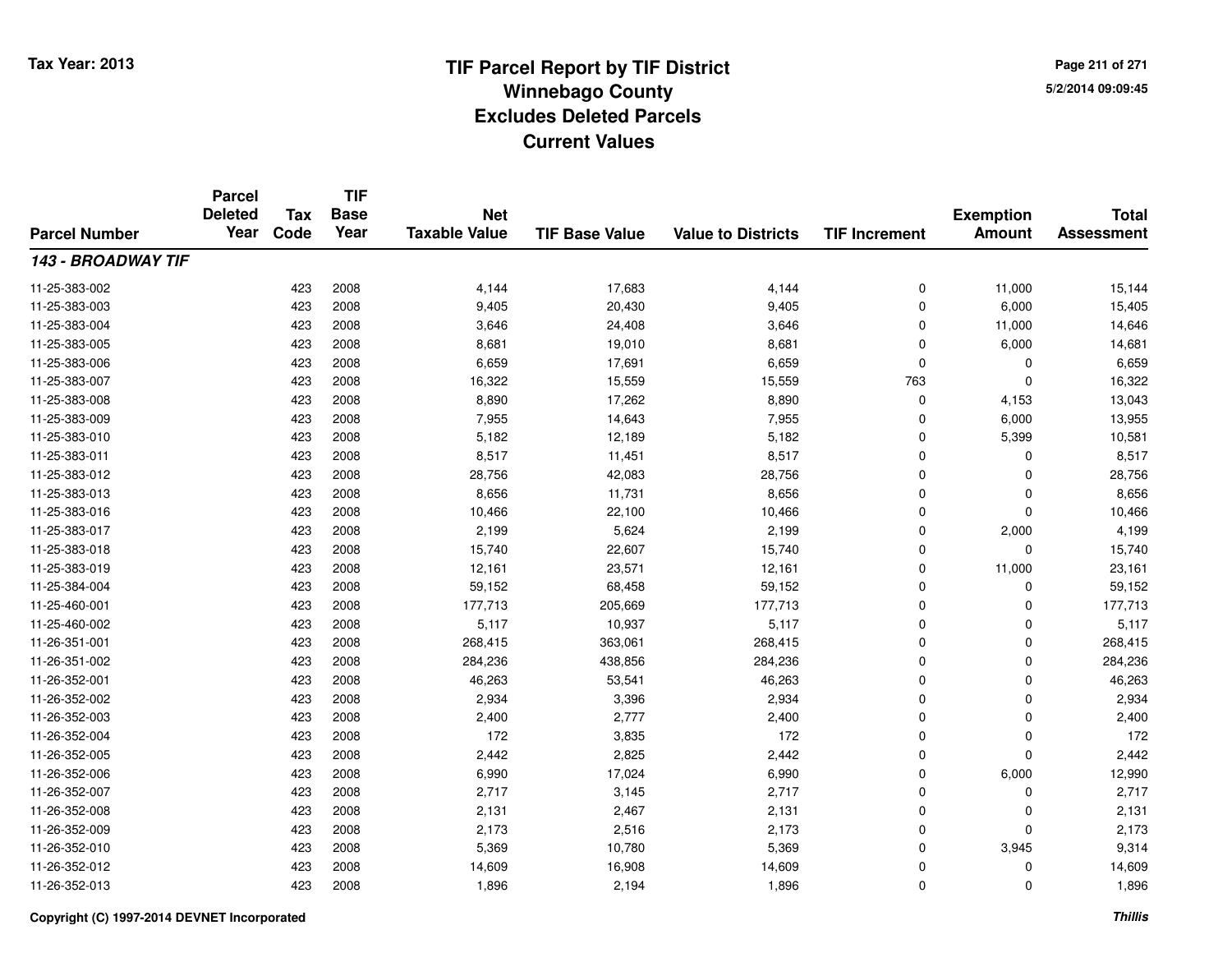**TIF**

**Parcel**

**Page 212 of 2715/2/2014 09:09:45**

#### **TIF Base ValueParcel NumberTotal AssessmentExemption Amount Value to Districts TIF Increment Base YearTax Code Deleted YearNet Taxable Value143 - BROADWAY TIF**11-26-354-0011 423 2008 12,162 19,664 12,162 0 0 12,162 11-26-354-0022 423 2008 8,167 27,470 8,167 0 0 8,167 11-26-354-0033 423 2008 11,530 15,781 11,530 0 11,530 11-26-354-004 <sup>423</sup> 5,113 <sup>2008</sup> 5,113 5,113 <sup>0</sup> 3,195 8,308 11-26-354-005 <sup>423</sup> 2,637 <sup>2008</sup> 3,052 2,637 <sup>0</sup> <sup>0</sup> 2,637 11-26-355-001 <sup>423</sup> <sup>0</sup> <sup>2008</sup> <sup>0</sup> <sup>0</sup> <sup>0</sup> <sup>0</sup> <sup>0</sup> 11-26-355-0022 423 2008 10,540 17,892 10,540 0 0 10,540 11-26-355-0033 423 2008 14,340 25,901 14,340 0 0 14,340 11-26-355-004 <sup>423</sup> 2,072 <sup>2008</sup> 17,357 2,072 <sup>0</sup> <sup>0</sup> 2,072 11-26-355-005 <sup>423</sup> 11,995 <sup>2008</sup> 19,679 11,995 <sup>0</sup> <sup>0</sup> 11,995 11-26-355-006 <sup>423</sup> 13,531 <sup>2008</sup> 22,519 13,531 <sup>0</sup> 6,000 19,531 11-26-355-007 <sup>423</sup> 3,741 <sup>2008</sup> 10,291 3,741 <sup>0</sup> 5,559 9,300 11-26-355-0088 423 2008 5,508 13,603 5,508 0 11,000 16,508 11-26-355-0099 423 2008 12,612 9,096 9,096 3,516 0 12,612 11-26-355-0100 423 2008 16,647 27,951 16,647 0 0 16,647 11-26-355-011 <sup>423</sup> 19,677 <sup>2008</sup> 17,272 17,272 2,405 <sup>0</sup> 19,677 11-26-355-0122 423 2008 6,915 8,944 6,915 0 5,811 12,726 11-26-355-0133 423 2008 7,693 13,025 7,693 0 6,000 13,693 11-26-355-014 <sup>423</sup> 7,507 <sup>2008</sup> 14,790 7,507 <sup>0</sup> 4,534 12,041 11-26-355-015 <sup>423</sup> 11,094 <sup>2008</sup> 14,282 11,094 <sup>0</sup> 6,000 17,094 11-26-356-0011 423 2008 11,758 15,053 11,758 0 6,000 17,758 11-26-356-0022 423 2008 12,561 9,093 9,093 3,468 0 12,561 11-26-356-003 <sup>423</sup> 1,159 <sup>2008</sup> 9,967 1,159 <sup>0</sup> 10,834 11,993 11-26-356-004 <sup>423</sup> 29,403 <sup>2008</sup> 33,754 29,403 <sup>0</sup> <sup>0</sup> 29,403 11-26-356-0055 423 2008 6,384 6,384 0 6,000 12,384 11-26-356-006 <sup>423</sup> <sup>0</sup> <sup>2008</sup> 7,106 <sup>0</sup> <sup>0</sup> 14,349 14,349 11-26-356-0077 423 2008 592 7,514 592 0 9,867 10,459 11-26-357-0011 423 2008 15,896 8,896 8,896 7,000 0 15,896 11-26-357-0022 423 2008 6,647 11,830 6,647 0 1,686 8,333 11-26-357-003 <sup>423</sup> 14,054 <sup>2008</sup> 10,767 10,767 3,287 <sup>0</sup> 14,054 11-26-357-004 <sup>423</sup> 13,706 <sup>2008</sup> 15,863 13,706 <sup>0</sup> <sup>0</sup> 13,706 11-26-357-005 <sup>423</sup> 14,730 <sup>2008</sup> 17,049 14,730 <sup>0</sup> <sup>0</sup> 14,730 11-26-357-006<sup>423</sup> 2,794 <sup>2008</sup> 14,286 2,794 <sup>0</sup> <sup>0</sup> 2,794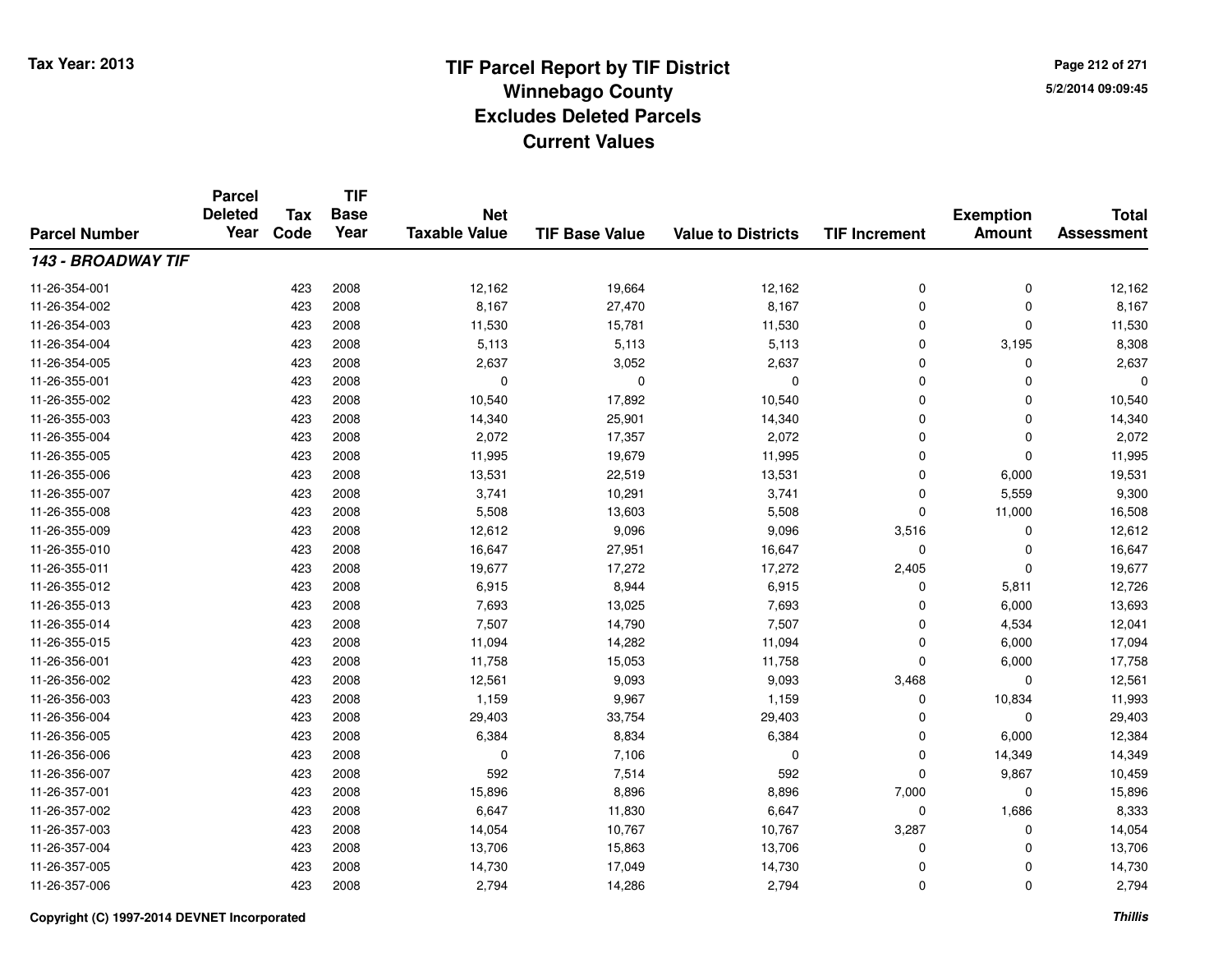**Page 213 of 2715/2/2014 09:09:45**

#### **TIF Base ValueParcel NumberTotal AssessmentExemption Amount Value to Districts TIF IncrementTIF Base YearTax CodeParcel Deleted YearNet Taxable Value143 - BROADWAY TIF**11-26-357-0077 423 2008 3,231 9,151 3,231 0 3,231 11-26-357-008 <sup>423</sup> 12,087 <sup>2008</sup> 8,488 8,488 3,599 <sup>0</sup> 12,087 11-26-357-009 <sup>423</sup> 9,093 <sup>2008</sup> 11,969 9,093 <sup>0</sup> 6,000 15,093 11-26-357-0100 423 2008 10,610 13,724 10,610 0 6,000 16,610 11-26-357-0111 423 2008 11,409 9,027 9,027 2,382 0 11,409 11-26-357-012 <sup>423</sup> 6,391 <sup>2008</sup> 8,752 6,391 <sup>0</sup> 5,923 12,314 11-26-357-013 <sup>423</sup> 10,734 <sup>2008</sup> 12,424 10,734 <sup>0</sup> <sup>0</sup> 10,734 11-26-357-0144 423 2008 10,666 6,844 6,844 3,822 0 10,666 11-26-358-001 <sup>423</sup> <sup>0</sup> <sup>2008</sup> <sup>0</sup> <sup>0</sup> <sup>0</sup> <sup>0</sup> <sup>0</sup> 11-26-358-0022 423 2008 8,168 20,814 8,168 0 6,000 14,168 11-26-358-0033 423 2008 15,650 12,614 12,614 3,036 0 15,650 11-26-358-004 <sup>423</sup> 17,502 <sup>2008</sup> 20,255 17,502 <sup>0</sup> <sup>0</sup> 17,502 11-26-358-005 <sup>423</sup> 7,756 <sup>2008</sup> 10,421 7,756 <sup>0</sup> 6,000 13,756 11-26-358-006 <sup>423</sup> 13,409 <sup>2008</sup> 12,302 12,302 1,107 <sup>0</sup> 13,409 11-26-358-007 <sup>423</sup> 7,934 <sup>2008</sup> 6,343 6,343 1,591 <sup>0</sup> 7,934 11-26-379-0011 423 2008 15,979 23,243 15,979 0 4,105 20,084 11-26-379-003 <sup>423</sup> <sup>0</sup> <sup>2008</sup> 2,041 <sup>0</sup> <sup>0</sup> <sup>0</sup> <sup>0</sup> 11-26-379-0044 23 2008 4,348 25,985 4,348 4,348 26,985 4,348 200 1,348 11-26-379-005 <sup>423</sup> 12,727 <sup>2008</sup> 14,729 12,727 <sup>0</sup> <sup>0</sup> 12,727 11-26-379-0066 423 2008 76,919 89,020 76,919 0 0 76,919 11-26-379-007 $7$  0  $423$  2008 0 0  $70,370$  0 0 0 0 0 0 0 11-26-379-008 <sup>423</sup> 6,471 <sup>2008</sup> 7,490 6,471 <sup>0</sup> <sup>0</sup> 6,471 11-26-379-009 <sup>423</sup> <sup>0</sup> <sup>2008</sup> 1,388 <sup>0</sup> <sup>0</sup> <sup>0</sup> <sup>0</sup> 11-26-380-0011 423 2008 19,927 23,062 19,927 0 0 19,927 11-26-380-0022 423 2008 22,850 26,443 22,850 0 22,850 11-26-381-0011 423 2008 47,676 55,176 47,676 0 0 47,676 11-26-381-0044 423 0 11,480 14,426 11,480 0 0 11,480 11-26-382-0033 423 2008 23,979 27,751 23,979 0 0 23,979 11-26-383-0011 423 2008 132,214 153,014 132,214 0 132,214 11-26-383-0022 423 2008 1,647 1,907 1,647 0 0 1,647 11-26-383-003 $3 \times 423$  2008  $3,470$   $4,016$   $3,470$   $4,016$   $3,470$   $0$   $0$   $3,470$ 11-26-383-006 <sup>423</sup> <sup>0</sup> <sup>2008</sup> <sup>0</sup> <sup>0</sup> <sup>0</sup> <sup>0</sup> <sup>0</sup> 11-26-383-007<sup>423</sup> 174,583 <sup>2008</sup> 202,049 174,583 <sup>0</sup> <sup>0</sup> 174,583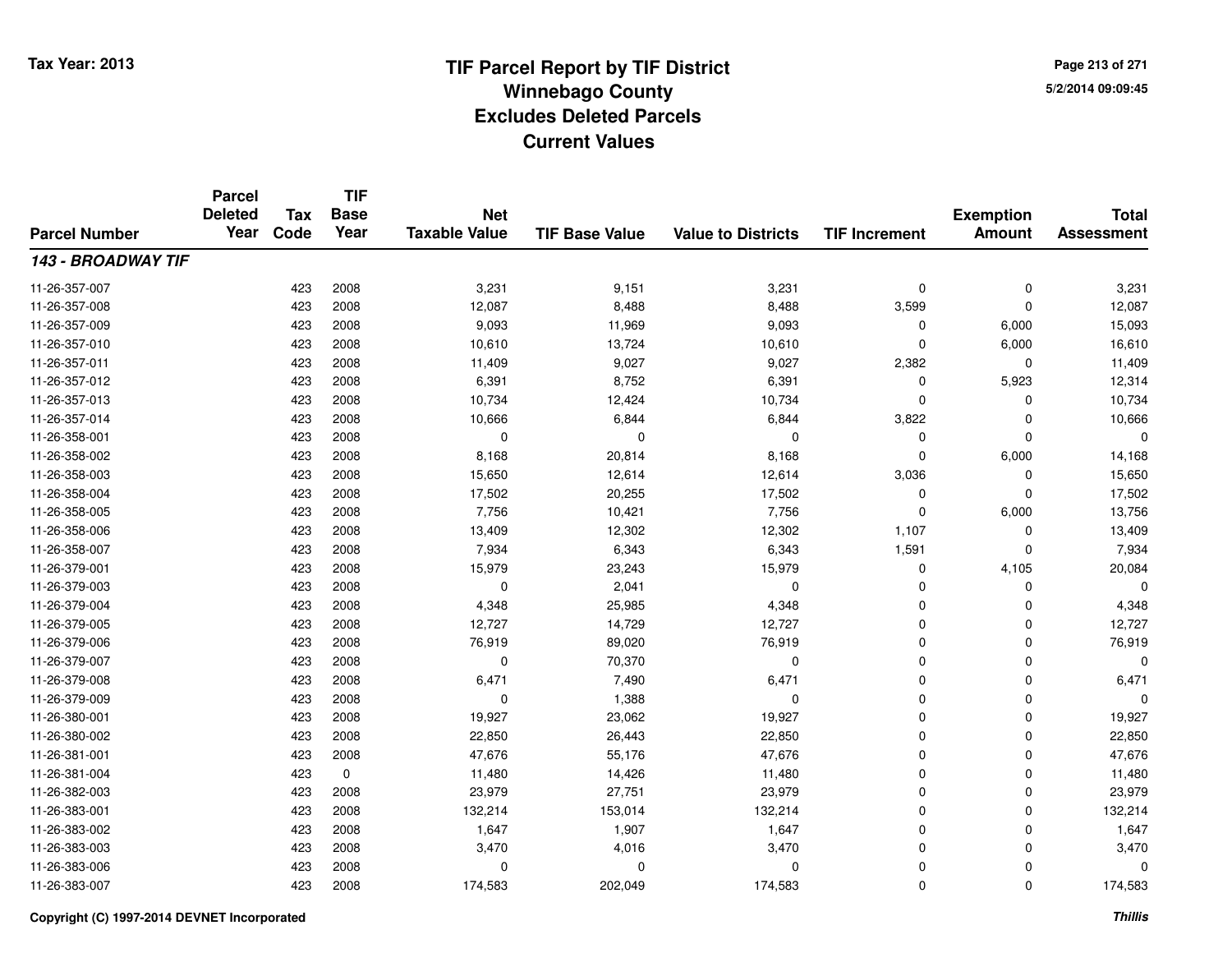**TIF**

**Parcel**

**Page 214 of 2715/2/2014 09:09:45**

#### **TIF Base ValueParcel NumberTotal AssessmentExemption Amount Value to Districts TIF Increment Base YearTax Code Deleted YearNet Taxable Value143 - BROADWAY TIF**11-26-454-004423 2008 28,775 27,802 22,775 27,802 22,775 0 6,000 28,775 11-26-454-006 <sup>423</sup> 50,308 <sup>2008</sup> 63,511 50,308 <sup>0</sup> <sup>0</sup> 50,308 11-26-454-007 <sup>423</sup> <sup>0</sup> <sup>2008</sup> 3,680 <sup>0</sup> <sup>0</sup> <sup>0</sup> <sup>0</sup> 11-26-456-002 <sup>423</sup> <sup>0</sup> <sup>2008</sup> <sup>0</sup> <sup>0</sup> <sup>0</sup> <sup>0</sup> <sup>0</sup> 11-26-456-0033 423 2008 18,295 24,452 18,295 0 0 18,295 11-26-456-004 <sup>423</sup> 35,185 <sup>2008</sup> 41,095 35,185 <sup>0</sup> <sup>0</sup> 35,185 11-26-456-005 <sup>423</sup> 1,940 <sup>2008</sup> 2,326 1,940 <sup>0</sup> <sup>0</sup> 1,940 11-26-456-0077 423 0 44,794 52,589 44,794 0 0 44,794 11-26-457-0011 423 2008 13,333 22,512 13,333 0 0 13,333 11-26-457-0022 423 2008 18,690 24,840 18,690 0 0 18,690 11-26-457-0033 423 2008 12,944 18,559 12,944 0 6,000 18,944 11-26-457-004423 2008 16,276 16,892 16,892 16,276 0 0 0 16,276 11-26-457-005 <sup>423</sup> 18,773 <sup>2008</sup> 25,102 18,773 <sup>0</sup> <sup>0</sup> 18,773 11-26-457-006 <sup>423</sup> 8,877 <sup>2008</sup> 14,249 8,877 <sup>0</sup> 6,000 14,877 11-26-457-007 <sup>423</sup> 4,021 <sup>2008</sup> 7,883 4,021 <sup>0</sup> 11,000 15,021 11-26-457-0088 423 2008 8,554 11,342 8,554 0 6,000 14,554 11-26-457-0099 423 2008 1,014 1,173 1,014 0 0 1,014 11-26-457-0100 423 2008 13,663 20,600 13,663 0 6,000 19,663 11-26-457-0111 423 2008 16,784 22,379 16,784 0 0 16,784 11-26-457-0122 423 2008 14,046 17,778 14,046 0 0 14,046 11-26-457-0133 423 2008 9,029 18,828 9,029 0 5,219 14,248 11-26-458-0122 423 2008 6,604 11,333 6,604 0 6,000 12,604 11-26-458-0133 423 2008 956 1,107 956 0 0 956 11-26-458-014423 2008 16,667 25,933 16,667 0 0 0 16,667 5 16,667 0 0 16,667 16,000 16,667 0 0 16,667 16,000 16,000 16,000 1 11-26-458-015 <sup>423</sup> <sup>0</sup> <sup>2008</sup> <sup>89</sup> <sup>0</sup> <sup>0</sup> <sup>0</sup> <sup>0</sup> 11-26-458-016 <sup>423</sup> <sup>910</sup> <sup>2008</sup> 1,052 <sup>910</sup> <sup>0</sup> <sup>0</sup> <sup>910</sup> 11-26-458-017 <sup>423</sup> 10,488 <sup>2008</sup> 17,458 10,488 <sup>0</sup> <sup>0</sup> 10,488 11-26-458-0188 423 2008 67,915 73,340 67,915 0 0 67,915 11-26-458-0277 423 2008 2,256 2,766 2,256 0 0 2,256 11-26-458-028 <sup>423</sup> 7,982 <sup>2008</sup> 2,459 2,459 5,523 <sup>0</sup> 7,982 11-26-458-0299 423 2008 1,719 14,308 1,719 0 0 1,719 11-26-458-0300 423 2008 17,631 26,657 17,631 0 0 17,631 11-26-459-0033 423 2008 19,283 22,419 19,283 0 0 19,283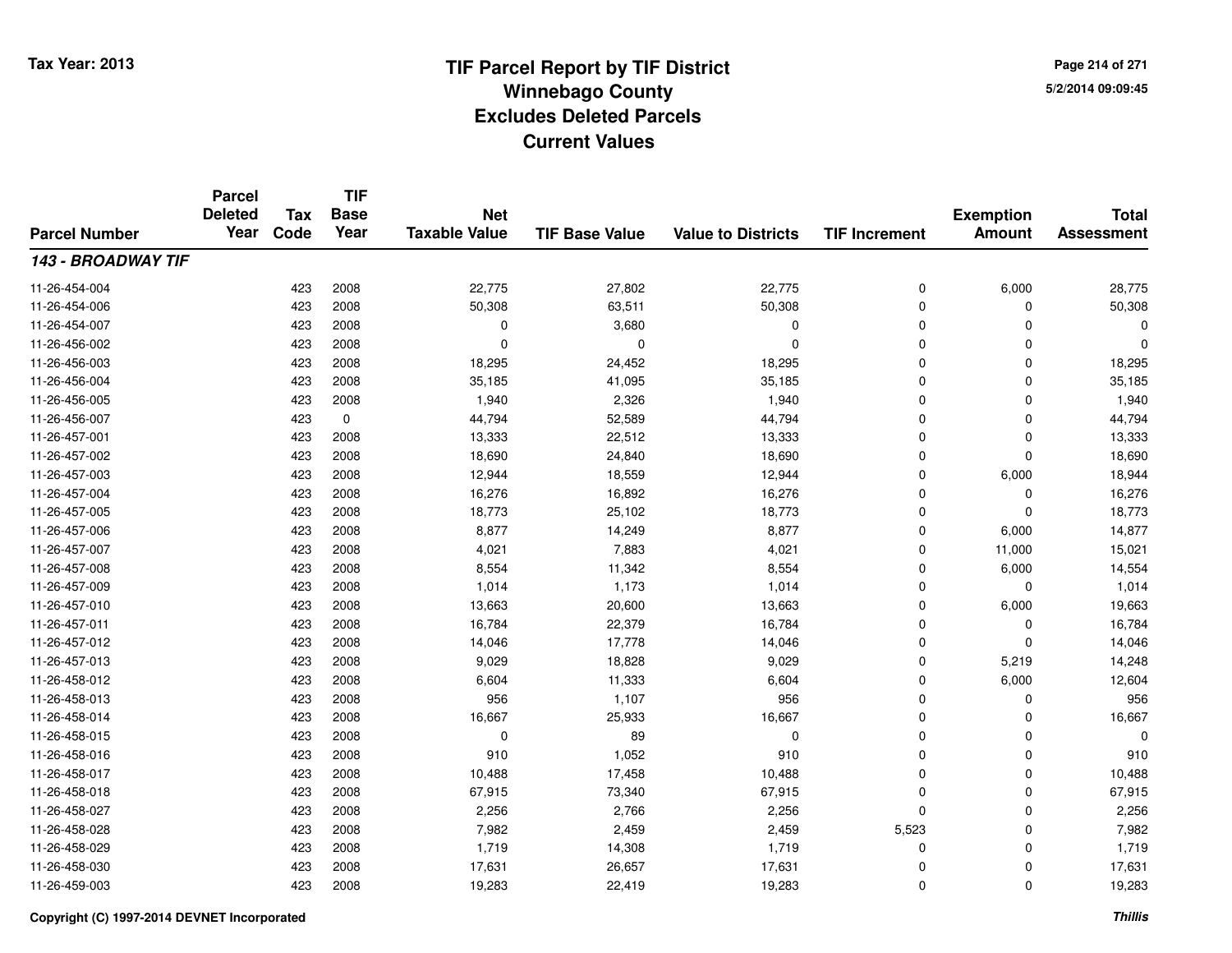**Page 215 of 2715/2/2014 09:09:45**

#### **TIF Base ValueParcel NumberTotal AssessmentExemption Amount Value to Districts TIF IncrementTIF Base YearTax CodeParcel Deleted YearNet Taxable Value143 - BROADWAY TIF**11-26-459-0044 423 2008 42,288 49,014 42,288 0 42,288 11-26-459-005 <sup>423</sup> 9,000 <sup>2008</sup> 24,128 9,000 <sup>0</sup> <sup>0</sup> 9,000 11-26-459-0066 423 2008 16,775 22,965 16,775 0 0 16,775 11-26-459-007 <sup>423</sup> 12,740 <sup>2008</sup> 18,079 12,740 <sup>0</sup> 10,938 23,678 11-26-459-0122 423 2008 3,288 4,379 3,288 0 0 3,288 11-26-459-013 <sup>423</sup> 3,288 <sup>2008</sup> 4,418 3,288 <sup>0</sup> <sup>0</sup> 3,288 11-26-459-014 <sup>423</sup> 13,227 <sup>2008</sup> 17,221 13,227 <sup>0</sup> <sup>0</sup> 13,227 11-26-459-015 <sup>423</sup> 13,331 <sup>2008</sup> 17,353 13,331 <sup>0</sup> <sup>0</sup> 13,331 11-26-459-016 <sup>423</sup> 48,671 <sup>2008</sup> 58,200 48,671 <sup>0</sup> <sup>0</sup> 48,671 11-26-459-017 <sup>423</sup> 17,574 <sup>2008</sup> 20,764 17,574 <sup>0</sup> <sup>0</sup> 17,574 11-26-459-018 <sup>423</sup> 27,818 <sup>2008</sup> 32,329 27,818 <sup>0</sup> <sup>0</sup> 27,818 11-26-460-0011 423 2008 6,186 7,159 6,186 0 0 6,186 11-26-460-0022 423 2008 1,449 8,632 1,449 0 9,362 10,811 11-26-460-0033 423 2008 9,335 16,759 9,335 0 0 9,335 11-26-460-004 <sup>423</sup> <sup>772</sup> <sup>2008</sup> <sup>893</sup> <sup>772</sup> <sup>0</sup> <sup>0</sup> <sup>772</sup> 11-26-460-005 <sup>423</sup> 8,559 <sup>2008</sup> 14,826 8,559 <sup>0</sup> <sup>0</sup> 8,559 11-26-460-006 <sup>423</sup> 6,710 <sup>2008</sup> 20,238 6,710 <sup>0</sup> <sup>0</sup> 6,710 11-26-460-007 <sup>423</sup> 9,069 <sup>2008</sup> 12,475 9,069 <sup>0</sup> <sup>0</sup> 9,069 11-26-460-0088 423 2008 6,161 14,797 6,161 0 6,000 12,161 11-26-460-0099 423 2008 6,286 12,683 6,286 0 4,268 10,554 11-26-460-0100 423 2008 8,763 13,136 8,763 0 3,431 12,194 11-26-460-0111 423 2008 5,816 18,443 5,816 0 0 5,816 11-26-460-0122 423 2008 6,274 16,228 6,274 0 6,479 12,753 11-26-460-0133 423 2008 6,889 10,888 6,889 0 6,000 12,889 11-26-460-0144 23 2008 3,542 14,092 3,542 3,542 0 0 0 3,542 11-26-460-015 <sup>423</sup> 2,953 <sup>2008</sup> 12,651 2,953 <sup>0</sup> <sup>0</sup> 2,953 11-26-461-0011 423 2008 7,749 8,970 7,749 0 0 7,749 11-26-461-0022 11,604 11,604 11,604 11,604 19,590 11,604 11,604 0 0 0 11,604 11-26-461-003 <sup>423</sup> 7,657 <sup>2008</sup> 14,224 7,657 <sup>0</sup> 4,140 11,797 11-26-461-004423 2008 16,687 10,687 15,460 10,687 10,687 0 6,000 16,687 11-26-461-005 <sup>423</sup> 7,076 <sup>2008</sup> 16,184 7,076 <sup>0</sup> 5,658 12,734 11-26-461-006 <sup>423</sup> 8,203 <sup>2008</sup> 12,478 8,203 <sup>0</sup> 6,000 14,203 11-26-461-007<sup>423</sup> 9,102 <sup>2008</sup> 13,447 9,102 <sup>0</sup> 6,000 15,102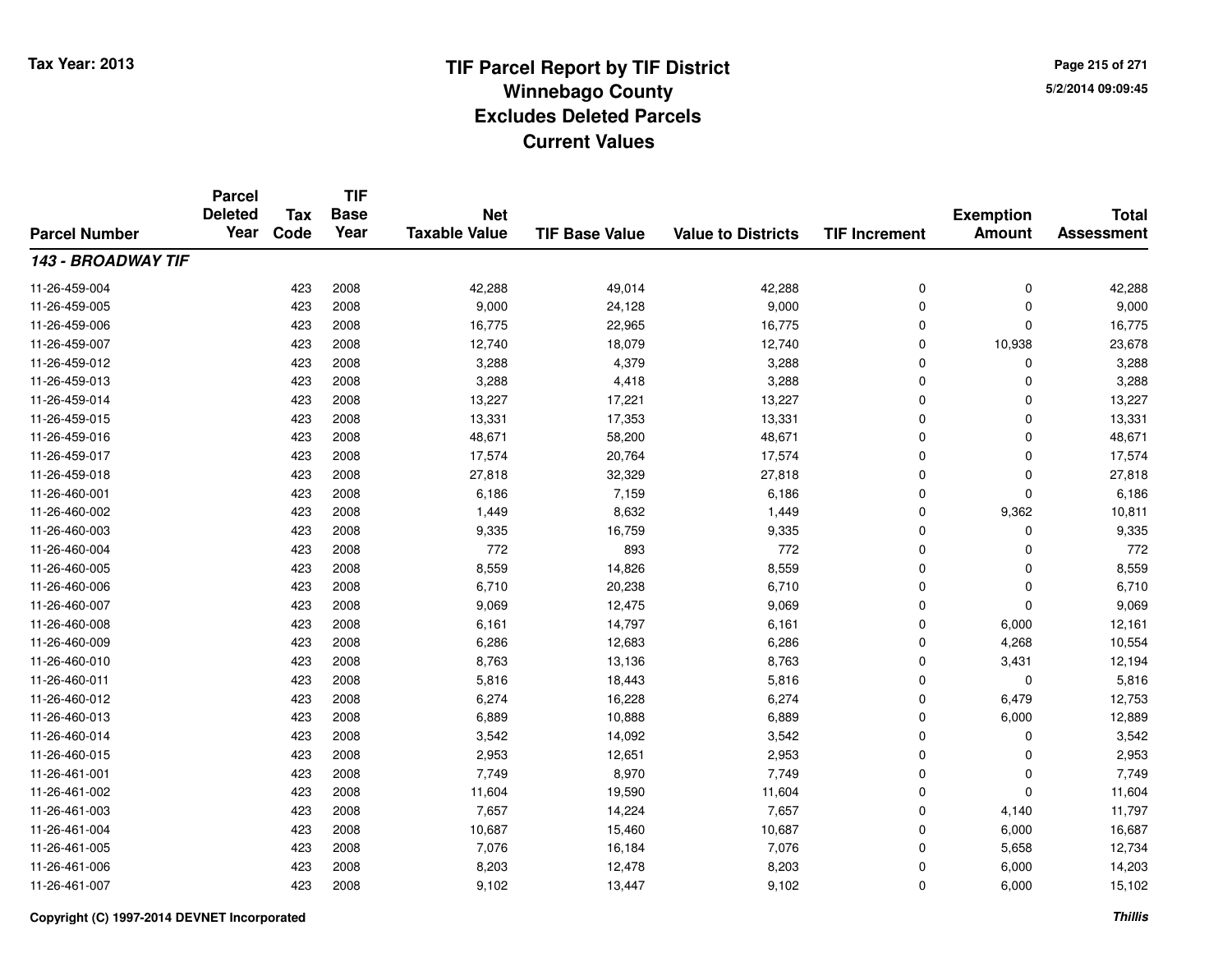**TIF**

**Parcel**

**Page 216 of 2715/2/2014 09:09:45**

#### **TIF Base ValueParcel NumberTotal AssessmentExemption Amount Value to Districts TIF Increment Base YearTax Code Deleted YearNet Taxable Value143 - BROADWAY TIF**11-26-461-008 <sup>423</sup> 10,287 <sup>2008</sup> 17,394 10,287 <sup>0</sup> <sup>0</sup> 10,287 11-26-461-0099 423 2008 17,382 23,050 17,382 0 0 17,382 11-26-461-010 <sup>423</sup> 12,377 <sup>2008</sup> 21,283 12,377 <sup>0</sup> <sup>0</sup> 12,377 11-26-461-0111 423 2008 8,232 10,021 8,232 0 8,232 11-26-461-0122 423 2008 22,039 29,461 22,039 0 22,039 11-26-461-0133 423 2008 9,226 17,530 9,226 0 4,819 14,045 11-26-461-0144 423 2008 6,100 20,646 6,100 0 0 6,100 11-26-461-015 <sup>423</sup> 10,031 <sup>2008</sup> 17,047 10,031 <sup>0</sup> <sup>0</sup> 10,031 11-26-461-0166 423 2008 5,166 23,820 5,166 0 0 5,166 11-26-461-017 <sup>423</sup> 25,771 <sup>2008</sup> 34,328 25,771 <sup>0</sup> <sup>0</sup> 25,771 11-26-461-018 <sup>423</sup> 14,531 <sup>2008</sup> 18,429 14,531 <sup>0</sup> <sup>0</sup> 14,531 11-26-461-0199 423 2008 4,436 14,026 4,436 0 0 4,436 11-26-461-0200 423 2008 13,533 13,294 13,294 239 0 13,533 11-26-461-0211 423 2008 9,842 16,294 9,842 0 0 9,842 11-26-461-0222 2 423 2008 7,892 9,134 7,892 0 0 7,892 11-26-461-023 <sup>423</sup> 31,478 <sup>2008</sup> 37,359 31,478 <sup>0</sup> <sup>0</sup> 31,478 11-26-477-0011 423 2008 8,026 18,768 8,026 0 6,000 14,026 11-26-477-002 <sup>423</sup> 17,455 <sup>2008</sup> 23,294 17,455 <sup>0</sup> <sup>0</sup> 17,455 11-26-477-003 <sup>423</sup> 18,979 <sup>2008</sup> 25,502 18,979 <sup>0</sup> 6,000 24,979 11-26-478-0011 423 2008 11,276 18,986 11,276 0 0 11,276 11-26-478-0022 423 2008 14,591 18,345 14,591 0 0 14,591 11-26-478-0033 423 2008 12,985 16,020 12,985 0 0 12,985 11-26-478-0044 423 2008 8,052 21,281 8,052 0 0 8,052 11-26-478-005 <sup>423</sup> 12,643 <sup>2008</sup> 10,761 10,761 1,882 <sup>0</sup> 12,643 11-26-478-006 <sup>423</sup> 5,418 <sup>2008</sup> 7,185 5,418 <sup>0</sup> <sup>0</sup> 5,418 11-26-478-007 <sup>423</sup> 86,695 <sup>2008</sup> 102,731 86,695 <sup>0</sup> <sup>0</sup> 86,695 11-26-478-008 <sup>423</sup> 11,958 <sup>2008</sup> 20,285 11,958 <sup>0</sup> 3,380 15,338 11-26-478-009 <sup>423</sup> 32,098 <sup>2008</sup> 41,871 32,098 <sup>0</sup> <sup>0</sup> 32,098 11-26-479-0011 423 2008 10,212 17,064 10,212 0 0 10,212 11-26-479-002 <sup>423</sup> 9,359 <sup>2008</sup> 13,918 9,359 <sup>0</sup> 6,000 15,359 11-26-479-003 <sup>423</sup> 2,902 <sup>2008</sup> 12,118 2,902 <sup>0</sup> 11,000 13,902 11-26-479-004423 2008 16,699 10,699 15,392 10,699 16,000 6,000 16,699 10,699 16,699 16,699 16,699 16,699 16,699 16,699 16,699 11-26-479-005<sup>423</sup> 5,029 <sup>2008</sup> 23,920 5,029 <sup>0</sup> <sup>0</sup> 5,029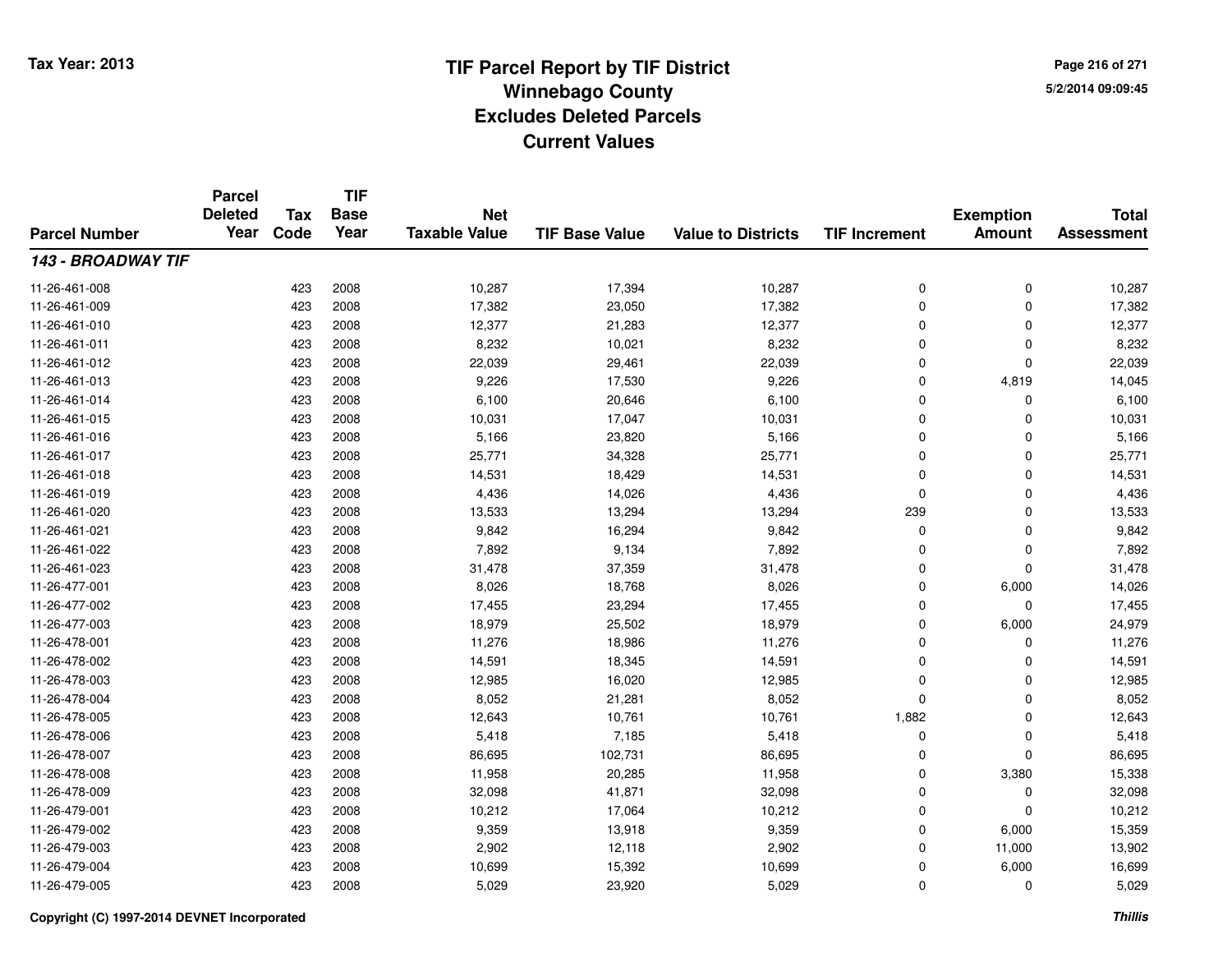**TIF**

**Parcel**

**Page 217 of 2715/2/2014 09:09:45**

#### **TIF Base ValueParcel NumberTotal AssessmentExemption Amount Value to Districts TIF Increment Base YearTax Code Deleted YearNet Taxable Value143 - BROADWAY TIF**11-26-479-006 <sup>423</sup> 9,881 <sup>2008</sup> 15,194 9,881 <sup>0</sup> 6,000 15,881 11-26-479-007 <sup>423</sup> 7,463 <sup>2008</sup> 16,548 7,463 <sup>0</sup> 6,000 13,463 11-26-479-008 <sup>423</sup> 22,980 <sup>2008</sup> 26,597 22,980 <sup>0</sup> <sup>0</sup> 22,980 11-26-479-009 <sup>423</sup> 11,024 <sup>2008</sup> 12,758 11,024 <sup>0</sup> <sup>0</sup> 11,024 11-26-479-010 <sup>423</sup> 17,319 <sup>2008</sup> 20,043 17,319 <sup>0</sup> <sup>0</sup> 17,319 11-26-479-011 <sup>423</sup> 9,000 <sup>2008</sup> 23,173 9,000 <sup>0</sup> <sup>0</sup> 9,000 11-26-479-0122 11,428 2008 11,428 19,715 11,428 19,715 11,428 0 0 0 11,428 11-26-479-013 <sup>423</sup> 3,297 <sup>2008</sup> 8,854 3,297 <sup>0</sup> 8,034 11,331 11-26-479-014 <sup>423</sup> 19,274 <sup>2008</sup> 22,307 19,274 <sup>0</sup> <sup>0</sup> 19,274 11-26-479-015 <sup>423</sup> <sup>0</sup> <sup>2008</sup> <sup>0</sup> <sup>0</sup> <sup>0</sup> <sup>0</sup> <sup>0</sup> 11-26-479-0166 423 2008 26,905 31,138 26,905 0 0 26,905 11-26-479-017 <sup>423</sup> 3,459 <sup>2008</sup> 5,819 3,459 <sup>0</sup> <sup>0</sup> 3,459 11-26-479-0188 423 2008 6,032 7,446 6,032 0 0 6,032 11-26-479-019 <sup>423</sup> 20,620 <sup>2008</sup> 26,982 20,620 <sup>0</sup> <sup>0</sup> 20,620 11-26-479-0200 423 2008 24,491 31,177 24,491 0 0 24,491 11-26-479-0211 423 2008 46,313 54,231 46,313 0 0 46,313 11-26-479-0222 423 2008 20,406 23,775 20,406 0 0 20,406 11-26-479-0233 423 2008 39,205 45,694 39,205 0 0 39,205 11-26-479-024 <sup>423</sup> 17,161 <sup>2008</sup> 20,680 17,161 <sup>0</sup> <sup>0</sup> 17,161 11-26-479-0255 11,412 11,532 12,944 11-26-479-026 <sup>423</sup> 11,691 <sup>2008</sup> 11,691 11,691 <sup>0</sup> 1,380 13,071 11-26-479-027 <sup>423</sup> 27,702 <sup>2008</sup> 32,567 27,702 <sup>0</sup> <sup>0</sup> 27,702 11-26-479-028 <sup>423</sup> 10,789 <sup>2008</sup> 12,486 10,789 <sup>0</sup> <sup>0</sup> 10,789 11-26-481-0011 423 2008 15,970 18,481 15,970 0 0 15,970 11-26-481-0022 423 2008 25,907 24,603 24,603 1,304 0 25,907 11-26-481-0033 423 2008 13,668 17,312 13,668 0 0 13,668 11-26-481-004 <sup>423</sup> 19,392 <sup>2008</sup> 18,954 18,954 <sup>438</sup> <sup>0</sup> 19,392 11-26-481-005 <sup>423</sup> 6,728 <sup>2008</sup> 14,458 6,728 <sup>0</sup> 5,230 11,958 11-26-481-0066 423 2008 6,983 11,045 6,983 0 6,000 12,983 11-26-481-007 <sup>423</sup> 14,656 <sup>2008</sup> 18,695 14,656 <sup>0</sup> <sup>0</sup> 14,656 11-26-481-0088 423 2008 6,416 13,621 6,416 0 0 6,416 11-26-482-0011 423 2008 1,875 2,170 1,875 0 0 1,875 11-26-482-002<sup>423</sup> 15,825 <sup>2008</sup> 15,288 15,288 <sup>537</sup> <sup>0</sup> 15,825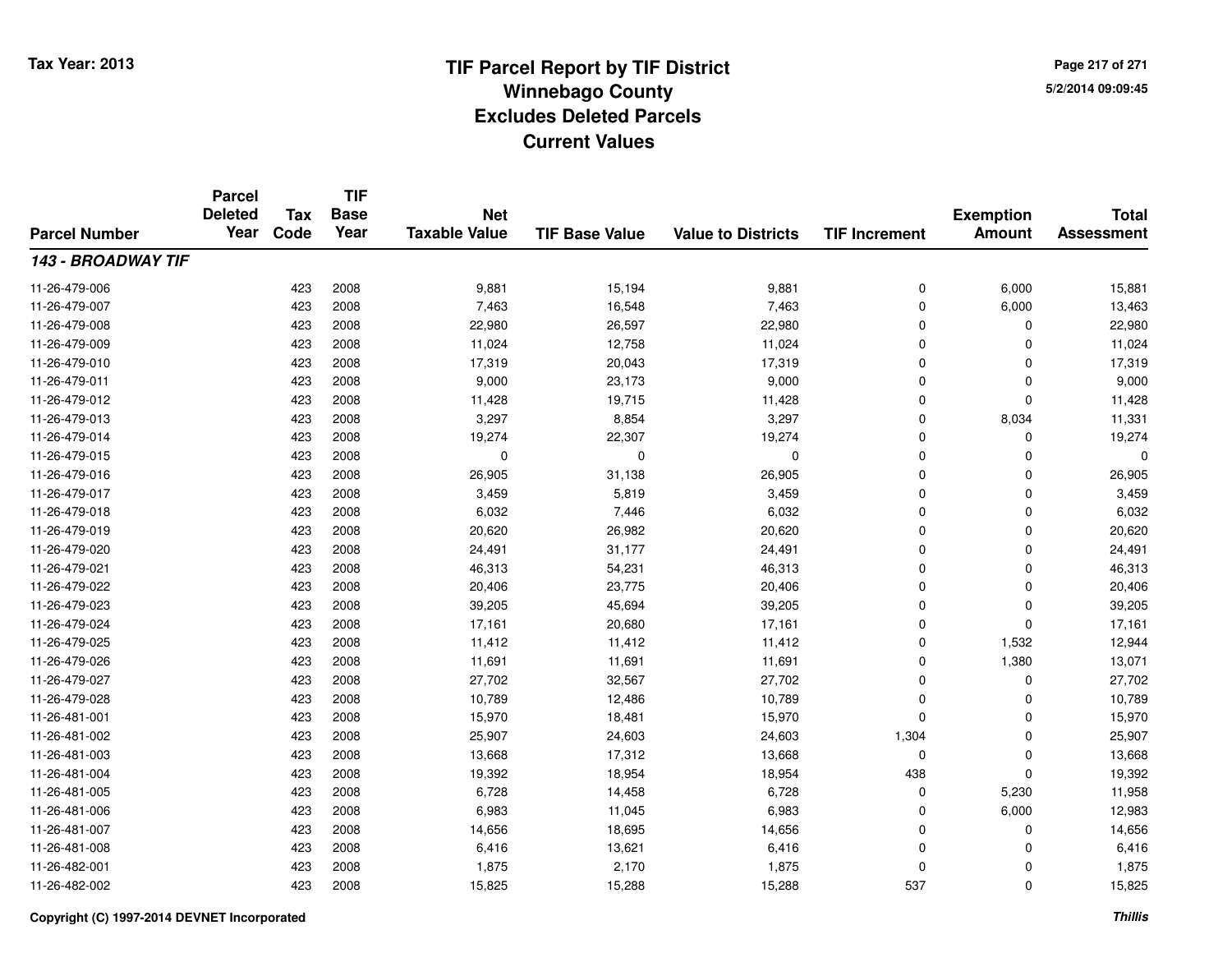**TIF**

**Parcel**

**Page 218 of 2715/2/2014 09:09:45**

#### **TIF Base ValueParcel NumberTotal AssessmentExemption Amount Value to Districts TIF Increment Base YearTax Code Deleted YearNet Taxable Value143 - BROADWAY TIF**11-26-482-003 <sup>423</sup> 13,074 <sup>2008</sup> 16,794 13,074 <sup>0</sup> <sup>0</sup> 13,074 11-26-482-0044 423 2008 16,655 22,199 16,655 0 0 16,655 11-26-482-005 <sup>423</sup> 9,799 <sup>2008</sup> 16,133 9,799 <sup>0</sup> <sup>0</sup> 9,799 11-26-482-006 <sup>423</sup> 8,913 <sup>2008</sup> 11,271 8,913 <sup>0</sup> <sup>994</sup> 9,907 11-26-482-007 <sup>423</sup> 9,052 <sup>2008</sup> 15,679 9,052 <sup>0</sup> <sup>0</sup> 9,052 11-26-482-008 <sup>423</sup> 16,648 <sup>2008</sup> 11,470 11,470 5,178 <sup>0</sup> 16,648 11-26-482-0099 423 2008 8,167 18,566 8,167 0 0 8,167 11-26-482-0100 423 2008 18,274 21,266 18,274 0 0 18,274 11-26-482-0111 423 2008 14,182 18,078 14,182 0 0 14,182 11-26-482-0122 423 2008 13,625 17,156 13,625 0 0 13,625 11-26-482-013 <sup>423</sup> 6,780 <sup>2008</sup> 15,418 6,780 <sup>0</sup> 6,000 12,780 11-26-482-014 <sup>423</sup> 21,992 <sup>2008</sup> 25,520 21,992 <sup>0</sup> <sup>0</sup> 21,992 11-26-482-015 <sup>423</sup> 10,315 <sup>2008</sup> 17,649 10,315 <sup>0</sup> <sup>0</sup> 10,315 11-26-482-0166 423 2008 17,222 23,079 17,222 0 0 17,222 11-26-482-017 <sup>423</sup> 13,201 <sup>2008</sup> 18,623 13,201 <sup>0</sup> 6,000 19,201 11-26-482-0188 423 2008 34,002 69,589 34,002 0 0 34,002 11-26-482-019 <sup>423</sup> 13,133 <sup>2008</sup> 22,489 13,133 <sup>0</sup> <sup>0</sup> 13,133 11-26-483-0011 423 2008 23,846 47,174 23,846 0 0 23,846 11-26-483-0022 423 2008 3,200 18,285 3,200 0 3,200 11-26-483-003 <sup>423</sup> <sup>0</sup> <sup>2008</sup> <sup>0</sup> <sup>0</sup> <sup>0</sup> <sup>0</sup> <sup>0</sup> 11-26-483-004 <sup>423</sup> 19,935 <sup>2008</sup> 31,152 19,935 <sup>0</sup> 6,000 25,935 11-26-483-005 <sup>423</sup> 5,964 <sup>2008</sup> 12,842 5,964 <sup>0</sup> <sup>0</sup> 5,964 11-26-483-006 <sup>423</sup> 3,013 <sup>2008</sup> 8,995 3,013 <sup>0</sup> 11,000 14,013 11-26-483-007 <sup>423</sup> 16,246 <sup>2008</sup> 33,927 16,246 <sup>0</sup> <sup>0</sup> 16,246 11-26-483-008 <sup>423</sup> <sup>0</sup> <sup>2008</sup> <sup>0</sup> <sup>0</sup> <sup>0</sup> <sup>0</sup> <sup>0</sup> 11-26-483-0099 423 2008 15,296 7<sub>,</sub>067 7,067 8,229 0 15,296 11-26-483-010 <sup>423</sup> <sup>0</sup> <sup>2008</sup> <sup>0</sup> <sup>0</sup> <sup>0</sup> <sup>0</sup> <sup>0</sup> 11-26-483-011 <sup>423</sup> <sup>0</sup> <sup>2008</sup> <sup>0</sup> <sup>0</sup> <sup>0</sup> <sup>0</sup> <sup>0</sup> 11-26-483-012 <sup>423</sup> <sup>0</sup> <sup>2008</sup> <sup>0</sup> <sup>0</sup> <sup>0</sup> <sup>0</sup> <sup>0</sup> 11-26-483-013 <sup>423</sup> <sup>0</sup> <sup>2008</sup> <sup>0</sup> <sup>0</sup> <sup>0</sup> <sup>0</sup> <sup>0</sup> 11-26-483-014 <sup>423</sup> <sup>0</sup> <sup>2008</sup> <sup>0</sup> <sup>0</sup> <sup>0</sup> <sup>0</sup> <sup>0</sup> 11-26-483-015 <sup>423</sup> 15,774 <sup>2008</sup> 21,179 15,774 <sup>0</sup> <sup>0</sup> 15,774 11-26-483-016<sup>423</sup> <sup>372</sup> <sup>2008</sup> 6,990 <sup>372</sup> <sup>0</sup> <sup>0</sup> <sup>372</sup>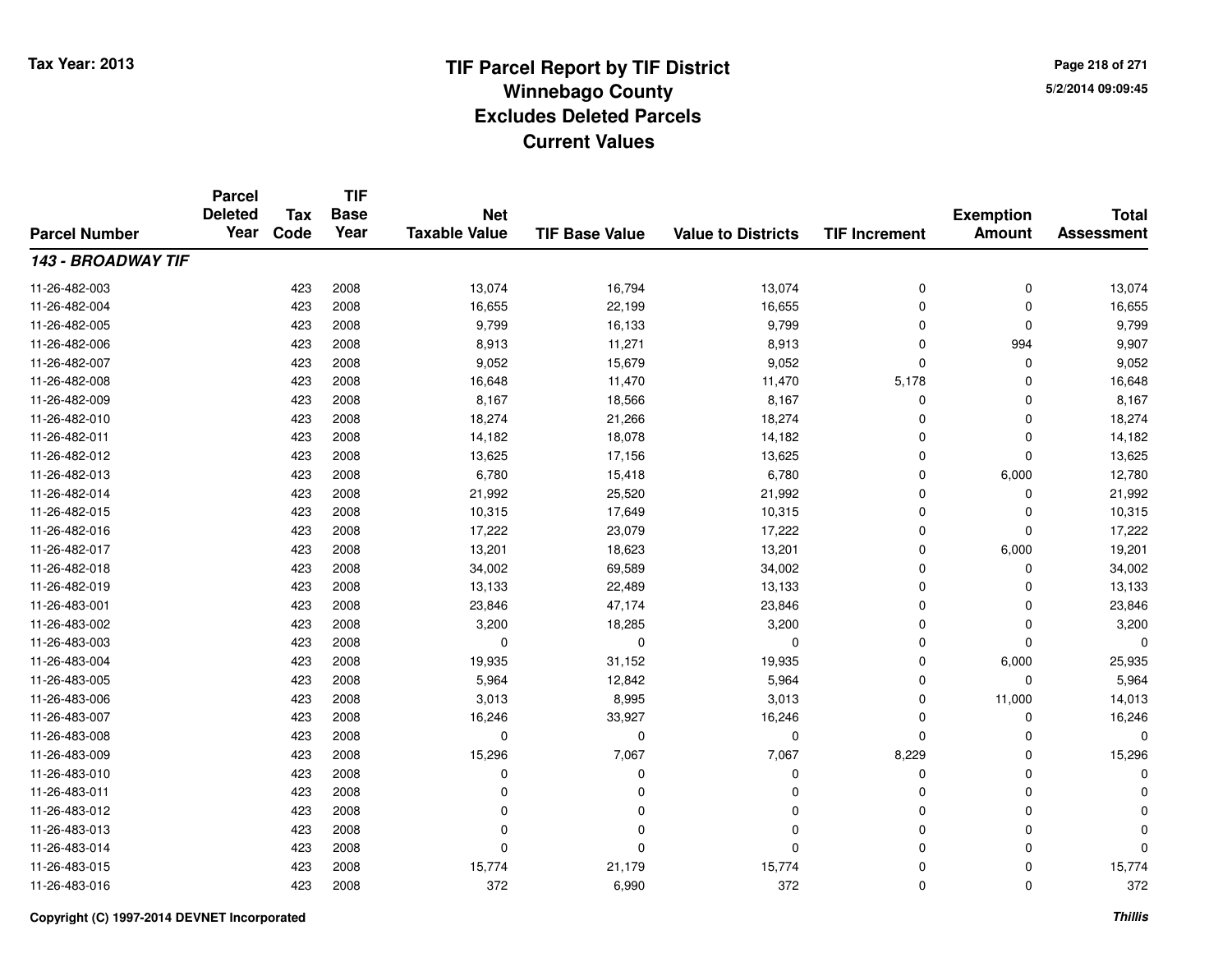**TIF**

**Parcel**

**Page 219 of 2715/2/2014 09:09:45**

#### **TIF Base ValueParcel NumberTotal AssessmentExemption Amount Value to Districts TIF Increment Base YearTax Code Deleted YearNet Taxable Value143 - BROADWAY TIF**11-26-483-0177 423 2008 1,083 1,765 1,083 0 1,083 11-26-483-0188 423 2008 13,200 19,601 13,200 0 6,000 19,200 11-26-483-019 <sup>423</sup> <sup>0</sup> <sup>2008</sup> <sup>0</sup> <sup>0</sup> <sup>0</sup> <sup>0</sup> <sup>0</sup> 11-26-484-002 <sup>423</sup> <sup>0</sup> <sup>2008</sup> 121,150 <sup>0</sup> <sup>0</sup> <sup>0</sup> <sup>0</sup> 11-26-484-003 <sup>423</sup> <sup>0</sup> <sup>2008</sup> <sup>0</sup> <sup>0</sup> <sup>0</sup> <sup>0</sup> <sup>0</sup> 11-26-484-005 <sup>423</sup> 35,552 <sup>2008</sup> 41,843 35,552 <sup>0</sup> <sup>0</sup> 35,552 11-26-484-006 <sup>423</sup> 27,381 <sup>2008</sup> 32,306 27,381 <sup>0</sup> <sup>0</sup> 27,381 11-26-484-007 <sup>423</sup> 11,757 <sup>2008</sup> 15,393 11,757 <sup>0</sup> <sup>0</sup> 11,757 11-26-484-008 <sup>423</sup> 28,333 <sup>2008</sup> 33,295 28,333 <sup>0</sup> <sup>0</sup> 28,333 11-26-484-009 <sup>423</sup> 21,202 <sup>2008</sup> 25,237 21,202 <sup>0</sup> <sup>0</sup> 21,202 11-26-484-0100 423 2008 30,682 36,206 30,682 0 0 30,682 11-26-484-0111 423 2008 84,114 97,346 84,114 0 0 84,114 11-26-484-012 <sup>423</sup> <sup>0</sup> <sup>2008</sup> 20,293 <sup>0</sup> <sup>0</sup> <sup>0</sup> <sup>0</sup> 11-26-484-013 <sup>423</sup> <sup>0</sup> <sup>2008</sup> <sup>0</sup> <sup>0</sup> <sup>0</sup> <sup>0</sup> <sup>0</sup> 11-26-487-0011 423 2008 1,399 1,620 1,399 0 0 1,399 11-26-487-0022 423 2008 31,430 48,337 31,430 0 0 31,430 11-26-487-0033 423 2008 10,874 16,822 10,874 0 6,000 16,874 11-26-487-004 <sup>423</sup> 12,723 <sup>2008</sup> 15,886 12,723 <sup>0</sup> <sup>0</sup> 12,723 11-26-487-005 <sup>423</sup> 9,868 <sup>2008</sup> 15,368 9,868 <sup>0</sup> 11,619 21,487 11-26-487-006 <sup>423</sup> 4,731 <sup>2008</sup> 2,918 2,918 1,813 6,000 10,731 11-26-487-007 <sup>423</sup> 10,208 <sup>2008</sup> 7,360 7,360 2,848 <sup>0</sup> 10,208 11-26-487-0088 423 2008 11,246 19,126 11,246 0 0 11,246 11-26-487-0099 423 2008 15,654 14,366 14,366 1,288 0 15,654 11-26-487-0100 423 2008 5,544 9,211 5,544 0 6,000 11,544 11-26-487-0111 423 2008 4,834 18,229 4,834 0 4,442 9,276 11-26-487-0122 423 2008 18,815 23,980 18,815 0 0 18,815 11-26-487-0133 423 2008 9,668 14,397 9,668 0 6,000 15,668 11-26-487-0144 23 2008 4,030 22,630 4,030 4,030 0 0 4,030 4,030 11-26-487-015 <sup>423</sup> 13,493 <sup>2008</sup> 11,550 11,550 1,943 <sup>0</sup> 13,493 11-26-487-0166 423 2008 15,562 20,839 15,562 0 0 15,562 11-26-487-017 <sup>423</sup> 8,419 <sup>2008</sup> 19,305 8,419 <sup>0</sup> 6,000 14,419 11-26-487-0188 423 2008 14,484 20,335 14,484 0 6,000 20,484 11-26-487-0199 423 2008 13,483 22,451 13,483 0 0 13,483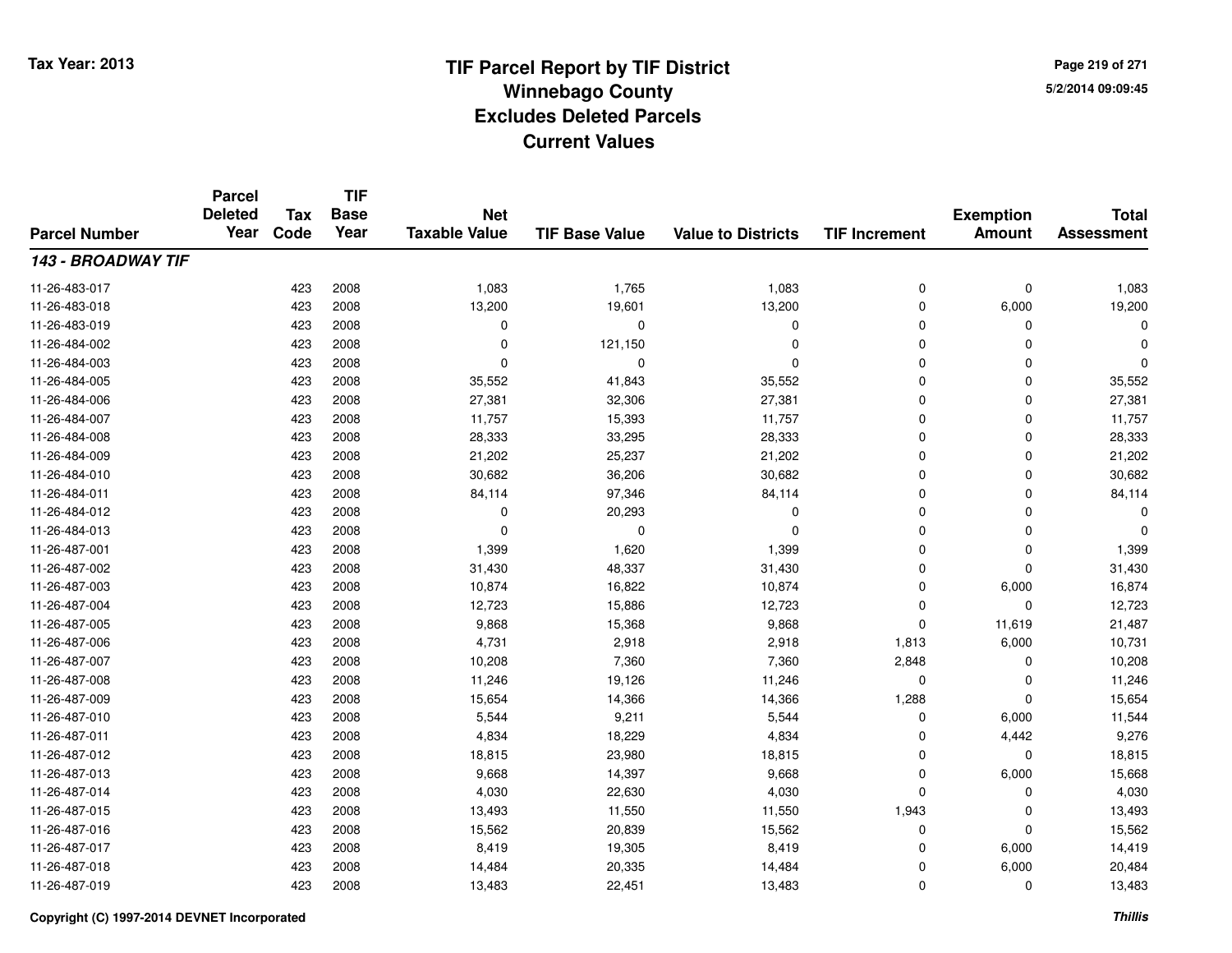**TIF**

**Parcel**

**Page 220 of 2715/2/2014 09:09:45**

#### **TIF Base ValueParcel NumberTotal AssessmentExemption Amount Value to Districts TIF Increment Base YearTax Code Deleted YearNet Taxable Value143 - BROADWAY TIF**11-26-487-020 <sup>423</sup> 12,930 <sup>2008</sup> 22,036 12,930 <sup>0</sup> <sup>0</sup> 12,930 11-26-488-0011 423 2008 10,732 18,531 10,732 0 0 10,732 11-26-488-0022 423 2008 6,910 10,778 6,910 0 6,000 12,910 11-26-488-0033 423 2008 1,298 6,437 1,298 0 8,197 9,495 11-26-488-004423 2008 12,209 19,324 12,209 19,324 0 0 0 12,209 11-26-488-005 <sup>423</sup> 9,662 <sup>2008</sup> 21,403 9,662 <sup>0</sup> <sup>0</sup> 9,662 11-26-488-0066 423 2008 6,752 12,538 6,752 0 3,912 10,664 11-26-488-007 <sup>423</sup> 2,742 <sup>2008</sup> 3,174 2,742 <sup>0</sup> <sup>0</sup> 2,742 11-26-488-0088 423 2008 65,216 75,478 65,216 0 0 65,216 11-26-488-0099 423 2008 3,324 14,051 3,324 0 0 3,324 11-26-488-0100 423 2008 6,671 11,146 6,671 0 4,224 10,895 11-26-488-0111 423 2008 1,178 1,363 1,178 0 0 1,178 11-26-488-0122 423 2008 18,999 23,974 18,999 0 0 18,999 11-26-488-013 <sup>423</sup> 37,100 <sup>2008</sup> 42,936 37,100 <sup>0</sup> <sup>0</sup> 37,100 11-26-488-014423 2008 16,607 11,736 11,736 1,736 4,871 0 16,607 11-26-488-015 <sup>423</sup> 20,994 <sup>2008</sup> 24,347 20,994 <sup>0</sup> <sup>0</sup> 20,994 11-26-488-016 <sup>423</sup> 8,136 <sup>2008</sup> 13,470 8,136 <sup>0</sup> 6,000 14,136 11-26-488-0177 423 2008 2,142 12,686 2,142 0 11,000 13,142 11-26-488-0188 423 2008 8,818 13,223 8,818 0 6,000 14,818 11-26-488-019 <sup>423</sup> 10,372 <sup>2008</sup> 20,744 10,372 <sup>0</sup> 6,000 16,372 11-26-488-0200 423 2008 11,088 13,973 11,088 0 0 11,088 11-26-488-0211 423 2008 2,829 6,004 2,829 0 0 2,829 11-26-488-022 <sup>423</sup> 8,179 <sup>2008</sup> 10,417 8,179 <sup>0</sup> <sup>0</sup> 8,179 11-26-488-023 <sup>423</sup> 7,158 <sup>2008</sup> 17,717 7,158 <sup>0</sup> <sup>0</sup> 7,158 11-26-488-025 <sup>423</sup> 5,154 <sup>2008</sup> 6,325 5,154 <sup>0</sup> <sup>0</sup> 5,154 11-26-488-026 <sup>423</sup> 40,194 <sup>2008</sup> 49,048 40,194 <sup>0</sup> <sup>0</sup> 40,194 11-26-488-027 <sup>423</sup> 15,036 <sup>2008</sup> 18,491 15,036 <sup>0</sup> <sup>0</sup> 15,036 11-26-488-028 <sup>423</sup> 22,520 <sup>2008</sup> 26,430 22,520 <sup>0</sup> <sup>0</sup> 22,520 11-26-488-0299 423 2008 28,167 36,405 28,167 0 0 28,167 11-26-488-0300 423 2008 18,782 23,985 18,782 0 0 18,782 11-26-488-0311 423 2008 18,996 21,196 18,996 0 0 18,996 11-26-488-032 <sup>423</sup> <sup>0</sup> <sup>2008</sup> <sup>0</sup> <sup>0</sup> <sup>0</sup> <sup>0</sup> <sup>0</sup> 11-26-488-0333 423 2008 6,704 9,856 6,704 0 0 6,704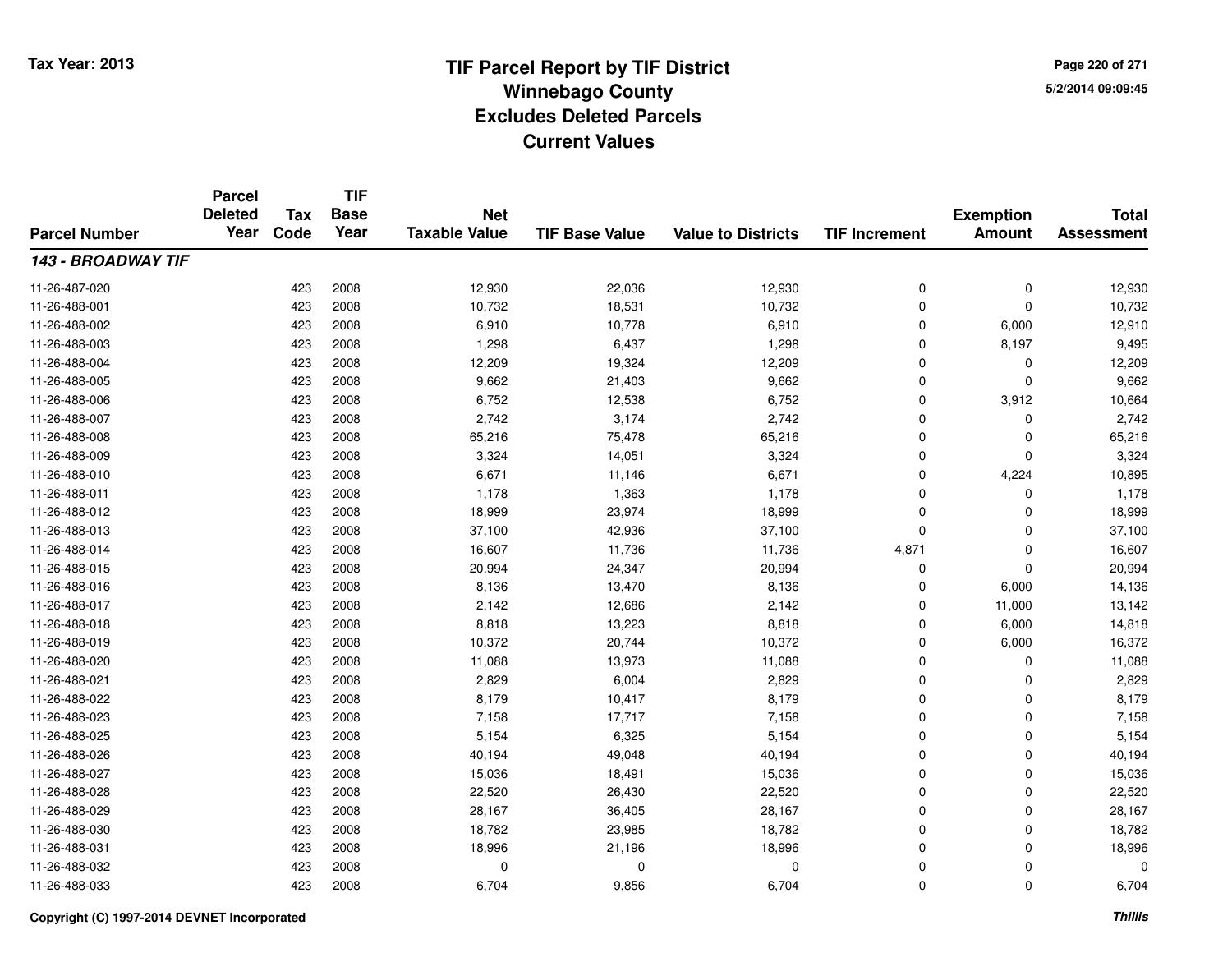**TIF**

**Parcel**

**Page 221 of 2715/2/2014 09:09:45**

#### **TIF Base ValueParcel NumberTotal AssessmentExemption Amount Value to Districts TIF Increment Base YearTax Code Deleted YearNet Taxable Value143 - BROADWAY TIF**11-27-477-0011 423 2008 22,602 26,158 22,602 0 0 22,602 11-27-477-002 <sup>423</sup> <sup>0</sup> <sup>2008</sup> <sup>0</sup> <sup>0</sup> <sup>0</sup> <sup>0</sup> <sup>0</sup> 11-27-478-0011 423 2008 4,796 12,554 4,796 0 6,000 10,796 11-27-478-0022 423 2008 1,657 1,918 1,657 0 0 1,657 11-27-478-0033 423 2008 1,694 1,961 1,694 0 1,694 11-27-478-004 <sup>423</sup> 4,291 <sup>2008</sup> 19,970 4,291 <sup>0</sup> 11,000 15,291 11-27-478-005 <sup>423</sup> 9,029 <sup>2008</sup> 12,276 9,029 <sup>0</sup> 6,000 15,029 11-27-478-006 <sup>423</sup> 13,883 <sup>2008</sup> 17,512 13,883 <sup>0</sup> 6,000 19,883 11-27-478-007 <sup>423</sup> 8,909 <sup>2008</sup> 11,689 8,909 <sup>0</sup> <sup>0</sup> 8,909 11-27-478-0088 423 2008 10,698 13,826 10,698 0 6,000 16,698 11-27-479-0011 423 2008 6,915 22,448 6,915 0 5,085 12,000 11-27-479-002 <sup>423</sup> 9,333 <sup>2008</sup> 15,595 9,333 <sup>0</sup> <sup>0</sup> 9,333 11-27-479-003 <sup>423</sup> 13,930 <sup>2008</sup> 17,565 13,930 <sup>0</sup> 6,000 19,930 11-27-479-004 <sup>423</sup> 10,379 <sup>2008</sup> 13,455 10,379 <sup>0</sup> 6,000 16,379 11-27-479-005 <sup>423</sup> 9,347 <sup>2008</sup> 12,187 9,347 <sup>0</sup> 6,000 15,347 11-27-479-0066 423 2008 10,684 15,595 10,684 0 11,000 21,684 11-27-479-007 <sup>423</sup> 14,102 <sup>2008</sup> 20,425 14,102 <sup>0</sup> 6,000 20,102 11-27-479-0088 423 2008 4,368 18,708 4,368 0 4,368 11-27-479-0099 423 2008 8,123 10,046 8,123 0 5,309 13,432 11-27-479-0100 423 2008 11,395 14,025 11,395 0 6,000 17,395 11-27-479-0111 423 2008 9,830 12,821 9,830 0 6,000 15,830 11-27-479-0122 423 2008 13,786 15,955 13,786 0 0 13,786 11-27-479-013 <sup>423</sup> 12,000 <sup>2008</sup> 16,239 12,000 <sup>0</sup> <sup>0</sup> 12,000 11-27-479-0144 23 2008 20,000 23,525 20,000 23,500 20,000 0 0 20,000 0 20,000 11-27-479-015 <sup>423</sup> 9,633 <sup>2008</sup> 20,207 9,633 <sup>0</sup> 6,000 15,633 11-27-480-0011 423 2008 4,295 8,202 4,295 0 11,000 15,295 11-27-480-0022 423 2008 11,000 23,588 11,000 0 0 11,000 11-27-480-003 <sup>423</sup> 3,782 <sup>2008</sup> 11,285 3,782 <sup>0</sup> 14,176 17,958 11-27-480-004 <sup>423</sup> 3,161 <sup>2008</sup> 8,842 3,161 <sup>0</sup> 12,687 15,848 11-27-480-005 <sup>423</sup> 20,170 <sup>2008</sup> 24,614 20,170 <sup>0</sup> <sup>0</sup> 20,170 11-27-480-006 <sup>423</sup> 11,050 <sup>2008</sup> 11,630 11,050 <sup>0</sup> <sup>0</sup> 11,050 11-27-480-007 <sup>423</sup> 9,390 <sup>2008</sup> 13,584 9,390 <sup>0</sup> <sup>0</sup> 9,390 11-27-480-008<sup>423</sup> 11,102 <sup>2008</sup> 16,476 11,102 <sup>0</sup> <sup>0</sup> 11,102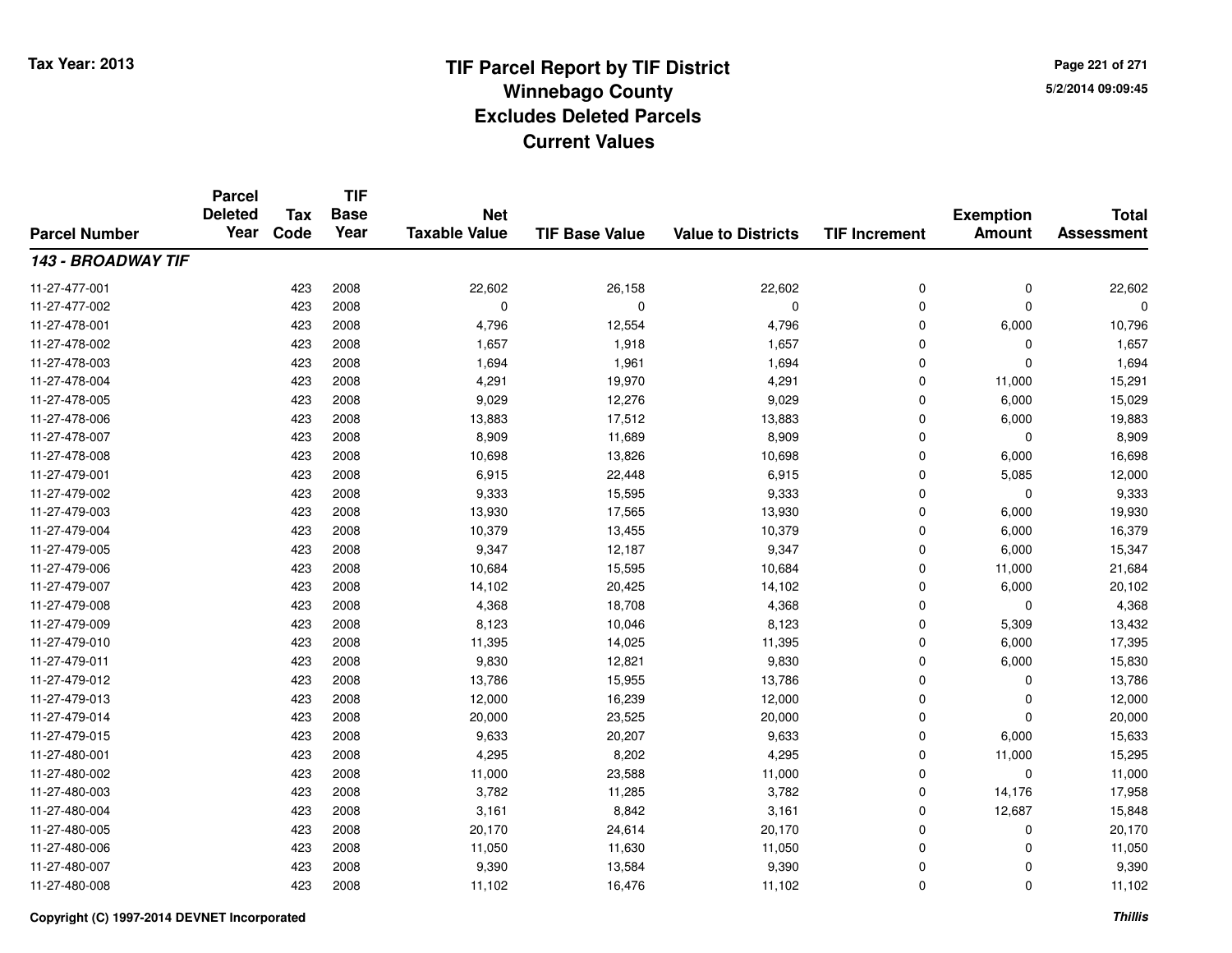**TIF**

**Parcel**

**Page 222 of 2715/2/2014 09:09:45**

#### **TIF Base ValueParcel NumberTotal AssessmentExemption Amount Value to Districts TIF Increment Base YearTax Code Deleted YearNet Taxable Value143 - BROADWAY TIF**11-27-480-0099 423 2008 18,278 24,102 18,278 0 0 18,278 11-27-480-0100 423 2008 11,955 14,669 11,955 0 6,000 17,955 11-27-480-0111 423 2008 8,100 19,637 8,100 0 2,233 10,333 11-27-480-012 <sup>423</sup> 9,897 <sup>2008</sup> 20,874 9,897 <sup>0</sup> 6,000 15,897 11-27-480-013 <sup>423</sup> 6,729 <sup>2008</sup> 13,890 6,729 <sup>0</sup> 11,000 17,729 11-27-480-014 <sup>423</sup> 2,739 <sup>2008</sup> 6,401 2,739 <sup>0</sup> 11,000 13,739 11-27-480-015 <sup>423</sup> 13,681 <sup>2008</sup> 17,278 13,681 <sup>0</sup> 6,000 19,681 11-27-481-0011 423 2008 8,541 10,787 8,541 0 5,532 14,073 11-27-481-0022 423 2008 5,401 7,694 5,401 0 6,000 11,401 11-27-481-003 $3$  6,000  $423$  2008 6,000 6,000 19,778 6,000 6,000 0 0 6,000 11-27-481-004 <sup>423</sup> 9,337 <sup>2008</sup> 12,251 9,337 <sup>0</sup> 6,000 15,337 11-27-481-005 <sup>423</sup> 23,071 <sup>2008</sup> 21,129 21,129 1,942 <sup>0</sup> 23,071 11-27-481-0066 423 2008 8,562 7,353 7,353 1,209 6,000 14,562 11-27-481-007 <sup>423</sup> 18,532 <sup>2008</sup> 26,810 18,532 <sup>0</sup> <sup>0</sup> 18,532 11-27-481-0088 15,400 15,400 15,400 20,354 15,400 15,400 0 0 0 15,400 11-34-226-0011 423 2008 7,903 17,097 7,903 0 5,504 13,407 11-34-226-0022 423 2008 7,112 16,188 7,112 0 4,079 11,191 11-34-226-0033 423 2008 151 4,196 151 0 11,683 11,834 11-34-226-004 <sup>423</sup> 9,669 <sup>2008</sup> 13,824 9,669 <sup>0</sup> 4,895 14,564 11-34-226-005 <sup>423</sup> 17,193 <sup>2008</sup> 21,341 17,193 <sup>0</sup> 6,000 23,193 11-34-226-006 <sup>423</sup> 8,744 <sup>2008</sup> 17,063 8,744 <sup>0</sup> 6,000 14,744 11-34-226-007 <sup>423</sup> 4,004 <sup>2008</sup> 6,079 4,004 <sup>0</sup> 6,000 10,004 11-34-226-008 <sup>423</sup> 10,412 <sup>2008</sup> 6,224 6,224 4,188 <sup>0</sup> 10,412 11-34-226-0099 423 2008 17,720 9,691 9,691 8,029 0 17,720 11-34-226-0100 2006 123 2008 2009 9,900 25,958 5,958 5,958 3,942 0 3,942 5,9500 9,900 11-34-226-0111 423 2008 10,761 16,508 10,761 0 3,382 14,143 11-34-226-012 <sup>423</sup> 9,212 <sup>2008</sup> 17,283 9,212 <sup>0</sup> 11,000 20,212 11-34-227-0011 423 2008 7,563 10,197 7,563 0 6,000 13,563 11-34-227-0022 423 2008 3,136 17,358 3,136 0 0 3,136 11-34-227-003 <sup>423</sup> 10,999 <sup>2008</sup> 23,103 10,999 <sup>0</sup> 6,000 16,999 11-34-227-004 <sup>423</sup> 4,915 <sup>2008</sup> 8,919 4,915 <sup>0</sup> 11,000 15,915 11-34-227-005 <sup>423</sup> 2,394 <sup>2008</sup> 6,001 2,394 <sup>0</sup> 11,000 13,394 11-34-227-006<sup>423</sup> 10,437 <sup>2008</sup> 21,772 10,437 <sup>0</sup> <sup>0</sup> 10,437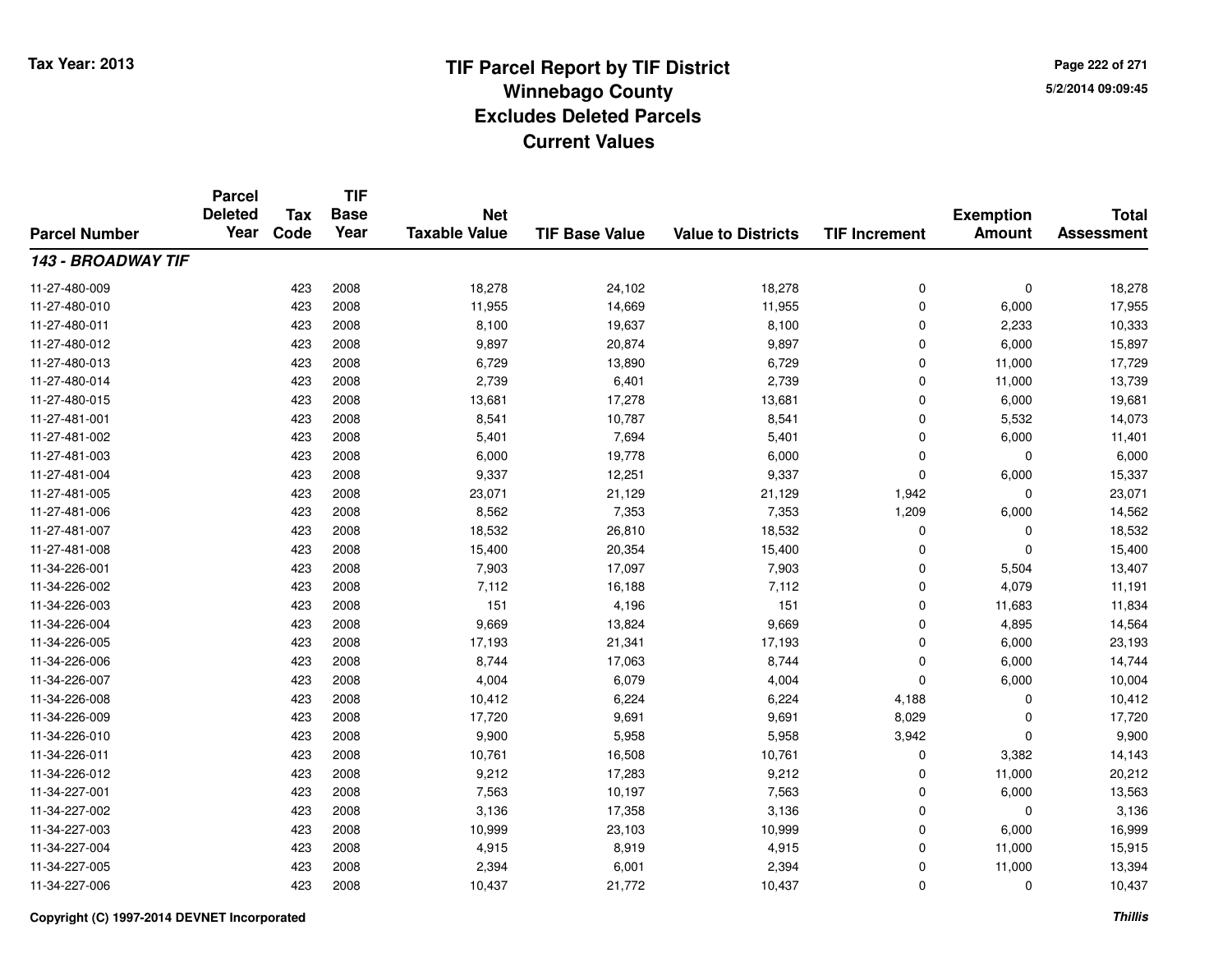**TIF**

**Parcel**

**Page 223 of 2715/2/2014 09:09:45**

#### **TIF Base ValueParcel NumberTotal AssessmentExemption Amount Value to Districts TIF Increment Base YearTax Code Deleted YearNet Taxable Value143 - BROADWAY TIF**11-34-227-007 <sup>423</sup> 18,362 <sup>2008</sup> 21,250 18,362 <sup>0</sup> <sup>0</sup> 18,362 11-34-228-0011 423 2008 5,388 8,072 5,388 0 6,000 11,388 11-34-228-0022 423 2008 11,066 14,251 11,066 0 6,000 17,066 11-34-228-003 <sup>423</sup> 18,123 <sup>2008</sup> 18,476 18,123 <sup>0</sup> <sup>0</sup> 18,123 11-34-228-004 <sup>423</sup> 21,410 <sup>2008</sup> 28,222 21,410 <sup>0</sup> <sup>0</sup> 21,410 11-34-228-005 <sup>423</sup> 2,452 <sup>2008</sup> 4,165 2,452 <sup>0</sup> 5,899 8,351 11-34-228-006 <sup>423</sup> 16,350 <sup>2008</sup> 24,207 16,350 <sup>0</sup> 6,000 22,350 11-34-229-0011 423 2008 5,167 5,980 5,167 0 0 5,167 11-34-229-0022 423 2008 5,167 5,980 5,167 0 0 5,167 11-34-229-0033 423 2008 5,226 6,048 5,226 0 5,226 11-34-229-0066 423 2008 8,366 8,806 8,366 0 6,000 14,366 11-34-229-0077 423 2008 1,289 1,493 1,289 0 1,289 11-34-229-008 <sup>423</sup> <sup>0</sup> <sup>2008</sup> <sup>0</sup> <sup>0</sup> <sup>0</sup> <sup>0</sup> <sup>0</sup> 11-34-229-0099 423 2008 11,643 14,918 11,643 0 6,000 17,643 11-34-229-0100 423 2008 4,068 5,174 4,068 0 5,155 9,223 11-34-229-0111 423 2008 11,002 22,393 11,002 0 6,000 17,002 11-34-229-0122 423 2008 18,618 26,935 18,618 0 0 18,618 11-34-229-0133 423 2008 20,219 26,889 20,219 0 0 20,219 11-34-229-015 <sup>423</sup> 19,361 <sup>2008</sup> 16,160 16,160 3,201 <sup>0</sup> 19,361 11-34-229-0166 423 2008 28,227 32,667 28,227 0 0 28,227 11-34-229-017 <sup>423</sup> 4,799 <sup>2008</sup> 5,879 4,799 <sup>0</sup> <sup>0</sup> 4,799 11-34-229-018 <sup>423</sup> 14,133 <sup>2008</sup> 11,169 11,169 2,964 <sup>0</sup> 14,133 11-34-229-0233 423 2008 43,583 50,440 43,583 0 0 43,583 11-34-229-0244 423 2008 4,029 6,555 4,029 0 6,000 10,029 11-34-229-025 <sup>423</sup> 10,293 <sup>2008</sup> 25,582 10,293 <sup>0</sup> 11,000 21,293 11-34-229-0266 423 0 30,795 70,514 30,795 0 0 30,795 11-34-230-0011 423 2008 16,548 24,524 16,548 0 6,000 22,548 11-34-230-002 <sup>423</sup> 8,950 <sup>2008</sup> 17,107 8,950 <sup>0</sup> 11,000 19,950 11-34-230-0033 423 2008 1,638 1,896 1,638 0 1,638 11-34-230-004 <sup>423</sup> 5,915 <sup>2008</sup> 8,289 5,915 <sup>0</sup> 6,000 11,915 11-34-230-005 <sup>423</sup> 6,763 <sup>2008</sup> 14,179 6,763 <sup>0</sup> 3,454 10,217 11-34-230-0066 423 2008 5,658 8,206 5,658 0 5,658 11-34-230-007<sup>423</sup> 8,373 <sup>2008</sup> 11,134 8,373 <sup>0</sup> 6,000 14,373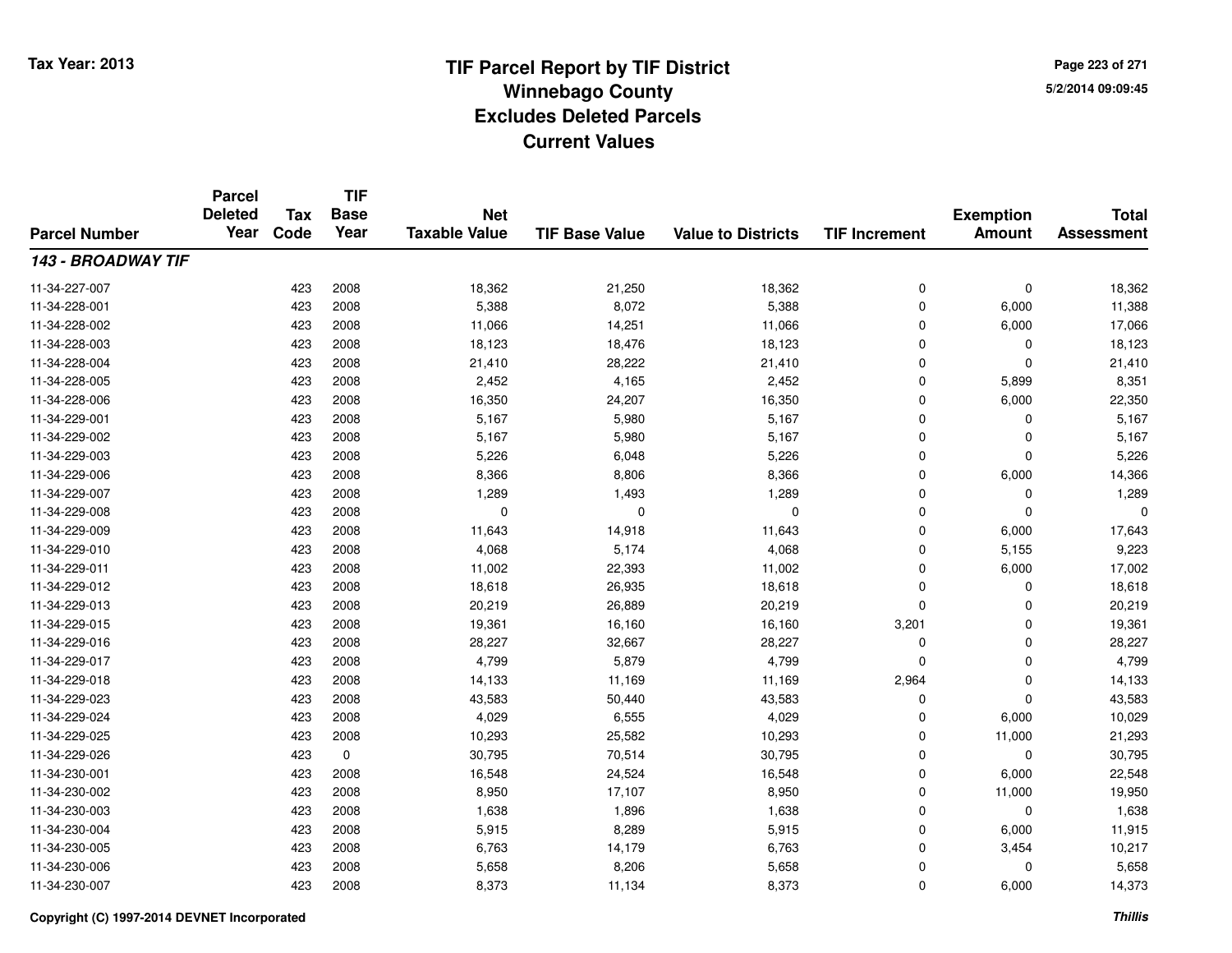**Page 224 of 2715/2/2014 09:09:45**

#### **TIF Base ValueParcel NumberTotal AssessmentExemption Amount Value to Districts TIF IncrementTIF Base YearTax CodeParcel Deleted YearNet Taxable Value143 - BROADWAY TIF**11-34-230-0088 423 2008 2,002 3,165 2,002 0 0 2,002 11-34-230-0099 423 2008 2,002 3,165 2,002 0 2,002 11-34-230-0100 423 2008 2,003 3,165 2,003 0 2,003 11-34-230-0111 2,000 2,000 2,000 3,165 2,000 2,000 2,000 0 0 2,000 11-34-230-0122 423 2008 13,814 20,853 13,814 0 6,000 19,814 11-34-230-013 $\frac{3}{2}$  2008 2008 13,542 20,450 20,450 13,542 0 6,000 19,542 11-34-230-014 <sup>423</sup> 5,357 <sup>2008</sup> 6,253 5,357 <sup>0</sup> 4,799 10,156 11-34-231-0011 423 2008 8,693 18,559 8,693 0 5,137 13,830 11-34-231-002 <sup>423</sup> 9,348 <sup>2008</sup> 15,830 9,348 <sup>0</sup> 12,540 21,888 11-34-231-0033 423 2008 14,915 18,869 14,915 0 0 14,915 11-34-231-0044 23 2008 5,920 10,915 5,920 5,920 5,920 5,920 0 0 5,920 11-34-231-005 <sup>423</sup> 11,702 <sup>2008</sup> 12,932 11,702 <sup>0</sup> 4,224 15,926 11-34-231-006 <sup>423</sup> 10,320 <sup>2008</sup> 22,198 10,320 <sup>0</sup> 5,347 15,667 11-34-231-007 <sup>423</sup> 22,668 <sup>2008</sup> 24,016 22,668 <sup>0</sup> <sup>0</sup> 22,668 11-34-231-0088 423 2008 5,553 8,003 5,553 0 6,000 11,553 11-34-231-0099 423 2008 16,659 24,575 16,659 0 6,000 22,659 11-34-231-0100 423 2008 25,114 32,840 25,114 0 0 25,114 11-34-232-0011 423 2008 6,903 10,251 6,903 0 0 6,903 11-34-232-0022 423 2008 47,250 54,684 47,250 0 0 47,250 11-34-232-0100 423 2008 12,143 14,053 12,143 0 0 12,143 11-34-232-0111 423 2008 1,226 1,419 1,226 0 0 1,226 11-34-276-003 <sup>423</sup> <sup>0</sup> <sup>2008</sup> <sup>0</sup> <sup>0</sup> <sup>0</sup> <sup>0</sup> <sup>0</sup> 11-35-101-0011 423 2008 3,376 14,414 3,376 0 11,000 14,376 11-35-101-0022 423 2008 10,211 13,261 10,211 0 6,000 16,211 11-35-101-003 <sup>423</sup> 1,525 <sup>2008</sup> 8,113 1,525 <sup>0</sup> 13,971 15,496 11-35-101-004 <sup>423</sup> 7,453 <sup>2008</sup> 15,932 7,453 <sup>0</sup> 11,855 19,308 11-35-101-005 <sup>423</sup> 11,745 <sup>2008</sup> 15,038 11,745 <sup>0</sup> 6,000 17,745 11-35-101-006 <sup>423</sup> 6,729 <sup>2008</sup> 20,706 6,729 <sup>0</sup> 11,000 17,729 11-35-101-007 <sup>423</sup> 13,823 <sup>2008</sup> 20,789 13,823 <sup>0</sup> 6,000 19,823 11-35-102-001 <sup>423</sup> <sup>0</sup> <sup>2008</sup> <sup>0</sup> <sup>0</sup> <sup>0</sup> <sup>0</sup> <sup>0</sup> 11-35-102-002 <sup>423</sup> <sup>0</sup> <sup>2008</sup> <sup>0</sup> <sup>0</sup> <sup>0</sup> <sup>0</sup> <sup>0</sup> 11-35-102-003 <sup>423</sup> 5,927 <sup>2008</sup> 8,154 5,927 <sup>0</sup> 6,073 12,000 11-35-102-004<sup>423</sup> 7,553 <sup>2008</sup> 14,214 7,553 <sup>0</sup> 4,678 12,231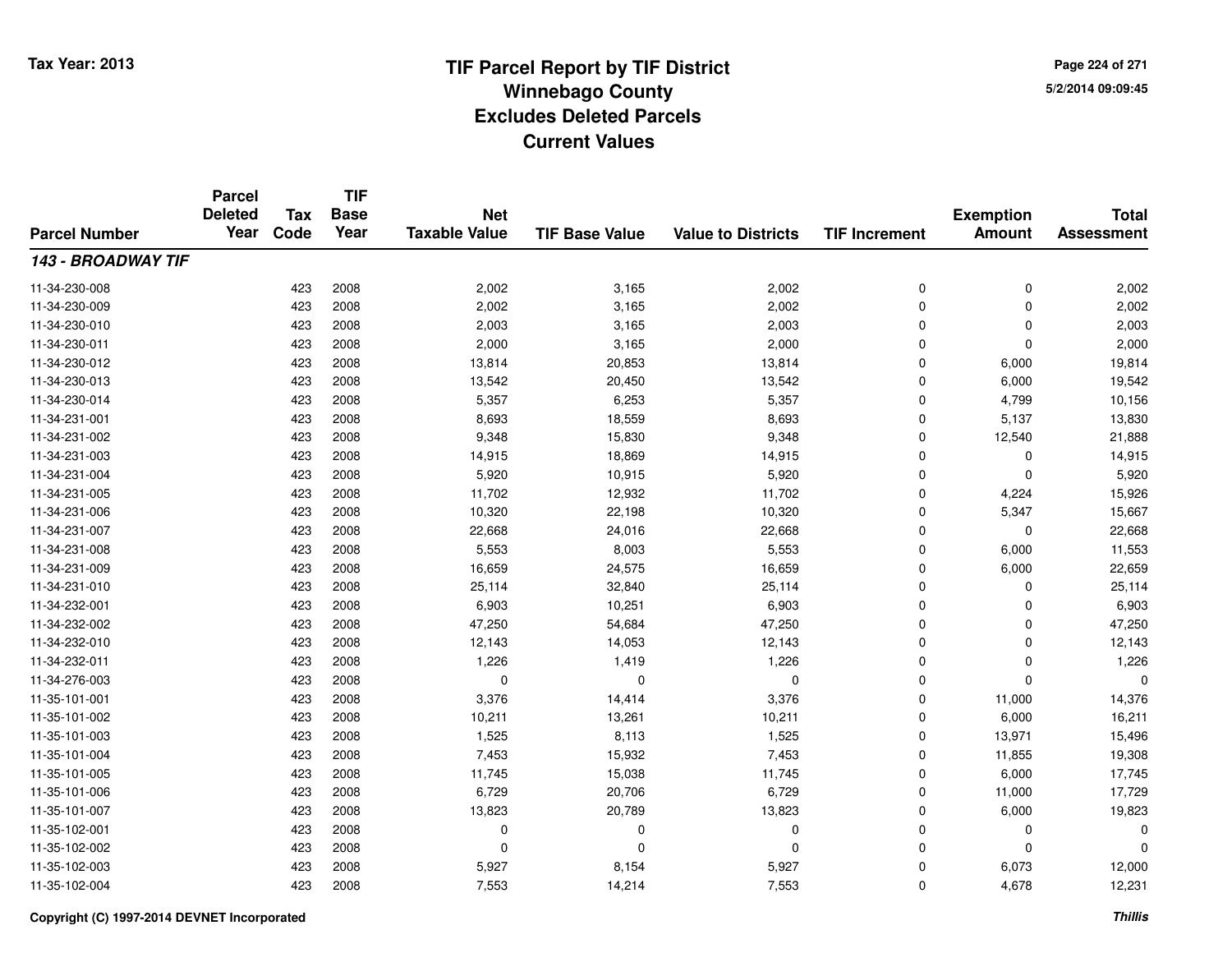**TIF**

**Parcel**

**Page 225 of 2715/2/2014 09:09:45**

#### **TIF Base ValueParcel NumberTotal AssessmentExemption Amount Value to Districts TIF Increment Base YearTax Code Deleted YearNet Taxable Value143 - BROADWAY TIF**11-35-102-005 <sup>423</sup> <sup>0</sup> <sup>2008</sup> <sup>0</sup> <sup>0</sup> <sup>0</sup> <sup>0</sup> <sup>0</sup> 11-35-102-006 <sup>423</sup> 20,538 <sup>2008</sup> 19,774 19,774 <sup>764</sup> <sup>0</sup> 20,538 11-35-102-007 <sup>423</sup> 16,345 <sup>2008</sup> 18,916 16,345 <sup>0</sup> <sup>0</sup> 16,345 11-35-102-008 <sup>423</sup> <sup>0</sup> <sup>2008</sup> <sup>0</sup> <sup>0</sup> <sup>0</sup> <sup>0</sup> <sup>0</sup> 11-35-103-001 <sup>423</sup> <sup>0</sup> <sup>2008</sup> <sup>0</sup> <sup>0</sup> <sup>0</sup> <sup>0</sup> <sup>0</sup> 11-35-103-0022 423 2008 7,685 8,893 7,685 0 0 7,685 11-35-103-003 <sup>423</sup> <sup>0</sup> <sup>2008</sup> <sup>0</sup> <sup>0</sup> <sup>0</sup> <sup>0</sup> <sup>0</sup> 11-35-104-0011 423 2008 11,377 14,623 11,377 0 0 11,377 11-35-104-0022 423 2008 34,206 39,587 34,206 0 0 34,206 11-35-104-0033 423 2008 34,206 39,587 34,206 0 0 34,206 11-35-104-0044 423 2008 17,162 19,862 17,162 0 0 17,162 11-35-104-005 <sup>423</sup> 1,660 <sup>2008</sup> 1,920 1,660 <sup>0</sup> <sup>0</sup> 1,660 11-35-126-0022 423 2008 18,813 21,773 18,813 0 0 18,813 11-35-126-0033 423 2008 664 768 664 0 0 664 11-35-126-004423 2008 18,960 25,397 18,960 19,960 25,397 18,960 0 0 0 18,960 11-35-127-0011 423 2008 14,514 16,892 14,514 0 0 14,514 11-35-128-0011 423 2008 4,199 4,860 4,199 0 0 4,199 11-35-128-003 $3$  8,171  $2008$  8,171  $24,568$  8,171 8,171 8  $24,668$  8,171 8,171 8  $24,71$ 11-35-128-016 <sup>423</sup> 11,380 <sup>2008</sup> 19,188 11,380 <sup>0</sup> <sup>0</sup> 11,380 11-35-128-017 <sup>423</sup> 199,493 <sup>2008</sup> 230,879 199,493 <sup>0</sup> <sup>0</sup> 199,493 11-35-128-0188 423 2008 8,145 10,869 8,145 0 6,000 14,145 11-35-128-019 <sup>423</sup> 43,742 <sup>2008</sup> 53,130 43,742 <sup>0</sup> <sup>0</sup> 43,742 11-35-128-0200 423 2008 2,292 16,247 2,292 0 0 2,292 11-35-128-0211 423 2008 29,254 34,954 29,254 0 0 29,254 11-35-128-0222 423 2008 20,624 27,426 20,624 0 0 20,624 11-35-128-0233 423 2008 14,465 25,519 14,465 0 0 14,465 11-35-201-005 <sup>423</sup> 106,781 <sup>2008</sup> 126,024 106,781 <sup>0</sup> <sup>0</sup> 106,781 11-35-201-0066 423 2008 27,985 32,538 27,985 0 0 27,985 11-35-201-007 <sup>423</sup> 27,970 <sup>2008</sup> 32,423 27,970 <sup>0</sup> <sup>0</sup> 27,970 11-35-201-008 <sup>423</sup> 13,390 <sup>2008</sup> 23,849 13,390 <sup>0</sup> 6,000 19,390 11-35-201-009 <sup>423</sup> 24,373 <sup>2008</sup> 31,575 24,373 <sup>0</sup> <sup>0</sup> 24,373 11-35-201-0111 423 2008 40,467 52,985 40,467 0 0 40,467 11-35-201-0122 423 2008 7,837 9,673 7,837 0 7,837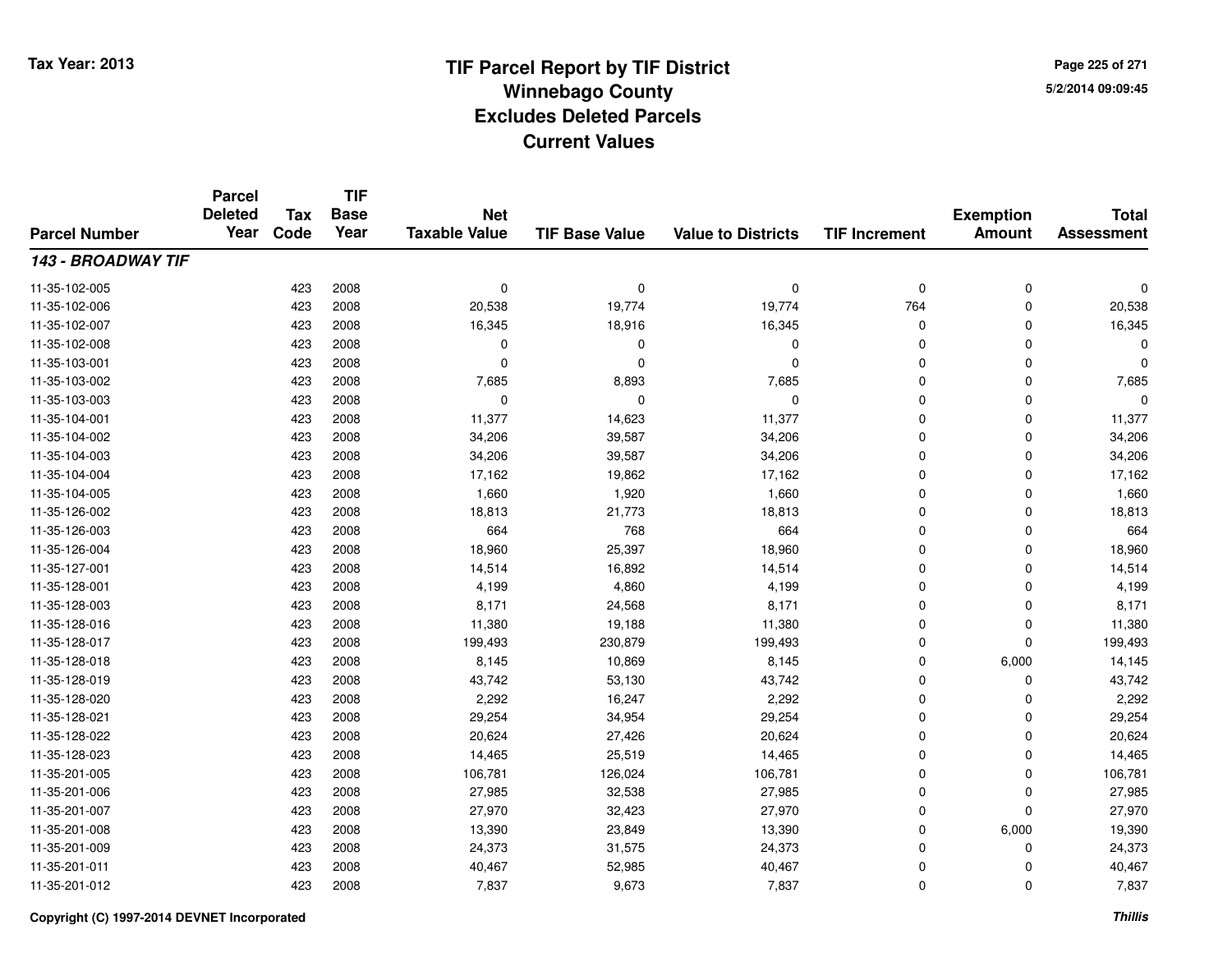**Page 226 of 2715/2/2014 09:09:45**

#### **TIF Base ValueParcel NumberTotal AssessmentExemption Amount Value to Districts TIF IncrementTIF Base YearTax CodeParcel Deleted YearNet Taxable Value143 - BROADWAY TIF**11-35-201-013 <sup>423</sup> 77,761 <sup>2008</sup> 90,908 77,761 <sup>0</sup> <sup>0</sup> 77,761 11-35-201-014 <sup>423</sup> 17,551 <sup>2008</sup> 21,083 17,551 <sup>0</sup> <sup>0</sup> 17,551 11-35-201-015 <sup>423</sup> 21,310 <sup>2008</sup> 23,022 21,310 <sup>0</sup> <sup>0</sup> 21,310 11-35-202-0011 1 423 2008 46,104 54,834 46,104 0 0 46,104 11-35-202-002 <sup>423</sup> 34,417 <sup>2008</sup> 40,703 34,417 <sup>0</sup> <sup>0</sup> 34,417 11-35-202-0033 423 2008 9,215 12,622 9,215 0 4,386 13,601 11-35-202-0044 23 2008 1834 965 834 834 834 836 837 837 838 839 839 839 833 11-35-202-005 <sup>423</sup> 14,335 <sup>2008</sup> 21,871 14,335 <sup>0</sup> 6,000 20,335 11-35-202-0066 423 2008 11,616 16,756 11,616 0 6,000 17,616 11-35-202-007 <sup>423</sup> 27,447 <sup>2008</sup> 31,853 27,447 <sup>0</sup> <sup>0</sup> 27,447 11-35-202-0088 423 2008 13,124 18,631 13,124 0 6,000 19,124 11-35-202-009 <sup>423</sup> 5,028 <sup>2008</sup> 5,969 5,028 <sup>0</sup> <sup>0</sup> 5,028 11-35-202-0100 423 2008 14,190 16,889 14,190 0 0 14,190 11-35-202-0111 423 2008 2,049 2,372 2,049 0 0 2,049 11-35-202-0122 423 2008 10,000 23,442 10,000 0 0 10,000 11-35-202-0133 423 2008 18,141 14,763 14,763 3,378 0 18,141 11-35-202-014 <sup>423</sup> 14,348 <sup>2008</sup> 23,306 14,348 <sup>0</sup> 6,000 20,348 11-35-202-015 <sup>423</sup> 12,052 <sup>2008</sup> 17,384 12,052 <sup>0</sup> 6,000 18,052 11-35-202-016 <sup>423</sup> 13,663 <sup>2008</sup> 22,858 13,663 <sup>0</sup> 6,338 20,001 11-35-202-017 <sup>423</sup> 14,525 <sup>2008</sup> 28,492 14,525 <sup>0</sup> <sup>0</sup> 14,525 11-35-203-0011 423 2008 18,977 25,092 18,977 0 0 18,977 11-35-203-0022 423 2008 8,004 20,746 8,004 0 0 8,004 11-35-203-0033 423 2008 11,697 18,202 11,697 0 6,000 17,697 11-35-203-004423 2008 16,736 22,672 10,736 22,672 10,736 0 6,000 16,736 11-35-203-0055 423 2008 15,602 11,286 11,286 4,316 548 16,150 11-35-203-006 <sup>423</sup> 10,797 <sup>2008</sup> 17,007 10,797 <sup>0</sup> 6,000 16,797 11-35-203-007 <sup>423</sup> 6,200 <sup>2008</sup> 17,064 6,200 <sup>0</sup> <sup>0</sup> 6,200 11-35-203-0100 423 2008 12,266 16,464 12,266 0 0 12,266 11-35-203-0111 423 2008 16,036 25,105 16,036 0 0 16,036 11-35-203-0122 423 2008 9,500 26,102 9,500 0 0 9,500 11-35-203-013 <sup>423</sup> 11,494 <sup>2008</sup> 17,036 11,494 <sup>0</sup> 6,000 17,494 11-35-203-014 <sup>423</sup> 10,454 <sup>2008</sup> 16,432 10,454 <sup>0</sup> 6,000 16,454 11-35-203-0155 423 2008 20,615 21,055 20,615 0 0 20,615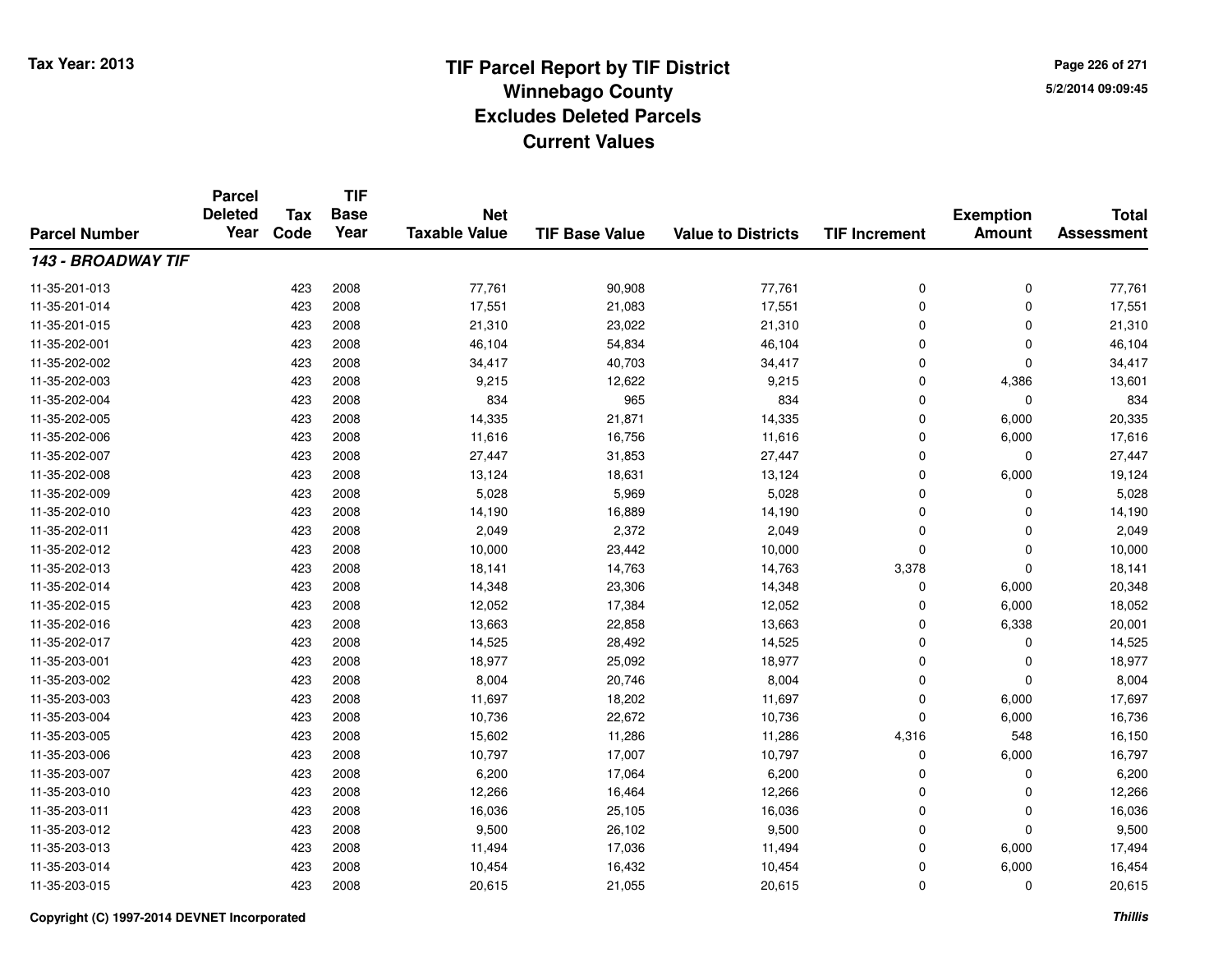**TIF**

**Parcel**

**Page 227 of 2715/2/2014 09:09:45**

#### **TIF Base ValueParcel NumberTotal AssessmentExemption Amount Value to Districts TIF Increment Base YearTax Code Deleted YearNet Taxable Value143 - BROADWAY TIF**11-35-203-016 <sup>423</sup> 17,700 <sup>2008</sup> 28,220 17,700 <sup>0</sup> 6,000 23,700 11-35-203-0177 423 2008 4,249 20,967 4,249 0 0 4,249 11-35-203-0188 423 2008 18,516 23,131 18,516 0 0 18,516 11-35-203-0199 423 2008 7,673 16,568 7,673 0 12,260 19,933 11-35-203-0200 423 2008 705 19,798 705 0 6,000 6,705 11-35-226-0011 423 2008 43,878 57,142 43,878 0 0 43,878 11-35-226-002 <sup>423</sup> 17,230 <sup>2008</sup> 22,328 17,230 <sup>0</sup> <sup>0</sup> 17,230 11-35-226-003 <sup>423</sup> 16,735 <sup>2008</sup> 21,677 16,735 <sup>0</sup> <sup>0</sup> 16,735 11-35-226-0044 423 2008 13,216 17,591 13,216 0 0 13,216 11-35-226-005 <sup>423</sup> 17,093 <sup>2008</sup> 30,047 17,093 <sup>0</sup> 6,000 23,093 11-35-226-0066 423 2008 3,848 4,453 3,848 0 0 3,848 11-35-226-007 <sup>423</sup> 13,261 <sup>2008</sup> 19,352 13,261 <sup>0</sup> 6,000 19,261 11-35-226-0088 423 2008 13,286 24,106 13,286 0 6,000 19,286 11-35-226-0099 423 2008 13,302 16,728 13,302 0 0 13,302 11-35-226-0100 423 2008 7,349 11,182 7,349 0 7,349 11-35-226-0111 423 2008 25,674 33,487 25,674 0 0 25,674 11-35-226-0122 2 2 2008 21,295 25,125 21,295 21,295 26,125 21,295 21,295 21,295 21,295 21,295 21,295 11-35-226-013 <sup>423</sup> 30,347 <sup>2008</sup> 35,545 30,347 <sup>0</sup> <sup>0</sup> 30,347 11-35-226-014 <sup>423</sup> 12,054 <sup>2008</sup> 14,901 12,054 <sup>0</sup> <sup>0</sup> 12,054 11-35-226-015 <sup>423</sup> 2,565 <sup>2008</sup> 13,951 2,565 <sup>0</sup> 15,636 18,201 11-35-226-0188 10,447 10,447 15,890 10,447 15,890 10,447 0 6,000 16,447 11-35-226-0199 423 2008 14,144 21,395 14,144 0 0 14,144 11-35-226-0200 423 2008 18,611 29,867 18,611 0 6,000 24,611 11-35-227-0011 423 2008 18,667 34,040 18,667 0 0 18,667 11-35-227-002 <sup>423</sup> <sup>0</sup> <sup>2008</sup> <sup>0</sup> <sup>0</sup> <sup>0</sup> <sup>0</sup> <sup>0</sup> 11-35-227-0033 423 2008 8,643 10,669 8,643 0 0 8,643 11-35-227-004423 2008 27,199 34,282 27,199 27,199 36 27,199 27,199 27,199 27,199 27,199 27,199 27,199 27,199 27,199 27,199 2 11-35-227-005 <sup>423</sup> 23,884 <sup>2008</sup> 27,981 23,884 <sup>0</sup> <sup>0</sup> 23,884 11-35-227-0066 423 2008 81,155 96,367 81,155 0 0 81,155 11-35-227-007 <sup>423</sup> 22,274 <sup>2008</sup> 26,241 22,274 <sup>0</sup> <sup>0</sup> 22,274 11-35-227-0088 423 2008 18,249 21,366 18,249 0 0 18,249 11-35-227-009 <sup>423</sup> 37,973 <sup>2008</sup> 49,339 37,973 <sup>0</sup> <sup>0</sup> 37,973 11-35-227-0100 423 2008 24,243 28,531 24,243 0 0 24,243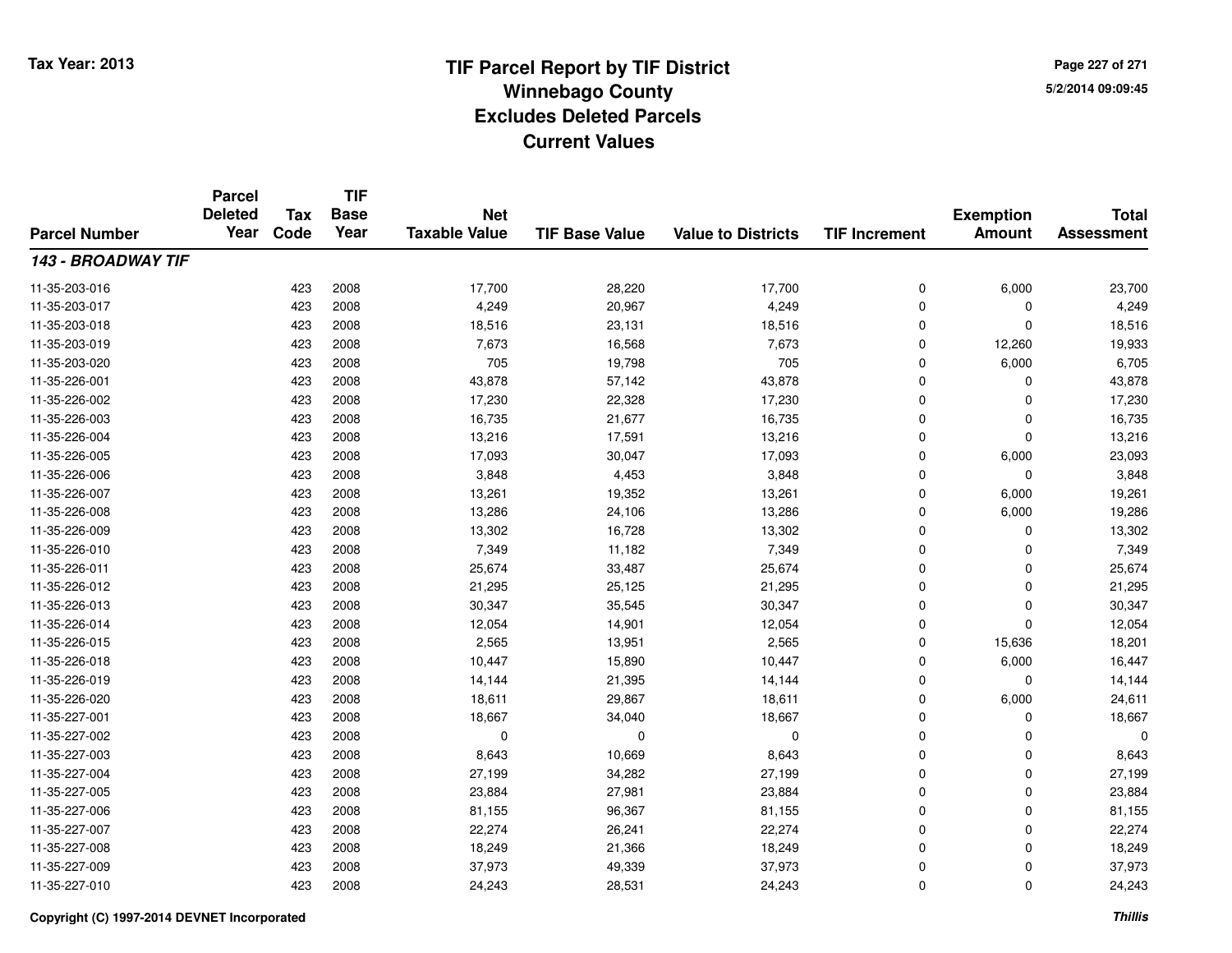**TIF**

**Parcel**

**Page 228 of 2715/2/2014 09:09:45**

#### **TIF Base ValueParcel NumberTotal AssessmentExemption Amount Value to Districts TIF Increment Base YearTax Code Deleted YearNet Taxable Value143 - BROADWAY TIF**11-35-227-0111 423 2008 43,241 51,419 43,241 0 0 43,241 11-35-227-0122 423 2008 42,338 48,998 42,338 0 42,338 11-35-227-013 <sup>423</sup> 119,976 <sup>2008</sup> 138,850 119,976 <sup>0</sup> <sup>0</sup> 119,976 11-35-227-014 <sup>423</sup> 7,191 <sup>2008</sup> 8,323 7,191 <sup>0</sup> <sup>0</sup> 7,191 11-35-227-0155 423 2008 4,516 25,473 4,516 0 0 4,516 11-35-227-0166 423 2008 6,355 7,355 6,355 0 0 6,355 11-35-227-017 <sup>423</sup> 16,495 <sup>2008</sup> 18,184 16,495 <sup>0</sup> <sup>0</sup> 16,495 11-35-227-018 <sup>423</sup> 11,547 <sup>2008</sup> 17,241 11,547 <sup>0</sup> 6,000 17,547 11-35-228-0011 423 2008 25,428 29,760 25,428 0 0 25,428 11-35-228-0077 423 2008 7,615 9,037 7,615 0 7,615 11-35-228-008 <sup>423</sup> 11,500 <sup>2008</sup> 13,471 11,500 <sup>0</sup> <sup>0</sup> 11,500 11-35-228-009 <sup>423</sup> 5,520 <sup>2008</sup> 7,566 5,520 <sup>0</sup> <sup>0</sup> 5,520 11-35-228-0111 423 2008 9,970 12,862 9,970 0 0 9,970 11-35-228-015 <sup>423</sup> 9,674 <sup>2008</sup> 12,604 9,674 <sup>0</sup> <sup>0</sup> 9,674 11-35-228-016 <sup>423</sup> 9,674 <sup>2008</sup> 12,604 9,674 <sup>0</sup> <sup>0</sup> 9,674 11-35-228-0199 423 2008 5,916 6,845 5,916 0 0 5,916 11-35-228-0200 423 2008 9,923 22,514 9,923 0 11,000 20,923 11-35-228-0211 423 2008 10,401 16,562 10,401 0 5,118 15,519 11-35-228-022 <sup>423</sup> 16,763 <sup>2008</sup> 12,814 12,814 3,949 <sup>0</sup> 16,763 11-35-228-0233 423 2008 14,966 20,735 14,966 0 6,000 20,966 11-35-228-024 <sup>423</sup> 18,333 <sup>2008</sup> 38,495 18,333 <sup>0</sup> <sup>0</sup> 18,333 11-35-228-0400 423 2008 101,003 108,710 101,003 0 101,003 11-35-228-0422 423 2008 1,146 1,414 1,146 0 0 1,146 11-35-228-0433 423 2008 25,515 29,528 25,515 0 25,515 11-35-228-045 <sup>423</sup> <sup>0</sup> <sup>2008</sup> <sup>0</sup> <sup>0</sup> <sup>0</sup> <sup>0</sup> <sup>0</sup> 11-35-228-0477 423 2008 4,684 21,000 4,684 0 0 4,684 11-35-228-0488 423 0 51,806 105,764 51,806 0 0 51,806 11-36-101-0011 423 2008 2,261 2,780 2,261 0 2,261 11-36-101-0022 423 2008 2,502 3,059 2,502 0 0 2,502 11-36-101-0033 423 2008 5,196 6,339 5,196 0 0 5,196 11-36-101-0044 23 2008 4,942 7,746 4,942 4,942 5 4,942 9 20 4,942 5 4,942 9 20 4,942 11-36-101-005 <sup>423</sup> 21,489 <sup>2008</sup> 23,099 21,489 <sup>0</sup> <sup>0</sup> 21,489 11-36-101-006<sup>423</sup> 17,178 <sup>2008</sup> 22,397 17,178 <sup>0</sup> <sup>0</sup> 17,178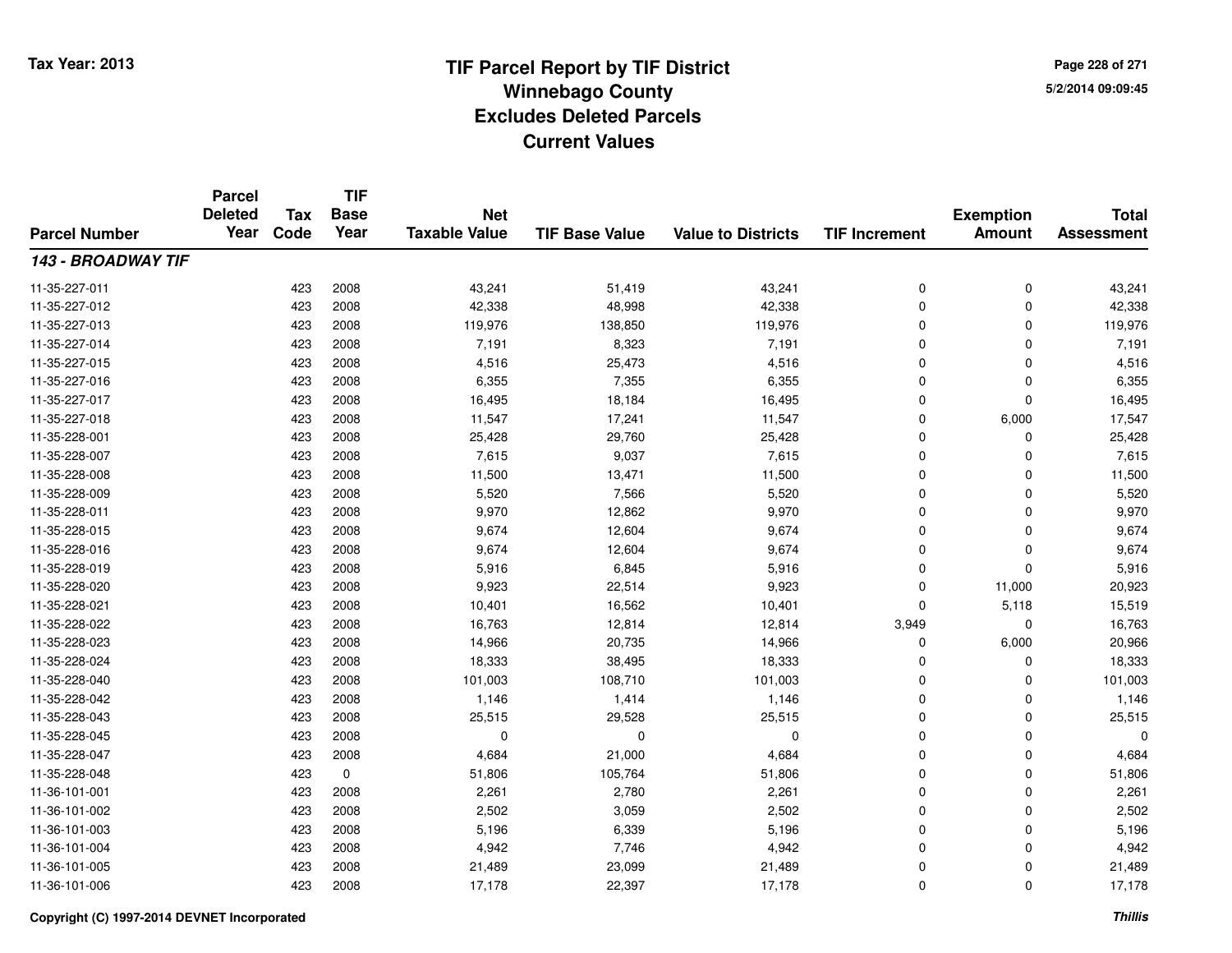**Page 229 of 2715/2/2014 09:09:45**

#### **TIF Base ValueParcel NumberTotal AssessmentExemption Amount Value to Districts TIF IncrementTIF Base YearTax CodeParcel Deleted YearNet Taxable Value143 - BROADWAY TIF**11-36-101-007 <sup>423</sup> 10,845 <sup>2008</sup> 5,111 5,111 5,734 <sup>0</sup> 10,845 11-36-101-008 <sup>423</sup> 12,869 <sup>2008</sup> 15,074 12,869 <sup>0</sup> <sup>0</sup> 12,869 11-36-101-009 <sup>423</sup> 37,733 <sup>2008</sup> 44,842 37,733 <sup>0</sup> <sup>0</sup> 37,733 11-36-101-0100 423 2008 22,381 45,521 22,381 0 0 22,381 11-36-101-0111 423 2008 22,368 43,393 22,368 0 22,368 11-36-101-0122 423 2008 10,459 68,426 10,459 0 0 10,459 11-36-101-017 <sup>423</sup> 17,430 <sup>2008</sup> 28,430 17,430 <sup>0</sup> <sup>0</sup> 17,430 11-36-101-0188 423 2008 7,962 33,058 7,962 0 0 7,962 11-36-101-0199 423 2008 13,658 22,371 13,658 0 6,000 19,658 11-36-101-0200 423 2008 23,760 33,875 23,760 0 0 23,760 11-36-101-0211 423 2008 6,285 15,309 6,285 0 0 6,285 11-36-101-0233 423 0 9,883 19,605 9,883 0 0 9,883 11-36-102-0011 423 2008 21,006 25,043 21,006 0 0 21,006 11-36-102-0022 423 2008 6,516 7,892 6,516 0 0 6,516 11-36-102-0033 423 2008 7,945 9,510 7,945 0 7,945 11-36-102-0044 423 2008 11,346 13,914 11,346 0 0 11,346 11-36-102-005 <sup>423</sup> 1,938 <sup>2008</sup> 7,180 1,938 <sup>0</sup> 10,749 12,687 11-36-102-008 <sup>423</sup> 11,469 <sup>2008</sup> 13,660 11,469 <sup>0</sup> <sup>0</sup> 11,469 11-36-102-0099 423 2008 10,588 21,032 10,588 0 6,000 16,588 11-36-102-0100 423 2008 27,555 32,029 27,555 0 0 27,555 11-36-102-0111 423 2008 14,233 23,166 14,233 0 6,000 20,233 11-36-102-0122 423 2008 8,526 12,294 8,526 0 6,000 14,526 11-36-102-0133 423 2008 30,122 45,301 30,122 0 0 30,122 11-36-102-014 <sup>423</sup> 14,460 <sup>2008</sup> 18,610 14,460 <sup>0</sup> <sup>0</sup> 14,460 11-36-102-015 <sup>423</sup> <sup>0</sup> <sup>2008</sup> <sup>0</sup> <sup>0</sup> <sup>0</sup> <sup>0</sup> <sup>0</sup> 11-36-102-016 <sup>423</sup> 3,367 <sup>2008</sup> 21,232 3,367 <sup>0</sup> <sup>0</sup> 3,367 11-36-102-017 <sup>423</sup> 9,072 <sup>2008</sup> 10,500 9,072 <sup>0</sup> <sup>0</sup> 9,072 11-36-102-018 <sup>423</sup> 13,113 <sup>2008</sup> 14,731 13,113 <sup>0</sup> <sup>0</sup> 13,113 11-36-102-019 <sup>423</sup> 16,779 <sup>2008</sup> 31,931 16,779 <sup>0</sup> 6,000 22,779 11-36-102-0200 423 2008 11,481 20,753 11,481 0 6,000 17,481 11-36-102-0211 423 2008 11,201 14,611 11,201 0 0 11,201 11-36-102-022 <sup>423</sup> 17,811 <sup>2008</sup> 24,680 17,811 <sup>0</sup> <sup>0</sup> 17,811 11-36-102-0233 423 2008 20,901 24,980 20,901 0 0 20,901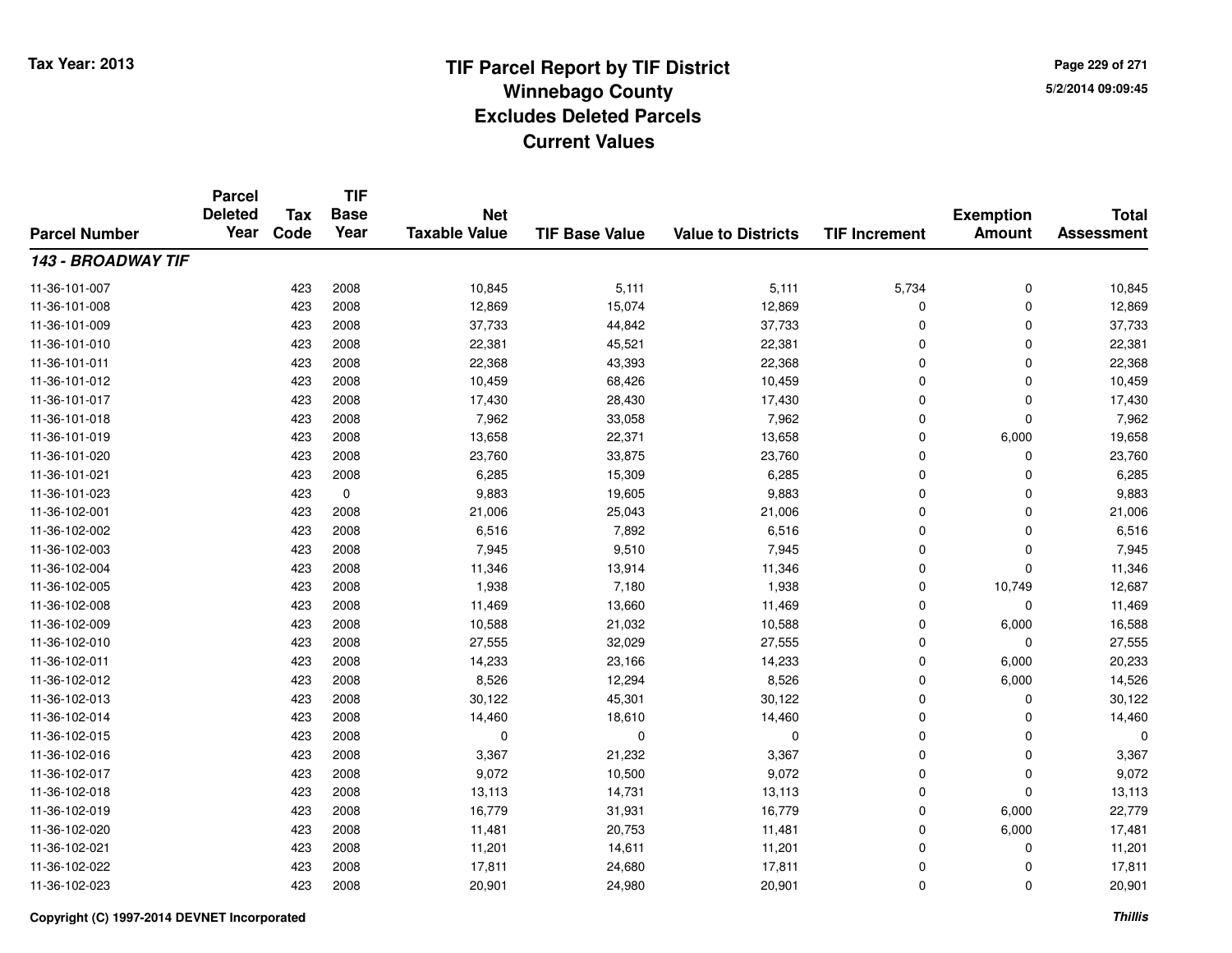**TIF**

**Parcel**

**Page 230 of 2715/2/2014 09:09:45**

#### **TIF Base ValueParcel NumberTotal AssessmentExemption Amount Value to Districts TIF Increment Base YearTax Code Deleted YearNet Taxable Value143 - BROADWAY TIF**11-36-103-001 <sup>423</sup> <sup>0</sup> <sup>2008</sup> <sup>0</sup> <sup>0</sup> <sup>0</sup> <sup>0</sup> <sup>0</sup> 11-36-103-0022 423 2008 1,358 1,676 1,358 0 0 1,358 11-36-103-003 <sup>423</sup> 12,130 <sup>2008</sup> 14,231 12,130 <sup>0</sup> <sup>0</sup> 12,130 11-36-103-0044 23 2008 3,014 3,691 3,014 3,014 3,014 3,014 0 0 0 3,014 11-36-103-005 <sup>423</sup> 3,122 <sup>2008</sup> 3,887 3,122 <sup>0</sup> <sup>0</sup> 3,122 11-36-103-006 <sup>423</sup> 16,070 <sup>2008</sup> 20,917 16,070 <sup>0</sup> <sup>0</sup> 16,070 11-36-103-007 <sup>423</sup> 10,667 <sup>2008</sup> 20,225 10,667 <sup>0</sup> 6,000 16,667 11-36-103-0088 423 2008 13,460 19,950 13,460 0 0 13,460 11-36-103-0099 423 2008 8,274 17,268 8,274 0 5,686 13,960 11-36-103-0100 423 2008 6,543 13,535 6,543 0 6,000 12,543 11-36-103-011 <sup>423</sup> 5,437 <sup>2008</sup> 14,998 5,437 <sup>0</sup> 7,961 13,398 11-36-103-014 <sup>423</sup> <sup>0</sup> <sup>2008</sup> <sup>0</sup> <sup>0</sup> <sup>0</sup> <sup>0</sup> <sup>0</sup> 11-36-103-015 <sup>423</sup> 1,497 <sup>2008</sup> 12,032 1,497 <sup>0</sup> <sup>0</sup> 1,497 11-36-103-0166 423 2008 6,148 13,240 6,148 0 6,000 12,148 11-36-103-017 <sup>423</sup> 3,839 <sup>2008</sup> 13,486 3,839 <sup>0</sup> 11,000 14,839 11-36-103-0188 423 2008 1,602 1,978 1,602 0 0 1,602 11-36-103-019 <sup>423</sup> 4,173 <sup>2008</sup> 4,995 4,173 <sup>0</sup> <sup>0</sup> 4,173 11-36-104-001 <sup>423</sup> <sup>0</sup> <sup>2008</sup> <sup>0</sup> <sup>0</sup> <sup>0</sup> <sup>0</sup> <sup>0</sup> 11-36-104-0022 423 2008 27,688 32,580 27,688 0 27,688 11-36-104-003 <sup>423</sup> <sup>0</sup> <sup>2008</sup> <sup>0</sup> <sup>0</sup> <sup>0</sup> <sup>0</sup> <sup>0</sup> 11-36-104-005 <sup>423</sup> 7,562 <sup>2008</sup> 9,336 7,562 <sup>0</sup> <sup>0</sup> 7,562 11-36-104-0066 423 2008 15,146 17,528 15,146 0 0 15,146 11-36-104-007 <sup>423</sup> 33,875 <sup>2008</sup> 29,854 29,854 4,021 <sup>0</sup> 33,875 11-36-104-0088 423 2008 225 261 225 0 0 225 11-36-104-0099 423 2008 7,101 15,908 7,101 0 6,000 13,101 11-36-104-0100 423 2008 26,842 42,909 26,842 0 0 26,842 11-36-104-011 <sup>423</sup> <sup>0</sup> <sup>2008</sup> <sup>0</sup> <sup>0</sup> <sup>0</sup> <sup>0</sup> <sup>0</sup> 11-36-104-0122 423 0 36,911 43,752 36,911 0 0 36,911 11-36-126-002 <sup>423</sup> 15,965 <sup>2008</sup> 22,918 15,965 <sup>0</sup> 6,000 21,965 11-36-126-0033 423 2008 8,500 21,256 8,500 0 6,000 14,500 11-36-126-004 <sup>423</sup> 9,053 <sup>2008</sup> 17,184 9,053 <sup>0</sup> 6,000 15,053 11-36-126-005 <sup>423</sup> 13,133 <sup>2008</sup> 32,688 13,133 <sup>0</sup> <sup>0</sup> 13,133 11-36-126-0066 423 2008 12,529 33,313 12,529 0 0 12,529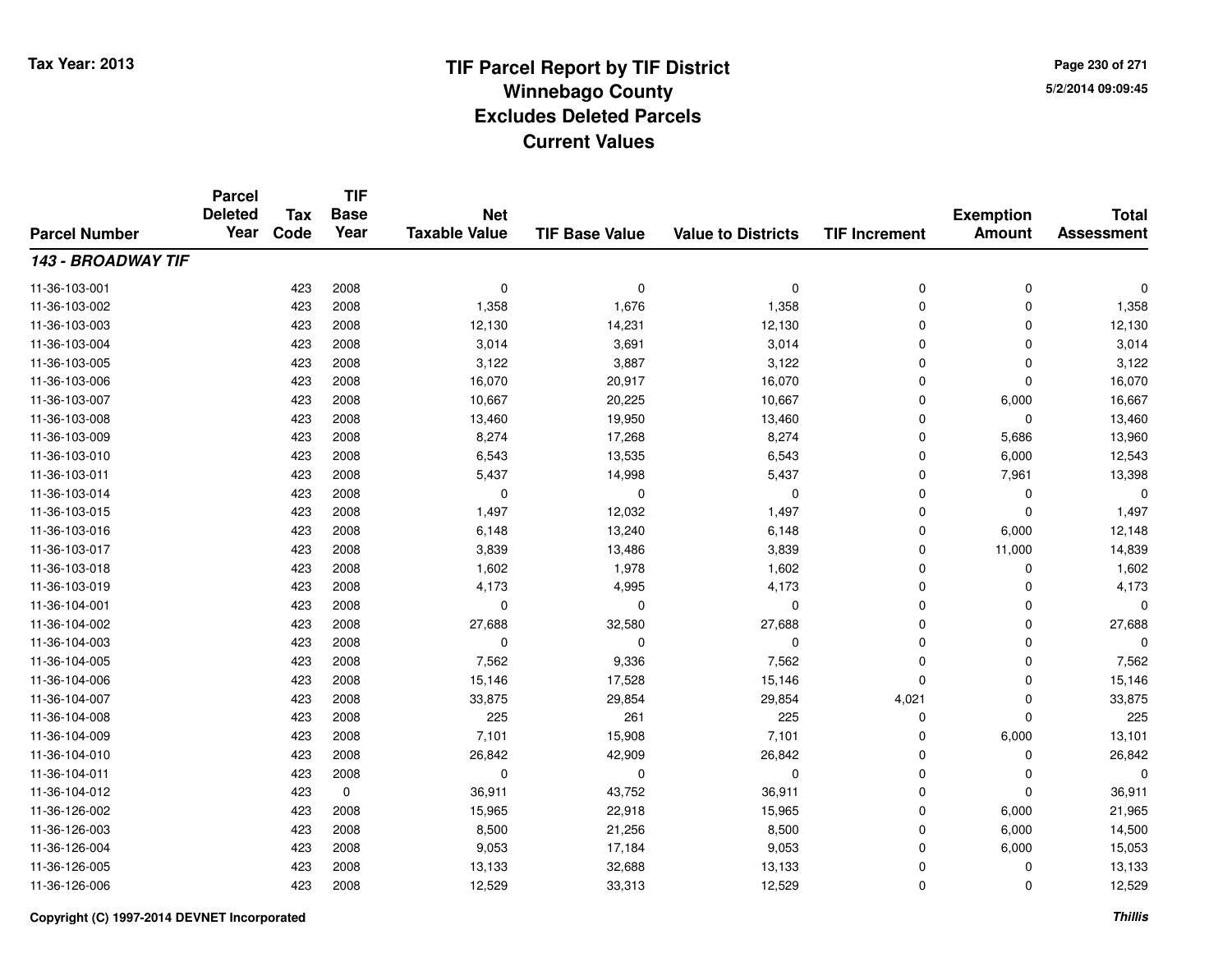**TIF**

**Parcel**

**Page 231 of 2715/2/2014 09:09:45**

#### **TIF Base ValueParcel NumberTotal AssessmentExemption Amount Value to Districts TIF Increment Base YearTax Code Deleted YearNet Taxable Value143 - BROADWAY TIF**11-36-126-007 <sup>423</sup> 22,804 <sup>2008</sup> 32,407 22,804 <sup>0</sup> <sup>0</sup> 22,804 11-36-126-008 <sup>423</sup> 12,795 <sup>2008</sup> 25,771 12,795 <sup>0</sup> <sup>0</sup> 12,795 11-36-126-0099 423 2008 18,651 31,208 18,651 0 0 18,651 11-36-126-010 <sup>423</sup> <sup>0</sup> <sup>2008</sup> <sup>0</sup> <sup>0</sup> <sup>0</sup> <sup>0</sup> <sup>0</sup> 11-36-126-0111 423 2008 10,822 21,103 10,822 0 6,000 16,822 11-36-126-0122 423 2008 10,686 15,684 10,686 0 0 10,686 11-36-126-013 <sup>423</sup> 33,472 <sup>2008</sup> 38,877 33,472 <sup>0</sup> <sup>0</sup> 33,472 11-36-126-014 <sup>423</sup> 37,326 <sup>2008</sup> 43,330 37,326 <sup>0</sup> <sup>0</sup> 37,326 11-36-126-015 <sup>423</sup> 10,924 <sup>2008</sup> 30,556 10,924 <sup>0</sup> 3,847 14,771 11-36-126-0166 423 0 36,189 43,435 36,189 0 0 36,189 11-36-127-0011 423 2008 11,713 14,049 11,713 0 0 11,713 11-36-127-0022 423 2008 10,290 12,106 10,290 0 0 10,290 11-36-127-0033 423 2008 24,844 29,444 24,844 0 0 24,844 11-36-127-004423 2008 16,493 2008 16,493 23,261 16,493 16,493 0 0 0 16,493 11-36-127-0055 423 2008 21,623 41,864 21,623 0 0 21,623 11-36-127-006 <sup>423</sup> 22,356 <sup>2008</sup> 31,197 22,356 <sup>0</sup> 6,000 28,356 11-36-127-007 <sup>423</sup> 19,073 <sup>2008</sup> 21,768 19,073 <sup>0</sup> <sup>0</sup> 19,073 11-36-127-008 <sup>423</sup> 19,835 <sup>2008</sup> 28,136 19,835 <sup>0</sup> <sup>0</sup> 19,835 11-36-127-0099 423 2008 15,892 21,129 15,892 0 0 15,892 11-36-127-0100 423 2008 14,586 19,449 14,586 0 0 14,586 11-36-127-0111 423 2008 21,325 30,083 21,325 0 21,325 11-36-127-0122 423 2008 25,000 47,003 25,000 0 0 25,000 11-36-127-0133 423 2008 39,898 46,305 39,898 0 0 39,898 11-36-127-0144 23 2008 16,274 25,721 16,274 25,721 16,274 0 0 0 16,274 11-36-127-015 <sup>423</sup> 16,214 <sup>2008</sup> 24,338 16,214 <sup>0</sup> <sup>0</sup> 16,214 11-36-127-0166 423 2008 16,622 21,660 16,622 0 0 16,622 11-36-127-017 <sup>423</sup> 9,317 <sup>2008</sup> 19,275 9,317 <sup>0</sup> 6,000 15,317 11-36-127-018 <sup>423</sup> 11,204 <sup>2008</sup> 17,148 11,204 <sup>0</sup> <sup>0</sup> 11,204 11-36-127-019 <sup>423</sup> 7,158 <sup>2008</sup> 14,668 7,158 <sup>0</sup> 4,513 11,671 11-36-128-0022 423 2008 1,900 2,200 1,900 0 0 1,900 11-36-128-0033 423 2008 58,018 68,493 58,018 0 58,018 11-36-128-0066 423 2008 13,788 17,395 13,788 0 0 13,788 11-36-128-008<sup>423</sup> 54,591 <sup>2008</sup> 63,178 54,591 <sup>0</sup> <sup>0</sup> 54,591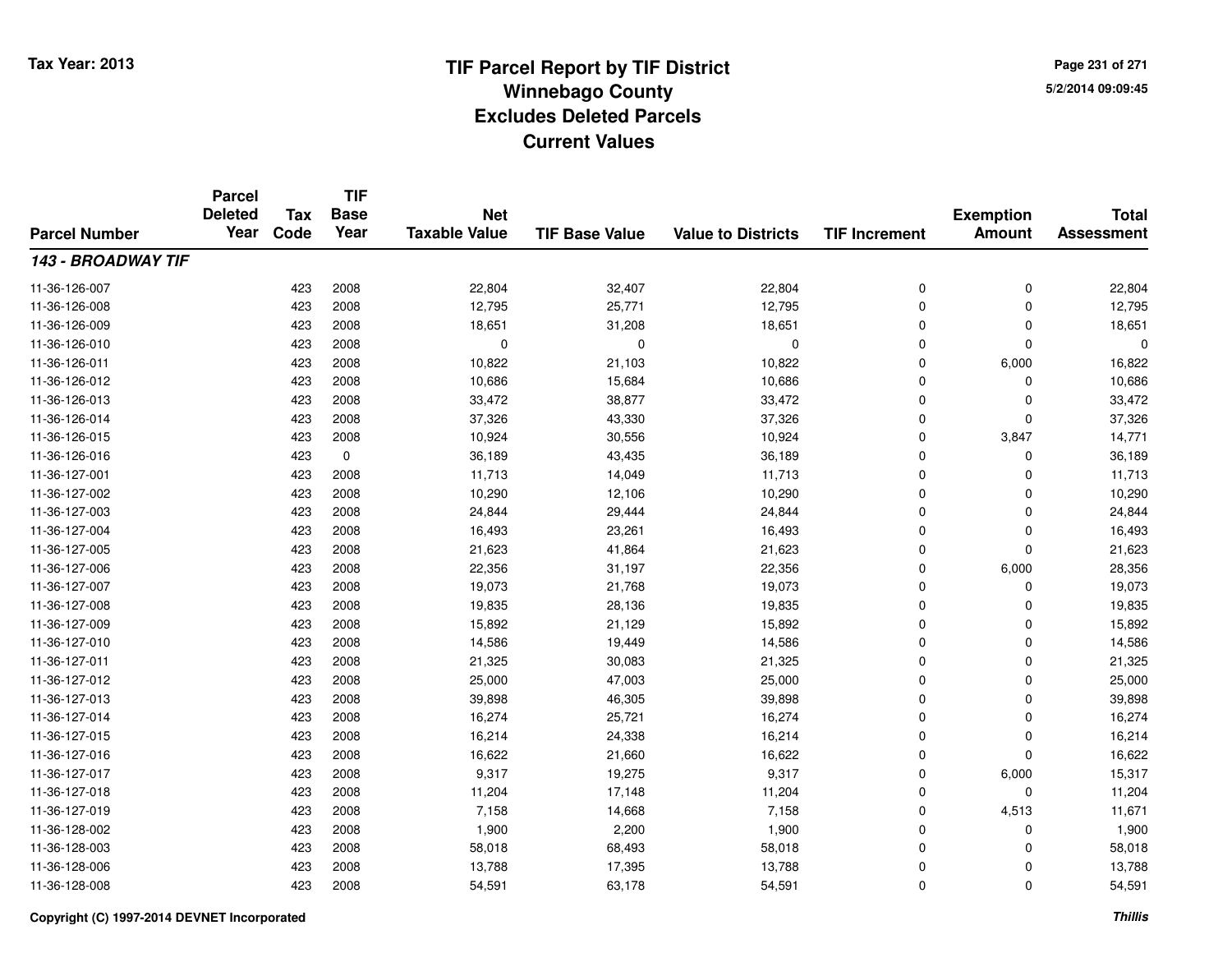**TIF**

**Parcel**

**Page 232 of 2715/2/2014 09:09:45**

#### **TIF Base ValueParcel NumberTotal AssessmentExemption Amount Value to Districts TIF Increment Base YearTax Code Deleted YearNet Taxable Value143 - BROADWAY TIF**11-36-131-0011 423 2008 15,000 26,420 15,000 0 0 15,000 11-36-131-002 <sup>423</sup> 17,185 <sup>2008</sup> 27,458 17,185 <sup>0</sup> <sup>0</sup> 17,185 11-36-131-003 $3$  3 2008 2008 3,280 23,932 3,280 3,280 3,280 3,280 3,280 3,280 3,280 3,280 3,280 3,280 3,280 3,280  $\,$ 11-36-131-004 <sup>423</sup> 5,973 <sup>2008</sup> 21,493 5,973 <sup>0</sup> 3,360 9,333 11-36-131-005 <sup>423</sup> 7,864 <sup>2008</sup> 21,911 7,864 <sup>0</sup> 6,000 13,864 11-36-131-0066 423 2008 29,337 29,281 29,281 56 0 29,337 11-36-201-004 <sup>423</sup> 4,239 <sup>2008</sup> 4,239 4,239 <sup>0</sup> 25,594 29,833 11-36-201-005 <sup>423</sup> 17,247 <sup>2008</sup> 19,961 17,247 <sup>0</sup> <sup>0</sup> 17,247 11-36-202-0011 423 2008 3,996 4,624 3,996 0 0 3,996 11-36-202-0022 423 2008 19,108 24,673 19,108 0 0 19,108 11-36-202-0033 423 2008 9,332 17,719 9,332 0 5,433 14,765 11-36-202-004 <sup>423</sup> 39,674 <sup>2008</sup> 47,228 39,674 <sup>0</sup> <sup>0</sup> 39,674 11-36-202-005 <sup>423</sup> 39,674 <sup>2008</sup> 51,589 39,674 <sup>0</sup> <sup>0</sup> 39,674 11-36-202-0066 423 2008 15,725 20,341 15,725 0 0 15,725 11-36-202-007 <sup>423</sup> 11,553 <sup>2008</sup> 20,189 11,553 <sup>0</sup> 6,000 17,553 11-36-202-0088 423 2008 8,600 14,783 8,600 0 4,599 13,199 11-36-202-009 <sup>423</sup> 52,504 <sup>2008</sup> 60,764 52,504 <sup>0</sup> <sup>0</sup> 52,504 11-36-202-0100 423 2008 7,258 8,399 7,258 0 0 7,258 11-36-202-0111 423 2008 7,056 20,970 7,056 0 7,056 11-36-202-0122 423 2008 6,287 9,500 6,287 0 0 6,287 11-36-202-013 <sup>423</sup> 10,478 <sup>2008</sup> 20,840 10,478 <sup>0</sup> 6,000 16,478 11-36-202-014 <sup>423</sup> 11,551 <sup>2008</sup> 8,580 8,580 2,971 <sup>0</sup> 11,551 11-36-203-004 <sup>423</sup> 14,901 <sup>2008</sup> 18,291 14,901 <sup>0</sup> <sup>0</sup> 14,901 11-36-203-005 <sup>423</sup> 7,065 <sup>2008</sup> 14,318 7,065 <sup>0</sup> 5,914 12,979 11-36-203-006 <sup>423</sup> 11,520 <sup>2008</sup> 21,381 11,520 <sup>0</sup> 6,000 17,520 11-36-203-007 <sup>423</sup> 9,152 <sup>2008</sup> 16,947 9,152 <sup>0</sup> 6,000 15,152 11-36-203-008 <sup>423</sup> 20,734 <sup>2008</sup> 23,996 20,734 <sup>0</sup> <sup>0</sup> 20,734 11-36-203-0099 423 2008 9,621 19,449 9,621 0 6,098 15,719 11-36-203-0100 423 2008 7,810 20,270 7,810 0 5,697 13,507 11-36-203-0111 423 2008 17,675 20,059 17,675 0 0 17,675 11-36-203-012 <sup>423</sup> 41,983 <sup>2008</sup> 53,985 41,983 <sup>0</sup> <sup>0</sup> 41,983 11-36-204-0044 1,186 2008 14,757 13,571 13,571 1,186 0 14,757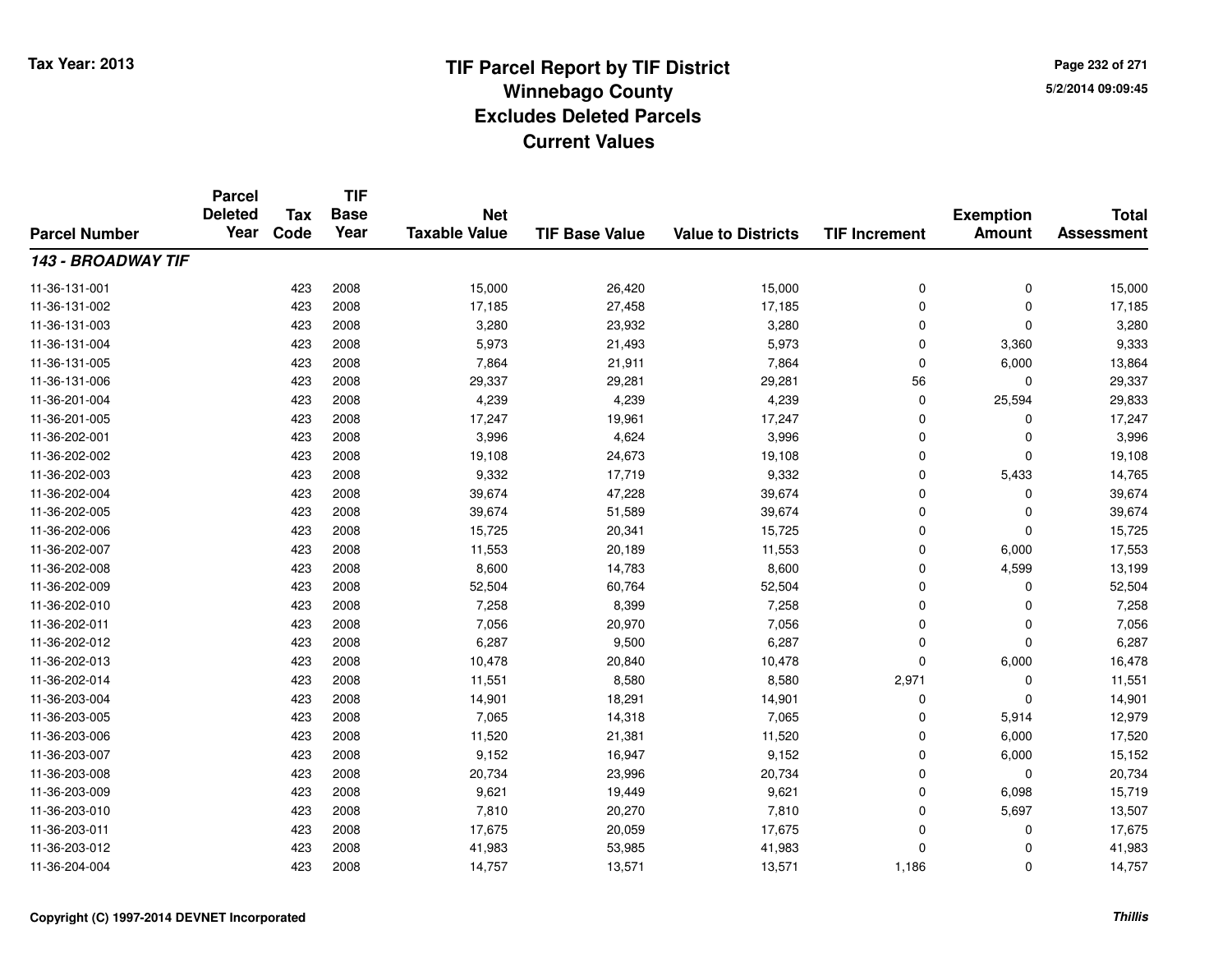**Page 233 of 2715/2/2014 09:09:45**

#### **TIF Base ValueParcel NumberTotal AssessmentExemption Amount Value to Districts TIF IncrementTIF Base YearTax CodeParcel Deleted YearNet Taxable Value143 - BROADWAY TIF**11-36-204-005 <sup>423</sup> 12,195 <sup>2008</sup> 14,115 12,195 <sup>0</sup> <sup>0</sup> 12,195 **Tax District Totals: Parcel Count: <sup>918</sup> 13,577,713 19,647,900 13,443,163 134,550 1,882,691 15,460,404 144 - EAST RIVER TIF**11-23-251-005 <sup>424</sup> 55,882 <sup>2008</sup> 64,673 55,882 <sup>0</sup> <sup>0</sup> 55,882 11-23-251-0088 424 2008 3,262 3,776 3,262 0 0 3,262 11-23-251-0099 424 2008 3,207 3,711 3,207 0 3,207 11-23-251-0100 424 2008 65,900 76,267 65,900 0 0 65,900 11-23-251-0111 424 2008 83,135 113,732 83,135 0 0 83,135 11-23-251-0122 424 2008 146,821 169,919 146,821 0 146,821 11-23-251-0133 424 2008 14,707 18,432 14,707 0 0 14,707 11-23-252-0011 424 2008 101,575 117,554 101,575 0 101,575 11-23-252-0022 424 2008 1,853 2,145 1,853 0 0 1,853 11-23-252-0033 424 2008 1,742 2,015 1,742 0 0 1,742 11-23-252-0044 224 2008 1,853 2,145 2,145 1,853 0 0 0 1,853 11-23-252-005 <sup>424</sup> 11,128 <sup>2008</sup> 25,198 11,128 <sup>0</sup> <sup>0</sup> 11,128 11-23-253-0011 424 2008 11,405 17,599 11,405 0 0 11,405 11-23-253-0022 424 2008 74,250 85,929 74,250 0 0 74,250 11-23-253-0033 424 2008 43,977 50,895 43,977 0 0 43,977 11-23-253-0044 23 2008 28,052 26,052 26,052 27 28,052 28,052 28,052 0 0 28,052 11-23-253-0055 424 2008 2,162 2,501 2,162 0 0 2,162 11-23-253-006 <sup>424</sup> 9,980 <sup>2008</sup> 11,439 9,980 <sup>0</sup> <sup>0</sup> 9,980 11-23-253-007 <sup>424</sup> 142,891 <sup>2008</sup> 165,365 142,891 <sup>0</sup> <sup>0</sup> 142,891 11-23-253-0088 424 2008 33,807 62,380 33,807 0 0 33,807 11-23-253-0111 424 2008 14,815 18,012 14,815 0 0 14,815 11-23-253-0122 424 2008 15,401 20,612 15,401 0 0 15,401 11-23-253-0133 424 2008 17,959 20,785 17,959 0 0 17,959 11-23-253-037 <sup>424</sup> 2,047 <sup>2008</sup> 18,020 2,047 <sup>0</sup> 16,000 18,047 11-23-276-001 <sup>424</sup> 57,537 <sup>2008</sup> 66,589 57,537 <sup>0</sup> <sup>0</sup> 57,537 11-23-276-0022 424 2008 63,295 82,812 63,295 0 0 63,295 11-23-276-0033 424 2008 38,897 45,017 38,897 0 0 38,897 11-23-276-0044 2008 20,102 2008 20,102 27,253 20,102 20,102 0 0 0 20,102 11-23-276-005 <sup>424</sup> <sup>0</sup> <sup>2008</sup> 10,204 <sup>0</sup> <sup>0</sup> 8,333 8,333 11-23-276-006<sup>424</sup> 61,012 <sup>2008</sup> 70,610 61,012 <sup>0</sup> <sup>0</sup> 61,012

### **Copyright (C) 1997-2014 DEVNET Incorporated**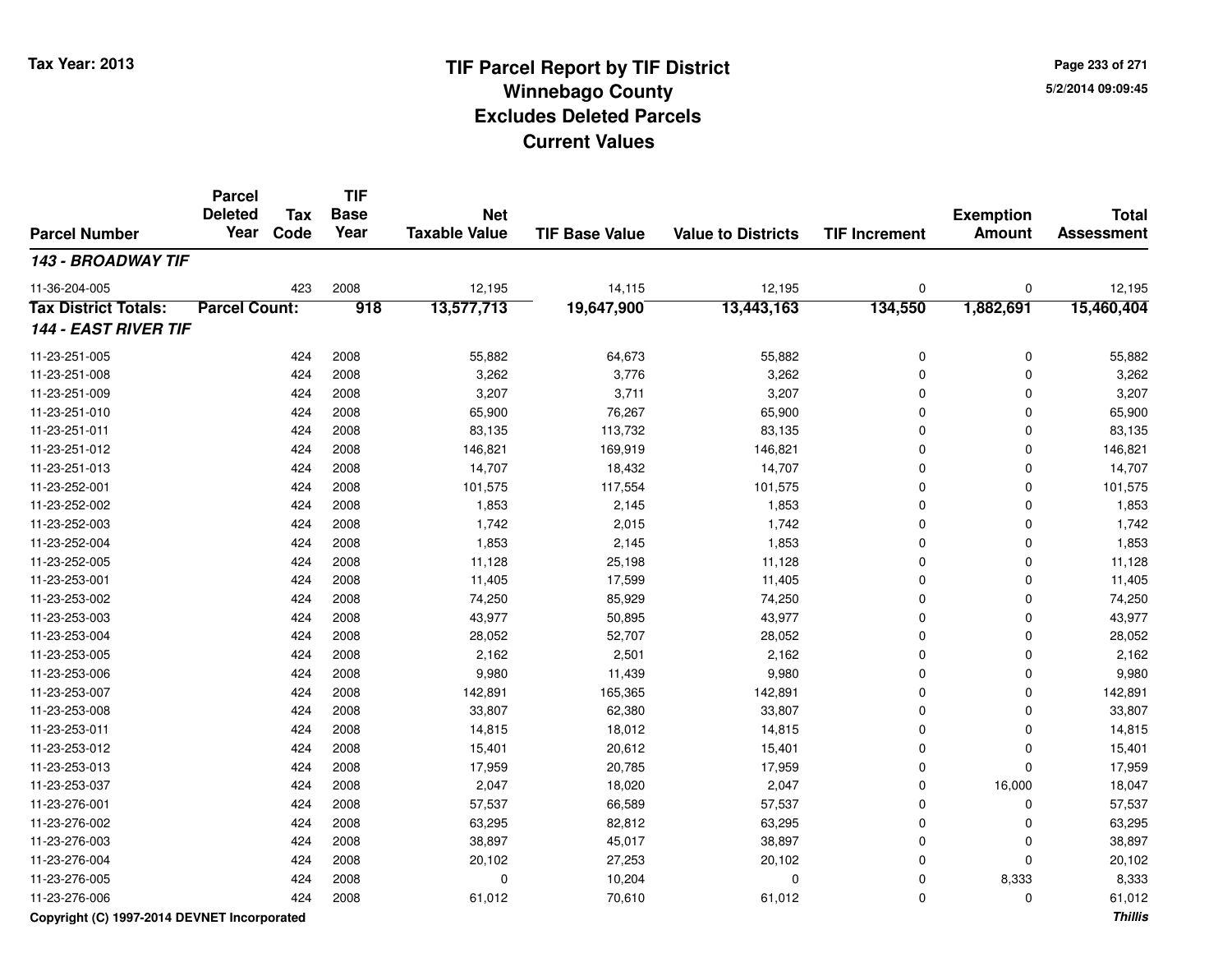**TIF**

**Parcel**

**Page 234 of 2715/2/2014 09:09:45**

#### **TIF Base ValueParcel NumberTotal AssessmentExemption Amount Value to Districts TIF Increment Base YearTax Code Deleted YearNet Taxable Value144 - EAST RIVER TIF**11-23-276-0077 424 2008 2,162 2,501 2,162 0 0 2,162 11-23-326-001 <sup>424</sup> 377,159 <sup>2008</sup> 124,726 124,726 252,433 <sup>0</sup> 377,159 11-23-326-0022 2 2 2008 110,958 128,414 110,958 2 2008 128,414 110,958 110,958 110,958 110,958 11-23-327-002 <sup>424</sup> <sup>0</sup> <sup>0</sup> <sup>0</sup> <sup>0</sup> <sup>0</sup> <sup>0</sup> <sup>0</sup> 11-23-330-001 <sup>424</sup> <sup>0</sup> <sup>2008</sup> <sup>0</sup> <sup>0</sup> <sup>0</sup> <sup>0</sup> <sup>0</sup> 11-23-331-0022 424 2008 1,091 1,262 1,091 0 0 1,091 11-23-331-006 <sup>424</sup> <sup>0</sup> <sup>0</sup> <sup>0</sup> <sup>0</sup> <sup>0</sup> <sup>0</sup> <sup>0</sup> 11-23-332-001 <sup>424</sup> <sup>0</sup> <sup>2008</sup> <sup>0</sup> <sup>0</sup> <sup>0</sup> <sup>0</sup> <sup>0</sup> 11-23-332-002 <sup>424</sup> <sup>0</sup> <sup>2008</sup> <sup>0</sup> <sup>0</sup> <sup>0</sup> <sup>0</sup> <sup>0</sup> 11-23-332-003 <sup>424</sup> <sup>0</sup> <sup>2008</sup> <sup>0</sup> <sup>0</sup> <sup>0</sup> <sup>0</sup> <sup>0</sup> 11-23-333-0011 424 2008 22,122 25,602 22,122 0 0 22,122 11-23-333-002 <sup>424</sup> <sup>0</sup> <sup>2008</sup> <sup>1</sup> <sup>0</sup> <sup>0</sup> <sup>0</sup> <sup>0</sup> 11-23-333-004 <sup>424</sup> 18,502 <sup>2008</sup> 24,009 18,502 <sup>0</sup> 6,000 24,502 11-23-334-0011 424 2008 33,419 43,917 33,419 0 0 33,419 11-23-334-0022 424 2008 17,673 16,810 16,810 863 0 17,673 11-23-334-0033 424 2008 5,079 5,878 5,079 0 0 5,079 11-23-334-004 <sup>424</sup> 14,468 <sup>2008</sup> 25,099 14,468 <sup>0</sup> <sup>0</sup> 14,468 11-23-335-0011 424 2008 1,698 15,658 1,698 0 0 1,698 11-23-335-002 <sup>424</sup> 9,399 <sup>2008</sup> 10,878 9,399 <sup>0</sup> <sup>0</sup> 9,399 11-23-335-0033 424 2008 22,367 30,676 22,367 0 0 22,367 11-23-335-004 <sup>424</sup> 93,181 <sup>2008</sup> 107,840 93,181 <sup>0</sup> <sup>0</sup> 93,181 11-23-335-006 <sup>424</sup> 70,000 <sup>2008</sup> 86,892 70,000 <sup>0</sup> <sup>0</sup> 70,000 11-23-335-007 <sup>424</sup> 76,939 <sup>2008</sup> 89,042 76,939 <sup>0</sup> <sup>0</sup> 76,939 11-23-335-008 <sup>424</sup> 16,997 <sup>2008</sup> 27,690 16,997 <sup>0</sup> <sup>0</sup> 16,997 11-23-335-009 <sup>424</sup> 21,417 <sup>2008</sup> 40,808 21,417 <sup>0</sup> 6,000 27,417 11-23-335-0100 424 2008 3,208 19,042 3,208 0 6,000 9,208 11-23-335-0111 424 2008 37,576 43,606 37,576 0 0 37,576 11-23-337-001 <sup>424</sup> <sup>987</sup> <sup>2008</sup> <sup>190</sup> <sup>190</sup> <sup>797</sup> <sup>0</sup> <sup>987</sup> 11-23-337-002 <sup>424</sup> <sup>688</sup> <sup>2008</sup> <sup>243</sup> <sup>243</sup> <sup>445</sup> <sup>0</sup> <sup>688</sup> 11-23-337-003 <sup>424</sup> <sup>972</sup> <sup>2008</sup> <sup>225</sup> <sup>225</sup> <sup>747</sup> <sup>0</sup> <sup>972</sup> 11-23-337-004 <sup>424</sup> 1,344 <sup>2008</sup> <sup>190</sup> <sup>190</sup> 1,154 <sup>0</sup> 1,344 11-23-337-005 <sup>424</sup> <sup>504</sup> <sup>2008</sup> <sup>112</sup> <sup>112</sup> <sup>392</sup> <sup>0</sup> <sup>504</sup> 11-23-337-006<sup>424</sup> 1,054 <sup>2008</sup> <sup>240</sup> <sup>240</sup> <sup>814</sup> <sup>0</sup> 1,054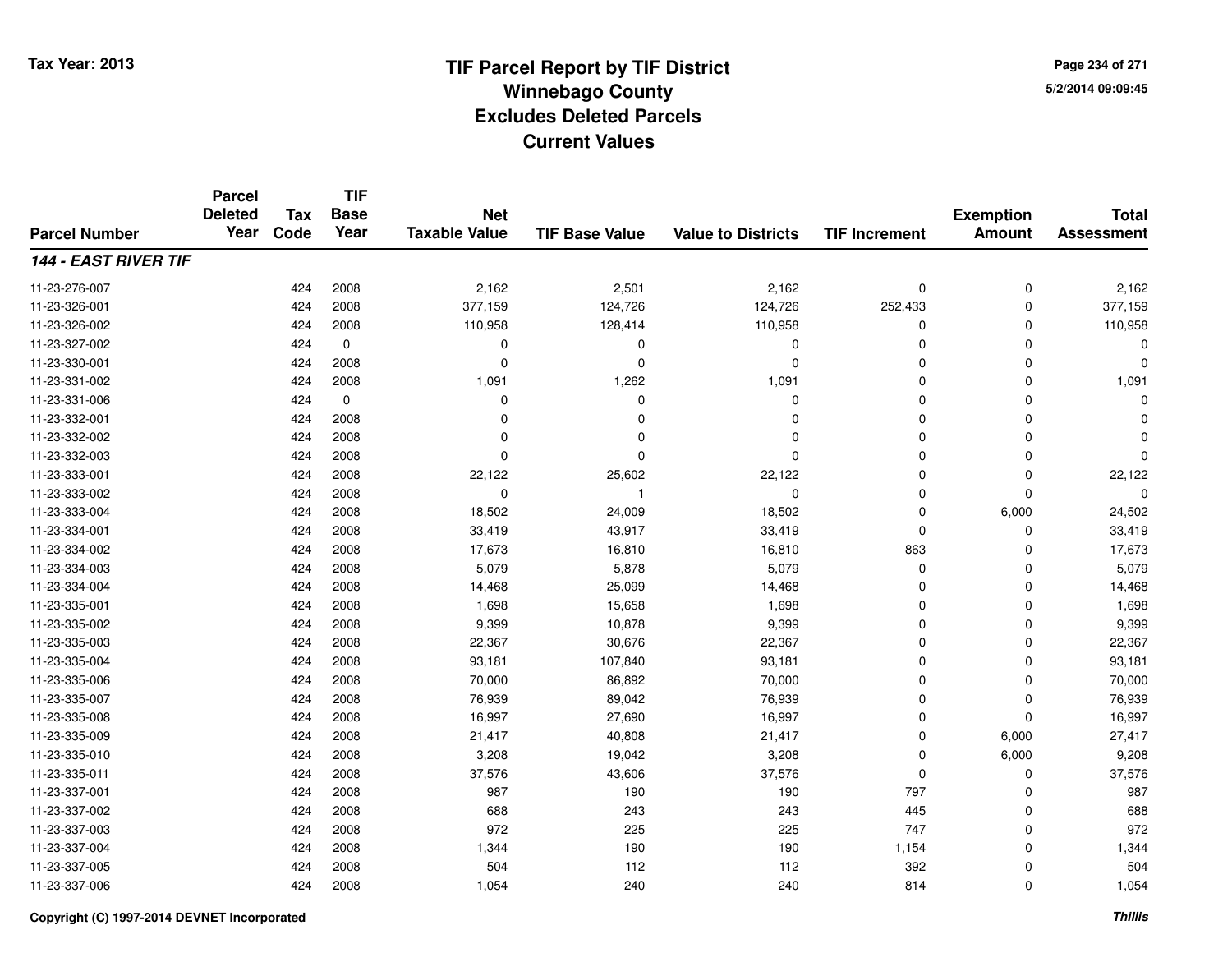**TIF**

**Parcel**

**Page 235 of 2715/2/2014 09:09:45**

#### **TIF Base ValueParcel NumberTotal AssessmentExemption Amount Value to Districts TIF Increment Base YearTax Code Deleted YearNet Taxable Value144 - EAST RIVER TIF**11-23-337-007 <sup>424</sup> 50,651 <sup>2008</sup> 9,315 9,315 41,336 6,000 56,651 11-23-337-008 <sup>424</sup> 43,973 <sup>2008</sup> 11,902 11,902 32,071 <sup>0</sup> 43,973 11-23-337-0099 424 2008 37,299 11,021 26,278 6,000 43,299 11-23-337-0100 424 2008 48,072 9,320 9,320 38,752 6,000 54,072 11-23-337-011 <sup>424</sup> 37,299 <sup>2008</sup> 11,771 11,771 25,528 6,000 43,299 11-23-337-012 <sup>424</sup> 43,505 <sup>2008</sup> 11,115 11,115 32,390 <sup>0</sup> 43,505 11-23-359-001 <sup>424</sup> <sup>0</sup> <sup>2008</sup> <sup>0</sup> <sup>0</sup> <sup>0</sup> <sup>0</sup> <sup>0</sup> 11-23-360-001 <sup>424</sup> <sup>0</sup> <sup>2008</sup> <sup>0</sup> <sup>0</sup> <sup>0</sup> <sup>0</sup> <sup>0</sup> 11-23-361-001 <sup>424</sup> <sup>0</sup> <sup>2008</sup> <sup>0</sup> <sup>0</sup> <sup>0</sup> <sup>0</sup> <sup>0</sup> 11-23-361-0022 2 424 2008 1,864 2,156 1,864 0 0 1,864 11-23-377-001 <sup>424</sup> <sup>0</sup> <sup>2008</sup> <sup>0</sup> <sup>0</sup> <sup>0</sup> <sup>0</sup> <sup>0</sup> 11-23-377-0022 2 424 2008 12,398 14,555 12,398 0 0 12,398 11-23-379-0011 424 2008 1,327 1,535 1,327 0 0 1,327 11-23-379-0022 424 2008 19,260 22,499 19,260 0 0 19,260 11-23-379-003 <sup>424</sup> 11,153 <sup>2008</sup> 13,115 11,153 <sup>0</sup> <sup>0</sup> 11,153 11-23-379-0044 224 8008 8,681 10,642 8,681 8,681 8,681 8 200 8,681 0 0 8,681 11-23-379-005 <sup>424</sup> 9,971 <sup>2008</sup> 11,486 9,971 <sup>0</sup> 4,449 14,420 11-23-379-006 <sup>424</sup> 19,802 <sup>2008</sup> 23,174 19,802 <sup>0</sup> <sup>0</sup> 19,802 11-23-379-007 <sup>424</sup> 13,838 <sup>2008</sup> 16,183 13,838 <sup>0</sup> <sup>0</sup> 13,838 11-23-379-0088 424 2008 13,846 16,193 13,846 0 0 13,846 11-23-379-009 <sup>424</sup> 11,089 <sup>2008</sup> 13,131 11,089 <sup>0</sup> <sup>0</sup> 11,089 11-23-379-0100 424 2008 5,257 7,612 5,257 0 0 5,257 11-23-379-0111 424 2008 7,530 11,366 7,530 0 7,530 11-23-379-0122 424 2008 47,563 55,589 47,563 0 0 47,563 11-23-379-0133 424 2008 16,944 19,769 16,944 0 0 16,944 11-23-379-014 <sup>424</sup> 124,717 <sup>2008</sup> 144,827 124,717 <sup>0</sup> <sup>0</sup> 124,717 11-23-380-006 <sup>424</sup> 18,540 <sup>2008</sup> 21,939 18,540 <sup>0</sup> <sup>0</sup> 18,540 11-23-380-007 <sup>424</sup> 15,428 <sup>2008</sup> 18,154 15,428 <sup>0</sup> <sup>0</sup> 15,428 11-23-380-008 <sup>424</sup> 19,238 <sup>2008</sup> 22,861 19,238 <sup>0</sup> <sup>0</sup> 19,238 11-23-380-0099 424 2008 23,583 28,180 23,583 0 0 23,583 11-23-380-0100 424 2008 25,968 30,946 25,968 0 0 25,968 11-23-381-001 <sup>424</sup> <sup>0</sup> <sup>2008</sup> <sup>0</sup> <sup>0</sup> <sup>0</sup> <sup>0</sup> <sup>0</sup> 11-23-382-0011 424 2008 19,317 40,501 19,317 0 0 19,317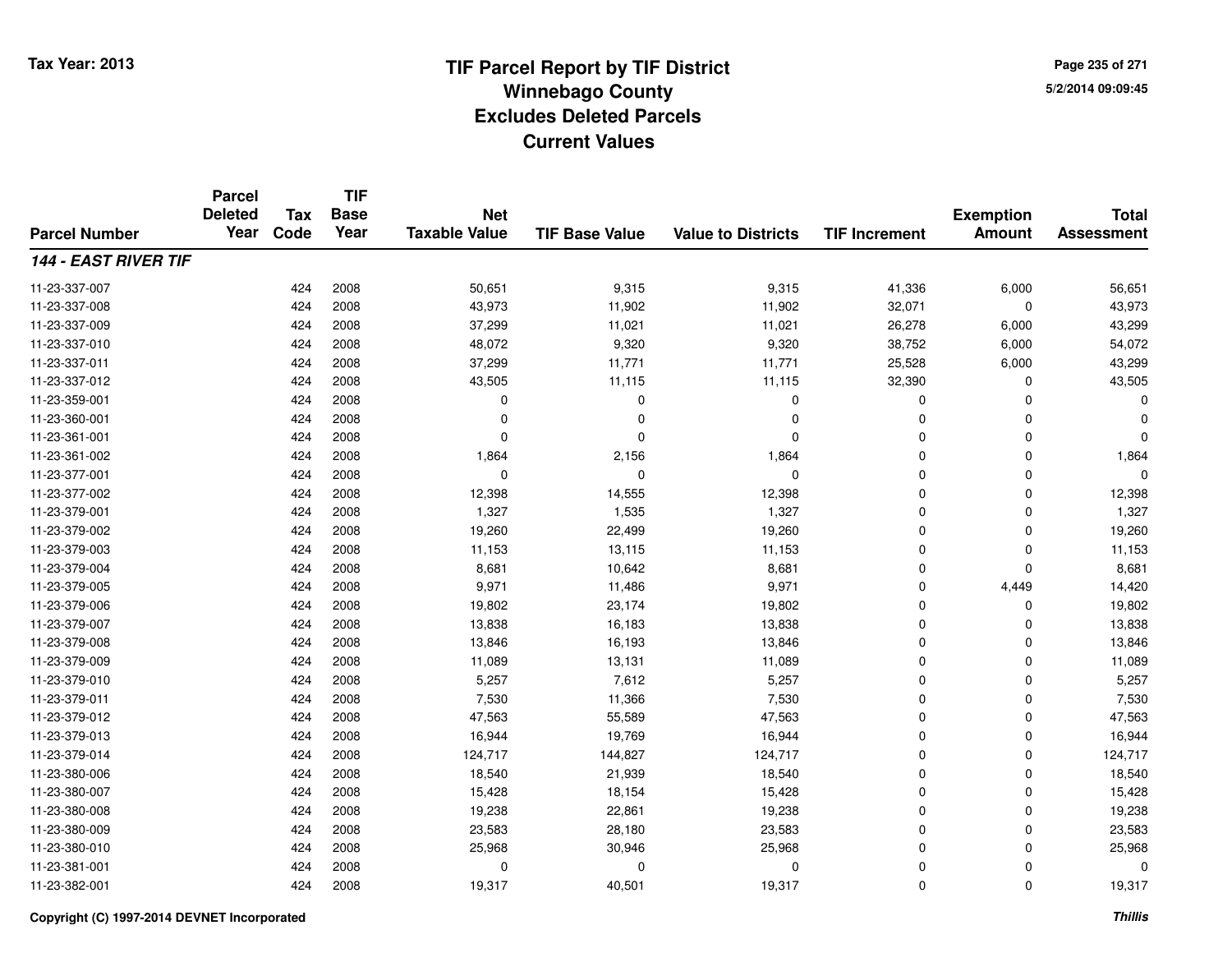**TIF**

**Parcel**

**Page 236 of 2715/2/2014 09:09:45**

#### **TIF Base ValueParcel NumberTotal AssessmentExemption Amount Value to Districts TIF Increment Base YearTax Code Deleted YearNet Taxable Value144 - EAST RIVER TIF**11-23-382-0033 424 2008 73,922 92,840 73,922 0 6,000 79,922 11-23-382-0044 17,277 2008 17,277 20,234 17,277 20,234 17,277 20,234 17,277 20 0 17,277 11-23-382-005 <sup>424</sup> 19,256 <sup>2008</sup> 22,442 19,256 <sup>0</sup> <sup>0</sup> 19,256 11-23-382-0111 424 2008 39,898 46,720 39,898 0 0 39,898 11-23-382-0122 424 2008 53,754 63,103 53,754 0 0 53,754 11-23-382-0133 424 2008 11,403 13,494 11,403 0 11,403 11-23-382-014 <sup>424</sup> 13,753 <sup>2008</sup> 16,512 13,753 <sup>0</sup> <sup>0</sup> 13,753 11-23-382-0155 424 2008 946 1,166 946 0 0 946 11-23-382-0166 424 2008 64,238 26,889 26,889 37,349 0 64,238 11-23-382-017 <sup>424</sup> 55,002 <sup>2008</sup> 67,937 55,002 <sup>0</sup> <sup>0</sup> 55,002 11-23-382-018 <sup>424</sup> 20,429 <sup>2008</sup> 24,316 20,429 <sup>0</sup> <sup>0</sup> 20,429 11-23-382-019 <sup>424</sup> 21,430 <sup>2008</sup> 24,959 21,430 <sup>0</sup> <sup>0</sup> 21,430 11-23-382-0211 424 2008 1,857 2,291 1,857 0 0 1,857 11-23-382-0222 424 2008 1,857 2,291 1,857 0 0 1,857 11-23-382-0233 424 2008 5,677 7,007 5,677 0 0 5,677 11-23-382-0244 23,652 23,652 23,652 23,652 25,497 23,652 23,652 0 0 0 23,652 11-23-382-026 <sup>424</sup> <sup>0</sup> <sup>2008</sup> <sup>0</sup> <sup>0</sup> <sup>0</sup> <sup>0</sup> <sup>0</sup> 11-23-382-027 <sup>424</sup> <sup>0</sup> <sup>2008</sup> <sup>0</sup> <sup>0</sup> <sup>0</sup> <sup>0</sup> <sup>0</sup> 11-23-382-0299 424 2008 19,620 22,706 19,620 0 0 19,620 11-23-382-0300 424 2008 15,357 18,139 15,357 0 0 15,357 11-23-383-008 <sup>424</sup> <sup>0</sup> <sup>2008</sup> <sup>0</sup> <sup>0</sup> <sup>0</sup> <sup>0</sup> <sup>0</sup> 11-23-384-0011 1 2 3 340 2008 5,340 5,340 0 5,340 5,340 5,340 0 5,340 5,340 11-23-384-002 <sup>424</sup> 5,758 <sup>2008</sup> <sup>0</sup> <sup>0</sup> 5,758 <sup>0</sup> 5,758 11-23-384-0033 424 2008 21,990 25,449 21,990 0 0 21,990 11-23-384-0044 424 2008 2,001 2,317 2,001 0 0 2,001 11-23-384-005 <sup>424</sup> 18,258 <sup>2008</sup> 24,457 18,258 <sup>0</sup> <sup>0</sup> 18,258 11-23-384-006 <sup>424</sup> 5,490 <sup>2008</sup> <sup>0</sup> <sup>0</sup> 5,490 <sup>0</sup> 5,490 11-23-384-007 <sup>424</sup> 96,974 <sup>2008</sup> <sup>0</sup> <sup>0</sup> 96,974 <sup>0</sup> 96,974 11-23-386-0011 424 2008 8,969 31,703 8,969 0 0 8,969 11-23-386-0022 424 2008 2,912 3,671 2,912 0 0 2,912 11-23-386-0033 424 2008 48,504 27,108 27,108 21,396 6,000 54,504 11-23-386-004 <sup>424</sup> <sup>0</sup> <sup>2008</sup> <sup>0</sup> <sup>0</sup> <sup>0</sup> <sup>0</sup> <sup>0</sup> 11-23-386-0100 424 2008 28,695 33,563 28,695 0 0 28,695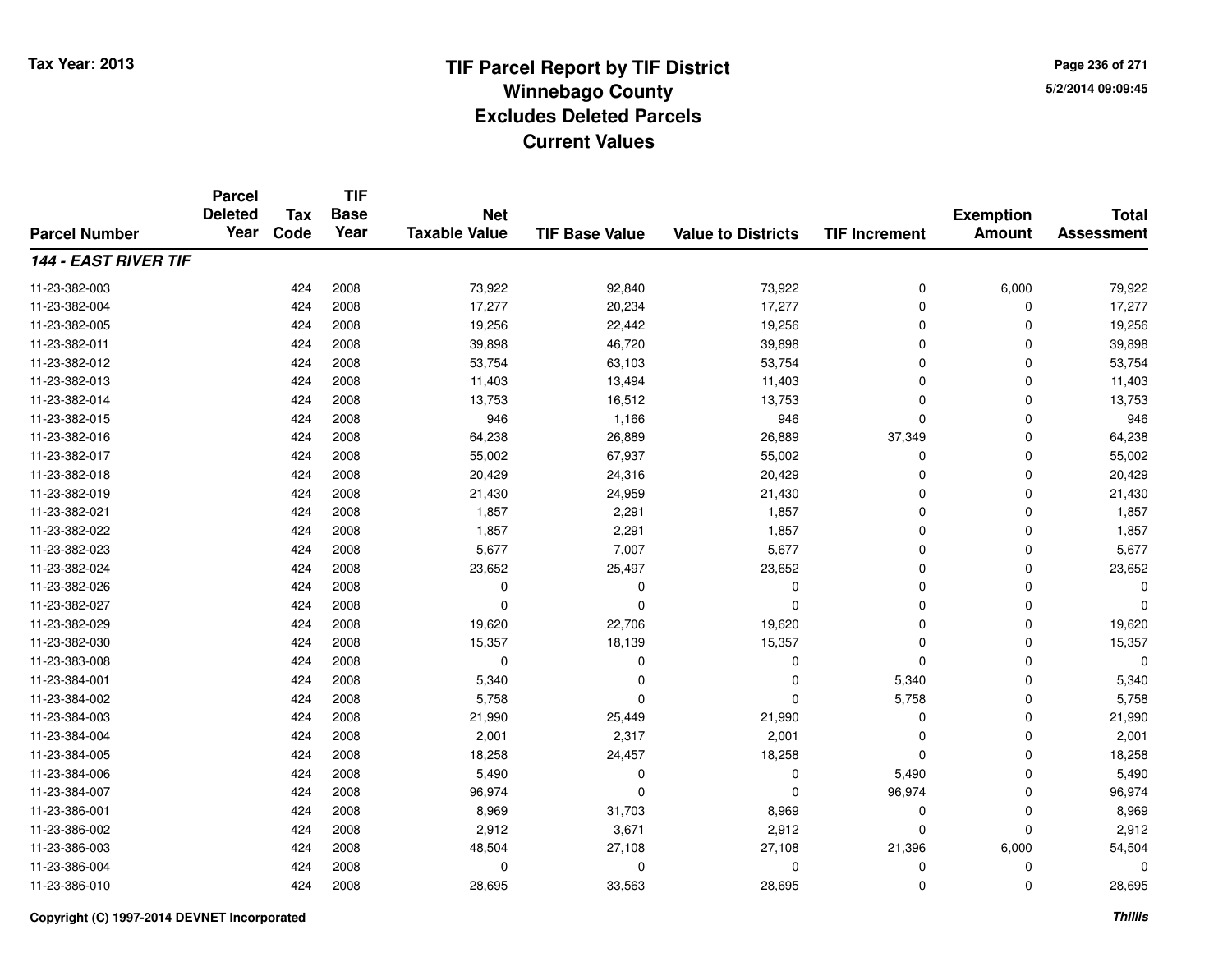**TIF**

**Parcel**

**Page 237 of 2715/2/2014 09:09:45**

#### **TIF Base ValueParcel NumberTotal AssessmentExemption Amount Value to Districts TIF Increment Base YearTax Code Deleted YearNet Taxable Value144 - EAST RIVER TIF**11-23-386-0111 424 2008 14,211 16,674 14,211 0 0 14,211 11-23-386-0122 424 2008 28,383 33,302 28,383 0 0 28,383 11-23-386-0133 424 2008 10,334 12,176 10,334 0 0 10,334 11-23-386-014 <sup>424</sup> 30,711 <sup>2008</sup> 14,806 14,806 15,905 <sup>0</sup> 30,711 11-23-390-012 <sup>424</sup> <sup>0</sup> <sup>2008</sup> <sup>0</sup> <sup>0</sup> <sup>0</sup> <sup>0</sup> <sup>0</sup> 11-23-390-013 <sup>424</sup> <sup>0</sup> <sup>2008</sup> <sup>0</sup> <sup>0</sup> <sup>0</sup> <sup>0</sup> <sup>0</sup> 11-23-390-014 <sup>424</sup> <sup>0</sup> <sup>2008</sup> <sup>0</sup> <sup>0</sup> <sup>0</sup> <sup>0</sup> <sup>0</sup> 11-23-390-018 <sup>424</sup> <sup>837</sup> <sup>2008</sup> <sup>969</sup> <sup>837</sup> <sup>0</sup> <sup>0</sup> <sup>837</sup> 11-23-390-019 <sup>424</sup> 24,771 <sup>2008</sup> 28,861 24,771 <sup>0</sup> <sup>0</sup> 24,771 11-23-401-0011 424 2008 401 466 401 0 401 11-23-401-0022 424 2008 9,748 11,282 9,748 0 0 9,748 11-23-401-0033 424 2008 18,862 24,609 18,862 0 0 18,862 11-23-401-004 <sup>424</sup> 21,827 <sup>2008</sup> 25,262 21,827 <sup>0</sup> <sup>0</sup> 21,827 11-23-402-0011 424 2008 8,150 9,414 8,150 0 6,000 14,150 11-23-402-0022 424 2008 1,321 1,529 1,321 0 0 1,321 11-23-402-0033 424 2008 1,482 1,716 1,482 0 0 1,482 11-23-402-0044 2008 25,549 2008 25,549 33,181 25,549 25,549 0 0 0 25,549 11-23-402-005 <sup>424</sup> 43,133 <sup>2008</sup> 49,917 43,133 <sup>0</sup> <sup>0</sup> 43,133 11-23-402-0066 424 2008 7,666 8,872 7,666 0 0 7,666 11-23-402-007 <sup>424</sup> 10,706 <sup>2008</sup> 16,278 10,706 <sup>0</sup> 6,000 16,706 11-23-403-0011 424 2008 149,293 172,781 149,293 0 149,293 11-23-404-0011 424 2008 10,366 11,997 10,366 0 0 10,366 11-23-404-0022 424 2008 640 741 640 0 0 640 11-23-404-0033 424 2008 24,071 34,343 24,071 0 6,000 30,071 11-23-404-004 <sup>424</sup> 22,630 <sup>2008</sup> 34,123 22,630 <sup>0</sup> <sup>0</sup> 22,630 11-23-404-005 <sup>424</sup> 13,912 <sup>2008</sup> 23,561 13,912 <sup>0</sup> <sup>0</sup> 13,912 11-23-404-006 <sup>424</sup> 12,114 <sup>2008</sup> 14,236 12,114 <sup>0</sup> 6,000 18,114 11-23-404-007 <sup>424</sup> 32,065 <sup>2008</sup> 16,375 16,375 15,690 <sup>0</sup> 32,065 11-23-404-008 <sup>424</sup> 11,405 <sup>2008</sup> 18,015 11,405 <sup>0</sup> 8,771 20,176 11-23-404-009 <sup>424</sup> 38,997 <sup>2008</sup> 45,133 38,997 <sup>0</sup> <sup>0</sup> 38,997 11-23-408-001 <sup>424</sup> <sup>0</sup> <sup>2008</sup> <sup>0</sup> <sup>0</sup> <sup>0</sup> <sup>0</sup> <sup>0</sup> 11-23-411-0011 424 2008 11,064 36,717 11,064 0 11,000 22,064 11-23-411-002<sup>424</sup> 5,718 <sup>2008</sup> 17,726 5,718 <sup>0</sup> 1,932 7,650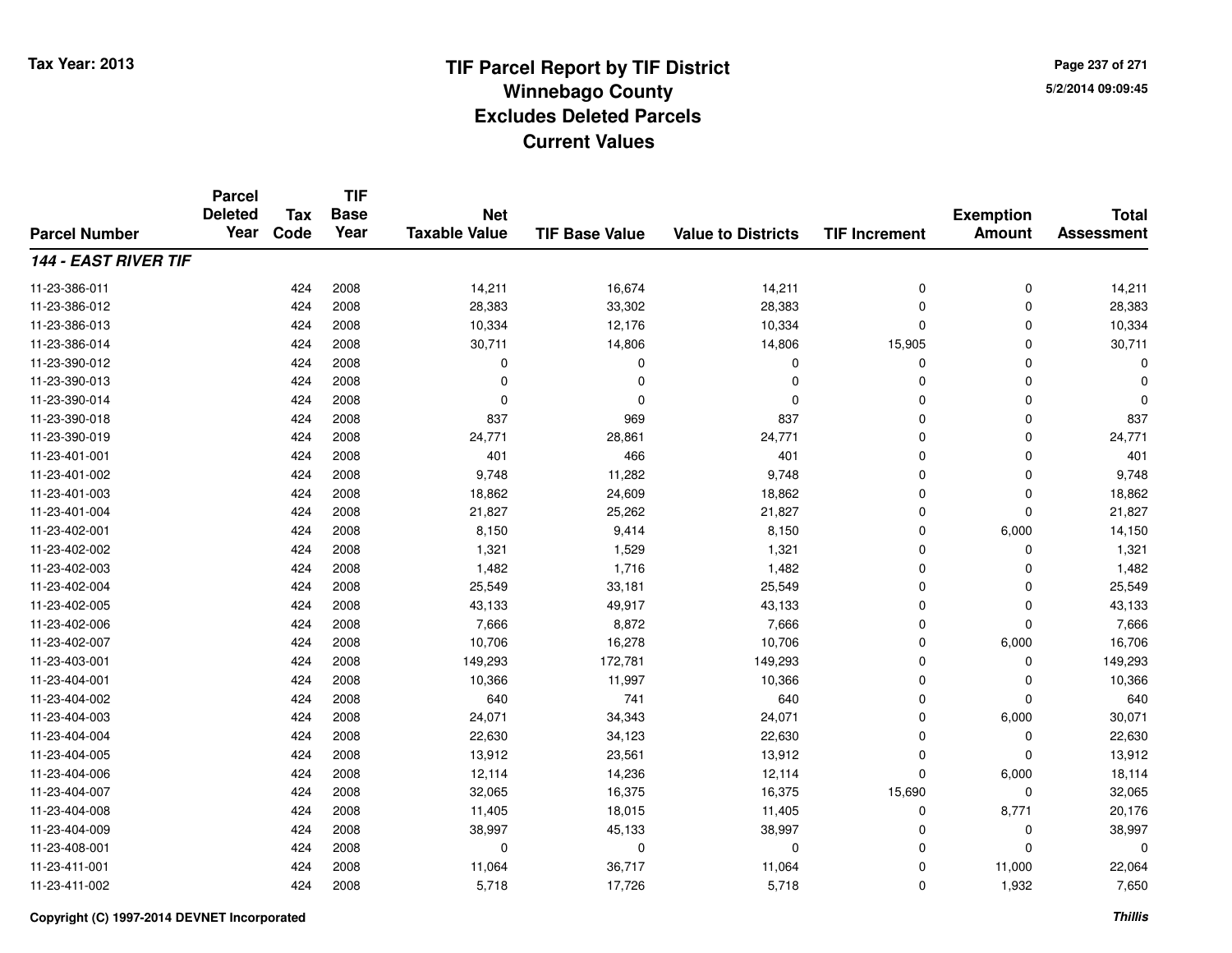**TIF**

**Parcel**

**Page 238 of 2715/2/2014 09:09:45**

#### **TIF Base ValueParcel NumberTotal AssessmentExemption Amount Value to Districts TIF Increment Base YearTax Code Deleted YearNet Taxable Value144 - EAST RIVER TIF**11-23-411-0033 424 2008 16,663 22,166 16,663 0 0 16,663 11-23-411-004 <sup>424</sup> 13,459 <sup>2008</sup> 13,606 13,459 <sup>0</sup> 6,000 19,459 11-23-411-0055 424 2008 6,275 12,695 6,275 0 5,505 11,780 11-23-411-006 <sup>424</sup> 8,939 <sup>2008</sup> 19,860 8,939 <sup>0</sup> <sup>0</sup> 8,939 11-23-411-007 <sup>424</sup> <sup>0</sup> <sup>2008</sup> <sup>0</sup> <sup>0</sup> <sup>0</sup> <sup>0</sup> <sup>0</sup> 11-23-411-008 <sup>424</sup> <sup>0</sup> <sup>2008</sup> <sup>0</sup> <sup>0</sup> <sup>0</sup> <sup>0</sup> <sup>0</sup> 11-23-411-0111 424 2008 12,628 14,615 12,628 0 0 12,628 11-23-451-001 <sup>424</sup> <sup>0</sup> <sup>2008</sup> <sup>0</sup> <sup>0</sup> <sup>0</sup> <sup>0</sup> <sup>0</sup> 11-23-456-0011 424 2008 17,712 21,941 17,712 0 6,000 23,712 11-23-456-007 <sup>424</sup> 10,395 <sup>2008</sup> 18,626 10,395 <sup>0</sup> <sup>0</sup> 10,395 11-23-456-008 <sup>424</sup> 7,231 <sup>2008</sup> 22,381 7,231 <sup>0</sup> 6,000 13,231 11-23-456-009 <sup>424</sup> 12,060 <sup>2008</sup> 20,599 12,060 <sup>0</sup> <sup>0</sup> 12,060 11-23-456-0100 424 2008 4,333 19,641 4,333 0 0 4,333 11-23-456-0111 424 2008 6,000 19,968 6,000 0 0 6,000 11-23-456-012 <sup>424</sup> 17,167 <sup>2008</sup> 22,907 17,167 <sup>0</sup> <sup>0</sup> 17,167 11-23-456-0133 2,963 2,963 2,963 2,963 2,963 3,429 2,963 2,963 2,963 2,963 2,963 2,963 2,963 2,963 2,963 2,963 2,963 2,963 2,963 11-23-456-014 <sup>424</sup> 2,177 <sup>2008</sup> 2,520 2,177 <sup>0</sup> <sup>0</sup> 2,177 11-23-456-015 <sup>424</sup> 19,655 <sup>2008</sup> 22,712 19,655 <sup>0</sup> <sup>0</sup> 19,655 11-23-456-016 <sup>424</sup> 8,219 <sup>2008</sup> 13,245 8,219 <sup>0</sup> 6,000 14,219 11-23-456-017 <sup>424</sup> 11,136 <sup>2008</sup> 18,602 11,136 <sup>0</sup> <sup>0</sup> 11,136 11-23-457-0022 424 2008 109,375 126,580 109,375 0 0 109,375 11-23-457-006 <sup>424</sup> 70,537 <sup>2008</sup> 112,662 70,537 <sup>0</sup> <sup>0</sup> 70,537 11-23-458-0011 424 2008 19,781 25,436 19,781 0 0 19,781 11-23-458-0022 424 2008 16,766 46,850 16,766 0 0 16,766 11-23-458-0033 23 2008 1,130 1,307 1,130 1,130 1,130 0 0 0 1,130 11-23-458-0044 424 2008 6,582 7,618 6,582 0 0 6,582 11-23-458-005 <sup>424</sup> 22,333 <sup>2008</sup> 86,317 22,333 <sup>0</sup> <sup>0</sup> 22,333 11-23-458-0066 424 2008 24,612 36,269 24,612 0 0 24,612 11-23-458-007 <sup>424</sup> 1,659 <sup>2008</sup> <sup>0</sup> <sup>0</sup> 1,659 <sup>0</sup> 1,659 11-23-458-0088 424 2008 44,226 0 0 44,226 0 44,226 11-23-458-009 <sup>424</sup> 12,078 <sup>2008</sup> 20,919 12,078 <sup>0</sup> <sup>0</sup> 12,078 11-23-458-0100 424 2008 51,305 58,959 51,305 0 0 51,305 11-23-458-0111 424 2008 11,374 19,255 11,374 0 0 11,374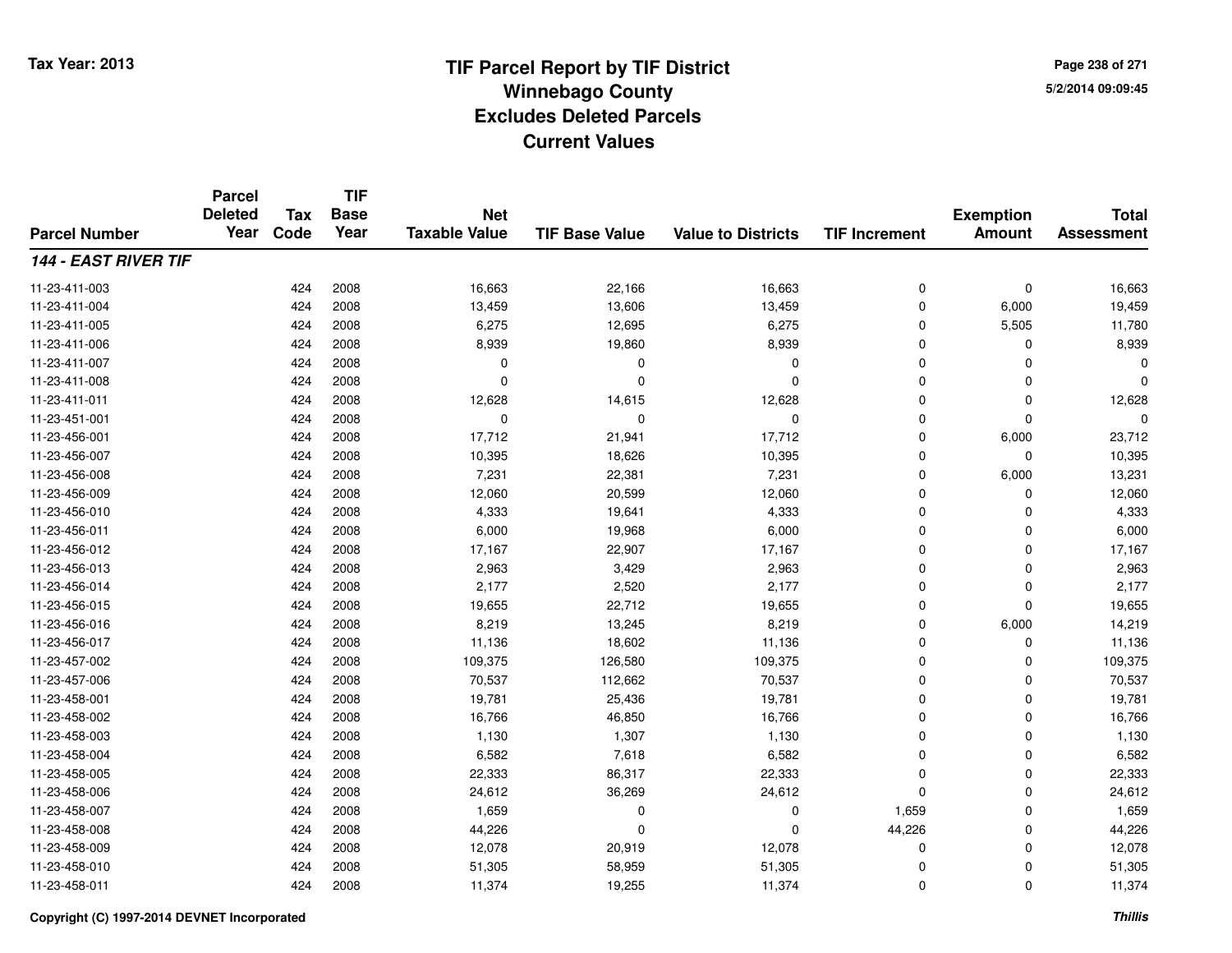**TIF**

**Parcel**

**Page 239 of 2715/2/2014 09:09:45**

#### **TIF Base ValueParcel NumberTotal AssessmentExemption Amount Value to Districts TIF Increment Base YearTax Code Deleted YearNet Taxable Value144 - EAST RIVER TIF**11-23-458-0122 424 2008 4,861 5,627 4,861 0 0 4,861 11-23-458-0133 424 2008 29,577 34,045 29,577 0 0 29,577 11-23-458-014 <sup>424</sup> 40,821 <sup>2008</sup> 52,050 40,821 <sup>0</sup> <sup>0</sup> 40,821 11-23-458-015 <sup>424</sup> 3,790 <sup>2008</sup> 4,387 3,790 <sup>0</sup> <sup>0</sup> 3,790 11-23-462-0011 424 2008 8,887 10,286 8,887 0 0 8,887 11-23-462-0022 424 2008 3,859 4,466 3,859 0 0 3,859 11-23-462-0033 424 2008 66,530 76,304 66,530 0 0 66,530 11-23-462-0044 10,117 11,117 14,004 10,117 10,117 10,117 10,117 10,117 10 0 0 10,117 11-23-462-005 <sup>424</sup> 12,906 <sup>2008</sup> 14,937 12,906 <sup>0</sup> <sup>0</sup> 12,906 11-23-463-0011 424 2008 70,556 100,802 70,556 0 0 70,556 11-26-101-0011 424 2008 51,330 59,407 51,330 0 0 51,330 11-26-102-001 <sup>424</sup> <sup>0</sup> <sup>2008</sup> <sup>0</sup> <sup>0</sup> <sup>0</sup> <sup>0</sup> <sup>0</sup> 11-26-102-003 <sup>424</sup> 34,417 <sup>2008</sup> 39,832 34,417 <sup>0</sup> <sup>0</sup> 34,417 11-26-102-004 <sup>424</sup> 48,941 <sup>2008</sup> 56,639 48,941 <sup>0</sup> <sup>0</sup> 48,941 11-26-103-0011 424 2008 2,602 3,013 2,602 0 2,602 11-26-103-0022 424 2008 14,303 17,997 14,303 0 6,000 20,303 11-26-103-0033 424 2008 11,029 14,209 11,029 0 6,317 17,346 11-26-103-004 <sup>424</sup> <sup>0</sup> <sup>2008</sup> <sup>0</sup> <sup>0</sup> <sup>0</sup> <sup>0</sup> <sup>0</sup> 11-26-103-005 <sup>424</sup> 15,425 <sup>2008</sup> 20,610 15,425 <sup>0</sup> <sup>0</sup> 15,425 11-26-103-0066 424 2008 57,849 66,950 57,849 0 0 57,849 11-26-103-007 <sup>424</sup> 11,135 <sup>2008</sup> 18,098 11,135 <sup>0</sup> <sup>0</sup> 11,135 11-26-103-0088 424 2008 10,058 21,605 10,058 0 6,000 16,058 11-26-103-009 <sup>424</sup> 22,070 <sup>2008</sup> 26,986 22,070 <sup>0</sup> 6,000 28,070 11-26-103-0100 424 2008 17,522 20,279 17,522 0 0 17,522 11-26-104-0011 424 2008 65,530 86,677 65,530 0 0 65,530 11-26-104-002 <sup>424</sup> <sup>0</sup> <sup>2008</sup> <sup>0</sup> <sup>0</sup> <sup>0</sup> <sup>0</sup> <sup>0</sup> 11-26-126-001 <sup>424</sup> <sup>0</sup> <sup>2008</sup> <sup>0</sup> <sup>0</sup> <sup>0</sup> <sup>0</sup> <sup>0</sup> 11-26-127-0011 424 2008 39,794 40,554 39,794 0 0 39,794 11-26-127-0022 424 2008 26,907 36,814 26,907 0 6,000 32,907 11-26-127-0033 424 2008 38,345 45,821 38,345 0 6,000 44,345 11-26-127-005 <sup>424</sup> <sup>0</sup> <sup>2008</sup> <sup>0</sup> <sup>0</sup> <sup>0</sup> <sup>0</sup> <sup>0</sup> 11-26-127-006 <sup>424</sup> <sup>0</sup> <sup>2008</sup> <sup>0</sup> <sup>0</sup> <sup>0</sup> <sup>0</sup> <sup>0</sup> 11-26-128-001<sup>424</sup> <sup>0</sup> <sup>2008</sup> <sup>0</sup> <sup>0</sup> <sup>0</sup> <sup>0</sup> <sup>0</sup>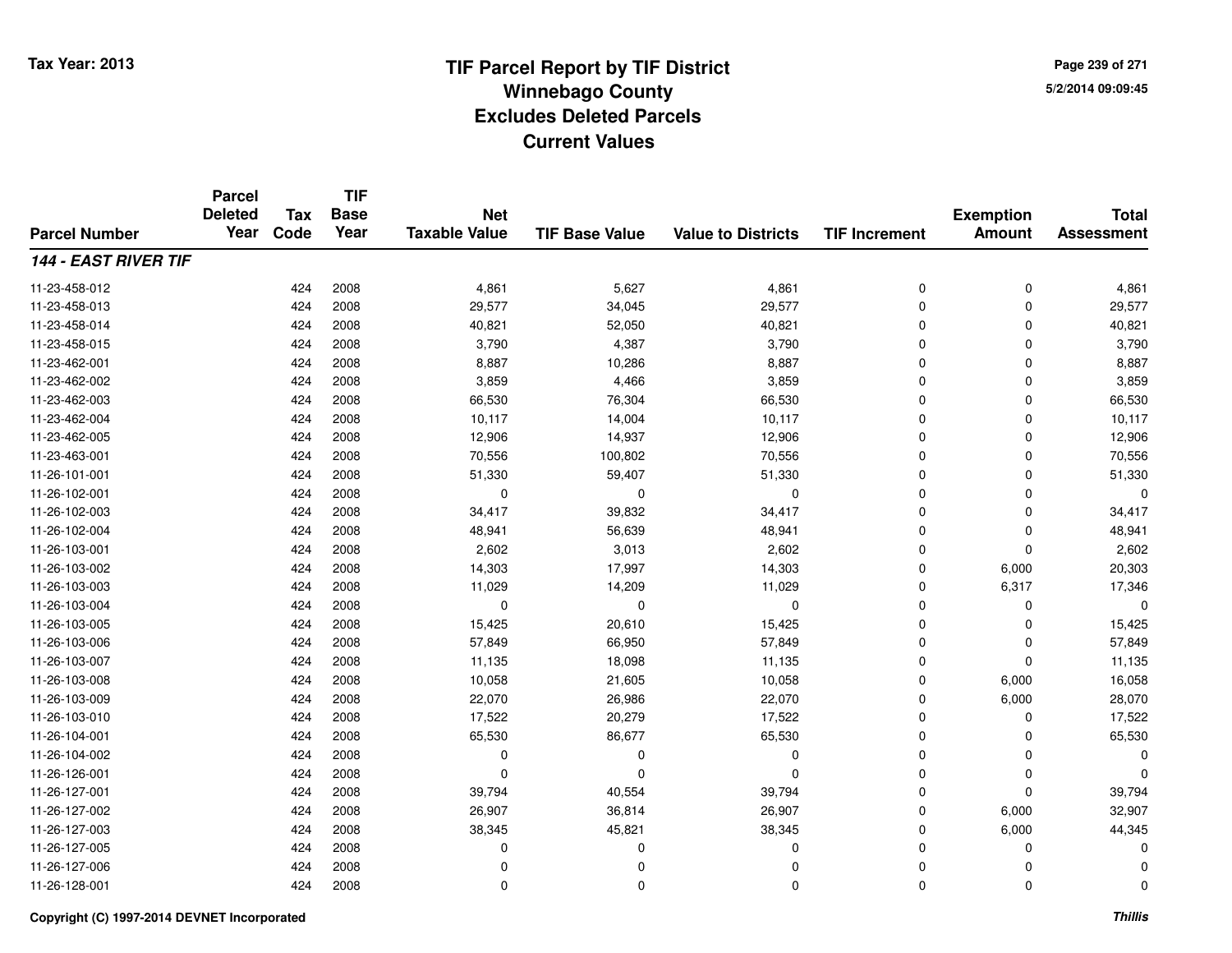**TIF**

**Parcel**

**Page 240 of 2715/2/2014 09:09:45**

#### **TIF Base ValueParcel NumberTotal AssessmentExemption Amount Value to Districts TIF Increment Base YearTax Code Deleted YearNet Taxable Value144 - EAST RIVER TIF**11-26-128-0022 424 2008 28,315 45,197 28,315 0 0 28,315 11-26-128-003 <sup>424</sup> <sup>0</sup> <sup>2008</sup> <sup>0</sup> <sup>0</sup> <sup>0</sup> <sup>0</sup> <sup>0</sup> 11-26-128-004 <sup>424</sup> 19,906 <sup>2008</sup> 24,482 19,906 <sup>0</sup> 6,000 25,906 11-26-128-005 <sup>424</sup> 21,727 <sup>2008</sup> 26,625 21,727 <sup>0</sup> 6,000 27,727 11-26-128-0066 424 2008 21,675 31,126 21,675 0 0 21,675 11-26-128-007 <sup>424</sup> 26,096 <sup>2008</sup> 30,202 26,096 <sup>0</sup> <sup>0</sup> 26,096 11-26-128-008 <sup>424</sup> 10,030 <sup>2008</sup> 16,434 10,030 <sup>0</sup> 5,303 15,333 11-26-128-009 <sup>424</sup> 17,009 <sup>2008</sup> 22,663 17,009 <sup>0</sup> <sup>0</sup> 17,009 11-26-128-0100 1 224 2008 1,772 27,546 27,546 4,772 0 0 0 4,772 11-26-128-011 <sup>424</sup> 5,773 <sup>2008</sup> 9,913 5,773 <sup>0</sup> 11,000 16,773 11-26-128-012 <sup>424</sup> 11,900 <sup>2008</sup> 23,914 11,900 <sup>0</sup> 6,000 17,900 11-26-128-0133 424 2008 16,406 23,052 16,406 0 0 16,406 11-26-129-0011 424 2008 17,256 21,416 17,256 0 6,000 23,256 11-26-129-0022 424 2008 18,768 27,718 18,768 0 6,000 24,768 11-26-129-0033 424 2008 19,193 33,221 19,193 0 0 19,193 11-26-129-004 <sup>424</sup> 19,649 <sup>2008</sup> 23,649 19,649 <sup>0</sup> 6,000 25,649 11-26-129-0055 424 2008 6,368 14,704 6,368 0 5,558 11,926 11-26-129-0066 424 2008 15,698 20,722 15,698 0 0 15,698 11-26-129-007 <sup>424</sup> 15,033 <sup>2008</sup> 24,526 15,033 <sup>0</sup> <sup>0</sup> 15,033 11-26-129-0088 424 2008 15,624 29,555 15,624 0 6,000 21,624 11-26-129-0099 424 2008 18,613 24,405 18,613 0 0 18,613 11-26-129-010 <sup>424</sup> 17,783 <sup>2008</sup> 23,732 17,783 <sup>0</sup> <sup>0</sup> 17,783 11-26-129-0111 424 2008 23,284 26,970 23,284 0 0 23,284 11-26-129-0122 424 2008 9,378 10,631 9,378 0 0 9,378 11-26-129-0133 424 2008 10,647 24,148 10,647 0 8,000 18,647 11-26-129-0144 424 2008 13,618 22,804 13,618 0 0 13,618 11-26-129-015 <sup>424</sup> 10,917 <sup>2008</sup> 21,244 10,917 <sup>0</sup> 6,000 16,917 11-26-129-016 <sup>424</sup> 21,429 <sup>2008</sup> 26,243 21,429 <sup>0</sup> 6,000 27,429 11-26-130-0033 424 2008 1,755 2,031 1,755 0 0 1,755 11-26-130-004 <sup>424</sup> 7,931 <sup>2008</sup> 9,180 7,931 <sup>0</sup> <sup>0</sup> 7,931 11-26-130-005 <sup>424</sup> <sup>0</sup> <sup>2008</sup> 3,486 <sup>0</sup> <sup>0</sup> 7,942 7,942 11-26-130-006 <sup>424</sup> <sup>724</sup> <sup>2008</sup> <sup>838</sup> <sup>724</sup> <sup>0</sup> <sup>0</sup> <sup>724</sup> 11-26-130-007<sup>424</sup> 4,534 <sup>2008</sup> 21,336 4,534 <sup>0</sup> <sup>0</sup> 4,534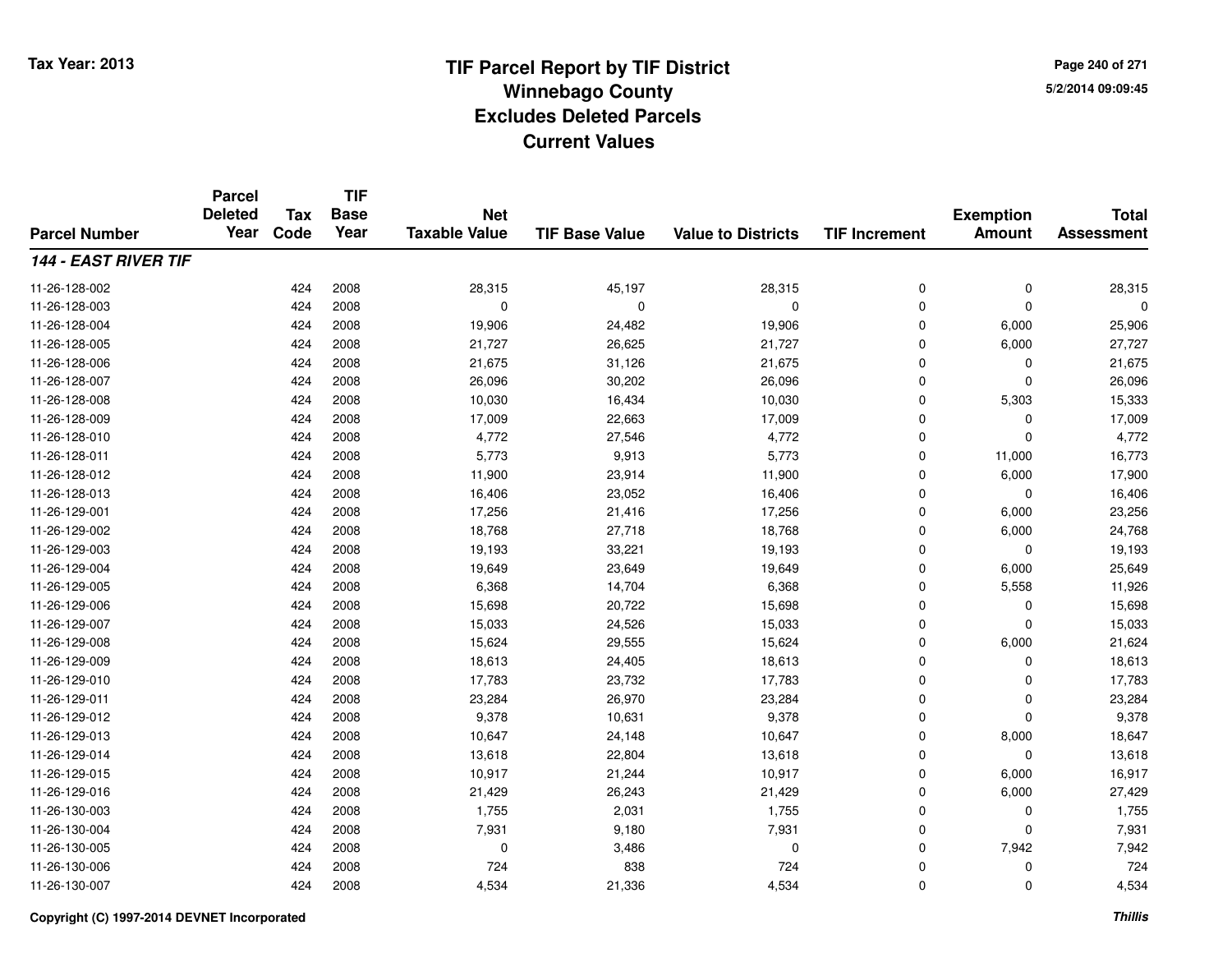**TIF**

**Parcel**

**Page 241 of 2715/2/2014 09:09:45**

#### **TIF Base ValueParcel NumberTotal AssessmentExemption Amount Value to Districts TIF Increment Base YearTax Code Deleted YearNet Taxable Value144 - EAST RIVER TIF**11-26-130-008 <sup>424</sup> 11,053 <sup>2008</sup> 26,217 11,053 <sup>0</sup> <sup>0</sup> 11,053 11-26-130-009 <sup>424</sup> <sup>0</sup> <sup>2008</sup> <sup>0</sup> <sup>0</sup> <sup>0</sup> <sup>0</sup> <sup>0</sup> 11-26-130-010 <sup>424</sup> 17,285 <sup>2008</sup> 17,171 17,171 <sup>114</sup> <sup>0</sup> 17,285 11-26-130-0111 424 2008 20,561 23,797 20,561 0 0 20,561 11-26-130-0122 424 2008 16,004 27,462 16,004 0 0 16,004 11-26-130-0133 424 2008 24,119 28,056 24,119 0 0 24,119 11-26-130-014 <sup>424</sup> 6,264 <sup>2008</sup> 15,394 6,264 <sup>0</sup> <sup>0</sup> 6,264 11-26-130-015 <sup>424</sup> <sup>0</sup> <sup>2008</sup> <sup>0</sup> <sup>0</sup> <sup>0</sup> <sup>0</sup> <sup>0</sup> 11-26-130-0166 424 2008 962 14,694 962 0 11,000 11,962 11-26-130-017 <sup>424</sup> <sup>0</sup> <sup>2008</sup> <sup>0</sup> <sup>0</sup> <sup>0</sup> 7,949 7,949 11-26-131-001 <sup>424</sup> <sup>0</sup> <sup>2008</sup> <sup>0</sup> <sup>0</sup> <sup>0</sup> <sup>0</sup> <sup>0</sup> 11-26-131-0022 424 2008 21,351 24,709 21,351 0 0 21,351 11-26-131-0033 424 2008 867 1,099 867 0 0 867 11-26-131-004 <sup>424</sup> 1,183 <sup>2008</sup> 1,486 1,183 <sup>0</sup> <sup>0</sup> 1,183 11-26-131-0055 424 2008 4,182 4,840 4,182 0 0 4,182 11-26-132-002 <sup>424</sup> <sup>0</sup> <sup>2008</sup> <sup>0</sup> <sup>0</sup> <sup>0</sup> <sup>0</sup> <sup>0</sup> 11-26-132-003 <sup>424</sup> <sup>0</sup> <sup>2008</sup> <sup>0</sup> <sup>0</sup> <sup>0</sup> <sup>0</sup> <sup>0</sup> 11-26-132-005 <sup>424</sup> 3,056 <sup>2008</sup> 3,536 3,056 <sup>0</sup> <sup>0</sup> 3,056 11-26-132-0066 424 2008 6,289 7,279 6,289 0 0 6,289 11-26-132-007 <sup>424</sup> 5,801 <sup>2008</sup> 6,713 5,801 <sup>0</sup> <sup>0</sup> 5,801 11-26-132-0088 424 2008 15,355 19,360 15,355 0 6,000 21,355 11-26-132-009 <sup>424</sup> 17,120 <sup>2008</sup> 19,813 17,120 <sup>0</sup> <sup>0</sup> 17,120 11-26-132-0100 424 2008 16,721 32,889 16,721 0 6,000 22,721 11-26-132-0111 424 2008 20,260 33,722 20,260 0 0 20,260 11-26-132-0122 2 424 2008 1,595 1,846 1,595 0 0 1,595 11-26-132-013 <sup>424</sup> <sup>0</sup> <sup>2008</sup> <sup>0</sup> <sup>0</sup> <sup>0</sup> <sup>0</sup> <sup>0</sup> 11-26-132-014 <sup>424</sup> <sup>0</sup> <sup>2008</sup> <sup>0</sup> <sup>0</sup> <sup>0</sup> <sup>0</sup> <sup>0</sup> 11-26-132-015 <sup>424</sup> <sup>0</sup> <sup>2008</sup> <sup>0</sup> <sup>0</sup> <sup>0</sup> <sup>0</sup> <sup>0</sup> 11-26-133-0011 424 2008 33,881 33,812 33,812 69 0 33,881 11-26-133-0022 424 2008 24,630 27,708 24,630 0 0 24,630 11-26-133-0033 424 2008 1,882 9,408 1,882 0 11,000 12,882 11-26-133-004 <sup>424</sup> 12,700 <sup>2008</sup> 16,142 12,700 <sup>0</sup> 6,000 18,700 11-26-133-005<sup>424</sup> 20,190 <sup>2008</sup> 24,810 20,190 <sup>0</sup> 6,000 26,190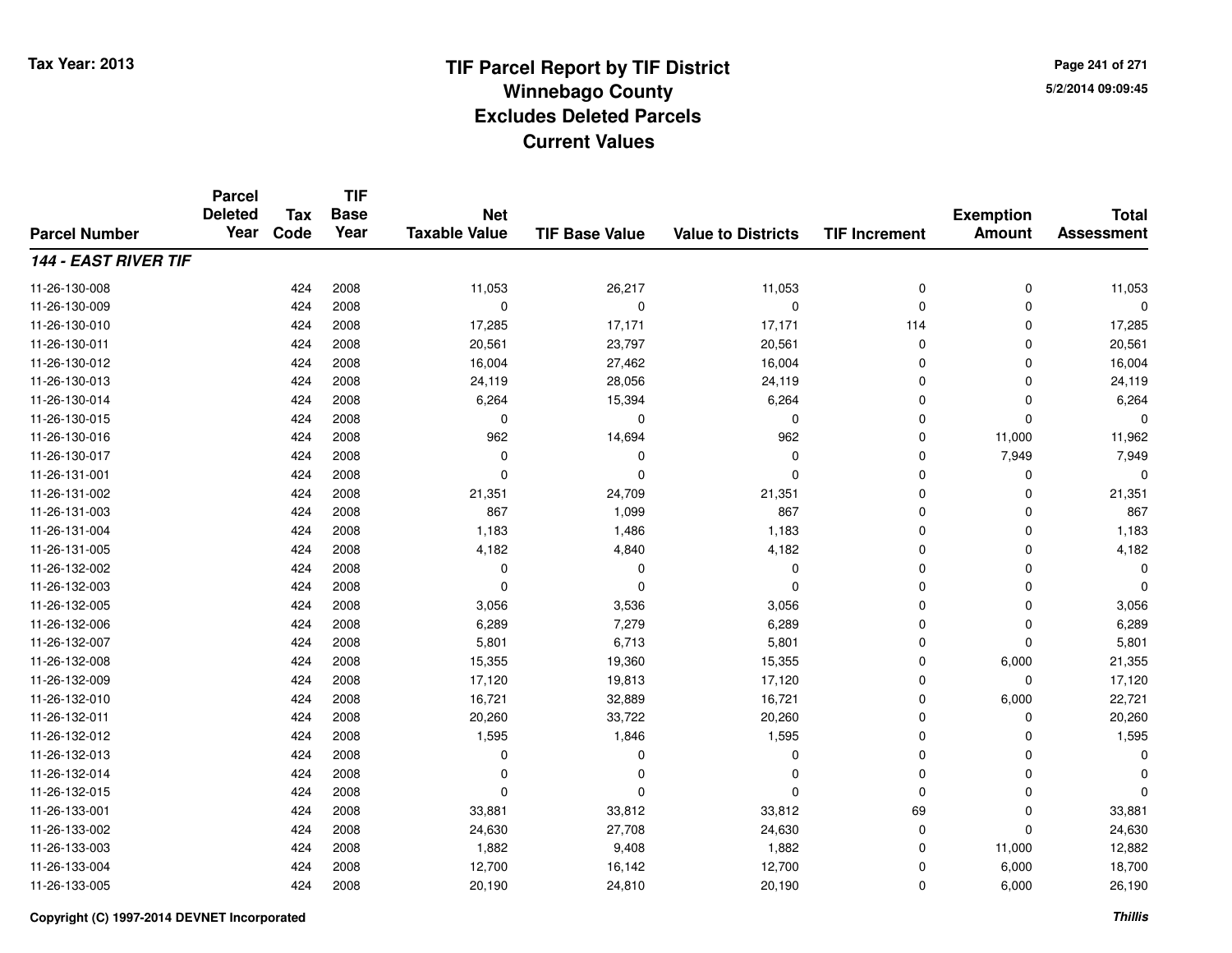**TIF**

**Parcel**

**Page 242 of 2715/2/2014 09:09:45**

#### **TIF Base ValueParcel NumberTotal AssessmentExemption Amount Value to Districts TIF Increment Base YearTax Code Deleted YearNet Taxable Value144 - EAST RIVER TIF**11-26-133-006 <sup>424</sup> 21,778 <sup>2008</sup> 26,647 21,778 <sup>0</sup> 6,000 27,778 11-26-133-007 <sup>424</sup> 16,378 <sup>2008</sup> 32,412 16,378 <sup>0</sup> 6,000 22,378 11-26-133-0088 424 2008 26,190 40,418 26,190 0 11,000 37,190 11-26-133-0099 424 2008 18,433 31,271 18,433 0 0 18,433 11-26-133-0100 424 2008 29,148 35,176 29,148 0 6,000 35,148 11-26-133-0111 424 2008 3,319 46,512 3,319 0 42,110 45,429 11-26-133-0122 424 2008 31,116 54,771 31,116 0 0 31,116 11-26-133-013 $3$  2008 25,914 2008 25,914 2008 31,914 31,914 31,914 31,914 0 6,000 31,914 11-26-134-0011 424 2008 39,015 45,328 39,015 0 39,015 11-26-134-0022 424 2008 39,015 45,328 39,015 0 0 39,015 11-26-134-0033 424 2008 0 10,840 0 0 12,152 12,152 11-26-134-004 <sup>424</sup> 5,269 <sup>2008</sup> 10,840 5,269 <sup>0</sup> 6,000 11,269 11-26-134-005 <sup>424</sup> 4,473 <sup>2008</sup> 26,663 4,473 <sup>0</sup> <sup>0</sup> 4,473 11-26-134-006 <sup>424</sup> 2,879 <sup>2008</sup> 3,333 2,879 <sup>0</sup> <sup>0</sup> 2,879 11-26-134-007 <sup>424</sup> <sup>0</sup> <sup>2008</sup> <sup>0</sup> <sup>0</sup> <sup>0</sup> <sup>0</sup> <sup>0</sup> 11-26-134-0088 424 2008 17,764 22,005 17,764 0 6,000 23,764 11-26-134-0099 424 2008 3,500 4,050 3,500 0 0 3,500 11-26-134-0100 424 2008 28,142 34,013 28,142 0 6,000 34,142 11-26-135-005 <sup>424</sup> 2,535 <sup>2008</sup> 3,080 2,535 <sup>0</sup> <sup>0</sup> 2,535 11-26-135-0066 424 2008 4,653 14,252 4,653 0 4,653 11-26-137-001 <sup>424</sup> <sup>0</sup> <sup>2008</sup> <sup>0</sup> <sup>0</sup> <sup>0</sup> <sup>0</sup> <sup>0</sup> 11-26-137-002 <sup>424</sup> <sup>0</sup> <sup>2008</sup> <sup>0</sup> <sup>0</sup> <sup>0</sup> <sup>0</sup> <sup>0</sup> 11-26-137-0044 424 2008 15,649 18,162 15,649 0 0 15,649 11-26-137-0055 424 2008 1,254 1,452 1,254 0 0 1,254 11-26-137-0066 424 2008 14,185 17,259 14,185 0 6,000 20,185 11-26-137-007 <sup>424</sup> 7,775 <sup>2008</sup> 10,441 7,775 <sup>0</sup> 6,000 13,775 11-26-137-0088 424 2008 13,686 17,281 13,686 0 6,000 19,686 11-26-137-010 <sup>424</sup> <sup>0</sup> <sup>2008</sup> <sup>0</sup> <sup>0</sup> <sup>0</sup> <sup>0</sup> <sup>0</sup> 11-26-137-0111 424 2008 23,254 28,354 23,254 0 6,000 29,254 11-26-138-0011 424 2008 22,821 26,193 22,821 0 0 22,821 11-26-138-0022 424 2008 14,900 24,476 14,900 0 11,000 25,900 11-26-138-0033 424 2008 37,815 45,761 37,815 0 6,000 43,815 11-26-138-004<sup>424</sup> <sup>0</sup> <sup>2008</sup> <sup>0</sup> <sup>0</sup> <sup>0</sup> <sup>0</sup> <sup>0</sup>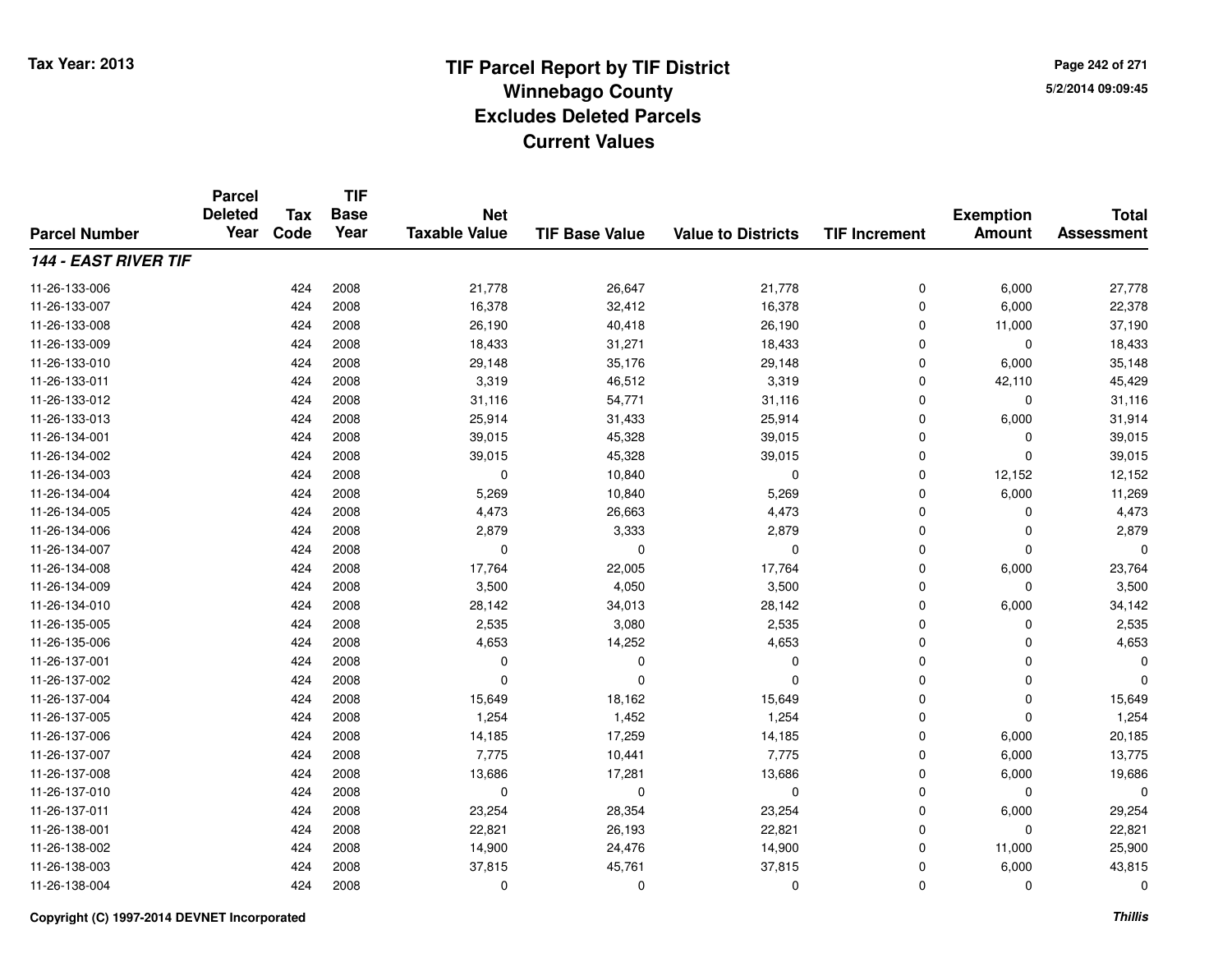**TIF**

**Parcel**

**Page 243 of 2715/2/2014 09:09:45**

#### **TIF Base ValueParcel NumberTotal AssessmentExemption Amount Value to Districts TIF Increment Base YearTax Code Deleted YearNet Taxable Value144 - EAST RIVER TIF**11-26-138-005 <sup>424</sup> 29,128 <sup>2008</sup> 34,709 29,128 <sup>0</sup> 6,000 35,128 11-26-138-006 <sup>424</sup> <sup>0</sup> <sup>2008</sup> <sup>0</sup> <sup>0</sup> <sup>0</sup> <sup>0</sup> <sup>0</sup> 11-26-138-007 <sup>424</sup> 20,352 <sup>2008</sup> 23,555 20,352 <sup>0</sup> <sup>0</sup> 20,352 11-26-138-008 <sup>424</sup> 16,679 <sup>2008</sup> 16,317 16,317 <sup>362</sup> <sup>0</sup> 16,679 11-26-138-0099 424 2008 20,876 27,173 20,876 0 0 20,876 11-26-138-010 <sup>424</sup> <sup>0</sup> <sup>2008</sup> <sup>0</sup> <sup>0</sup> <sup>0</sup> <sup>0</sup> <sup>0</sup> 11-26-138-011 <sup>424</sup> 20,072 <sup>2008</sup> 24,674 20,072 <sup>0</sup> 6,000 26,072 11-26-138-0122 424 2008 18,060 25,477 18,060 0 0 18,060 11-26-138-013 <sup>424</sup> 10,730 <sup>2008</sup> 23,210 10,730 <sup>0</sup> 6,000 16,730 11-26-139-001 <sup>424</sup> <sup>0</sup> <sup>2008</sup> <sup>0</sup> <sup>0</sup> <sup>0</sup> <sup>0</sup> <sup>0</sup> 11-26-139-0022 424 2008 29,215 37,041 29,215 0 11,000 40,215 11-26-139-003 <sup>424</sup> <sup>0</sup> <sup>2008</sup> <sup>0</sup> <sup>0</sup> <sup>0</sup> <sup>0</sup> <sup>0</sup> 11-26-139-004 <sup>424</sup> 8,298 <sup>2008</sup> 18,296 8,298 <sup>0</sup> 6,000 14,298 11-26-139-006 <sup>424</sup> 9,024 <sup>2008</sup> 20,355 9,024 <sup>0</sup> 6,000 15,024 11-26-139-0088 424 2008 10,349 21,090 10,349 0 6,000 16,349 11-26-139-009 <sup>424</sup> 17,413 <sup>2008</sup> 30,709 17,413 <sup>0</sup> 6,000 23,413 11-26-140-001 <sup>424</sup> <sup>0</sup> <sup>2008</sup> <sup>0</sup> <sup>0</sup> <sup>0</sup> <sup>0</sup> <sup>0</sup> 11-26-140-004 <sup>424</sup> 1,123 <sup>2008</sup> 5,253 1,123 <sup>0</sup> 11,625 12,748 11-26-140-0077 424 2008 3,481 4,029 3,481 0 0 3,481 11-26-141-0011 424 2008 17,826 20,630 17,826 0 0 17,826 11-26-141-0022 424 2008 31,040 44,809 31,040 0 0 31,040 11-26-141-0033 424 2008 11,001 29,051 11,001 0 0 11,001 11-26-141-0077 424 0 20,864 29,871 20,864 0 20,864 11-26-141-0088 424 0 8,486 27,827 8,486 0 0 8,486 11-26-141-0099 424 0 0 7,469 0 5,101 5,101 11-26-157-001 <sup>424</sup> <sup>0</sup> <sup>2008</sup> <sup>0</sup> <sup>0</sup> <sup>0</sup> <sup>0</sup> <sup>0</sup> 11-26-157-002 <sup>424</sup> <sup>0</sup> <sup>2008</sup> <sup>0</sup> <sup>0</sup> <sup>0</sup> <sup>0</sup> <sup>0</sup> 11-26-157-003 <sup>424</sup> <sup>0</sup> <sup>2008</sup> <sup>0</sup> <sup>0</sup> <sup>0</sup> <sup>0</sup> <sup>0</sup> 11-26-157-004 <sup>424</sup> <sup>0</sup> <sup>2008</sup> <sup>0</sup> <sup>0</sup> <sup>0</sup> <sup>0</sup> <sup>0</sup> 11-26-157-005 <sup>424</sup> <sup>0</sup> <sup>2008</sup> <sup>0</sup> <sup>0</sup> <sup>0</sup> <sup>0</sup> <sup>0</sup> 11-26-157-006 <sup>424</sup> 88,120 <sup>2008</sup> 113,054 88,120 <sup>0</sup> <sup>0</sup> 88,120 11-26-157-007 <sup>424</sup> 86,238 <sup>2008</sup> 102,899 86,238 <sup>0</sup> <sup>0</sup> 86,238 11-26-158-0011 and  $424$  2008 cm  $10$  being  $5,730$  cm  $0$  cm  $0$  cm  $0$  cm  $0$  cm  $0$  cm  $0$  cm  $0$  cm  $0$  cm  $0$  cm  $0$  cm  $0$  cm  $0$  cm  $0$  cm  $0$  cm  $0$  cm  $0$  cm  $0$  cm  $0$  cm  $0$  cm  $0$  cm  $0$  cm  $0$  cm  $0$  cm  $0$  cm  $0$  cm  $0$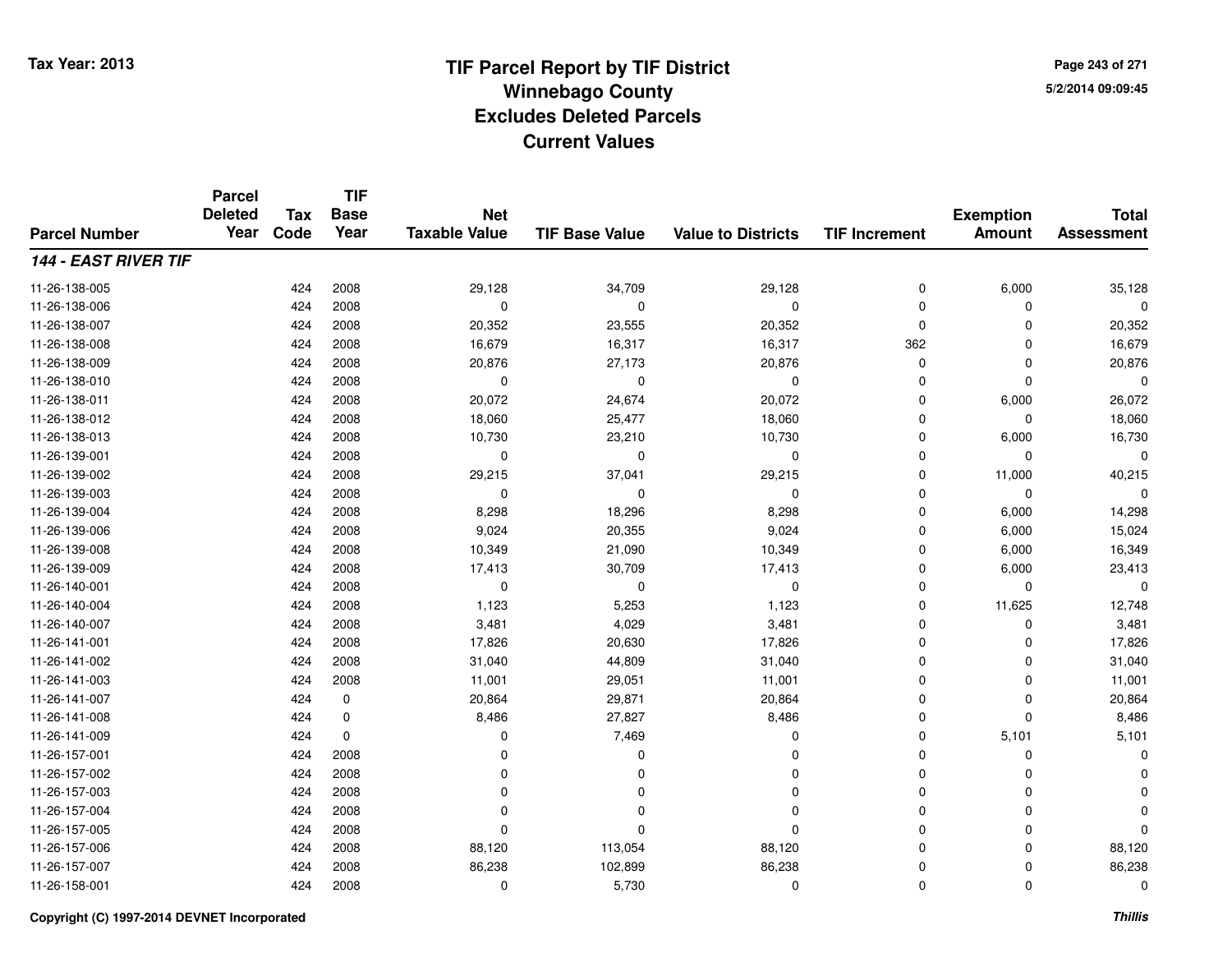**TIF**

**Parcel**

**Page 244 of 2715/2/2014 09:09:45**

#### **TIF Base ValueParcel NumberTotal AssessmentExemption Amount Value to Districts TIF Increment Base YearTax Code Deleted YearNet Taxable Value144 - EAST RIVER TIF**11-26-158-002 <sup>424</sup> <sup>0</sup> <sup>2008</sup> 4,829 <sup>0</sup> <sup>0</sup> <sup>0</sup> <sup>0</sup> 11-26-158-003 <sup>424</sup> <sup>0</sup> <sup>2008</sup> <sup>0</sup> <sup>0</sup> <sup>0</sup> <sup>0</sup> <sup>0</sup> 11-26-158-0044 5,678 424 5,678 4,207 4,207 4,207 5,471 5 4,471 5,678 11-26-158-005 <sup>424</sup> 7,657 <sup>2008</sup> 14,160 7,657 <sup>0</sup> 3,714 11,371 11-26-158-006 <sup>424</sup> 1,047 <sup>2008</sup> 1,214 1,047 <sup>0</sup> <sup>0</sup> 1,047 11-26-158-007 <sup>424</sup> 7,670 <sup>2008</sup> 16,506 7,670 <sup>0</sup> 6,000 13,670 11-26-158-0088 424 2008 1,500 9,837 1,500 0 0 1,500 11-26-158-009 <sup>424</sup> <sup>0</sup> <sup>2008</sup> <sup>0</sup> <sup>0</sup> <sup>0</sup> <sup>0</sup> <sup>0</sup> 11-26-158-0100 424 2008 7,584 6,206 6,206 1,378 0 7,584 11-26-158-0111 424 2008 7,042 7,042 7,042 0 222 7,264 11-26-158-0122 424 2008 6,186 7,158 6,186 0 0 6,186 11-26-158-0133 424 2008 9,192 17,157 9,192 0 4,056 13,248 11-26-159-002 <sup>424</sup> 8,336 <sup>2008</sup> 4,147 4,147 4,189 <sup>0</sup> 8,336 11-26-159-005 <sup>424</sup> 10,357 <sup>2008</sup> 17,786 10,357 <sup>0</sup> <sup>0</sup> 10,357 11-26-159-0088 424 2008 4,999 8,475 4,999 0 0 4,999 11-26-159-009 <sup>424</sup> 6,256 <sup>2008</sup> 5,747 5,747 <sup>509</sup> <sup>0</sup> 6,256 11-26-159-0100 424 2008 4,671 11,412 4,671 0 5,189 9,860 11-26-159-0111 424 2008 9,430 12,356 9,430 0 6,000 15,430 11-26-159-0122 2 2 2 3 424 2008 1,032 1,194 1,032 1,032 0 0 0 1,032 11-26-159-0133 424 2008 182 210 182 0 0 182 11-26-159-014 <sup>424</sup> 1,278 <sup>2008</sup> 1,478 1,278 <sup>0</sup> <sup>0</sup> 1,278 11-26-159-015 <sup>424</sup> 8,402 <sup>2008</sup> 8,402 8,402 <sup>0</sup> <sup>517</sup> 8,919 11-26-159-016 <sup>424</sup> <sup>0</sup> <sup>2008</sup> <sup>0</sup> <sup>0</sup> <sup>0</sup> <sup>0</sup> <sup>0</sup> 11-26-159-0177 424 2008 0 14,951 0 0 12,882 12,882 11-26-159-0188 424 2008 10,358 13,432 10,358 0 6,000 16,358 11-26-159-019 <sup>424</sup> 9,743 <sup>2008</sup> 24,055 9,743 <sup>0</sup> <sup>0</sup> 9,743 11-26-159-0200 424 2008 2,685 7,547 2,685 0 0 2,685 11-26-159-0211 424 2008 1,330 1,539 1,330 0 0 1,330 11-26-159-0222 424 2008 9,716 16,498 9,716 0 6,000 15,716 11-26-159-0233 424 2008 16,666 13,788 13,788 2,878 0 16,666 11-26-159-024 <sup>424</sup> <sup>0</sup> <sup>2008</sup> 7,029 <sup>0</sup> <sup>0</sup> 10,827 10,827 11-26-159-025 <sup>424</sup> 2,726 <sup>2008</sup> 4,598 2,726 <sup>0</sup> 6,000 8,726 11-26-160-0011 424 2008 8,377 3,651 3,651 4,726 0 8,377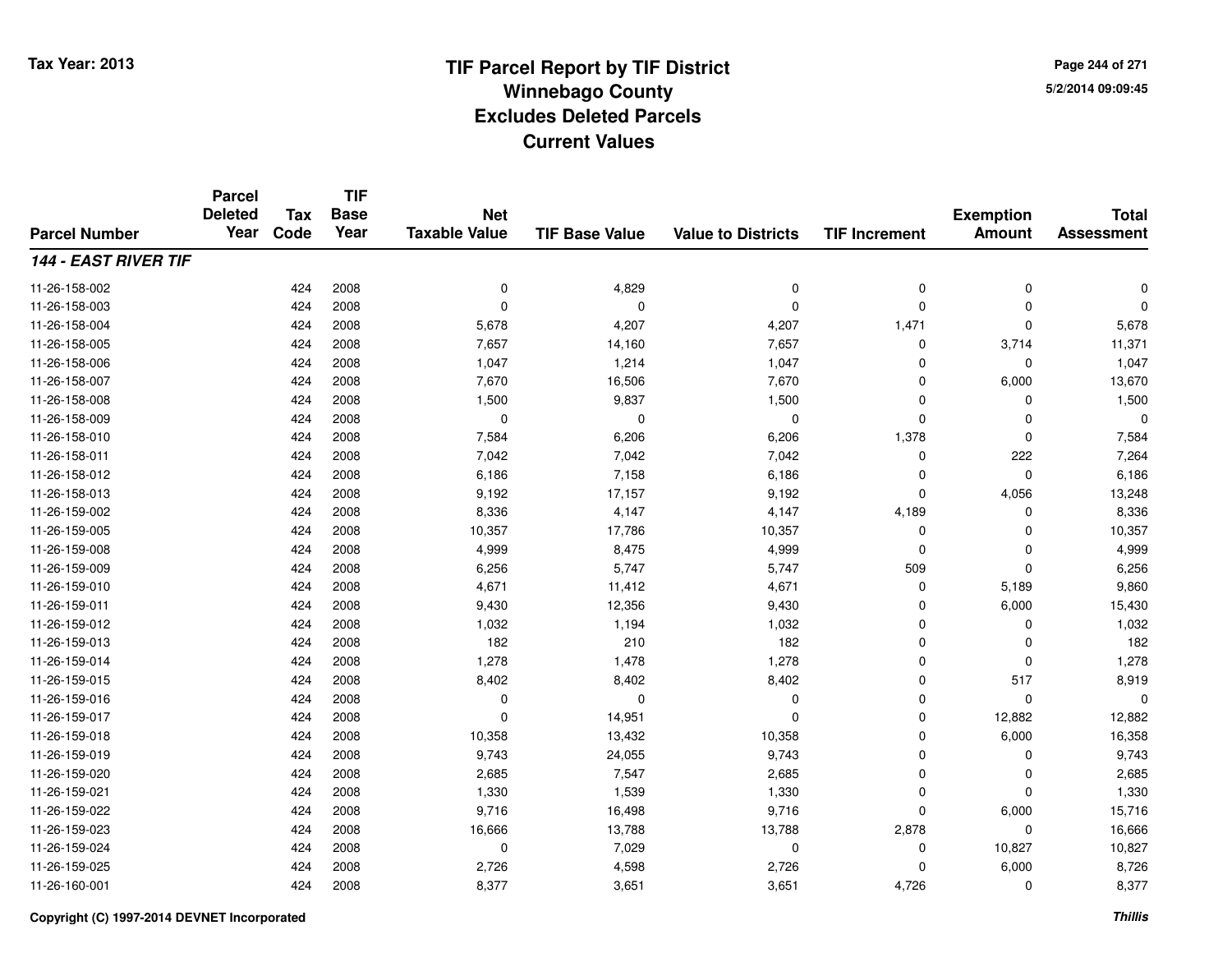**TIF**

**Parcel**

**Page 245 of 2715/2/2014 09:09:45**

#### **TIF Base ValueParcel NumberTotal AssessmentExemption Amount Value to Districts TIF Increment Base YearTax Code Deleted YearNet Taxable Value144 - EAST RIVER TIF**11-26-160-0022 424 2008 8,130 15,006 8,130 0 0 8,130 11-26-160-0033 424 2008 13,016 22,434 13,016 0 0 13,016 11-26-160-004 <sup>424</sup> 7,322 <sup>2008</sup> 9,175 7,322 <sup>0</sup> 5,359 12,681 11-26-160-005 <sup>424</sup> 9,064 <sup>2008</sup> 10,451 9,064 <sup>0</sup> 4,719 13,783 11-26-160-006 <sup>424</sup> <sup>0</sup> <sup>2008</sup> <sup>0</sup> <sup>0</sup> <sup>0</sup> <sup>0</sup> <sup>0</sup> 11-26-160-007 <sup>424</sup> 6,915 <sup>2008</sup> 8,532 6,915 <sup>0</sup> 5,210 12,125 11-26-160-0088 424 2008 10,622 8,971 1,651 1,530 12,152 11-26-160-0099 424 2008 11,458 14,695 11,458 0 2,393 13,851 11-26-176-002 <sup>424</sup> <sup>0</sup> <sup>0</sup> <sup>0</sup> <sup>0</sup> <sup>0</sup> <sup>0</sup> <sup>0</sup> 11-26-176-0033 424 0 155,418 155,418 0 155,418 11-26-176-004 <sup>424</sup> <sup>0</sup> <sup>0</sup> <sup>0</sup> <sup>0</sup> <sup>0</sup> <sup>0</sup> <sup>0</sup> 11-26-177-0011 424 2008 12,837 6,984 6,984 5,853 0 12,837 11-26-177-0022 424 2008 13,267 6,984 6,984 6,283 0 13,267 11-26-177-0033 424 2008 10,439 10,784 10,439 0 0 10,439 11-26-177-0044 424 2008 6,285 9,991 6,285 0 6,285 11-26-177-005 <sup>424</sup> 18,438 <sup>2008</sup> 24,695 18,438 <sup>0</sup> <sup>0</sup> 18,438 11-26-177-006 <sup>424</sup> 8,193 <sup>2008</sup> 13,899 8,193 <sup>0</sup> 3,817 12,010 11-26-177-007 <sup>424</sup> 1,474 <sup>2008</sup> 1,705 1,474 <sup>0</sup> <sup>0</sup> 1,474 11-26-177-0088 424 2008 1,781 2,062 1,781 0 0 1,781 11-26-177-0099 424 2008 12,698 15,367 12,698 0 0 12,698 11-26-177-0111 424 2008 12,343 15,333 12,343 0 0 12,343 11-26-177-0122 424 2008 15,040 18,852 15,040 0 6,000 21,040 11-26-177-013 $3$  2008 224 2008 21,667 39,998 398 9,998 300 300 3,998 300 0  $\,$  9,998 11-26-177-014 <sup>424</sup> 17,094 <sup>2008</sup> 28,223 17,094 <sup>0</sup> <sup>0</sup> 17,094 11-26-177-015 <sup>424</sup> 5,221 <sup>2008</sup> 13,271 5,221 <sup>0</sup> 11,000 16,221 11-26-177-016 <sup>424</sup> 11,258 <sup>2008</sup> 14,473 11,258 <sup>0</sup> 6,000 17,258 11-26-177-017 <sup>424</sup> 7,109 <sup>2008</sup> 8,227 7,109 <sup>0</sup> <sup>0</sup> 7,109 11-26-177-018 <sup>424</sup> 12,133 <sup>2008</sup> 19,682 12,133 <sup>0</sup> <sup>0</sup> 12,133 11-26-177-0199 424 2008 9,614 18,347 9,614 0 4,704 14,318 11-26-177-0200 424 2008 13,763 17,370 13,763 0 6,000 19,763 11-26-177-027 <sup>424</sup> 11,773 <sup>2008</sup> 19,792 11,773 <sup>0</sup> <sup>0</sup> 11,773 11-26-178-001 <sup>424</sup> <sup>0</sup> <sup>2008</sup> <sup>0</sup> <sup>0</sup> <sup>0</sup> <sup>0</sup> <sup>0</sup> 11-26-178-0022 2 2 2 3 424 2008 2 11,957 2 7,844 2 7,844 2 4,113 0 11,957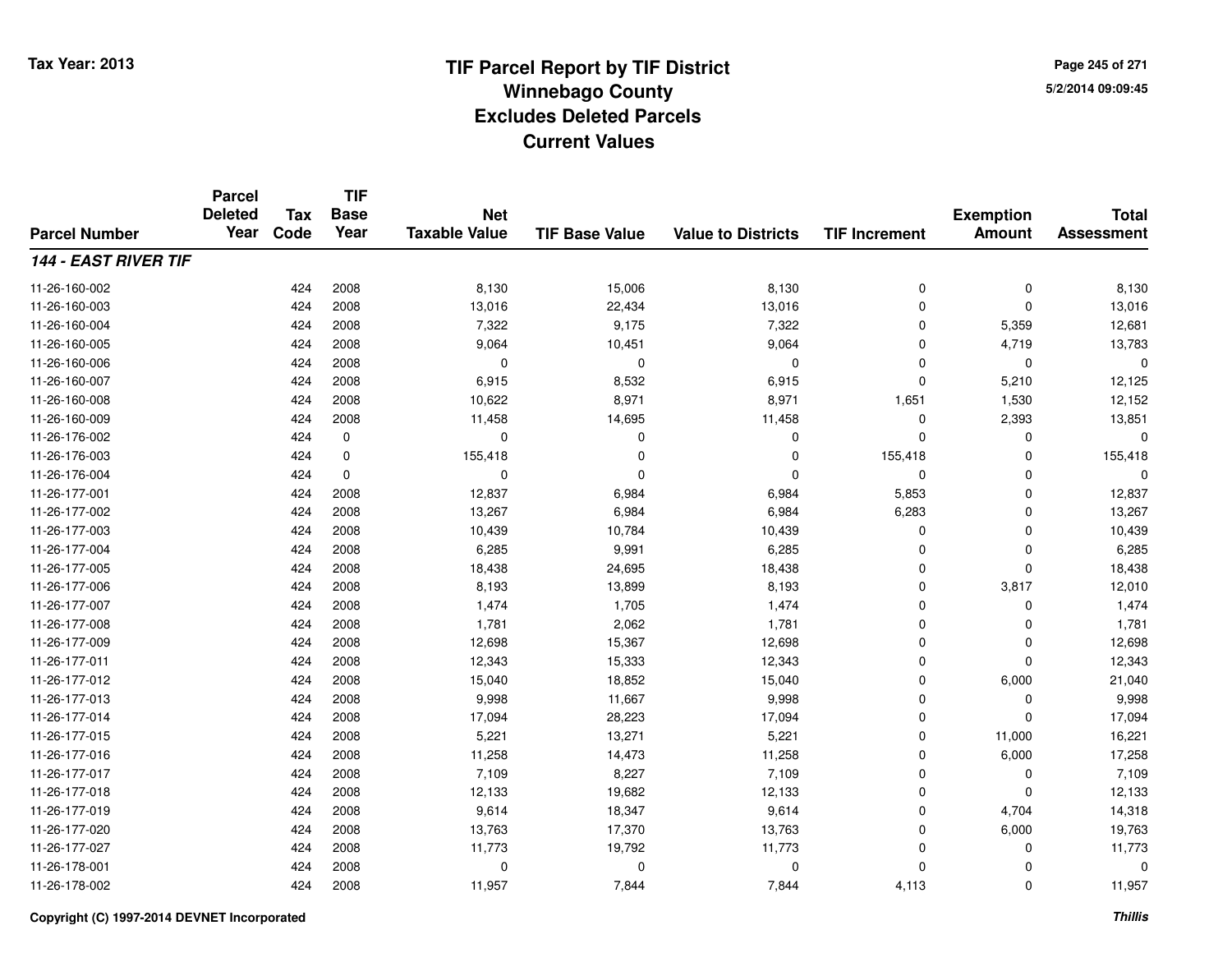**TIF**

**Parcel**

**Page 246 of 2715/2/2014 09:09:45**

#### **TIF Base ValueParcel NumberTotal AssessmentExemption Amount Value to Districts TIF Increment Base YearTax Code Deleted YearNet Taxable Value144 - EAST RIVER TIF**11-26-178-005 <sup>424</sup> 16,597 <sup>2008</sup> 28,323 16,597 <sup>0</sup> 6,000 22,597 11-26-178-006 <sup>424</sup> 12,571 <sup>2008</sup> 23,431 12,571 <sup>0</sup> <sup>0</sup> 12,571 11-26-178-007 <sup>424</sup> 12,571 <sup>2008</sup> 22,911 12,571 <sup>0</sup> <sup>0</sup> 12,571 11-26-178-008 <sup>424</sup> 12,572 <sup>2008</sup> 23,373 12,572 <sup>0</sup> <sup>0</sup> 12,572 11-26-178-0111 424 2008 1,635 1,892 1,635 0 1,635 11-26-178-0122 424 2008 8,318 4,224 4,224 4,094 0 8,318 11-26-178-013 <sup>424</sup> 10,437 <sup>2008</sup> 19,844 10,437 <sup>0</sup> <sup>0</sup> 10,437 11-26-178-0144 424 2008 13,599 15,420 13,599 0 0 13,599 11-26-178-015 <sup>424</sup> 8,343 <sup>2008</sup> 10,176 8,343 <sup>0</sup> 5,202 13,545 11-26-178-0166 424 2008 7,356 7,356 7,356 0 3,536 10,892 11-26-178-017 <sup>424</sup> 7,612 <sup>2008</sup> 9,445 7,612 <sup>0</sup> 5,301 12,913 11-26-178-0188 424 2008 9,564 11,897 9,564 0 3,481 13,045 11-26-178-0199 424 2008 0 624 0 0 0 0 11-26-178-020 <sup>424</sup> <sup>0</sup> <sup>2008</sup> <sup>0</sup> <sup>0</sup> <sup>0</sup> <sup>0</sup> <sup>0</sup> 11-26-178-0211 424 2008 10,522 12,222 10,522 0 0 10,522 11-26-178-0222 424 2008 13,276 15,366 13,276 0 0 13,276 11-26-178-023 <sup>424</sup> 3,333 <sup>2008</sup> 19,452 3,333 <sup>0</sup> <sup>0</sup> 3,333 11-26-178-024 <sup>424</sup> 14,941 <sup>2008</sup> 18,735 14,941 <sup>0</sup> 6,000 20,941 11-26-179-001 <sup>424</sup> <sup>0</sup> <sup>2008</sup> <sup>0</sup> <sup>0</sup> <sup>0</sup> <sup>0</sup> <sup>0</sup> 11-26-179-002 <sup>424</sup> <sup>941</sup> <sup>2008</sup> 1,089 <sup>941</sup> <sup>0</sup> <sup>0</sup> <sup>941</sup> 11-26-179-0033 424 2008 15,978 18,492 15,978 0 0 15,978 11-26-179-0044 424 2008 10,955 18,429 10,955 0 0 10,955 11-26-179-005 <sup>424</sup> <sup>0</sup> <sup>2008</sup> <sup>0</sup> <sup>0</sup> <sup>0</sup> <sup>0</sup> <sup>0</sup> 11-26-179-006 <sup>424</sup> 11,715 <sup>2008</sup> 14,198 11,715 <sup>0</sup> 5,000 16,715 11-26-179-007 <sup>424</sup> 6,578 <sup>2008</sup> 8,695 6,578 <sup>0</sup> <sup>0</sup> 6,578 11-26-179-0088 424 2008 9,592 12,545 9,592 0 6,000 15,592 11-26-179-0100 424 2008 11,505 16,259 11,505 0 5,031 16,536 11-26-179-0111 424 2008 9,429 23,328 9,429 0 0 9,429 11-26-179-0122 424 2008 9,429 15,454 9,429 0 0 9,429 11-26-179-0133 424 2008 11,674 13,511 11,674 0 0 11,674 11-26-179-0144 424 2008 663 767 663 0 0 663 11-26-179-0155 245 2008 245 2008 245 3,917 245 245 245 245 245 245 245 11,592 11-26-179-0166 424 2008 856 9,562 856 0 7,477 8,333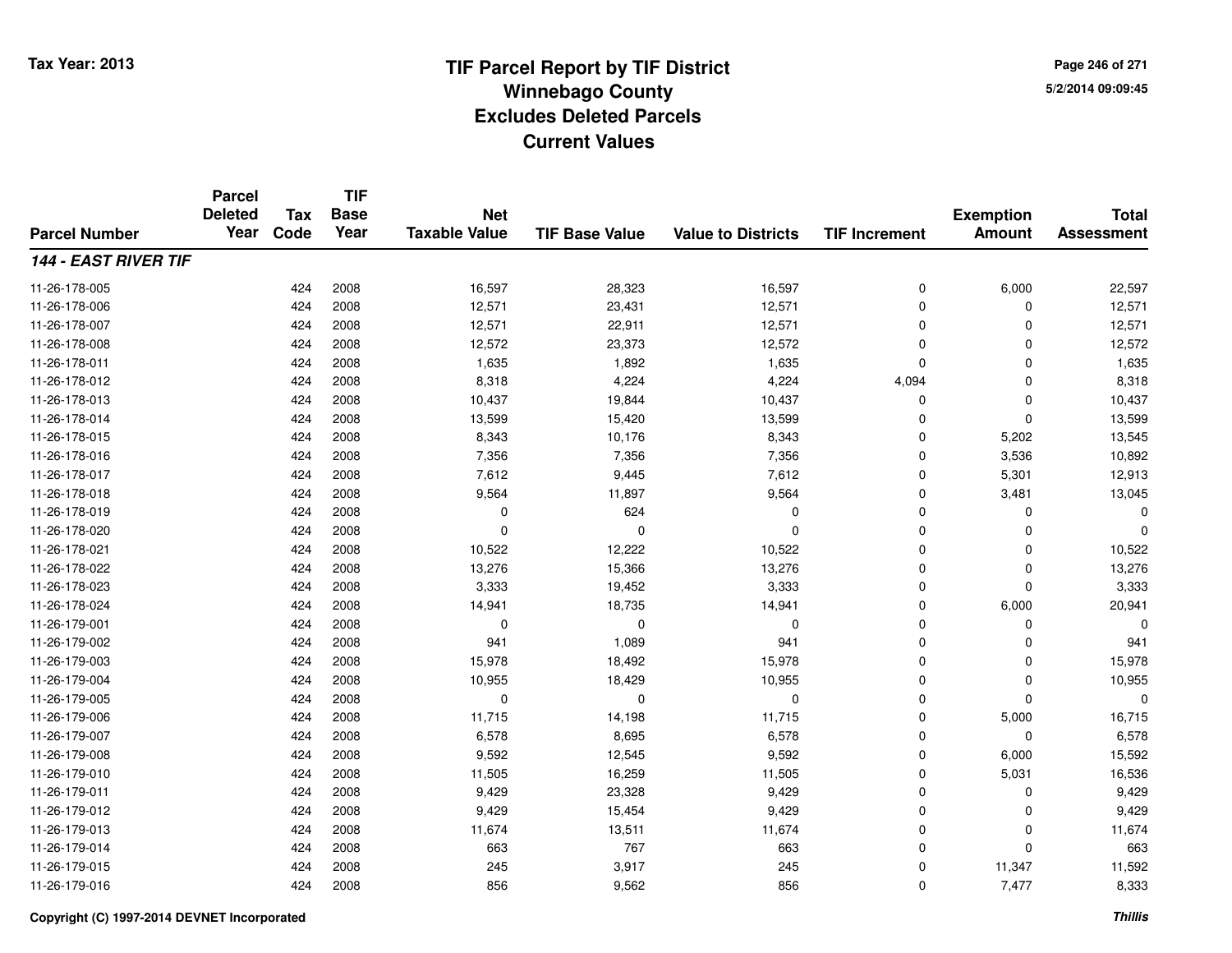**TIF**

**Parcel**

**Page 247 of 2715/2/2014 09:09:45**

#### **TIF Base ValueParcel NumberTotal AssessmentExemption Amount Value to Districts TIF Increment Base YearTax Code Deleted YearNet Taxable Value144 - EAST RIVER TIF**11-26-179-017 <sup>424</sup> 7,253 <sup>2008</sup> 12,460 7,253 <sup>0</sup> <sup>0</sup> 7,253 11-26-179-0188 424 2008 0 4,259 0 0 9,088 9,088 11-26-179-0199 424 2008 7,605 17,985 7,605 0 7,605 11-26-179-0200 424 2008 0 126 0 0 0 0 11-26-179-0211 424 2008 154 178 154 0 0 154 11-26-179-0222 424 2008 1,159 1,341 1,159 0 0 1,159 11-26-179-0233 424 2008 12,418 14,371 12,418 0 0 12,418 11-26-179-0244 3,556 24 2008 3,556 4,480 3,556 3,556 0 5,068 8,624 11-26-179-0333 424 2008 70,262 108,985 70,262 0 0 70,262 11-26-179-035 <sup>424</sup> 23,392 <sup>2008</sup> 24,987 23,392 <sup>0</sup> <sup>0</sup> 23,392 11-26-179-0366 424 2008 18,852 21,817 18,852 0 0 18,852 11-26-180-001 <sup>424</sup> <sup>0</sup> <sup>2008</sup> <sup>0</sup> <sup>0</sup> <sup>0</sup> <sup>0</sup> <sup>0</sup> 11-26-180-0022 424 2008 14,467 19,251 14,467 0 0 14,467 11-26-180-0033 424 2008 12,888 16,647 12,888 0 0 12,888 11-26-180-004 <sup>424</sup> 6,368 <sup>2008</sup> 12,626 6,368 <sup>0</sup> 4,316 10,684 11-26-180-0066 424 2008 5,927 8,276 5,927 0 5,975 11,902 11-26-180-007 <sup>424</sup> 3,462 <sup>2008</sup> 4,500 3,462 <sup>0</sup> 5,179 8,641 11-26-180-008 <sup>424</sup> 17,368 <sup>2008</sup> 20,182 17,368 <sup>0</sup> <sup>0</sup> 17,368 11-26-180-0099 424 2008 11,840 20,421 11,840 0 0 11,840 11-26-180-0100 424 2008 23,100 26,824 23,100 0 0 23,100 11-26-180-0111 424 2008 8,306 13,381 8,306 0 0 8,306 11-26-180-0122 2008 29,733 2009 29,733 33,932 29,733 29,733 29,733 29,733 29,733 29,733 29,733 29,733 29,733 29,733 29,733 11-26-180-015 <sup>424</sup> 6,032 <sup>2008</sup> 18,620 6,032 <sup>0</sup> 5,080 11,112 11-26-180-0166 424 2008 1,512 11,579 1,512 0 0 1,512 11-26-180-017 <sup>424</sup> <sup>0</sup> <sup>2008</sup> <sup>0</sup> <sup>0</sup> <sup>0</sup> <sup>0</sup> <sup>0</sup> 11-26-180-018 <sup>424</sup> 4,483 <sup>2008</sup> 10,298 4,483 <sup>0</sup> 7,183 11,666 11-26-180-019 <sup>424</sup> 7,019 <sup>2008</sup> 17,092 7,019 <sup>0</sup> 2,998 10,017 11-26-180-0200 424 2008 10,475 11,853 10,475 0 0 10,475 11-26-180-0211 424 2008 11,042 22,422 11,042 0 6,000 17,042 11-26-201-001 <sup>424</sup> <sup>0</sup> <sup>2008</sup> <sup>0</sup> <sup>0</sup> <sup>0</sup> <sup>0</sup> <sup>0</sup> 11-26-201-003 <sup>424</sup> <sup>0</sup> <sup>2008</sup> <sup>0</sup> <sup>0</sup> <sup>0</sup> <sup>0</sup> <sup>0</sup> 11-26-201-004 <sup>424</sup> 17,002 <sup>2008</sup> 103,719 17,002 <sup>0</sup> <sup>0</sup> 17,002 11-26-201-005<sup>424</sup> <sup>0</sup> <sup>2008</sup> 20,606 <sup>0</sup> <sup>0</sup> <sup>0</sup> <sup>0</sup>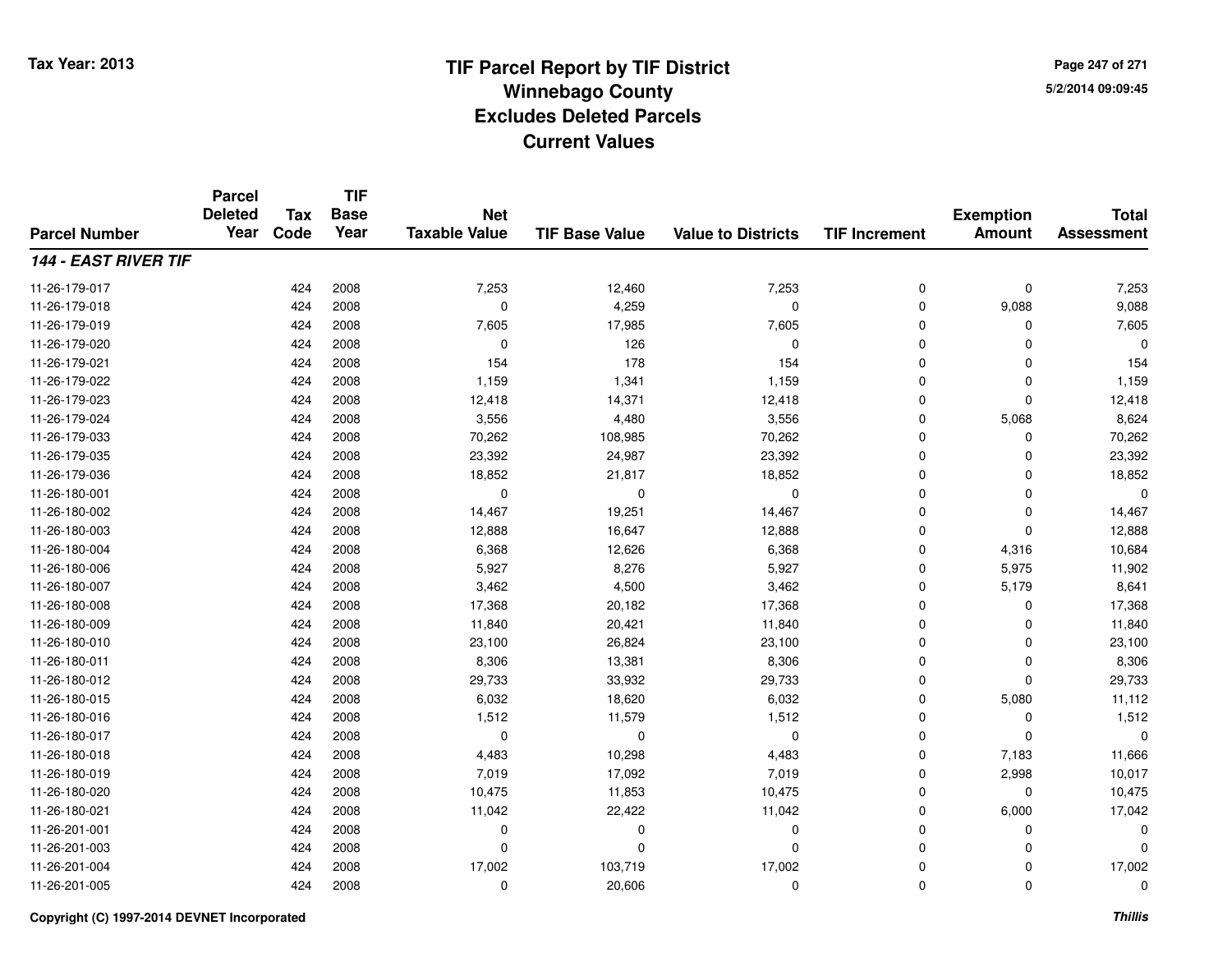**TIF**

**Parcel**

**Page 248 of 2715/2/2014 09:09:45**

#### **TIF Base ValueParcel NumberTotal AssessmentExemption Amount Value to Districts TIF Increment Base YearTax Code Deleted YearNet Taxable Value144 - EAST RIVER TIF**11-26-201-0066 424 2008 37,168 43,413 37,168 0 0 37,168 11-26-201-008 <sup>424</sup> 20,447 <sup>2008</sup> 25,242 20,447 <sup>0</sup> <sup>0</sup> 20,447 11-26-201-0111 424 2008 115,463 136,072 115,463 0 115,463 11-26-201-0122 424 2008 10,563 10,834 10,563 0 3,551 14,114 11-26-201-0133 424 2008 3,439 3,980 3,439 0 0 3,439 11-26-201-0144 5,586 6,465 5,586 6,465 5,586 6,465 5,586 6,465 5,586 6,465 6,465 6,586 6,586 6,586 6,586 6,586 6,586 6,586 6 11-26-201-015 <sup>424</sup> 2,370 <sup>2008</sup> 2,743 2,370 <sup>0</sup> <sup>0</sup> 2,370 11-26-201-018 <sup>424</sup> 3,351 <sup>2008</sup> 4,588 3,351 <sup>0</sup> <sup>0</sup> 3,351 11-26-201-0211 424 2008 66,107 78,833 66,107 0 0 66,107 11-26-201-023 <sup>424</sup> <sup>0</sup> <sup>2008</sup> <sup>0</sup> <sup>0</sup> <sup>0</sup> <sup>0</sup> <sup>0</sup> 11-26-201-024 <sup>424</sup> <sup>0</sup> <sup>2008</sup> <sup>0</sup> <sup>0</sup> <sup>0</sup> <sup>0</sup> <sup>0</sup> 11-26-203-0022 424 2008 13,495 15,617 13,495 0 0 13,495 11-26-203-0033 424 2008 108,066 125,067 108,066 0 0 108,066 11-26-203-006 <sup>424</sup> 8,110 <sup>2008</sup> 9,385 8,110 <sup>0</sup> <sup>0</sup> 8,110 11-26-203-007 <sup>424</sup> 2,372 <sup>2008</sup> 2,395 2,372 <sup>0</sup> <sup>0</sup> 2,372 11-26-203-008 <sup>424</sup> 71,266 <sup>2008</sup> 117,758 71,266 <sup>0</sup> <sup>0</sup> 71,266 11-26-302-001 <sup>424</sup> <sup>0</sup> <sup>2008</sup> <sup>0</sup> <sup>0</sup> <sup>0</sup> <sup>0</sup> <sup>0</sup> 11-26-303-0011 424 2008 9,239 5,927 5,927 3,312 0 9,239 11-26-303-0022 424 2008 6,089 13,990 6,089 0 6,000 12,089 11-26-303-0033 424 2008 6,977 9,518 6,977 0 6,000 12,977 11-26-303-004 <sup>424</sup> 12,618 <sup>2008</sup> 21,718 12,618 <sup>0</sup> <sup>0</sup> 12,618 11-26-303-005 <sup>424</sup> 7,604 <sup>2008</sup> 14,027 7,604 <sup>0</sup> 6,000 13,604 11-26-303-0066 424 2008 10,622 12,567 10,622 0 3,147 13,769 11-26-303-007 <sup>424</sup> 2,705 <sup>2008</sup> 7,948 2,705 <sup>0</sup> 9,136 11,841 11-26-303-008 <sup>424</sup> 5,705 <sup>2008</sup> 7,705 5,705 <sup>0</sup> 4,742 10,447 11-26-303-0099 424 2008 5,729 5,729 0 4,099 9,828 11-26-303-0111 424 2008 13,633 18,137 13,633 0 0 13,633 11-26-303-012 <sup>424</sup> <sup>247</sup> <sup>2008</sup> <sup>285</sup> <sup>247</sup> <sup>0</sup> <sup>0</sup> <sup>247</sup> 11-26-303-013 <sup>424</sup> <sup>0</sup> <sup>0</sup> <sup>0</sup> <sup>0</sup> <sup>0</sup> <sup>0</sup> <sup>0</sup> 11-26-303-014 <sup>424</sup> 1,116 <sup>0</sup> <sup>0</sup> <sup>0</sup> 1,116 <sup>0</sup> 1,116 11-26-304-0011 424 2008 6,628 14,615 6,628 0 6,222 12,850 11-26-304-002 <sup>424</sup> 8,402 <sup>2008</sup> 13,333 8,402 <sup>0</sup> 2,265 10,667 11-26-304-0033 424 2008 15,000 7,858 7,858 7,142 0 15,000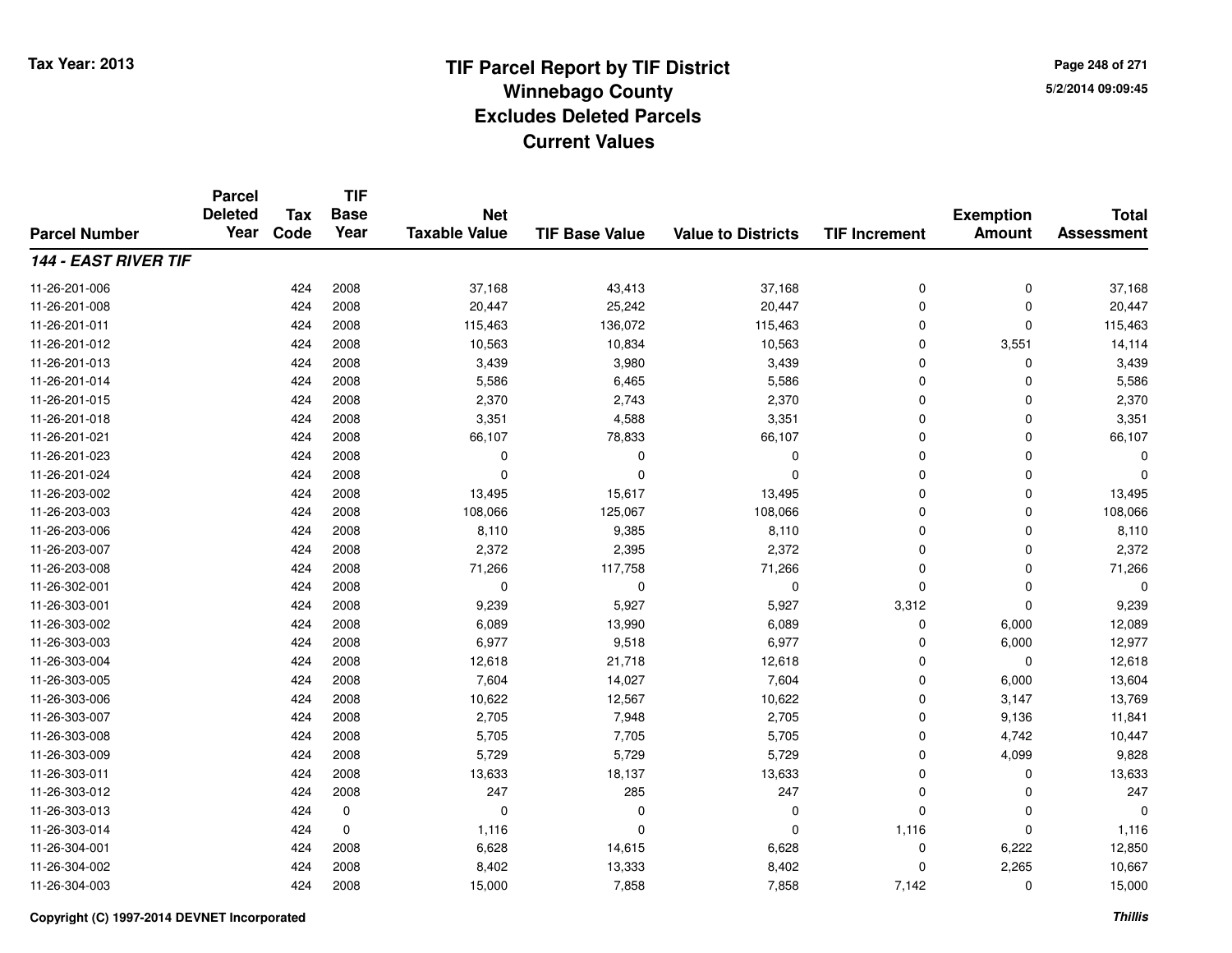**TIF**

**Parcel**

**Page 249 of 2715/2/2014 09:09:45**

#### **TIF Base ValueParcel NumberTotal AssessmentExemption Amount Value to Districts TIF Increment Base YearTax Code Deleted YearNet Taxable Value144 - EAST RIVER TIF**11-26-304-004 <sup>424</sup> 5,914 <sup>2008</sup> 14,764 5,914 <sup>0</sup> 11,000 16,914 11-26-304-0055 424 2008 5,927 7,240 5,927 0 5,081 11,008 11-26-304-008 <sup>424</sup> <sup>0</sup> <sup>2008</sup> <sup>0</sup> <sup>0</sup> <sup>0</sup> <sup>0</sup> <sup>0</sup> 11-26-304-0099 424 2008 20,444 23,660 20,444 0 0 20,444 11-26-304-0111 424 2008 39,771 46,026 39,771 0 0 39,771 11-26-305-007 <sup>424</sup> 182,088 <sup>2008</sup> 217,267 182,088 <sup>0</sup> <sup>0</sup> 182,088 11-26-326-0011 424 2008 9,141 20,495 9,141 0 6,000 15,141 11-26-326-002 <sup>424</sup> 11,706 <sup>2008</sup> 25,614 11,706 <sup>0</sup> 6,000 17,706 11-26-326-003 $3$  2008 2,180 2,180 2,523 2,180 2,180 2,180 2,180 2,180 2,180 2,180 0 2,180 11-26-326-004 <sup>424</sup> 6,549 <sup>2008</sup> 8,758 6,549 <sup>0</sup> <sup>0</sup> 6,549 11-26-326-005 <sup>424</sup> 8,495 <sup>2008</sup> 14,779 8,495 <sup>0</sup> <sup>0</sup> 8,495 11-26-326-006 <sup>424</sup> 1,032 <sup>2008</sup> 1,194 1,032 <sup>0</sup> <sup>0</sup> 1,032 11-26-326-007 <sup>424</sup> 11,995 <sup>2008</sup> 27,560 11,995 <sup>0</sup> <sup>0</sup> 11,995 11-26-326-008 <sup>424</sup> 7,705 <sup>2008</sup> 20,315 7,705 <sup>0</sup> 4,042 11,747 11-26-326-0099 424 2008 5,154 12,886 5,154 0 0 5,154 11-26-326-0100 424 2008 14,046 10,755 10,755 3,291 0 14,046 11-26-326-0111 424 2008 14,443 19,629 14,443 0 0 14,443 11-26-326-0122 2 2 2008 0 5,732 0 0 0 10,322 10,322 10,322 11-26-326-013 <sup>424</sup> 8,530 <sup>2008</sup> 15,425 8,530 <sup>0</sup> 3,786 12,316 11-26-327-0011 424 2008 10,099 16,979 10,099 0 3,267 13,366 11-26-327-002 <sup>424</sup> 7,670 <sup>2008</sup> 7,670 7,670 <sup>0</sup> 2,057 9,727 11-26-327-0033 424 2008 14,129 18,777 14,129 0 0 14,129 11-26-327-004 <sup>424</sup> 5,441 <sup>2008</sup> 12,983 5,441 <sup>0</sup> 6,000 11,441 11-26-327-005 <sup>424</sup> 8,732 <sup>2008</sup> 10,105 8,732 <sup>0</sup> <sup>0</sup> 8,732 11-26-327-0066 424 2008 17,325 20,755 17,325 0 0 17,325 11-26-327-007 <sup>424</sup> 8,182 <sup>2008</sup> 12,151 8,182 <sup>0</sup> 2,219 10,401 11-26-327-008 <sup>424</sup> <sup>981</sup> <sup>2008</sup> 1,135 <sup>981</sup> <sup>0</sup> <sup>0</sup> <sup>981</sup> 11-26-327-009 <sup>424</sup> 11,023 <sup>2008</sup> 9,296 9,296 1,727 <sup>0</sup> 11,023 11-26-327-0100 424 2008 11,235 14,905 11,235 0 0 11,235 11-26-327-0111 424 2008 8,123 10,259 8,123 0 5,494 13,617 11-26-327-012 <sup>424</sup> 6,972 <sup>2008</sup> 8,048 6,972 <sup>0</sup> 4,710 11,682 11-26-327-0133 424 2008 4,741 10,589 4,741 0 4,636 9,377 11-26-327-0144 12,000 12,000 12,000 21,057 12,000 12,000 0 0 12,000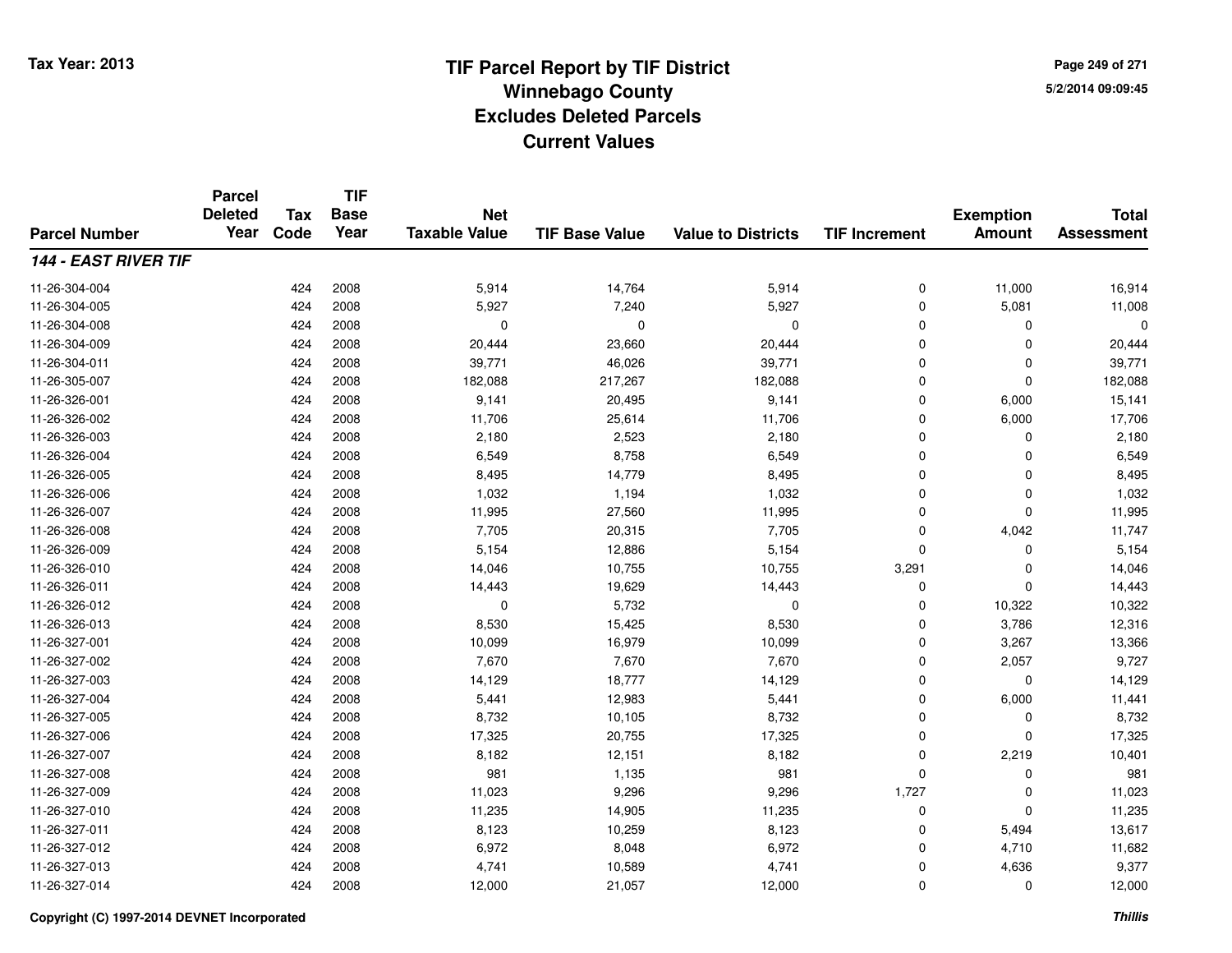**TIF**

**Parcel**

**Page 250 of 2715/2/2014 09:09:45**

#### **TIF Base ValueParcel NumberTotal AssessmentExemption Amount Value to Districts TIF Increment Base YearTax Code Deleted YearNet Taxable Value144 - EAST RIVER TIF**11-26-327-015 <sup>424</sup> 10,086 <sup>2008</sup> 17,399 10,086 <sup>0</sup> <sup>0</sup> 10,086 11-26-327-016 <sup>424</sup> 9,483 <sup>2008</sup> 15,644 9,483 <sup>0</sup> 2,854 12,337 11-26-327-017 <sup>424</sup> 6,926 <sup>2008</sup> 16,170 6,926 <sup>0</sup> 5,653 12,579 11-26-327-018 <sup>424</sup> 1,127 <sup>2008</sup> 20,623 1,127 <sup>0</sup> <sup>0</sup> 1,127 11-26-327-0199 424 2008 10,693 17,737 10,693 0 0 10,693 11-26-327-0200 424 2008 17,324 23,934 17,324 0 0 17,324 11-26-327-0211 1 1,190 11,190 10,024 10,024 10,024 1,166 0 1,11,190 11-26-327-0222 2 2 2 3 424 2008 16,248 2 21,740 16,248 16,248 0 3 0 16,248 11-26-327-024 <sup>424</sup> 9,880 <sup>2008</sup> 18,422 9,880 <sup>0</sup> <sup>0</sup> 9,880 11-26-327-0322 424 0 41,439 75,094 41,439 0 0 41,439 11-26-328-0211 424 2008 1,564 1,217 1,217 347 0 1,564 11-26-328-0222 424 2008 2,298 2,660 2,298 0 0 2,298 11-26-328-0233 424 2008 1,996 2,310 1,996 0 0 1,996 11-26-328-024 <sup>424</sup> <sup>0</sup> <sup>2008</sup> <sup>0</sup> <sup>0</sup> <sup>0</sup> <sup>0</sup> <sup>0</sup> 11-26-329-0011 424 2008 15,721 18,193 15,721 0 0 15,721 11-26-329-0022 424 2008 13,455 22,312 13,455 0 0 13,455 11-26-329-0033 424 2008 1,166 1,350 1,166 0 0 1,166 11-26-329-004 <sup>424</sup> 7,675 <sup>2008</sup> 17,871 7,675 <sup>0</sup> 6,000 13,675 11-26-329-005 <sup>424</sup> 6,926 <sup>2008</sup> 7,847 6,926 <sup>0</sup> 4,423 11,349 11-26-329-006 <sup>424</sup> 8,370 <sup>2008</sup> 5,578 5,578 2,792 <sup>0</sup> 8,370 11-26-329-007 <sup>424</sup> 4,467 <sup>2008</sup> 10,522 4,467 <sup>0</sup> <sup>0</sup> 4,467 11-26-329-0088 424 2008 5,585 6,464 5,585 0 0 5,585 11-26-329-009 <sup>424</sup> 5,067 <sup>2008</sup> 5,967 5,067 <sup>0</sup> 3,653 8,720 11-26-329-0100 424 2008 7,986 9,244 7,986 0 0 7,986 11-26-329-0111 424 2008 4,579 4,579 0 3,707 8,286 11-26-329-0122 424 2008 8,542 14,560 8,542 0 0 8,542 11-26-329-0133 424 2008 1,108 1,282 1,108 0 0 1,108 11-26-329-014 <sup>424</sup> 1,237 <sup>2008</sup> 1,433 1,237 <sup>0</sup> <sup>0</sup> 1,237 11-26-329-0155 424 2008 4,601 4,601 4,601 0 3,833 8,434 11-26-329-0166 424 2008 4,649 4,981 4,649 0 4,406 9,055 11-26-329-017 <sup>424</sup> 1,237 <sup>2008</sup> 1,433 1,237 <sup>0</sup> <sup>0</sup> 1,237 11-26-329-018 <sup>424</sup> 7,230 <sup>2008</sup> 25,851 7,230 <sup>0</sup> <sup>0</sup> 7,230 11-26-329-0199 424 2008 2,088 13,235 2,088 0 0 2,088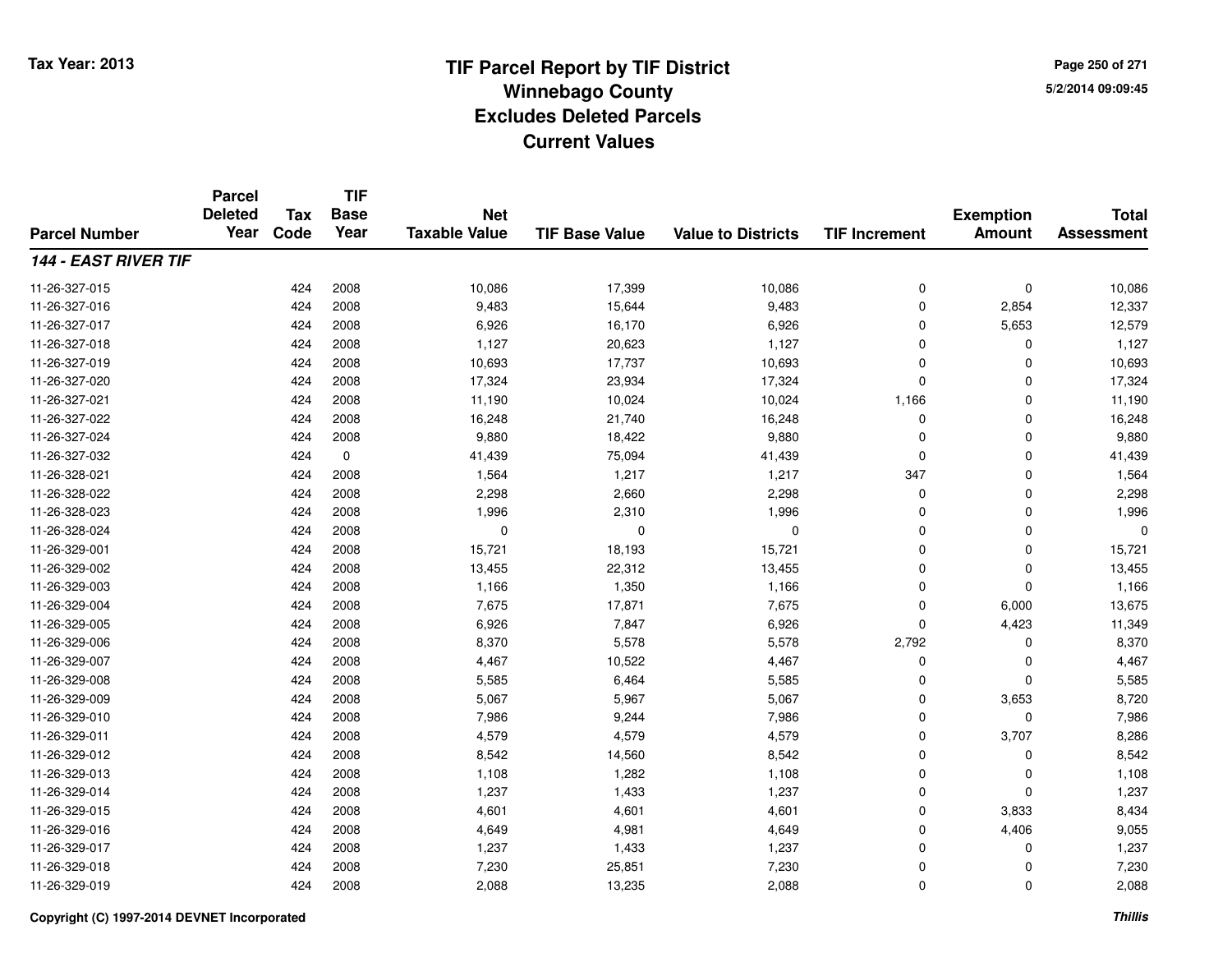**Page 251 of 2715/2/2014 09:09:45**

#### **TIF Base ValueParcel NumberTotal AssessmentExemption Amount Value to Districts TIF IncrementTIF Base YearTax CodeParcel Deleted YearNet Taxable Value144 - EAST RIVER TIF**11-26-329-0200 24,500  $\frac{424}{2008}$  2008 4,500  $\frac{24,674}{24,674}$  4,500  $\frac{0}{2}$  0 0  $\frac{4,500}{24,500}$ 11-26-329-0211 424 2008 1,139 1,318 1,139 0 0 1,139 11-26-329-0222 424 2008 5,116 20,492 5,116 0 0 5,116 11-26-329-0233 424 2008 14,780 19,785 14,780 0 0 14,780 11-26-329-024 <sup>424</sup> 13,934 <sup>2008</sup> 16,125 13,934 <sup>0</sup> <sup>0</sup> 13,934 11-26-329-025 <sup>424</sup> 6,461 <sup>2008</sup> 10,849 6,461 <sup>0</sup> 3,121 9,582 11-26-329-026 <sup>424</sup> 8,716 <sup>2008</sup> 11,531 8,716 <sup>0</sup> 6,000 14,716 11-26-329-027 <sup>424</sup> 1,755 <sup>2008</sup> 2,031 1,755 <sup>0</sup> <sup>0</sup> 1,755 11-26-329-0288 424 2008 0 7,696 0 0 10,108 10,108 11-26-329-0299 424 2008 10,614 18,206 10,614 0 0 10,614 11-26-329-0300 424 2008 7,461 18,690 7,461 0 3,030 10,491 11-26-329-0311 424 2008 10,458 17,081 10,458 0 0 10,458 11-26-329-0322 424 2008 1,436 1,663 1,436 0 0 1,436 11-26-329-0333 1 2008 1  $\frac{1}{2}$  1,791 1 1  $\frac{1}{2}$  1,1  $\frac{1}{2}$  1  $\frac{1}{2}$  1  $\frac{1}{2}$  5,002 5,003 11-26-329-0344 424 2008 1,486 1,720 1,486 0 0 1,486 11-26-330-0011 424 2008 8,738 13,968 8,738 0 2,698 11,436 11-26-330-0022 424 2008 6,647 6,647 6,647 0 3,433 10,080 11-26-330-0033 424 2008 7,763 19,827 7,763 0 3,865 11,628 11-26-330-004424 2008 4,909 4,919 4,909 4,909 4,909 4,909 6 10 4,909 4,909 4,909 4,909 4,909 4,909 4,909 4,909 4,909 4,909 4,909 4,909 4,909 4,909 4,909 4,909 4 11-26-330-0055 424 2008 8,124 9,382 8,124 0 0 8,124 11-26-330-0088 424 2008 10,065 6,734 6,734 3,331 0 10,065 11-26-330-009 <sup>424</sup> 1,139 <sup>2008</sup> 1,318 1,139 <sup>0</sup> <sup>0</sup> 1,139 11-26-330-010 <sup>424</sup> 9,713 <sup>2008</sup> 2,623 2,623 7,090 <sup>0</sup> 9,713 11-26-330-0111 424 2008 6,263 7,532 6,263 0 0 6,263 11-26-330-0122 424 2008 3,876 17,273 3,876 0 0 3,876 11-26-330-0133 424 2008 12,302 14,237 12,302 0 0 12,302 11-26-330-014 <sup>424</sup> 6,167 <sup>2008</sup> 13,323 6,167 <sup>0</sup> <sup>0</sup> 6,167 11-26-330-015 <sup>424</sup> 7,518 <sup>2008</sup> 11,414 7,518 <sup>0</sup> 5,119 12,637 11-26-330-0166 424 2008 15,244 33,928 15,244 0 0 15,244 11-26-330-017 <sup>424</sup> 8,832 <sup>2008</sup> 10,871 8,832 <sup>0</sup> 3,468 12,300 11-26-330-018 <sup>424</sup> 3,370 <sup>2008</sup> 5,578 3,370 <sup>0</sup> <sup>0</sup> 3,370 11-26-330-0199 424 2008 13,459 15,577 13,459 0 0 13,459 11-26-330-0200 424 2008 7,551 8,739 7,551 0 0 7,551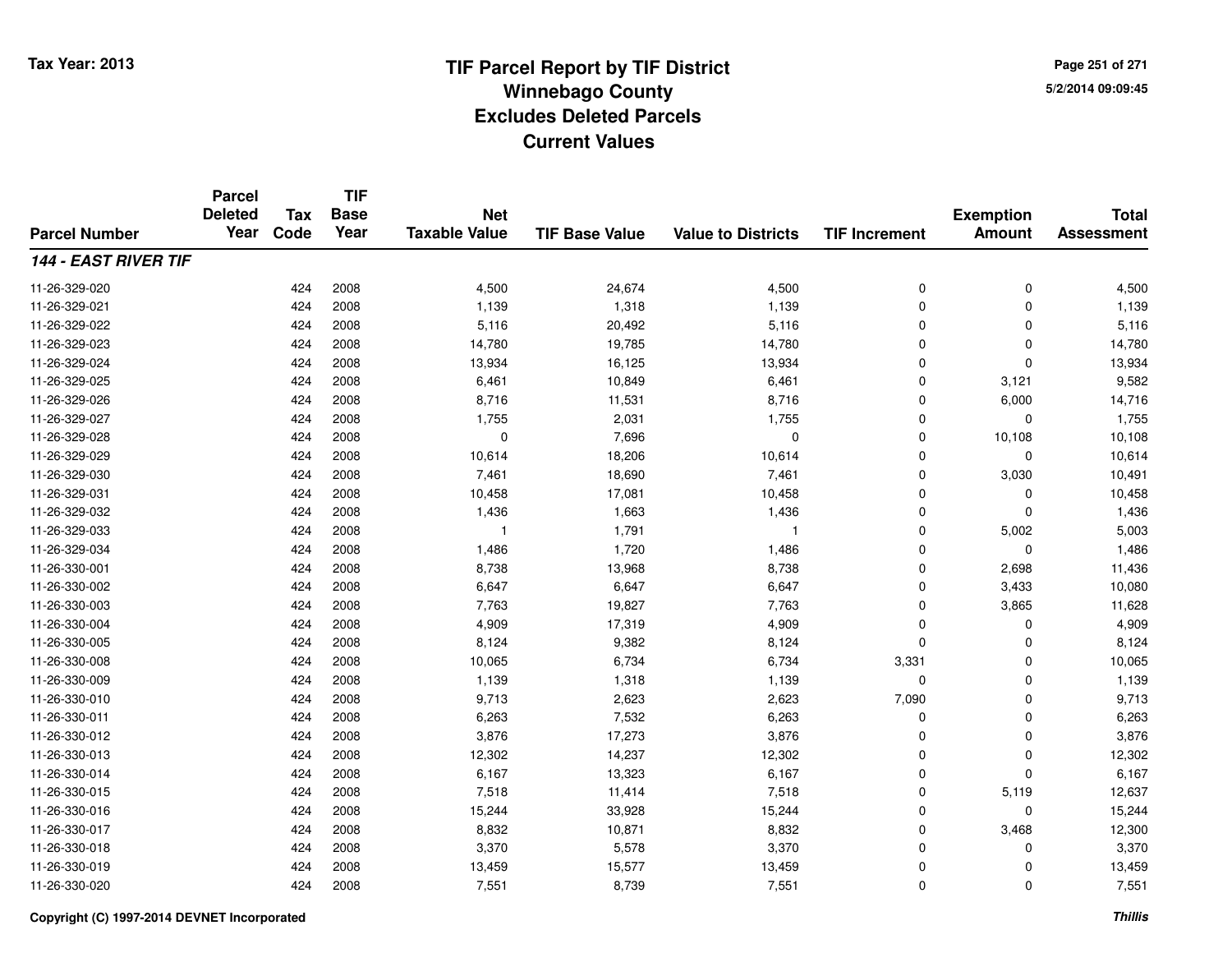**Page 252 of 2715/2/2014 09:09:45**

|                                           | <b>Parcel</b><br><b>Deleted</b> | <b>Tax</b> | <b>TIF</b><br><b>Base</b><br>Year | <b>Net</b>           |                       |                           |                         | <b>Exemption</b>        | <b>Total</b>      |
|-------------------------------------------|---------------------------------|------------|-----------------------------------|----------------------|-----------------------|---------------------------|-------------------------|-------------------------|-------------------|
| <b>Parcel Number</b>                      | Year                            | Code       |                                   | <b>Taxable Value</b> | <b>TIF Base Value</b> | <b>Value to Districts</b> | <b>TIF Increment</b>    | <b>Amount</b>           | <b>Assessment</b> |
| <b>144 - EAST RIVER TIF</b>               |                                 |            |                                   |                      |                       |                           |                         |                         |                   |
| 11-26-330-021                             |                                 | 424        | 2008                              | 7,860                | 10,494                | 7,860                     | 0                       | 0                       | 7,860             |
| 11-26-330-022                             |                                 | 424        | 2008                              | 10,234               | 22,270                | 10,234                    | $\mathbf 0$             | $\mathbf{0}$            | 10,234            |
| 11-26-330-024                             |                                 | 424        | 2008                              | 4,666                | 14,191                | 4,666                     | $\mathbf 0$             | 0                       | 4,666             |
| 11-26-330-025                             |                                 | 424        | 2008                              | 9,424                | 9,424                 | 9,424                     | 0                       | 247                     | 9,671             |
| 11-26-330-026                             |                                 | 424        | 2008                              | 11,827               | 19,805                | 11,827                    | $\mathbf 0$             | $\mathbf{0}$            | 11,827            |
| 11-26-330-027                             |                                 | 424        | 2008                              | 3,333                | 22,547                | 3,333                     | $\mathbf 0$             | $\Omega$                | 3,333             |
| 11-26-330-028                             |                                 | 424        | 2008                              | 9,097                | 11,971                | 9,097                     | 0                       | 6,000                   | 15,097            |
| 11-26-330-029                             |                                 | 424        | 2008                              | 15,945               | 27,486                | 15,945                    | $\mathbf 0$             | $\mathbf 0$             | 15,945            |
| 11-26-330-030                             |                                 | 424        | 2008                              | 12,609               | 21,801                | 12,609                    | $\mathbf 0$             | 0                       | 12,609            |
| 11-26-331-001                             |                                 | 424        | 2008                              | 578                  | 1,578                 | 578                       | 0                       | 8,854                   | 9,432             |
| 11-26-331-002                             |                                 | 424        | 2008                              | 9,373                | 10,847                | 9,373                     | $\mathbf 0$             | $\mathbf 0$             | 9,373             |
| 11-26-331-003                             |                                 | 424        | 2008                              | 5,367                | 6,211                 | 5,367                     | $\mathbf 0$             | $\Omega$                | 5,367             |
| 11-26-331-004                             |                                 | 424        | 2008                              | 4,416                | 4,416                 | 4,416                     | 0                       | 3,233                   | 7,649             |
| 11-26-331-008                             |                                 | 424        | 2008                              | 9,664                | 11,184                | 9,664                     | $\mathbf 0$             | 0                       | 9,664             |
| 11-26-331-009                             |                                 | 424        | 2008                              | 17,478               | 20,230                | 17,478                    | $\mathbf 0$             | $\Omega$                | 17,478            |
| 11-26-331-010                             |                                 | 424        | 2008                              | 6,508                | 14,312                | 6,508                     | $\mathbf 0$             | 2,439                   | 8,947             |
| 11-26-331-023                             |                                 | 424        | 2008                              | 11,797               | 19,988                | 11,797                    | $\mathbf 0$             | $\mathbf 0$             | 11,797            |
| 11-26-331-024                             |                                 | 424        | 2008                              | 3,050                | 20,174                | 3,050                     | $\mathbf 0$             | $\mathbf 0$             | 3,050             |
| 11-26-331-025                             |                                 | 424        | 2008                              | 10,349               | 20,114                | 10,349                    | 0                       | 6,000                   | 16,349            |
| 11-26-331-026                             |                                 | 424        | 2008                              | $\mathbf 0$          | 0                     | 0                         | $\mathbf 0$             | 0                       |                   |
| 11-26-331-027                             |                                 | 424        | 2008                              | 1,004                | 1,162                 | 1,004                     | 0                       | $\mathbf 0$             | 1,004             |
| 11-26-331-029                             |                                 | 424        | 2008                              | 1,264                | 1,494                 | 1,264                     | $\mathbf 0$             | $\mathbf 0$             | 1,264             |
| 11-26-331-030                             |                                 | 424        | 2008                              | $\mathbf 0$          | 5,163                 | 0                         | $\Omega$                | $\Omega$                | $\Omega$          |
| 11-26-331-031                             |                                 | 424        | 2008                              | 873                  | 1,494                 | 873                       | 0                       | $\mathbf 0$             | 873               |
| 11-26-331-032                             |                                 | 424        | 2008                              | 7,528                | 9,551                 | 7,528                     | $\mathbf 0$             | $\Omega$                | 7,528             |
| 11-26-353-006                             |                                 | 424        | 2008                              | 128,702              | 153,567               | 128,702                   | $\mathbf 0$             | $\Omega$                | 128,702           |
| 11-26-353-007                             |                                 | 424        | 0                                 | 1,443                | $\Omega$              | 0                         | 1,443                   | $\mathbf 0$             | 1,443             |
| 11-26-376-009                             |                                 | 424        | $\mathbf 0$                       | 258,786              | 336,020               | 258,786                   | 0                       | $\mathbf 0$             | 258,786           |
| 11-26-378-004                             |                                 | 424        | 2008                              | 53,885               | 70,048                | 53,885                    | $\mathbf 0$             | $\Omega$                | 53,885            |
| <b>Tax District Totals:</b>               | <b>Parcel Count:</b>            |            | 653                               | 10,458,277           | 13,241,739            | 9,528,625                 | 929,652                 | 1,030,370               | 11,488,647        |
| <b>145 - SUMNER ROAD/GROVE STREET TIF</b> |                                 |            |                                   |                      |                       |                           |                         |                         |                   |
| 09-29-327-016                             |                                 | 425        | $\mathbf 0$                       | 58,949               | 93,550                | 58,949                    | 0                       | 0                       | 58,949            |
| <b>Tax District Totals:</b>               | <b>Parcel Count:</b>            |            | 1                                 | 58,949               | 93,550                | 58,949                    | $\overline{\mathbf{0}}$ | $\overline{\mathbf{0}}$ | 58,949            |

**Copyright (C) 1997-2014 DEVNET Incorporated**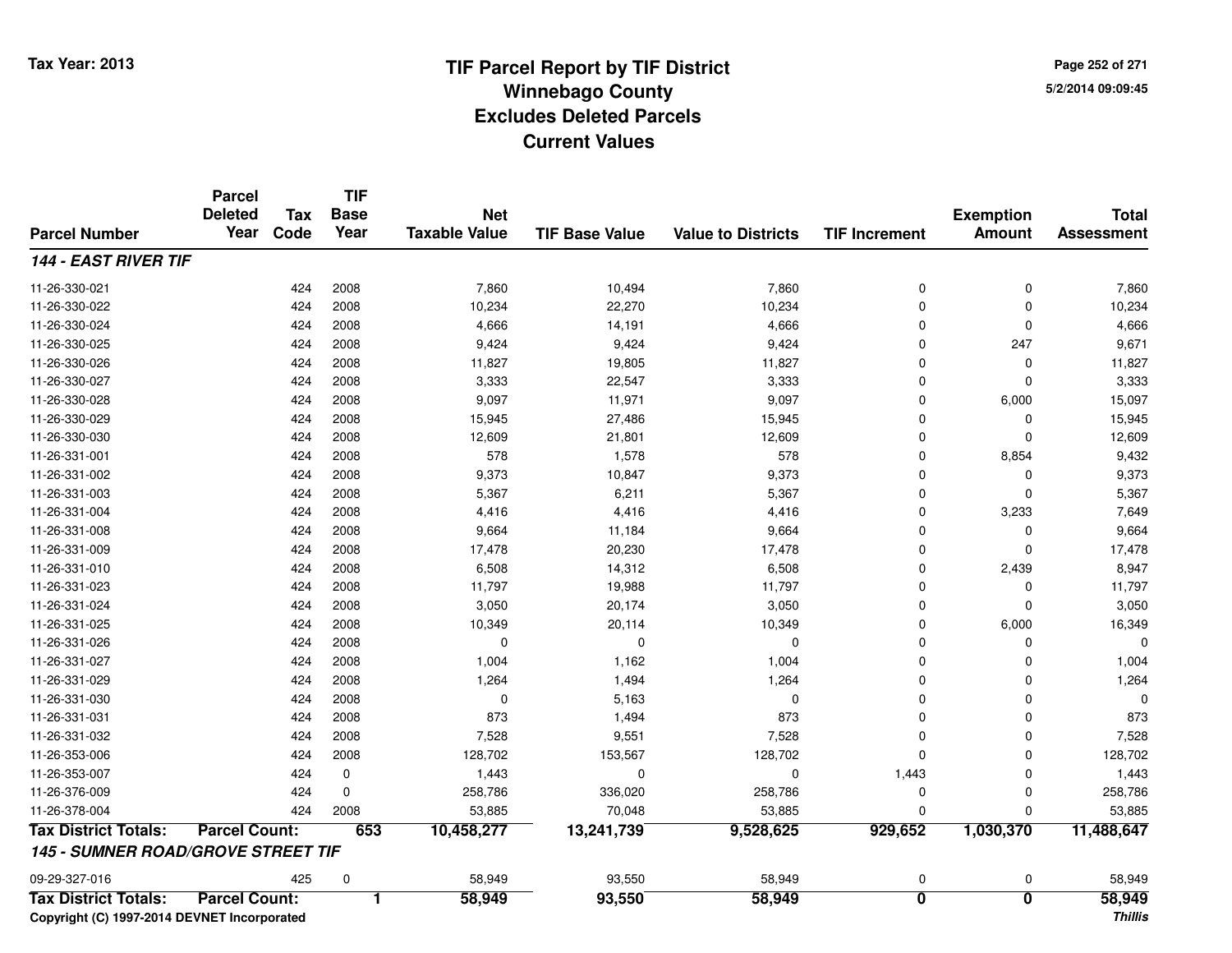**Page 253 of 2715/2/2014 09:09:45**

#### **TIF Base ValueParcel NumberTotal AssessmentExemption Amount Value to Districts TIF IncrementTIF Base YearTax CodeParcel Deleted YearNet Taxable Value146 - LOVES PARK CORP CENTER TIF**08-35-379-0022 2 2 2009 2,242 2,242 2,242 2,242 2,242 3,282 08-35-383-002 <sup>428</sup> <sup>0</sup> <sup>2010</sup> <sup>0</sup> <sup>0</sup> <sup>0</sup> <sup>0</sup> <sup>0</sup> 08-35-400-006 <sup>427</sup> 8,223 <sup>2009</sup> 9,804 8,223 <sup>0</sup> <sup>0</sup> 8,223 08-35-400-007 <sup>427</sup> 2,719 <sup>2009</sup> 1,899 1,899 <sup>820</sup> <sup>0</sup> 2,719 08-35-400-0099 428 2009 1,619,895 1,931,441 1,619,895 0 1,619,895 08-35-400-0100 428 2009 123,619 147,394 123,619 0 0 123,619 08-35-400-0133 427 0 1,429,985 327 327 1,429,658 0 1,429,985 12-02-126-0111 426 2009 1,989 1,361 1,361 628 0 1,989 12-02-127-008 <sup>426</sup> <sup>0</sup> <sup>2009</sup> <sup>0</sup> <sup>0</sup> <sup>0</sup> <sup>0</sup> <sup>0</sup> 12-02-127-0100 426 2009 2,644 12,049 2,644 0 0 2,644 12-02-178-0022 426 2009 370,000 558,340 370,000 0 370,000 12-02-178-003 <sup>426</sup> <sup>292</sup> <sup>2009</sup> <sup>199</sup> <sup>199</sup> <sup>93</sup> <sup>0</sup> <sup>292</sup> 12-02-178-0044 26 2009 1378 258 258 258 120 258 120 258 0 378 12-02-178-005 <sup>426</sup> <sup>572</sup> <sup>2009</sup> <sup>390</sup> <sup>390</sup> <sup>182</sup> <sup>0</sup> <sup>572</sup> 12-02-178-0066 426 2009 844 575 575 269 0 844 12-02-178-007 <sup>426</sup> <sup>267</sup> <sup>2009</sup> <sup>182</sup> <sup>182</sup> <sup>85</sup> <sup>0</sup> <sup>267</sup> 12-02-178-008 <sup>426</sup> <sup>391</sup> <sup>2009</sup> <sup>267</sup> <sup>267</sup> <sup>124</sup> <sup>0</sup> <sup>391</sup> 12-02-178-0099 426 2010 28,846 33,935 28,846 0 0 28,846 12-02-179-004 <sup>426</sup> <sup>303</sup> <sup>2010</sup> <sup>228</sup> <sup>228</sup> <sup>75</sup> <sup>0</sup> <sup>303</sup> 12-02-179-005 <sup>426</sup> <sup>363</sup> <sup>2010</sup> <sup>273</sup> <sup>273</sup> <sup>90</sup> <sup>0</sup> <sup>363</sup> 12-02-179-006 <sup>426</sup> 40,007 <sup>2010</sup> 47,297 40,007 <sup>0</sup> <sup>0</sup> 40,007 12-02-179-007 <sup>426</sup> <sup>0</sup> <sup>2009</sup> <sup>0</sup> <sup>0</sup> <sup>0</sup> <sup>0</sup> <sup>0</sup> 12-02-179-008 <sup>426</sup> <sup>570</sup> <sup>2010</sup> <sup>672</sup> <sup>570</sup> <sup>0</sup> <sup>0</sup> <sup>570</sup> 12-02-201-0033 426 2009 1,966,667 1,835,109 1,835,109 131,558 0 1,966,667 **Tax District Totals: Parcel Count: <sup>24</sup> 5,601,856 4,584,242 4,037,114 1,564,742 <sup>0</sup> 5,601,856 147 - WESTSTONE TIF**08-13-100-0033 429 2010 433 342 342 91 0 433 08-13-300-007 <sup>2014</sup> <sup>430</sup> <sup>2010</sup> 41,397 49,409 41,397 <sup>0</sup> <sup>0</sup> 41,397 08-13-300-009 <sup>431</sup> 1,977 <sup>2010</sup> 1,475 1,475 <sup>502</sup> <sup>0</sup> 1,977 08-13-300-010 <sup>431</sup> <sup>939</sup> <sup>2010</sup> <sup>660</sup> <sup>660</sup> <sup>279</sup> <sup>0</sup> <sup>939</sup> 08-14-100-005 <sup>429</sup> 1,185 <sup>2010</sup> <sup>906</sup> <sup>906</sup> <sup>279</sup> <sup>0</sup> 1,185 08-14-200-0033 429 2010 2,452 2,086 2,086 366 0 2,452 08-14-300-002<sup>432</sup> <sup>721</sup> <sup>2010</sup> <sup>537</sup> <sup>537</sup> <sup>184</sup> <sup>0</sup> <sup>721</sup>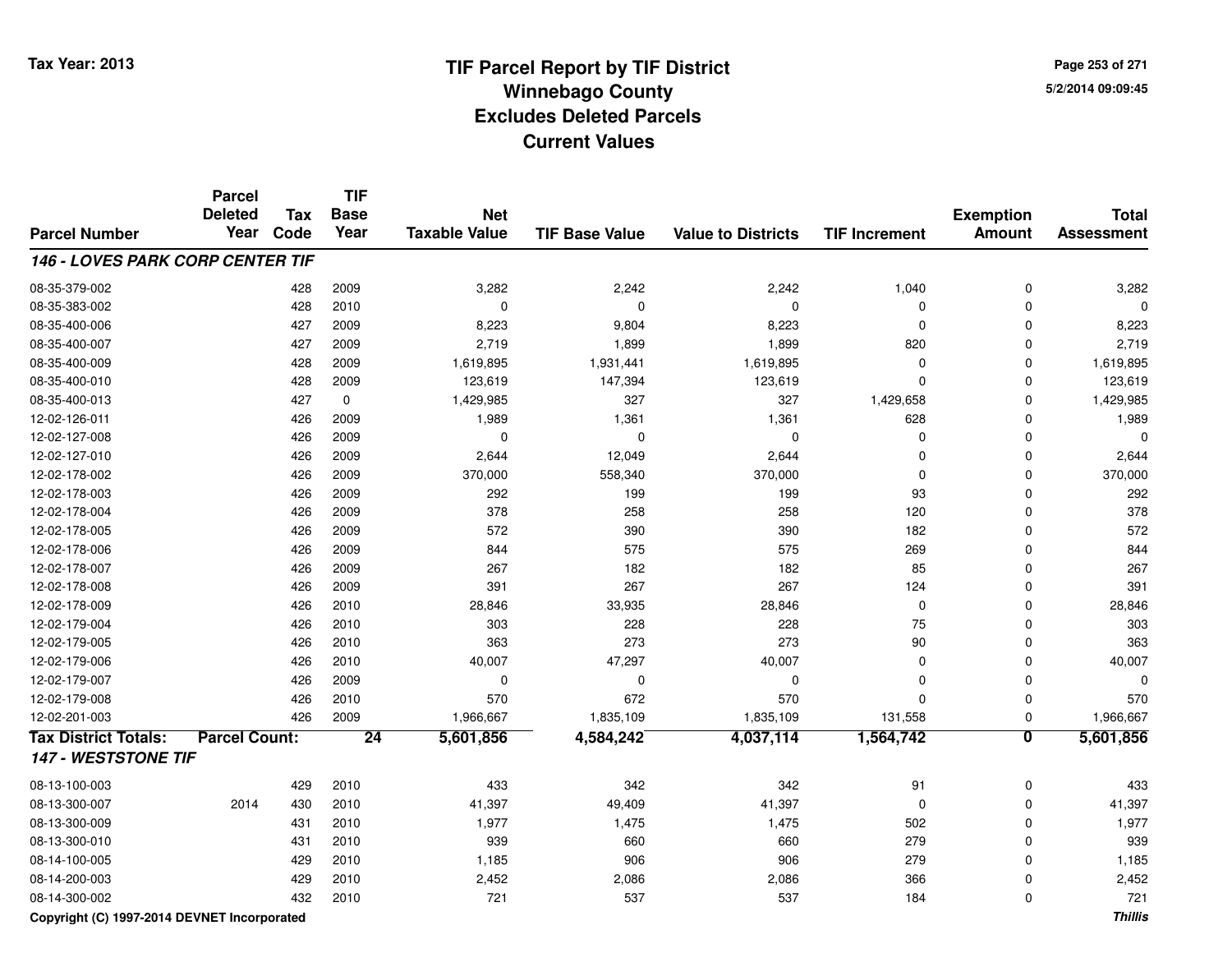**Page 254 of 2715/2/2014 09:09:45**

|                                     | <b>Parcel</b><br><b>Deleted</b> | <b>Tax</b> | <b>TIF</b><br><b>Base</b><br>Year | <b>Net</b>           |                       |                           |                      | <b>Exemption</b>        | <b>Total</b>      |
|-------------------------------------|---------------------------------|------------|-----------------------------------|----------------------|-----------------------|---------------------------|----------------------|-------------------------|-------------------|
| <b>Parcel Number</b>                | Year                            | Code       |                                   | <b>Taxable Value</b> | <b>TIF Base Value</b> | <b>Value to Districts</b> | <b>TIF Increment</b> | <b>Amount</b>           | <b>Assessment</b> |
| 147 - WESTSTONE TIF                 |                                 |            |                                   |                      |                       |                           |                      |                         |                   |
| 08-14-300-014                       |                                 | 430        | 2010                              | 9,572                | 39,124                | 9,572                     | 0                    | $\Omega$                | 9,572             |
| 08-14-300-016                       |                                 | 430        | 2010                              | 4,414                | 3,049                 | 3,049                     | 1,365                | $\Omega$                | 4,414             |
| 08-14-400-001                       |                                 | 432        | 2010                              | 990                  | 742                   | 742                       | 248                  | $\Omega$                | 990               |
| 08-14-400-005                       | 2014                            | 430        | 2010                              | 38,767               | 90,058                | 38,767                    | $\mathbf 0$          | 0                       | 38,767            |
| <b>Tax District Totals:</b>         | <b>Parcel Count:</b>            |            | $\overline{11}$                   | 102,847              | 188,388               | 99,533                    | 3,314                | $\overline{\mathbf{0}}$ | 102,847           |
| <b>148 - NORTH WILLOW CREEK TIF</b> |                                 |            |                                   |                      |                       |                           |                      |                         |                   |
| 08-16-103-006                       |                                 | 433        | 2010                              | 804                  | 627                   | 627                       | 177                  | 0                       | 804               |
| 08-16-151-011                       |                                 | 433        | 2010                              | 492,174              | 411,014               | 411,014                   | 81,160               | $\Omega$                | 492,174           |
| 08-17-276-002                       |                                 | 433        | 2010                              | 53,914               | 31,431                | 31,431                    | 22,483               | $\Omega$                | 53,914            |
| 08-17-276-005                       |                                 | 433        | 2010                              | 902,686              | 1,043,576             | 902,686                   | $\Omega$             | 0                       | 902,686           |
| <b>Tax District Totals:</b>         | <b>Parcel Count:</b>            |            | 4                                 | 1,449,578            | 1,486,648             | 1,345,758                 | 103,820              | 0                       | 1,449,578         |
| <b>149 - SOUTH WILLOW CREEK TIF</b> |                                 |            |                                   |                      |                       |                           |                      |                         |                   |
| 08-17-277-005                       |                                 | 434        | 2010                              | 195,169              | 225,630               | 195,169                   | 0                    | 0                       | 195,169           |
| 08-17-277-010                       |                                 | 435        | 2010                              | 0                    | 97                    | 0                         | $\Omega$             | $\Omega$                |                   |
| 08-17-277-012                       |                                 | 435        | 2010                              | 19,504               | 22,548                | 19,504                    | $\Omega$             | $\Omega$                | 19,504            |
| 08-17-277-013                       |                                 | 435        | 2010                              | 19,569               | 22,623                | 19,569                    | 0                    | $\Omega$                | 19,569            |
| 08-17-378-005                       |                                 | 435        | 2010                              | 146,703              | 169,600               | 146,703                   | 0                    | $\Omega$                | 146,703           |
| 08-17-402-006                       |                                 | 435        | 2010                              | 118,876              | 137,430               | 118,876                   | $\Omega$             | $\Omega$                | 118,876           |
| 08-17-402-015                       |                                 | 435        | 2010                              | 228,179              | 263,794               | 228,179                   | $\Omega$             | O                       | 228,179           |
| 08-17-402-021                       |                                 | 435        | 2010                              | 10,618               | 12,275                | 10,618                    | $\Omega$             | $\Omega$                | 10,618            |
| 08-17-402-024                       |                                 | 435        | 2010                              | 250,000              | 329,417               | 250,000                   | $\Omega$             | $\Omega$                | 250,000           |
| 08-17-402-025                       |                                 | 435        | 2010                              | 0                    | 97                    | 0                         | $\Omega$             | $\Omega$                |                   |
| 08-17-402-027                       |                                 | 435        | 2010                              | $\mathbf 0$          | 97                    | 0                         | 0                    | $\Omega$                |                   |
| 08-17-402-028                       |                                 | 435        | 2010                              | 272,159              | 326,752               | 272,159                   | $\Omega$             | $\Omega$                | 272,159           |
| 08-17-402-031                       |                                 | 435        | 2010                              | 402,932              | 200,377               | 200,377                   | 202,555              | $\Omega$                | 402,932           |
| 08-17-402-032                       |                                 | 435        | 2010                              | 4,199                | 4,855                 | 4,199                     | 0                    | $\Omega$                | 4,199             |
| 08-17-402-033                       |                                 | 435        | 2010                              | 6,218                | 7,189                 | 6,218                     | $\mathbf 0$          | $\Omega$                | 6,218             |
| 08-17-402-034                       |                                 | 435        | 2010                              | 137,434              | 158,885               | 137,434                   | $\Omega$             | $\Omega$                | 137,434           |
| 08-17-426-001                       |                                 | 435        | 2010                              | 259,601              | 300,118               | 259,601                   | $\Omega$             | O                       | 259,601           |
| 08-17-426-003                       |                                 | 435        | 2010                              | 166,667              | 251,328               | 166,667                   | $\Omega$             | $\Omega$                | 166,667           |
| 08-17-427-005                       |                                 | 435        | 2010                              | 247,831              | 238,949               | 238,949                   | 8,882                | O                       | 247,831           |
| 08-17-427-006                       |                                 | 435        | 2010                              | 110,839              | 128,139               | 110,839                   | $\Omega$             | O                       | 110,839           |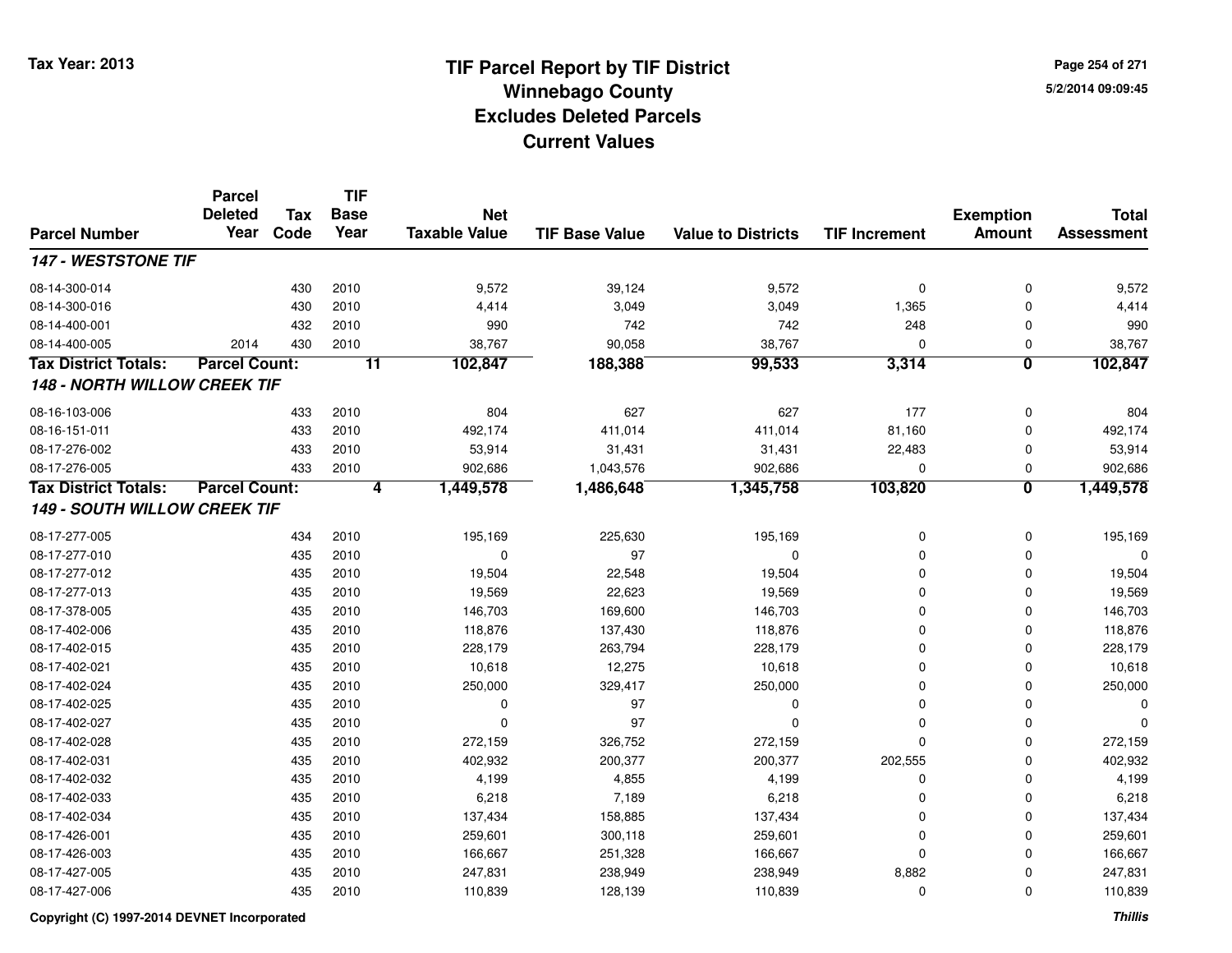**Page 255 of 2715/2/2014 09:09:45**

|                                     | <b>Parcel</b><br><b>Deleted</b> | <b>Tax</b> | <b>TIF</b><br><b>Base</b> | <b>Net</b>           |                       |                           |                      | <b>Exemption</b>        | <b>Total</b>      |
|-------------------------------------|---------------------------------|------------|---------------------------|----------------------|-----------------------|---------------------------|----------------------|-------------------------|-------------------|
| <b>Parcel Number</b>                | Year                            | Code       | Year                      | <b>Taxable Value</b> | <b>TIF Base Value</b> | <b>Value to Districts</b> | <b>TIF Increment</b> | <b>Amount</b>           | <b>Assessment</b> |
| <b>149 - SOUTH WILLOW CREEK TIF</b> |                                 |            |                           |                      |                       |                           |                      |                         |                   |
| 08-17-427-008                       |                                 | 435        | 2010                      | 17,099               | 19,768                | 17,099                    | $\mathbf 0$          | $\mathbf 0$             | 17,099            |
| 08-17-427-009                       |                                 | 435        | 2010                      | 78,682               | 90,963                | 78,682                    | $\mathbf 0$          | $\mathbf 0$             | 78,682            |
| 08-17-427-010                       |                                 | 435        | 2010                      | 236,274              | 273,150               | 236,274                   | $\Omega$             | $\mathbf 0$             | 236,274           |
| 08-17-427-011                       |                                 | 435        | 2010                      | 158,679              | 183,445               | 158,679                   | $\Omega$             | $\Omega$                | 158,679           |
| 08-17-427-017                       |                                 | 435        | 2010                      | 10,764               | 12,445                | 10,764                    | $\Omega$             | $\Omega$                | 10,764            |
| 08-17-427-018                       |                                 | 435        | $\mathbf 0$               | 872,165              | 1,009,449             | 872,165                   | $\Omega$             | $\Omega$                | 872,165           |
| 08-17-451-015                       |                                 | 435        | 2010                      | 682,476              | 788,995               | 682,476                   | $\Omega$             | 0                       | 682,476           |
| 08-17-451-016                       |                                 | 435        | 2010                      | $\Omega$             | 97                    | 0                         | $\Omega$             | $\Omega$                |                   |
| 08-17-451-017                       |                                 | 435        | 2010                      | $\Omega$             | 97                    | 0                         | $\Omega$             | 0                       |                   |
| 08-17-451-018                       |                                 | 435        | 2010                      | $\Omega$             | 97                    | $\Omega$                  | $\Omega$             | 0                       |                   |
| 08-17-476-001                       |                                 | 435        | 2010                      | 54,900               | 63,468                | 54,900                    | $\Omega$             | $\Omega$                | 54,900            |
| 08-17-476-002                       |                                 | 435        | 2010                      | 120,609              | 102,645               | 102,645                   | 17,964               | $\mathbf 0$             | 120,609           |
| 08-17-476-003                       |                                 | 435        | 2010                      | 88,295               | 102,076               | 88,295                    | $\mathbf 0$          | $\mathbf 0$             | 88,295            |
| 08-17-476-004                       |                                 | 435        | 2010                      | 120,017              | 138,749               | 120,017                   | $\mathbf 0$          | $\mathbf 0$             | 120,017           |
| 08-17-476-009                       |                                 | 435        | $\mathbf 0$               | 1,542                | 1,110                 | 1,110                     | 432                  | $\mathbf 0$             | 1,542             |
| 08-17-476-010                       |                                 | 435        | 0                         | 0                    | 2,605                 | $\Omega$                  | $\mathbf 0$          | 0                       | O                 |
| 08-17-476-011                       |                                 | 435        | $\mathbf 0$               | $\mathbf 0$          | 115                   | $\Omega$                  | $\Omega$             | $\Omega$                |                   |
| 08-17-476-012                       |                                 | 435        | $\mathbf 0$               | 165,287              | 116                   | 116                       | 165,171              | 0                       | 165,287           |
| 08-17-477-002                       |                                 | 435        | 2010                      | 0                    | 298                   | $\Omega$                  | $\mathbf 0$          | 0                       |                   |
| 08-17-477-003                       |                                 | 435        | 2010                      | $\Omega$             | 561                   | $\Omega$                  | $\Omega$             | $\Omega$                |                   |
| 08-17-478-005                       |                                 | 435        | 2010                      | 0                    | 97                    | $\Omega$                  | $\Omega$             | $\Omega$                |                   |
| 08-17-478-006                       |                                 | 435        | 2010                      | 83,808               | 96,888                | 83,808                    | $\Omega$             | $\Omega$                | 83,808            |
| 08-20-201-021                       |                                 | 435        | $\mathbf 0$               | $\Omega$             | 97                    | $\Omega$                  | $\Omega$             | $\Omega$                |                   |
| 08-20-225-013                       |                                 | 435        | 2010                      | 549,614              | 628,086               | 549,614                   | $\Omega$             | 0                       | 549,614           |
| 08-20-225-014                       |                                 | 435        | 2010                      | 73,741               | 89,591                | 73,741                    | $\mathbf 0$          | $\mathbf 0$             | 73,741            |
| 08-20-225-015                       |                                 | 435        | 2010                      | 89,109               | 109,501               | 89,109                    | $\Omega$             | $\mathbf 0$             | 89,109            |
| <b>Tax District Totals:</b>         | <b>Parcel Count:</b>            |            | 46                        | 5,999,559            | 6,514,709             | 5,604,555                 | 395,004              | $\overline{\mathbf{0}}$ | 5,999,559         |
| 150 - GLOBAL TRADEPARK SOUTH TIF    |                                 |            |                           |                      |                       |                           |                      |                         |                   |
| 15-28-452-002                       |                                 | 453        | 2010                      | 4,833                | 3,584                 | 3,584                     | 1,249                | $\mathbf 0$             | 4,833             |
| 15-28-477-002                       |                                 | 453        | 2010                      | 5,958                | 4,312                 | 4,312                     | 1,646                | $\mathbf 0$             | 5,958             |
| 15-33-100-006                       |                                 | 453        | 2010                      | 10,547               | 8,337                 | 8,337                     | 2,210                | $\mathbf 0$             | 10,547            |
| 15-33-200-004                       |                                 | 453        | 2010                      | 23,026               | 17,327                | 17,327                    | 5,699                | 0                       | 23,026            |
| 15-33-200-005                       |                                 | 453        | 2010                      | 13,563               | 10,204                | 10,204                    | 3,359                | $\mathbf{0}$            | 13,563            |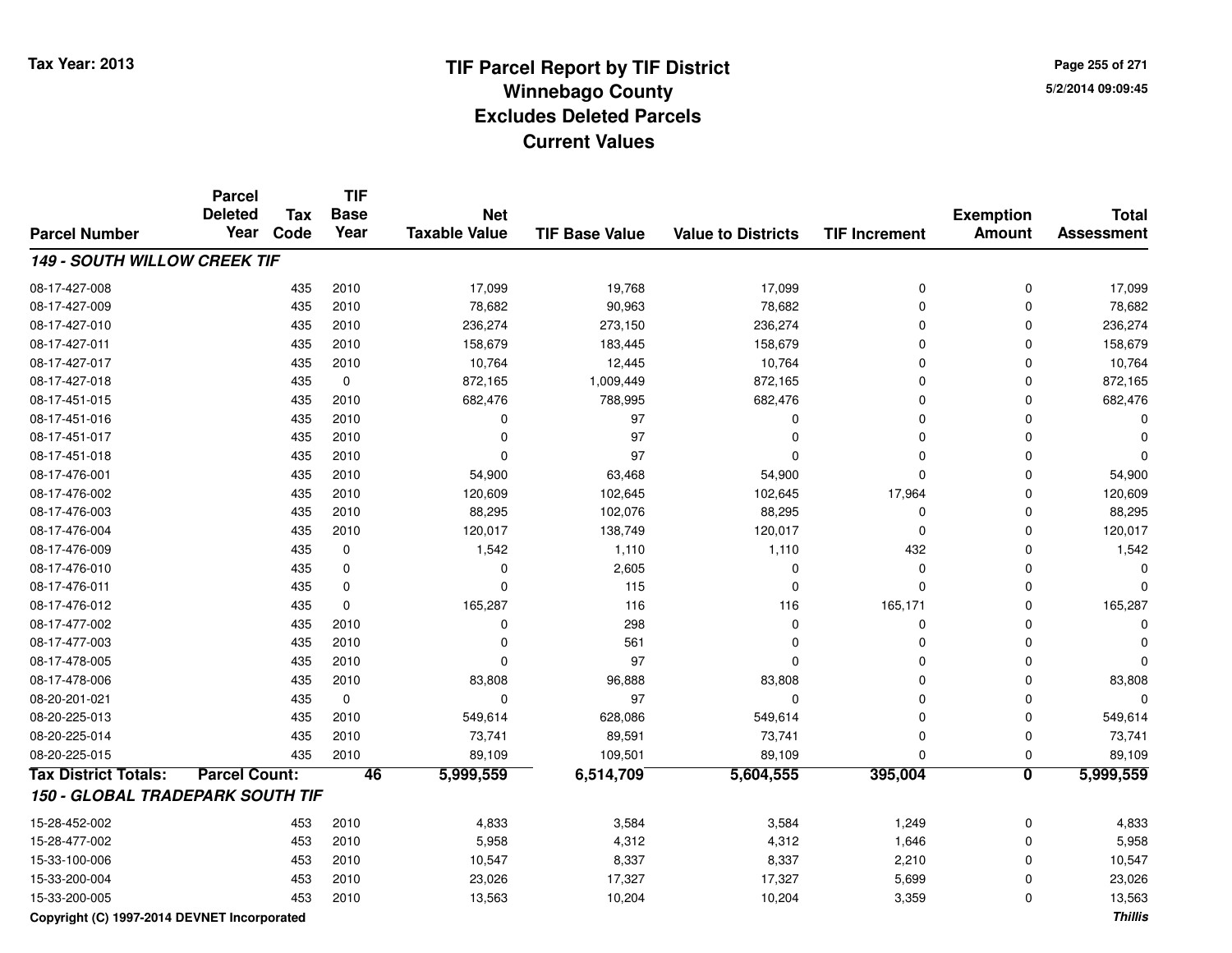**Page 256 of 2715/2/2014 09:09:45**

|                                         | <b>Parcel</b><br><b>Deleted</b> | Tax  | <b>TIF</b><br><b>Base</b> | <b>Net</b>           |                       |                           |                      | <b>Exemption</b>        | <b>Total</b>      |
|-----------------------------------------|---------------------------------|------|---------------------------|----------------------|-----------------------|---------------------------|----------------------|-------------------------|-------------------|
| <b>Parcel Number</b>                    | Year                            | Code | Year                      | <b>Taxable Value</b> | <b>TIF Base Value</b> | <b>Value to Districts</b> | <b>TIF Increment</b> | <b>Amount</b>           | <b>Assessment</b> |
| <b>150 - GLOBAL TRADEPARK SOUTH TIF</b> |                                 |      |                           |                      |                       |                           |                      |                         |                   |
| 15-33-300-002                           |                                 | 453  | 2010                      | 15,764               | 10,022                | 10,022                    | 5,742                | $\mathbf 0$             | 15,764            |
| 15-33-300-004                           |                                 | 453  | 2010                      | 3,477                | 2,264                 | 2,264                     | 1,213                | $\mathbf{0}$            | 3,477             |
| 15-33-400-002                           |                                 | 453  | 2010                      | 6,788                | 3,711                 | 3,711                     | 3,077                | $\mathbf 0$             | 6,788             |
| 15-33-400-003                           |                                 | 453  | 2010                      | 6,981                | 4,167                 | 4,167                     | 2,814                | $\Omega$                | 6,981             |
| 15-33-400-004                           |                                 | 453  | 2010                      | 7,693                | 4,203                 | 4,203                     | 3,490                | 0                       | 7,693             |
| 15-33-400-005                           |                                 | 453  | 2010                      | 6,847                | 3,746                 | 3,746                     | 3,101                | 0                       | 6,847             |
| 15-33-400-006                           |                                 | 453  | 2010                      | 1,457                | 1,096                 | 1,096                     | 361                  | 0                       | 1,457             |
| 15-34-101-001                           |                                 | 453  | 2010                      | 11,901               | 7,742                 | 7,742                     | 4,159                | $\mathbf{0}$            | 11,901            |
| 15-34-101-003                           |                                 | 453  | 2010                      | 4,844                | 3,006                 | 3,006                     | 1,838                | $\mathbf{0}$            | 4,844             |
| 15-34-126-004                           |                                 | 453  | 2010                      | 22,913               | 14,836                | 14,836                    | 8,077                | $\mathbf 0$             | 22,913            |
| 15-34-200-005                           |                                 | 453  | 2010                      | 4,171                | 3,068                 | 3,068                     | 1,103                | $\mathbf 0$             | 4,171             |
| 15-34-300-001                           |                                 | 453  | 2010                      | 22,235               | 13,657                | 13,657                    | 8,578                | $\mathbf 0$             | 22,235            |
| 15-34-300-002                           |                                 | 453  | 2010                      | 13,136               | 10,359                | 10,359                    | 2,777                | $\mathbf 0$             | 13,136            |
| 15-34-400-001                           |                                 | 453  | 2010                      | 33,055               | 36,356                | 33,055                    | 0                    | $\mathbf 0$             | 33,055            |
| 15-34-400-003                           |                                 | 453  | 2010                      | 11,954               | 9,355                 | 9,355                     | 2,599                | $\mathbf 0$             | 11,954            |
| 15-35-300-001                           |                                 | 453  | 2010                      | 18,251               | 13,344                | 13,344                    | 4,907                | $\mathbf 0$             | 18,251            |
| <b>Tax District Totals:</b>             | <b>Parcel Count:</b>            |      | $\overline{21}$           | 249,394              | 184,696               | 181,395                   | 67,999               | $\overline{\mathbf{0}}$ | 249,394           |
| 151 - I-39 / BAXTER ROAD TIF            |                                 |      |                           |                      |                       |                           |                      |                         |                   |
| 16-28-300-009                           |                                 | 438  | 2010                      | 9,159                | 10,775                | 9,159                     | 0                    | $\mathbf 0$             | 9,159             |
| 16-28-300-012                           |                                 | 439  | 2010                      | 709                  | 536                   | 536                       | 173                  | $\mathbf 0$             | 709               |
| 16-28-300-017                           |                                 | 439  | 2010                      | 2,944                | 2,227                 | 2,227                     | 717                  | 0                       | 2,944             |
| 16-28-300-018                           |                                 | 439  | 2010                      | 5,926                | 4,583                 | 4,583                     | 1,343                | $\mathbf 0$             | 5,926             |
| 16-28-300-019                           |                                 | 439  | 2010                      | 397,872              | 468,044               | 397,872                   | 0                    | $\mathbf 0$             | 397,872           |
| 16-28-400-013                           |                                 | 440  | 2010                      | 622                  | 468                   | 468                       | 154                  | $\Omega$                | 622               |
| 16-28-400-014                           |                                 | 440  | 0                         | 12,161               | 4,275                 | 4,275                     | 7,886                | 0                       | 12,161            |
| 16-28-400-015                           |                                 | 440  | 0                         | 7,585                | 25,002                | 7,585                     | 0                    | $\mathbf 0$             | 7,585             |
| 16-28-400-016                           | 2014                            | 440  | $\pmb{0}$                 | 13,204               | 4,820                 | 4,820                     | 8,384                | $\mathbf 0$             | 13,204            |
| 16-29-100-010                           |                                 | 438  | 2010                      | 8,896                | 6,404                 | 6,404                     | 2,492                | $\mathbf 0$             | 8,896             |
| 16-29-200-002                           |                                 | 438  | 2010                      | 8,075                | 6,095                 | 6,095                     | 1,980                | $\pmb{0}$               | 8,075             |
| 16-29-326-002                           |                                 | 438  | 2010                      | 8,913                | 6,685                 | 6,685                     | 2,228                | $\mathbf 0$             | 8,913             |
| 16-29-351-001                           |                                 | 438  | 2010                      | 1,123                | 896                   | 896                       | 227                  | $\mathbf 0$             | 1,123             |
| 16-29-351-002                           |                                 | 438  | 2010                      | 922                  | 529                   | 529                       | 393                  | $\Omega$                | 922               |
| 16-29-351-003                           |                                 | 438  | 2010                      | 32,537               | 39,333                | 32,537                    | 0                    | 6,000                   | 38,537            |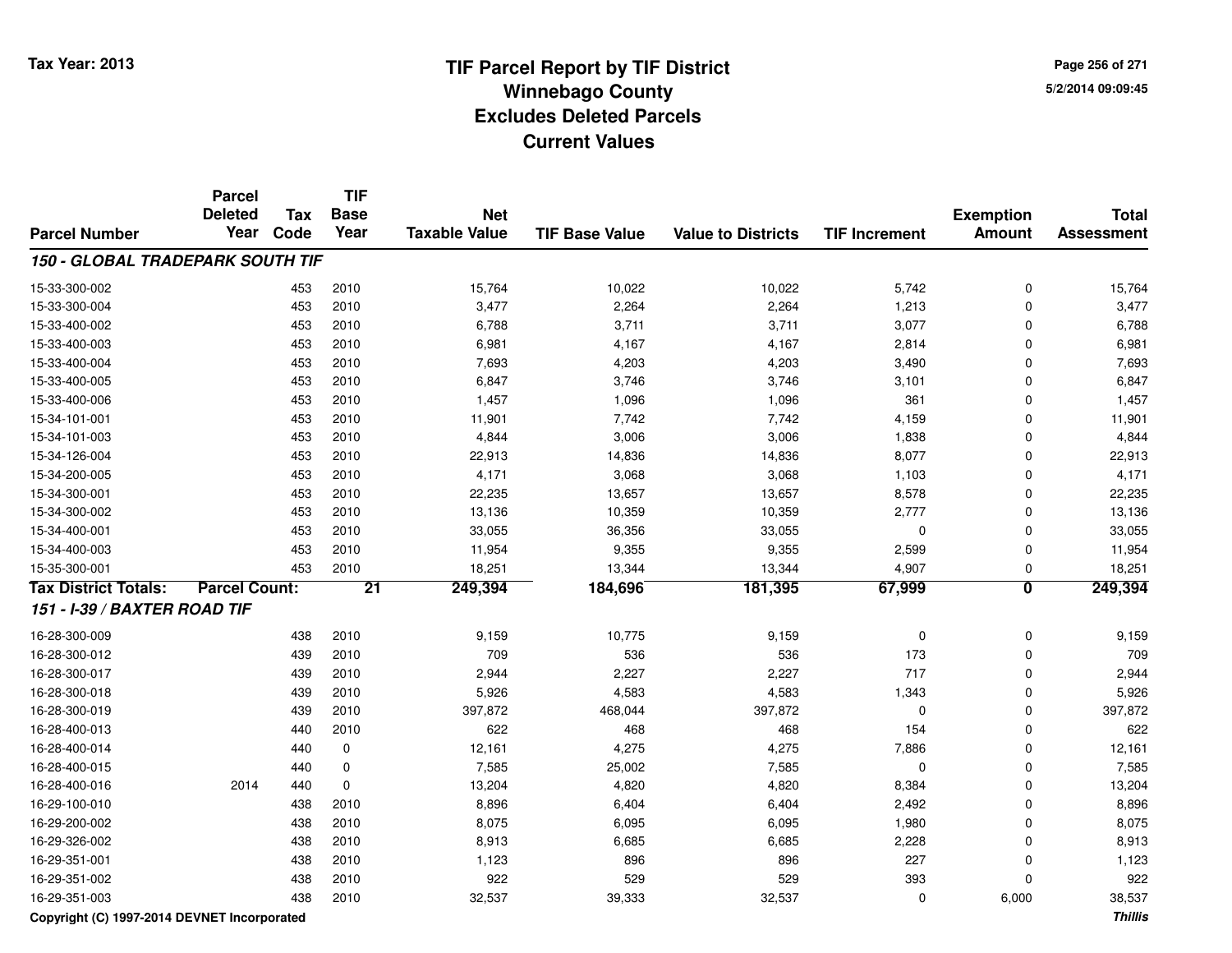**Page 257 of 2715/2/2014 09:09:45**

#### **TIF Base ValueParcel NumberTotal AssessmentExemption Amount Value to Districts TIF IncrementTIF Base YearTax CodeParcel Deleted YearNet Taxable Value151 - I-39 / BAXTER ROAD TIF**16-29-351-004438 2010 12,722 52,000 39,278 48,602 39,278 39,278 0 12,722 52,000 16-29-376-0011 438 2010 2,055 1,526 1,526 529 0 2,055 16-29-400-0022 439 2010 4,799 3,359 3,359 1,440 0 4,799 16-29-400-004 <sup>438</sup> 1,110 <sup>2010</sup> <sup>837</sup> <sup>837</sup> <sup>273</sup> <sup>0</sup> 1,110 16-29-400-005 <sup>438</sup> <sup>0</sup> <sup>2010</sup> <sup>63</sup> <sup>0</sup> <sup>0</sup> <sup>0</sup> <sup>0</sup> 16-29-400-008 <sup>438</sup> 180,235 <sup>2010</sup> 212,024 180,235 <sup>0</sup> <sup>0</sup> 180,235 16-29-400-0111 438 0 366,514 447,576 366,514 0 366,514 16-30-300-005 <sup>441</sup> <sup>0</sup> <sup>2010</sup> <sup>21</sup> <sup>0</sup> <sup>0</sup> <sup>0</sup> <sup>0</sup> 16-30-300-006 <sup>441</sup> 4,350 <sup>0</sup> 33,579 4,350 <sup>0</sup> <sup>0</sup> 4,350 16-30-400-007 <sup>438</sup> <sup>0</sup> <sup>2010</sup> <sup>93</sup> <sup>0</sup> <sup>0</sup> <sup>0</sup> <sup>0</sup> 16-30-400-008 <sup>441</sup> 20,430 <sup>2010</sup> 7,459 7,459 12,971 <sup>0</sup> 20,430 16-30-400-009 <sup>441</sup> <sup>563</sup> <sup>2011</sup> <sup>428</sup> <sup>428</sup> <sup>135</sup> <sup>0</sup> <sup>563</sup> 16-30-400-0100 441 2011 43,233 51,916 43,233 0 6,000 49,233 16-30-400-0111 441 2011 20,033 24,625 20,033 0 6,000 26,033 16-30-400-013 <sup>438</sup> 1,072 <sup>2010</sup> <sup>889</sup> <sup>889</sup> <sup>183</sup> <sup>0</sup> 1,072 16-30-400-014 <sup>438</sup> 30,772 <sup>2010</sup> 37,256 30,772 <sup>0</sup> 6,000 36,772 16-30-400-0199 438 2010 29,627 34,852 29,627 0 0 29,627 16-30-400-0200 438 2010 112,395 131,597 112,395 0 112,395 16-30-400-0211 438 0 40,755 97,982 40,755 0 6,000 46,755 16-31-100-018 <sup>438</sup> 14,732 <sup>2010</sup> 15,219 14,732 <sup>0</sup> 23,509 38,241 16-32-100-004 <sup>438</sup> 34,830 <sup>2010</sup> 40,447 34,830 <sup>0</sup> <sup>0</sup> 34,830 16-32-200-0011 438 2010 304 226 226 78 0 304 16-32-200-005 <sup>438</sup> 2,127 <sup>2010</sup> 1,604 1,604 <sup>523</sup> <sup>0</sup> 2,127 16-33-100-009 <sup>439</sup> 9,314 <sup>2010</sup> 6,490 6,490 2,824 <sup>0</sup> 9,314 16-33-100-012 <sup>452</sup> 24,333 <sup>2011</sup> 28,510 24,333 <sup>0</sup> <sup>0</sup> 24,333 16-33-100-0133 452 2011 3,223 2,158 2,158 1,065 0 3,223 16-33-200-0011 440 2010 16,736 12,741 12,741 3,995 0 16,736 **Tax District Totals: Parcel Count: <sup>42</sup> 1,513,468 1,822,751 1,463,475 49,993 66,231 1,579,699 152 - ZENITH CUTTER TIF**08-28-325-001 <sup>2014</sup> <sup>442</sup> <sup>2010</sup> 475,374 549,273 475,374 <sup>0</sup> <sup>0</sup> 475,374 08-28-355-001 <sup>442</sup> <sup>725</sup> <sup>2010</sup> <sup>544</sup> <sup>544</sup> <sup>181</sup> <sup>0</sup> <sup>725</sup> 08-28-355-0022 374,052 2010 374,052 374,052 432,432 374,052 374,052 0 374,052 0 374,052 08-28-355-0033 442 2010 18,682 21,598 18,682 0 0 18,682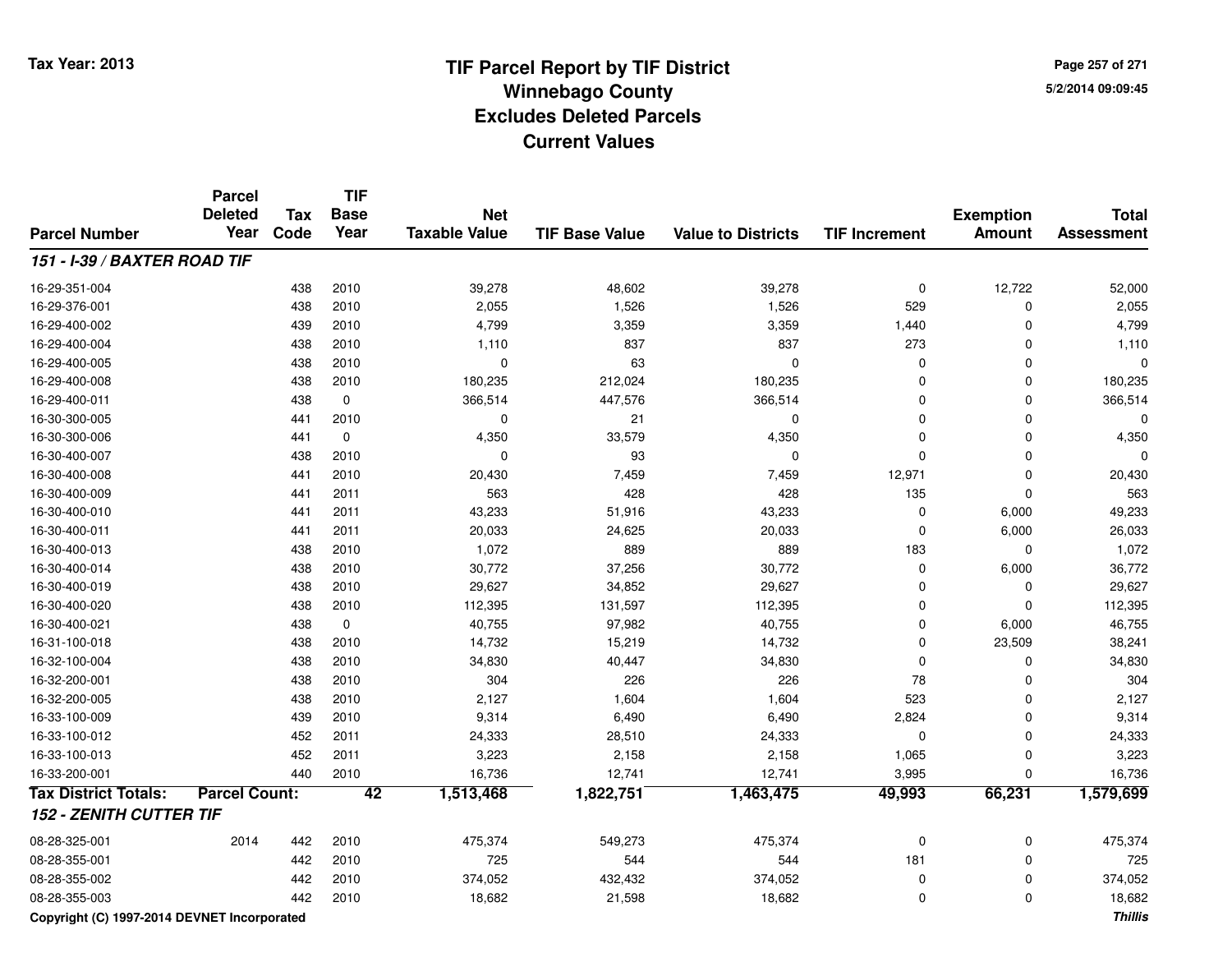**Page 258 of 2715/2/2014 09:09:45**

#### **TIF Base ValueParcel NumberTotal AssessmentExemption Amount Value to Districts TIF IncrementTIF Base YearTax CodeParcel Deleted YearNet Taxable Value152 - ZENITH CUTTER TIF**08-28-376-0077 442 0 10,946 36,738 10,946 0 0 10,946 **Tax District Totals: Parcel Count: <sup>5</sup> 879,779 1,040,585 879,598 <sup>181</sup> <sup>0</sup> 879,779 153 - SPRING CREEK LAKES TIF**08-25-300-006 <sup>443</sup> 19,704 <sup>2010</sup> 14,432 14,432 5,272 <sup>0</sup> 19,704 08-26-400-013 <sup>444</sup> <sup>0</sup> <sup>2010</sup> <sup>0</sup> <sup>0</sup> <sup>0</sup> <sup>0</sup> <sup>0</sup> 08-35-276-0011 1 2010 1 3,540 5,249 3 4,540 0 0 3,540 4,540 08-35-400-0111 454 2012 6,753 5,013 5,013 1,740 0 6,753 08-35-400-0122 454 2012 8,001 6,047 6,047 1,954 0 8,001 08-36-100-0011 1 443 2010 1,757 1,319 1,319 438 0 1,757 08-36-100-006 <sup>443</sup> 18,449 <sup>2010</sup> 13,624 13,624 4,825 <sup>0</sup> 18,449 08-36-100-008 <sup>443</sup> 4,501 <sup>2010</sup> 3,382 3,382 1,119 <sup>0</sup> 4,501 08-36-100-0100 443 2010 2,343 1,762 1,762 581 0 2,343 08-36-100-0111 443 2010 5,281 3,957 3,957 1,324 0 5,281 08-36-100-012 <sup>443</sup> 20,897 <sup>2010</sup> 15,372 15,372 5,525 <sup>0</sup> 20,897 08-36-300-008 <sup>454</sup> 7,219 <sup>2012</sup> 5,401 5,401 1,818 <sup>0</sup> 7,219 08-36-300-0100 454 2012 16,704 13,845 13,845 2,859 0 16,704 08-36-300-0133 444 2012 9,534 9,106 9,106 428 0 9,534 12-01-102-0022 2 448 0 1,832 2,551 1,832 0 0 1,832 12-02-226-0033 448 0 7,912 9,135 7,912 0 0 7,912 **Tax District Totals: Parcel Count: <sup>16</sup> 135,427 110,195 107,544 27,883 <sup>0</sup> 135,427 154 - FORMER WARNER ELECTRIC TIF**04-28-126-0011 447 2010 400,658 390,181 390,181 10,477 0 400,658 **Tax District Totals: Parcel Count: <sup>1</sup> 400,658 390,181 390,181 10,477 <sup>0</sup> 400,658 157 - JEFFERSON / NORTH 3RD ST TIF**11-23-411-0099 450 2011 6,358 9,599 6,358 0 0 6,358 11-23-411-010 <sup>450</sup> 10,900 <sup>2011</sup> 6,699 6,699 4,201 <sup>0</sup> 10,900 11-23-411-0122 450 2011 10,126 17,319 10,126 0 6,000 16,126 11-23-411-0133 450 2011 7,857 13,388 7,857 0 0 7,857 11-23-411-014 <sup>450</sup> 8,754 <sup>2011</sup> 13,279 8,754 <sup>0</sup> <sup>0</sup> 8,754 11-23-411-0155 450 2011 1,268 1,441 1,268 0 0 1,268 11-23-453-0200 450 2011 3,370 3,829 3,370 0 0 3,370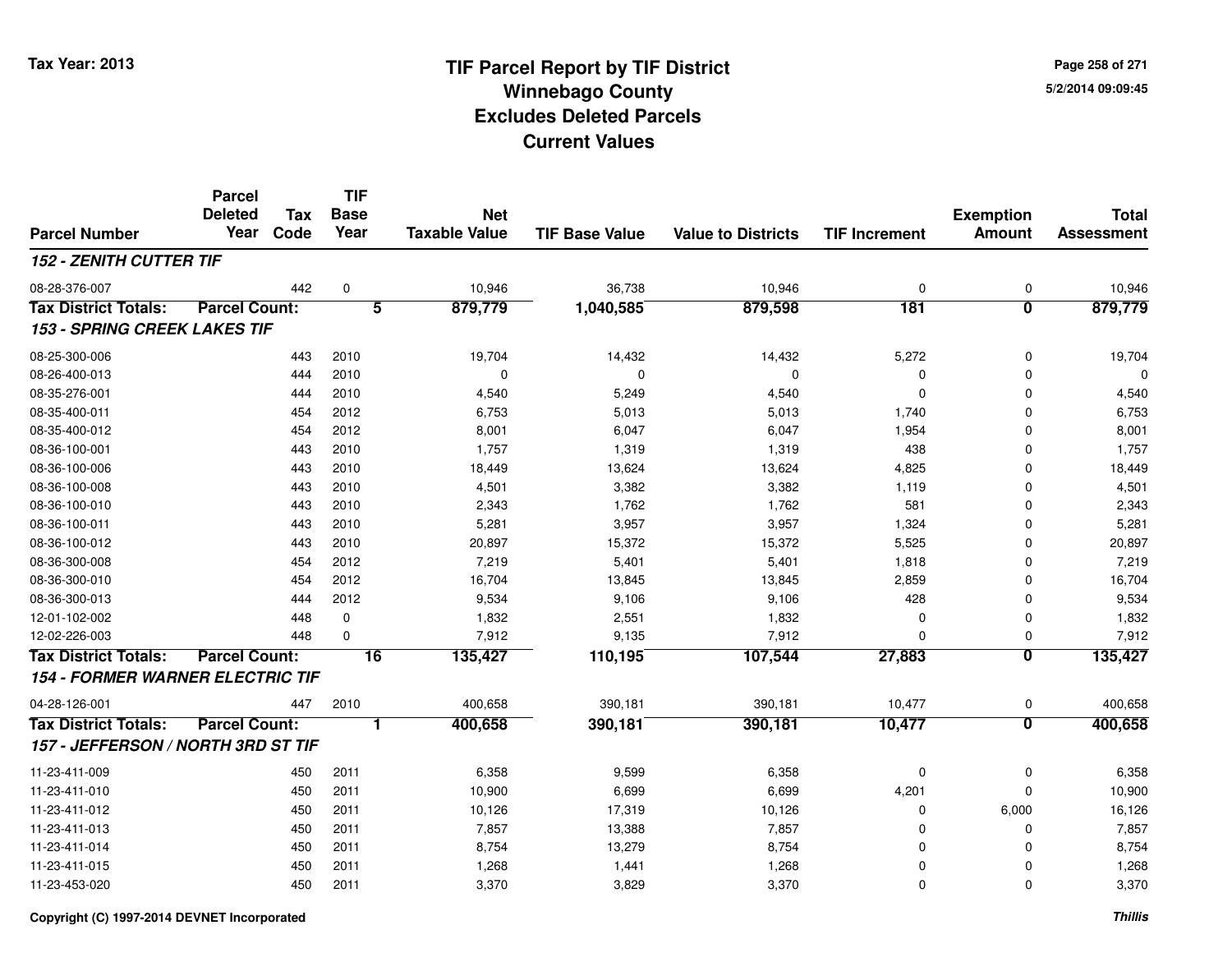**Page 259 of 2715/2/2014 09:09:45**

|                                       | <b>Parcel</b><br><b>Deleted</b> | <b>Tax</b> | <b>TIF</b><br><b>Base</b> | <b>Net</b>           |                       |                           |                      | <b>Exemption</b> | <b>Total</b>      |
|---------------------------------------|---------------------------------|------------|---------------------------|----------------------|-----------------------|---------------------------|----------------------|------------------|-------------------|
| <b>Parcel Number</b>                  | Year                            | Code       | Year                      | <b>Taxable Value</b> | <b>TIF Base Value</b> | <b>Value to Districts</b> | <b>TIF Increment</b> | <b>Amount</b>    | <b>Assessment</b> |
| 157 - JEFFERSON / NORTH 3RD ST TIF    |                                 |            |                           |                      |                       |                           |                      |                  |                   |
| 11-23-453-021                         |                                 | 450        | $\pmb{0}$                 | 137,248              | 39,488                | 39,488                    | 97,760               | 0                | 137,248           |
| 11-23-454-001                         |                                 | 450        | 2011                      | 19,116               | 21,725                | 19,116                    | 0                    | $\mathbf 0$      | 19,116            |
| 11-23-454-004                         |                                 | 450        | 2011                      | 12,052               | 13,697                | 12,052                    | 0                    | $\Omega$         | 12,052            |
| 11-23-454-005                         |                                 | 450        | 2011                      | 11,066               | 12,576                | 11,066                    | 0                    | $\Omega$         | 11,066            |
| 11-23-454-006                         |                                 | 450        | 2011                      | 5,530                | 6,284                 | 5,530                     | 0                    | $\Omega$         | 5,530             |
| 11-23-454-007                         |                                 | 450        | 2011                      | 4,405                | 5,007                 | 4,405                     | 0                    | $\Omega$         | 4,405             |
| 11-23-454-008                         |                                 | 450        | 2011                      | 10,801               | 12,275                | 10,801                    | 0                    | $\Omega$         | 10,801            |
| 11-23-454-009                         |                                 | 450        | 2011                      | 13,506               | 17,054                | 13,506                    | 0                    | $\Omega$         | 13,506            |
| 11-23-456-002                         |                                 | 450        | 2011                      | 4,669                | 5,307                 | 4,669                     | 0                    | $\Omega$         | 4,669             |
| 11-23-456-003                         |                                 | 450        | 2011                      | 4,236                | 4,815                 | 4,236                     | 0                    | $\Omega$         | 4,236             |
| 11-23-456-004                         |                                 | 450        | 2011                      | 43,490               | 60,992                | 43,490                    | 0                    | $\mathbf 0$      | 43,490            |
| 11-23-456-005                         |                                 | 450        | 2011                      | 5,396                | 6,132                 | 5,396                     | 0                    | $\mathbf 0$      | 5,396             |
| 11-23-456-006                         |                                 | 450        | 2011                      | 3,485                | 3,960                 | 3,485                     | $\mathbf 0$          | $\Omega$         | 3,485             |
| <b>Tax District Totals:</b>           | <b>Parcel Count:</b>            |            | $\overline{20}$           | 323,633              | 274,866               | 221,672                   | 101,961              | 6,000            | 329,633           |
| 159 - MULFORD & EAST STATE STREET TIF |                                 |            |                           |                      |                       |                           |                      |                  |                   |
| 12-20-426-004                         |                                 | 451        | 2011                      | $\mathbf 0$          | 0                     | $\mathbf 0$               | 0                    | $\Omega$         |                   |
| 12-20-451-002                         |                                 | 451        | 2011                      | 0                    | $\Omega$              | 0                         | 0                    | $\Omega$         |                   |
| 12-20-451-003                         |                                 | 451        | 2011                      | 0                    | O                     | $\Omega$                  | 0                    | $\Omega$         |                   |
| 12-20-451-004                         |                                 | 451        | 2011                      | $\Omega$             | $\Omega$              | $\Omega$                  | 0                    | $\Omega$         |                   |
| 12-20-451-008                         |                                 | 451        | 2011                      | 143,088              | 169,431               | 143,088                   | $\mathbf 0$          | 6,000            | 149,088           |
| 12-20-451-009                         |                                 | 451        | 2011                      | $\Omega$             | 0                     | 0                         | 0                    | 0                |                   |
| 12-20-451-010                         |                                 | 451        | 2011                      | $\Omega$             | O                     | $\Omega$                  | $\mathbf 0$          | ∩                |                   |
| 12-20-451-011                         |                                 | 451        | $\mathbf 0$               | 21,922               | 62,359                | 21,922                    | $\mathbf 0$          | $\Omega$         | 21,922            |
| 12-20-451-012                         |                                 | 451        | $\mathbf 0$               | 248,815              | 61,160                | 61,160                    | 187,655              | $\Omega$         | 248,815           |
| 12-20-476-001                         |                                 | 451        | 2011                      | $\Omega$             | $\Omega$              | 0                         | 0                    | $\Omega$         | U                 |
| 12-21-278-021                         |                                 | 451        | 2011                      | 27,687               | 33,191                | 27,687                    | 0                    | 14,432           | 42,119            |
| 12-21-278-022                         |                                 | 451        | 2011                      | 6,870                | 7,807                 | 6,870                     | 0                    | 0                | 6,870             |
| 12-21-278-023                         |                                 | 451        | 2011                      | 6,612                | 7,514                 | 6,612                     | 0                    | 0                | 6,612             |
| 12-21-278-024                         |                                 | 451        | 2011                      | 58,666               | 66,672                | 58,666                    | 0                    | 0                | 58,666            |
| 12-21-278-025                         |                                 | 451        | 2011                      | $\mathbf 0$          | $\mathbf 0$           | $\mathbf 0$               | 0                    | $\Omega$         |                   |
| 12-21-329-006                         |                                 | 451        | 2011                      | $\Omega$             | $\Omega$              | $\Omega$                  | 0                    | $\Omega$         |                   |
| 12-21-330-005                         |                                 | 451        | 2011                      | 275,000              | 361,372               | 275,000                   | 0                    | $\Omega$         | 275,000           |
| 12-21-330-006                         |                                 | 451        | 2011                      | 350,000              | 413,499               | 350,000                   | $\mathbf 0$          | $\Omega$         | 350,000           |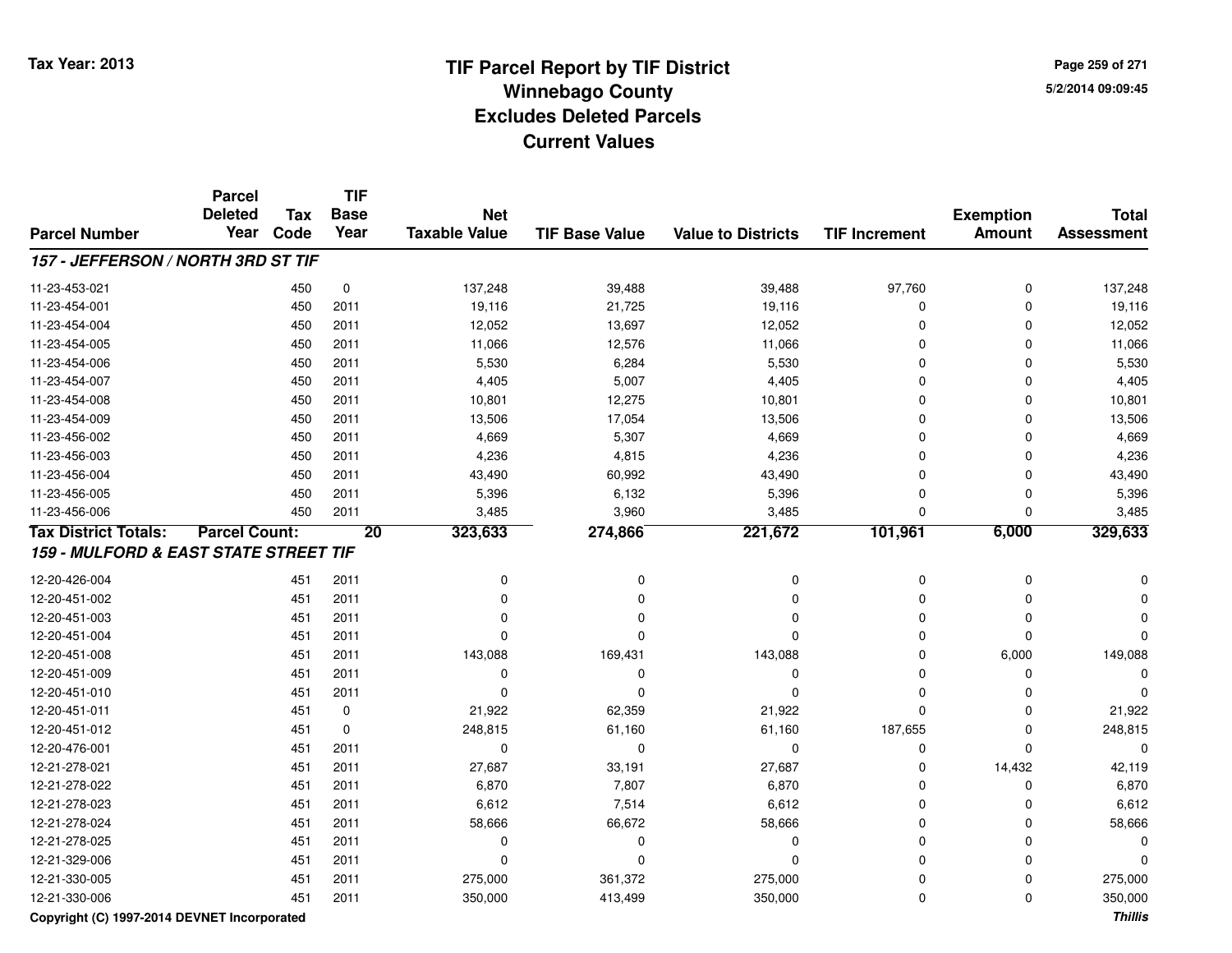**Page 260 of 2715/2/2014 09:09:45**

|                                       | <b>Parcel</b><br><b>Deleted</b> | Tax  | <b>TIF</b><br><b>Base</b> | <b>Net</b>           |                       |                           |                      |                                   |                                   |
|---------------------------------------|---------------------------------|------|---------------------------|----------------------|-----------------------|---------------------------|----------------------|-----------------------------------|-----------------------------------|
| <b>Parcel Number</b>                  | Year                            | Code | Year                      | <b>Taxable Value</b> | <b>TIF Base Value</b> | <b>Value to Districts</b> | <b>TIF Increment</b> | <b>Exemption</b><br><b>Amount</b> | <b>Total</b><br><b>Assessment</b> |
| 159 - MULFORD & EAST STATE STREET TIF |                                 |      |                           |                      |                       |                           |                      |                                   |                                   |
| 12-21-351-001                         |                                 | 451  | 2011                      | 0                    | 0                     | 0                         | 0                    | 0                                 | $\Omega$                          |
| 12-21-376-004                         |                                 | 451  | 2011                      | $\Omega$             | $\Omega$              | 0                         | $\mathbf 0$          | 0                                 | $\Omega$                          |
| 12-21-376-014                         |                                 | 451  | 2011                      | 274,748              | 312,236               | 274,748                   | 0                    | 0                                 | 274,748                           |
| 12-21-376-015                         |                                 | 451  | 2011                      | 1,145,608            | 1,301,923             | 1,145,608                 | $\mathbf 0$          | $\Omega$                          | 1,145,608                         |
| 12-21-376-016                         |                                 | 451  | 2011                      | 194,333              | 270,497               | 194,333                   | $\mathbf 0$          | $\Omega$                          | 194,333                           |
| 12-21-376-017                         |                                 | 451  | 2011                      | 1,242,967            | 1,439,445             | 1,242,967                 | 0                    | $\Omega$                          | 1,242,967                         |
| 12-21-377-010                         |                                 | 451  | 2011                      | 750,000              | 974,433               | 750,000                   | 0                    | $\Omega$                          | 750,000                           |
| 12-21-377-012                         |                                 | 451  | 2011                      | 538,853              | 661,754               | 538,853                   | $\mathbf 0$          | $\Omega$                          | 538,853                           |
| 12-21-377-014                         |                                 | 451  | 2011                      | 194,393              | 220,918               | 194,393                   | 0                    | $\Omega$                          | 194,393                           |
| 12-21-401-002                         |                                 | 451  | 2011                      | 0                    | 0                     | $\Omega$                  | $\mathbf 0$          | $\Omega$                          | 0                                 |
| 12-21-426-001                         |                                 | 451  | 2011                      | 51,834               | 63,872                | 51,834                    | 0                    | $\Omega$                          | 51,834                            |
| 12-21-426-002                         |                                 | 451  | 2011                      | 56,370               | 69,467                | 56,370                    | 0                    | 0                                 | 56,370                            |
| 12-21-426-003                         |                                 | 451  | 2011                      | 50,618               | 62,231                | 50,618                    | $\mathbf 0$          | $\Omega$                          | 50,618                            |
| 12-21-426-004                         |                                 | 451  | 2011                      | 34,859               | 50,543                | 34,859                    | 0                    | 6,000                             | 40,859                            |
| 12-21-426-005                         |                                 | 451  | 2011                      | 48,242               | 60,786                | 48,242                    | 0                    | 6,000                             | 54,242                            |
| 12-21-426-006                         |                                 | 451  | 2011                      | 44,771               | 53,380                | 44,771                    | 0                    | 11,000                            | 55,771                            |
| 12-21-426-007                         |                                 | 451  | 2011                      | 41,876               | 47,591                | 41,876                    | 0                    | $\mathbf 0$                       | 41,876                            |
| 12-21-426-008                         |                                 | 451  | 2011                      | 29,000               | 46,489                | 29,000                    | 0                    | 11,000                            | 40,000                            |
| 12-21-426-009                         |                                 | 451  | 2011                      | 42,890               | 48,741                | 42,890                    | 0                    | 0                                 | 42,890                            |
| 12-21-426-010                         |                                 | 451  | 2011                      | 53,598               | 57,554                | 53,598                    | 0                    | $\mathbf 0$                       | 53,598                            |
| 12-21-426-011                         |                                 | 451  | 2011                      | 43,963               | 55,773                | 43,963                    | 0                    | 6,000                             | 49,963                            |
| 12-21-426-012                         |                                 | 451  | 2011                      | 18,752               | 27,812                | 18,752                    | 0                    | 11,000                            | 29,752                            |
| 12-21-426-013                         |                                 | 451  | 2011                      | 34,812               | 44,268                | 34,812                    | 0                    | 6,000                             | 40,812                            |
| 12-21-426-014                         |                                 | 451  | 2011                      | 32,210               | 36,605                | 32,210                    | $\overline{0}$       | 0                                 | 32,210                            |
| 12-21-426-015                         |                                 | 451  | 2011                      | 32,806               | 37,283                | 32,806                    | 0                    | 0                                 | 32,806                            |
| 12-21-426-016                         |                                 | 451  | 2011                      | 35,789               | 40,672                | 35,789                    | 0                    | $\Omega$                          | 35,789                            |
| 12-21-427-001                         |                                 | 451  | 2011                      | 41,904               | 47,622                | 41,904                    | 0                    | $\mathbf 0$                       | 41,904                            |
| 12-21-427-002                         |                                 | 451  | 2011                      | 41,905               | 58,941                | 41,905                    | 0                    | $\Omega$                          | 41,905                            |
| 12-21-427-003                         |                                 | 451  | 2011                      | 41,904               | 54,880                | 41,904                    | 0                    | $\mathbf 0$                       | 41,904                            |
| 12-21-427-004                         |                                 | 451  | 2011                      | 42,117               | 54,229                | 42,117                    | 0                    | 0                                 | 42,117                            |
| 12-21-427-005                         |                                 | 451  | 2011                      | 48,315               | 60,836                | 48,315                    | 0                    | $\Omega$                          | 48,315                            |
| 12-21-427-006                         |                                 | 451  | 2011                      | 42,315               | 56,965                | 42,315                    | 0                    | 6,000                             | 48,315                            |
| 12-21-427-007                         |                                 | 451  | 2011                      | 47,718               | 59,039                | 47,718                    | 0                    | $\Omega$                          | 47,718                            |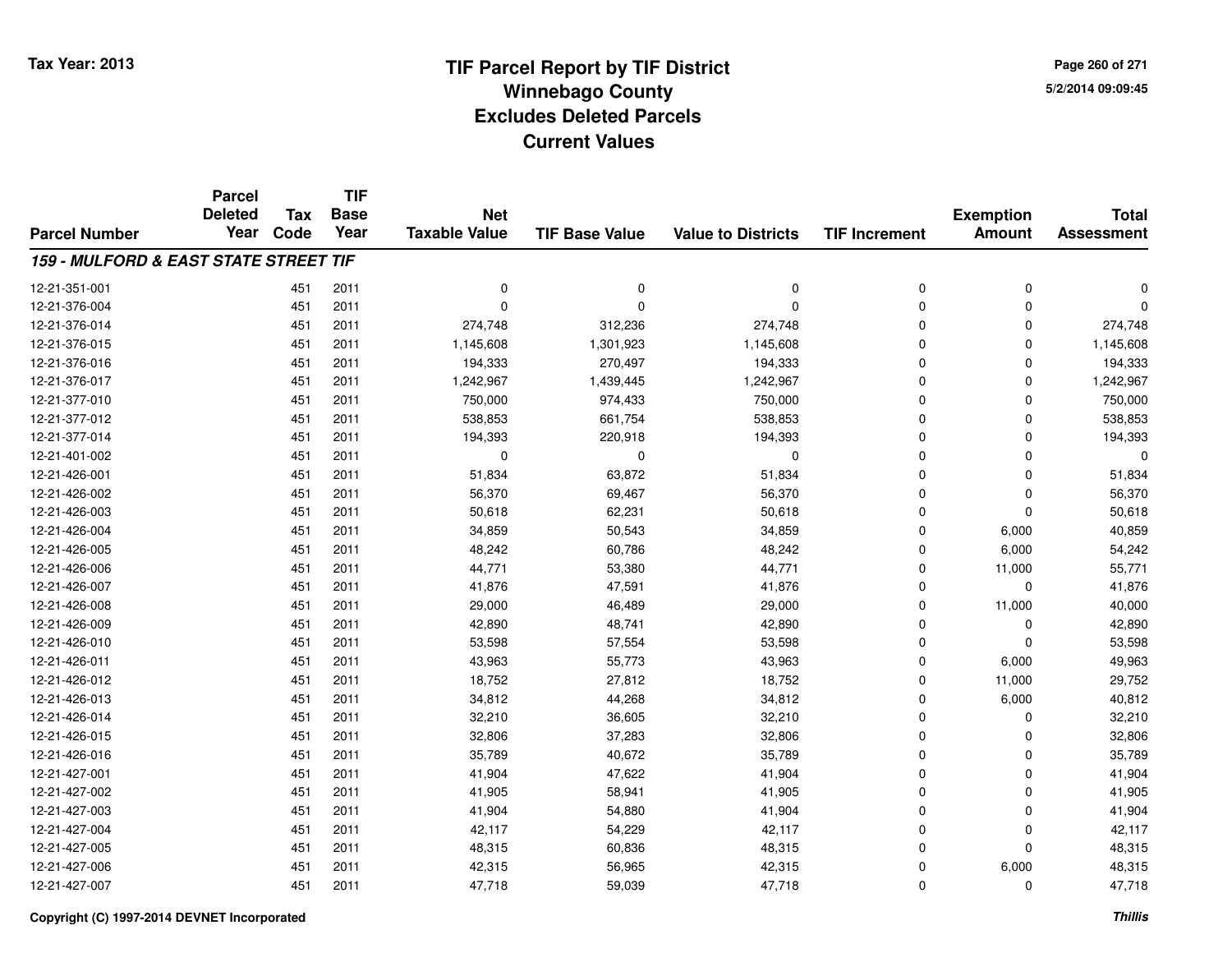**Page 261 of 2715/2/2014 09:09:45**

#### **TIF Base ValueParcel NumberTotal AssessmentExemption Amount Value to Districts TIF IncrementTIF Base YearTax CodeParcel Deleted YearNet Taxable Value159 - MULFORD & EAST STATE STREET TIF**12-21-427-008 <sup>451</sup> 47,718 <sup>2011</sup> 60,245 47,718 <sup>0</sup> <sup>0</sup> 47,718 12-21-427-0099 451 2011 45,620 57,885 45,620 0 0 45,620 12-21-427-0100 451 2011 45,620 51,845 45,620 0 0 45,620 12-21-427-0111 451 2011 45,620 57,926 45,620 0 0 45,620 12-21-427-0122 451 2011 56,964 73,742 56,964 0 0 56,964 12-21-427-013 <sup>451</sup> 53,432 <sup>2011</sup> 72,011 53,432 <sup>0</sup> <sup>0</sup> 53,432 12-21-427-014 <sup>451</sup> 51,004 <sup>2011</sup> 57,963 51,004 <sup>0</sup> <sup>0</sup> 51,004 12-21-427-015 <sup>451</sup> 50,287 <sup>2011</sup> 58,932 50,287 <sup>0</sup> <sup>0</sup> 50,287 12-21-427-016 <sup>451</sup> 47,605 <sup>2011</sup> 54,100 47,605 <sup>0</sup> <sup>0</sup> 47,605 12-21-427-017 <sup>451</sup> 45,573 <sup>2011</sup> 55,585 45,573 <sup>0</sup> <sup>0</sup> 45,573 12-21-427-018 <sup>451</sup> 38,415 <sup>2011</sup> 53,179 38,415 <sup>0</sup> 11,000 49,415 12-21-428-0011 451 2011 39,671 45,083 39,671 0 0 39,671 12-21-428-002 <sup>451</sup> 50,999 <sup>2011</sup> 65,677 50,999 <sup>0</sup> <sup>0</sup> 50,999 12-21-428-0033 451 2011 50,999 64,511 50,999 0 0 50,999 12-21-428-0044 2011 55,053 70,384 55,053 55,053 0 0 0 55,053 12-21-428-008 <sup>451</sup> 45,700 <sup>2011</sup> 58,428 45,700 <sup>0</sup> <sup>0</sup> 45,700 12-21-428-009 <sup>451</sup> 54,919 <sup>2011</sup> 70,214 54,919 <sup>0</sup> <sup>0</sup> 54,919 12-21-428-0133 451 2011 153,013 173,891 153,013 0 153,013 12-21-429-0011 451 2011 36,538 46,144 36,538 0 6,000 42,538 12-21-429-0022 451 2011 46,666 61,184 46,666 0 0 46,666 12-21-429-003 <sup>451</sup> 51,004 <sup>2011</sup> 57,963 51,004 <sup>0</sup> <sup>0</sup> 51,004 12-21-429-004 <sup>451</sup> 51,543 <sup>2011</sup> 58,575 51,543 <sup>0</sup> <sup>0</sup> 51,543 12-21-429-005 <sup>451</sup> 45,051 <sup>2011</sup> 57,597 45,051 <sup>0</sup> <sup>0</sup> 45,051 12-21-429-0066 451 2011 50,286 57,147 50,286 0 0 50,286 12-21-429-007 <sup>451</sup> 45,573 <sup>2011</sup> 61,355 45,573 <sup>0</sup> <sup>0</sup> 45,573 12-21-429-0088 451 2011 46,822 58,717 46,822 0 0 46,822 12-21-429-0099 451 2011 46,822 59,114 46,822 0 0 46,822 12-21-429-0100 451 2011 50,403 64,482 50,403 0 0 50,403 12-21-429-011 <sup>451</sup> 39,403 <sup>2011</sup> 54,563 39,403 <sup>0</sup> 11,000 50,403 12-21-429-0122 451 2011 56,072 72,379 56,072 0 6,000 62,072 12-21-429-013 <sup>451</sup> 51,590 <sup>2011</sup> 65,957 51,590 <sup>0</sup> <sup>0</sup> 51,590 12-21-429-0144 51 3011 51,571 58,608 51,571 58,608 51,571 0 0 51,571 12-21-429-017<sup>451</sup> <sup>0</sup> <sup>2011</sup> <sup>0</sup> <sup>0</sup> <sup>0</sup> <sup>0</sup> <sup>0</sup>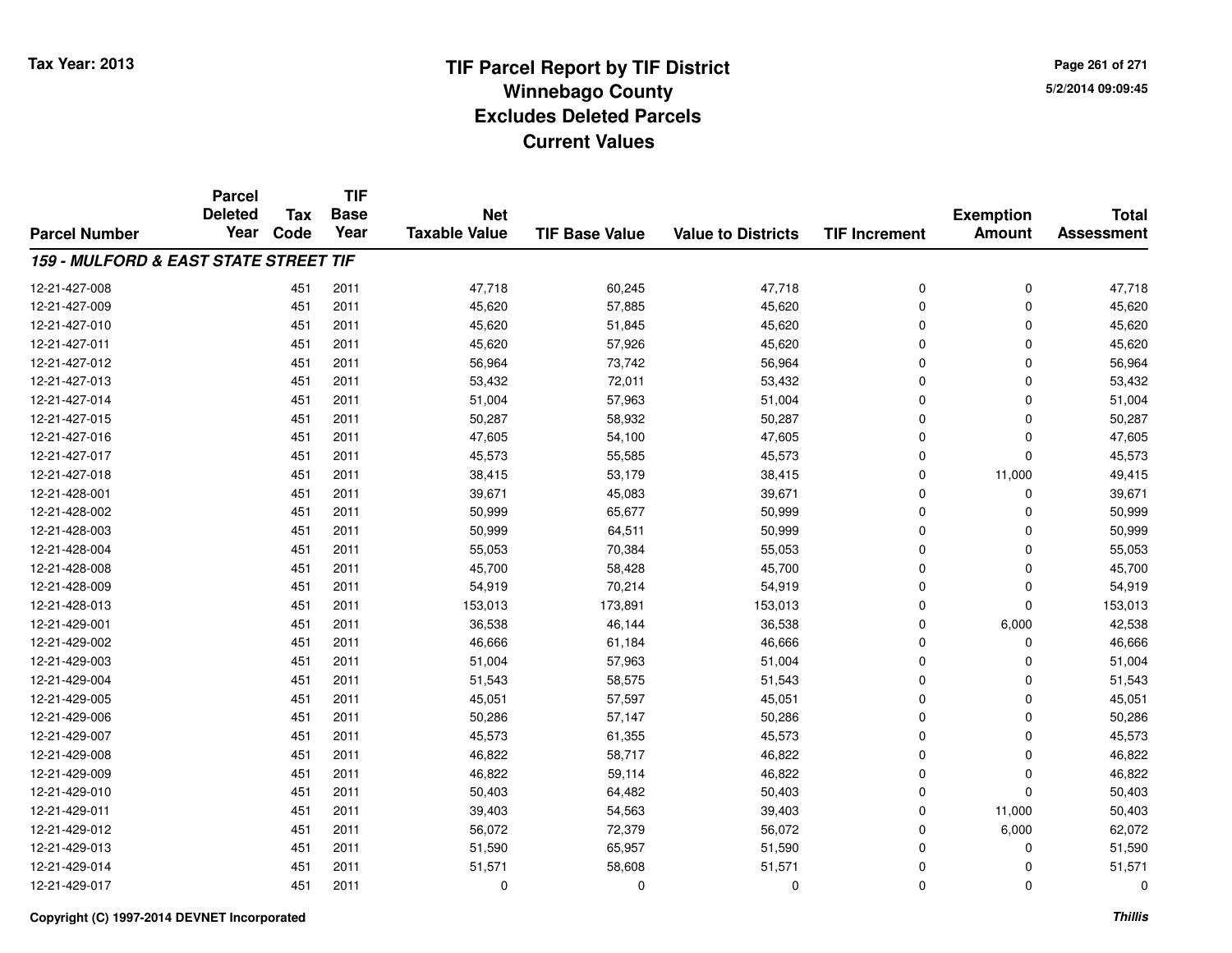**Page 262 of 2715/2/2014 09:09:45**

|                                       | <b>Parcel</b>  |            | <b>TIF</b>  |                      |                       |                           |                      |                  |                   |
|---------------------------------------|----------------|------------|-------------|----------------------|-----------------------|---------------------------|----------------------|------------------|-------------------|
|                                       | <b>Deleted</b> | <b>Tax</b> | <b>Base</b> | <b>Net</b>           |                       |                           |                      | <b>Exemption</b> | <b>Total</b>      |
| <b>Parcel Number</b>                  | Year           | Code       | Year        | <b>Taxable Value</b> | <b>TIF Base Value</b> | <b>Value to Districts</b> | <b>TIF Increment</b> | <b>Amount</b>    | <b>Assessment</b> |
| 159 - MULFORD & EAST STATE STREET TIF |                |            |             |                      |                       |                           |                      |                  |                   |
| 12-21-429-018                         |                | 451        | 2011        | 0                    | 0                     | 0                         | 0                    | 0                |                   |
| 12-21-429-019                         |                | 451        | 2011        | $\Omega$             | $\Omega$              | $\Omega$                  | $\Omega$             | $\Omega$         |                   |
| 12-21-429-020                         |                | 451        | 2011        | $\Omega$             | $\Omega$              | $\Omega$                  | 0                    | $\Omega$         |                   |
| 12-21-429-021                         |                | 451        | 2011        | $\Omega$             | n                     | $\Omega$                  | $\Omega$             | $\Omega$         |                   |
| 12-21-429-022                         |                | 451        | 2011        | 0                    |                       | $\Omega$                  | 0                    | $\Omega$         |                   |
| 12-21-429-023                         |                | 451        | 2011        | $\Omega$             |                       | $\Omega$                  | 0                    | $\Omega$         |                   |
| 12-21-429-025                         |                | 451        | 2011        | $\Omega$             | $\Omega$              | $\Omega$                  | 0                    | $\Omega$         | $\Omega$          |
| 12-21-429-028                         |                | 451        | 2011        | 90,562               | 102,919               | 90,562                    | 0                    | $\Omega$         | 90,562            |
| 12-21-430-001                         |                | 451        | 2011        | 15,508               | 11,624                | 11,624                    | 3,884                | $\Omega$         | 15,508            |
| 12-21-430-002                         |                | 451        | 2011        | 15,508               | 22,381                | 15,508                    | 0                    | $\Omega$         | 15,508            |
| 12-21-451-001                         |                | 451        | 2011        | $\mathbf 0$          | $\Omega$              | $\mathbf 0$               | 0                    | 0                | $\Omega$          |
| 12-21-452-001                         |                | 451        | 2011        | 18,344               | 20,847                | 18,344                    | 0                    | 0                | 18,344            |
| 12-21-452-002                         |                | 451        | 2011        | 135,951              | 154,501               | 135,951                   | 0                    | 0                | 135,951           |
| 12-21-452-003                         |                | 451        | 2011        | 30,218               | 34,341                | 30,218                    | 0                    | 0                | 30,218            |
| 12-21-452-004                         |                | 451        | 2011        | 28,212               | 32,061                | 28,212                    | 0                    | $\Omega$         | 28,212            |
| 12-21-452-005                         |                | 451        | 2011        | 91,653               | 104,159               | 91,653                    | 0                    | 0                | 91,653            |
| 12-21-452-007                         |                | 451        | 2011        | 864,300              | 982,231               | 864,300                   | 0                    | 0                | 864,300           |
| 12-21-453-001                         |                | 451        | 2011        | 171,487              | 194,886               | 171,487                   | 0                    | $\mathbf 0$      | 171,487           |
| 12-21-453-002                         |                | 451        | 2011        | 129,622              | 147,309               | 129,622                   | 0                    | $\Omega$         | 129,622           |
| 12-21-454-001                         |                | 451        | 2011        | 46,228               | 52,536                | 46,228                    | 0                    | $\mathbf 0$      | 46,228            |
| 12-21-454-002                         |                | 451        | 2011        | 47,743               | 54,257                | 47,743                    | 0                    | 0                | 47,743            |
| 12-21-454-003                         |                | 451        | 2011        | 46,228               | 52,536                | 46,228                    | 0                    | $\mathbf 0$      | 46,228            |
| 12-21-476-001                         |                | 451        | 2011        | 301,934              | 343,132               | 301,934                   | 0                    | $\mathbf 0$      | 301,934           |
| 12-21-476-002                         |                | 451        | 2011        | 264,971              | 301,126               | 264,971                   | 0                    | $\Omega$         | 264,971           |
| 12-21-477-001                         |                | 451        | 2011        | 9,404                | 10,688                | 9,404                     | 0                    | $\mathbf 0$      | 9,404             |
| 12-21-477-002                         |                | 451        | 2011        | 162,104              | 184,223               | 162,104                   | 0                    | $\Omega$         | 162,104           |
| 12-21-477-003                         |                | 451        | 2011        | 105,892              | 133,713               | 105,892                   | 0                    | $\mathbf 0$      | 105,892           |
| 12-21-477-004                         |                | 451        | 2011        | 15,527               | 17,647                | 15,527                    | 0                    | 0                | 15,527            |
| 12-21-477-005                         |                | 451        | 2011        | 260,773              | 296,353               | 260,773                   | 0                    | $\mathbf 0$      | 260,773           |
| 12-21-477-006                         |                | 451        | 2011        | 269,685              | 306,482               | 269,685                   | 0                    | 0                | 269,685           |
| 12-21-477-008                         |                | 451        | 2011        | 70,690               | 80,335                | 70,690                    | 0                    | $\Omega$         | 70,690            |
| 12-21-477-010                         |                | 451        | 2011        | 504                  | 573                   | 504                       | 0                    | $\Omega$         | 504               |
| 12-21-477-011                         |                | 451        | 2011        | 29,752               | 33,811                | 29,752                    | 0                    | $\Omega$         | 29,752            |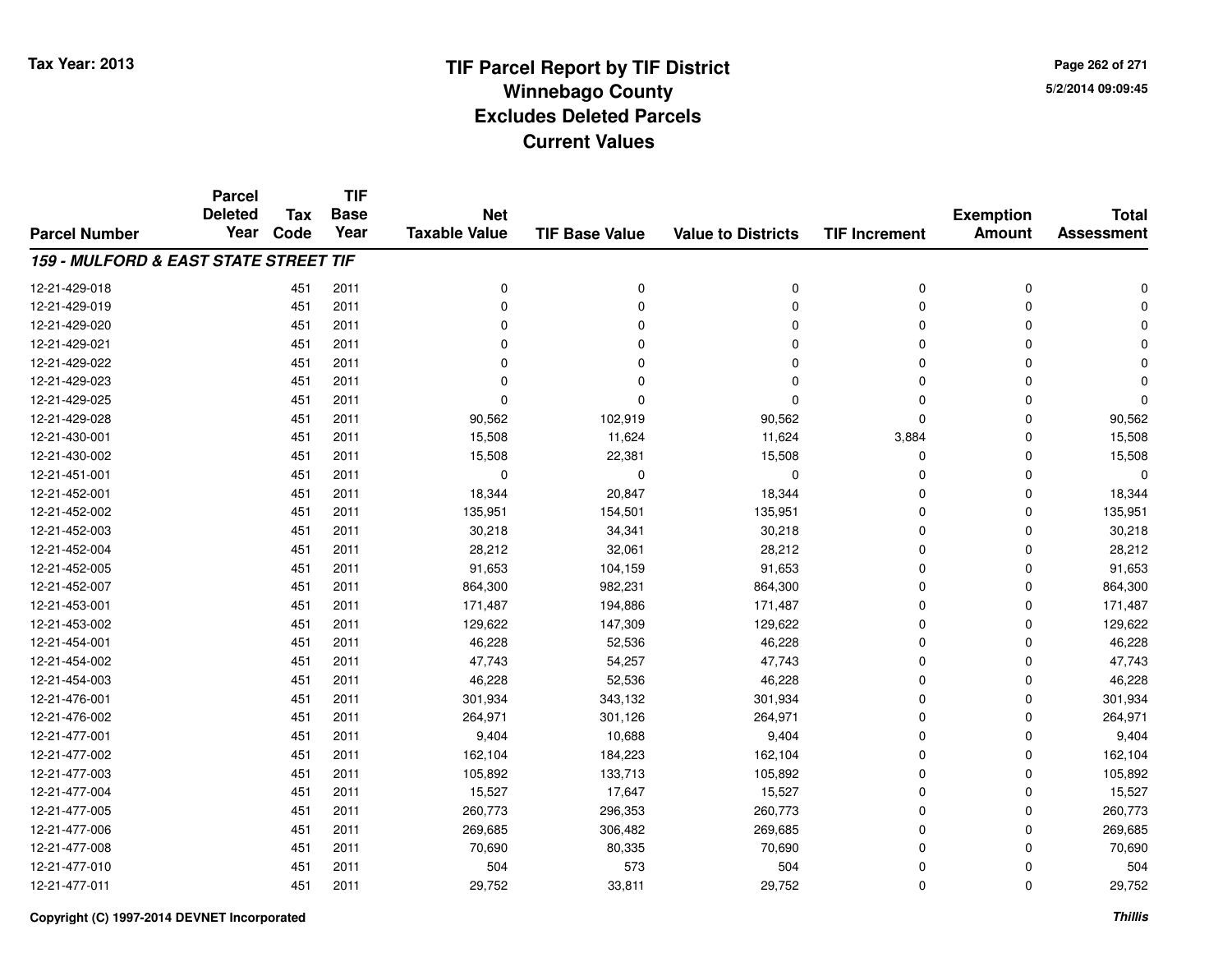**Page 263 of 2715/2/2014 09:09:45**

|                                                  | <b>Parcel</b><br><b>Deleted</b> | <b>Tax</b> | <b>TIF</b><br><b>Base</b> | <b>Net</b>           |                       |                           |                      | <b>Exemption</b> | <b>Total</b>      |
|--------------------------------------------------|---------------------------------|------------|---------------------------|----------------------|-----------------------|---------------------------|----------------------|------------------|-------------------|
| <b>Parcel Number</b>                             | Year                            | Code       | Year                      | <b>Taxable Value</b> | <b>TIF Base Value</b> | <b>Value to Districts</b> | <b>TIF Increment</b> | <b>Amount</b>    | <b>Assessment</b> |
| <b>159 - MULFORD &amp; EAST STATE STREET TIF</b> |                                 |            |                           |                      |                       |                           |                      |                  |                   |
| 12-21-477-014                                    |                                 | 451        | 2011                      | 1,854,367            | 1,300,827             | 1,300,827                 | 553,540              | 0                | 1,854,367         |
| 12-22-351-001                                    |                                 | 451        | 2011                      | 7,043                | 10,005                | 7,043                     | 0                    | $\Omega$         | 7,043             |
| 12-22-352-002                                    |                                 | 451        | 2011                      | 1,643,249            | 1,867,468             | 1,643,249                 | 0                    | 0                | 1,643,249         |
| 12-22-353-004                                    |                                 | 451        | 2011                      | 476,695              | 541,739               | 476,695                   | 0                    | $\Omega$         | 476,695           |
| 12-22-353-005                                    |                                 | 451        | 2011                      | 459,016              | 521,648               | 459,016                   | 0                    | $\Omega$         | 459,016           |
| 12-22-353-011                                    |                                 | 451        | 2011                      | 34,411               | 47,935                | 34,411                    | 0                    | $\Omega$         | 34,411            |
| 12-22-353-012                                    |                                 | 451        | 2011                      | 19,956               | 22,680                | 19,956                    | 0                    | 0                | 19,956            |
| 12-22-353-014                                    |                                 | 451        | 2011                      | 37,881               | 52,114                | 37,881                    | 0                    | 0                | 37,881            |
| 12-22-353-015                                    |                                 | 451        | 2011                      | 223,678              | 254,200               | 223,678                   | 0                    | 0                | 223,678           |
| 12-27-101-002                                    |                                 | 451        | 2011                      | 408,590              | 811,289               | 408,590                   | 0                    | $\Omega$         | 408,590           |
| 12-27-103-014                                    |                                 | 451        | 2011                      | 90,099               | 118,102               | 90,099                    | 0                    | $\Omega$         | 90,099            |
| 12-27-105-001                                    |                                 | 451        | 2011                      | 1,294                | 1,958                 | 1,294                     | 0                    | $\Omega$         | 1,294             |
| 12-28-101-003                                    |                                 | 451        | 2011                      | $\mathbf 0$          | $\mathbf 0$           | $\mathbf 0$               | 0                    | $\Omega$         | U                 |
| 12-28-101-007                                    |                                 | 451        | 2011                      | 163,562              | 331,139               | 163,562                   | 0                    | $\Omega$         | 163,562           |
| 12-28-101-008                                    |                                 | 451        | 2011                      | 37,504               | 63,933                | 37,504                    | 0                    | $\Omega$         | 37,504            |
| 12-28-101-009                                    |                                 | 451        | 2011                      | 37,504               | 63,933                | 37,504                    | 0                    | $\Omega$         | 37,504            |
| 12-28-101-014                                    |                                 | 451        | 2011                      | 308,994              | 396,986               | 308,994                   | 0                    | $\Omega$         | 308,994           |
| 12-28-101-015                                    |                                 | 451        | 2011                      | 155,579              | 207,855               | 155,579                   | 0                    | 0                | 155,579           |
| 12-28-101-016                                    |                                 | 451        | 2011                      | 296,449              | 336,898               | 296,449                   | 0                    | $\mathbf 0$      | 296,449           |
| 12-28-126-003                                    |                                 | 451        | 2011                      | 0                    | 0                     | 0                         | 0                    | 0                | $\Omega$          |
| 12-28-126-006                                    |                                 | 451        | 2011                      | 97,943               | 126,937               | 97,943                    | 0                    | $\mathbf 0$      | 97,943            |
| 12-28-126-007                                    |                                 | 451        | 2011                      | 518                  | 589                   | 518                       | 0                    | 0                | 518               |
| 12-28-126-008                                    |                                 | 451        | 2011                      | 112,704              | 142,522               | 112,704                   | 0                    | 0                | 112,704           |
| 12-28-126-010                                    |                                 | 451        | 2011                      | 431,833              | 543,446               | 431,833                   | 0                    | $\Omega$         | 431,833           |
| 12-28-126-011                                    |                                 | 451        | 2011                      | 93,994               | 116,859               | 93,994                    | 0                    | 0                | 93,994            |
| 12-28-126-012                                    |                                 | 451        | 2011                      | 260,648              | 320,344               | 260,648                   | 0                    | $\Omega$         | 260,648           |
| 12-28-126-013                                    |                                 | 451        | 2011                      | 1,021,261            | 1,286,251             | 1,021,261                 | 0                    | 0                | 1,021,261         |
| 12-28-126-014                                    |                                 | 451        | 2011                      | 499,052              | 567,145               | 499,052                   | 0                    | $\mathbf 0$      | 499,052           |
| 12-28-126-016                                    |                                 | 451        | 2011                      | 227,233              | 267,833               | 227,233                   | 0                    | 0                | 227,233           |
| 12-28-126-017                                    |                                 | 451        | 2011                      | 77,425               | 87,989                | 77,425                    | 0                    | $\mathbf 0$      | 77,425            |
| 12-28-127-004                                    |                                 | 451        | 2011                      | 581,915              | 661,317               | 581,915                   | 0                    | $\Omega$         | 581,915           |
| 12-28-127-008                                    |                                 | 451        | 2011                      | 113,148              | 154,775               | 113,148                   | 0                    | $\mathbf 0$      | 113,148           |
| 12-28-127-009                                    |                                 | 451        | 2011                      | 238,592              | 271,147               | 238,592                   | 0                    | $\Omega$         | 238,592           |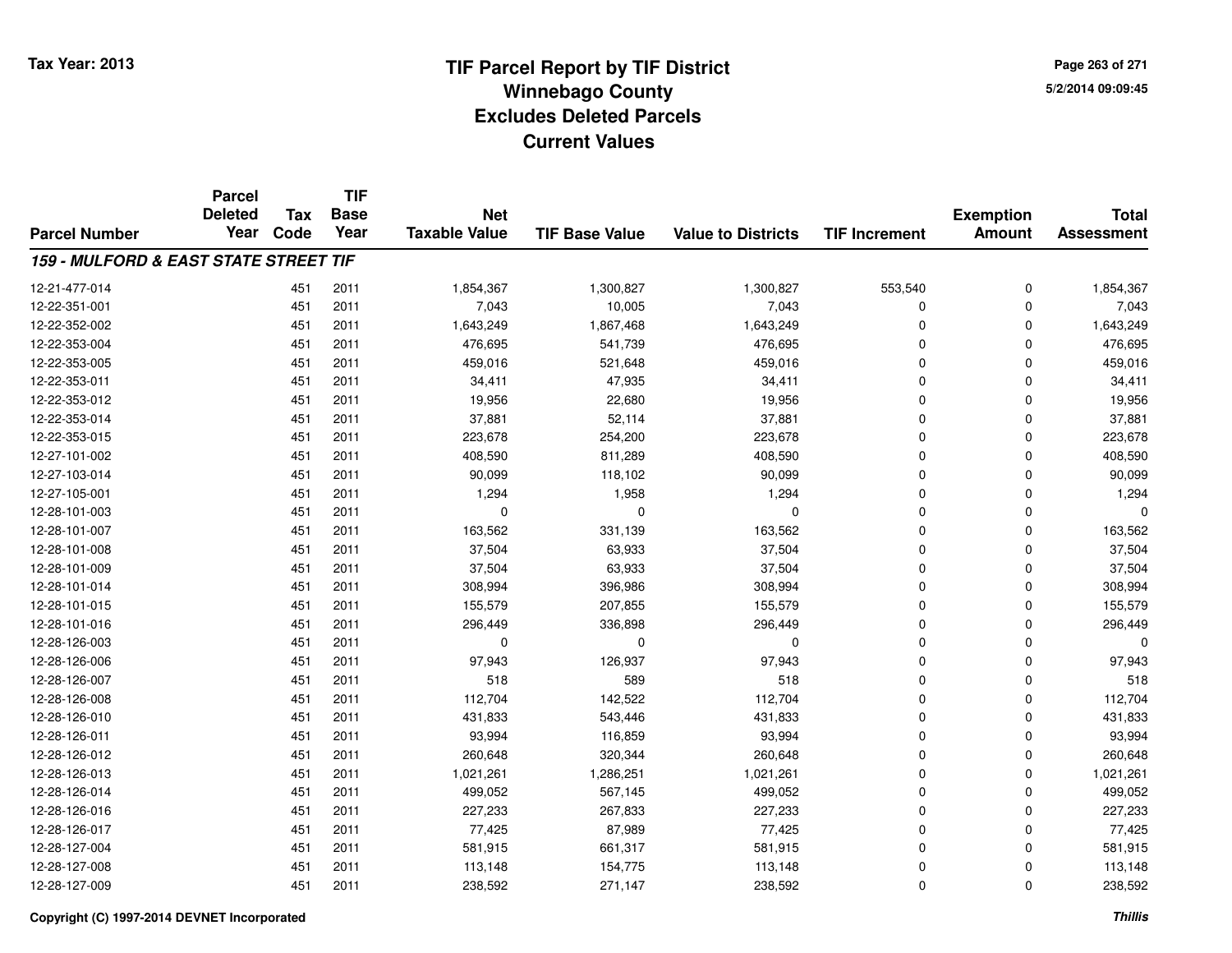**Page 264 of 2715/2/2014 09:09:45**

|                                       | <b>Parcel</b><br><b>Deleted</b> | <b>Tax</b> | <b>TIF</b><br><b>Base</b> | <b>Net</b>           |                       |                           |                      | <b>Exemption</b> | <b>Total</b>      |
|---------------------------------------|---------------------------------|------------|---------------------------|----------------------|-----------------------|---------------------------|----------------------|------------------|-------------------|
| <b>Parcel Number</b>                  | Year                            | Code       | Year                      | <b>Taxable Value</b> | <b>TIF Base Value</b> | <b>Value to Districts</b> | <b>TIF Increment</b> | <b>Amount</b>    | <b>Assessment</b> |
| 159 - MULFORD & EAST STATE STREET TIF |                                 |            |                           |                      |                       |                           |                      |                  |                   |
| 12-28-127-010                         |                                 | 451        | 2011                      | 122,315              | 151,519               | 122,315                   | $\mathbf 0$          | $\mathbf 0$      | 122,315           |
| 12-28-127-011                         |                                 | 451        | 2011                      | 295,785              | 372,386               | 295,785                   | $\Omega$             | $\Omega$         | 295,785           |
| 12-28-151-010                         |                                 | 451        | 2011                      | 1,066,667            | 1,304,893             | 1,066,667                 | $\Omega$             | $\Omega$         | 1,066,667         |
| 12-28-151-011                         |                                 | 451        | 2011                      | 1,403,320            | 1,594,801             | 1,403,320                 | $\Omega$             | $\Omega$         | 1,403,320         |
| 12-28-151-022                         |                                 | 451        | 2011                      | 42,622               | 56,206                | 42,622                    | $\Omega$             | $\Omega$         | 42,622            |
| 12-28-151-023                         |                                 | 451        | 2011                      | 29,347               | 66,703                | 29,347                    | $\Omega$             | $\Omega$         | 29,347            |
| 12-28-151-025                         |                                 | 451        | 2011                      | $\mathbf 0$          | $\mathbf 0$           | $\mathbf 0$               | $\Omega$             | $\Omega$         |                   |
| 12-28-151-026                         |                                 | 451        | 2011                      | 57,938               | 81,447                | 57,938                    | $\Omega$             | $\Omega$         | 57,938            |
| 12-28-151-027                         |                                 | 451        | 2011                      | 133,333              | 189,996               | 133,333                   | $\Omega$             | $\Omega$         | 133,333           |
| 12-28-151-028                         |                                 | 451        | 2011                      | 49,642               | 80,951                | 49,642                    | $\Omega$             | $\Omega$         | 49,642            |
| 12-28-176-011                         |                                 | 451        | 2011                      | 74,230               | 99,246                | 74,230                    | $\Omega$             | $\Omega$         | 74,230            |
| 12-28-201-003                         |                                 | 451        | 2011                      | $\mathbf 0$          | $\Omega$              | 0                         | $\Omega$             | $\Omega$         |                   |
| 12-28-202-002                         |                                 | 451        | 2011                      | 939,854              | 1,112,797             | 939,854                   | $\Omega$             | $\Omega$         | 939,854           |
| 12-28-202-003                         |                                 | 451        | 2011                      | 150,000              | 183,108               | 150,000                   | $\Omega$             | 0                | 150,000           |
| 12-28-202-004                         |                                 | 451        | 2011                      | 466,503              | 588,402               | 466,503                   | $\Omega$             | $\Omega$         | 466,503           |
| 12-28-202-005                         |                                 | 451        | 2011                      | 0                    | 0                     | 0                         | $\mathbf 0$          | $\Omega$         |                   |
| 12-28-203-003                         |                                 | 451        | 2011                      | 1,122                | 1,275                 | 1,122                     | $\Omega$             | $\Omega$         | 1,122             |
| 12-28-203-005                         |                                 | 451        | 2011                      | 69,995               | 90,431                | 69,995                    | $\mathbf 0$          | 0                | 69,995            |
| 12-28-203-006                         |                                 | 451        | 2011                      | 239,852              | 302,030               | 239,852                   | $\mathbf 0$          | 0                | 239,852           |
| 12-28-203-007                         |                                 | 451        | 2011                      | 733,930              | 965,234               | 733,930                   | $\mathbf 0$          | 0                | 733,930           |
| 12-28-204-012                         |                                 | 451        | 2011                      | $\Omega$             | $\Omega$              | 0                         | $\mathbf 0$          | 0                |                   |
| 12-28-204-013                         |                                 | 451        | 2011                      | $\Omega$             | $\Omega$              | $\mathbf 0$               | $\Omega$             | $\mathbf 0$      |                   |
| 12-28-204-014                         |                                 | 451        | 2011                      | 6,497                | 9,227                 | 6,497                     | $\mathbf 0$          | $\mathbf 0$      | 6,497             |
| 12-28-204-017                         |                                 | 451        | 2011                      | 406,288              | 461,725               | 406,288                   | $\Omega$             | $\mathbf 0$      | 406,288           |
| 12-28-204-018                         |                                 | 451        | 2011                      | 130,581              | 148,398               | 130,581                   | $\mathbf 0$          | $\mathbf 0$      | 130,581           |
| 12-28-204-023                         |                                 | 451        | 2011                      | 748,033              | 850,100               | 748,033                   | $\Omega$             | $\mathbf 0$      | 748,033           |
| 12-28-204-036                         |                                 | 451        | 2011                      | 1,000                | 1,386                 | 1,000                     | $\mathbf 0$          | $\Omega$         | 1,000             |
| 12-28-204-037                         |                                 | 451        | 2011                      | 252,785              | 287,277               | 252,785                   | $\Omega$             | $\Omega$         | 252,785           |
| 12-28-204-038                         |                                 | 451        | 2011                      | 70,863               | 104,268               | 70,863                    | $\mathbf 0$          | 0                | 70,863            |
| 12-28-204-039                         |                                 | 451        | 2011                      | 92,037               | 104,595               | 92,037                    | $\mathbf 0$          | 0                | 92,037            |
| 12-28-204-040                         |                                 | 451        | 2011                      | 235,725              | 288,795               | 235,725                   | $\Omega$             | $\Omega$         | 235,725           |
| 12-28-226-001                         |                                 | 451        | 2011                      | 24,501               | 27,845                | 24,501                    | $\Omega$             | $\Omega$         | 24,501            |
| 12-28-226-002                         |                                 | 451        | 2011                      | $\Omega$             | $\Omega$              | $\Omega$                  | $\Omega$             | $\mathbf 0$      | $\Omega$          |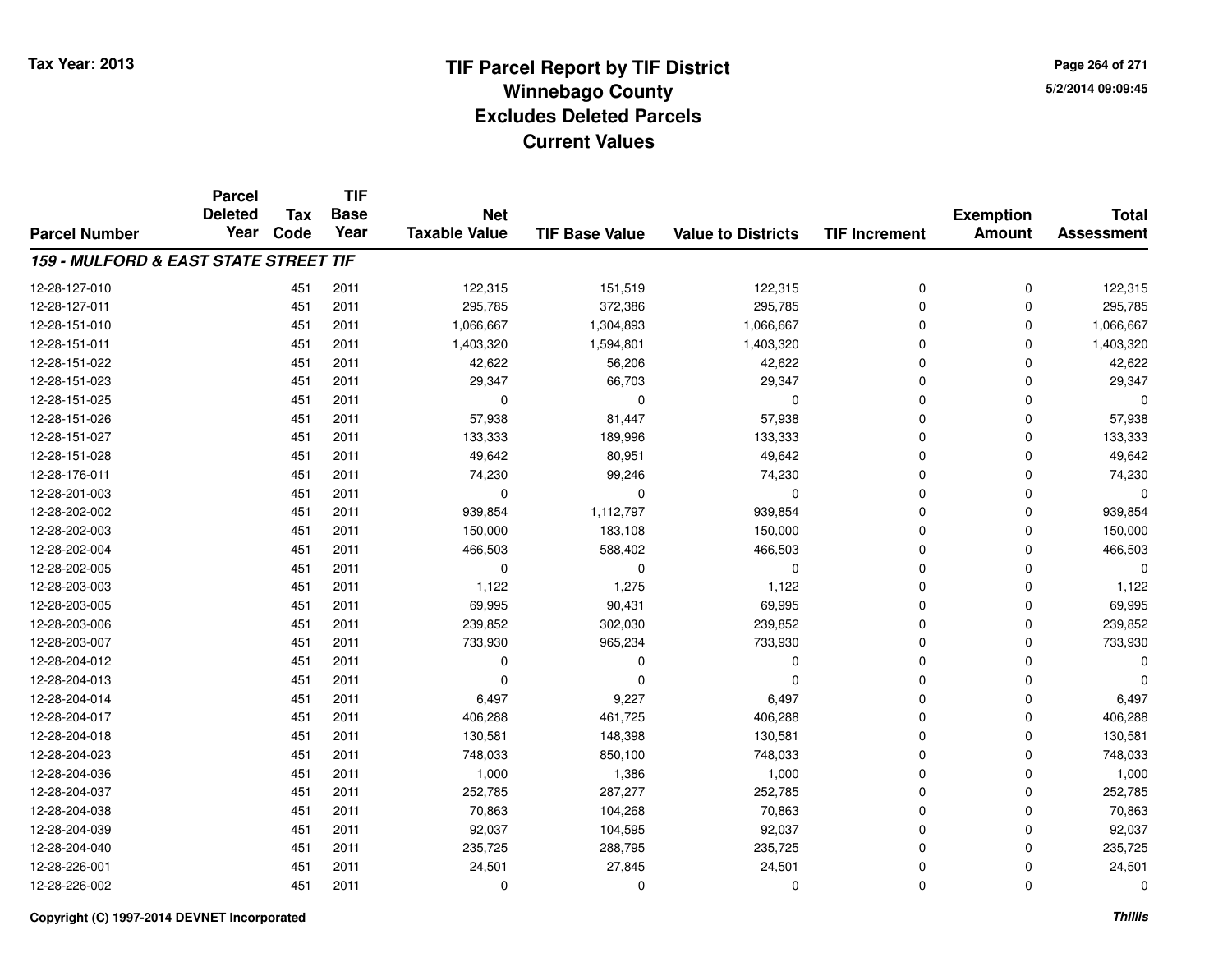**Page 265 of 2715/2/2014 09:09:45**

|                                                  | <b>Parcel</b><br><b>Deleted</b> | <b>Tax</b> | <b>TIF</b><br><b>Base</b> | <b>Net</b>           |                       |                           |                      | <b>Exemption</b> | <b>Total</b>      |
|--------------------------------------------------|---------------------------------|------------|---------------------------|----------------------|-----------------------|---------------------------|----------------------|------------------|-------------------|
| <b>Parcel Number</b>                             | Year                            | Code       | Year                      | <b>Taxable Value</b> | <b>TIF Base Value</b> | <b>Value to Districts</b> | <b>TIF Increment</b> | Amount           | <b>Assessment</b> |
| <b>159 - MULFORD &amp; EAST STATE STREET TIF</b> |                                 |            |                           |                      |                       |                           |                      |                  |                   |
| 12-28-226-004                                    |                                 | 451        | 2011                      | 167,111              | 202,373               | 167,111                   | 0                    | 0                | 167,111           |
| 12-28-226-008                                    |                                 | 451        | 2011                      | 204,263              | 293,705               | 204,263                   | 0                    | 0                | 204,263           |
| 12-28-226-009                                    |                                 | 451        | 2011                      | 284,894              | 119,169               | 119,169                   | 165,725              | 0                | 284,894           |
| 12-28-226-010                                    |                                 | 451        | 2011                      | 249,242              | 306,911               | 249,242                   | 0                    | 0                | 249,242           |
| 12-28-227-001                                    |                                 | 451        | 2011                      | 562,006              | 705,236               | 562,006                   | 0                    | 0                | 562,006           |
| 12-28-227-002                                    |                                 | 451        | 2011                      | 439,185              | 546,731               | 439,185                   | 0                    | 0                | 439,185           |
| 12-28-227-003                                    |                                 | 451        | 2011                      | 136,747              | 172,919               | 136,747                   | 0                    | 0                | 136,747           |
| 12-28-227-004                                    |                                 | 451        | 2011                      | 180,243              | 221,344               | 180,243                   | 0                    | 0                | 180,243           |
| 12-28-227-006                                    |                                 | 451        | 2011                      | 1,227,529            | 1,505,868             | 1,227,529                 | 0                    | 0                | 1,227,529         |
| 12-28-227-017                                    |                                 | 451        | 2011                      | 264,230              | 309,607               | 264,230                   | 0                    | 0                | 264,230           |
| 12-29-201-001                                    |                                 | 451        | 2011                      | 117,370              | 139,400               | 117,370                   | 0                    | 0                | 117,370           |
| 12-29-201-002                                    |                                 | 451        | 2011                      | 10,017               | 13,975                | 10,017                    | 0                    | 0                | 10,017            |
| 12-29-201-003                                    |                                 | 451        | 2011                      | 35,532               | 40,380                | 35,532                    | 0                    | 0                | 35,532            |
| 12-29-201-004                                    |                                 | 451        | 2011                      | 9,113                | 12,946                | 9,113                     | 0                    | 0                | 9,113             |
| 12-29-201-005                                    |                                 | 451        | 2011                      | 9,113                | 12,946                | 9,113                     | 0                    | 0                | 9,113             |
| 12-29-201-006                                    |                                 | 451        | 2011                      | 9,113                | 12,946                | 9,113                     | 0                    | 0                | 9,113             |
| 12-29-201-007                                    |                                 | 451        | 2011                      | 51,580               | 61,207                | 51,580                    | 0                    | 0                | 51,580            |
| 12-29-201-008                                    |                                 | 451        | 2011                      | 50,951               | 60,494                | 50,951                    | 0                    | 0                | 50,951            |
| 12-29-201-009                                    |                                 | 451        | 2011                      | 10,659               | 12,113                | 10,659                    | 0                    | 0                | 10,659            |
| 12-29-201-010                                    |                                 | 451        | 2011                      | 8,733                | 9,925                 | 8,733                     | 0                    | 0                | 8,733             |
| 12-29-201-011                                    |                                 | 451        | 2011                      | 8,733                | 9,925                 | 8,733                     | 0                    | 0                | 8,733             |
| 12-29-201-012                                    |                                 | 451        | 2011                      | 3,249                | 3,693                 | 3,249                     | 0                    | 0                | 3,249             |
| 12-29-201-013                                    |                                 | 451        | 2011                      | 3,249                | 3,693                 | 3,249                     | 0                    | 0                | 3,249             |
| 12-29-201-014                                    |                                 | 451        | 2011                      | 8,604                | 9,779                 | 8,604                     | 0                    | 0                | 8,604             |
| 12-29-201-015                                    |                                 | 451        | 2011                      | 9,462                | 10,754                | 9,462                     | 0                    | 0                | 9,462             |
| 12-29-201-016                                    |                                 | 451        | 2011                      | 6,518                | 7,407                 | 6,518                     | $\overline{0}$       | 0                | 6,518             |
| 12-29-201-017                                    |                                 | 451        | 2011                      | 2,708                | 3,078                 | 2,708                     | 0                    | 0                | 2,708             |
| 12-29-201-018                                    |                                 | 451        | 2011                      | 25,763               | 30,098                | 25,763                    | 0                    | 6,000            | 31,763            |
| 12-29-202-001                                    |                                 | 451        | 2011                      | 95,202               | 123,757               | 95,202                    | 0                    | 0                | 95,202            |
| 12-29-202-002                                    |                                 | 451        | 2011                      | 54,436               | 61,864                | 54,436                    | 0                    | 0                | 54,436            |
| 12-29-202-003                                    |                                 | 451        | 2011                      | 19,873               | 23,404                | 19,873                    | 0                    | 6,000            | 25,873            |
| 12-29-202-004                                    |                                 | 451        | 2011                      | $\Omega$             | 0                     | 0                         | $\Omega$             | 0                | $\Omega$          |
| 12-29-202-005                                    |                                 | 451        | 2011                      | $\mathbf 0$          | $\mathbf 0$           | 0                         | 0                    | 0                | $\Omega$          |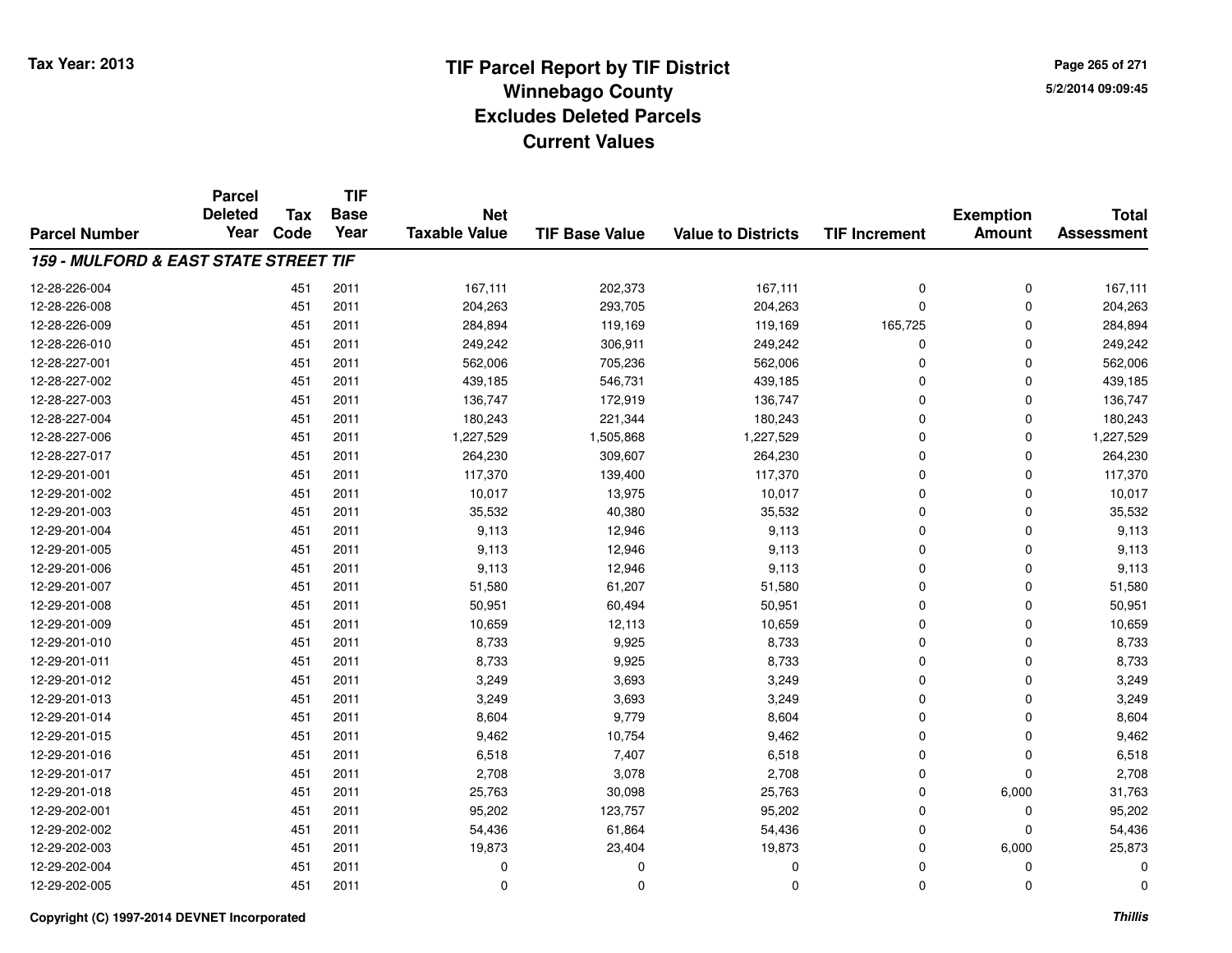**Page 266 of 2715/2/2014 09:09:45**

|                                       | <b>Parcel</b><br><b>Deleted</b> | <b>Tax</b> | <b>TIF</b><br><b>Base</b> | <b>Net</b>           |                       |                           |                      | <b>Exemption</b> | <b>Total</b>      |
|---------------------------------------|---------------------------------|------------|---------------------------|----------------------|-----------------------|---------------------------|----------------------|------------------|-------------------|
| <b>Parcel Number</b>                  | Year                            | Code       | Year                      | <b>Taxable Value</b> | <b>TIF Base Value</b> | <b>Value to Districts</b> | <b>TIF Increment</b> | <b>Amount</b>    | <b>Assessment</b> |
| 159 - MULFORD & EAST STATE STREET TIF |                                 |            |                           |                      |                       |                           |                      |                  |                   |
| 12-29-202-008                         |                                 | 451        | 2011                      | 84,075               | 95,546                | 84,075                    | $\mathbf 0$          | $\mathbf 0$      | 84,075            |
| 12-29-202-009                         |                                 | 451        | 2011                      | 26,513               | 30,133                | 26,513                    | $\mathbf 0$          | $\mathbf 0$      | 26,513            |
| 12-29-202-010                         |                                 | 451        | 2011                      | 23,370               | 27,378                | 23,370                    | $\Omega$             | 6,000            | 29,370            |
| 12-29-202-011                         |                                 | 451        | 2011                      | 20,324               | 23,916                | 20,324                    | $\mathbf 0$          | 6,000            | 26,324            |
| 12-29-202-012                         |                                 | 451        | 2011                      | 21,023               | 24,711                | 21,023                    | $\Omega$             | 6,000            | 27,023            |
| 12-29-202-013                         |                                 | 451        | 2011                      | 18,543               | 24,992                | 18,543                    | $\mathbf 0$          | 6,000            | 24,543            |
| 12-29-202-014                         |                                 | 451        | 2011                      | 19,361               | 22,822                | 19,361                    | $\Omega$             | 6,000            | 25,361            |
| 12-29-202-017                         |                                 | 451        | 2011                      | 22,850               | 27,937                | 22,850                    | $\mathbf 0$          | $\mathbf 0$      | 22,850            |
| 12-29-202-018                         |                                 | 451        | 2011                      | 9,647                | 32,064                | 9,647                     | $\Omega$             | 1,020            | 10,667            |
| 12-29-203-001                         |                                 | 451        | 2011                      | 48,800               | 55,459                | 48,800                    | $\mathbf 0$          | 0                | 48,800            |
| 12-29-203-002                         |                                 | 451        | 2011                      | 45,594               | 51,815                | 45,594                    | $\Omega$             | $\Omega$         | 45,594            |
| 12-29-203-003                         |                                 | 451        | 2011                      | 20,764               | 26,404                | 20,764                    | $\mathbf 0$          | 6,000            | 26,764            |
| 12-29-203-004                         |                                 | 451        | 2011                      | 9,495                | 24,765                | 9,495                     | $\Omega$             | 21,096           | 30,591            |
| 12-29-203-005                         |                                 | 451        | 2011                      | 3,249                | 3,693                 | 3,249                     | $\mathbf 0$          | 0                | 3,249             |
| 12-29-203-006                         |                                 | 451        | 2011                      | 24,178               | 28,297                | 24,178                    | $\Omega$             | 6,000            | 30,178            |
| 12-29-203-007                         |                                 | 451        | 2011                      | 20,010               | 22,741                | 20,010                    | $\mathbf 0$          | $\mathbf 0$      | 20,010            |
| 12-29-203-008                         |                                 | 451        | 2011                      | 17,032               | 21,040                | 17,032                    | $\Omega$             | $\mathbf 0$      | 17,032            |
| 12-29-203-009                         |                                 | 451        | 2011                      | 46,124               | 52,417                | 46,124                    | $\mathbf 0$          | $\mathbf 0$      | 46,124            |
| 12-29-203-010                         |                                 | 451        | 2011                      | 24,969               | 34,069                | 24,969                    | $\mathbf 0$          | 11,387           | 36,356            |
| 12-29-203-011                         |                                 | 451        | 2011                      | 30,926               | 35,965                | 30,926                    | $\mathbf 0$          | 6,000            | 36,926            |
| 12-29-203-012                         |                                 | 451        | 2011                      | 3,249                | 3,693                 | 3,249                     | $\mathbf 0$          | $\mathbf 0$      | 3,249             |
| 12-29-203-013                         |                                 | 451        | 2011                      | 16,951               | 20,083                | 16,951                    | $\mathbf 0$          | 6,000            | 22,951            |
| 12-29-203-014                         |                                 | 451        | 2011                      | 17,408               | 23,058                | 17,408                    | $\mathbf 0$          | 6,000            | 23,408            |
| 12-29-203-015                         |                                 | 451        | 2011                      | 20,681               | 27,148                | 20,681                    | $\mathbf 0$          | 6,000            | 26,681            |
| 12-29-203-016                         |                                 | 451        | 2011                      | 20,841               | 24,504                | 20,841                    | $\mathbf 0$          | 6,000            | 26,841            |
| 12-29-204-006                         |                                 | 451        | 2011                      | 20,136               | 23,703                | 20,136                    | $\mathbf 0$          | 6,000            | 26,136            |
| 12-29-204-007                         |                                 | 451        | 2011                      | 8,413                | 24,375                | 8,413                     | $\mathbf 0$          | 1,016            | 9,429             |
| 12-29-204-008                         |                                 | 451        | 2011                      | 14,259               | 29,588                | 14,259                    | $\mathbf 0$          | 4,074            | 18,333            |
| 12-29-204-009                         |                                 | 451        | 2011                      | 13,284               | 17,916                | 13,284                    | $\Omega$             | 6,000            | 19,284            |
| 12-29-204-010                         |                                 | 451        | 2011                      | 26,855               | 31,339                | 26,855                    | $\mathbf 0$          | 6,000            | 32,855            |
| 12-29-204-011                         |                                 | 451        | 2011                      | 18,675               | 24,316                | 18,675                    | $\mathbf 0$          | 8,000            | 26,675            |
| 12-29-204-012                         |                                 | 451        | 2011                      | 16,096               | 23,361                | 16,096                    | $\mathbf 0$          | 11,000           | 27,096            |
| 12-29-204-013                         |                                 | 451        | 2011                      | 3,249                | 3,693                 | 3,249                     | $\Omega$             | $\mathbf 0$      | 3,249             |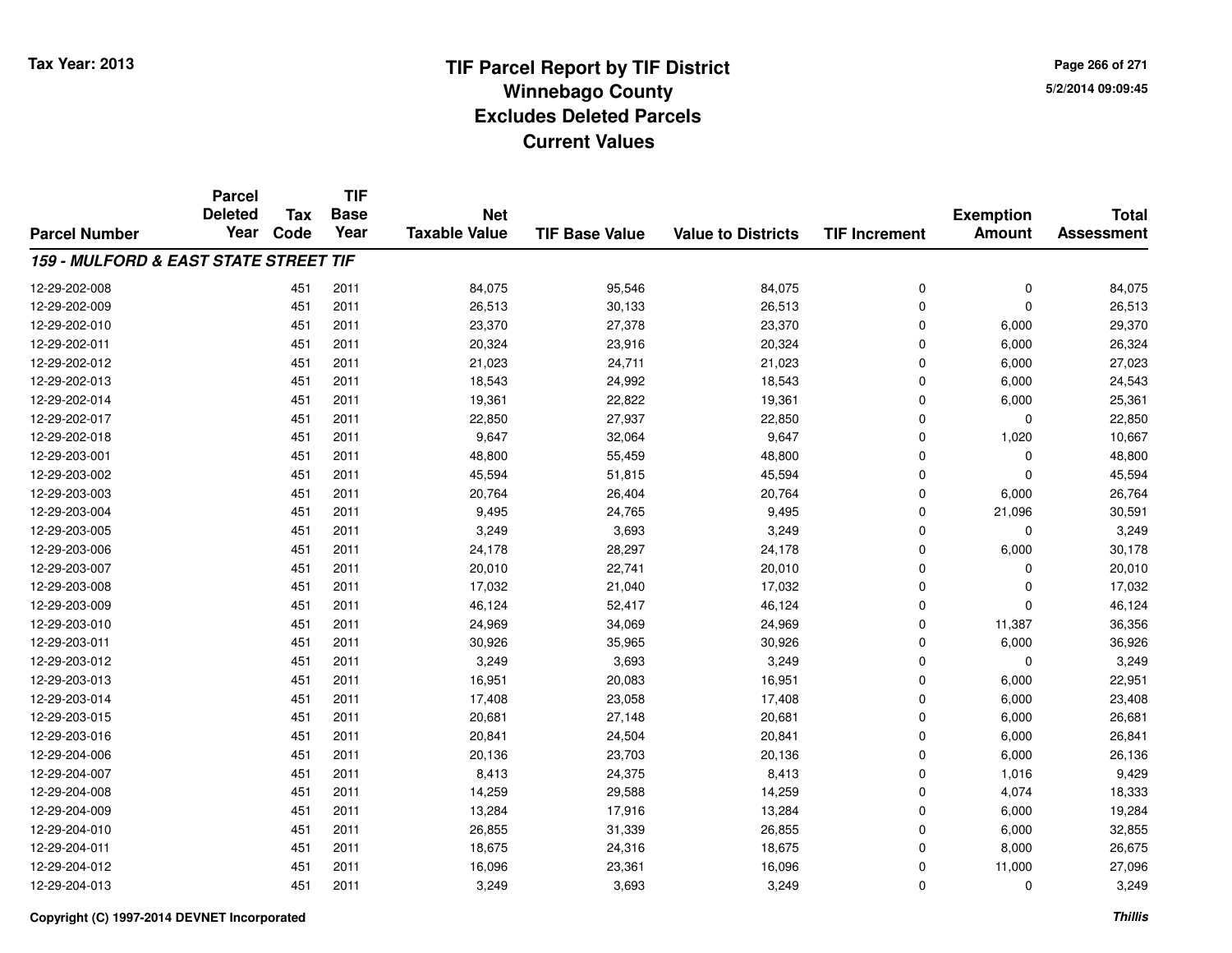**Page 267 of 2715/2/2014 09:09:45**

|                                       | <b>Parcel</b>  | Tax  | <b>TIF</b>  |                      |                       |                           |                      |                  |                                   |
|---------------------------------------|----------------|------|-------------|----------------------|-----------------------|---------------------------|----------------------|------------------|-----------------------------------|
|                                       | <b>Deleted</b> |      | <b>Base</b> | <b>Net</b>           |                       |                           |                      | <b>Exemption</b> | <b>Total</b><br><b>Assessment</b> |
| <b>Parcel Number</b>                  | Year           | Code | Year        | <b>Taxable Value</b> | <b>TIF Base Value</b> | <b>Value to Districts</b> | <b>TIF Increment</b> | <b>Amount</b>    |                                   |
| 159 - MULFORD & EAST STATE STREET TIF |                |      |             |                      |                       |                           |                      |                  |                                   |
| 12-29-205-001                         |                | 451  | 2011        | 21,023               | 27,183                | 21,023                    | 0                    | 6,000            | 27,023                            |
| 12-29-205-002                         |                | 451  | 2011        | 20,050               | 26,348                | 20,050                    | $\Omega$             | 6,000            | 26,050                            |
| 12-29-205-003                         |                | 451  | 2011        | 11,786               | 32,029                | 11,786                    | $\mathbf 0$          | 0                | 11,786                            |
| 12-29-205-006                         |                | 451  | 2011        | 13,804               | 18,570                | 13,804                    | $\Omega$             | 6,000            | 19,804                            |
| 12-29-205-007                         |                | 451  | 2011        | 18,031               | 21,311                | 18,031                    | $\mathbf 0$          | 6,000            | 24,031                            |
| 12-29-205-008                         |                | 451  | 2011        | 12,131               | 17,663                | 12,131                    | $\Omega$             | 12,210           | 24,341                            |
| 12-29-205-009                         |                | 451  | 2011        | 15,633               | 18,189                | 15,633                    | $\mathbf 0$          | $\mathbf 0$      | 15,633                            |
| 12-29-205-013                         |                | 451  | 2011        | 24,340               | 28,481                | 24,340                    | $\Omega$             | 6,000            | 30,340                            |
| 12-29-205-014                         |                | 451  | 2011        | 3,249                | 3,693                 | 3,249                     | $\Omega$             | $\mathbf 0$      | 3,249                             |
| 12-29-205-015                         |                | 451  | 2011        | 34,081               | 28,732                | 28,732                    | 5,349                | 0                | 34,081                            |
| 12-29-205-016                         |                | 451  | 2011        | 0                    | $\mathbf 0$           | $\mathbf 0$               | $\Omega$             | $\Omega$         |                                   |
| 12-29-205-017                         |                | 451  | 2011        | 22,155               | 25,997                | 22,155                    | $\Omega$             | 6,000            | 28,155                            |
| 12-29-205-018                         |                | 451  | 2011        | 24,560               | 28,732                | 24,560                    | $\Omega$             | 6,000            | 30,560                            |
| 12-29-205-019                         |                | 451  | 2011        | 21,854               | 25,655                | 21,854                    | $\mathbf 0$          | 6,000            | 27,854                            |
| 12-29-205-020                         |                | 451  | 2011        | 22,472               | 25,696                | 22,472                    | $\mathbf 0$          | 6,000            | 28,472                            |
| 12-29-205-021                         |                | 451  | 2011        | 44,212               | 53,783                | 44,212                    | $\mathbf 0$          | $\mathbf 0$      | 44,212                            |
| 12-29-205-022                         |                | 451  | 2011        | 32,555               | 42,982                | 32,555                    | $\mathbf 0$          | 11,000           | 43,555                            |
| 12-29-205-026                         |                | 451  | 2011        | 27,634               | 39,256                | 27,634                    | $\mathbf 0$          | $\mathbf 0$      | 27,634                            |
| 12-29-205-027                         |                | 451  | 2011        | 14,279               | 16,581                | 14,279                    | $\mathbf 0$          | 6,000            | 20,279                            |
| 12-29-206-001                         |                | 451  | 2011        | 28,582               | 33,301                | 28,582                    | $\mathbf 0$          | 6,000            | 34,582                            |
| 12-29-206-002                         |                | 451  | 2011        | 20,406               | 24,010                | 20,406                    | $\mathbf 0$          | 6,000            | 26,406                            |
| 12-29-206-003                         |                | 451  | 2011        | 19,611               | 23,106                | 19,611                    | $\mathbf 0$          | 6,000            | 25,611                            |
| 12-29-206-004                         |                | 451  | 2011        | 20,831               | 24,493                | 20,831                    | $\mathbf 0$          | 6,000            | 26,831                            |
| 12-29-206-005                         |                | 451  | 2011        | 22,511               | 26,402                | 22,511                    | $\mathbf 0$          | 6,000            | 28,511                            |
| 12-29-206-006                         |                | 451  | 2011        | 19,605               | 23,100                | 19,605                    | $\mathbf 0$          | 6,000            | 25,605                            |
| 12-29-206-007                         |                | 451  | 2011        | 20,864               | 24,530                | 20,864                    | $\mathbf 0$          | 6,000            | 26,864                            |
| 12-29-206-008                         |                | 451  | 2011        | 23,433               | 27,450                | 23,433                    | $\mathbf 0$          | 6,000            | 29,433                            |
| 12-29-206-009                         |                | 451  | 2011        | 31,742               | 36,074                | 31,742                    | $\Omega$             | 0                | 31,742                            |
| 12-29-206-011                         |                | 451  | 2011        | 15,333               | 26,259                | 15,333                    | $\mathbf 0$          | 6,000            | 21,333                            |
| 12-29-206-012                         |                | 451  | 2011        | 21,164               | 24,871                | 21,164                    | $\mathbf 0$          | 6,000            | 27,164                            |
| 12-29-206-013                         |                | 451  | 2011        | 11,203               | 28,950                | 11,203                    | $\Omega$             | 269              | 11,472                            |
| 12-29-206-016                         |                | 451  | 2011        | 23,098               | 27,069                | 23,098                    | $\mathbf 0$          | 7,687            | 30,785                            |
| 12-29-206-017                         |                | 451  | 2011        | 23,594               | 28,931                | 23,594                    | $\Omega$             | 0                | 23,594                            |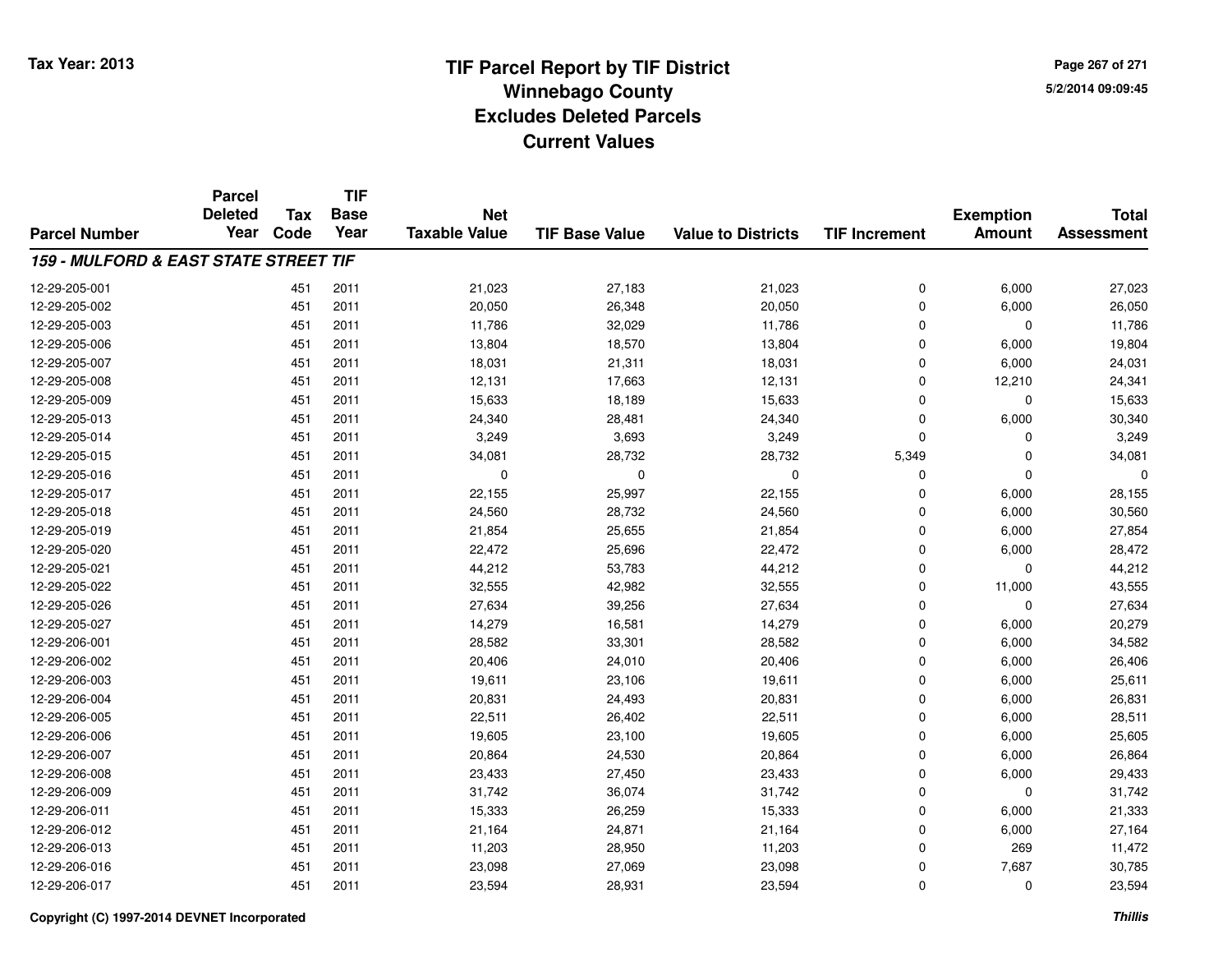**Page 268 of 2715/2/2014 09:09:45**

|                                                  | <b>Parcel</b><br><b>Deleted</b> |      | <b>TIF</b><br><b>Base</b><br><b>Tax</b><br><b>Net</b> |                      |                       | <b>Total</b>              |                      |                                   |                   |
|--------------------------------------------------|---------------------------------|------|-------------------------------------------------------|----------------------|-----------------------|---------------------------|----------------------|-----------------------------------|-------------------|
| <b>Parcel Number</b>                             | Year                            | Code | Year                                                  | <b>Taxable Value</b> | <b>TIF Base Value</b> | <b>Value to Districts</b> | <b>TIF Increment</b> | <b>Exemption</b><br><b>Amount</b> | <b>Assessment</b> |
| <b>159 - MULFORD &amp; EAST STATE STREET TIF</b> |                                 |      |                                                       |                      |                       |                           |                      |                                   |                   |
| 12-29-206-020                                    |                                 | 451  | 2011                                                  | 27,960               | 31,775                | 27,960                    | 0                    | 0                                 | 27,960            |
| 12-29-206-021                                    |                                 | 451  | 2011                                                  | 17,834               | 20,044                | 17,834                    | 0                    | $\Omega$                          | 17,834            |
| 12-29-206-022                                    |                                 | 451  | 2011                                                  | 18,173               | 21,472                | 18,173                    | 0                    | 6,000                             | 24,173            |
| 12-29-206-023                                    |                                 | 451  | 2011                                                  | 3,056                | 3,473                 | 3,056                     | 0                    | $\mathbf 0$                       | 3,056             |
| 12-29-206-026                                    |                                 | 451  | 2011                                                  | 13,551               | 13,551                | 13,551                    | 0                    | 765                               | 14,316            |
| 12-29-206-027                                    |                                 | 451  | 2011                                                  | 5,787                | 32,024                | 5,787                     | 0                    | 6,000                             | 11,787            |
| 12-29-226-001                                    |                                 | 451  | 2011                                                  | 46,079               | 52,367                | 46,079                    | 0                    | $\Omega$                          | 46,079            |
| 12-29-226-002                                    |                                 | 451  | 2011                                                  | 45,284               | 51,462                | 45,284                    | $\mathbf 0$          | $\Omega$                          | 45,284            |
| 12-29-226-003                                    |                                 | 451  | 2011                                                  | 3,283                | 3,731                 | 3,283                     | 0                    | $\Omega$                          | 3,283             |
| 12-29-226-004                                    |                                 | 451  | 2011                                                  | 25,149               | 29,400                | 25,149                    | $\mathbf 0$          | 6,000                             | 31,149            |
| 12-29-226-005                                    |                                 | 451  | 2011                                                  | 33,729               | 38,332                | 33,729                    | 0                    | $\Omega$                          | 33,729            |
| 12-29-226-006                                    |                                 | 451  | 2011                                                  | 29,194               | 33,178                | 29,194                    | 0                    | $\Omega$                          | 29,194            |
| 12-29-226-007                                    |                                 | 451  | 2011                                                  | 9,515                | 17,520                | 9,515                     | 0                    | 12,743                            | 22,258            |
| 12-29-226-008                                    |                                 | 451  | 2011                                                  | 38,540               | 27,563                | 27,563                    | 10,977               | 6,000                             | 44,540            |
| 12-29-226-013                                    |                                 | 451  | 2011                                                  | 32,577               | 43,841                | 32,577                    | 0                    | 6,000                             | 38,577            |
| 12-29-226-014                                    |                                 | 451  | 2011                                                  | 31,607               | 36,742                | 31,607                    | 0                    | 6,000                             | 37,607            |
| 12-29-226-015                                    |                                 | 451  | 2011                                                  | 27,244               | 31,781                | 27,244                    | 0                    | 6,000                             | 33,244            |
| 12-29-226-016                                    |                                 | 451  | 2011                                                  | 238,020              | 270,498               | 238,020                   | 0                    | $\mathbf 0$                       | 238,020           |
| 12-29-226-017                                    |                                 | 451  | 2011                                                  | 39,994               | 49,448                | 39,994                    | 0                    | 6,000                             | 45,994            |
| 12-29-226-018                                    |                                 | 451  | 2011                                                  | 40,659               | 49,205                | 40,659                    | 0                    | 0                                 | 40,659            |
| 12-29-226-019                                    |                                 | 451  | 2011                                                  | 43,857               | 52,988                | 43,857                    | 0                    | $\mathbf 0$                       | 43,857            |
| 12-29-226-020                                    |                                 | 451  | 2011                                                  | 35,304               | 43,946                | 35,304                    | $\mathbf 0$          | 6,000                             | 41,304            |
| 12-29-226-021                                    |                                 | 451  | 2011                                                  | 96,805               | 152,339               | 96,805                    | 0                    | 0                                 | 96,805            |
| 12-29-226-022                                    |                                 | 451  | 2011                                                  | 96,804               | 148,973               | 96,804                    | 0                    | $\Omega$                          | 96,804            |
| 12-29-226-023                                    |                                 | 451  | 2011                                                  | 96,805               | 74,565                | 74,565                    | 22,240               | 0                                 | 96,805            |
| 12-29-226-024                                    |                                 | 451  | 2011                                                  | 75,432               | 117,730               | 75,432                    | 0                    | $\Omega$                          | 75,432            |
| 12-29-226-025                                    |                                 | 451  | 2011                                                  | 75,432               | 71,176                | 71,176                    | 4,256                | $\mathbf 0$                       | 75,432            |
| 12-29-226-026                                    |                                 | 451  | 2011                                                  | 76,450               | 86,881                | 76,450                    | 0                    | $\Omega$                          | 76,450            |
| 12-29-226-027                                    |                                 | 451  | 2011                                                  | 96,805               | 71,149                | 71,149                    | 25,656               | $\mathbf 0$                       | 96,805            |
| 12-29-226-028                                    |                                 | 451  | 2011                                                  | 96,804               | 96,934                | 96,804                    | 0                    | $\Omega$                          | 96,804            |
| 12-29-226-029                                    |                                 | 451  | 2011                                                  | 116,165              | 180,345               | 116,165                   | $\mathbf 0$          | $\Omega$                          | 116,165           |
| 12-29-226-030                                    |                                 | 451  | 2011                                                  | 26,292               | 33,586                | 26,292                    | 0                    | 6,000                             | 32,292            |
| 12-29-226-031                                    |                                 | 451  | 2011                                                  | 29,290               | 33,287                | 29,290                    | 0                    | $\Omega$                          | 29,290            |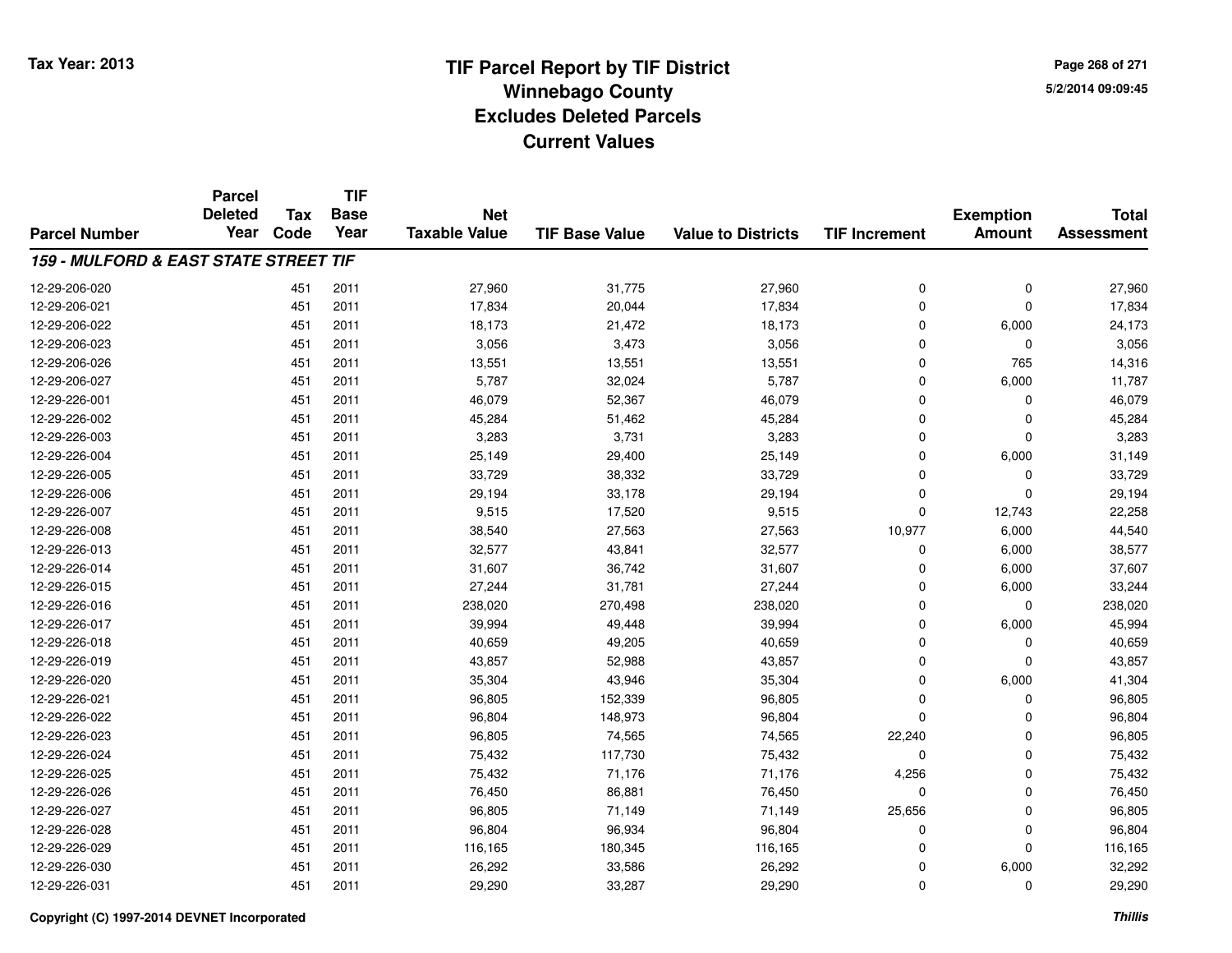**Page 269 of 2715/2/2014 09:09:45**

|                                                  | <b>Parcel</b><br><b>Deleted</b><br>Year | <b>Tax</b><br>Code | <b>TIF</b><br><b>Base</b><br>Year | <b>Net</b><br><b>Taxable Value</b> | <b>TIF Base Value</b> | <b>Value to Districts</b> | <b>TIF Increment</b> | <b>Exemption</b><br><b>Amount</b> | <b>Total</b><br><b>Assessment</b> |
|--------------------------------------------------|-----------------------------------------|--------------------|-----------------------------------|------------------------------------|-----------------------|---------------------------|----------------------|-----------------------------------|-----------------------------------|
|                                                  |                                         |                    |                                   |                                    |                       |                           |                      |                                   |                                   |
| <b>159 - MULFORD &amp; EAST STATE STREET TIF</b> |                                         |                    |                                   |                                    |                       |                           |                      |                                   |                                   |
| 12-29-227-001                                    |                                         | 451                | 2011                              | 8,517                              | 14,330                | 8,517                     | 0                    | 8,000                             | 16,517                            |
| 12-29-227-002                                    |                                         | 451                | 2011                              | 10,517                             | 14,330                | 10,517                    | $\Omega$             | 6,000                             | 16,517                            |
| 12-29-227-003                                    |                                         | 451                | 2011                              | 10,517                             | 12,641                | 10,517                    | $\Omega$             | 6,000                             | 16,517                            |
| 12-29-227-004                                    |                                         | 451                | 2011                              | 16,517                             | 17,964                | 16,517                    | $\Omega$             | 0                                 | 16,517                            |
| 12-29-227-005                                    |                                         | 451                | 2011                              | 16,517                             | 20,330                | 16,517                    | $\Omega$             | 0                                 | 16,517                            |
| 12-29-227-006                                    |                                         | 451                | 2011                              | 16,517                             | 14,330                | 14,330                    | 2,187                | $\Omega$                          | 16,517                            |
| 12-29-227-007                                    |                                         | 451                | 2011                              | 16,517                             | 20,330                | 16,517                    | $\mathbf 0$          | $\mathbf 0$                       | 16,517                            |
| 12-29-227-008                                    |                                         | 451                | 2011                              | 16,517                             | 20,330                | 16,517                    | $\Omega$             | $\mathbf 0$                       | 16,517                            |
| 12-29-228-001                                    |                                         | 451                | 2011                              | 52,141                             | 63,081                | 52,141                    | $\mathbf 0$          | $\mathbf 0$                       | 52,141                            |
| 12-29-228-002                                    |                                         | 451                | 2011                              | 34,454                             | 45,011                | 34,454                    | $\Omega$             | 11,000                            | 45,454                            |
| 12-29-228-003                                    |                                         | 451                | 2011                              | 80,525                             | 91,512                | 80,525                    | $\Omega$             | $\Omega$                          | 80,525                            |
| 12-29-228-004                                    |                                         | 451                | 2011                              | 96,803                             | 154,741               | 96,803                    | $\Omega$             | 0                                 | 96,803                            |
| 12-29-228-005                                    |                                         | 451                | 2011                              | 104,228                            | 118,449               | 104,228                   | $\Omega$             | $\Omega$                          | 104,228                           |
| 12-29-228-006                                    |                                         | 451                | 2011                              | 25,112                             | 39,852                | 25,112                    | $\mathbf 0$          | 16,000                            | 41,112                            |
| 12-29-228-007                                    |                                         | 451                | 2011                              | 41,553                             | 50,284                | 41,553                    | $\Omega$             | $\mathbf 0$                       | 41,553                            |
| 12-29-228-008                                    |                                         | 451                | 2011                              | 42,110                             | 51,005                | 42,110                    | $\mathbf 0$          | 0                                 | 42,110                            |
| 12-29-228-009                                    |                                         | 451                | 2011                              | $\mathbf 0$                        | $\mathbf 0$           | $\mathbf 0$               | $\Omega$             | 0                                 |                                   |
| 12-29-228-010                                    |                                         | 451                | 2011                              | 38,333                             | 49,629                | 38,333                    | $\mathbf 0$          | $\mathbf 0$                       | 38,333                            |
| 12-29-228-011                                    |                                         | 451                | 2011                              | 21,081                             | 49,797                | 21,081                    | $\mathbf 0$          | 585                               | 21,666                            |
| 12-29-228-012                                    |                                         | 451                | 2011                              | 96,804                             | 98,578                | 96,804                    | $\mathbf 0$          | $\mathbf 0$                       | 96,804                            |
| 12-29-228-013                                    |                                         | 451                | 2011                              | 105,279                            | 119,642               | 105,279                   | $\mathbf 0$          | 0                                 | 105,279                           |
| 12-29-228-014                                    |                                         | 451                | 2011                              | 61,289                             | 72,455                | 61,289                    | $\Omega$             | $\mathbf 0$                       | 61,289                            |
| 12-29-228-015                                    |                                         | 451                | 2011                              | 61,289                             | 72,455                | 61,289                    | $\mathbf 0$          | $\mathbf 0$                       | 61,289                            |
| 12-29-228-017                                    |                                         | 451                | 2011                              | 3,802                              | 4,320                 | 3,802                     | $\Omega$             | $\mathbf 0$                       | 3,802                             |
| 12-29-228-018                                    |                                         | 451                | 2011                              | 6,567                              | 7,463                 | 6,567                     | $\mathbf 0$          | $\mathbf 0$                       | 6,567                             |
| 12-29-228-019                                    |                                         | 451                | 2011                              | 11,550                             | 13,126                | 11,550                    | $\Omega$             | $\mathbf 0$                       | 11,550                            |
| 12-29-228-020                                    |                                         | 451                | 2011                              | 16,016                             | 18,200                | 16,016                    | $\mathbf 0$          | $\mathbf 0$                       | 16,016                            |
| 12-29-228-021                                    |                                         | 451                | 2011                              | 44,489                             | 57,964                | 44,489                    | $\Omega$             | 0                                 | 44,489                            |
| 12-29-228-024                                    |                                         | 451                | 2011                              | 183,400                            | 208,424               | 183,400                   | $\mathbf 0$          | $\mathbf 0$                       | 183,400                           |
| 12-29-228-025                                    |                                         | 451                | 2011                              | 143,978                            | 163,623               | 143,978                   | $\mathbf 0$          | 0                                 | 143,978                           |
| 12-29-229-005                                    |                                         | 451                | 2011                              | 0                                  | $\mathbf 0$           | 0                         | $\Omega$             | 0                                 |                                   |
| 12-29-229-011                                    |                                         | 451                | 2011                              | 0                                  | 2,674                 | $\Omega$                  | $\mathbf 0$          | 0                                 |                                   |
| 12-29-229-012                                    |                                         | 451                | 2011                              | $\mathbf 0$                        | 3,555                 | $\Omega$                  | $\Omega$             | $\mathbf 0$                       | O                                 |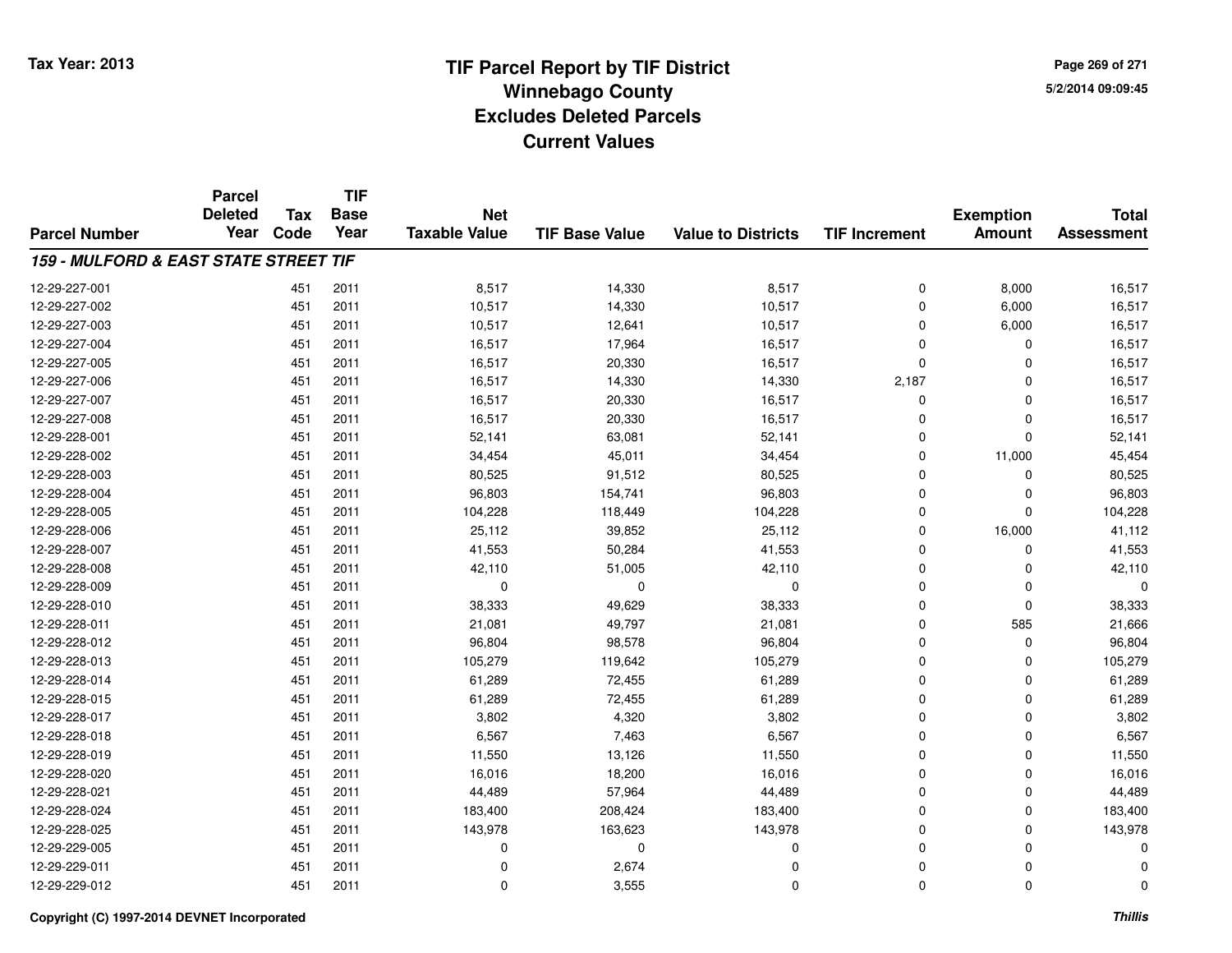**TIF**

**Parcel**

**Page 270 of 2715/2/2014 09:09:45**

#### **TIF Base ValueParcel NumberTotal AssessmentExemption Amount Value to Districts TIF Increment Base YearTax Code Deleted YearNet Taxable Value159 - MULFORD & EAST STATE STREET TIF**12-29-229-013 <sup>2014</sup> <sup>451</sup> <sup>2011</sup> <sup>0</sup> 119,190 <sup>0</sup> <sup>0</sup> <sup>0</sup> <sup>0</sup> 12-29-229-015 <sup>451</sup> 249,141 <sup>2011</sup> 370,323 249,141 <sup>0</sup> <sup>0</sup> 249,141 12-29-229-016 <sup>451</sup> 288,333 <sup>2011</sup> 402,526 288,333 <sup>0</sup> <sup>0</sup> 288,333 12-29-229-019 <sup>451</sup> <sup>0</sup> <sup>2011</sup> <sup>0</sup> <sup>0</sup> <sup>0</sup> <sup>0</sup> <sup>0</sup> 12-29-229-0200 0  $\frac{451}{2011}$  0  $\frac{4,049}{10}$  0 0 0 0 0 0 12-29-229-0233 451 2011 366,015 444,389 366,015 0 366,015 12-29-229-024 <sup>451</sup> 518,595 <sup>2011</sup> 637,601 518,595 <sup>0</sup> <sup>0</sup> 518,595 12-29-251-006 <sup>451</sup> 229,216 <sup>2011</sup> 280,314 229,216 <sup>0</sup> <sup>0</sup> 229,216 12-29-251-0133 451 2011 563,673 640,584 563,673 0 0 563,673 12-29-251-0144 28,463 2011 28,463 32,345 28,463 0 0 0 28,463 12-29-257-001 <sup>451</sup> 125,038 <sup>2011</sup> 155,712 125,038 <sup>0</sup> <sup>0</sup> 125,038 12-29-257-0022 451 2011 24,333 27,652 24,333 0 0 24,333 12-29-276-0022 451 2011 18,846 24,832 18,846 0 0 18,846 12-29-276-0033 451 2011 32,758 43,164 32,758 0 32,758 12-29-276-004 <sup>451</sup> 18,571 <sup>2011</sup> 23,051 18,571 <sup>0</sup> <sup>0</sup> 18,571 12-29-276-005 <sup>451</sup> 34,155 <sup>2011</sup> 42,391 34,155 <sup>0</sup> <sup>0</sup> 34,155 12-29-276-006 <sup>451</sup> 28,489 <sup>2011</sup> 35,358 28,489 <sup>0</sup> <sup>0</sup> 28,489 12-29-276-007 <sup>451</sup> 28,319 <sup>2011</sup> 35,149 28,319 <sup>0</sup> <sup>0</sup> 28,319 12-29-276-008 <sup>451</sup> 30,984 <sup>2011</sup> 38,977 30,984 <sup>0</sup> <sup>0</sup> 30,984 12-29-276-0099 451 2011 38,146 47,289 38,146 0 0 38,146 12-29-276-0100 451 2011 34,203 42,437 34,203 0 0 34,203 12-29-276-0111 451 2011 32,811 41,212 32,811 0 0 32,811 12-29-276-0122 451 2011 42,429 52,418 42,429 0 42,429 12-29-276-0133 451 2011 28,079 35,383 28,079 0 0 28,079 12-29-276-014 <sup>451</sup> 24,445 <sup>2011</sup> 27,780 24,445 <sup>0</sup> <sup>0</sup> 24,445 12-29-276-015 <sup>451</sup> 24,445 <sup>2011</sup> 27,780 24,445 <sup>0</sup> <sup>0</sup> 24,445 12-29-276-017 <sup>451</sup> 21,317 <sup>2011</sup> 26,319 21,317 <sup>0</sup> <sup>0</sup> 21,317 12-29-276-018 <sup>451</sup> 22,887 <sup>2011</sup> 28,258 22,887 <sup>0</sup> <sup>0</sup> 22,887 12-29-276-0199 451 2011 38,188 48,055 38,188 0 0 38,188 12-29-276-0200 451 2011 39,395 48,641 39,395 0 0 39,395 12-29-276-021 <sup>451</sup> 23,758 <sup>2011</sup> 29,332 23,758 <sup>0</sup> <sup>0</sup> 23,758 12-29-276-022 <sup>451</sup> 37,255 <sup>2011</sup> 45,995 37,255 <sup>0</sup> <sup>0</sup> 37,255 12-29-276-0233 451 2011 25,509 31,494 25,509 0 0 25,509